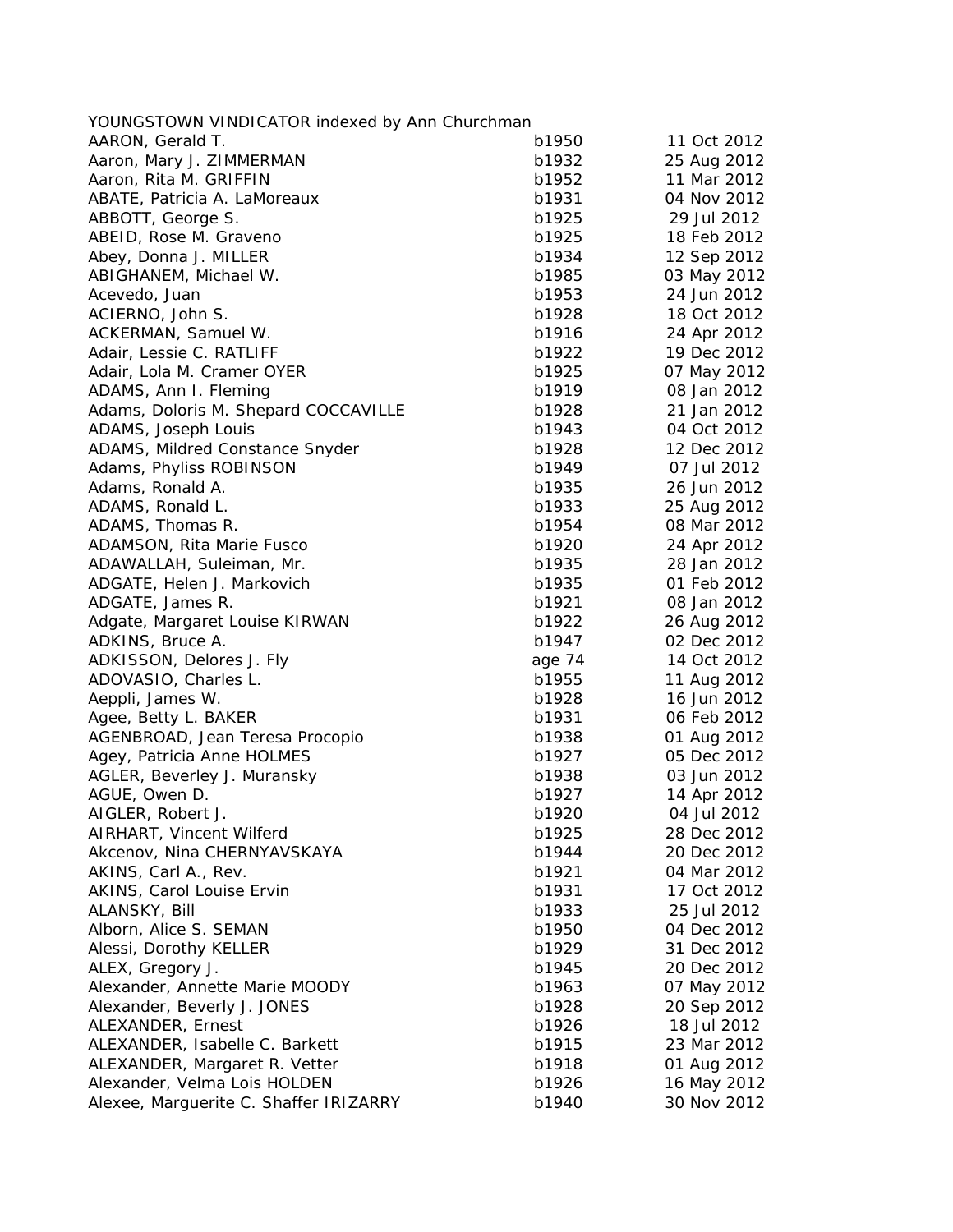| ALFANO, Lenora Hull                      | b1942  | 11 Jul 2012 |
|------------------------------------------|--------|-------------|
| ALFLEN, Joan F. Mandley                  | b1930  | 05 Aug 2012 |
| ALLEGRETTE, Joseph W.                    | b1921  | 08 Feb 2012 |
| ALLEGRETTO, Paul V.                      | b1942  | 02 Sep 2012 |
| ALLEN, Andrew, Rev.                      | b1929  | 12 Jan 2012 |
| Allen, Annis L. QUEEN                    | b1926  | 28 Jan 2012 |
| ALLEN, Barbara Arnold                    | b1918  | 23 Sep 2012 |
| ALLEN, Bernice Ms.                       | b1928  | 23 Dec 2012 |
| ALLEN, Betty Lou Reynolds                | b1924  | 06 Nov 2012 |
| Allen, Dorothy DELAHUNTY                 | b1937  | 29 Jan 2012 |
| Allen, Edith M. HERMAN                   | b1931  | 26 Sep 2012 |
| ALLEN, Edward Lee                        | b1942  | 10 Jul 2012 |
| <b>ALLEN, Howard Bennett</b>             | b1936  | 22 Sep 2012 |
| Allen, Janet Elaine GORDAN               | b1935  | 22 Jun 2012 |
| ALLEN, Joan R., Miss                     | b1934  | 08 Apr 2012 |
| Allen, Maxine ZEIGLER                    | b1917  | 13 Nov 2012 |
| Allen, Ozella M. PERRY                   | b1927  | 06 May 2012 |
| ALLEN, Richard E., Jr.                   | b1964  | 07 Jun 2012 |
| Allie, Katherine Virginia HENDERSON      | b1935  | 11 Apr 2012 |
| ALLINOS, Anastacia Patellis              | b1916  | 14 Jun 2012 |
| ALLISON, Karen Yvonne Bufford            | b1958  | 17 Nov 2012 |
| ALLMAN, Jean R. Latter                   | b1924  | 26 Sep 2012 |
| Alter, June BAUMANN                      | b1919  | 03 May 2012 |
| ALTIER, Antoinette M. Kalla              | b1927  | 30 Mar 2012 |
| ALTIMUS, Owen F.                         | b1921  | 18 Jul 2012 |
| Alvarez, Cruz Maria MUNIZ ROSA           | b1921  | 14 Feb 2012 |
| AMBROSE, Martha M. Silvis                | b1929  | 18 Jul 2012 |
| Amendolea, Rita Marie Patricia SPOTLESON | b1928  | 04 Nov 2012 |
| AMEY, Marylou Gray                       | b1932  | 29 Apr 2012 |
| AMICONE, Gaetano T. (aka Guy)            | b1937  | 10 Nov 2012 |
| AMICONE, Guy (aka Gaetano T.)            | b1937  | 10 Nov 2012 |
| Amicone, Mary Trimble KEIFFER            | b1924  | 29 Aug 2012 |
| AMON, Beatrice Ann Miss                  | b1923  | 01 Nov 2012 |
| Amorgeanos, Maria A. MOURES              | b1942  | 12 Sep 2012 |
| ANDERSEN, Mary Louise Glace              | b1919  | 07 Feb 2012 |
| ANDERSON, Carol Shawman                  | b1943  | 24 Apr 2012 |
| Anderson, Florence Clara TRICKETT        | b1925  | 27 Sep 2012 |
| ANDERSON, Ginette M. Potdevin            | b1927  | 25 Sep 2012 |
| ANDERSON, Homer I.                       | b1918  | 17 Jul 2012 |
| Anderson, Jeanette Marie MCCARY          | b1937  | 30 Nov 2012 |
| Anderson, Louisa MAGNUSON                | b1915  | 07 Sep 2012 |
| Anderson, Margaret Irene MACKALL         | b1925  | 29 Apr 2012 |
| Anderson, Marilyn J. HANNIS              | b1929  | 24 Jun 2012 |
| Anderson, Mildred H. HUFFMAN             | b1935  | 07 Jan 2012 |
| ANDERSON, Polly Ann Williams             | b1955  | 05 Oct 2012 |
| ANDERSON, Rosa Lee Brown                 | b1935  | 15 Nov 2012 |
| ANDERSON, Willie Howard                  | b1952  | 17 Dec 2012 |
| Andrak, Denise M. FONAGY                 | b1944  | 04 Feb 2012 |
| ANDREVICH, Theresa Such                  | b1930  | 29 Nov 2012 |
| Andrews, Annemarie PENMAN                | b1939  | 10 Jun 2012 |
| ANDREWS, Preston T.                      | age 23 | 06 Sep 2012 |
| Andreyko, Susie SURAK                    | b1931  | 25 Feb 2012 |
|                                          |        |             |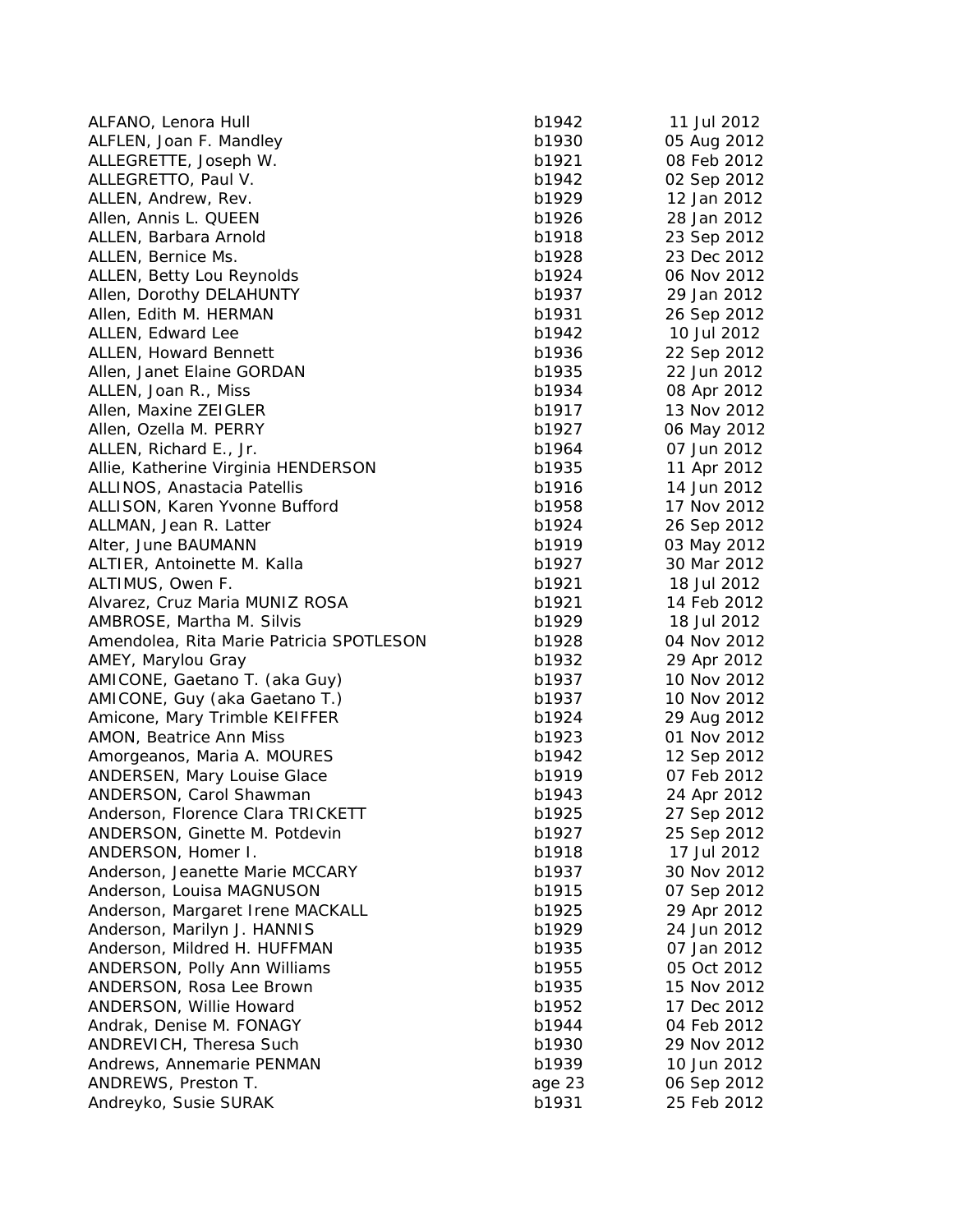| Andrie, Margaret M. BABINGTON      | b1919  | 20 Jun 2012 |
|------------------------------------|--------|-------------|
| Andrjwski, Betty Ann CHILDERS      | b1943  | 22 Jun 2012 |
| ANGEL, Brian Julius                | b1987  | 13 Jul 2012 |
| ANGELO, Josephine Carbone          | b1924  | 25 Mar 2012 |
| ANGELOT, Viola Graziosi            | b1921  | 19 Dec 2012 |
| Anglemyer, Maebell McMillin SCOTT  | b1920  | 18 Nov 2012 |
| ANNARELLA, Gayle Lynn Cullumbine   | b1946  | 28 Feb 2012 |
| ANNERINO, Leeroy Richard           | b1982  | 02 Dec 2012 |
| anselmo, Virginia WEAVER           | b1914  | 10 Nov 2012 |
| ANSEVIN, Joan Elaine Brenner       | b1923  | 10 May 2012 |
| ANTAL, George M.                   | b1923  | 29 Sep 2012 |
| Antal, Michelle L. WICHERT         | b1958  | 29 Jul 2012 |
| Antal, Mildred KOVACH              | b1928  | 26 Jul 2012 |
| ANTALOCY, Frank L.                 | b1918  | 28 Sep 2012 |
| ANTENUCCI, John                    | b1924  | 21 Mar 2012 |
| Antoff, Nancy WASELICH             | b1920  | 25 Mar 2012 |
| ANTONACCIO, Anthony P.             | b1927  | 21 Sep 2012 |
| Antonucci, Mary C. CHIANESE        | b1918  | 18 Dec 2012 |
| ANTONUCCI, Reginald Raymond        | b1934  | 30 Sep 2012 |
| ANTRAM, Rosa Lee Harrold           | b1928  | 19 Aug 2012 |
| ANZALONE, Anthony P.               | b1935  | 04 Oct 2012 |
| ANZELMO, Kathleen A. Desimone      | b1943  | 25 Apr 2012 |
| ANZELMO, Marilyn Louise Simione    | b1947  | 24 Nov 2012 |
| ANZEVINO, Carmen, Jr.              | b1938  | 17 Mar 2012 |
| ANZEVINO, Linda S. McGarry         | b1957  | 03 Jun 2012 |
| ANZEVINO, Maria Elena Ms.          | b1941  | 20 Dec 2012 |
| Anzivino, Roseann GARRITANO        | b1922  | 23 Sep 2012 |
| Arance, Louise NEAL                | b1923  | 06 Dec 2012 |
| ARBIE, Irene N. Szabo              | b1916  | 30 Aug 2012 |
| ARCHER, Jeanne L. Fagerstrom       | b1950  | 10 Sep 2012 |
| ARCOMANO, Mary Louise Pappa        | b1925  | 17 Apr 2012 |
| Arendas, Mary SWEENEY              | b1919  | 11 Nov 2012 |
| ARGIGO, Leland Vincent s/o Vincent | b2012  | 11 Apr 2012 |
| ARKWRIGHT, Richard                 | b1961  | 01 Jul 2012 |
| Arlotti, Sarah R. BUFFONE          | b1920  | 28 Nov 2012 |
|                                    | b1943  | 28 Oct 2012 |
| Armaline, Dianne C. GOSKE          | b1922  |             |
| ARMBRECHT, Anna G. Cartwright      | b1954  | 27 Jan 2012 |
| ARMENI, John Joseph                |        | 11 Oct 2012 |
| ARMENI, Phillip Joseph             | b1983  | 13 Jun 2012 |
| Armour, Donna Venable PHILLIPS     | b1947  | 22 Dec 2012 |
| ARMOUR, Nadine Denise, Miss        | b1954  | 29 May 2012 |
| ARMSTONG, Byron E.                 | b1927  | 08 Sep 2012 |
| ARMSTRONG, Donald Robert           | b1928  | 01 Mar 2012 |
| ARMSTRONG, William T.              | b1950  | 18 May 2012 |
| ARN, John                          | b1949  | 08 Dec 2012 |
| Arnold, Barbara ALLEN              | b1918  | 23 Sep 2012 |
| ARNOLD, David Jeffrey              | b1961  | 02 Aug 2012 |
| ARTHUR, Jerry G.                   | b1938  | 22 May 2012 |
| ARTHUR, Richard E.                 | b1962  | 11 Jan 2012 |
| <b>ARTIST, Ethel Mae Miss</b>      | b1954  | 17 Sep 2012 |
| ARTISTA, Douglas E.                | age 27 | 10 Sep 2012 |
| Ash, Erzell BROCKMAN               | b1921  | 05 Jun 2012 |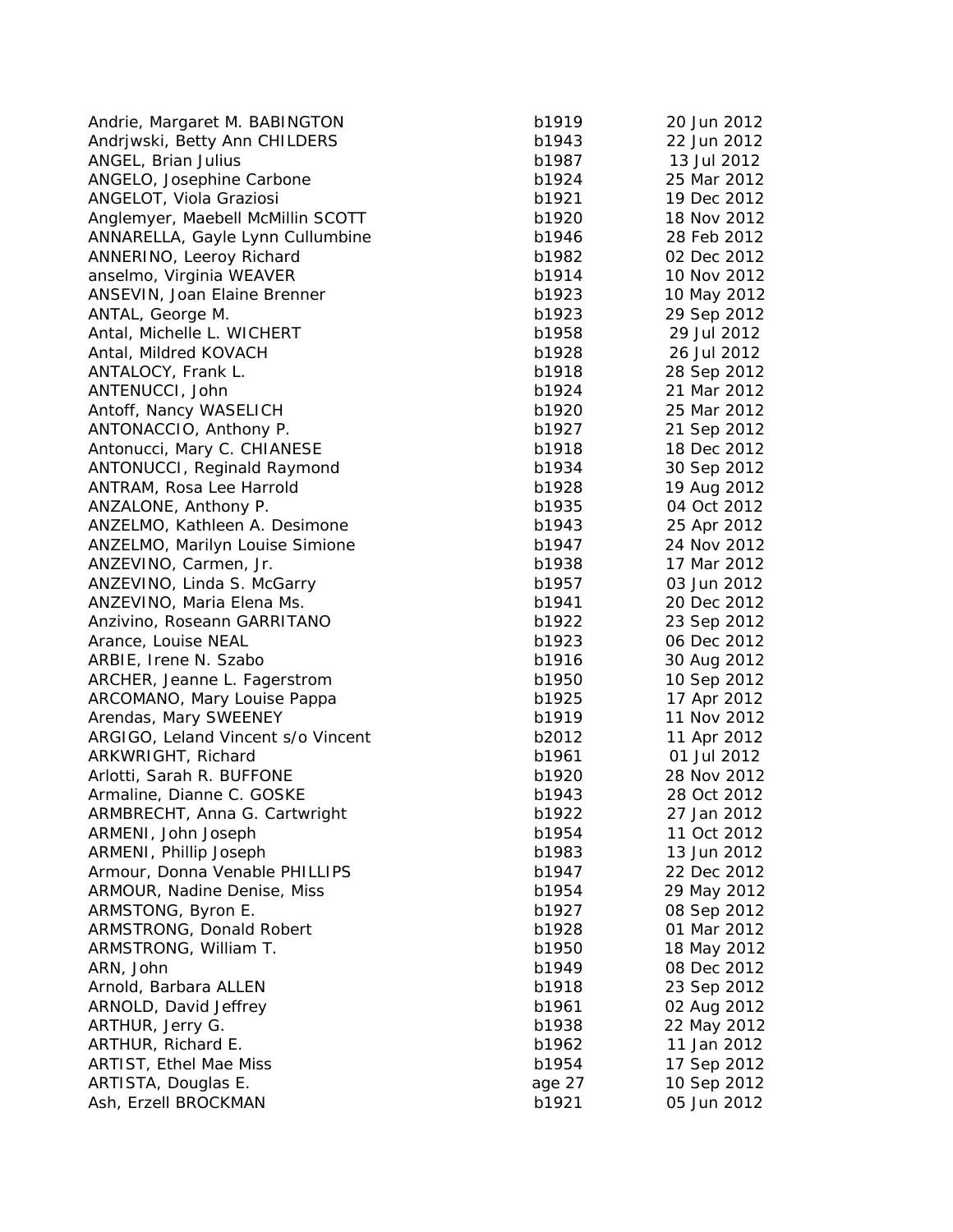| ASHBY, Thelma Irene, Miss                 | b1927  | 08 May 2012 |
|-------------------------------------------|--------|-------------|
| ASHELMAN, Nettie B. Staib                 | b1919  | 06 Jul 2012 |
| ASHMAN, Cecelia A. Madeline               | b1921  | 23 Jun 2012 |
| ASHMAN, Dody, Miss                        | b1960  | 07 Mar 2012 |
| ASKIN, John                               | b1940  | 08 Feb 2012 |
| ATWOOD, Mary L. Bess                      | b1946  | 07 Feb 2012 |
| AUGUSTINE, Edward                         | b1949  | 20 Dec 2012 |
| AUGUSTINSKY, Jean A., Miss                | b1940  | 17 Feb 2012 |
| AULISIO, Julia P. Mulidore                | b1921  | 29 Feb 2012 |
| AULT, Frank W.                            | b1957  | 10 Aug 2012 |
| AUSNEHMER, Jessie M. Park                 | b1928  | 21 Jul 2012 |
| Austin, Jack Edward, Rev.                 | b1941  | 23 Jun 2012 |
| AUSTRINO, Rose Marie A. Stone             | b1936  | 16 Mar 2012 |
| AVEN, Anthony David                       | b1949  | 11 Apr 2012 |
| AVERS, Joseph L.                          | b1926  | 24 Jan 2012 |
| AVERSON, Virginia E. Bigley               | b1924  | 16 Oct 2012 |
| AVERY, George A., I                       | b1953  | 06 Apr 2012 |
| AVERYTT, Fred                             | b1913  | 20 Nov 2012 |
| Avolio, Louise SILVESTRI                  | b1923  | 16 Dec 2012 |
| Ayers, Barbara Ann FAGAN                  | b1936  | 24 Jun 2012 |
| AZIZ, Tanya Helene, Miss                  | age 40 | 27 Feb 2012 |
| BAAL, John G.                             | age 88 | 03 Dec 2012 |
| BABCOCK, Florence Thompson                | b1918  | 24 Sep 2012 |
| BABINGTON, Margaret M. Andrie             | b1919  | 20 Jun 2012 |
| BABLE, Patricia Brezinski                 | b1947  | 14 Apr 2012 |
| BACH, Michael J., Jr.                     | b1950  | 28 Feb 2012 |
| Bacher, Lori RITTELMEYER                  |        | 28 Nov 2012 |
| BACHER, Paul Roy                          | b1928  | 27 Nov 2012 |
| BACHINGER, John                           | b1955  | 26 Sep 2012 |
| BACKUS, Laverne McAllister Beachum        | b1950  | 07 May 2012 |
| BACON, Robert W.                          | b1950  | 04 Dec 2012 |
| BADJUN, Richard W.                        | b1953  | 02 Jun 2012 |
| <b>BAGAN, Mary Dwulit</b>                 | b1922  | 24 Aug 2012 |
| BAGLAMA, Delores J. Garczewski            | b1938  | 09 Nov 2012 |
| BAGLAMA, Rudolph                          | b1931  | 21 Apr 2012 |
| BAHN, Evelyn E. Michaels                  | b1944  | 23 Aug 2012 |
| BAILEY, A. Dolores Martin                 | b1932  | 20 Jun 2012 |
| BAILEY, Harold E.                         | b1928  | 18 Oct 2012 |
| BAILEY, Helen Louise Graham               | b1922  | 08 Mar 2012 |
| BAILEY, Inez M. Wireman                   | b1924  | 07 Mar 2012 |
| <b>BAILEY, Janice Wilson</b>              | b1944  | 25 Nov 2012 |
| <b>BAILEY, Mary Olive Banfield Harris</b> | b1911  | 22 Jan 2012 |
| BAIN, Kevin F.                            | b1963  | 29 Jul 2012 |
| <b>BAIN, Rebecca Beverley</b>             | b1918  | 06 Sep 2012 |
| BAIR, Floyd David                         | b1921  | 18 Oct 2012 |
| BAIR, Warren                              | b1932  | 18 Nov 2012 |
| BAIRD, Ira C.                             | b1933  | 26 Aug 2012 |
| BAJGIER, Derek F.                         | b1945  | 13 Nov 2012 |
| BAKER, Betty L. Agee                      | b1931  | 06 Feb 2012 |
| BAKER, Bob A.                             | age 89 | 22 Dec 2012 |
| BAKER, Burdette E.                        | b1930  | 26 Mar 2012 |
| BAKER, Edwin B.                           | b1923  | 14 Feb 2012 |
|                                           |        |             |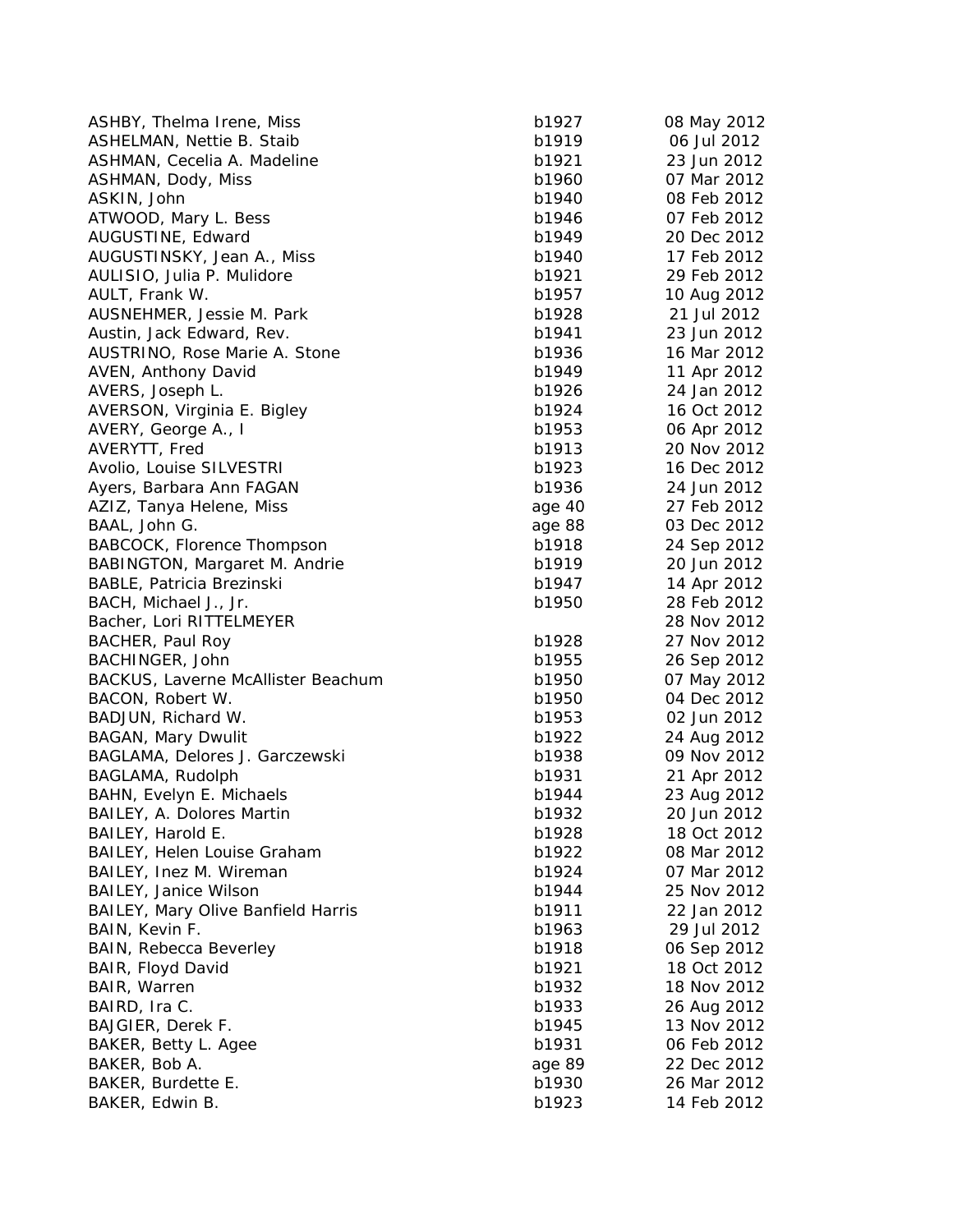| Baker, Harriette WHITT (aka Lorri)      |        | 29 Dec 2012 |
|-----------------------------------------|--------|-------------|
| BAKER, Helen Grace Scott                | b1927  | 22 May 2012 |
| BAKER, James W.                         | b1930  | 14 Jul 2012 |
| Baker, Letha Louise BROBST              | b1926  | 03 May 2012 |
| BAKER, Margaret A. Bokan                | b1930  | 02 Sep 2012 |
| BAKER, Margaret Irene Burbach           | b1945  | 11 Nov 2012 |
| BAKER, Walter Lee                       | b1923  | 11 Apr 2012 |
| <b>BAKICH, Violet, Miss</b>             | b1919  | 15 Apr 2012 |
| BAKOS, Jack D.                          | b1940  | 19 Oct 2012 |
| BAKOS, Michael                          | b1925  | 07 Jul 2012 |
| BAKSA, Viola Tiihonen                   | b1928  | 31 May 2012 |
| BALASKO, Ann Samolyk                    | b1921  | 30 May 2012 |
| Balasko, Mary E. FERKO                  | b1928  | 13 Mar 2012 |
| BALCH, Sandra L. Larson                 | b1943  | 11 Jul 2012 |
| BALDOCK, Lindsey E. Guerrieri           | b1986  | 09 Oct 2012 |
| Baldwin, Helen MOHERMAN                 | b1915  | 13 Mar 2012 |
| BALDWIN, Mary J. Mohammed               | b1931  | 27 Mar 2012 |
| BALDWIN, Russell C.                     | b1925  | 30 May 2012 |
| BALESTRA, Nellie B. Tedrow              | b1922  | 19 Aug 2012 |
| BALINT, John Joseph, Jr.                | age 83 | 26 Feb 2012 |
| BALINT, Richard M.                      | b1953  | 31 Oct 2012 |
| BALKO, Carol H. Hart                    | b1940  | 16 Nov 2012 |
| BALL, Bonnie M. Daugherty               | b1919  | 05 Oct 2012 |
| BALL, Howard T.                         | b1929  | 27 Mar 2012 |
|                                         | b1961  | 26 Jan 2012 |
| BALL, James                             | b1946  |             |
| BALLARD, Athel Ringleaf, Mr.            |        | 27 May 2012 |
| BALLAS, Edward J.                       | b1935  | 12 Apr 2012 |
| <b>BALLENGER, Richard Lee</b>           | b1940  | 03 Jul 2012 |
| <b>BALLEW, Beatrice Jane Taylor</b>     | b1932  | 02 Apr 2012 |
| BALMENTI, Margaret Ann Hyde             | b1950  | 24 Oct 2012 |
| BALOG, Adella Schmidt                   | b1930  | 17 Jun 2012 |
| BALTES, Richard L.                      | b1947  | 28 Jan 2012 |
| BALUCH, Frederick P.                    | b1924  | 21 Nov 2012 |
| Balzic, Helen Shulack                   | b1918  | 10 Sep 2012 |
| Bandy, Rita L. SLOBAN                   | b1930  | 21 Jun 2012 |
| Banfield, Mary Olive Harris BAILEY      | b1911  | 22 Jan 2012 |
| BANKS, Bruce Lavon                      | b1994  | 13 Jul 2012 |
| Banks, Lucretia Frances OHL             | b1923  | 04 Dec 2012 |
| <b>BANKS, Mildred, Miss</b>             | b1929  | 29 May 2012 |
| Bannon, Joyce Ann STANTON               | b1946  | 11 Nov 2012 |
| BANOCZI, Ina Mae Turner                 | b1932  | 24 Jun 2012 |
| BANSE, Calvin T.                        | b1927  | 06 Nov 2012 |
| Barabash, Frances Jayne LOISE           | b1915  | 05 Nov 2012 |
| BARB, Irene                             | age 83 | 11 Jul 2012 |
| Barba, Antoinette M. RANNO              | b1929  | 12 Jan 2012 |
| Barber, Eleanor B. RAYMOND              | b1925  | 01 Sep 2012 |
| BARCEY, Joyce P. Dean                   | b1927  | 30 Oct 2012 |
| Barczak, Clara M. TROCK                 | b1919  | 20 Mar 2012 |
| BARDASH, John                           | b1966  | 28 Oct 2012 |
| Barganier, Ruby Katherine Holmes REEVES | b1930  | 06 Dec 2012 |
| BARGER, Carl R.                         | b1925  | 31 Jul 2012 |
| Barger, June Caroline TOTH              | b1929  | 22 Mar 2012 |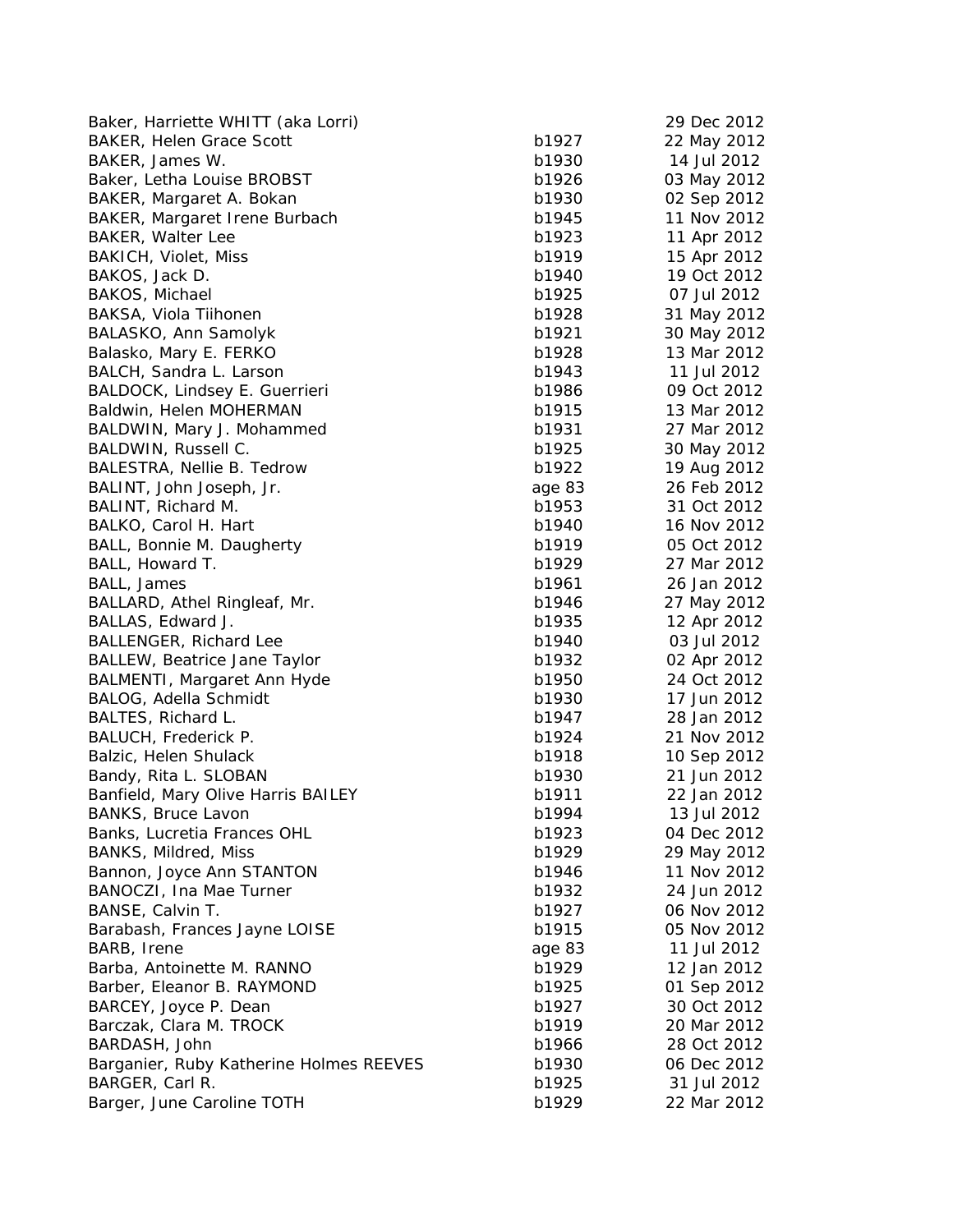| Barker, Shirley GUERRIERO        | b1932  | 26 Dec 2012 |
|----------------------------------|--------|-------------|
| Barkett, Isabelle C. ALEXANDER   | b1915  | 23 Mar 2012 |
| BARMEIER, Harry Carl             | b1953  | 22 Jul 2012 |
| Barnak, Veronica M. JANECKO      | b1921  | 02 Feb 2012 |
| BARNES, Doris A. Swingle         | b1924  | 27 Aug 2012 |
| BARNES, Mary Litwin              | b1916  | 12 Dec 2012 |
| Barnett, Louise Rita STEPHENSON  | b1927  | 27 Nov 2012 |
| <b>BARNETTE, Albert Harvey</b>   | b1951  | 30 Dec 2012 |
| BARNHART, Gary Wayne             | b1950  | 26 Jul 2012 |
| Barnhart, Marjorie UGRAN         | b1931  | 06 May 2012 |
| BARNHART, Mary Thomas            | b1929  | 02 Sep 2012 |
| Barnhart, Peggy Ann MALONEY      | b1930  | 09 Mar 2012 |
| BAROLAK, Joseph R.               | age 89 | 28 Oct 2012 |
| BAROLSKY, Stephen M.             | b1947  | 07 Oct 2012 |
| BARON, Mary Havalo               | b1922  | 05 Oct 2012 |
| Barrett, Charlene G. BRUNER      | b1954  | 28 Oct 2012 |
| BARRINGER, Bruce A.              | b1952  | 16 Jul 2012 |
| Barrow, Carole Marlene SANDERS   | b1939  | 07 Jul 2012 |
| BARROW, John J.                  | b1922  | 16 Feb 2012 |
| BARRY, John Edward               | b1924  | 26 Jan 2012 |
| BART, Richard S.                 | age 75 | 04 Dec 2012 |
| Barta, Patricia J. BODE          | age 75 | 23 Mar 2012 |
| <b>BARTA, Peter Andre</b>        | b1944  | 30 Dec 2012 |
| BARTEL, Robert R.                | b1928  | 11 Aug 2012 |
| BARTELS, Connie Y. Dotson        | b1943  | 11 Nov 2012 |
| BARTH, David Edward              | b1929  | 29 Jan 2012 |
| BARTH, Margaret E. Moore         | age 85 | 08 Mar 2012 |
| BARTHOLOMEW, Marilyn J. Opalenik | b1952  | 17 Jul 2012 |
| Bartik, Martha FIDRAM            | b1923  | 03 Mar 2012 |
| BARTON, Lucretia J. Howells      | b1920  | 13 Jan 2012 |
| BARTOS, Josephine G. Baytos      | b1919  | 24 May 2012 |
| BARTOS, Mary Yanochko            | b1925  | 17 Jan 2012 |
| Bartos, Teresa C. ORLOVSKY       | b1927  | 05 Jun 2012 |
| Basch, Georgeann DEROSE          | b1946  | 03 Dec 2012 |
| BASILONE, William, Jr.           | b1953  | 04 Jan 2012 |
| BASISTA, Marie R. Krusel         | b1926  | 14 Feb 2012 |
| BASISTA, Neva J. Stabile         | b1929  | 08 Oct 2012 |
| Basta, Marjorie M. JENSEN        | b1938  | 25 Apr 2012 |
| Batcho, June Rose DEANGELO       | b1935  | 19 Jun 2012 |
| BATES, Janice R. Miss.           | b1959  | 21 Dec 2012 |
| BATTAGLIA, Arlene A. Fahr        | b1938  | 27 Jun 2012 |
| BATTAGLIA, Frances, Miss         | b1938  | 03 Mar 2012 |
|                                  | b1930  |             |
| BATTISON, Lois L. Bowmar         |        | 22 Sep 2012 |
| Battista, Georgiana MINGHETTI    | b1910  | 07 Aug 2012 |
| BATTISTA, William                | b1920  | 01 May 2012 |
| Battisti, David J.               | b1980  | 17 Jun 2012 |
| BATTLE, Saul Emanuel, Jr.        | b1943  | 24 Feb 2012 |
| BATTLES, Webb                    | b1931  | 17 Jul 2012 |
| BAUMAN, Ruth B., Miss            | b1923  | 28 Mar 2012 |
| BAUMANN, June Alter              | b1919  | 03 May 2012 |
| Baumgarder, Mary E. REECE        | b1957  | 05 Sep 2012 |
| Baun, Freda Mae PREGIBON         | b1921  | 04 Oct 2012 |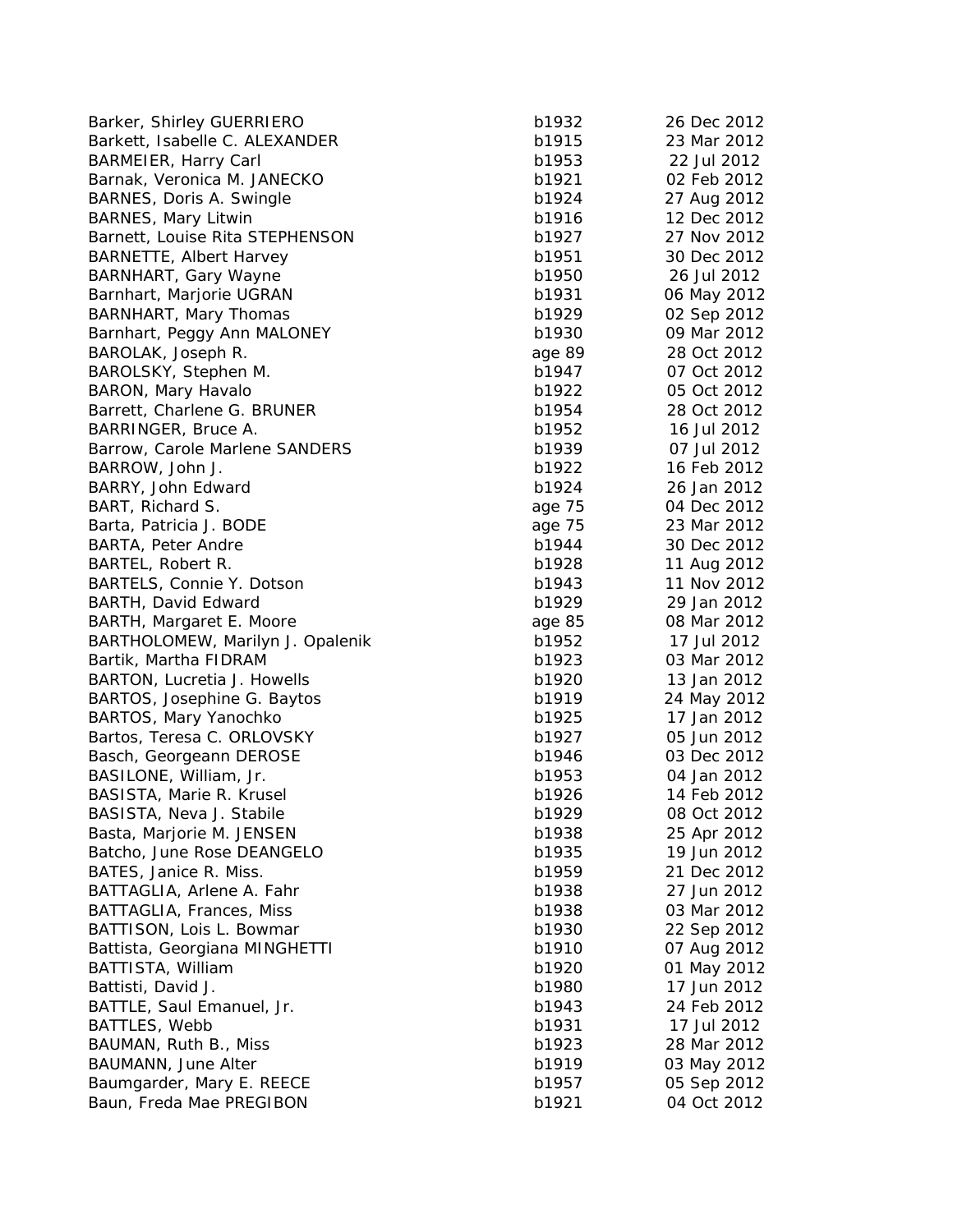| <b>BAUST, Walter</b>               | b1940  | 02 May 2012 |
|------------------------------------|--------|-------------|
| BAUWENS, Cheryl L. Johns           | b1950  | 12 Jul 2012 |
| Baxter, Doris S. DOUGLAS           | age 92 | 02 Feb 2012 |
| <b>BAYES, Sarah Eunice Miss</b>    | b1912  | 04 Aug 2012 |
| Bayman, Patricia J. TURNBULL       | b1942  | 01 Mar 2012 |
| Baytos, Agnes BEREZO               | b1930  | 29 Jul 2012 |
| BAYTOS, Helen D. Miss              | b1914  | 07 Sep 2012 |
| Baytos, Josephine G. BARTOS        | b1919  | 24 May 2012 |
| BAYUS, Helen Margaret Kanocz       | b1926  | 27 Jan 2012 |
| BAYUS, James Steven                | b1944  | 25 Jan 2012 |
| BAYUS, John Michael                | b1928  | 24 Nov 2012 |
| <b>BEACH, Robert Dean</b>          | b1931  | 10 Oct 2012 |
| Beach, Sally A. DANKOVICH          | b1940  | 21 Feb 2012 |
| <b>BEACHMAN, Arrilous</b>          | b1923  | 31 Oct 2012 |
| Beachum, Laverne McAllister BACKUS | b1950  | 07 May 2012 |
| BEACHUM, Tillmon, Sr.              | b1941  | 29 Jan 2012 |
| BEAM, Loretta Quinn                | b1927  | 01 Jan 2012 |
| BEAN, William Paul                 | b1925  | 13 Oct 2012 |
| BEARD, Ruth T. Skufca              | b1931  | 04 Jan 2012 |
| BEARDMORE, William R.              | b1934  | 13 Jul 2012 |
| BEAUDIS, Paul M.                   | b1941  | 10 Oct 2012 |
| BEBBS, Bessie Mae Minion           | b1939  | 16 May 2012 |
| BECK, Judy E. Jefferson            | b1947  | 05 Dec 2012 |
| BECK, Katherine J. Pugliese        | b1915  | 15 Dec 2012 |
| Beck, Nancy L. NEWTON              | b1945  | 23 Jan 2012 |
| BECK, Richard John                 | b1930  | 22 Jan 2012 |
| BECK, Robert L.                    | age 84 | 13 Dec 2012 |
| Beckenbach, Dorothy B. NILSSON     | b1921  | 01 Jul 2012 |
| BECKES, Ann M. Takacs              | b1930  | 11 Jun 2012 |
| BEDA, William Earl                 | b1929  | 01 Sep 2012 |
| Bednar, Helen Dolores KUZMA        | b1924  | 01 Apr 2012 |
| BEDNAR, Mary A. Chizmar            | b1914  | 15 Mar 2012 |
| BEEBE, Harris, Jr.                 | b1923  | 07 Apr 2012 |
| BEEMAN, Juanita M. Reents          | b1924  | 04 Sep 2012 |
| Begala, Blanche S. Ziruba CLARK    | age 92 | 18 Mar 2012 |
| BEGEOT, Albert J.                  | b1936  | 05 Jan 2012 |
| BEGEOT, Lillian L. Popa            | b1921  | 08 Nov 2012 |
| Behanna, Lisa Marie SWANTNER       | b1967  | 04 Nov 2012 |
| BEHNKE, Janice A. Green            | b1926  | 06 Jan 2012 |
| Beichly, Treva J. FABEC            | b1926  | 01 Mar 2012 |
| BEIGHT, Dorothy L. Conrad          | b1935  | 22 Apr 2012 |
| BEIGHT, Ferne I. Zimmerman         | b1920  | 09 May 2012 |
| BEIGHT, Sherry A. Reed             | b1956  | 22 May 2012 |
| <b>BELAK, Helen Sveth</b>          | b1920  | 08 Feb 2012 |
| BELASKO, Wanita M. Mayle           | b1931  | 25 Feb 2012 |
| Belitto, Theresa M. ROZZO          | b1919  | 04 Feb 2012 |
| Bell, Alice Jane TRENT             | b1927  | 25 Mar 2012 |
| BELL, Barbara J. Brown             | b1942  | 25 Dec 2012 |
| BELL, Beatrice L. Morford          | b1931  | 14 Mar 2012 |
| BELL, David A.                     | b1953  | 05 Jan 2012 |
| BELL, Emma R., Miss                | b1940  | 18 Mar 2012 |
| Bell, Flora Elizabeth WEBER        | b1926  | 07 Jun 2012 |
|                                    |        |             |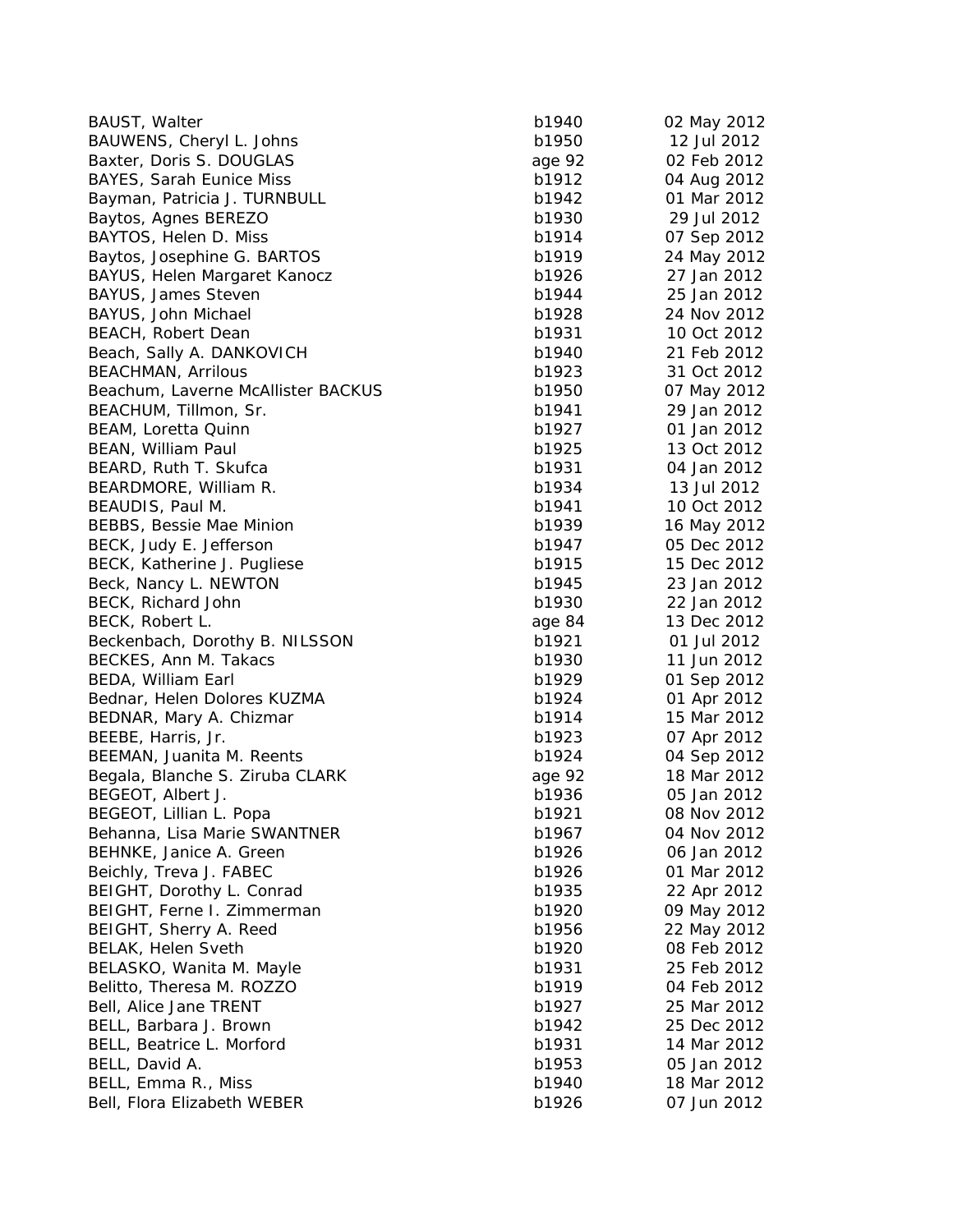| BELL, Margaret M. Hernan             | b1915  | 22 Apr 2012 |
|--------------------------------------|--------|-------------|
| BELL, Mildred C.                     | age 90 | 20 Jan 2012 |
| BELL, Mildred C. Emch                | b1921  | 19 Jan 2012 |
| BELL, Sadie Mae Thomas               | b1942  | 07 Mar 2012 |
| BELL, Stephen G.                     | b1949  | 20 May 2012 |
| Bellej, Margaret G. GUIDOS           | b1919  | 03 Apr 2012 |
| BELLFIELD, Lorraine C. Searfoss      | age 81 | 24 Jan 2012 |
| BELLINO, Doris Mae Findlay           | b1928  | 12 Aug 2012 |
| BELLIO, Joseph                       | b1966  | 28 Sep 2012 |
| Belosic, Mildred M. GUTHRIE          | b1929  | 23 Aug 2012 |
| Bence, Anne P. JONES                 | b1939  | 10 Oct 2012 |
| BENDER, Brandi R. Over               | b1974  | 28 Mar 2012 |
| Bender, Dorothy Lynn DAVIS           | b1922  | 09 Jan 2012 |
| BENDER, Steven T.                    | b1977  | 27 Feb 2012 |
| Bendure, Christine Sue GARZANICH     | b1947  | 05 Feb 2012 |
| BENEDICT, Beverly J. Gerald          | b1951  | 15 Aug 2012 |
| BENEDICT, Ronald L.                  | b1938  | 19 Nov 2012 |
| BENFORD, Paul Lawrence               | b1933  | 16 May 2012 |
| BENISTON, Patricia A. Gardner        | b1942  | 05 Feb 2012 |
| BENKOVIC, John, Jr.                  | b1941  | 25 Apr 2012 |
| BENNEHOOF, Rae L. Griffith           | b1926  | 05 Jan 2012 |
| BENNETT, Clyde J.                    | b1930  | 11 Dec 2012 |
| BENNETT, Danica Lea Miss             | b1990  | 06 Sep 2012 |
| BENNETT, Derek Lamarcus s/o Derek L. | age 7y | 10 Jun 2012 |
| BENNETT, Dorothy J. Fleming          | b1928  | 08 Jul 2012 |
| BENNETT, George E.                   | age 60 | 10 Jan 2012 |
| BENSON, Helen M. Gillespie           | b1916  | 08 Feb 2012 |
| BENTFELD, Mary Jane Wilson           | b1922  | 12 Mar 2012 |
| BENTFELD, Raymond E.                 | b1921  | 26 Oct 2012 |
| <b>BENTON, Charles Harvey</b>        | b1936  | 13 May 2012 |
| Berarducci, Annette Marie CANDELLA   | b1922  | 31 May 2012 |
| BERARDUCCI, Raymond J.               | b1953  | 07 Nov 2012 |
| Berasi, Denise GAYTKO                | b1956  | 01 Apr 2012 |
| Berasi, Denise GAYTKO                | b1956  | 05 Apr 2012 |
| Berasi, Denise GAYTKO                |        | 11 Jul 2012 |
| Berduce, Vera VILLANI                | b1919  | 06 Mar 2012 |
| Berdy, Tassie O. BLAZINIC            | b1925  | 06 Jul 2012 |
| BEREZO, Agnes Baytos                 | b1930  | 29 Jul 2012 |
| BERGER, Alice Kryzan                 | b1948  | 09 Jun 2012 |
| Berggren, Caryl B. JOHNSON           | b1927  | 01 Jul 2012 |
| BERGLES, Jesse R.                    | b1987  | 20 May 2012 |
| Berkhimer, Bernadine L. McGRATH      | b1921  | 03 May 2012 |
| Berletich, Barbara R. MUZEVICH       | b1915  | 06 May 2012 |
| Berlin, Nancy Lee CEKUTA             | b1939  | 25 Oct 2012 |
| Bernabe, Helen PETRUCCI              | b1922  | 23 May 2012 |
| BERNARD, MaryAnn Meola               | b1923  | 01 May 2012 |
| BERNARDICH, Dorothy M. Sepelak       | b1932  | 22 Apr 2012 |
| BERNIER, Mary Clare, Sr.             | age 91 | 27 Mar 2012 |
| BERO, Samuel J.                      | b1918  | 15 Mar 2012 |
| BERRY, George Richard, Jr.           | b1932  | 09 Mar 2012 |
| BERRY, Harold                        | b1928  | 12 Jan 2012 |
| BERRY, Mary Louise Chave             | b1923  | 11 Nov 2012 |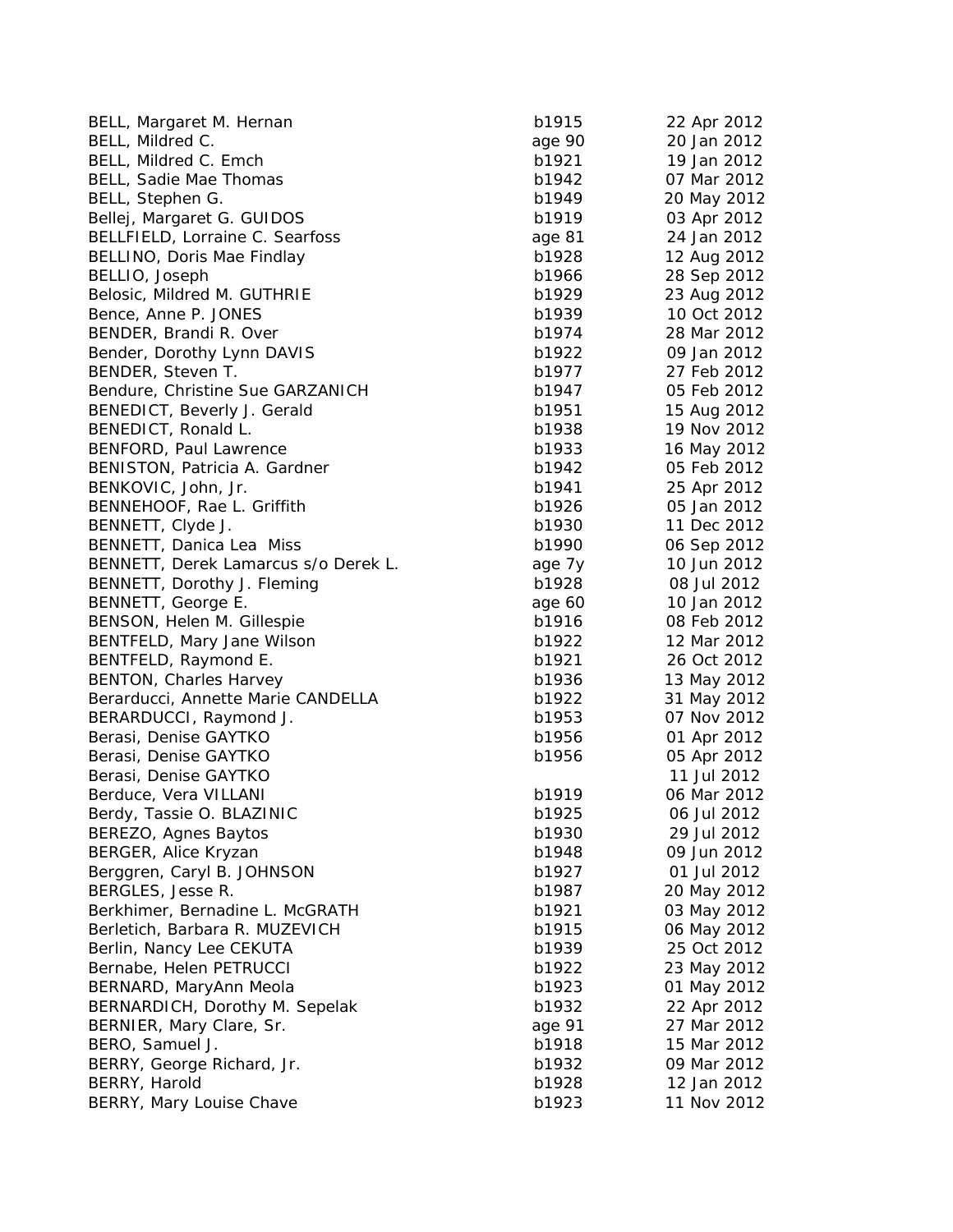| BERRY, Robert Earl                            | b1964  | 18 Oct 2012 |
|-----------------------------------------------|--------|-------------|
| Berryman, Lynne Ann JACKSON                   | b1952  | 02 Nov 2012 |
| Bertch, Rita E. WARGO                         | age 83 | 31 Mar 2012 |
| BERTKO, Madelyn Mitchell                      | b1924  | 11 Jan 2012 |
| BERTOLINI, Henry E.                           | b1921  | 22 Mar 2012 |
| Bess, Mary L. ATWOOD                          | b1946  | 07 Feb 2012 |
| BEST, Gerald E.                               | b1942  | 16 Nov 2012 |
| BEST, Richard L.                              | b1932  | 11 Sep 2012 |
| BETTURA, Phyllis Rose Margiotta               | b1931  | 20 Mar 2012 |
| Beverley, Rebecca BAIN                        | b1918  | 06 Sep 2012 |
| Bevilacqua, Theresa Lucilio Tomlin DALESANDRO | b1934  | 15 Oct 2012 |
| BIALIK, John K.                               | b1932  | 19 Nov 2012 |
| BIANCO, Carl W.                               | b1925  | 26 Jan 2012 |
| Biasella, Ann M. LOTTO                        | b1918  | 12 Jul 2012 |
| Biasella, Lola E. CABLE                       | b1923  | 22 Feb 2012 |
| BIEL, Mary B. Delisio                         | b1934  | 18 Oct 2012 |
| BIETERMAN, John George                        | b1915  | 31 Mar 2012 |
| BIETERMAN, Marjorie Leona Pearl Duffey        | b1918  | 27 Oct 2012 |
| Bigley, Lillian L. JOHNSON                    | b1941  | 18 May 2012 |
| Bigley, Virginia E. AVERSON                   | b1924  | 16 Oct 2012 |
| Bigsby, Marguerite Jones OWENS                | b1950  | 04 Oct 2012 |
| BILKIE, Thomas A.                             | b1941  | 02 Jun 2012 |
| BILLET, Wilma L. Miller                       | b1922  | 14 May 2012 |
| BILLEY, Trudy L. Crank                        | b1930  | 28 Dec 2012 |
| Billock, Beagle MOSQUITO                      | b1925  | 15 Sep 2012 |
| <b>BILLOCK, Charles Henry</b>                 | b1928  | 08 Dec 2012 |
| BILLOCK, James J., Sr.                        | b1934  | 22 Apr 2012 |
| Billock, Mary R. Drummond BRIGANTI            | b1925  | 04 Dec 2012 |
| Birch, Susan Hope WYNNE                       | b1965  | 01 Jun 2012 |
| Birchfield, Peggy B. THOMAS                   | b1944  | 17 Sep 2012 |
| Bires, Mary SHVER                             |        | 15 Jun 2012 |
| BIROS, Mary M. Petrarca                       | b1928  | 05 Sep 2012 |
| BIROSCHAK, Mary Oriel Castranova              | b1932  | 11 Nov 2012 |
| <b>BIRRELL, Bruce</b>                         | b1927  | 30 Nov 2012 |
| Bishop, Anna Laura KENREICH                   | b1916  | 16 Aug 2012 |
| BISHOP, Sandra Leigh Kohut                    | b1938  | 13 Sep 2012 |
| Bishop, Susan F. Koha ROBERTSON               | age 60 | 06 Dec 2012 |
| BISTRICA, Anna M. Misic                       | age 88 | 12 Oct 2012 |
| BIXLER, Audrey E. Retzlaff                    | b1926  | 14 Apr 2012 |
| BLACK, Ida Mae Carter                         | b1927  | 13 Mar 2012 |
| <b>BLACK, Ireta Goist</b>                     | b1917  | 08 Dec 2012 |
| Black, Karen Jeannette HOVELL                 | b1942  | 01 Sep 2012 |
| <b>BLACK, Leroy Wesley</b>                    | b1921  | 07 Sep 2012 |
| BLACK, Nora J. Ross                           | b1919  | 30 Sep 2012 |
| <b>BLACK, Rose Verlynn Starks</b>             |        | 21 Oct 2012 |
| BLACKBURN, Margaret E. Rife                   | b1928  | 11 Jan 2012 |
| BLACKFORD, Matilda Zigo                       | b1921  | 18 Nov 2012 |
| BLACKSHEAR, Sade LaReese, Miss                | b1988  | 07 Mar 2012 |
| BLACKSON, Carl C.                             | b1924  | 23 Oct 2012 |
| Blackwell, Emma SCOTT                         | b1926  | 13 Mar 2012 |
| Blake, Brenda Lou DAMA                        | b1962  | 11 Nov 2012 |
| Blake, Florence CALLAHAN                      | b1919  | 16 Aug 2012 |
|                                               |        |             |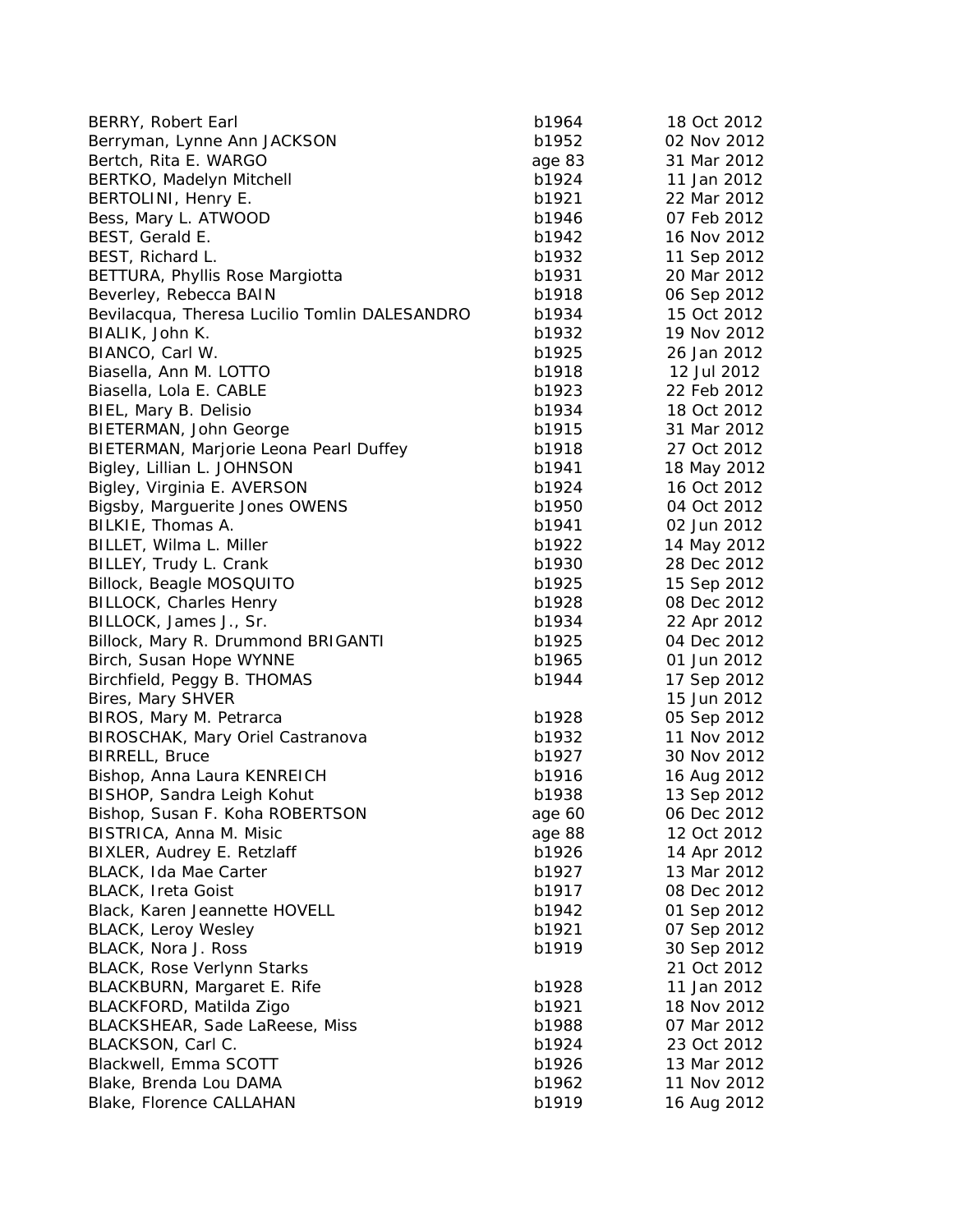| BLAKE, Munir R.                       | b1980  | 04 Mar 2012 |
|---------------------------------------|--------|-------------|
| BLAKE, Rose M. Hampstead              | b1941  | 07 Jan 2012 |
| BLAKEMAN, Albert D.                   | b1940  | 07 Dec 2012 |
| <b>BLAKENY, Charles Fred</b>          | b1924  | 12 Jul 2012 |
| BLAND, Sophie Teresko                 | b1917  | 27 Aug 2012 |
| Blaski, Mary Ann PIRONE               | b1944  | 20 Oct 2012 |
| BLASKO, Eugene                        | age 80 | 12 Oct 2012 |
| BLASKO, Mary Lou Cervello             | b1941  | 14 Aug 2012 |
| BLASKO, Stephen, Jr.                  | b1940  | 23 May 2012 |
| BLAZINIC, Tassie O. Berdy             | b1925  | 06 Jul 2012 |
| BLEDSOE, Carrie Lee Warner            | b1918  | 15 Jun 2012 |
| BLEWITT, Susanna McClure              | b1926  | 04 Mar 2012 |
| <b>BLEWS, Geraldine Eliza Watkins</b> | b1924  | 29 Sep 2012 |
| BLEWS, Sara M. Teleis                 | b1947  | 19 Jul 2012 |
| BLISS, Virginia C. Cogan              | b1951  | 18 Jun 2012 |
| BLOCKINGER, Elizabeth Johnson         | b1964  | 06 May 2012 |
| Bloom, Gladys Pearl HOLMS             | b1913  | 15 Jul 2012 |
| Bloom, Mary Jane Cargill HARBISON     | b1935  | 10 Sep 2012 |
| BLOYER, Jon Scott                     | b1960  | 27 Sep 2012 |
| BLUNT, Doris Elizabeth Pardue         | b1922  | 22 Jan 2012 |
| <b>BOAK, Robert Daniel</b>            | b1978  | 17 Aug 2012 |
| BOAK, Virginia Pauline Ruble Wertman  | b1919  | 30 Aug 2012 |
| Boast, Catherine HIMES                | b1922  | 18 May 2012 |
| BOATWRIGHT, James De Leon             | b1946  | 08 Apr 2012 |
| BOBBY, Donald J.                      | b1927  | 15 Mar 2012 |
| BOBOSH, Vladimir                      | b1921  | 28 Oct 2012 |
| BOBOVECZ, Ann M. Jurica               | b1924  | 09 Dec 2012 |
| Bobovecz, Frank J.                    | b1922  | 21 Jun 2012 |
| BOBOVNYK, Michael H.                  | b1928  | 10 Aug 2012 |
| BOCCIA, Carmel R. Pirone              | b1915  | 03 May 2012 |
| BOCCIA, Nancy Peccheneda              | b1915  | 02 Jan 2012 |
| BOCCIERI, Brian J., Sr.               | b1965  | 20 Mar 2012 |
| Boccieri, Gloria Jean KOHUT           | b1945  | 23 Dec 2012 |
| Boccieri, Mary Rosenberg NOVAK        | b1934  | 06 Feb 2012 |
| BOCHERT, Kay R. Reber                 | b1941  | 22 Sep 2012 |
| BODA, Bruce Albert                    | b1962  | 23 Mar 2012 |
| BODA, Margaret Louise Moskosky        | b1925  | 01 May 2012 |
| BODAK, Mary Murosko                   | b1915  | 24 Jun 2012 |
| BODE, Joann Morley                    | age 81 | 04 Jan 2012 |
| BODE, Patricia J. Barta               | age 75 | 23 Mar 2012 |
| BODINE, Howard C., Jr.                | b1933  | 06 Jan 2012 |
| <b>BODNAR, Annabelle Tocco</b>        | b1931  | 23 Aug 2012 |
| BODNAR, John M.                       | b1945  | 27 May 2012 |
| Bodnar, Olga Alice HAY                | b1922  | 23 Jun 2012 |
| Boerio, Emma May LAGNES               | b1927  | 05 Sep 2012 |
| BOERIO, Ronald L.                     | b1936  | 23 Jul 2012 |
| BOERIO, Victor George                 |        | 18 Dec 2012 |
|                                       | b1980  |             |
| Bogan, Margaret M. LANDOLFI           | b1927  | 07 Sep 2012 |
| BOGAN, Mary Frances (Mrs. Tod J.)     | age 73 | 29 Apr 2012 |
| BOGATEK, Jan                          | b1923  | 30 Nov 2012 |
| BOGGS, Ema Jewel Johnson              | b1935  | 01 Apr 2012 |
| BOGNER, Mary Busch                    | b1914  | 27 Jul 2012 |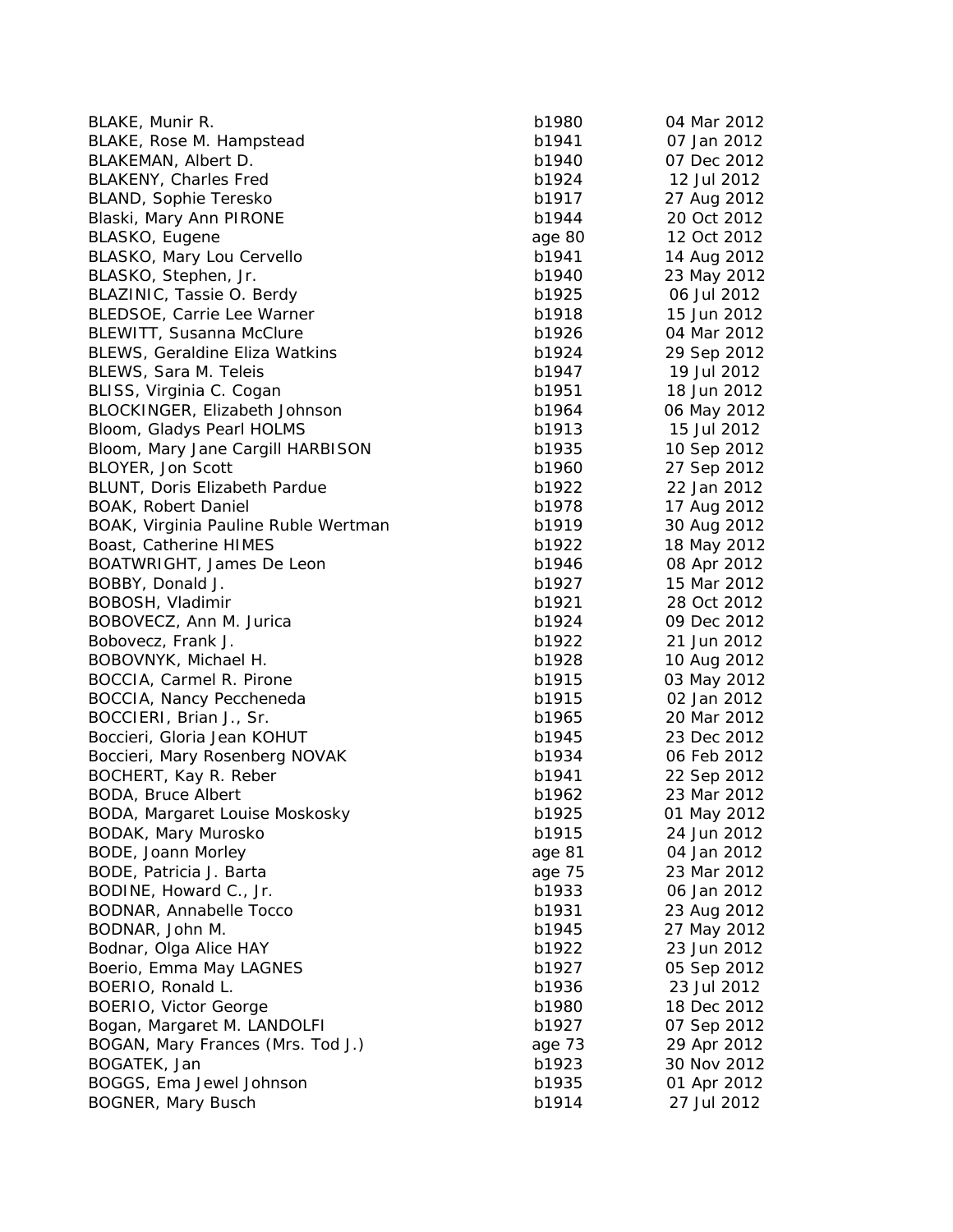| Bohach, Julia LONG                         | b1928  | 12 Jul 2012 |
|--------------------------------------------|--------|-------------|
| Bohannan, Barbara Jean POWELL              | b1938  | 09 May 2012 |
| BOHAZI, Jane F. Miklus                     | b1933  | 27 Aug 2012 |
| Bohla, Lisa E. Pritchard PFEIFENROTH       | age 59 | 15 Apr 2012 |
| BOHNSTEDT, Marjory Jean Swanson            | b1924  | 21 Aug 2012 |
| Bokan, Margaret A. BAKER                   | b1930  | 02 Sep 2012 |
| BOKESCH, John E.                           | b1913  | 17 Nov 2012 |
| BOKESCH, M. Michael                        | b1946  | 21 Jan 2012 |
| Boldt, Debra Lee DERZIS                    | b1951  | 24 Feb 2012 |
| BOLHA, Roberta Ann Sample                  | b1928  | 26 Jun 2012 |
| BOLYARD, Lester E.                         | b1956  | 06 Jun 2012 |
| Bomholt, Irene A. BROOKHART                | b1930  | 29 Mar 2012 |
| Boncz, Elizabeth Mary STREDNI              | b1927  | 05 Dec 2012 |
| BOND, Helen D. Marshall                    | b1922  | 13 Jul 2012 |
| BONHOFF, Robert A.                         | b1959  | 19 Sep 2012 |
| BONINI, John A.                            | b1924  | 14 Apr 2012 |
| BONNER, Joanne V. Hugee                    | b1955  | 12 Jan 2012 |
| Bonney, Carolyn Noreen Elizabeth CHILDRESS | b1949  | 18 Feb 2012 |
| Booher, Janet M. DUNN                      | b1941  | 02 Sep 2012 |
| BOOKHAMER, Paul                            | b1919  | 17 Nov 2012 |
| BOOKSING, Charlotte V. Lower               | b1925  | 26 Jan 2012 |
| Boring, Terry L. PENROSE                   | b1968  | 18 Apr 2012 |
| <b>BORKES, Julia Dukish</b>                | b1923  | 04 Dec 2012 |
| BORNEMISZA, Elizabeth Ann Rimar            | b1915  | 14 Feb 2012 |
| BORON, Carolyn B. Mikula                   | b1927  | 22 Jul 2012 |
| BOROVITCKY, Annabelle Jursa                | b1929  | 13 Feb 2012 |
| BOSELA, John B.                            | b1925  | 25 May 2012 |
| BOSELA, John B.                            | b1925  | 27 May 2012 |
| BOSELA, Martin G.                          | b1930  | 07 Oct 2012 |
| BOSELA, Robert J.                          | b1945  | 08 Mar 2012 |
| BOSI, Frank Robert, Jr.                    | b1941  | 26 Feb 2012 |
| Bositz, Elizabeth CHOROS                   | b1925  | 17 May 2012 |
| BOSLEY, Helen C. Fincham                   | b1934  | 18 Jan 2012 |
| BOSWELL, Sydne H. (Mrs. Randall)           |        | 08 Jul 2012 |
| BOTHWELL, Robert M.                        | b1941  | 29 Jul 2012 |
| BOTSCO, Andrew                             | b1918  | 21 Jan 2012 |
| BOTSKO, Nick                               | b1919  | 20 Jan 2012 |
| BOUGHNER, Francis F.                       | b1942  | 29 Jan 2012 |
| Boulton, Linda Sue SINES                   | b1950  | 25 Jan 2012 |
| BOUZANE, Hilda Britton Flavell             | age 88 | 12 Jun 2012 |
| BOWDEN, Eleanor M. Heckart                 | b1916  | 05 Jun 2012 |
| BOWDISH, Leroy Sidney                      | b1929  | 01 Jul 2012 |
| BOWELL, Mary Ann Lavardio                  | b1920  | 08 Feb 2012 |
| BOWEN, E. Marie Townsend                   | b1923  | 06 Oct 2012 |
| Bowen, Mary Jane PACKARD                   | b1917  | 20 May 2012 |
| BOWERS, Alexander (aka Siddiq Muhammad)    | b1953  | 21 Sep 2012 |
| BOWERS, Pheroba L. Lewis                   | b1938  | 06 Sep 2012 |
| BOWERS, Siddiq Muhammand (aka Alexander)   | b1953  | 21 Sep 2012 |
| BOWES, Dorothy L. Pettit                   | b1927  | 17 Jun 2012 |
| BOWIE, Watt                                | b1945  | 11 Apr 2012 |
| Bowman, Dorothy Emma ROBINSON              | b1917  | 19 Apr 2012 |
| BOWMAN, M. Genevieve Cappy                 | b1915  | 03 Apr 2012 |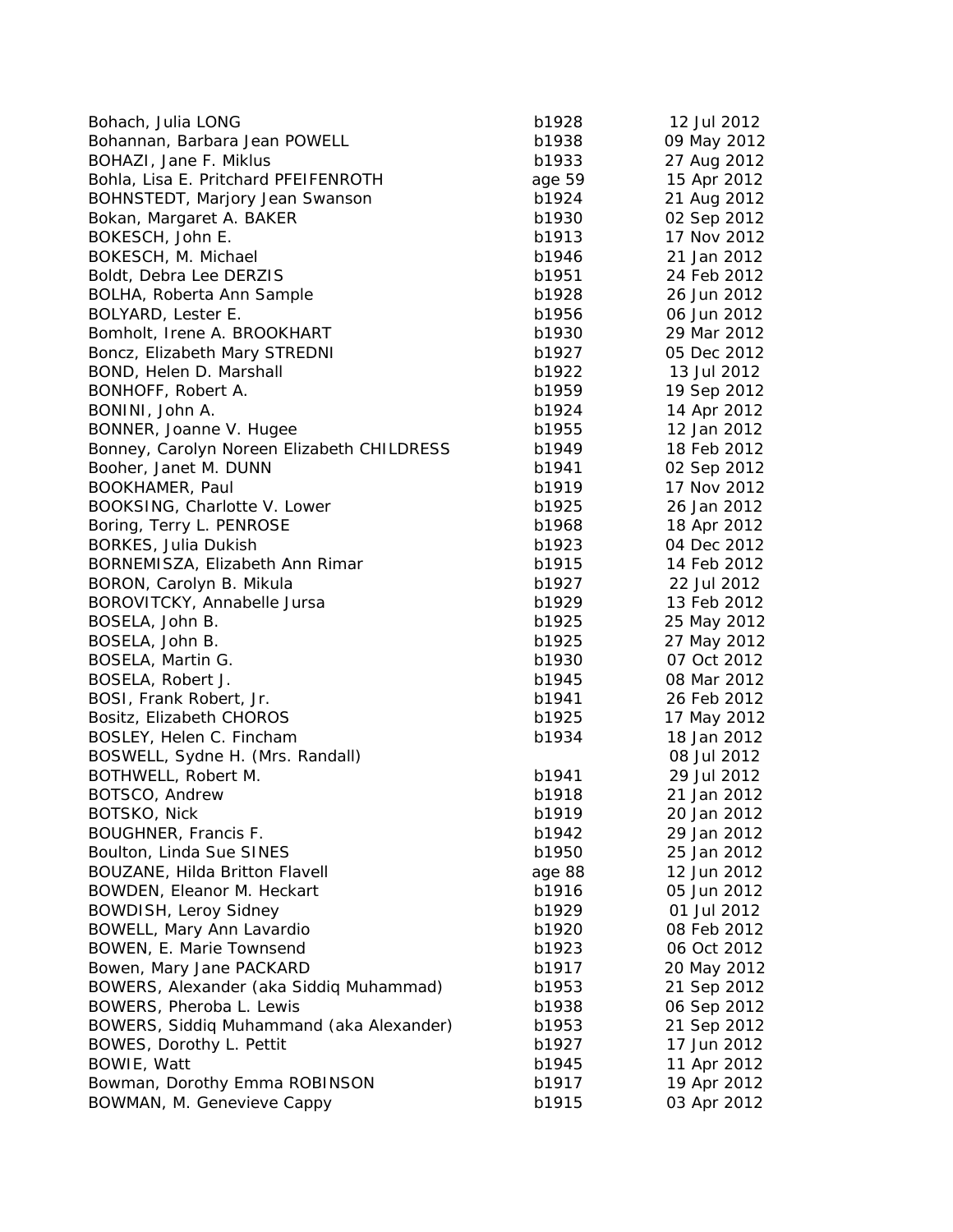| BOWMAN, Paul R.                             | b1945          | 07 Nov 2012                |
|---------------------------------------------|----------------|----------------------------|
| Bowmar, Lois L. BATTISON                    | b1930          | 22 Sep 2012                |
| Bowser, Jean Lynn PERDEW                    | b1962          | 13 Jun 2012                |
| Bowser, Mary E. Hall HOBSON                 | b1939          | 21 Jan 2012                |
| BOWYER, Raymond E.                          | b1941          | 17 Nov 2012                |
| Boyd, Alma L. MARENKOVIC                    | b1925          | 24 May 2012                |
| BOYD, Martha R. Roth                        | b1928          | 04 Sep 2012                |
| BOYER, Janet Dahlgren                       | b1925          | 17 Apr 2012                |
| Boyer, Mary B. SMITH                        | b1911          | 02 Oct 2012                |
| BOYER, Raymond D.                           | b1930          | 01 Jul 2012                |
| BOYER, Stephen C.                           | b1958          | 11 Nov 2012                |
| Boyer, Wanda L. Miller SCHLABAUGH           | b1920          | 22 Apr 2012                |
| BOYKIN, Riyan Kymire s/o Ashley             | b2011          | 20 Jan 2012                |
| BOZICK, George A.                           | b1925          | 31 Jan 2012                |
| Bozzacco, Stephen J.                        | b1957          | 17 Jun 2012                |
| Bradenstein, Rosemarie THIRY                | b1927          | 08 Feb 2012                |
| BRADLEY, Bernice E. Fife                    | b1920          | 29 May 2012                |
| BRADLEY, Dorothy H. Mamrak                  | b1928          | 26 Aug 2012                |
| <b>BRADLEY, Luberta Oliver</b>              | b1931          | 11 Oct 2012                |
| BRADLEY, Sylvia L. Ms.                      | b1970          | 15 Dec 2012                |
| BRADLYN, Norman                             | b1927          | 20 Oct 2012                |
| Bradt, Dorothy M. CALDRONE                  | b1916          | 15 Dec 2012                |
| BRADY, Merritt L.                           | b1940          | 04 Oct 2012                |
| <b>BRAME, Frances Mills</b>                 | b1943          | 06 Apr 2012                |
| <b>BRAME, Frances Mills</b>                 | b1942          | 07 Apr 2012                |
| Bramer, Ilajean M. WOODWARD                 | b1932          | 14 Feb 2012                |
| Brammer, Jack D. Sr.                        | b1928          | 17 Jun 2012                |
| <b>BRANCH, Elizabeth Pierce</b>             | b1919          | 03 Oct 2012                |
| Brandon, Olive Merle DOBRICH                | b1919          | 23 Oct 2012                |
| Brandsovich, Helen Kaspar SVOBODA           | b1922          | 16 Mar 2012                |
| Branner, Timothy Michael                    | b1956          | 20 Jun 2012                |
| BRANT, Mildred Luebben                      | b1905          | 07 Oct 2012                |
| BRANT, Mildred Luebben                      | b1905          | 28 Sep 2012                |
| BRANTINGHAM, Irene Olshavsky                | b1924          | 29 Apr 2012                |
| Brasov, Maria PANAITESCU                    | b1919          | 10 Jan 2012                |
| BRATEK, Virginia Rose Kidd                  | b1923          | 28 Sep 2012                |
| Braun, Jean F. FARAGLIA                     | b1931          | 12 Apr 2012                |
| <b>BRAUN, William Frederick</b>             | b1934          | 08 Nov 2012                |
| Braunstein, Eva GOROSICS                    | b1927          | 11 Apr 2012                |
| Bray, Nancy A. Hayden ORTIZ                 | b1954          | 17 Feb 2012                |
| BRAY, Willie B. Davis                       | b1912          | 20 Oct 2012                |
| Brazin, Stella Agnes PETERS                 | b1928          | 15 Jul 2012                |
| Breckner, Emma S. ZIZZO                     | b1920          | 19 Jun 2012                |
| Bregar, Margaret BURKEY                     | b1923          | 13 Jan 2012                |
| Brehm, S. Laverne MARKS                     | b1922          | 03 May 2012                |
| Brekoski, Ann M. TILL                       | b1921          | 26 Nov 2012                |
| BRENNER, Carl Raymond                       | b1931          | 05 Aug 2012                |
|                                             |                |                            |
| BRENNER, Edrye K. Kerr                      | b1917<br>b1948 | 06 Aug 2012                |
| BRENNER, Gary R.                            |                | 12 Oct 2012                |
| Brenner, Joan Elaine ANSEVIN                | b1923<br>b1952 | 10 May 2012                |
| Brenner, Sue E. GIANCOLA<br>BREWER, Eric C. | b1971          | 25 May 2012<br>10 Jan 2012 |
|                                             |                |                            |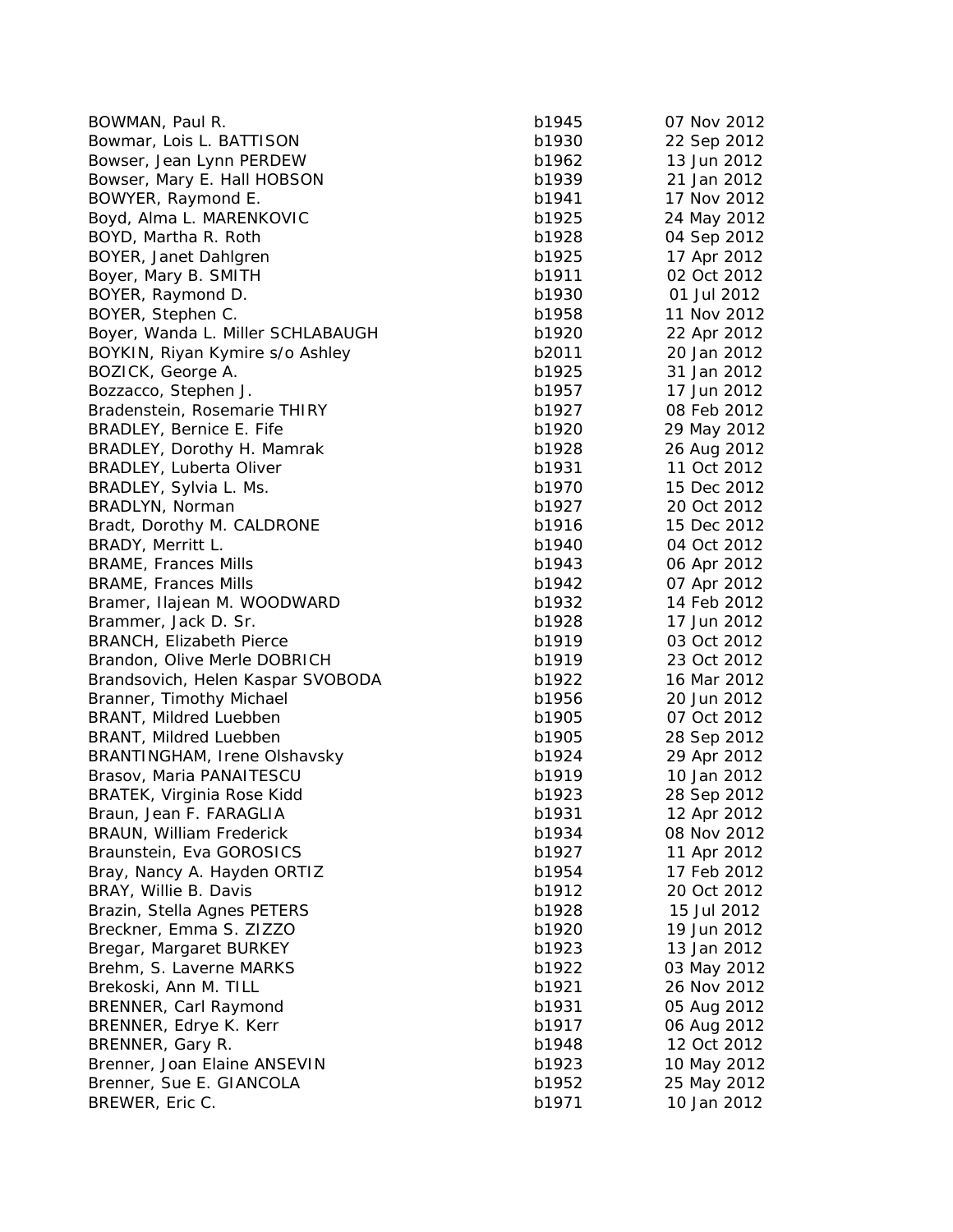| <b>BREWSTER, Olive Stewart Smith</b>                | b1930  | 29 Apr 2012                |
|-----------------------------------------------------|--------|----------------------------|
| Brezinski, Patricia BABLE                           | b1947  | 14 Apr 2012                |
| BRIACH, Donna Jean Phillips                         | b1931  | 05 Sep 2012                |
| BRIGANTI, Mary R. Drummond Billock                  | b1925  | 04 Dec 2012                |
| BRIGGS, Janice C. Harry                             | b1927  | 27 Jan 2012                |
| Briggs, Oliver W.                                   | b 1934 | 21 Jun 2012                |
| BRIGGS, William E.                                  | b1911  | 05 Jan 2012                |
| Brigham, Donna Jane WATT                            | b1934  | 29 Sep 2012                |
| Brincko, Catherine SOPKOVICH                        | b1909  | 25 Oct 2012                |
| BRINE, Lewis J.                                     | b1932  | 10 Apr 2012                |
| BRINK, Robert James                                 | b1934  | 10 Oct 2012                |
| BRISCOE, Ruby L. Weston Harnish                     | age 98 | 14 Sep 2012                |
| Britton, Hilda Flavell BOUZANE                      | age 88 | 12 Jun 2012                |
| BRITTON, Lillian E. Kotzak                          | b1937  | 16 Oct 2012                |
| BROADSWORD, Joyce E. Watson                         | b1942  | 05 Feb 2012                |
| BROBST, Letha Louise Baker                          | b1926  | 03 May 2012                |
| <b>BROCIOUS, Rosemary Sherfel</b>                   | b1927  | 24 Jan 2012                |
| BROCK, Robert                                       | b1929  | 18 Oct 2012                |
| BROCKMAN, Erzell Ash                                | b1921  | 05 Jun 2012                |
| Brody, Shirley JACOBS                               | b1918  | 02 Apr 2012                |
| BROLL, Ellen Rohrbaugh                              | b1936  | 17 Feb 2012                |
| BROOKHART, Irene A. Bomholt                         | b1930  | 29 Mar 2012                |
| Brooks, Emmalee CLARK                               | b1916  | 08 Aug 2012                |
| BROOKS, Herbert G.                                  | b1933  | 19 May 2012                |
| BROTHERS, Don R.                                    | b1937  | 25 Nov 2012                |
| <b>BROTHERS, Joy Carroll Soltis</b>                 | b1936  | 10 Aug 2012                |
| Brothers, Myron                                     |        | 21 Jun 2012                |
| BROWN, Alfred                                       | b1928  | 10 Nov 2012                |
| Brown, Alice HALL                                   | b1916  | 22 Jun 2012                |
| Brown, Barbara J. BELL                              | b1942  | 25 Dec 2012                |
| BROWN, Bernice Robinson                             | b1929  | 07 Mar 2012                |
| Brown, Betty Jean PIERCE                            | b1952  | 29 Mar 2012                |
| Brown, Carol S. FIX                                 | b1935  | 19 Oct 2012                |
| BROWN, Cillar Grace Sheffield                       | b1934  | 16 May 2012                |
| BROWN, David Halbe                                  | b1936  | 19 Sep 2012                |
| BROWN, Edna M. Johnson                              | b1929  | 01 Apr 2012                |
|                                                     | b1941  |                            |
| Brown, Ethel Louise SIMION<br>BROWN, Eula Mae Poole | b1932  | 09 Jul 2012<br>21 Dec 2012 |
| BROWN, Frank                                        | b1935  | 10 Dec 2012                |
| BROWN, Gertrude W. Samuels                          |        |                            |
| BROWN, Gwendolyn M. Fletcher                        | b1923  | 12 Sep 2012                |
|                                                     | b1943  | 12 Apr 2012                |
| Brown, Harlean June PRESTON                         | b1938  | 08 Apr 2012                |
| BROWN, Harvey                                       | b1926  | 09 Oct 2012                |
| Brown, Ira Dell JOHNSON                             | b1932  | 03 Mar 2012                |
| Brown, Joyce Lee MAGBY                              | b1931  | 07 Oct 2012                |
| BROWN, Kenneth L.                                   | b1939  | 08 Feb 2012                |
| BROWN, Larry H.                                     | b1947  | 05 Oct 2012                |
| BROWN, Lois Sanford                                 | b1915  | 03 Oct 2012                |
| Brown, Lou Etta TORIELLO                            | b1929  | 11 Mar 2012                |
| BROWN, Margaret E. Ervin                            | b1935  | 05 Oct 2012                |
| BROWN, Mary Stavich Smith                           | b1913  | 09 Jun 2012                |
| BROWN, Myrle Audrey Williard                        | b1929  | 15 Apr 2012                |
|                                                     |        |                            |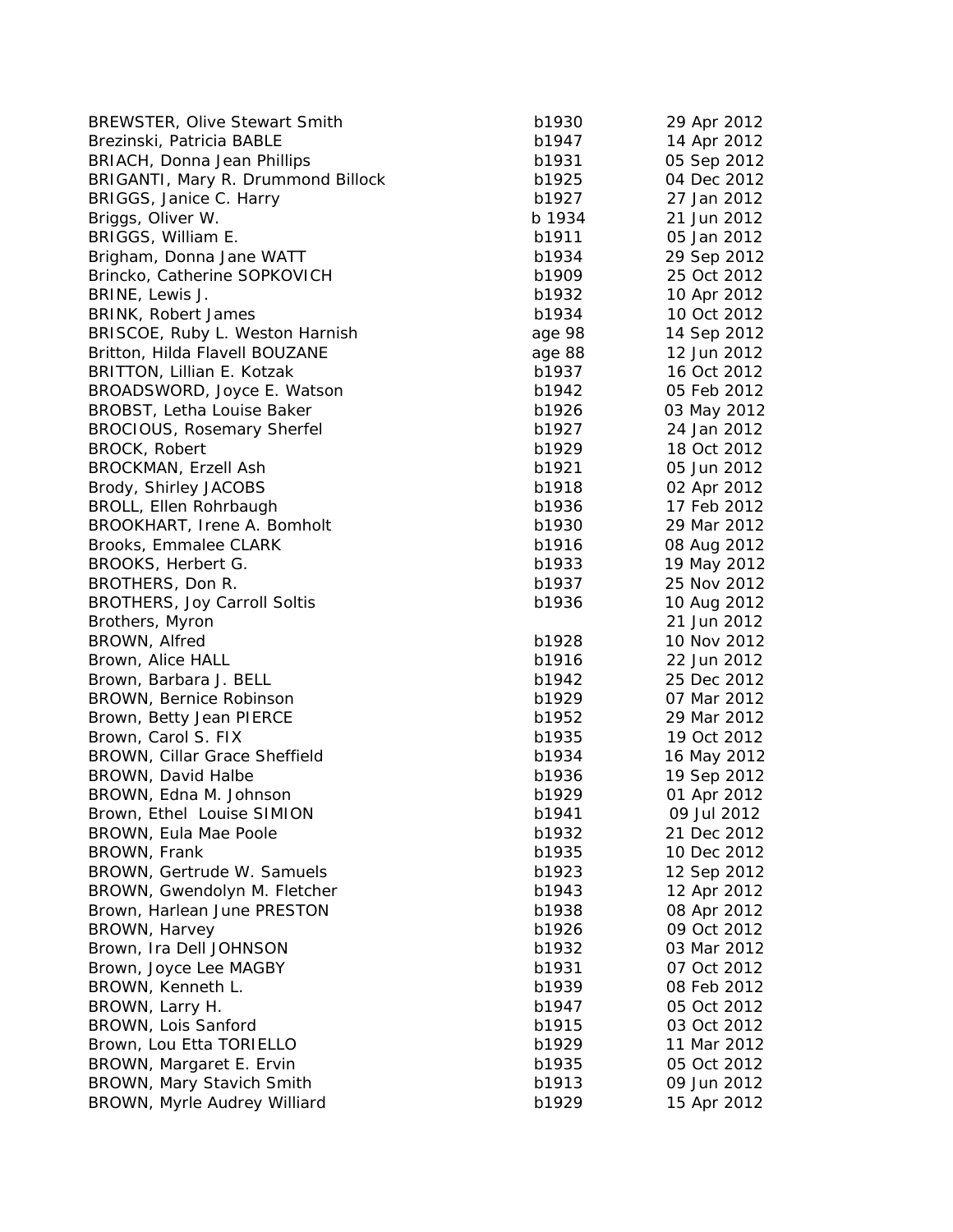| BROWN, Pauline Lackey            | b1917           | 22 Jan 2012 |
|----------------------------------|-----------------|-------------|
| BROWN, Robert E.                 | b1931           | 11 Oct 2012 |
| BROWN, Ronald A.                 | b1920           | 10 Jan 2012 |
| Brown, Rosa Lee ANDERSON         | b1935           | 15 Nov 2012 |
| BROWN, Rosie Lee Donley          | b1928           | 16 Jul 2012 |
| Brown, Ruth B. JONES             | b1919           | 06 Sep 2012 |
| BROWN, Sadie Marie Cochran       | age 61          | 27 Sep 2012 |
| BROWN, Thomas L.                 | b1926           | 27 May 2012 |
| BROWN, Thomas P.                 | b1948           | 24 Feb 2012 |
| BROWN, Timothy F.                | b1968           | 01 Aug 2012 |
| BROWN, William A.                | b1931           | 09 Dec 2012 |
| BROWN, William H.                | b1929           | 08 Nov 2012 |
| BROWNLEE, Margaret Belle Swisher | b1917           | 12 Jul 2012 |
| BROWNLEE, Verna Sipe             | b1925           | 08 Feb 2012 |
| BRUCE, Gene R.                   | b1931           | 19 Apr 2012 |
| <b>BRUCE, Rita Mae Lewis</b>     | b1932           | 14 Sep 2012 |
| BRUCOLI, B. Patrick, M.D.        | b1933           | 08 Feb 2012 |
| Brucoli, Edith Campana WADLAND   | b1925           | 05 Oct 2012 |
| BRUMBAUGH, Dorothy Jane Doyle    | b1919           | 17 Apr 2012 |
| BRUNER, Charlene G. Barrett      | b1954           | 28 Oct 2012 |
| BRUNETTI, Nancy L. Varner        | b1953           | 23 Mar 2012 |
| BRUNNER, Nancy Ann Deley         | b1953           | 17 Jul 2012 |
| BRUNO, Daniel L.                 | b1929           | 29 Oct 2012 |
| BRUNO, Pauline Vendemia          | b1930           | 16 Aug 2012 |
| Bruno, Pauline WELDON            | b1932           | 13 Nov 2012 |
| Brunovic, Caroline ITALIANO      | b1920           | 09 Feb 2012 |
| BRUSH, Barbara Rendick           | b1948           | 18 Mar 2012 |
| BRUSH, William E.                | b1931           | 02 Apr 2012 |
| BRYAN, Martha Ann Gender Thomas  | b1939           | 28 Nov 2012 |
| Bryan, Mary M. Burke LODGE       | b1915           | 14 May 2012 |
| BRYAN, Velma I. Ritchey          | b1928           | 26 Apr 2012 |
| BRYANT, Willie Chester           | b1945           | 13 Nov 2012 |
| BRYANT, Willie James             | b1955           | 07 Sep 2012 |
| BRYNE, Hannah Faith d/o Ethan    | b2012           | 27 Apr 2012 |
| Bucci, Ann M. KEEN               | b1924           | 10 Sep 2012 |
| <b>BUCCI, Mike</b>               | b1944           | 05 Feb 2012 |
| <b>BUCHER, Loretta Chance</b>    | b1937           | 23 Sep 2012 |
| Buchman, Jean E. McKENNA         |                 | 05 Jun 2012 |
| <b>BUCKLEY, Anne Finnerty</b>    | age 83<br>b1930 | 30 Sep 2012 |
| Buckley, Bertha M. CLINKSCALES   | b1947           | 09 Mar 2012 |
| BUCKO, Donal R.                  | b1942           | 09 Jul 2012 |
| Bucko, Rita A. MATYI             |                 | 12 Nov 2012 |
|                                  | b1929<br>b1954  |             |
| BUDAKER, Sandra R. Uhring        |                 | 26 Sep 2012 |
| BUDAY, Faye L. Chew              | b1926           | 21 Aug 2012 |
| BUDD, John J.                    | b1928           | 24 Aug 2012 |
| BUDNY, Harriet C. Culk           | b1930           | 01 Jul 2012 |
| BUDREVICH, Alex D.               | b1938           | 30 Mar 2012 |
| BUFFONE, Sarah R. Arlotti        | b1920           | 28 Nov 2012 |
| Bufford, Karen Yronne ALLISON    | b1958           | 17 Nov 2012 |
| Bufford, Wanda L. SHAW           | b1939           | 07 Nov 2012 |
| BUFORD, Joseph Carl              | b1927           | 10 Mar 2012 |
| Buggs, Elaine S. IHEAMA          | b1949           | 15 Nov 2012 |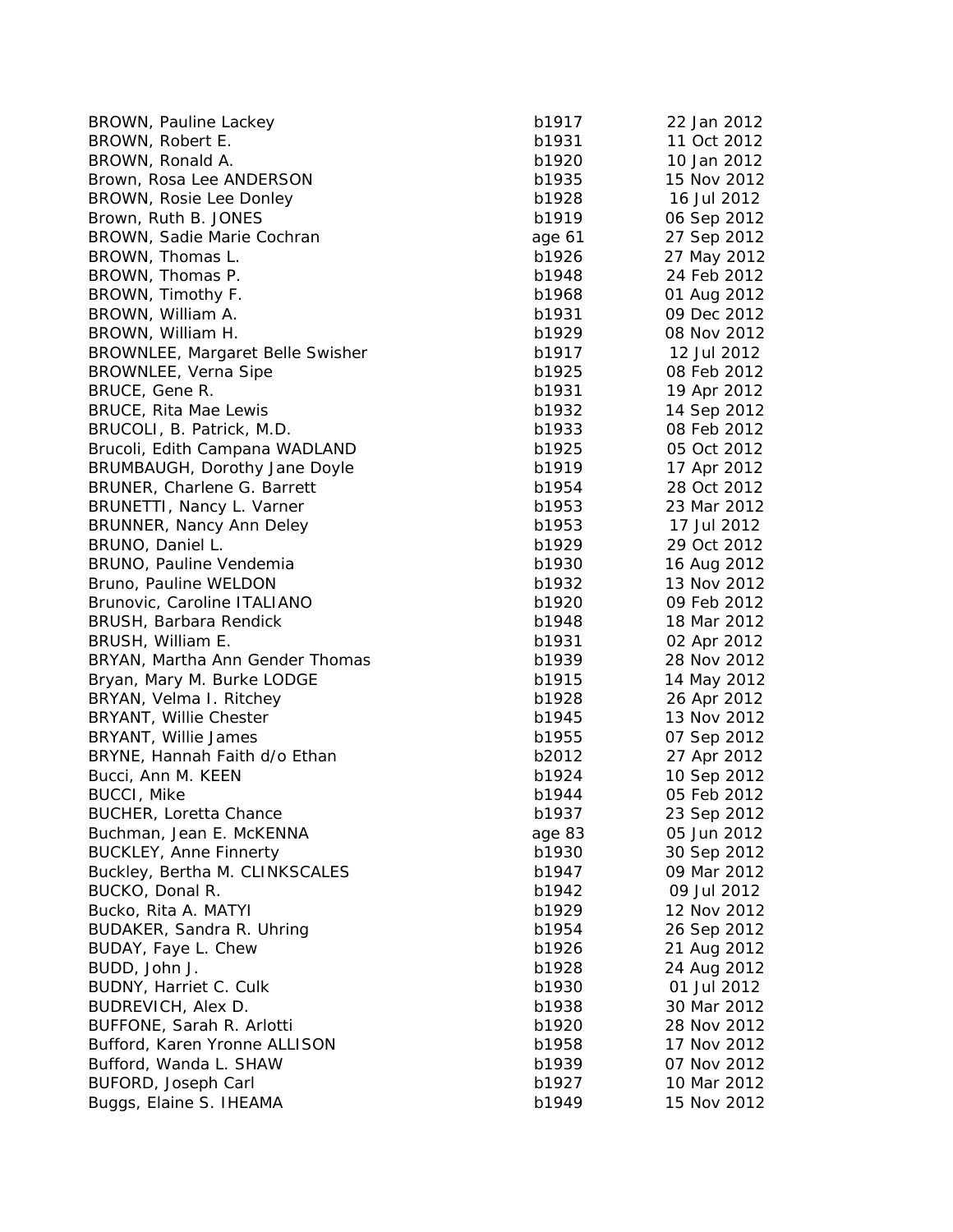| Buglione, Domenica Lavolpa LARICCIA   | b1917  | 15 Oct 2012 |
|---------------------------------------|--------|-------------|
| Bukoski, Mary WILCOX                  | b1917  | 23 Dec 2012 |
| Bullard, Anna Luella CLUTE            | b1918  | 06 Dec 2012 |
| BUONGRAZIO, Katherine Cuteri Schuller | b1924  | 13 Nov 2012 |
| Buonpane, Mary Jane NAGLE             | b1911  | 16 Oct 2012 |
| Burbach, Margaret Irene BAKER         | b1945  | 11 Nov 2012 |
| Burbridge, Eileen T. KOLMAN           | b1924  | 30 May 2012 |
| <b>BURCHETT, Douglas</b>              | b1953  | 29 May 2012 |
| BURGOS, Anibal                        | b1922  | 19 May 2012 |
| BURKE, Betty J. Yohman Mitchell       | b1931  | 11 Jun 2012 |
| <b>BURKE, Geraldine, Miss</b>         | b1920  | 10 May 2012 |
| Burke, Mary M. Bryan LODGE            | b1915  | 14 May 2012 |
| Burkett, Leslie Dawn GARDNER          | b1962  | 06 Jun 2012 |
| BURKEY, Alvin Howard                  | b1936  | 11 Aug 2012 |
| BURKEY, Diane Rae, Miss               | b1940  | 04 May 2012 |
| <b>BURKEY, Margaret Bregar</b>        | b1923  | 13 Jan 2012 |
| <b>BURNETT, Emily Hampton</b>         | b1920  | 06 Mar 2012 |
| BURNETT, Joyce M. Hilland             | b1946  | 14 Jan 2012 |
| BURNEY, Mary Jane Penson              | b1922  | 31 May 2012 |
| Burns, Eleanor T. HERMAN              | age 86 | 19 Feb 2012 |
| Burns, Geraldine E. FELIX             | b1923  | 14 Jun 2012 |
| Burns, Hallie Jo HART                 | b1929  | 11 Apr 2012 |
| Burns, Helen L. Webster TAYLOR        | b1934  | 21 Jun 2012 |
| Burns, Juanita Grace WELKER           | b1927  | 20 Dec 2012 |
| BURNS, Vera Rudich                    | b1923  | 20 Feb 2012 |
| BURR, Ruth J. Green                   | b1952  | 08 Jan 2012 |
| Burr, Ruth M. MCANDREWS               | b1936  | 29 Nov 2012 |
| Burrier, Beverly Ann HANES            | b1941  | 30 Jan 2012 |
| Burris, Bessie E. GOSSETT             | b1916  | 25 Jan 2012 |
| Burt, Donna J. KING                   | b1927  | 06 Aug 2012 |
| Burton, Gladys May ROBERTS            | b1920  | 25 Jan 2012 |
| <b>BURTON, Kenneth Robert</b>         | b1937  | 11 Dec 2012 |
| BURTON, Lawrence, Sr.                 | b1925  | 09 Mar 2012 |
| Burton, Nora M. HUGHES                | b1916  | 23 Apr 2012 |
| BURY, John                            | b1918  | 05 Aug 2012 |
| Busch, Mary BOGNER                    | b1914  | 27 Jul 2012 |
| Bush, Eleanor PREMEC                  | b1936  | 29 Dec 2012 |
| Bush, Pamela Jean DAVIDSON            | b1961  | 19 Feb 2012 |
| BUSH, Sophia Marie Ogarek             | b1917  | 11 Dec 2012 |
| Bushong, Mary Ann GRACHANIN           | b1934  | 19 Jan 2012 |
| Buskirk, Constance L. HULL            | b1932  | 18 Mar 2012 |
| BUSKO, Ann M. Mesaros                 | b1925  | 07 Aug 2012 |
| BUSSE, Betty R. Lanning               | b1955  | 10 Oct 2012 |
| <b>BUTCH, Laverne Lola Mott</b>       | b1923  | 25 Mar 2012 |
| <b>BUTCH, Mary Rose Miss</b>          | b1913  | 16 Oct 2012 |
| <b>BUTCH, Sherry Filer</b>            | b1949  | 25 Apr 2012 |
| Butcher, Lurana B. COWHER             | b1931  | 08 Jul 2012 |
| Butchko, Jennifer Lynn RIDGE          | b1956  | 09 May 2012 |
| Butera, Rosalie MCDERMOTT             | b1938  | 25 Jun 2012 |
| BUTLER, Ann M. Vass                   | b1918  | 04 Mar 2012 |
| BUTLER, Ida Mae Morlan                | b1949  | 05 Jun 2012 |
| Butler, Rosalyn JUDSON                | b1939  | 02 Aug 2012 |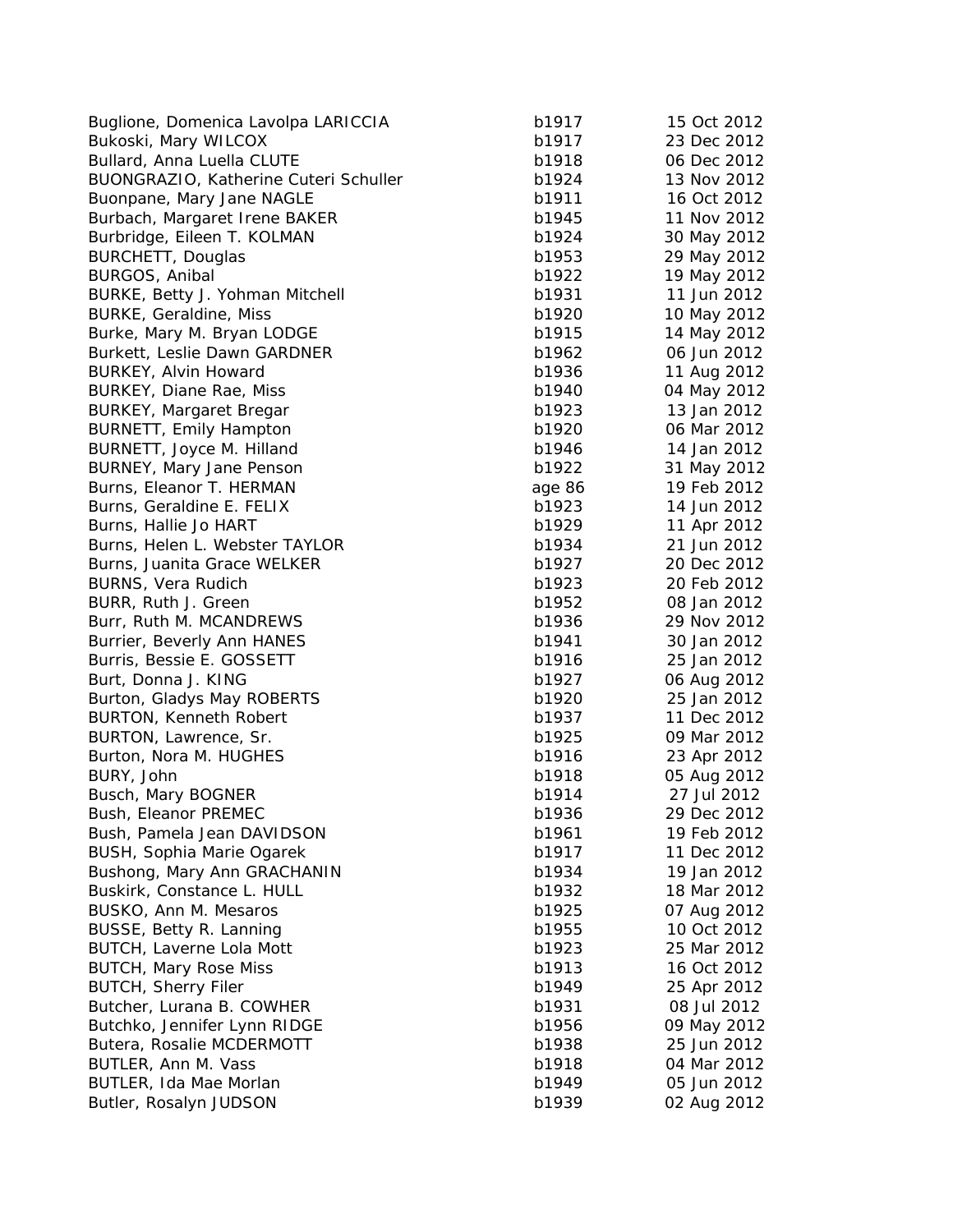| <b>BUTTA, Pauline Paxton</b>           | age 81 | 24 May 2012 |
|----------------------------------------|--------|-------------|
| BUZULENCIA, George A.                  | b1949  | 06 Dec 2012 |
| BUZZACCO, Samuel                       | b1923  | 23 Feb 2012 |
| BYCE, Margaret M. Vrancic              | b1923  | 16 Dec 2012 |
| Byer, Sally Ann KOL                    | b1935  | 16 Dec 2012 |
| BYERLY, Barbara A. McCrystal Letizia   | b1952  | 11 Jan 2012 |
| BYERS, Eileen Reed                     | b1927  | 28 Apr 2012 |
| CABLE, Lola E. Biasella                | b1923  | 22 Feb 2012 |
| CADE, Catherine Louise Grguras         | b1927  | 23 Oct 2012 |
| CAFARO, John A.                        | b1947  | 25 Dec 2012 |
| Caines, Sarah Jane SYAK                | b1916  | 20 Oct 2012 |
| Calautti, Beryl Alene Daniels DiDONNA  | b1932  | 16 Feb 2012 |
| CALDARARO, Dorothy M. Tomai            | b1934  | 07 Apr 2012 |
| CALDARARO, Mario                       | b1921  | 08 Nov 2012 |
| CALDRONE, Dorothy M. Bradt             | b1916  | 15 Dec 2012 |
| CALHOUN, Charzell James                | b1986  | 05 Sep 2012 |
| CALLAHAN, Alafair Byrd Weaver          | b1922  | 30 Aug 2012 |
| CALLAHAN, Florence Blake               | b1919  | 16 Aug 2012 |
| CALLAHAN, Ruth M. Groucutt             | b1917  | 16 Sep 2012 |
| CALLOS, John George                    | b1930  | 07 Feb 2012 |
| Calo, Mildred A. PHILLIPS              | b1941  | 24 Jul 2012 |
| Calve, Elizabeth M. TROPEA             | b1918  | 28 May 2012 |
| Calve, Elizabeth M. TROPEA             | b1918  | 28 May 2012 |
| CALVIN, Leo P.                         | age 91 | 18 Dec 2012 |
| Cameron, Agnes A. WATSON               | b1917  | 09 Jan 2012 |
| Cameron, Carol J. CICORETTI            | b1943  | 20 Apr 2012 |
| Camerot, Angeline GOVOJDEAN            | b1925  | 09 Dec 2012 |
| Camm, Helen Louise HEADLEY             | b1919  | 21 Feb 2012 |
| Campana, Edith Brucoli WADLAND         | b1925  | 05 Oct 2012 |
| Campana, Mary Rose HARDENBURGH         | b1959  | 05 Sep 2012 |
| CAMPANAN, Joseph                       | b1916  | 13 Nov 2012 |
| CAMPANIZZI, Lena Polombi               | b1921  | 01 May 2012 |
| CAMPBELL, Donna (Mrs. John Arner)      | age 80 | 29 Nov 2012 |
| Campbell, Helen Wakelee LIPKA          | b1914  | 16 Aug 2012 |
| CAMPBELL, Hughes E.                    | b1937  | 14 Sep 2012 |
| Campbell, Irene D. CORMELL             | b1929  | 28 May 2012 |
| Campbell, Irene D. CORMELL             | b1929  | 28 May 2012 |
| Campbell, Kathleen L. FITZ-PATRICK     | b1917  | 10 May 2012 |
| Campbell, Rose A. KENJEVARI            | b1929  | 05 Jun 2012 |
| CAMUSO, Anthony J.                     | b1932  | 05 Jun 2012 |
| CAMUSO, Mary V. Colligan               | b1923  | 11 Apr 2012 |
| Canale, Mary Nancy SANDERS             | b1935  | 19 Aug 2012 |
| CANCIO, Michael                        | b1968  | 22 Aug 2012 |
| Candela, Marie L. IANAZONE (aka Dolly) | b1923  | 24 Dec 2012 |
| Candela, Pauline DePASCALE             | b1922  | 23 May 2012 |
| CANDELLA, Annette Marie Berarducci     | b1922  | 31 May 2012 |
| Canfield, Jean Louise RIZER            | b1923  | 23 Sep 2012 |
| CANNELLA, Anthony D.                   | b1953  | 18 Sep 2012 |
| CANNON, Elizabeth A. Dunkle            | b1937  | 15 Oct 2012 |
| CANNON, Evelyn E. Pounders             | b1919  | 14 Jul 2012 |
| CANTER, Michele Lynn Miss              | b1976  | 30 Jun 2012 |
| CAPAN, Mildred J. Ogden                | b1922  | 24 Apr 2012 |
|                                        |        |             |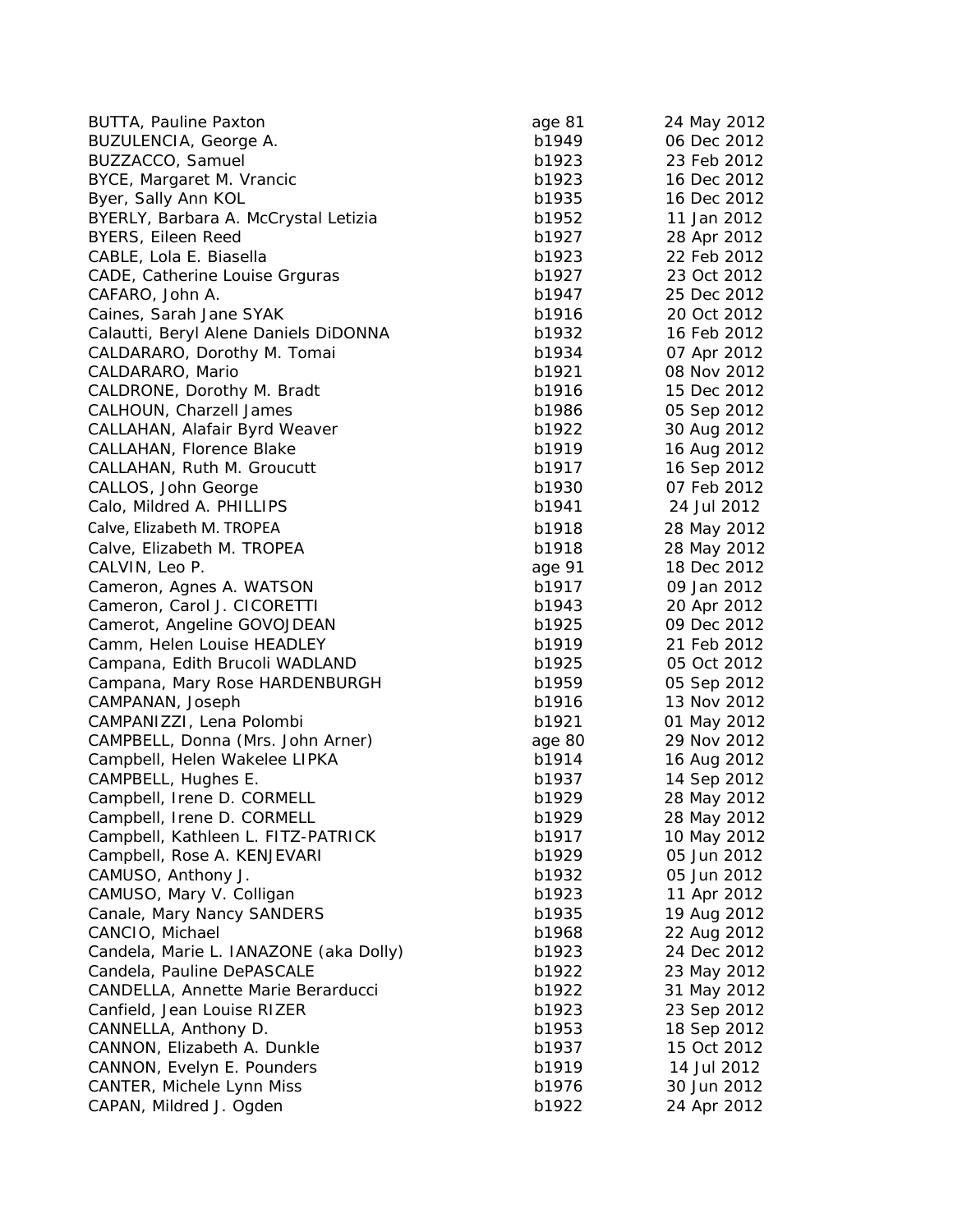| CAPELLA, Francis E.               | b1920  | 17 Apr 2012 |
|-----------------------------------|--------|-------------|
| Capella, Jeanine Ann FERRADINO    | b1946  | 18 Apr 2012 |
| CAPITO, Guy J.                    | b1925  | 12 Nov 2012 |
| CAPITOLA, Veronica Sojack         | b1928  | 29 Feb 2012 |
| Caplinger, Elaine C. SMITH        | b1918  | 05 May 2012 |
| CAPOTS, Isabel L. Guarnieri       | b1914  | 31 Aug 2012 |
| Capozzi, Jennifer RIEFLER         | age 43 | 26 Feb 2012 |
| CAPPELLI, Joseph Vincent          | b1978  | 25 Apr 2012 |
| Cappy, M. Genevieve BOWMAN        | b1915  | 03 Apr 2012 |
| CAPPY, Raymond L.                 | b1945  | 15 Mar 2012 |
| CAPPY, Robert A.                  | b1952  | 26 Feb 2012 |
| Caraffa, Nancy J. YANCSURAK       | b1924  | 29 Feb 2012 |
| Carano, Anna Mae LACZO            | b1919  | 22 Jan 2012 |
| Carano, Carol J. O'ROURKE         | b1938  | 02 Aug 2012 |
| Carano, Fannie SCARNECCHIA        | b1926  | 09 Oct 2012 |
| CARANO, Herman Carl               | b1925  | 24 Nov 2012 |
| CARANO, James V.                  | b1936  | 15 Sep 2012 |
| CARANO, Remo M.                   | age 84 | 09 Apr 2012 |
| CARANO, Remo M.                   | age 84 | 10 Apr 2012 |
| Carano, Teresa Diorio SLIVKA      | b1921  | 22 Mar 2012 |
| Carbaugh, Georgiann CORNELISON    | b1946  | 31 Jul 2012 |
| CARBON, Dominic                   | b1929  | 31 Jan 2012 |
| CARBONE, Eugene C.                | b1921  | 12 Jul 2012 |
| Carbone, Josephine ANGELO         | b1924  | 25 Mar 2012 |
| CARDUCCI, Carol A. Minghetti      | b1944  | 10 Oct 2012 |
| CARDUCCI, Emidio                  | b1936  | 29 Feb 2012 |
| <b>CARDWELL, Catherine Wicks</b>  | b1921  | 11 Mar 2012 |
| Cardwell, Juanita Ruth FERGUSON   | b1928  | 07 Mar 2012 |
| Carey, Joan MARX                  | b1925  | 09 May 2012 |
| CARFOLO, Margaret Kruger          | b1932  | 16 May 2012 |
| Cargill, Mary Jane Bloom HARBISON | b1935  | 10 Sep 2012 |
| Caringola, Jean SHUSTER           | b1928  | 10 Jan 2012 |
| CARISSIMI, Virginia Mary Wilkos   | b1925  | 13 Apr 2012 |
| CARLILE, Shelly Christena Leis    | b1964  | 18 Jul 2012 |
| CARLON, John E.                   | b1943  | 09 Dec 2012 |
| CARLSON, Gene V. Souders          | b1924  | 13 Mar 2012 |
| CARLSON, Raymond M.               | b1927  | 02 May 2012 |
| CARLSTROM, Ruth Mellon            | b1922  | 16 Sep 2012 |
| CARMICHAEL, Herbert G.            | b1932  | 06 May 2012 |
| Carnes, Janice C. CARSON          | b1937  | 09 Sep 2012 |
| Carnesalli, Joy Esterlee MURRAY   | b1938  | 04 Nov 2012 |
| CARNEVALE, Mary M. Falabella      | b1923  | 18 Jan 2012 |
| Carney, Betty D'ALESANDRO         | b1929  | 01 Feb 2012 |
| CARNEY, Edward R.                 | b1924  | 15 Feb 2012 |
| CARNEY, Herbert U.                | b1923  | 04 Mar 2012 |
| CARNEY, Mildred B. Keeling        | b1913  | 07 Feb 2012 |
| CAROSELLI, Joseph Ralph           | b1927  | 24 Dec 2012 |
| Carpenter, Elizabeth Ann KING     | b1944  | 17 Jun 2012 |
| Carr, Virginia M. SCHEUFLER       | b1933  | 13 Dec 2012 |
| Carrabia, Emilia LUCENTE          | b1929  | 19 Jum 2012 |
| Carraher, Rita Catherine DIMICK   | b1922  | 17 Jun 2012 |
| CARRION, Aurea Cuevas             | b1936  | 01 Apr 2012 |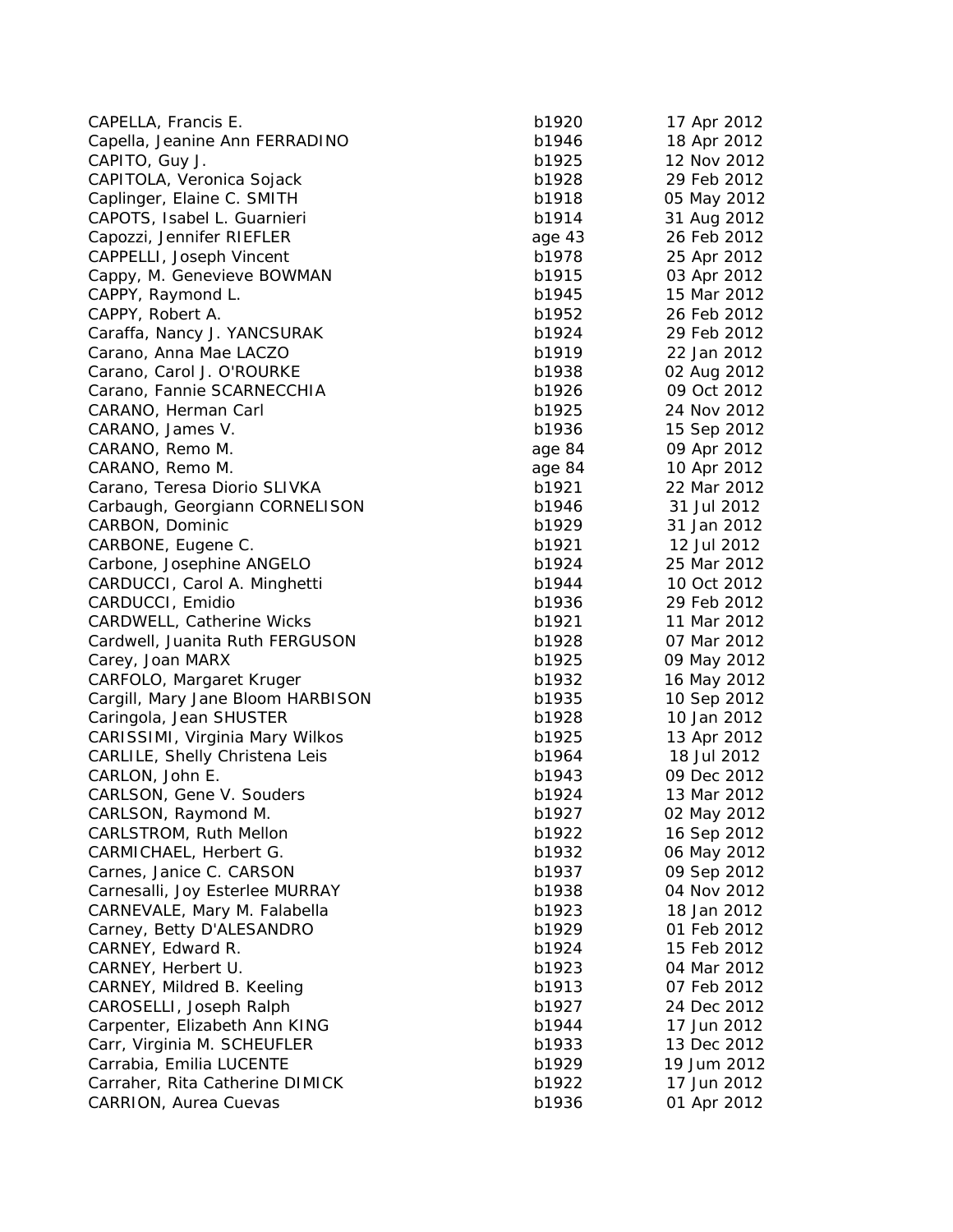| CARROLL, Geraldine M. Lillo           | b1935  | 20 Sep 2012 |
|---------------------------------------|--------|-------------|
| CARROLL, Glendon Ray                  | b1950  | 19 Dec 2012 |
| Carson, Iller Mae Sanders SMITH       | b1913  | 01 May 2012 |
| CARSON, Janice C. Carnes              | b1937  | 09 Sep 2012 |
| CARSON, Nick                          | b1050  | 25 Apr 2012 |
| CARSONE, Anna M. Theiss               | b1930  | 14 Jul 2012 |
| CARSONIE, Kathleen Durkin             | b1923  | 12 Dec 2012 |
| CARTER, Corey M. Mosley               | b1929  | 28 Oct 2012 |
| Carter, Dorothy Virginia PFAU         | b1920  | 30 Oct 2012 |
| Carter, Frances Hughey LAMBERT        | b1927  | 02 Sep 2012 |
| <b>CARTER, Hazel Marie Wallace</b>    | b1928  | 21 Dec 2012 |
| Carter, Ida Mae BLACK                 | b1927  | 13 Mar 2012 |
| CARTER, Idell Smith                   | b1933  | 23 Nov 2012 |
| CARTER, Norman                        | b1951  | 06 Dec 2012 |
| CARTER, Richard, Jr. s/o Richard, Sr. | b1999  | 24 Apr 2012 |
| Cartwright, Anna G. ARMBRECHT         | b1922  | 27 Jan 2012 |
| CARTWRIGHT, Charles T.                | b1927  | 13 Jun 2012 |
| Cartwright, Diane FURNISH             | b1954  | 22 Jul 2012 |
| Cartwright, Lucy SCILIANO             | b1926  | 21 Oct 2012 |
| CARUSO, Joseph James                  | b1914  | 08 Mar 2012 |
| CARUSO, Rose Theresa Luknis           |        | 20 Dec 2012 |
| CARVELAS, Norma Christofaris          | b1920  | 02 Jun 2012 |
| CARVER, Patricia L. Clevenger         | b1932  | 16 Nov 2012 |
| CASANTA, Lori M., Miss                | b1972  | 30 May 2012 |
| CASE, Mary Newell                     | b1935  | 22 Oct 2012 |
| CASEY, Hazel Eileen Gill Stitle       | b1918  | 18 Dec 2012 |
| CASH, Leola Gore                      | b1938  | 26 Jan 2012 |
| CASILLAS, Bartolo                     | b1917  | 04 Nov 2012 |
| CASITY, Janet M. Stouffer             | b1953  | 01 Jan 2012 |
| CASPARY, Dolores J. Caspary           | b1931  | 18 Mar 2012 |
| Cassel, Mary E. GIBSON                | b1928  | 18 Dec 2012 |
| CASSUDAKIS, George N.                 | b1928  | 28 Feb 2012 |
| Castranova, Mary Oriel BIROSCHAK      | b1932  | 11 Nov 2012 |
| CATALAND, James A.                    | b1926  | 26 Apr 2012 |
| Cataldo, Rose Marie NARDELLA          | b1922  | 23 Oct 2012 |
| Catchpole, Audrey ROSS                | b1935  | 10 Aug 2012 |
| CATCHPOLE, Mattilou Sexton            | b1923  | 06 May 2012 |
| Catullo, Susan C. LOCICERO            | b1926  | 25 Nov 2012 |
| CAVALIER, John D., Jr.                | b1926  | 31 Mar 2012 |
| CAVALIER, John d., Jr.                | b1926  | 01 Apr 2012 |
| Cavanaugh, MaryEllen MEIERS           | b1930  | 11 Aug 2012 |
| CAVANAUGH, Richard Kennedy, M.D.      | b1920  | 08 Apr 2012 |
| Cavin, Margaret Lorraine VENTRESCO    | b1930  | 10 Sep 2012 |
| CAVUCCI, Paul                         | b1944  | 18 Oct 2012 |
| CEARNS, Sarah E. Cleckner             | b1936  | 07 Aug 2012 |
| Ceci, Laura Ann MARSOLO               | b1923  | 17 Nov 2012 |
| CEFALU, Vincenzo                      | b1932  | 09 May 2012 |
| Ceglie, Helen L. HIGGINS              | age 88 | 27 Mar 2012 |
| CEKUTA, Nancy Lee Berlin              | b1939  | 25 Oct 2012 |
| CELLIO, Raymond A.                    | b1936  | 14 Aug 2012 |
| Cellio, Virginia Ann STALNAKER        | b1946  | 23 Feb 2012 |
| CENTOFANTI, Anthony                   | b1914  | 01 Nov 2012 |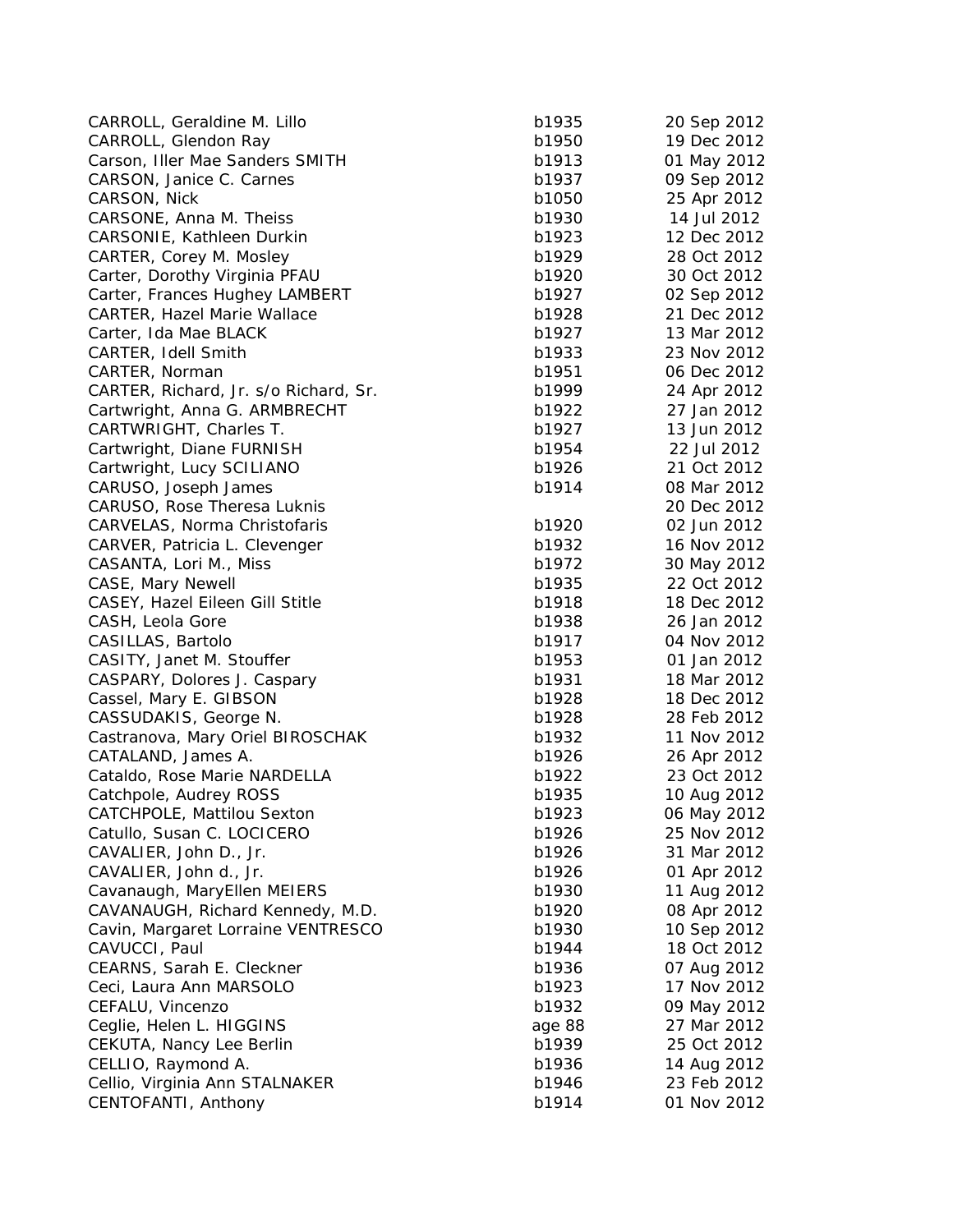Centofanti, Matilda D. CRINO b1 CENTOFANTI, Matilda F. Martinelli b1 Ceplece, Louise Mary PAULSEY b1 Cera, Ida Marie DENIRO b1 CERA, James E. b1935 29 Nov 2012 CERA, Jane A., Miss b1929 23 May 2012 CERCONE, Sam b1 CERNY, William J. b1 Cervello, Dolores M. GREEN b1 Cervello, Mary Lou BLASKO b1 CETAR, Dianna L. Miller b1949 or b1949 b1949 b1949 b1949 b1949 b1949 b1949 b1949 b1949 b1949 b1949 b1949 b194 Chakerelis, Helen A. LITTLE b1 CHAKLOS, Mary Sandor Szakach b1 CHALFANT, AlmaJean Schisler b1 CHAMBERLIN, Allan G. b1919 b1 CHAMBERS, Betty J. Cosier b1932 16 Jun 2012 16 Jun 2013 16 Jun 2013 16 Jun 2013 16 Jun 2013 16 Jun 2013 16 Jun 2012 16 Jun 2012 16 Jun 2013 16 Jun 2013 16 Jun 2013 16 Jun 2013 16 Jun 2013 16 Jun 2014 16 Jun 2014 16 Jun 201 CHAMBERS, Bonita E. Standorf b1 CHAMBERS, Bonita E. Standorf b1 CHANCE, Clara M. Green b1918 b1918 b1918 b1918 b1918 b1918 b1918 b1918 b1918 b191 Chance, Loretta BUCHER b1 CHANCE, Stella Push b1921 23 Jan 2012 23 Jan 2012 23 Jan 2012 23 Jan 2012 23 Jan 2013 23 Jan 2013 23 Jan 2013 23 Jan 2013 23 Jan 2013 23 Jan 2013 23 Jan 2013 23 Jan 2013 23 Jan 2013 23 Jan 2013 23 Jan 2013 23 Jan 2013 23 J Chandler, Ida L. HARRISON b1 CHAPELLA, Ann Pavlik b1926 27 March 2012 27 March 2013 27 March 2013 27 March 2013 27 March 2013 27 March 201 Chapella, Marlene J. REGULA age 71 12 Nov 2012 Chapman, Jesma E. THEODORE b1 CHAPMAN, Judith Lee Philips b1 CHARLES, Bernard W., Jr. b1 CHARLTON, Mary Susan Hozdik b1 CHARLTON, William L. b1 CHASE, John A. b1 CHATMAN, Lillian McBride Chave, Mary Louise BERRY b1 CHECHITELLI, Amanda Lou Hinchman b1 Chelekis, Cleo James GORANT b1 CHENGELIS, Steve b1 Cheraw, Sister Lucy Robinson JOHNSON b1 CHERNYAVSKAYA, Nina Akcenov b1 CHERVINKO, Patricia E., Miss b1 CHESHIRE, Anthony W., Sr. b1952 08 May 2012 08 May 2012 08 May 2012 08 May 2012 08 May 2012 08 May 2013 08 May 2012 08 May 2012 08 May 2012 08 May 2012 08 May 2012 08 May 2012 08 May 2012 08 May 2012 08 May 2012 08 May 201 CHESTER, Bo b1963 b1963 b1963 b1963 b1963 b1963 b1963 b1963 b1963 b1963 b1963 b1963 b1963 b1973 b1973 b1973 b1973 b1973 b1973 b1973 b1973 b1973 b1973 b1973 b1973 b1973 b1973 b1973 b1973 b1973 b1973 b1973 b1973 b1973 b1973 CHIANESE, Mary C. Antonucci b1 CHILDERS, Betty Ann Andriwski b1 CHILDRESS, Carolyn Noreen Elizabeth Bonney b1 Chiovitti, Angelina IAMURRI b1 CHIRDON, William T. b1 CHISMAR, Edward M. b1971 01 Nov 2012 01 Nov 2012 01 Nov 2012 01 Nov 2012 01 Nov 2012 01 Nov 2014 01 Nov 2012 0 CHISMAR, Helene Marie, Sr. b1939 22 Jun 2012 22 Jun 2013 22 Jun 2013 22 Jun 2013 22 Jun 2013 22 Jun 2013 22 Jun 201 CHITO, John L. b1945 29 Apr 2012 Chiverton, Alice C. HOFFMAN b1 Chizmar, Mary A. BEDNAR b1 CHOLENSKY, William F. b1 CHOMO, David C. b1958 of 2012 08 Oct 2013 08 Oct 2013 08 Oct 2013 08 Oct 2013 08 Oct 2013 08 Oct 2013 08 Oct 2013 08 Oct 2013 08 Oct 2013 08 Oct 2013 08 Oct 2013 08 Oct 2013 08 Oct 2013 08 Oct 2013 08 Oct 2013 09:30 Oct 20

| 916  | 04 Oct 2012 |
|------|-------------|
| 926  | 04 Dec 2012 |
| 927  | 02 May 2012 |
| 946  | 17 Nov 2012 |
| 935  | 29 Nov 2012 |
| 929  | 23 May 2012 |
| 949  | 17 Nov 2012 |
| 925  | 17 Oct 2012 |
| 930  | 05 Aug 2012 |
| 941  |             |
|      | 14 Aug 2012 |
| 949  | 07 Dec 2012 |
| 922  | 28 Feb 2012 |
| 915  | 15 Mar 2012 |
| 939  | 31 Dec 2012 |
| 919  | 14 May 2012 |
| 932  | 16 Jun 2012 |
| 950  | 07 Apr 2012 |
| 950  | 08 Apr 2012 |
| 918  | 03 Sep 2012 |
| 937  | 23 Sep 2012 |
| 921  | 23 Jan 2012 |
| 970  |             |
|      | 06 Dec 2012 |
| 926  | 27 Mar 2012 |
| e 71 | 12 Nov 2012 |
| 981  | 03 Aug 2012 |
| 935  | 11 Nov 2012 |
| 952  | 10 Apr 2012 |
| 949  | 25 Dec 2012 |
| 928  | 22 Feb 2012 |
| 936  | 14 Apr 2012 |
|      | 31 Oct 2012 |
| 923  | 11 Nov 2012 |
| 925  | 22 Jul 2012 |
| 920  | 28 Jun 2012 |
| 920  | 27 May 2012 |
| 921  | 05 Jul 2012 |
| 944  | 20 Dec 2012 |
|      |             |
| 954  | 22 Jan 2012 |
| 952  | 08 May 2012 |
| 963  | 06 May 2012 |
| 918  | 18 Dec 2012 |
| 943  | 22 Jun 2012 |
| 949  | 18 Feb 2012 |
| 922  | 21 May 2012 |
| 920  | 30 Mar 2012 |
| 971  | 01 Nov 2012 |
| 939  | 22 Jun 2012 |
| 945  | 29 Apr 2012 |
| 922  | 15 Aug 2012 |
| 914  | 15 Mar 2012 |
| 956  | 14 Apr 2012 |
|      | 08 Oct 2012 |
| 958  |             |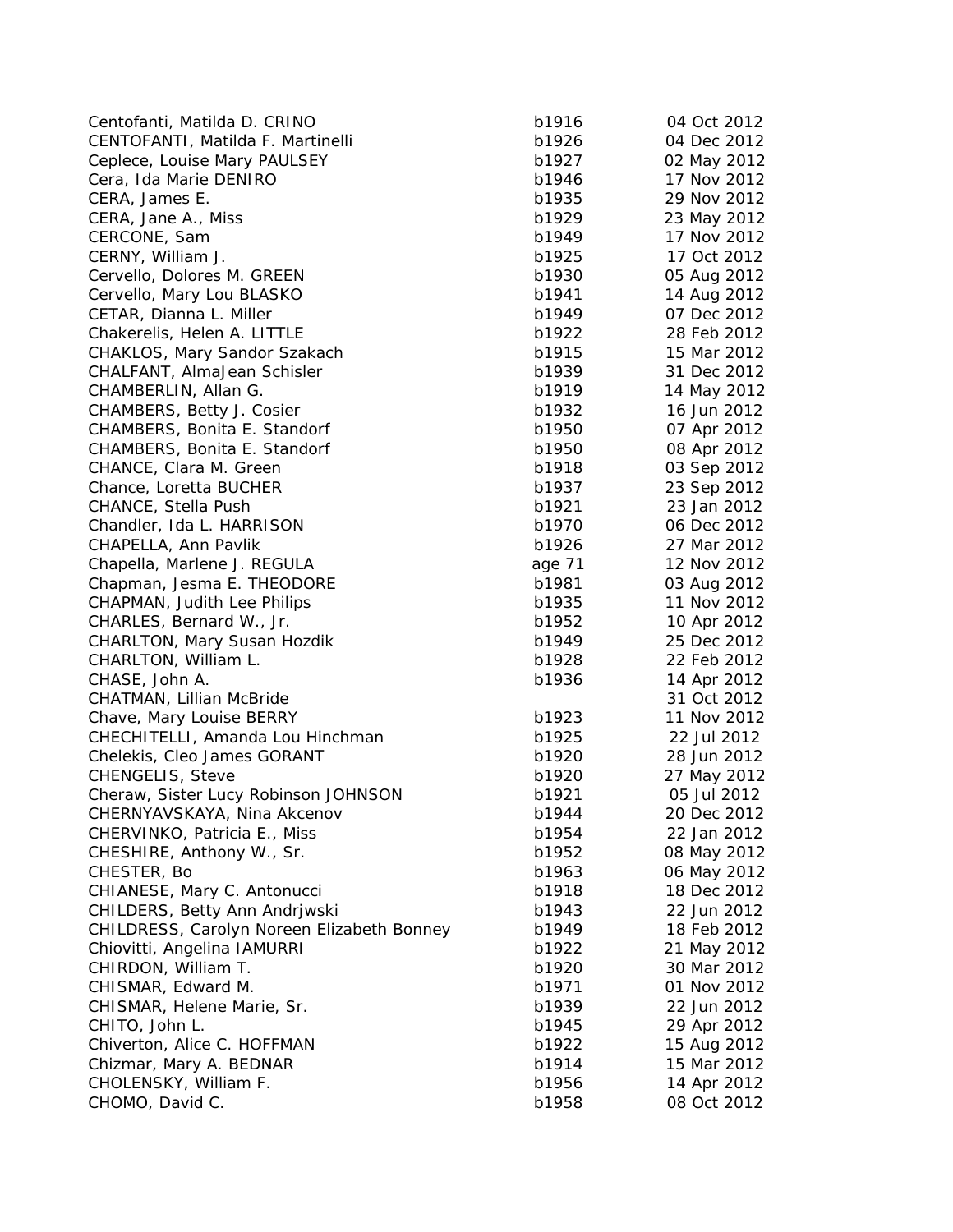| CHOPPA, Dominic S.                           | b1923  | 07 Jun 2012 |
|----------------------------------------------|--------|-------------|
| <b>CHOROS, Elizabeth Bositz</b>              | b1925  | 17 May 2012 |
| Christides, Mary T. DIXON                    | b1915  | 15 Jul 2012 |
| Christofaris, Norma CARVELAS                 | b1920  | 02 Jun 2012 |
| Christopher, Carol Ann MILLER                | b1957  | 02 Mar 2012 |
| CHRISTOPHER, Georgeann Waddell               | b1922  | 27 Aug 2012 |
| CHRISTY, Marie Schiavone                     | b1928  | 23 Dec 2012 |
| Chudik, Anne HLEBOVY                         | b1924  | 20 Nov 2012 |
| CHUDIK, John Mickael                         | b1956  | 25 Oct 2012 |
| CHUEY, Jean Way                              | b1921  | 22 Jul 2012 |
| CHUMITA, Emil T.                             | age 78 | 26 Aug 2012 |
| CHURCH, Nicholas                             | b1921  | 12 Jul 2012 |
| CHWALIK, William Michael                     | b1932  | 30 Dec 2012 |
| Ciavarella, Clementine Garriotti GELLENTHIEN | b1922  | 21 Feb 2012 |
| CICCARELLI, William                          | b1928  | 22 Dec 2012 |
| CICCHILLO, William A.                        | b1937  | 30 Apr 2012 |
| CICCOLELLI, Lisa A. Jacubec                  | b1956  | 30 Aug 2012 |
| CICCONE, Florence G. McChancy                | b1931  | 25 Nov 2012 |
| CICORETTI, Carol J. Cameron                  | b1943  | 20 Apr 2012 |
| CIFERNO, Marilyn J. Harver                   | b1932  | 26 Jul 2012 |
| CILETTI, Ralph J.                            | b1924  | 09 Sep 2012 |
| Ciminelli, Annette VITULLO                   | b1915  | 23 Mar 2012 |
| CIMINELLI, Louise A. Kimotek                 | b1928  | 05 Sep 2012 |
| Ciminiero, Maria CROFT                       | b1923  | 04 May 2012 |
| CIOCI, David Mark                            | b1961  | 14 Aug 2012 |
| Cipriano, Pauline NAPOLITANO                 | b1916  | 27 Apr 2012 |
| CISNEROS, Frank                              | b1940  | 09 Jun 2012 |
| Ciszewski, Sofia Eugenia GREEN               | b1912  | 05 Mar 2012 |
| CLACKO, Anne Desiata                         | b1916  | 15 Jan 2012 |
| Clapper, Mary Helen MCNATT                   | b1942  | 31 Aug 2012 |
| CLARETT, Michael G., Sr.                     | b1959  | 29 Jan 2012 |
| CLARK, Barbara Ann Maloney                   | b1953  | 19 Mar 2012 |
| CLARK, Blanche S. Zibura Begala              | age 92 | 18 Mar 2012 |
| CLARK, Deacon Joseph                         | age 92 | 20 Sep 2012 |
| Clark, Devon Kay COX                         | b1940  | 15 Feb 2012 |
| Clark, Dorothy C. HOOVER                     | b1912  | 18 Nov 2012 |
| CLARK, Emmalee Brooks                        | b1916  | 08 Aug 2012 |
| CLARK, Gloria Jenkins                        | b1948  | 09 Aug 2012 |
| CLARK, Jonathan J., Sr.                      | b1947  | 25 Mar 2012 |
| Clark, Louise C. DURST                       | b1917  | 25 Dec 2012 |
| Clark, Margaret Kay MEADOWS                  | b1944  | 16 Mar 2012 |
| Clark, Margaret L. KAIL                      | b1946  | 14 Aug 2012 |
| Clark, Onalee J. SHARP                       | b1927  | 08 Oct 2012 |
| CLARK, Patricia June Palguta                 | b1945  | 30 Sep 2012 |
| CLARK, William L.                            | b1921  | 04 Aug 2012 |
| Clarke, Lucy Marie SANDBERG                  | b1927  | 10 Jun 2012 |
| CLAUTTI, Myrtle Massacci                     | b1928  | 31 Mar 2012 |
| CLAY, Ruby Grubb                             | b1932  | 08 Mar 2012 |
| CLAYTON, Gene, Jr.                           | b1989  | 13 Jan 2012 |
| Clayton, Geraldine DREHER                    | b1935  | 01 Dec 2012 |
| Clayton, Paul                                | b 1930 | 23 Jun 2012 |
| CLAYTON, Sarah Jane Smith                    | b1921  | 16 Nov 2012 |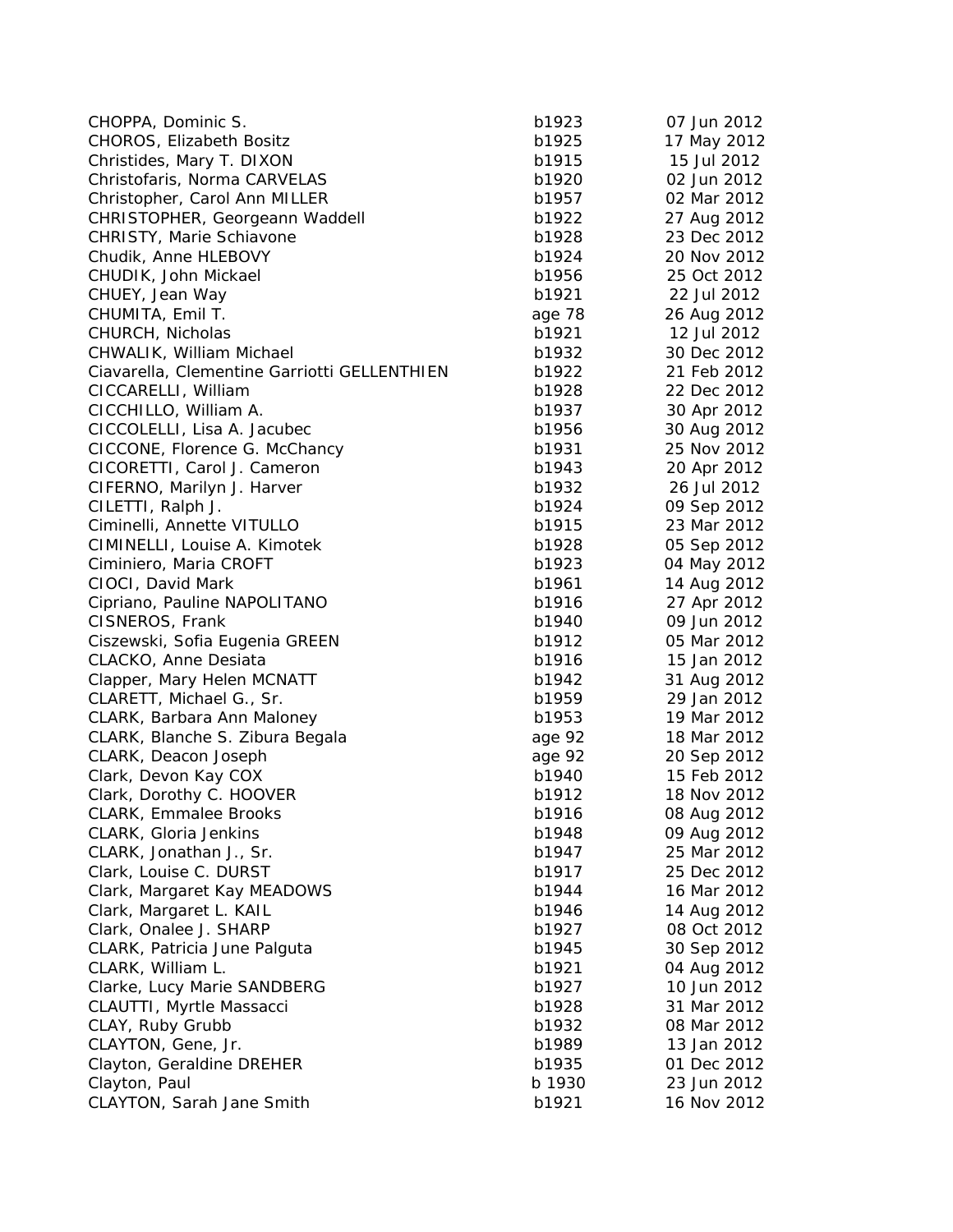| CLEARY, Leroy J.                                     | b1955   | 07 Sep 2012 |
|------------------------------------------------------|---------|-------------|
| CLEARY, Michael Robert                               | age 44  | 15 Jul 2012 |
| CLEARY, William M.                                   | b1925   | 22 Sep 2012 |
| Cleckner, Sarah E. CEARNS                            | b1936   | 07 Aug 2012 |
| Clemons, Gussie Mae MORRIS                           | b1922   | 11 Jul 2012 |
| Clemons, Jennifer Lynn WATKINS                       | b1960   | 15 Mar 2012 |
| Clevenger, Patricia L. CARVER                        | b1932   | 16 Nov 2012 |
| CLIFF, Margaret M. Flick                             | b1914   | 18 Jan 2012 |
| Cline, E. Pauline HUMPHREY                           | b1931   | 09 Jun 2012 |
| Cline, Irene H. MALONE                               | b1926   | 02 Aug 2012 |
| Cline, Martha E. STARK                               | b1918   | 08 Feb 2012 |
| CLINE, Terence C.                                    | b1946   | 13 May 2012 |
| CLINKSCALE, Matthew B.                               | b1980   | 05 Jul 2012 |
| CLINKSCALES, Bertha M. Buckley                       | b1947   | 09 Mar 2012 |
| CLINKSDALE, Bobby, Jr.                               | b1956   | 17 May 2012 |
| Clones, Christ                                       | b1929   | 27 Jun 2012 |
| CLONTZ, Ellen E. Cubick                              | age 100 | 01 Jan 2012 |
| <b>CLOSE, Frances Margaret Slocum</b>                | b1912   | 08 Apr 2012 |
| Cloyd, Vivian Curry LEE                              | b1908   | 02 Feb 2012 |
| CLUTE, Anna Luella Bullard                           | b1918   | 06 Dec 2012 |
| Clutter, Anita E. MATTERN                            | b1920   | 14 Nov 2012 |
| Clutter, Charlotte K. WILKINSON (Mrs. John T. WOODS) | b1944   | 18 May 2012 |
| CMIL, Raymond, Jr.                                   | b1948   | 21 May 2012 |
| COCCAVILLE, Doloris M. Shepard Adams                 | b1928   | 21 Jan 2012 |
| Cochran, Sadie Marie BROWN                           | age 61  | 27 Sep 2012 |
| COCUCCI, Mary T. Koval                               | b1919   | 01 Jan 2012 |
| Coe, Annabelle MCFADDEN                              | b1930   | 07 Oct 2012 |
| Cogan, Virginia C. BLISS                             | b1951   | 18 Jun 2012 |
| COGLEY, Kathy Jo Greathouse                          | b1973   | 10 Jul 2012 |
| COHN, Elayne Turk                                    | b1929   | 15 May 2012 |
| COLALUCA, Trudy Lee Crump                            | age 66  | 27 May 2012 |
| COLANGELO, Barbara Ann Johnson                       | b1938   | 07 Feb 2012 |
| <b>COLANTONE, Mary Koly</b>                          | b1919   | 06 Nov 2012 |
| Colapietro, Linda Lee ESPOSITO                       | b1950   | 13 Nov 2012 |
| COLARICH, John E.                                    | b1946   | 30 Sep 2012 |
| Colasant, Margaret A. DALTORIO                       | b1926   | 28 Feb 2012 |
| Colasante, Raymond L.                                | b1929   | 24 Jun 2012 |
| COLE, Clyde R.                                       | b1945   | 14 Oct 2012 |
| COLE, David C.                                       | b1943   | 27 Dec 2012 |
| Cole, Dorothy Ida JONES                              | b1923   | 03 Jun 2012 |
| COLE, Mary Jean Padgitt                              | b1924   | 06 Jun 2012 |
| COLEMAN, Charles E.                                  | b1935   | 11 Apr 2012 |
| COLEMAN, Dorothy L. Smith                            | b1930   | 31 Jul 2012 |
| COLEMAN, Ruth E. Ferguson                            | b1920   | 25 Apr 2012 |
| COLEMAN, William R.                                  | b1928   | 05 Sep 2012 |
| COLER, Helen E. Mansfield                            | b1921   | 01 Apr 2012 |
| COLETTIS, George T.                                  | b1907   | 15 Mar 2012 |
| COLLA, Clara Louise Witzeman                         | b1924   | 06 Aug 2012 |
| COLLAZO, Chava Sein (aka Elizabeth)                  | b1927   | 25 Sep 2012 |
| COLLAZO, Elizabeth Sein (aka Chava)                  | b1927   | 25 Sep 2012 |
| COLLETTA, William S.                                 | b1922   | 12 Feb 2012 |
| COLLIER, Judith Irene Hackett                        | b1937   | 15 May 2012 |
|                                                      |         |             |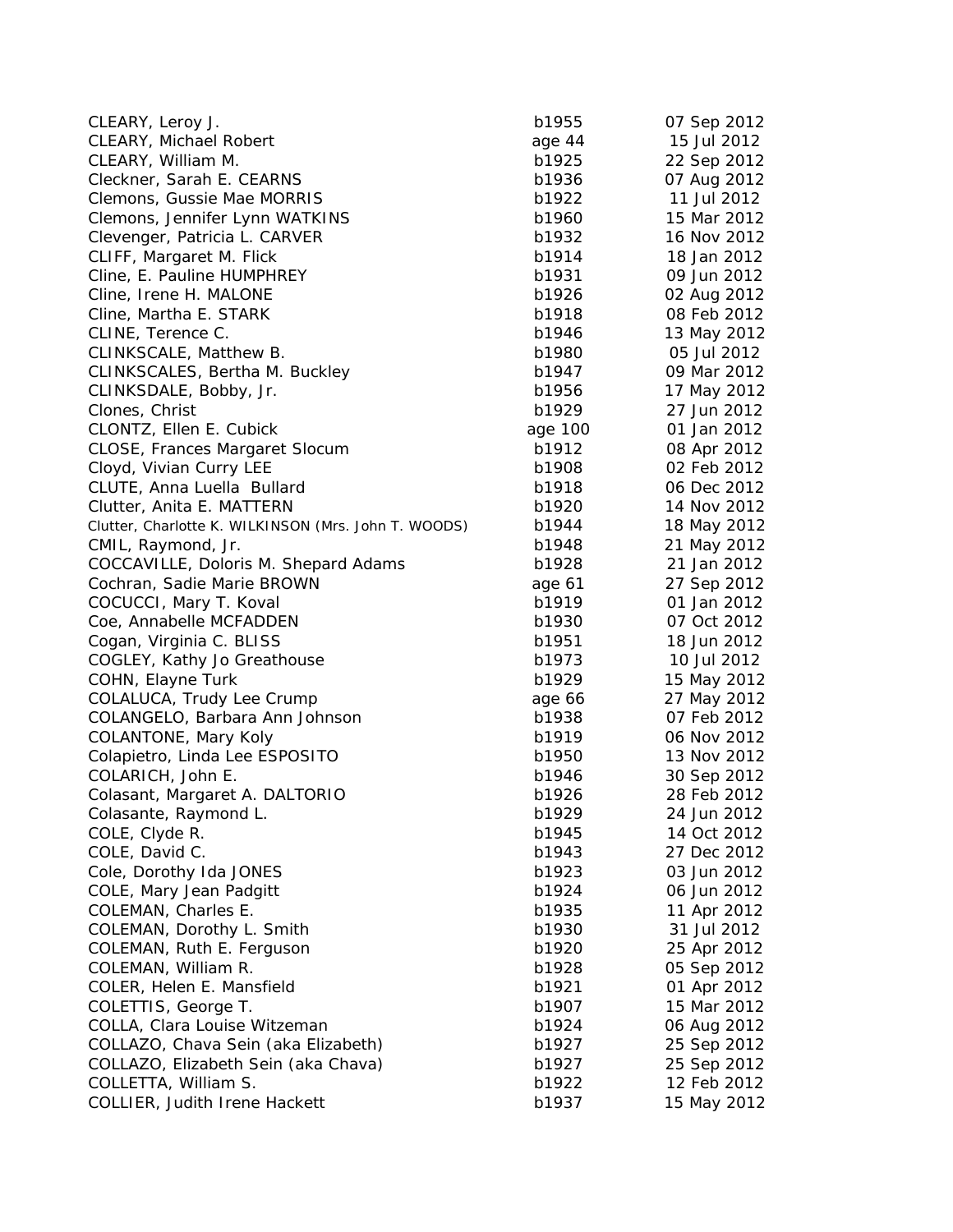| COLLINS, John Richard                     | b1941  | 19 Aug 2012 |
|-------------------------------------------|--------|-------------|
| Collins, Lucile M. STREITFERDT            | b1915  | 11 Jan 2012 |
| COLLINS, Michael                          |        | 20 Apr 2012 |
| COLLINS, Thomas E.                        | b1922  | 19 Feb 2012 |
| Colonna, Calra MCCAUGHTRY                 | b1925  | 30 Aug 2012 |
| Columbo, Edith A. ROTH                    | b1928  | 19 Jul 2012 |
| Colwell, Otis Ruffin DOUGLAS              | b1926  | 20 Jan 2012 |
| Combs, Grace L. MASTRAN                   | b1918  | 01 Aug 2012 |
| COMEK, Duane A.                           | b1945  | 11 May 2012 |
| COMER, Delores Hill                       | b1943  | 12 Jun 2012 |
| Comichisto, Carmel Christina WALKER       | b1926  | 02 Dec 2012 |
| CONABOY, Michael P.                       | age 94 | 30 Jul 2012 |
| CONEL, Otis Wilson                        | b1925  | 07 Dec 2012 |
| CONGEMI, James L.                         | b1938  | 26 Dec 2012 |
| CONN, Patricia A. Genevish                | b1951  | 20 Jul 2012 |
| CONNELL, Mary Lynn, Miss                  | b1948  | 14 Apr 2012 |
| CONNELLY, Margaret J. Reilly              | b1924  | 25 Aug 2012 |
| Conner, Edwin                             | b1925  | 20 Jun 2012 |
| CONNER, William F.                        | b1952  | 19 Feb 2012 |
| CONNOLLY, Joseph W.                       | b1919  | 24 Sep 2012 |
| CONNOLLY, Marjorie Fero                   | b1930  | 01 Jan 2012 |
| CONNOR, Betty L. Lee                      | b1929  | 13 May 2012 |
| CONNORS, Kevin M.                         | b1980  | 14 Oct 2012 |
| CONRAD, Robert T., Jr.                    | b1959  | 07 Jan 2012 |
| CONSER, Lucille M. Diebel                 | b1924  | 17 Jun 2012 |
| CONSTANTINO, Elmer J.                     | b1935  | 15 Jan 2012 |
| CONTI, Adam                               | b1921  | 14 Feb 2012 |
| CONTI, Mary Virginia (Mrs. Dr. Martin E.) |        | 21 Sep 2012 |
| Conti, Ruth Evelyn NEMET                  | b1925  | 24 Aug 2012 |
| CONWAY, Alice M. Redding                  | b1920  | 09 Mar 2012 |
| CONWAY, James M.                          | b1944  | 01 Jan 2012 |
| CONWAY, Robert F., Sr.                    | b1954  | 04 Feb 2012 |
| CONWAY, Viola M. Hines                    | b1922  | 18 Oct 2012 |
| Cook, Eileen F. GREEP                     | b1924  | 28 Apr 2012 |
| Cook, Lillian Ella HARRIS                 | b1933  | 21 Oct 2012 |
| Cook, Mattie K. HOGAN                     | b1942  | 19 Jul 2012 |
| COOK, Paul E.                             | b1953  | 23 Oct 2012 |
| COOK, William E.                          | b1931  | 27 Aug 2012 |
| COOKE, Cyril Howard                       | b1921  | 03 Feb 2012 |
| COOKSEY, Neil                             | b1961  | 13 Oct 2012 |
| Coonce, Clarence                          | age 89 | 17 Jun 2012 |
| COOPER, Grady B.                          | b1933  | 25 Apr 2012 |
| COOPER, Kathleen Roselynd Howard          | b1934  | 23 Oct 2012 |
| COPANIC, Velma Louise Tomlin              | b1917  | 19 Apr 2012 |
| COPELAND, Fannie M. Harris                | b1939  | 26 May 2012 |
| COPELAND, Harriet Mae Kearney             | b1925  | 26 Sep 2012 |
| Coppock, Grace SCHNEIDER                  | b1927  | 12 Aug 2012 |
| COPPOLA, Jodi Ann Miss.                   | b1962  | 13 Nov 2012 |
| CORADO, Elizabeth D. DePascale            | b1921  | 23 Sep 2012 |
| CORBETT, Carol Lynn (Mrs. Larry)          | age 73 | 14 Oct 2012 |
| CORBETT, James F.                         | b1963  | 09 Nov 2012 |
| CORDELL, Armeta E. Lisdell                | b1929  | 08 Sep 2012 |
|                                           |        |             |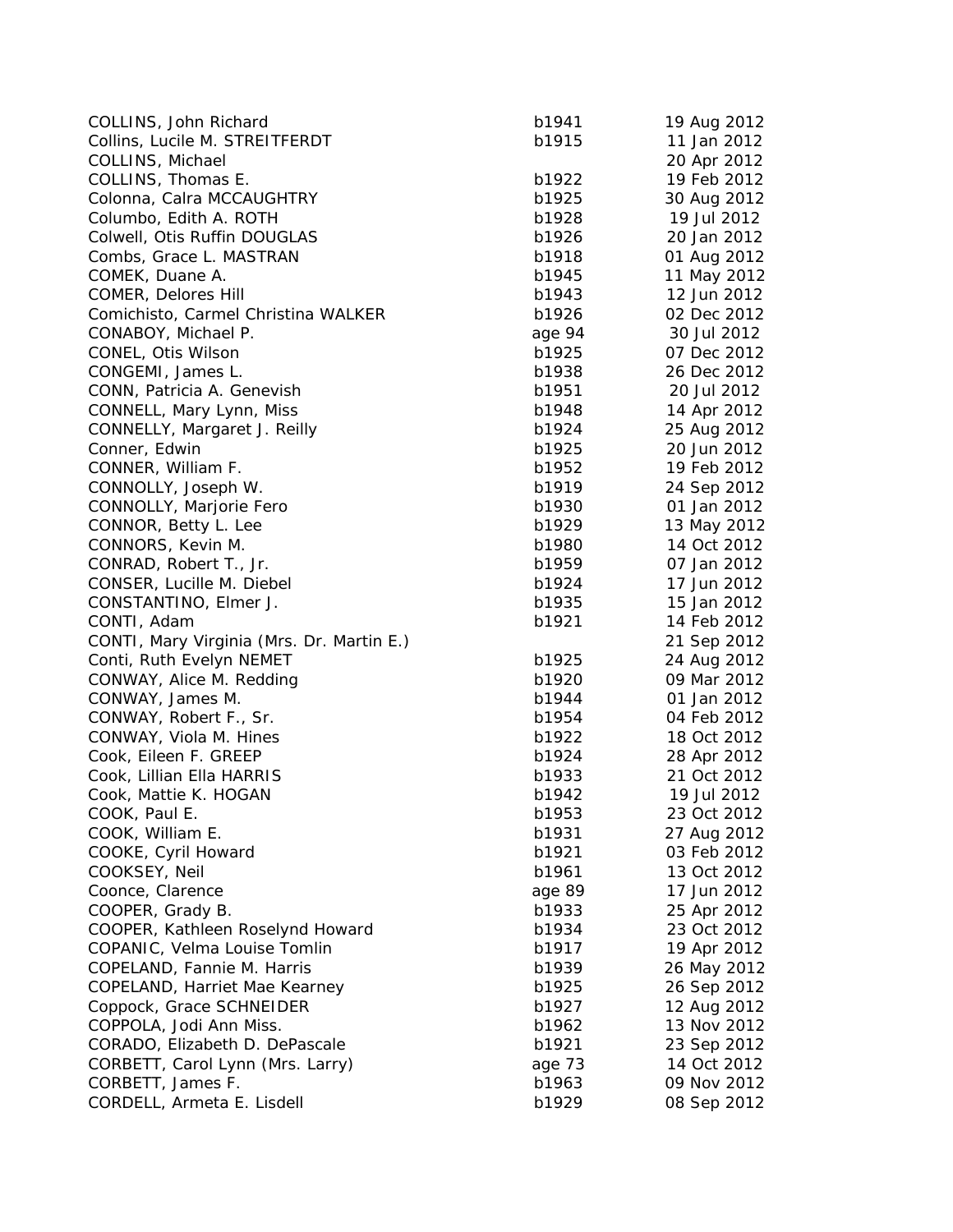| CORDOVA, Ronald M.                      | b1958  | 13 Jan 2012 |
|-----------------------------------------|--------|-------------|
| Corll, Patricia Mae LINDSEY             | b1952  | 21 Mar 2012 |
| CORMELL, Donald C.                      | b1931  | 13 Nov 2012 |
| CORMELL, Irene D. Campbell              | b1929  | 28 May 2012 |
| CORMELL, Irene D. Campbell              | b1929  | 28 May 2012 |
| CORNELISON, Georgiann Carbaugh          | b1946  | 31 Jul 2012 |
| CORNWELL, Donald E.                     | b1933  | 30 Dec 2012 |
| CORPIER, Don Phillipe                   | b1948  | 21 Dec 2012 |
| Cosier, Betty J. CHAMBERS               | b1932  | 16 Jun 2012 |
| Cossler, Elaine LUCKHART                | b1925  | 20 Dec 2012 |
| COSSLER, William H.                     | b1926  | 06 Nov 2012 |
| COSTARELLA, Mafalda Foti                | b1916  | 02 Sep 2012 |
| COSTAS, Frank                           | b1930  | 13 Jan 2012 |
| COSTELLO, Harold M., Jr.                | b1951  | 22 Feb 2012 |
| Costello, Josephine DEMATTEO            | b1924  | 25 Dec 2012 |
| COSTELLO, Mary Cecelia (Mrs. Albert E.) | b1913  | 19 Nov 2012 |
| COUDRIET, Doreen D. Miss                | age 51 | 27 Sep 2012 |
| COURTNEY, Darren D.                     | b1965  | 11 Oct 2012 |
| COURTNEY, Mary G. Grindlay Enterline    | b1918  | 13 Nov 2012 |
| COUSER, Hugh D.                         | b1935  | 25 Nov 2012 |
| COUSIN, Leatha Parker                   | b1921  | 21 Dec 2012 |
| COVER, James T.                         | b1940  | 23 May 2012 |
| COWDEN, Ruth A. Wilcox                  | b1921  | 30 Dec 2012 |
| COWHER, Lurana B. Butcher               | b1931  | 08 Jul 2012 |
| Cowher, Mildred E. TOMPKINS             | b1922  | 07 Feb 2012 |
| Cox, Betty J. RISPINTO                  | b1926  | 02 Mar 2012 |
| COX, Dennick W., Sr.                    | b1925  | 12 Jan 2012 |
| COX, Devon Kay Clark                    | b1940  | 15 Feb 2012 |
| COX, Helen Pawcio                       | age 72 | 08 Aug 2012 |
| Coy, Agnes G. DAVIS                     | b1923  | 29 Feb 2012 |
| COY, Germaine Francis Crider            | b1926  | 07 Mar 2012 |
| COY, Walter Emerson                     | b1912  | 21 Jul 2012 |
| COYIER, Gordon A.                       | b1966  | 08 Jun 2012 |
| Cozad, Margaret Louise HERMAN           | b1924  | 30 Mar 2012 |
| CRACRAFT, Barbara E. Korby              | b1928  | 22 Sep 2012 |
| Cramer, Lola M. Adair OYER              | b1925  | 07 May 2012 |
| Crank, Trudy L. BILLEY                  | b1930  | 28 Dec 2012 |
| CRANO, Mary E. Richiutti                | b1922  | 13 May 2012 |
| CRAVEN, William J., Sr.                 | b1944  | 15 Apr 2012 |
| Crawford, Gertrude FEDERVOTICH          | b1914  | 05 Sep 2012 |
| CRAWFORD, Jay D.                        | b1946  | 06 Jan 2012 |
| CRAWFORD, William B.                    | b1968  | 17 Nov 2012 |
| CREED, Mary James                       | b1915  | 14 Feb 2012 |
| CRELIN, James W.                        | b1927  | 15 Sep 2012 |
| CRESPY, John M.                         | b1965  | 14 Jul 2012 |
| Cress, Dorsey D. WALTERS                | b1940  | 11 Aug 2012 |
| CRETELLA, Louis J.                      | b1917  | 29 May 2012 |
| Crider, Germaine Francis COY            | b1926  | 07 Mar 2012 |
| Crider, Nancy L. GARRETT                | b1939  | 16 Sep 2012 |
| CRINO, Matilda D. Centofanti            | b1916  | 04 Oct 2012 |
| CRINO, Robert P.                        | b1940  | 23 Apr 2012 |
| Criscione, E. Richard                   | b1948  | 23 Jun 2012 |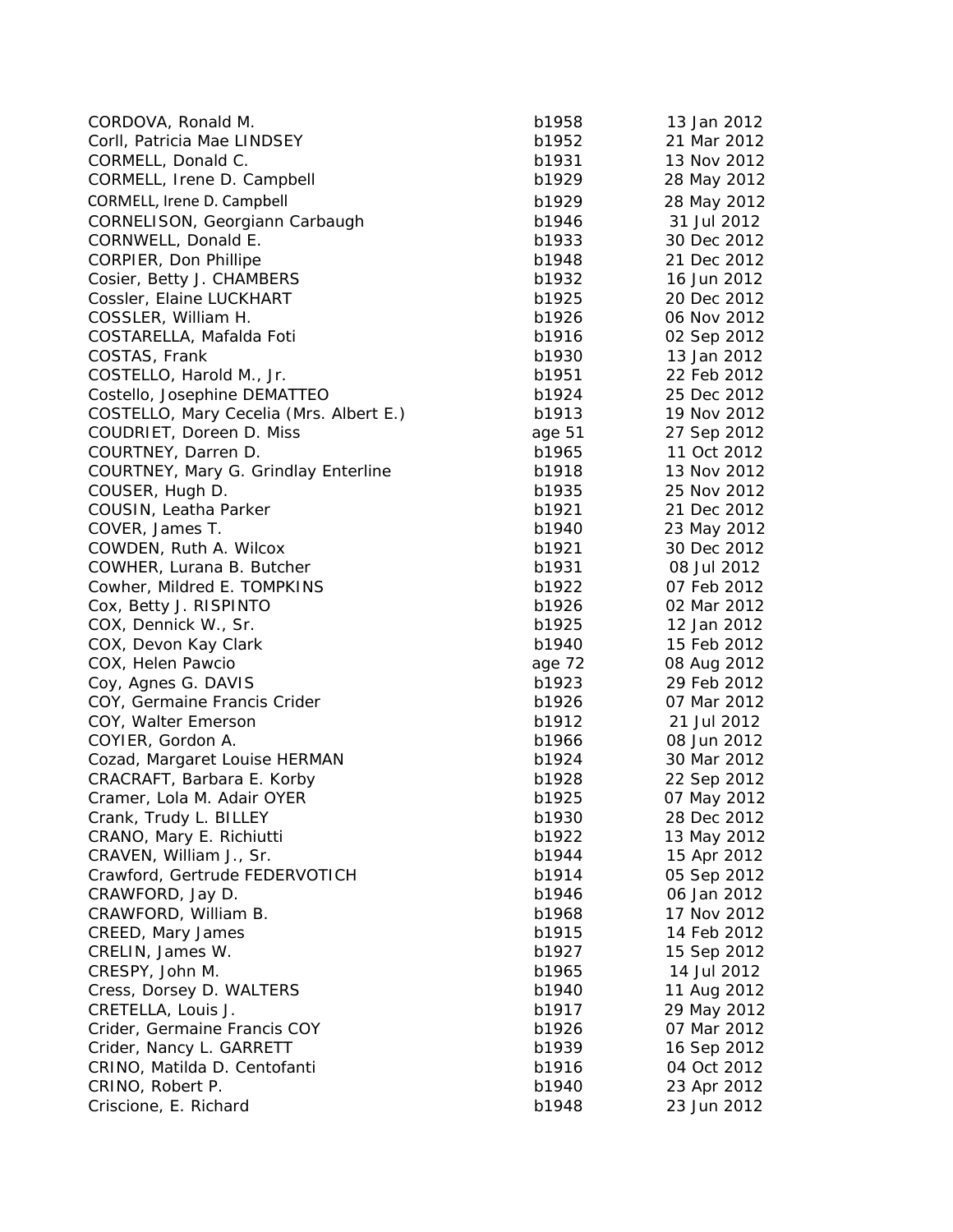| CRISH, Anthony Joseph                  | b1928   | 14 Nov 2012 |
|----------------------------------------|---------|-------------|
| CRISH, Thomas A.                       | age 84  | 07 Jul 2012 |
| Criss, Eva Marie GREEN                 | b1912   | 19 Aug 2012 |
| CRITTENDEN, Carol M. Thomas            | b1926   | 29 Jan 2012 |
| CRIVELLI, Marilyn A. Schinker          | b1937   | 14 Oct 2012 |
| CROASMUN, Darla J. Lowe                | b1962   | 02 May 2012 |
| Crockett, Alice E. ROWNEY              | b1914   | 10 Aug 2012 |
| CROFT, Maria Ciminiero                 | b1923   | 04 May 2012 |
| CROGAN, Joseph J.                      | b1924   | 22 Nov 2012 |
| Cromer, Nancy A. FERRY                 | b1938   | 03 Nov 2012 |
| CRONE, Melva Raseta                    | age 87  | 22 Apr 2012 |
| CRONENWETT, Charles J., Sr.            | b1927   | 24 Jan 2012 |
| CRONIE, Jeanne M. Pokrivnak            | b1946   | 11 Oct 2012 |
| CRONK, Shirley V., Miss                | b1932   | 26 Feb 2012 |
| Croskey, Evelyn M. KNIGHT              | b1937   | 02 Nov 2012 |
| CROSS, Cornelius, Jr.                  | b1927   | 08 Apr 2012 |
| Cross, Mary L. FOREST                  | b1947   | 07 Jan 2012 |
| CROWLEY, Mary A. Luzzi                 | b1924   | 01 Dec 2012 |
| CRUES, Carlos Andre s/o Carlos A., Sr. | b1995   | 01 Feb 2012 |
| Crump, Trudy Lee COLALUCA              | age 66  | 27 May 2012 |
| Crumpler, Jessie Mae McCray IRBY       | b1916   | 08 Jul 2012 |
| Crushal, Angelyn J. MAGDA              | b1921   | 03 May 2012 |
| Cruz, Carmen A. TORRES                 | b1967   | 13 Jan 2012 |
| CRUZ, Karen Reddinger                  | b1966   | 17 Oct 2012 |
| CRUZ, Miguel A.                        | b1942   | 07 Feb 2012 |
| Csepeggi, Karen L. McGOULDRICK         | b1960   | 15 Jan 2012 |
| CUADRA, Modesto Rivera                 | b1924   | 17 May 2012 |
| Cubick, Ellen E. CLONTZ                | age 100 | 01 Jan 2012 |
| CUCARO, James                          | b1924   | 14 Feb 2012 |
| Cuccio, Mary Ann FABRIZIO              | b1926   | 22 Sep 2012 |
| Cuevas, Aurea CARRION                  | b1936   | 01 Apr 2012 |
| Cuevas, Romona B. HOOD                 | b1937   | 23 Jul 2012 |
| Cuff, Eva Jane HARRIS                  | b1919   | 24 Oct 2012 |
| Culk, Harriet C. BUDNY                 | b1930   | 01 Jul 2012 |
| Cullar, Wanda HORST                    | b1923   | 11 Apr 2012 |
| CULLER, Wilford Henry                  | b1927   | 28 Feb 2012 |
| Cullumbine, Gayle Lynn ANNARELLA       | b1946   | 28 Feb 2012 |
| Cumbo, Elvera M. DiFabio RICH          | b1930   | 17 Oct 2012 |
| CUMBO, Samuel Joseph, Jr.              | b1957   | 19 Feb 2012 |
| Cumiskey, Brice G. MCCLELLAN           | b1943   | 30 Nov 2012 |
| <b>CUMMINGS, Martha Dieter</b>         | age 84  | 18 Apr 2012 |
| Cummins, Elsie R. RANKIN               | b1917   | 23 Feb 2012 |
| CUNNINGHAM, David                      | b1944   | 14 Jun 2012 |
| CUNNINGHAM, Raymond E., Sr.            | b1918   | 08 Jun 2012 |
| Cunninghan, Margaret LEWIS             | b1938   | 11 Jan 2012 |
| CUPP, Martha E. Hack                   | b1930   | 01 Nov 2012 |
| CURRY, Emma Davis                      | b1930   | 11 Jul 2012 |
| Curry, Ethel Marie McBride KRAL        | b1920   | 07 Nov 2012 |
| CURRY, Samuel F.                       | b1946   | 12 Jan 2012 |
| Curry, Vivian Cloyd LEE                | b1908   | 02 Feb 2012 |
| Cusick, Mavis SAVEAT                   | b1928   | 19 Apr 2012 |
| Cuteri, Josephine M. MALONEY           | b1926   | 09 Mar 2012 |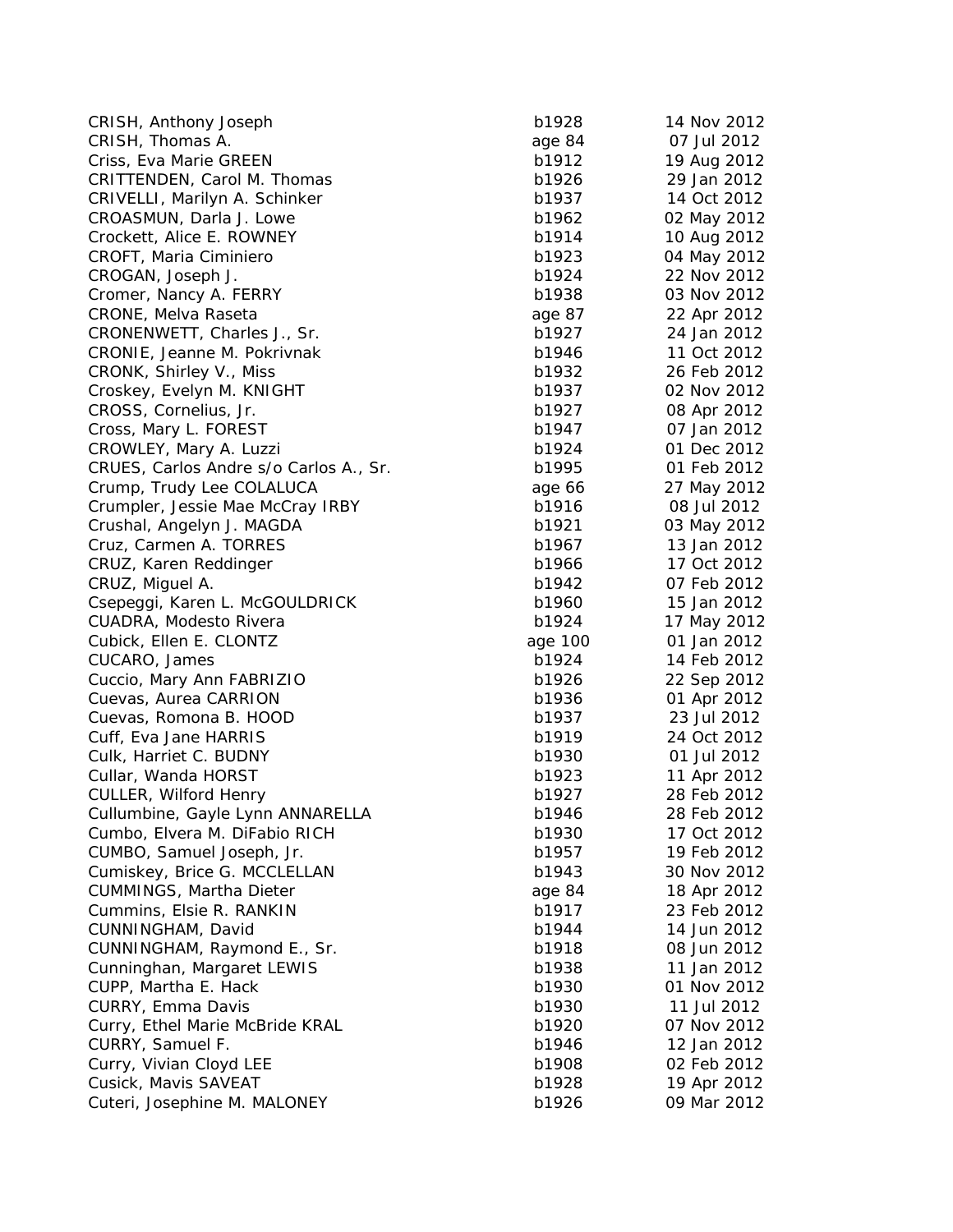| Cuteri, Katherine Schuller BUONGRAZIO         | b1924   | 13 Nov 2012 |
|-----------------------------------------------|---------|-------------|
| CUTHBERTSON, John D.                          | b1928   | 29 Jul 2012 |
| CUTTICA, Lelia Mrs.                           | age 100 | 05 Oct 2012 |
| <b>CVETKOVICH, Lawrence Frank</b>             | b1924   | 21 Oct 2012 |
| CYRUS, Harold                                 | b1923   | 18 Jul 2012 |
| CZOKA, Imogene F. Lutz                        | b1919   | 12 Feb 2012 |
| CZUBA, Adrienne Zabuski                       | b1934   | 09 Jan 2012 |
| Czubek, Bertha LILAC                          | b1918   | 08 Jan 2012 |
| DABNEY, Robert                                | b1925   | 19 Sep 2012 |
| DAFF, Beverly Goddard                         | b1940   | 07 May 2012 |
| D'Agostino, Anna Marie RESTAINO               | b1949   | 16 Mar 2012 |
| Dahlgren, Janet BOYER                         | b1925   | 17 Apr 2012 |
| DAIKAKIS, Anthony M.                          | b1938   | 25 Oct 2012 |
| DAILEY, Mary Morelli                          | b1947   | 03 Oct 2012 |
| Dailey, Sharon Ann MOSER                      | b1948   | 05 Nov 2012 |
| Dailey, Velma L. LEWIS                        | b1926   | 21 Jan 2012 |
| Dailey, Velma LEWIS                           | b1926   | 20 Jan 2012 |
| DAIN, Hunter K.                               | b1996   | 31 Aug 2012 |
| Daisher, Ida M. SIMCOX                        | b1921   | 22 Jul 2012 |
| D'ALESANDRO, Betty Carney                     | b1929   | 01 Feb 2012 |
| DALESANDRO, Theresa Lucilio Bevilacqua Tomlin | b1934   | 15 Oct 2012 |
| DALIMAN, John                                 | b1925   | 05 Dec 2012 |
| D'Altorio, Carl N.                            | b1924   | 17 Jun 2012 |
| DALTORIO, Margaret A. Colasant                | b1926   | 28 Feb 2012 |
| DALY, Frank V.                                | b1924   | 27 Jul 2012 |
| DAMA, Brenda Lou Blake                        | b1962   | 11 Nov 2012 |
| DAMBROGIO, Stella Szpyt                       | b1915   | 27 Aug 2012 |
| DAMELIO, Irene (Mrs. James) Huegel            | age 83  | 14 Oct 2012 |
| D'AMICO, Samuel L.                            | b1918   | 15 Jan 2012 |
| Damore, Ann MASTRO                            | b1923   | 11 Mar 2012 |
| DAMRON, Anne Marie Dziak                      | b1927   | 01 Aug 2012 |
| Dandridge, Joanne THORNTON                    | b1928   | 11 Nov 2012 |
| DANES, Arnold A.                              | b1930   | 10 May 2012 |
| DANES, Emily Marie Kivimaki                   | b1982   | 24 Sep 2012 |
| DANES, Jamie T.                               | b1975   | 24 Sep 2012 |
| D'ANGELO, Fred                                | b1943   | 31 Jan 2012 |
| D'Angelo, Teresa DiPAOLA (AKA DePAUL)         | b1916   | 25 May 2012 |
| DANIEL, Kenneth Maurice                       | b1972   | 27 Jul 2012 |
| DANIELS, Ann Fasline                          | b1924   | 28 Nov 2012 |
| Daniels, Beryl Alene Calautti DiDONNA         | b1932   | 16 Feb 2012 |
| DANKO, Joseph R.                              | b1928   | 11 Apr 2012 |
| DANKOVICH, Sally A. Beach                     | b1940   | 21 Feb 2012 |
| DANKS, James                                  | b1938   | 16 Oct 2012 |
| DANNERY, June Ann Weinheimer                  | b1934   | 15 Feb 2012 |
| D'ANNUNZIO, Faust R.                          | b1925   | 25 Feb 2012 |
| DANTA, April Marie, Miss                      | b1955   | 16 May 2012 |
| D'Antonio, Lucille M. DAVY                    | b1934   | 15 Apr 2012 |
| D'ANTUONO, Samuel J.                          | b1922   | 26 Mar 2012 |
| Danylchak, Kathryn MAZEJKO                    | b1925   | 24 Jan 2012 |
| D'Apolito, Lucille C. DOUGLASS                | b1941   | 30 Dec 2012 |
| DAPRILE, Jacquelyn Stanovcak                  | b1952   | 18 Mar 2012 |
| Darrisaw, Ada Bell ELDER                      | b1914   | 04 Nov 2012 |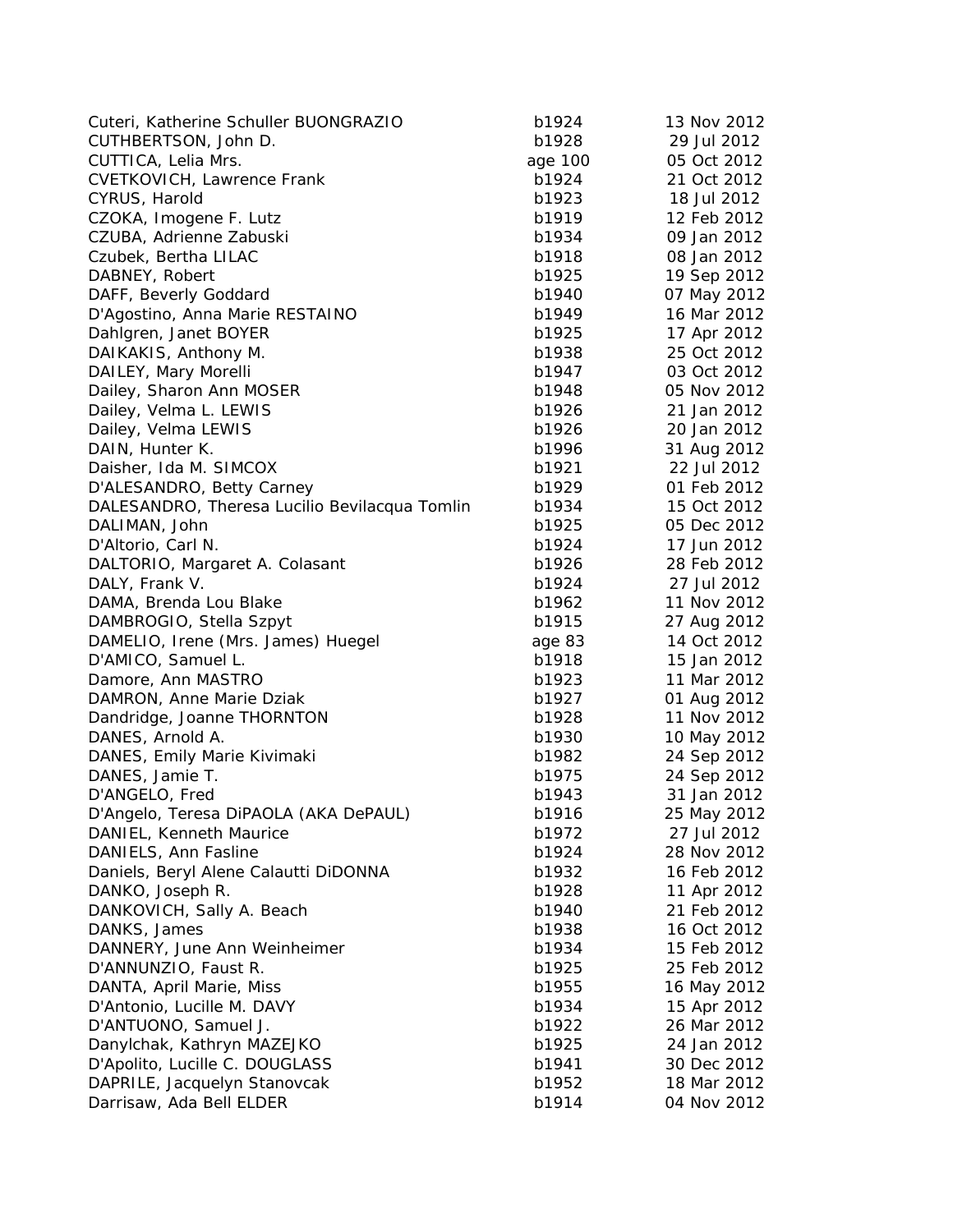| D'Ascenzo, Pierina DICOLA     | b1913  | 24 Jul 2012 |
|-------------------------------|--------|-------------|
| DATTILO, Carmen E.            | b1927  | 04 Oct 2012 |
| Dattilo, Lena M. REICHERT     | b1917  | 30 Sep 2012 |
| Daugherty, Bonnie M. BALL     | b1919  | 05 Oct 2012 |
| DAVANZO, John Joseph          | b1933  | 15 Nov 2012 |
| Davenport, Vina Louise STIGER | b1931  | 04 Mar 2012 |
| DAVIDSON, Dorothy Wright      | age 98 | 08 Mar 2012 |
| Davidson, Judith Carol SINGER | b1944  | 13 Apr 2012 |
| Davidson, Mabel H. POINDEXTER | b1937  | 18 Jul 2012 |
| DAVIDSON, Pamela Jean Bush    | b1961  | 19 Feb 2012 |
| DAVIDUK, Matthew R., Sr.      | age 29 | 16 Jan 2012 |
| DAVIES, Glenna L. Wigal       | b1923  | 04 Apr 2012 |
| DAVIES, Mary C. McCormick     | b1944  | 19 Apr 2012 |
| DAVIES, Richard               | b1939  | 08 Dec 2012 |
| DAVIES, William David         | b1932  | 24 Jul 2012 |
| DAVIS, Agnes G. Coy           | b1923  | 29 Feb 2012 |
| DAVIS, Alonza B.              | b1930  | 08 Aug 2012 |
| DAVIS, Ann Kiefer Holowenko   | b1923  | 09 Feb 2012 |
| DAVIS, Arnold Edward          | b1948  | 17 Feb 2012 |
| Davis, Betty SNYDER           | b1920  | 01 May 2012 |
| DAVIS, Charles R., Jr.        | b1963  | 12 Jan 2012 |
| DAVIS, Charles R., Sr.        | b1932  | 13 Jun 2012 |
| DAVIS, Clarence               | b1952  | 02 Jul 2012 |
| DAVIS, Darlene M. Kraft       | b1947  | 13 Apr 2012 |
| DAVIS, Donald W.              | b1932  | 19 Sep 2012 |
| DAVIS, Dorothy Lynn Bender    | b1922  | 09 Jan 2012 |
| Davis, Dorothy Marie ZELENAK  | b1932  | 09 May 2012 |
| Davis, Emma CURRY             | b1930  | 11 Jul 2012 |
| DAVIS, George D.              | b1943  | 04 Nov 2012 |
| DAVIS, Grace Jordan           | b1923  | 13 Jun 2012 |
| DAVIS, Helena Fye             | b1922  | 07 Jan 2012 |
| Davis, Mildred M. MARTIN      | b1917  | 31 Jan 2012 |
| DAVIS, Myrtle V. Smith        | b1930  | 16 Sep 2012 |
| Davis, Norma J. GRANTZ        | b1927  | 22 Mar 2012 |
| Davis, Patricia L. VEAUTHIER  | b1951  | 01 Jan 2012 |
| DAVIS, Robert                 | b1928  | 14 Apr 2012 |
| DAVIS, Robert J.              | b1937  | 28 Aug 2012 |
| Davis, Sally Rose MILLER      | b1925  | 06 Aug 2012 |
| Davis, Shirley Mae DUNEGAN    | b1930  | 11 Apr 2012 |
| DAVIS, William T.             | b1925  | 12 Jan 2012 |
| Davis, Willie B. BRAY         | b1912  | 20 Oct 2012 |
| Davison, Donald J.            | b1922  | 24 Jun 2012 |
| DAVISON, Ronald               | b1931  | 17 Mar 2012 |
| DAVY, Lucille M. D'Antonio    | b1934  | 15 Apr 2012 |
| DAVY, Thomas R.               | b1924  | 16 Dec 2012 |
| DAWSON, Ann Mae Riggins       | b1929  | 14 Nov 2012 |
| DAY, Doris M. Druschel        | b1925  | 22 Jun 2012 |
| DAY, Helen M. Korsala         | b1918  | 07 Feb 2012 |
| Day, Janice STEPHANY          | b1959  | 18 Jul 2012 |
| DAYE, Eddie                   | b1928  | 29 Feb 2012 |
| DEACON, Joseph Clark          | b1919  | 19 Sep 2012 |
| Deal, Jerry R.                | b1941  | 19 Jun 2012 |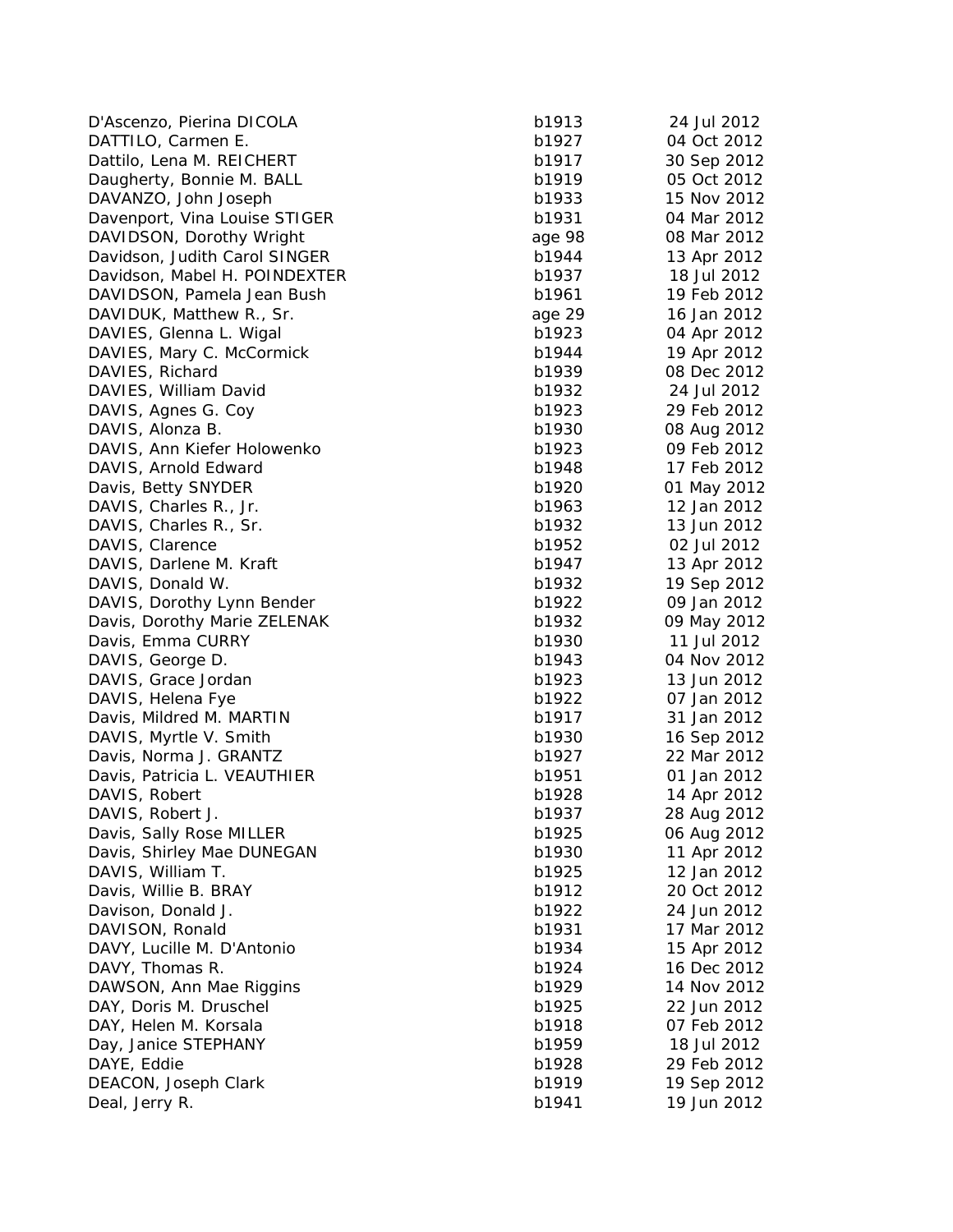| Dean, Ethel Ida EVANKO              | b1917  | 08 Nov 2012 |
|-------------------------------------|--------|-------------|
| Dean, Joyce P. BARCEY               | b1927  | 30 Oct 2012 |
| DEANE, Alfred M.                    | b1926  | 15 Jul 2012 |
| DEANGELO, June Rose Batcho          | b1935  | 19 Jun 2012 |
| DEANGELO, Melanie A. Shver          | b1961  | 18 Nov 2012 |
| DEARING, Edward K.                  | b1942  | 14 Jun 2012 |
| DeArmit, Fern E. EDWARDS            | age 89 | 26 Jul 2012 |
| DEARSMAN, Estrella Ramos            | b1922  | 01 Nov 2012 |
| DeBald, Helen M. SCOTT              | b1912  | 09 Aug 2012 |
| DeBERNARDO, Mary Jane DeMase        | b1932  | 16 May 2012 |
| DEBRUYN, Martha E. Thomas           | b1953  | 13 Sep 2012 |
| DECAPUA, Theresa R. Martinko        | b1930  | 31 Oct 2012 |
| DECERBO, Jeanie Ann McCullough      | b1945  | 09 Nov 2012 |
| DECHANT, Elizabeth Lewis            | b1920  | 05 Nov 2012 |
| DEEDS, Harold, Jr.                  | b1937  | 15 Mar 2012 |
| DEEDS, Marie Herman                 | b1915  | 03 Nov 2012 |
| DeFabio, Angeline M. JENYK          | b1922  | 19 Jun 2012 |
| DeFABIO, Carol D. Whitford          | b1942  | 07 Jan 2012 |
| DeFalco, Marianne E. GLUNT          | b1937  | 06 Apr 2012 |
| Defendeifer, Louise M. ECELBARGER   | b1920  | 04 Oct 2012 |
| DEFRANK, Michaelene M. Kekich       | b1951  | 07 Dec 2012 |
| DEGENNARO, Antonette Lentine        | b1938  | 10 Dec 2012 |
| DeGENOVA, Catherine Maravola        | b1921  | 03 May 2012 |
| DEGEORGE, Margaret A. Humm          | b1948  | 12 Aug 2012 |
| DEGEORGE, Mary C. Miller            | b1940  | 22 Sep 2012 |
| DeGIDIO, Olga Reichert              | b1922  | 25 Mar 2012 |
| DeGise, Nancy C. NAPPY              | b1924  | 13 Aug 2012 |
| DEGUZMAN, James F.                  | b1950  | 12 Dec 2012 |
| DeHoff, Carol Lee PARKER            | b1938  | 18 Oct 2012 |
| DeHoff, Cleo M. SIMPSON             | b1929  | 14 Jun 2012 |
| DeJesus, Nilda ORTIZ                | b1936  | 30 Nov 2012 |
|                                     | b1924  | 29 Jul 2012 |
| DEJULIO, Alfred M.                  |        | 11 Jul 2012 |
| DeJute, Mary Alice MILLER           | b1919  |             |
| DEL BENE, Patrick S.                | b1952  | 07 Dec 2012 |
| Del Signore, Cecelia Ann DOLANSKY   | b1948  | 25 Dec 2012 |
| DELAHUNTY, Dorothy Allen            | b1937  | 29 Jan 2012 |
| DELAUNTY, Doris Jean Pittman        | b1926  | 27 Jun 2012 |
| DeLAURENTIS, Dominic J.             | b1937  | 02 Mar 2012 |
| DELEONE, Edna Marshall              | b1921  | 04 Jul 2012 |
| Deley, Nancy Ann BRUNNER            | b1953  | 17 Jul 2012 |
| DELFRE, Carol Favarula              | b1921  | 30 Nov 2012 |
| DELISIO, Jessie F. Smith            | b1933  | 15 Jul 2012 |
| Delisio, Mary B. BIEL               | b1934  | 18 Oct 2012 |
| DELK, Beverly Ann King              | b1944  | 28 Oct 2012 |
| Dellosso, Marguerite Dora KROHN     | b1919  | 06 Aug 2012 |
| DELUCIA, Lucy A. Marcovecchio       | b1931  | 28 Aug 2012 |
| DELUGA, Gladys E. (Mrs. William J.) | age 88 | 23 May 2012 |
| DELVAUX, Robert J.                  | b1927  | 12 Jan 2012 |
| DeMAIOLO, Anthony N.                | n1921  | 21 Jan 2012 |
| DEMARE, Lena J. Scala               | b1926  | 12 Aug 2012 |
| DEMART, Marguerite E. Wilbert       | b1918  | 11 Oct 2012 |
| DeMARTE, Samuel                     |        | 10 Feb 2012 |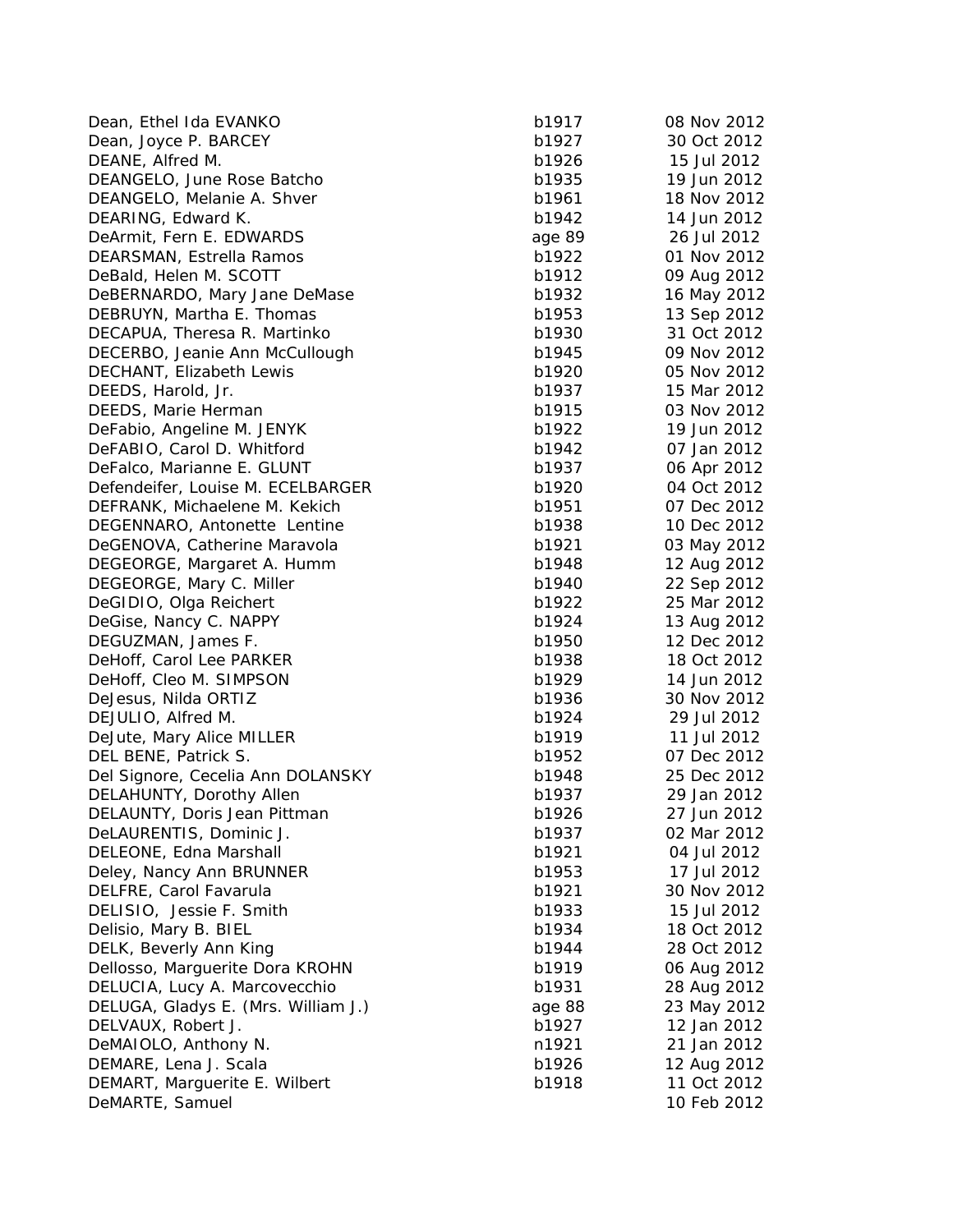DeMase, Mary Jane DeBERNARDO DEMATTEO, Josephine Costello DEMATTEO, Luca A. DeMatteo, Margaret KUSMIREK DeMichael, Anna Marie KODASH DEMICHAEL, Margaret R. Ms. DEMICHELE, Dorothy DiNunzio DEMIDOVICH, Valeria Lyda DEMJEN, Irene E. Turocy DEMOCKO, Joan L. Scheetz Democko, Sophie SAVIKAS DEMPSEY, Arthur William, Jr. b1932, pending 12 Feb 2013, pending 12 Feb 2013, pending 12 Feb 2013, p DeNICHOLAS, Ann M. Hajducek DENIRO, Ida Marie Cera Deniro, Josephine GRECO DENIRO, Linda Nogle DENMEADE, Jeffrey M. DENNIS, George F. DENNIS, James G. DENNISON, Barney DENNISON, Lee Wick Miss Dent, Lewer DEOERIO, David s/o Mike DePascale, Elizabeth D. CORADO DePASCALE, John J. DePASCALE, Pauline Candela DePASQUALE, Ernest DePastino, Donna Marie YOUNG DePAUL, Grace Bernice Moore McNulty DePAUL, Louis Arthur DePAUL, Teresa D'Angelo (AKA DiPAOLA) DePIETRO, Mildred Zikovich DEPILLO, Gene J. DEPP, Richard A. Depp, Shirley Mae VICKERS DeRAMO, Jeanette Mangie D'Eramo, Loretta Di BACCO DERAUD, Donald W. DERENZO, Mary Jo Mozzillo Derni (Chuey), Mary Louise Sebest GARY DeRosa, Philomena MAIELLA DEROSE, Georgeann Basch DERZIS, Debra Lee Boldt DeSALVO, Angela Marie Veneroso DeSALVO, Marie DiTata DESANTIS, Angie L. Marchese DeSANTIS, Michael J., Jr. Desiata, Anne CLACKO Desimone, Gail PERNO Desimone, Kathleen A. ANZELMO DeTunno, Yolanda M. MAVRIGIAN DETWILER, Mary C. McCloskey

| b1932         | 16 May 2012 |
|---------------|-------------|
| b1924         | 25 Dec 2012 |
| b1931         | 16 Aug 2012 |
| b1918         | 01 Jan 2012 |
| b1929         | 29 Oct 2012 |
| b1917         | 30 Dec 2012 |
| b1925         | 09 Oct 2012 |
| b1923         | 07 Aug 2012 |
| b1920         | 11 May 2012 |
| b1930         | 08 Nov 2012 |
| b1918         | 10 Jun 2012 |
| 1932, pending | 12 Feb 2012 |
| b1916         | 10 Apr 2012 |
| b1946         | 17 Nov 2012 |
| b1932         | 03 Mar 2012 |
| b1955         | 22 Jul 2012 |
| b1960         | 06 Mar 2012 |
| b1923         | 11 Nov 2012 |
| b1930         | 19 Aug 2012 |
| b1934         | 07 Jan 2012 |
| b1952         | 06 Sep 2012 |
|               | 29 Jun 2012 |
| b/d2012       | 06 Dec 2012 |
| b1921         | 23 Sep 2012 |
| b1919         | 09 Feb 2012 |
| b1922         | 23 May 2012 |
| b1929         | 06 Apr 2012 |
| b1946         | 08 Jul 2012 |
| b1923         | 22 Jan 2012 |
| b1952         | 13 Feb 2012 |
| b1916         | 25 May 2012 |
| b1919         | 16 May 2012 |
| b1931         | 17 Nov 2012 |
| b1948         | 15 May 2012 |
| age 80        | 11 Sep 2012 |
| b1916         | 27 Apr 2012 |
| b1924         | 17 May 2012 |
| b1931         | 09 Dec 2012 |
| b1932         | 07 Jun 2012 |
| b1916         | 26 Jun 2012 |
| b1922         | 08 Oct 2012 |
| b1946         | 03 Dec 2012 |
| b1951         | 24 Feb 2012 |
| age 85        | 15 Feb 2012 |
| b1915         | 02 Jan 2012 |
| b1936         | 11 Dec 2012 |
| b1925         | 07 May 2012 |
| b1916         | 15 Jan 2012 |
| b1942         | 15 Jul 2012 |
|               |             |
| b1943         | 25 Apr 2012 |
| b1926         | 04 Jan 2012 |
| b1923         | 12 Nov 2012 |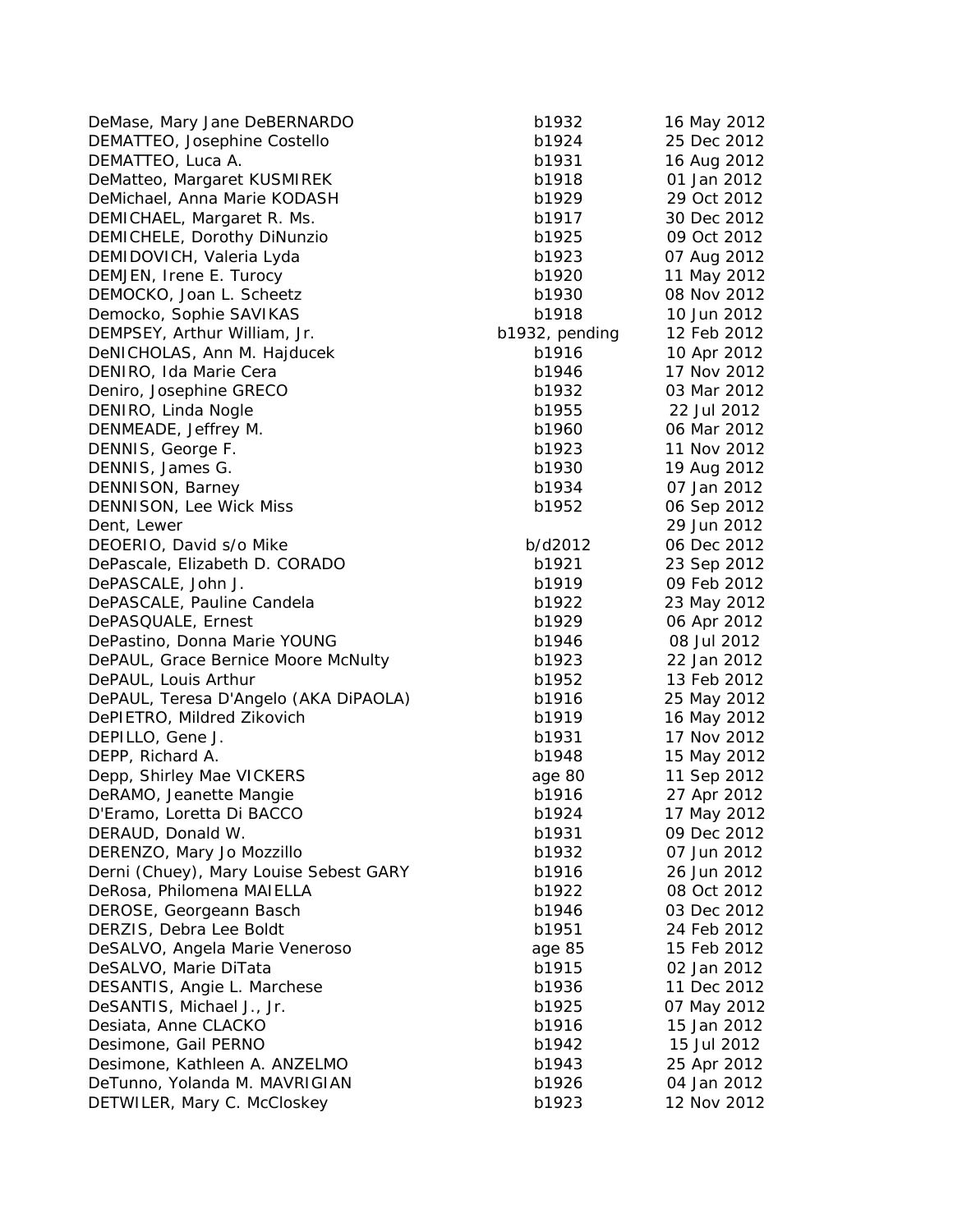| DeVall, Beverly Ann FILISKY           | b1926  | 02 Aug 2012 |
|---------------------------------------|--------|-------------|
| DEVICCHIO, Elizabeth Zenchienko       | b1919  | 05 Dec 2012 |
| DEVINE, Patricia, Miss                | b1953  | 05 Apr 2012 |
| DEVITO, Charles Angelo                | age 70 | 25 Nov 2012 |
| DEWBERRY, Richard S.                  | b1946  | 03 Sep 2012 |
| DeWitt, Mabel G. MARTIN               | b1918  | 08 Jul 2012 |
| DeZee, Jeanne ROBERTS                 | b1947  | 14 Sep 2012 |
| Di BACCO, Loretta D'Eramo             | b1924  | 17 May 2012 |
| Di Iullo, Irma Mary FERRANTE          | b1921  | 13 Jun 2012 |
| DI LISIO, Anthony R.                  | b1931  | 06 Sep 2012 |
| DIANA, Albert Thomas                  | b1938  | 05 Jun 2012 |
| Dibble, Dorthy Elizabeth LALOR        | b1918  | 05 Jul 2012 |
| DIBENEDETTO, Lillian A.Galluppi       | b1930  | 07 Aug 2012 |
| DiCarlo, Linda TONTI                  | b1918  | 23 Dec 2012 |
| DiCICCO, Marco Donato                 | b1922  | 22 Apr 2012 |
| DiCINTIO, Florence C. Mazza           | b1919  | 25 Feb 2012 |
| DICK, Mary F. Frederick               | b1917  | 11 Jan 2012 |
| DICKERHOOF, Roy                       | age 85 | 06 Nov 2012 |
| DICKEY, Patricia A. Klingensmith      | b1929  | 26 Jul 2012 |
| DICKS, Lillian W. (Mrs. Sheldon J.)   | b1948  | 18 Mar 2012 |
| DICKSON, Donald E.                    | b1942  | 18 Jan 2012 |
| DICOLA, Pierina D'Ascenzo             | b1913  | 24 Jul 2012 |
| Didek, Susan J. MOOTZ                 | b1921  | 23 Jun 2012 |
| DiDONNA, Beryl Alene Daniels Calautti | b1932  | 16 Feb 2012 |
| Diebel, Lucille M. CONSER             | b1924  | 17 Jun 2012 |
| DIETER, Lois Jean Wallerius           | b1931  | 13 Jul 2012 |
| Dieter, Martha CUMMINGS               | age 84 | 18 Apr 2012 |
| Dietterle, Lillian WOODWORTH          | b1917  | 09 Jun 2012 |
| Dietz, Alberta McNAMARA               | b1922  | 11 Apr 2012 |
| DIETZ, Arthur B.                      | b1934  | 08 Sep 2012 |
| DIETZ, Peter Beard                    | b1962  | 05 Dec 2012 |
| DiFabio, Elvera M. Cumbo RICH         | b1930  | 17 Oct 2012 |
| DIGIACOMO, Joseph                     | b1918  | 28 Aug 2012 |
| Dill, Cornelia D. KRIER               | b1925  | 04 Nov 2012 |
| DILLING, John A.                      | b1926  | 14 Dec 2012 |
| DILLON, John J.                       | b1923  | 19 Nov 2012 |
| DILLON, Robert Smith                  | b1937  | 06 Sep 2012 |
| DiLullo, Marian Ruth ZICCARDI         | b1924  | 31 Dec 2012 |
| DiMaiolo, Mary C. Sondheimer D'OVIDIO | b1923  | 29 Nov 2012 |
| DIMARZIO, Anthony R.                  | b1919  | 01 Nov 2012 |
| DiMattie, Antonietta M. PETRILLO      | b1925  | 08 Sep 2012 |
| DIMICK, Rita Catherine Carraher       | b1922  | 17 Jun 2012 |
| Dimperio, Mary A. SHARSHAN            | age 81 | 07 Jul 2012 |
|                                       | b1937  | 22 Mar 2012 |
| DIMUCCIO, Ralph Anthony, Jr.          | b1924  | 22 Nov 2012 |
| DiMuzio, Minnie ZATVARNICKY           |        | 24 May 2012 |
| Dina, Patricia EBERTH                 | b1943  |             |
| DiNofrio, Angelyn C. PREZIOSO         | b1931  | 12 Jul 2012 |
| DiNunzio, Dorothy DEMICHELE           | b1925  | 09 Oct 2012 |
| DIORIO, Louis P.                      | age 81 | 03 Aug 2012 |
| DIORIO, Louise M. Rochelle            | b1919  | 26 Sep 2012 |
| Diorio, Roseanne M. FERRARA           | b1941  | 27 May 2012 |
| Diorio, Teresa Carano SLIVKA          | b1921  | 22 Mar 2012 |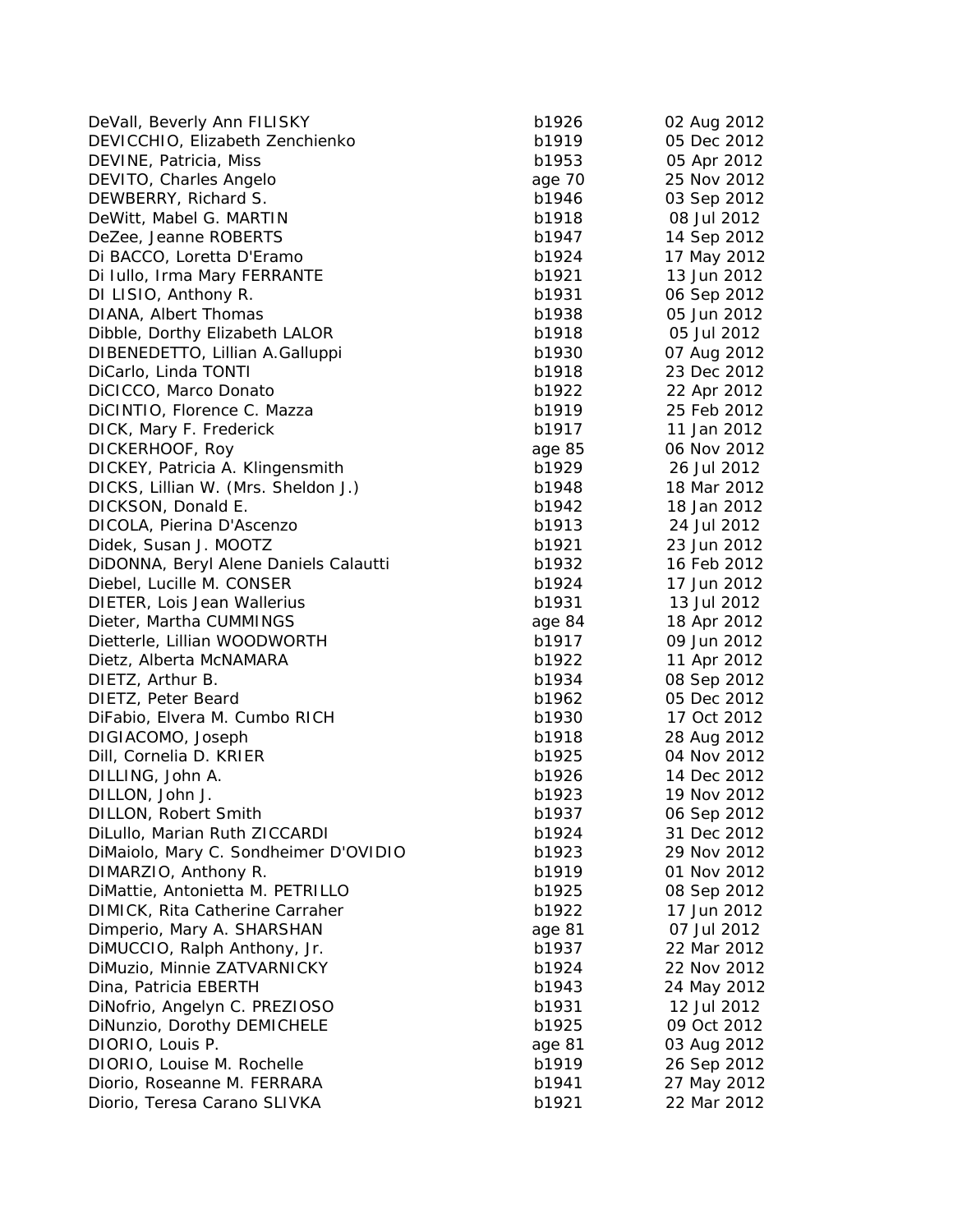| DiPAOLA, Teresa D'Angelo (AKA DePAUL) | b1916  | 25 May 2012 |
|---------------------------------------|--------|-------------|
| DIPIERO, John R.                      | b1921  | 08 Oct 2012 |
| DIRIENZO, Joseph                      | b1927  | 03 Jul 2012 |
| DISALLE, Mario                        | age 77 | 04 May 2012 |
| DiSALVO, Nell LaManna                 | b1918  | 19 Feb 2012 |
| DITATA, Anthony J.                    | b1924  | 01 May 2012 |
| DiTata, Marie DeSALVO                 | b1915  | 02 Jan 2012 |
| DiTOMMASO, Mario                      | b1922  | 01 Jan 2012 |
| DITTMAR, Barbara A. LoGiudice         | b1942  | 06 May 2012 |
| DITTRICH, James, Jr.                  | b1914  | 28 Apr 2012 |
| DITULLIO, Isolina R. Lazazzera        | b1933  | 02 Sep 2012 |
| DIXON, Anthony James                  | b1989  | 30 Mar 2012 |
| DIXON, Daniel B.                      | b1961  | 22 Nov 2012 |
| Dixon, Edna Mae GETSY                 | b1937  | 11 Dec 2012 |
| Dixon, Lola I. Le'CERF                | b1919  | 09 May 2012 |
| DIXON, Mary T. Christides             | b1915  | 15 Jul 2012 |
| DLABICK, Arlene E. Polander           | b1928  | 14 Mar 2012 |
| DLWGOSH, Keith E.                     | b1955  | 09 Nov 2012 |
| Dobbins, Marvel L. Heindel HOUSER     | b1923  | 26 Oct 2012 |
| DOBOZY, Donna J. Price                | b1963  | 07 Jul 2012 |
| Dobrenich, Mary Rosemond LINONIS      | b1922  | 17 Jul 2012 |
| DOBRICH, Olive Merle Brandon          | b1919  | 23 Oct 2012 |
| DOHAR, Mary T. Mike                   | b1928  | 10 Oct 2012 |
| DOINOFF, Henry                        | b1935  | 30 Sep 2012 |
| Dolak, Mary R. PALOTCE                | b1928  | 16 Aug 2012 |
| DOLANSKY, Cecelia Ann Del Signore     | b1948  | 25 Dec 2012 |
| Dolas, Elizabeth M. KASSARAS          | b1930  | 08 Oct 2012 |
| DOMINICK, Josephine M. Mikita         | b1920  | 10 Aug 2012 |
| Donadeo, Helen ESPOSITO               | b1917  | 06 Jun 2012 |
| Donahue, Elizabeth A. HASLER          | b1927  | 04 Sep 2012 |
| DONALD, Annabelle Pughliese           | b1923  | 11 Jan 2012 |
| DONALD, Betty A. Roth                 | b1925  | 22 Feb 2012 |
| DONELSON, Mary M. Mondrut             | age 87 | 09 Dec 2012 |
| Donley, Rosie Lee BROWN               | b1928  | 16 Jul 2012 |
| DONNADIO, Celeste Ricci               |        | 15 May 2012 |
| Donnelly, Cassandra L. STEWART        | b1979  | 06 Nov 2012 |
| Donnelly, Eileen M. DUNDON            | b1930  | 06 Sep 2012 |
| DONNELLY, Gerald Joseph               | b1937  | 16 May 2012 |
| D'ONOFRIO, Rosemarie V., Miss         | b1938  | 17 Jan 2012 |
| DONOGHUE, Delores Scott               | age 58 | 05 Feb 2012 |
| DORIA, Dominic P.                     | b1911  | 04 Oct 2012 |
| DORINSKI, Walter                      | b1924  | 14 Jun 2012 |
| DORMAN, Alice L. Swearengen           | b1924  | 21 Apr 2012 |
| DORMAN, Richard B.                    | b1925  | 19 Apr 2012 |
| DOTA, Danielle A. Malesky             | b1975  | 28 Apr 2012 |
| DOTA, Ralph A.                        | b1944  | 17 Apr 2012 |
| Dotson, Connie Y. BARTELS             | b1943  | 11 Nov 2012 |
| Dotson, Mary Ann TAYLOR               | b1910  | 03 May 2012 |
| DOUBET, Edwin                         | b1921  | 07 May 2012 |
| DOUBLE, Barbara Holmes                | b1926  | 02 May 2012 |
| Douglas, Beverly KRUG                 | b1930  | 18 Sep 2012 |
| DOUGLAS, David A.                     | b1955  | 05 Feb 2012 |
|                                       |        |             |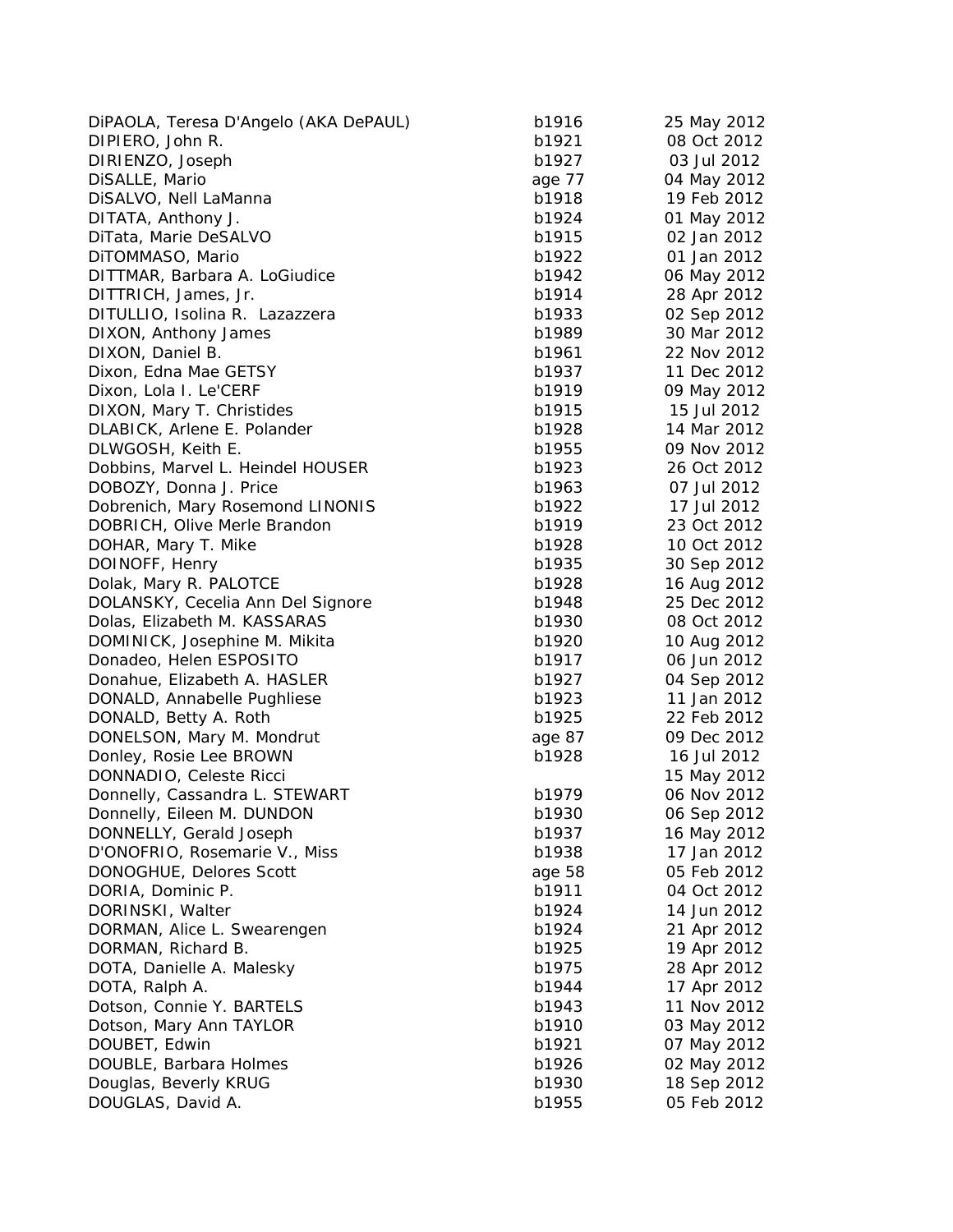| DOUGLAS, Doris S. Baxter                                     | age 92 | 02 Feb 2012 |
|--------------------------------------------------------------|--------|-------------|
| DOUGLAS, Otis Ruffin Colwell                                 | b1926  | 20 Jan 2012 |
| DOUGLASS, Gene E.                                            | b1933  | 06 Mar 2012 |
| DOUGLASS, Gene E.                                            | age 79 | 16 Mar 2012 |
| DOUGLASS, Lucille C. D'Apolito                               | b1941  | 30 Dec 2012 |
| DOVALA, Delores J. (Mrs. Edward)                             | b1930  | 14 Oct 2012 |
| D'OVIDIO, Mary C. DiMaiolo Sondheimer                        | b1923  | 29 Nov 2012 |
| DOWARD, James Louis                                          | b1951  | 11 Mar 2012 |
| Doyle, Alex Eugene                                           | b1958  | 24 Jun 2012 |
| Doyle, Dorothy Jane BRUMBAUGH                                | b1919  | 17 Apr 2012 |
| DOYLE, John                                                  | b1925  | 21 Aug 2012 |
| DOYLE, Russell                                               | b1918  | 03 Dec 2012 |
| DRABISON, Margaret J. Miss                                   | b1925  | 22 Jul 2012 |
| DRABKIN, Rose H. Schermer                                    | b1909  | 23 Jul 2012 |
| DRAIA, John W., Jr.                                          | b1943  | 13 Mar 2012 |
| DRAKE, Carl, Jr.                                             | b1938  | 05 Mar 2012 |
| DRAKE, Carla M. Fenstermaker                                 | b1929  | 19 Aug 2012 |
| DRAKE, Jeff E.                                               | b1958  | 18 Mar 2012 |
| DRAPP, Susan K. Kotasek                                      | b1929  | 23 Jul 2012 |
| DRAWMERSKI, Julia Wanda (Mrs. Frank)                         | b1914  | 23 Dec 2012 |
| DREHER, Geraldine Clayton                                    | b1935  | 01 Dec 2012 |
| DRENNEN, William L.                                          | b1917  | 15 May 2012 |
| DRENNEN, Bonnie L. Findlay                                   | b1941  | 26 Aug 2012 |
| DRENNEN, Larry Edwin                                         | b1950  | 22 Aug 2012 |
| Dressel, William Kenneth                                     | b1914  | 24 Jun 2012 |
| DREWEK, Paul David                                           | b1957  | 12 Apr 2012 |
| DROHN, Margery J. Whitten                                    | b1927  | 07 Aug 2012 |
| DROTLEFF, Fred J.                                            | b1925  | 25 Jan 2012 |
|                                                              | b1926  | 27 Oct 2012 |
| DROTLEFF, Marjorie A. Welker                                 | b1925  | 04 Dec 2012 |
| Drummond, Mary R. Billock BRIGANTI<br>Druschel, Doris M. DAY | b1925  | 22 Jun 2012 |
| DUBOS, Mary Elizabeth Petro                                  |        | 25 Jul 2012 |
|                                                              | b1927  | 08 Jul 2012 |
| DUBOS, Peter C.                                              | b1958  |             |
| DUCA, William J.                                             | b1938  | 04 Nov 2012 |
| DUDEK, Frank J.                                              | b1943  | 26 Sep 2012 |
| DUDLEY, Darrell Lamar Williams                               | b1972  | 07 Apr 2012 |
| DUDLEY, Gertrude K. Jones                                    | b1922  | 22 Aug 2012 |
| DUDLEY, Timothy                                              | age 72 | 05 Aug 2012 |
| DUECASTER, Mary Pacura                                       | b1921  | 22 Jul 2012 |
| Duff, Ruth K. SHUTRUMP                                       | b1923  | 09 Jan 2012 |
| Duffey, Marjorie Leona Pearl BIETERMAN                       | b1918  | 27 Oct 2012 |
| DUGAN, William Anthony                                       | b1938  | 18 Sep 2012 |
| DUGGAN, Beatrice E. Timko                                    | b1930  | 29 Dec 2012 |
| Dukish, Julia BORKES                                         | b1923  | 04 Dec 2012 |
| DULIN, Sarah V. Fries                                        | b1921  | 21 Apr 2012 |
| DULL, Elizabeth Hricz                                        | b1919  | 24 Jan 2012 |
| DULL, Robert D.                                              | b1948  | 15 Mar 2012 |
| DULOVICH, Cecelia E. Miss.                                   | b1927  | 22 Nov 2012 |
| DULYA, Eleanor Suzanne Sturm                                 | b1938  | 29 Aug 2012 |
| DUNCAN, Lawrence J., Sr.                                     | b1929  | 12 Jan 2012 |
| DUNDON, Eileen M. Donnelly                                   | b1930  | 06 Sep 2012 |
| DUNEGAN, Shirley Mae Davis                                   | b1930  | 11 Apr 2012 |
|                                                              |        |             |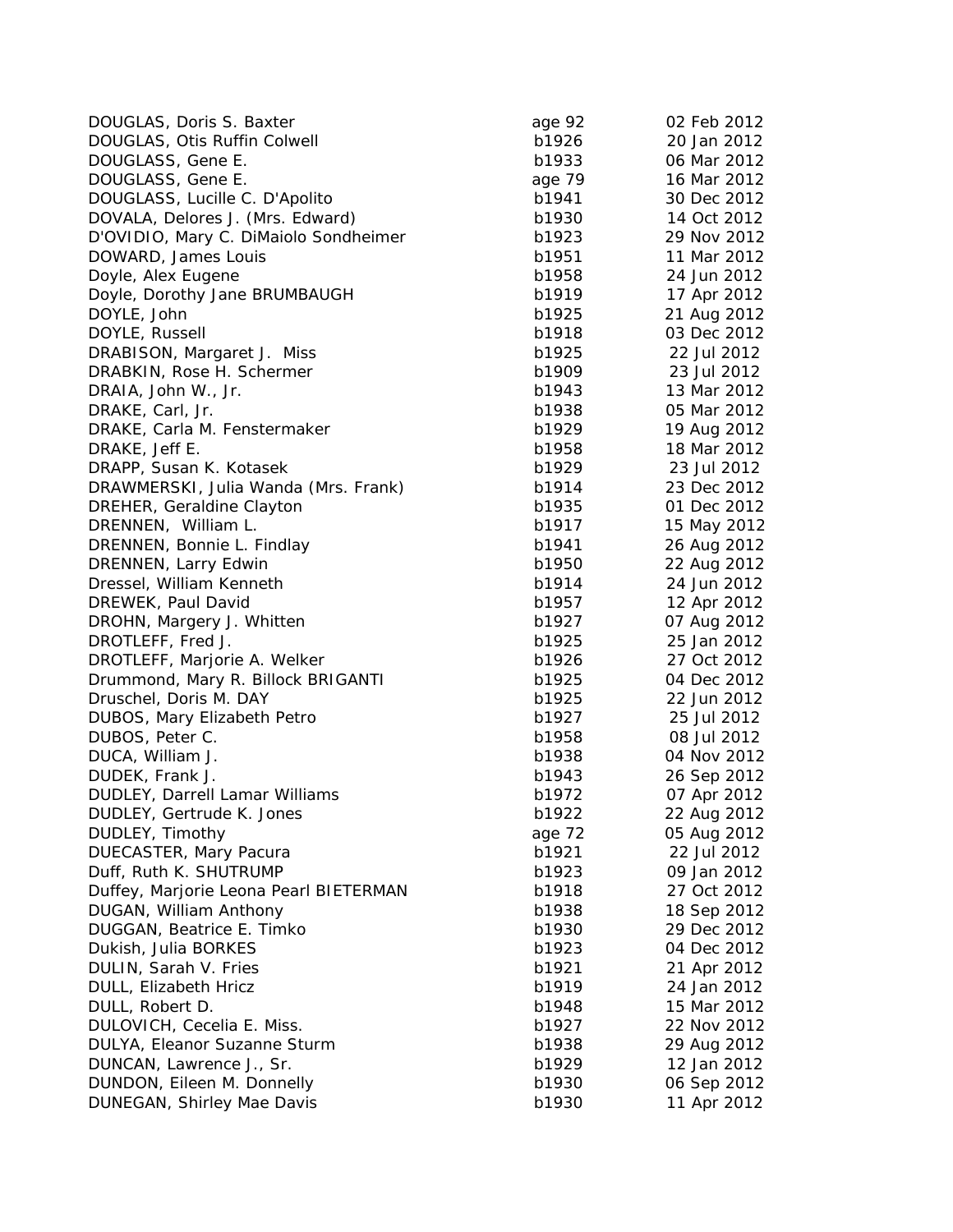Dunkle, Elizabeth A. CANNON b1 DUNLAP, William H. b1 DUNLEA, Frederick W. b1930 25 Oct 2013 25 Oct 2013 25 Oct 2013 25 Oct 2013 25 Oct 2013 25 Oct 2013 25 Oct 2013 Dunn, Bernice V. McKERNAN b1 Dunn, Ellen E. ROTH b1919 14 Apr 2013 14 Apr 2013 14 Apr 2013 14 Apr 2013 14 Apr 2013 14 Apr 2013 14 Apr 2014 14 Apr 2014 14 Apr 2014 14 Apr 2014 14 Apr 2014 14 Apr 2014 14 Apr 2014 14 Apr 2014 14 Apr 2014 14 Apr 2014 14 A DUNN, Janet M. Booher b1941 of the b1941 of the b1941 of the b1941 of the b1941 of the b1941 of the b1941 of the b1941 of the b1941 of the b1941 of the b1941 of the b1941 of the b1941 of the b1941 of the b1941 of the b1941 DUNN, William C. b1932 30 Aug 2013 30 Aug 2013 30 Aug 2013 30 Aug 2013 30 Aug 2013 30 Aug 2013 30 Aug 2013 30 Aug 2013 30 Aug 2013 30 Aug 2013 30 Aug 2013 30 Aug 2013 30 Aug 2013 30 Aug 2014 30 Aug 2014 30 Aug 2014 30 Aug Dunston, Ellen Marie MOORE b1959 b1959 b1959 b1959 b1959 b1959 b1959 b1959 b1959 b1959 b1959 b1959 b1959 b195 DUPONTY, Anna M. Golubich b1920 17 Apr 2012 17 Apr 2012 17 Apr 2012 17 Apr 2012 17 Apr 2012 17 Apr 2012 17 Apr 2012 17 Apr 2012 17 Apr 2012 17 Apr 2012 17 Apr 2012 17 Apr 2012 17 Apr 2012 17 Apr 2012 17 Apr 2012 17 Apr 201 Duralia, Frances H. HITCHCOCK b1 Durdick, Marjorie Ruth PATTEN b1 DURINA, Michael R. b<sup>1</sup> Durkin, Kathleen CARSONIE b1 DURRETT, John A. b<sup>1</sup> DURST, Louise C. Clark b1917 25 Dec 2012 25 Dec 2012 25 Dec 2012 25 Dec 2013 25 Dec 2012 25 Dec 2013 25 Dec 20 DUSI, Jeanne Ann Hansen b1928 12 Dec 2012 11 Dec 2012 11 Dec 2012 12 Dec 2012 12 Dec 2012 12 Dec 2012 12 Dec 20 DUTKO, Dorothy Helen Straub and the control of the b1922 10 b1922 10 b1922 10 b1922 10 b1922 10 b1922 10 b1922 DUTTON, Elaine F., Rev. b1980 2012 10:30 b1980 2012 DUZZNY, Robert L. b1940 26 Dec 2012 26 Dec 2014 26 Dec 2014 26 Dec 2014 26 Dec 2014 26 Dec 2014 26 Dec 2014 26 D DVORNEK, Nina Slovan b1944 or b1944 or b1944 or b1944 or b1944 or b1944 or b1944 or b1944 or b1944 or b1944 or Dwiggins, Maxine Alice NEFF b1917 22 DWORAK, William Gregory b1 Dwulit, Mary BAGAN b1922 24 Aug 2012 24 Aug 2012 24 Aug 2012 24 Aug 2012 25 Aug 2012 25 Aug 2012 25 Aug 2012 25 DWYER, James P. b1946 25 Mar 2012 25 Mar 2014 25 Mar 2014 25 Mar 2014 25 Mar 2014 25 Mar 2014 25 Mar 2014 25 Mar 2014 25 Mar 2014 25 Mar 2014 25 Mar 2014 25 Mar 2014 25 Mar 2014 25 Mar 2014 25 Mar 2014 25 Mar 2014 25 Mar 2 Dye, Betty Jane PLUNKETT b1 DYER, Skipper Raymond b<sup>1</sup> DYKE, Charles E. b1929 26 Dec 2012 26 Dec 2012 26 Dec 2012 26 Dec 2012 26 Dec 2012 26 Dec 2013 26 Dec 2013 26 D DYKES, Mary Weekley b1930 23 September 23 September 2013 23 September 2013 23 Sep 2013 23 Sep 2013 23 Sep 2013 Dziak, Anne Marie DAMRON b<sup>1</sup> DZURACKY, Catherine L. Lodlic b1918 b1918 b1918 b1918 b1918 b1918 b1918 b1918 b1918 b1918 b1918 b1918 b1918 b1 EAGLE, Bernice Kale b1927 12 Apr 2012 11 Apr 2012 12 Apr 2012 12 Apr 2012 12 Apr 2012 12 Apr 2012 12 Apr 2012 1 Eakin, Eileen Clee POLICY b1927 b1937 b1937 b1937 b1937 b1937 b1937 b1937 b1937 b1937 b1937 b1937 b1937 b1937 EATON, James J. b1992 07 Aug 2012 07 Aug 2012 07 Aug 2012 07 Aug 2013 07 Aug 2013 07 Aug 2013 07 Aug 2013 07 Aug 2013 07 Aug 2013 07 Aug 2013 07 Aug 2013 07 Aug 2013 07 Aug 2013 07 Aug 2014 07 Aug 2013 07 Aug 2013 07 Aug 2 EATON, Neal E. b1930 of the b1930 of the b1930 of the b1930 of the b1930 of the b1930 of the b1930 of the b1930 of the b1930 of the b1930 of the b1930 of the b1930 of the b1930 of the b1930 of the b1930 of the b1930 of the EBERT, Thomas R. b1948 12 Jan 2012 12 Jan 2012 12 Jan 2012 12 Jan 2012 12 Jan 2013 12 Jan 2014 12 Jan 2013 12 EBERTH, Patricia Dina b1943 24 May 2012 24 May 2013 24 May 2013 24 May 2013 24 May 2013 24 May 2013 24 May 201 ECELBARGER, Louise M. Defendeifer b1920 b1920 Ecker, Flora SHERIDAN b1925 b1925 b1925 b1935 b1935 b1935 b1935 b1935 b1935 b1935 b1935 b1935 b1935 b1935 b19 ECKIS, Janet Kathryn (Mrs. Michael) b1 Eckman, Lois Ann GORDON b<sup>1</sup> EDDY, Robert S. age 65 26 Mar 2012 12:30 Mar 2012 12:30 Mar 2012 12:30 Mar 2012 12:30 Mar 2012 12:30 Mar 2012 12:30 Mar 2012 12:30 Mar 2012 12:30 Mar 2012 12:30 Mar 2012 12:30 Mar 2012 12:30 Mar 2012 12:30 Mar 2012 12:30 M EDMONDSON, Ruben b1921 12 September 12 September 2012 EDUARDO, Laurel Hamilton b1 EDWARDS, Arthur Willard b1934 of 2012 05 Dec 2013 05 Dec 2013 05 Dec 2013 05 Dec 2013 05 Dec 2013 05 Dec 2013 0 EDWARDS, Fern E. DeArmit age 89 26 Jul 2012 EDWARDS, John R. b1 EGNOZZI, Jovanna L., Miss age 76 03 Mar 2012 EGOLF, Edward C., Jr. b1952 10 Apr 2012 10 Apr 2012 10 Apr 2012 10 Apr 2012 10 Apr 2012 10 Apr 2013 10 Apr 201 EICH, Robert b1930 27 Sep 2013 27 Sep 2013 27 Sep 2013 27 Sep 2013 27 Sep 2013 27 Sep 2013 27 Sep 2013 27 Sep 2013 27 Sep 2013 27 Sep 2013 27 Sep 2013 27 Sep 2013 27 Sep 2013 27 Sep 2013 27 Sep 2013 27 Sep 2013 27 Sep 2013 EICHENBERG, Esther M. Vekas b1927 29 Jun 2012 2013 2014 Eichenberger, Patricia J. RAMSEY b1 EICHORN, Catherine L. Marshall b1918 23 May 2013 23 May 2013 23 May 2013 23 May 2013 23 May 2013 201

| 1937  | 15 Oct 2012 |
|-------|-------------|
| 1932  | 13 May 2012 |
| 1930  | 25 Oct 2012 |
| 1925  | 29 Mar 2012 |
| 1919  | 14 Apr 2012 |
| 1941  |             |
|       | 02 Sep 2012 |
| 1932  | 30 Aug 2012 |
| 1959  | 17 Aug 2012 |
| 1920  | 17 Apr 2012 |
| 1948  | 13 Dec 2012 |
| 1926  | 05 Oct 2012 |
| 1925  | 26 Sep 2012 |
| 1923  | 12 Dec 2012 |
| 1956  | 29 Jan 2012 |
| 1917  | 25 Dec 2012 |
| 1928  | 11 Dec 2012 |
| 1922  | 10 Dec 2012 |
| 1980  | 20 Jan 2012 |
| 1940  | 26 Dec 2012 |
| 1944  | 07 Dec 2012 |
| 1917  | 22 Jan 2012 |
| 1946  |             |
|       | 17 Nov 2012 |
| 1922  | 24 Aug 2012 |
| 1946  | 25 Mar 2012 |
| 1938  | 10 Jul 2012 |
| 1953  | 04 Jun 2012 |
| 1929  | 26 Dec 2012 |
| 1930  | 23 Sep 2012 |
| 1927  | 01 Aug 2012 |
| 1918  | 25 Dec 2012 |
| 1927  | 11 Apr 2012 |
| 1927  | 10 Jun 2012 |
| 1992  | 07 Aug 2012 |
| 1930  | 05 Jun 2012 |
| 1948  | 12 Jan 2012 |
| 1943  | 24 May 2012 |
| 1920  | 04 Oct 2012 |
| 1925  | 18 Oct 2012 |
| 1930  | 12 Sep 2012 |
| 1931  | 12 Feb 2012 |
|       |             |
| je 65 | 26 Mar 2012 |
| 1921  | 12 Sep 2012 |
| 1969  | 04 Mar 2012 |
| 1934  | 05 Dec 2012 |
| je 89 | 26 Jul 2012 |
| 1942  | 27 Sep 2012 |
| je 76 | 03 Mar 2012 |
| 1952  | 10 Apr 2012 |
| 1930  | 27 Sep 2012 |
| 1927  | 29 Jun 2012 |
| 1936  | 22 Nov 2012 |
| 1918  | 23 May 2012 |
|       |             |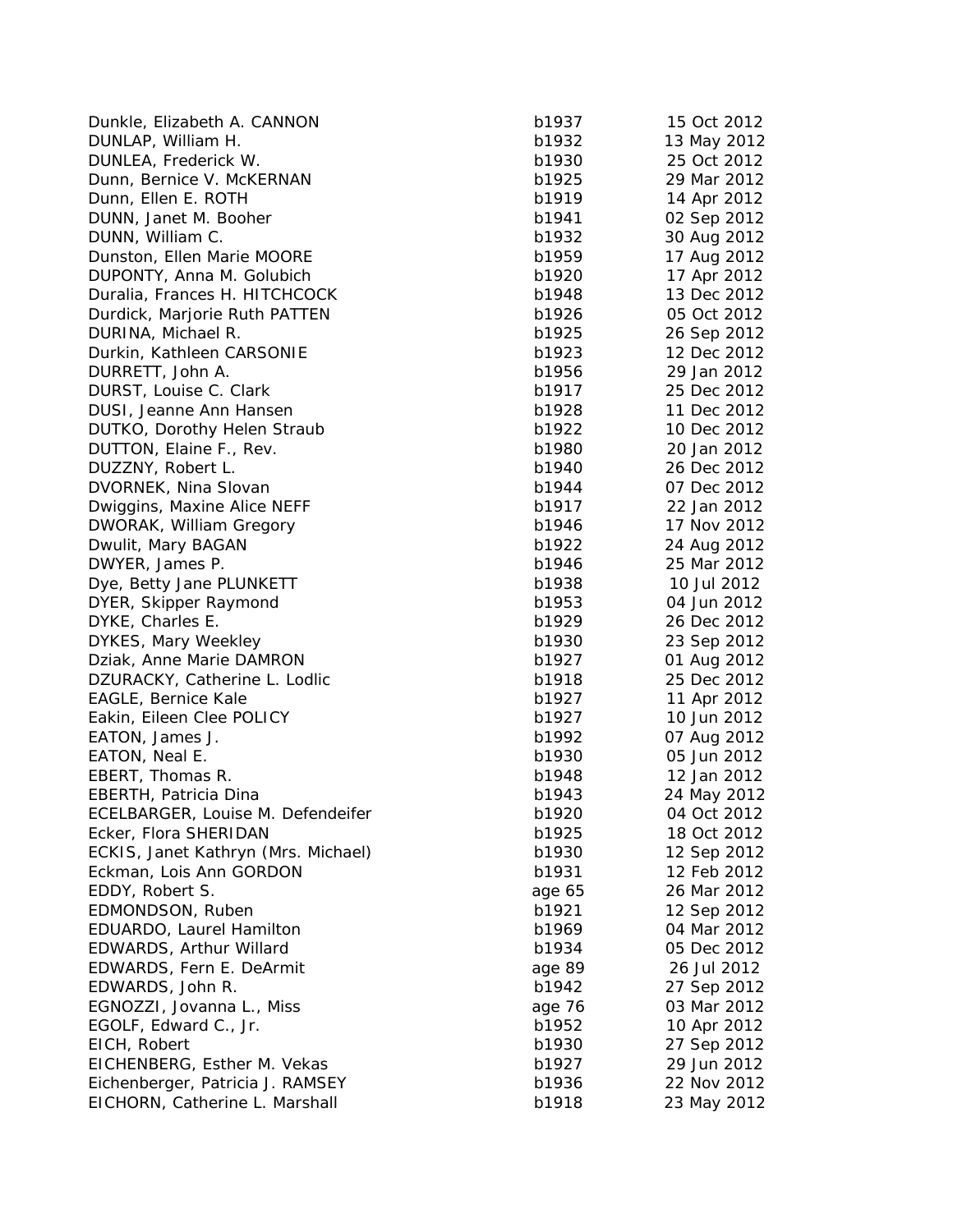| EISENBRAUN, Evangeline P. Ellis       | b1931  | 16 Jul 2012 |
|---------------------------------------|--------|-------------|
| Eisenbraun, Mae SHIPLEY               | b1934  | 19 Aug 2012 |
| ELDER, Ada Bell Darrisaw              | b1914  | 04 Nov 2012 |
| ELFORD, Erica Quiring                 | b1978  | 29 Feb 2012 |
| Elick, Elizabeth ZOMBAR               | b1923  | 02 Mar 2012 |
| Elioff, Christine E. SABULA           | b1926  | 03 Jun 2012 |
| Elkins, Geneva HASSAY                 | b1934  | 17 Oct 2012 |
| ELLIS, Betty Frances Post             | b1918  | 20 Dec 2012 |
| Ellis, Evangeline P. EISENBRAUN       | b1931  | 16 Jul 2012 |
| Ellis, Helen R. HUCKO                 | b1921  | 18 Jan 2012 |
| ELLIS, John H., Jr.                   | b1944  | 01 Jun 2012 |
| ELLIS, M. Luverne Williams            | b1926  | 06 Apr 2012 |
| ELLIS, M. Luverne Williams            | b1926  | 05 Apr 2012 |
| ELLIS, Robert                         | b1926  | 25 Apr 2012 |
| ELLIS, William J., Sr.                | b1921  | 31 May 2012 |
| ELLSMORE, Thomas William              | b1951  | 01 Jun 2012 |
| Ellsworth, Carole Lea SMITH           | b1942  | 26 Oct 2012 |
| Ellsworth, Glenn McKNIGHT             | b1922  | 15 May 2012 |
| EMANUEL, John                         | b1934  | 06 Nov 2012 |
| Emch, Janis M. GREEN                  | b1934  | 30 Nov 2012 |
| Emch, Mildred C. BELL                 | b1921  | 19 Jan 2012 |
| EMERICK, Byron                        | b1929  | 09 Mar 2012 |
| EMERY, Jamie E.                       | b1969  | 05 Apr 2012 |
| EMERY, Joanne Wargo                   | b1960  | 10 Dec 2012 |
| EMERY, Robert W.                      | b1943  | 01 May 2012 |
| EMMERLING, Robert Michael             | age 64 | 21 Apr 2012 |
| ENGERS, Arthur                        | b1947  | 29 Feb 2012 |
| <b>ENGLEHART, Mildred Noufer</b>      | b1927  | 09 Sep 2012 |
| ENGLER, Wanda Jane Hildebrand         | b1927  | 05 Feb 2012 |
| ENNETT, Donald E.                     | b1948  | 23 Jan 2012 |
| Ensign, Betty M. LATESSA              | b1927  | 03 Sep 2012 |
| ENSIGN, Russell L.                    | b1948  | 15 Oct 2012 |
| Ensor, Janet M. QUIMBY                | b1932  | 28 Dec 2012 |
| ENTERLINE, Edwin K.                   | b1920  | 03 May 2012 |
| Enterline, Mary G. Grindlay COURTNEY  | b1918  | 13 Nov 2012 |
| EPERJESI, Margaret R. Pasuth          | b1916  | 10 Jan 2012 |
| EPPLEY, Chester Lawrence              | b1929  | 15 Feb 2012 |
| EPPS, Willie (AKA JOHNSON, Willie G.) | b1931  | 04 Feb 2012 |
| ERDNER, Virginia Herndon              | b1926  | 05 Jan 2012 |
| Erskine, Marcia A. LUDWICK            | b1921  | 02 May 2012 |
| ERVIN, Audrey Smith                   | b1937  | 20 Mar 2012 |
| Ervin, Carol Louise AKINS             | b1931  | 17 Oct 2012 |
| Ervin, Margaret E. BROWN              | b1935  | 05 Oct 2012 |
| ESARCO, Jack, Jr.                     | b1929  | 23 Feb 2012 |
| ESCAJA, Melissa L., Miss              | age 28 | 31 Mar 2012 |
| ESCAJA, Melissa L., Miss              | age 28 | 01 Apr 2012 |
| ESHBAUGH, James M., Jr.               | b1929  | 01 Jun 2012 |
| ESKAY, John                           | b1915  | 03 Jun 2012 |
| ESPOSITO, Helen Donadeo               | b1917  | 06 Jun 2012 |
| ESPOSITO, Linda Lee Colapietro        | b1950  | 13 Nov 2012 |
| ESPOSITO, Rose Marie Parella          | b1915  | 19 Jan 2012 |
| ESTES, Arthur                         | b1944  | 24 Oct 2012 |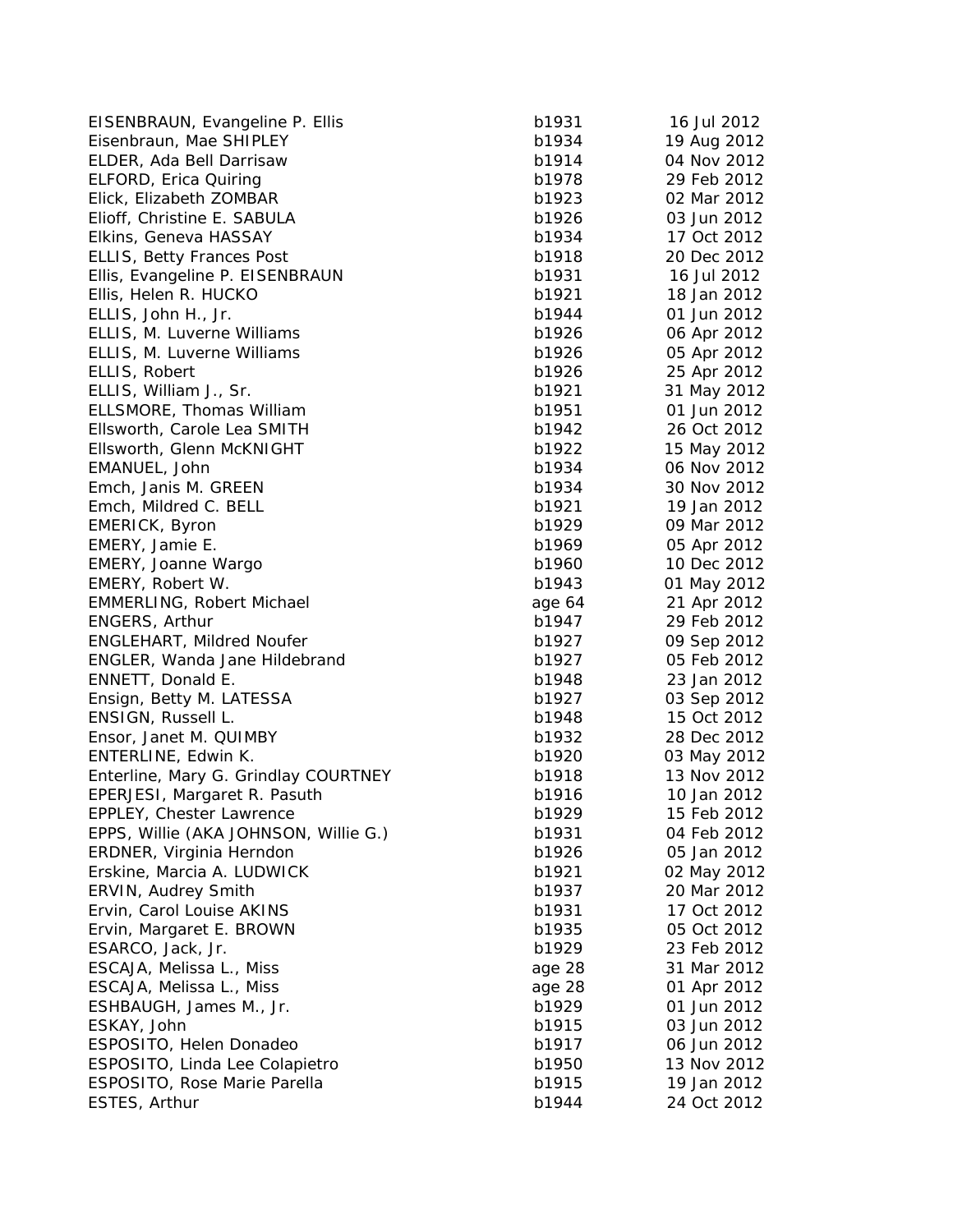Estes, Gladys Marie ROUNDS b1 EUSANIO, Robert A. b1926 01 b1926 01 b1936 01 b1936 01 b1936 01 b1936 01 b1936 01 b1936 01 b1936 01 b1936 01 b1 EVANKO, Ethel Ida Dean b1917 08 Nov 2012 108 Nov 2012 108 Nov 2012 108 Nov 2012 108 Nov 2012 108 Nov 2012 108 No Evanko, Hedwig H. HUSICH age 95 18 May 2012 Evanko, Hedwig HUSICH b1 EVANS, Jane Meub b1 EVANS, Ralph F. b1921 20 Nov 2012 EVANS, Rosella Ola b1923 23 Dec 2012 23 Dec 2013 23 Dec 2013 23 Dec 2013 23 Dec 2013 23 Dec 2013 23 Dec 2013 23 Dec 2013 23 Dec 2013 23 Dec 2013 23 Dec 2013 23 Dec 2013 23 Dec 2013 23 Dec 2013 23 Dec 2013 23 Dec 2013 23 De EVANS, Solomon b1 EVANS, Tom William Evans b1 Ezzell, Ada M. SPEARE b1 FABEC, Treva J. Beichly b1 FABIAN, Mary Ann Kuhn b1925 24 Nov 2012 24 Nov 2012 24 Nov 2012 24 Nov 2012 24 Nov 2012 24 Nov 2012 24 Nov 201 FABIAN, Roy E., Sr. b1956 02 May 2012 02 May 2013 FABRIZIO, Katherine J. Trio b1 FABRIZIO, Mary Ann Cuccio b1926 22 Sep 2012 22 Sep 2012 22 Sep 2012 22 Sep 2012 22 Sep 2012 22 Sep 2012 22 Sep 2012 22 Sep 2012 22 Sep 2012 22 Sep 2012 22 Sep 2012 22 Sep 2012 22 Sep 2012 22 Sep 2012 22 Sep 2012 22 Sep 201 FABRY, John J. b1964 02 Sep 2012 02 Sep 2014 02 Sep 2014 02 Sep 2014 02 Sep 2014 02 Sep 2014 02 Sep 2014 02 Sep 2012 02 Sep 2012 02 Sep 2012 02 Sep 2012 02 Sep 2012 02 Sep 2012 02 Sep 2012 02 Sep 2012 02 Sep 2012 02 Sep 20 Fabry, Rita May IACOBUCCI b1940 21 March 2014 21 March 2014 21 March 2013 21 March 2013 21 March 201 FAGAN, Barbara Ann Ayers b1 Fagan, Janice Mae WATTS b1 FAGAN, Matthew Thomas b1 Fagerstrom, Jeanne L. ARCHER b1 FAGERT, Ralph F. b1928 b1928 b1928 b1928 b1938 b1938 b1938 b1938 b1938 b1938 b1938 b1938 b1938 b1938 b1938 b19 FAHNDRICH, Doreen E. Hiestand b1 Fahr, Arlene A. BATTAGLIA b1 FAIR, Robert L. b1922 26 Sep 2012 26 Sep 2012 26 Sep 2012 26 Sep 2012 26 Sep 2012 26 Sep 2012 26 Sep 2012 26 Sep 2012 26 Sep 2012 26 Sep 2012 26 Sep 2012 26 Sep 2012 26 Sep 2012 26 Sep 2012 26 Sep 2012 26 Sep 2012 26 Sep 2 FAIRES, J. Douglas age 71 30 Dec 2012 12:00 Dec 2012 12:00 Dec 2012 12:00 Dec 2012 12:00 Dec 2012 12:00 Dec 20 FAISON, Marguerite S. Gordon b1 Falabella, Mary M. CARNEVALE b1 FALASCA, Anthony, Sr. b1 FALASCO, Anita Furlan b1 FALGIANI, Albert J. b1 Faloon, Shirley V. HOSACK b1930 b1930 b1930 b1930 b1930 b1930 b1930 b1930 b1930 b1930 b1930 b1930 b1 Falter, Rosemary WEIDA b1 Famor, Helen RADILOVIC b1 FANFER, Kathleen Miss b1 FARAGLIA, Jean F. Braun b1 FARBMAN, Leonard Jay age 63 Oct 2012 FARINA, Pauline Giancola b1 FARKAS, James S. b1 FARRAGHER, Wendell H. b1 Farrant, James E. b1959 25 Jun 2012 25 Jun 2013 25 Jun 2013 25 Jun 2013 25 Jun 2013 25 Jun 2013 25 Jun 2013 25 Jun 2013 25 Jun 2013 25 Jun 2013 25 Jun 2013 25 Jun 2013 25 Jun 2013 25 Jun 2013 25 Jun 2013 25 Jun 2013 25 Jun FARRELLY, Ralph Charles b1 FARWELL, Dean Hudson age 85 12 Aug 2012 Fasanelli, Joann M. GUTIERREZ b1 Fashank, Helen G. PARKNAVY b1 Fasline, Ann DANIELS b1 Fasline, Joyce PHILLIPS b1 FASSON, Jennie Marie Nestasi b1 FAST, John C. b1955 01 Nov 2012 01 Nov 2012 01 Nov 2013 01 Nov 2013 01 Nov 2013 01 Nov 2013 01 Nov 2013 01 Nov Favarula, Carol DELFRE b1921 30 Nov 2012 b1931 b1931 b1931 b1931 b1931 b1931 b1931 b1931 b1931 b1931 b1931 b19 FEARER, Linda Sue Nelson b1

| 935  | 25 Jan 2012    |
|------|----------------|
| 926  | 01 Jan 2012    |
| 917  | 08 Nov 2012    |
| e 95 | 18 May 2012    |
| 916  | 10 Jun 2012    |
| 923  | 16 Mar 2012    |
| 921  | 20 Nov 2012    |
| 923  | 23 Dec 2012    |
| 932  | 14 Aug 2012    |
| 936  | 08 Aug 2012    |
| 934  | 15 Apr 2012    |
| 926  | 01 Mar 2012    |
| 925  | 24 Nov 2012    |
| 956  |                |
|      | 02 May 2012    |
| 939  | 28 Oct 2012    |
| 926  | 22 Sep 2012    |
| 964  | 02 Sep 2012    |
| 940  | 21 Mar 2012    |
| 936  | 24 Jun 2012    |
| 949  | 07 Sep 2012    |
| 917  | 21 Aug 2012    |
| 950  | 10 Sep 2012    |
| 928  | 04 Apr 2012    |
| 941  | 14 Mar 2012    |
| 938  | 27 Jun 2012    |
| 922  | 26 Sep 2012    |
| e 71 | 2012<br>30 Dec |
| 928  | 03 Jan 2012    |
| 923  | 18 Jan 2012    |
| 939  | 08 May 2012    |
| 926  | 07 Dec 2012    |
| 929  | 10 Aug 2012    |
| 930  | 12 Dec 2012    |
| 944  | 15 May 2012    |
| 921  | 27 Dec 2012    |
| 957  | 21 Oct 2012    |
| 931  | 12 Apr 2012    |
| e 63 | 03 Oct 2012    |
| 925  | 22 Jan 2012    |
| 942  | 24 Jan 2012    |
| 927  | 14 Dec 2012    |
| 959  | 25 Jun 2012    |
| 951  | 31 Dec 2012    |
| e 85 | 12 Aug 2012    |
| 932  | 29 Mar 2012    |
| 919  | 03 May 2012    |
| 924  | 28 Nov 2012    |
| 944  | 14 Mar 2012    |
| 920  | 04 Jun 2012    |
| 955  | 01 Nov 2012    |
| 921  | 30 Nov 2012    |
| 928  | 22 Aug 2012    |
|      |                |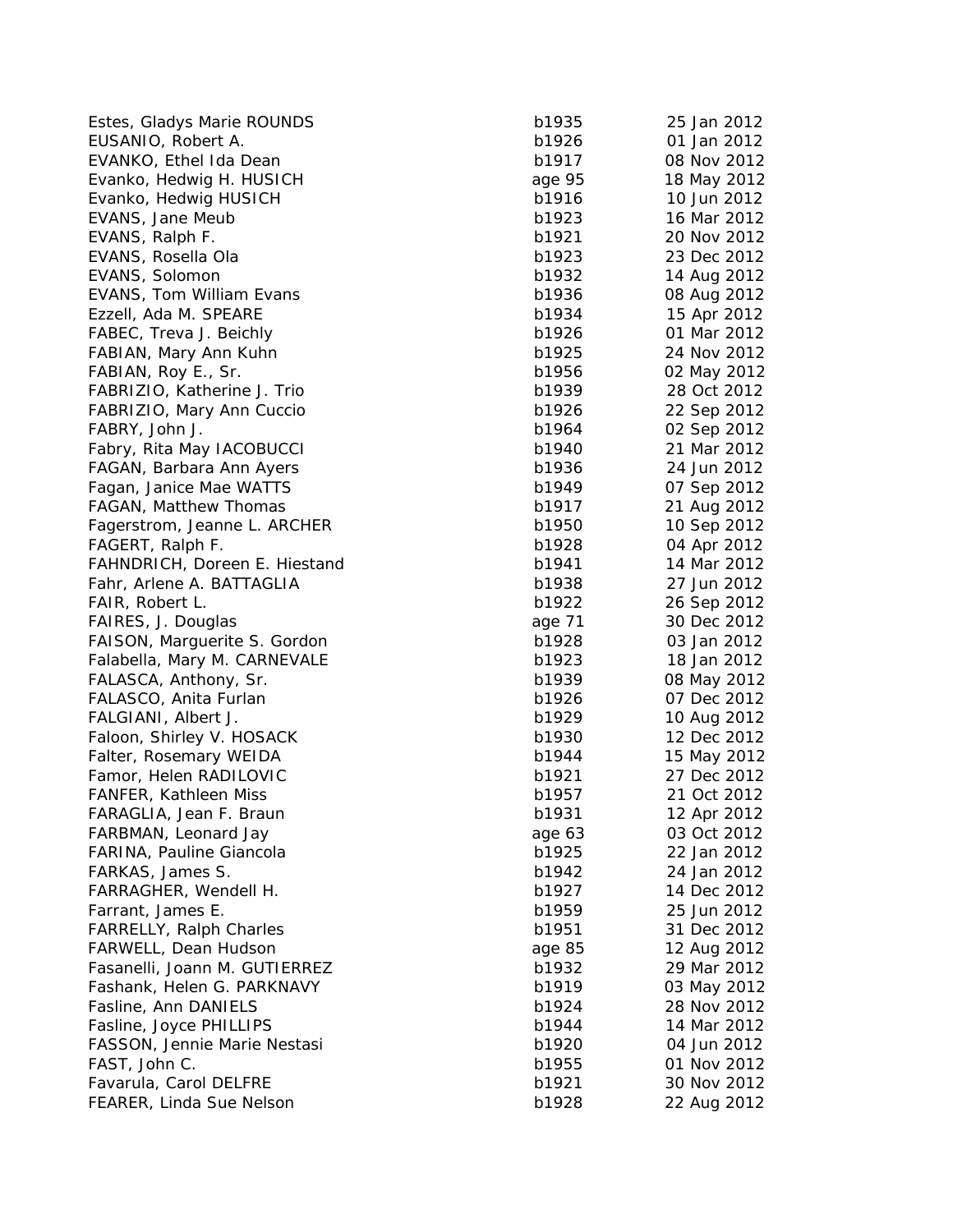FEARS, Debra Vernell, Miss b1 FEATSENT, Kathryn A. Wittenauer b1 Fecko, Frances Marie FIORENZA b1 Fecko, Paul b1930 26 Jun 2013 26 Jun 2013 26 Jun 2013 26 Jun 2013 26 Jun 2013 26 Jun 2013 26 Jun 201 FECKO, Stephen Edward b1 FEDERVOTICH, Gertrude Crawford b1 FEDORCHAK, Joseph P. b1935 80 Aug 2013 30 Aug 2013 30 Aug 2013 30 Aug 2013 30 Aug 2013 30 Aug 2013 30 Aug 2013 Fedorek, Harriet C. WASACZ b1 Fekete, Edith M. KOVACS b1 Felice, Nina A. MARSILIO b1 FELICETTY, Richard M., Sr. b1925 02 Jun 2012 02 Jun 2013 02 Jun 2013 02 Jun 2013 02 Jun 2013 02 Jun 2013 02 Jun 201 FELICIANO, Armando b1 FELIX, Geraldine E. Burns b1 FELT, Mary Ann Kubus b1917 2012 2013 2014 2012 2013 2014 2012 2013 2014 2012 2013 2014 2013 2014 2013 2014 201 FELT, Stephen b1 Fenstermaker, Carla M. DRAKE b1939 b1 FENTON, Myrtle S. Helsel b1 FENTON, Ruth H. Hahlen b1 Fenyo, Helen KOLACZ b1 Feo, Frances J. SIMBOLI b1 FEORENE, Betty J. Williams b1 Ferenchak, Gertrude V. PETRUS b1 FERENCHAK, John J. b1 FERENCHAK, Martha J. Miss b1 FERGUS, Dorothy age 93 14 Jul 2012 12:30 14 Jul 2012 12:30 14 Jul 2012 12:30 14 Jul 2012 12:30 14 Jul 2012 12:30 14 Jul 2012 12:30 14:30 14:30 14:30 14:30 14:30 14:30 14:30 14:30 14:30 14:30 14:30 14:30 14:30 14:30 14:30 1 FERGUS, John Michael, Sr. b1918 29 Jan 2012 2013 2014 2012 2013 2014 2013 2014 2013 2014 2013 2014 2013 2014 201 FERGUSON, Delores M. Yeckel b1924 27 May 2012 27 May 2012 FERGUSON, Juanita Ruth Cardwell b1 FERGUSON, Robert Kendall b1 FERKO, Anne M. Sindich b1 FERKO, Mary E. Balasko b1 FERKO, Roger G. b1940 06 Sep 2012 06 Sep 2012 06 Sep 2012 06 Sep 2012 06 Sep 2012 06 Sep 2012 06 Sep 2012 07:3 Fernandez, Angela Maria JONES b1 Fero, Marjorie CONNOLLY b1 FERRADINO, Jeanine Ann Capella b1 FERRANTE, Irma Mary Di Iullo **b1** FERRARA, Roseanne M. Diorio b1941 27 May 2012 2014 27 May 2014 27 May 2014 27 May 2014 27 May 2014 2014 27 May 2012 FERRELL, Sonya A. Silva b1967 11 Jan 2012 11 Jan 2013 11 Jan 2012 12 Jan 2013 12 Jan 2013 12 Jan 2013 12 Jan 20 FERRERI, Sam F. b1920 of the b1920 of the b1920 of the b1920 of the b1920 of the b1920 of the b1930 of the b1 Ferry, Gerald M. b1 FERRY, Nancy A. Cromer b1 FERTIG, Roger L. b1948 15 Oct 2014 15 Oct 2014 15 Oct 2014 15 Oct 2014 15 Oct 2014 15 Oct 2014 15 Oct 2014 15 O FICETI, Silvio F. b1923 b1933 b1933 b1933 b1933 b1933 b1933 b1933 b1933 b1933 b1933 b1933 b1933 b1933 b1933 b1933 b1933 b1933 b1933 b1933 b1933 b1933 b1933 b1933 b1933 b1933 b1933 b1933 b1933 b1933 b1933 b1933 b1933 b1933 FIDRAM, Martha Bartik b1 FIEHLER, Jessie Margaret Sturgeon b1 FIELDS, Brett L. b1 FIELDS, John Austen, II b1923 b1933 b1933 b1933 b1933 b1933 b1933 b1933 b1933 b1933 b1933 b1933 b1933 b1933 b1 Fields, Rema LEWIS b1 Fife, Bernice E. BRADLEY b1 Filbert, Margaret M. FLINT b1 Filer, Sherry BUTCH b1949 25 Apr 2012 25 Apr 2013 25 Apr 2013 25 Apr 2013 25 Apr 2013 25 Apr 2013 25 Apr 2013 25 Apr 2013 25 Apr 2013 25 Apr 2013 25 Apr 2013 25 Apr 2013 25 Apr 2013 25 Apr 2013 25 Apr 2013 25 Apr 2013 25 A FILIP, Thomas J. b1921 23 Feb 2012 23 Feb 2012 23 Feb 2012 23 Feb 2012 23 Feb 2012 23 Feb 2012 23 Feb 2012 23 Feb 2012 23 Feb 2012 23 Feb 2012 23 Feb 2012 23 Feb 2012 23 Feb 2012 23 Feb 2012 23 Feb 2012 23 Feb 2012 23 Feb

| 956  | 12 Feb 2012    |
|------|----------------|
| 920  | 04 Jan 2012    |
| 946  | 24 May 2012    |
| 930  | 26 Jun 2012    |
| 931  | 30 Dec 2012    |
| 914  | 05 Sep 2012    |
| 935  | 30 Aug 2012    |
| 920  | 29 Apr 2012    |
| 936  | 15 Nov 2012    |
| 936  | 19 Jul 2012    |
| 925  | 02 Jun 2012    |
|      |                |
| 980  | 09 Sep 2012    |
| 923  | 14 Jun 2012    |
| 917  | 20 Mar 2012    |
| 928  | 10 Oct 2012    |
| 929  | 19 Aug 2012    |
| 936  | 09 Aug 2012    |
| 915  | 19 Sep 2012    |
| 916  | 05 Jul 2012    |
| 920  | 25 Jul 2012    |
| 933  | 20 Jun 2012    |
| 934  | 04 Oct 2012    |
| 923  | 23 Apr 2012    |
| 937  | 09 Jul 2012    |
| e 93 | 14 Jul 2012    |
| 918  | 29 Jan 2012    |
| 924  | 27 May 2012    |
| 928  | 07 Mar 2012    |
| 947  | 17 Jul 2012    |
| 926  |                |
|      | 01 Jan 2012    |
| 928  | 13 Mar 2012    |
| 940  | 06 Sep 2012    |
| 928  | 18 Dec 2012    |
| 930  | 2012<br>01 Jan |
| 946  | 18 Apr 2012    |
| 921  | 13 Jun<br>2012 |
| 941  | 27 May 2012    |
| 967  | 11 Jan 2012    |
| 920  | 05 Jan 2012    |
| 931  | 18 Jun 2012    |
| 938  | 03 Nov 2012    |
| 948  | 15 Oct 2012    |
| 923  | 23 Dec 2012    |
| 923  | 03 Mar 2012    |
| 929  | 30 May 2012    |
| 960  | 15 Apr 2012    |
| 923  | 29 May 2012    |
| 923  | 08 Aug 2012    |
| 920  | 29 May 2012    |
| 923  | 20 Oct 2012    |
|      |                |
| 949  | 25 Apr 2012    |
| 921  | 23 Feb 2012    |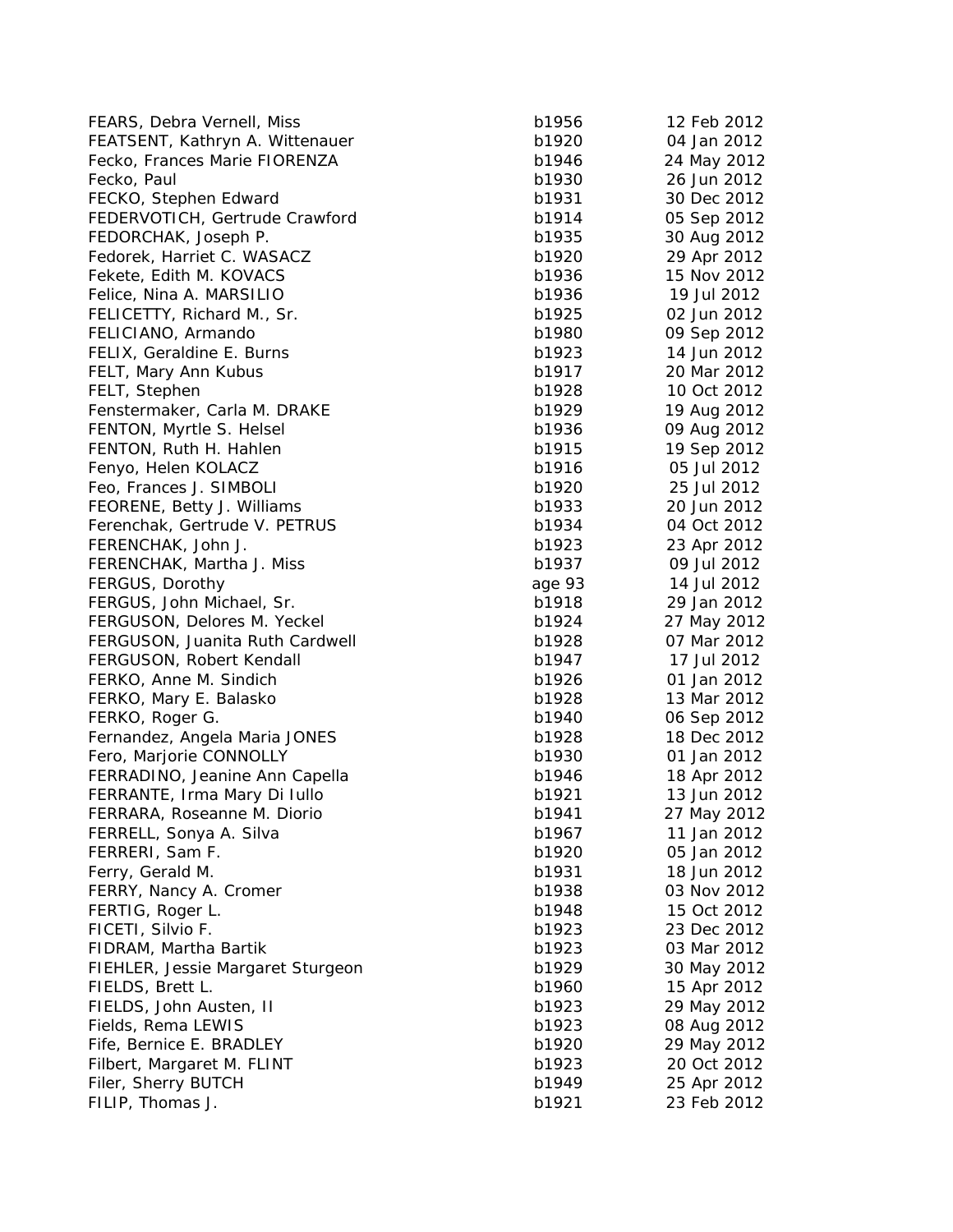| FILIPAN, Raymond                   | b1914  | 13 Sep 2012 |
|------------------------------------|--------|-------------|
| FILISKY, Beverly Ann DeVall        | b1926  | 02 Aug 2012 |
| Fillingham, Mildred J. TOTE        | b1931  | 01 Aug 2012 |
| Finch, Nancy L. KIMMEL             | b1953  | 22 Sep 2012 |
| Fincham, Helen C. BOSLEY           | b1934  | 18 Jan 2012 |
| Findlay, Bonnie L. DRENNEN         | b1941  | 26 Aug 2012 |
| Findlay, Doris Mae BELLINO         | b1928  | 12 Aug 2012 |
| FINE, Lucille Lewin                | b 1923 | 19 Jun 2012 |
| FINK, Dorothy M. Libb              | b1929  | 05 Dec 2012 |
| FINK, Kenneth E.                   | b1982  | 15 Aug 2012 |
| FINK, Roger L.                     | b1955  | 24 Oct 2012 |
| FINLEY, John Russell Jr.           | b1927  | 30 Jun 2012 |
| Finnerty, Anne BUCKLEY             | b1930  | 30 Sep 2012 |
| Fioramonti, Constance WOLANZYK     | b1960  | 24 Aug 2012 |
| FIORE, Anthony                     | b1931  | 11 Nov 2012 |
| FIORENZA, Frances Marie Fecko      | b1946  | 24 May 2012 |
| FIRM, Kenneth                      | b1934  | 25 Nov 2012 |
| FIRMSTONE, Anthony L.              | b1964  | 25 Mar 2012 |
| FISHER, Charles Homer              | age 90 | 27 Dec 2012 |
| Fisher, Janet C. KEITH             | b1934  | 24 Oct 2012 |
| Fisher, Lois M. KACHNER            | b1920  | 16 Aug 2012 |
| FISHER, Therman J.                 | b1931  | 04 Apr 2012 |
| FISHER, Virginia Marginian         | b1923  | 14 Jun 2012 |
| FITCHET, Amy L. Franken            | b1957  | 24 Aug 2012 |
| FITGERALD, William H.              | b1940  | 11 Dec 2012 |
| FITORI, Virginia C. Yane           |        | 22 Feb 2012 |
| FITZHUGH, Frances Simms            | b1931  | 21 Dec 2012 |
| Fitz-Patrick, Florence LLOYD       | b1912  | 20 Jun 2012 |
| FITZ-PATRICK, Kathleen L. Campbell | b1917  | 10 May 2012 |
| FIX, Carol S. Brown                | b1935  | 19 Oct 2012 |
| FLACK, Ann J. Uram                 | b1916  | 22 Feb 2012 |
| <b>FLANAGAN, Rose Mary Pagley</b>  | b1934  | 12 Jul 2012 |
| Flask, Evelyn E. SILVESTRI         | b1923  | 20 Oct 2012 |
| Flavell, Hilda Britton BOUZANE     | age 88 | 12 Jun 2012 |
| FLAVELL, Joseph R.                 | b1931  | 20 Aug 2012 |
| FLEETION, J. D., Jr.               | b1924  | 23 Feb 2012 |
| Fleeton, Barbara Jean SHARPE       | b1956  | 19 Jun 2012 |
| Fleming, Ann I. ADAMS              | b1919  | 08 Jan 2012 |
| Fleming, Dorothy J. BENNETT        | b1928  | 08 Jul 2012 |
| Fleming, Jean C. LUNDEEN           | b1926  | 23 Jul 2012 |
| FLEN, Lillian Elizabeth Osesky     | b1929  | 14 Dec 2012 |
| Fletcher, Gwendolyn M. BROWN       | b1943  | 12 Apr 2012 |
| FLETCHER, Helen Louise Roberts     | b1928  | 16 Oct 2012 |
| Fletcher, Tracie A. HENSLEY        | b1963  | 12 Aug 2012 |
| Flick, Barbara POWELL              | b1932  | 08 Jan 2012 |
| Flick, Margaret M. CLIFF           | b1914  | 18 Jan 2012 |
| FLICKER, Robert E.                 | b1923  | 28 Apr 2012 |
| Flickinger, Janet Louise RYMER     | b1924  | 23 Jun 2012 |
| FLICKINGER, John L.                | b1941  | 17 May 2012 |
| FLIGHT, William Edward             | b1924  | 13 Mar 2012 |
| FLINT, Margaret M. Filbert         | b1923  | 20 Oct 2012 |
| Floryjanski, Helen F. TERLECKI     | b1926  | 29 Nov 2012 |
|                                    |        |             |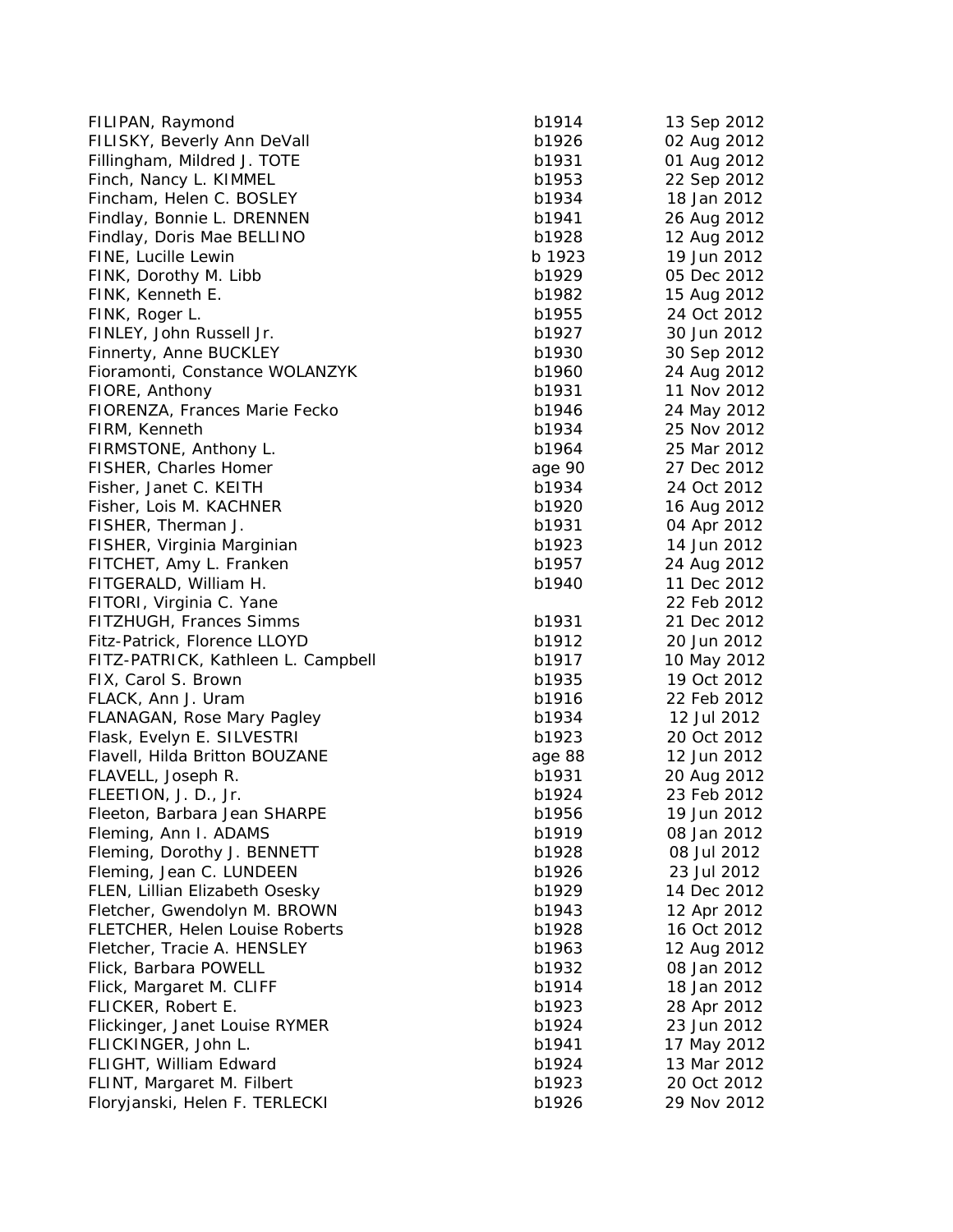| Flowers, Dorothy M. Kuhn WALTERS    | age 84  | 19 Jul 2012 |
|-------------------------------------|---------|-------------|
| Floyd, Anthony                      | b1976   | 20 Jun 2012 |
| Fly, Delores J. ADKISSON            | age 74  | 14 Oct 2012 |
| FLYNN, Martha Jane Purucker         | b1926   | 20 Nov 2012 |
| Fodor, Irene L. ZUNIC               | b1922   | 15 Mar 2012 |
| Fogarish, Kathryn GEORGE            | b1922   | 07 Mar 2012 |
| Foley, Mildred M. LEIGHTY           | b1928   | 04 Aug 2012 |
| FOLEY, Phillip S.                   | b1922   | 21 Feb 2012 |
| FOLIO, Meata                        | age 101 | 04 Jul 2012 |
| FOLKWEIN, Rex L.                    | b1927   | 26 Jan 2012 |
| FONAGY, Denise M. Andrak            | b1944   | 04 Feb 2012 |
| FONAGY, Shirley M. (Mrs. Joseph)    | b1931   | 08 Jan 2012 |
| FOND, Vincent                       | b1929   | 11 Oct 2012 |
| FORBUSH, Dorothy A. Newport         | age 90  | 14 Feb 2012 |
| FORD, Eugene                        | b1965   | 24 Nov 2012 |
| FORD, Harry Joseph                  | b1933   | 13 Nov 2012 |
| FOREST, Mary L. Cross               | b1947   | 07 Jan 2012 |
| Forner, Betty A. ZBORAY             | b1915   | 15 May 2012 |
| FORNEY, Betty Louise Kelley         | b1925   | 28 Sep 2012 |
| FORTE, Joseph A.                    | b1926   | 28 Aug 2012 |
| FORTE, Mary J. Miss                 | b1920   | 29 Oct 2012 |
| Foster, Bruce A.                    | b1934   | 24 Jun 2012 |
| Foster, Cindy Lou RIVERS            | b1961   | 19 Apr 2012 |
| FOSTER, Janice D. Main              | b1927   | 02 May 2012 |
| FOSTER, Verna Whatley               | b1940   | 03 Nov 2012 |
| Foti, Mafalda COSTARELLA            | b1916   | 02 Sep 2012 |
| FOWLER, David F.                    | b1948   | 10 Oct 2012 |
| Fowler, Margaret E. KEEHNER         | b1923   | 08 Jan 2012 |
| FOX, Betty Jane McCoy               |         | 06 Sep 2012 |
| FOX, Alma L. Stanford               | b1928   | 01 Jan 2012 |
| FOX, Dorothy M. Ritter              | b1931   | 15 Feb 2012 |
| FOX, George W.                      | b1955   | 25 May 2012 |
| FOX, Marsha Lynn Kirkham            | b1948   | 15 May 2012 |
| FRANCESCHELLI, Virginia Masinando   | b1927   | 08 Apr 2012 |
| FRANCO, Viola M. Putigano           | b1928   | 08 Oct 2012 |
| FRANK, Donald James                 | b1931   | 11 Dec 2012 |
| Franken, Amy L. FITCHET             | b1957   | 24 Aug 2012 |
| FRANKEN, Catherine Wisniewski       | b1929   | 28 Dec 2012 |
| FRANKLIN, Juanetta Marie, Miss      | b1994   | 24 May 2012 |
| Franko, Dorothy A. LYDA             | b1930   | 29 Nov 2012 |
| FRANKS, Harry A.                    | b1936   | 10 Dec 2012 |
| FRANTZ, Agnes O. Rohm Ward          | b1912   | 19 Jul 2012 |
| FRANZ, Louis J.                     | age 83  | 07 Sep 2012 |
| Franzetta, Catherine TEUSINK        | b1919   | 21 Oct 2012 |
| FRASCO, Nancy L. Miss               | b1950   | 28 Oct 2012 |
| FRASCO, Sam                         | b1923   | 22 Nov 2012 |
| FRATTAROLI, Nino                    | b1935   | 06 Jun 2012 |
| Fray, Rosemary A. LUCIO             | b1929   | 21 Feb 2012 |
| FRAZIER, David A.                   | age 53  | 01 May 2012 |
| Frazier, James                      | b1921   | 16 Jun 2012 |
| FRAZZINI, Adolph                    | b1941   | 24 Nov 2012 |
| Freckleton, Laurine Marie ZIMMERMAN | b1934   | 27 Aug 2012 |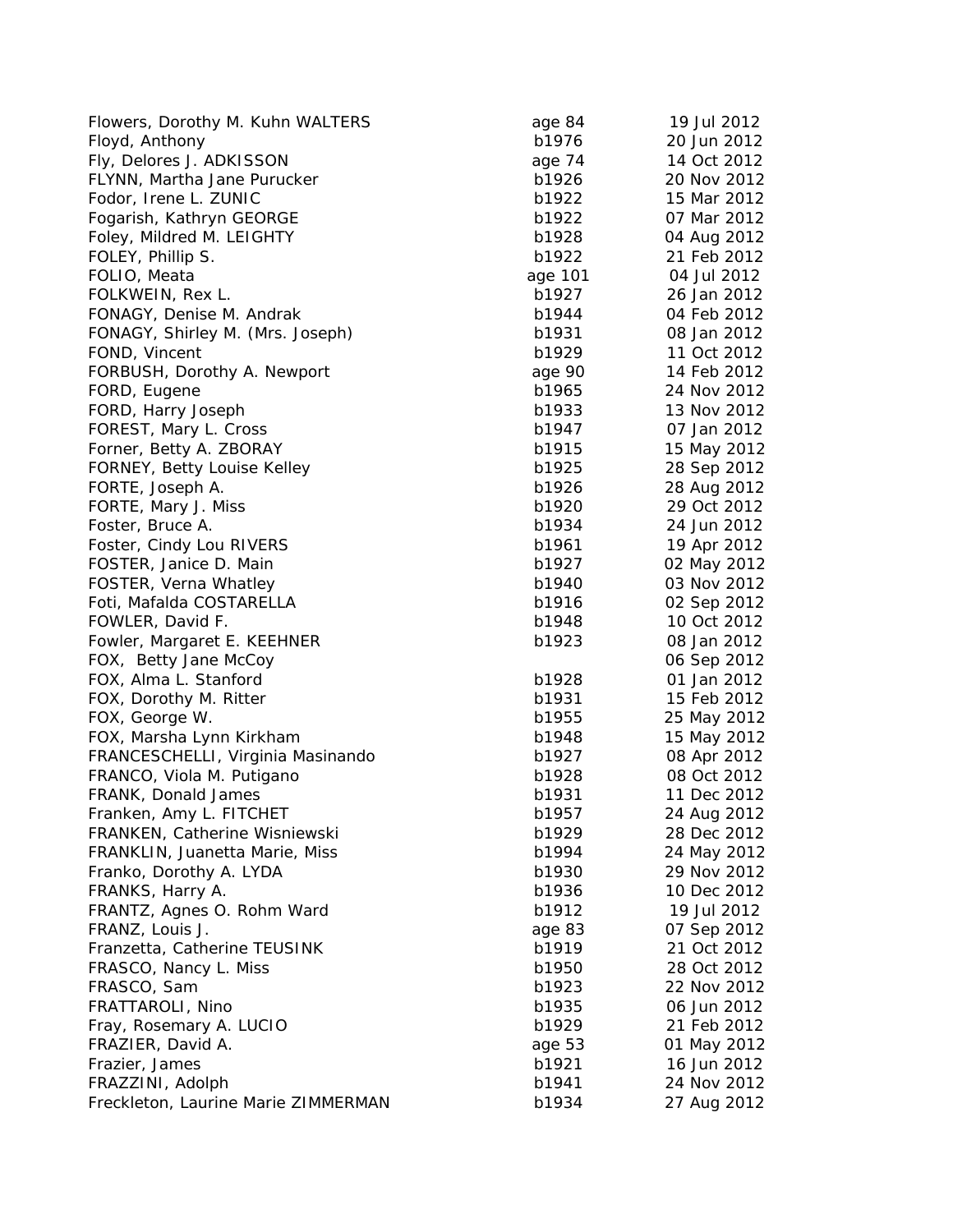Frederick, Audrey Mae MARTIN b1 FREDERICK, Carol Kostello b1 Frederick, Mary F. DICK b1 FREDERICK, Thelma L. Huston b1 FREDRICKSON, Dean N. b1 FREEDY, Betty E. Osborne b1 Freely, Ina M. MOORE b1929 b1929 b1939 b1939 b1939 b1939 b1939 b1939 b1939 b1939 b1939 b1939 b1939 b1939 b1939 b1939 b1939 b1939 b1939 b1939 b1939 b1939 b1939 b1939 b1939 b1939 b1939 b1939 b1939 b1939 b1939 b1939 b1939 b19 Freeman, Tyrell Devon b1994 17 Jun 2012 17 Jun 2014 17 Jun 2013 17 Jun 2013 17 Jun 2013 17 Jun 2013 17 Jun 201 FRIEDMAN, Edward J. b1 FRIEND, Charles L. b1928 09 Jun 2012 09 Jun 2012 09 Jun 2012 09 Jun 2012 09 Jun 2012 09 Jun 2012 09 Jun 2012 09 Jun 2012 09 Jun 2012 09 Jun 2012 09 Jun 2012 09 Jun 2012 09 Jun 2012 09 Jun 2012 09 Jun 2012 09 Jun 2012 09 Ju Fries, Sarah V. DULIN b1 Friggle, Edna C. MYERS b1 FRITZMAN, Susanna Herman b1 FROHMAN, Robert Eugene b1 Fromm, Mildred HIGLEY b1 FRONDORF, Charles **28 10 Jun 2012** 10 Jun 2012 10 Jun 2012 10 Jun 2012 10 Jun 2012 10 Jun 2012 10 Jun 2012 10 Jun 2012 10 Jun 2012 10 Jun 2012 10 Jun 2012 10 Jun 2012 10 Jun 2012 10 Jun 2012 10 Jun 2012 10 Jun 2012 10 Jun FROOM, Elizabeth Zumrick b1 FROST, Percy b1923 b1933 b1933 b1933 b1933 b1933 b1933 b1933 b1933 b1933 b1933 b1933 b1933 b1933 b1933 b1933 b1933 b1933 b1933 b1933 b1933 b1933 b1933 b1933 b1933 b1933 b1933 b1933 b1933 b1933 b1933 b1933 b1933 b1933 b1933 FRYE, Edelgard Ada Zerbs b1 Fudge, Ruthie B. NETHER FULTON, Carol Anne Ryder b1937 2022 Fulton, Sarah S. ZAVARELLO b1 FULTON, Thomas Brice b1931 25 and 2012 FULYTAR, Margaret L. Miss b1 Furby, Martha Jane NAY b1 Furgas, Paul Nicholas b1 Furlan, Anita FALASCO b1 FURNISH, Diane Cartwright b1 FUSCO, Etta Mary Hatmaker b1927 26 Jan 2012 26 Jan 2012 26 Jan 2012 26 Jan 2012 26 Jan 2012 26 Jan 2012 26 Jan 201 FUSCO, Keith Michael b1 Fusco, Rita Marie ADAMSON b1 FUTRELL, Thomas Frederick b1 FYE, Gregory C. b1952 27 Jul 2012 27 Jul 2013 27 Jul 2013 27 Jul 2013 27 Jul 2013 27 Jul 2013 27 Jul 2013 27 Jul 2013 27 Jul 2013 27 Jul 2013 27 Jul 2013 27 Jul 2013 27 Jul 2013 27 Jul 2013 27 Jul 2013 27 Jul 2013 27 Jul 2 Fye, Helena DAVIS b1 GABEL, Mary Virginia Zacharia b1929 19 Mar 2012 GABIG, Mary G., Miss b1 GABRIEL, Christinia L. Villy b1953 19 Sep 2012 GABRIEL, Eugene J. b1 GABRIEL, Josephine Zenn b1919 17 Feb 2012 17 Feb 2013 17 Feb 2013 17 Feb 2013 17 Feb 2013 17 Feb 2013 17 Feb 20 GACA, Frank J. b1915 04 Nov 2012 04 Nov 2012 04 Nov 2012 04 Nov 2012 04 Nov 2012 04 Nov 2013 04 Nov 2013 04 Nov 2013 04 Nov 2013 04 Nov 2013 04 Nov 2013 04 Nov 2013 04 Nov 2013 05:00 05:00 05:00 05:00 05:00 05:00 05:00 05: GAGASOULIS, Anthony b1 Gagen, Mary Louise MORAN b1 GAGLIARDO, Carmen R. b1 GAGYI, Rose H. Miss b1919 05 Aug 2012 05 Aug 2013 05 Aug 2013 05 Aug 2013 05 Aug 2013 05 Aug 2013 05 Aug 2013 Gainer, Alberta GOODS b1 GAINOR, Craig Charles b1 Gaiser, Twila MACON b1 GAJDOS, John b1 Gajeczky, Julia Keill LANDLES b1 GALBREATH, Joseph L. age 75 09 Oct 2012 09 Oct 2013 Galeza, Francis b1 GALEZA, Frank age 85 12 Jul 2012 12 Jul 2012 12 Jul 2012 12 Jul 2012 12 Jul 2012 12 Jul 2012 12 Jul 2012 12 Jul 2012 12 Jul 2012 12 Jul 2012 12 Jul 2012 12 Jul 2012 12 Jul 2012 12 Jul 2012 12 Jul 2012 12 Jul 2012 12 Jul 20

| 929  | 28 Aug 2012                |
|------|----------------------------|
| 944  | 03 Feb 2012                |
| 917  | 11 Jan 2012                |
| 923  | 18 Sep 2012                |
| 924  | 29 Aug 2012                |
| 922  | 27 Sep 2012                |
| 929  | 01 Apr 2012                |
| 994  | 17 Jun 2012                |
| 928  | 18 Dec 2012                |
| 928  | 09 Jun 2012                |
| 921  |                            |
| 925  | 21 Apr 2012<br>19 Apr 2012 |
| 922  | 27 Jan 2012                |
| 954  | 02 Apr 2012                |
| 915  |                            |
|      | 11 Apr 2012                |
| e 58 | 10 Jun 2012                |
| 930  | 13 Jun 2012                |
| 923  | 09 Sep 2012                |
| 926  | 02 Feb 2012                |
|      | 12 Jul 2012                |
| 937  | 29 May 2012                |
| 922  | 20 Jun 2012                |
| 931  | 25 Feb 2012                |
| 917  | 09 Sep 2012                |
| 934  | 21 Sep 2012                |
| 963  | 26 Jun 2012                |
| 926  | 07 Dec 2012                |
| 954  | 22 Jul 2012                |
| 927  | 26 Jan 2012                |
| 959  | 11 Nov 2012                |
| 920  | 24 Apr 2012                |
| 947  | 19 Feb 2012                |
| 952  | 27 Jul 2012                |
| 922  | 07 Jan 2012                |
| 929  | 19 Mar 2012                |
| 917  | 18 Jan 2012                |
| 953  | 19 Sep 2012                |
| 928  | 25 Apr 2012                |
| 919  | 17 Feb 2012                |
| 915  | 04 Nov 2012                |
| 920  | 16 Apr 2012                |
| 918  | 06 Nov 2012                |
| 927  | 13 Mar 2012                |
| 919  | 05 Aug 2012                |
| 915  | 17 Apr 2012                |
| 948  | 19 Jul 2012                |
| 937  | 01 Jul 2012                |
| 944  | 14 Oct 2012                |
| 913  | 12 Jun 2012                |
| e 75 | 09 Oct 2012                |
| 926  | 22 Jun 2012                |
| e 85 | 12 Jul 2012                |
|      |                            |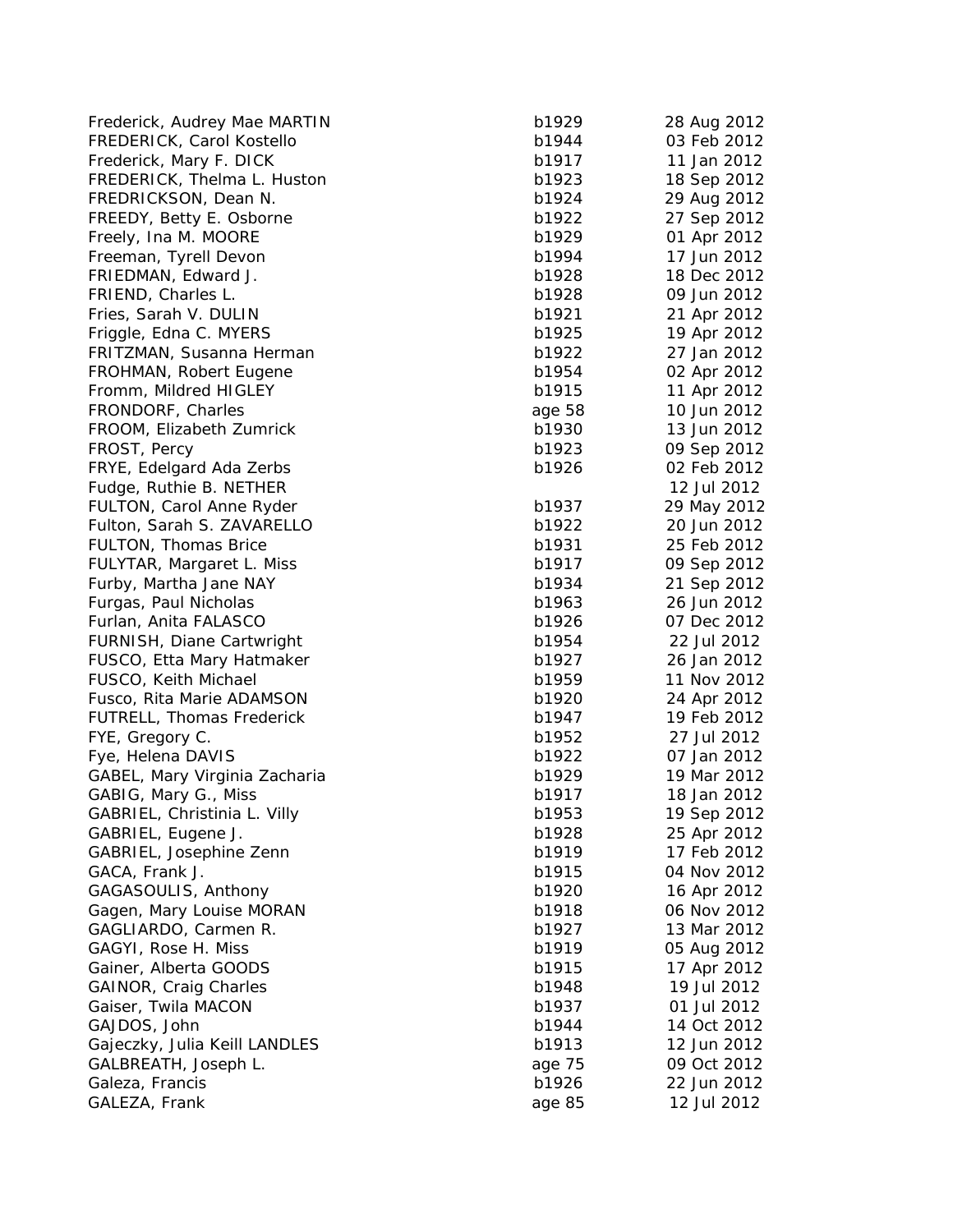| Galford, Merrit W.                           | b1941  | 23 Jun 2012 |
|----------------------------------------------|--------|-------------|
| GALICH, Barbara J. Riebe                     | b1942  | 04 Dec 2012 |
| GALIK, Donald J.                             | b1934  | 11 Nov 2012 |
| GALIK, Donald J.                             | b1934  | 29 Oct 2012 |
| GALL, Maude M. Reed                          | b1929  | 08 Sep 2012 |
| GALLAGHER, George Michael                    | b1953  | 12 Nov 2012 |
| GALLAGHER, Jeffrey M.                        | b1982  | 02 Jun 2012 |
| <b>GALLAGHER, Raymond Francis</b>            | b1926  | 18 Nov 2012 |
| Gallagher, Sarah Jane KOSTIK                 | b1930  | 16 Nov 2012 |
| GALLITE, William R., Sr.                     | b1923  | 21 Mar 2012 |
| GALLO, Albert Joseph                         | b1951  | 19 Oct 2012 |
| Galluppi, Lillian A. DIBENEDETTO             | b1930  | 07 Aug 2012 |
| GALSTER, Catherine G. Zimmerman              | b1911  | 24 Jan 2012 |
| Galvan, Leslie A. HAPSIC                     | b1958  | 18 Jan 2012 |
| GAMBETTI, Ronald E.                          | b1944  | 10 Mar 2012 |
| GAMBREL, Margaret J. santangelo              | b1923  | 17 Jun 2012 |
| GANDY, Havanna Sandra Lynn d/o Dayvon A.     | b2012  | 12 May 2012 |
| GARASKY, Martha M. Uitto                     | b1928  | 25 Nov 2012 |
| GARCHER, Margaret L. Muransky                | age 94 | 03 Aug 2012 |
| GARCIA, Gloria Gotay                         | b1921  | 06 Nov 2012 |
| Garczewski, Delores J. BAGLAMA               | b1938  | 09 Nov 2012 |
| <b>GARDNER, Leslie Dawn Burkett</b>          | b1962  | 06 Jun 2012 |
| Gardner, Patricia A. BENISTON                | b1942  | 05 Feb 2012 |
| Garnder, Richard J.                          | b1936  | 24 Jun 2012 |
| Garner, Irene HEYWOOD                        | b1921  | 03 Apr 2012 |
| Garrett, Gertrude HOST                       | b1916  | 27 Mar 2012 |
| GARRETT, Nancy L. Crider                     | b1939  | 16 Sep 2012 |
| Garriotti, Clementine Ciavarella GELLENTHIEN | b1922  | 21 Feb 2012 |
| GARRITANO, Joseph                            | b1930  | 06 Nov 2012 |
| GARRITANO, Roseann Anzivino                  | b1922  | 23 Sep 2012 |
| GARTITANO, Frank                             | b1923  | 02 Jan 2012 |
| GARTMAN, Alice J. Sybelnik                   | age 96 | 18 Oct 2012 |
| GARTNER, Martin J.                           | b1929  | 06 Jun 2012 |
| GARVER, Ruthanne Gordon                      | b1934  | 31 Mar 2012 |
| GARY, Mary Louise Derni (Chuey) Sebest       | b1916  | 26 Jun 2012 |
| <b>GARZANICH, Christine Sue Bendure</b>      | b1947  | 05 Feb 2012 |
| GASIOR, Charles P.                           | b1943  | 28 Nov 2012 |
| GASIOR, James Norman                         | b1949  | 06 May 2012 |
| GASIOR, Stephen                              | b1920  | 22 Jan 2012 |
| <b>GASSER, Marie Stafford</b>                | b1916  | 27 Jan 2012 |
| GATTA, Jerry T.                              | b1933  | 11 Jan 2012 |
| Gattamelata, Rose G. SOROKA                  | b1922  | 22 May 2012 |
| GAUDIO, Ralph F.                             | b1922  | 05 Apr 2012 |
| GAUDIOSE, Martin M.                          | b1920  | 05 Sep 2012 |
| GAUS, Wilbert L.                             | b1957  | 01 Dec 2012 |
| Gawron, Marie B. HARDY                       | b1924  | 07 Jun 2012 |
| Gay, Jeanette L. HITT                        | b1935  | 11 Mar 2012 |
| GAYTKO, Denise Berasi                        | b1956  | 01 Apr 2012 |
| GAYTKO, Denise Berasi                        | b1956  | 05 Apr 2012 |
| GAYTKO, Denise Berasi                        |        | 11 Jul 2012 |
| Gearhart, Myrtle M. VITEZ                    | b1924  | 24 Oct 2012 |
| GEBHARD, Dorothy R. Rouan                    | b1919  | 15 Aug 2012 |
|                                              |        |             |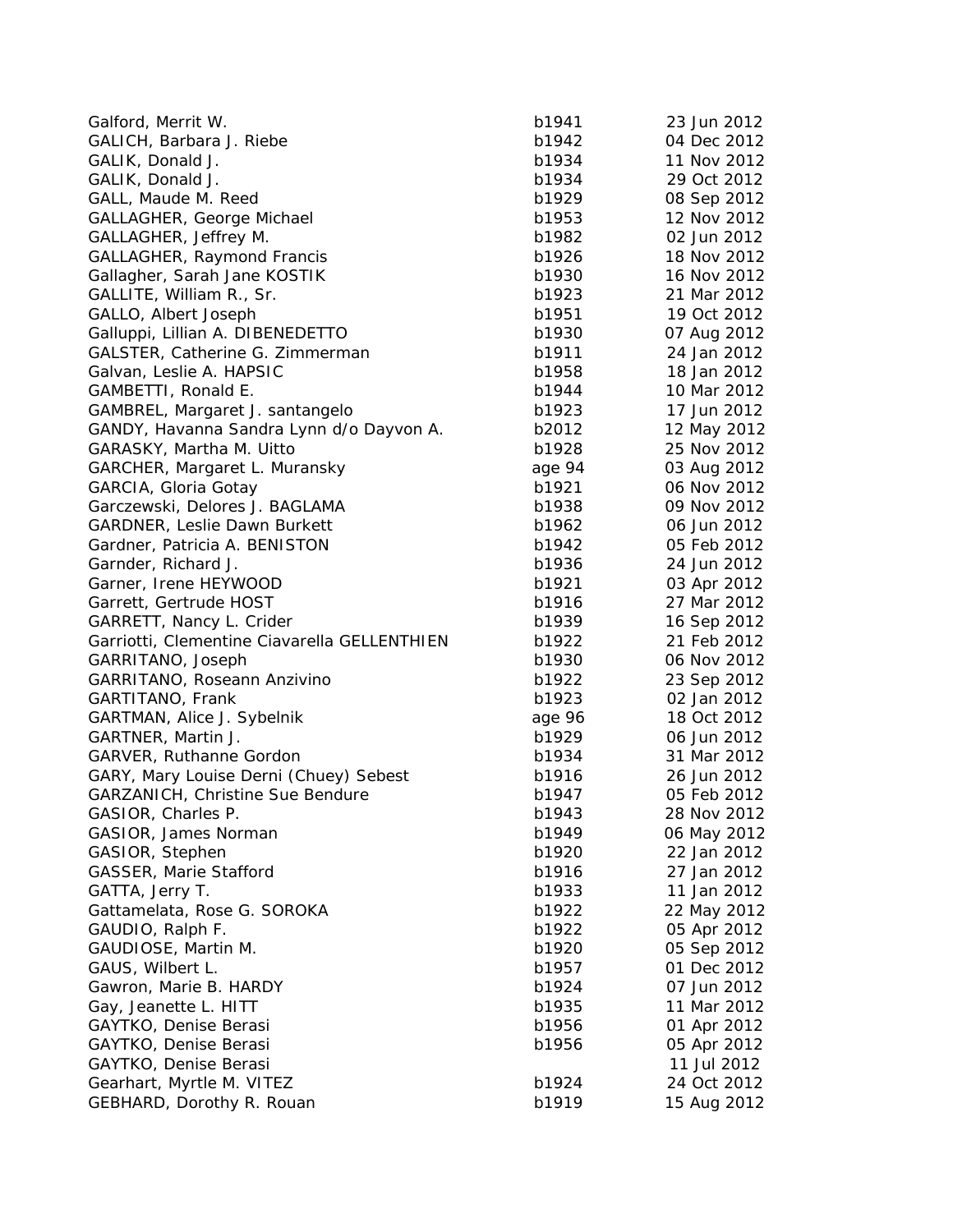| GEE, Paul Isaac                                              | b1935          | 17 Oct 2012                |
|--------------------------------------------------------------|----------------|----------------------------|
| GEHRINGER, Carl F.                                           | b1950          | 15 Nov 2012                |
| GELETKA, John                                                | b1914          | 16 Sep 2012                |
| GELLENTHIEN, Clementine Garriotti Ciavarella                 | b1922          | 21 Feb 2012                |
| Gender, Martha Ann Thomas BRYAN                              | b1939          | 28 Nov 2012                |
| Genevish, Patricia A. CONN                                   | b1951          | 20 Jul 2012                |
| GENNARO, Frances F. Pezzulo                                  | b1918          | 30 Jul 2012                |
| GENNARO, Valentino R.                                        | b1917          | 01 Feb 2012                |
| GEORGE, Edna Mae Miss                                        | b1923          | 04 Aug 2012                |
| GEORGE, Kathryn Fogarish                                     | b1922          | 07 Mar 2012                |
| GERAK, Stephen Joseph                                        | b1932          | 08 Apr 2012                |
| Gerald, Beverly J. BENEDICT                                  | b1951          | 15 Aug 2012                |
| GERGEL, Steve                                                | b1927          | 26 Apr 2012                |
| <b>GERKE, Mildred Harkleroad</b>                             | b1922          | 30 Nov 2012                |
| <b>GERLACH, Robert Paul</b>                                  | b1917          | 14 Nov 2012                |
| <b>GERLACH, Sara Jane Martin</b>                             | b1942          | 28 Feb 2012                |
| Gerlach, Sophie NEMES                                        | b1917          | 15 Nov 2012                |
| <b>GERTHING, Grace Rowney</b>                                | b1915          | 06 Mar 2012                |
|                                                              | b1961          |                            |
| GERVELIS, Lori LaCella<br>GERZEL, Freda Muriel (Mrs. Walter) | b1919          | 18 May 2012<br>14 Oct 2012 |
|                                                              |                | 12 Apr 2012                |
| Gerzel, Janyce E. GILLEN<br><b>GERZEL, Walter Richard</b>    | b1947<br>b1917 | 21 Oct 2012                |
| Gesue, Betty SEBBEN                                          | b1927          | 18 Mar 2012                |
| GETSY, Edna Mae Dixon                                        | b1937          | 11 Dec 2012                |
| GETSY, George W.                                             | b1929          | 01 Nov 2012                |
|                                                              |                | 09 Jul 2012                |
| GIALDINI, Joseph J.                                          | b1923          |                            |
| Giancola, Pauline FARINA                                     | b1925          | 22 Jan 2012                |
| GIANCOLA, Sue E. Brenner                                     | b1952          | 25 May 2012                |
| GIANFRANCESCO, Loretta J. Kolesar                            | b1935          | 28 Oct 2012                |
| GIANNINI, Carmen N.                                          | b1929          | 08 Sep 2012                |
| GIARDULLO, Joseph J.                                         | b1954          | 21 Jan 2012                |
| GIBA, Helen Alice Kozak                                      | b1915          | 25 Jan 2012                |
| GIBSON, Charles Warren                                       | b1926          | 29 Feb 2012                |
| GIBSON, Mary E. Cassel                                       | b1928          | 18 Dec 2012                |
| GIBSON, Pauline Morgan                                       | b1925          | 05 May 2012                |
| Giering, Shirley THORPE                                      | b1925          | 28 Jun 2012                |
| Gigante, Catherine E. HANISKO                                | b1923          | 10 May 2012                |
| GIGLIOTTI, Juanita V. Saxton                                 | b1930          | 14 Nov 2012                |
| GILBERT, Brian (aka David)                                   | b1972          | 06 Nov 2012                |
| GILBERT, David (aka Brian)                                   | b1972          | 06 Nov 2012                |
| GILBERT, Virginia Gertrude Staples                           | b1921          | 15 Jun 2012                |
| GILCHRIST, Elizabeth R. Nowakoski                            | b1915          | 06 Dec 2012                |
| GILCHRIST, Lydia Marcella Saunders                           | b1933          | 11 Apr 2012                |
| Gildow, Sara Ella SIMON                                      | age 94         | 04 Nov 2012                |
| GILFORD, Cleophus                                            | b1947          | 29 Mar 2012                |
| GILL, John                                                   | b1941          | 13 Mar 2012                |
| Gill, Mary C. KRELL                                          | b1929          | 20 May 2012                |
| Gillam, Ramona Ann HOOKES                                    | b1963          | 15 Jun 2012                |
| GILLEN, Janyce E. Gerzel                                     | b1947          | 12 Apr 2012                |
| Gillespie, Agnes J. Nemeth JOHNSON                           | b1922          | 06 Dec 2012                |
| Gillespie, Helen M. BENSON                                   | b1916          | 08 Feb 2012                |
| GILLETT, Stewart Robert                                      | b1945          | 30 Aug 2012                |
|                                                              |                |                            |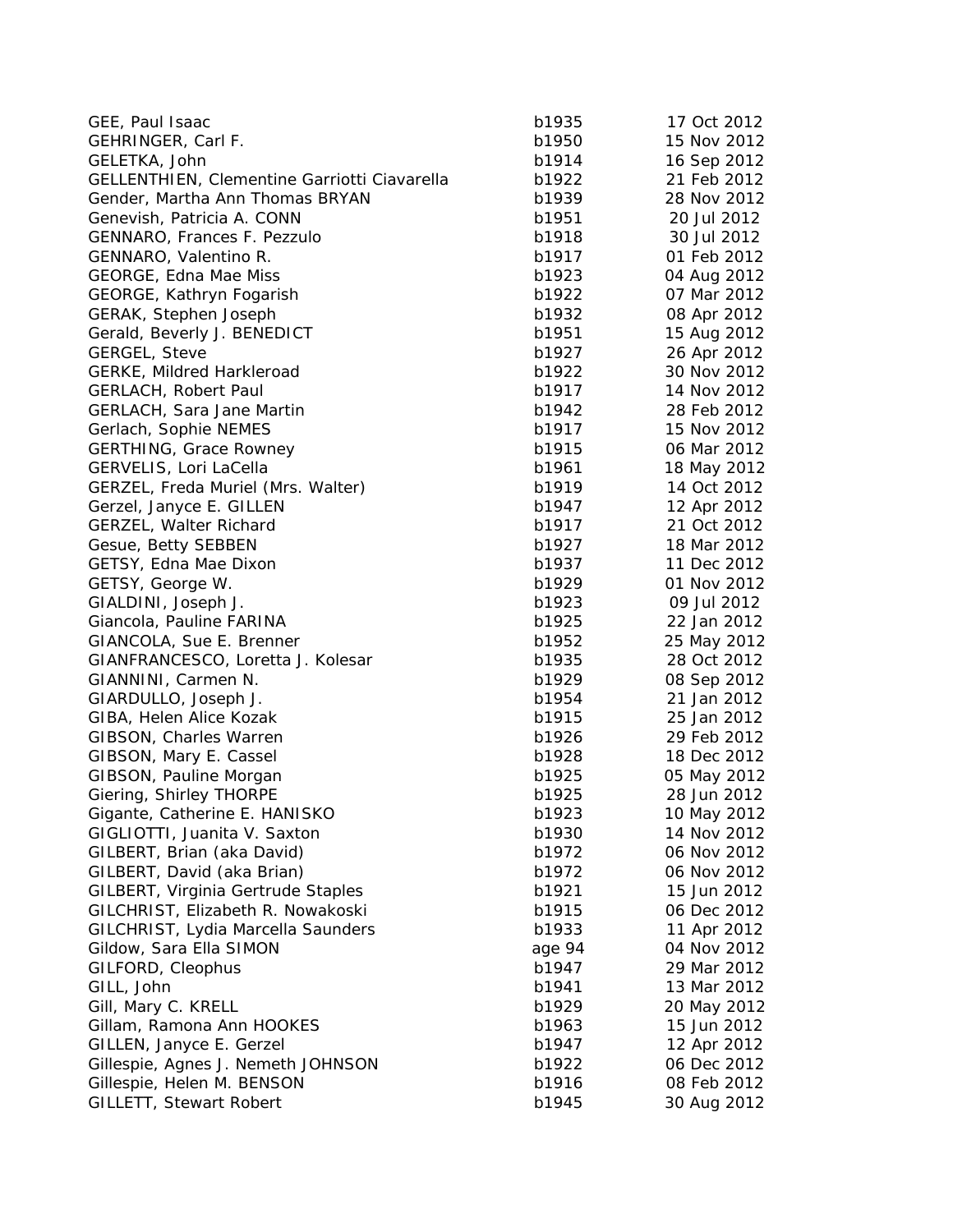| GILLILAND, Joann M. Lisko            | b1947  | 27 Mar 2012 |
|--------------------------------------|--------|-------------|
| Gilman, Janet L. MAU                 | b1944  | 06 Sep 2012 |
| GILMARTIN, Thomas P.                 | b1924  | 20 Jan 2012 |
| Gilmore, Betty L. HUDZIK             | b1924  | 27 Oct 2012 |
| GILYARD, K'Seana L. Williams         | b1983  | 05 Dec 2012 |
| Gimelli, Clara Anne JESWALD          | b1913  | 28 Nov 2012 |
| Ginalick, Mary NEAL                  | b1916  | 03 Oct 2012 |
| GINNETTI, Philip                     | b1951  | 01 Jul 2012 |
| GINTY, Michael                       | b1922  | 17 Mar 2012 |
| GIOPPO, Anthony E.                   | b1949  | 24 Apr 2012 |
| Giordano, Jean M. NERO               | b1932  | 21 Mar 2012 |
| GIRARD, Pauline, Miss                | age 88 | 13 May 2012 |
| Girgis, Mary A. YOUSSEF              | b1930  | 08 Nov 2012 |
| GIVENS, Mary Law                     | b1943  | 10 Apr 2012 |
| Glace, Mary Louise ANDERSEN          | b1919  | 07 Feb 2012 |
| GLAROS, Chrissie Zizes               | age 87 | 31 Jan 2012 |
| GLAROS, Michael, Jr.                 | b1956  | 04 May 2012 |
| Glass, Leona G. VINICH               | b1934  | 14 Dec 2012 |
| GLEYDURA, Brian M.                   | b1972  | 17 May 2012 |
| GLEYDURA, Michael S.                 | b1930  | 24 Sep 2012 |
| GLIEMMO, Ralph S.                    | b1916  | 10 Jun 2012 |
| <b>GLINATSIS, Peter</b>              | b1960  | 11 Nov 2012 |
| <b>GLOBUN, Violet Kerr</b>           | b1920  | 19 Mar 2012 |
| Glossen, Evelyn M. Paulin McCLISH    | b1934  | 05 Feb 2012 |
| GLOVER, Donna Mae Sauer              | b1926  | 26 Jul 2012 |
| <b>GLOVER, Ruth Wentley</b>          | b1931  | 01 May 2012 |
| GLOWE, Donald M.                     | b1936  | 16 Jan 2012 |
| GLUCK, Edward L.                     | b1937  | 11 Sep 2012 |
| Gluck, Freda R. HOFMEISTER           | b1919  | 06 Jun 2012 |
| GLUNT, Marianne E. DeFalco           | b1937  | 06 Apr 2012 |
| GOBELY, Helen A. Steves              | b1929  | 07 Aug 2012 |
| Goddard, Beverly DAFF                | b1940  | 07 May 2012 |
| GODDARD, Donna Rae Harger            | b1934  | 23 Apr 2012 |
| GODDARD, Robert D.                   | b1935  | 09 Dec 2012 |
| Goe, Margaret KING                   | b1928  | 03 Aug 2012 |
| GOECKER, William R.                  | b1930  | 02 Mar 2012 |
| Goerge, Jean L. SCOTT                | b1923  | 05 Aug 2012 |
| GOGESCH, Ella (Mrs. William)         | b1922  | 01 Dec 2012 |
| GOHLKE, Donald Flammer               | b1925  | 09 Nov 2012 |
| Goist, Ireta BLACK                   | b1917  | 08 Dec 2012 |
| GOIST, Kenneth L.                    | b1921  | 01 May 2012 |
| GOLDICH, Ralph                       | b1925  | 28 Feb 2012 |
| GOLDSTEIN, Joshua S.                 | b1972  | 15 Feb 2012 |
| Golubich, Anna M. DUPONTY            | b1920  | 17 Apr 2012 |
| Gombida, Theresa B. ORAVEC           | b1928  | 22 Jan 2012 |
| GOMORI, Emery J.                     | b1926  | 18 Jul 2012 |
| GONDA, Margaret June (Mrs. Steve D.) | b1932  | 26 Dec 2012 |
| GONDOR, Barbara J., Miss             | b1957  | 15 Apr 2012 |
| GONZALEZ, Chris R.                   | b1946  | 23 Aug 2012 |
| Gonzalez, Felicita RIOS              | b1926  | 08 Jan 2012 |
| GONZALEZ, Frank                      | b1917  | 17 Jul 2012 |
| GONZALEZ, Robert S.                  | b1953  | 14 Mar 2012 |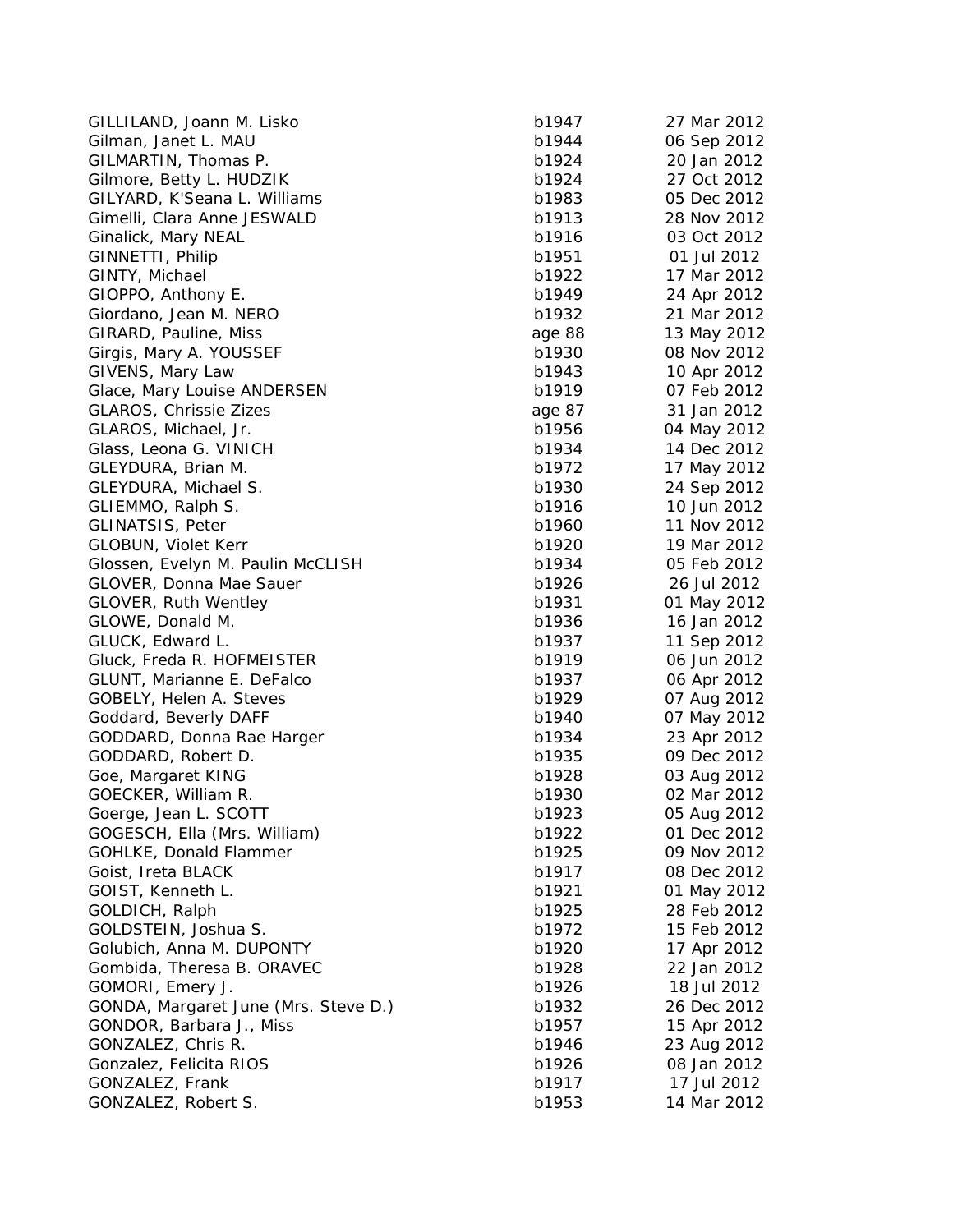| GONZE, Shirley J. Holmes                    | b1934          | 13 Oct 2012 |
|---------------------------------------------|----------------|-------------|
| GOOD, Virginia J. Parker                    | b1922          | 07 Dec 2012 |
| GOODS, Alberta Gainer                       | b1915          | 17 Apr 2012 |
| GORANT, Cleo James Chelekis                 | b 1920         | 28 Jun 2012 |
| GORBY, Martha L. Lewis                      | b1933          | 23 Oct 2012 |
| GORBY, Raymond L.                           | b1965          | 29 Jul 2012 |
| GORCZYCA, Rose J. Wallace                   | b1920          | 20 Jan 2012 |
| <b>GORDAN, Janet Elaine Allen</b>           | b1935          | 22 Jun 2012 |
| GORDON, Andrew William                      | b1951          | 22 Feb 2012 |
| GORDON, Christopher Edward                  | b1958          | 28 Sep 2012 |
| GORDON, David L.                            | b1952          | 08 Mar 2012 |
| GORDON, Doris Segel                         | b1923          | 16 Sep 2012 |
| GORDON, J. Nicholas                         | age 87         | 15 Apr 2012 |
| GORDON, J. Nicholas, M.D.                   | age 87         | 16 Apr 2012 |
| GORDON, Lois Ann Eckman                     | b1931          | 12 Feb 2012 |
| Gordon, Marguerite S. FAISON                | b1928          | 03 Jan 2012 |
| GORDON, Mary P. Haladay                     |                | 24 Mar 2012 |
| Gordon, Ruthanne GARVER                     | b1934          | 31 Mar 2012 |
| GORDULIC, Carl                              | b1939          | 14 Jan 2012 |
| Gore, Leola CASH                            | b1938          | 26 Jan 2012 |
| GORENCE, Perrine R. Sherock Morocco         | b1917          | 23 Jan 2012 |
| GORGEI, Ernest E.                           | b1933          | 14 Aug 2012 |
| GORMAN, Sally M. Higgins                    | b1945          | 06 May 2012 |
| GOROSICS, Eva Braunstein                    | b1927          | 11 Apr 2012 |
| GORSKY, Irving L.                           | b1926          | 13 Nov 2012 |
| GOSKE, Dianne C. Armaline                   | b1943          | 28 Oct 2012 |
| Goss, Diana Marie WALSH                     | b1953          | 02 Dec 2012 |
| GOSSETT, Bessie E. Burris                   | b1916          | 25 Jan 2012 |
| Gotay, Gloria GARCIA                        | b1921          | 06 Nov 2012 |
| <b>GOTERBA, Margaret Frances Wittenauer</b> | b1927          | 08 Jun 2012 |
| Gotti, Alice M. REBER                       | b1932          | 22 Jul 2012 |
| GOVOJDEAN, Angeline Camerot                 | b1925          | 09 Dec 2012 |
| GRABAN, Neva Rae Rudolph                    | age 66         | 20 Jul 2012 |
| Grabowski, Frances Anne SOSNOWSKI           | b1932          | 22 Aug 2012 |
| GRACHANIN, Mary Ann Bushong                 | b1934          | 19 Jan 2012 |
| Grachanin, Mary Ann MASTORIS                | b1938          | 15 May 2012 |
| Grady, Dolores J. KOONTZ                    | b1928          | 24 Jan 2012 |
| GRAFFIUS, Donald Owen, Jr.                  | b1948          | 22 May 2012 |
| <b>GRAFFIUS, Shirley L. McKinnon</b>        | b1948          | 10 Feb 2012 |
| Graham, Barbara A. ROBBINS                  | b1936          | 06 Mar 2012 |
| Graham, Bernice D. WARGO                    | b1930          | 11 May 2012 |
| Graham, Helen Louise BAILEY                 | b1922          | 08 Mar 2012 |
| Graham, Margaret Marie WEBER                | b1925          | 09 May 2012 |
| GRANGER, Paul C.                            | b1934          | 03 Apr 2012 |
| GRANTZ, Norma J. Davis                      |                | 22 Mar 2012 |
|                                             | b1927<br>b1947 | 23 Oct 2012 |
| GRATZ, Mary Helen Puhala                    |                |             |
| Graveno, Rose M. ABEID                      | b1925          | 18 Feb 2012 |
| <b>GRAY, Frances Fields</b>                 | b1932          | 11 May 2012 |
| Gray, Marylou AMEY                          | b1932          | 29 Apr 2012 |
| Gray, Shirley HICKS                         | b1946          | 10 Jun 2012 |
| GRAY, Van                                   | b1926          | 25 Mar 2012 |
| GRAZIANO, Frank                             | b1928          | 30 Mar 2012 |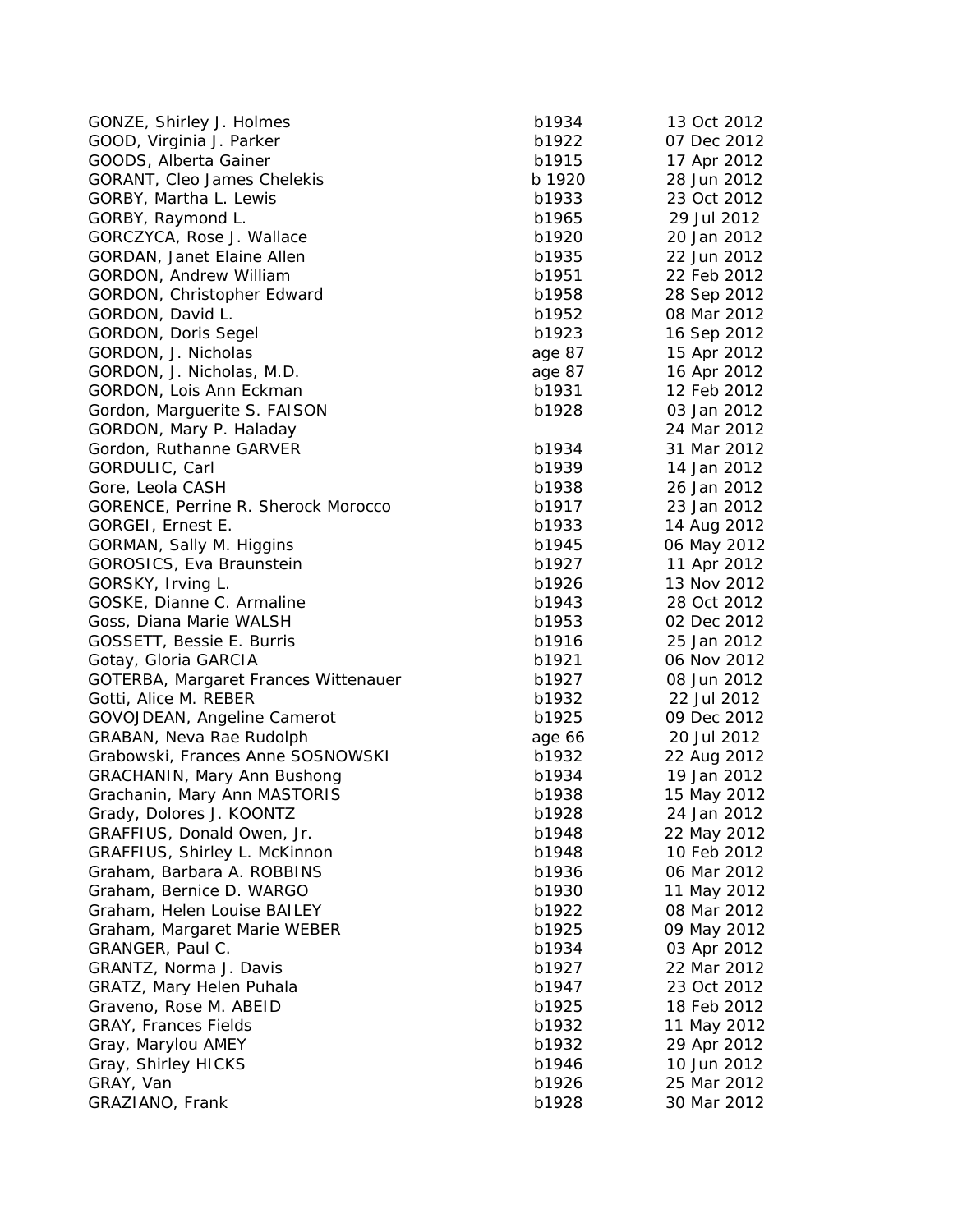| GRAZIANO, Michael Angelo                  | b1954  | 25 Jul 2012                |
|-------------------------------------------|--------|----------------------------|
| Graziosi, Viola ANGELOT                   | b1921  | 19 Dec 2012                |
| GRBINICK, Charyl L. Shiltz                | b1944  | 04 Mar 2012                |
| <b>GREATHOUSE, Everett Lee Dorance</b>    | b1997  | 10 Jul 2012                |
| GREATHOUSE, JoAnn Penosevich Mock McBride | b1936  | 30 Apr 2012                |
| GREATHOUSE, Joy Elaine Isenberg           | b1962  | 14 Mar 2012                |
| Greathouse, Kathy Jo COGLEY               | b1973  | 10 Jul 2012                |
| GREBENZ, Adolph F.                        | b1920  | 22 May 2012                |
| GRECO, Josephine Deniro                   | b1932  | 03 Mar 2012                |
| GREEN, Angeline M. Romeo                  | b1925  | 06 May 2012                |
| Green, Clara M. CHANCE                    | b1918  | 03 Sep 2012                |
| GREEN, Darnell C.                         | b1991  | 05 Nov 2012                |
| GREEN, Dolores M. Cervello                | b1930  | 05 Aug 2012                |
| <b>GREEN, Elizabeth Ann Hlavcak</b>       | b1916  | 18 Aug 2012                |
| <b>GREEN, Eva Marie Criss</b>             | b1912  | 19 Aug 2012                |
| Green, Janice A. BEHNKE                   | b1926  | 06 Jan 2012                |
| GREEN, Janis M. Emch                      | b1934  | 30 Nov 2012                |
| GREEN, Jessica Linn                       | age 29 | 16 Sep 2012                |
| GREEN, Joe P., Jr.                        | b1946  | 15 Mar 2012                |
| Green, Liberty B. ROBINSON                | b1918  | 13 Jan 2012                |
| GREEN, Melvin James, Sr.                  | b1949  | 02 Mar 2012                |
| Green, Ollie JACKSON                      | b1911  | 17 Jul 2012                |
| <b>GREEN, Patricia Rose Hafner</b>        | b1960  | 22 Jul 2012                |
| Green, Pearl WISE                         | b1916  | 14 Aug 2012                |
| Green, Ruth J. BURR                       | b1952  | 08 Jan 2012                |
| Green, Sara Jane WAGNER                   | b1924  | 07 Oct 2012                |
| GREEN, Sofia Eugenia Ciszewski            | b1912  | 05 Mar 2012                |
| GREENBLATT, Stanley D.                    | age 83 | 01 Jan 2012                |
| GREENE, Clarence                          | b1937  | 03 Jul 2012                |
| GREEP, Eileen E. Cook                     | b1924  | 28 Apr 2012                |
| Grega, Maria S. MENEGOS                   | b1908  | 11 Jun 2012                |
| GREGORY, Jeffery P.                       | b1959  | 09 Dec 2012                |
| GREGORY, Juanita S. Snell                 | b1932  | 06 Dec 2012                |
| GREGORY, Russell H.                       | b1932  | 02 Feb 2012                |
| Grexa, Mildred A. ROBEK                   | b1941  | 07 Nov 2012                |
| Grguras, Catherine Louise CADE            | b1927  | 23 Oct 2012                |
| Grier, Teresa L. LAW                      | b1951  | 26 Jan 2012                |
| GRIFFIN, Alfred A.                        | b1943  | 04 Jul 2012                |
| GRIFFIN, Clifford James                   | b1929  | 19 May 2012                |
| <b>GRIFFIN, Florence Eleanor, Miss</b>    | b1918  | 19 Apr 2012                |
| <b>GRIFFIN, Freddy Lee</b>                | b1933  | 31 Jul 2012                |
| GRIFFIN, Kenneth Allen, Sr.               | b1958  | 12 Apr 2012                |
| GRIFFIN, Rita M. Aaron                    | b1952  | 11 Mar 2012                |
| Griffith, Rae L. BENNEHOOF                | b1926  | 05 Jan 2012                |
| <b>GRIFFITH, Rennie Tornello</b>          | b1921  | 21 Mar 2012                |
| GRIFFITH, Sheila J. McMurry               | b1938  | 01 Feb 2012                |
| GRIGGS, Wanda Jane Winters                | b1930  | 28 Feb 2012                |
| GRIMES, Richard V.                        | b1949  | 28 Nov 2012                |
| Grindlay, Mary G. Enterline COURTNEY      | b1918  | 13 Nov 2012                |
| GRISCHOW, William                         | b1925  | 22 Mar 2012                |
| Grist, Dorothy Irene MUSITANO             | b1924  |                            |
|                                           |        | 02 May 2012<br>25 Feb 2012 |
| GRIST, Warren S., Jr.                     | b1927  |                            |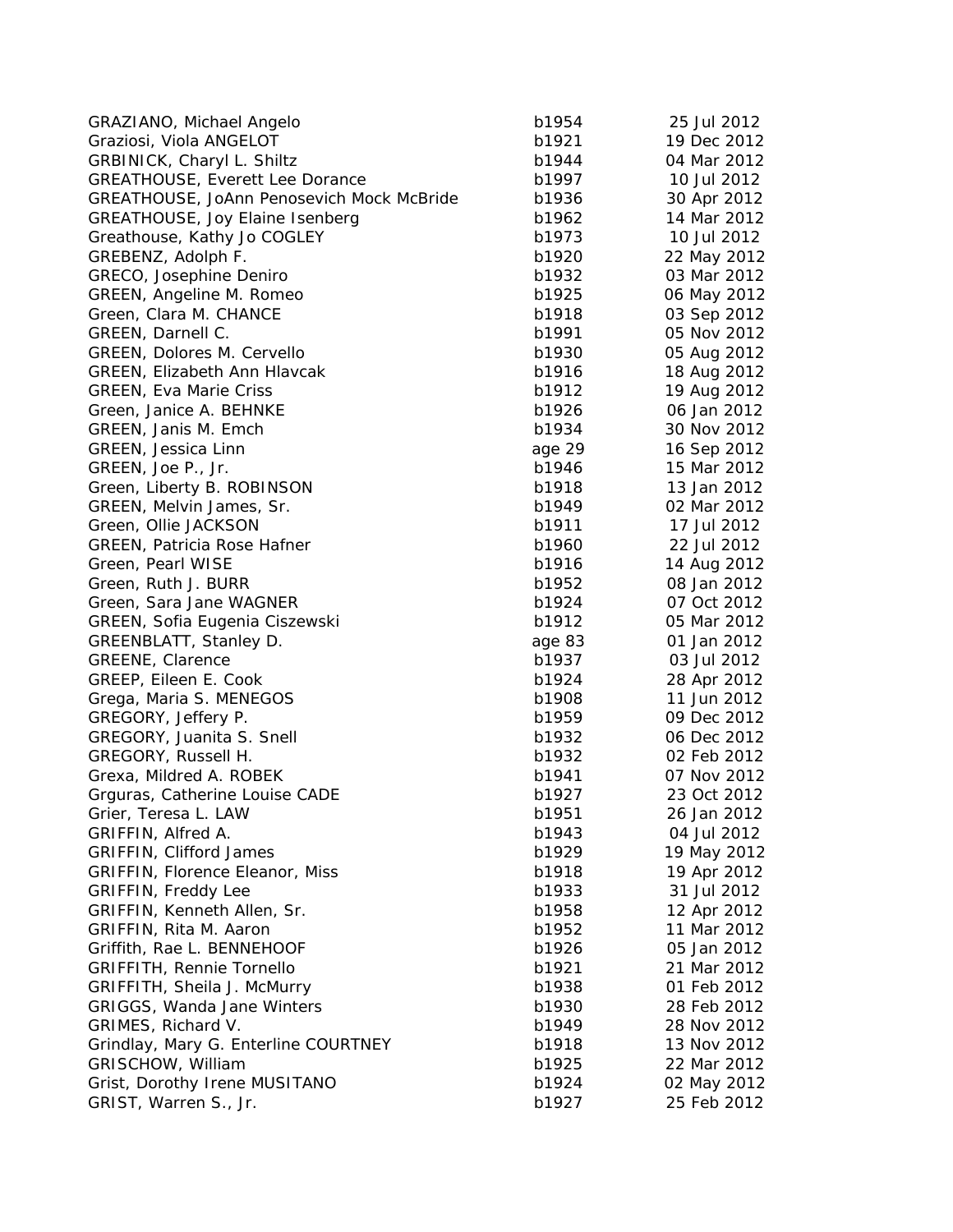| GRONER, Albert W.                     | b1938   | 06 Nov 2012 |
|---------------------------------------|---------|-------------|
| GROOVER, Doreen S. Stefanik           | b1960   | 17 Jul 2012 |
| GROPE, Alice Mae O'Neil               | b1926   | 04 Sep 2012 |
| Grope, Eleanor J. Laughner SHAW       | b1924   | 04 Feb 2012 |
| GROPE, Wayne Evan                     | b1946   | 09 Dec 2012 |
| GROSS, Kenneth E.                     | b1949   | 06 Nov 2012 |
| GROSSMAN, Paul Joseph                 | b1936   | 30 Dec 2012 |
| GROTE, Karl A. W.                     | b1949   | 12 Aug 2012 |
| Groucutt, Ruth M. CALLAHAN            | b1917   | 16 Sep 2012 |
| GROW, Ruth Hudock                     | b1941   | 19 Jan 2012 |
| Grubb, Ruby CLAY                      | b1932   | 08 Mar 2012 |
| Grubisa, Sauvi Ann McCREE             | b1923   | 09 Mar 2012 |
| GRUMLEY, Theodore                     |         | 14 Aug 2012 |
| Grzywna, Irene Mary SABO              | b1947   | 29 Jul 2012 |
| Guarnieri, Isabel L. CAPOTS           | b1914   | 31 Aug 2012 |
| GUDZINAS, Frederick J.                | b1941   | 14 Aug 2012 |
| Guenther, Diana Jean Williams MANCINI | b1946   | 27 Dec 2012 |
| GUERRIERI, Anne Sevi                  | b1930   | 12 Dec 2012 |
| GUERRIERI, George R.                  | b1935   | 23 Sep 2012 |
| Guerrieri, Lindsey E. BALDOCK         | b1986   | 09 Oct 2012 |
| GUERRIERI, Ronald E.                  | b1940   | 05 Nov 2012 |
| Guerriero, Constance C. WILLIAMS      | b1917   | 15 Apr 2012 |
| Guerriero, Elvera G. MARTINO          | b1925   | 16 Jun 2012 |
| <b>GUERRIERO, Shirley Barker</b>      | b1932   | 26 Dec 2012 |
| GUIDO, Lillian D. Perretta            | b1921   | 15 Jul 2012 |
| GUIDOS, Margaret G. Bellej            | b1919   | 03 Apr 2012 |
| Guidos, Mary Ann K. NOVAK             | b1933   | 03 Mar 2012 |
| <b>GUIDOSH, Edward Claire</b>         | b1946   | 02 Nov 2012 |
| Guidubaldi, Justina NITZSKY           | b1927   | 20 Dec 2012 |
| GUILLARD, Frank Z.                    | b1938   | 05 Jan 2012 |
| GUISLER, Nan A. Walsh                 | b1936   | 10 Jan 2012 |
| Gulajski, Jeanne F. ZIBREG            | b1930   | 19 Feb 2012 |
| Gulgas, Eva ROUSOS                    | b1923   | 27 May 2012 |
| <b>GULLATTE, Mariama Pates</b>        | b1939   | 03 Oct 2012 |
| Gumina, Robert A.                     | b1964   | 21 Jun 2012 |
| GUMP, Kaden James Shargo s/o Aaron    | b2009   | 21 Jul 2012 |
| <b>GUNTER, Sarah F. Riley</b>         | b1921   | 02 Apr 2012 |
| <b>GUNTHER, Elizabeth Robinson</b>    | b1914   | 01 Dec 2012 |
| GURA, Olga Kimack                     | b1914   | 05 Jun 2012 |
| GURLEY, Elizabeth E. Salamon de Alap  | b1918   | 20 Dec 2012 |
| <b>GURSS, Goldie Matlas</b>           | b1915   | 21 Feb 2012 |
| <b>GUSTAFSON, Robert James</b>        | b1932   | 28 Mar 2012 |
| GUSTAFSON, Tyler Lee s/o Lee          | b/d2012 | 18 Nov 2012 |
| GUSTINELLA, Paul R.                   | b1975   | 12 Aug 2012 |
| Guthrie, Kathryn J. Melia LUTHERAN    | b1922   | 09 Aug 2012 |
| GUTHRIE, Mildred M. Belosic           | b1929   | 23 Aug 2012 |
| GUTIERREZ, Joann M. Fasanelli         | b1932   | 29 Mar 2012 |
| GUTIERREZ, Sharyn R. Seifert          | b1947   | 17 Apr 2012 |
| Guy, Irene N. KOZIORYNSKY             | b1928   | 22 Feb 2012 |
| GUYER, Wilma Christine Richards       | b1915   | 02 Nov 2012 |
| Haas, Mary Ann HRIPKO                 | b1938   | 16 Mar 2012 |
| Habeger, Marilyn Jean LAYMAN          | b1932   | 07 Jul 2012 |
|                                       |         |             |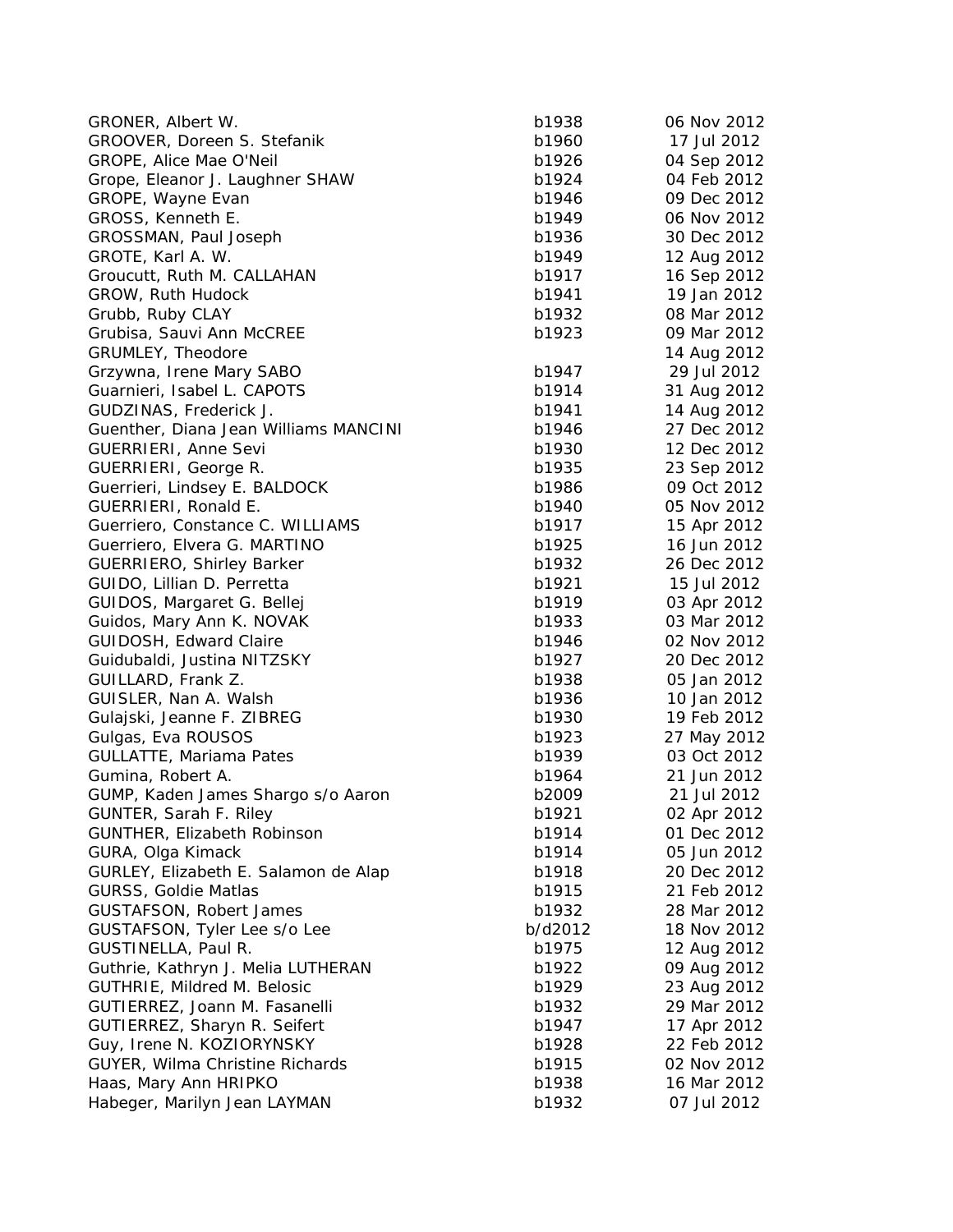| HABEGER, William G.                  | b1946  | 08 Mar 2012 |
|--------------------------------------|--------|-------------|
| HABIB, George                        | age 86 | 21 Mar 2012 |
| Hack, Martha E. CUPP                 | b1930  | 01 Nov 2012 |
| Hackenbracht, Sally Shalosky WALTERS | b1939  | 01 Mar 2012 |
| HACKER, Walter C.                    | b1924  | 10 Nov 2012 |
| Hackett, Judith Irene COLLIER        | b1937  | 15 May 2012 |
| Hackworth, Barbara Ann HUFFORD       | b1934  | 23 Feb 2012 |
| HADDLE, Richard Dean                 | b1950  | 24 Dec 2012 |
| Hadnett, Mary L. SWARTZ              | b1926  | 28 Mar 2012 |
| Haessly, Mary Lou LOUDON             | b1929  | 27 May 2012 |
| Hafner, Patricia Rose GREEN          | b1960  | 22 Jul 2012 |
| HAGEMAN, George F., Jr.              | b1943  | 22 Mar 2012 |
| Hageman, Mary Lee MASON              | b1947  | 29 Oct 2012 |
| Hahlen, Ruth H. FENTON               | b1915  | 19 Sep 2012 |
| HAHN, Ruth Marie Molloy              | b1921  | 23 Aug 2012 |
| <b>HAIRSTON, Ronald Phillips</b>     | b1936  | 01 Jun 2012 |
| HAKE, Randall Larman                 | b1926  | 15 Aug 2012 |
| Hakes, Betty Rai PORTER              | b1926  | 26 Dec 2012 |
| HALADAY, Nicholas                    | b1919  | 10 Apr 2012 |
| HALAS, John F.                       | b1918  | 23 May 2012 |
| HALE, Doris E. Underwood             | b1943  | 08 Feb 2012 |
| HALE, Joshua James                   | b1992  | 22 Mar 2012 |
| Halicki, Florence Marie HULBURT      | b1926  | 11 Jun 2012 |
| HALL, Alice Brown                    | b1916  | 22 Jun 2012 |
| HALL, Bradley James                  | b1964  | 29 Aug 2012 |
| Hall, Carol E. SIEFERT               | b1947  | 27 Jan 2012 |
| HALL, Donald C.                      | b1933  | 15 Aug 2012 |
| Hall, Mary E. Bowser HOBSON          | b1939  | 21 Jan 2012 |
| HALL, Mary Lou Miller                | b1929  | 11 Oct 2012 |
| HALL, Richard J.                     | b1942  | 02 Jul 2012 |
| HALL, Robert D.                      | b1935  | 31 Oct 2012 |
| HALL, Robert E., Sr.                 | b1920  | 13 May 2012 |
| HALL, Robert M.                      | b1924  | 01 Jan 2012 |
| HALL, Roy Elton                      | b1934  | 15 Apr 2012 |
| Hall, Ruth Darlene PUDDER            | b1940  | 30 Mar 2012 |
| HALL, Willie C.                      | b1945  | 31 Jan 2012 |
| HALLOCK, Michael A.                  | b1957  | 24 Mar 2012 |
| HALM, Iva M. Jensen                  | b1934  | 13 Mar 2012 |
| HALOWELL, Charles R.                 | b1935  | 15 Apr 2012 |
| HALOWELL, Charles R.                 | b1935  | 16 Apr 2012 |
| HALUSKA, Michael J.                  | age 42 | 01 Nov 2012 |
| HAMILTON, Clarence                   | b1915  | 02 Mar 2012 |
| HAMILTON, Joann T. Slavik            | b1936  | 23 Feb 2012 |
| Hamilton, Laurel EDUARDO             | b1969  | 04 Mar 2012 |
| HAMILTON, Marie Porter               | b1917  | 18 Apr 2012 |
| HAMILTON, Verne A. Neel              | b1933  | 27 May 2012 |
| HAMLIN, Brad Lee                     | b1987  | 30 Sep 2012 |
| HAMMITT, C. Clark                    | b1915  | 26 Nov 2012 |
| HAMMONDS, Nathaniel L.               | b1943  | 11 Sep 2012 |
| Hampstead, Rose M. BLAKE             | b1941  | 07 Jan 2012 |
| Hampton, Emily BURNETT               | b1920  | 06 Mar 2012 |
| HAMROCK, Helen L. Kristoff           | b1920  | 25 Feb 2012 |
|                                      |        |             |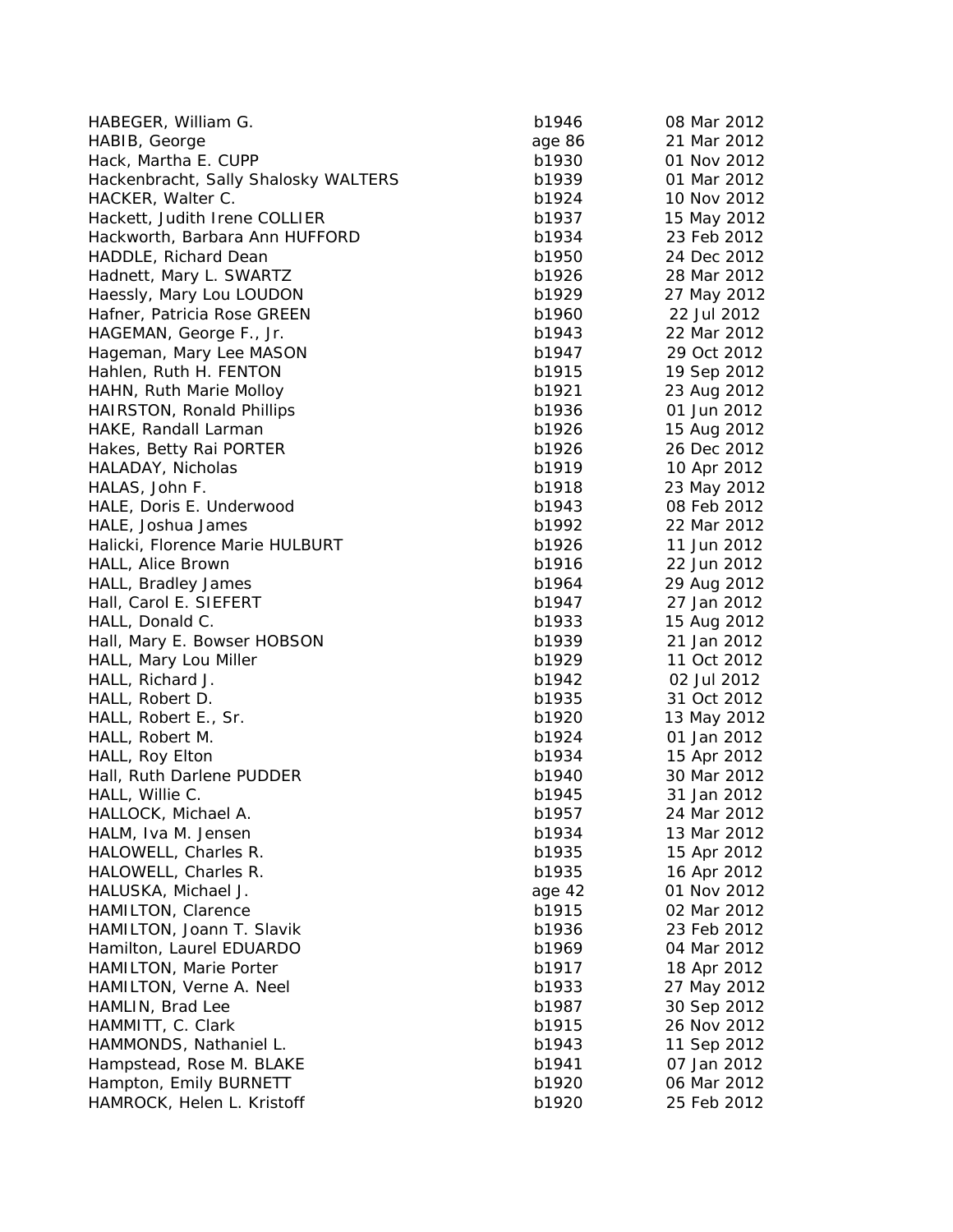| HAMROCK, Helen R. Sofranko         | b1925  | 21 Oct 2012 |
|------------------------------------|--------|-------------|
| HAMROCK, Stephen J.                | b1929  | 22 Mar 2012 |
| HANAHAN, Lorraine A. Pladwell      | age 81 | 02 Sep 2012 |
| HANCE, George Walter               | b1930  | 24 Jul 2012 |
| HANCOCK, Robert D.                 | b1935  | 22 Mar 2012 |
| HANES, Beverly Ann Burrier         | b1941  | 30 Jan 2012 |
| HANISKO, Catherine E. Gigante      | b1923  | 10 May 2012 |
| HANLEY, John J.                    | b1939  | 12 Sep 2012 |
| HANLON, Michael Josef              | b1956  | 11 Mar 2012 |
| HANNIS, Marilyn J. Anderson        | b1929  | 24 Jun 2012 |
| HANNON, Mary Grace Sox             | b1924  | 23 Dec 2012 |
| HANRAHAN, James C.                 | b1924  | 19 Dec 2012 |
| Hansel, Richard T. Sr.             | b1924  | 25 Jun 2012 |
| Hansen, Jeanne Ann DUSI            | b1928  | 11 Dec 2012 |
| HAPCIC, John                       | b1944  | 13 Apr 2012 |
| HAPSIC, Leslie A. Galvan           | b1958  | 18 Jan 2012 |
| HARBISON, Mary Jane Bloom Cargill  | b1935  | 10 Sep 2012 |
| HARDEN, Clifton Franklin           | b1945  | 30 Sep 2012 |
| HARDEN, Willard D.                 | b1944  | 02 Jun 2012 |
| HARDEN, William D.                 | b1944  | 01 Jun 2012 |
| HARDENBURGH, Mary Rose Campana     | b1959  | 05 Sep 2012 |
| HARDIN, Randy R.                   | b1956  | 05 Dec 2012 |
| HARDING, Fred E.                   | b1919  | 21 Jul 2012 |
| HARDY, Marie B. Gawron             | b1924  | 07 Jun 2012 |
| Hargate, Evelyn May WHETSON        | b1922  | 08 Jul 2012 |
| Harger, Donna Rae GODDARD          | b1934  | 23 Apr 2012 |
| HARGREAVES, Victor S.              | b1922  | 24 Nov 2012 |
| HARGROVE, Kevonte Jarius           | b2007  | 28 Aug 2012 |
| Harkleroad, Mildred GERKE          | b1922  | 30 Nov 2012 |
| Harmicar, Edward                   | b1927  | 27 Jun 2012 |
| HARMON, Danny Lee                  | b1953  | 04 Sep 2012 |
| HARMON, Donna Turner               | b1941  | 12 Jul 2012 |
| HARMON, Lester C., Jr.             | b1926  | 15 Mar 2012 |
| Harnish, Ruby L. Weston BRISCOE    | age 98 | 14 Sep 2012 |
| HARPER, Elizabeth Jane Heath       | b1933  | 11 Jul 2012 |
| Harper, Jackie SPRAGLING           | b1947  | 29 Mar 2012 |
| HARRINGTON, Donald Novis           | b1932  | 12 Dec 2012 |
| Harris, Dorothy M. WOOD            | b1921  | 04 Oct 2012 |
| Harris, Dorothy REX                | b1916  | 20 Oct 2012 |
| HARRIS, Elizabeth Johnson          | b1926  | 21 Dec 2012 |
| HARRIS, Eva Jane Cuff              | b1919  | 24 Oct 2012 |
| HARRIS, Lillian Ella Cook          | b1933  | 21 Oct 2012 |
| Harris, Mary Olive Banfield BAILEY | b1911  | 22 Jan 2012 |
| Harris, Minnie L. HASKINS          | b1944  | 11 Mar 2012 |
| HARRIS, Stella T. Kalbasky         |        | 02 Nov 2012 |
| Harrison, Ethel M. MACCHIO         | b1926  | 17 May 2012 |
| HARRISON, Ida L. Chandler          | b1970  | 06 Dec 2012 |
| Harrison, Naomi NATALE             | b1928  | 05 Dec 2012 |
| Harrold, Betty I. LONG             | b1945  | 02 Jul 2012 |
| Harrold, Rosa Lee ANTRAM           | b1928  | 19 Aug 2012 |
| Harry, Janice C. BRIGGS            | b1927  | 27 Jan 2012 |
| Harshman, Glenn David              | b1936  | 15 Jun 2012 |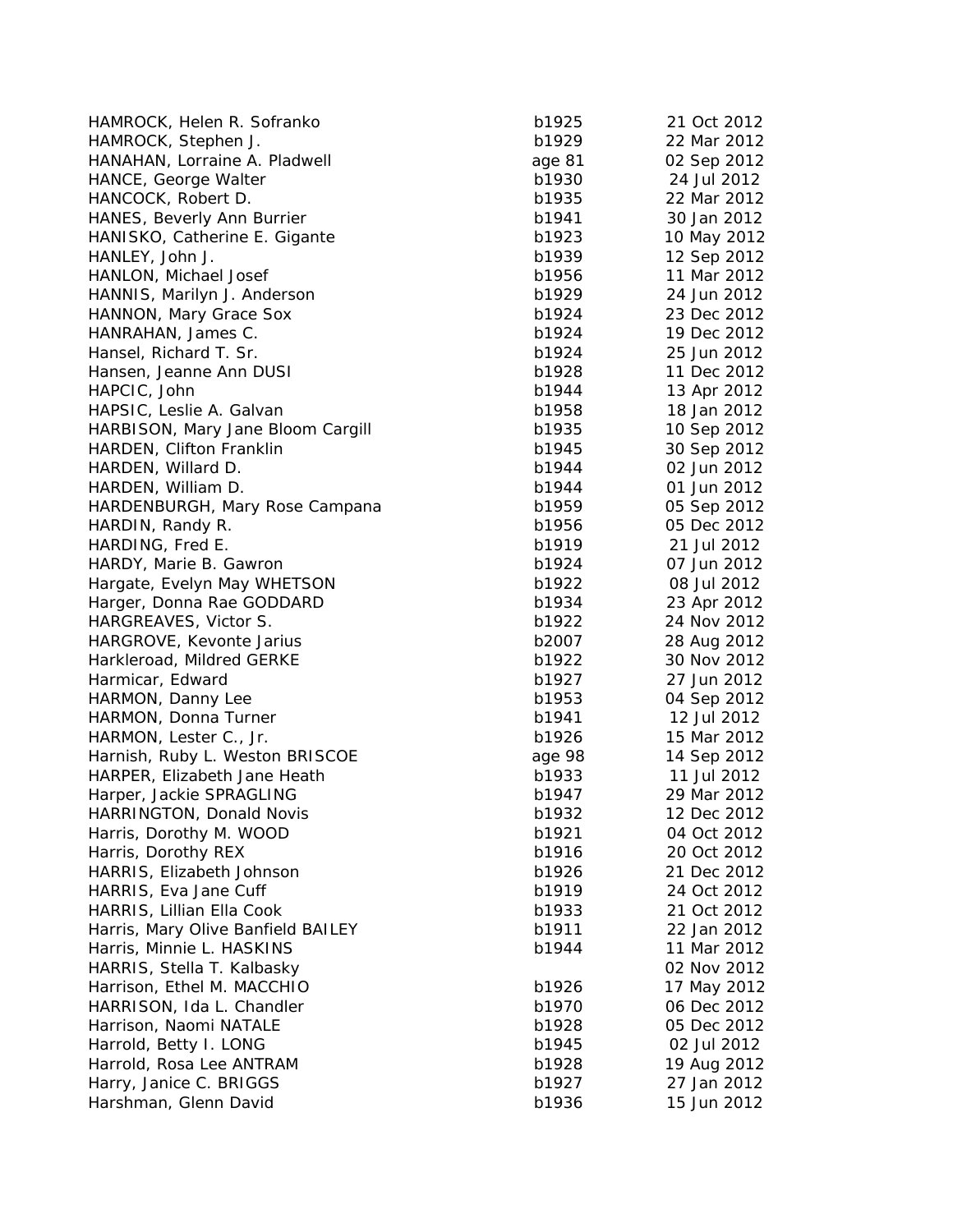| HARSHMAN, Lyle E.                 | b1921 | 24 Feb 2012 |
|-----------------------------------|-------|-------------|
| HARSHMAN, Vern Ross               | b1938 | 15 Apr 2012 |
| HARSKOVITZ, Minnie Silver         | b1912 | 15 Mar 2012 |
| Hart, Carol H. BALKO              | b1940 | 16 Nov 2012 |
| HART, Hallie Jo Burns             | b1929 | 11 Apr 2012 |
| HART, Melvin R.                   | b1940 | 23 Mar 2012 |
| HART, Richard J.                  | b1929 | 14 Sep 2012 |
| Harter, Mary Louise LIPTAY        | b1919 | 04 Nov 2012 |
| HARTMAN, Raymond Lee              | b1963 | 08 Nov 2012 |
| Hartshorn, Bernice Rigby HITCHENS | b1912 | 20 Mar 2012 |
| HARTZELL, John J.                 | b1941 | 22 Nov 2012 |
| Harver, Marilyn J. CIFERNO        | b1932 | 26 Jul 2012 |
| Harvey, Margaret PURIFOY          | b1943 | 25 Oct 2012 |
| HASH, Erika Walter                | b1926 | 29 Jul 2012 |
| HASKINS, Mark Steven              | b1955 | 25 Oct 2012 |
| HASKINS, Minnie L. Harris         | b1944 | 11 Mar 2012 |
| HASKINS, Tito                     | b1986 | 22 Mar 2012 |
| HASLER, Elizabeth A. Donahue      | b1927 | 04 Sep 2012 |
| HASLEY, Beverly Ann Miss          | b1961 | 20 Aug 2012 |
| HASNESS, Edith Ann Spencer        | b1936 | 09 Oct 2012 |
| HASSAY, Geneva Elkins             | b1934 | 17 Oct 2012 |
| HASSELL, Virginia M. Holler       | b1933 | 31 Dec 2012 |
| Hatagan, Victoria PACURA          | b1919 | 29 Feb 2012 |
| Hatmaker, Etta Mary FUSCO         | b1927 | 26 Jan 2012 |
| HAUN, James C.                    | b1964 | 13 Oct 2012 |
| HAVAICH, Elizabeth Logar          | b1924 | 26 Dec 2012 |
| Havaich, Helen A. MISEL           | b1919 | 07 Jul 2012 |
| HAWKINS, Darla J. Zedaker         | b1949 | 29 Nov 2012 |
| HAWKINS, Dennis Alan              | b1953 | 19 Oct 2012 |
| HAY, John M., Jr.                 | b1922 | 18 Jan 2012 |
| HAY, Olga Alice Bodnar            | b1922 | 23 Jun 2012 |
| Hayden, Nancy A. Bray ORTIZ       | b1954 | 17 Feb 2012 |
| Hayden, Sarah B. LEE              | b1927 | 04 Nov 2012 |
| HAYDU, William J.                 | b1929 | 08 Jan 2012 |
| HAYEK, Phillip M.                 | b1971 | 10 Jan 2012 |
| HAYES, Dallas R.                  | b1934 | 02 Sep 2012 |
| HAYES, Margaret E. Sitler         | b1925 | 01 Mar 2012 |
| HAYNAM, Jane W. Wright            | b1918 | 07 Jan 2012 |
| HAYNES, Louis (aka Ray)           | b1959 | 05 Sep 2012 |
| HAYNES, Ray (aka Louis)           | b1959 | 05 Sep 2012 |
| Haywood, Dorothy A. LIGGENS       | b1939 | 22 Jul 2012 |
| HAZELET, Donald I.                | b1940 | 20 Mar 2012 |
| Hazistamatakis, Anastasia STRATIS | b1925 | 23 Jul 2012 |
| HEADLEY, Helen Louise Camm        | b1919 | 21 Feb 2012 |
| Heath, Elizabeth Jane HARPER      | b1933 | 11 Jul 2012 |
| HEATH, Robert P.                  | b1928 | 27 May 2012 |
| HEBERLING, Dorathe L. Pearl       | b1925 | 21 Oct 2012 |
| HEBERLING, George F.              | b1930 | 01 Mar 2012 |
| HECK, Judy Wolfe                  | b1948 | 11 Dec 2012 |
| HECK, Pearl Warzabluk             | b1917 | 29 Apr 2012 |
| Heckart, Eleanor M. BOWDEN        | b1916 | 05 Jun 2012 |
| HECKER, June Marjorie Walsh       | b1925 | 09 May 2012 |
|                                   |       |             |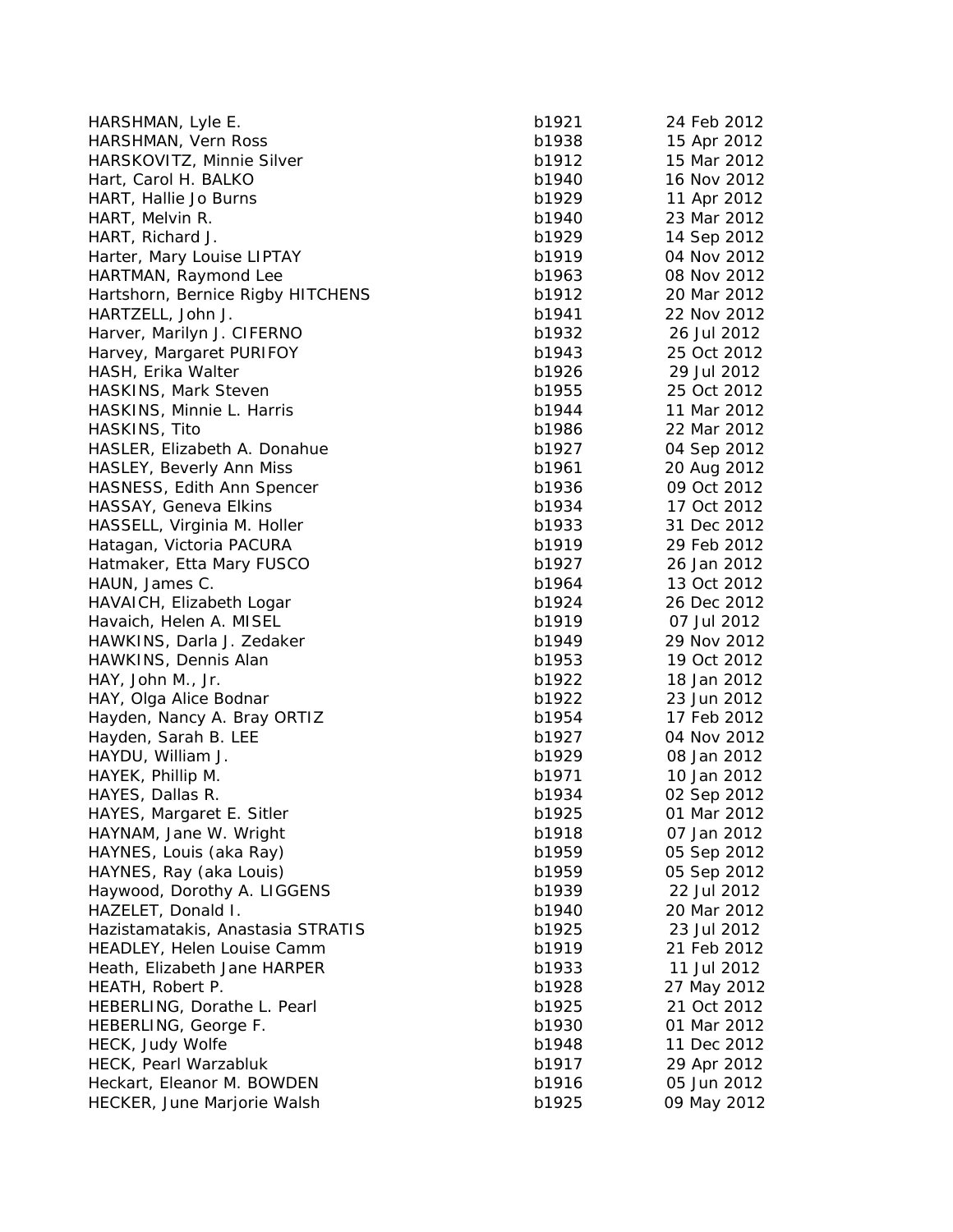| HEDLUND, Laverne Sands Woodford     | b1916  | 27 Nov 2012 |
|-------------------------------------|--------|-------------|
| Heindel, Marvel L. Dobbins HOUSER   | b1923  | 26 Oct 2012 |
| HEITZ, Albert G.                    | b1920  | 20 Dec 2012 |
| HELLE, Gordon                       | b1930  | 24 Sep 2012 |
| Helman, Esther SUTHERIN             | b1931  | 07 Jan 2012 |
| Helmbright, Betty J. SALUS          | b1930  | 05 Jan 2012 |
| HELMICK, Robert Allen               | b1927  | 10 Jul 2012 |
| Helsel, Glenna M. Wade Perry RANKIN | age 75 | 18 Mar 2012 |
| Helsel, Myrtle S. FENTON            | b1936  | 09 Aug 2012 |
| HENDERSHOT, Dorothy Jane Richards   | b1932  | 30 Dec 2012 |
| HENDERSON, Jeanette R. Trusso       | b1931  | 21 Aug 2012 |
| HENDERSON, Bernice McCulloh         | b1920  | 13 May 2012 |
| HENDERSON, Hortense E. (Mrs.)       | age 96 | 17 Oct 2012 |
| HENDERSON, Katherine Virginia Allie | b1935  | 11 Apr 2012 |
| HENDERSON, Rosanne Pirock           | b1953  | 18 Aug 2012 |
| Henderson, Ruth A. THOMAS           | b1928  | 06 Jul 2012 |
| Henderson, Ruth WOODALL             | b1925  | 06 Jul 2012 |
| <b>HENDRICKS, Melvin Eugene</b>     | b1956  | 26 Jan 2012 |
| Henry, Eleanor J. SHELLEY           | b1927  | 02 Nov 2012 |
| HENRY, Kenneth James                | age 88 | 22 Feb 2012 |
| HENRY, Virginia J. Jones            | b1926  | 14 Dec 2012 |
| HENSCH, Richard Earl                | b1941  | 09 Aug 2012 |
| HENSLEY, Tracie A. Fletcher         | b1963  | 12 Aug 2012 |
| HEPPLEWHITE, Esther J. Stanley      | b1917  | 18 Jan 2012 |
| HEPPLEWHITE, Esther J. Stanley      | b1917  | 20 Jan 2012 |
| HERCHIK, Terry L. Huckaby           | b1960  | 23 Jun 2012 |
| HERMAN, Anna T. Hoffman             | b1909  | 25 Nov 2012 |
| HERMAN, Dale W.                     | b1955  | 19 Feb 2012 |
| HERMAN, Edith M. Allen              | b1931  | 26 Sep 2012 |
| HERMAN, Eleanor T. Burns            | age 86 | 19 Feb 2012 |
| Herman, Lori L. YOUNG               | b1965  | 11 Apr 2012 |
| HERMAN, Margaret Louise Cozad       | b1924  | 30 Mar 2012 |
| Herman, Marie DEEDS                 | b1915  | 03 Nov 2012 |
| Herman, Susanna FRITZMAN            | b1922  | 27 Jan 2012 |
| Hernan, Margaret M. BELL            | b1915  | 22 Apr 2012 |
| HERNAN, Virginia L. Sentz           | b1927  | 07 Jan 2012 |
| HERNANDEZ, David                    | b1944  | 17 Nov 2012 |
| HERNANDEZ, Martin                   | b1923  | 17 Apr 2012 |
| Hernandez, Rosa Elena MORALES       | b1941  | 27 Dec 2012 |
| Herndon, Virginia ERDNER            | b1926  | 05 Jan 2012 |
| HERR, Margaret McMurry Stanners     | b1917  | 21 Oct 2012 |
| HERRING, Charles Michael            | b1954  | 31 May 2012 |
| HESELOV, Cindy Ms.                  | age 55 | 28 Dec 2012 |
| HETMANSKI, Nicholas W.              | b1968  | 25 Mar 2012 |
| Hetric, Helen Mae MILLER            | age 88 | 19 Dec 2012 |
| HETTRICK, Edward E.                 | b1951  | 29 Nov 2012 |
| HEUBERGER, Michael S. (AKA ROSINE)  | b1965  | 23 Feb 2012 |
| Heywood, Donald D.                  | b1925  | 20 Jun 2012 |
| HEYWOOD, Irene Garner               | b1921  | 03 Apr 2012 |
| Hickling, Winifred V. McCLEARY      | b1916  | 27 Mar 2012 |
| HICKMAN, Rudy Jerry                 | b1931  | 07 Mar 2012 |
| HICKS, Brenda Miss                  | b1952  | 04 Jul 2012 |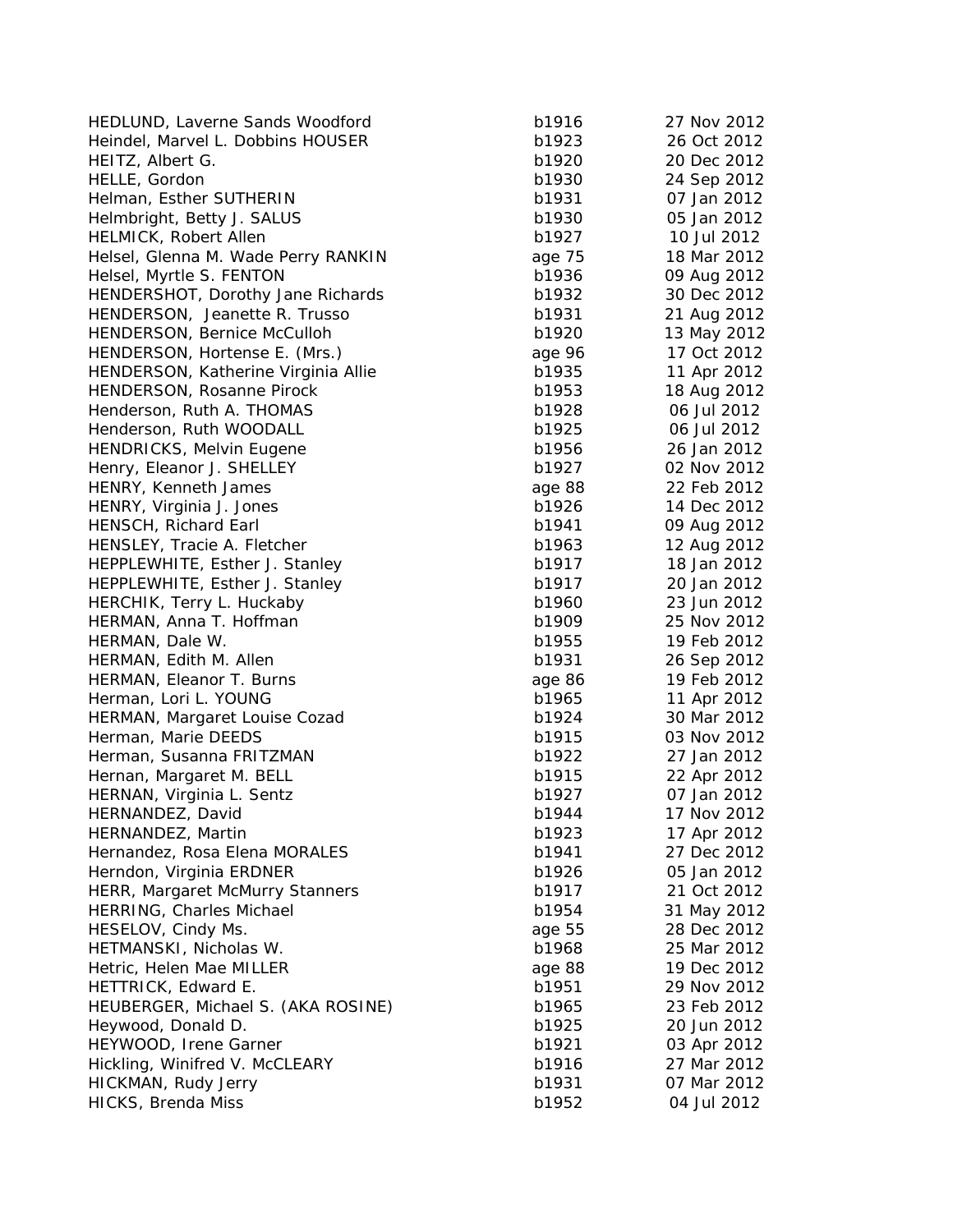| <b>HICKS, Shirley Gray</b>        | b1946  | 10 Jun 2012 |
|-----------------------------------|--------|-------------|
| Hiestand, Doreen E. FAHNDRICH     | b1941  | 14 Mar 2012 |
| HIGBEE, Betty J. Thompson         | b1926  | 10 Jan 2012 |
| HIGGINS, Helen L. Ceglie          | age 88 | 27 Mar 2012 |
| HIGGINS, John J.                  | b1931  | 30 May 2012 |
| HIGGINS, Lawrence R.              | b1943  | 06 Sep 2012 |
| Higgins, Sally M. GORMAN          | b1945  | 06 May 2012 |
| HIGLEY, Mildred Fromm             | b1915  | 11 Apr 2012 |
| Hilbert, Joyce Ann RAGER          | b1956  | 16 Aug 2012 |
| HILBERT, Rae Arlene Moore         | b1927  | 23 May 2012 |
| Hilbig, Thelma L. KELLAM          |        | 19 Apr 2012 |
| Hildebrand, Wanda Jane ENGLER     | b1927  | 05 Feb 2012 |
| HILEMAN, Russell E.               | b1955  | 25 Oct 2012 |
| Hill, Delores COMER               | b1943  | 12 Jun 2012 |
| HILL, Frederick w.                | b1931  | 18 Oct 2012 |
| HILL, James R.                    | b1945  | 07 Nov 2012 |
| HILL, James R.                    | b1930  | 26 Oct 2012 |
| HILL, John                        | b1917  | 01 Mar 2012 |
| HILL, Rose Marie Reed             | b1932  | 06 Oct 2012 |
| Hilland, Joyce M. BURNETT         | b1946  | 14 Jan 2012 |
| HILLS, James Anthony              | b1965  | 05 Dec 2012 |
| Hiltabidle, Delma J. SABO         | b1922  | 23 Feb 2012 |
| <b>HIMES, Catherine Boast</b>     | b1922  | 18 May 2012 |
| HIMES, Ethel J. Stahlman          | b1920  | 15 Jan 2012 |
| Himes, Jeffery R.                 | b1953  | 23 Jun 2012 |
| Hinchman, Amanda Lou CHECHITELLI  | b1925  | 22 Jul 2012 |
| HINDERLITER, James K.             | b1932  | 08 Jul 2012 |
| HINDSON, Robert M.                | b1930  | 07 Dec 2012 |
| Hinerman, Barbara J. RICHARDS     | b1926  | 17 Oct 2012 |
| Hines, Kim Nathaniel              | b1953  | 24 Jun 2012 |
| Hines, Viola M. CONWAY            | b1922  | 18 Oct 2012 |
| Hingel, Rose Marie RIDDER         | b1918  | 19 Dec 2012 |
| Hirsch, Helen KORNSPAN            | b1917  | 07 Jun 2012 |
| HITCHCOCK, Frances H. Duralia     | b1948  | 13 Dec 2012 |
| HITCHENS, Bernice Hartshorn Rigby | b1912  | 20 Mar 2012 |
| HITE, Josephine R. Mercial        | b1920  | 12 Jun 2012 |
| HITT, Jeanette L. Gay             | b1935  | 11 Mar 2012 |
| HLASTA, Angeline Slack            | b1918  | 03 May 2012 |
| Hlavcak, Elizabeth Ann GREEN      | b1916  | 18 Aug 2012 |
| HLEBOVY, Anne Chudik              | b1924  | 20 Nov 2012 |
| HLEBOVY, Gus T.                   | b1928  | 11 Jan 2012 |
| HOBSON, Mary E. Bowser Hall       | b1939  | 21 Jan 2012 |
| HOCHADEL, Gertrude (Mrs. William) | b1927  | 06 Sep 2012 |
| HOCHADEL, Margaret R. Smith       | b1924  | 04 Jan 2012 |
| HODGES, Damon Devon, Sr.          | b1977  | 16 Mar 2012 |
| HODGSON, Mildred J. Shufflebarger | b1915  | 08 Sep 2012 |
| HODNICKY, Ben R. (aka Bernard)    | b1920  | 16 Sep 2012 |
| HODNICKY, Bernard R. (aka Ben)    | b1920  | 16 Sep 2012 |
| Hodos, Mary F. TYCH               | b1918  | 06 Oct 2012 |
| Hodyk, Katharine STYN             | age 92 | 20 May 2012 |
| HOFFMAN, Alice C. Chiverton       | b1922  | 15 Aug 2012 |
| Hoffman, Anna T. HERMAN           | b1909  | 25 Nov 2012 |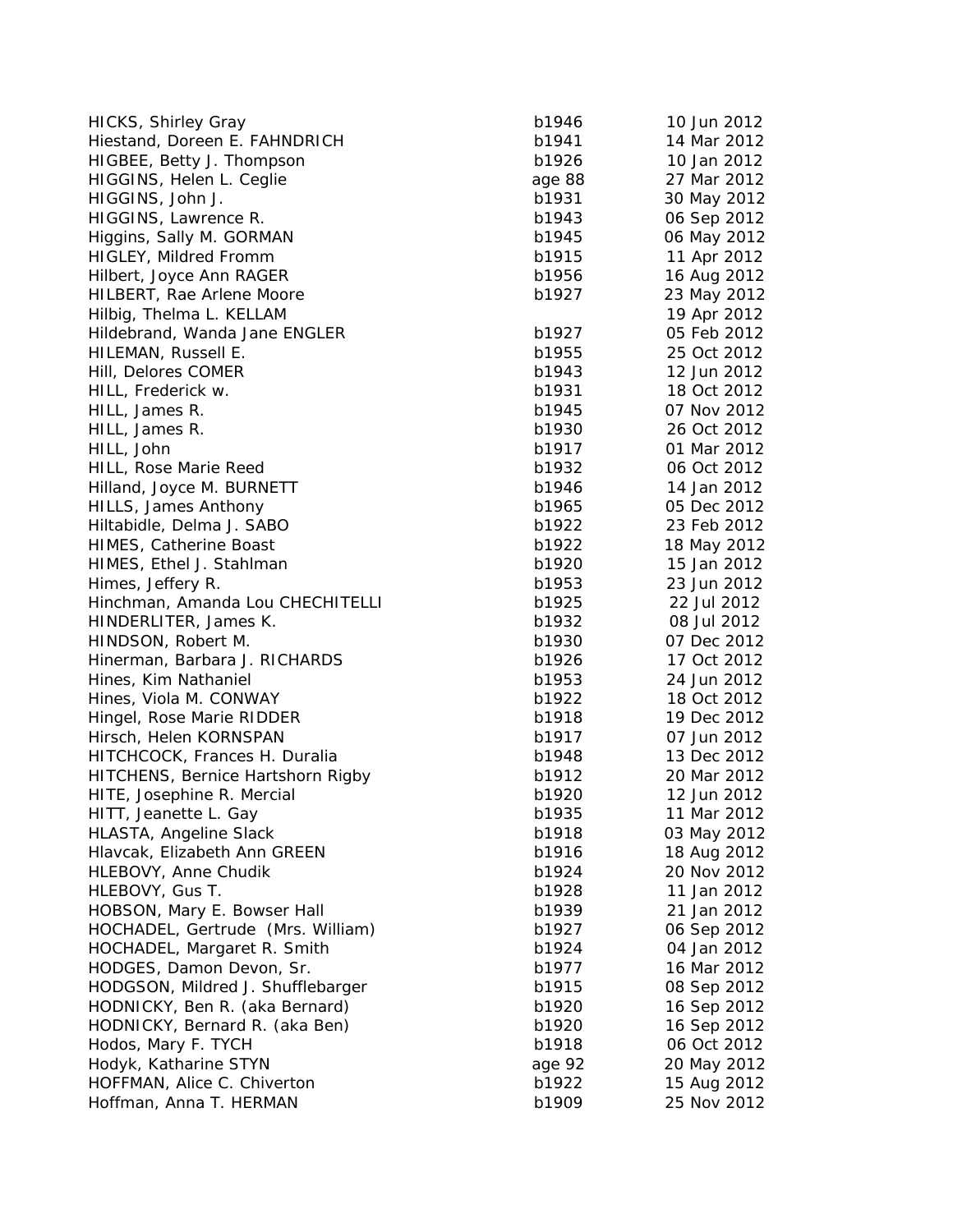| HOFFMAN, Deborah K., Miss               | b1952  | 03 Jun 2012                |
|-----------------------------------------|--------|----------------------------|
| HOFFMAN, Joan Howard                    | b1928  | 13 Apr 2012                |
| Hoffman, Nancy Roberta KLECKNER         | b1924  | 04 Dec 2012                |
| HOFFMAN, Patricia D. Mayberry           | b1952  | 29 Apr 2012                |
| HOFFMAN, Thomas E.                      | b1918  | 24 Oct 2012                |
| HOFFMAN, William B.                     |        | 27 Oct 2012                |
| HOFMEISTER, Freda R. Gluck              | b1919  | 06 Jun 2012                |
| HOFUS, Tracie Lynn, Miss                | b1969  | 14 Mar 2012                |
| HOGAN, John P.                          | b1932  | 06 Nov 2012                |
| HOGAN, Mattie K. Cook                   | b1942  | 19 Jul 2012                |
| Hogue, Ellen PELOZA                     | b1933  | 24 Jul 2012                |
| Hogue, Mary Helen JONES                 | b1934  | 02 Aug 2012                |
| Holben, Avanell C. TOMLIN               | b1919  | 02 Dec 2012                |
| HOLDEN, Velma Lois Alexander            | b1926  | 16 May 2012                |
| HOLDFORD, Virginia Elizabeth Shirk      | b1923  | 31 Oct 2012                |
| HOLIBONICH, Margaret Kalapos            | b1925  | 14 Jul 2012                |
| Holler, Virginia M. HASSELL             | b1933  | 31 Dec 2012                |
| Holleran, Anne MURPHY                   | b1942  | 21 Oct 2012                |
| <b>HOLLEY, Otis Berline</b>             | b1925  | 25 May 2012                |
| HOLLIS, May F. Jones                    | b1931  | 17 Apr 2012                |
| HOLLOWAY, Frank L.                      | b1955  | 02 Aug 2012                |
|                                         | b1917  | 13 Mar 2012                |
| HOLLOWAY, Wayne J.                      |        |                            |
| Holmes, Barbara DOUBLE                  | b1926  | 02 May 2012                |
| HOLMES, Patricia Anne Agey              | b1927  | 05 Dec 2012<br>06 Dec 2012 |
| Holmes, Ruby Katherine Barganier REEVES | b1930  |                            |
| Holmes, shirley J. GONZE                | b1934  | 13 Oct 2012                |
| HOLMS, Gladys Pearl Bloom               | b1913  | 15 Jul 2012                |
| Holowenko, Ann Kiefer DAVIS             | b1923  | 09 Feb 2012                |
| Holshue, Betty Lou KOLARIK              | b1925  | 02 Feb 2012                |
| Holt, Edith Mildred ROODHOUSE           | b1918  | 25 Feb 2012                |
| HOLT, Jack E.                           | b1942  | 27 Jan 2012                |
| HOLT, James A.                          | b1950  | 22 Oct 2012                |
| <b>HOLT, Mary Frances McDaniels</b>     | b1928  | 31 Jan 2012                |
| HOLT, Robert O.                         | b1927  | 06 Oct 2012                |
| Holwick, Mary Ellen MOFF                | b1918  | 28 Feb 2012                |
| HOMAN, Richard William                  | age 66 | 06 Mar 2012                |
| HOMORODY, James M.                      | age 70 | 19 Feb 2012                |
| HOOD, Gary M., Sr.                      | b1955  | 16 Jan 2012                |
| HOOD, Kenneth                           | b1924  | 05 Sep 2012                |
| HOOD, Romona B. Cuevas                  | b1937  | 23 Jul 2012                |
| HOOKES, Ramona Ann Gillam               | b1963  | 15 Jun 2012                |
| Hooks, Mattie NASH                      | b1935  | 26 Jul 2012                |
| HOOP, William H.                        | b1921  | 27 Feb 2012                |
| HOOVER, Dorothy C. Clark                | b1912  | 18 Nov 2012                |
| HORDIEWICH, Barbara Leason              | b1933  | 12 Sep 2012                |
| Horn, Katherine Anna REED               | b1921  | 26 Jun 2012                |
| HORNE, Joseph E.                        | b1941  | 01 Mar 2012                |
| Horney, Irenen PRYSTASH                 | age 84 | 25 May 2012                |
| <b>HORNICKEL, Isabelle Peplow</b>       | b1926  | 25 Oct 2012                |
| HORNING, Bernice M. Matthews Shears     | b1918  | 27 Oct 2012                |
| HORST, Wanda Cullar                     | b1923  | 11 Apr 2012                |
| Horton, Nell L. NICHOLSON               | b1915  | 17 May 2012                |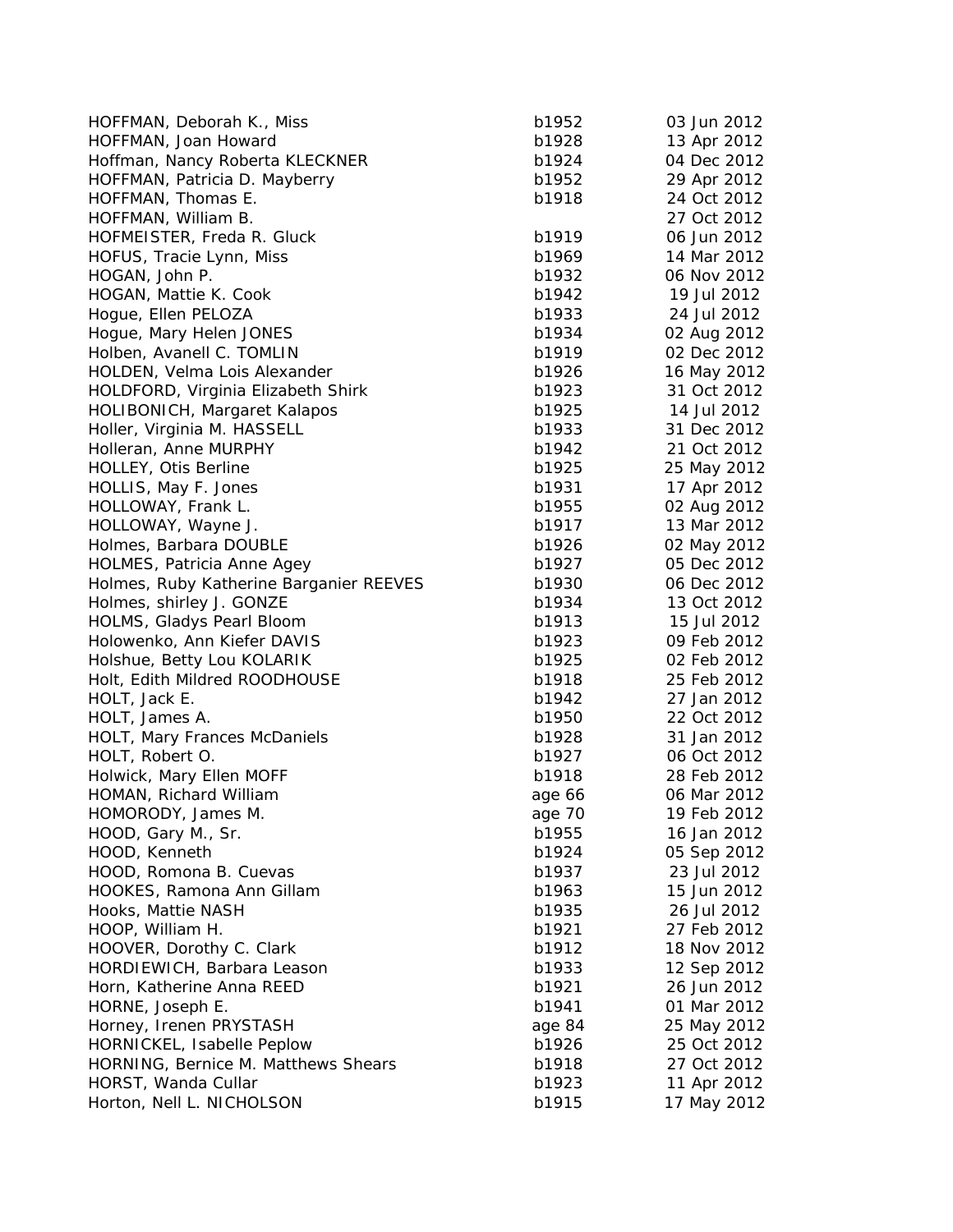| HORVATH, Bertrand W.                     | b1931          | 16 Sep 2012 |
|------------------------------------------|----------------|-------------|
| HORVATH, Irene M. Salcereacha            | age 88         | 21 Aug 2012 |
| HORVATH, Jean Miss                       | b1946          | 12 Oct 2012 |
| HORVATH, Robert E., Sr.                  | b1933          | 18 Mar 2012 |
| HOSACK, Shirley V. Faloon                | b1930          | 12 Dec 2012 |
| HOSKIN, Beverly Mae Sinclair             | b1950          | 12 Sep 2012 |
| Hoskins, Barbara J. NOWAK                | b1924          | 20 May 2012 |
| <b>HOST, Gertrude Garrett</b>            | b1916          | 27 Mar 2012 |
| Host, Marguerite H. SHIELDS              | b1916          | 18 Jul 2012 |
| HOSTERMAN, Hope Marie d/o Michael E.     | b/d2012        | 03 Apr 2012 |
| HOSTETTER, Anna Krachko Nenadic          | b1922          | 29 Oct 2012 |
| <b>HOTCHKISS, Beatrice Marie Peberdy</b> | b1931          | 03 Apr 2012 |
| HOUCK, Donald R.                         | b1921          | 12 Oct 2012 |
| HOUK, Marjorie Edith Peake               | b1910          | 11 Nov 2012 |
| HOUSER, Gale W.                          | b1925          | 15 Feb 2012 |
| HOUSER, Marvel L. Dobbins Heindel        | b1923          | 26 Oct 2012 |
| HOUSTON, Linda H. Lowden                 | b1950          | 08 Apr 2012 |
| Hovanec, Mary Elln ZUBYK                 | b1965          | 31 Jan 2012 |
| HOVELL, Karen Jeannette Black            | b1942          | 01 Sep 2012 |
| Howard, Dianne WEST                      | b1956          | 27 Mar 2012 |
| Howard, Joan HOFFMAN                     | b1928          | 13 Apr 2012 |
| Howard, Kathleen Roselynd COOPER         | b1934          | 23 Oct 2012 |
| HOWELL, Esther Mae Nagel                 | b1924          | 29 Feb 2012 |
| HOWELL, Eva C., Miss                     | b1959          | 05 Feb 2012 |
| HOWELL, Faleecha T., Miss                | b1972          | 03 Jun 2012 |
| Howell, Joan MCCLENDON                   | b1939          | 24 Oct 2012 |
| Howells, Lucretia J. BARTON              | b1920          | 13 Jan 2012 |
| HOWSON, David L.                         | age 62         | 25 May 2012 |
| HOWZE, Serious Raymond                   | b1944          | 09 Feb 2012 |
| HOXWORTH, Betty J. Thurston              | b1925          | 14 Dec 2012 |
| HOYER, Gary J.                           | b1955          | 25 Feb 2012 |
| Hozdik, Mary Susan CHARLTON              | b1949          | 25 Dec 2012 |
| HRECSKA, Ladislav B.                     | b1944          | 22 May 2012 |
| HRENO, Albert J.                         | b1939          | 01 Mar 2012 |
| Hricz, Elizabeth DULL                    | b1919          | 24 Jan 2012 |
| HRIPKO, Mary Ann Haas                    | b1938          | 16 Mar 2012 |
| HROMYAK, Michael                         | b1930          | 29 Jan 2012 |
| HRUSOVSKI, Stephen J., Jr.               | b1944          | 26 May 2012 |
| HRUSOVSKY, Irene J. Kicko                | b1924          | 07 Aug 2012 |
| Hryb, Ann Louise PAWLYSCHYN              | b1936          | 28 Aug 2012 |
| HUBBARD, Billy Ray                       | age 70         | 13 Apr 2012 |
| HUBERTY, Eleanor Jane, Miss              | b1940          | 29 Apr 2012 |
| HUBODA, Andrew                           | b1919          | 10 Jul 2012 |
| Huckaby, Terry L. HERCHIK                |                | 23 Jun 2012 |
|                                          | b1960<br>b1921 | 18 Jan 2012 |
| HUCKO, Helen R. Ellis                    |                |             |
| HUDACH, Margaret A. Mihalik              | age 83         | 07 Apr 2012 |
| HUDACH, Margaret A. Mihalik              | age 83         | 08 Apr 2012 |
| Hudak, Helen TOTH                        | b1923          | 12 Mar 2012 |
| HUDAK, Irene B. Kramer                   | b1925          | 19 Aug 2012 |
| Hudock, Anthony M.                       | b1942          | 18 Jun 2012 |
| Hudock, Ruth GROW                        | b1941          | 19 Jan 2012 |
| HUDSON, Delbert W.                       | b1922          | 12 Dec 2012 |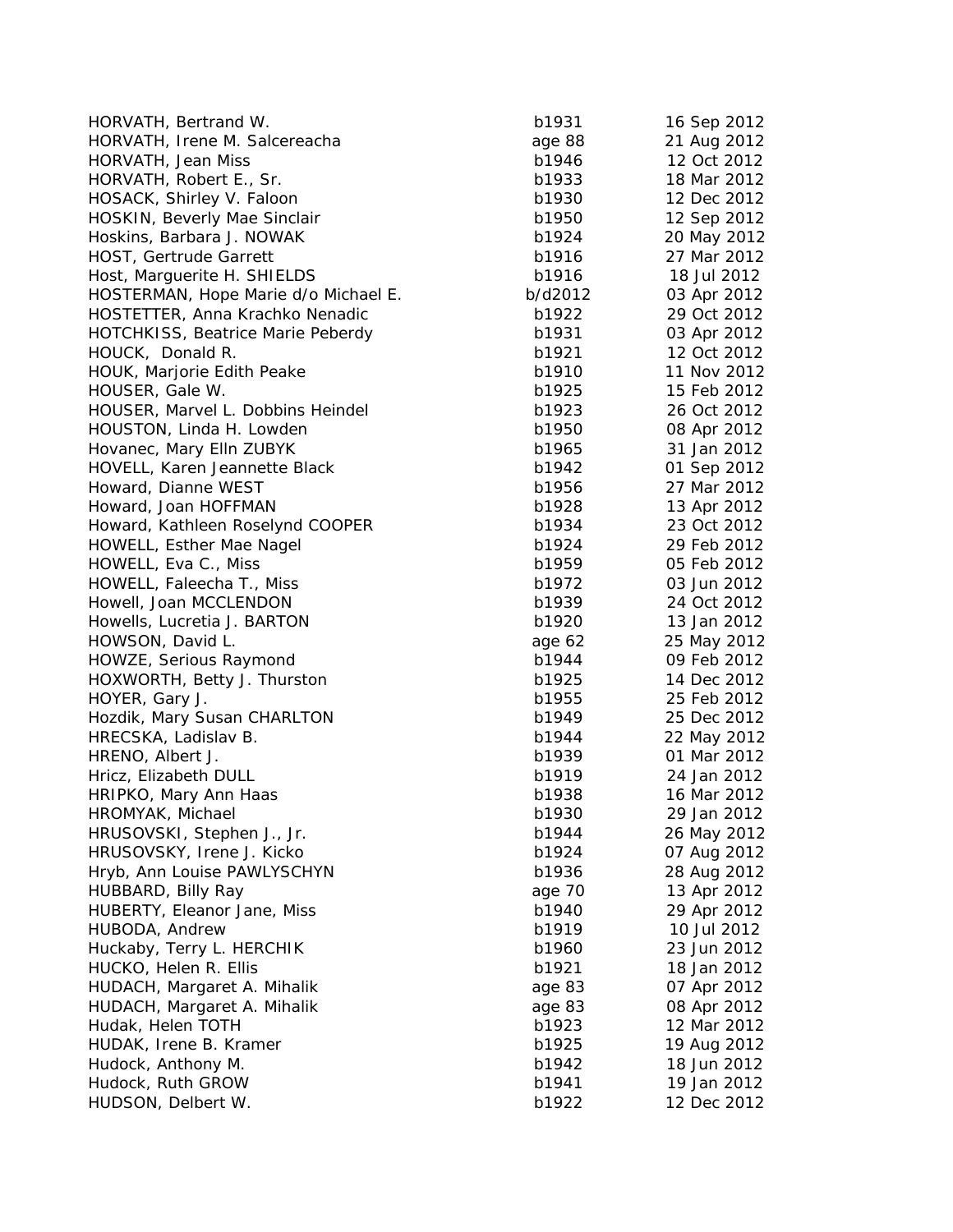| HUDSON, Eddie                      | b1942  | 25 Jan 2012 |
|------------------------------------|--------|-------------|
| HUDZIK, Betty L. Gilmore           | b1924  | 27 Oct 2012 |
| Huegel, Irene DAMELIO (Mrs. James) | age 83 | 14 Oct 2012 |
| HUFF, Jimmy Clark                  | b1930  | 05 Dec 2012 |
| HUFF, Vergie Doretta, Miss         | b1938  | 23 May 2012 |
| HUFFMAN, Mildred H. Anderson       | b1935  | 07 Jan 2012 |
| HUFFMAN, Robert M.                 | b1925  | 13 Jan 2012 |
| HUFFORD, Barbara Ann Hackworth     | b1934  | 23 Feb 2012 |
| HUFFORD, Robert James              | b1930  | 18 Apr 2012 |
| Hugee, Joanne V. BONNER            | b1955  | 12 Jan 2012 |
| HUGHES, Arthur S.                  | b1924  | 11 Jan 2012 |
| Hughes, Bonnie J. PAGE             | b1946  | 04 Dec 2012 |
| Hughes, Carol Ann RIGNEY           | b1946  | 28 Feb 2012 |
| HUGHES, Harry Eugene               | b1933  | 14 Apr 2012 |
| HUGHES, James W.                   | b1949  | 29 Dec 2012 |
| HUGHES, Josephine E. Troll         | b1924  | 03 Jan 2012 |
| HUGHES, Lee Marvin, Jr.            | b1950  | 12 Feb 2012 |
| HUGHES, Lee Marvin, Jr.            |        | 29 Apr 2012 |
| HUGHES, Nora M. Burton             | b1916  | 23 Apr 2012 |
| HUGHES, Patrick A.                 | b1953  | 15 Feb 2012 |
| HUGLI, Thelma Martin               | b1928  | 24 Apr 2012 |
| HULBURT, Florence Marie Halicki    | b1926  | 11 Jun 2012 |
| HULEA, Nick                        | b1926  | 25 Nov 2012 |
| HULL, Charles M.                   | b1927  | 16 Mar 2012 |
| HULL, Constance L. Buskirk         | b1932  | 18 Mar 2012 |
| HULL, John M.                      | b1958  | 05 Dec 2012 |
| Hull, Lenora ALFANO                | b1942  | 11 Jul 2012 |
| HUMBLE, Eugene L.                  | b1939  | 25 Mar 2012 |
| Humble, Eugene L.                  | b1939  | 17 Jun 2012 |
| Humm, Margaret A. DEGEORGE         | b1948  | 12 Aug 2012 |
| HUMMEL, Donald L.                  | b1941  | 16 Sep 2012 |
| HUMMER, Howard E.                  | b1942  | 11 Apr 2012 |
| HUMPHREY, E. Pauline Cline         | b1931  | 09 Jun 2012 |
| Humphrey, Hazel JACKSON            | b1947  | 22 Aug 2012 |
| Humphrey, Helen Mae RICHARDSON     | b1929  | 27 Sep 2012 |
| Humphrey, Linda Ann MCKINNEY       | b1957  | 30 Sep 2012 |
| HUMPHRIES, Violet P. Williams      | b1939  | 05 Aug 2012 |
| Hunsinger, Joseph E.               | b1946  | 24 Jun 2012 |
| HUNT, Bryan Anthony                | b1992  | 26 Apr 2012 |
| Hunt, Louise Ellen SCHIFFHAUER     | b1924  | 14 Jul 2012 |
| HUNTER, James Thomas, Sr.          | b1950  | 02 Mar 2012 |
| HUNTER, Walter O.                  | b1932  | 20 Mar 2012 |
| HUNTLEY, Edith M. Robinson         | b1929  | 08 Jan 2012 |
| HURLEY, William                    | b1926  | 08 Jan 2012 |
| HURST, Daniel H.                   | b1948  | 30 Jun 2012 |
| HURST, Donald C.                   | b1936  | 11 Aug 2012 |
| HUSAR, Raymond S.                  | b1946  | 19 Apr 2012 |
| HUSICH, Hedwig Evanko              | b1916  | 10 Jun 2012 |
| HUSICH, Hedwig H. Evanko           | age 95 | 18 May 2012 |
| HUSNICK, James T.                  | b1928  | 06 Dec 2012 |
| HUSTON, Donald                     | b1947  | 01 Aug 2012 |
| Huston, Thelma L. FREDERICK        | b1923  | 18 Sep 2012 |
|                                    |        |             |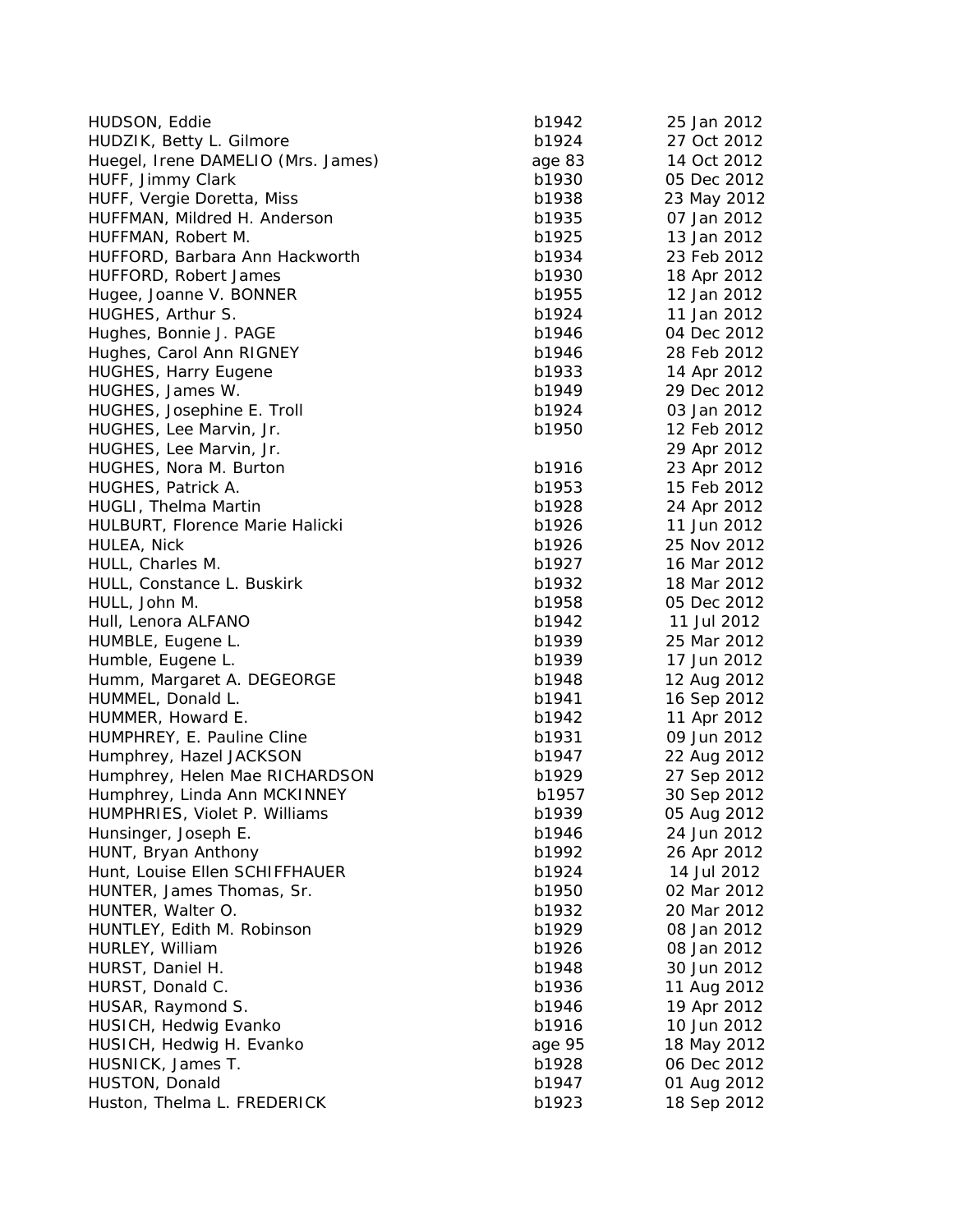| HUTCH, David                                        | b1943 | 19 Mar 2012 |
|-----------------------------------------------------|-------|-------------|
| Hutchins, Jane Ann SNYDER                           | b1944 | 16 Aug 2012 |
| HUTCHINSON, Barbara Strehler                        | b1932 | 15 Dec 2012 |
| HUTCHINSON, Donna J. Shaffer                        | b1955 | 05 Dec 2012 |
| Hutta, Florence PLAKOSH                             | b1925 | 21 Oct 2012 |
| HUTTER, Raymond                                     | b1926 | 05 Apr 2012 |
| HVISDAK, Robert P.                                  | b1946 | 14 Mar 2012 |
| Hyde, Margaret Ann BALMENTI                         | b1950 | 24 Oct 2012 |
| HYLAND, Peter Vincent                               | b1934 | 06 May 2012 |
| HYLTON, George E.                                   | b1955 | 30 Mar 2012 |
| Hynes, Maureen JONES                                | b1973 | 29 May 2012 |
| HYNES, Thomas C.                                    | b1962 | 06 Jun 2012 |
| Hyshaw, Alice Elizabeth WILLIAMS                    | b1938 | 27 May 2012 |
| Iaanazone, Helen C. VOGRIN                          | b1922 | 19 Aug 2012 |
| IACOBUCCI, Rita Mae Fabry                           | b1940 | 21 Mar 2012 |
| Iafrancesco, Christina TIBERIO                      | b1925 | 08 Nov 2012 |
| IAMURRI, Angelina Chiovitti                         | b1922 | 21 May 2012 |
| IAMURRI, Cosmo                                      | b1922 | 06 Oct 2012 |
| IANAZONE, Marie L. Candela (aka Dolly)              | b1923 | 24 Dec 2012 |
| IANDIMARINO, John L.                                | b1939 | 14 Nov 2012 |
| IANNETTA, John A.                                   |       | 01 Jul 2012 |
| Iannucci, Veronica H. PARRY                         | b1948 | 31 Aug 2012 |
| IBBETT, Ruth M. Ritter                              |       | 14 Dec 2012 |
| ICKERT, Edmund                                      | b1923 | 06 Dec 2012 |
| IHEAMA, Elaine S. Buggs                             | b1949 | 15 Nov 2012 |
| <b>INCARNATO, Mildred Marie Rosenberger</b>         | b1920 | 13 Jun 2012 |
| INFANTE, Amelia Infante                             | b1933 | 09 Mar 2012 |
| Infante, Mary Louise WALKER                         | b1936 | 05 Aug 2012 |
| Infante, Theresa B. PUPINO                          | b1922 | 07 Feb 2012 |
| INGALLS, John H.                                    | b1929 | 06 Dec 2012 |
| INNOCENZI, Frank                                    | b1929 | 14 Aug 2012 |
| IRBY, Jessie Mae McCray Crumpler                    | b1916 | 08 Jul 2012 |
| IRIZARRY, Marguerite C. Alexee Shaffer              | b1940 | 30 Nov 2012 |
| IRONS, Walter Frederick                             | b1934 | 01 Dec 2012 |
| Irving, Barbara A. PRICE                            | b1933 | 07 Oct 2012 |
| Irving, Carol Ann MAIN                              | b1937 | 19 Sep 2012 |
| Isco, Stacey SUTERA                                 | b1972 | 12 Feb 2012 |
| Isenberg, Joy Elaine GREATHOUSE                     | b1962 | 14 Mar 2012 |
| Isoldi, Concetta Marie Santisi PECCHIA              | b1933 | 14 May 2012 |
| ISOM, Carl                                          | b1938 | 09 May 2012 |
| ITALIANO, Caroline Brunovic                         | b1920 | 09 Feb 2012 |
| IVANCHAK, Sadie E. Seifert                          | b1927 | 22 Mar 2012 |
| IVEY, Lenton C.                                     | b1943 | 09 Sep 2012 |
| Ivy, Florence D. PARKER                             | b1941 | 30 Aug 2012 |
| Jackson, Beatrice STANFORD                          | b1929 | 28 Mar 2012 |
| JACKSON, Gregory Allen                              | b1959 | 09 Nov 2012 |
| JACKSON, Hazel Humphrey                             | b1947 | 22 Aug 2012 |
|                                                     | b1965 | 20 Dec 2012 |
| JACKSON, Kevin Maurice                              | b1952 | 02 Nov 2012 |
| JACKSON, Lynne Ann Berryman<br>JACKSON, Ollie Green | b1911 | 17 Jul 2012 |
|                                                     | b1960 | 06 Jun 2012 |
| JACKSON, Ricky                                      |       |             |
| JACKSON, Talmadge D.                                | b1923 | 18 Jan 2012 |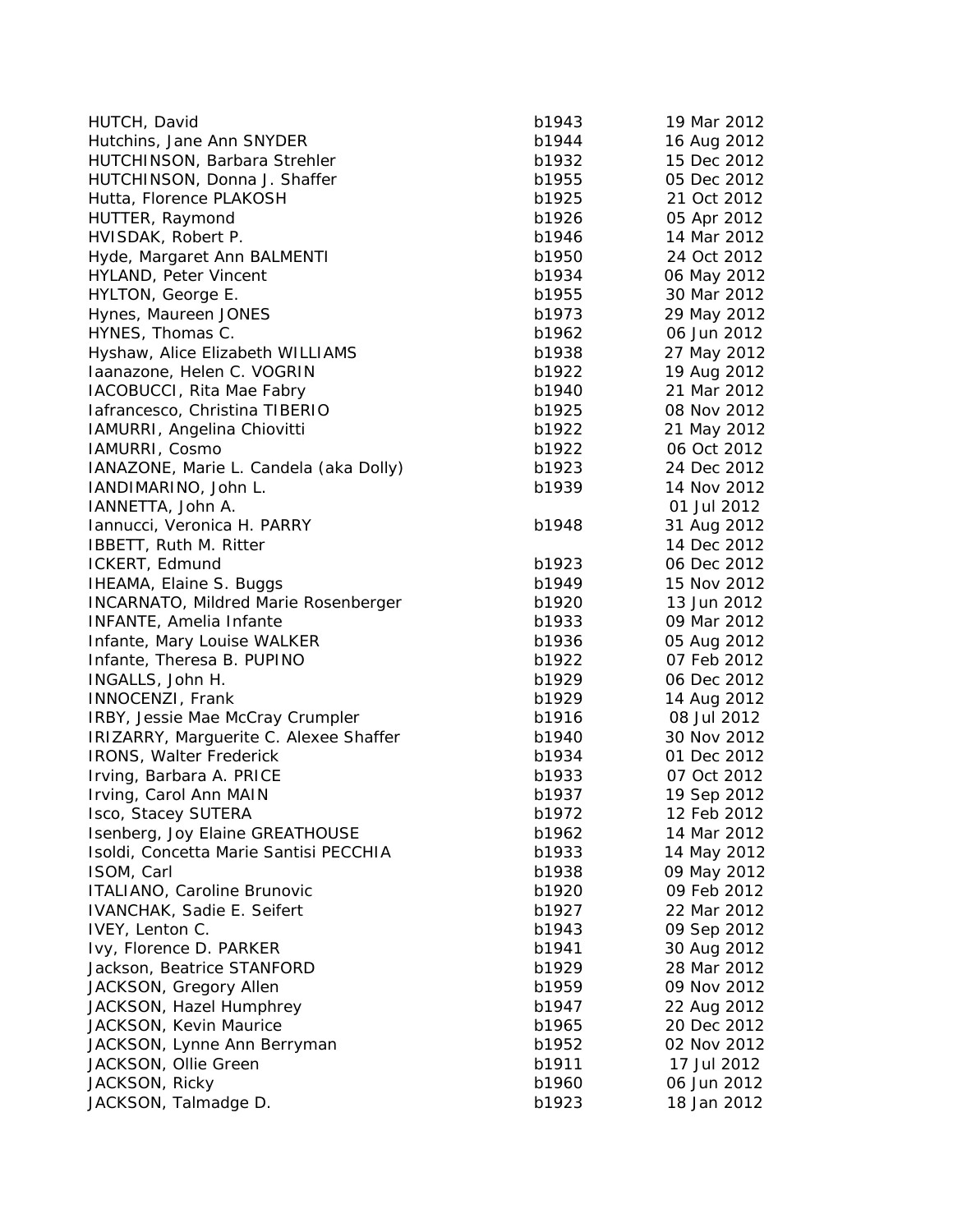JACKSON, Theresa Ann Miss b1969 25 Jul 2012 25 Jul 2013 25 Jul 2013 25 Jul 2013 25 Jul 2013 25 Jul 2013 25 Jul JACKSON, William Nathaniel, Sr. b1934 29 Feb 2013 29 Feb 2013 29 Feb 2013 29 Feb 2013 29 Feb 2013 2013 2013 20 Jackson, Zola Belle PUGH b1925 18 Apr 2012 18 Apr 2012 18 Apr 2013 18 Apr 2013 18 Apr 2013 18 Apr 2013 18 Apr 20 JACOB, Julius J. b1916 01 Jan 2012 12:00 b1916 01 Jan 2012 12:00 b1916 01 Jan 2012 12:00 b1916 01 Jan 2012 12:00 b1916 01 Jan 2012 12:00 b1916 01 Jan 2012 12:00 b1916 01 Jan 2012 12:00 b1916 01 Jan 2012 12:00 b1916 01 Jan JACOBS, Albert A. b1924 of the b1924 of the b1924 of the b1924 of the b1924 of the b1924 of the b1924 of the b Jacobs, Jean Barara RIBARICH **b** JACOBS, Shirley Brody b1918 02 Apr 2012 02 Apr 2013 02 Apr 2012 02 Apr 2013 02 Apr 2013 02 Apr 2013 02 Apr 201 JACOBSON, Erin L. Miss b1947 22 Oct 2012 22 Oct 2013 22 Oct 2014 22 Oct 2014 22 Oct 2014 22 Oct 2014 22 Oct 20 JACOBSON, Helen Jane Martin b1912 30 Dec 2012 30 Dec 2012 30 Dec 2012 30 Dec 2012 30 Dec 2012 30 Dec 2012 30 D JACOBSON, Lawrence W. **All 2012 12:33 04 34 13 13 14 Jul 2013** 13 14 14 15 16 17 18 18 19 19 19 19 19 19 19 19 1 JACOBY, Marlene A. Ser b1962 27 September 27 September 27 September 27 September 27 September 27 Sep 2013 27 September 27 September 27 September 27 September 27 September 27 September 27 September 27 September 27 September Jacubec, Lisa A. CICCOLELLI b1956 30 Aug 2012 JAKUBEK, Helen Wolfe b1918 22 Mar 2012 22 Mar 2013 22 Mar 2013 22 Mar 2013 22 Mar 2013 22 Mar 2013 22 Mar 2013 JAKUBEK, Josephine Saadey b1929 23 Nov 2012 23 Nov 2012 23 Nov 2012 23 Nov 2012 23 Nov 2012 23 Nov 2013 23 Nov JAKUPCIN, Helen A., Miss b1918 02 May 2012 02 May 2013 02 May 2013 02 May 2013 02 May 2013 02 May 2013 02 May 2013 02 May 2013 02 May 2013 02 May 2013 02 May 2013 02 May 2014 02 May 2013 02 May 2013 02 May 2013 02 May 2013 JAMES, Edna V. Wildman b1919 23 Dec 2012 23 Dec 2013 23 Dec 2013 23 Dec 2013 23 Dec 2013 23 Dec 2013 23 Dec 20 James, Mary CREED b1915 14 Feb 2013 14 Feb 2013 14 Feb 2013 14 Feb 2013 14 Feb 2013 14 Feb 2013 14 Feb 2013 14 F James, Ruth L. VULETICH b1922 21 January 2012 21 January 2013 Janci, Helen PALATAS b1918 b1918 b1918 b1918 b1918 b1918 b1918 b1918 b1918 b1918 b JANCI, Virginia M., Miss b1947 of the 2012 of the 2014 of the 2012 of the 2014 of the 2012 of the 2013 of the 2012 of the 2012 of the 2012 of the 2012 of the 2012 of the 2012 of the 2012 of the 2012 of the 2012 of the 2012 JANECKO, Veronica M. Barnak b1921 1922 b2 JANIS, Mary Alice Tascione b1923 31 Oct 2012 31 Oct 2013 31 Oct 2013 31 Oct 2013 31 Oct 2013 31 Oct 2013 31 Oc JANKOVICH, Joseph b1927 04 Nov 2012 JARDINE, Robert A. b1931 b1931 b1931 b1931 b1931 b1931 b1931 b1931 b1931 b1931 b1931 b1931 b1931 b1931 b1931 b JARVIS, Harold T. b1935 01 Nov 2012 JARVIS, Kem b1950 25 Oct 2012 25 Oct 2013 25 Oct 2013 25 Oct 2013 25 Oct 2013 25 Oct 2013 25 Oct 2013 25 Oct 20 JASPER, Mary Beulah Jones b1934 of the b1934 of the b1934 of the b1934 of the b1934 of the b1934 of the b1934 of the b1934 of the b1934 of the b1934 of the b1934 of the b1934 of the b1934 of the b1934 of the b1934 of the b JASTER, Barbara Ruth Kay b1924 18 Jul 2012 18 Jul 2012 18 Jul 2013 18 Jul 2013 18 Jul 2013 18 Jul 2013 18 Jul 2013 18 Jul 2013 18 Jul 2013 18 Jul 2013 18 Jul 2013 18 Jul 2013 18 Jul 2014 18 Jul 2013 18 Jul 2014 18 Jul 2014 JAY, George, Jr. b1925 20 May 2012 JAY, John C. age 76 19 Nov 2012 12:30 13:30 JEFFERSON, Aaron b1968 02 Jun 2012 1968 02 Jun 2012 1968 02 Jun 2012 1968 02 Jun 2012 1979 1979 02 Jun 2012 19 Jefferson, Judy E. BECK b1947 b1947 b1947 b1947 b1947 b1947 b1947 b1947 b1947 b1947 b1947 b1947 b1947 b1947 b1 Jenkins, Dorothy C. PORTER b1931 b1931 b1931 b1931 b1931 b1931 b1931 b1931 b1931 b1931 b1931 b1931 b1931 b1931 Jenkins, Gloria CLARK b1948 b1948 b1948 b1948 b1948 b1948 b1948 b1948 b1948 b1948 b1948 b1948 b1948 b1948 b194 JENKINS, Janie Steinfeld b1922 22 Apr 2012 22 Apr 2012 22 Apr 2012 22 Apr 2012 22 Apr 2012 22 Apr 2012 22 Apr 20 JENKINS, Lillie P. Pass b1931 b1931 27 Sep 2013 27 Sep 2013 27 Sep 2013 27 Sep 2013 27 Sep 2013 27 Sep 2013 27 JENKINS, Nettie H. Phillips **b**<sup>1</sup> JENNINGS, Alice Ruth Wilcox b1928 10 b1928 10 b1928 10 b1938 10 b1938 10 b1938 10 b1938 10 b1938 10 b1938 10 b JENNINGS, Ronald W. b1933 23 Nov 2013 23 Nov 2013 23 Nov 2013 23 Nov 2013 23 Nov 2013 23 Nov 2013 23 Nov 2013 2 Jensen, Iva M. HALM b1934 13 Mar 2013 13 Mar 2013 13 Mar 2013 13 Mar 2013 13 Mar 2013 13 Mar 2013 13 Mar 2013 1 JENSEN, Marjorie M. Basta b1938 25 Apr 2013 25 Apr 2013 25 Apr 2013 25 Apr 2013 25 Apr 2013 25 Apr 2013 25 Apr 2013 25 Apr 2013 25 Apr 2013 25 Apr 2013 25 Apr 2013 25 Apr 2013 25 Apr 2013 25 Apr 2013 25 Apr 2013 25 Apr 201 Jenson, Ruth Virginia JONES and 89 and 89 approximate 89 approximate 89 approximate 89 approximate 8 JENYK, Angeline M. DeFabio b1922 19 Jun 2012 JEREN, Owen John s/o John b/c JESWALD, Clara Anne Gimelli b1913 28 Nov 2012 Jhajducek, Ann M. DeNICHOLAS b1916 b1916 b1916 b1916 b1916 b1916 b1916 b1916 b1916 b1916 b1916 b1916 b1916 b19 JOHNGRASS, David A. b1979 06 JUL 2012 07:30 JUL 2013 07:30 AM Johns, Cheryl L. BAUWENS b1950 12 Jul 2012 12 Jul 2013 12 Jul 2013 12 Jul 2013 12 Jul 2013 12 Jul 2013 12 Jul 2013 12 Jul 2013 12 Jul 2013 12 Jul 2013 12 Jul 2013 12 Jul 2013 12 Jul 2013 12 Jul 2013 12 Jul 2013 12 Jul 2013 JOHNS, Christine G. Mihalov b1926 17 Sep 2012 17 Sep 2013 17 Sep 2013 18:30 JOHNSON, Agnes J. Gillespie Nemeth b1922 b1922 JOHNSON, Annie Bell b1936 2012 101 b1936 b1936 b1936 b1936 b1936 b1936 b1936 b1936 b1936 b1936 b1936 b1936 b19 Johnson, Barbara Ann COLANGELO b1938 b1938 b1938 b1938 b1938 b1938 b1938 b1938 b1938 b1938 b1938 b1938 b1938 b

| 1969  | 25 Jul 2012 |
|-------|-------------|
| 1934  | 29 Feb 2012 |
| 1925  | 18 Apr 2012 |
| 1916  | 01 Jan 2012 |
| 1924  |             |
|       | 01 Jun 2012 |
| 1928  | 19 Aug 2012 |
| 1918  | 02 Apr 2012 |
| 1947  | 22 Oct 2012 |
| 1912  | 30 Dec 2012 |
| je 83 | 04 Jul 2012 |
| 1962  | 27 Sep 2012 |
| 1956  | 30 Aug 2012 |
| 1918  | 22 Mar 2012 |
| 1929  | 23 Nov 2012 |
| 1918  | 02 May 2012 |
| 1919  | 23 Dec 2012 |
| 1915  | 14 Feb 2012 |
| 1922  | 21 Jan 2012 |
| 1918  |             |
|       | 06 Dec 2012 |
| 1947  | 09 Feb 2012 |
| 1921  | 02 Feb 2012 |
| 1923  | 31 Oct 2012 |
| 1927  | 04 Nov 2012 |
| 1931  | 03 Apr 2012 |
| 1935  | 01 Nov 2012 |
| 1950  | 25 Oct 2012 |
| 1934  | 08 Nov 2012 |
| 1924  | 18 Jul 2012 |
| 1925  | 20 May 2012 |
| je 76 | 19 Nov 2012 |
| 1968  | 02 Jun 2012 |
| 1947  | 05 Dec 2012 |
| 1931  | 19 Jun 2012 |
| 1948  | 09 Aug 2012 |
| 1922  | 22 Apr 2012 |
|       |             |
| 1931  | 27 Sep 2012 |
| 1929  | 22 Sep 2012 |
| 1928  | 10 Dec 2012 |
| 1933  | 23 Nov 2012 |
| 1934  | 13 Mar 2012 |
| 1938  | 25 Apr 2012 |
| je 89 | 04 Nov 2012 |
| 1922  | 19 Jun 2012 |
| 12012 | 22 Oct 2012 |
| 1913  | 28 Nov 2012 |
| 1916  | 10 Apr 2012 |
| 1979  | 06 Jul 2012 |
| 1950  | 12 Jul 2012 |
| 1926  | 17 Sep 2012 |
| 1922  | 06 Dec 2012 |
| 1936  | 20 Jun 2012 |
|       |             |
| 1938  | 07 Feb 2012 |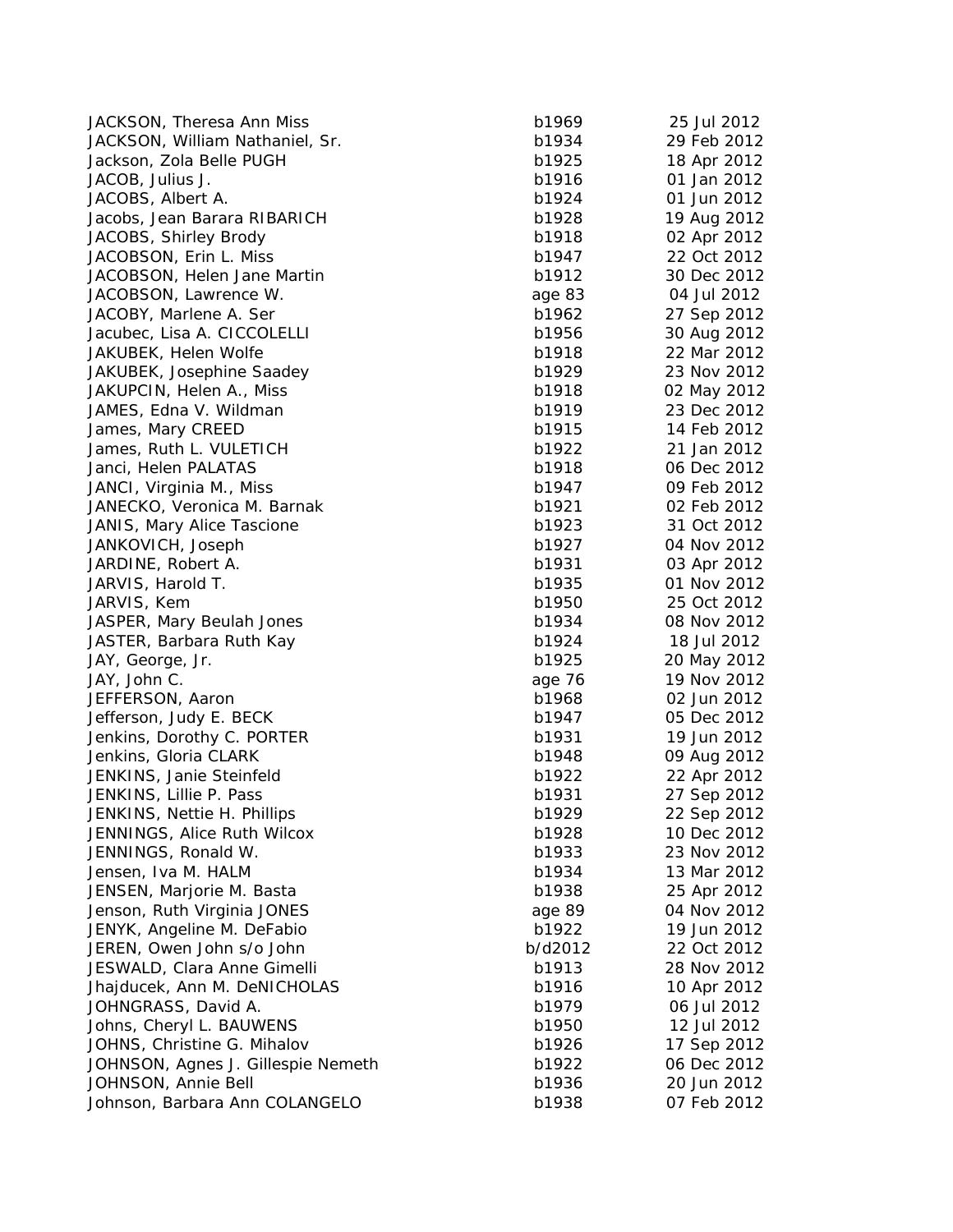| JOHNSON, Caryl B. Berggren                        | b1927  | 01 Jul 2012 |
|---------------------------------------------------|--------|-------------|
| JOHNSON, Charles R.                               | b1948  | 27 Feb 2012 |
| JOHNSON, Clarence Henry                           | b1924  | 13 Aug 2012 |
| JOHNSON, Cynthia Kay Miss                         | b1950  | 25 Sep 2012 |
| JOHNSON, Dennis Edward                            | b1957  | 28 Jul 2012 |
| Johnson, Edna M. BROWN                            | b1929  | 01 Apr 2012 |
| Johnson, Elizabeth BLOCKINGER                     | b1964  | 06 May 2012 |
| Johnson, Elizabeth HARRIS                         | b1926  | 21 Dec 2012 |
| JOHNSON, Elizabeth Joan Kraus                     | b1922  | 21 Aug 2012 |
| Johnson, Ema Jewel BOGGS                          | b1935  | 01 Apr 2012 |
| JOHNSON, Frances A. (Mrs. Carl)                   | b1918  | 14 Jul 2012 |
| JOHNSON, George Lucas                             | b1930  | 21 Oct 2012 |
| JOHNSON, Harry C.                                 | b1935  | 12 Jan 2012 |
| JOHNSON, Ira Dell Brown                           | b1932  | 03 Mar 2012 |
| JOHNSON, James Hall                               | b1942  | 22 Jan 2012 |
| JOHNSON, James Randolph Scott                     | b1949  | 01 Mar 2012 |
| Johnson, Kenneth H.                               | b1917  | 07 Aug 2012 |
| JOHNSON, Lee Edward                               | b1952  | 22 Jan 2012 |
| JOHNSON, Lee Edward                               | b1952  | 24 Jan 2012 |
| JOHNSON, Lillian L. Bigley                        | b1941  | 18 May 2012 |
| JOHNSON, Magdalene I. (Mrs. John C.)              | b1927  | 13 Jan 2012 |
| JOHNSON, Marquita Nicole Miss.                    | b1983  | 21 Nov 2012 |
| JOHNSON, Michael Anthony                          | b1992  | 09 Jun 2012 |
| Johnson, Phyllis A. MORRELL                       | b1948  | 19 Jul 2012 |
| JOHNSON, Richard Leroy                            | b1928  | 09 Sep 2012 |
| JOHNSON, Ronald Louis                             | b1944  | 14 Apr 2012 |
| Johnson, Rose Marie SNYDER                        | b1912  | 21 Jan 2012 |
| JOHNSON, Roy                                      | b1947  | 05 Jul 2012 |
| JOHNSON, Ruth J. McMullen                         | b1936  | 22 Aug 2012 |
| JOHNSON, Sister Lucy Cheraw Robinson              | b1921  | 05 Jul 2012 |
| Johnson, William                                  | b1926  | 23 Jun 2012 |
| JOHNSON, Willie C.                                | b1942  | 02 Sep 2012 |
| JOHNSON, Willie G. (AKA EPPS, Willie)             | b1931  | 04 Feb 2012 |
| JOHNSON-RUSSELL, Shaina Lenore d/o Daniel C., Jr. | b2011  | 16 Mar 2012 |
| Johnston, Betty RAYMOND                           | b1942  | 30 May 2012 |
| JOHNSTON, Harriet M. Thomas                       | b1941  | 29 Aug 2012 |
| Johnston, Jean OLZAK                              | b1933  | 06 Dec 2012 |
| JOHNSTON, Jeffrey C.                              | b1986  | 25 Aug 2012 |
| JOHNSTON, Kimberly J. Miss                        | b1962  | 20 Jul 2012 |
| Joiy, Sallie Anne ROGERS                          | b1937  | 29 Apr 2012 |
| Jones, Alice Jetta TILLERY                        | b1914  | 07 Mar 2012 |
| JONES, Angela Maria Fernandez                     | b1928  | 18 Dec 2012 |
| JONES, Anne P. Bence                              | b1939  | 10 Oct 2012 |
| JONES, Aundra Ajani                               |        | 13 Dec 2012 |
| JONES, Beverly J. Alexander                       | b1928  | 20 Sep 2012 |
| JONES, Carl                                       | b1941  | 09 Jul 2012 |
| Jones, Charlotte A. Loncar LEFLER                 | b1939  | 29 Nov 2012 |
| JONES, Charlotte Nuzum, Miss                      | b1932  | 23 May 2012 |
| Jones, Diane M. KALONSKY                          | age 63 | 27 Sep 2012 |
| Jones, Donna Jean WALKER                          | b1937  | 28 Nov 2012 |
| JONES, Doretha C., Miss                           | b1947  | 11 Jun 2012 |
| JONES, Dorothy Ida Cole                           | b1923  | 03 Jun 2012 |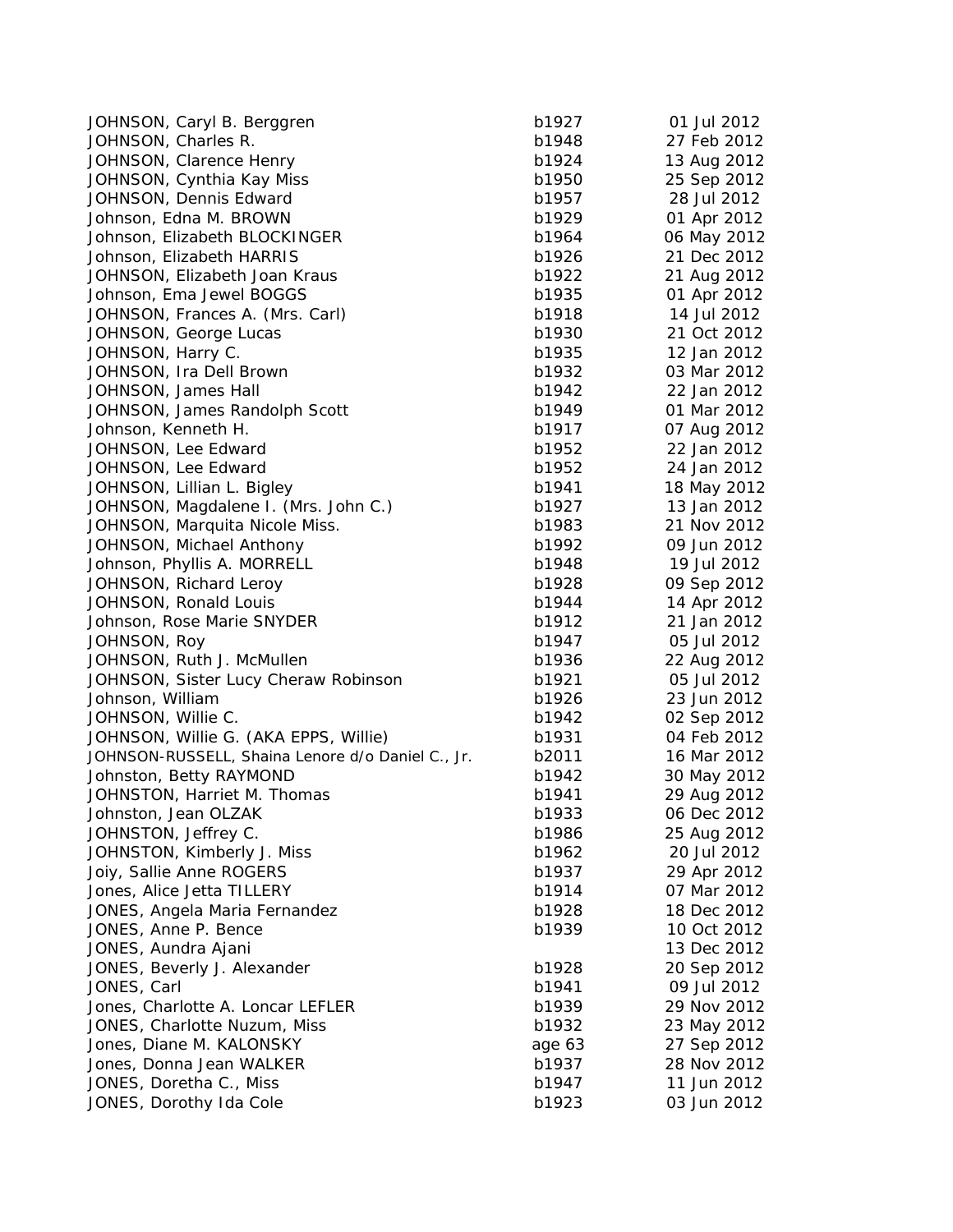| JONES, E. Robert                      | b1925  | 19 Dec 2012 |
|---------------------------------------|--------|-------------|
| JONES, Earl L.                        | b1919  | 25 Aug 2012 |
| Jones, Gertrude K. DUDLEY             | b1922  | 22 Aug 2012 |
| JONES, Julia Margaret Patricia Twomey | b1929  | 10 Jul 2012 |
| JONES, Karen A. Thoresen              | b1943  | 07 Jan 2012 |
| Jones, Lynn Wilhelm MAUCH             | b1951  | 03 Apr 2012 |
| JONES, Margaret J. Fiscus             | b1925  | 26 Aug 2012 |
| JONES, Marguerita Eleanor Sullivan    | b1930  | 08 Sep 2012 |
| Jones, Marguerite Bigsby OWENS        | b1950  | 04 Oct 2012 |
| Jones, Mary Beulah JASPER             | b1934  | 08 Nov 2012 |
| Jones, Mary F. HOLLIS                 | b1931  | 17 Apr 2012 |
| JONES, Mary Frances Miller            | b1932  | 31 Aug 2012 |
| JONES, Mary Helen Hogue               | b1934  | 02 Aug 2012 |
| JONES, Maureen Hynes                  | b1973  | 29 May 2012 |
| JONES, Muriel Stewart                 | age 89 | 19 May 2012 |
| JONES, Robert                         | b1969  | 09 Jun 2012 |
| JONES, Robert Darnell                 | b1954  | 14 Jul 2012 |
| JONES, Ruth B. Brown                  | b1919  | 06 Sep 2012 |
| JONES, Ruth Virginia Jenson           | age 89 | 04 Nov 2012 |
| Jones, Sallie Louise LUMADUE          | age 86 | 10 Aug 2012 |
| JONES, Troy A.                        | b1983  | 22 Sep 2012 |
| Jones, Virginia J. HENRY              | b1926  | 14 Dec 2012 |
| JONES, Virginia Sager Stuler          | b1917  | 01 Apr 2012 |
| JONES, Wendell D.                     | b1925  | 12 Sep 2012 |
| JONES, Willie G.                      | b1934  | 05 Sep 2012 |
| JORDAN, Carl F.                       | b1955  | 30 Nov 2012 |
| JORDAN, Frank A.                      | b1938  | 17 Nov 2012 |
| Jordan, Grace DAVIS                   | b1923  | 13 Jun 2012 |
| JORDAN, Lawrence Gean                 | b1938  | 09 May 2012 |
| JOSEPH, Cecelia Philistine Smith      | b1927  | 06 Dec 2012 |
| JOSEPH, Donna J. Riccitelli           | b1937  | 27 May 2012 |
| Joseph, Winifred Ruth WILKESON        | b1917  | 07 Feb 2012 |
| Josselson, Fernine Rhea SOLOMON       | b1915  | 17 Feb 2012 |
| JOY, Anthony James, Jr.               | b1939  | 09 Mar 2012 |
| Joyce, Mary Elaine LAGERGREN          | b1923  | 26 Dec 2012 |
| JUBAK, John T.                        | b1936  | 09 Feb 2012 |
| JUDSON, Rosalyn Butler                | b1939  | 02 Aug 2012 |
| JULIAN, Dolores H. Miller             | b1940  | 21 Dec 2012 |
| JULIAN, Eleanor Marie Nicastro        | b1932  | 22 Jan 2012 |
| Julian, Roseann TRIPKE                | b1938  | 13 Sep 2012 |
| JULIUS, Margarita Pauline Sforza      | b1934  | 25 Feb 2012 |
| Jurica, Ann M. BOBOVECZ               | b1924  | 09 Dec 2012 |
| Jurjevich, Sally RODOVICK             | age 97 | 27 Sep 2012 |
| Jursa, Annabelle BOROVITCKY           | b1929  | 13 Feb 2012 |
| KACHER, Daniel F.                     | b1963  | 10 Aug 2012 |
| KACHMAR, Edna L. Kerest               | b1918  | 11 Mar 2012 |
| KACHMER, Carol L. Plant               | b1946  | 01 Apr 2012 |
| KACHMER, Mary Ann (Mrs. Michael A.)   | b1935  | 30 Dec 2012 |
| KACHNER, Lois M. Fisher               | b1920  | 16 Aug 2012 |
| Kachurek, Agnes Katherine WHITE       | b1915  | 18 Jul 2012 |
| KACHUREK, Gene F.                     | b1952  | 14 Oct 2012 |
| Kacvinsky, Suzanne L. TUROCY          | b1920  | 07 Feb 2012 |
|                                       |        |             |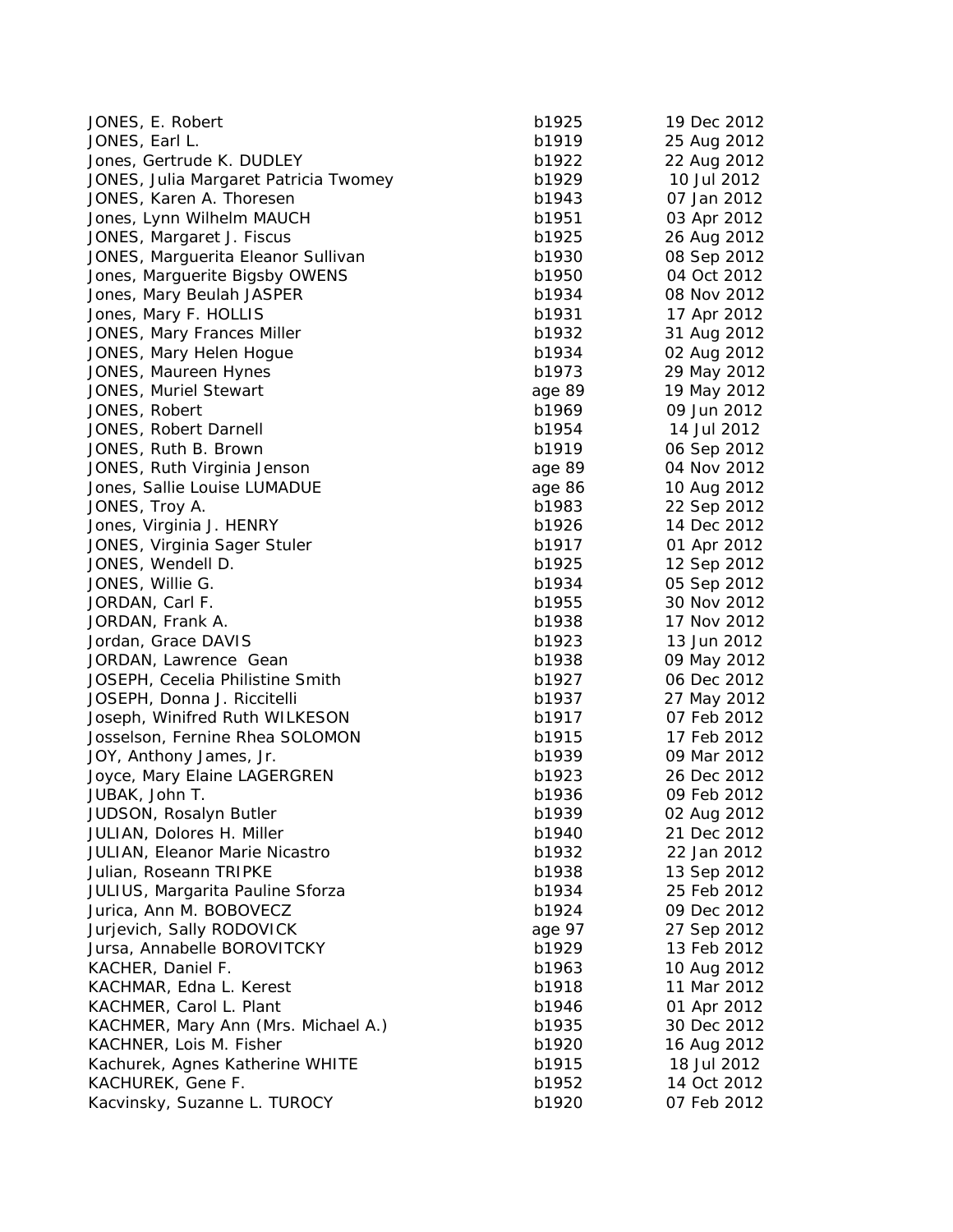| KADILAK, John Paul                     | b1962   | 28 Mar 2012 |
|----------------------------------------|---------|-------------|
| Kaighin, Nancy J. VanFOSSAN            | b1922   | 10 Jan 2012 |
| KAIL, Margaret L. Clark                | b1946   | 14 Aug 2012 |
| KAISER, Kristina J., Miss              | b1960   | 29 Jan 2012 |
| KALAFUT, Maria M. Kast                 | b1926   | 28 Nov 2012 |
| KALAMAN, James C.                      | b1971   | 27 May 2012 |
| Kalapos, Margaret HOLIBONICH           | b1925   | 14 Jul 2012 |
| KALBASKY, AnnaMarie Salata             | b1926   | 13 Oct 2012 |
| Kalbasky, Stella T. HARRIS             |         | 02 Nov 2012 |
| Kale, Bernice EAGLE                    | b1927   | 11 Apr 2012 |
| KALE, Edith G. Schrum                  | b1931   | 22 Dec 2012 |
| Kalinka, Olga WINOVICH                 | b1918   | 05 Jan 2012 |
| KALIVAS, Theodore P.                   | b1923   | 06 May 2012 |
| Kalla, Antoinette M. ALTIER            | b1927   | 30 Mar 2012 |
| KALMAN, Pauline M. Knapik              | b1927   | 23 Aug 2012 |
| KALOCHORITIS, Eglie Santamas           | b1927   | 12 Aug 2012 |
| <b>KALOGERAS, Steve</b>                | b1950   | 13 Sep 2012 |
| KALONSKY, Diane M. Jones               | age 63  | 27 Sep 2012 |
| Kalosky, Daniel R.                     | b1917   | 17 Jun 2012 |
| KALOSKY, Edward S.                     | b1947   | 08 Jul 2012 |
| KALOSKY, Kenneth E.                    | b1967   | 23 Mar 2012 |
| KAMBURY, JoAnn Obrien                  | b1929   | 12 Apr 2012 |
| KAMPFER, Keith A.                      | b1937   | 29 Feb 2012 |
| KANE, Edward J.                        | b1948   | 13 Feb 2012 |
| Kane, Judy MAUERMAN                    | b1962   | 21 Apr 2012 |
| KANE, Patricia Ann Storey              | b1932   | 28 Jan 2012 |
| Kanik, Ann TOKARSKY                    | b1926   | 06 Dec 2012 |
| Kanik, Barbara J. WELLS                | b1950   | 04 Jul 2012 |
| Kanik, Helen F. ZALKA                  | b1929   | 29 Apr 2012 |
| Kanocz, Helen Margaret BAYUS           | b1926   | 27 Jan 2012 |
| KAPPLER, Amelia Grace d/o Brandon D.   | b/d2012 | 02 Dec 2012 |
| KAPPLER, Brantley Reese s/o Brandon D. | b/d2012 | 02 Dec 2012 |
| KAPPLER, Nolan David s/o Brandon D.    | b/d2012 | 02 Dec 2012 |
| KAPUSTA, Edward J.                     | b1928   | 08 Dec 2012 |
| <b>KARABIN, Margaret Marsh</b>         | b1916   | 18 Feb 2012 |
| Karlovic, Joanne KEPHART               | b1942   | 01 Jul 2012 |
| KAROVIC, Donna J. Lucarelli            | b1946   | 03 Jun 2012 |
| KASARIS, Manuel M. (Koutsourais)       | b1943   | 21 Oct 2012 |
| Kashbara, Mary KHOURY                  | b1925   | 27 Oct 2012 |
| KASHMAR, Joseph W.                     | b1926   | 17 May 2012 |
| KASO, David E.                         | b1961   | 06 Jan 2012 |
| Kaspar, Helen Brandsovich SVOBODA      | b1922   | 16 Mar 2012 |
| KASSARAS, Elizabeth M. Dolas           | b1930   | 08 Oct 2012 |
| Kast, Maria M. KALAFUT                 | b1926   | 28 Nov 2012 |
|                                        |         | 11 Mar 2012 |
| <b>KASTEN, Keith</b><br>KASTEN, Keith  | age 52  |             |
|                                        | b1959   | 12 Mar 2012 |
| Katayama, Randine L. WEAVER            | b1944   | 28 Sep 2012 |
| KATHER, James D.                       | age 62  | 11 Dec 2012 |
| Katich, Ann SEPIC                      | b1915   | 26 Jun 2012 |
| KATZ, Doris M. Winkleman               | b1940   | 13 Oct 2012 |
| Katz, Elaine PESSES                    |         | 11 Dec 2012 |
| Kauffman, Helen M. SLAGLE              | b1918   | 09 Jan 2012 |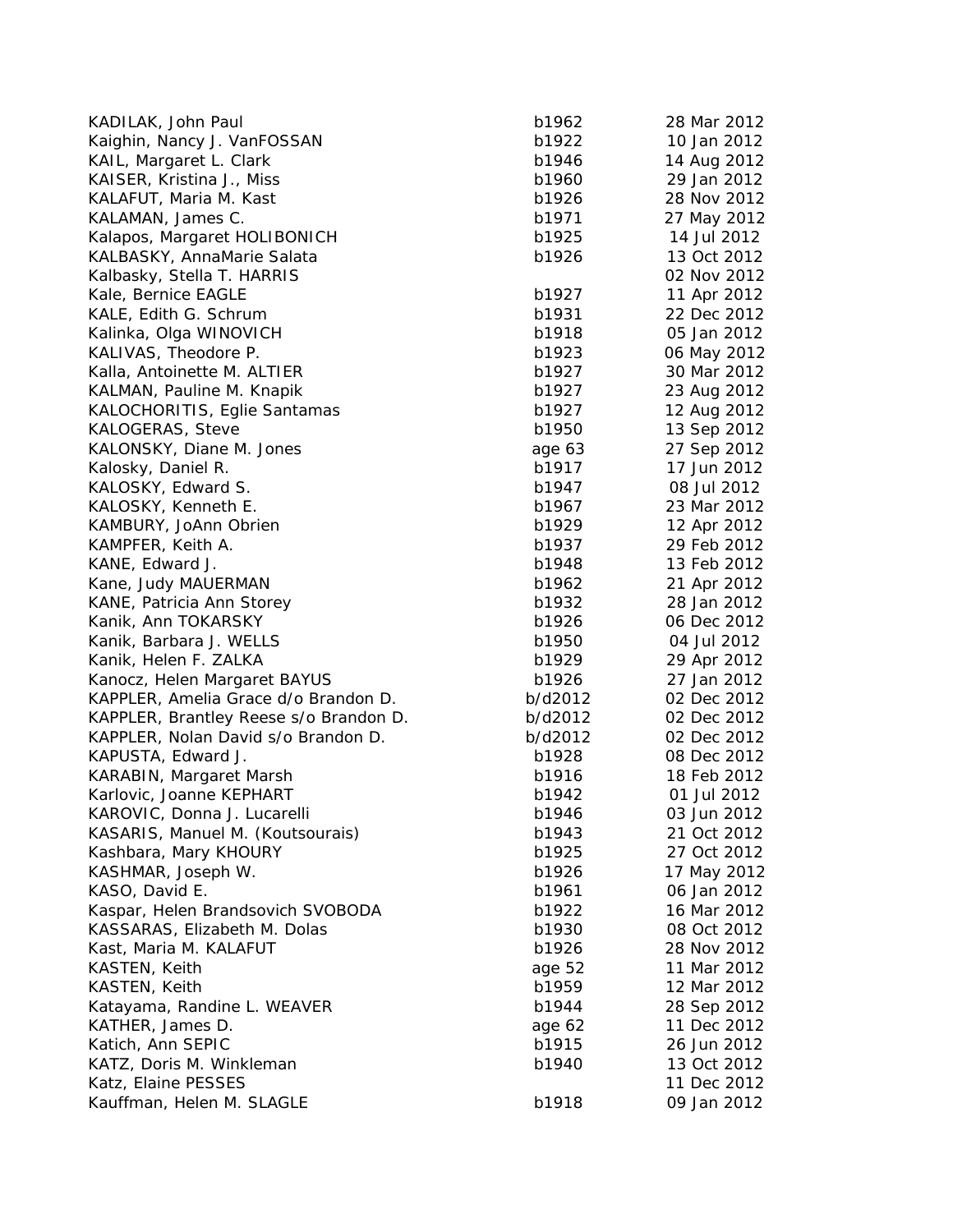| KAUFMAN, Jane Ramsey            | b1922  | 13 Apr 2012 |
|---------------------------------|--------|-------------|
| KAVANAUGH, Frank E., Jr.        | b1938  | 01 Mar 2012 |
| KAVOUKLIS, Mary Ms.             | b1926  | 25 Dec 2012 |
| Kay, Barbara Ruth JASTER        | b1924  | 18 Jul 2012 |
| KAY, Richard E.                 | b1937  | 28 Jan 2012 |
| KEAGY, George M.                | b1916  | 14 Mar 2012 |
| KEAGY, Phillip W.               | b1981  | 29 Jan 2012 |
| Kearney, Harriet Mae COPELAND   | b1925  | 26 Sep 2012 |
| KEEHNER, Margaret E. Fowler     | b1923  | 08 Jan 2012 |
| Keeling, Mildred B. CARNEY      | b1913  | 07 Feb 2012 |
| KEEN, Ann M. Bucci              | b1924  | 10 Sep 2012 |
| KEENAN, George R.               | b1937  | 08 May 2012 |
| Keffer, Lida McKNIGHT           | b1923  | 19 Feb 2012 |
| KEIFER, George Edward, Jr.      | b1943  | 13 Mar 2012 |
| KEIFER, Robert James            | age 86 | 22 Mar 2012 |
| KEIFFER, Mary Amicone Trimble   | b1924  | 29 Aug 2012 |
| Keill, Julia Gajeczky LANDLES   | b1913  | 12 Jun 2012 |
| KEIRSEY, Elijah N.              | b1922  | 29 Nov 2012 |
| KEITH, Janet C. Fisher          | b1934  | 24 Oct 2012 |
| Kekich, Michaelene M. DEFRANK   | b1951  | 07 Dec 2012 |
| KELEMEN, John A.                | b1927  | 18 Jan 2012 |
| KELEMEN, Sylvia Marianni        | b1928  | 11 Nov 2012 |
| KELLAM, Thelma L. Hilbig        |        | 19 Apr 2012 |
| <b>KELLER, Dorothy Alessi</b>   | b1929  | 31 Dec 2012 |
| Keller, Ralph Clarence Jr.      |        | 19 Jun 2012 |
| Kelley, Betty Louise FORNEY     | b1925  | 28 Sep 2012 |
| KELLEY, Charles W.              | b1925  | 21 Feb 2012 |
| KELLEY, Joan P. Wyman           | b1940  | 01 Feb 2012 |
| KELLEY, John F.                 | b1933  | 23 May 2012 |
| Kelley, Minnie Pearl PACE       | b1927  | 06 Jun 2012 |
| KELLNER, Paul William           | b1920  | 16 Nov 2012 |
| KELLOGG, David K.               | b1942  | 03 Dec 2012 |
| <b>KELLY, Betty Jane Morley</b> | b1923  | 08 Nov 2012 |
| KELLY, Kathleen Reedy           | b1932  | 04 Aug 2012 |
| KELLY, Theresa Manning          | age 85 | 01 May 2012 |
| KEMBLE, Mildred Loretta Yeckel  | b1922  | 19 Dec 2012 |
| Kemesky, Joann SANDERSON        | b1938  | 30 Sep 2012 |
| KENJEVARI, Rose A. Campbell     | b1929  | 05 Jun 2012 |
| KENNEDY, Calvin                 | b1928  | 15 Nov 2012 |
| KENNEDY, Homer C.               | b1920  | 04 Dec 2012 |
| KENNEDY, Kelvin Paul            | b1955  | 04 Feb 2012 |
| KENNEDY, Sara Ethel Yoho        | b1914  | 18 Dec 2012 |
| Kenner, Sharon LATTANZI         | b1954  | 26 Aug 2012 |
| KENNEY, Lucille A. Marcella     | b1919  | 15 Feb 2012 |
| Kenney, Lucille E. MENSTER      | b1916  | 21 Jan 2012 |
| KENNEY, Paul Martin             | b1955  | 24 Apr 2012 |
| KENREICH, Anna Laura Bishop     | b1916  | 16 Aug 2012 |
| Kent, Linda C. WILKESON,        | b1942  | 16 Jul 2012 |
| KENT, Ruth P. Kramer            | b1923  | 28 Nov 2012 |
| KEOGH, Frederick John           | b1949  | 16 Feb 2012 |
| KEPHART, Joanne Karlovic        | b1942  | 01 Jul 2012 |
| KERCHOFER, Thomas W., Sr.       | b1933  | 06 Apr 2012 |
|                                 |        |             |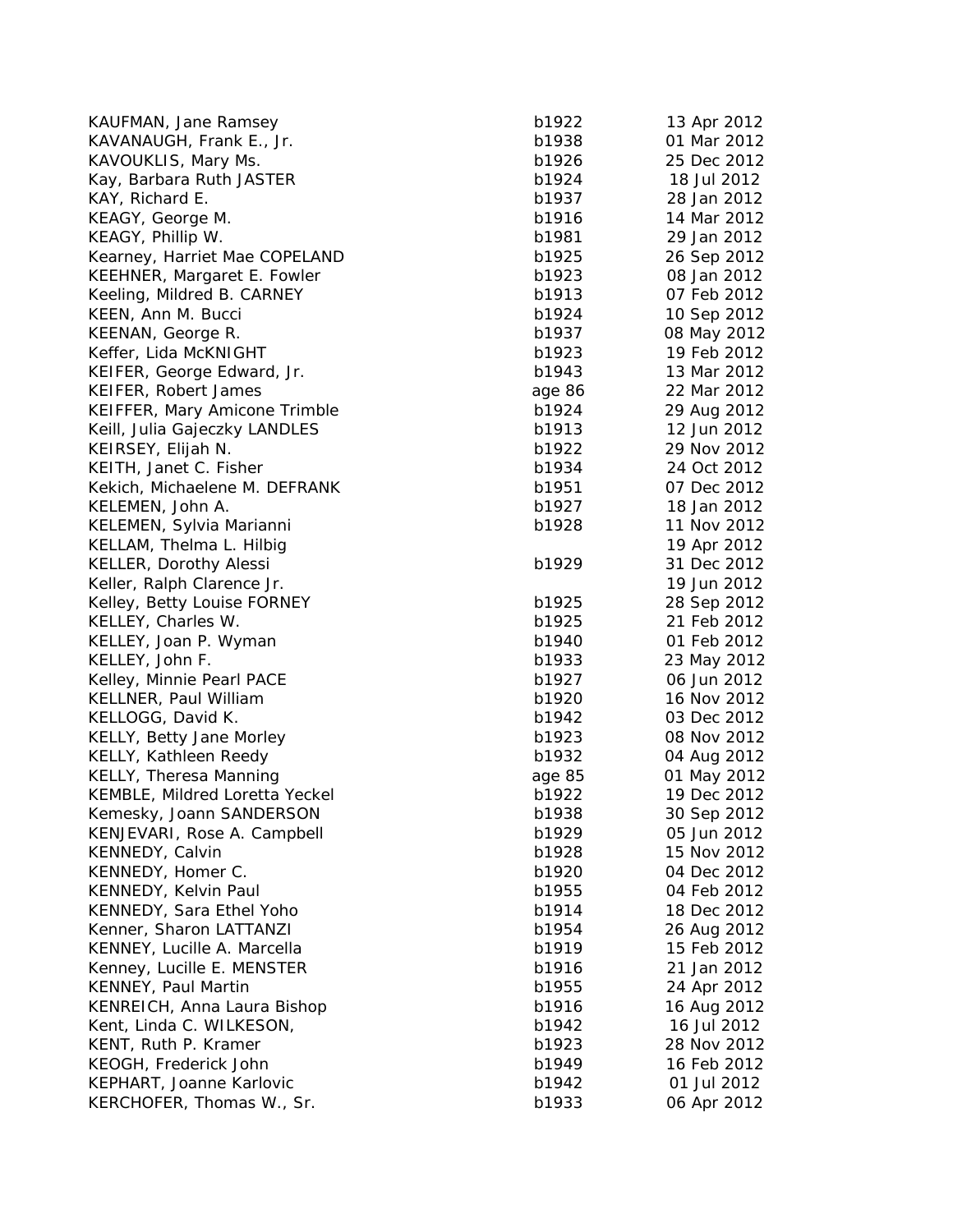| Kerest, Edna L. KACHMAR               | b1918   | 11 Mar 2012                |
|---------------------------------------|---------|----------------------------|
| Kerley, Verdie Belle PEW              | b1925   | 01 Apr 2012                |
| KERPELIS, Maria G. Krinos             | b1930   | 18 Apr 2012                |
| Kerr, Deborah PATRICK                 | b1955   | 09 Aug 2012                |
| Kerr, Edrye K. BRENNER                | b1917   | 06 Aug 2012                |
| Kerr, Jan RUNCAN                      | b1956   | 16 Sep 2012                |
| Kerr, Violet GLOBUN                   | b1920   | 19 Mar 2012                |
| KESHOCK, Gerald S.                    | b1949   | 19 Aug 2012                |
| Kessler, Dorothy MULNE                | b1915   | 18 Feb 2012                |
| <b>KEYES, William Joseph</b>          | b1938   | 15 Sep 2012                |
| KEYS, Jean Miss.                      | b1928   | 02 Dec 2012                |
| KEYS, Kenneth A.                      | b1961   | 22 Apr 2012                |
| Keys, Luvenia L. LOVE                 | b1938   | 15 Jan 2012                |
| KHAWLI, Daniel F.                     | b1987   | 15 Jul 2012                |
| KHOURY, Mary Kashbara                 | b1925   | 27 Oct 2012                |
| Kicko, Irene J. HRUSOVSKY             | b1924   | 07 Aug 2012                |
| Kidd, Virginia Rose BRATEK            | b1923   | 28 Sep 2012                |
| Kidney, Patricia Eileen Roth SPISAK   | b1928   | 30 Oct 2012                |
| KIFER, Fred L.                        | b1924   | 22 Sep 2012                |
| KIHM, Bernice Stelnicki               | b1926   | 15 Jan 2012                |
| KILBREATH, Meryl E.                   | b1927   | 20 Oct 2012                |
| KILLIUS, James G.                     | b1931   | 18 Dec 2012                |
| Kimack, Olga GURA                     | b1914   | 05 Jun 2012                |
| KIMBLE, Clarence E.                   | b1947   | 10 May 2012                |
| KIMBLE, George H.                     | b1929   | 12 Oct 2012                |
| KIMBROUGH, Tre'von Michael s/o Julius | b1993   | 15 Jan 2012                |
| KIMMEL, Ayla Rose d/o Jeffrey         | b/d2012 | 19 Aug 2012                |
| KIMMEL, James S.                      | b1935   | 22 Mar 2012                |
| KIMMEL, Nancy L. Finch                | b1953   | 22 Sep 2012                |
| Kimmel, Ruth K. ROSE                  | b1927   | 08 Sep 2012                |
| KIMOCK, John Michael                  | b1970   | 28 Sep 2012                |
| Kimotek, Louise A. CIMINELLI          | b1928   | 05 Sep 2012                |
| Kincaid, Mary Margaret TATUM          | b1941   | 25 Jan 2012                |
| Kindig, Doris Coy ROBINETTE           | b1916   | 11 May 2012                |
| King, Beverly Ann DELK                | b1944   | 28 Oct 2012                |
| KING, Donna J. Burt                   | b1927   | 06 Aug 2012                |
| KING, Elizabeth Ann Carpenter         | b1944   | 17 Jun 2012                |
| KING, Harry J.                        | b1934   | 18 Oct 2012                |
| KING, Margaret Goe                    | b1928   | 03 Aug 2012                |
| King, Mary L. Schneider SHIELDS       | b1920   | 18 Sep 2012                |
| King, Sandra J. MANNERS               | b1936   | 03 Jun 2012                |
| KING, Wilbur L.                       | b1939   | 07 Dec 2012                |
| Kirkham, Marsha Lynn FOX              | b1948   |                            |
|                                       |         | 15 May 2012                |
| KIRKLAND, Kathie Muransky             | b1952   | 06 Sep 2012<br>02 Feb 2012 |
| KIRTOS, Anthony                       | b1933   |                            |
| KIRWAN, Margaret Louise Adgate        | b1922   | 26 Aug 2012                |
| KISAK, Myron J.                       | b1969   | 29 Jan 2012                |
| KISH, Elsie Marie Shonce              | b1920   | 14 Feb 2012                |
| KISH, Louis A.                        | age 93  | 15 Nov 2012                |
| KISH, Mildred D. Watkins              | b1922   | 25 Sep 2012                |
| KISHTON, Mark                         | b1916   | 27 May 2012                |
| KITANOFF, John                        | b1930   | 28 Apr 2012                |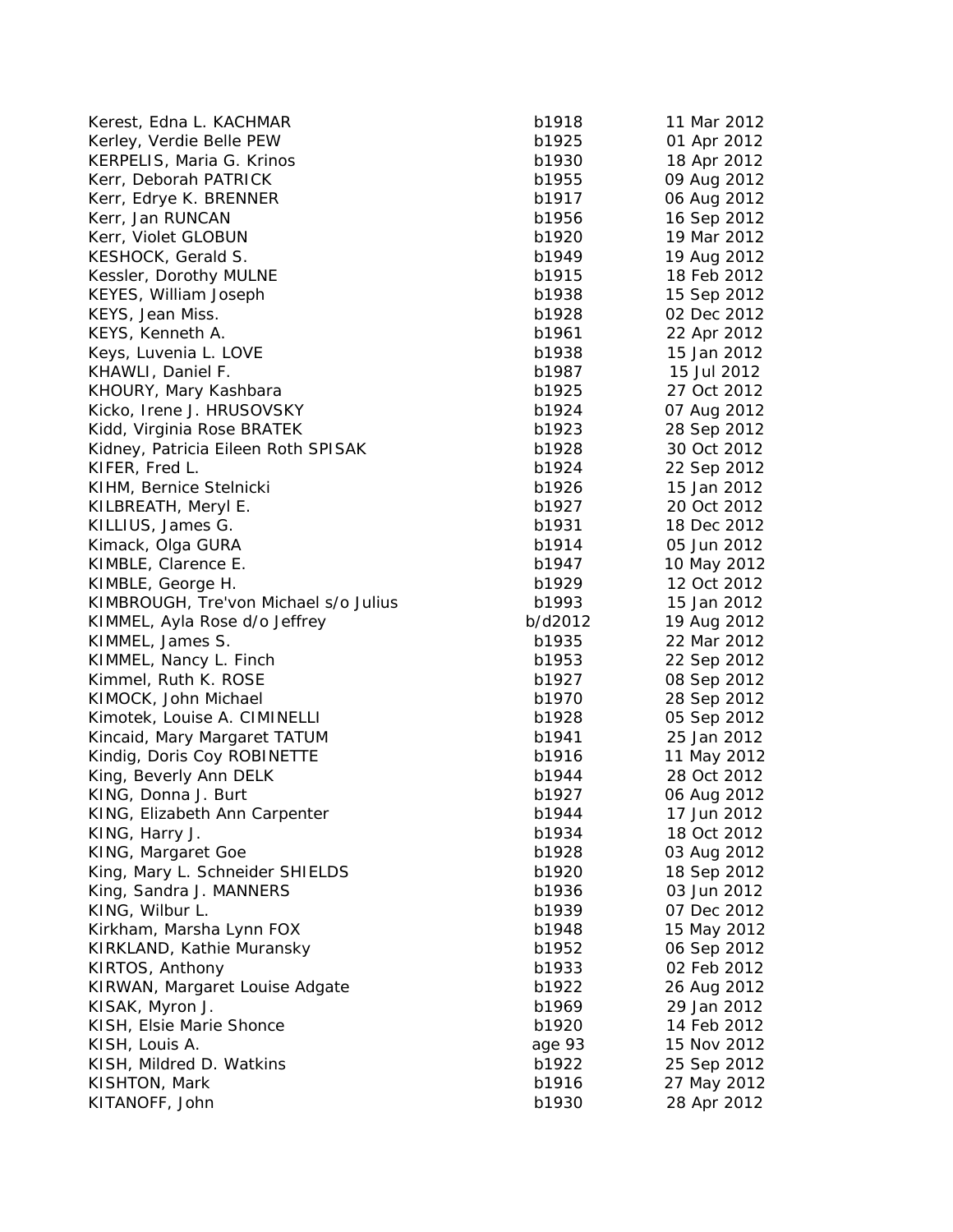|                                   | b1982  |             |
|-----------------------------------|--------|-------------|
| Kivimaki, Emily Marie DANES       |        | 24 Sep 2012 |
| Klasic, Cheryl WILLIAMSON         | b1947  | 26 Nov 2012 |
| KLECKNER, Nancy Roberta Hoffman   | b1924  | 04 Dec 2012 |
| KLEIN, Ralph B.                   |        | 07 Apr 2012 |
| Klemm, Shirley M. QUIRK           | b1929  | 03 Feb 2012 |
| KLEPFER, Helen Pluchinsky         | b1924  | 04 Mar 2012 |
| Klepfer, Suzanne L. OLIVER        | b1967  | 13 Jan 2012 |
| KLESHOCK, Agnes Marie Lucas       | b1925  | 14 Jun 2012 |
| KLIM, Michael                     | b1928  | 06 Dec 2012 |
| Klingensmith, Patricia A. DICKEY  | b1929  | 26 Jul 2012 |
| KLODELL, Carl BenJamin            |        | 20 Oct 2012 |
| KLOOS, Michael                    | b1925  | 13 Sep 2012 |
| KLUS, Dennis                      | b1918  | 27 May 2012 |
| Knapik, Pualine M. KALMAN         | b1927  | 23 Aug 2012 |
| KNAPP, Donald R.                  | b1945  | 10 Aug 2012 |
| KNEUBEHL, Michael J.              | b1981  | 13 Jan 2012 |
| KNIGHT, Donna L. McCabe           | b1941  | 09 Jan 2012 |
| KNIGHT, Evelyn M. Croskey         | b1937  | 02 Nov 2012 |
| KNIZNER, Dolores Eleanor Ms.      | b1933  | 08 Aug 2012 |
| Knollman, Ruth C. MEREDITH        | b1926  | 06 Dec 2012 |
| KNOOP, Mary L. Rudy               | b1932  | 01 Apr 2012 |
| KNUTTI, James D., Jr.             | b1978  | 16 May 2012 |
| Kobas, Mary J. REVAK              | b1925  | 06 Jan 2012 |
|                                   |        |             |
| Kocak, Helen Alice GIBA           | b1915  | 25 Jan 2012 |
| KOCAN, John                       | b1924  | 04 Oct 2012 |
| Koch, Ruth E. YAUMAN              | b1922  | 05 Nov 2012 |
| KOCH, Thomas Raymond              | b1950  | 12 Apr 2012 |
| KODASH, Anna Marie DeMichael      | b1929  | 29 Oct 2012 |
| Koha, Susan F. Bishop ROBERTSON   | age 60 | 06 Dec 2012 |
| KOHL, Ann M. Tomek                | b1918  | 02 Feb 2012 |
| KOHL, Michael E., Jr.             | b1939  | 28 Apr 2012 |
| KOHLER, Richard David             |        | 26 Aug 2012 |
| KOHLI, Kimberly A. Yannucci       | b1969  | 15 May 2012 |
| Kohowski, Frances VUKOVICH        | b1930  | 12 Feb 2012 |
| KOHUT, Gloria Jean Boccieri       | b1945  | 23 Dec 2012 |
| KOHUT, Joseph John                | b1914  | 19 Dec 2012 |
| KOHUT, Robert David               | b1956  | 12 Dec 2012 |
| Kohut, Sandra Leigh BISHOP        | b1938  | 13 Sep 2012 |
| Kol, Cheryl L. PORTER             | b1958  | 02 Oct 2012 |
| KOL, Sally Ann Byers              | b1935  | 16 Dec 2012 |
| KOLACZ, Doris A. Stein            | b1926  | 29 Apr 2012 |
| KOLACZ, Helen Fenyo               | b1916  | 05 Jul 2012 |
| KOLARIK, Betty Lou Holshue        | b1925  | 02 Feb 2012 |
| Kolat, Martha M. STINER           | b1926  | 11 Apr 2012 |
| Kolavakos, Artemis NICHOLAS       | b1928  | 06 Jun 2012 |
| Koleda, Sophia SZAMREY            | b1919  | 27 May 2012 |
| KOLENICH, Kathleen A. Nastasi     | b1952  | 02 Mar 2012 |
| Kolenich, Mary SEBASTIAN          | b1932  | 17 Jul 2012 |
| KOLESAR, Dorothy F. Kolesar       | b1928  | 29 Mar 2012 |
| Kolesar, Elizabeth Helen SCHMUCK  | b1923  | 09 Aug 2012 |
| Kolesar, Loretta J. GIANFRANCESCO | b1935  | 28 Oct 2012 |
| KOLIS, Helen Yewchuck             | b1927  | 15 Jul 2012 |
|                                   |        |             |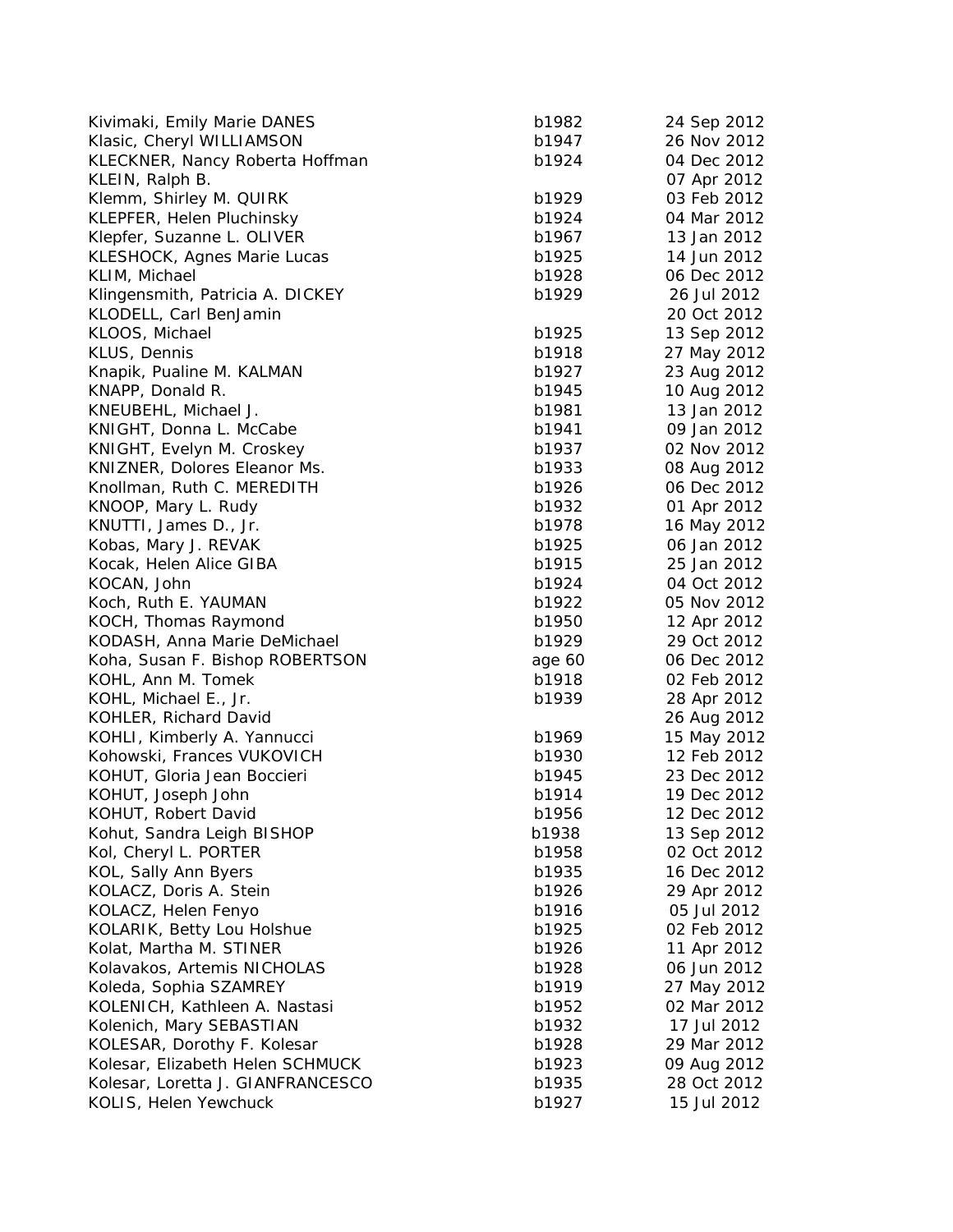| KOLISER, Stephen L., Jr.                | b1926  | 13 Jan 2012 |
|-----------------------------------------|--------|-------------|
| KOLLAR, Mary J. Kroliski                | b1920  | 03 May 2012 |
| KOLLEY, Clarence F.                     | age 94 | 05 Dec 2012 |
| KOLMAN, Eileen T. Burbridge             | b1924  | 30 May 2012 |
| Koloff, Lillian R. ZARISKY              | b1927  | 21 Feb 2012 |
| Koly, Mary COLANTONE                    | b1919  | 06 Nov 2012 |
| KOMA, David Thomas                      | b1968  | 26 Jul 2012 |
| KOMINAK, Helen C. Miss                  | b1919  | 27 Jun 2012 |
| KOMSA, Helen, Miss                      | b1921  | 20 Apr 2012 |
| KONCSOL, Alice Virginia Shaffer         | b1932  | 10 Oct 2012 |
| Konesky, Joann MASLEN                   | age 76 | 04 Dec 2012 |
| Koneval, Raymond M.                     | b1929  | 19 Jun 2012 |
| KONEVAL, Robert G.                      | b1931  | 03 Dec 2012 |
| Konig, Ingeborg C. LYDIC                | b1930  | 30 Sep 2012 |
| KOONTZ, Dolores J. Grady                | b1928  | 24 Jan 2012 |
| KOPKO, William                          | age 87 | 08 Jan 2012 |
| Kopstoffer, Beatrice LATTANZIO          | b1939  | 26 Feb 2012 |
| KORANICKI, Michael P.                   | b1952  | 04 Nov 2012 |
| Korby, Barbara E. Korby CRACRAFT        | b1928  | 22 Sep 2012 |
| KORCHNAK, Charles E.                    | b1919  | 19 Nov 2012 |
| Korda, Barbara A. MIKESELL              | b1938  | 14 Sep 2012 |
| KOREN, Ronald J.                        | b1934  | 27 Apr 2012 |
| KORNSPAN, Helen Hirsch                  | b1917  | 07 Jun 2012 |
| Korsala, Helen M. DAY                   | b1918  | 07 Feb 2012 |
| KOSANYAR, Patricia Jean Miss.           | b1947  | 22 Nov 2012 |
| KOSCO, George J., Jr.                   | b1953  | 16 Feb 2012 |
| KOSINSKI, Stanley (aka Toby)            | b1927  | 22 Nov 2012 |
| KOSINSKI, Toby (aka Stanley)            | b1927  | 22 Nov 2012 |
| KOSOLA, John W.                         | b1934  | 30 Nov 2012 |
| KOSS, Stephen                           | b1922  | 02 Dec 2012 |
| Kossakowski, Marie Laverne Rotz PATRICK | b1920  | 08 Aug 2012 |
| KOST, Eleanor Katherine Miss.           | b1937  | 20 Dec 2012 |
| Kostello, Carol FREDERICK               | b1944  | 03 Feb 2012 |
| KOSTIK, Sarah Jane Gallagher            | b1930  | 16 Nov 2012 |
| Kostulsky, Eugenia I. LINDENMUTH        | b1920  | 22 Mar 2012 |
| KOSTYSHAK, Alex                         | b1924  | 11 Oct 2012 |
| KOTASEK, Norene Tablack                 | b1938  | 03 Sep 2012 |
| Kotasek, Susan L. DRAPP                 | b1929  | 23 Jul 2012 |
| KOTT, Victoria Strautz                  | b1917  | 09 Aug 2012 |
| Kotzak, Lillian E. BRITTON              | b1937  | 16 Oct 2012 |
| Koutsourais, Manuel M. (KASARIS)        | b1943  | 21 Oct 2012 |
| KOVACH, Antoinette Rose Tauro           | b1924  | 30 Aug 2012 |
| KOVACH, George Joseph                   | age 86 | 30 Aug 2012 |
| KOVACH, Joyce Lorene                    | b1941  | 13 Mar 2012 |
| Kovach, Mary M. MULLEN                  | b1918  | 18 Jul 2012 |
| KOVACH, Mildred Antal                   | b1928  | 26 Jul 2012 |
| Kovach, Pearl MARGIOTTA                 | b1925  | 22 Jun 2012 |
| KOVACH, Raymond R.                      | b1952  | 13 Nov 2012 |
| Kovach, Susan R. POPSON                 | b1925  | 08 Feb 2012 |
| KOVACS, Edith M. Fekete                 | b1936  | 15 Nov 2012 |
| KOVAL, Irene Nitupski                   | b1928  | 07 Feb 2012 |
| Koval, Mary T. COCUCCI                  | b1919  | 01 Jan 2012 |
|                                         |        |             |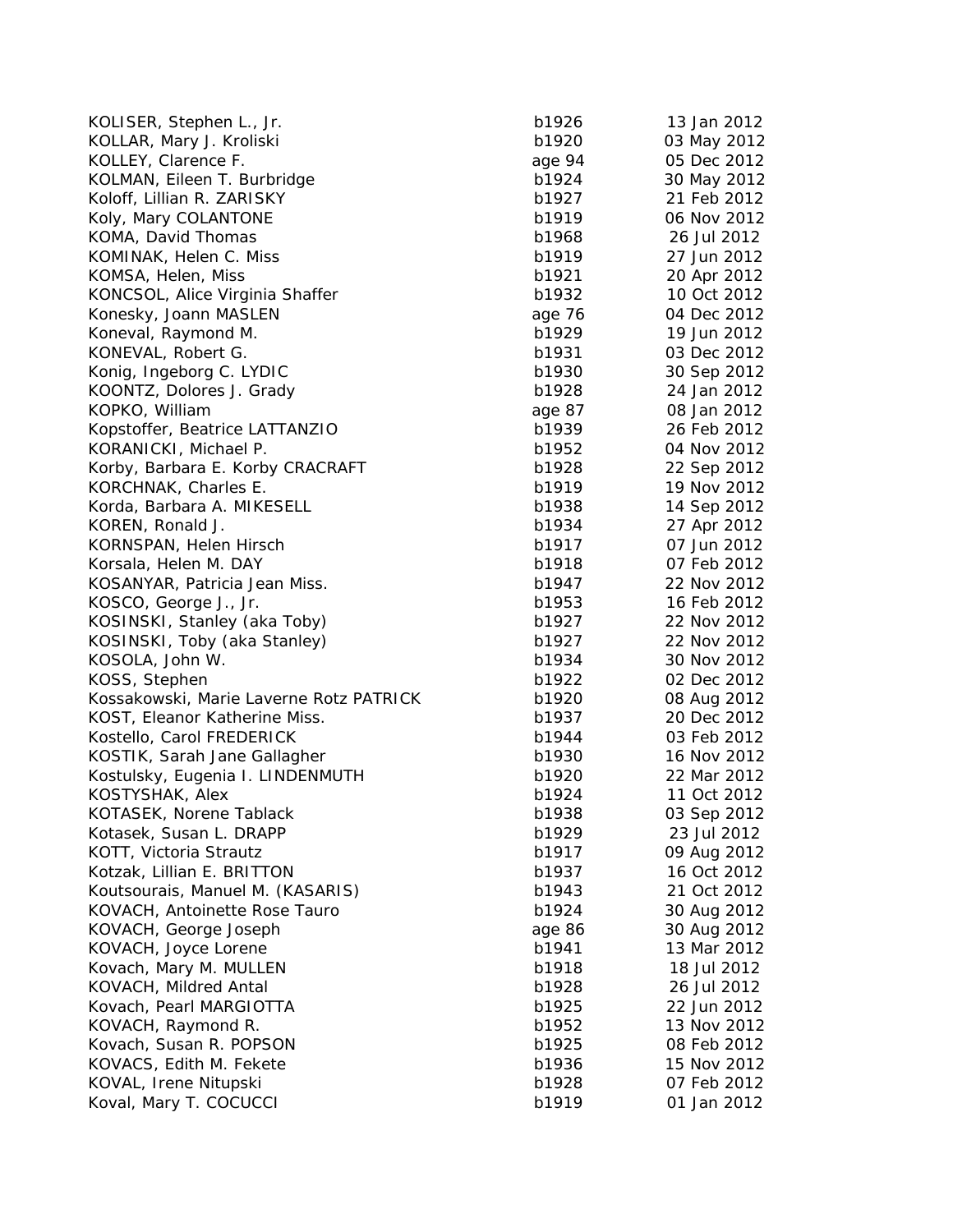| KOVAL, Michael F.                   | b1952  | 06 Sep 2012 |
|-------------------------------------|--------|-------------|
| KOWACICH, James C.                  | b1923  | 21 Dec 2012 |
| KOWARDY, Mary Ann Louise, Miss      | b1939  | 21 Mar 2012 |
| KOZAR, John A.                      | b1959  | 10 Dec 2012 |
| Kozicki, Mary F. McELWEE            | b1926  | 27 May 2012 |
| KOZIORYNSKY, Irene N. Guy           | b1928  | 22 Feb 2012 |
| KOZMENSKY, Anna Terlesky            | b1908  | 26 Feb 2012 |
| Krachko, Anna Nenadic HOSTETTER     | b1922  | 29 Oct 2012 |
| Kraft, Darlene M. DAVIS             | b1947  | 13 Apr 2012 |
| Krainock, Marion S. SALOPEK         | b1929  | 27 Sep 2012 |
| KRAJCIRIK, William S.               | b1917  | 15 Aug 2012 |
| KRAJNAK, John L.                    | b1935  | 06 May 2012 |
| KRAL, Ethel Marie Curry McBride     | b1920  | 07 Nov 2012 |
| KRALY, Alice Virginia Richey Rauch  | b1922  | 15 Aug 2012 |
| <b>KRAMER, Beatrice Madden</b>      | b1918  | 23 Feb 2012 |
| Kramer, Irene B. HUDAK              | b1925  | 19 Aug 2012 |
| KRAMER, Judith Louise Sharlock      | b1937  | 07 Oct 2012 |
| KRAMER, June E. Weyrick             | b1923  | 23 Feb 2012 |
| Kramer, Ruth P. KENT                | b1923  | 28 Nov 2012 |
| <b>KRANICH, Janice Ruth Perry</b>   | b1922  | 29 Apr 2012 |
| KRASNASKY, Thomas J.                | b1960  | 20 May 2012 |
| <b>KRATSAS, Richard Alan</b>        | b1942  | 02 Aug 2012 |
| Kraus, Elizabeth Joan JOHNSON       | b1922  | 21 Aug 2012 |
| <b>KRAUS, Faye Megaloudis</b>       | b1932  | 03 Feb 2012 |
| KRAUSE, Stella L. Ross              | b1923  | 09 Apr 2012 |
| KRAWICK, Anna A. Suchar             | b1944  | 15 Feb 2012 |
| KRAYNAK, Leonard                    | b1957  | 13 Jun 2012 |
| KRAYSETS, Josephine P. Zeman        | b1924  | 29 Mar 2012 |
| KRELL, Mary C. Gill                 | b1929  | 20 May 2012 |
| KREUZWIESER, Dolores Ellen Osberg   | age 84 | 27 May 2012 |
| Kriebel, Mona Jean ROSINE           | b1938  | 31 Oct 2012 |
| <b>KRIEGER, Mary Dolores Tobias</b> | b1913  | 12 Oct 2012 |
| KRIER, Cornelia D. Dill             | b1925  | 04 Nov 2012 |
| Krinos, Maria G. KERPELIS           | b1930  | 18 Apr 2012 |
| KRISPLI, Jerome Michael             | age 69 | 02 Sep 2012 |
| Kristoff, Helen L. HAMROCK          | b1920  | 25 Feb 2012 |
| KROESEN, Lyle H.                    | b1935  | 13 Mar 2012 |
| KROHN, Marguerite Dora Dellosso     | b1919  | 06 Aug 2012 |
| Kroliski, Mary J. KOLLAR            | b1920  | 03 May 2012 |
| KROLOPP, Carmel E. Mymo             | b1930  | 12 Apr 2012 |
| KROMPEGEL, Joseph T.                | b1941  | 12 Mar 2012 |
| KRUG, Beverly Douglas               | b1930  | 18 Sep 2012 |
| Kruger, Margaret CARFOLO            | b1932  | 16 May 2012 |
| Krusel, Marie R. BASISTA            | b1926  | 14 Feb 2012 |
| KRUSICH, Anne M. Kutlick            | b1934  | 12 Apr 2012 |
| Kryzan, Alice BERGER                | b1948  | 09 Jun 2012 |
| KUBAS, David S.                     | b1954  | 15 Apr 2012 |
| KUBINA, Donald I.                   | b1944  | 28 Nov 2012 |
| Kubina, JoAnn Marie SAMPSON         | age 66 | 26 Jan 2012 |
| Kubus, Mary Ann FELT                | b1917  | 20 Mar 2012 |
| KUDRICH, Mary Wroblewski Maron      | b1921  | 04 Jan 2012 |
| KUHLMAN, Jack W.                    | b1952  | 05 Jan 2012 |
|                                     |        |             |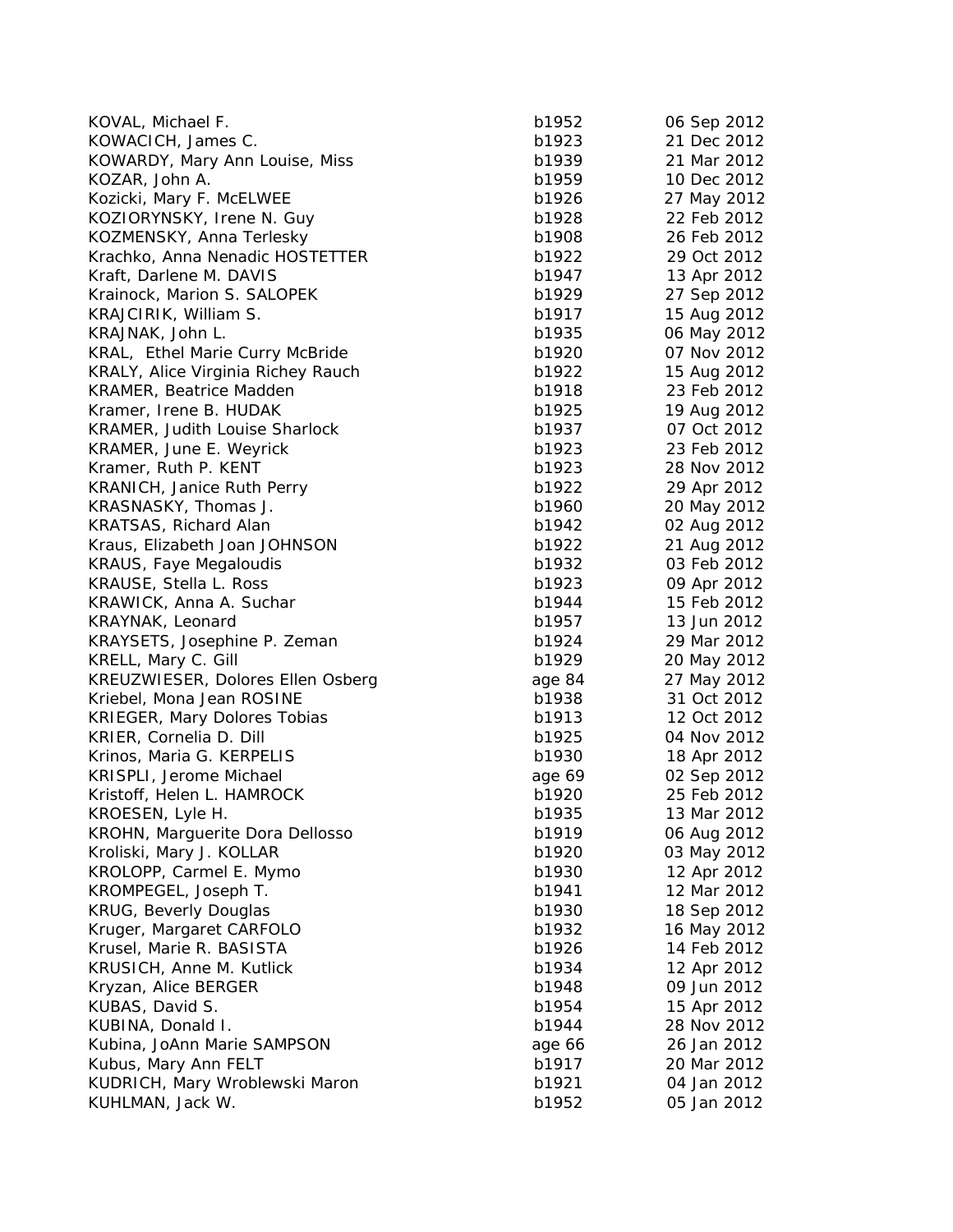| Kuhn, Dorothy M. Flowers WALTERS | age 84 | 19 Jul 2012 |
|----------------------------------|--------|-------------|
| Kuhn, Mary Ann FABIAN            | b1925  | 24 Nov 2012 |
| KUKURA, Jean C. Miss             | b1933  | 17 Aug 2012 |
| KULNIS, Mary Jane Nagy           | b1937  | 07 Feb 2012 |
| KUNAR, Glenda G. Liddle          | b1939  | 01 Jan 2012 |
| KUNKLE, Alice M. White           | b1922  | 29 Feb 2012 |
| Kunovic, Marie Genofy VUKOVICH   | b1947  | 07 Dec 2012 |
| KUNOVICH, Charles T.             | b1938  | 12 Dec 2012 |
| Kurfess, Marion L. RAMUNNO       | b1919  | 08 Jan 2012 |
| KURINOWSKI, Andrew               | b1926  | 28 Nov 2012 |
| KURZ, Fleta Coombs               | b1922  | 18 Mar 2012 |
| <b>KUSHNER, Marie Maley</b>      | b1931  | 14 Jul 2012 |
| KUSHNIR, Kenneth Eric            | b1948  | 23 Aug 2012 |
| KUSMIREK, Margaret DeMatteo      | b1918  | 01 Jan 2012 |
| Kusnierczyk, Helen B. WOLANIN    | b1922  | 06 May 2012 |
| KUSNIR, Eugene J.                | b1940  | 02 Aug 2012 |
| Kutlick, Anne M. KRUSICH         | b1934  | 12 Apr 2012 |
| Kuty, Donald J.                  | b1938  | 18 Jun 2012 |
| KUZELL, Joseph P.                | b1924  | 10 Dec 2012 |
| KUZMA, Helen Dolores Bednar      | b1924  | 01 Apr 2012 |
| KUZMA, Paul                      | b1921  | 08 Jul 2012 |
| KUZMAN, Teresa A. Makara         | b1927  | 23 Mar 2012 |
| KYSER, Wilford                   | b1937  | 23 Jan 2012 |
| LaBooth, Laurel THOMPSON         | b1928  | 08 Nov 2012 |
| LABOY, Inocencia R. Ramos        | b1929  | 28 Oct 2012 |
| LaCella, Lori GERVELIS           | b1961  | 18 May 2012 |
| LACEY, Pa'Ko J.                  | B1992  | 20 May 2012 |
| LACEY, Tai'lor Jayne Miss.       | b1994  | 07 Dec 2012 |
| Lackey, Pauline BROWN            | b1917  | 22 Jan 2012 |
| LACY, Edward R.                  | age 85 | 13 Mar 2012 |
| LACZO, Anna Mae Carano           | b1919  | 22 Jan 2012 |
| Ladson, Rose Marie PABELLON      | b1950  | 08 Aug 2012 |
| LADSON, Theodore                 | b1959  | 04 Apr 2012 |
| LAFFERTY, Daniel E.              | b1936  | 07 Oct 2012 |
| LAFFEY, Nancy Ann Metzinger      | b1937  | 05 Sep 2012 |
| Lafigliola, Florence B. VULICH   | age 76 | 01 Dec 2012 |
| LAGERGREN, Mary Elaine Joyce     | b1923  | 26 Dec 2012 |
| LAGNES, Emma May Boerio          | b1927  | 05 Sep 2012 |
| LAGO, Vicki, Miss                | b1950  | 06 Apr 2012 |
| LaGUARDIA, Natalie Naples        | b1919  | 02 Feb 2012 |
| LAIDIG, Raymond H.               | b1915  | 29 Feb 2012 |
| LAINE, Nancy Richards            |        | 21 Aug 2012 |
| LALAMA, Gaetano (aka Guy)        | b1920  | 02 Dec 2012 |
| LALAMA, Guy (aka Gaetano)        | b1920  | 02 Dec 2012 |
| LALOR, Dorothy Elizabeth Dibble  | b1918  | 05 Jul 2012 |
| LAMANCUSA, Barbara Ann Leonhart  | b1933  | 10 Oct 2012 |
| LaManna, Nell DiSALVO            | b1918  | 19 Feb 2012 |
| LAMBERT, Frances Hughey Carter   | b1927  | 02 Sep 2012 |
| LAMBERT, Helen Zatchok           | b1919  | 19 Feb 2012 |
| LaMoreaux, Patricia A. ABATE     | b1931  | 04 Nov 2012 |
| Lampkin, Nancy Delores NELSON    | b1950  | 12 Oct 2012 |
| LAMPLEY, Eula Mae White          | b1921  | 12 Feb 2012 |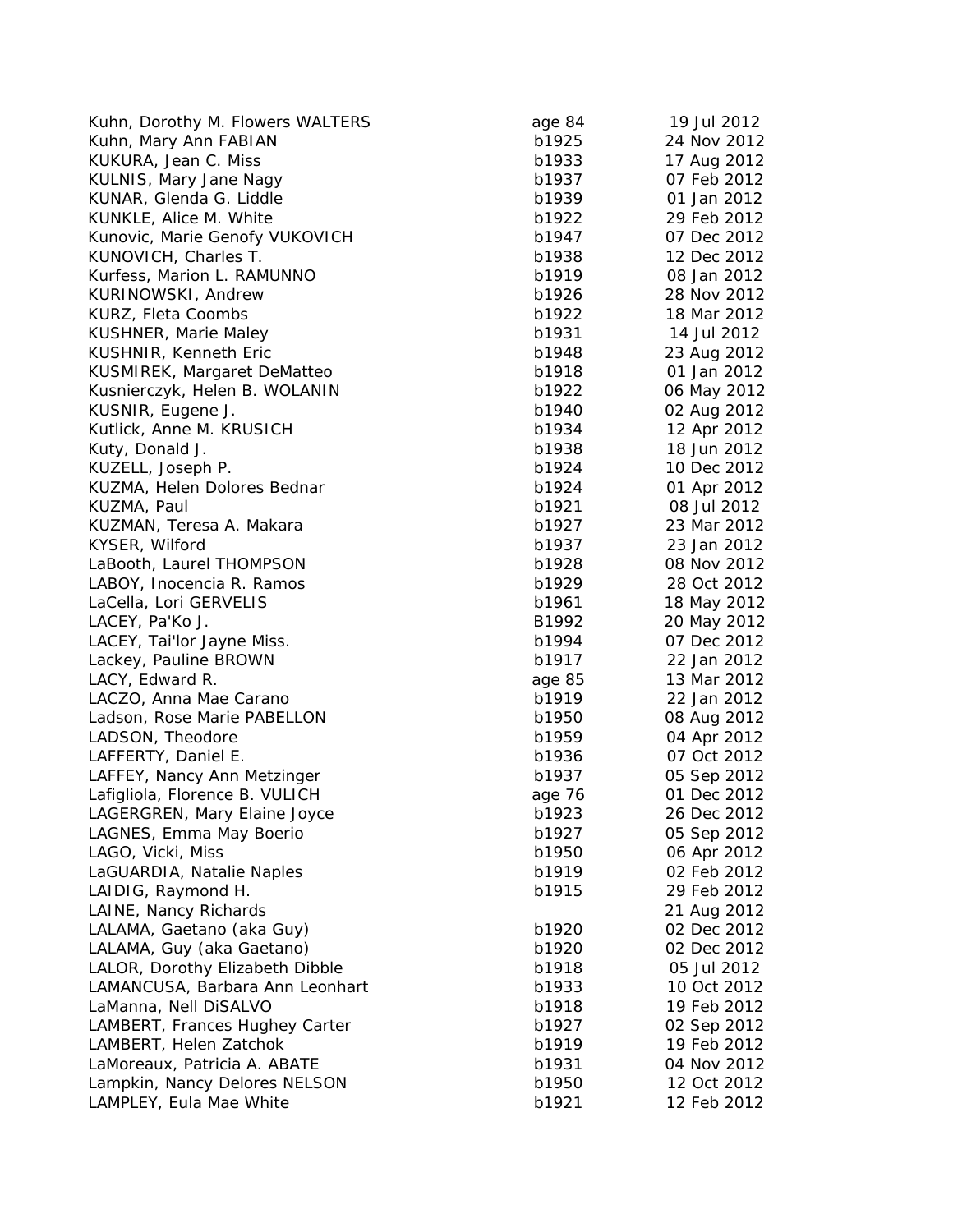| LAND, Charles Robert                | b1939   | 20 Apr 2012 |
|-------------------------------------|---------|-------------|
| Landers, Karen URBAN                | b1948   | 12 Sep 2012 |
| LANDGRAF, Jacquelyn Madge Young     |         | 18 Jun 2012 |
| LANDLES, Julia Gajeczky Keill       | b1913   | 12 Jun 2012 |
| LANDOLFI, Margaret M. Bogan         | b1927   | 07 Sep 2012 |
| LANEY, Curel D., Miss               | b1960   | 11 Jan 2012 |
| LANGLEY, Mary Francis Reese         | b1922   | 16 Jul 2012 |
| LANGLEY, Russell L., Jr.            | b1944   | 25 Mar 2012 |
| LANIER, Margaret Reynolds Linton    |         | 16 Sep 2012 |
| Lanning, Betty R. BUSSE             | b1955   | 10 Oct 2012 |
| LANTERMAN, George E.                | b1937   | 31 Aug 2012 |
| LANTERMAN, Lawrence                 | b1945   | 13 May 2012 |
| LAPIKAS, Gerald J.                  | b1949   | 10 Sep 2012 |
| LARANGO, Frank                      | age 82  | 12 Feb 2012 |
| LARICCIA, Domenica Lavolpa Buglione | b1917   | 15 Oct 2012 |
| Lariccia, Mary Jane SQUEGLIA        | b1933   | 20 Oct 2012 |
| Lariccia, Philomena M. VARGO        | b1918   | 12 Sep 2012 |
| LaROCCA, Lynn Sheets                | b1947   | 03 Feb 2012 |
| Larson, Sandra L. BALCH             | b1943   | 11 Jul 2012 |
| LASCOLA, Michelina A. Mascari       | b1914   | 17 Dec 2012 |
| LASKA, Julia Marie Pingatore        | b1923   | 24 May 2012 |
| LASKO, John Albert, Sr.             | age 81  | 20 Feb 2012 |
| LATESSA, Betty M. Ensign            | b1927   | 03 Sep 2012 |
| LATIMER, Kathleen C. Rogers         | b1960   | 12 Sep 2012 |
| LATTANZI, Harold W.                 | b1924   | 09 Apr 2012 |
| LATTANZI, Sharon Kenner             | b1954   | 26 Aug 2012 |
| LATTANZIO, Beatrice Kopstoffer      | b1939   | 26 Feb 2012 |
| Latter, Jean R. ALLMAN              | b1924   | 26 Sep 2012 |
| Lauffer, Naomi Jean LONG            | b1937   | 01 Apr 2012 |
| Laughner, Eleanor J. Grope SHAW     | b1924   | 04 Feb 2012 |
| LAURO, Lindoro                      | b1921   | 14 Jan 2012 |
| Lavardio, Mary Ann BOWELL           | b1920   | 08 Feb 2012 |
| LAVERIE, Levi Mathew s/o James      | b/d2012 | 06 Nov 2012 |
| LAVERNUICK, Agnes M. Rovder         | b1926   | 03 Sep 2012 |
| LAVIN, Avalon Williams              | b1923   | 15 Sep 2012 |
| Lavin, George G.                    | b1954   | 24 Jun 2012 |
| LAVOLPA, Mark A.                    | age 51  | 24 Apr 2012 |
| Law, Netherene MEREDITH             | b1920   | 21 Oct 2012 |
| LAW, Teresa L. Grier                | b1951   | 26 Jan 2012 |
| LAWRENCE, Edward                    | b1924   | 18 Jul 2012 |
| LAWRENCE, Frank T.                  | b1940   | 20 Oct 2012 |
| LAWSON, Warner, Sr.                 | b1925   | 18 May 2012 |
| LAY, Mary Jane Williams             | b1925   | 03 Jun 2012 |
| LAYMAN, Marilyn Jean Habeger        | b1932   | 07 Jul 2012 |
| Lazazzara, Isolina R. DITULLIO      | b1933   | 02 Sep 2012 |
| Lazich, Donna Viola SZILAGY         | b1925   | 07 Dec 2012 |
| Lazich, Rose ZETTS                  | b1924   | 01 Nov 2012 |
| LEACH, Doris J. Powell              | b1927   | 12 Jul 2012 |
| LEARD, Mildred R. Orr               | b1916   | 05 Mar 2012 |
| LEARDI, Lawrence V.                 | b1922   | 10 Mar 2012 |
| Learn, Nina Mae WYLIE               | b1917   | 23 Feb 2012 |
| Leason, Barbara HORDIEWICH          | b1933   | 12 Sep 2012 |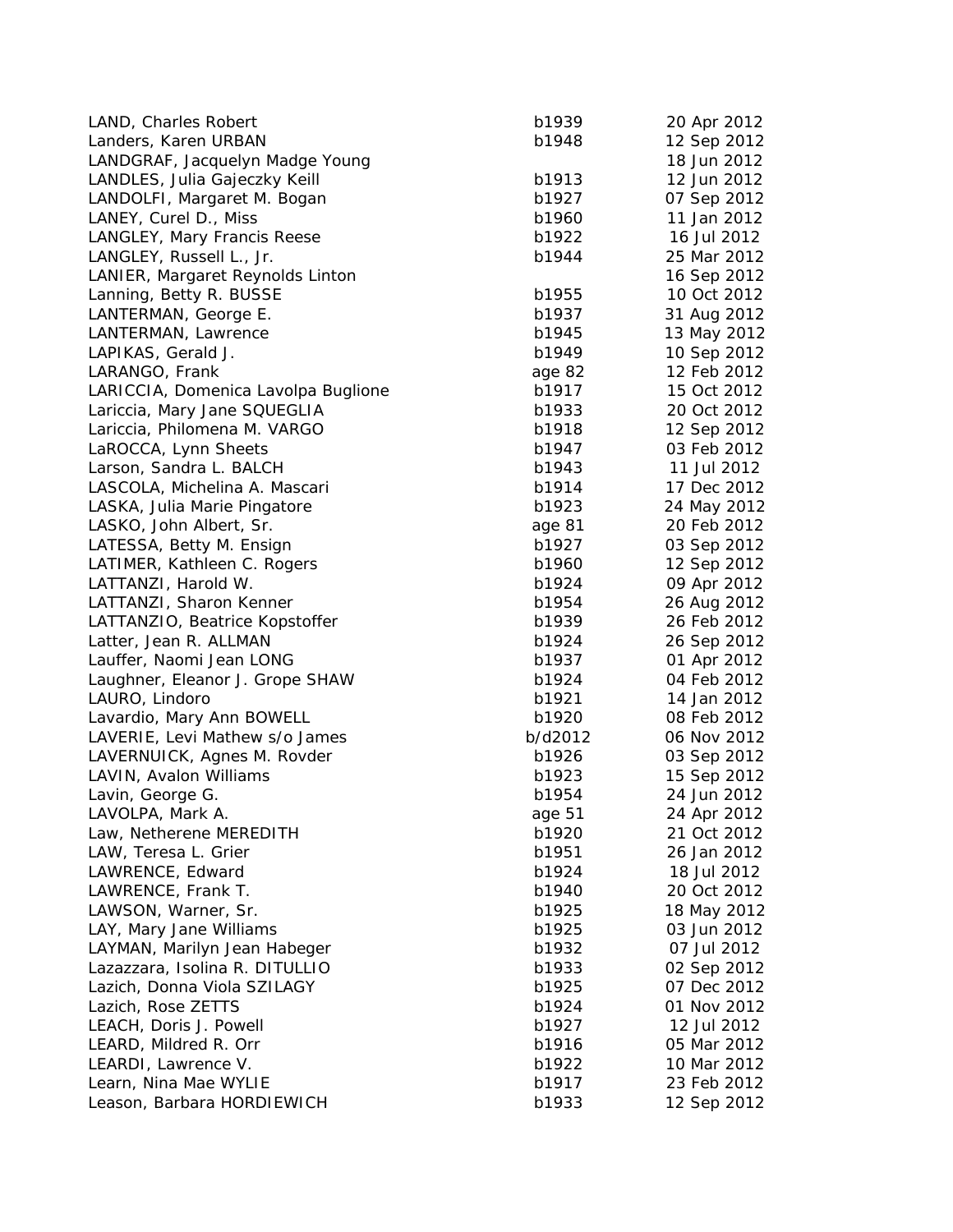| Le'CERF, Lola I. Dixon                      | b1919           | 09 May 2012 |
|---------------------------------------------|-----------------|-------------|
| Ledenko, Helen MADERITZ                     | b1932           | 07 Nov 2012 |
| Lee, Betty L. CONNOR                        | b1929           | 13 May 2012 |
| LEE, Patricia A. Ms.                        | b1964           | 30 Dec 2012 |
| LEE, Sarah B. Hayden                        | b1927           | 04 Nov 2012 |
| LEE, Vivian Cloyd Curry                     | b1908           | 02 Feb 2012 |
| LEEK, Kathleen A. Petro                     | b1961           | 20 Jun 2012 |
| LEFFLER, Marcella A. O'Brien                |                 | 17 Feb 2012 |
| LEFLER, Charlotte A. Jones Loncar           | b1939           | 29 Nov 2012 |
| LEHMAN, Harold Ashford                      | b1921           | 02 Feb 2012 |
| Lehotsky, Dorothy Jean POPA                 | b1932           | 18 Apr 2012 |
| LEIBERT, Josephine M. Sartorio              | b1921           | 11 Apr 2012 |
| Leichlighter, Rodella Tomaskovic SHERARD    |                 | 11 Jul 2012 |
| LEICHT, Sam                                 | b1949           | 30 May 2012 |
| LEIGHTY, Mildred M. Foley                   | b1928           | 04 Aug 2012 |
| LEIPPLY, Julia Mabel Seidner                | b1918           | 19 Apr 2012 |
| Leis, Shelly Christena CARLILE              | b1964           | 18 Jul 2012 |
| LEITHEISER, David S.                        | b1957           | 16 May 2012 |
| LENCH, Susan Mark                           | b1940           | 16 Mar 2012 |
| LENGYEL, Ann M. Marovich                    | b1920           | 26 Jun 2012 |
| Lengyel, Margaret M. PATRICK                | b1929           | 03 Jun 2012 |
| LENHART, Kenneth W.                         | b1933           | 10 Mar 2012 |
| Lentine, Antonette DEGENNARO                | b1938           | 10 Dec 2012 |
| LENZ, Charles                               | age 82, service | 05 Jan 2012 |
| LEOMBRUNO, Louis                            | b1930           | 10 Mar 2012 |
| LEONETTI, Reno                              | b1921           | 26 Jan 2012 |
| Leonhart, Barbara Ann LAMANCUSA             | b1933           | 10 Oct 2012 |
| LEONHART, Byron Hartford Mollenkopf         | b1924           | 02 Jul 2012 |
| LEONHART, Lois Adele Totten                 | b1927           | 18 Mar 2012 |
| Leonhart, Norma Lucille MINER               | b1928           | 26 Feb 2012 |
| LEPO, Sally Ann, Miss                       | b1935           | 08 Jan 2012 |
| LEPORIS, Theresa Elizabeth Liberato         | b1914           | 22 May 2012 |
| LEPSIK, John Robert, Jr.                    | b1946           | 17 Apr 2012 |
| LESHINSKY, Walter W.                        | b1918           | 15 Nov 2012 |
| LESHNACK, Leonard R.                        | b1930           | 04 May 2012 |
| LESIGONICH, Paul R.                         | b1953           | 29 Aug 2012 |
| LESKOVEC, Henry                             | b1954           | 17 May 2012 |
| LESLIE, Donald S.                           | b1938           | 21 Nov 2012 |
| LESNAK, Elaine L., Miss                     | b1943           | 06 Jun 2012 |
| LESNAK, Frank                               | b1924           | 13 May 2012 |
| Lesnak, Peggy Eileen POWLYSYN               | b1935           | 26 Mar 2012 |
| LESON, Michael                              | age 67          | 23 Sep 2012 |
| Less, Mary A. MITCHELL                      | b1916           | 28 Sep 2012 |
| Letizia, Barbara A. McCrystal BYERLY        | b1952           | 11 Jan 2012 |
| Levitsky, Ann WATSON                        | b1926           | 29 Jan 2012 |
| LEVOCHA, Mary Grace, Sr. (AKA VERBA, Grace) | b1919           | 02 Mar 2012 |
| LEVONYAK, Anne Rigney                       | b1913           | 19 Nov 2012 |
| Lewin, Lucille FINE                         | b1923           | 19 Jun 2012 |
| Lewis, Elizabeth DECHANT                    | b1920           | 05 Nov 2012 |
| LEWIS, Eugene J.                            | b1932           | 05 Jan 2012 |
| LEWIS, Grayce Margaret Miss                 | b1944           | 12 Jul 2012 |
|                                             |                 |             |
| LEWIS, James C.                             | b1928           | 01 Jul 2012 |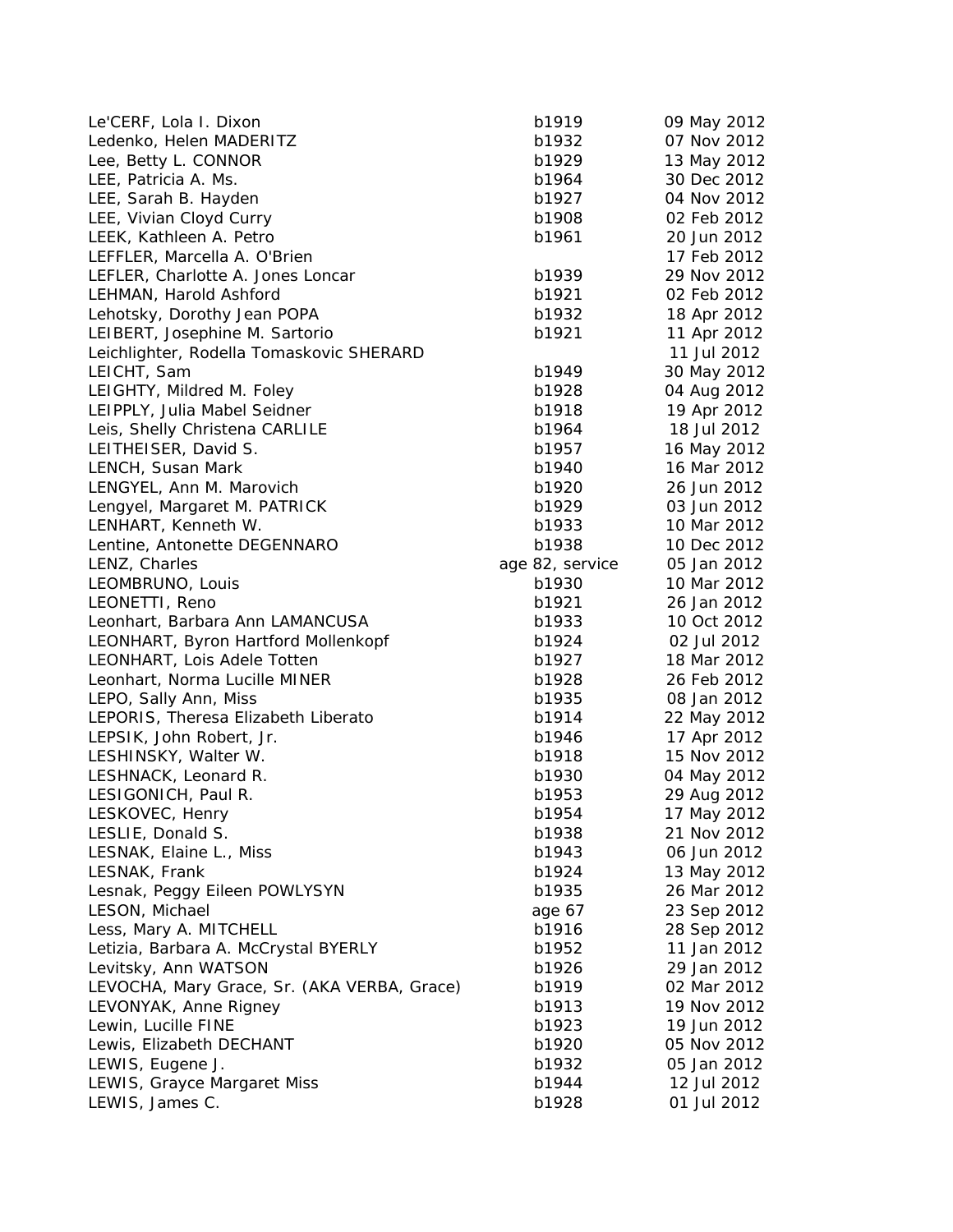| LEWIS, James R.                     | b1963          | 23 Nov 2012                |
|-------------------------------------|----------------|----------------------------|
| Lewis, Jayne WALKER                 | b1930          | 22 Jan 2012                |
| LEWIS, Margaret Cunningham          | b1938          | 11 Jan 2012                |
| Lewis, Martha L. GORBY              | b1933          | 23 Oct 2012                |
| LEWIS, Nora E. Miss                 | age 76         | 09 Aug 2012                |
| Lewis, Pheroba L. BOWERS            | b1938          | 06 Sep 2012                |
| LEWIS, Rebecca Ann Williams         | b1947          | 12 Feb 2012                |
| LEWIS, Rema Fields                  | b1923          | 08 Aug 2012                |
| Lewis, Rita Mae BRUCE               | b1932          | 14 Sep 2012                |
| LEWIS, Ruth Ann Nicholls            | b1928          | 12 Feb 2012                |
| LEWIS, Velma Dailey                 | b1926          | 20 Jan 2012                |
| LEWIS, Velma L. Dailey              | b1926          | 21 Jan 2012                |
| Lewis, Vincetta Marie ROHAN         | b1926          | 26 Aug 2012                |
| LEWIS, William R.                   | age 47         | 27 Feb 2012                |
| LIBB, David Emerson                 | b1950          | 12 Aug 2012                |
| Liberato, Theresa Elizabeth LEPORIS | b1914          | 22 May 2012                |
| LIBERATORE, Velma Alberta Miller    | b1933          | 07 Jul 2012                |
| Liddle, Glenda G. KUNAR             | b1939          | 01 Jan 2012                |
| LIEBLICH, Alice Rose                | b1920          | 28 Nov 2012                |
| LIGA, Donald J.                     | b1935          | 11 Nov 2012                |
| LIGA, Robert G.                     | b1938          | 27 Mar 2012                |
| LIGGENS, Dorothy A. Haywood         | b1939          | 22 Jul 2012                |
| LILAC, Bertha Czubek                | b1918          | 08 Jan 2012                |
| Lillo, Geraldine M. CARROLL         | b1935          | 20 Sep 2012                |
| LIND, Laura Avalyn Pifer            | b1923          | 04 Oct 2012                |
| LINDENMUTH, Eugenia I. Kostulsky    | b1920          | 22 Mar 2012                |
| Lindsay, Cynthia A. SANTIAGO        | b1959          | 27 Dec 2012                |
| LINDSAY, William L.                 | b1919          | 30 May 2012                |
| LINDSEY, Howard J.                  | b1945          | 03 Nov 2012                |
| LINDSEY, Patricia Mae Corll         | b1952          | 21 Mar 2012                |
| LINEBAUGH, Bryce Anthony            | b2004          | 22 Aug 2012                |
| LINEBAUGH, Kevin Thomas             | b1955          | 22 Apr 2012                |
| Ling, Jean MASON                    | b1931          | 07 Oct 2012                |
| LINONIS, Mary Rosemond Dobrenich    | b1922          | 17 Jul 2012                |
| Linton, Margaret Reynolds LANIER    |                | 16 Sep 2012                |
| Lipinski, Ceil M. REHA              | b1919          | 13 Aug 2012                |
| LIPINSKI, John                      | b1933          | 07 Jun 2012                |
| Lipka, Betty A. McFARLAND           | b1925          | 18 Jan 2012                |
| LIPKA, Helen Campbell Wakelee       |                |                            |
| LIPP, Lavelle A.                    | b1914<br>b1917 | 16 Aug 2012<br>05 Dec 2012 |
|                                     |                |                            |
| LIPSCOMB, Eldon T.                  | b1952          | 08 Aug 2012                |
| LIPTAK, Elizabeth D. Rivalsky       | b1913          | 06 Jul 2012                |
| LIPTAY, Mary Louise Harter          | b1919          | 04 Nov 2012                |
| Lisby, Mary Katherine SHAW          | b1925          | 31 Jul 2012                |
| Lisdell, Armeta E. CORDELL          | b1929          | 08 Sep 2012                |
| Lisko, Joann M. GILLILAND           | b1947          | 27 Mar 2012                |
| LISKO, William A.                   | b1947          | 19 Sep 2012                |
| LISOTTO, Robert G., Judge           | b1946          | 19 Feb 2012                |
| LISOTTO, Robert G., Judge           | age 65         | 18 Feb 2012                |
| LITTLE, Gerald                      | b1961          | 05 May 2012                |
| LITTLE, Helen A. Chakerelis         | b1922          | 28 Feb 2012                |
| Little, Judith Ann MCKNIGHT         | b1942          | 30 Jul 2012                |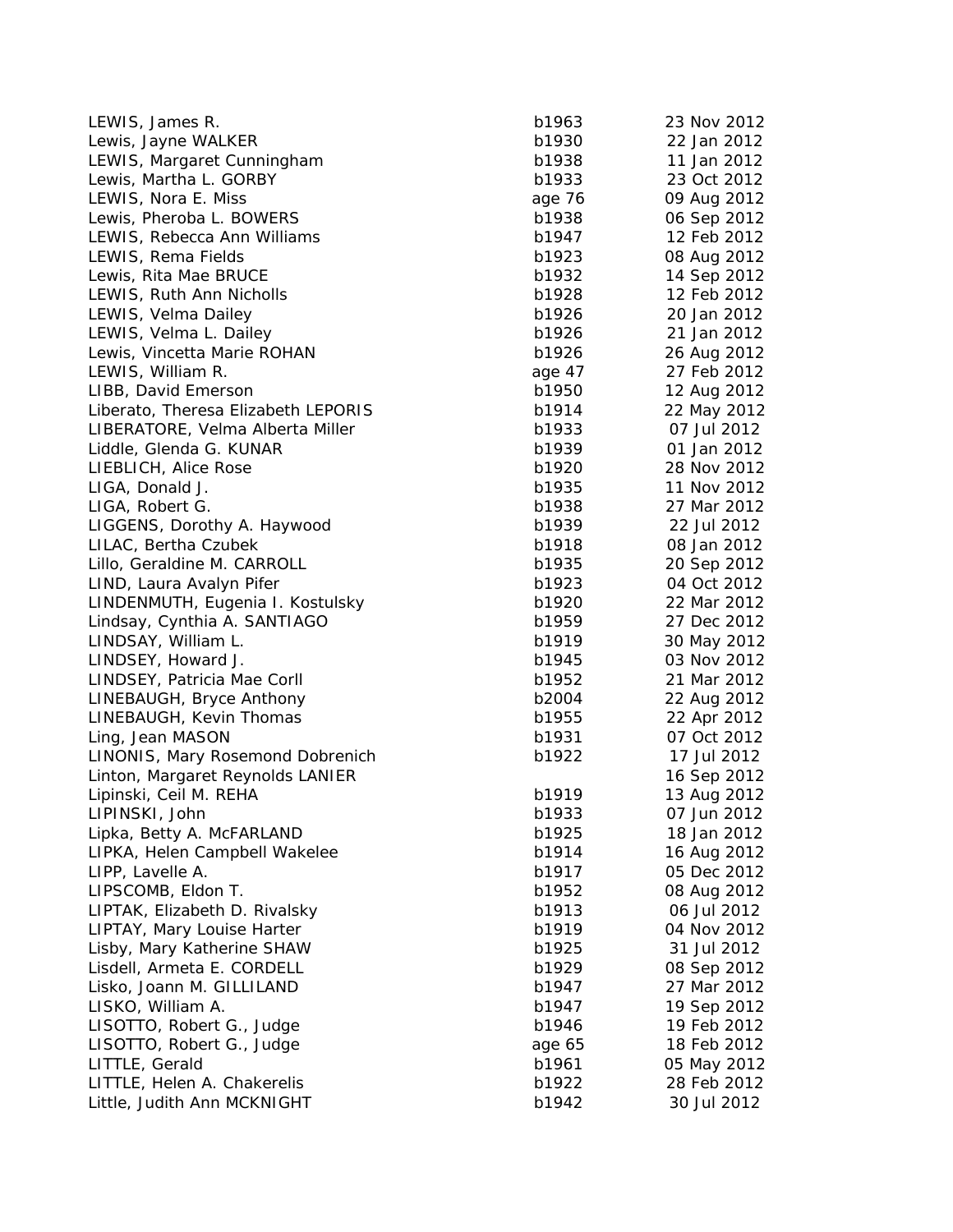| LITWIN, Joseph Walter                | b1912 | 03 Jul 2012 |
|--------------------------------------|-------|-------------|
| Litwin, Mary BARNES                  | b1916 | 12 Dec 2012 |
| LIVESAY, Helen J. Machuga            | b1925 | 04 Feb 2012 |
| LIVINGSTON, Joseph P., Jr.           | b1975 | 05 Jan 2012 |
| LIZOTTE, Kenneth L.                  | b1937 | 18 Mar 2012 |
| LLOYD, Florence Fitz-Patrick         | b1912 | 20 Jun 2012 |
| LOBOY, Stella Swierz                 | b1917 | 02 Oct 2012 |
| LOCICERO, Susan C. Catullo           | b1926 | 25 Nov 2012 |
| LOCKNEY, Cynthia L. Rossi            | b1949 | 19 Aug 2012 |
| LODGE, Mary M. Burke Bryan           | b1915 | 14 May 2012 |
| Lodlic, Catherine L. DZURACKY        | b1918 | 25 Dec 2012 |
| LOEB, Margaret Woodman               |       | 24 Jun 2012 |
| Loesch, Elizabeth M. SABELLA         | b1921 | 19 Oct 2012 |
| LOESER, Annette B. (Mrs. William D.) | b1924 | 19 Feb 2012 |
| LOFARO, Santie Dominic               | b1924 | 06 Jun 2012 |
| LOGAN, Harold R.                     | b1939 | 08 Oct 2012 |
| LOGAN, Harold R.                     | b1939 | 09 Oct 2012 |
| LOGAN, William D.                    | b1971 | 31 Mar 2012 |
| Logar, Elizabeth HAVAICH             | b1924 | 26 Dec 2012 |
| LoGiudice, Barbara A. DITTMAR        | b1942 | 06 May 2012 |
| LOISE, Frances Jayne Barabash        | b1915 | 05 Nov 2012 |
| Lomax, Pamela SULKA                  | b1948 | 01 Dec 2012 |
| Loncar, Charlotte A. Jones LEFLER    | b1939 | 29 Nov 2012 |
| London, Ethel ROWLETT                | b1924 | 06 Jun 2012 |
| LONDON, Jeff D., Jr.                 | b1931 | 10 Feb 2012 |
| LONG, Betty I. Harrold               | b1945 | 02 Jul 2012 |
| LONG, David Ray                      | b1955 | 13 Jul 2012 |
| Long, Delores J. SMAIL               | b1929 | 15 Jul 2012 |
| LONG, Julia Bohach                   | b1928 | 12 Jul 2012 |
| Long, Margaret SOLON                 | b1919 | 07 Jan 2012 |
| LONG, Naomi Jean Lauffer             | b1937 | 01 Apr 2012 |
| LONG, Rahman                         | b1939 | 30 Jun 2012 |
| Lopez, Josehpine ORTIZ               | b1932 | 28 Feb 2012 |
| LOPSHANSKY, Joseph Anthony           | b1927 | 19 Jul 2012 |
| LORENZI, Evelyn Pantaloni            | b1916 | 12 Jul 2012 |
| LOTTO, Ann M. Biasella               | b1918 | 12 Jul 2012 |
| LOUDON, Mary Lou Haessly             | b1929 | 27 May 2012 |
| LOVE, Luvenia L. Keys                | b1938 | 15 Jan 2012 |
| Loveland, Sarah L. REYNOLDS          | b1928 | 16 Mar 2012 |
| LOVELL, William J.                   | b1984 | 16 Sep 2012 |
| Lowden, Linda H. HOUSTON             | b1950 | 08 Apr 2012 |
| Lowe, Darla J. CROASMUN              | b1962 | 02 May 2012 |
| LOWE, Donald                         | b1944 | 01 Aug 2012 |
| Lower, Charlotte V. BOOKSING         | b1925 | 26 Jan 2012 |
| LOWERS, Bruce (aka Russell)          | b1926 | 01 Nov 2012 |
| LOWERS, Russell (aka Bruce)          | b1926 | 01 Nov 2012 |
| Loyan, John                          | b1927 | 28 Jun 2012 |
| LOYCHIK, Mary A. Petkovich           | b1924 | 01 Mar 2012 |
| LOYCHIK, Walter J.                   | b1937 | 06 Mar 2012 |
| LOZANO, Leroy Austin                 | b1920 | 26 Feb 2012 |
| Lozinski, Diana Jean NITTOLI         | b1934 | 13 Apr 2012 |
| LUARDE, Thomas F.                    | b1934 | 17 Sep 2012 |
|                                      |       |             |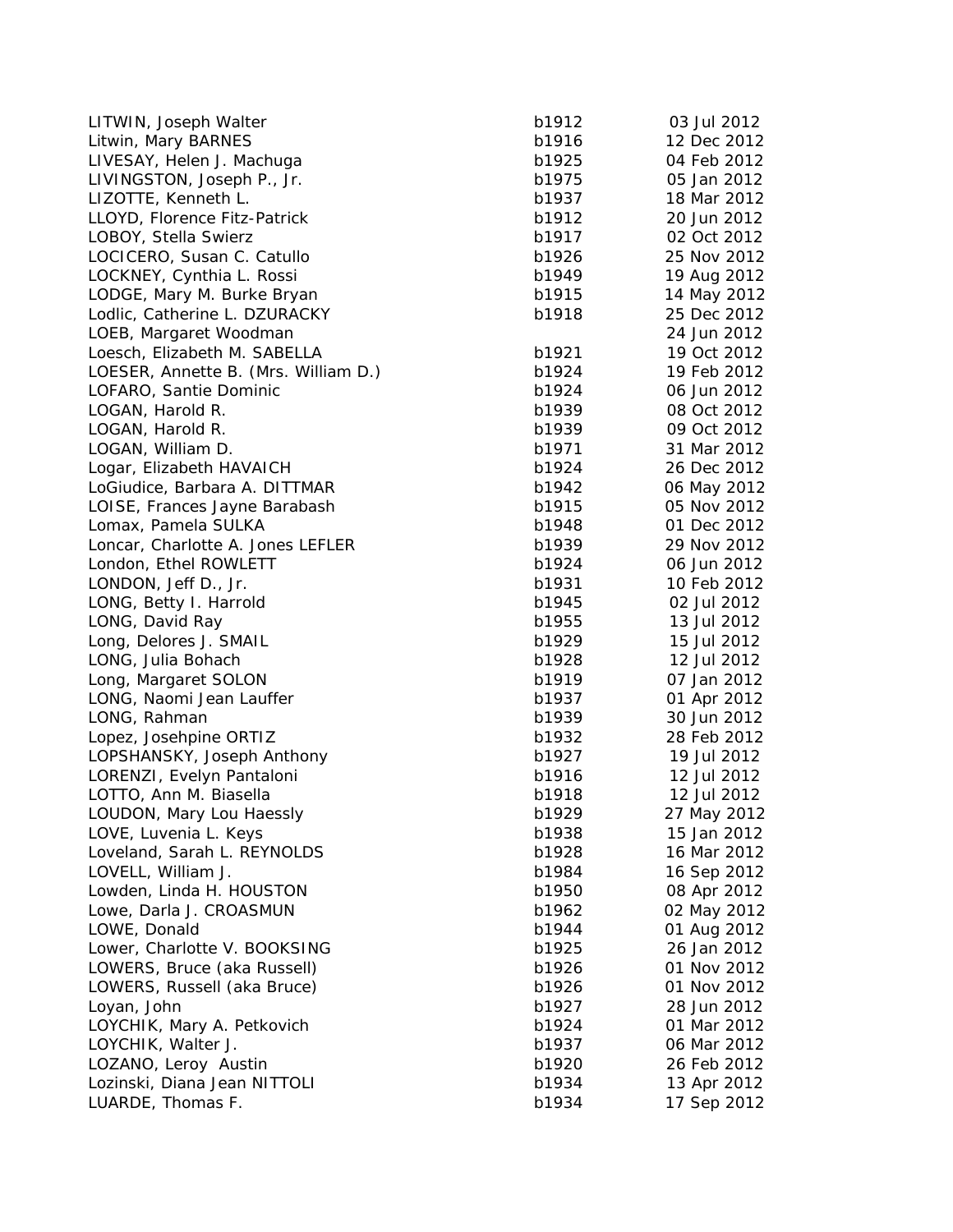| LUCARELL, Robert J.                               | b1950  | 08 Jul 2012 |
|---------------------------------------------------|--------|-------------|
| LUCARELL, William James                           | b1910  | 07 Dec 2012 |
| Lucarelli, Donna J. KAROVIC                       | b1946  | 03 Jun 2012 |
| Lucas, Agnes Marie KLESHOCK                       | b1925  | 14 Jun 2012 |
| LUCAS, Dolores Palmer                             | b1929  | 17 Apr 2012 |
| Lucas, Rose M SMULICK                             | b1920  | 12 Jan 2012 |
| LUCE, Ruth Mallery                                | b1920  | 12 Aug 2012 |
| LUCENTE, Emilia Carrabia                          | b1929  | 19 Jun 2012 |
| LUCHISAN, Louis R.                                | b1937  | 03 Oct 2012 |
| Lucich, Catherine L. MAKAR                        | b1916  | 31 Jul 2012 |
| LUCIDO, Mary D. Rossi                             | b1926  | 09 Sep 2012 |
| Lucilio, Theresa Bevilacqua Tomlin DALESANDRO     | b1934  | 15 Oct 2012 |
| LUCIO, Rosemary A. Fray                           | b1929  | 21 Feb 2012 |
| LUCKHART, Elaine Cossler                          | b1925  | 20 Dec 2012 |
| LUCZAK, Eudokia (Mrs. Feliks)                     | b1922  | 10 Jan 2012 |
| LUDWICK, Marcia A. Erskine                        | b1921  | 02 May 2012 |
| Luebben, Midred BRANT                             | b1905  | 07 Oct 2012 |
| Luebben, Midred BRANT                             | b1905  | 28 Sep 2012 |
| LUGINBILL, Robert A.                              | b1925  | 14 Sep 2012 |
| LUKNIS, Frank S., Sr.                             | b1917  | 12 Jun 2012 |
| Luknis, Rose Theresa CARUSO                       |        | 20 Dec 2012 |
| LUMADUE, Sallie Louise Jones                      | age 86 | 10 Aug 2012 |
| LUMAN, George C.                                  | b1927  | 07 Feb 2012 |
| LUNDEEN, Jean C. Fleming                          | b1926  | 23 Jul 2012 |
| LUSCRI, Rocco Samuel                              | b1918  | 17 Jul 2012 |
| LUTERAN, Mary Pentek                              | b1911  | 17 Jan 2012 |
| Luthe, Charles A.                                 | b1929  | 21 Jun 2012 |
| LUTHERAN, Kathryn J. Guthrie Melia                | b1922  | 09 Aug 2012 |
| LUTHERN, John Joseph                              | b1958  | 11 Dec 2012 |
| Lutseck, Sally SMITH                              | b1928  | 24 Feb 2012 |
| Lutz, Imogene F. CZOKA                            | b1919  | 12 Feb 2012 |
| Luzzi, Mary A. CROWLEY                            | b1924  | 01 Dec 2012 |
| LYDA, Dorothy A. Franko                           | b1930  | 29 Nov 2012 |
| LYDA, George C.                                   | b1938  | 31 Jul 2012 |
| Lyda, Valeria DEMIDOVICH                          | b1923  | 07 Aug 2012 |
| LYDEN, Ellen Patrice Miss.                        |        | 16 Nov 2012 |
| LYDIC, Darren R.                                  | age 45 | 10 Jun 2012 |
| LYDIC, Ingeborg C. Konig                          | b1930  | 30 Sep 2012 |
| LYDIC, Wayne H.                                   | b1933  | 29 Jul 2012 |
| LYLE, Carol Ann Moore                             | b1938  | 11 Nov 2012 |
| LYLE, John Alexander (AKA MARTINDALE, Tom Howard) | b1938  | 26 Feb 2012 |
| LYNCH, Daniel J.                                  | b1922  | 30 Nov 2012 |
| LYNN, Anne E. Watkins                             | b1920  | 14 Jan 2012 |
| Lynn, Doris J. VAN HORNE                          | b1939  | 06 Jun 2012 |
| Lynn, Dorothy Bender DAVIS                        | b1922  | 09 Jan 2012 |
| LYNN, John A.                                     | b1958  | 03 Feb 2012 |
| Lyons, Patsy L. WOROSZ                            | b1938  | 30 Mar 2012 |
| LYSOWSKI, Robert                                  | b1932  | 07 Mar 2012 |
| MACABOBBY, Carol Ann, Miss                        | b1953  | 10 Apr 2012 |
| MACALA, Ronald Lee                                | b1953  | 04 May 2012 |
| MacBride, Lillian Mae WILLIAMS                    | b1918  | 01 Apr 2012 |
| MACCHIO, Ethel M. Harrison                        | b1926  | 17 May 2012 |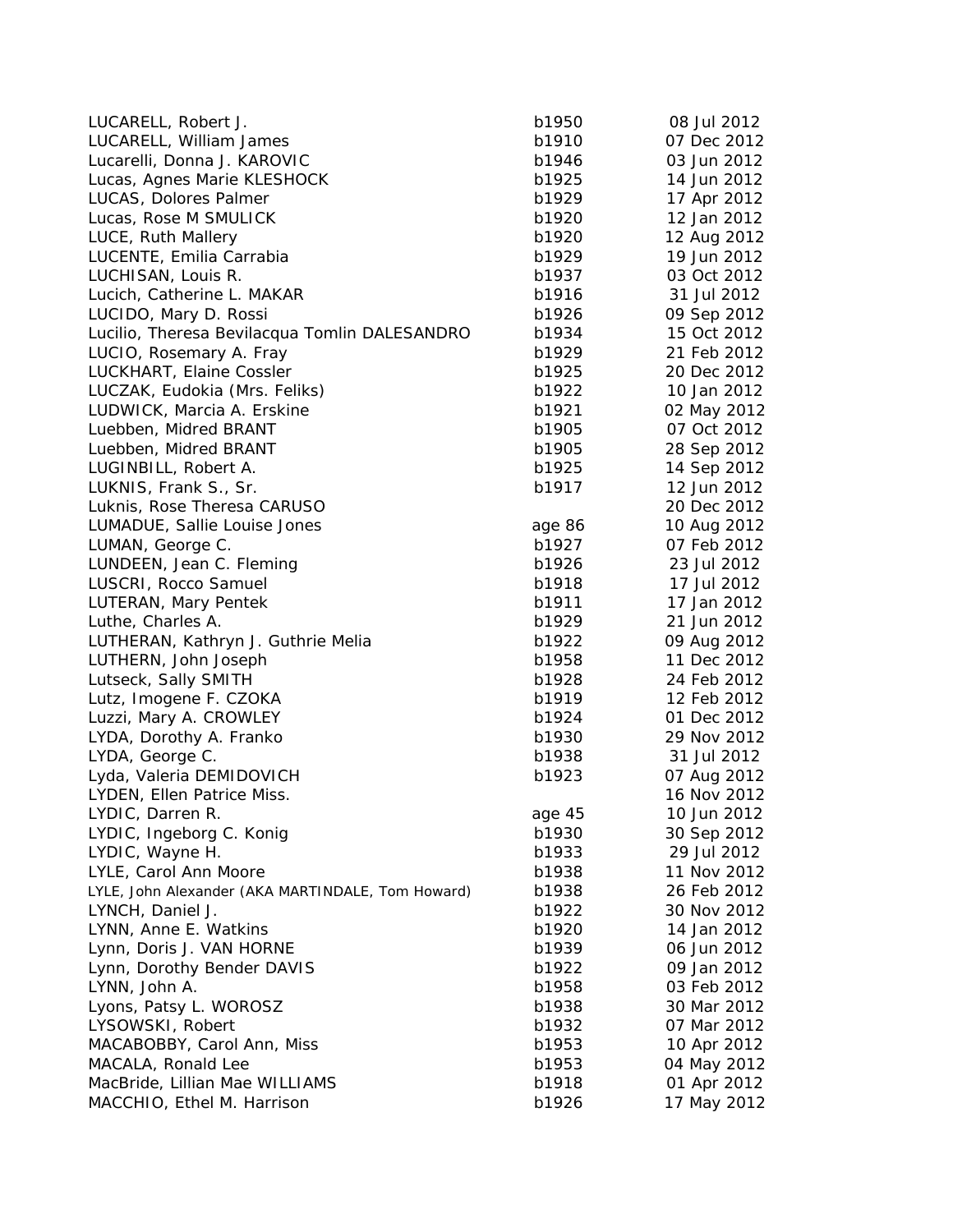| MACDOUGALL, Eugene E.                                    | b1934  | 10 Nov 2012 |
|----------------------------------------------------------|--------|-------------|
| Macela, Patricia M. AMUNNO                               | b1936  | 19 Oct 2012 |
| Machuga, Helen J. LIVESAY                                | b1925  | 04 Feb 2012 |
| MACK, Claudia C. Oliver                                  | b1942  | 24 Jun 2012 |
| MACKALL, Margaret Irene Anderson                         | b1925  | 29 Apr 2012 |
| Mackey, Alice SHULTZ                                     | b1914  | 14 Apr 2012 |
| MACKEY, Donald R.                                        | b1931  | 16 Jan 2012 |
| MACKEY, Viola O. Wiertola                                | b1923  | 23 Dec 2012 |
| MACKO, Paul T.                                           | b1944  | 27 May 2012 |
| <b>MACLARREN, Vincent Edward</b>                         | b1984  | 31 Aug 2012 |
| MACON, Twila Gaiser                                      | b1937  | 01 Jul 2012 |
| Madden, Beatrice KRAMER                                  | b1918  | 23 Feb 2012 |
| MADDEN, Hugh F.                                          | b1943  | 18 Nov 2012 |
| MADDEN, James E.                                         | b1944  | 27 Jul 2012 |
| Madden, Phylis Ann MITCHELL                              | b1938  | 10 Sep 2012 |
| Madden, Richard, Fr.                                     | b1924  | 19 Jun 2012 |
| Maddox, Audrey I. SYLAK                                  | b1915  | 12 Sep 2012 |
| MADELINE, Albert T.                                      | b1933  | 01 Aug 2012 |
| MADELINE, Anthony J.                                     | b1927  | 16 Dec 2012 |
| MADERITZ, Helen Ledenko                                  | b1932  | 07 Nov 2012 |
| MADICK, Stephen G.                                       | age 65 | 10 Feb 2012 |
| Madline, Cecelia A. ASHMAN                               | b1921  | 23 Jun 2012 |
| MAGBY, Joyce Lee Brown                                   | b1931  | 07 Oct 2012 |
| MAGDA, Angelyn J. Crushal                                | b1921  | 03 May 2012 |
| MAGEE, Arthur U.                                         | b1936  | 30 May 2012 |
| Maggianetti, Susie Jane PHILIPS                          | b1917  | 03 Jul 2012 |
| Maglicco, Geri K. TKAC                                   | b1941  | 17 Sep 2012 |
| Magnoski, Adell C. PETAK                                 | b1926  | 01 Aug 2012 |
| MAGNUSON, Clarence W.                                    | b1913  | 20 Jan 2012 |
| MAGNUSON, Louisa Anderson                                | b1915  | 07 Sep 2012 |
| MAGRII, John J.                                          | b1934  | 08 May 2012 |
| MAHAFFEY, Richard J.                                     | b1949  | 07 Jun 2012 |
| MAHER, Robert E.                                         | b1928  | 20 Jan 2012 |
| MAHON, James M.                                          | b1947  | 20 Oct 2012 |
| MAHONEY, Edward                                          | b1929  | 08 May 2012 |
| MAHONEY, Mary Elizabeth (AKA MAHONEY, Mary Patrice, Sr.) | b1913  | 14 Mar 2012 |
| MAHONEY, Mary Patrice, Sr. (AKA MAHONEY, Mary Elizabeth) | b1913  | 14 Mar 2012 |
| Mahoney, Nancy I. STAUFFER                               | b1932  | 29 Jul 2012 |
| MAIELLA, Philomena DeRosa                                | b1922  | 08 Oct 2012 |
| MAIN, Carol Ann Irving                                   | b1937  | 19 Sep 2012 |
| MAIN, Donald L.                                          | b 1930 | 06 Sep 2012 |
| Main, Janice D. FOSTER                                   | b1927  | 02 May 2012 |
| MAIN, William E., Jr.                                    | b1940  | 13 Jun 2012 |
| MAKAR, Catherine L. Lucich                               | b1916  | 31 Jul 2012 |
| Makara, Teresa A. KUZMAN                                 | b1927  | 23 Mar 2012 |
| MAKSIMOFF, Vladimir Walter                               | b1925  | 16 Oct 2012 |
| Malesky, Danielle A. DOTA                                | b1975  | 28 Apr 2012 |
| Maley, Marie KUSHNER                                     | b1931  | 14 Jul 2012 |
| Malia, Sara N. WELLER                                    | b1929  | 16 Sep 2012 |
| MALIZIA, George W.                                       | b1930  | 03 Jan 2012 |
| MALKOFF, Solomon                                         | b1918  | 20 Feb 2012 |
| Mallery, Ruth LUCE                                       | b1920  | 12 Aug 2012 |
|                                                          |        |             |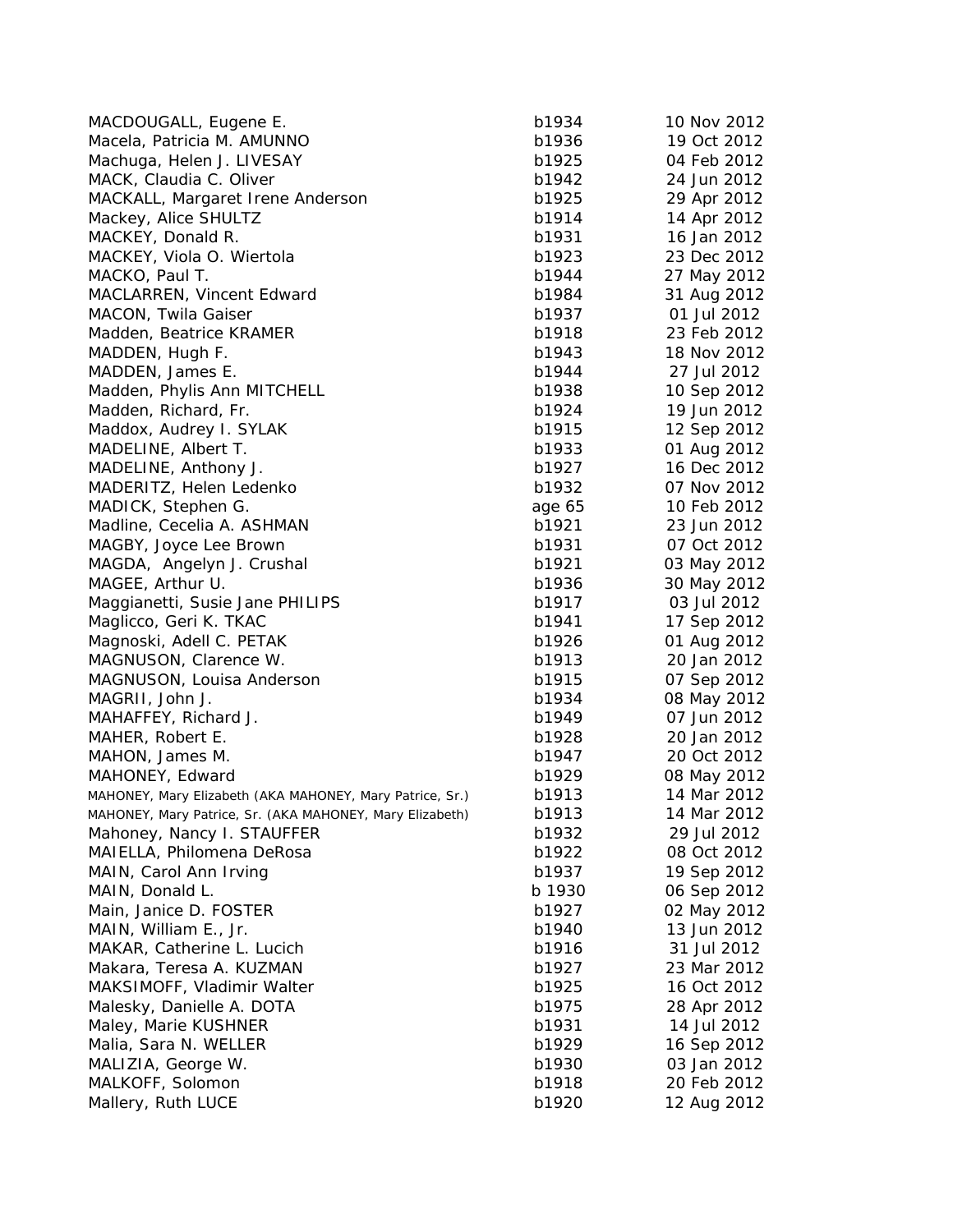| MALONE, Irene H. Cline                | b1926          | 02 Aug 2012 |
|---------------------------------------|----------------|-------------|
| Maloney, Barbara Ann CLARK            | b1953          | 19 Mar 2012 |
| MALONEY, Josephine M. Cuteri          | b1926          | 09 Mar 2012 |
| MALONEY, Kathleen Miss.               | b1945          | 11 Nov 2012 |
| Maloney, Mary Catherine RIEBE         | b1943          | 13 Mar 2012 |
| MALONEY, Mary Oliver Stanier          | age 80         | 09 Mar 2012 |
| MALONEY, Peggy Ann Barnhart           | b1930          | 09 Mar 2012 |
| Mamrak, Dorothy H. BRADLEY            | b1928          | 26 Aug 2012 |
| MAMRICK, John                         | b1921          | 30 Sep 2012 |
| MANCHESTER, Robert A.                 | b1941          | 22 Nov 2012 |
| MANCINI, Diana Jean Williams Guenther | b1946          | 27 Dec 2012 |
| MANCINI, Mario A.                     | b1929          | 13 May 2012 |
| MANCINI, Salvador D.                  | b1928          | 07 Aug 2012 |
| MANCOS, Agnes D. Semko                | b1924          | 12 Feb 2012 |
| Mancuso, Mary A. SCARSELLA            | b1929          | 22 Aug 2012 |
| MANDEL, Melinda Beth Miss             | b1954          | 09 Oct 2012 |
| Mandley, Joan F. ALFLEN               | b1930          | 05 Aug 2012 |
| MANDOPOULOS, John M.                  | b1948          | 24 Jan 2012 |
| Mangie, Jeanette DeRAMO               | b1916          | 27 Apr 2012 |
| <b>MANGIN, Mary Elizabeth Wright</b>  | b1925          | 16 Dec 2012 |
| MANHOLTZ, Mary Ellen Miss             | b1941          | 11 Oct 2012 |
| Manifrang, Angeline MICCO             | b1917          | 20 Apr 2012 |
| MANION, Ronald H.                     | b1941          | 22 Jul 2012 |
| MANLEY, William J.                    | b1927          | 31 Jul 2012 |
| MANN, John T., Sr.                    | b1945          | 30 Jan 2012 |
| MANNERS, Richard                      | b1936          | 20 Dec 2012 |
| MANNERS, Sandra J. King               | b1936          | 03 Jun 2012 |
| Manning, Theresa KELLY                | age 85         | 01 May 2012 |
| <b>MANOLUKAS, Marie Strenglis</b>     | b1924          | 02 Nov 2012 |
| Mansell, Laverne M. PLATT             | b1920          | 06 Dec 2012 |
| Mansfield, Helen E. COLER             | b1921          | 01 Apr 2012 |
| Mansfield, Marlene Jean TOBIN         | b1936          | 26 Dec 2012 |
| MANZELLA, Helen Marsilio              | b1929          | 15 Feb 2012 |
| Manzetti, Margaret Marie MEMO         | b1923          | 06 Apr 2012 |
| Maravola, Catherine DeGENOVA          | b1921          | 03 May 2012 |
| Marcella, Lucille A. KENNEY           | b1919          | 15 Feb 2012 |
| MARCELLO, Anthony J.                  | b1934          | 01 Sep 2012 |
| Marchese, Angie L. DESANTIS           | b1936          | 11 Dec 2012 |
| MARCHESE, Thomas E.                   | b1955          | 07 May 2012 |
| Marcovecchio, Lucy A. DELUCIA         | b1931          | 28 Aug 2012 |
| MARENKOVIC, Alma L. Boyd              | b1925          | 24 May 2012 |
| MARGALA, Charles E.                   | b1935          | 12 Aug 2012 |
| MARGINIAN, David D.                   | b1948          | 06 Jun 2012 |
| Marginian, Virginia FISHER            |                | 14 Jun 2012 |
|                                       | b1923<br>b1932 | 24 Oct 2012 |
| MARGIOTTA, Dolores Z. Zets            |                | 22 Jun 2012 |
| MARGIOTTA, Pearl Kovach               | b1925          |             |
| Margiotta, Phyllis Rose BETTURA       | b1931          | 20 Mar 2012 |
| MARGOLIS, Leagrace C. (Mrs. Saul)     |                | 11 Apr 2012 |
| Marianni, Sylvia KELEMEN              | b1928          | 11 Nov 2012 |
| MARINO, Daniel                        | b1947          | 22 Apr 2012 |
| MARION, Helen Miss                    | b1918          | 02 Nov 2012 |
| Mark, Susan LENCH                     | b1940          | 16 Mar 2012 |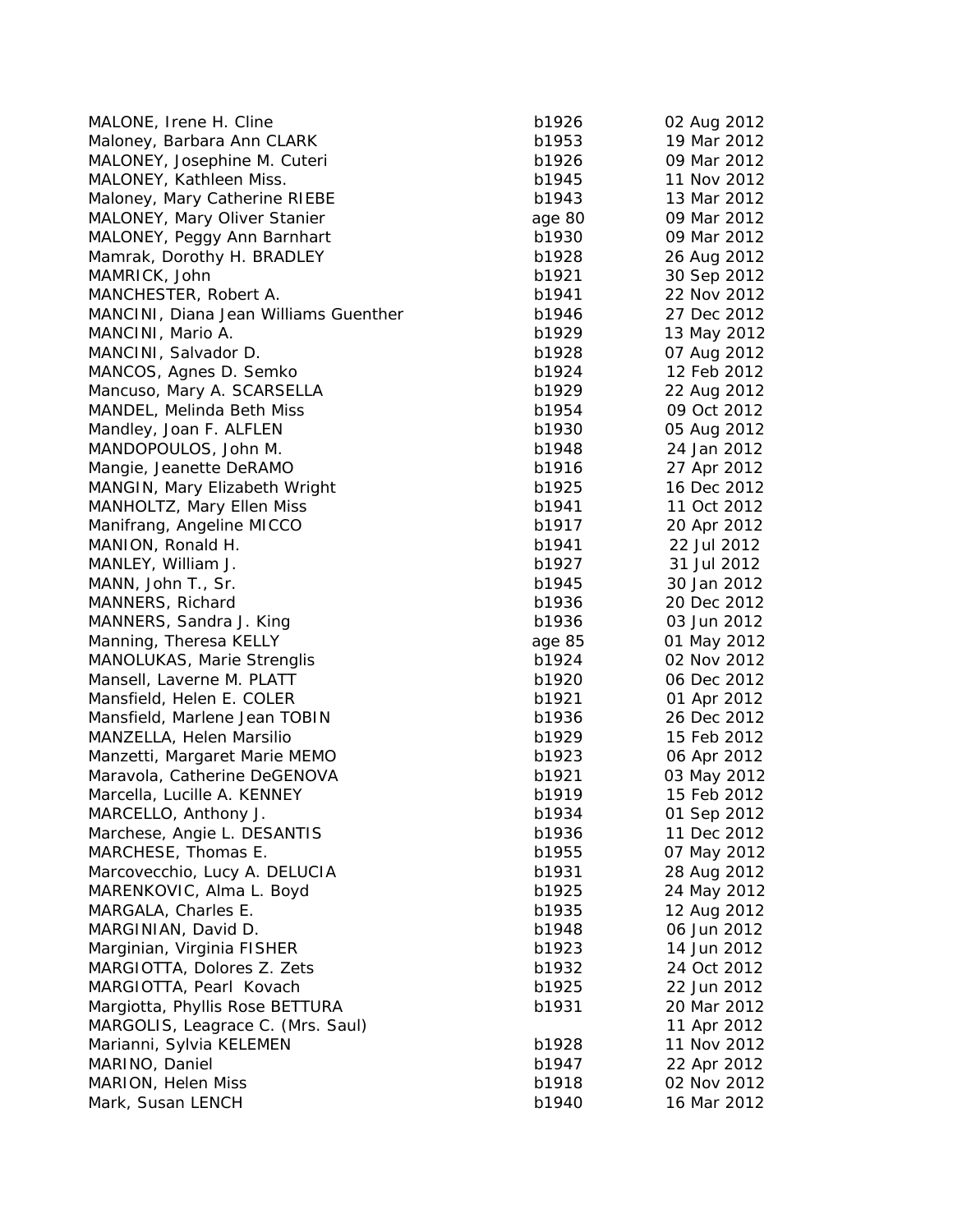| Marker, Thelma E. McLEAN                          | b1923  | 27 Mar 2012 |
|---------------------------------------------------|--------|-------------|
| MARKHAM, John                                     | age 54 | 09 Dec 2012 |
| Markovich, Helen J. ADGATE                        | b1935  | 01 Feb 2012 |
| MARKOVICH, Leonard A.                             | b1932  | 28 Dec 2012 |
| MARKOVICH, Stephen J.                             | b1927  | 09 Aug 2012 |
| MARKS, Helen B. Metz                              | b1920  | 09 Mar 2012 |
| Marks, Raymond T.                                 |        | 25 Jun 2012 |
| MARKS, S. Laverne Brehm                           | b1922  | 03 May 2012 |
| MARKULIN, Mara Medved                             | b1929  | 22 Apr 2012 |
| MARKULIN, Nikola                                  | b1932  | 30 Jul 2012 |
| MARLOWE, Richard R., Jr.                          | b1928  | 07 Jan 2012 |
| MARMILICH, Caroline M. Scacchetti                 | b1925  | 02 Feb 2012 |
| MARO, Helen Marie Seman                           | b1920  | 26 Apr 2012 |
| Maron, Mary Wroblewski KUDRICH                    | b1921  | 04 Jan 2012 |
| Maroscher, Hermine STRALEY                        | b1928  | 02 Feb 2012 |
| Marovich, Ann M. LENGYEL                          | b1920  | 26 Jun 2012 |
| MARRA, Eugene                                     | b1930  | 16 Aug 2012 |
| MARSCO, Coletta Jean Miss.                        | b1943  | 01 Dec 2012 |
| Marsh, Margaret KARABIN                           | b1916  | 18 Feb 2012 |
| MARSH, Richard J., Jr.                            | b1992  | 10 Jan 2012 |
| Marshall, Catherine L. EICHORN                    | b1918  | 23 May 2012 |
| Marshall, Edna DELEONE                            | b1921  | 04 Jul 2012 |
| Marshall, Gordon Kelly                            | b1951  | 08 Aug 2012 |
| Marshall, Helen D. BOND                           | b1922  | 13 Jul 2012 |
| MARSHALL, James D.                                | b1932  | 21 Jan 2012 |
| Marshall, Jean YUNGBLUTH                          | b1921  | 17 Sep 2012 |
| MARSHALL, Marian R. Paschke                       | b1928  | 08 Aug 2012 |
| MARSILIO, Nina A. Felice                          | b1936  | 19 Jul 2012 |
| Marsilio, Helen MANZELLA                          | b1929  | 15 Feb 2012 |
| MARSOLO, Laura Ann Ceci                           | b1923  | 17 Nov 2012 |
| Martin Sara Jane GERLACH                          | b1942  | 28 Feb 2012 |
| Martin, A. Dolores BAILEY                         | b1932  | 20 Jun 2012 |
| MARTIN, Aloys G.                                  | b1926  | 04 Nov 2012 |
| Martin, Ann SMIGROCKY                             | b1918  | 08 Jan 2012 |
| MARTIN, Audrey Mae Frederick                      | b1929  | 28 Aug 2012 |
| Martin, Elmer Ellsworth                           | b1916  | 16 Jun 2012 |
| Martin, Helen Jane JACOBSON                       | b1912  | 30 Dec 2012 |
| MARTIN, James F.                                  | b1934  | 14 Oct 2012 |
| MARTIN, Louis J.                                  | b1931  | 01 Apr 2012 |
| Martin, Lucille SIGLER                            | b1929  | 11 Oct 2012 |
| MARTIN, Mabel G. DeWitt                           | b1918  | 08 Jul 2012 |
| MARTIN, Mildred M. Davis                          | b1917  | 31 Jan 2012 |
| MARTIN, Robert L.                                 | b1948  | 24 Dec 2012 |
| MARTIN, Rosa Lee McPhal                           | b1915  | 13 Apr 2012 |
| Martin, Thelma HUGLI                              | b1928  | 24 Apr 2012 |
| MARTIN, Wesley D.                                 | b1948  | 09 Dec 2012 |
| MARTINDALE, Tom Howard (AKA LYLE, John Alexander) | b1938  | 26 Feb 2012 |
| MARTINEK, George (aka Marty)                      | b1944  | 25 Oct 2012 |
| MARTINEK, Marty (aka George)                      | b1944  | 25 Oct 2012 |
| Martinelli, Matilda F. CENTOFANTI                 | b1926  | 04 Dec 2012 |
| Martinko, Pauline J. ROHOVSKY                     | b1927  | 27 May 2012 |
| Martinko, Pauline J. ROHOVSKY                     | b1927  | 28 May 2012 |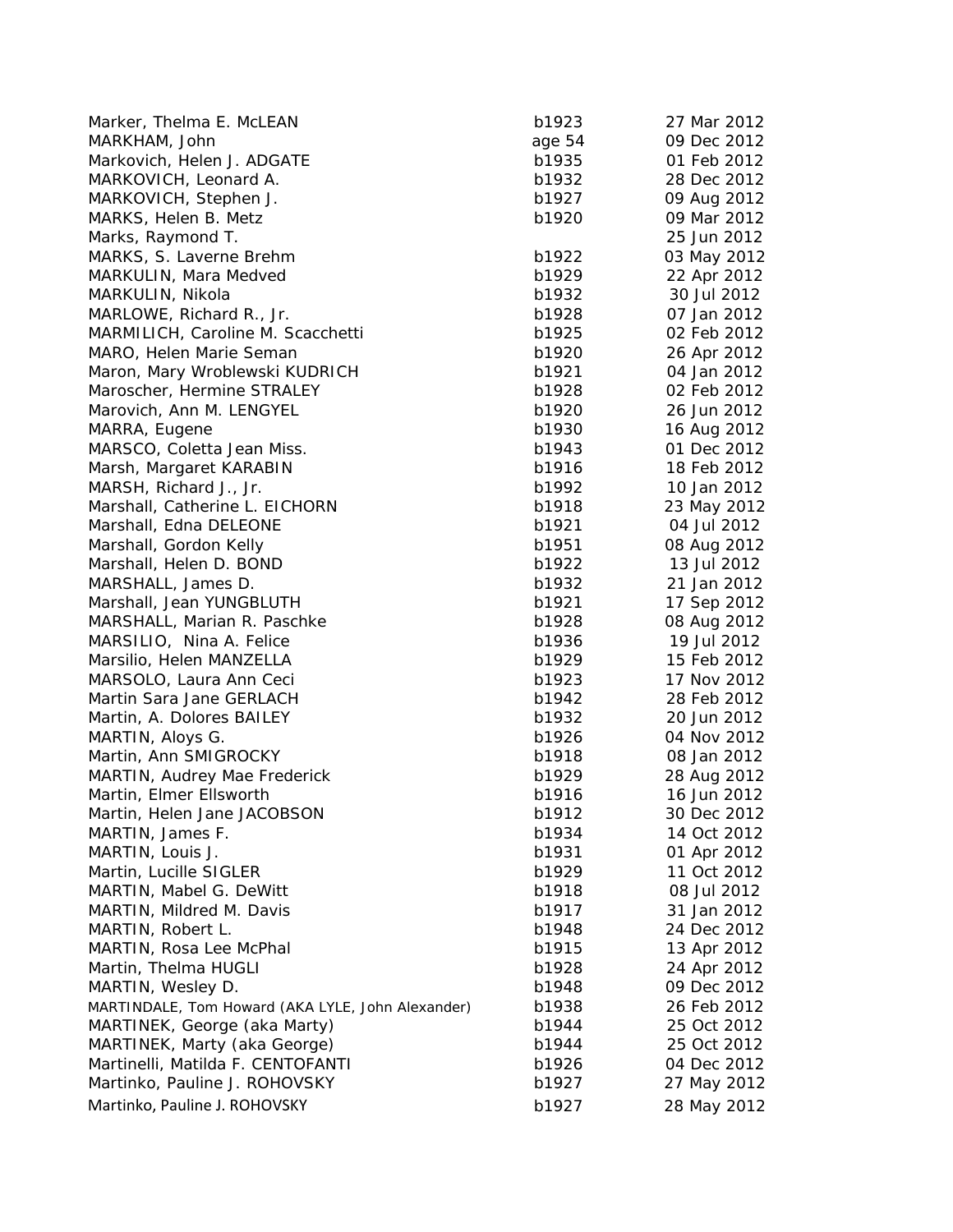| Martinko, Pauline J. ROHOVSKY        | b1927  | 28 May 2012 |
|--------------------------------------|--------|-------------|
| Martinko, Theresa R. DECAPUA         | b1930  | 31 Oct 2012 |
| MARTINO, Angelo Dominick             | b1980  | 05 Aug 2012 |
| MARTINO, Elvera G. Guerriero         | b1925  | 16 Jun 2012 |
| Martinovich, Helen OTTEN             | b1922  | 12 Feb 2012 |
| MARUCCI, James Joseph                | b1982  | 26 Sep 2012 |
| <b>MARULAKIS, Cres Miss</b>          | b1937  | 25 Jul 2012 |
| MARX, Joan Carey                     | b1925  | 09 May 2012 |
| Marzano, Jennie R. PESCE             | b1917  | 13 Mar 2012 |
| Mascari, Michelina A. LASCOLA        | b1914  | 17 Dec 2012 |
| MASCO, William E., Jr.               | b1939  | 22 Jan 2012 |
| MASCOLA, Cynthia C. Olenick          | b1948  | 11 Jan 2012 |
| MASCOLA, Mary J. Scudier             | b1923  | 04 Mar 2012 |
| Mashburn, Alice PATTERSON            | b1921  | 28 Sep 2012 |
| Masinando, Virginia FRANCESCHELLI    | b1927  | 08 Apr 2012 |
| MASKARINEC, Michael G.               | b1925  | 25 Oct 2012 |
| Maslak, Florence Victoria SCHEMETTI  | b1923  | 29 May 2012 |
| MASLEN, Joann Konesky                | age 76 | 04 Dec 2012 |
| MASON, Barbara Pollock               | b1948  | 21 Apr 2012 |
| MASON, Jean Ling                     | b1931  | 07 Oct 2012 |
| MASON, Mary Lee Hageman              | b1947  | 29 Oct 2012 |
| MASON, Robert E.                     | b1921  | 21 Nov 2012 |
| MASON, William J.                    | b1947  | 29 Aug 2012 |
| Massacci, Myrtle CLAUTTI             | b1928  | 31 Mar 2012 |
| MASSARO, Virginia (Mrs. Joseph)      | b1925  | 09 Feb 2012 |
| MASTORIS, Mary Ann Grachanin         | b1938  | 15 May 2012 |
| MASTRAN, Grace L. Combs              | b1918  | 01 Aug 2012 |
| MASTRO, Ann Damore                   | b1923  | 11 Mar 2012 |
| Matash, Sarah A. ZUZOLO              | b1919  | 04 Nov 2012 |
| MATASIC, Jim                         | b1951  | 06 Nov 2012 |
| Matheny, Frances L. STARNER          | b1929  | 31 Dec 2012 |
| MATISCIK, Margaret Shevetz           | b1928  | 22 Jan 2012 |
| MATKO, James S.                      | b1936  | 05 Sep 2012 |
| Matlas, Goldie GURSS                 | b1915  | 21 Feb 2012 |
| MATOS, Pedro, Sr.                    | b1942  | 08 Feb 2012 |
| MATRICARDI, John                     | b1924  | 21 Aug 2012 |
| MATTERN, Anita E. Clutter            | b1920  | 14 Nov 2012 |
| Matthews, Bernice M. Shears HORNING  | b1918  | 27 Oct 2012 |
| Matthews, Charlotte Jean SWEENEY     | b1924  | 26 Aug 2012 |
| MATYI, Rita A. Bucko                 | b1929  | 12 Nov 2012 |
| MAU, Janet L. Gilman                 | b1944  | 06 Sep 2012 |
| MAUCH, Kenneth W., Sr.               | b1928  | 19 Feb 2012 |
| MAUCH, Lynn Jones Wilhelm            | b1951  | 03 Apr 2012 |
| MAUERMAN, Judy Kane                  | b1962  | 21 Apr 2012 |
| MAUK, Randy P.                       | b1961  | 21 Oct 2012 |
| Maurer, Margaret Mary ZIGAREVICH     | b1929  | 05 Apr 2012 |
| MAVRIGIAN, Yolanda M. DeTunno        | b1926  | 04 Jan 2012 |
| MAVRIKIS, Anna R. (Mrs. Constantine) | age 82 | 19 Feb 2012 |
| MAXIM, Wandam Miss                   | b1924  | 01 Jan 2012 |
| MAY, Dale Howard                     | b1928  | 06 Oct 2012 |
| May, Eva Jane REEDY                  | b1926  | 15 Jul 2012 |
| MAY, Ewing B.                        | b1916  | 19 Mar 2012 |

| 27 | 28 May 2012    |
|----|----------------|
| 30 | 31 Oct 2012    |
| 80 | 05 Aug 2012    |
| 25 | 16 Jun 2012    |
| 22 | 12 Feb 2012    |
| 82 | 26 Sep 2012    |
|    |                |
| 37 | 25 Jul 2012    |
| 25 | 09 May 2012    |
| 17 | 13 Mar 2012    |
| 14 | 17 Dec 2012    |
| 39 | 22 Jan 2012    |
| 48 | 11 Jan 2012    |
| 23 | 04 Mar 2012    |
|    |                |
| 21 | 28 Sep 2012    |
| 27 | 08 Apr 2012    |
| 25 | 25 Oct 2012    |
| 23 | 29 May 2012    |
| 76 | 04 Dec 2012    |
| 48 | 21 Apr 2012    |
| 31 | 07 Oct 2012    |
| 47 | 29 Oct 2012    |
|    |                |
| 21 | 21 Nov 2012    |
| 47 | 29 Aug 2012    |
| 28 | 31 Mar 2012    |
| 25 | 09 Feb 2012    |
| 38 | 15 May 2012    |
| 18 | Aug 2012<br>01 |
| 23 | 11 Mar 2012    |
| 19 | 04 Nov 2012    |
| 51 | 06 Nov 2012    |
|    |                |
| 29 | 31 Dec 2012    |
| 28 | 22 Jan 2012    |
| 36 | 05 Sep 2012    |
| 15 | 21 Feb 2012    |
| 42 | 08 Feb 2012    |
| 24 | 21 Aug 2012    |
| 20 | 14 Nov 2012    |
| 18 | 27 Oct 2012    |
| 24 | 26 Aug 2012    |
|    |                |
| 29 | 12 Nov 2012    |
| 44 | 06 Sep 2012    |
| 28 | 19 Feb 2012    |
| 51 | 03 Apr 2012    |
| 62 | 21 Apr 2012    |
| 61 | 21 Oct 2012    |
| 29 | 05 Apr 2012    |
| 26 | 04 Jan 2012    |
|    |                |
| 82 | 19 Feb 2012    |
| 24 | 01 Jan 2012    |
| 28 | 06 Oct 2012    |
| 26 | 15 Jul 2012    |
| 16 | 19 Mar 2012    |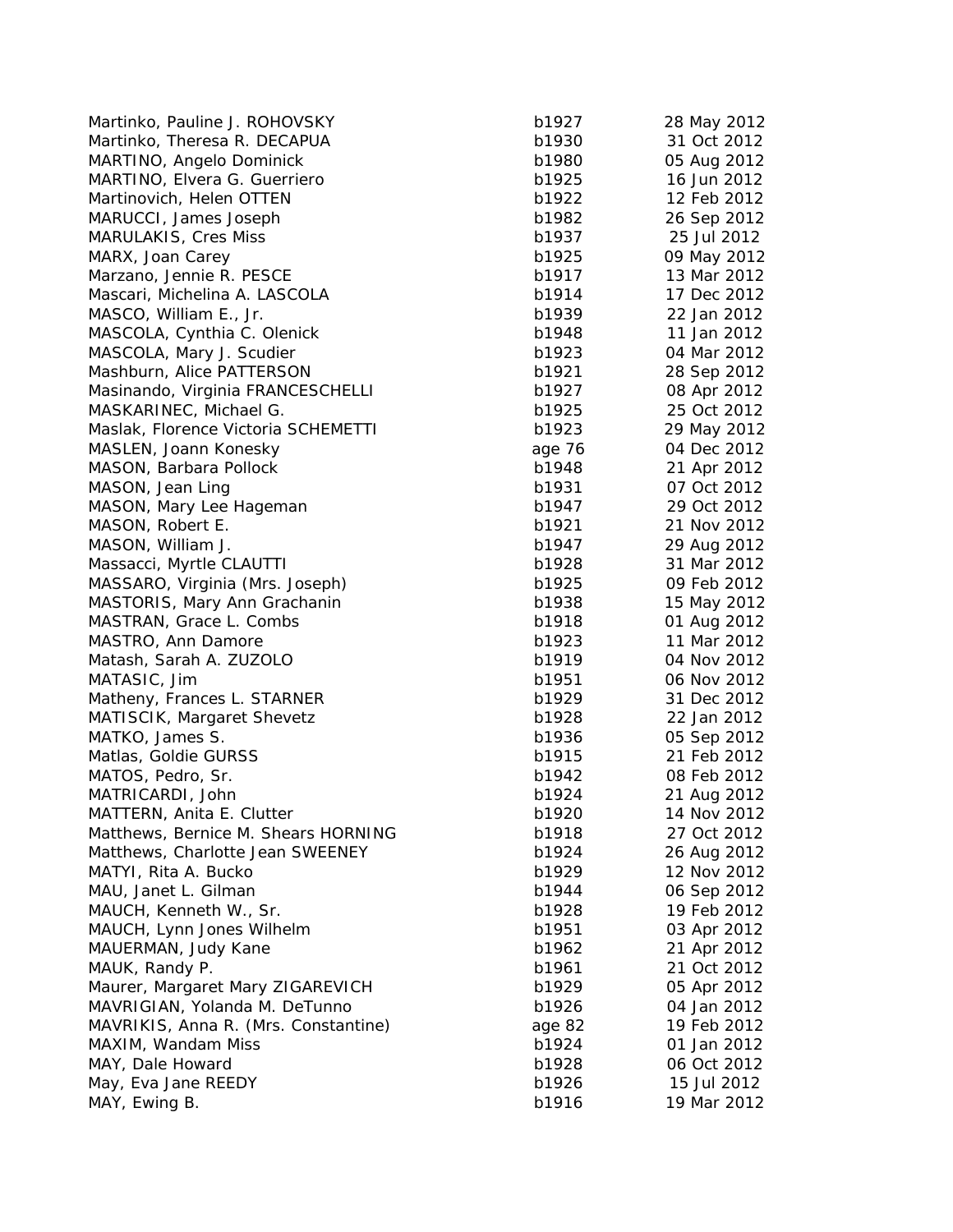| MAY, Ulysses                              | b1950  | 17 Oct 2012 |
|-------------------------------------------|--------|-------------|
| Mayberry, Patricia D. HOFFMAN             | b1952  | 29 Apr 2012 |
| Mayle, Wanita M. BELASKO                  | b1931  | 25 Feb 2012 |
| MAYS, Fred                                | b1953  | 28 Nov 2012 |
| MAZEJKO, Kathryn Danylchak                | b1925  | 24 Jan 2012 |
| Mazza, Florence C. DiCINTIO               | b1919  | 25 Feb 2012 |
| MCALLEN, Ronald L.                        | b1939  | 20 Sep 2012 |
| McAllister, Laverne Beachum BACKUS        | b1950  | 07 May 2012 |
| McANDREW, Thomas G., Sr.                  |        | 12 Jan 2012 |
| MCANDREWS, Ruth M. Burr                   | b1936  | 29 Nov 2012 |
| McAtee, Mary Ellen WOLFORD                | b1937  | 25 Apr 2012 |
| MCAULIFFE, Mary Eleanor Shea              | b1925  | 04 Jul 2012 |
| McBride, Ethel Marie Curry KRAL           | b1920  | 07 Nov 2012 |
| McBride, JoAnn Penosevich Mock GREATHOUSE | b1936  | 30 Apr 2012 |
| McCabe, Donna L. KNIGHT                   | b1941  | 09 Jan 2012 |
| McCABE, Thomas C., Sr.                    | b1928  | 16 Feb 2012 |
| McCALE, Larry E., Sr.                     | b1937  | 08 Feb 2012 |
| McCAMMON, Earl                            | b1928  | 14 Mar 2012 |
| MCCARTHY Thomas J.                        | b1927  | 30 Oct 2012 |
| MCCARTHY, Michael Alan                    | b1953  | 10 Oct 2012 |
| McCARTNEY, Richard                        | b1928  | 31 Mar 2012 |
| MCCARY, Jeanette Marie Anderson           | b1937  | 30 Nov 2012 |
| MCCAUGHTRY, Clara Colonna                 | b1925  | 30 Aug 2012 |
| McCLAIN, Marvin G.                        | b1926  | 08 Jan 2012 |
| McClaran, Martha MCDONOUGH                |        | 31 Dec 2012 |
| McCLEARY, Winifred V. Hickling            | b1916  | 27 Mar 2012 |
| MCCLELLAN, Brice G. Cumiskey              | b1943  | 30 Nov 2012 |
| McCLENDON, Anthony                        | b1954  | 02 May 2012 |
| MCCLENDON, Joan Howell                    | b1939  | 24 Oct 2012 |
| McCLISH, Evelyn M. Glossen Paulin         | b1934  | 05 Feb 2012 |
| McCloseky, Mary C. DETWILER               | b1923  | 12 Nov 2012 |
| McCLOSKEY, Eric R.                        | age 43 | 02 Jan 2012 |
| McClure, Helen WILCOX                     | b1923  | 11 Mar 2012 |
| Mcclure, Susanna BLEWITT                  | b1926  | 04 Mar 2012 |
| MCCOMB, Josephine Liptak                  | b1955  | 25 Nov 2012 |
| McCONAHIE, Jacqueline Wyona Sarvis        | b1940  | 25 Apr 2012 |
| McCONNELL, Donald L.                      | b1916  | 15 Mar 2012 |
| MCCONNELL, Joan S. Savonik                | b1928  | 27 Jul 2012 |
| McCormick, Mary C. DAVIES                 | b1944  | 19 Apr 2012 |
| McCoy, Betty Jane FOX                     |        | 06 Sep 2012 |
| McCOY, Randy G.                           | b1959  | 24 May 2012 |
| McCray, Jessie Mae Crumpler IRBY          | b1916  | 08 Jul 2012 |
| McCREE, Sauvi Ann Grubisa                 | b1923  | 09 Mar 2012 |
| McCREERY, Linda Thew                      |        | 29 Apr 2012 |
| McCRONE, Henry                            | b1916  | 13 Jun 2012 |
| McCrystal, Barbara A. Letizia BYERLY      | b1952  | 11 Jan 2012 |
| McCULLOCH, Robert S., Jr.                 | b1923  | 06 Mar 2012 |
| McCulloh, Bernice HENDERSON               | b1920  | 13 May 2012 |
| McCULLOUGH, Erma L. H. Norman             | b1948  | 10 Jan 2012 |
| McCullough, Jeanie Ann DECERBO            | b1945  | 09 Nov 2012 |
| MCCULLOUGH, Ke'ara Monique Miss           | b1993  | 26 Sep 2012 |
| MCDANEL, Debra L. Hale                    | b1959  | 12 Dec 2012 |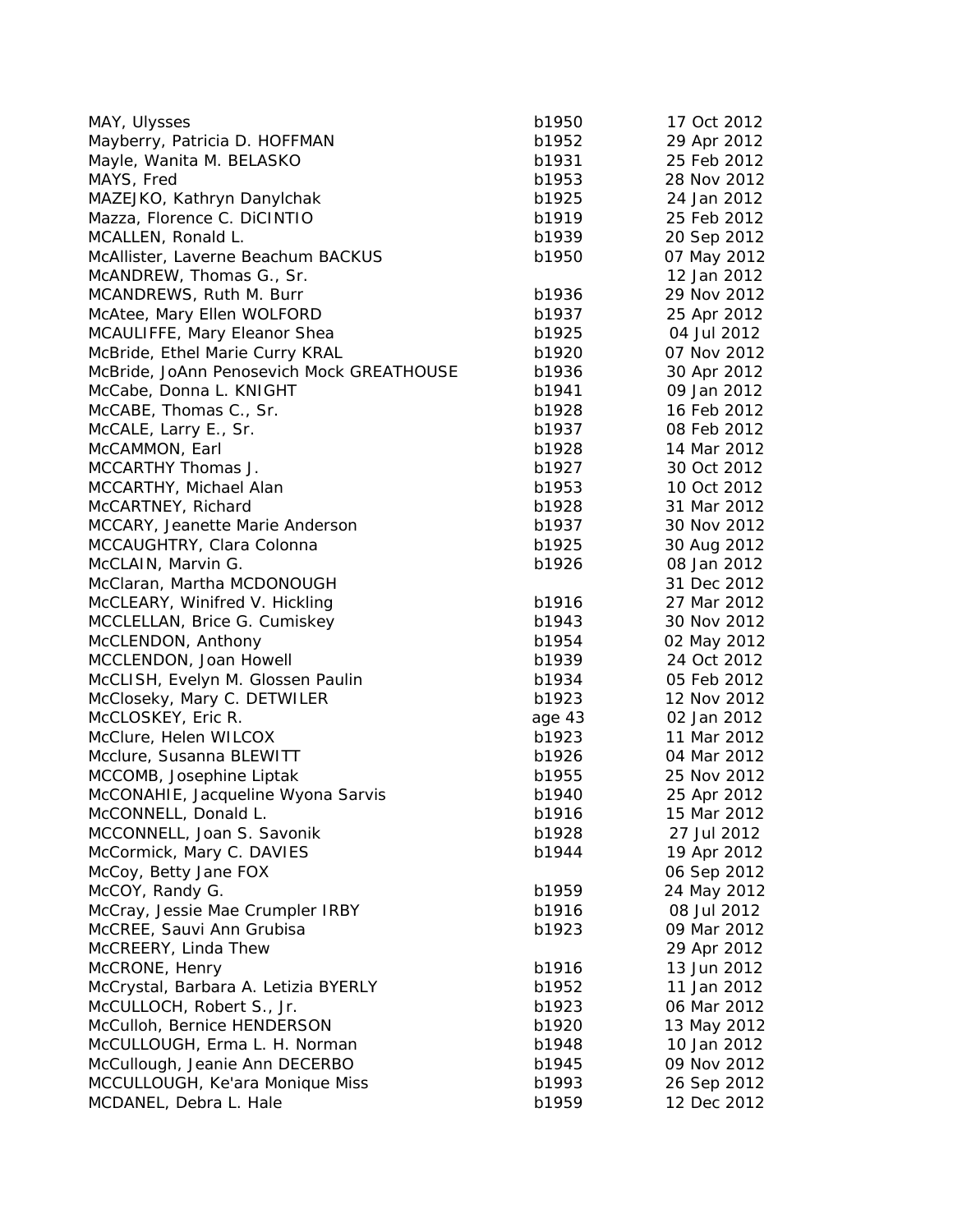| McDaniel, Sandra J. METZLER        | b1957  | 02 Jan 2012 |
|------------------------------------|--------|-------------|
| McDaniels, Mary Frances HOLT       | b1928  | 31 Jan 2012 |
| MCDERMOTT, Rosalie Butera          | b1938  | 25 Jun 2012 |
| McDEVITT, Richard David            | b1925  | 19 May 2012 |
| McDonald, Betty M. MURPHY          | b1921  | 15 May 2012 |
| MCDONALD, Doris L. Stauffer        | b1929  | 19 Jun 2012 |
| MCDONOUGH, Martha McClaran         |        | 31 Dec 2012 |
| McDONOUGH, Mary Kay, Miss          | b1953  | 29 Feb 2012 |
| McDORMAN, Alan Wesley              | age 41 | 02 Feb 2012 |
| McDougal, Clara Mae SIVERT         | b1934  | 11 Apr 2012 |
| McDOWELL, William Leroy, Sr.       | b1939  | 13 May 2012 |
| McELWEE, Mary F. Kozicki           | b1926  | 27 May 2012 |
| McEWAN, Shannon Leigh d/o Rodney   | b1997  | 31 Mar 2012 |
| MCFADDEN, Annabelle Coe            | b1930  | 07 Oct 2012 |
| McFadden, Patricia L. SETHMAN      | b1940  | 29 Feb 2012 |
| MCFALLS, Richard L.                | b1950  | 07 Dec 2012 |
| McFARLAND, Betty A. Lipka          | b1925  | 18 Jan 2012 |
| McFarland, Elizabeth M. WILKES     | b1931  | 10 Jul 2012 |
| McFARLAND, Martin Michael          | b1922  | 30 Jan 2012 |
| McFARLAND, Rose Vargo              | b1918  | 23 Feb 2012 |
| McGarry, Linda S. ANZEVINO         | b1957  | 03 Jun 2012 |
| McGarvey, Louise SPIKER            | b1924  | 01 Jul 2012 |
| MCGEE, Inez Younger                | b1922  | 20 Dec 2012 |
| McGEE, Ronald N.                   | b1941  | 27 May 2012 |
| MCGINNIS, Louise Helen Nagy        | b1933  | 03 Oct 2012 |
| McGOULDRICK, Karen L. Csepeggi     | b1960  | 15 Jan 2012 |
| McGowan, Patricia Ann MILLER       | b1937  | 29 Apr 2012 |
| MCGOWEN, Thomas G.                 | b1940  | 25 Jul 2012 |
| MCGOWEN, Thomas G.                 |        | 23 Sep 2012 |
| McGRATH, Bernadine L. Berkhimer    | b1921  | 03 May 2012 |
| MCGUIRE, Richard E.                | b1939  | 12 Oct 2012 |
| McGuire, Sara A. RUDOLPH           | b1944  | 03 May 2012 |
| MCHENRY, Cheryl Peterson           | b1961  | 18 Jun 2012 |
| McIntire, Karen L. PIETTE          | b1955  | 09 Feb 2012 |
| McINTYRE, Margaret O'Brien         | b1917  | 25 Apr 2012 |
| MCKAY, Levan                       | age 85 | 31 Oct 2012 |
| MCKEEVER, Lawrence Lynch           | b1951  | 23 Nov 2012 |
| McKEITHEN, Tiffany Monique Tensley | b1972  | 08 Mar 2012 |
| MCKELLEY, Blakely J.               | b1958  | 25 Jul 2012 |
| McKENNA, Jean E. Buchman           | age 83 | 05 Jun 2012 |
| McKENZIE, Wallace Richard          | b1931  | 09 May 2012 |
| McKERNAN, Bernice V. Dunn          | b1925  | 29 Mar 2012 |
| MCKINNEY, Linda Ann Humphrey       | b1957  | 30 Sep 2012 |
| McKINNEY, Pierre Jamar             | b1990  | 02 May 2012 |
| MCKINNEY, Robert Francis           | b1932  | 18 Oct 2012 |
| McKinnon, Shirley L. GRAFFIUS      | b1948  | 10 Feb 2012 |
| McKNIGHT, Glenn Ellsworth          | b1922  | 15 May 2012 |
| MCKNIGHT, Judith Ann Little        | b1942  | 30 Jul 2012 |
| McKNIGHT, Lida Keffer              | b1923  | 19 Feb 2012 |
| McLEAN, Mary Musolino              | b1919  | 28 Jan 2012 |
| McLEAN, Thelma E. Marker           | b1923  | 27 Mar 2012 |
| McLEOD, Brenda A. Scott            | b1947  | 09 Mar 2012 |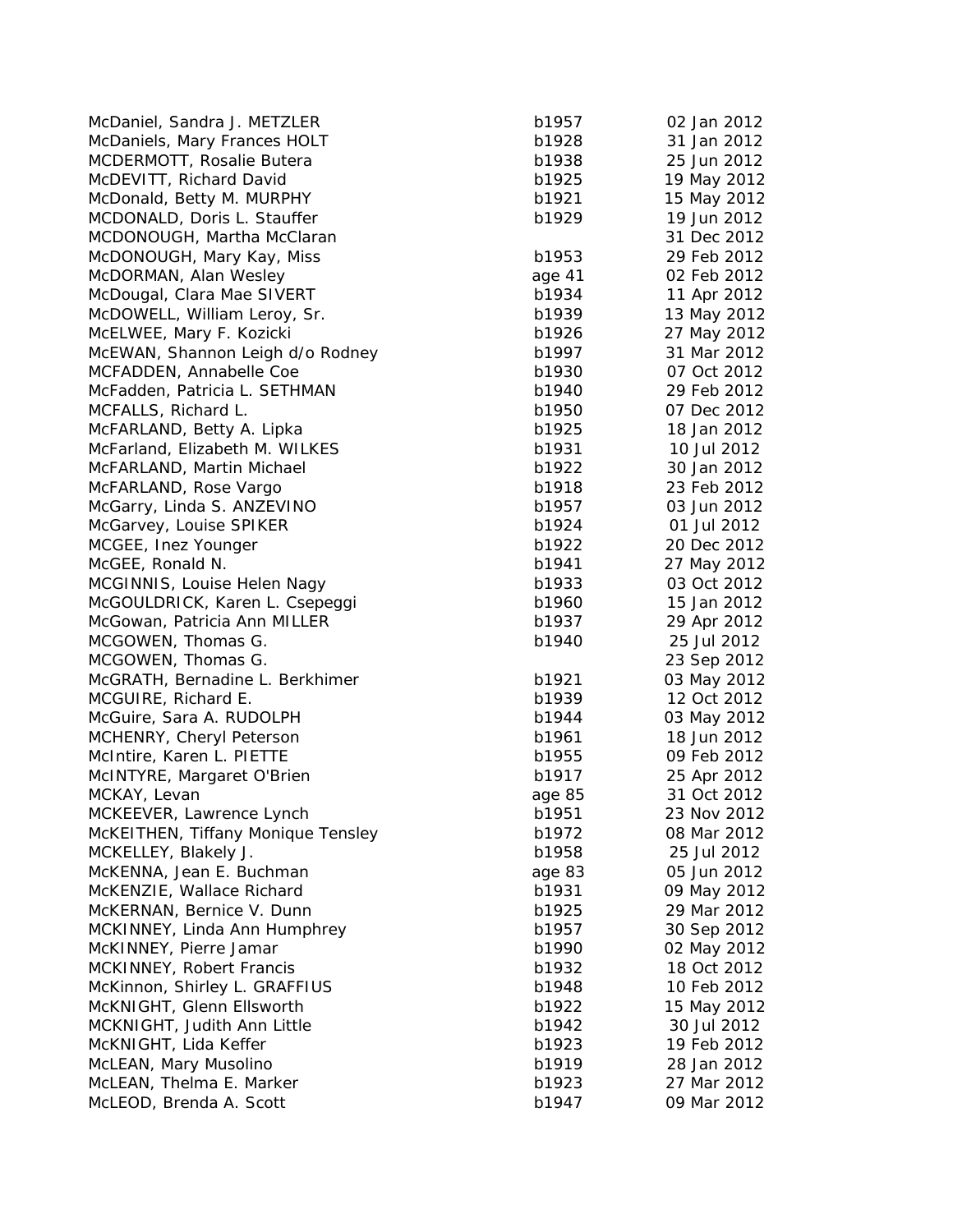| McLOSKEY, Robert G.                 | b1970   | 31 Mar 2012 |
|-------------------------------------|---------|-------------|
| McMAHON, Elizabeth M., Miss         | b1924   | 02 Apr 2012 |
| McMahon, Kathleen A. PLATZ          | b1957   | 12 Oct 2012 |
| MCMAHON, Kenneth B.                 | b1944   | 22 Jul 2012 |
| McMAHON, Margareat O'Neil           | b1921   | 26 Feb 2012 |
| McMAHON, William                    | b1951   | 23 Mar 2012 |
| McMILLEN, James W.                  | b1943   | 15 May 2012 |
| McMILLIN, John Leland, Sr.          | b1925   | 10 Mar 2012 |
| McMillin, Maebell Anglemyer SCOTT   | b1920   | 18 Nov 2012 |
| McMullen, Edwin L.                  | b1923   | 20 Jun 2012 |
| McMullen, Ruth J. JOHNSON           | b1936   | 22 Aug 2012 |
| MCMURRAY, Elijah Ford s/o Adam      | b/d2012 | 18 Jul 2012 |
| McMurry, Sheila J. GRIFFITH         | b1938   | 01 Feb 2012 |
| McNAIR, Rodney Darrell              | b1965   | 27 Jan 2012 |
| McNAMARA, Alberta Dietz             | b1922   | 11 Apr 2012 |
| MCNAMARA, Evelyn C. Miss            | b1922   | 17 Aug 2012 |
| MCNATT, Mary Helen Clapper          | b1942   | 31 Aug 2012 |
| McNulty, Grace Bernice Moore DePAUL | b1923   | 22 Jan 2012 |
| McPhal, Rosa Lee MARTIN             | b1915   | 13 Apr 2012 |
| MCRAE, Deborah L. Weiser            | b1957   | 06 Aug 2012 |
| McSkimming, Donna L. STONE          | b1932   | 29 Jul 2012 |
| MCTIGUE, Edward James               | b1925   | 19 Aug 2012 |
| MEADOWS, Margaret Kay Clark         | b1944   | 16 Mar 2012 |
| MEADOWS, Shawn Bertram              | b1986   | 04 Nov 2012 |
| MEASE, Rodger L.                    | b1945   | 07 Aug 2012 |
| MEDIATE, Katherine A., Miss         | b1928   | 13 Feb 2012 |
| Medovich, Mary J. PLES              | b1927   | 13 Oct 2012 |
| Medved, Mara MARKULIN               | b1929   | 22 Apr 2012 |
| MEEK, Joseph R. K.                  | b1925   | 25 Sep 2012 |
| Megaloudis, Faye KRAUS              | b1932   | 03 Feb 2012 |
| Megown, Dorothy A. RUESS            | b1947   | 23 Mar 2012 |
| MEIERS, MaryEllen Cavanaugh         | b1930   | 11 Aug 2012 |
| MELE, Raymond T., Sr.               | b1938   | 21 Feb 2012 |
| MELEWSKI, Thaddeus J.               | b1936   | 24 Dec 2012 |
| MELIA, Anthony w.                   | b1954   | 07 Sep 2012 |
| Melia, Kathryn J. Guthrie LUTHERAN  | b1922   | 09 Aug 2012 |
| MELILLO, Gerald J.                  | b1931   | 03 Nov 2012 |
| MELILLO, Marilyn J. Scarnecchia     | b1947   | 21 Aug 2012 |
| MELLS, Dorothy D. Mrs.              | age 88  | 05 Aug 2012 |
| MELNICK, Katherine Pfahles          | b1923   | 18 Oct 2012 |
| MELVIN, Donald E.                   | b1953   | 19 Dec 2012 |
| MEMO, Margaret Marie Manzetti       | b1923   | 06 Apr 2012 |
| MENEGOS, Maria S. Grega             | b1908   | 11 Jun 2012 |
| Menges, shirley Ann WOLFE           | b1946   | 10 Dec 2012 |
| MENOLD, Ronald Eugene               | b1940   | 11 Nov 2012 |
| MENSTER, Edward H.                  | b1921   | 10 Apr 2012 |
| Menster, John J. Jr.                | b1942   | 22 Jun 2012 |
| MENSTER, Lucille E. Kenney          | b1916   | 21 Jan 2012 |
| Meola, MaryAnn BERNARD              | b1923   | 01 May 2012 |
| MERCHANT, Shirley Anne, Miss        | b1944   | 19 Jan 2012 |
| Mercial, Josephine R. HITE          | b1920   | 12 Jun 2012 |
| MEREDITH, Netherene Law             | b1920   | 21 Oct 2012 |
|                                     |         |             |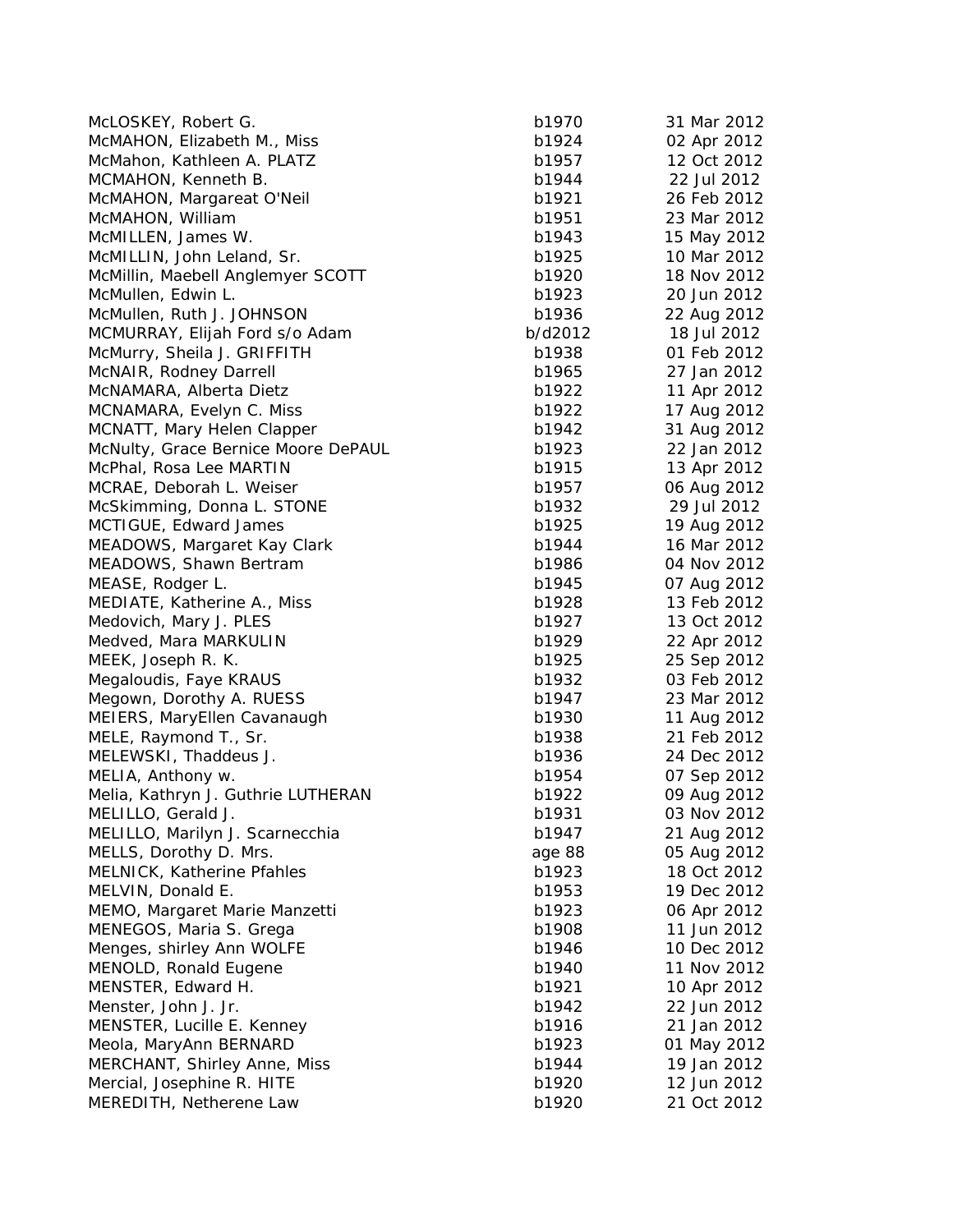MEREDITH, Ruth C. Knollman b1 MERKICH, Pauline Rohan b1919 17 Oct 2012 17 Oct 2013 MERLO, Michael Angelo b1 MEROLD, Robert Lee b1954 26 Jan 2014 26 Jan 2014 26 Jan 2014 26 Jan 2014 26 Jan 2014 26 Jan 2014 26 Jan 2014 26 Jan 2014 26 Jan 2014 26 Jan 2014 26 Jan 2014 26 Jan 2014 27 Jan 2014 27 Jan 2014 27 Jan 2014 27 Jan 2014 27 Ja MERRELL, Gloria Miller b1932 07 March 2013 MERRELL, Steven M. b1959 25 Oct 2013 25 Oct 2013 MERRILL, Stanley R. b1931 05 May 2013 05 May 2013 05 May 2013 05 May 2013 05 May 2013 05 May 2013 05 May 2013 05 May 2013 05 May 2013 05 May 2013 05 May 2013 05 May 2013 05 May 2013 05 May 2013 05 May 2013 05 May 2013 06: MERRITT, Glenn Calaway age 70 19 Dec 2012 Mesaros, Ann M. BUSKO b1925 b1925 b1935 b1935 b1935 b1935 b1935 b1935 b1935 b1935 b1935 b1935 b1935 b1935 b193 MESAROS, James J. b1 Meshel, Despina THOMAS b1 Meshel, Despina THOMAS b1 MESSIER, Diane M. Rondeau b1 MESSURI, Tony b1923 21 Oct 2012 21 Oct 2013 21 Oct 2013 21 Oct 2013 21 Oct 2013 21 Oct 2013 21 Oct 2013 21 Oct 2013 21 Oct 2013 22:33 22:33 22:33 22:33 22:33 22:33 22:33 22:33 22:33 22:33 22:33 22:33 22:33 22:33 22:33 22:3 METCALF, Deforest Wayne b1 Metz, Helen B. MARKS b1 METZ, Hilda T. Warren b1 METZGER, Louise Miss b1 Metzinger, Nancy Ann LAFFEY b1 METZLER, Sandra J. McDaniel b1 Meub, Jane EVANS b1 MEYERS, Joseph F. b1920 2012 2012 2012 2013 2012 2012 2013 2012 2013 2012 2013 2012 2013 2012 2013 2012 2013 201 MICCO, Angeline Manifrang b1 MICHAEL, Angeline E. Pasquale b1 Michaels, Evelyn E. BAHN b1 MICHALENOK, Lois M. Welch b1 MICHELTREE, Richard Bradley age 76 24 Feb 2014 MIDGLEY, Wesley R. b1923 1923 1924 1933 1934 1934 1933 1934 1933 1934 1933 1934 1935 1938 1939 1939 1939 1939 1 MIGNELLA, Anthony J. b1926 27 Dec 2012 27 Dec 2012 27 Dec 2012 27 Dec 2012 27 Dec 2013 27 Dec 2012 27 Dec 2013 Mihalik, Margaret A. HUDACH **age 83** apr 2012 Mihalik, Margaret A. HUDACH age 83 apr 2012 Mihalov, Christine G. JOHNS b1 MIHALY, Annie H. Speckert b1934 22 Dec 2013 22 Dec 2013 22 Dec 2013 22 Dec 2013 22 Dec 2013 22 Dec 2013 22 Dec 2013 22 Dec 2013 22 Dec 2013 22 Dec 2013 22 Dec 2013 22 Dec 2013 22 Dec 2013 22 Dec 2013 22 Dec 2013 22 Dec 201 Mihu, Pauline STELLATO b1 MIKA, Stella V. Miss. b1 Mike, Mary T. DOHAR b1 MIKESELL, Barbara A. Korda b1938 14 Sep 2013 14 Sep 2013 14 Sep 2013 14 Sep 2013 14 Sep 2013 14 Sep 2013 14 Sep 2013 14 Sep 2013 14 Sep 2013 14 Sep 2013 14 Sep 2013 14 Sep 2013 14 Sep 2013 14 Sep 2013 14 Sep 2013 14 Sep 20 Mikita, Josephine M. DOMINICK b1920 b1 Miklus, Jane F. BOHAZI b1 MIKOLAY, Helen R., Miss b1 Mikula, Carolyn B. BORON b1 MILANO, Albert M. b1931 19 Sep 2013 19 Sep 2013 19 Sep 2013 19 Sep 2013 19 Sep 2013 19 Sep 2013 19 Sep 2013 19 Sep 2013 19 Sep 2013 19 Sep 2013 19 Sep 2013 19 Sep 2013 19 Sep 2013 19 Sep 2013 19 Sep 2013 19 Sep 2013 19 Sep MILANOWSKI, Donald W. b1 Miler, Dolores F. SCHLABAUGH b1 MILHOUSE, Vanessa C., Miss b1 MILIENU, Anna (Mrs. Lewis) MILLER, Alex b1 MILLER, Ann L. Zitnik b1935 24 Nov 2013 24 Nov 2013 24 Nov 2013 24 Nov 2013 24 Nov 2013 24 Nov 2013 24 Nov 201 MILLER, Arthur A. b1 MILLER, Carl W. b1936 09 Jul 2013 09 Jul 2013 09 Jul 2013 09 Jul 2013 09 Jul 2013 09 Jul 2013 09 Jul 2013 09 Jul 2013 09 Jul 2013 09 Jul 2013 09 Jul 2013 09 Jul 2013 09 Jul 2013 09 Jul 2013 09 Jul 2013 09 Jul 2013 09 Jul 2 MILLER, Carol Ann Christopher b1 Miller, Cindy J. VandenBOSCH b1

| 1926  | 06 Dec 2012 |
|-------|-------------|
| 1919  | 17 Oct 2012 |
| 1920  | 25 Nov 2012 |
| 1954  | 26 Jan 2012 |
| 1932  | 07 Mar 2012 |
| 1959  | 25 Oct 2012 |
|       |             |
| 1931  | 05 May 2012 |
| le 70 | 19 Dec 2012 |
| 1925  | 07 Aug 2012 |
| 1941  | 27 Sep 2012 |
| 1930  | 06 Apr 2012 |
| 1930  | 05 Apr 2012 |
| 1936  |             |
|       | 30 Dec 2012 |
| 1923  | 21 Oct 2012 |
| 1920  | 06 Sep 2012 |
| 1920  | 09 Mar 2012 |
| 1921  | 29 Jul 2012 |
| 1916  | 28 Sep 2012 |
| 1937  | 05 Sep 2012 |
|       |             |
| 1957  | 02 Jan 2012 |
| 1923  | 16 Mar 2012 |
| 1920  | 20 Nov 2012 |
| 1917  | 20 Apr 2012 |
| 920   | 24 Feb 2012 |
| 1944  | 23 Aug 2012 |
| 1931  | 23 May 2012 |
| e 76  | 24 Feb 2012 |
| 1923  | 19 Dec 2012 |
|       |             |
| 1926  | 27 Dec 2012 |
| le 83 | 07 Apr 2012 |
| e 83  | 08 Apr 2012 |
| 1926  | 17 Sep 2012 |
| 1934  | 22 Dec 2012 |
| 1923  | 10 Jun 2012 |
| 1920  | 01 Dec 2012 |
| 1928  | 10 Oct 2012 |
| 1938  | 14 Sep 2012 |
|       |             |
| 1920  | 10 Aug 2012 |
| 1933  | 27 Aug 2012 |
| 1920  | 21 Mar 2012 |
| 1927  | 22 Jul 2012 |
| 1931  | 19 Sep 2012 |
| 1936  | 13 Sep 2012 |
| 1925  | 23 May 2012 |
| 1960  | 30 May 2012 |
|       |             |
|       | 04 Jul 2012 |
| 1928  | 03 Apr 2012 |
| 1935  | 24 Nov 2012 |
| 1932  | 03 Oct 2012 |
| 1936  | 09 Jul 2012 |
| 1957  | 02 Mar 2012 |
| 1960  | 04 Jan 2012 |
|       |             |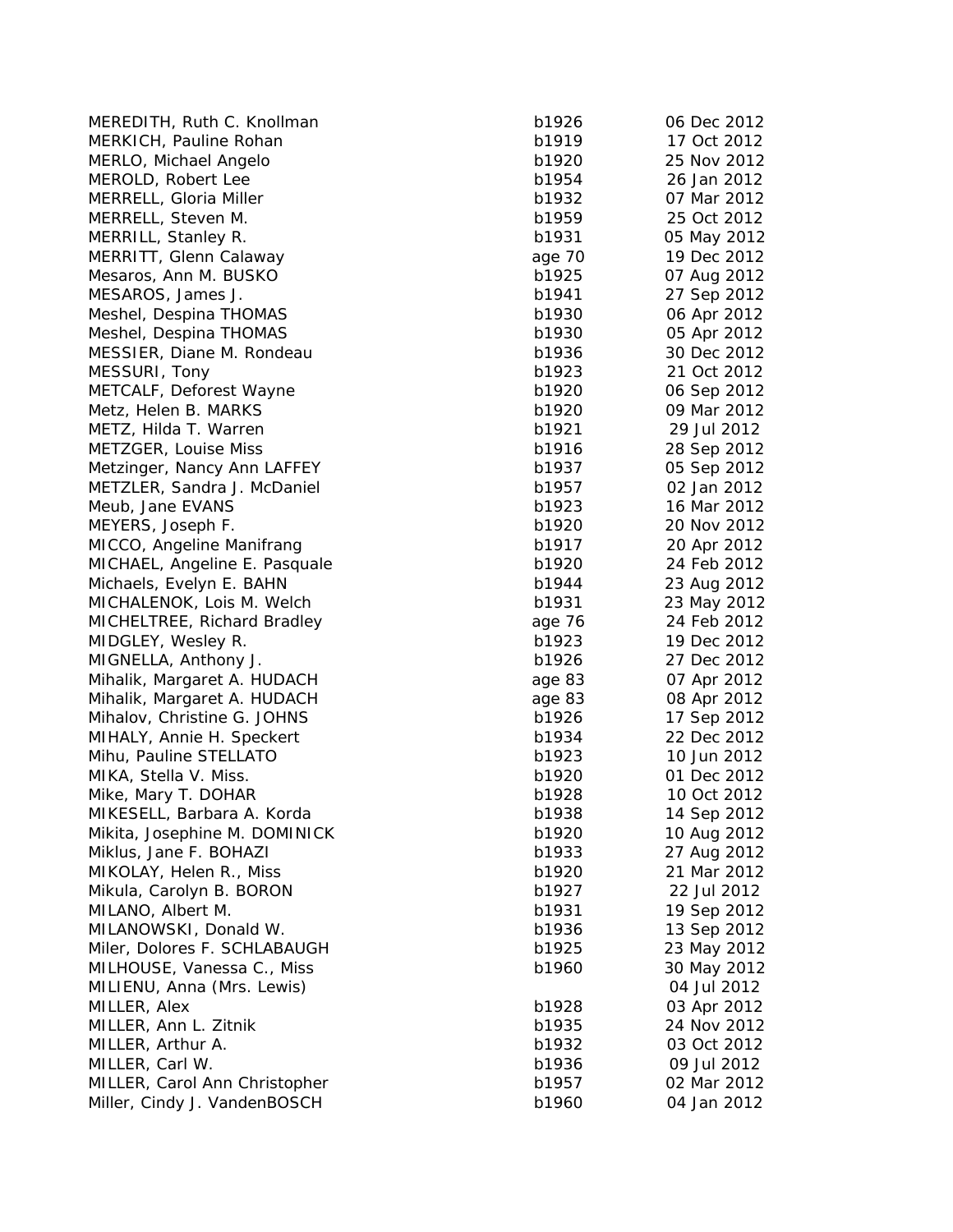| Miller, Dianna L. CETAR           | b1949  | 07 Dec 2012 |
|-----------------------------------|--------|-------------|
| Miller, Dolores H. JULIAN         | b1940  | 21 Dec 2012 |
| MILLER, Donald H.                 | b1936  | 25 Dec 2012 |
| MILLER, Donna J. Abey             | b1934  | 12 Sep 2012 |
| Miller, Evelyn ZIEGLER            | b1922  | 23 May 2012 |
| Miller, Gloria MERRELL            | b1932  | 07 Mar 2012 |
| MILLER, Helen Mae Hetric          | age 88 | 19 Dec 2012 |
| MILLER, James Roy                 | b1950  | 24 Mar 2012 |
| MILLER, Jeffery A.                | b1961  | 27 Nov 2012 |
| MILLER, Jeffrey A.                | b1957  | 05 Apr 2012 |
| MILLER, John R., Sr.              | b1933  | 27 Jan 2012 |
| MILLER, Kenneth E.                | b1940  | 17 Nov 2012 |
| MILLER, Kenneth M. (Daviduk)      | b1975  | 19 Aug 2012 |
| MILLER, Lawrence K.               | b1934  | 04 Oct 2012 |
| MILLER, Louis C.                  | b1925  | 12 Jan 2012 |
| MILLER, Mary Alice DeJute         | b1919  | 11 Jul 2012 |
| Miller, Mary C. DEGEORGE          | b1940  | 22 Sep 2012 |
| Miller, Mary Frances JONES        | b1932  | 31 Aug 2012 |
| MILLER, Mary Loretta Policella    | b1929  | 09 Nov 2012 |
| Miller, Mary Lou HALL             | b1929  | 11 Oct 2012 |
| MILLER, Melvin                    | b1957  | 11 Sep 2012 |
| MILLER, Patricia Ann McGowan      | b1937  | 29 Apr 2012 |
| MILLER, Richard                   | b1929  | 18 Aug 2012 |
| MILLER, Ruth Ann (Mrs. Edward H.) | b1937  | 26 Oct 2012 |
| MILLER, Sally Rose Davis          | b1925  | 06 Aug 2012 |
| MILLER, Tammy Loretta, Miss       | b1991  | 09 May 2012 |
| Miller, Velma Alberta LIBERATORE  | b1933  | 07 Jul 2012 |
| MILLER, Vernon Locke              | b1914  | 01 Apr 2012 |
| Miller, Wanda L. Boyer SCHLABAUGH | b1920  | 22 Apr 2012 |
| MILLER, Willard                   | b1940  | 18 Nov 2012 |
| Miller, Wilma L. BILLET           | b1922  | 14 May 2012 |
| MILLEY, Donald Joseph             | b1943  | 29 Dec 2012 |
| MILLICH, William David            | b1937  | 03 Oct 2012 |
| MILLIGAN, Thomas M.               | b1930  | 23 Sep 2012 |
| Mills, Frances BRAME              | b1943  | 06 Apr 2012 |
| Mills, Frances BRAME              | b1942  | 07 Apr 2012 |
| MILLS, John C.                    | b1956  | 22 Jan 2012 |
| MILLS, Warren B.                  | b1919  | 09 Jun 2012 |
| MIMNA, Roy A.                     | b1944  | 10 Jun 2012 |
| MIMNA, Selah P. Pries             | b1946  | 05 Dec 2012 |
| Minarovich, Rose Marie PUHALLA    | b1924  | 27 May 2012 |
| Mincher, Bruce A.                 | b1943  | 18 Jun 2012 |
| Minear, Adele M. SAMMARTINO       | b1937  | 12 Aug 2012 |
| MINER, Norma Lucille Leonhart     | b1928  | 26 Feb 2012 |
| Minghetti, Carol A. CARDUCCI      | b1944  | 10 Oct 2012 |
| MINGHETTI, Georgiana Battista     | b1910  | 07 Aug 2012 |
| MINGIONE, Jean E. Lutton          | b1935  | 21 Sep 2012 |
| Minion, Bessie Mae BEBBS          | b1939  | 16 May 2012 |
| Minnick, Doris P. PENNEY          | b1915  | 02 Sep 2012 |
| Minnie, Dorothy M. SAMMARTINO     | b1932  | 09 Aug 2012 |
| MINNOW, Margaret M. White         | b1926  | 05 Aug 2012 |
| MINOR, Albert L.                  | b1934  | 04 Jan 2012 |
|                                   |        |             |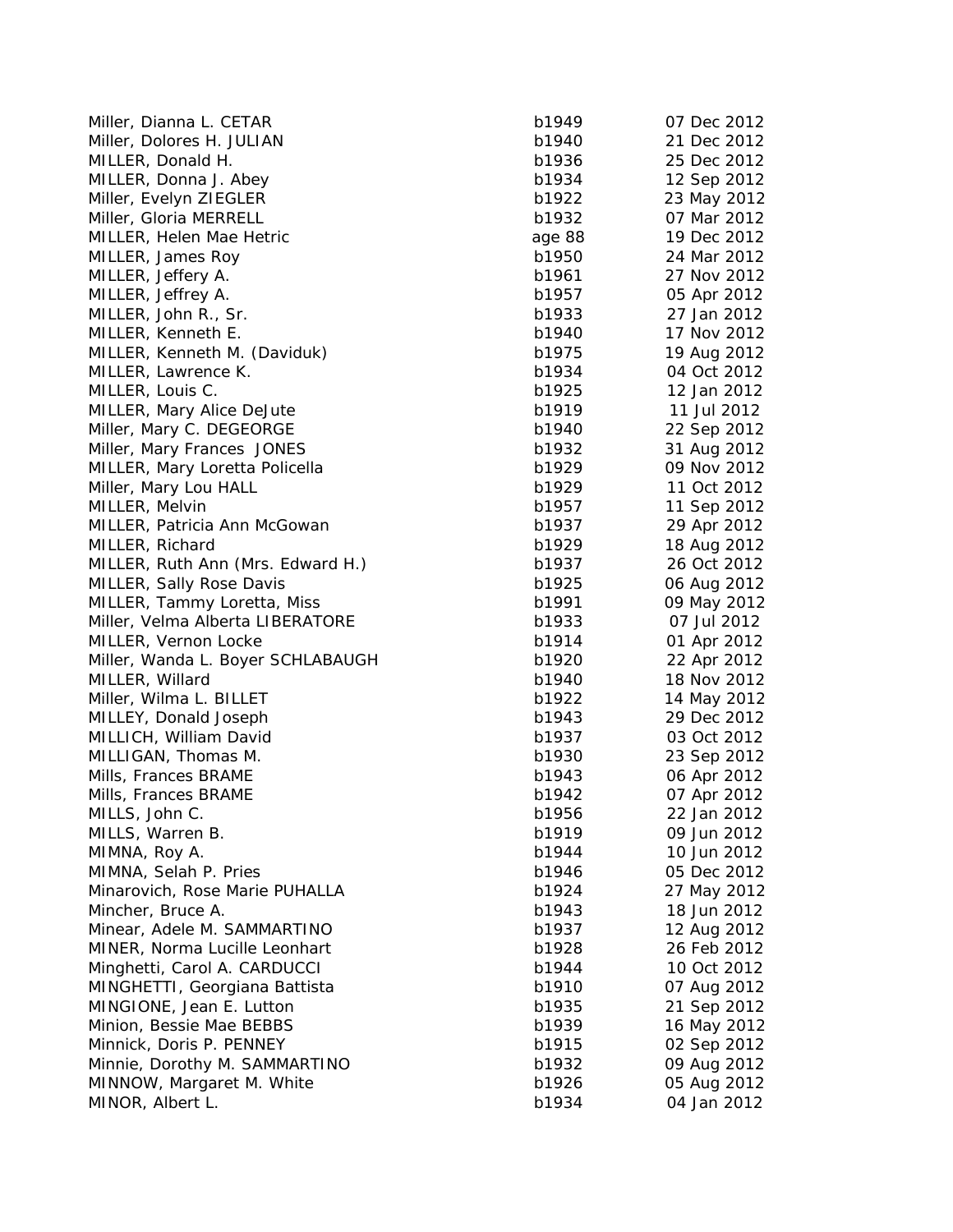| MIRKIN, Dolores Spector                   | b1928  | 24 Sep 2012 |
|-------------------------------------------|--------|-------------|
| Mirkin, Edith WALDMAN                     | b1915  | 26 May 2012 |
| MIRONE, Sally D. Whitacre                 | b1930  | 01 Jan 2012 |
| MISEL, Helen A. Havaich                   | b1919  | 07 Jul 2012 |
| Misic, Anna M. BISTRICA                   | age 88 | 12 Oct 2012 |
| MISKO, Kathleen Ann Miss                  | b1942  | 14 Oct 2012 |
| Misleby, Ann Marie                        | b1917  | 24 Feb 2012 |
| MISLEVY, Stephen                          | b1923  | 09 Sep 2012 |
| Mitchell, Anna Juanita YOUNG              | b1955  | 23 Mar 2012 |
| Mitchell, Betty J. Yohman BURKE           | b1931  | 11 Jun 2012 |
| Mitchell, Madelyn BERTKO                  | b1924  | 11 Jan 2012 |
| MITCHELL, Mary A. Less                    | b1916  | 28 Sep 2012 |
| MITCHELL, Phylis Ann Madden               | b1938  | 10 Sep 2012 |
| MITCHELL, Sampson M.                      | b1942  | 24 Apr 2012 |
| Mitchinsk, Lyubov SENDEROVA               | b1952  | 19 Mar 2012 |
| MITZEL, William John                      | b1945  | 25 Oct 2012 |
| MOCHTYAK, George                          | b1919  | 12 May 2012 |
| Mock, JoAnn Penosevich McBride GREATHOUSE | b1936  | 30 Apr 2012 |
| MOFF, Mary Ellen Holwick                  | b1918  | 28 Feb 2012 |
| MOFFETT, Geraldine A. Parry               | b1912  | 05 Apr 2012 |
| Mohammed, Mary J. BALDWIN                 | b1931  | 27 Mar 2012 |
| MOHERMAN, Helen Baldwin                   | b1915  | 13 Mar 2012 |
| MOHNEY, Neil F.                           | age 74 | 08 Jul 2012 |
| MOLASKEY, Naomi Starkey                   | b1934  | 21 Jun 2012 |
| MOLLENKOPF, Richard G.                    | b1936  | 08 May 2012 |
| Molloy, Ruth Marie HAHN                   | b1921  | 23 Aug 2012 |
| MOLNAR, Alexander A.                      | b1922  | 21 Jul 2012 |
| Molnar, Augustus                          | b1921  | 19 Jun 2012 |
| MOLODY, Doris L. Weimer                   | b1921  | 01 Jan 2012 |
| MONACO, Joseph M., Jr.                    | b1944  | 20 May 2012 |
| MONCILOVICH, George                       | b1962  | 17 Dec 2012 |
| Mondora, Joanne E. MURPHY                 | b1937  | 21 May 2012 |
| Mondrut, Mary M. DONELSON                 | age 87 | 09 Dec 2012 |
| MONK, Donna J. Szymanski Zoldak           | b1935  | 21 Nov 2012 |
| MONTANEZ, Cirilo, Mr.                     | b1929  | 13 Jun 2012 |
| MOODY, Annette Marie Alexander            | b1963  | 07 May 2012 |
| MOODY, Norma J. Wyndham                   | b1927  | 29 Nov 2012 |
| MOON, Eleanor Schindell                   | b1934  | 02 Oct 2012 |
| MOORE, Carl Joseph                        | b1950  | 08 Jul 2012 |
| Moore, Carol Ann LYLE                     | b1938  | 11 Nov 2012 |
| MOORE, Ellen Marie Dunston                | b1959  | 17 Aug 2012 |
| Moore, Grace Bernice McNulty DePAUL       | b1923  | 22 Jan 2012 |
| MOORE, Ina M. Freely                      | b1929  | 01 Apr 2012 |
| MOORE, Jeanette Loretta (Mrs. G. Harold)  | b1916  | 23 Jun 2012 |
| Moore, Margaret E. BARTH                  | age 85 | 08 Mar 2012 |
| MOORE, Olga Sebok Yurcich                 | b1927  | 26 Dec 2012 |
| Moore, Rae Arlene HILBERT                 | b1927  | 23 May 2012 |
| MOORE, Tamarick Dea'sean Delvin           | b1994  | 24 Nov 2012 |
| MOORHEAD, Dolores J. Smith                | b1936  | 15 Oct 2012 |
| MOOTZ, Susan J. Didek                     | b1921  | 23 Jun 2012 |
| MORAKIS, Eleanor Testa                    | b1925  | 18 Feb 2012 |
| MORALES, Rosa Elena Hernandez             | b1941  | 27 Dec 2012 |
|                                           |        |             |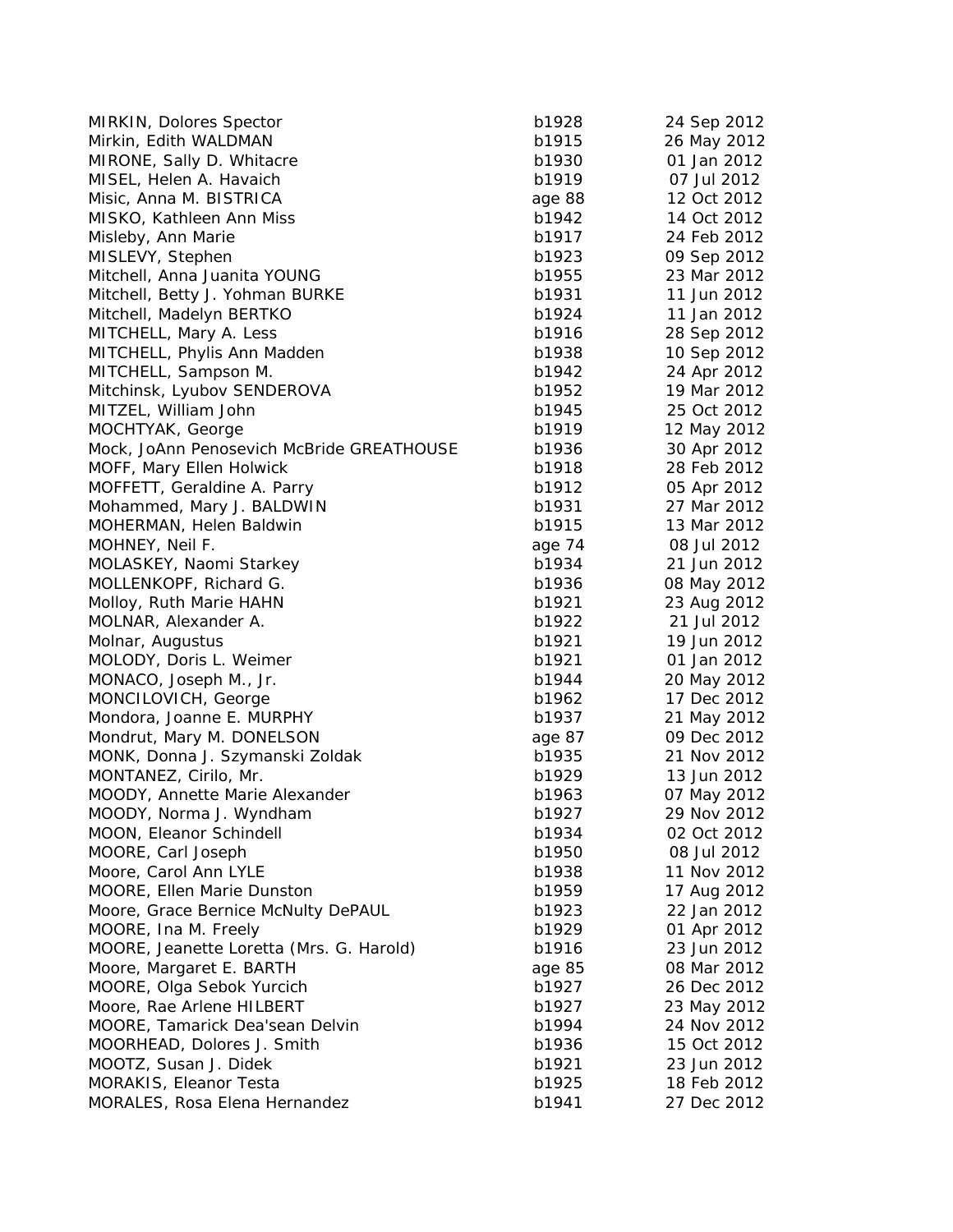| MORAN, Betty G. Miss                    | b1924  | 10 Jul 2012 |
|-----------------------------------------|--------|-------------|
| MORAN, Irene Osborn                     | b1921  | 20 Jan 2012 |
| MORAN, Joanne C. Slaven                 | b1935  | 04 Mar 2012 |
| Moran, Martin J.                        | b1924  | 16 Jun 2012 |
| MORAN, Mary Louise Gagen                | b1918  | 06 Nov 2012 |
| MORAN, Robert J.                        | b1929  | 28 Sep 2012 |
| MOREHEAD, Diane J. Thorne               | b1948  | 18 May 2012 |
| Morelli, Mary DAILEY                    | b1947  | 03 Oct 2012 |
| MORENO-CASTORENA, Jose Manuel           | b1983  | 18 Mar 2012 |
| MOREY, Thomas E.                        | b1939  | 01 Aug 2012 |
| Morford, Beatrice L. BELL               | b1931  | 14 Mar 2012 |
| MORGAN, Fusae Shibata                   | b1930  | 16 Jan 2012 |
| Morgan, Pauline GIBSON                  | b1925  | 05 May 2012 |
| MORGIONE, Frank J.                      | ab1936 | 07 Apr 2012 |
| MORGIONE, Frank J.                      | b1936  | 08 Apr 2012 |
| Morlan, Ida Mae BUTLER                  | b1949  | 05 Jun 2012 |
| Morley, Betty Jane KELLY                | b1923  | 08 Nov 2012 |
| Morley, Ellen Rose SMREK                | b1936  | 29 Jan 2012 |
| Morley, Joann BODE                      | age 81 | 04 Jan 2012 |
| MOROCCO, John A.                        | b1947  | 11 Dec 2012 |
| Morocco, Perrine R. Sherock GORENCE     | b1917  | 23 Jan 2012 |
| MOROZOWICH, Helen Solomon               | b1929  | 01 Jan 2012 |
| MORRELL, Phyllis A. Johnson             | b1948  | 19 Jul 2012 |
| MORRIS, Dan (aka Duke)                  | b1923  | 30 Aug 2012 |
| MORRIS, Duke (aka Dan)                  | b1923  | 30 Aug 2012 |
| Morris, Ella M. WASHINGTON              | b1926  | 14 Nov 2012 |
| MORRIS, Frank R.                        | b1936  | 13 Nov 2012 |
| <b>MORRIS, Gussie Mae Clemons</b>       | b1922  | 11 Jul 2012 |
| MORRIS, Velmer Thomas Weaver            | b1952  | 02 Feb 2012 |
| Morrison, Anzie Ruth STEVENS            | b1915  | 15 Aug 2012 |
| MORRISON, Betty K., Miss                | b1928  | 28 Mar 2012 |
| MORRISON, Jerry E.                      | b1939  | 28 Nov 2012 |
| MORRISON, M. Jeanne Rankin              | b1922  | 13 Dec 2012 |
| MORRISON, Rosemarie Mullen              | b1950  | 20 Jul 2012 |
| MORVAY, William J., Sr.                 | b1930  | 04 Jan 2012 |
| MOSCO, Edith A. Pavone                  | b1929  | 29 Jan 2012 |
| MOSER, Sharon Ann Dailey                | b1948  | 05 Nov 2012 |
| MOSES, Christopher James                | b1981  | 01 Nov 2012 |
| Moses, Curtis Antoine                   | b1969  | 29 Jun 2012 |
| Mosko, Ann L. TISHER                    | b1933  | 26 May 2012 |
| Moskosky, Margaret Louise BODA          | b1925  | 01 May 2012 |
| Mosley, Corey M. CARTER                 | b1929  | 28 Oct 2012 |
| MOSQUITO, Beagle Billock                | b1925  | 15 Sep 2012 |
| MOSS, John Paul                         | b1959  | 17 Sep 2012 |
| MOSSYNSKI, Cecelia D. (AKA MOSZCZYNSKI) | b1917  | 15 Mar 2012 |
| MOSZCZYNSKI, Cecelia D. (AKA MOSSYNSKI) | b1917  | 15 Mar 2012 |
| Moszczynski, Pauline L. TYBOR           | b1929  | 29 Apr 2012 |
| MOTT, Edward H.                         | b1933  | 12 Sep 2012 |
| Mott, Laverne Lola BUTCH                | b1923  | 25 Mar 2012 |
| MOULIN, John Joseph                     | b1949  | 02 Sep 2012 |
| MOUND, Beatrice G. Myers                | b1928  | 14 Sep 2012 |
| MOUND, Loretta L. Petti                 | b1928  | 05 Dec 2012 |
|                                         |        |             |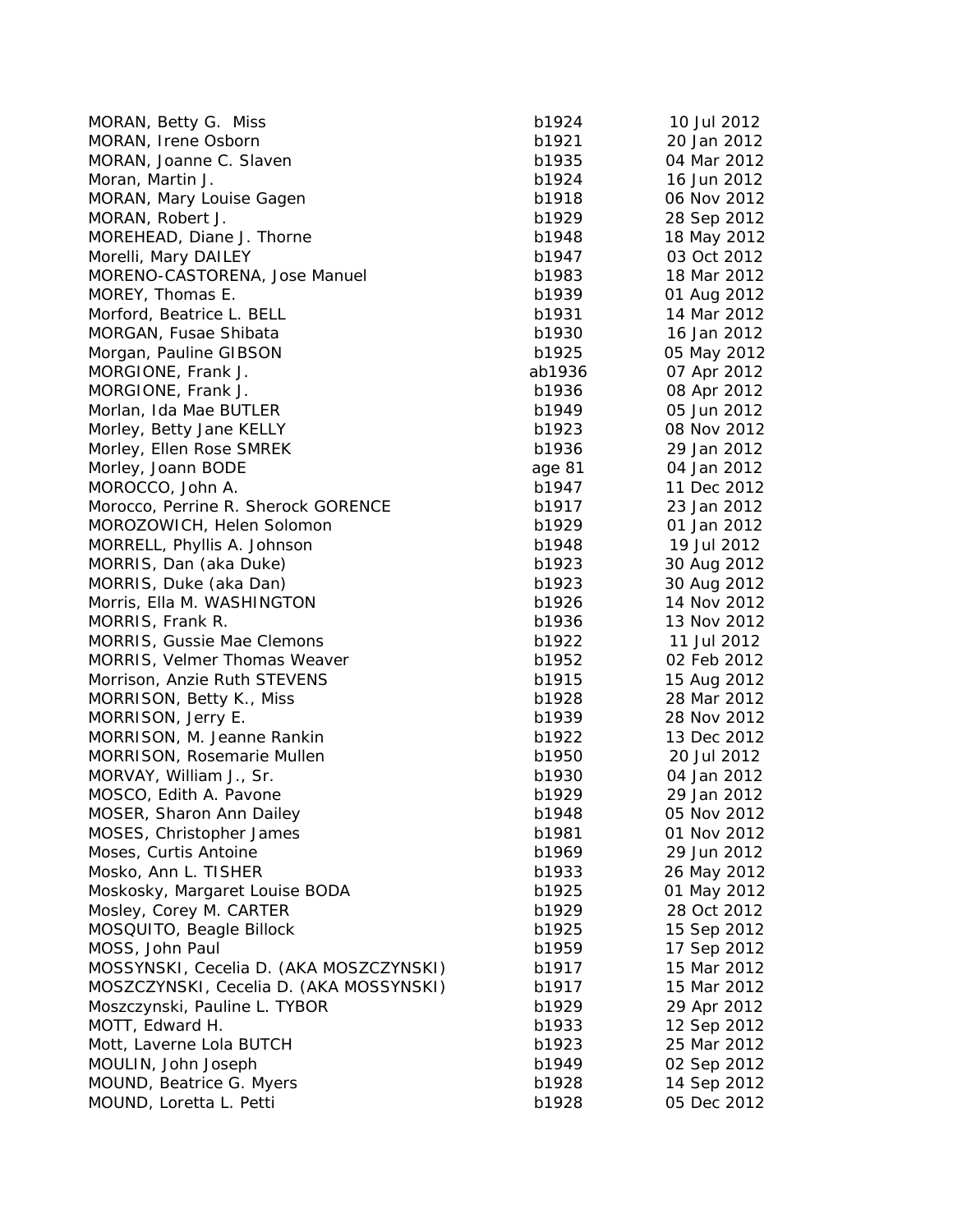| MOUNTAIN, Evelyn M. Pittman         | b1928   | 10 Jan 2012 |
|-------------------------------------|---------|-------------|
| MOURES, Maria A. Amorgeanos         | b1942   | 12 Sep 2012 |
| MOYER, Gerald D.                    | b1929   | 16 Dec 2012 |
| MOYER, Gloria Carolina Spicer       | b1940   | 25 Jun 2012 |
| MOYER, John Peter                   | b1936   | 12 Mar 2012 |
| <b>MOYLAN, Richard Francis</b>      | b1934   | 02 Dec 2012 |
| MOZLEY, Richard                     | b1939   | 18 Apr 2012 |
| Mozzillo, Mary Jo DERENZO           | b1932   | 07 Jun 2012 |
| Mravich, Eleanor Francis ZIAK       | b1927   | 20 Dec 2012 |
| MRENAK, Edward W.                   | b1923   | 09 Feb 2012 |
| Muche, Roselyn ROSE-TEDESCO         | b1916   | 28 Feb 2012 |
| Muldoon, Jane A. WILLIAMS           | b1959   | 20 May 2012 |
| MULDROW, Clarence                   | b1951   | 02 Oct 2012 |
| MULGREW, Thomas Bruce               | b1950   | 05 Sep 2012 |
| Mulidore, Julia P. AULISIO          | b1921   | 29 Feb 2012 |
| MULLAN, Dorothy May Simcox          | b1916   | 22 Feb 2012 |
| MULLEN, Mary M. Kovach              | b1918   | 18 Jul 2012 |
| Mullen, Rosemarie MORRISON          | b1950   | 20 Jul 2012 |
| MULLENS, Lester G.                  | b1929   | 19 Aug 2012 |
| <b>MULNE, Dorothy Kessler</b>       | b1915   | 18 Feb 2012 |
| MUNIZ ROSA, Cruz Maria Alvarez      | b1921   | 14 Feb 2012 |
| Munn, Anna M. TAYLOR                | b1920   | 13 Jan 2012 |
| MUNS, John Brian                    | b1976   | 02 Sep 2012 |
| MUNTEAN, Samuel G.                  | b1917   | 07 Nov 2012 |
| Muransky, Beverley J. AGLER         | b1938   | 03 Jun 2012 |
| Muransky, Kathie KIRKLAND           | b1952   | 06 Sep 2012 |
| Muransky, Margaret L. GARCHER       | age 94  | 03 Aug 2012 |
| MURESAN, David                      | age 68  | 18 Apr 2012 |
| Muretic, Ann Magdalene ROVDER       | b1918   | 13 Dec 2012 |
| Murosko, Mary BODAK                 | B1915   | 24 Jun 2012 |
| MURPHY, Anne Holleran               | b1942   | 21 Oct 2012 |
| MURPHY, Betty M. McDonald           | b1921   | 15 May 2012 |
| MURPHY, Joanne E. Mondora           | b1937   | 21 May 2012 |
| MURPHY, Kevin                       | b1956   | 08 Apr 2012 |
| MURPHY, Mary R. Pallotta            | b1930   | 31 May 2012 |
| MURRAY, Alexander Russell s/o Lantz | b/d2012 | 05 Apr 2012 |
| MURRAY, Anita L. Parilla            | b1928   | 06 Jan 2012 |
| Murray, Bre'Ana Janae Miss.         | b1993   | 23 Nov 2012 |
| Murray, Catherine WALLACE           | b1918   | 24 Jun 2012 |
| MURRAY, Joy Esterlee Carnesalli     | b1938   | 04 Nov 2012 |
| MUSICHUK, Alexander B.              | age 88  | 29 Mar 2012 |
| MUSITANO, Dorothy Irene Grist       | b1924   | 02 May 2012 |
| Musolino, Mary McLEAN               | b1919   | 28 Jan 2012 |
| MUSSELMAN, William Edward           | b1921   | 15 Aug 2012 |
| MUZEVICH, Barbara R. Berletich      | b1915   | 06 May 2012 |
| Myer, Francis A.                    | b1925   | 20 Jun 2012 |
| Myers, Beatrice G. MOUND            | b1928   | 14 Sep 2012 |
| MYERS, Edna C. Friggle              | b1925   | 19 Apr 2012 |
| <b>MYERS, Florence Amy Sharp</b>    | b1925   | 07 May 2012 |
| MYERS, George L.                    | b1920   | 28 Dec 2012 |
| Myers, Margretta R. STOCKER         | age 92  | 05 Dec 2012 |
| Myers, Mary Louise SHIVELY          | b1932   | 22 Jul 2012 |
|                                     |         |             |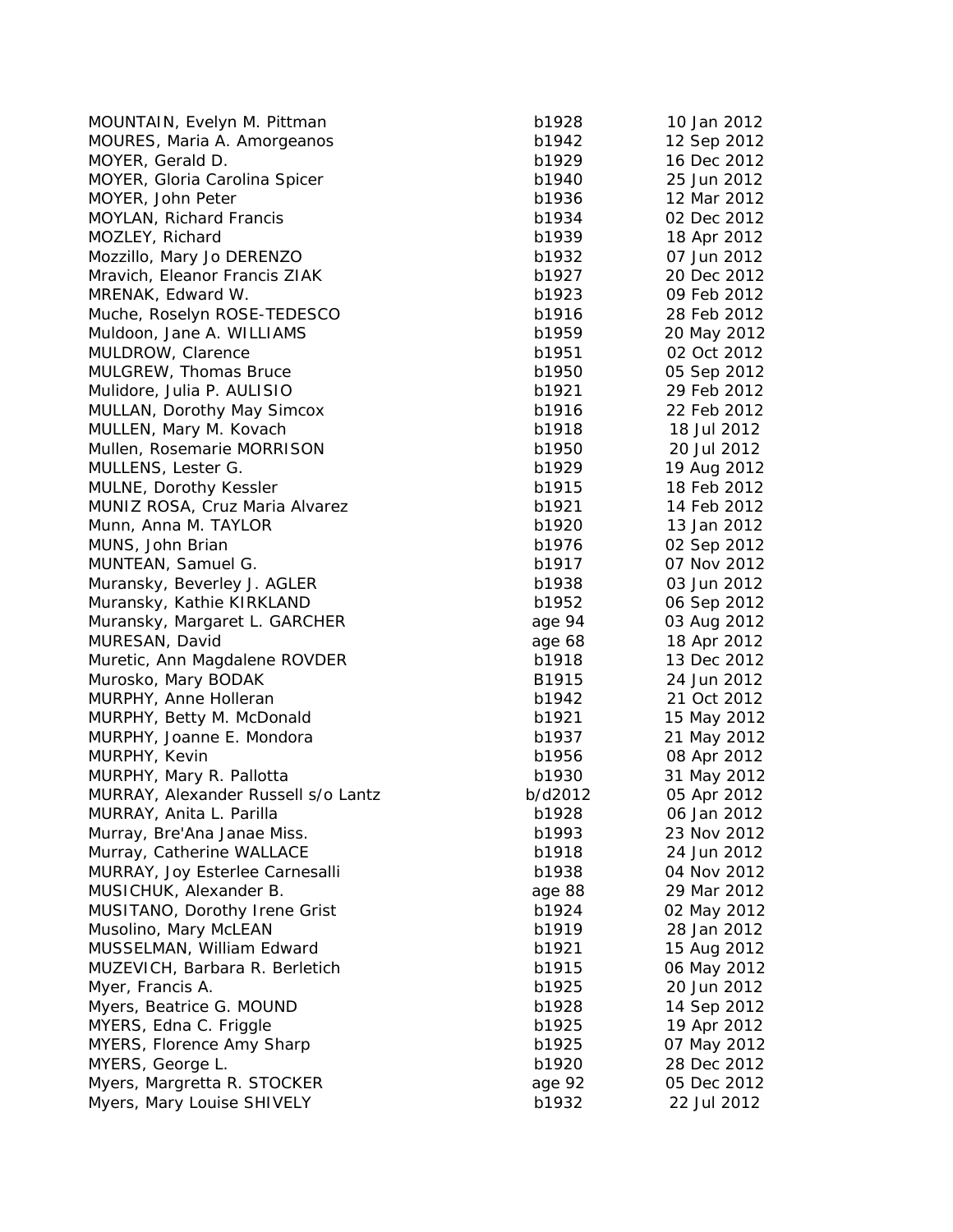| Mymo, Carmel E. KROLOPP            | b1930          | 12 Apr 2012                |
|------------------------------------|----------------|----------------------------|
| MYMO, William M., Sr.              | b1927          | 30 May 2012                |
| Nacarato, Theresa Louise NAVARRO   | b1924          | 05 Jun 2012                |
| Nagel, Esther Mae HOWELL           | b1924          | 29 Feb 2012                |
| NAGLE, Mary Jane Buonpane          | b1911          | 16 Oct 2012                |
| Nagy, Louise Helen MCGINNIS        | b1933          | 03 Oct 2012                |
| Nagy, Mary Jane KULNIS             | b1937          | 07 Feb 2012                |
| Namie, Mary Elizabeth STACY        | b1919          | 26 Sep 2012                |
| NAPLE, Eva E. Paczkowski           | b1917          | 16 Nov 2012                |
| Naples, Natalie LaGUARDIA          | b1919          | 02 Feb 2012                |
| NAPOLITAN, Raymond S.              | b1934          | 10 Nov 2012                |
| NAPOLITANO, Pauline Cipriano       | b1916          | 27 Apr 2012                |
| NAPPY, Nancy C. DeGise             | b1924          | 13 Aug 2012                |
| NARDELLA, Rose Marie Cataldo       | b1922          | 23 Oct 2012                |
| NARDONE, James A.                  | b1977          | 13 Jul 2012                |
| Narkey, Violet J. TIMLIN           | b1925          | 13 Dec 2012                |
| NASH, Mattie Hooks                 | b1935          | 26 Jul 2012                |
| NASSER, Hassan A.                  | b1936          | 26 Feb 2012                |
| Nastasi, Kathleen A. KOLENICH      | b1952          | 02 Mar 2012                |
| NATALE, Flora M. Orlando           | b1919          | 25 Mar 2012                |
| NATALE, Naomi Harrison             | b1928          | 05 Dec 2012                |
| NATION, Bethany C. Miss            | b1994          | 30 Sep 2012                |
| Natyshak, Olga N. SAMPLE           | b1920          | 04 Nov 2012                |
| Natyshak, Olga N. SAMPLE           | b1920          | 24 Jun 2012                |
| NAVARRO, Theresa Louise Nacarato   | b1924          | 05 Jun 2012                |
| NAY, Martha Jane Furby             | b1934          | 21 Sep 2012                |
| NEAL, Clarkie Mae Brooks           | b1924          | 25 Jul 2012                |
| NEAL, Louise Arance                | b1923          | 06 Dec 2012                |
| NEAL, Mary Ginalick                | b1916          | 03 Oct 2012                |
| NECH, John M.                      | b1949          | 30 Sep 2012                |
| Neel, Verne A. HAMILTON            | b1933          | 27 May 2012                |
| NEELEY, Sarah Nell Miss            | b1951          | 05 Sep 2012                |
| Neff, Mary Rose ROSEN              | b1959          | 13 Mar 2012                |
| NEFF, Maxine Alice Dwiggins        | b1917          | 22 Jan 2012                |
| Neff, Tammy C. NEUBECKER           | b1959          | 10 Sep 2012                |
| NEHER, Marilyn J. Nestor           | b1930          | 16 Jul 2012                |
| Neill, Nancy E. TACK               | b1943          | 25 Apr 2012                |
| NEIMAN, Kathleen Marie Roche       | age 76         | 30 Aug 2012                |
| Nelson, Ellen WAGNER               | b1935          | 07 Nov 2012                |
| NELSON, Helen Marie Tuori          | b1931          | 17 Feb 2012                |
| Nelson, Linda Sue FEARER           | b1928          | 22 Aug 2012                |
| NELSON, Nancy Delores Lampkin      | b1950          | 12 Oct 2012                |
| Nelson, Phyllis SHAW               | b1927          | 25 Sep 2012                |
| NELSON, Wilbur L.                  | b1916          | 21 Feb 2012                |
| NELSON, William James              | b1945          | 05 Sep 2012                |
| NEMES, Sophie Gerlach              |                | 15 Nov 2012                |
| NEMET, Ruth Evelyn Conti           | b1917<br>b1925 | 24 Aug 2012                |
|                                    |                |                            |
| Nemeth, Agnes J. Gillespie JOHNSON | b1922          | 06 Dec 2012<br>13 Dec 2012 |
| NEMETH, Judyth Gail Walsh          | b1938          |                            |
| Nemeth, Martha E. ONDICH           | b1927          | 27 Apr 2012                |
| Nenadic, Anna Krachko HOSTETTER    | b1922          | 29 Oct 2012                |
| NENTWICK, John R.                  | b1936          | 23 Aug 2012                |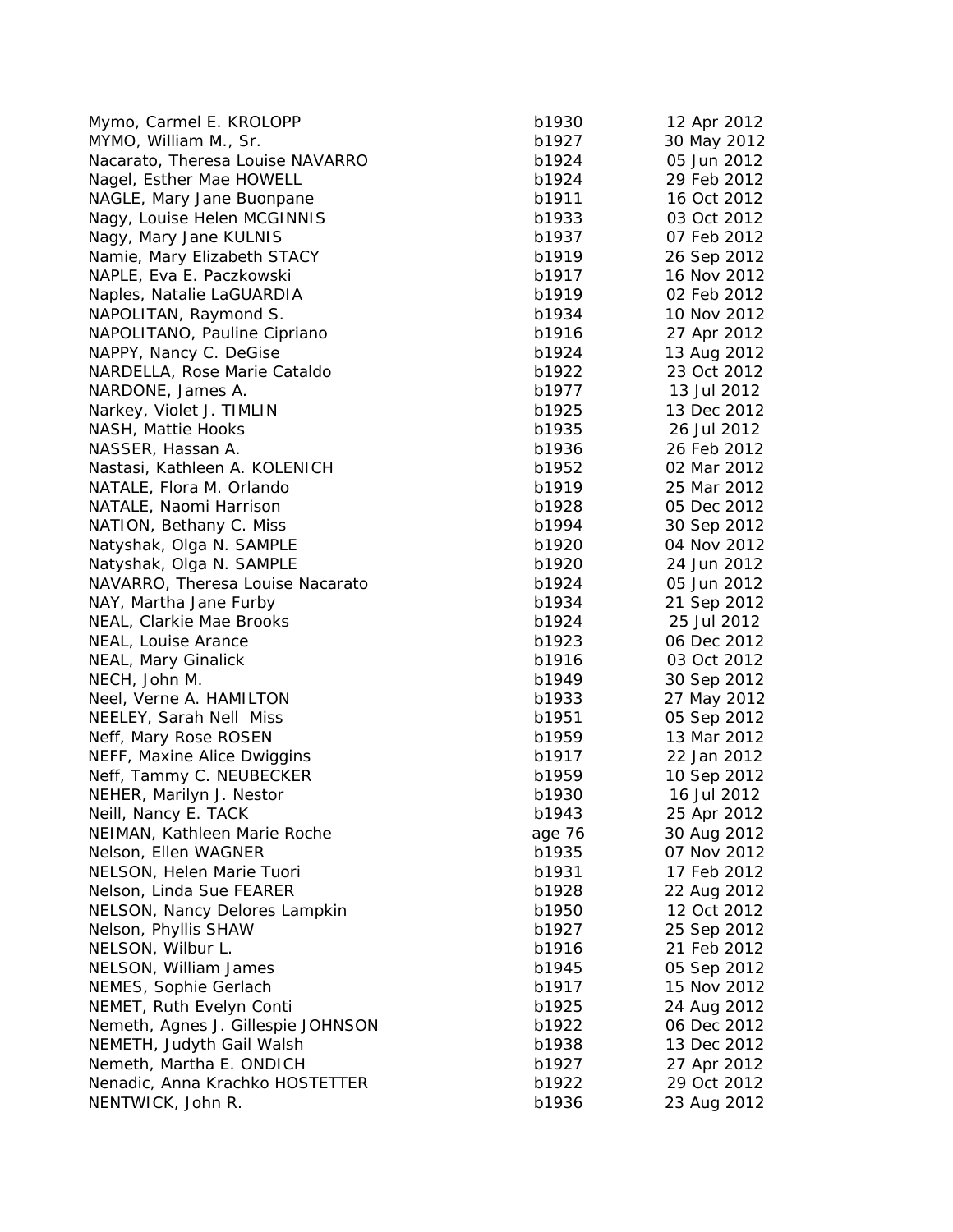| NERO, Jean M. Giordano         | b1932  | 21 Mar 2012 |
|--------------------------------|--------|-------------|
| Neroda, Wanda T. NOVAK         | b1920  | 22 May 2012 |
| NERY, Margaret Shirlaw         | b1920  | 25 Dec 2012 |
| NESBITT, Ronald L.             | b1939  | 18 Dec 2012 |
| Nestasi, Jennie Marie FASSON   | b1920  | 04 Jun 2012 |
| Nestor, Marilyn J. NEHER       | b1930  | 16 Jul 2012 |
| NETHER, Ruthie B. Fudge        |        | 12 Jul 2012 |
| NEUBECKER, Tammy C. Neff       | b1959  | 10 Sep 2012 |
| NEUDER, Joseph L.              | b1919  | 17 Jan 2012 |
| NEVES, John D. WILDER          | b1954  | 27 May 2012 |
| Newell, Mary CASE              | b1935  | 22 Oct 2012 |
| NEWMAN, Ellen C. Miss.         | b1913  | 04 Dec 2012 |
| Newport, Dorothy A. FORBUSH    | age 90 | 14 Feb 2012 |
| NEWTON, Nancy L. Beck          | b1945  | 23 Jan 2012 |
| NICALEK, Robert F.             | b1922  | 04 Jul 2012 |
| Nicastro, Eleanor Marie JULIAN | b1932  | 22 Jan 2012 |
| NICHOLAS, Artemis Kolavakos    | b1928  | 06 Jun 2012 |
| Nicholls, Ruth Ann LEWIS       | b1928  | 12 Feb 2012 |
| NICHOLSON, Ernest L., III      | b1951  | 24 Apr 2012 |
| NICHOLSON, Nell L. Horton      | b1915  | 17 May 2012 |
| NICHOLSON, Wayne C.            | b1950  | 28 Jan 2012 |
| NICKAS, Peter                  | b1943  | 24 Jul 2012 |
| NICULA, Lawrence E.            | b1958  | 05 Jul 2012 |
| NIEPORT, Kevin L.              | b1956  | 10 Feb 2012 |
| NIKAS, Peter                   | b1943  | 12 Aug 2012 |
| NILSSON, Dorothy B. Beckenbach | b1921  | 01 Jul 2012 |
| NISCHWITZ, Robert              | b1933  | 04 Oct 2012 |
| NISKI, George J.               | b1929  | 07 Oct 2012 |
| NISWANDER, Lee A., Jr.         | b1929  | 23 Mar 2012 |
| NISWONGER, Norman Earl         | b1928  | 25 Mar 2012 |
| NITTOLI, Diana Jean Lozinski   | b1934  | 13 Apr 2012 |
| Nitupski, Irene KOVAL          | b1928  | 07 Feb 2012 |
| NITZSKY, Justina Guidubaldi    | b1927  | 20 Dec 2012 |
| NIXON, Dana A., Mr.            | b1952  | 08 Jun 2012 |
| NIXON, Jesse                   | b1950  | 08 Nov 2012 |
| NOBLE, Robert William          | b1965  | 26 Feb 2012 |
| NOBLE, Ronald W.               | b1934  | 09 Sep 2012 |
| NOGAY, Ted P., Sr.             | b1924  | 20 May 2012 |
| Nogle, Linda DENIRO            | b1955  | 22 Jul 2012 |
| NOLDER, Harry A.               | b1943  | 17 Feb 2012 |
| Norman, Erma L. H. McCULLOUGH  | b1948  | 10 Jan 2012 |
| NORRIS, David S., Jr.          | b1935  | 21 Feb 2012 |
| NORRIS, Hubert                 | b1922  | 21 Feb 2012 |
| NORWOOD, Lawrence              | b1938  | 15 Apr 2012 |
| NOSS, Norbert E.               | b1929  | 22 Jan 2012 |
| Novad, Mary ZORINICH           | b1923  | 02 Sep 2012 |
| NOVAK, Irene T.                | age 86 | 16 Aug 2012 |
| NOVAK, Mary Ann K. Guidos      | b1933  | 03 Mar 2012 |
| NOVAK, Mary Boccieri Rosenberg | b1934  | 06 Feb 2012 |
| NOVAK, Wanda T. Neroda         | b1920  | 22 May 2012 |
| NOVOSEL, Peter Joseph          | b1930  | 18 Sep 2012 |
| NOVOTNY, Irene M. Sherbak      | b1921  | 31 Oct 2012 |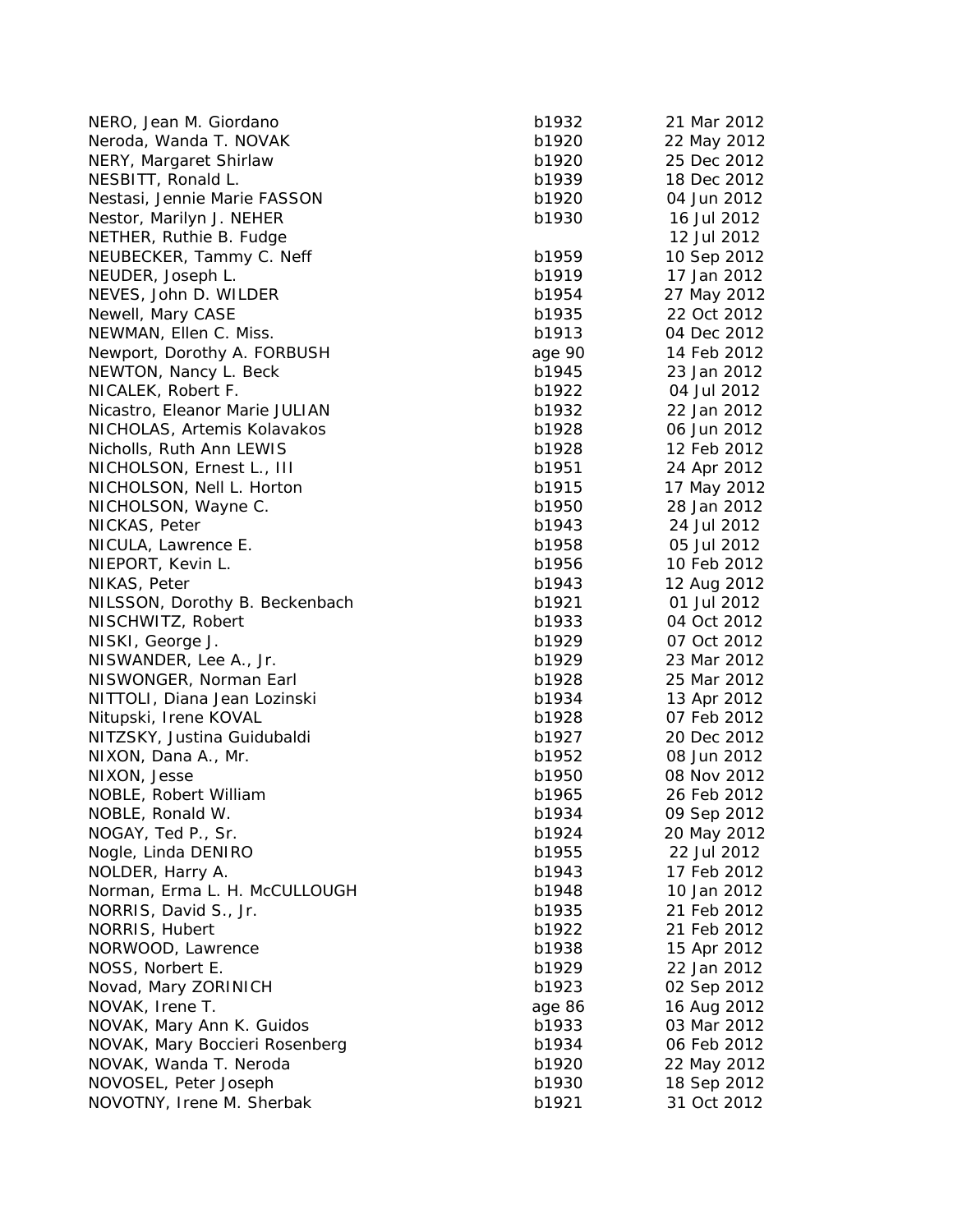| NOVOTNY, Leonard D.                | age 80 | 21 Feb 2012 |
|------------------------------------|--------|-------------|
| NOWAK, Barbara J. Hoskins          | b1924  | 20 May 2012 |
| Nowakoski, Elizabeth R. GILCHRIST  | b1915  | 06 Dec 2012 |
| OAKS, William R.                   | b1936  | 04 May 2012 |
| O'BRIAN, Louise Emma Stein         | b1924  | 17 Jun 2012 |
| Obrien, JoAnn KAMBURY              | b1929  | 12 Apr 2012 |
| O'BRIEN, Louise Emma Stein         | b1924  | 18 Jun 2012 |
| O'Brien, Marcella A. LEFFLER       |        | 17 Feb 2012 |
| O'Brien, Margaret McINTYRE         | b1917  | 25 Apr 2012 |
| OESCH, Mildred Louise Rubich       | b1940  | 25 Aug 2012 |
| Ogarek, Sophia Marie BUSH          | b1917  | 11 Dec 2012 |
| Ogden, Elizabeth TOD               | b1929  | 11 Apr 2012 |
| Ogden, Mildred J. CAPAN            | b1922  | 24 Apr 2012 |
| O'HARA, Daniel R.                  | b1948  | 19 Sep 2012 |
| O'Hara, Dorothy T. THORNTON        | b1931  | 24 Mar 2012 |
| OHL, Glenn E.                      | b1924  | 27 Jan 2012 |
| OHL, Lucretia Frances Banks        | b1923  | 04 Dec 2012 |
| OHLINGER, Harold W.                | b1935  | 23 Jan 2012 |
| Ola, Rosella EVANS                 | b1923  | 23 Dec 2012 |
| OLDFIELD, James E.                 | b1942  | 03 Sep 2012 |
| Olenick, Cynthia C. MASCOLA        | b1948  | 11 Jan 2012 |
| Olenick, Maryann L. WILLIAMS       | b1935  | 06 Dec 2012 |
| OLESEN, Lawrence N.                | b1921  | 18 Dec 2012 |
| OLESKA, Paul S.                    | b1913  | 13 Jun 2012 |
| OLESKY, Marcella Schneider         | b1921  | 02 Sep 2012 |
| OLIEO, Marie J. Stevenson          | b1921  | 08 Jul 2012 |
| Oliver, Claudia C. MACK            | b1942  | 24 Jun 2012 |
| Oliver, Luberta BRADLEY            | b1931  | 11 Oct 2012 |
| OLIVER, Suzanne L. Klepfer         | b1967  | 13 Jan 2012 |
| OLIVER, William Eugene s/o William | b2011  | 14 Feb 2012 |
| Olshavsky, Irene BRANTINGHAM       | b1924  | 29 Apr 2012 |
| OLSON, Donald D.                   | b1931  | 24 Mar 2012 |
| OLSON, Harold E.                   | b1930  | 29 Feb 2012 |
| Olverson, Katie Lee RUDOLPH        | b1935  | 16 Oct 2012 |
| OLZAK, Jean Johnston               | b1933  | 06 Dec 2012 |
| O'MELLAN, Richard A.               | b1948  | 14 Oct 2012 |
| ONDICH, Martha E. Nemeth           | b1927  | 27 Apr 2012 |
| O'Neil, Alice Mae GROPE            | b1926  | 04 Sep 2012 |
| O'Neil, Margaret McMAHON           | b1921  | 26 Feb 2012 |
| O'NEILL, Mary Frances, Miss        | b1923  | 18 Apr 2012 |
| ONTKO, Andrew A.                   | b1922  | 31 Jul 2012 |
| Opalenik, Marilyn J. BARTHOLOMEW   | b1952  | 17 Jul 2012 |
| OPATKEN, Sincearae Tarr            | b1963  | 24 Apr 2012 |
| OPATKEN, William F.                | b1925  | 04 Jun 2012 |
| OPSITNIK, Mary Y. Yurich           | b1920  | 22 Dec 2012 |
| ORAVEC, Theresa B. Gombida         | b1928  | 22 Jan 2012 |
| Oriel, Mary Castranova BIROSCHAK   | b1932  | 11 Nov 2012 |
| Orlando, Flora M. NATALE           | b1919  | 25 Mar 2012 |
| ORLANDO, Louis M.                  | b1933  | 31 Mar 2012 |
| ORLANDO, Pat                       | b1934  | 13 Dec 2012 |
| ORLANDO, Philip T., Jr.            | b1949  | 08 Mar 2012 |
| ORLANDO, Philip T., Jr.            | b1949  | 15 Apr 2012 |
|                                    |        |             |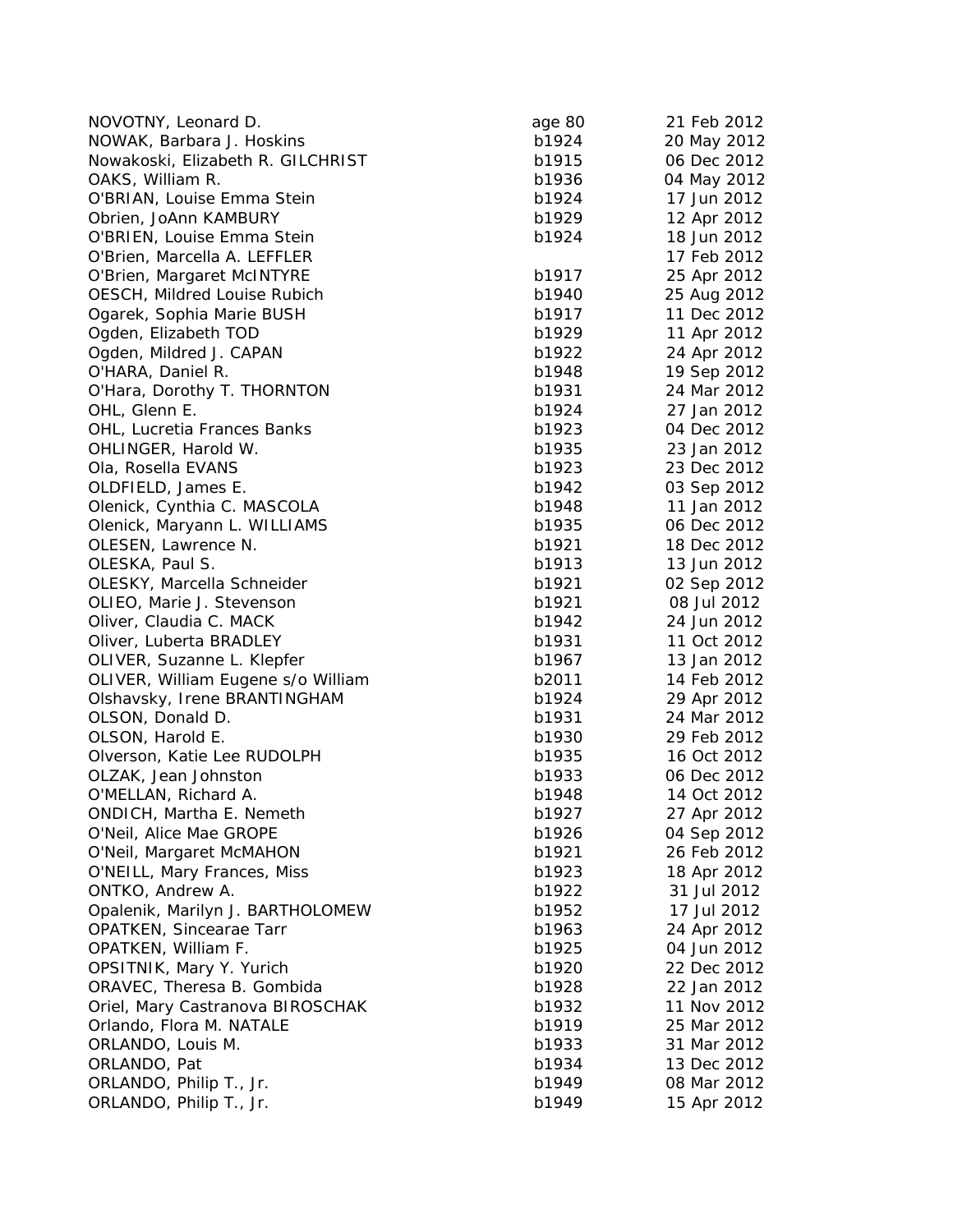| ORLOVSKY, Teresa C. Bartos            | b1927  | 05 Jun 2012 |
|---------------------------------------|--------|-------------|
| O'ROURKE, Carol J. Carano             | b1938  | 02 Aug 2012 |
| ORR, Edgar Allen                      | b1951  | 28 Jul 2012 |
| Orr, Mildred R. LEARD                 | b1916  | 05 Mar 2012 |
| ORR, Ruth Ann Truver                  | b1939  | 31 Jul 2012 |
| Orth, Elizabeth J. SHARP              | b1934  | 03 Apr 2012 |
| ORTIZ, Josephine Lopez                | b1932  | 28 Feb 2012 |
| ORTIZ, Nancy A. Hayden Bray           | b1954  | 17 Feb 2012 |
| ORTIZ, Nilda DeJesus                  | b1936  | 30 Nov 2012 |
| ORTO, George M.                       | b1926  | 31 Mar 2012 |
| Osberg, Dolores Ellen KREUZWIESER     | age 84 | 27 May 2012 |
| Osborn, Irene MORAN                   | b1921  | 20 Jan 2012 |
| Osborne, Betty E. FREEDY              | b1922  | 27 Sep 2012 |
| Osborne, Gertrude Josephine SIMPSON   | b1917  | 07 Jun 2012 |
| OSBORNE, June P. Williams             | b1918  | 10 Jun 2012 |
| Osesky, Lillian Elizabeth FLEN        | b1929  | 14 Dec 2012 |
| Oslick, Susie Marie SEMANOVICH        | b1916  | 12 Nov 2012 |
| OSLIN, Keith Allan                    | b1933  | 26 Jan 2012 |
| OSTAFI, Helen E. Uhron                | b1921  | 16 Feb 2012 |
| Ostrowski, Sophie A. PATRICK          | b1928  | 08 Jul 2012 |
| OTTEN, Helen Martinovich              | b1922  | 12 Feb 2012 |
| Over, Brandi R. BENDER                | b1974  | 28 Mar 2012 |
| <b>OWENS, Marguerite Jones Bigsby</b> | b1950  | 04 Oct 2012 |
| Owens, Ruby B. THOMPSON               | b1923  | 04 Dec 2012 |
| OYER, Emerson P.                      | b1920  | 20 May 2012 |
| OYER, Lola M. Cramer Adair            | b1925  | 07 May 2012 |
| OZENGHAR, Arthur D., Jr.              | b1926  | 21 Jan 2012 |
| OZER, Irving E.                       | b1919  | 13 Mar 2012 |
| PABELLON, Rose Marie Ladson           | b1950  | 08 Aug 2012 |
| PACE, Minnie Pearl Kelley             | b1927  | 06 Jun 2012 |
| PACHELL, Thomas Michael               | b1947  | 18 Jul 2012 |
| PACK, Wayne M.                        | b1938  | 05 Aug 2012 |
| PACKARD, Mary Jane Bowen              | b1917  | 20 May 2012 |
| Pacura, Mary DUECASTER                | b1921  | 22 Jul 2012 |
| PACURA, Victoria Hatagan              | b1919  | 29 Feb 2012 |
| Paczkowski, Eva E. NAPLE              | b1917  | 16 Nov 2012 |
| Padgitt, Mary Jean COLE               | b1924  | 06 Jun 2012 |
| PADONE, John Pasquale                 | b1935  | 03 Oct 2012 |
| PAGAN, Johnny G.                      | b1962  | 28 Feb 2012 |
| PAGE, Bonnie J. Hughes                | b1946  | 04 Dec 2012 |
| PAGLEY, Caroline M. Scheckelhoff      | b1936  | 18 Oct 2012 |
| PAGLEY, Donald R.                     | b1933  | 06 Nov 2012 |
| PAGLEY, Roberta Diane Shaffer         | b1947  | 12 Feb 2012 |
| Pagley, Rose Mary FLANAGAN            | b1934  | 12 Jul 2012 |
| Paige, Robin Viets STOCK              | b1957  | 27 May 2012 |
| PAIGE, Wallace, Sr.                   | b1920  | 15 Mar 2012 |
| PAINE, Anna F. Scott                  | b1933  | 27 Feb 2012 |
| PAKALNIS, Amy Michelle Miss           | b1976  | 29 Sep 2012 |
| PALATAS, Helen Janci                  | b1918  | 06 Dec 2012 |
| PALESTRO, Edward F.                   | b1929  | 24 Nov 2012 |
| Palguta, Patricia June CLARK          | b1945  | 30 Sep 2012 |
| PALKO, Donna Jean Zadravec            | b1942  | 14 Oct 2012 |
|                                       |        |             |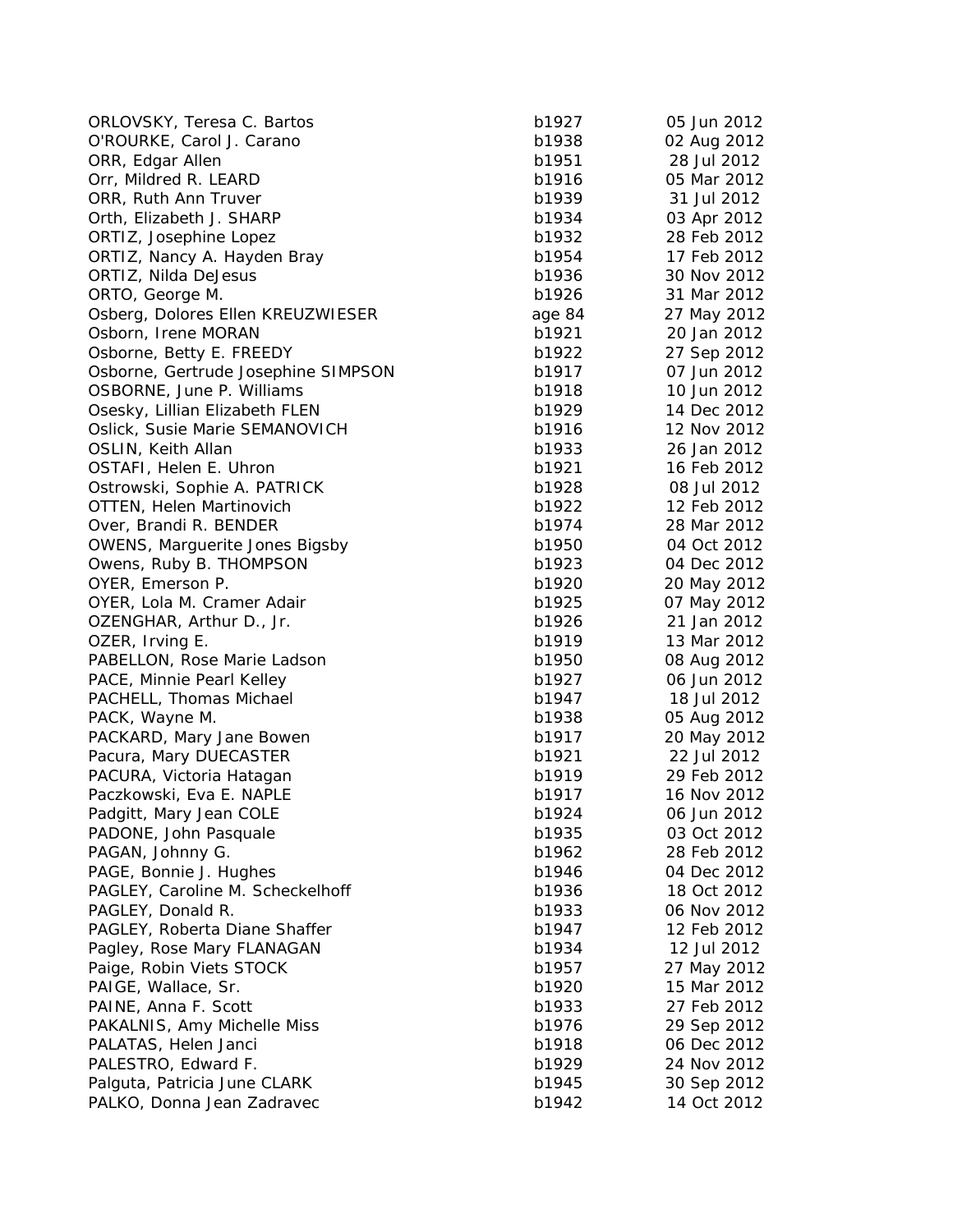| PALLONE, Tonina Romane                        | b1947  | 30 Oct 2012 |
|-----------------------------------------------|--------|-------------|
| Pallotta, Mary R. MURPHY                      | b1930  | 31 May 2012 |
| Palmer, Dolores LUCAS                         | b1929  | 17 Apr 2012 |
| PALMER, Larry A.                              | b1941  | 06 Feb 2012 |
| PALOTCE, Mary R. Dolak                        | b1928  | 16 Aug 2012 |
| PALUMBO, Paul C.                              | b1921  | 01 Oct 2012 |
| PALUSAK, Louis R.                             | b1921  | 18 Jan 2012 |
| PANAGOPOULOS, George T.                       | b1928  | 21 Nov 2012 |
| PANAITESCU, Maria Brasov                      | b1919  | 10 Jan 2012 |
| PANAK, Wendell Michael                        | b1933  | 04 Jul 2012 |
| PANICK, Dorothy G. Szabados                   | b1922  | 04 Apr 2012 |
| Panno, Rose Marie PETRUZZI                    | b1927  | 03 May 2012 |
| Pannunzio, Hugh B.                            | b1943  | 19 Jun 2012 |
| PANTALONE, A. Albert                          | b1945  | 12 Nov 2012 |
| Pantaloni, Evelyn LORENZI                     | b1916  | 12 Jul 2012 |
| PAPAHARALAMBOS, George                        | b1939  | 18 Apr 2012 |
| PAPAHARALAMBOS, Nicholas                      | b1954  | 01 Jan 2012 |
| PAPE, John B.                                 | b1918  | 11 Nov 2012 |
| Pappa, Mary Louise ARCOMANO                   | b1925  | 17 Apr 2012 |
| PAPPADA, Aline V. Plennes                     | b1920  | 23 Jul 2012 |
| Pardue, Doris Elizabeth BLUNT                 | b1922  | 22 Jan 2012 |
| Parella, Rose Marie ESPOSITO                  | b1915  | 19 Jan 2012 |
| Parilla, Anita L. MURRAY                      | b1928  | 06 Jan 2012 |
| PARISE, James A.                              | b1918  | 14 Apr 2012 |
| PARISE, Richard A.                            | b1942  | 11 Nov 2012 |
| PARISH, Joann Fusco                           | b1944  | 21 Aug 2012 |
| PARISH, Yolanda Sara Lucille Trombacco        | b1923  | 30 May 2012 |
| PARISI, Edward M.                             | b1927  | 23 Feb 2012 |
| Park, Alvara Marie PHILLIPS                   | b1924  | 27 Dec 2012 |
| Park, Jessie M. AUSNEHMER                     | b1928  | 21 Jul 2012 |
| PARKE, Walter L.                              | b1926  | 07 Jul 2012 |
| PARKER, Carol Lee DeHoff                      | b1938  | 18 Oct 2012 |
| PARKER, Florence D. Ivy                       | b1941  | 30 Aug 2012 |
| PARKER, Idella L., Mrs.                       | b1926  | 26 Apr 2012 |
| Parker, Leatha COUSIN                         | b1921  | 21 Dec 2012 |
| PARKER, Robert A.                             | b1961  | 29 Apr 2012 |
| PARKER, Russell A.                            | age 86 | 22 Sep 2012 |
| Parker, Virginia J. GOOD                      | b1922  | 07 Dec 2012 |
| PARKNAVY, Helen G. Fashank                    | b1919  | 03 May 2012 |
| Parks, Denise PATTERSON                       | b1965  | 02 Dec 2012 |
| Parry, Geraldine A. MOFFETT                   | b1912  | 05 Apr 2012 |
| PARRY, Veronica H. Iannucci                   | b1948  | 31 Aug 2012 |
| PARSONS, Ledora, Mr.                          | b1926  | 26 Mar 2012 |
| PASACIC, John R.                              | b1924  | 16 Feb 2012 |
| Paschke, Marian R. MARSHALL                   | b1928  | 08 Aug 2012 |
| Paschke, Martha L. ROEPKE                     | b1925  | 17 Jun 2012 |
| PASIAK, Helen T. Swider                       | b1917  | 10 Jun 2012 |
| PASKEY, Robert G.                             |        | 01 Sep 2012 |
| Pasquale, Aneline E. MICHAEL                  | b1920  | 24 Feb 2012 |
| PASQUARELLO, Bernardino A. s/o Joseph A., III | b1994  | 14 Feb 2012 |
| Pasquine, Philomena PEMBERTON                 | b1919  | 27 Mar 2012 |
| Pass, Lillie P. JENKINS                       | b1931  | 27 Sep 2012 |
|                                               |        |             |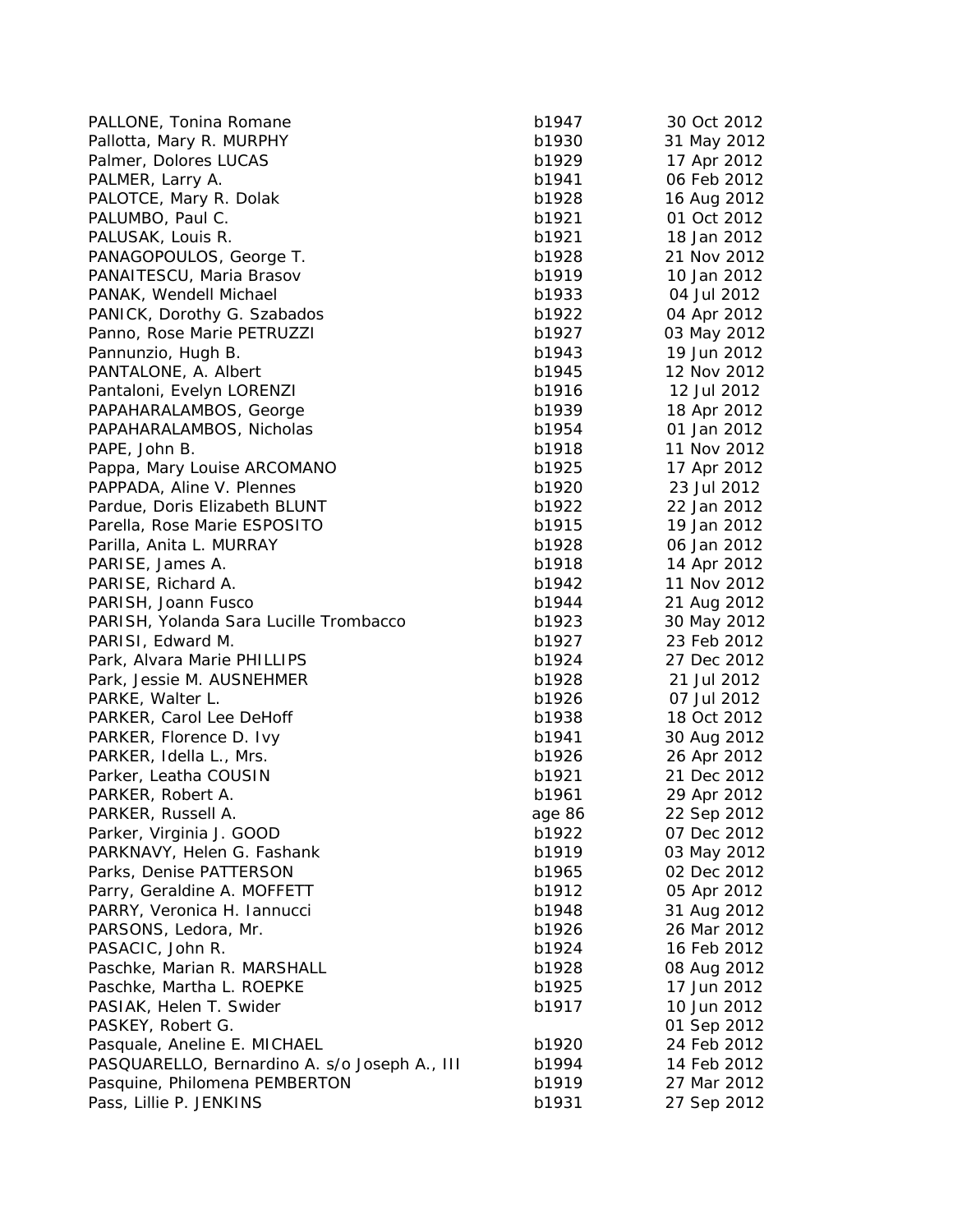| PASSARELLI, Joseph A., Jr.              | b1941  | 01 Jan 2012 |
|-----------------------------------------|--------|-------------|
| PASTORE, James A.                       | b1916  | 23 Sep 2012 |
| Pasuth, Margaret R. EPERJESI            | b1916  | 10 Jan 2012 |
| Patellis, Anastasia ALLINOS             | b1916  | 14 Jun 2012 |
| Pates, Mariama GULLATTE                 | b1939  | 03 Oct 2012 |
| PATMON, Martha I. E.                    | b1941  | 17 Jun 2012 |
| PATRICK, Deborah Kerr                   | b1955  | 09 Aug 2012 |
| PATRICK, Margaret M. Lengyel            | b1929  | 03 Jun 2012 |
| PATRICK, Marie Laverne Kossakowski Rotz | b1920  | 08 Aug 2012 |
| PATRICK, Mark Anthony                   | b1992  | 14 Dec 2012 |
| PATRICK, Richard M.                     | b1947  | 29 Mar 2012 |
| PATRICK, Sophie A. Ostrowski            | b1928  | 08 Jul 2012 |
| PATRICK, William F.                     | b1934  | 30 Sep 2012 |
| PATRICK, William F.                     | b1934  | 30 Sep 2012 |
| Patrone, Marianne C. SABINO             | b1921  | 02 May 2012 |
| PATTEN, Marjorie Ruth Durdick           | b1926  | 05 Oct 2012 |
| PATTERSON, Alice Mashburn               | b1921  | 28 Sep 2012 |
| Patterson, Beatrice TENNANT             | b1932  | 27 Aug 2012 |
| PATTERSON, Denise Parks                 | b1965  | 02 Dec 2012 |
| PATTERSON, Eleanor Louise Powell        | b1938  | 23 Dec 2012 |
| PATTERSON, James H., Sr.                | b1923  | 10 Apr 2012 |
| PATTERSON, Kenneth F.                   | b1945  | 27 Oct 2012 |
| PATTERSON, Rosemarie Phillips           | b1958  | 20 Dec 2012 |
| PATTERSON, Wayne Richard                | b1923  | 24 Jul 2012 |
| PATTERSON, William T.                   | b1951  | 02 Feb 2012 |
| PATTON, Darius Tyrone                   | b1993  | 21 Nov 2012 |
| PATTON, Donal                           | b1927  | 30 Oct 2012 |
| PAUL, Peter                             | b1930  | 04 Dec 2012 |
| PAULI, John J.                          | b1919  | 27 Nov 2012 |
| Paulin, Evelyn M. Glossen McCLISH       | b1934  | 05 Feb 2012 |
| PAULL, Jeanmary Rosko                   | age 77 | 07 Sep 2012 |
| PAULSEY, Louise Mary Ceplece            | b1927  | 02 May 2012 |
| PAULUS, Sylvester A.                    | b1937  | 12 Jun 2012 |
| PAVEL, Adele D. Swierz                  | b1936  | 23 Aug 2012 |
| PAVLICK, John William                   | b1935  | 12 Sep 2012 |
| Pavlik, Ann CHAPELLA                    | b1926  | 27 Mar 2012 |
| PAVLISEN, Mary Rapovy                   | b1917  | 07 Feb 2012 |
| Pavone, Edith A. MOSCO                  | b1929  | 29 Jan 2012 |
| Pawcio, Helen COX                       | age 72 | 08 Aug 2012 |
| PAWLYSCHYN, Ann Louise Hryb             | b1936  | 28 Aug 2012 |
| Paxton, Pauline BUTTA                   | age 81 | 24 May 2012 |
| PAYNE, James L.                         | b1948  | 30 Aug 2012 |
| PAYNE, Randall P.                       | b1955  | 31 Oct 2012 |
| PAZEL, John                             | b1950  | 17 Aug 2012 |
| PEACE, Samantha Lynn Miss               | b1991  | 23 Aug 2012 |
| PEAIRS, James Lee                       | age 64 | 09 Dec 2012 |
| Peake, Marjorie Edith HOUK              | b1910  | 11 Nov 2012 |
| Pearce, Arlene Mae YEAGER               | b1925  | 22 Apr 2012 |
| Pearl, Dorathe L. HEBERLING             | b1925  | 21 Oct 2012 |
| PEARSON, John A.                        | b1921  | 12 Oct 2012 |
| Peberdy, Beatrice Marie HOTCHKISS       | b1931  | 03 Apr 2012 |
| Peccheneda, Nancy BOCCIA                | b1915  | 02 Jan 2012 |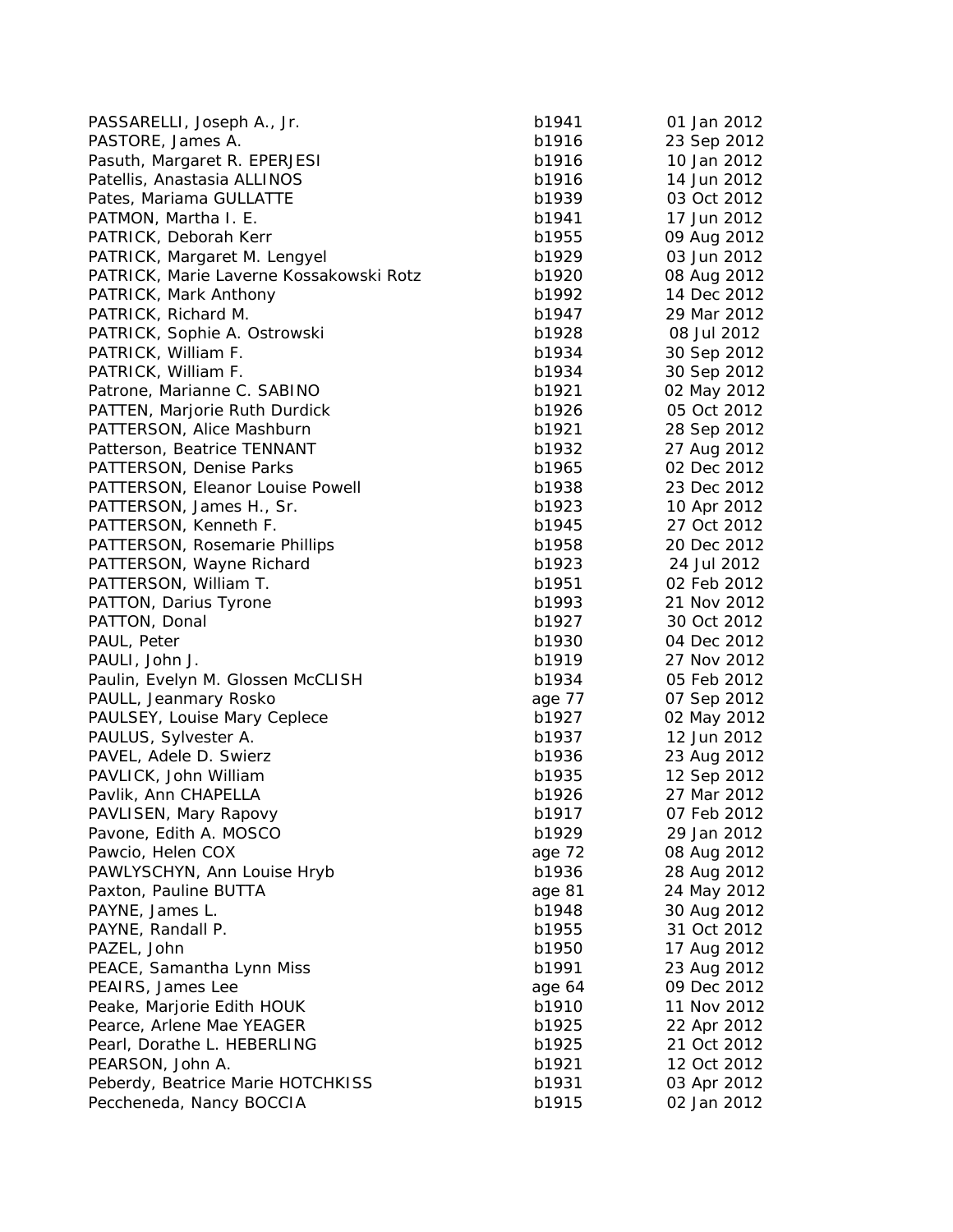| PECCHIA, Concetta Marie Santisi Isoldi    | b1933   | 14 May 2012 |
|-------------------------------------------|---------|-------------|
| PEGUES, Darryl Maurice                    | b1952   | 06 Apr 2012 |
| PEKAR, Michael E.                         | b1924   | 03 Dec 2012 |
| Pekkanen, Ella A. RAMSEY                  | b1929   | 29 Apr 2012 |
| PELANDA, Delores A. Ruse                  | b1931   | 23 Dec 2012 |
| PELLY, Phyllis L. Davanzo                 | b1920   | 13 Sep 2012 |
| PELOE, Keith H.                           | b1923   | 09 Dec 2012 |
| PELOZA, Ellen Hogue                       | b1933   | 24 Jul 2012 |
| PELUSO, Arcangelo                         | b1928   | 29 Feb 2012 |
| Peluso, Vincenza A. SAROCKA               | b1926   | 01 Jun 2012 |
| PEMBERTON, Grace P. Romack                | age 93  | 22 Nov 2012 |
| PEMBERTON, Philomena Pasquine             | b1919   | 27 Mar 2012 |
| PENDLE, Mary E. Ryhal                     | b1914   | 22 Nov 2012 |
| PENMAN, Annemarie Andrews                 | b1939   | 10 Jun 2012 |
| PENN, William Oliver                      | b1930   | 17 Oct 2012 |
| Pennell, M. Evelyn PUCAK                  | age 101 | 15 Jan 2012 |
| PENNEY, Doris P. Minnick                  | b1915   | 02 Sep 2012 |
| Penosevich, JoAnn Mock McBride GREATHOUSE | b1936   | 30 Apr 2012 |
| PENROSE, Terry L. Boring                  | b1968   | 18 Apr 2012 |
| Penson, Mary Jane BURNEY                  | b1922   | 31 May 2012 |
| Pentek, Mary LUTERAN                      | b1911   | 17 Jan 2012 |
| Penwell, Joan WILLIAMS                    | b1930   | 27 Apr 2012 |
| PENWELL, John D.                          | b1952   | 03 Dec 2012 |
| Peplow, Isabelle HORNICKEL                | b1926   | 25 Oct 2012 |
| PEPPEL, Donald R.                         | b1935   | 17 Dec 2012 |
| PERDEW, Jean Lynn Bowser                  | b1962   | 13 Jun 2012 |
| Perez, Margaret VERNER                    | b1929   | 27 Nov 2012 |
| PERKINS, David J.                         | age 69  | 28 Feb 2012 |
| Perkins, Sharlane WILLIFORD               | b1958   | 16 Mar 2012 |
| PERNA, Lois Marie Schreckenghost          | b1935   | 04 Apr 2012 |
| PERNO, Gail Desimone                      | b1942   | 15 Jul 2012 |
| PERNOTTO, Andrew Neil                     | b1922   | 30 Nov 2012 |
| PERNOTTO, Peter T.                        | b1922   | 28 Oct 2012 |
| Perretta, Lillian D. GUIDO                | b1921   | 15 Jul 2012 |
| Perrott, Anna TISLER                      | b12923  | 05 Apr 2012 |
| PERROTTA, James V.                        | b1935   | 24 Oct 2012 |
| PERRY, Adam J.                            | b1927   | 04 Nov 2012 |
| Perry, Glenna M. Wade Helsel RANKIN       | age 75  | 18 Mar 2012 |
| Perry, Janice Ruth KRANICH                | b1922   | 29 Apr 2012 |
| Perry, Molly SMITH                        | b1922   | 16 Feb 2012 |
| PERRY, Ozella M. Allen                    | b1927   | 06 May 2012 |
| PESCE, Jennie R. Marzano                  | b1917   | 13 Mar 2012 |
| Pescione, Dorothy PONTINO                 | b1923   | 03 Dec 2012 |
| PESSES, Elaine Katz                       |         | 11 Dec 2012 |
| PESTA, Michael Thomas                     | b1942   | 13 Nov 2012 |
| PETAK, Adell C. Magnoski                  | b1926   | 01 Aug 2012 |
| PETE, Sheena Lawonna, Miss                | b1985   | 15 Mar 2012 |
| PETERS, Danielle L. Miss                  | b1990   | 25 Jul 2012 |
| PETERS, Norman William                    | b1942   | 08 Sep 2012 |
| Peters, Sandra L. SOP                     | b1946   | 15 Nov 2012 |
| PETERS, Stella Agnes Brazin               | b1928   | 15 Jul 2012 |
| Peterson, Cheryl MCHENRY                  | b1961   | 18 Jun 2012 |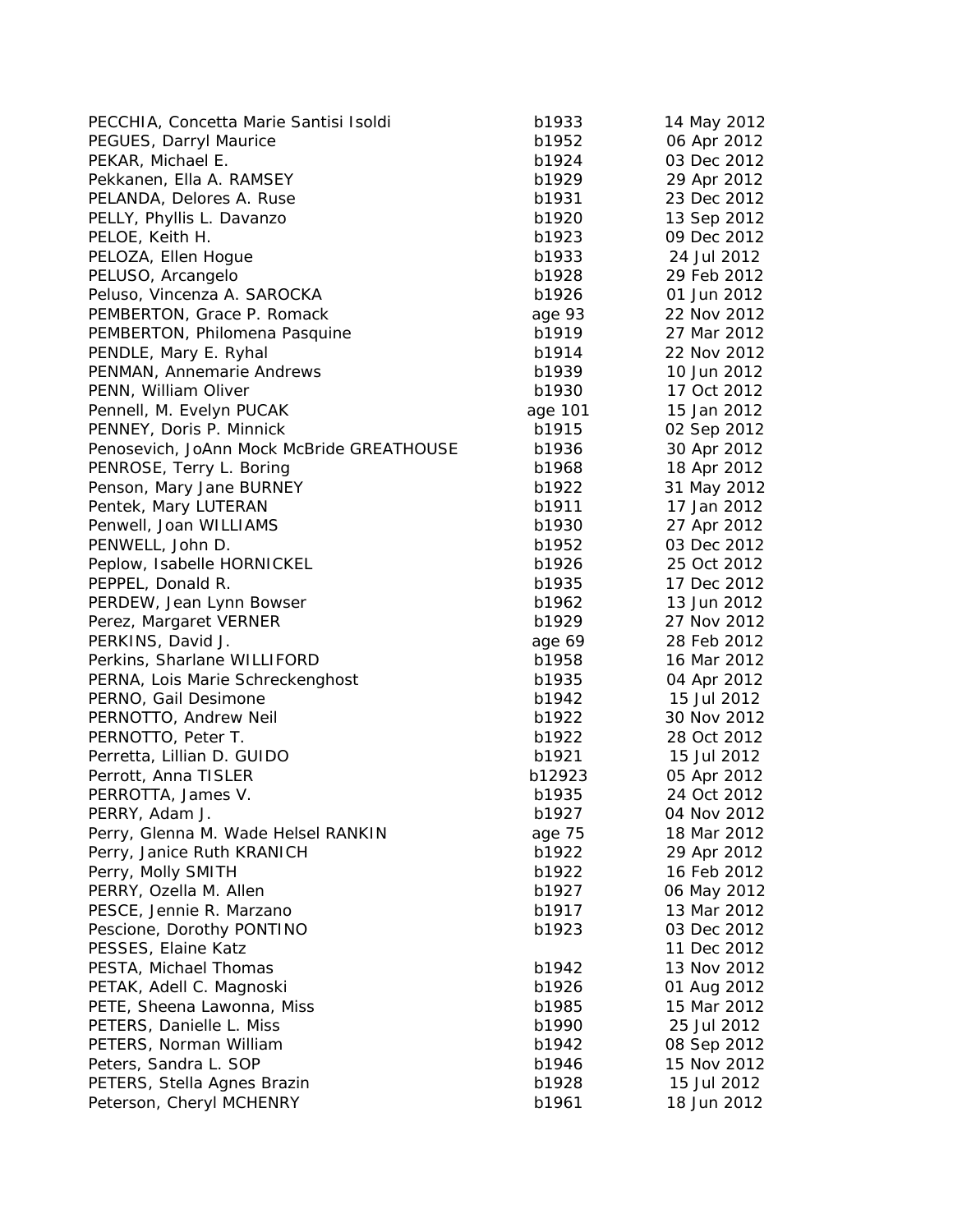| Petkovich, Mary A. LOYCHIK             | b1924  | 01 Mar 2012 |
|----------------------------------------|--------|-------------|
| PETRALLO, Frank J.                     | b1940  | 02 Jun 2012 |
| Petrarca, Mary M. BIROS                | b1928  | 05 Sep 2012 |
| PETRELLA, Nicholas                     | b1946  | 15 Apr 2012 |
| PETRILLO, Antonietta M. DiMatteo       | b1925  | 08 Sep 2012 |
| Petro, Ann J. Seman WHITTENAUER        |        | 31 Dec 2012 |
| Petro, Kathleen A. LEEK                | b1961  | 20 Jun 2012 |
| Petro, Mary Elizabeth DUBOS            | b1927  | 25 Jul 2012 |
| PETRUCCI, Helen Bernabe                | b1922  | 23 May 2012 |
| PETRUS, Gertrude V. Ferenchak          | b1934  | 04 Oct 2012 |
| Petrus, Irene VARGO                    | b1931  | 22 Mar 2012 |
| PETRUZZI, Rose Marie Panno             | b1927  | 03 May 2012 |
| Petti, Loretta L. MOUND                | b1928  | 05 Dec 2012 |
| Pettit, Dorothy L. BOWES               | b1927  | 17 Jun 2012 |
| PETTY, Dale R.                         | b1939  | 14 Jun 2012 |
| PETUCH, Anna Rosa                      | b1923  | 12 Aug 2012 |
| PEW, Verdie Belle Kerley               | b1925  | 01 Apr 2012 |
| Pezzulo, Frances F. GENNARO            | b1918  | 30 Jul 2012 |
| Pezzuto, Theresa M. SANDY              | b1927  | 16 Feb 2012 |
| Pfahles, Katherine MELNICK             | b1923  | 18 Oct 2012 |
| PFAU, Dorothy Virginia Carter          | b1920  | 30 Oct 2012 |
| PFEIFENROTH, Lisa E. Pritchard Bohla   | age 59 | 15 Apr 2012 |
| PHIFER, Thomas Samuel                  | b1934  | 15 Mar 2012 |
| PHILIBIN, Claire Shriver               | b1922  | 01 Nov 2012 |
| Philips, Judith Lee CHAPMAN            | b1935  | 11 Nov 2012 |
| PHILIPS, Susie Jane Maggianetti        | b1917  | 03 Jul 2012 |
| PHILLIPS, Alvara Marie Park            | b1924  | 27 Dec 2012 |
|                                        |        | 22 Dec 2012 |
| PHILLIPS, Donna Armour Venable         | b1947  |             |
| Phillips, Donna Jean BRIACH            | b1931  | 05 Sep 2012 |
| PHILLIPS, James Lee                    | b1932  | 27 Jan 2012 |
| PHILLIPS, Joyce Fasline                | b1944  | 14 Mar 2012 |
| PHILLIPS, Mildred A. Calo              | b1941  | 24 Jul 2012 |
| Phillips, Nettie H. JENKINS            | b1929  | 22 Sep 2012 |
| PHILLIPS, Penelope, Miss               | b1948  | 16 Jan 2012 |
| PHILLIPS, Penelope, Miss               | b1948  | 17 Jan 2012 |
| Phillips, Rosemarie PATTERSON          | b1958  | 20 Dec 2012 |
| <b>PHILLIPS, Shirley Ruth Weingart</b> | b1936  | 13 Oct 2012 |
| PICCOLANTONIO, Linda (sister)          | age 61 | 31 Jul 2012 |
| PICO, Anthony P., Jr.                  | b1929  | 28 Apr 2012 |
| PIERCE, Betty Jean Brown               | b1952  | 29 Mar 2012 |
| Pierce, Elizabeth BRANCH               | b1919  | 03 Oct 2012 |
| PIERCE, Kristen Marie, Miss            | b1983  | 02 May 2012 |
| PIERKO, Marion Toman                   | b1922  | 12 Jan 2012 |
| PIETTE, Karen L. McIntire              | b1955  | 09 Feb 2012 |
| Pifer, Laura Avalyn LIND               | b1923  | 04 Oct 2012 |
| PIKOS, Mary Miss                       | b1924  | 24 Jun 2012 |
| PILAK, Anna Warczuk                    | b1912  | 29 Apr 2012 |
| PILGRIM, Dorothy Trbovich              | age 90 | 13 Jun 2012 |
| PILGRIM, Floyd Otis                    | b1924  | 10 Apr 2012 |
| Pilla, Mary I. THOMAS                  | b1925  | 02 Apr 2012 |
| PILOLLI, Carmela Saulino               | b1924  | 13 Nov 2012 |
| PILOLLI, Patrick Anthony               | b1947  | 17 Nov 2012 |
|                                        |        |             |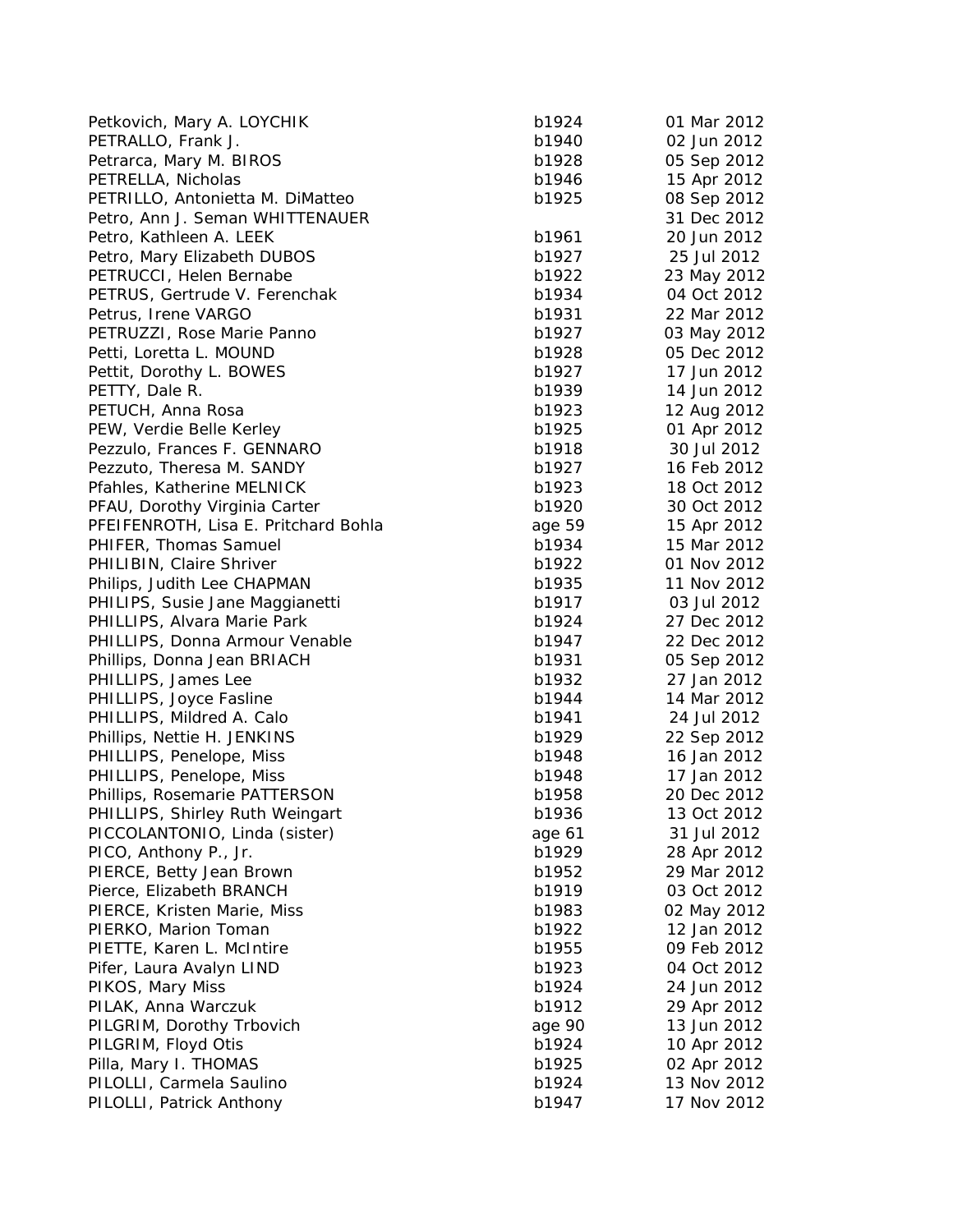| PIMETEL, Luis J.                 | b1993   | 17 Aug 2012 |
|----------------------------------|---------|-------------|
| PINCUS, Edith Simon              | b1924   | 23 Apr 2012 |
| Pingatore, Julia Marie LASKA     | b1923   | 24 May 2012 |
| Pirock, Rosanne HENDERSON        | b1953   | 18 Aug 2012 |
| Pirone, Carmel R. BOCCIA         | b1915   | 03 May 2012 |
| PIRONE, Mary Ann Blasko          | b1944   | 20 Oct 2012 |
| Piskovich, Katherine TASOTA      |         | 10 Jun 2012 |
| Pittman, Doris Jean DELAUNTY     | b1926   | 27 Jun 2012 |
| Pittman, Evelyn M. MOUNTAIN      | b1928   | 10 Jan 2012 |
| Pladwell, Lorraine A. HANAHAN    | age 81  | 02 Sep 2012 |
| PLAKOSH, Florence Hutta          | b1925   | 21 Oct 2012 |
| Plant, Carol L. KACHMER          | b1946   | 01 Apr 2012 |
| PLANT, Eunice M.                 | age 87  | 27 Mar 2012 |
| PLANTON, Richard                 | b1948   | 26 Apr 2012 |
| PLATT, Lary H.                   | b1943   | 25 Mar 2012 |
| PLATT, Laverne M. Mansell        | b1920   | 06 Dec 2012 |
| PLATZ, Kathleen A. McMahon       | b1957   | 12 Oct 2012 |
| Plennes, Aline V. PAPPADA        | b1920   | 23 Jul 2012 |
| Ples, John                       | b1927   | 20 Jun 2012 |
| PLES, Mary J. Medovich           | b1927   | 13 Oct 2012 |
| PLUCHINSKY, Andrew               | b1922   | 25 Feb 2012 |
| Pluchinsky, Helen KLEPFER        | b1924   | 04 Mar 2012 |
| PLUNKETT, Betty Jane Dye         | b1938   | 10 Jul 2012 |
| Podolsky, Josephine TUREK        | b1925   | 04 Nov 2012 |
| POGACNIK, Stanley J.             | b1917   | 06 Jul 2012 |
| POHLOD, John Robert              | v1929   | 10 Apr 2012 |
| POINDEXTER, Mabel H. Davidson    | b1937   | 18 Jul 2012 |
| POIRRIER, Jan L. Sell            | b1951   | 22 Oct 2012 |
| Pokrivnak, Jeanne M. CRONIE      | b1946   | 11 Oct 2012 |
| POLANCHAK, Stephen M., Sr.       | age 93  | 31 May 2012 |
| Polander, Arlene E. DLABICK      | b1928   | 14 Mar 2012 |
| Policella, Mary Loretta MILLER   | b1929   | 09 Nov 2012 |
| POLICY, Eileen Clee Eakin        | b1927   | 10 Jun 2012 |
| POLIDORI, Helen S. Vosvello      | b1923   | 02 Dec 2012 |
| Polito, Viola C. VAUGHAN         | b1922   | 02 Dec 2012 |
| POLK, Mary (Sister Maria Crucis) | age 100 | 29 Jul 2012 |
| POLLIFRONE, Frank                | b1923   | 02 Oct 2012 |
| Pollock, Barbara MASON           | b1948   | 21 Apr 2012 |
| Polmaskitch, Helen TERLECKY      | b1927   | 28 Dec 2012 |
| Polombi, Lena CAMPANIZZI         | b1921   | 01 May 2012 |
| PONTINO, Dorothy Pescione        | b1923   | 03 Dec 2012 |
| PONZANI, Bernardino J.           | b1926   | 03 Mar 2012 |
| Poole, Eula Mae BROWN            | b1932   | 21 Dec 2012 |
| POPA, Dorothy Jean Lehotsky      | b1932   | 18 Apr 2012 |
| Popa, Lillian L. BEGEOT          | b1921   | 08 Nov 2012 |
| POPA, Violet J. Vargo            | b1929   | 26 Aug 2012 |
| POPE, Yvonne Janet Thorpe        | b1949   | 12 May 2012 |
| POPIO, Kenneth Angelo            | b1941   | 03 Jun 2012 |
| POPOVICH, Frank                  | b1919   | 20 Nov 2012 |
| POPP, Michael                    | b1925   | 13 Sep 2012 |
| POPSON, Susan R. Kovach          | b1925   | 08 Feb 2012 |
| PORT, Tod                        | b1967   | 16 Nov 2012 |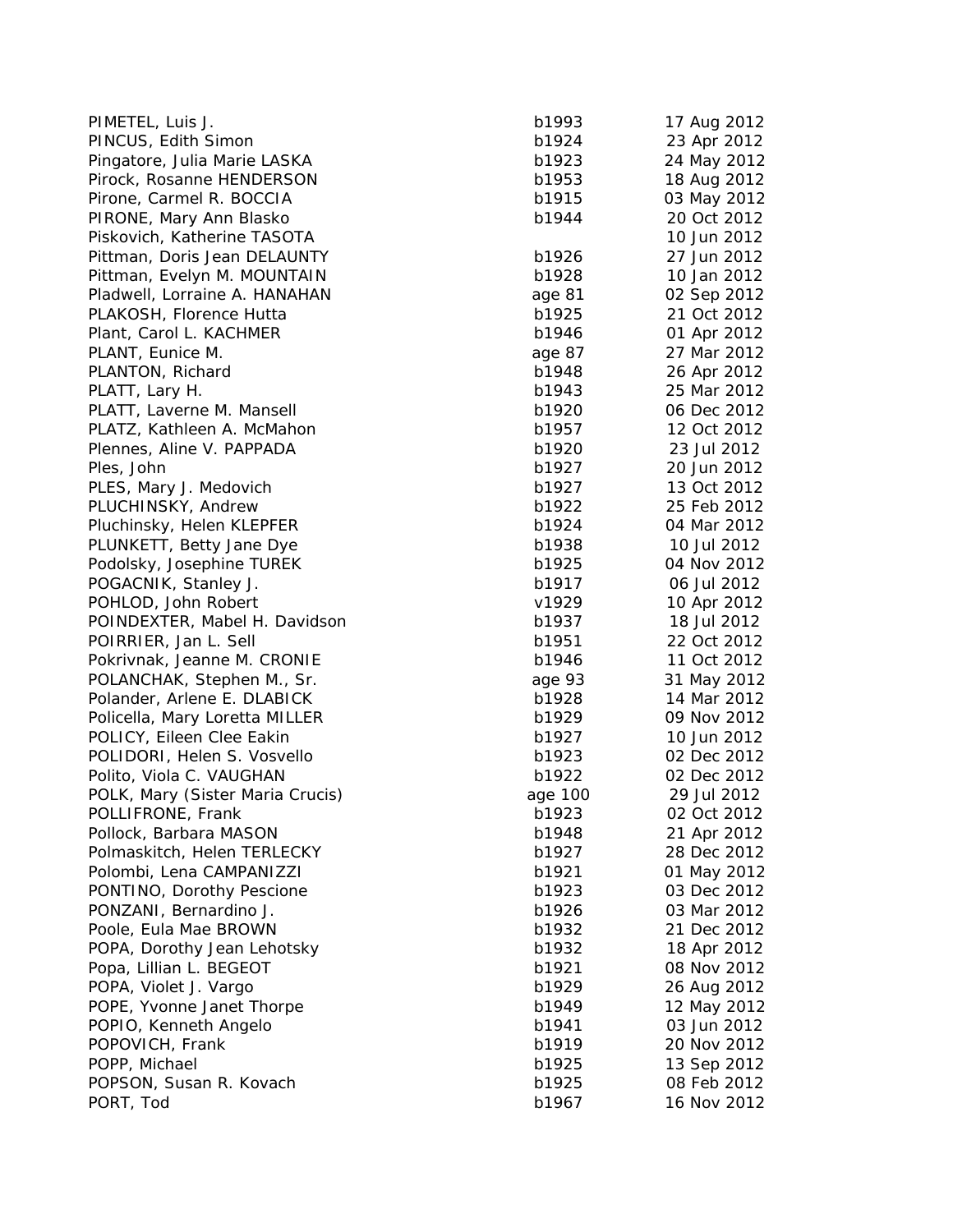| PORTER, Betty Rae Hakes              | b1926  | 26 Dec 2012 |
|--------------------------------------|--------|-------------|
| PORTER, Cheryl L. Kol                | b1958  | 02 Oct 2012 |
| PORTER, Dorothy C. Jenkins           | b1931  | 19 Jun 2012 |
| PORTER, Fred J.                      | age 91 | 07 Nov 2012 |
| Porter, Marie HAMILTON               | b1917  | 18 Apr 2012 |
| POSEY, Jerome                        | b1936  | 20 Sep 2012 |
| Post, Betty Frances ELLIS            | b1918  | 20 Dec 2012 |
| POSTERLI, Betty Alyce Shaner         | b1932  | 13 May 2012 |
| POTKANOWICZ, Bernard T.              | b1936  | 15 Jul 2012 |
| POTKONICKY, Stephan (aka Steve)      | b1922  | 02 Dec 2012 |
| POTKONICKY, Steve (aka Stephan)      | b1922  | 02 Dec 2012 |
| POTTS, Pamela A. Tascione            | b1959  | 04 Apr 2012 |
| POULAKOS, William D.                 | b1926  | 07 Jan 2012 |
| Pounders, Evelyn E. CANNON           | b1919  | 14 Jul 2012 |
| POWELL, Barbara Flick                | b1932  | 08 Jan 2012 |
| POWELL, Barbara Jean Bohannan        | b1938  | 09 May 2012 |
| POWELL, Clarence J.                  | b1923  | 04 Oct 2012 |
| Powell, Doris J. LEACH               | b1927  | 12 Jul 2012 |
| POWELL, Edward                       | b1922  | 06 Sep 2012 |
| Powell, Eleanor Louise PATTERSON     | b1938  | 23 Dec 2012 |
| Powell, Lois THULLEN                 | b1922  | 18 Jan 2012 |
| POWELL, Twila Eileen Simcox          | b1928  | 28 Nov 2012 |
| POWELL, William                      | b1959  | 27 May 2012 |
| POWLYSYN, Peggy Eileen Lesnak        | b1935  | 26 Mar 2012 |
| Prees, Viive SONTICH                 | b1932  | 04 Nov 2012 |
| PREGIBON, Freda Mae Baun             | b1921  | 04 Oct 2012 |
| Prelepa, Frances Tatania SZENYERI    | b1916  | 24 Jul 2012 |
| PRELOG, Carol J. Surack              | b1949  | 24 May 2012 |
| PREMEC, Eleanor Bush                 | b1936  | 29 Dec 2012 |
| PRESTON, Harlean June Brown          | b1938  | 08 Apr 2012 |
| PREZIOSO, Angelyn C. DiNofrio        | b1931  | 12 Jul 2012 |
| Price, Alberta SATTERFIELD           | b1932  | 13 Jun 2012 |
| PRICE, Barbara A. Irving             | b1933  | 07 Oct 2012 |
| PRICE, Cecil William, Sr.            | b1928  | 27 May 2012 |
| Price, Donna J. DOBOZY               | b1963  | 07 Jul 2012 |
| Price, Juanita M. TOWARNICKY         | b1927  | 25 Apr 2012 |
| PRICE, Keith E.                      | b1955  | 11 Aug 2012 |
| PRICE, Raymond, Sr.                  | b1928  | 19 Feb 2012 |
| PRICE, Robert Gordon                 | b1923  | 11 Apr 2012 |
| PRICE, Thomas G.                     | b1959  | 20 Nov 2012 |
| PRICE, Thomas L.                     | b1948  | 08 Jun 2012 |
| Pries, Selah P. MIMNA                | b1946  | 05 Dec 2012 |
| PRINGLE, Norman E.                   | b1935  | 20 Nov 2012 |
| PRITCHARD, James E.                  | b1938  | 09 Feb 2012 |
| Pritchard, Lisa E. Bohla PFEIFENROTH | age 59 | 15 Apr 2012 |
| Pritchard, Thetis Ann SMITH          | b1925  | 23 Aug 2012 |
| PROCHAK, Mary Lou Stanislaw          | b1927  | 15 Jul 2012 |
| Procopio, Jean Teresa AGENBROAD      | b1938  | 01 Aug 2012 |
| PROKOP, George                       | b1926  | 20 Aug 2012 |
| PROKOP, Peter                        | b1924  | 24 May 2012 |
| PROKOP, William Walter               | b1934  | 10 Oct 2012 |
| Prosnick, Paul A.                    | b1937  | 18 Jun 2012 |
|                                      |        |             |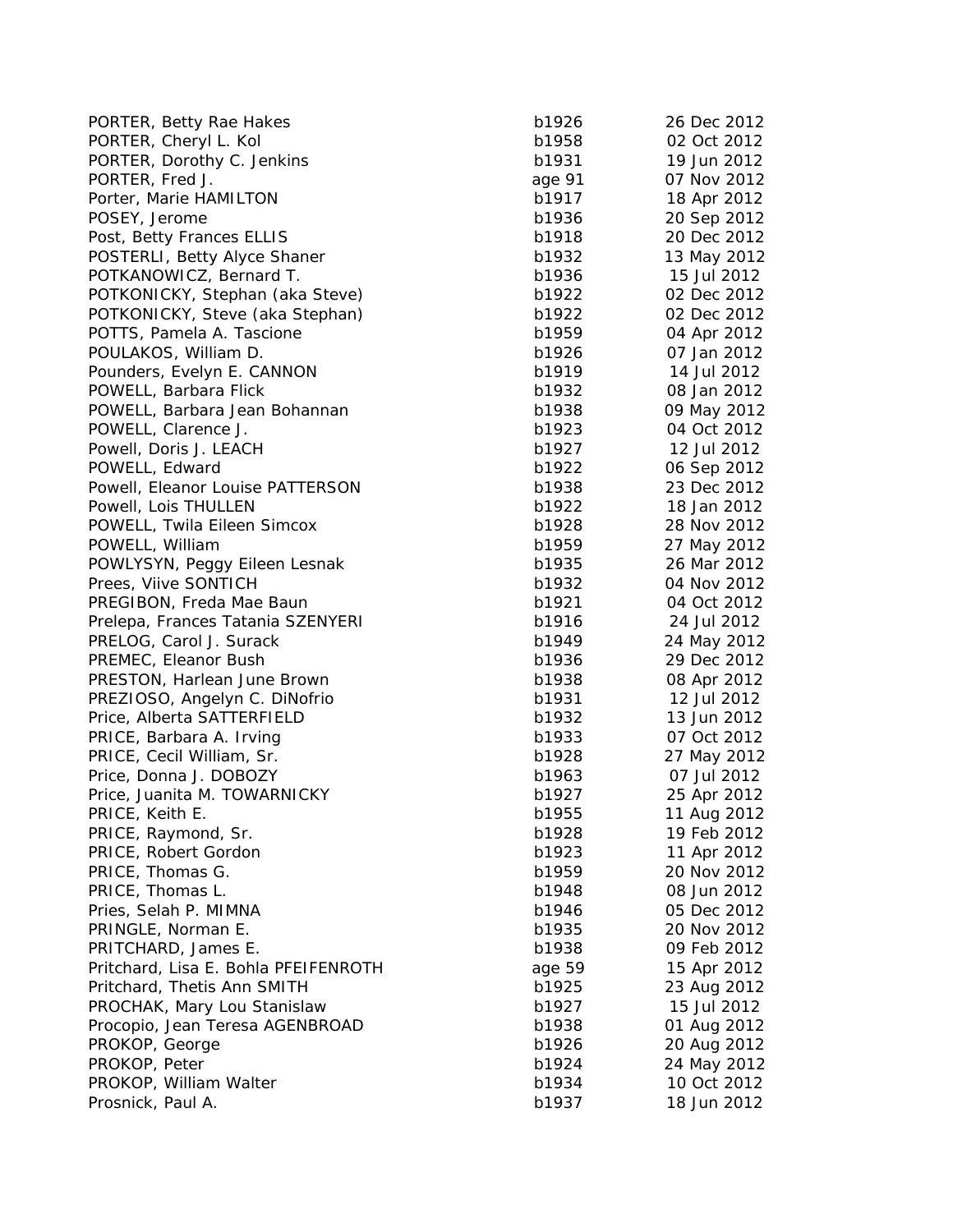| PROSSER, David L.                                   | b1912          | 21 Feb 2012                |
|-----------------------------------------------------|----------------|----------------------------|
| PROSSER, Philip J.                                  | b1931          | 13 Jul 2012                |
| PRYSTASH, Irene Horney                              | age 84         | 25 May 2012                |
| PUCAK, M. Evelyn Pennell                            | age 101        | 15 Jan 2012                |
| PUCCIO, Robert M.                                   | b1950          | 05 Oct 2012                |
| PUDDER, Ruth Darlene Hall                           | b1940          | 30 Mar 2012                |
| PUGH, Zola Belle Jackson                            | b1925          | 18 Apr 2012                |
| Pughliese, Annabelle DONALD                         | b1923          | 11 Jan 2012                |
| PUGLIA, Jean L. Willis                              | b1937          | 19 Mar 2012                |
| Pugliese, Katherine J. BECK                         | b1915          | 15 Dec 2012                |
| Puhala, Mary Helen GRATZ                            | b1947          | 23 Oct 2012                |
| PUHALLA, Agnes Susan Walick                         | b1928          | 01 Apr 2012                |
| PUHALLA, Rose Marie Minarovich                      | b1924          | 27 May 2012                |
| PULICE, Charles J.                                  | b1926          | 11 Apr 2012                |
| PULICE, Charles J.                                  | b1926          | 12 Apr 2012                |
| PULLING, George                                     | b1922          | 01 Jan 2012                |
| PUPINO, Theresa B. Infante                          | b1922          | 07 Feb 2012                |
| PURIFOY, Margaret Harvey                            | b1943          | 25 Oct 2012                |
| Purucker, Martha Jane FLYNN                         | b1926          | 20 Nov 2012                |
| Push, Stella CHANCE                                 | b1921          | 23 Jan 2012                |
| Puskarcik, Stasia SERTICH                           | b1925          | 11 Apr 2012                |
| PUSKAS, Michael R.                                  | b1961          | 14 Nov 2012                |
| PUSTAY, Thomas Philip                               | b1953          | 28 Apr 2012                |
| Putigano, Viola M. FRANCO                           | b1928          | 08 Oct 2012                |
| Putnam, Rocky Lee                                   | b1956          | 24 Jun 2012                |
| QUATRO, Richard W.                                  | b1932          | 29 Dec 2012                |
| QUATTRO, George Francis                             | b1926          | 19 Jan 2012                |
| QUEEN, Annis L. Allen                               | b1926          | 28 Jan 2012                |
| QUEEN, Dale C.                                      |                |                            |
| QUEEN, Herbert Louis, Dr.                           | b1929<br>b1932 | 02 May 2012                |
|                                                     | b1924          | 11 Apr 2012<br>19 Feb 2012 |
| Quigley, Betty M. STEWART<br>QUIMBY, Janet M. Ensor |                |                            |
|                                                     | b1932          | 28 Dec 2012                |
| Quinn, Loretta BEAM                                 | b1927          | 01 Jan 2012                |
| Quinn, William P.                                   | b1922          | 27 Jun 2012                |
| Quiring, Erica ELFORD                               | b1978          | 29 Feb 2012                |
| QUIRK, Shirley M. Klemm                             | b1929          | 03 Feb 2012                |
| RABINOWITZ, Asher Ze'ev                             |                | 16 Aug 2012                |
| RACICH, Henry James                                 | b1925          | 05 Sep 2012                |
| RACICOT, Garcia                                     | age 85         | 26 Sep 2012                |
| RADER, Bonnie J. Snowberger                         | b1955          | 22 Feb 2012                |
| RADILOVIC, Helen Famor                              | b1921          | 27 Dec 2012                |
| Radisavljevic, Desanka TANASKOVIC                   | age 81         | 01 Jun 2012                |
| RADOWICK, George Rudolph                            | b1923          | 12 May 2012                |
| RAFEEDIE, Husam Yacoub                              | age 61         | 23 Feb 2012                |
| RAGAN, Andrew                                       | b1924          | 23 Jul 2012                |
| Ragazzine, Jeannette Elizabeth VILLECCO             | b1929          | 21 Feb 2012                |
| RAGER, Helen J. Wonycot                             | b1930          | 07 Jul 2012                |
| RAGER, Joyce Ann Hilbert                            | b1956          | 16 Aug 2012                |
| Raggo, Pauline Mary VARI                            | b1920          | 30 Sep 2012                |
| RAGHANTI, Alfred P.                                 | b1916          | 01 Dec 2012                |
| RAJLICH, Stavrofor Janko                            | age 74         | 30 Apr 2012                |
| RALPH, William T.                                   | b1930          | 02 Jul 2012                |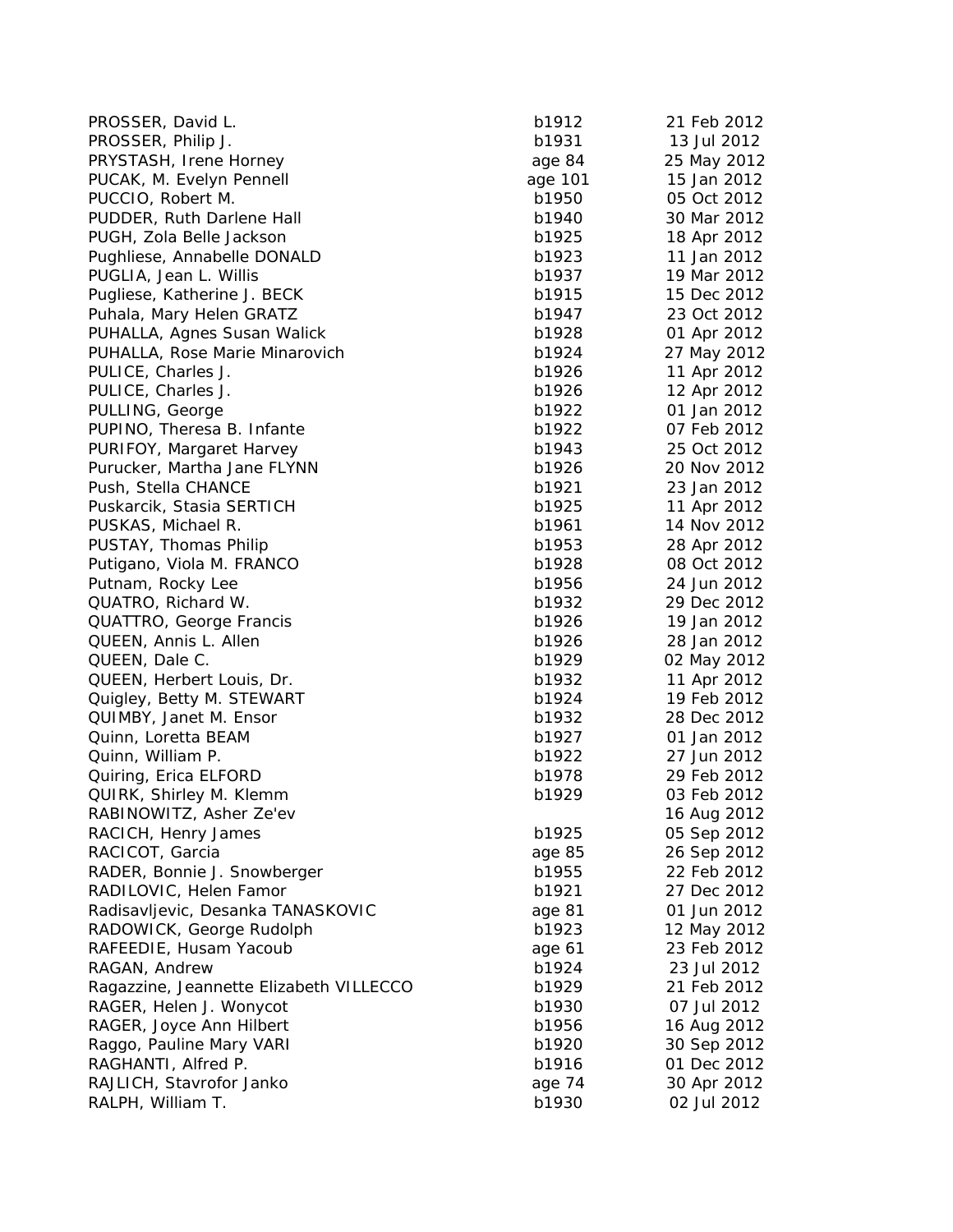| RAMIREZ, Jose F.                    | b1922  | 08 Jul 2012 |
|-------------------------------------|--------|-------------|
| RAMIREZ, Monserrate                 | b1925  | 28 Apr 2012 |
| Ramos, Estrella DEARSMAN            | b1922  | 01 Nov 2012 |
| Ramos, Inocencia R. LABOY           | b1929  | 28 Oct 2012 |
| RAMSEY, Charles J.                  | b1934  | 27 Mar 2012 |
| RAMSEY, Clarence J.                 | b1926  | 28 Mar 2012 |
| RAMSEY, EIMa A. Pekkanen            | b1929  | 29 Apr 2012 |
| Ramsey, Jane KAUFMAN                | b1922  | 13 Apr 2012 |
| RAMSEY, Patricia J. Eichenberger    | b1936  | 22 Nov 2012 |
| RAMUNNO, Albert Donald              | b1918  | 28 Nov 2012 |
| RAMUNNO, Marion L. Kurfess          | b1919  | 08 Jan 2012 |
| RAMUNNO, Patricia M. Macela         | b1936  | 19 Oct 2012 |
| RANALLI, John Joseph                | b1944  | 14 Aug 2012 |
| RANALLI, Joseph                     | b1928  | 08 Feb 2012 |
| Rand, Nellie ZARLENGA               | b1923  | 12 Mar 2012 |
| RANDALL, Linda E. Hipple            | b1948  | 18 Mar 2012 |
| RANKIN, Elsie R. Cummins            | b1917  | 23 Feb 2012 |
| RANKIN, Glenna M. Wade Perry Helsel | age 75 | 18 Mar 2012 |
| Rankin, M. Jeanne MORRISON          | b1922  | 13 Dec 2012 |
| RANNO, Antoinette M. Barba          | b1929  | 12 Jan 2012 |
| Rapovy, Mary PAVLISEN               | b1917  | 07 Feb 2012 |
| Raseta, Ann YAJICH                  | b1924  | 04 Jan 2012 |
| Raseta, Melva CRONE                 | age 87 | 22 Apr 2012 |
| RASETA, Roy R.                      | b1932  | 28 Aug 2012 |
| RASHID, Paul J., Sr.                | b1924  | 14 Feb 2012 |
| Rataj, Mary L. TOMSICK              | age 91 | 14 Jun 2012 |
| RATLIFF, Lessie C. Adair            | b1922  | 19 Dec 2012 |
| RAUB, Thomas F.                     | b1934  | 03 Nov 2012 |
| Rauch, Alice Virginia Richey KRALY  | b1922  | 15 Aug 2012 |
| RAUPACH, Richard R.                 | b1942  | 29 Aug 2012 |
| RAUZAN, Mildred Amelia Zamets       | b1920  | 19 Apr 2012 |
| RAYBUCK, Edward (aka Pete)          | b1919  | 01 Sep 2012 |
| RAYBUCK, Pete (aka Edward)          | b1919  | 01 Sep 2012 |
| RAYBURN, Eleanor B. (Mrs. Charles)  | age 81 | 30 Mar 2012 |
| RAYMOND, Betty Johnston             | b1942  | 30 May 2012 |
| RAYMOND, Eleanor B. Barber          | b1925  | 01 Sep 2012 |
| RAYNES, Joan Doreen Smith           | b1923  | 31 Dec 2012 |
| REAGAN, Burton R.                   | b1934  | 15 Sep 2012 |
| Reapsummer, Nancy WELK              | b1930  | 10 Jun 2012 |
| REARDON, John J.                    | b1924  | 27 Mar 2012 |
| REARDON, Patrick C.                 | b1937  | 26 Nov 2012 |
| REBER, Alice M. Gotti               | b1932  | 22 Jul 2012 |
| Reber, Kay R. BOCHERT               | b1941  | 22 Sep 2012 |
| REDA, Reno A., Jr.                  | b1959  | 18 Jan 2012 |
| Redding, Alice M. CONWAY            | b1920  | 09 Mar 2012 |
| Reddinger, Karen CRUZ               | b1966  | 17 Oct 2012 |
| REDWAY, John M., Sr.                | b1917  | 06 Jun 2012 |
| REECE, Mary E. Baumgarder           | b1957  | 05 Sep 2012 |
| Reed, Eileen BYERS                  | b1927  | 28 Apr 2012 |
| REED, Katherine Anna Horn           | b1921  | 26 Jun 2012 |
| Reed, Maude M. GALL                 | b1929  | 08 Sep 2012 |
| Reed, Rose Marie HILL               | b1932  | 06 Oct 2012 |
|                                     |        |             |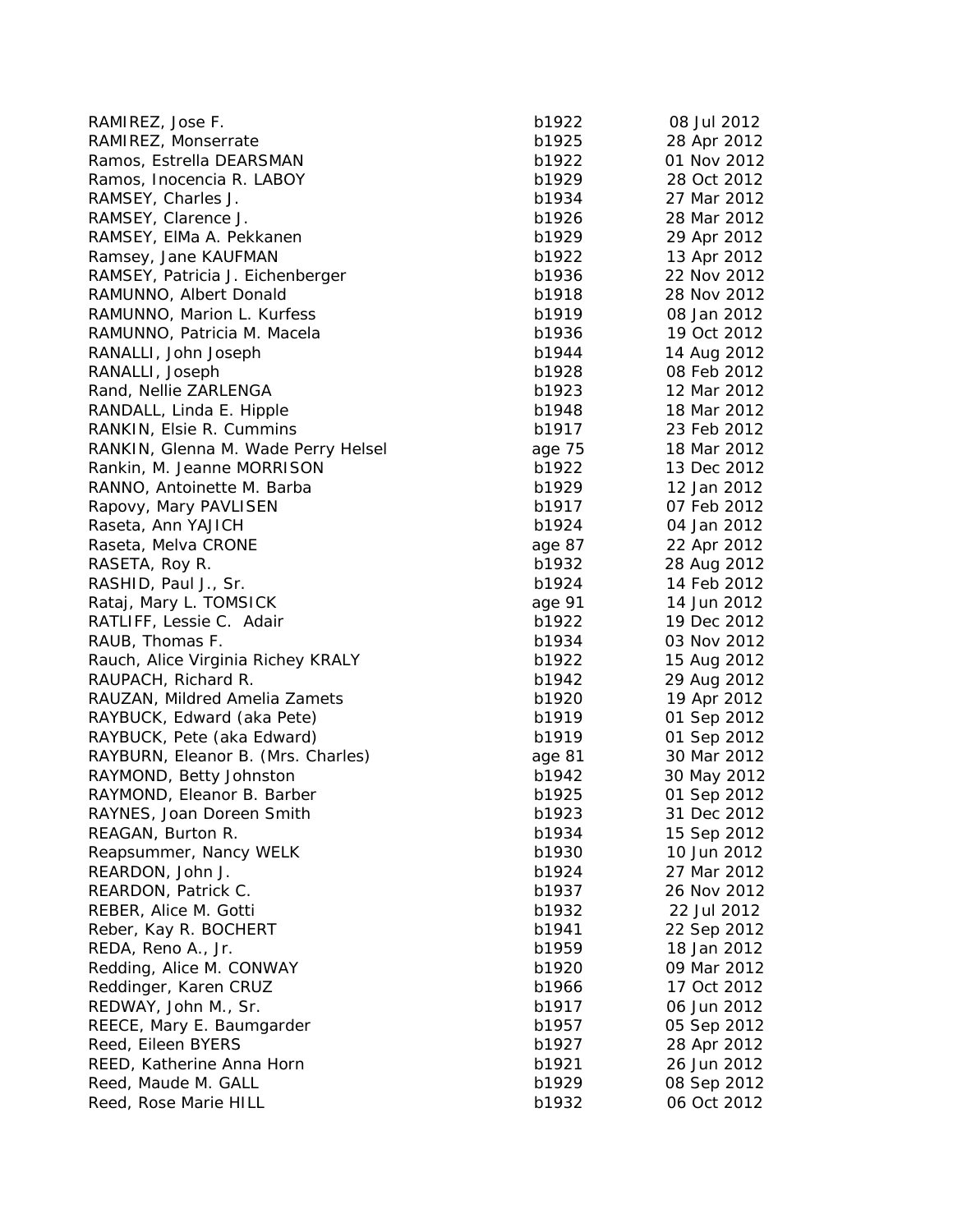| Reed, Sherry A. BEIGHT                  | b1956  | 22 May 2012 |
|-----------------------------------------|--------|-------------|
| REEDY, Eva Jane May                     | b1926  | 15 Jul 2012 |
| Reedy, Kathleen KELLY                   | b1932  | 04 Aug 2012 |
| Reents, Juanita M. BEEMAN               | b1924  | 04 Sep 2012 |
| Reese, Beverly J. SEMAN                 | b1947  | 23 Nov 2012 |
| REESE, Elton A. (aka Sonny)             | b1941  | 11 Nov 2012 |
| Reese, Mary Francis LANGLEY             | b1922  | 16 Jul 2012 |
| REESE, Sonny (aka Elton A.)             | b1941  | 11 Nov 2012 |
| REESEY, W. Clare, Jr., M.D.             | b1931  | 22 Jan 2012 |
| REEVES, Ruby Katherine Barganier Holmes | b1930  | 06 Dec 2012 |
| REGULA, Marlene J. Chapella             | age 71 | 12 Nov 2012 |
| REHA, Ceil M. Lipinski                  | b1919  | 13 Aug 2012 |
| REHM, Ailene Miss.                      | b1923  | 19 Dec 2012 |
| Reibel, Carol Jean STANFORD             | b1931  | 15 Sep 2012 |
| REICH, Elizabeth Jane Sebry             | b1922  | 12 Mar 2012 |
| REICHERT, Lena M. Dattilo               | b1917  | 30 Sep 2012 |
| Reichert, Olga DeGIDIO                  | b1922  | 25 Mar 2012 |
| REICHERT, Walter F. Boczek              | b1920  | 25 Nov 2012 |
| Reiley, Mary Frances SIMPSON            | b1929  | 01 Nov 2012 |
| Reilly, Margaret J. CONNELLY            | b1924  | 25 Aug 2012 |
| REILLY, Sarah Grace Tierney             | b1928  | 26 Oct 2012 |
| REISINGER, Margaret J. Southworth       | b1926  | 13 Jun 2012 |
| RELLA, Martha E. Zucco                  | b1914  | 10 Feb 2012 |
| REMICK, Robert W.                       | age 59 | 15 Apr 2012 |
| Rendick, Barbara BRUSH                  | b1948  | 18 Mar 2012 |
| RENDT, Gloria Jean Woods                | age 71 | 23 Dec 2012 |
| Rendulich, Rose B. SKUKAN               | b1921  | 17 Aug 2012 |
| RENOUF, Elsie Louise Willison           | b1922  | 03 Jun 2012 |
| RENSI, Jean Marie Wheeler               | b1926  | 15 Jul 2012 |
| Rentas, Helen SANTIAGO                  | b1961  | 18 Sep 2012 |
| RENZ, William P.                        | b1942  | 29 Apr 2012 |
| REPASKY, Justine Stanislaw              | b1917  | 29 Jul 2012 |
| REPASKY, Richard James                  | b1935  | 20 Feb 2012 |
| REPKO, Edward A.                        | b1925  | 20 May 2012 |
| RESATAR, Richard                        | b1947  | 07 Jul 2012 |
| RESS, Shirley (Mrs. Joseph)             | age 66 | 20 Oct 2012 |
| RESTAINO, Anna Marie D'Agostino         | b1949  | 16 Mar 2012 |
| RETORT, Eva J. Pia                      | b1937  | 19 Mar 2012 |
| RETORT, Louie                           | b1924  | 08 Jul 2012 |
| RETTIG, Wallacae C.                     | b1931  | 21 Feb 2012 |
| Retzlaff, Audrey E. BIXLER              | b1926  | 14 Apr 2012 |
| REVAK, Mary J. Kobas                    | b1925  | 06 Jan 2012 |
| REVISH, Vivian Ernestine, Miss          | b1925  | 09 May 2012 |
| REX, Dorothy Harris                     | b1916  | 20 Oct 2012 |
| Reynolds, Betty Lou ALLEN               | b1924  | 06 Nov 2012 |
| Reynolds, Margaret Linton LANIER        |        | 16 Sep 2012 |
| REYNOLDS, Sarah L. Loveland             | b1928  | 16 Mar 2012 |
| RHIEL, Marilyn A. Miss                  | b1929  | 19 Sep 2012 |
| RHODES, Joseph L.                       | b1948  | 06 Aug 2012 |
| RIBARICH, Jean Barara Jacobs            | b1928  | 19 Aug 2012 |
| RIBARICH, Rudolph P.                    | b1927  | 09 Aug 2012 |
| RICCARDO, Vincent S.                    | b1936  | 04 May 2012 |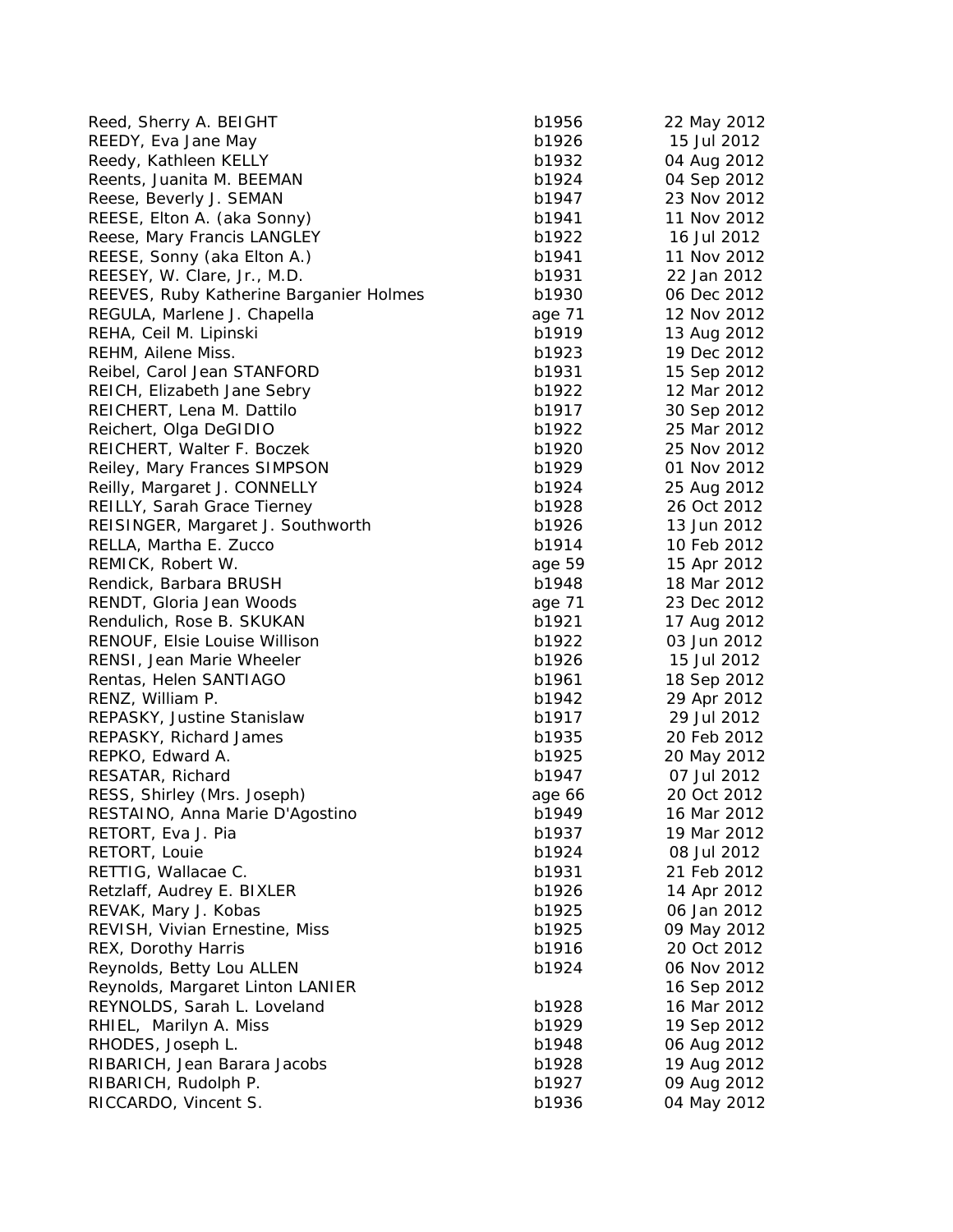| Ricci, Celeste DONNADIO                |        | 15 May 2012 |
|----------------------------------------|--------|-------------|
| RICCIARDULLI, Dominick A.              | b1919  | 17 May 2012 |
| Riccitelli, Donna J. JOSEPH            | b1937  | 27 May 2012 |
| RICCIUTI, Elizabeth M. Modarelli       | b1918  | 08 Apr 2012 |
| RICCY, Anne Wiancek                    | b1912  | 18 Jan 2012 |
| RICE, Jean L., Miss                    | b1950  | 25 Apr 2012 |
| RICE, Robert James                     | b1946  | 14 Jul 2012 |
| RICE, Sarah Elizabeth, Miss            | b1979  | 22 Feb 2012 |
| RICH, David Anthony                    | b1937  | 14 May 2012 |
| RICH, Elvera M. DiFabio Cumbo          | b1930  | 17 Oct 2012 |
| RICH, James                            | age 95 | 06 Aug 2012 |
| RICH, Louis A.                         | b1931  | 03 May 2012 |
| Richard, Frances (aka Sally) UMSTEAD   | b1952  | 11 Dec 2012 |
| RICHARD, Harold H.                     | age 87 | 08 Jul 2012 |
| RICHARD, Lloyd Wilson                  | age 97 | 14 Oct 2012 |
| RICHARDS, Barbara J. Hinerman          | b1926  | 17 Oct 2012 |
| RICHARDS, Barbara Mrs.                 | b1926  | 29 Aug 2012 |
| Richards, Dorothy Jane HENDERSHOT      | b1932  | 30 Dec 2012 |
| Richards, Wilma Christine GUYER        | b1915  | 02 Nov 2012 |
| RICHARDSON, Helen Mae Humphrey         | b1929  | 27 Sep 2012 |
| RICHARDSON, Nathaniel                  | b1930  | 03 Oct 2012 |
| Richey, Alice Virginia Rauch KRALY     | b1922  | 15 Aug 2012 |
| Richiutti, Mary E. CRANO               | b1922  | 13 May 2012 |
| RIDDER, Rose Marie Hingel              | b1918  | 19 Dec 2012 |
| RIDDLE, Jeffrey                        | b1959  | 11 Oct 2012 |
| RIDER, George J., Jr.                  | b1924  | 06 Feb 2012 |
| RIDGE, Jennifer Lynn Butchko           | b1956  | 09 May 2012 |
| Riebe, Barbara J. GALICH               | b1942  | 04 Dec 2012 |
| RIEBE, Mary Catherine Maloney          | b1943  | 13 Mar 2012 |
| RIEFLER, Jennifer Capozzi              | age 43 | 26 Feb 2012 |
| RIEL, James R.                         | b1932  | 20 Sep 2012 |
| Rife, Margaret E. BLACKBURN            | b1928  | 11 Jan 2012 |
| RIGAS, Thomas Peter                    | b1925  | 14 May 2012 |
| Rigby, Bernice Hartshorn HITCHENS      | b1912  | 20 Mar 2012 |
| Riggins, Ann Mae DAWSON                | b1929  | 14 Nov 2012 |
|                                        | b1934  | 29 Jun 2012 |
| Riggs, L. Eugene<br>RIGLEY, William M. | b1941  | 26 Dec 2012 |
|                                        |        |             |
| Rigney, Anne LEVONYAK                  | b1913  | 19 Nov 2012 |
| RIGNEY, Carol Ann Hughs                | b1946  | 28 Feb 2012 |
| RILEY, Robert, Sr.                     | b1923  | 30 Mar 2012 |
| Riley, Sarah F. GUNTER                 | b1921  | 02 Apr 2012 |
| Rimar, Elizabeth Ann BORNEMISZA        | b1915  | 14 Feb 2012 |
| Rine, Philip G.                        | b1927  | 17 Jun 2012 |
| RING, Thomas F.                        | b1931  | 27 Jul 2012 |
| RIOS, Felicita Gonzalez                | b1926  | 08 Jan 2012 |
| RISPINTO, Betty J. Cox                 | b1926  | 02 Mar 2012 |
| Ritchey, Velma I. BRYAN                | b1928  | 26 Apr 2012 |
| RITCHIE, Ronald L.                     | b1943  | 09 Mar 2012 |
| RITTELMEYER, Lori Bacher               |        | 28 Nov 2012 |
| Ritter, Dorothy M. FOX                 | b1931  | 15 Feb 2012 |
| Ritter, Ruth M. IBBETT                 |        | 14 Dec 2012 |
| Rivalsky, Elizabeth D. LIPTAK          | b1913  | 06 Jul 2012 |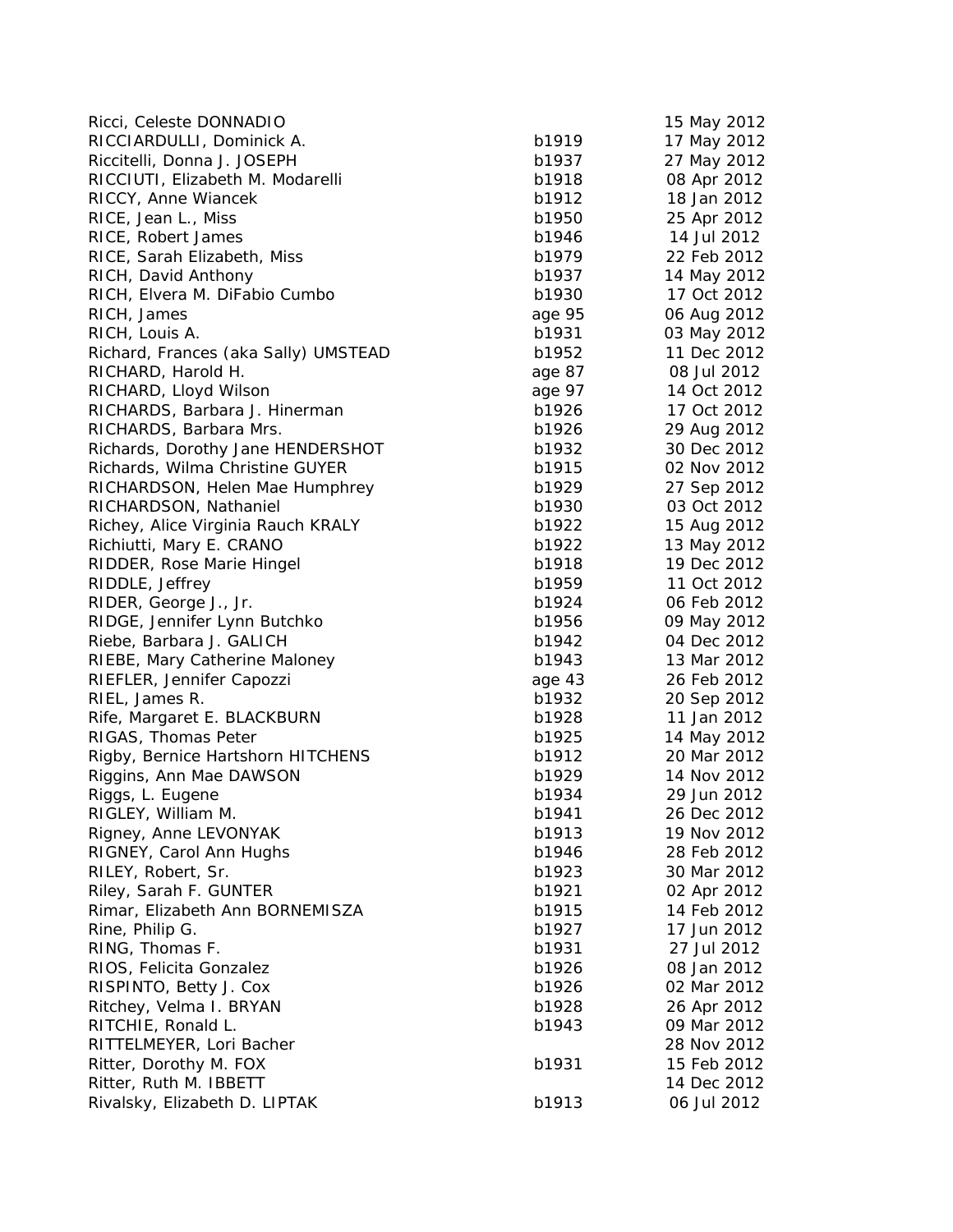| RIVELLO, Louis J.                    | b1934           | 09 Dec 2012                |
|--------------------------------------|-----------------|----------------------------|
| RIVERS, Cindy Lou Foster             | b1961           | 19 Apr 2012                |
| RIZER, Jean Louise Canfield          | b1923           | 23 Sep 2012                |
| RIZZO, Ronald S.                     | age 69          | 19 Aug 2012                |
| ROBART, Richard J.                   | b1924           | 26 Mar 2012                |
| ROBBINS, Barbara A. Graham           | b1936           | 06 Mar 2012                |
| ROBEK, Ann Marie Mislevy             | b1917           | 24 Feb 2012                |
| ROBEK, Mildred A. Grexa              | b1941           | 07 Nov 2012                |
| ROBENOLT, Gerald G.                  | b1957           | 02 Apr 2012                |
| ROBERTS, Angeline M. Sabella         | b1926           | 02 Mar 2012                |
| Roberts, Betty Jane SPRAGUE          | b1918           | 05 Sep 2012                |
| ROBERTS, Gladys May Burton           | b1920           | 25 Jan 2012                |
| Roberts, Helen Louise FLETCHER       | b1928           | 16 Oct 2012                |
| ROBERTS, Jeanne DeZee                | b1947           | 14 Sep 2012                |
| ROBERTS, John M., IV                 | b1920           | 07 Jun 2012                |
| ROBERTS, Selma (Mrs. Clifton)        | b1922           | 07 Jan 2012                |
| ROBERTSON, Susan F. Bishop Koha      | age 60          | 06 Dec 2012                |
| ROBINETTE, Doris Coy Kindig          | b1916           | 11 May 2012                |
| Robinson, Bernice BROWN              | b1929           | 07 Mar 2012                |
| ROBINSON, Betty V., Miss             | b1963           | 02 Jan 2012                |
| ROBINSON, Brenda Joyce, Miss         | b1955           | 01 Mar 2012                |
| ROBINSON, Catherine Jane Waschak     | b1923           | 05 Jul 2012                |
| ROBINSON, Cedrick Leon               | b1993           | 24 Feb 2012                |
| ROBINSON, Claudia M. Wilson          | b1942           | 23 Mar 2012                |
| ROBINSON, Curtis                     | b1924           | 11 Nov 2012                |
| ROBINSON, Donald Ray                 | b1950           | 25 May 2012                |
| ROBINSON, Dorothy Emma Bowman        | b1917           | 19 Apr 2012                |
| ROBINSON, Edgar H.                   | b1929           | 20 Mar 2012                |
| Robinson, Edith M. HUNTLEY           | b1929           | 08 Jan 2012                |
| Robinson, Elizabeth GUNTHER          | b1914           | 01 Dec 2012                |
| Robinson, Emma Belle WRIGHT          | b1937           | 30 May 2012                |
| ROBINSON, James                      | b1925           | 29 Jan 2012                |
| ROBINSON, Liberty B. Green           | b1918           | 13 Jan 2012                |
| ROBINSON, Phyliss Adams              | b1949           | 07 Jul 2012                |
| Robinson, Rose Mary TERRY            | b1959           | 07 Sep 2012                |
| Robinson, Sister Lucy Cheraw JOHNSON | b1921           | 05 Jul 2012                |
| ROBINSON-ADAMS, Phyllis              | b1949           | 07 Jul 2012                |
| Roche, Kathleen Marie NEIMAN         | age 76          | 30 Aug 2012                |
| Rochelle, Louise M. DIORIO           | b1919           | 26 Sep 2012                |
| ROCK, Coletta M., Miss               | b1925           | 24 Feb 2012                |
| Roddy, Elda Zoe SCHUELLER            | b1929           | 18 Jun 2012                |
| RODOVICK, Sally Jurjevich            | age 97          | 27 Sep 2012                |
| RODRIGUEZ, Gianna Nicole d/o Jose    | b/d2012         | 11 Dec 2012                |
| Rodriguez, Sally ZALOVCIK            | b1954           | 15 Aug 2012                |
| ROEPKE, Kathleen Louise, Miss        | b1942           | 10 Apr 2012                |
| ROEPKE, Martha L. Paschke            | b1925           | 17 Jun 2012                |
| ROGERS, Donald E.                    |                 | 07 Dec 2012                |
|                                      | age 77          |                            |
| ROGERS, Donald F.                    | b1940           | 06 Mar 2012<br>25 Mar 2012 |
| ROGERS, Judith A. (Mrs. Donald, Sr.) | age 73<br>b1960 |                            |
| Rogers, Kathleen C. LATIMER          |                 | 12 Sep 2012                |
| ROGERS, Lewis                        | b1932           | 25 Oct 2012                |
| ROGERS, Pete (aka Robert Lee)        | b1941           | 29 Aug 2012                |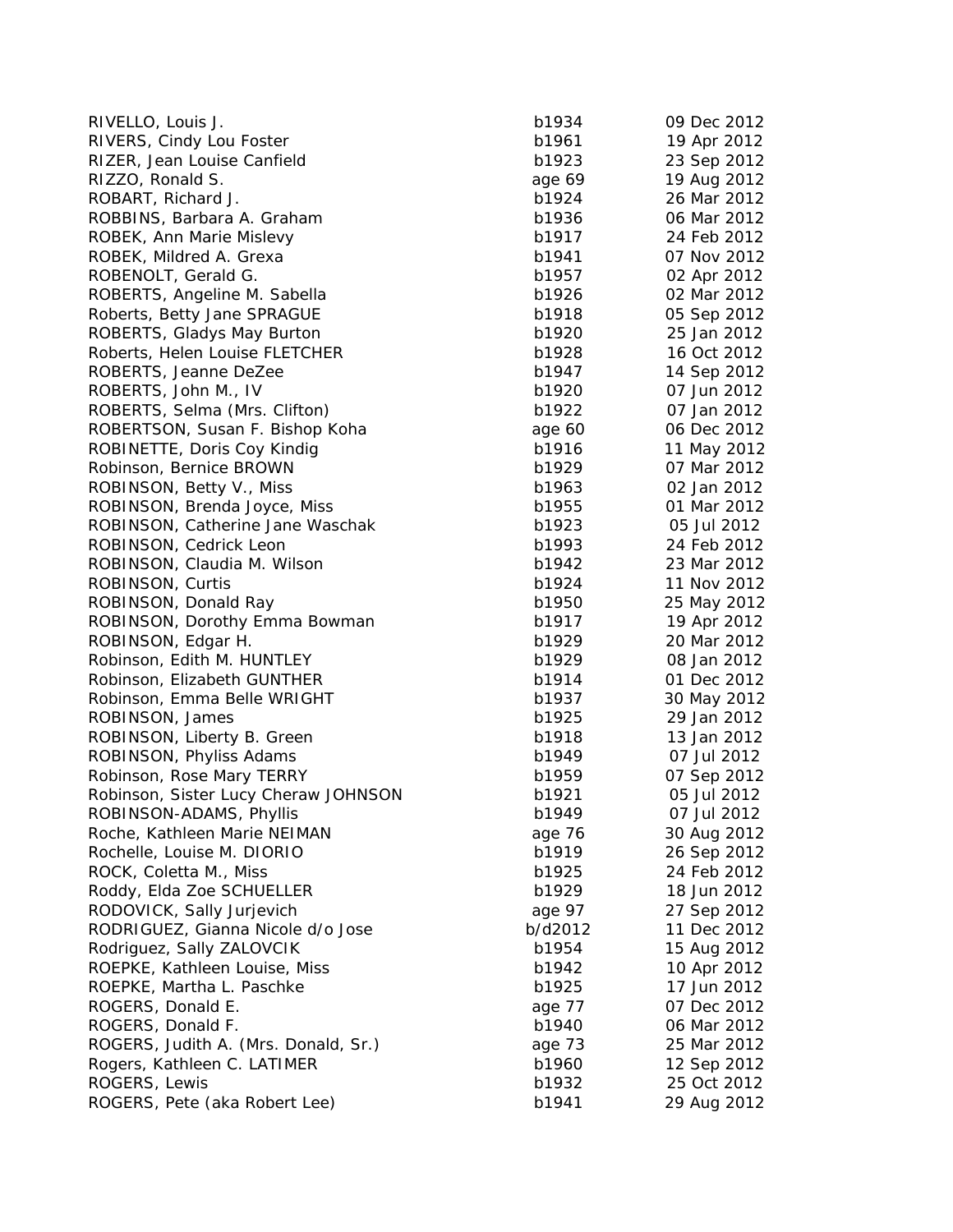ROGERS, Robert Lee (aka Pete) b1 ROGERS, Roseann C. Miss b1949 26 Sep 2012 26 Sep 2014 26 Sep 2013 26 Sep 2013 26 Sep 2013 26 Sep 201 ROGERS, Sallie Anne Joiy b1937 29 Apr 2012 2013 2014 ROGUSKI, Margaret Jean Urban b1929 25 Oct 2012 12:30 D1 Rohan, Pauline MERKICH b1 ROHAN, Thomas M. b1 ROHAN, Vincetta Marie Lewis b1 Rohm, Agnes O. Ward FRANTZ b1 ROHOVSKY, Pauline J. Martinko **b1** ROHOVSKY, Pauline J. Martinko **b1** ROHOVSKY, Pauline J. Martinko **b1927 28 May 2012 2012 2013 2014** b1 Rohrbaugh, Ellen BROLL b1936 17 Feb 2013 Romack, Grace P. PEMBERTON age Roman, Ann M. WILLIAMS b19 Roman, Judith SCAVINICKY Romane, Tonina PALLONE **b1** ROMANOWSKY, Anthony b1 Romeo, Angeline M. GREEN b1 Rondeau, Diane M. MESSIER b1 Ronyak, Ruth M. VARLEY b1 ROODHOUSE, Edith Mildred Holt **B15 Feb 2012** 61 ROOK, John David b1938 01 May 2012 01 May 2013 01 May 2013 01 May 2013 01 May 2013 01 May 2013 01 May 2013 01 Rosa, Anna PETUCH b1 ROSA, Cruz Maria Muniz Alvarez b1 ROSA, Deborah L. Turner b1950 23 Aug 2012 23 Aug 2013 23 Aug 2013 23 Aug 2013 23 Aug 2013 23 Aug 2013 23 Aug 20 ROSA, Madelyn Miss b1 Roscoe, Amil A. b1 Rose, Alice LIEBLICH b1 ROSE, Cal b1923 08 Jan 2012 08 Jan 2012 08 Jan 2012 08 Jan 2013 08 Jan 2012 08 Jan 2013 08 Jan 2013 08 Jan 201 ROSE, Eugene b1929 13 Feb 2012 13 Feb 2012 13 Feb 2013 13 Feb 2013 13 Feb 2013 13 Feb 2013 13 Feb 2013 13 Feb 2013 13 Feb 2013 13 Feb 2013 13 Feb 2013 13 Feb 2013 13 Feb 2013 13 Feb 2013 13 Feb 2013 13 Feb 2013 13 Feb 2013 ROSE, Ruth K. Kimmel b1 ROSEN, Mary Rose Neff b1 Rosenberg, Mary Boccieri NOVAK b1 Rosenberger, Mildred Marie INCARNATO b1 ROSENQUIST, Eloise Caroline Miss b1 ROSE-TEDESCO, Roselyn Muche b1 ROSINE Michael S. (AKA HEUBERGER) b1 ROSINE, Mona Jean Kriebel b1 Rosko, Jeanmary PAULL age 77 age 77 37 37 37 37 37 38 ROSS, Audrey Catchpole b1935 10 Aug 2013 ROSS, Carmen, Mr. b1943 25 Mar 2013 25 Mar 2013 25 Mar 2013 25 Mar 2013 25 Mar 2013 25 Mar 2013 25 Mar 2013 25 Mar 2013 25 Mar 2013 25 Mar 2013 25 Mar 2013 25 Mar 2013 25 Mar 2013 25 Mar 2013 25 Mar 2013 25 Mar 2013 25 Mar Ross, Nora J. BLACK b1919 30 Sep 2012 30 Sep 2013 30 Sep 2013 30 Sep 2013 30 Sep 2013 30 Sep 2013 30 Sep 2013 30 Sep 2013 30 Sep 2013 30 Sep 2013 30 Sep 2013 30 Sep 2013 30 Sep 2013 30 Sep 2013 30 Sep 2013 30 Sep 2013 30 S ROSS, Sam b1 Ross, Stella L. KRAUSE b1933 b1933 b1933 b1933 b1933 b1933 b1933 b1933 b1933 b1933 b1933 b1933 b1933 b1933 b19 ROSSER, Nellie J. Vitelli b1 ROSSI, Alfred C. b1929 b1929 b1929 b1929 b1929 b1929 b1929 b1929 b1929 b1929 b1929 b1929 b1929 b1929 b1929 b19 Rossi, Cynthia L. LOCKNEY b1949 b1949 b1949 b1949 b1949 b1949 b1949 b1949 b1949 b1949 b1949 b1949 b1949 b1949 b1949 b1949 b1949 b1949 b1949 b1949 b1949 b1949 b1949 b1949 b1949 b1949 b1949 b1949 b1949 b1949 b1949 b1949 b194 ROSSI, Margaret M. Yuhas b1 Rossi, Mary D. LUCIDO b1 Roth, Betty A. DONALD b1 ROTH, Edith A. Columbo b1 ROTH, Ellen E. Dunn b1

| 941  | 29 Aug 2012                |
|------|----------------------------|
| 949  | 26 Sep 2012                |
| 937  | 29 Apr 2012<br>25 Oct 2012 |
| 929  |                            |
| 919  | 17 Oct 2012                |
| 954  | 20 Nov 2012                |
| 926  | 26 Aug 2012                |
| 912  | 19 Jul 2012                |
| 927  | 27 May 2012                |
| 927  | 28 May 2012                |
|      |                            |
| 927  | 28 May 2012                |
| 936  | 17 Feb 2012                |
| e 93 | 22 Nov 2012                |
| 927  | 23 Dec 2012                |
|      | 10 Aug 2012                |
| 947  | 30 Oct 2012                |
| 925  | 30 Apr 2012                |
| 925  | 06 May 2012                |
| 936  | 30 Dec 2012                |
| 923  | 05 Jan 2012                |
| 918  | 25 Feb 2012                |
| 938  | 01 May 2012                |
| 923  | 12 Aug 2012                |
| 921  | 14 Feb 2012                |
| 950  | 23 Aug 2012                |
| 957  | 23 Jul 2012                |
| 923  | 18 Jun 2012                |
| 920  | 28 Nov 2012                |
| 923  | 08 Jan 2012                |
| 929  | 13 Feb 2012                |
| 927  | 08 Sep 2012                |
| 959  | 13 Mar 2012                |
| 934  | 06 Feb 2012                |
| 920  |                            |
| 920  | 13 Jun 2012                |
| 916  | 25 Jul 2012                |
| 965  | 28 Feb 2012                |
|      | 23 Feb 2012                |
| 938  | 31 Oct 2012                |
| e 77 | 07 Sep 2012                |
| 935  | 10 Aug 2012                |
| 943  | 25 Mar 2012                |
| 919  | 30 Sep 2012                |
| 920  | 27 May 2012                |
| 923  | 09 Apr 2012                |
| 926  | 30 Oct 2012                |
| 929  | 12 Apr 2012                |
| 949  | 19 Aug 2012                |
| 926  | 18 Jan 2012                |
| 926  | 09 Sep 2012                |
| 925  | 22 Feb 2012                |
| 928  | 19 Jul 2012                |
| 919  | 14 Apr 2012                |
|      |                            |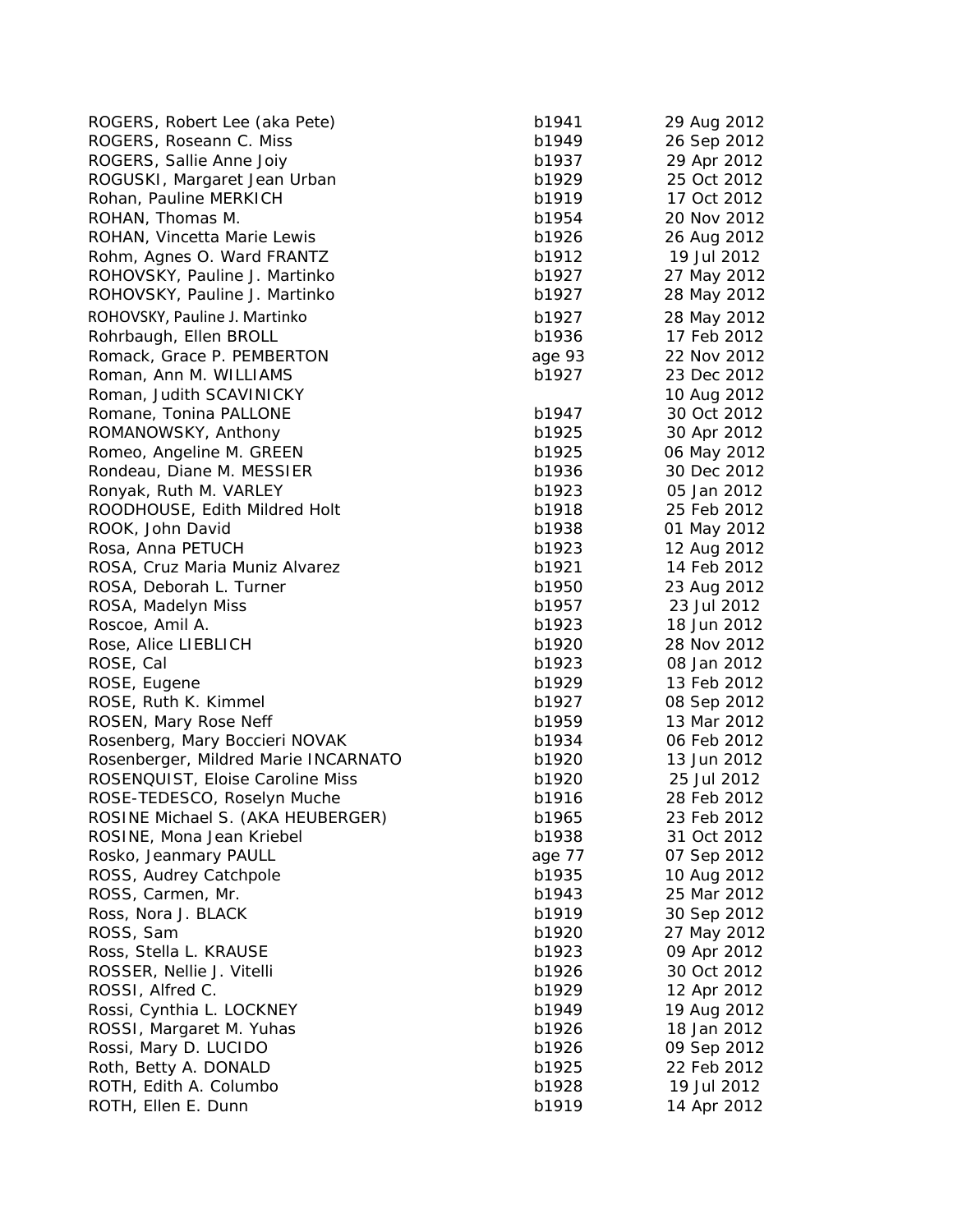| Roth, Martha R. BOYD                       | b1928    | 04 Sep 2012 |
|--------------------------------------------|----------|-------------|
| Roth, Patricia A. SPLITSTONE               | b1931    | 20 Nov 2012 |
| Roth, Patricia Eileen Kidney SPISAK        | b1928    | 30 Oct 2012 |
| ROTH, Robert E.                            | b1925    | 05 Oct 2012 |
| Rotz, Marie Laverne Kossakowski PATRICK    | b1920    | 08 Aug 2012 |
| Rouan, Dorothy R. GEBHARD                  | b1919    | 15 Aug 2012 |
| ROUNDS, Frank                              | b1919    | 26 Feb 2012 |
| ROUNDS, Gladys Marie Estes                 | b1935    | 25 Jan 2012 |
| ROUNDS, James                              | b1944    | 23 Aug 2012 |
| ROUSOS, Eva Gulgas                         | b1923    | 27 May 2012 |
| Rovder, Agnes M. LAVERNUICK                | b1926    | 03 Sep 2012 |
| ROVDER, Ann Magdalene Muretic              | b1918    | 13 Dec 2012 |
| ROWBOTHAM, Dorothy M. Mrs.                 | age 94   | 05 Sep 2012 |
| Rowlands, Hazel Mae WEST                   | b1934    | 20 Oct 2012 |
| ROWLETT, Ethel London                      | b1924    | 06 Jun 2012 |
| ROWLEY, Amelia Zitto                       | b1918    | 01 Jan 2012 |
| ROWNEY, Alice E. Crockett                  | b1914    | 10 Aug 2012 |
| Rowney, Grace HERTHING                     | b1915    | 06 Mar 2012 |
| ROYAL, Michael Gordon                      | b1977    | 01 Dec 2012 |
| ROYAL, Myracle Joyce Angel d/o Christopher | b/d 2012 | 10 Sep 2012 |
| ROYAL, Ralph                               | b1917    | 25 Feb 2012 |
| ROZZO, Theresa M. Belitto                  | b1919    | 04 Feb 2012 |
| Ruberto, Antonette L. TRICOMI              | b1926    | 29 Apr 2012 |
| Rubich, Mildred Louise OESCH               | b1940    | 25 Aug 2012 |
| Ruble, Virginia Pauline Wertman BOAK       | b1919    | 30 Aug 2012 |
| RUCCI, Natale                              | b1965    | 08 Jul 2012 |
| RUCCI, Vittorio                            | b1938    | 01 Aug 2012 |
| Ruchhoft, Margaret SOLLER                  | b1928    | 23 May 2012 |
| RUDGE, Sanda Lee Miss.                     | age 66   | 13 Nov 2012 |
| Rudich, Vera BURNS                         | b1923    | 20 Feb 2012 |
| RUDOLPH, Katie Lee Olverson                | b1935    | 16 Oct 2012 |
| Rudolph, Neva Rai GRABAN                   | age 66   | 20 Jul 2012 |
| RUDOLPH, Sara A. McGuire                   | b1944    | 03 May 2012 |
| RUESS, Dorothy A. Megown                   | b1947    | 23 Mar 2012 |
| Ruffin, Otis Colwell DOUGLAS               | b1926    | 20 Jan 2012 |
| RUGGIERO, Louis                            | b1935    | 09 Nov 2012 |
| RUMBAUGH, Frances V. Strycott              | b1931    | 28 Feb 2012 |
| RUMMEL, Edna Ziegler                       | b1922    | 31 Jan 2012 |
| RUNCAN, Earl                               | b1915    | 02 Oct 2012 |
| RUNCAN, Earl M.                            | b1915    | 30 Sep 2012 |
| RUNCAN, Jan Kerr                           | b1956    | 16 Sep 2012 |
| Ruppel, Sandie WELKER                      | age 67   | 28 Mar 2012 |
| Ruse, Delores A. PELANDA                   | b1931    | 23 Dec 2012 |
| RUSH, James J.                             | b1927    | 22 Apr 2012 |
| RUSH, Joseph C.                            | b1959    | 17 Feb 2012 |
| RUSNAK, Geraldine L. Snyder                | b1935    | 09 Nov 2012 |
| RUSNAK, Jack                               | b1931    | 21 Jan 2012 |
| RUSSELL, David L.                          | b1941    | 11 Oct 2012 |
| RUSSELL, Harry H.                          | b1913    | 15 Jan 2012 |
| RUSSELL, Katie                             |          | 02 Feb 2012 |
| RUZZINE, David John                        | b1956    | 15 May 2012 |
| RYDAROWICZ, Loralei Ann d/o Brandon        | b/d2012  | 08 May 2012 |
|                                            |          |             |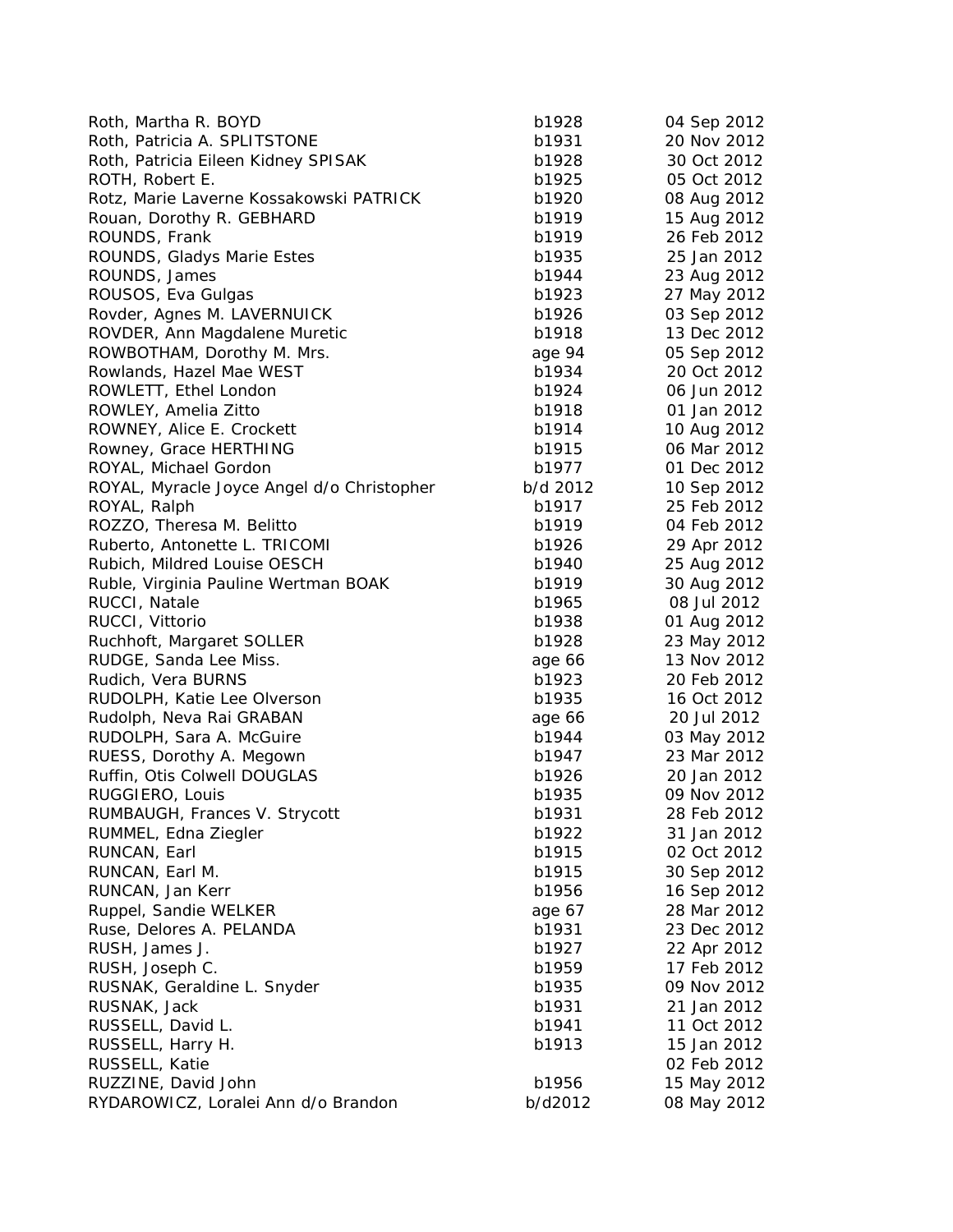Ryder, Carol Anne FULTON b1 Ryhal, Mary E. PENDLE b1 RYMER, Jane Louise Flickinger b1 Saadey, Josephine JAKUBEK b1 SAARE, William A. b1 SABANICK, Robert Jay b1 SABATINE, Joseph Quentin b1 Sabella, Angeline M. ROBERTS b1 SABELLA, Elizabeth M. Loesch b1 SABELLI, Anna J. Sipusic b1916 06 May 2012 06 May 2014 06 May 2012 07 May 2014 07 May 2014 07 May 2013 07 May 2014 07 May 2012 07 May 2012 07 May 2014 07 May 2014 07 May 2014 07 May 2014 07 May 2014 07 May 2014 07 May 2014 SABINO, Joseph Louis b1 SABINO, Marianne C. Patrone b1 SABO, Carol Ann J. (Mrs. Richard) b1 SABO, Delma J. Hiltabidle b1 SABO, Helen Yancsurak b1 SABO, Irene Mary Grzywna b1947 2012 2013 2014 2012 2013 2014 2012 2013 2014 2013 2014 2013 2014 2013 2014 2013 SABO, Patricia Swift b1934 22 Feb 2012 SABOL, John Joseph b1 SABOL, Marjorie Shallenberg b1 Saborse, Michael b1924 1925 1924 1932 1934 1935 1934 1934 1935 1937 1938 1939 1934 1937 1938 1939 1937 1938 19 SABULA, Christine E. Elioff b1 SADOSKY, Elizabeth S. Salopek b1 Sager, Virginia Stuler JONES b1 Sainato, Rose Marie SANTANGELO b1 SAKAS, Genevieve K. Tomko b1 Sakas, Margaret E. VARGO b1 SAKER, Nazih Youssef b1 SAKMAR, Katherine Bilka b1 Salamon de Alap, Elizabeth E. GURLEY b1 SALANI, Roy F. b1927 12 Sep 2012 12 Sep 2012 12 Sep 2012 12 Sep 2012 12 Sep 2012 12 Sep 2012 12 Sep 2012 12 Sep 2012 12 Sep 2012 12 Sep 2012 12 Sep 2012 12 Sep 2012 12 Sep 2012 12 Sep 2012 12 Sep 2012 12 Sep 2012 12 Sep 20 Salata, AnnaMarie KALBASKY b1 SALATA, Susan I. Miss b1 SALEM, Joan H. Shallenberger b1 SALLAZ, Randall James Julius b1 SALLUSTIO, Judith Ann Vinarsky b1 Salopek, Elizabeth S. SADOSKY b1 SALOPEK, Marion S. Krainock b1 SALSGIVER, Dolly A., Miss b1 SALUS, Betty J. Helmbright b1 SALVATORI, Elisa P., Miss b1 SAMARCO, Danielle Miss b1 SAMMARCO, Virgilio b1930 18 May 2012 18 May 2013 18 May 2013 18 May 2013 18 May 2014 18 May 2013 18 May 2012 1 SAMMARTINO, Adele M. Minear b1 SAMMARTINO, Dorothy M. Minnie b1 Samol, Luisa VALENTIN b1 Samolyk, Ann BALASKO b1 SAMPERI, Thomas W. b1954 1965 1964 1965 1964 1965 1974 1984 1995 1996 1997 1998 1997 1998 1997 1998 1997 1998 1 SAMPLE, Olga N. Natyshak b1 SAMPLE, Olga N. Natyshak b1 Sample, Roberta Ann BOLHA b1928 26 Jun 2012 26 Jun 2012 26 Jun 2012 26 Jun 2012 26 Jun 2013 26 Jun 2012 26 Jun 201 SAMPLE, Thomas A. b1 SAMPSON, JoAnn Marie Kubina age 66 26 Jan 2012

| 937  | 29 May 2012    |
|------|----------------|
| 914  | 22 Nov 2012    |
| 924  | 23 Jun 2012    |
| 929  | 23 Nov 2012    |
| 926  | 07 Jun 2012    |
| 957  | 29 Jan 2012    |
| 922  | 22 Mar 2012    |
| 926  | 02 Mar 2012    |
| 921  | 19 Oct 2012    |
| 916  | 06 May 2012    |
| 927  | 27 Nov 2012    |
| 921  | 02 May 2012    |
| 951  | 30 Sep 2012    |
| 922  | 23 Feb 2012    |
| 917  |                |
|      | 30 Aug 2012    |
| 947  | 29 Jul 2012    |
| 934  | 22 Feb 2012    |
| 923  | 06 Sep 2012    |
| 924  | 10 Jan 2012    |
| 924  | 19 Jun 2012    |
| 926  | 03 Jun 2012    |
| 927  | 14 Aug 2012    |
| 917  | 01 Apr 2012    |
| 928  | 08 Apr 2012    |
| 925  | 29 Nov 2012    |
| 916  | 21 Jun 2012    |
| 943  | 11 Dec 2012    |
| 925  | 25 Nov 2012    |
| 918  | 20 Dec 2012    |
| 927  | 12 Sep 2012    |
| 926  | 2012<br>13 Oct |
| 959  | 16 Aug 2012    |
| 931  | 16 Jan 2012    |
| 971  | 19 Dec 2012    |
| 944  | 06 May 2012    |
| 927  | 14 Aug 2012    |
| 929  | 27 Sep 2012    |
| 970  | 08 Jan 2012    |
| 930  | 05 Jan 2012    |
| 961  | 02 Feb 2012    |
| 974  | 20 Oct 2012    |
| 930  | 18 May 2012    |
| 937  | 12 Aug 2012    |
| 932  | 09 Aug 2012    |
| 928  | 15 Jan 2012    |
| 921  | 30 May 2012    |
| 954  | 19 Sep 2012    |
| 920  | 04 Nov 2012    |
| 920  | 24 Jun 2012    |
| 928  | 26 Jun 2012    |
| 940  | 08 Nov 2012    |
|      |                |
| e 66 | 26 Jan 2012    |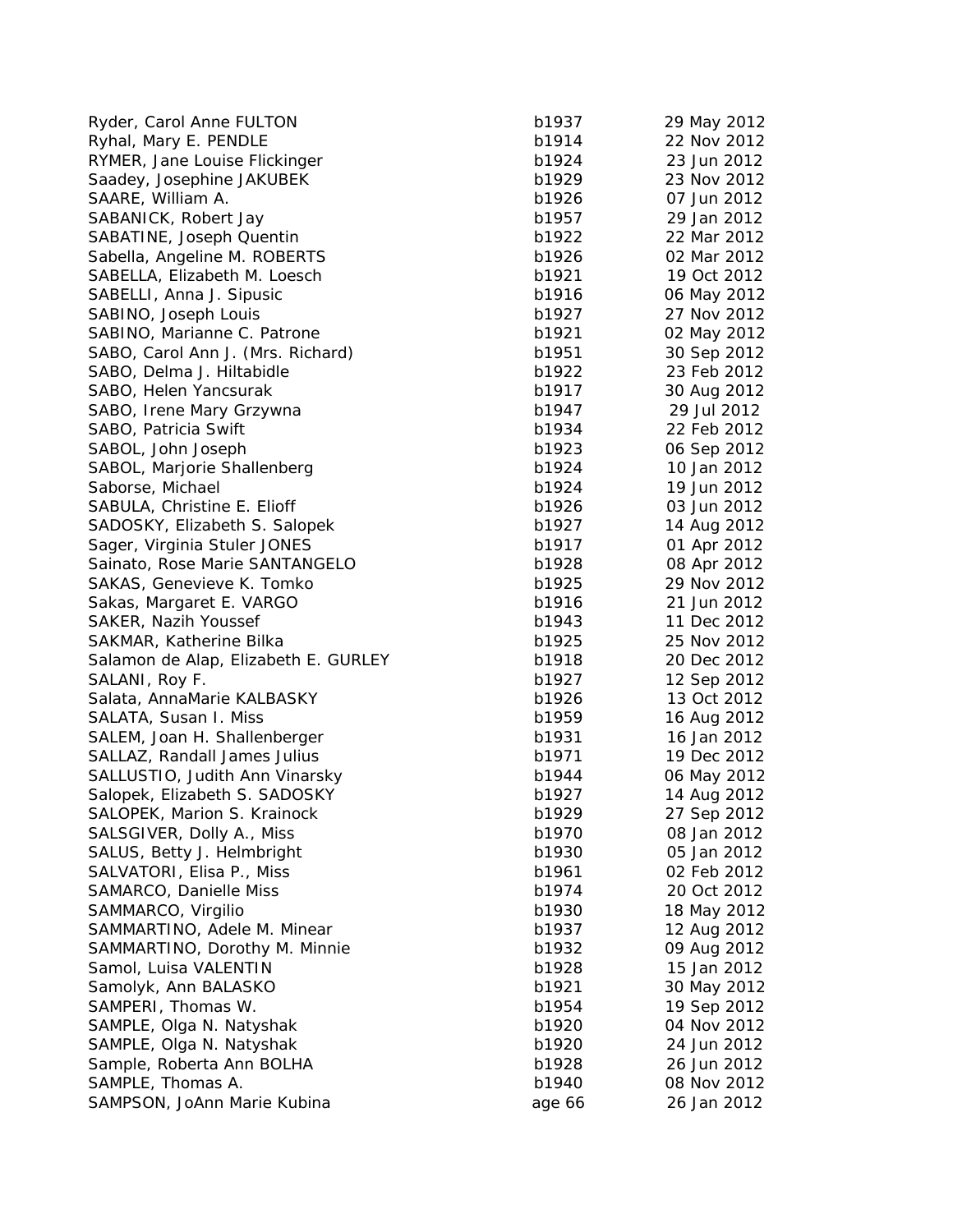| SAMSA, Sam (aka Vladimir)              | b1913  | 31 Oct 2012 |
|----------------------------------------|--------|-------------|
| SAMSA, Vladimir (aka Sam)              | b1913  | 31 Oct 2012 |
| Samuels, Gertrude W. BROWN             | b1923  | 12 Sep 2012 |
| SAMUELS, Josephine Toth                | b1922  | 12 Oct 2012 |
| Sanborn, Linda STAWINSKI               | b1944  | 16 May 2012 |
| SANCHEZ, Florencio, Mr.                | b1956  | 26 May 2012 |
| SANCHY, Jerry                          | age 86 | 28 Dec 2012 |
| SANDBERG, Lucy Marie Clarke            | b1927  | 10 Jun 2012 |
| <b>SANDERS, Carole Marlene Barrow</b>  | b1939  | 07 Jul 2012 |
| Sanders, Elizabeth A. ZUPKO            | b1920  | 22 Dec 2012 |
| Sanders, Iller Mae Carson SMITH        | b1913  | 01 May 2012 |
| SANDERS, Leroy                         | b1949  | 25 Nov 2012 |
| SANDERS, Mary Nancy Canale             | b1935  | 19 Aug 2012 |
| SANDERSON, Joann Kemesky               | b1938  | 30 Sep 2012 |
| Sanderson, Mary E. WILLIAMS            | b1919  | 02 Mar 2012 |
| Sandor, Mary Szakach CHAKLOS           | b1915  | 15 Mar 2012 |
| Sands, Laverne Woodford HEDLUND        | b1916  | 27 Nov 2012 |
| SANDY, Theresa M. Pezzuto              | b1927  | 16 Feb 2012 |
| <b>SANETTA, Anthony Charles</b>        | age 73 | 20 Jul 2012 |
| Sanford, Lois BROWN                    | b1915  | 03 Oct 2012 |
| SANFREY, Donald L., Sr.                | b1921  | 24 Jan 2012 |
| SANKO, Tiffanie L. STOKES              | b1974  | 20 Sep 2012 |
| SANKOVICH, Emily E. Miss               | b1926  | 20 Sep 2012 |
| SANKOVICH, Miro                        | b1923  | 14 Aug 2012 |
| Santamas, Eglie KALOCHORITIS           | b1927  | 12 Aug 2012 |
| SANTANGELO, Joseph M.                  | b1951  | 03 Oct 2012 |
| santangelo, Margaret J. GAMBREL        | b1923  | 17 Jun 2012 |
| SANTANGELO, Rose Marie Sainato         | b1928  | 08 Apr 2012 |
| SANTANGELO, Vincent A.                 | b1930  | 19 Feb 2012 |
| SANTIAGO, Cynthia A. Lindsay           | b1959  | 27 Dec 2012 |
| SANTIAGO, Helen Rentas                 | b1961  | 18 Sep 2012 |
| Santiago, Rose Julia TORRES SUAREZ     | b1917  | 25 Oct 2012 |
| Santisi, Concetta Marie Isoldi PECCHIA | b1933  | 14 May 2012 |
| SANTISI, Margaret M. Sedmak            | b1923  | 05 Sep 2012 |
| Santore, Thomas M.                     | b1942  | 26 Jun 2012 |
| SAPIR, Larry                           | b1932  | 28 Oct 2012 |
| SAROCKA, Vincenza A. Peluso            | b1926  | 01 Jun 2012 |
| Sartorio, Josephine M. LEIBERT         | b1921  | 11 Apr 2012 |
| Sarvis, Jacqueline Wyona McCONAHIE     | b1940  | 25 Apr 2012 |
| SATTERFIELD, Albeerta Price            | b1932  | 13 Jun 2012 |
| SATTERFIELD, Thurman Gordon            | b1924  | 17 Feb 2012 |
| SATTERWHITE, Thelma Miss               | b1927  | 05 Sep 2012 |
| SATTLER, William P.                    | b1919  | 24 Oct 2012 |
| Sauer, Donna Mae GLOVER                | b1926  | 26 Jul 2012 |
| Saulino, Carmela PILOLLI               | b1924  | 13 Nov 2012 |
| SAUNDERS, John Van                     | b1928  | 02 Jun 2012 |
| Saunders, Lydia Marcella GILCHRIST     | b1933  | 11 Apr 2012 |
| SAVAET, Mavis Cusick                   | b1928  | 19 Apr 2012 |
| Savarin, Mary Jo WALTON                | b1930  | 31 Mar 2012 |
| SAVASTUK, Timothy Paul                 | b1963  | 07 Nov 2012 |
| SAVIKAS, Sophie Democko                | b1918  | 10 Jun 2012 |
| SAVKO, Richard E.                      | b1933  | 08 Jan 2012 |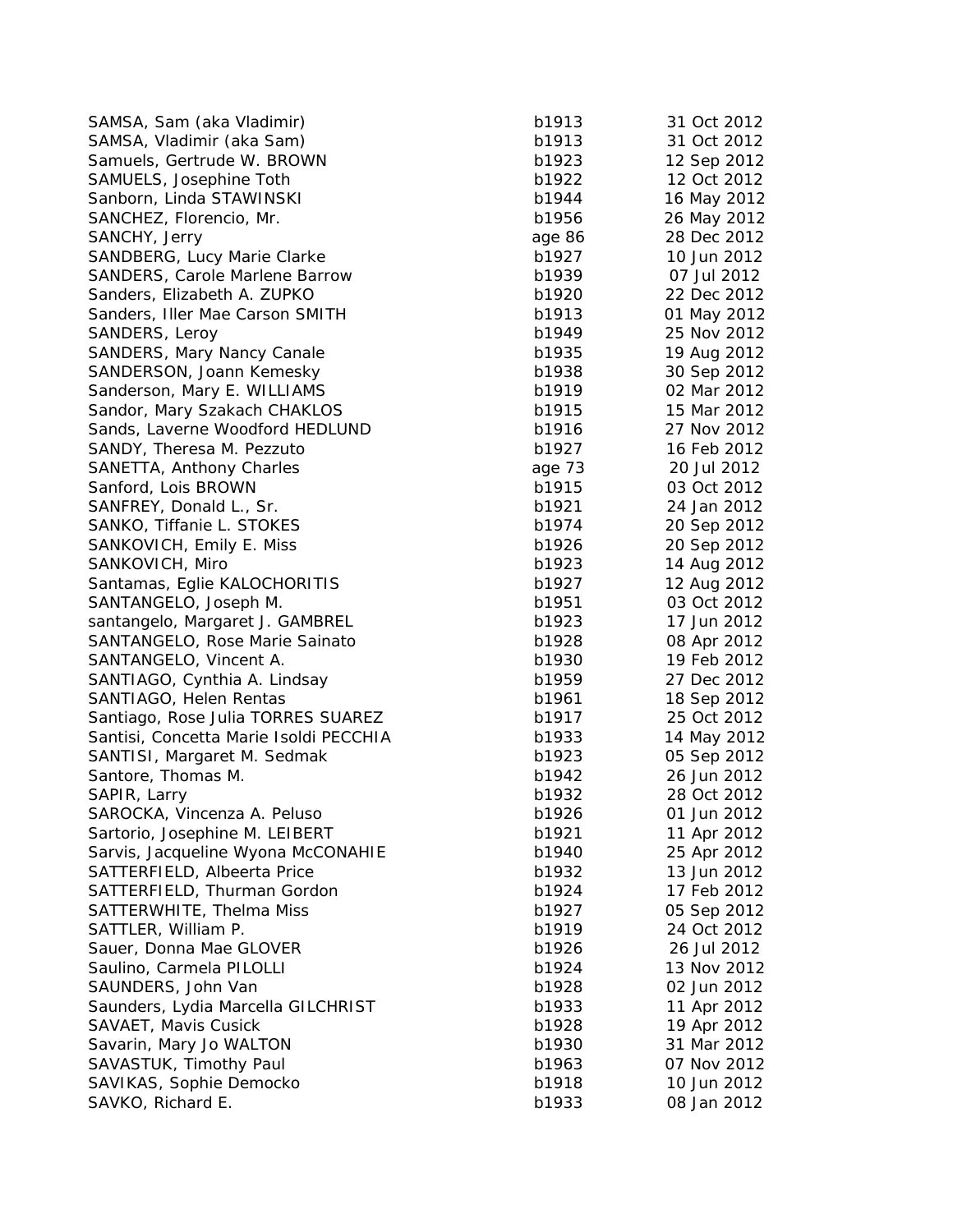| SAVO, Samuel J.                     | b1947  | 17 May 2012 |
|-------------------------------------|--------|-------------|
| Savonik, Joan S. MCCONNELL          | b1928  | 27 Jul 2012 |
| SAWDERS, Robert N.                  | b1970  | 07 Jul 2012 |
| Sawyer, Janice L. SHRADER           | b1927  | 13 Jul 2012 |
| SAWYERS, William H.                 | b1932  | 29 Feb 2012 |
| Saxton, Juanita V. GIGLIOTTI        | b1930  | 14 Nov 2012 |
| Scacchetti, Caroline M. MARMILICH   | b1925  | 02 Feb 2012 |
| Scacchetti, Maria Lynn SELL         | b1946  | 03 Jun 2012 |
| Scala, Lena J. DEMARE               | b1926  | 12 Aug 2012 |
| Scarazzo, Lawrence A.               | b1925  | 20 Jun 2012 |
| SCARNECCHIA, Fannie Carano          | b1926  | 09 Oct 2012 |
| SCARNECCHIA, Theresa M. Squeglia    | b1922  | 01 Jan 2012 |
| SCARSELLA, Mary A. Mancuso          | b1929  | 22 Aug 2012 |
| SCAVNICKY, Judith Roman             |        | 10 Aug 2012 |
| SCHAEFFER, Mary Varkonda            | b1922  | 15 Jul 2012 |
| SCHAIPER, Leonard L.                | age 65 | 27 Sep 2012 |
| <b>SCHALL, Matthew Albert</b>       | b1986  | 10 Sep 2012 |
| SCHANZ, Edward J.                   | b1958  | 12 Oct 2012 |
| Scheckelhoff, Caroline M. PAGLEY    | b1936  | 18 Oct 2012 |
| Scheetz, Joan L. DEMOCKO            | b1930  | 08 Nov 2012 |
| SCHEETZ, Ralph Henry                | b1938  | 25 Mar 2012 |
| SCHEETZ, Richard E.                 | age 79 | 08 Aug 2012 |
| Scheetz, Richard Edward             |        | 27 Jun 2012 |
| Scheetz, Richard Edward             | b1933  | 06 Jul 2012 |
| SCHEETZ, William G.                 | b1947  | 06 Sep 2012 |
| SCHEIDEGGER, Howard D.              | b1917  | 15 Sep 2012 |
| SCHEIDERER, Jacob J.                | b1926  | 02 Sep 2012 |
| SCHEMETTI, Florence Victoria Maslak | b1923  | 29 May 2012 |
| Schermer, Rose H. DRABKIN           | b1909  | 23 Jul 2012 |
| SCHEUFLER, Virginia M. Carr         | b1933  | 13 Dec 2012 |
| Schewirey, Josephine VIRGALITTE     | b1923  | 18 Oct 2012 |
| SCHIAVONE, Leonard James            | b1918  | 12 Apr 2012 |
| Schiavone, Marie CHRISTY            | b1928  | 23 Dec 2012 |
| SCHICKLEY, Charles Davis            | b1927  | 06 Apr 2012 |
| Schied, Margaret R. SHAULIS         | b1932  | 12 Nov 2012 |
| SCHIFFHAUER, Louise Ellen Hunt      | b1924  | 14 Jul 2012 |
| SCHILLING, John A.                  | b1926  | 20 Sep 2012 |
| Schindell, Eleanor MOON             | b1934  | 02 Oct 2012 |
| Schinker, Marilyn A. CRIVELLI       | b1937  | 14 Oct 2012 |
| Schisler, AlmaJean CHALFANT         | b1939  | 31 Dec 2012 |
| SCHLABAUGH, Doloris F. Miller       | b1925  | 23 May 2012 |
| SCHLABAUGH, Robert L.               | b1928  | 07 Jan 2012 |
|                                     |        |             |
| SCHLABAUGH, Wanda L. Boyer Miller   | b1920  | 22 Apr 2012 |
| Schlosser, Valeria Ann TOMO         | b1922  | 18 Feb 2012 |
| SCHMID, Frank J.                    | b1930  | 17 Feb 2012 |
| Schmidt, Adella BALOG               | b1930  | 17 Jun 2012 |
| SCHMUCK, Elizabeth Helen Kolesar    | b1923  | 09 Aug 2012 |
| SCHNEIDER, Grace Coppock            | b1927  | 12 Aug 2012 |
| Schneider, Marcella OLESKY          | b1921  | 02 Sep 2012 |
| Schneider, Mary L. King SHIELDS     | b1920  | 18 Sep 2012 |
| SCHOMER, Ora E. (Zip) Sutton        | b1943  | 20 Nov 2012 |
| SCHRECENGOST, Norma J. Cracraft     | b1926  | 21 Aug 2012 |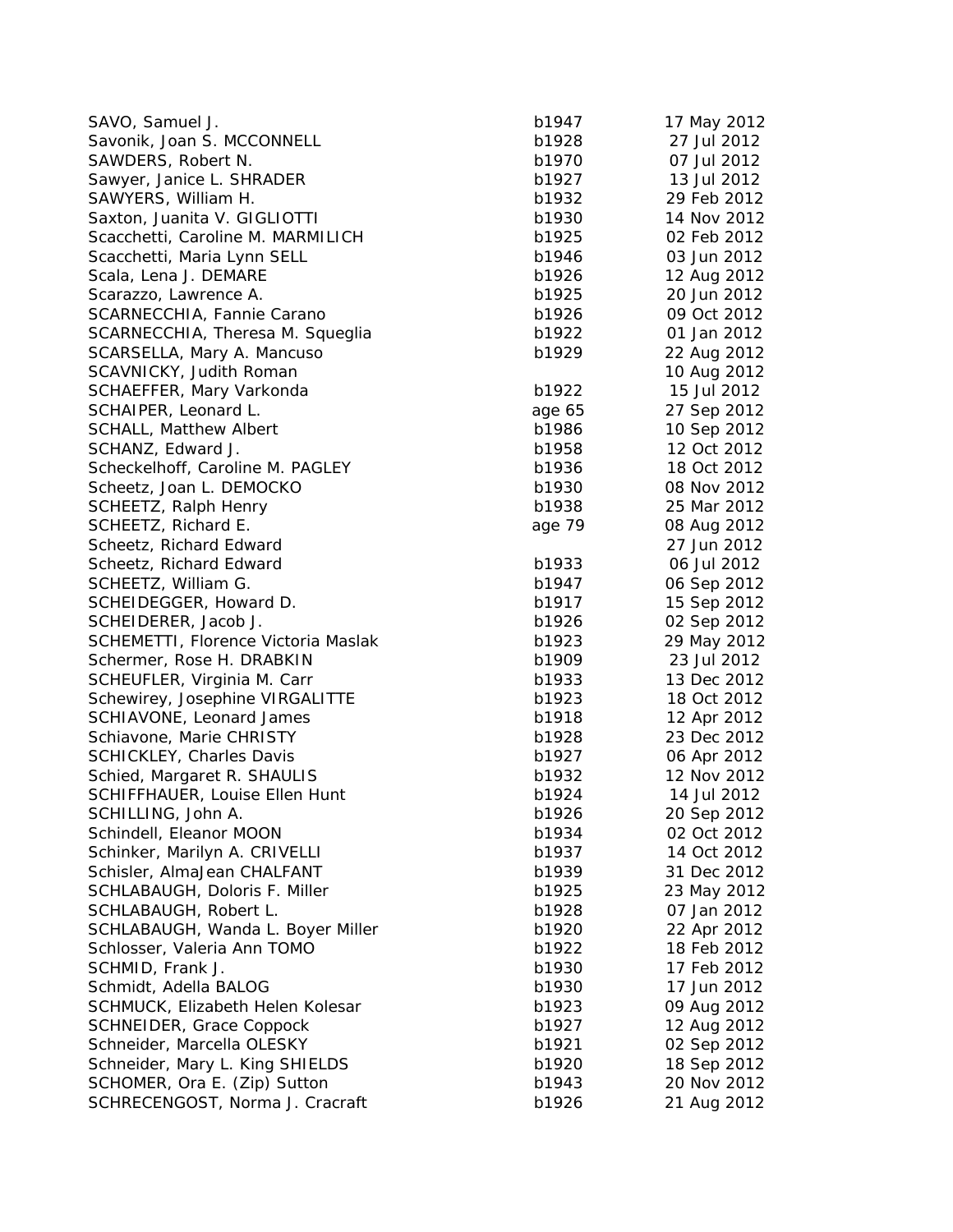| Schreckenghost, Lois Marie PERNA       | b1935  | 04 Apr 2012 |
|----------------------------------------|--------|-------------|
| Schroeder, Helen V. ZANDERS            | b1916  | 06 Feb 2012 |
| Schrum, Edith G. KALE                  | b1931  | 22 Dec 2012 |
| SCHUELLER, Elda Zoe Roddy              | b1929  | 18 Jun 2012 |
| SCHULLER, Edward M.                    | b1933  | 20 May 2012 |
| Schuller, Katherine Cuteri BUONGRAZIO  | b1924  | 13 Nov 2012 |
| SCHULTE, John F.                       | b1929  | 18 Jan 2012 |
| SCHULTE, Violet E. Stump               | b1936  | 08 Mar 2012 |
| SCHULTZ, Bernard S.                    | b1930  | 07 Dec 2012 |
| SCHULTZ, Edward M.                     | b1956  | 06 Apr 2012 |
| SCHULTZ, Kenneth A.                    | b1952  | 29 Jul 2012 |
| SCHUSTER, Richard A.                   | b1929  | 12 Sep 2012 |
| Schuster, Ruth A. WILLIAMS             | b1950  | 25 Mar 2012 |
| SCHWARTZ, Benjamin                     | b1915  | 15 Aug 2012 |
| SCHWARTZ, Michael John                 | b1939  | 15 May 2012 |
| SCHWEBEL, Joseph M.                    | b1939  | 24 Jul 2012 |
| SCILIANO, Lucy Cartwright              | b1926  | 21 Oct 2012 |
| Scirocco, Angela Mary STIZZA           | b1919  | 18 Mar 2012 |
| SCOGGIN, Alice Lucille Walsh           | b1919  | 25 Apr 2012 |
| SCOTT, Helen M. DeBald                 | b1912  | 09 Aug 2012 |
| SCOTT, Agnes Patricia Voitus           | b1925  | 22 Nov 2012 |
| Scott, Annan F. PAINE                  | b1933  | 27 Feb 2012 |
| Scott, Brenda A. McLEOD                | b1947  | 09 Mar 2012 |
| SCOTT, Darlene L. Wells                | b1963  | 01 Sep 2012 |
| Scott, Delores DONOGHUE                | age 58 | 05 Feb 2012 |
| SCOTT, Emma Blackwell                  | b1926  | 13 Mar 2012 |
| SCOTT, Gary L.                         | b1958  | 04 Sep 2012 |
| Scott, Helen Grace BAKER               | b1927  | 22 May 2012 |
| SCOTT, Jean L. George                  | b1923  | 05 Aug 2012 |
| Scott, Joel Willard                    | b1941  | 18 Jun 2012 |
| SCOTT, Maebelle Anglemyer McMillin     | b1920  | 18 Nov 2012 |
| SCOTT, T. Grant                        | b1923  | 17 Jan 2012 |
| SCROCCO, Anthony J.                    |        | 16 Aug 2012 |
| SCRUGGS, Everett, Jr.                  | b1941  | 22 Jan 2012 |
| SCRUTCHEN, Douglas Meadows, Sr.        | b1922  | 16 May 2012 |
| Scudier, Mary J. MASCOLA               | b1923  | 04 Mar 2012 |
| Scutti, Lorene Dorothy VERDINEK        | b1911  | 15 Dec 2012 |
| Seabrook, Sara VITKO                   | b1943  | 29 Jan 2012 |
| SEABROOK, Terry Michael                | b1954  | 04 Oct 2012 |
| SEABROOK, William Carl                 | b1918  | 09 Mar 2012 |
| Seach, Barbara J. VILLONE              | b1963  | 05 Aug 2012 |
| Searfoss, Lorraine C. BELLFIELD        | age 81 | 24 Jan 2012 |
| SEBASTIAN, Mary Kolenich               | b1932  | 17 Jul 2012 |
| SEBASTIANO, Angelo Benedict            | b1929  | 25 Mar 2012 |
| <b>SEBBEN, Betty Gesue</b>             | b1927  | 18 Mar 2012 |
| SEBENA, Steven J.                      | b1959  | 01 Aug 2012 |
| SEBEST, Joseph M.                      | b1958  | 30 Nov 2012 |
| Sebest, Mary Louise Derni (Chuey) GARY | b1916  | 26 Jun 2012 |
| Sebok, Olga Yurcich MOORE              | b1927  | 26 Dec 2012 |
| Sebry, Elizabeth Jane REICH            | b1922  | 12 Mar 2012 |
| SECKLER, Ronald E.                     | b1937  | 13 Mar 2012 |
| SEDDON, Aaron J., Jr.                  | b1917  | 09 Feb 2012 |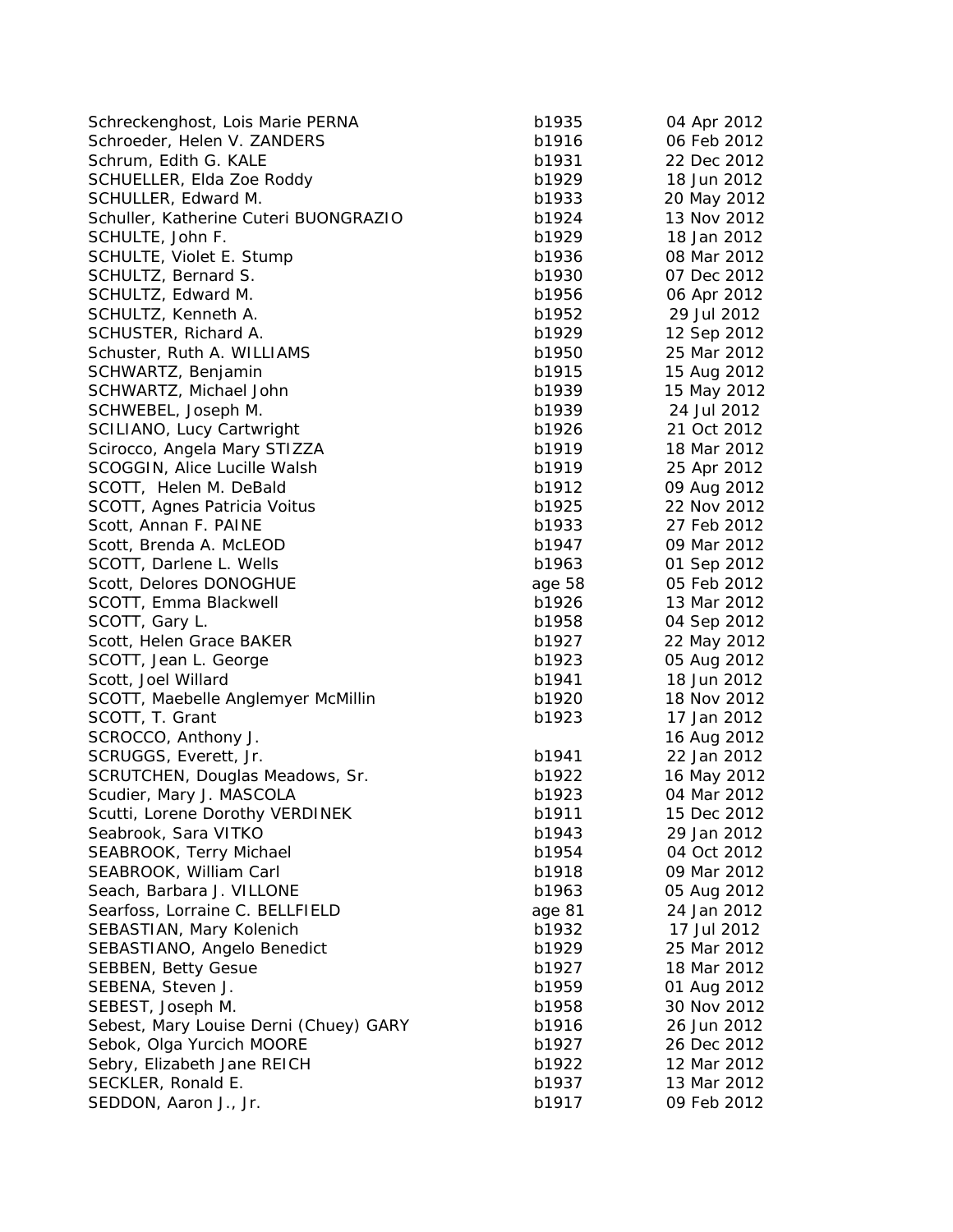| Sedlock, Thomas Edward<br>Sedmak, Margaret M. SANTISI<br>SEDORIS, Dorothy E. (Mrs. Harold Jr.)<br>SEECH, Frances B., Miss | b1941<br>b1923<br>b1926<br>b1940<br>age 71 | 22 Jun 2012<br>05 Sep 2012<br>04 Dec 2012<br>28 Feb 2012 |
|---------------------------------------------------------------------------------------------------------------------------|--------------------------------------------|----------------------------------------------------------|
|                                                                                                                           |                                            |                                                          |
|                                                                                                                           |                                            |                                                          |
|                                                                                                                           |                                            |                                                          |
|                                                                                                                           |                                            |                                                          |
| SEEGAE, Edward M.                                                                                                         |                                            | 08 Sep 2012                                              |
| SEGA, Helen G. Marcinko                                                                                                   | age 88                                     | 10 Apr 2012                                              |
| Segel, Doris GORDON                                                                                                       | b1923                                      | 16 Sep 2012                                              |
| SEIDITA, Carl J.                                                                                                          | b1957                                      | 17 Dec 2012                                              |
| SEIDLER, David                                                                                                            | b1961                                      | 21 Nov 2012                                              |
| SEIDLER, Stanley P.                                                                                                       | b1917                                      | 08 Sep 2012                                              |
| Seidner, Julia Mabel LEIPPLY                                                                                              | b1918                                      | 19 Apr 2012                                              |
| Seifert, Sadie E. IVANCHAK                                                                                                | b1927                                      | 22 Mar 2012                                              |
| Seifert, Sharyn R. GUTIERREZ                                                                                              | b1947                                      | 17 Apr 2012                                              |
| Sein, Elizabeth COLLAZO (aka Chava)                                                                                       | b1927                                      | 25 Sep 2012                                              |
| SEKERAK, Edward                                                                                                           | b1921                                      | 18 Feb 2012                                              |
| SEKULA, Edward J.                                                                                                         | b1926                                      | 17 Oct 2012                                              |
| Sell, Jan L. POIRRIER                                                                                                     | b1951                                      | 22 Oct 2012                                              |
| SELL, Maria Lynn Scacchetti                                                                                               | b1946                                      | 03 Jun 2012                                              |
| <b>SELTZER, Alice Marie White</b>                                                                                         | b1917                                      | 10 Oct 2012                                              |
| SEMAN, Alice S. Alborn                                                                                                    | b1950                                      | 04 Dec 2012                                              |
| Seman, Ann J. Petro WHITTENAUER                                                                                           |                                            | 31 Dec 2012                                              |
| SEMAN, Beverly J. Reese                                                                                                   | b1947                                      | 23 Nov 2012                                              |
| Seman, Helen Marie MARO                                                                                                   | b1920                                      | 26 Apr 2012                                              |
| SEMAN, Robert R.                                                                                                          | b1941                                      | 30 Dec 2012                                              |
| SEMANOVICH, Susie Marie Oslick                                                                                            | b1916                                      | 12 Nov 2012                                              |
| Semchee, Russell D. Sr.                                                                                                   | b1930                                      | 27 Jun 2012                                              |
| Semko, Agnes D. MANCOS                                                                                                    | b1924                                      | 12 Feb 2012                                              |
| SEMON, Mary John (Helen V.)                                                                                               | b1916                                      | 24 Dec 2012                                              |
| SENDA, George Valko                                                                                                       | b1932                                      | 06 Sep 2012                                              |
| SENDEROVA, Lyubov Mitchinsk                                                                                               | b1952                                      | 19 Mar 2012                                              |
| Sentz, Virginia L. HERNAN                                                                                                 | b1927                                      | 07 Jan 2012                                              |
| Sepelak, Dorothy M. BERNARDICH                                                                                            | b1932                                      | 22 Apr 2012                                              |
| SEPESY, Stephen Joseph                                                                                                    | b1923                                      | 25 Jan 2012                                              |
| SEPIC, Ann Katich                                                                                                         | b1915                                      | 26 Jun 2012                                              |
| Ser, Marlene A. JACOBY                                                                                                    | b1962                                      | 27 Sep 2012                                              |
| Serey, Heather WILSON                                                                                                     | b1974                                      | 30 Mar 2012                                              |
| SERRANO, Johnny, Sr.                                                                                                      | b1981                                      | 09 Jan 2012                                              |
| SERROKA, Michael                                                                                                          | b1922                                      | 30 Dec 2012                                              |
| SERTICH, Stasia Puskarcik                                                                                                 | b1925                                      | 11 Apr 2012                                              |
| SERVATKA, Mary K. Miss                                                                                                    | b1924                                      | 30 Aug 2012                                              |
| SETHMAN, Patricia L. McFadden                                                                                             | b1940                                      | 29 Feb 2012                                              |
| SEVACHKO, Dolores, Sr. (AKA Sr. Dorothy)                                                                                  |                                            | 27 Apr 2012                                              |
| SEVACHKO, Dorothy, Sr. (AKA Sr. Dolores)                                                                                  |                                            | 27 Apr 2012                                              |
| SEVACHKO, Rose Zavatsky                                                                                                   | b1917                                      | 02 Feb 2012                                              |
| Sevi, Anne GUERRIERI                                                                                                      | b1930                                      | 12 Dec 2012                                              |
| SEVI, Catherine R. Miss                                                                                                   | b1956                                      | 08 Aug 2012                                              |
| Sexton, Mattilou CATCHPOLE                                                                                                | b1923                                      | 06 May 2012                                              |
| Seymour, Dorothy Arlene WISSINGER                                                                                         | b1930                                      | 22 Apr 2012                                              |
| SFARA, Stella L. Yachym                                                                                                   | b1934                                      | 25 Sep 2012                                              |
| Sforza, Margarita Pauline JULIUS                                                                                          | b1934                                      | 25 Feb 2012                                              |
| SHABELLA, Walter J.                                                                                                       | b1921                                      | 01 Jun 2012                                              |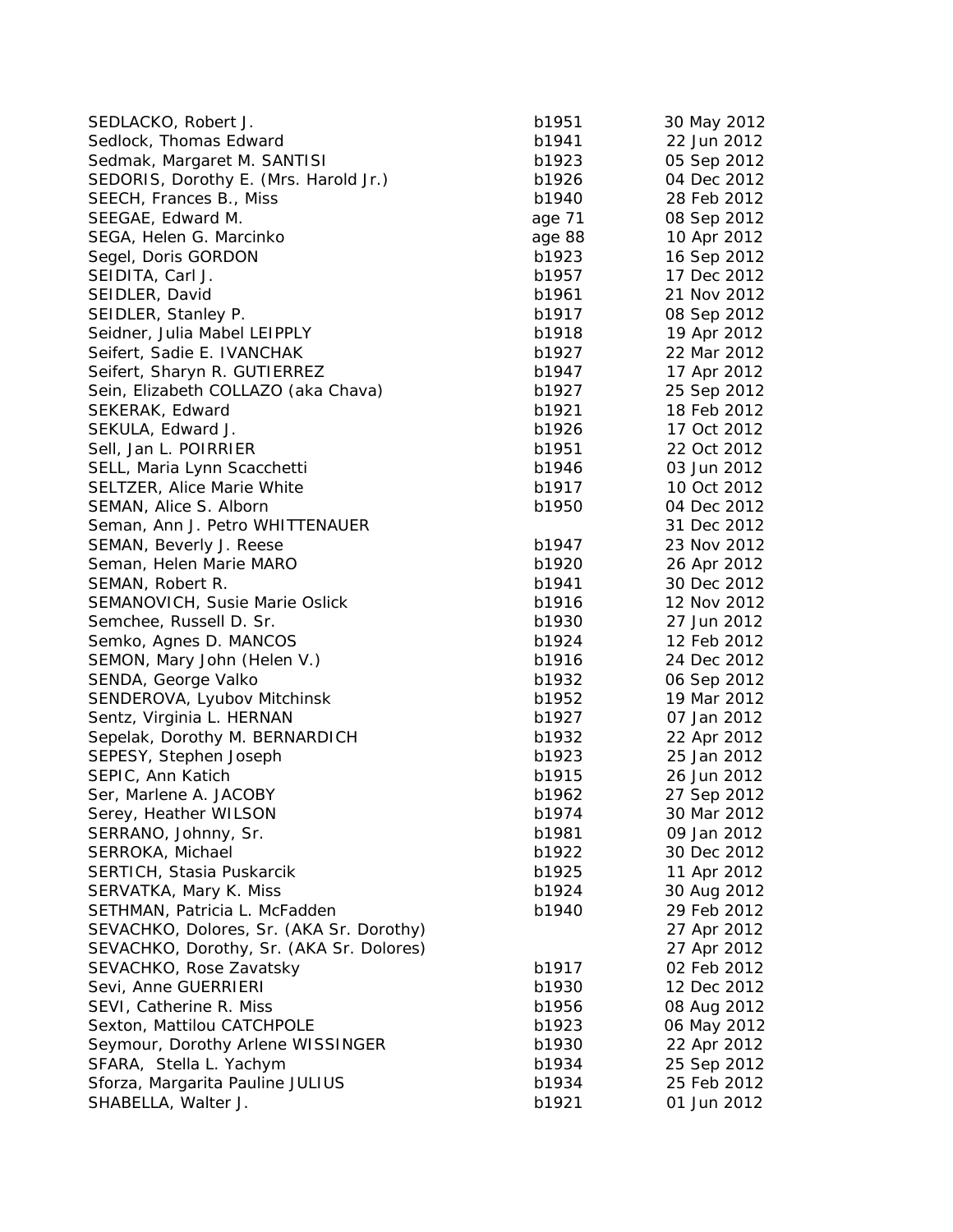| Shaffer, Alice Virginia KONCSOL          | b1932  | 10 Oct 2012 |
|------------------------------------------|--------|-------------|
| SHAFFER, Beatrice Taylor                 | b1917  | 12 Oct 2012 |
| SHAFFER, Cindy A. Nixon                  | b1949  | 15 Jul 2012 |
| Shaffer, Donna J. HUTCHINSON             | b1955  | 05 Dec 2012 |
| SHAFFER, Harold                          | b1937  | 22 Oct 2012 |
| Shaffer, Marguerite C. Alexee IRIZARRY   | b1940  | 30 Nov 2012 |
| Shaffer, Roberta Diane PAGLEY            | b1947  | 12 Feb 2012 |
| SHAKER, Mitchell F.                      | b1922  | 27 Aug 2012 |
| SHAKOOR, Ibn A., Mr.                     | b1992  | 08 Jun 2012 |
| Shallenberg, Marjorie SABOL              | b1924  | 10 Jan 2012 |
| Shallenberger, Joan H. SALEM             | b1931  | 16 Jan 2012 |
| Shalosky, Sally Hackenbracht WALTERS     | b1939  | 01 Mar 2012 |
| SHAMBAUGH, Clarence P.                   | b1914  | 29 Aug 2012 |
| Shaner, Betty Alyce POSTERLI             | b1932  | 13 May 2012 |
| SHANK, Carl E.                           | b1922  | 06 Aug 2012 |
| SHAPSHE, Eugene R.                       | age 66 | 27 Aug 2012 |
| Sharfal, Susan Elizabeth VANIK           | b1913  | 05 Feb 2012 |
| Sharlock, Judith Louise KRAMER           | b1937  | 07 Oct 2012 |
| SHARP, Elizabeth J. Orth                 | b1934  | 03 Apr 2012 |
| Sharp, Florence Amy MYERS                | b1925  | 07 May 2012 |
| SHARP, Onalee J. Clark                   | b1927  | 08 Oct 2012 |
| SHARPE, Barbara Jean Fleeton             | b1956  | 19 Jun 2012 |
| SHARSHAN, Edward G., Sr.                 | b1926  | 25 Apr 2012 |
| SHARSHAN, Joseph                         | b1918  | 22 Jan 2012 |
| SHARSHAN, Mary A. Dimperio               | age 81 | 07 Jul 2012 |
| SHAULIS, Margaret R. Schied              | b1932  | 12 Nov 2012 |
| SHAW, Eleanor J. Laughner Grope          | b1924  | 04 Feb 2012 |
| SHAW, Mary Katherine Lisby               | b1925  | 31 Jul 2012 |
| SHAW, Melvin M.                          | b1951  | 27 Sep 2012 |
| SHAW, Phyllis Nelson                     | b1927  | 25 Sep 2012 |
| SHAW, Wanda L. Bufford                   | b1939  | 07 Nov 2012 |
| Shawman, Carol ANDERSON                  | b1943  | 24 Apr 2012 |
| SHEA, Malinda E. Spencer                 | b1925  | 26 Oct 2012 |
| Shea, Mary Eleanor MCAULIFFE             | b1925  | 04 Jul 2012 |
| SHEA, Timothy Daniel                     | b1950  | 17 Nov 2012 |
| Shears, Bernice M. Matthews HORNING      | b1918  | 27 Oct 2012 |
| SHEELY, Eugene Paul                      | b1924  | 25 Apr 2012 |
| SHEESLEY, Christine M. d/o Michael       | b1995  | 10 Apr 2012 |
| SHEETS, Carl R.                          | b1928  | 09 Jul 2012 |
| Sheets, Lynn LaROCCA                     | b1947  | 03 Feb 2012 |
| SHEETS, Richard F., Jr.                  | b1932  | 07 Mar 2012 |
| Sheffield, Cillar Grace BROWN            | b1934  | 16 May 2012 |
| SHELLEY, Eleanor J. Henry                | b1927  | 02 Nov 2012 |
| SHELTON, Glenn E.                        | b1935  | 26 Nov 2012 |
| Shelton, Lorine YANCEY                   | b1920  | 03 Dec 2012 |
| Shepard, Dolores M., Adams COCCAVILLE    | b1928  | 21 Jan 2012 |
| Sheppa, Julie WANSACK                    | b1914  | 16 Jun 2012 |
| SHERARD, Rodella Leichlighter Tomaskovic |        | 11 Jul 2012 |
| SHERBAK, Bernard L.                      | b1924  | 03 Mar 2012 |
| Sherbak, Irene M. NOVOTNY                | b1921  | 31 Oct 2012 |
| Sherfel, Rosemary BROCIOUS               | b1927  | 24 Jan 2012 |
| SHERIDAN, Flora Ecker                    | b1925  | 18 Oct 2012 |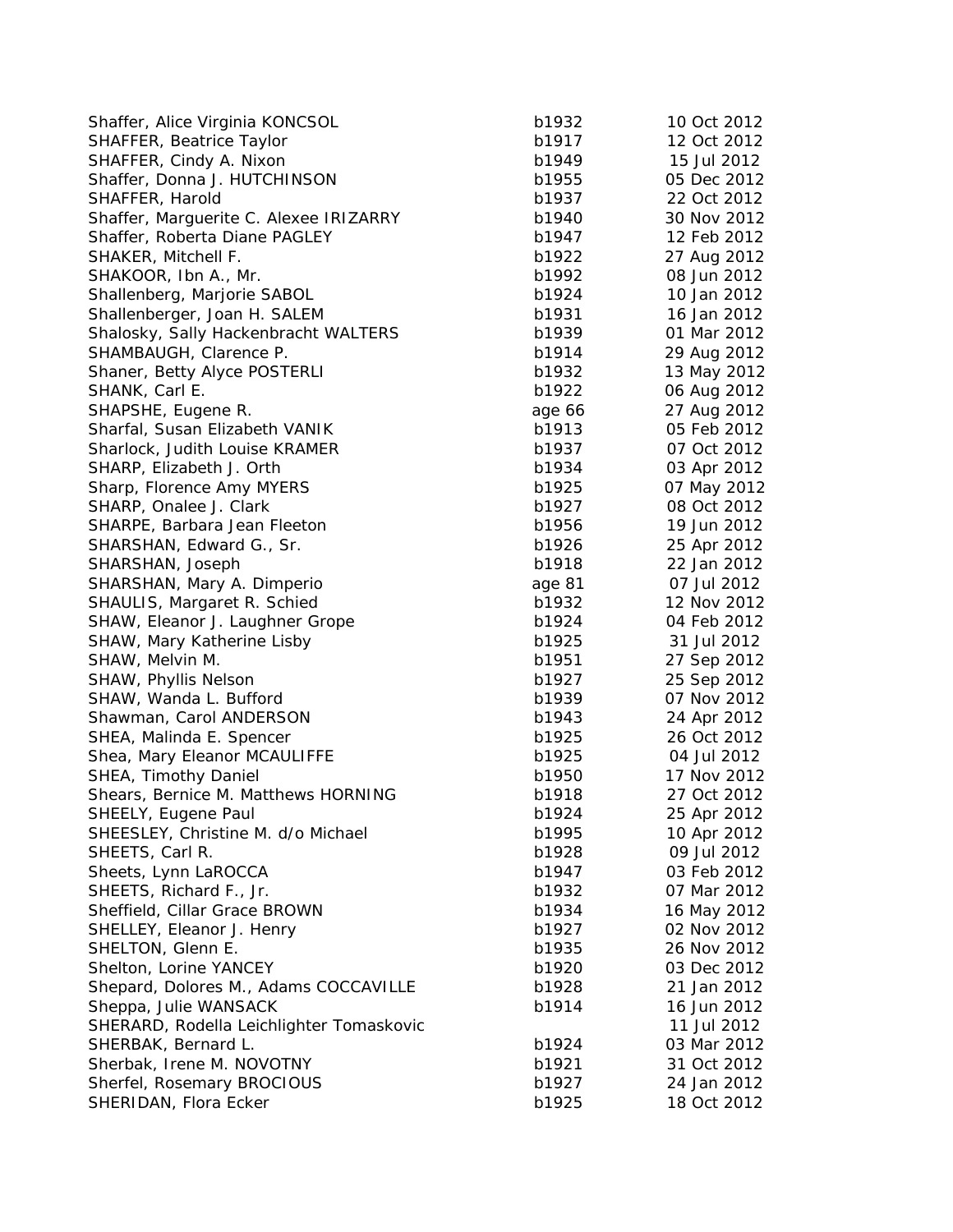| SHERMAN, Frieda Weisenfluh                   | age 95 | 12 Mar 2012 |
|----------------------------------------------|--------|-------------|
| Sherock, Perrine R. Morocco GORENCE          | b1917  | 23 Jan 2012 |
| SHETTER, Dennis C.                           | b1965  | 02 Sep 2012 |
| Shevetz, Margaret MATISCIK                   | b1928  | 22 Jan 2012 |
| Shibata, Fusae MORGAN                        | b1930  | 16 Jan 2012 |
| SHICK, James Dean                            | b1937  | 17 Dec 2012 |
| SHIELDS, Marguerite H. Host                  | b1916  | 18 Jul 2012 |
| SHIELDS, Mary L. King Schneider              | b1920  | 18 Sep 2012 |
| Shiltz, Charyl L. GRBINICK                   | b1944  | 04 Mar 2012 |
| SHIMINSKY, Margaret A. Testa                 | b1924  | 23 Feb 2012 |
| <b>SHINN, Doris Geraldine Wright Wallace</b> | b1910  | 13 Mar 2012 |
| SHIPLEY, Mae Eisenbraun                      | b1934  | 19 Aug 2012 |
| SHIRILLA, Ann, Miss                          | b1921  | 29 Jan 2012 |
| SHIRILLA, Nicholas Andrew                    | b1930  | 27 Feb 2012 |
| Shirk, Virginia Elizabeth HOLDFORD           | b1923  | 31 Oct 2012 |
| Shirlaw, Margaret NERY                       | b1920  | 25 Dec 2012 |
| Shirostan, Helen ZEBEL                       | b1926  | 28 Jun 2012 |
| SHIVELY, Charles F.                          | b1928  | 27 Feb 2012 |
| SHIVELY, Genevieva Taylor                    | b1916  | 30 May 2012 |
| SHIVELY, Harold F.                           | b1923  | 08 Jan 2012 |
| <b>SHIVELY, Mary Louise Myers</b>            | b1932  | 22 Jul 2012 |
| SHOCKLEY, Corey Maurice                      | b1969  | 04 Mar 2012 |
| SHOENBERGER, David Allen                     | age 65 | 12 Feb 2012 |
| SHOGREN, Vincent E.                          | b1924  | 22 Jan 2012 |
| Shonce, Elsie Marie KISH                     | b1920  | 14 Feb 2012 |
| SHORT, Richard Lee, Sr.                      | b1947  | 28 Jan 2012 |
| SHORTEN, Virginia Williams                   | b1921  | 26 Sep 2012 |
| SHOTTS, Arnold Lisle                         | b1920  | 27 May 2012 |
| SHRADER, Janice L. Sawyer                    | b1927  | 13 Jul 2012 |
| Shriver, Claire PHILIBIN                     | b1922  | 01 Nov 2012 |
| SHUBACK, William                             | b1948  | 17 May 2012 |
| Shufflebarger, Mildred J. HODGSON            | b1915  | 08 Sep 2012 |
| SHULACK, Helen Balzic                        | b1918  | 10 Sep 2012 |
| SHULTZ, Alice Mackey                         | b1914  | 14 Apr 2012 |
| SHUSTER, Jean Caringola                      | b1928  | 10 Jan 2012 |
| SHUTRUMP, Ruth K. Duff                       | b1923  | 09 Jan 2012 |
| <b>SHVER, Mary Bires</b>                     |        | 15 Jun 2012 |
| Shver, Melanie A. DEANGELO                   | b1961  | 18 Nov 2012 |
| SHWARTZ, Esther Sohmer                       | b1912  | 09 Nov 2012 |
| Shwartz, Gertrude WEINER                     | b1916  | 07 Sep 2012 |
| SICH, Edward A.                              | b1944  | 19 Dec 2012 |
| Sickle, William H.                           | b1940  | 24 Jun 2012 |
| SIDOR, Thomas                                | b1921  | 16 Jan 2012 |
| SIEFERT, Carol E. Hall                       | b1947  | 27 Jan 2012 |
| SIEFERT, Nancy L. Miss.                      | b1947  | 20 Dec 2012 |
| SIERADSKI, Matthew P.                        | b1979  | 24 May 2012 |
| SIGLER, Lucille Martin                       | b1929  | 11 Oct 2012 |
| SIKORA, Caroline D. SinkovichTomko           | b1915  | 18 Jul 2012 |
| Silva, Sonya A. FERRELL                      | b1967  | 11 Jan 2012 |
| SILVER, Frank J., Sr.                        | b1954  | 04 May 2012 |
| Silver, Minnie HARSKOVITZ                    | b1912  | 15 Mar 2012 |
| SILVESTRI, Evelyn E. Flask                   | b1923  | 20 Oct 2012 |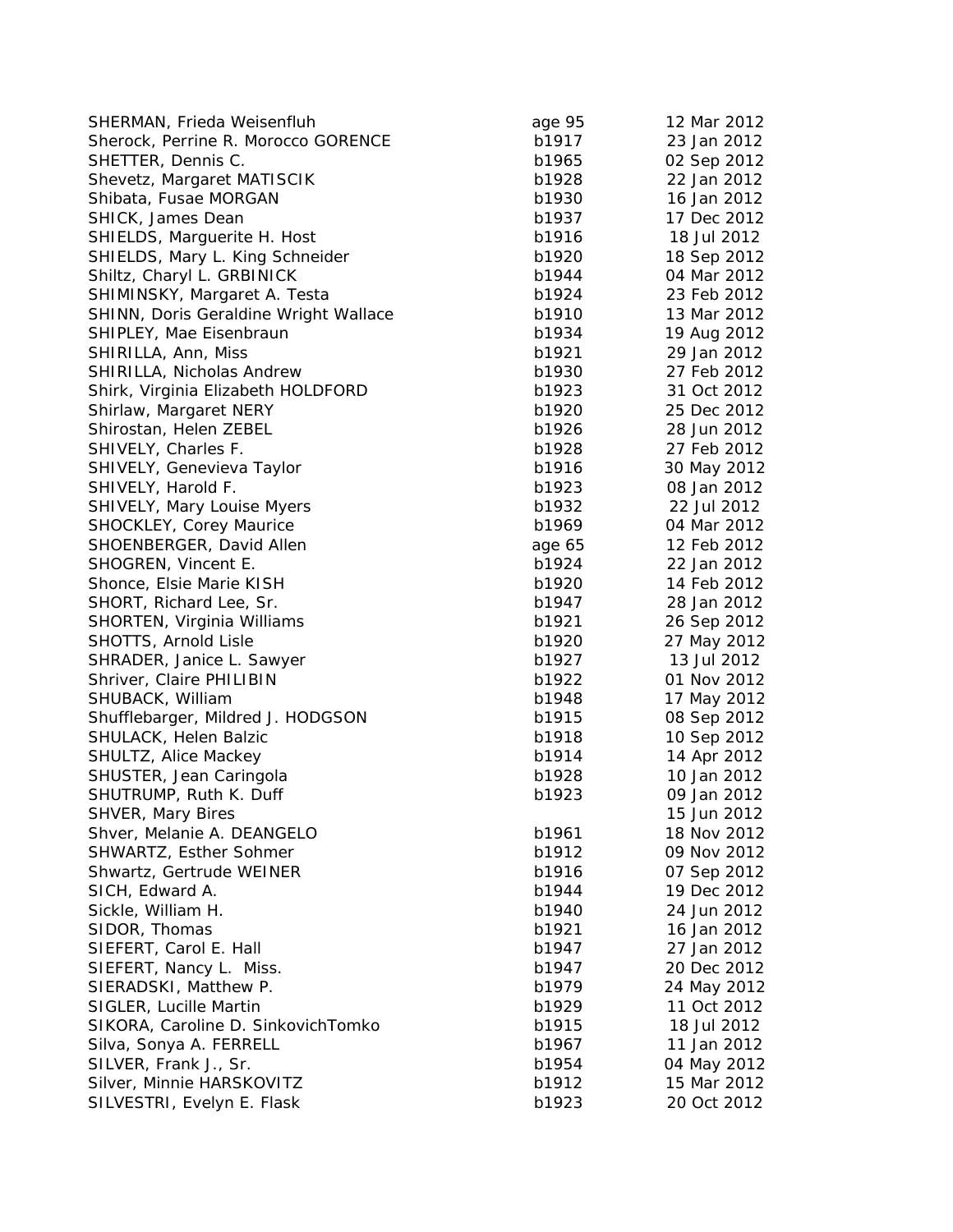| SILVESTRI, Louise Avolio            | b1923  | 16 Dec 2012 |
|-------------------------------------|--------|-------------|
| Silvis, Martha M. AMBROSE           | b1929  | 18 Jul 2012 |
| SIMBOLI, Frances J. Feo             | b1920  | 25 Jul 2012 |
| Simcox, Dorothy May MULLAN          | b1916  | 22 Feb 2012 |
| SIMCOX, Ida M. Daisher              | b1921  | 22 Jul 2012 |
| Simcox, Twila Eileen POWELL         | b1928  | 28 Nov 2012 |
| SIMION, Ethel Louise Brown          | b1941  | 09 Jul 2012 |
| SIMION, James G., Jr.               | b1933  | 11 Jan 2012 |
| Simione, Marilyn Louise ANZELMO     | b1947  | 24 Nov 2012 |
| Simkin, Irene J. TOTH               | b1935  | 29 Feb 2012 |
| SIMMONS, Carolyn L. Swagger         | b1935  | 11 Mar 2012 |
| Simmons, Laura A. SMITH             | b1945  | 14 Nov 2012 |
| SIMMONS, Shelby J., Miss            | b1938  | 08 Jun 2012 |
| Simms, Frances FITZHUGH             | b1931  | 21 Dec 2012 |
| Simon, Edith PINCUS                 | b1924  | 23 Apr 2012 |
| SIMON, Lonnie Kwajo Asim            | b1925  | 01 Nov 2012 |
| SIMON, Sara Ella Gildow             | age 94 | 04 Nov 2012 |
| Simons, Eva Faye STOCKSLAGER        | b1970  | 21 May 2012 |
| SIMPSON, Cleo M. DeHoff             | b1929  | 14 Jun 2012 |
| SIMPSON, Gertrude Josephine Osborne | b1917  | 07 Jun 2012 |
| SIMPSON, Mary Frances Reiley        | b1929  | 01 Nov 2012 |
| Simstad, Barry G.                   | b1947  | 27 Jun 2012 |
| SIMUNIC, Steve J.                   | b1924  | 07 Oct 2012 |
| Sinclair, Beverly Mae HOSKIN        | b1950  | 12 Sep 2012 |
| Sindich, Anne M. FERKO              | b1926  | 01 Jan 2012 |
| SINES, Linda Sue Boulton            | b1950  | 25 Jan 2012 |
| SINGER, Judith Carol Davidson       | b1944  | 13 Apr 2012 |
| Sinkovich, Caroline D. Tomko SIKORA | b1915  | 18 Jul 2012 |
| Sipe, Verna BROWNLEE                | b1925  | 08 Feb 2012 |
| Sipusic, Anna SABELLI               | b1916  | 06 May 2012 |
| SIRAK, Michael A., Jr.              | b1933  | 03 Apr 2012 |
| SIRILLA, Joseph                     | b1951  | 21 Oct 2012 |
| SITKO, Christina Sveth              | b1929  | 28 Mar 2012 |
| Sitler, Margaret E. HAYES           | b1925  | 01 Mar 2012 |
| SITTIG, Marjorie Ann Miss           | age 73 | 03 Oct 2012 |
| SIVERT, Clara Mae McDougal          | b1934  | 11 Apr 2012 |
| SKEBO, George J.                    | b1923  | 07 Nov 2012 |
| SKILLAS, Michael J.                 | b1950  | 02 Sep 2012 |
| SKRIPAC, Joseph F.                  | b1956  | 13 May 2012 |
| Skufca, Ruth T. BEARD               | b1931  | 04 Jan 2012 |
| SKUKAN, Rose B. Rendulich           | b1921  | 17 Aug 2012 |
| Slack, Angeline HLASTA              | b1918  | 03 May 2012 |
| SLADE, Ryan Keith                   | b1992  | 26 Sep 2012 |
| SLAGLE, Helen M. Kauffman           | b1918  | 09 Jan 2012 |
| Slaven, Beverly Jean ZARLINGO       | b1933  | 24 May 2012 |
| Slaven, Joanne C. MORAN             | b1935  | 04 Mar 2012 |
| Slavik, Joann T. HAMILTON           | b1936  | 23 Feb 2012 |
| SLIFKA, Edward J.                   | age 80 | 10 Mar 2012 |
| SLIFKA, Sophia Marie d/o Joseph     | b2012  | 09 Jun 2012 |
| SLIMAN, Joseph Daniel               | b1921  | 07 Oct 2012 |
| SLIVKA, Teresa Carano Diorio        | b1921  | 22 Mar 2012 |
| Sloan, Martha F. TAYLOR             | b1923  | 12 Feb 2012 |
|                                     |        |             |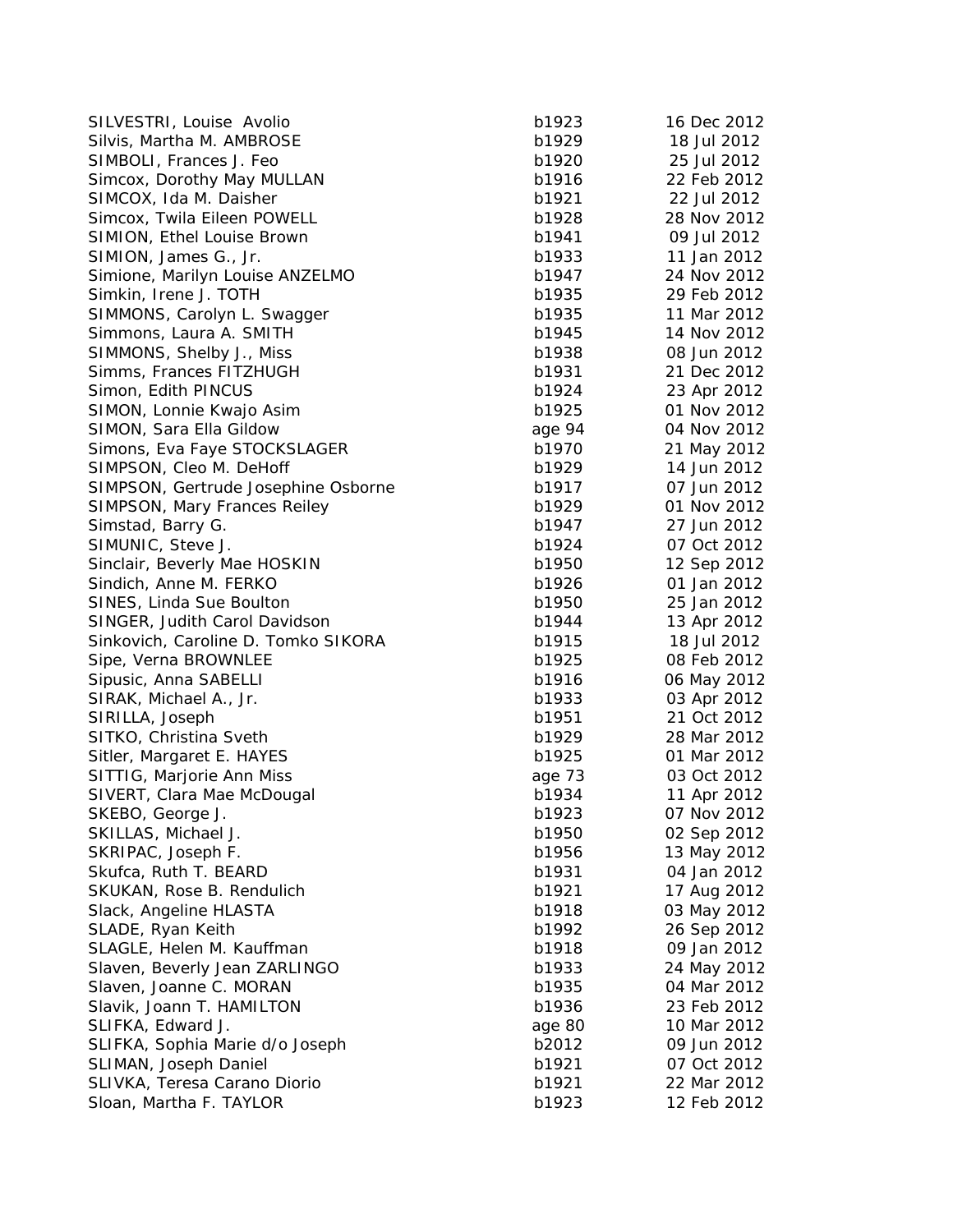| SLOBAN, Rita L. Bandy                    | b1930 | 21 Jun 2012 |
|------------------------------------------|-------|-------------|
| Slocum, Frances Margaret CLOSE           | b1912 | 08 Apr 2012 |
| SLOVAN, Nina DVORNEK                     | b1944 | 07 Dec 2012 |
| Slovkovsky, Rita Ann STELTER             | b1929 | 07 Oct 2012 |
| SLUSARCYK, Joseph A.                     | b1952 | 09 Mar 2012 |
| SMAIL, Cora H. Smail                     | b1913 | 19 Jun 2012 |
| SMAIL, Delores J. Long                   | b1929 | 15 Jul 2012 |
| SMALLWOOD, Joyce Irene (Mrs. Buddy, Sr.) |       | 26 Mar 2012 |
| Smallwood, Mildred M. ZEBOSKY            | b1941 | 03 Jul 2012 |
| SMIGROCKY, Ann Martin                    | b1918 | 08 Jan 2012 |
| SMIGROCKY, Paula Ann Miss                | b1943 | 04 Nov 2012 |
| SMITH, Ann Wright                        | b1922 | 12 Dec 2012 |
| Smith, Audrey ERVIN                      | b1937 | 20 Mar 2012 |
| Smith, Betty May TIMKO                   | b1925 | 15 May 2012 |
| Smith, Carol SNYDER                      | b1944 | 23 Nov 2012 |
| SMITH, Carole Lea Ellsworth              | b1942 | 26 Oct 2012 |
| Smith, Cecelia Philistine JOSEPH         | b1927 | 06 Dec 2012 |
| Smith, Cheryl L. STEPAN                  | b1957 | 13 Aug 2012 |
| SMITH, Darrell T.                        | b1960 | 26 Sep 2012 |
| Smith, Dolores J. MOORHEAD               | b1936 | 15 Oct 2012 |
| Smith, Dorothy L. COLEMAN                | b1930 | 31 Jul 2012 |
| SMITH, Dorothy M. Vinkler                | b1927 | 12 Jul 2012 |
| SMITH, Earla Willard                     | b1908 | 22 Nov 2012 |
| SMITH, Edward, Sr.                       | b1916 | 27 May 2012 |
| SMITH, Elaine C. Caplinger               | b1918 | 05 May 2012 |
| SMITH, Erma (Mrs. Harold)                | b1913 | 01 Jun 2012 |
| SMITH, Eugene Allen                      | b1939 | 24 Dec 2012 |
| SMITH, Frank                             | b1925 | 16 Nov 2012 |
| Smith, Idell CARTER                      | b1933 | 23 Nov 2012 |
| SMITH, Iller Mae Sanders Carson          | b1913 | 01 May 2012 |
| SMITH, Isiah Trevon                      | b1993 | 28 May 2012 |
| SMITH, Isiah Trevon                      | b1993 | 28 May 2012 |
| SMITH, James A.                          | b1947 | 10 Nov 2012 |
| Smith, Jessie F. DELISIO                 | b1933 | 15 Jul 2012 |
| Smith, Joan Doreen RAYNES                | b1923 | 31 Dec 2012 |
| SMITH, Joseph L.                         | b1940 | 15 May 2012 |
| SMITH, Josephine Ann Volar               | b1924 | 25 Apr 2012 |
| SMITH, Joshua Lee                        | b1978 | 25 Nov 2012 |
| Smith, Juanita Pea WILLIAMS              | b1948 | 11 Jan 2012 |
| SMITH, Laura A. Simmons                  | b1945 | 14 Nov 2012 |
| SMITH, Marcus Edward                     | b1976 | 09 Aug 2012 |
| SMITH, Margaret Marie (Mrs. Myron L.)    | b1926 | 27 Oct 2012 |
| Smith, Margaret R. HOCHADEL              | b1924 | 04 Jan 2012 |
| SMITH, Mary B. Boyer                     | b1911 | 02 Oct 2012 |
| Smith, Mary Stavich BROWN                | b1913 | 09 Jun 2012 |
| SMITH, Matthew R.                        | b1942 | 03 Oct 2012 |
| SMITH, Molly Perry                       | b1922 | 16 Feb 2012 |
| Smith, Myrtle V. DAVIS                   | b1930 | 16 Sep 2012 |
| Smith, Olive Stewart BREWSTER            | b1930 | 29 Apr 2012 |
| SMITH, Ronald Duane                      | b1933 | 21 Nov 2012 |
| SMITH, Ronald Wayne                      | b1948 | 13 May 2012 |
| SMITH, Sally Lutseck                     | b1928 | 24 Feb 2012 |
|                                          |       |             |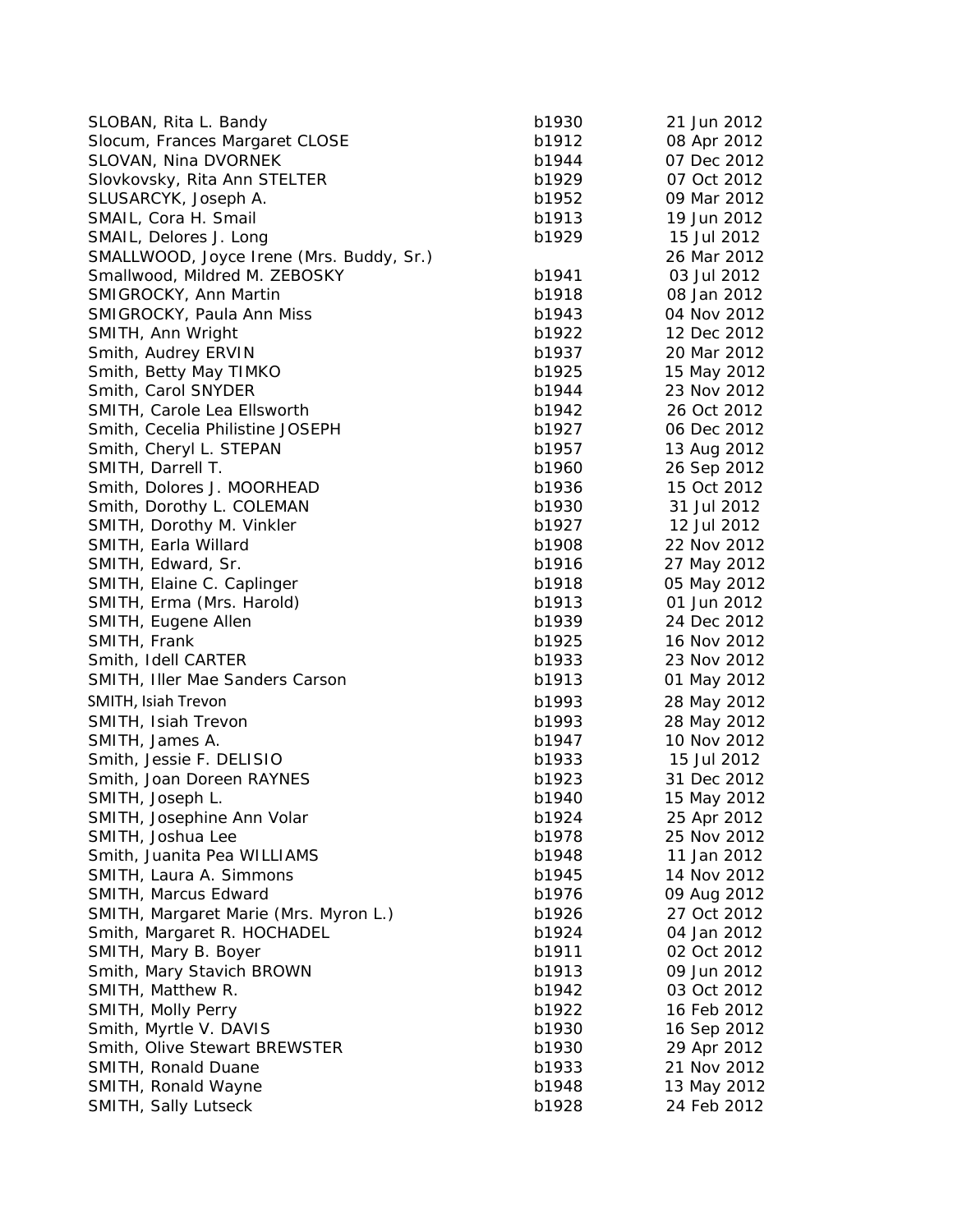Smith, Sarah Jane CLAYTON b19 SMITH, Thetis Ann Pritchard b19 SMITH, Thomas Braznell b19<sup>2</sup> and the b19<sup>2</sup> SMITH, Viola R. Watkins b19 SMITH, Wesley G. b1946 03 Jul 2014 03 Jul 2014 03 Jul 2014 03 Jul 2014 03 Jul 2014 03 Jul 2014 03 Jul 2014 03 Jul 2014 03 Jul 2014 03 Jul 2014 03 Jul 2014 03 Jul 2016 03 Jul 2016 03 Jul 2016 03 Jul 2016 03 Jul 2016 03 Jul SMITH, William L., Jr. b19 SMREK, Ellen Rose Morley b1936 29 Jan 2014 SMULICK, Rose M. Lucas b19 Snell, Juanita GREGORY b1932 b1932 Snowberger, Bonnie J. RADER b19 SNYDER, Betty Davis both and the basic basic basic basic basic basic basic basic basic basic basic basic basic SNYDER, Carol Smith b1944 23 Nov 2014 23 Nov 2014 23 Nov 2014 23 Nov 2014 23 Nov 2014 23 Nov 2014 23 Nov 2014 23 Nov 2014 23 Nov 2014 23 Nov 2014 23 Nov 2014 23 Nov 2014 23 Nov 2014 23 Nov 2014 23 Nov 2014 23 Nov 2014 23 N SNYDER, Daniel L. b1941 13 Dec 2013 SNYDER, Delores V. Vogelsang b19 Snyder, Geraldine L. RUSNAK b19 SNYDER, Jane Ann Hutchins b1944 16 Aug 2014 SNYDER, John b1970 27 Jan 2012 27 Jan 2014 27 Jan 2019 27 Jan 2014 27 Jan 2014 27 Jan 2014 27 Jan 2014 27 Jan 2014 27 Jan 2014 27 Jan 2014 27 Jan 2014 27 Jan 2014 27 Jan 2014 27 Jan 2014 27 Jan 2014 27 Jan 2014 27 Jan 2014 SNYDER, John William b19 SNYDER, Lincoln Linn b19 SNYDER, Linda M. Miss b1965 28 Jul 2014 Snyder, Mildred Constance ADAMS b19 SNYDER, Rose Marie Johnson b19 SNYDER, Sidney S. b1934 13 Jan 2013 Soderber, Joan S. VANDERSALL b19 Sofranko, Helen R. HAMROCK b19 Sohmer, Esther SHWARTZ b19 Sojack, Veronica CAPITOLA b19 SOKOL, Cora Hope Walter b1928 21 March 2014 SOKOL, Joseph P. b1924 16 Feb 2014 16 Feb 2014 SOLLER, Margaret Ruchhoft b19 SOLOMAN, Raymond M. b19 SOLOMON, Fernine Rhea Josselson b19 Solomon, Helen MOROZOWICH b19 SOLOMON, Howard b19 SOLON, Margaret Long b19 Soltis, Joy Carroll BROTHERS b19 SOLTIS, Michael J. b1927 21 March 2014 SOMMERLAD, Jack b19 Sondheimer, Mary C. DiMaiolo D'OVIDIO b19 SONOGA, Michael Paul b19 SONOGA, Stephen W. age 86 11 Jan 2012 12:00 12:00 12:00 12:00 12:00 12:00 12:00 12:00 12:00 12:00 12:00 12:00 12:00 12:00 12:00 12:00 12:00 12:00 12:00 12:00 12:00 12:00 12:00 12:00 12:00 12:00 12:00 12:00 12:00 12:00 12:0 SONTICH, Viive Prees b19 SOOS, Edythe R. Miss b19 Soos, Judith Faye ZIMMERMAN b19 SOP, Sandra L. Peters b1946 15 Nov 2014 SOPKOVICH, Catherine Brincko **b19** Soroka, Anne TONEY b19 SOROKA, Rose G. Gattamelata b19 SOSNOSKY, Steve J. b1922 26 Feb 2012 26 Feb 2012 26 Feb 2012 26 Feb 2012 26 Feb 2012 26 Feb 2012 26 Feb 2012 26 Feb 2012 26 Feb 2012 26 Feb 2012 26 Feb 2012 26 Feb 2012 26 Feb 2012 26 Feb 2012 26 Feb 2012 26 Feb 2012 26 Fe SOSNOWSKI, Frances Anne Grabowski b19 SOSTARIC, Herman J. **All 2012 12: A 12 07 12: A 12: A 13: A 13: A 13: A 13: A 13: A 13: A 13: A 13: A 13: A 13: A 13: A 13: A 13: A 13: A 13: A 13: A 13: A 13: A 13: A 13: A 13: A 13: A 13: A 13: A 13: A 13: A 13: A 13: A** Souders, Gene V. CARLSON b19

| 921  | 16 Nov 2012 |
|------|-------------|
| 925  | 23 Aug 2012 |
| 923  | 30 May 2012 |
| 924  | 12 Dec 2012 |
| 946  | 03 Jul 2012 |
| 921  | 16 Jan 2012 |
| 936  | 29 Jan 2012 |
| 920  | 12 Jan 2012 |
| 932  | 06 Dec 2012 |
| 955  | 22 Feb 2012 |
| 920  | 01 May 2012 |
| 944  | 23 Nov 2012 |
| 941  | 13 Dec 2012 |
| 925  | 07 Dec 2012 |
| 935  | 09 Nov 2012 |
| 944  | 16 Aug 2012 |
| 970  | 27 Jan 2012 |
| 953  | 23 Sep 2012 |
| 958  |             |
|      | 13 Sep 2012 |
| 965  | 28 Jul 2012 |
| 928  | 12 Dec 2012 |
| 912  | 21 Jan 2012 |
| 934  | 13 Jan 2012 |
| 925  | 21 Aug 2012 |
| 925  | 21 Oct 2012 |
| 912  | 09 Nov 2012 |
| 928  | 29 Feb 2012 |
| 928  | 21 Mar 2012 |
| 924  | 16 Feb 2012 |
| 928  | 23 May 2012 |
| 949  | 22 Feb 2012 |
| 915  | 17 Feb 2012 |
| 929  | 01 Jan 2012 |
| 916  | 29 Jan 2012 |
| 919  | 07 Jan 2012 |
| 936  | 10 Aug 2012 |
| 927  | 21 Mar 2012 |
| 928  | 02 Apr 2012 |
| 923  | 29 Nov 2012 |
| 920  | 30 May 2012 |
| 96 క | 11 Jan 2012 |
| 932  | 04 Nov 2012 |
| 919  | 17 Aug 2012 |
| 962  | 22 Jun 2012 |
| 946  | 15 Nov 2012 |
| 909  | 25 Oct 2012 |
| 919  | 30 Oct 2012 |
| 922  | 22 May 2012 |
| 922  | 26 Feb 2012 |
| 932  | 22 Aug 2012 |
| 981  | 07 Jul 2012 |
|      |             |
| 924  | 13 Mar 2012 |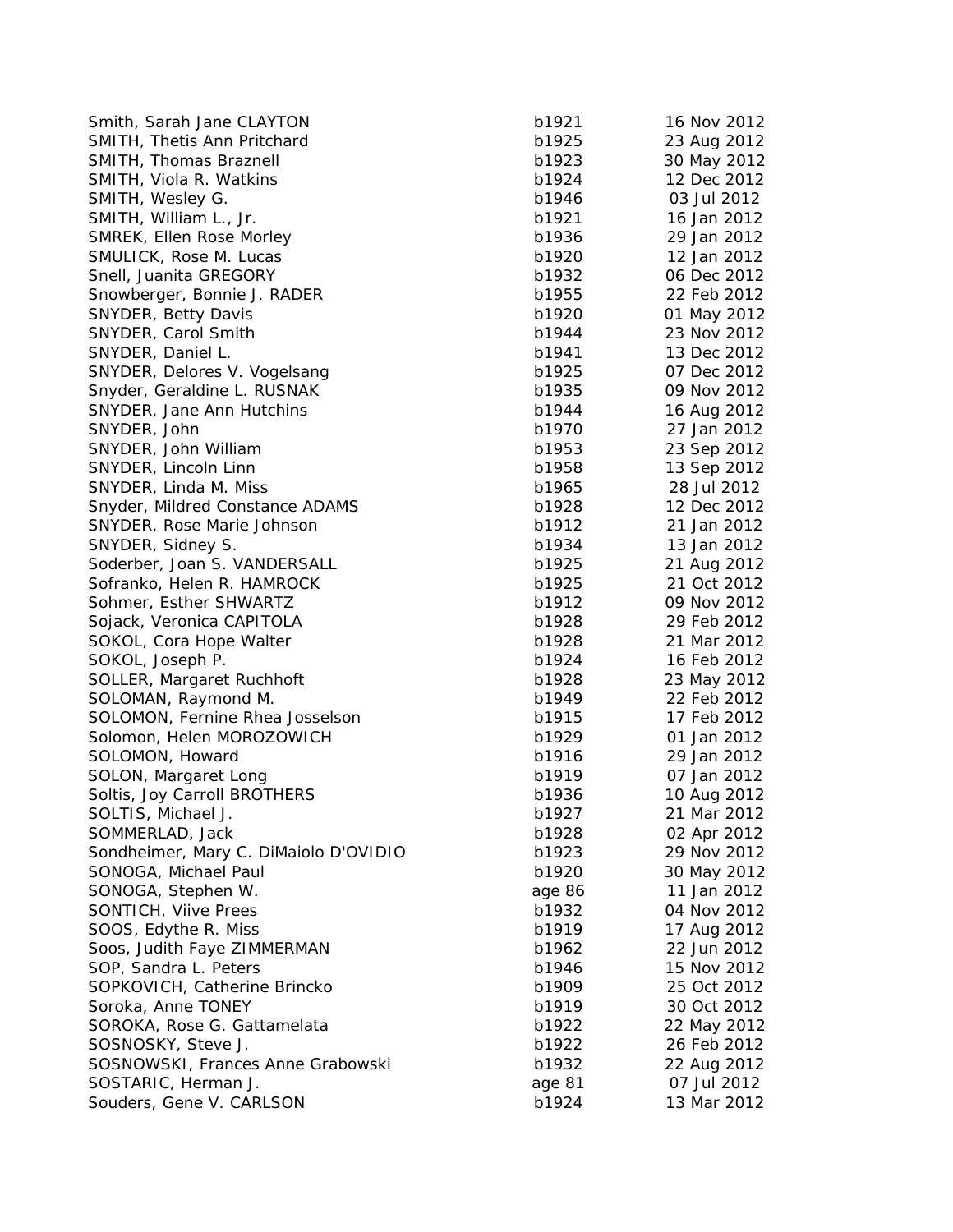| SOUTH, Donald Arthur                     | b1931  | 14 Dec 2012 |
|------------------------------------------|--------|-------------|
| Southworth, Margaret J. REISINGER        | b1926  | 13 Jun 2012 |
| SOVICK, Charles C.                       | b1916  | 12 Aug 2012 |
| Sox, Mary Grace HANNON                   | b1924  | 23 Dec 2012 |
| Sox, Ruth Marjorie SULIOT                | b1927  | 09 Dec 2012 |
| SPARKEY, Clarence A. (aka Murry)         | b1922  | 25 Oct 2012 |
| Sparkey, Murry (aka Clarence A.)         | b1922  | 25 Oct 2012 |
| SPATAR, Duane Daniel                     | b1948  | 22 Apr 2012 |
| spear, Eloise WALKER                     | b1921  | 11 Oct 2012 |
| SPEARE, Ada M. Ezzell                    | b1934  | 15 Apr 2012 |
| SPEARE, George R., Sr.                   | b1930  | 24 May 2012 |
| Speckert, Annie H. MIHALY                | b1934  | 22 Dec 2012 |
| Spector, Dolores MIRKIN                  | b1928  | 24 Sep 2012 |
| SPELLICK, Michael D.                     | b1978  | 03 Jul 2012 |
| Spencer, Edith Ann spencer               | b1936  | 09 Oct 2012 |
| SPENCER, Edward M.                       | b1939  | 06 Jun 2012 |
| SPENCER, Leonard J.                      | b1923  | 01 Oct 2012 |
| Spencer, Malinda E. SHEA                 | b1925  | 26 Oct 2012 |
| SPERATI, William D.                      | b1951  | 18 Jul 2012 |
| SPEZIALE, Sam W.                         | b1948  | 14 Aug 2012 |
| Spicer, Gloria Carolina MOYER            | b1940  | 25 Jun 2012 |
| SPICKER, Thomas J.                       | b1963  | 02 Apr 2012 |
| SPIKER, Louise McGarvey                  | b1924  | 01 Jul 2012 |
| <b>SPIREK, Lucille Amiss</b>             |        | 14 Oct 2012 |
| SPISAK, John A.                          | b1918  | 29 Oct 2012 |
| SPISAK, Patricia Eileen Kidney Roth      | b1928  | 30 Oct 2012 |
| SPLITSTONE, Patricia A. Roth             | b1931  | 20 Nov 2012 |
| SPOTLESON, Rita Marie Patricia Amendolea | b1928  | 04 Nov 2012 |
| SPRAGLING, Jackie Harper                 | b1947  | 29 Mar 2012 |
| SPRAGUE, Betty Jane Roberts              | b1918  | 05 Sep 2012 |
| SPRIGGS, Howard E.                       | age 87 | 02 Nov 2012 |
| SPRINGS, James                           | b1924  | 26 Apr 2012 |
| SQUEGLIA, Mary Jane Lariccia             | b1933  | 20 Oct 2012 |
| Squeglia, Theresa M. SCARNECCHIA         | b1922  | 01 Jan 2012 |
| SQUEGLIA, Thomas J.                      | b1920  | 12 Dec 2012 |
| STABILE, Leroy J.                        | b1916  | 15 Jan 2012 |
| Stabile, Neva J. BASISTA                 | b1929  | 08 Oct 2012 |
| STACEY, Lawrence Wellman                 | b1933  | 06 Jul 2012 |
| STACY, Mary Elizabeth Namie              | b1919  | 26 Sep 2012 |
| Stafford, Marie GASSER                   | b1916  | 27 Jan 2012 |
| STAFFREY, Daniel M.                      | b1982  | 11 Sep 2012 |
| STAGE, Bernita E. (Mrs. Ted)             | b1915  | 13 May 2012 |
| Stahlman, Ethel J. HIMES                 | b1920  | 15 Jan 2012 |
| Staib, Nettie B. ASHELMAN                | b1919  | 06 Jul 2012 |
| STALLINGS, Robert W.                     | b1931  | 25 Sep 2012 |
| STALLWORTH, Oliver S.                    | b1925  | 12 Feb 2012 |
| STALNACKER, Virginia Ann Cellio          | b1946  | 23 Feb 2012 |
| STAMATERIS, Nick                         | age 85 | 28 Sep 2012 |
| STAMP, Melvin L.                         | b1942  | 20 Sep 2012 |
| STANDOHAR, Joseph J.                     | b1925  | 15 Aug 2012 |
| Standorf, Bonita E. CHAMBERS             | b1950  | 07 Apr 2012 |
| Standorf, Bonita E. CHAMBERS             | b1950  | 08 Apr 2012 |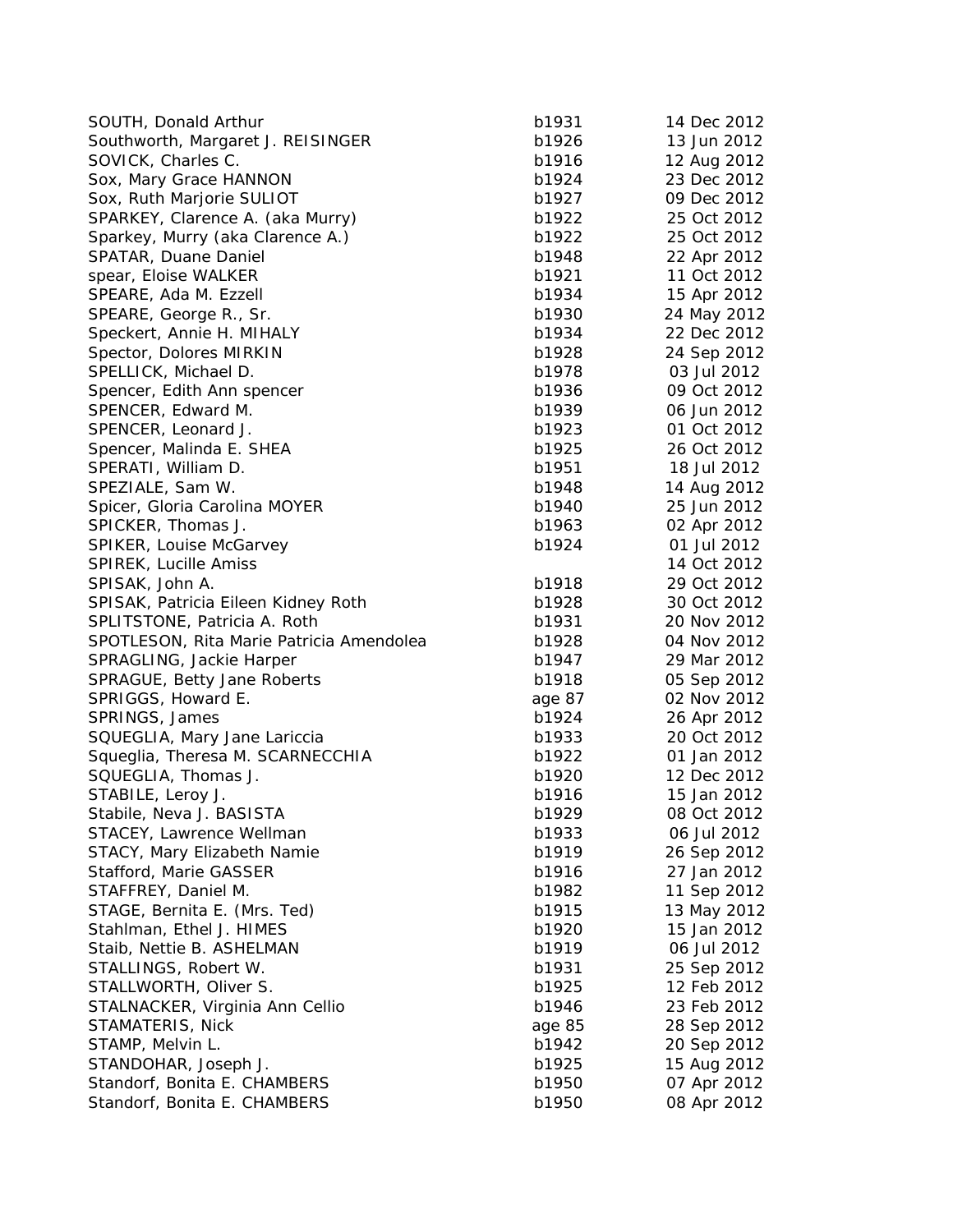| Stanford, Alma L. FOX              | b1928  | 01 Jan 2012 |
|------------------------------------|--------|-------------|
| STANFORD, Beatrice Jackson         | b1929  | 28 Mar 2012 |
| STANFORD, Carol Jean Reibel        | b1931  | 15 Sep 2012 |
| Stanier, Mary Oliver MALONEY       | age 80 | 09 Mar 2012 |
| Stanislaw, Justine REPASKY         | b1917  | 29 Jul 2012 |
| Stanislaw, Mary Lou PROCHAK        | b1927  | 15 Jul 2012 |
| STANISLAW, Thomas                  | b1939  | 12 Dec 2012 |
| STANKO, Albert L.                  | b1950  | 31 Oct 2012 |
| STANKO, Robert J.                  | b1954  | 25 Nov 2012 |
| STANKORB, Mark, Sr.                | b1962  | 06 Mar 2012 |
| Stanley, Esther J. HEPPLEWHITE     | b1917  | 18 Jan 2012 |
| Stanley, Esther J. HEPPLEWHITE     | b1917  | 20 Jan 2012 |
| STANLEY, Thomas P.                 | b1925  | 06 Nov 2012 |
| Stanners, Margaret McMurry HERR    | b1917  | 21 Oct 2012 |
| Stanovcak, Jacquelyn DAPRILE       | b1952  | 18 Mar 2012 |
| STANSBURY, Ryan A.                 | b1979  | 30 Apr 2012 |
| STANTON, Billy W.                  | age 53 | 11 Mar 2012 |
| STANTON, Joyce Ann Bannon          | b1946  | 11 Nov 2012 |
| Staples, Virginia Gertrude GILBERT | b1921  | 15 Jun 2012 |
| STAPLETON, John W.                 | b1929  | 03 May 2012 |
| STARE, Robert E.                   | b1933  | 27 Jan 2012 |
| STARK, Martha E. Cline             | b1918  | 08 Feb 2012 |
| Starkey, Naomi MOLASKEY            | b1934  | 21 Jun 2012 |
| Starks, Rose Verlynn BLACK         |        | 21 Oct 2012 |
| STARNER, Frances L. Matheny        | b1929  | 31 Dec 2012 |
| STAS, June C. Thomas               | b1935  | 26 Dec 2012 |
| STATES, William L.                 | b1942  | 25 Jan 2012 |
| STATON, David                      | b1982  | 01 Jul 2012 |
| STAUDACHER, Paul Francis           | b1935  | 23 Mar 2012 |
| Stauffer, Doris L. MCDONALD        | b1929  | 19 Jun 2012 |
| STAUFFER, Nancy I. Mahoney         | b1931  | 29 Jul 2012 |
| Stavich, Mary Smith BROWN          | b1913  | 09 Jun 2012 |
| STAWINSKI, Linda Sanborn           | b1944  | 16 May 2012 |
| STEBELTON, Paul Owen               | b1931  | 01 Dec 2012 |
| STEELE, Colin S.                   | b1925  | 12 Oct 2012 |
| STEELE, Jean G., Miss              | b1915  | 07 Feb 2012 |
| STEELE, Norma L. Miss              | b1925  | 05 Sep 2012 |
| Steewart, Muriel JONES             | age 89 | 19 May 2012 |
| STEFAN, Frank J.                   | b1958  | 03 May 2012 |
| Stefanik, Doreen S. GROOVER        | b1960  | 17 Jul 2012 |
| STEFANISH, Walter John             | b1939  | 16 Dec 2012 |
| STEFKO, Joseph Michael             | b1930  | 12 May 2012 |
| Stein, Louise Emma O'BRIAN         | b1924  | 17 Jun 2012 |
| Stein, Louise Emma O'BRIEN         | B1924  | 18 Jun 2012 |
| Steinfeld, Janie JENKINS           | b1922  | 22 Apr 2012 |
| STELLATO, Pauline Mihu             | b1923  | 10 Jun 2012 |
| STELLERS, David M.                 | b1942  | 25 Dec 2012 |
| Stelnicki, Bernice KIHM            | b1926  | 15 Jan 2012 |
| STELTER, Rita Ann Slovkovsky       | b1929  | 07 Oct 2012 |
| STELTS, James E.                   | b1931  | 31 Dec 2012 |
| STEPAN, Cheryl L. Smith            | b1957  | 13 Aug 2012 |
| STEPHANY, Janice Day               | b1959  | 18 Jul 2012 |
|                                    |        |             |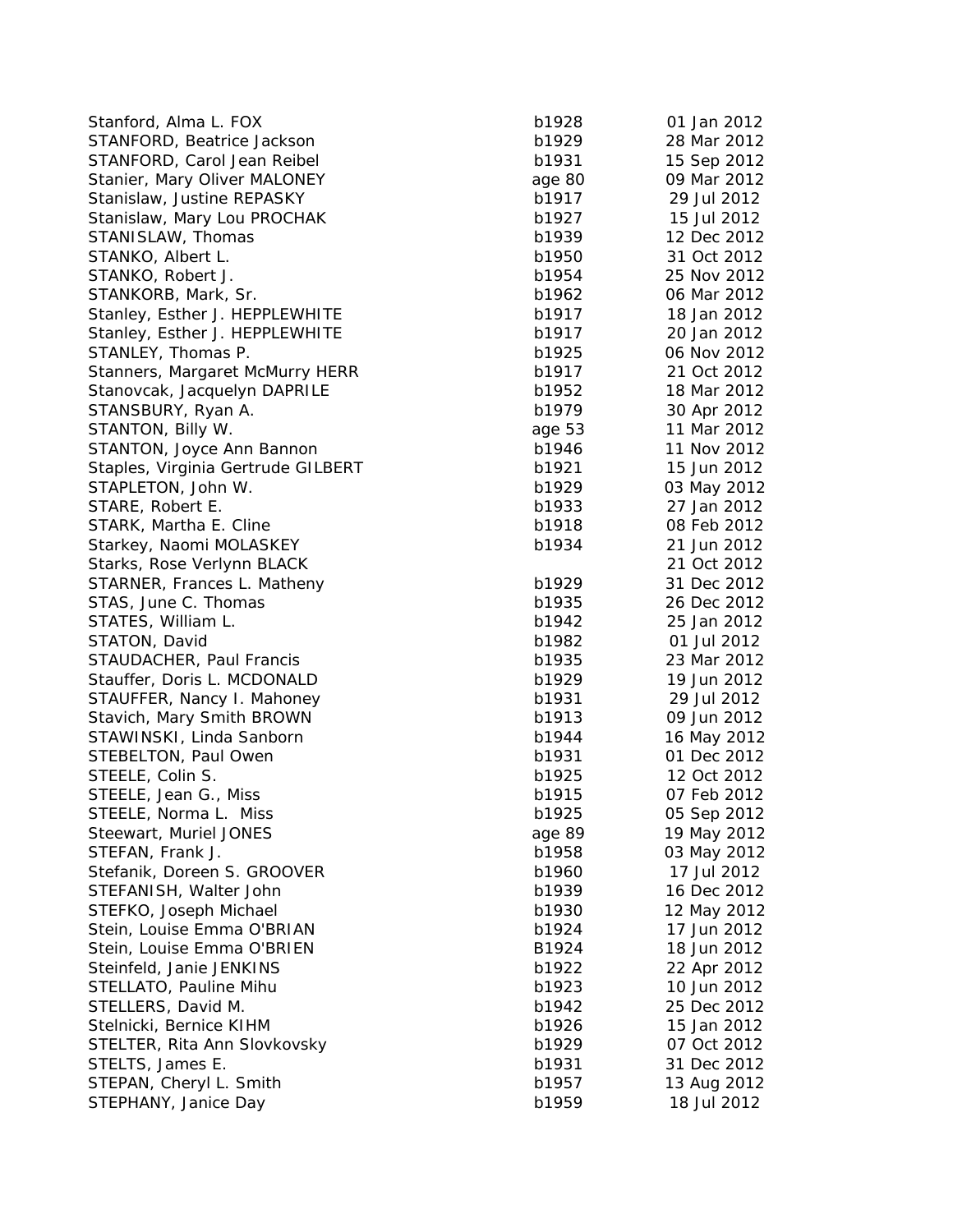| STEPHENS, Dennis Lee                    | b1943  | 25 Apr 2012 |
|-----------------------------------------|--------|-------------|
| STEPHENS, John J.                       | b1928  | 10 Feb 2012 |
| STEPHENS, Richard Lamar                 | b1965  | 08 Nov 2012 |
| STEPHENS, William                       | b1931  | 31 Oct 2012 |
| STEPHENSON, Louise Rita Barnett         | b1927  | 27 Nov 2012 |
| STEPP, Shawn Bradley s/o Keith          | b2006  | 23 Feb 2012 |
| <b>STERNAGLE, Ethel Louise Whinnery</b> | age 87 | 06 Apr 2012 |
| STERNBURG, H. Harold                    | b1938  | 14 Jun 2012 |
| STEVENS, Anzie Ruth Morrison            | b1915  | 15 Aug 2012 |
| Stevenson, Marie J. OLIEO               | b1921  | 08 Jul 2012 |
| STEVENS-ROSINE, Brandy M., Miss         | b1991  | 25 May 2012 |
| Steves, Helen A. GOBELY                 | b1929  | 07 Aug 2012 |
| STEWART, Alice Margaret Wiseman         | b1949  | 04 Aug 2012 |
| STEWART, Betty M. Quigley               | b1924  | 19 Feb 2012 |
| STEWART, Cassandra L. Donnelly          | b1979  | 06 Nov 2012 |
| STEWART, Kenneth                        | b1960  | 20 Sep 2012 |
| STEWART, Leonard G.                     | b1948  | 14 Nov 2012 |
| STEWART, Ronald Eugene                  | b1962  | 21 Aug 2012 |
| Stewart, Vivian A. TAYLOR               | b1961  | 04 Apr 2012 |
| STICKLE, George Edward, Jr.             | b1924  | 15 May 2012 |
| STIGER, Vina Louise Davenport           | b1931  | 04 Mar 2012 |
| STILLE, Vincent W.                      | b1916  | 25 Sep 2012 |
| STILLWAGON, Kimberly Ann, Miss          | b1957  | 22 Apr 2012 |
| STIMPERT, Beulah M. Wade                | b1926  | 08 Jun 2012 |
| STINER, Alexis M. d/o Adam              | b2010  | 08 Mar 2012 |
| STINER, Martha M. Kolat                 | b1926  | 11 Apr 2012 |
| STITLE, Donald R.                       | b1920  | 29 Jul 2012 |
| Stitle, Hazel Eileen Gill CASEY         | b1918  | 18 Dec 2012 |
| STITZEL, William C., III                | b1976  | 10 Jun 2012 |
| STIVER, Kenneth E., Sr.                 | b1953  | 19 Apr 2012 |
| STIZZA, Angela Mary Scirocco            | b1919  | 18 Mar 2012 |
| STOCK, Robin Paige Viets                | b1957  | 28 May 2012 |
|                                         |        |             |
| STOCK, Robin Paige Viets                | b1957  | 28 May 2012 |
| STOCK, Robin Viets Paige                | b1957  | 27 May 2012 |
| STOCKER, Margretta R. Myers             | age 92 | 05 Dec 2012 |
| STOCKSLAGER, Eva Faye Simons            | b1970  | 21 May 2012 |
| STOJKOV, Blagoje (aka Bob)              | b1942  | 11 Oct 2012 |
| STOJKOV, Bob (aka Blagoje)              | b1942  | 11 Oct 2012 |
| STOKES, Sandra, Miss                    | b1947  | 01 Apr 2012 |
| STOKES, Tiffanie L. Sanko               | b1974  | 20 Sep 2012 |
| STONE, Donna L. McSkimming              | b1932  | 29 Jul 2012 |
| Stone, Rose Marie A. AUSTRINO           | b1936  | 16 Mar 2012 |
| Stoneman, Ella B. WILHIDE               | b1928  | 08 Nov 2012 |
| STONER, Clair Eugene                    | b1922  | 16 May 2012 |
| Storey, Patricia Ann KANE               | b1932  | 28 Jan 2012 |
| Stouffer, Janet M. CASITY               | b1953  | 01 Jan 2012 |
| STRAIT, Carl L., Sr.                    | b1935  | 16 May 2012 |
| STRALEY, Hermine Maroscher              | b1928  | 02 Feb 2012 |
| STRATIS, Anastasia Hazistamatakis       | b1925  | 23 Jul 2012 |
| Straub, Dorothy Helen DUTKO             | b1922  | 10 Dec 2012 |
| Strautz, Victoria KOTT                  | b1917  | 09 Aug 2012 |
| STREB, William Richard                  | b1931  | 21 Nov 2012 |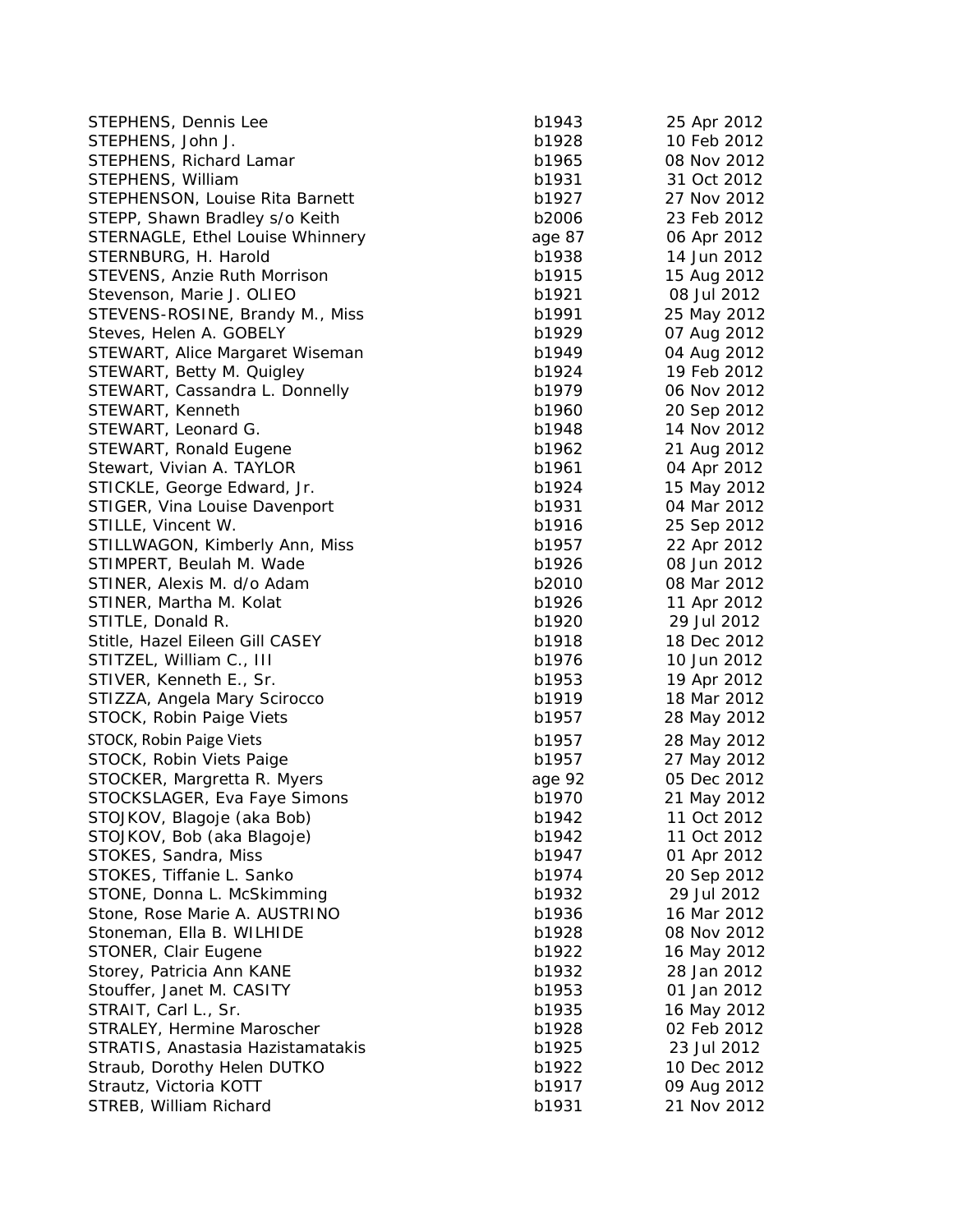| STREDNI, Elizabeth Mary Boncz            | b1927   | 05 Dec 2012 |
|------------------------------------------|---------|-------------|
| STREET, Haydee Williams                  | b1922   | 09 Nov 2012 |
| Strehler, Barbara HUTCHINSON             | b1932   | 15 Dec 2012 |
| STREITFERDT, Lucile M. Collins           | b1915   | 11 Jan 2012 |
| Strenglis, Marie MANOLUKAS               | b1924   | 02 Nov 2012 |
| STRICKLAND, William C.                   | b1928   | 18 May 2012 |
| STRICKLIN, Irene (Mrs. Jim)              | b1939   | 25 Mar 2012 |
| STROM, Virginia M. Welch                 | b1920   | 21 Aug 2012 |
| Strycott, Frances. V. RUMBAUGH           | b1931   | 28 Feb 2012 |
| STUART, Alyce Ann White                  | b1932   | 14 Nov 2012 |
| Stuler, Virginia Sager JONES             | b1917   | 01 Apr 2012 |
| STULL, Cora Jane Zimmerman               | b1944   | 07 Oct 2012 |
| Stump, Violet E. SCHULTE                 | b1936   | 08 Mar 2012 |
| Sturgeon, Jessie Margaret FIEHLER        | b1929   | 30 May 2012 |
| STURGEON, Rhea M. Cohn                   | age 88  | 30 Mar 2012 |
| Sturm, Eleanor Suzanne DULYA             | b1938   | 29 Aug 2012 |
| STURM, Mark E.                           | b1954   | 31 Jul 2012 |
| STYKA, Edward J.                         | b1939   | 29 Apr 2012 |
| STYN, Katharine Hodyk                    | age 92  | 20 May 2012 |
| Such, Theresa ANDREVICH                  | b1930   | 29 Nov 2012 |
| Suchar, Anna A. KRAWICK                  | b1944   | 15 Feb 2012 |
| SUDANO, Larry D.                         |         | 11 Sep 2012 |
| SUDIMAK, Jack (aka John)                 | b1940   | 26 Oct 2012 |
| SUDIMAK, John (aka Jack)                 | b1940   | 26 Oct 2012 |
| SUDOL, Peter David, Sr.                  | b1968   | 22 Feb 2012 |
| SUGAR, Liam Kent s/o Christopher         | b/d2012 | 16 Nov 2012 |
| SULIOT, Ruth Marjorie Sox                | b1927   | 09 Dec 2012 |
| SULKA, Pamela Lomax                      | b1948   | 01 Dec 2012 |
| SULLIVAN, Dolores Patricia (Mrs. Stuart) | age 87  | 15 Jul 2012 |
| sullivan, Marguerita Eleanor JONES       | b1930   | 08 Sep 2012 |
| SULLIVAN, Mark J.                        | b1956   | 28 Nov 2012 |
| SULLIVAN, Shawn L. Woods                 | b1971   | 07 Jul 2012 |
| SUNDERMAN, Robert Allen                  | b1961   | 19 Dec 2012 |
| Surack, Carol J. PRELOG                  | b1949   | 24 May 2012 |
| SURAK, Susie Andreyko                    | b1931   | 25 Feb 2012 |
| SURMAN, Melvin A.                        |         | 07 Jun 2012 |
| Susko, Ann O. TENKE                      | b1925   | 14 Mar 2012 |
| SUTERA, Stacey Isco                      | b1972   | 12 Feb 2012 |
| SUTHERIN, Esther Helman                  | b1931   | 07 Jan 2012 |
| SUTLIFF, John C.                         | b1983   | 04 Jan 2012 |
| Sutton, Ora E. (Zip) SCHOMER             | b1943   | 20 Nov 2012 |
| SUTTON, Wayne Derrick                    | b1956   | 04 Jun 2012 |
| Sveth, Christina SITKO                   | b1929   | 28 Mar 2012 |
| Sveth, Helen BELAK                       | b1920   | 08 Feb 2012 |
| SVOBODA, Helen Kaspar Brandsovich        | b1922   | 16 Mar 2012 |
| Swagger, Carolyn L. SIMMONS              | b1935   | 11 Mar 2012 |
| SWAGGER, Roy                             | b1954   | 24 Feb 2012 |
| SWANSON, Chester F.                      | b1937   | 21 Jul 2012 |
| SWANTNER, Lisa Marie Behanna             | b1967   | 04 Nov 2012 |
| SWARTZ, Mary L. Hadnett                  | b1926   | 28 Mar 2012 |
| SWARTZLANDER, Gerald                     | b1934   | 03 May 2012 |
| Swearengen, Alice L. DORMAN              | b1924   | 21 Apr 2012 |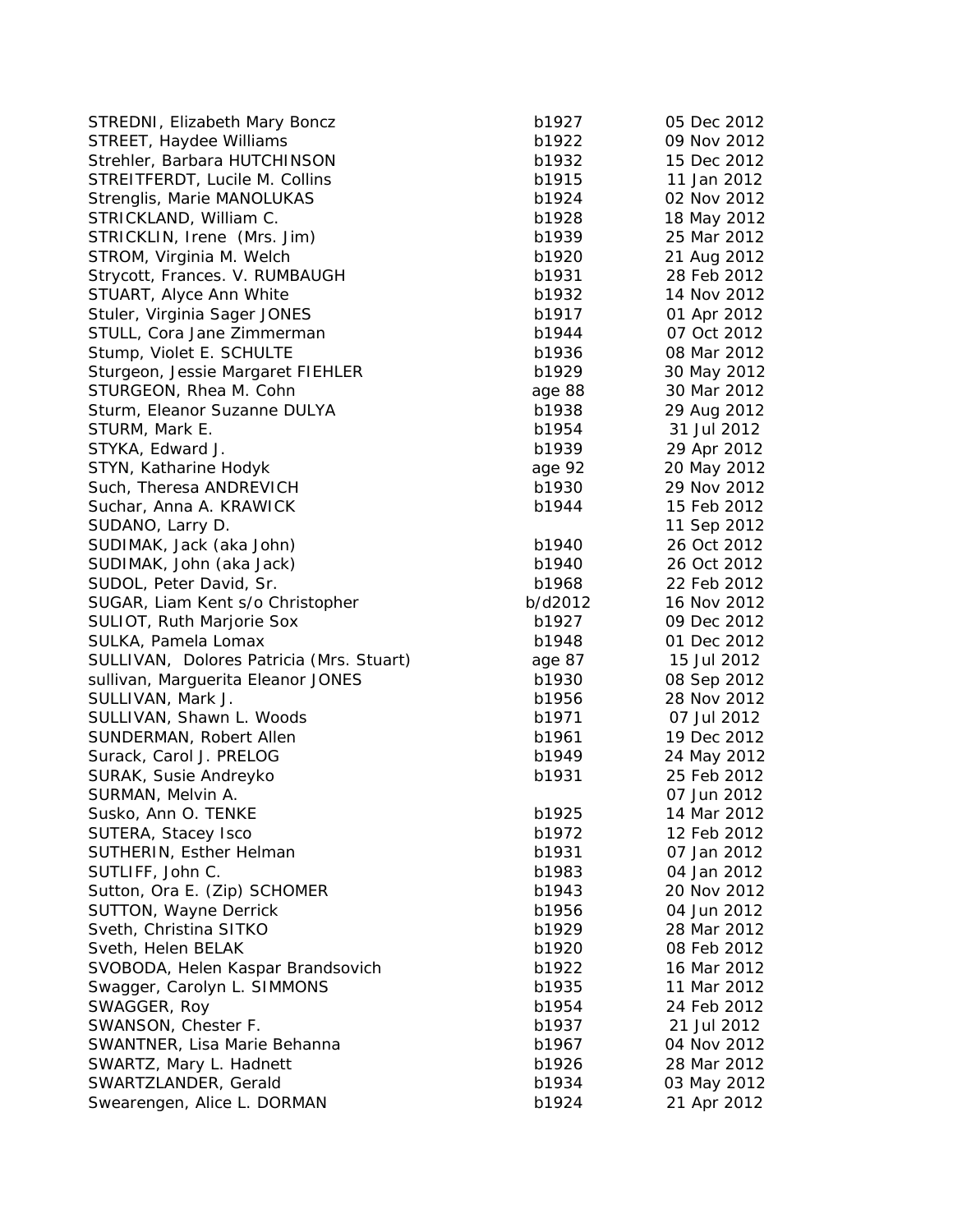| Sweeney, Audrey Marie YOUNG       | b1916  | 28 Jul 2012 |
|-----------------------------------|--------|-------------|
| SWEENEY, Charlotte Jean Matthews  | b1924  | 26 Aug 2012 |
| <b>SWEENEY, Mary Arendas</b>      | b1919  | 11 Nov 2012 |
| SWEET, Daniel C.                  | b1952  | 21 Oct 2012 |
| SWEET, Daniel C.                  | b1952  | 26 Jul 2012 |
| SWEET, Mary Marie Young           | b1945  | 17 Apr 2012 |
| Sweet, Ronald Lee Sr.             | b1944  | 24 Jun 2012 |
| SWEETKO, Beverly M. Miss.         | b1943  | 10 Aug 2012 |
| SWEETKO, Joseph F.                | b1919  | 02 Jan 2012 |
| Swider, Helen T. PASIAK           | b1917  | 10 Jun 2012 |
| Swierz, Adele D. PAVEL            | b1936  | 23 Aug 2012 |
| Swierz, Stella LOBOY              | b1917  | 02 Oct 2012 |
| Swift, Patricia SABO              | b1934  | 22 Feb 2012 |
| Swingle, Doris A. BARNES          | b1924  | 27 Aug 2012 |
| Swisher, Margaret Belle BROWNLEE  | b1917  | 12 Jul 2012 |
| SYAK, Sarah Jane Caines           | b1916  | 20 Oct 2012 |
| Sybelnik, Alice J. GARTMAN        | age 96 | 18 Oct 2012 |
| SYBELNIK, Frank J., Jr.           | b1954  | 26 Apr 2012 |
| SYKES, James E.                   | b1935  | 11 Jun 2012 |
| SYLAK, Audrey I. Maddox           | b1915  | 12 Sep 2012 |
| SYLVESTER, Alfred E.              | b1923  | 30 Apr 2012 |
| SYLVIS, william James             | b1925  | 05 Oct 2012 |
| SYNDER, John Michael              | b1951  | 30 Dec 2012 |
| SYX, Barbara Jean (Mrs. Ted)      | b1929  | 15 May 2012 |
| Szabados, Dorothy G. PANICK       | b1922  | 04 Apr 2012 |
| Szabo, Irene N. ARBIE             | b1916  | 30 Aug 2012 |
| Szakach, Mary Sandor CHAKLOS      | b1915  | 15 Mar 2012 |
| SZALLAI, Dale A. Rev.             | b1951  | 05 Jul 2012 |
| SZAMREY, Sophia Koleda            | b1919  | 27 May 2012 |
| SZENBORN, Theodore M., Jr.        | b1944  | 30 May 2012 |
| SZENYERI, Frances Tatania Prelepa | b1916  | 24 Jul 2012 |
| SZILAGY, Donna Viola Lazich       | b1925  | 07 Dec 2012 |
| Szpyt, Stella DAMBROGIO           | b1915  | 27 Aug 2012 |
| SZUROVY, Geza                     | b1934  | 27 Nov 2012 |
| SZWEDKO, John B.                  | b1963  | 04 Jan 2012 |
| Szymanski, Donna J. Zoldak MONK   | b1935  | 21 Nov 2012 |
| Tabak, Catherine URDEA            | b1925  | 16 May 2012 |
| Tablack, Norene KOTASEK           | b1938  | 03 Sep 2012 |
| TACK, Nancy E. Neill              | b1943  | 25 Apr 2012 |
| Takacs, Ann M. BECKES             | b1930  | 11 Jun 2012 |
| TAMBURINO, Archie (aka Arginio)   | b1915  | 27 Nov 2012 |
| TAMBURINO, Arginio (aka Archie)   | b1915  | 27 Nov 2012 |
| TANASKOVIC, Desanka Radisavljevic | age 81 | 01 Jun 2012 |
| TANKOVICH, Donald M.              | b1936  | 27 Jul 2012 |
| TARAJCAK, Stephanie J. Miss.      | b1959  | 21 Nov 2012 |
| TARANTINE, Barbara A. Miss        | b1942  | 08 Oct 2012 |
| TARCHA, Cathy Sue Miss            | age 63 | 07 Oct 2012 |
| Tarr, Sincearae OPATKEN           | b1963  | 24 Apr 2012 |
| Tascione, Mary Alice JANIS        | b1923  | 31 Oct 2012 |
| Tascione, Pamela A. POTTS         | b1959  | 04 Apr 2012 |
| TASCIONE, Sarah R. Miss.          | b1925  | 04 Dec 2012 |
| TASOTA, Katherine Piskovich       |        | 10 Jun 2012 |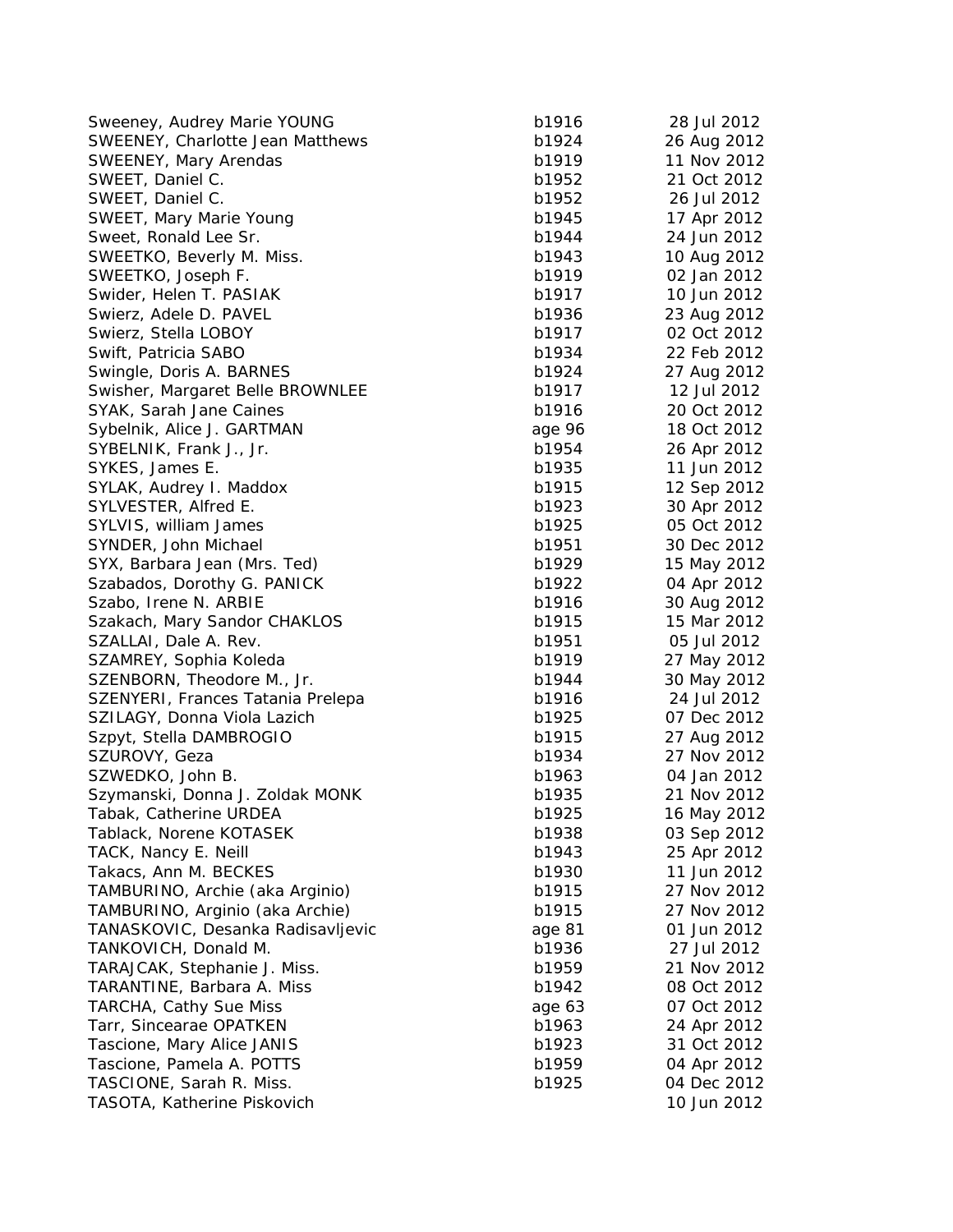| TATUM, Mary Margaret Kincaid       | b1941  | 25 Jan 2012 |
|------------------------------------|--------|-------------|
| Tauro, Antoinette Rose KOVACH      | b1924  | 30 Aug 2012 |
| TAURO, Donald J.                   | b1931  | 25 Feb 2012 |
| TAYLOR, Addie E.                   | b1929  | 08 Dec 2012 |
| TAYLOR, Anna M. Munn               | b1920  | 13 Jan 2012 |
| Taylor, Beatrice Jane BALLEW       | b1932  | 02 Apr 2012 |
| Taylor, Beatrice SHAFFER           | b1917  | 12 Oct 2012 |
| Taylor, Genevieva SHIVELY          | b1916  | 30 May 2012 |
| TAYLOR, Helen L. Webster Burns     | b1934  | 21 Jun 2012 |
| TAYLOR, Kimberly S., Miss          | b1986  | 28 Mar 2012 |
| TAYLOR, Martha E. Sloan            | b1923  | 12 Feb 2012 |
| TAYLOR, Mary Ann Dotson            | b1910  | 03 May 2012 |
| TAYLOR, Roseann (Mrs. George R.)   | age 63 | 29 Jul 2012 |
| TAYLOR, Vivian A. Stewart          | b1961  | 04 Apr 2012 |
| TCHORYK, Michael A.                | b1953  | 07 Feb 2012 |
| TEAGUE, Oscar                      | b1931  | 26 Jul 2012 |
| Tedrow, Nellie B. BALESTRA         | b1922  | 19 Aug 2012 |
| TEETS, Harry R.                    | b1929  | 19 Aug 2012 |
| TELEGO, Edward George              | b1924  | 18 Apr 2012 |
| TELEGO, George Paul                | b1940  | 26 Oct 2012 |
| Teleis, Sara M. BLEWS              | b1947  | 19 Jul 2012 |
| TENKE, Ann O. Susko                | b1925  | 14 Mar 2012 |
| <b>TENNANT, Beatrice Patterson</b> | b1932  | 27 Aug 2012 |
| TENNANT, William Jesse             | b1934  | 28 Oct 2012 |
| Tensley, Tiffany Monique McKEITHEN | b1972  | 08 Mar 2012 |
| TENTINGER, Darlene M.              | b1921  | 27 Mar 2012 |
| Teresko, Sophie BLAND              | b1917  | 27 Aug 2012 |
| TERLECKI, Helen F. Floryjanski     | b1926  | 29 Nov 2012 |
| <b>TERLECKY, Helen Polmaskitch</b> | b1927  | 28 Dec 2012 |
| TERLECKY, Michael J.               | b1917  | 16 Mar 2012 |
| Terlesky, Anna KOZMENSKY           | b1908  | 26 Feb 2012 |
| TERRY, Brian W.                    | b1974  | 19 Jan 2012 |
| <b>TERRY, Rose Mary Robinson</b>   | b1959  | 07 Sep 2012 |
| TESKI, Richard J.                  | age 67 | 08 Apr 2012 |
| TESNER, Raymond J.                 | b1926  | 26 Apr 2012 |
| Testa, Eleanor MORAKIS             | b1925  | 18 Feb 2012 |
| Testa, Margaret A. SHIMINSKY       | b1924  | 23 Feb 2012 |
| <b>TETLOW, Albert</b>              |        | 29 Aug 2012 |
| TEUSINK, Catherine Franzetta       | b1919  | 21 Oct 2012 |
| THARP, Randall G.                  | b1938  | 18 Jul 2012 |
| THARPE, Willie C.                  | b1913  | 06 Sep 2012 |
| THEODORE, Jesma E. Chapman         | b1981  | 03 Aug 2012 |
| Thew, Linda McCREERY               |        | 29 Apr 2012 |
| THIGPEN, Ray L.                    | b1945  | 13 May 2012 |
| THILLBERG, Roy W.                  | b1947  | 22 Feb 2012 |
| THIRY, Rosemarie Bradenstein       | b1927  | 08 Feb 2012 |
| THOMA, Andrew                      | b1987  | 26 Apr 2012 |
| THOMAS, Waldron Eugene             |        | 05 Oct 2012 |
| Thomas, Carol M. CRITTENDEN        | b1926  | 29 Jan 2012 |
| THOMAS, Despina Meshel             | b1930  | 06 Apr 2012 |
| THOMAS, Despina Meshel             | b1930  | 05 Apr 2012 |
| THOMAS, Dorothy Lynn, Miss         | b1965  | 01 May 2012 |
|                                    |        |             |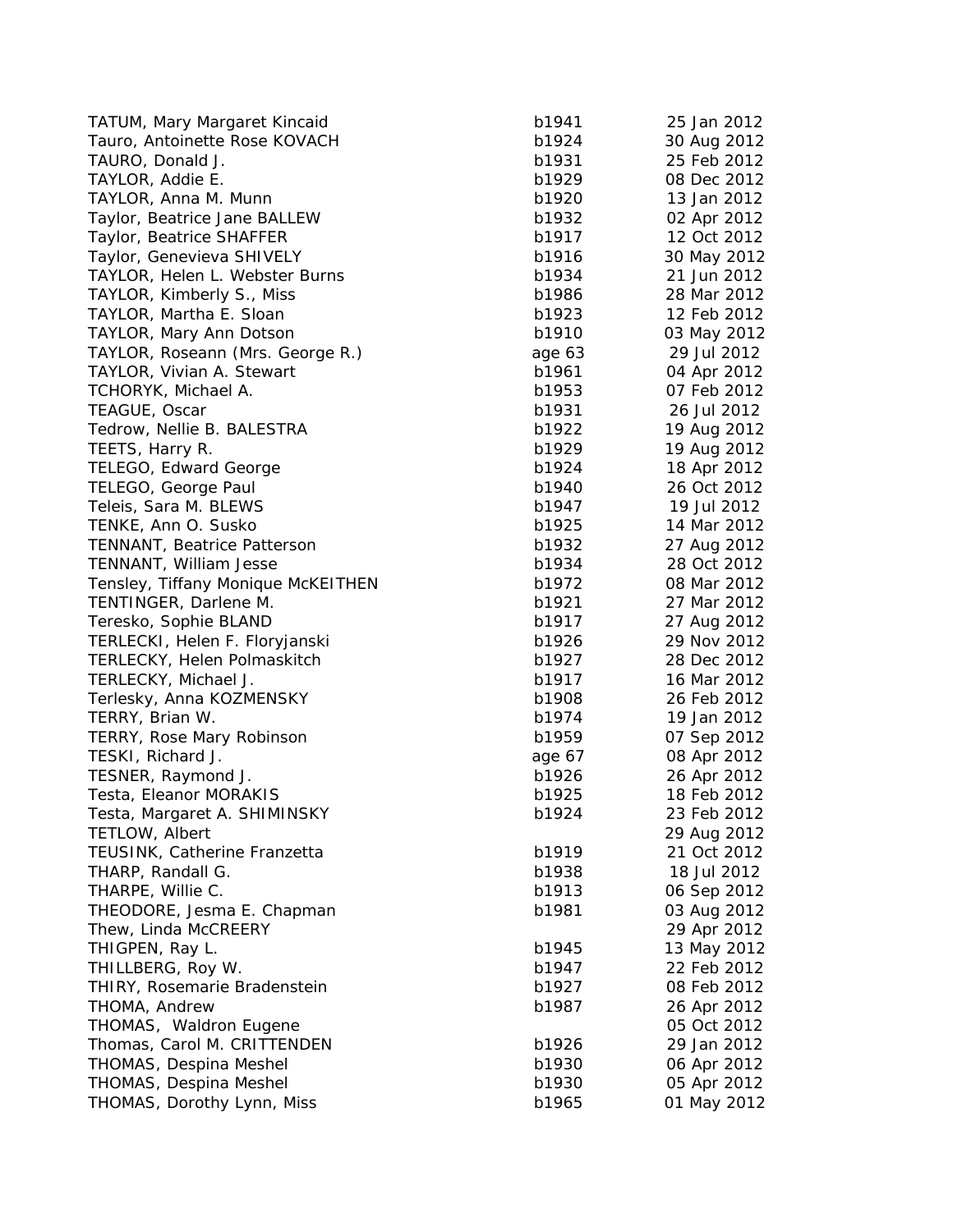| Thomas, Harriet M. JOHNSTON     | b1941 | 29 Aug 2012 |
|---------------------------------|-------|-------------|
| THOMAS, James C.                | b1949 | 19 Jan 2012 |
| THOMAS, James F.                | b1915 | 08 Dec 2012 |
| THOMAS, James K.                | b1931 | 07 Nov 2012 |
| THOMAS, John                    | b1938 | 16 May 2012 |
| Thomas, June C. STAS            | b1935 | 26 Dec 2012 |
| THOMAS, Lester Lawson           | b1924 | 19 Aug 2012 |
| Thomas, Mark A.                 | b1957 | 16 Jun 2012 |
| Thomas, Martha Ann Gender BRYAN | b1939 | 28 Nov 2012 |
| Thomas, Martha E. DEBRUYN       | b1953 | 13 Sep 2012 |
| Thomas, Mary BARNHART           | b1929 | 02 Sep 2012 |
| Thomas, Mary Elizabeth WRIGHT   | b1927 | 02 Oct 2012 |
| THOMAS, Mary I. Pilla           | b1925 | 02 Apr 2012 |
| THOMAS, Nathaniel               | b1930 | 06 Jan 2012 |
| THOMAS, Peggy B. Birchfield     | b1944 | 17 Sep 2012 |
| THOMAS, Ruth A. Henderson       | b1928 | 06 Jul 2012 |
| Thomas, Sadie Mae BELL          | b1942 | 07 Mar 2012 |
| Thomas, Velmer Weaver MORRIS    | b1952 | 02 Feb 2012 |
| Thompson, Betty J. HIGBEE       | b1926 | 10 Jan 2012 |
| Thompson, Florence BABCOCK      | b1918 | 24 Sep 2012 |
| THOMPSON, Gilbert Jay           | b1921 | 07 Oct 2012 |
| THOMPSON, June Alice Voytek     | b1938 | 21 Nov 2012 |
| THOMPSON, Laurel LaBooth        | b1928 | 08 Nov 2012 |
| Thompson, Leah Eileen WENTZ     | b1927 | 24 Dec 2012 |
| THOMPSON, Mark E.               | b1931 | 24 Feb 2012 |
| THOMPSON, Ruby B. Owens         | b1923 | 04 Dec 2012 |
| THOMPSON, Stefan John           | b1985 | 02 Mar 2012 |
| THOMPSON, Virginia Lee Miss     | b1923 | 29 Aug 2012 |
| THOMSON, Robert Bassett         | b1915 | 06 Mar 2012 |
| Thoresen, Karen A. JONES        | b1943 | 07 Jan 2012 |
| Thorne, Diane J. MOREHEAD       | b1948 | 18 May 2012 |
| THORNE, Velma Zimmer            | b1917 | 18 Nov 2012 |
| THORNHILL, Ruth C. Crane        | b1916 | 14 Jul 2012 |
| THORNTON, Dorothy T. O'Hara     | b1931 | 24 Mar 2012 |
| THORNTON, Joanne Dandridge      | b1928 | 11 Nov 2012 |
| <b>THORNTON, Mars Dutley</b>    | b1926 | 29 Sep 2012 |
| THORPE, Donald H.               | b1930 | 25 Jan 2012 |
| THORPE, Shirley Giering         | b1925 | 28 Jun 2012 |
| Thorpe, Yvonne Janet POPE       | b1949 | 12 May 2012 |
| THULLEN, Lois Powell            | b1922 | 18 Jan 2012 |
| THURIK, Olga Wojtowicz          | b1922 | 01 Feb 2012 |
| Thurston, Betty J. HOXWORTH     | b1925 | 14 Dec 2012 |
| TIBERIO, Christina lafrancesco  | b1925 | 08 Nov 2012 |
| Tierney, Sarah Grace REILLY     | b1928 | 26 Oct 2012 |
| Tiihonen, Viola BAKSA           | b1928 | 31 May 2012 |
| TILL, Ann M. Brekoski           | b1921 | 26 Nov 2012 |
| TILLERY, Alice Jetta Jones      | b1914 | 07 Mar 2012 |
| TILLIS, Willie D.               | b1924 | 25 Jan 2012 |
| Timko, Beatrice E. DUGGAN       | b1930 | 29 Dec 2012 |
| TIMKO, Betty May Smith          | b1925 | 15 May 2012 |
| TIMKO, Michael J., Jr.          | b1921 | 24 Apr 2012 |
| TIMKO, Richard                  | b1927 | 18 Jan 2012 |
|                                 |       |             |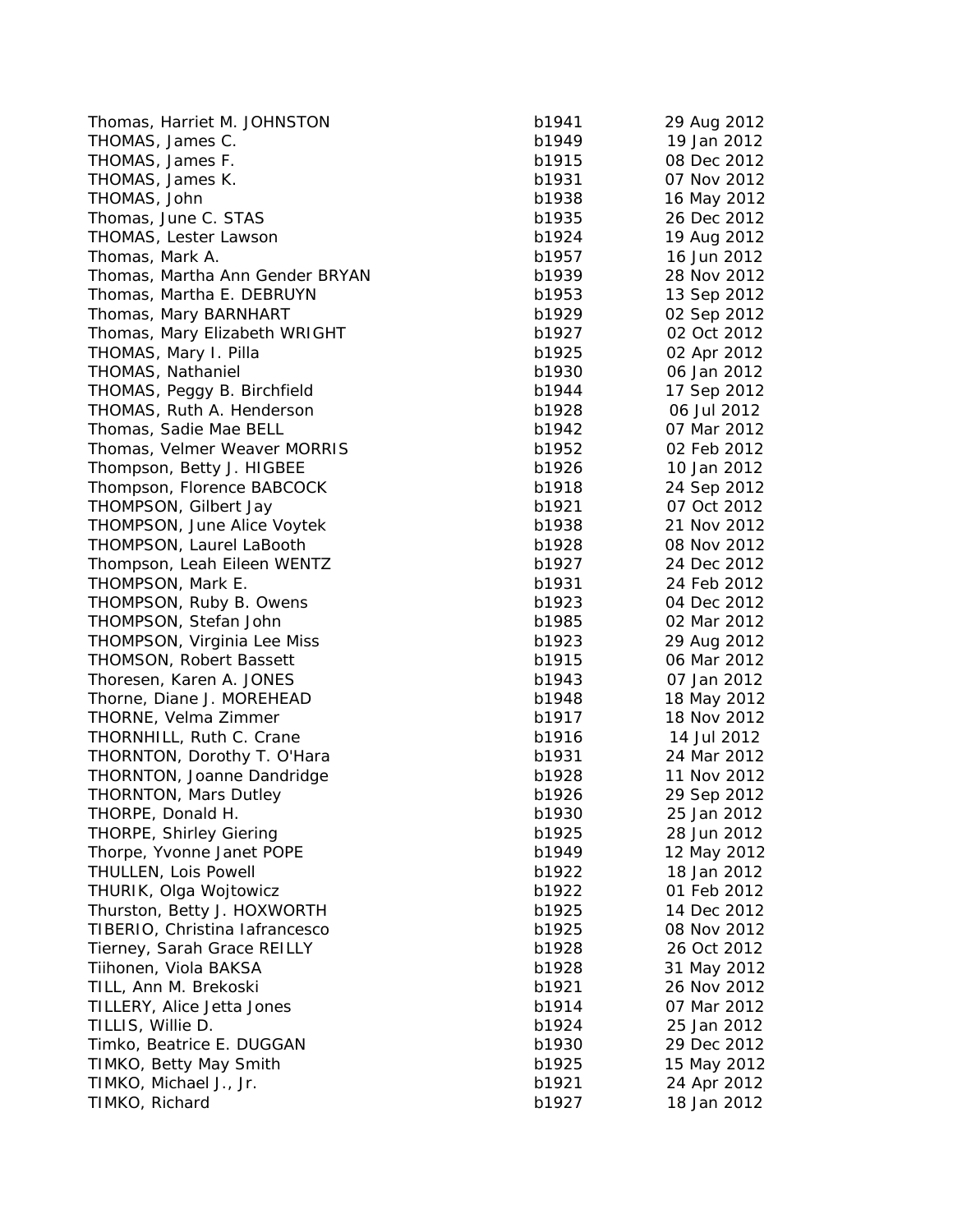| TIMKO, Richard J.                             | b1933  | 20 Aug 2012 |
|-----------------------------------------------|--------|-------------|
| TIMLIN, Violet J. Narkey                      | b1925  | 13 Dec 2012 |
| TISHER, Ann L. Mosko                          | b1933  | 26 May 2012 |
| <b>TISLER, Anna Perrott</b>                   | b12923 | 05 Apr 2012 |
| TITUS, Arthur E.                              | b1926  | 03 Jan 2012 |
| TITUS, Marc                                   | b1966  | 12 Jun 2012 |
| TKAC, Geri K. Maglicco                        | b1941  | 17 Sep 2012 |
| <b>TKACH, Helen Mary Vagas</b>                | b1917  | 20 Apr 2012 |
| TOBEY, George E.                              | b1940  | 11 Sep 2012 |
| TOBIAS, James Edwin                           | b1927  | 11 Sep 2012 |
| Tobias, Mary Dolores KRIEGER                  | b1913  | 12 Oct 2012 |
| TOBIN, Marlene Jean Mansfield                 | b1936  | 26 Dec 2012 |
| Tocco, Annabelle BODNAR                       | b1931  | 23 Aug 2012 |
| Tochman, Margaret A. TOTTEN                   | b1953  | 16 Feb 2012 |
| TOCK, Edward J.                               | b1933  | 27 Dec 2012 |
| TOD, Elizabeth Ogden                          | b1929  | 11 Apr 2012 |
| TODESSA, Ted M.                               | b1953  | 17 Apr 2012 |
| TOFFLER, Jerry                                | b1938  | 30 Dec 2012 |
| TOKARSKY, Ann Kanik                           | b1926  | 06 Dec 2012 |
| Tomai, Dorothy M. CALDARARO                   | b1934  | 07 Apr 2012 |
| Toman, Marion PIERKO                          | b1922  | 12 Jan 2012 |
| Tomasino, Carmela YANNUCCI                    | b1922  | 05 Sep 2012 |
| Tomaskovic, Rodella Leichlighter SHERARD      |        | 11 Jul 2012 |
| Tomek, Ann M. KOHL                            | b1918  | 02 Feb 2012 |
| Tomko, Caroline D. Sinkovich SIKORA           | b1915  | 18 Jul 2012 |
| Tomko, Genevieve K. SAKAS                     | b1925  | 29 Nov 2012 |
| TOMKO, Gerald F.                              | b1970  | 19 Feb 2012 |
| TOMLIN, Avanell C. Holben                     | b1919  | 02 Dec 2012 |
| Tomlin, Theresa Lucilio Bevilacqua DALESANDRO | b1934  | 15 Oct 2012 |
| Tomlin, Velma Louise COPANIC                  | b1917  | 19 Apr 2012 |
| TOMO, Valeria Ann Schlosser                   | b1922  | 18 Feb 2012 |
| TOMPKINS, Mildred E. Cowher                   | b1922  | 07 Feb 2012 |
| TOMSICK, Mary L. Rataj                        | age 91 | 14 Jun 2012 |
| TONEY, Anne Soroka                            | b1919  | 30 Oct 2012 |
| TONEY, Vickie, Miss                           | b1958  | 08 Mar 2012 |
| TONTI, Linda DiCarlo                          | b1918  | 23 Dec 2012 |
| TONYA, David A.                               | b1956  | 02 Sep 2012 |
| TOPORCER, Edward J.                           | b1934  | 11 Jan 2012 |
| TORBA, Frank P.                               | b1920  | 31 Oct 2012 |
| TORIELLO, Lou Etta Brown                      | b1929  | 11 Mar 2012 |
| Tornello, Rennie GRIFFITH                     | b1921  | 21 Mar 2012 |
| TORNINCASA, Nellie L. Whitacre                | b1924  | 08 May 2012 |
| TOROK, Joseph A., Sr.                         | b1933  | 09 May 2012 |
| TORRES SUAREZ, Rosa Julia Santiago            | b1917  | 25 Oct 2012 |
| TORRES, Carmen A. Cruz                        | b1967  | 13 Jan 2012 |
| <b>TORRES, Christina Miss</b>                 | b1963  | 14 Aug 2012 |
| TOTE, Mildred J. Fillingham                   | b1931  | 01 Aug 2012 |
| TOTH, Charles                                 | b1929  | 13 Jan 2012 |
| TOTH, Helen Hudak                             | b1923  | 12 Mar 2012 |
| TOTH, Irene J. Simkin                         | b1935  | 29 Feb 2012 |
| Toth, Josephine SAMUELS                       | b1922  | 12 Oct 2012 |
| TOTH, June Caroline Barger                    | b1929  | 22 Mar 2012 |
|                                               |        |             |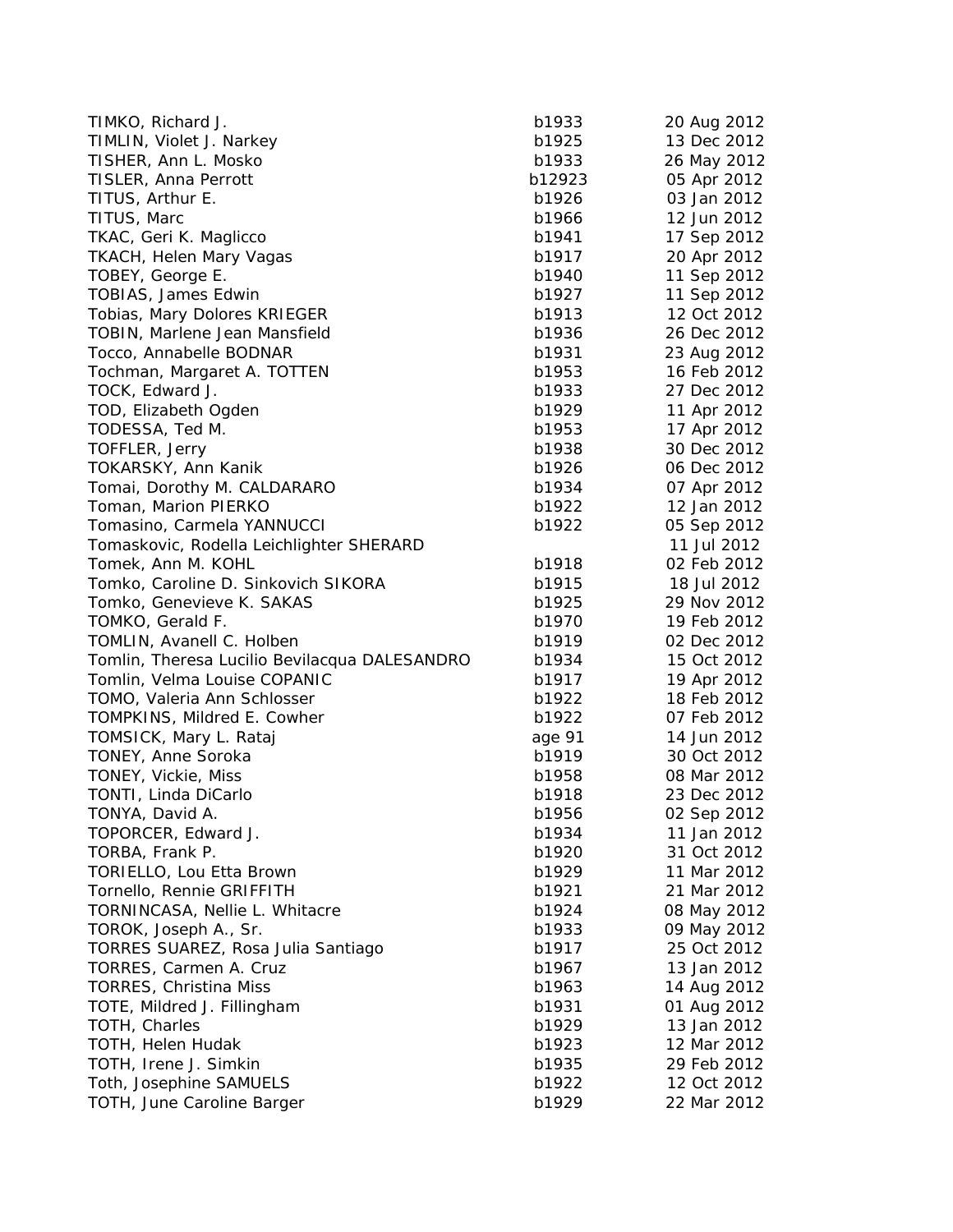| TOTH, Karen Marie (Mrs. Clifford A.)       | age 47          | 11 Apr 2012                |
|--------------------------------------------|-----------------|----------------------------|
| TOTO, Leonard J.                           | b1950           | 30 May 2012                |
| Totten, Lois Adele LEONHART                | b1927           | 18 Mar 2012                |
| TOTTEN, Margaret A. Tochman                | b1953           | 16 Feb 2012                |
| TOWARNICKY, Juanita M. Price               | b1927           | 25 Apr 2012                |
| TOWNLEY, James R.                          | b1922           | 20 Oct 2012                |
| Townsend, E. Marie BOWEN                   | b1923           | 06 Oct 2012                |
| Traylor, Mildred L. WEAVER                 | b1942           | 13 Jun 2012                |
| Trbovich, Dorothy PILGRIM                  | age 90          | 13 Jun 2012                |
| TRELLA, Michael, Jr.                       | b1923           | 26 Jan 2012                |
| <b>TRENT, Alice Jane Bell</b>              | b1927           | 25 Mar 2012                |
| Trevis, Marian R. WORKMAN                  | b1933           | 06 Oct 2012                |
| TREWELLA, Stella Wojtowicz                 | b1926           | 25 Jul 2012                |
| <b>TRICKETT, Florence Clara Anderson</b>   | b1925           | 27 Sep 2012                |
| TRICOMI, Antonette L. Ruberto              | b1926           | 29 Apr 2012                |
| Trimble, Mary Amicone KEIFFER              | b1924           | 29 Aug 2012                |
| Trio, Katherine J. FABRIZIO                | b1939           | 28 Oct 2012                |
| TRIPKE, Roseann Julian                     | b1938           | 13 Sep 2012                |
| TROCK, Clara M. Barczak                    | b1919           | 20 Mar 2012                |
| Troll, Josephine E. HUGHES                 | b1924           | 03 Jan 2012                |
| Trombacco, Yolanda Sara Lucille PARISH     | b1923           | 30 May 2012                |
| TROPEA, Elizabeth M. Calve                 | b1918           | 28 May 2012                |
| TROPEA, Elizabeth M. Calve                 | b1918           | 28 May 2012                |
| <b>TROUTMAN, Minnie Young</b>              | b1920           | 11 May 2012                |
| Troxil, Pauline E. VITULLO                 | b1934           | 22 Mar 2012                |
| TROY, Levia P., Miss                       |                 | 17 May 2012                |
|                                            | age 82<br>b1954 | 31 Mar 2012                |
| TROY, Terry W.<br>TRUBE, John Charles      | b1920           |                            |
|                                            | b1939           | 02 Sep 2012                |
| Truver, Ruth Ann ORR                       | b1916           | 31 Jul 2012<br>17 Feb 2012 |
| TUCCI, Anthony J.                          | b1932           | 08 Feb 2012                |
| TUCCI, John P.                             | b1922           | 05 Dec 2012                |
| TUMPAK, Ann M. Vallus                      | b1921           | 16 Feb 2012                |
| TUMPAK, Joseph J.<br>TUNNAT, Wilfred       | b1925           | 29 May 2012                |
|                                            | b1931           | 17 Feb 2012                |
| Tuori, Helen Marie NELSON                  | b1942           | 20 Mar 2012                |
| TUREK, John C.                             |                 | 04 Nov 2012                |
| TUREK, Josephine Podolsky                  | b1925<br>b1929  |                            |
| Turk, Elayne COHN<br>TURNAGE, Gary Elliott |                 | 15 May 2012<br>21 Nov 2012 |
|                                            | b1948<br>b1942  | 01 Mar 2012                |
| TURNBULL, Patricia J. Bayman               |                 |                            |
| TURNER, Alonzio                            | b1929           | 13 Sep 2012                |
| Turner, Deborah L. ROSA                    | b1950           | 23 Aug 2012                |
| TURNER, Derrick Oran                       | b1964           | 26 Sep 2012                |
| Turner, Donna HARMON                       | b1941           | 12 Jul 2012                |
| Turner, Ernestine Catherine WAGNER         | b1932           | 21 Oct 2012                |
| TURNER, Howard                             | b1919           | 18 Sep 2012                |
| Turner, Ina Mae BANOCZI                    | b1932           | 24 Jun 2012                |
| TURNER, Robert M.                          | b1929           | 22 Apr 2012                |
| Turocy, Irene E. DEMJEN                    | b1920           | 11 May 2012                |
| TUROCY, Suzanne L. Kacvinsky               | b1920<br>b1951  | 07 Feb 2012<br>03 Jan 2012 |
| TUTKO, Robert D.<br>TUTSOCK, Michael       | b1949           | 15 Sep 2012                |
|                                            |                 |                            |
|                                            |                 |                            |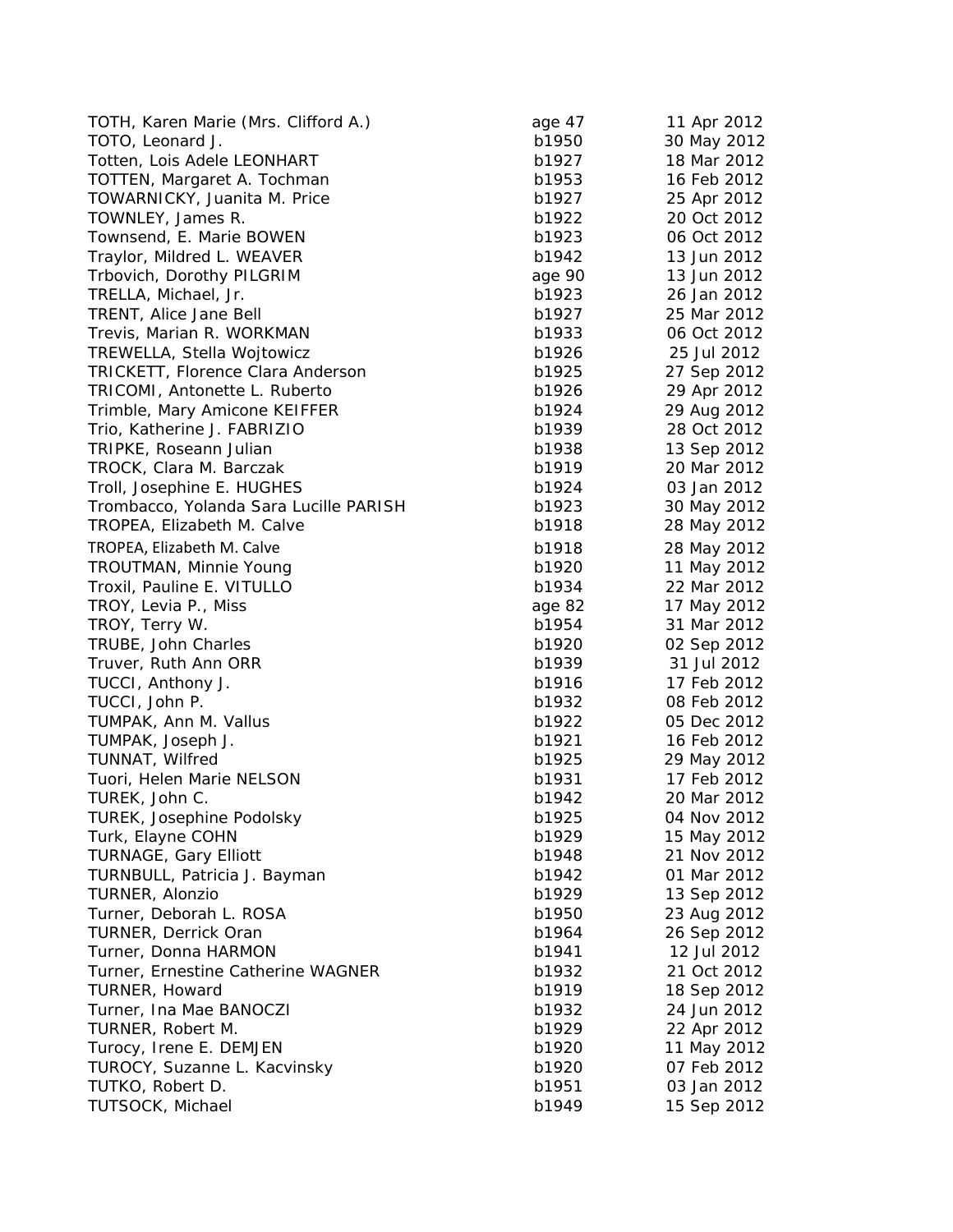| TUTTLE, Gary E.                       | b1940   | 06 Oct 2012 |
|---------------------------------------|---------|-------------|
| Twomey, Julia Margaret Patricia JONES | b1929   | 10 Jul 2012 |
| TYBOR, Pauline L. Moszczynski         | b1929   | 29 Apr 2012 |
| TYCH, Mary F. Hodos                   | b1918   | 06 Oct 2012 |
| TYMA, Denise Grace Winters            | bage 56 | 20 May 2012 |
| UBELHART, Maria                       | age 86  | 07 Jun 2012 |
| UBELHART, Maria Emrich                | b1925   | 11 May 2012 |
| <b>UBER, Jeffrey Thomas</b>           | b1954   | 12 Feb 2012 |
| UBER, Ronald                          | b1957   | 28 Feb 2012 |
| UGRAN, Brian Wade                     | b1962   | 31 May 2012 |
| UGRAN, Marjorie Barnhart              | b1931   | 06 May 2012 |
| UHELSKY, Emery M.                     | b1932   | 29 Nov 2012 |
| UHER, Betty A. Zins                   | b1929   | 04 Nov 2012 |
| UHRAIN, John M.                       | b1950   | 19 Mar 2012 |
| Uhring, Sandra R. BUDAKER             | b1954   | 26 Sep 2012 |
| Uhron, Helen E. OSTAFI                | b1921   | 16 Feb 2012 |
| Uitto, Martha M. GARASKY              | b1928   | 25 Nov 2012 |
| ULICNY, George A.                     | b1924   | 25 Mar 2012 |
| UMSTEAD, Frances (aka Sally) Richard  | b1952   | 11 Dec 2012 |
| Underwood, Doris E. HALE              | b1943   | 08 Feb 2012 |
| <b>UNGARO, Sean Patrick</b>           | b1973   | 23 Oct 2012 |
| Uram, Ann J. FLACK                    | b1916   | 22 Feb 2012 |
| URAY, Norma L. Wagner                 | b1926   | 17 Jan 2012 |
| URBACAH, Gus Lee, III                 | age 72  | 27 Apr 2012 |
| URBACH, Harry W.                      | b1925   | 18 Dec 2012 |
| URBAIN, Thomas Lee                    | b1941   | 24 May 2012 |
| <b>URBAN, Karen Landers</b>           | b1948   | 12 Sep 2012 |
| Urban, Margaret Jean ROGUSKI          | b1929   | 25 Oct 2012 |
| URDEA, Catherine Tabak                | b1925   | 16 May 2012 |
| USCIANOWSKI, Pauline, Miss            | b1942   | 13 May 2012 |
| VACLAV, Andrew Francis                | b1921   | 06 Dec 2012 |
| Vagas, Helen Mary TKACH               | b1917   | 20 Apr 2012 |
| VALENTIN, Jose, Sr.                   | b1923   | 15 May 2012 |
| VALENTIN, Luisa Samol                 | b1928   | 15 Jan 2012 |
| <b>VALENTINE, Mildred Miss</b>        | b1923   | 28 Sep 2012 |
| VALENTZ, Frank                        | b1926   | 24 Jan 2012 |
| VALERIO, Lisa A., Miss                | b1965   | 29 May 2012 |
| VALICENTI, John Anthony               | age 72  | 11 Mar 2012 |
| VALIQUETTE, Robert H.                 | b1928   | 02 Sep 2012 |
| VALLAS, Bill                          | b1928   | 23 Sep 2012 |
| Vallus, Ann M. TUMPAK                 | b1922   | 05 Dec 2012 |
| <b>VALUSCHK Susie Miss.</b>           | b1918   | 10 Nov 2012 |
| VAN DYKE, Lawrence I.                 | b1938   | 30 Dec 2012 |
| VAN HORNE, Doris J. Lynn              | b1939   | 06 Jun 2012 |
| VAN HORNE, William H.                 | b1939   | 23 Nov 2012 |
| VAN WART, Aina J.                     | age 75  | 11 Mar 2012 |
| VandenBOSCH, Cindy J. Miller          | b1960   | 04 Jan 2012 |
| VANDERSALL, Joan S. Soderberg         | b1925   | 21 Aug 2012 |
| VANDITTI, Jerome S.                   | b1929   | 10 Nov 2012 |
| VanFOSSAN, Mary Ellen, Miss           | b1950   | 19 Mar 2012 |
| VanFOSSAN, Nancy J. Kaighin           | b1922   | 10 Jan 2012 |
| VANIK, Susan Elizabeth Sharfal        | b1913   | 05 Feb 2012 |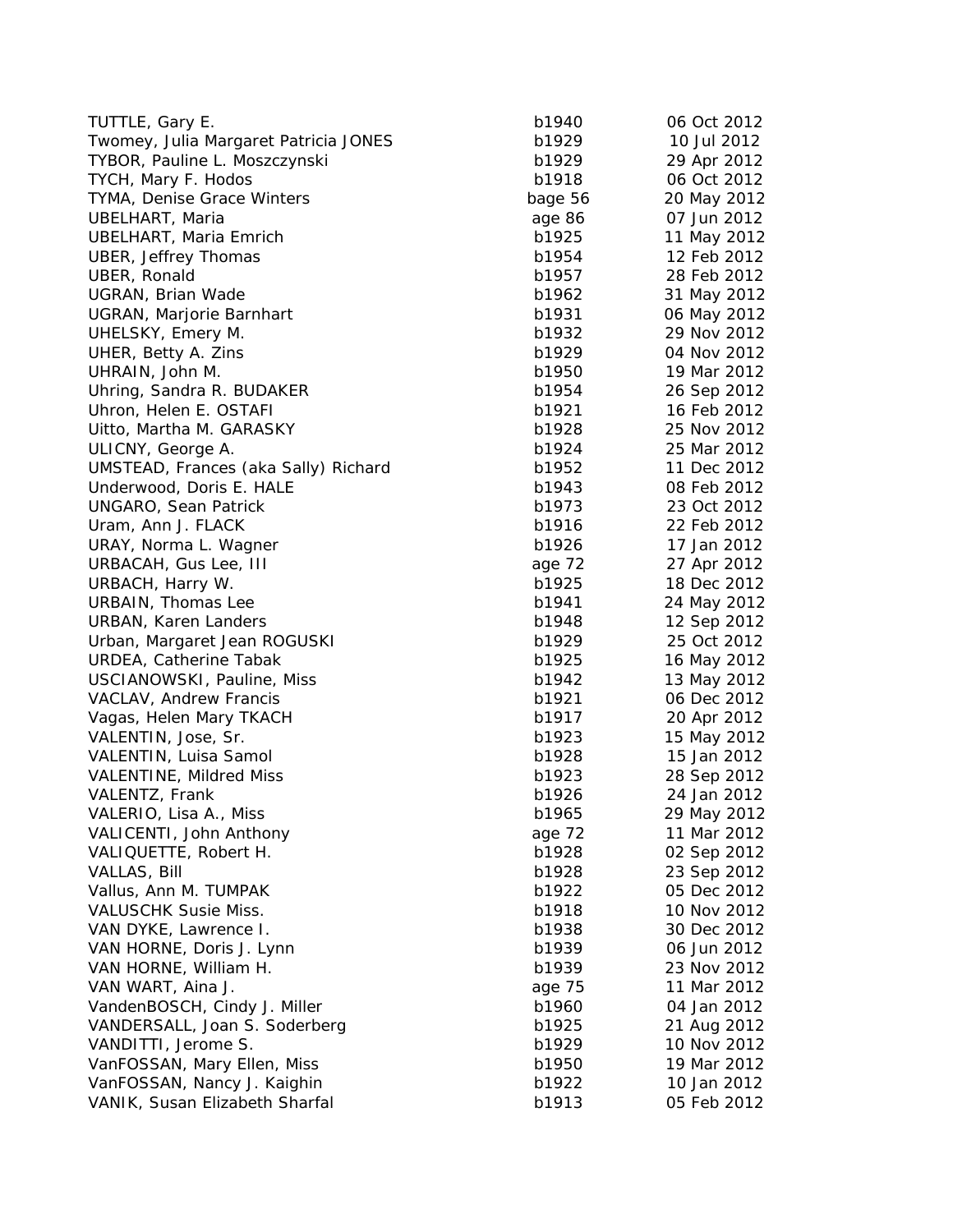| VANYO, Paul, Jr.                            | b1930  | 08 Feb 2012 |
|---------------------------------------------|--------|-------------|
| VARGA, Paul Joseph                          | b1929  | 10 Jul 2012 |
| VARGAS, Thomas J.                           | b1927  | 03 Oct 2012 |
| VARGO, Esther E., Miss                      | b1927  | 24 Jan 2012 |
| VARGO, Irene Petrus                         | b1931  | 22 Mar 2012 |
| VARGO, Margaret E. Sakas                    | b1916  | 21 Jun 2012 |
| VARGO, Philomena M. Lariccia                | b1918  | 12 Sep 2012 |
| Vargo, Rose McFARLAND                       | b1918  | 23 Feb 2012 |
| Vargo, Violet J. POPA                       | b1929  | 26 Aug 2012 |
| VARI, Pauline Mary Raggo                    | b1920  | 30 Sep 2012 |
| Varkonda, Mary SCHAEFFER                    | b1922  | 15 Jul 2012 |
| VARLEY, Ruth M. Ronyak                      | b1923  | 05 Jan 2012 |
| Varner, Nancy L. BRUNETTI                   | b1953  | 23 Mar 2012 |
| VARNER, Thomas L., Jr.                      | b1934  | 13 Apr 2012 |
| VASO, John F.                               | b1921  | 27 Dec 2012 |
| Vass, Ann M. BUTLER                         | b1918  | 04 Mar 2012 |
| VASSIL, John Charles                        |        | 15 Mar 2012 |
| Vasvari, Ronald M.                          | b1942  | 23 Jun 2012 |
| VAUGHAN, George C.                          | b1970  | 25 Apr 2012 |
| VAUGHAN, Viola C. Polito                    | b1922  | 02 Dec 2012 |
| VAUGHN, Edward H.                           | b1932  | 11 Jul 2012 |
| VAVLAS, Michael N.                          | b1936  | 18 Jan 2012 |
| VAZQUEZ-COLON, Victor                       | b1917  | 04 Feb 2012 |
| VEAUTHIER, Patricia L. Davis                | b1951  | 01 Jan 2012 |
| VEAUTHIER, William F.                       | b1943  | 22 Jul 2012 |
| VEHRE, John                                 | b1936  | 30 Oct 2012 |
| Vekas, Esther M. EICHENBERG                 | b1927  | 29 Jun 2012 |
| Velasquez, Geraldo                          | b1939  | 27 Jun 2012 |
| VELAZQUEZ, John                             | b1947  | 29 Jul 2012 |
| VENABLE, Clifford D.                        | b1956  | 18 Jul 2012 |
| Venable, Donna Armour PHILLIPS              | b1947  | 22 Dec 2012 |
| Vendemia, Pauline BRUNO                     | b1930  | 16 Aug 2012 |
| VENEABLE, Theodore R., Sr.                  | b1925  | 08 Jan 2012 |
| Veneroso, Angela Marie DeSALVO              | age 85 | 15 Feb 2012 |
| <b>VENNERI, Shelly Ann Miss</b>             | b1959  | 06 Oct 2012 |
| VENNETTI, Patrick Herman                    | b1942  | 07 Jun 2012 |
| VENTRESCO, Margaret Lorraine Cavin          | b1930  | 10 Sep 2012 |
| VERBA, Grace (AKA LEVOCHA, Mary Grace, Sr.) | b1919  | 02 Mar 2012 |
| <b>VERDINEK, Lorene Dorothy Scutti</b>      | b1911  | 15 Dec 2012 |
| <b>VERNER, Margaret Perez</b>               | b1929  | 27 Nov 2012 |
| VEROSTKOA, Richard                          | age 78 | 25 Mar 2012 |
| VERTREES, Edgar David                       | b1955  | 24 May 2012 |
| Vetter, Margaret R. ALEXANDER               | b1918  | 01 Aug 2012 |
| <b>VICKERS, Shirley Mae Depp</b>            | age 80 | 11 Sep 2012 |
| Viets, Robin Paige STOCK                    | b1957  |             |
|                                             |        | 27 May 2012 |
| Viets, Robin Paige STOCK                    | b1957  | 28 May 2012 |
| Viets, Robin Paige STOCK                    | b1957  | 28 May 2012 |
| VIGORITO, Daniel E.                         | b1944  | 23 Sep 2012 |
| VILD, Paul Joseph                           | b1970  | 22 Aug 2012 |
| VILLANI, Vera Beraduce                      | b1919  | 06 Mar 2012 |
| VILLECCO, Jeannette Elizabeth Ragazzine     | b1929  | 21 Feb 2012 |
| VILLONE, Barbara J. Seach                   | b1963  | 05 Aug 2012 |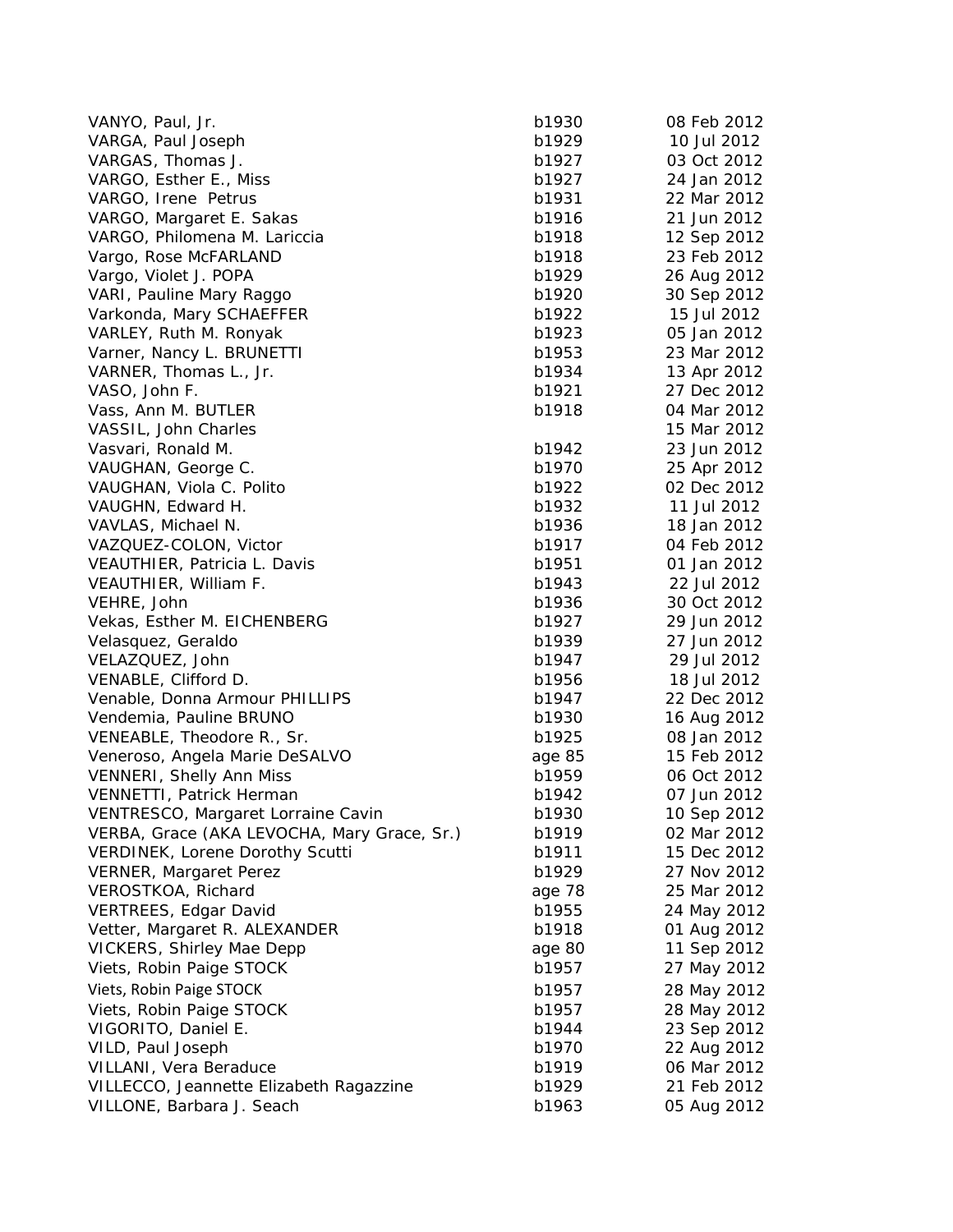| Villy, Christinia L. GABRIEL          | b1953  | 19 Sep 2012 |
|---------------------------------------|--------|-------------|
| Vinarsky, Judith Ann SALLUSTIO        | b1944  | 06 May 2012 |
| VINICH, Leona G. Glass                | b1934  | 14 Dec 2012 |
| Vinkler, Dorothy M. SMITH             | b1927  | 12 Jul 2012 |
| VIRGALITTE, Josephine Schewirey       | b1923  | 18 Oct 2012 |
| Vitelli, Nellie J. ROSSER             | b1926  | 30 Oct 2012 |
| VITEZ, Myrtle M. Gearhart             | b1924  | 24 Oct 2012 |
| VITKO, Peter Paul                     | b1921  | 21 Aug 2012 |
| VITKO, Sara Seabrook                  | b1943  | 29 Jan 2012 |
| Vittorio, Joseph G.                   | b1923  | 26 Jun 2012 |
| VITULLO, Annette Ciminelli            | b1915  | 23 Mar 2012 |
| VITULLO, Pauline E. Troxil            | b1934  | 22 Mar 2012 |
| VIVO, Frank Daniel                    | b1920  | 23 Jan 2012 |
| Vogelsang, Delores V. SNYDER          | b1925  | 07 Dec 2012 |
| VOGRIN, Helen C. Iannazone            | b1922  | 19 Aug 2012 |
| Voitus, Agnes Patricia SCOTT          | b1925  | 22 Nov 2012 |
| VOLANSKY, Michael G.                  | b1938  | 02 Aug 2012 |
| Volar, Josephine Ann SMITH            | b1924  | 25 Apr 2012 |
| Volchko, Thomas John                  | b1925  | 17 Jun 2012 |
| VOLGELBERGER, Mary Louise Miss        | b1938  | 02 Aug 2012 |
| Vosvello, Helen S. POLIDORI           | b1923  | 02 Dec 2012 |
| VOUVALIS, Charles J.                  | b1960  | 21 Apr 2012 |
| Voytek, June Alice THOMPSON           | b1938  | 21 Nov 2012 |
| Vrancic, Margaret M. BYCE             | b1923  | 16 Dec 2012 |
| <b>VRANKOVICH, Steve</b>              | b1926  | 11 Dec 2012 |
| VUKOVICH, Frances Kohowski            | b1930  | 12 Feb 2012 |
| <b>VUKOVICH, Marie Genofy Kunovic</b> | b1947  | 07 Dec 2012 |
| VULETICH, Ruth L. James               | b1922  | 21 Jan 2012 |
| VULICH, Florence B. Lafigliola        | age 76 | 01 Dec 2012 |
| Waddell, Georgeann CHRISTOPHER        | b1922  | 27 Aug 2012 |
| Wade, Beulah M. STIMPERT              | b1926  | 08 Jun 2012 |
| Wade, Glenna M. Perry Helsel RANKIN   | age 75 | 18 Mar 2012 |
| WADLAND, Edith Campana Brucoli        | b1925  | 05 Oct 2012 |
| WAGNER, Donald G.                     | b1931  | 09 Apr 2012 |
| WAGNER, Ellen Nelson                  | b1935  | 07 Nov 2012 |
| WAGNER, Ernestine Catherine Turner    | b1932  | 21 Oct 2012 |
| Wagner, Norma L. URAY                 | b1926  | 17 Jan 2012 |
| WAGNER, Sara Jane Green               | b1924  | 07 Oct 2012 |
| Wagner, William H.                    | b1934  | 16 Jun 2012 |
| WAIT, Rita E. Wolfe                   | b1949  | 18 Aug 2012 |
| <b>WAKEFORD, Russell</b>              | b1949  | 22 Feb 2012 |
| Wakelee, Helen Campbell LIPKA         | b1914  | 16 Aug 2012 |
| WALDMAN, Edith Mirkin                 | b1915  | 26 May 2012 |
| Walick, Agnes Susan PUHALLA           | b1928  | 01 Apr 2012 |
| WALKAMA, Eugene                       | b1915  | 12 Jul 2012 |
| WALKER, Charlie L.                    | b1937  | 07 Apr 2012 |
| WALKER, David                         | b1928  | 29 Aug 2012 |
| WALKER, Donna Jean Jones              | b1937  | 28 Nov 2012 |
| <b>WALKER, Eloise Spear</b>           | b1921  | 11 Oct 2012 |
| <b>WALKER, Frederick</b>              | age 54 | 18 Nov 2012 |
| WALKER, Jayne Lewis                   | b1930  | 22 Jan 2012 |
| WALKER, Joshua F. s/o Guy             | b1997  | 12 Jun 2012 |
|                                       |        |             |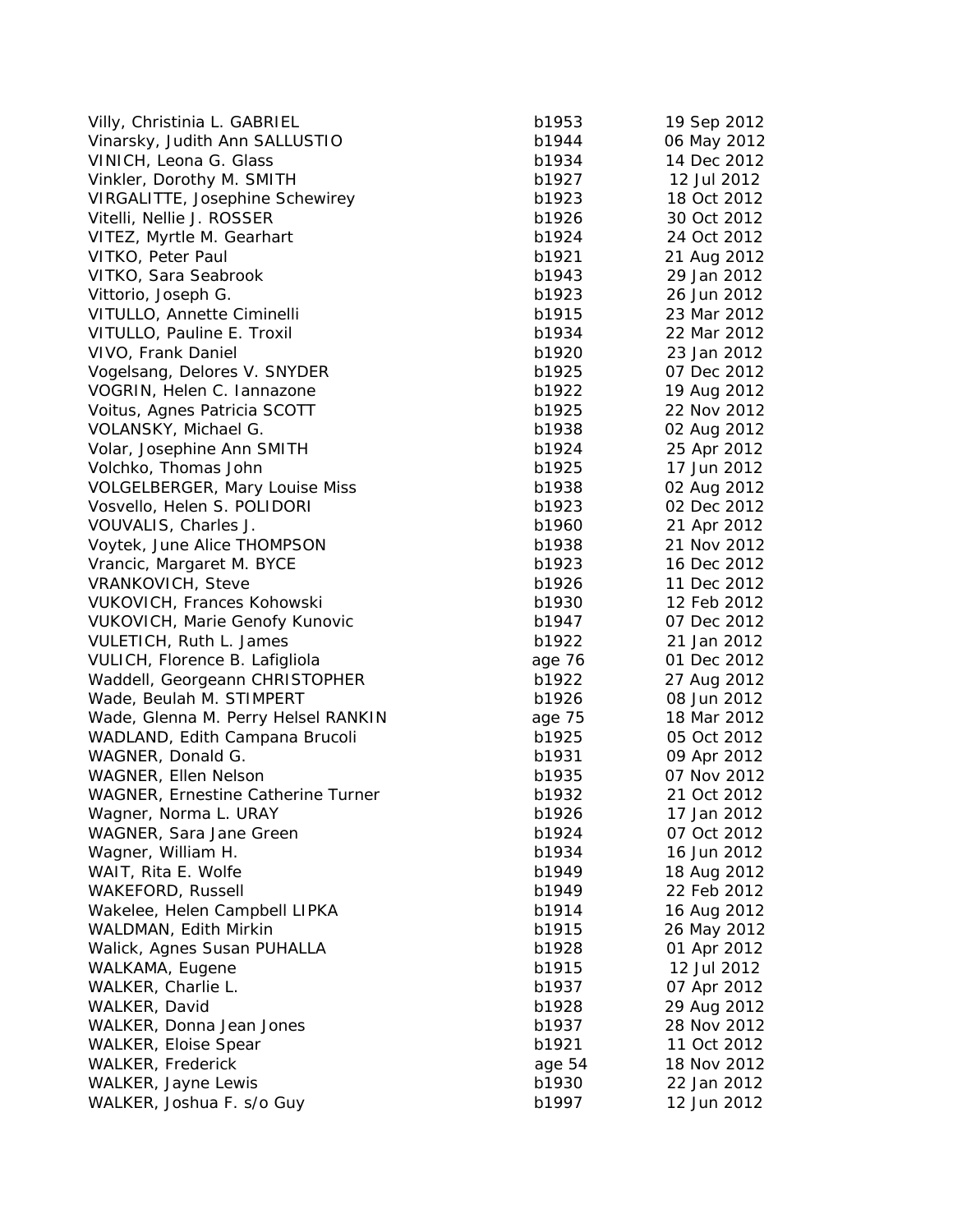| WALKER, Mary Louise Infante                  | b1936   | 05 Aug 2012 |
|----------------------------------------------|---------|-------------|
| <b>WALKER, S Carmel Christina Comichisto</b> | b1926   | 02 Dec 2012 |
| WALKOWIEC, Charles J.                        | b1965   | 26 Sep 2012 |
| WALLACE, Audrey Ms.                          | b1936   | 14 Dec 2012 |
| WALLACE, Catherine Murray                    | b1918   | 24 Jun 2012 |
| Wallace, Doris Geraldine Wright SHINN        | b1910   | 13 Mar 2012 |
| WALLACE, John R.                             | b1974   | 29 Aug 2012 |
| Wallace, Rose J. GORCZYCA                    | b1920   | 20 Jan 2012 |
| WALLER, Harold Ray                           | b1972   | 20 Aug 2012 |
| Wallerius, Lois Jean DIETER                  | b1931   | 13 Jul 2012 |
| <b>WALLIS, Nancy Corey Miss</b>              | b1935   | 24 Jul 2012 |
| Wallos, Mary Jane WOLF                       | b1924   | 08 Dec 2012 |
| WALLS, Joel Allen                            | b1946   | 27 May 2012 |
| Walsh, Alice Lucille SCOGGIN                 | b1919   | 25 Apr 2012 |
| WALSH, Diana Marie Goss                      | b1953   | 02 Dec 2012 |
| WALSH, Donald Eugene                         | b1935   | 20 Dec 2012 |
| Walsh, Judyth Gail NEMETH                    | b1938   | 13 Dec 2012 |
| Walsh, June Marjorie HECKER                  | b1925   | 09 May 2012 |
| WALSH, Mary Elizabeth Young                  | b1937   | 17 Aug 2012 |
| Walsh, Nan A. GUISLER                        | b1936   | 10 Jan 2012 |
| WALSTON, D. Bruce                            | b1948   | 19 Dec 2012 |
| Walter, Cora Hope SOKOL                      | b1928   | 21 Mar 2012 |
| Walter, Erika HASH                           | b1926   | 29 Jul 2012 |
| WALTERS, Abraham                             | age 91  | 23 Mar 2012 |
| WALTERS, Dorothy M. Flowers Kuhn             | age 84  | 19 Jul 2012 |
| <b>WALTERS, Dorsey E. Cress</b>              | b1940   | 11 Aug 2012 |
| WALTERS, Grant C.                            | b1947   | 29 Nov 2012 |
| WALTERS, Sally Hackenbracht Shalosky         | b1939   | 01 Mar 2012 |
| WALTON, David Jeffery                        | age 104 | 05 Aug 2012 |
| WALTON, Mary Jo Savarin                      | b1930   | 31 Mar 2012 |
| Wanamaker, Karen A. WATSON                   | b1950   | 15 Feb 2012 |
| WANSACK, Julie Sheppa                        | b1914   | 16 Jun 2012 |
| Warczuk, Anna PILAK                          | b1912   | 29 Apr 2012 |
| Ward, Agnes O. Rohm FRANTZ                   | b1912   | 19 Jul 2012 |
| WARD, Carl E.                                | b1943   | 29 Apr 2012 |
| WARD, Herod                                  | b1925   | 23 Dec 2012 |
| WARDEN, John A.                              | b1921   | 09 Sep 2012 |
| WARE, Francis L.                             | b1926   | 27 Nov 2012 |
| WARGO, Bernice D. Graham                     | b1930   | 11 May 2012 |
| Wargo, Joanne EMERY                          | b1960   | 10 Dec 2012 |
| WARGO, Rita E. Bertch                        | age 83  | 31 Mar 2012 |
| Warner, Carrie Lee BLEDSOE                   | b1918   | 15 Jun 2012 |
| <b>WARREN, Charles Huntley</b>               | b1946   | 08 Sep 2012 |
| Warren, Hilda T. METZ                        | b1921   | 29 Jul 2012 |
| Warzabluk, Pearl HECK                        | b1917   | 29 Apr 2012 |
| WASACZ, Harriet C. Fedorek                   | b1920   | 29 Apr 2012 |
| Waschak, Catherine Jane ROBINSON             | b1923   | 05 Jul 2012 |
| WASELICH, Nancy Antoff                       | b1920   | 25 Mar 2012 |
| WASHINGTON, Ella M. Morris                   | b1926   | 14 Nov 2012 |
| WASHINGTON, Eugene                           | b1932   | 04 Jan 2012 |
| Washington, Martin Dale Jr.                  | b1944   | 26 Jun 2012 |
| WASHINGTON, Orville David                    | b1917   | 03 Mar 2012 |
|                                              |         |             |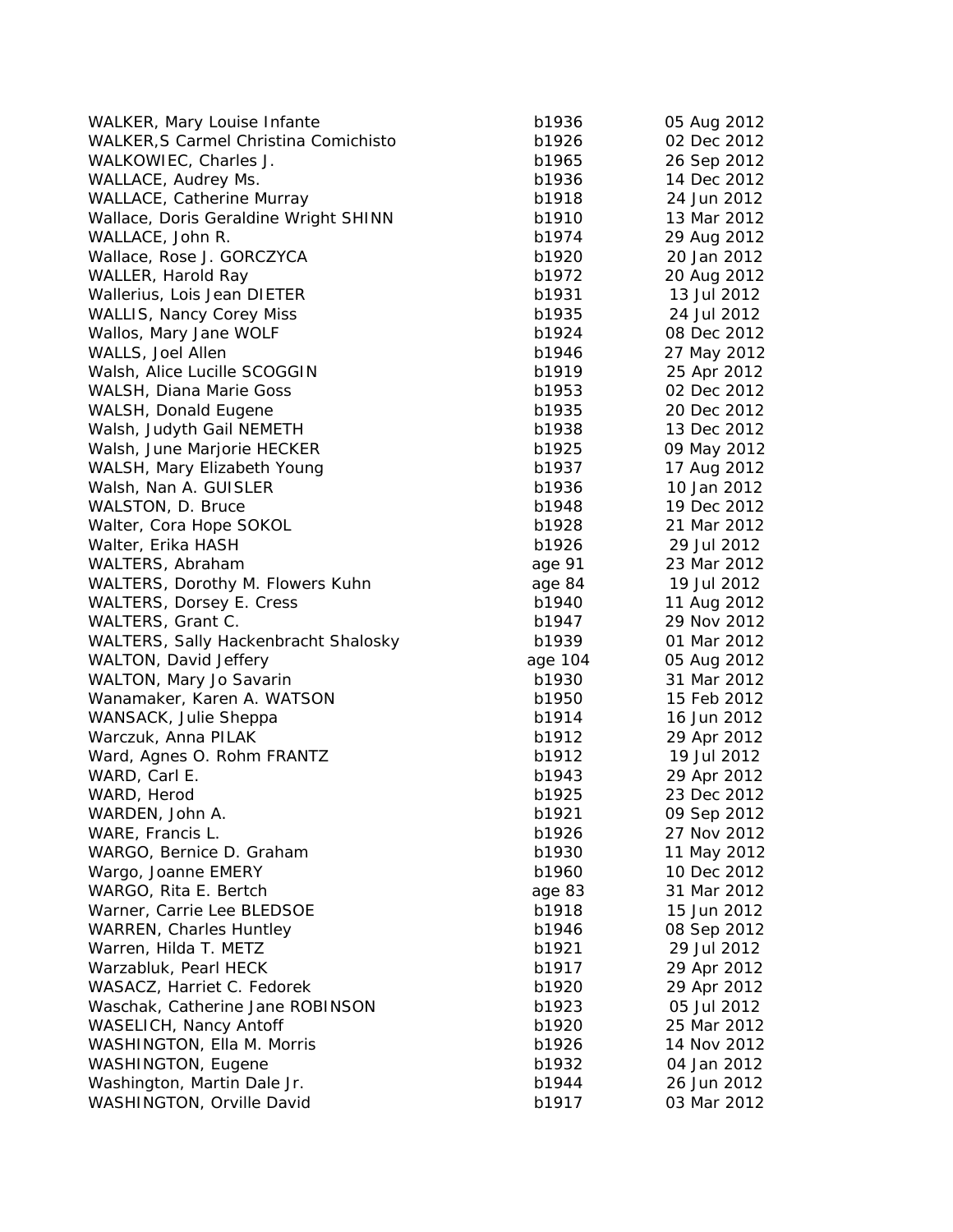| <b>WASHINGTON, Tyrone</b>       | b1956   | 25 Jan 2012 |
|---------------------------------|---------|-------------|
| Watkins, Anne E. LYNN           | b1920   | 14 Jan 2012 |
| Watkins, Geraldine Eliza BLEWS  | b1924   | 29 Sep 2012 |
| WATKINS, Herbert                | b1935   | 19 Sep 2012 |
| WATKINS, Jennifer Lynn Clemons  | b1960   | 15 Mar 2012 |
| Watkins, Mildred D. KISH        | b1922   | 25 Sep 2012 |
| WATKINS, Roger B.               | b1956   | 19 Aug 2012 |
| Watkins, Viola R. SMITH         | b1924   | 12 Dec 2012 |
| WATSON, Agnes A. Cameron        | b1917   | 09 Jan 2012 |
| WATSON, Ann Levitsky            | b1926   | 29 Jan 2012 |
| Watson, Joyce E. BROADSWORD     | b1942   | 05 Feb 2012 |
| WATSON, Karen A. Wanamaker      | b1950   | 15 Feb 2012 |
| WATSON, Moses                   | b1911   | 16 Feb 2012 |
| WATT, Donna Jane Brigham        | b1934   | 29 Sep 2012 |
| WATTS, Janice Mae Fagan         | b1949   | 07 Sep 2012 |
| WATTS, Martin J.                | b1954   | 27 Sep 2012 |
| Way, Jean CHUEY                 | b1921   | 22 Jul 2012 |
| WAYDA, Margaret J. Zolovick     | b1928   | 18 Nov 2012 |
| Weatherspoon, Dion D.           | b1988   | 21 Jun 2012 |
| Weaver, Alafair Byrd CALLAHAN   | b1922   | 30 Aug 2012 |
| WEAVER, Mildred L. Traylor      | b1942   | 13 Jun 2012 |
| WEAVER, Randine L. Katayama     | b1944   | 28 Sep 2012 |
| Weaver, Velmer Thomas MORRIS    | b1952   | 02 Feb 2012 |
| WEAVER, Virginia Anselmo        | b1914   | 10 Nov 2012 |
| WEBB, Miriam Neal Weinstein     |         | 27 Aug 2012 |
| WEBB, Timothy John Charles      | b1950   | 14 Oct 2012 |
| WEBER, Flora Elizabeth Bell     | b1926   | 07 Jun 2012 |
| WEBER, Margaret Marie Graham    | b1925   | 09 May 2012 |
| Webster, Doris M. WENTZEL       | b1928   | 15 Jan 2012 |
| Webster, Helen L. Burns TAYLOR  | B1934   | 21 Jun 2012 |
| WEDDELL, Julia P. Yezzo         | b1918   | 25 Dec 2012 |
| WEEDEN, Donald E.               | b1937   | 16 Aug 2012 |
| Weekley, Mary DYKES             | b1930   | 23 Sep 2012 |
| WEGNER, Josephine M.            | age 100 | 29 Sep 2012 |
| WEIDA, Rosemary Falter          | b1944   | 15 May 2012 |
| WEIMER, Clyde R.                | b1949   | 11 Jun 2012 |
| WEIMER, Clyde R.                | b1949   | 12 Jun 2012 |
| Weimer, Doris L. MOLODY         | b1921   | 01 Jan 2012 |
| WEIMER, William E.              | b1929   | 27 Mar 2012 |
| WEINER, Gertrude Shwartz        | b1916   | 07 Sep 2012 |
| Weingart, Shirley Ruth PHILLIPS | b1936   | 13 Oct 2012 |
| Weinheimer, June Ann DANNERY    | b1934   | 15 Feb 2012 |
| Weinstein, Miriam Neal WEBB     |         | 27 Aug 2012 |
| WEIR, Harold John               | b1942   | 12 Oct 2012 |
| WEIR, James R.                  | b1960   | 28 Jul 2012 |
| Weisenfluh, Frieda SHERMAN      | age 95  | 12 Mar 2012 |
| Weiser, Deborah L. MCRAE        | b1957   | 06 Aug 2012 |
| Welch, Lois M. MICHALENOK       | b1931   | 23 May 2012 |
| Welch, Virginia M. STROM        | b1920   | 21 Aug 2012 |
| WELDON, Pauline Bruno           | b1932   | 13 Nov 2012 |
| WELK, Nancy Reapsummer          | b1930   | 10 Jun 2012 |
| WELKER, Juanita Grace Burns     | b1927   | 20 Dec 2012 |
|                                 |         |             |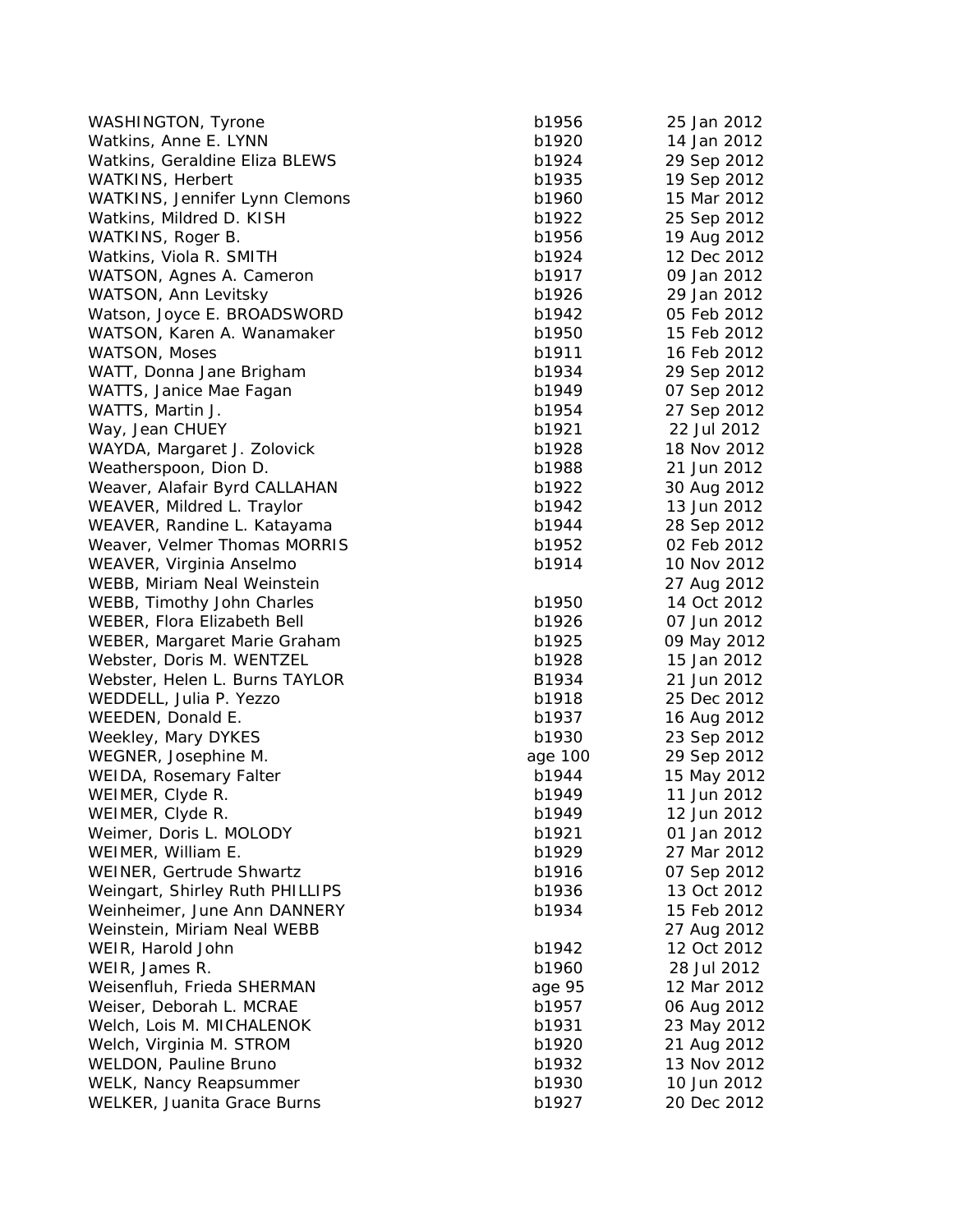| Welker, Marjorie A. DROTLEFF         | b1926  | 27 Oct 2012 |
|--------------------------------------|--------|-------------|
| WELKER, Sandie Ruppel                | age 67 | 28 Mar 2012 |
| WELLER, Sara N. Malia                | b1929  | 16 Sep 2012 |
| WELLIVER, Charles Walter             | b1934  | 06 Jul 2012 |
| WELLS, Barbara J. Kanik              | b1950  | 04 Jul 2012 |
| WELLS, Calvin Richard                | b1954  | 15 Oct 2012 |
| Wells, Darlene L. SCOTT              | b1963  | 01 Sep 2012 |
| WELLS, Jerry M.                      | b1932  | 30 May 2012 |
| WELSH, Susan E., Miss                | b1966  | 19 Feb 2012 |
| Wently, Ruth GLOVER                  | b1931  | 01 May 2012 |
| WENTZ, Leah Eileen Thompson          | b1927  | 24 Dec 2012 |
| WENTZEL, Doris M. Webster            | b1928  | 15 Jan 2012 |
| WERNER, Carl Anthony                 | b1929  | 09 Dec 2012 |
| Wertman, Virginia Pauline Ruble BOAK | b1919  | 30 Aug 2012 |
| WERTZ, Harry O., Jr.                 | b1938  | 14 Jan 2012 |
| WERTZ, Karl J.                       | age 44 | 10 Dec 2012 |
| WERTZ, Sarah Ann Wile                | b1935  | 23 May 2012 |
| WESSON, Bennett                      | b1932  | 26 Aug 2012 |
| WEST, Dianne Howard                  | b1956  | 27 Mar 2012 |
| WEST, Hazel Mae Rowlands             | b1934  | 20 Oct 2012 |
| WESTENBARGER, Don E.                 | b1928  | 19 Sep 2012 |
| Weston, Ruby L. Harnish BRISCOE      | age 98 | 14 Sep 2012 |
| WETZL, Thomas P.                     | b1921  | 31 Oct 2012 |
| Weyrick, June E. KRAMER              | b1923  | 23 Feb 2012 |
| WHALEN, William J.                   | b1948  | 22 Apr 2012 |
| <b>WHATLEY, Le'lie Chanel Miss</b>   | b1991  | 07 Nov 2012 |
| Whatley, Verna FOSTER                | b1940  | 03 Nov 2012 |
| WHEELER, James L.                    | b1949  | 02 Jan 2012 |
| Wheeler, Jean Marie RENSI            | b1926  | 15 Jul 2012 |
| WHELAND, William Clarence            | b1943  | 02 Feb 2012 |
| WHETSON, Evelyn May Hargate          | b1922  | 08 Jul 2012 |
| Whinnery, Ethel Louise STERNAGLE     | age 87 | 06 Apr 2012 |
| Whitacre, Nellie L. TORNINCASA       | b1924  | 08 May 2012 |
| Whitacre, Sally D. MIRONE            | b1930  | 01 Jan 2012 |
| WHITE, Agnes Katherine Kachurek      | b1915  | 18 Jul 2012 |
| White, Alice M. KUNKLE               | b1922  | 29 Feb 2012 |
| White, Alice Marie SELTZER           | b1917  | 10 Oct 2012 |
| White, Alyce Ann STUART              | b1932  | 14 Nov 2012 |
| WHITE, Donald A.                     | b1931  | 06 Jul 2012 |
| WHITE, Donald L.                     | b1931  | 15 Apr 2012 |
| WHITE, Eddie Clarence                | b1937  | 29 Jul 2012 |
| White, Eula Mae LAMPLEY              | b1921  | 12 Feb 2012 |
| WHITE, Jason Christopher             | b1975  | 22 Aug 2012 |
| WHITE, John B.                       | b1928  | 22 Jul 2012 |
| WHITE, Larry C.                      | b1942  | 13 May 2012 |
| White, Margaret M. MINNOW            | b1926  | 05 Aug 2012 |
| WHITE, Richard L.                    | b1930  | 05 May 2012 |
| Whitford, Carol D. DeFABIO           | b1942  | 07 Jan 2012 |
| WHITT, Harriette Baker (aka Lorri)   |        | 29 Dec 2012 |
| Whitten, Margery J. DROHN            | b1927  | 07 Aug 2012 |
| WHITTENAUER, Ann J. Seman Petro      |        | 31 Dec 2012 |
| Wiancek, Anne RICCY                  | b1912  | 18 Jan 2012 |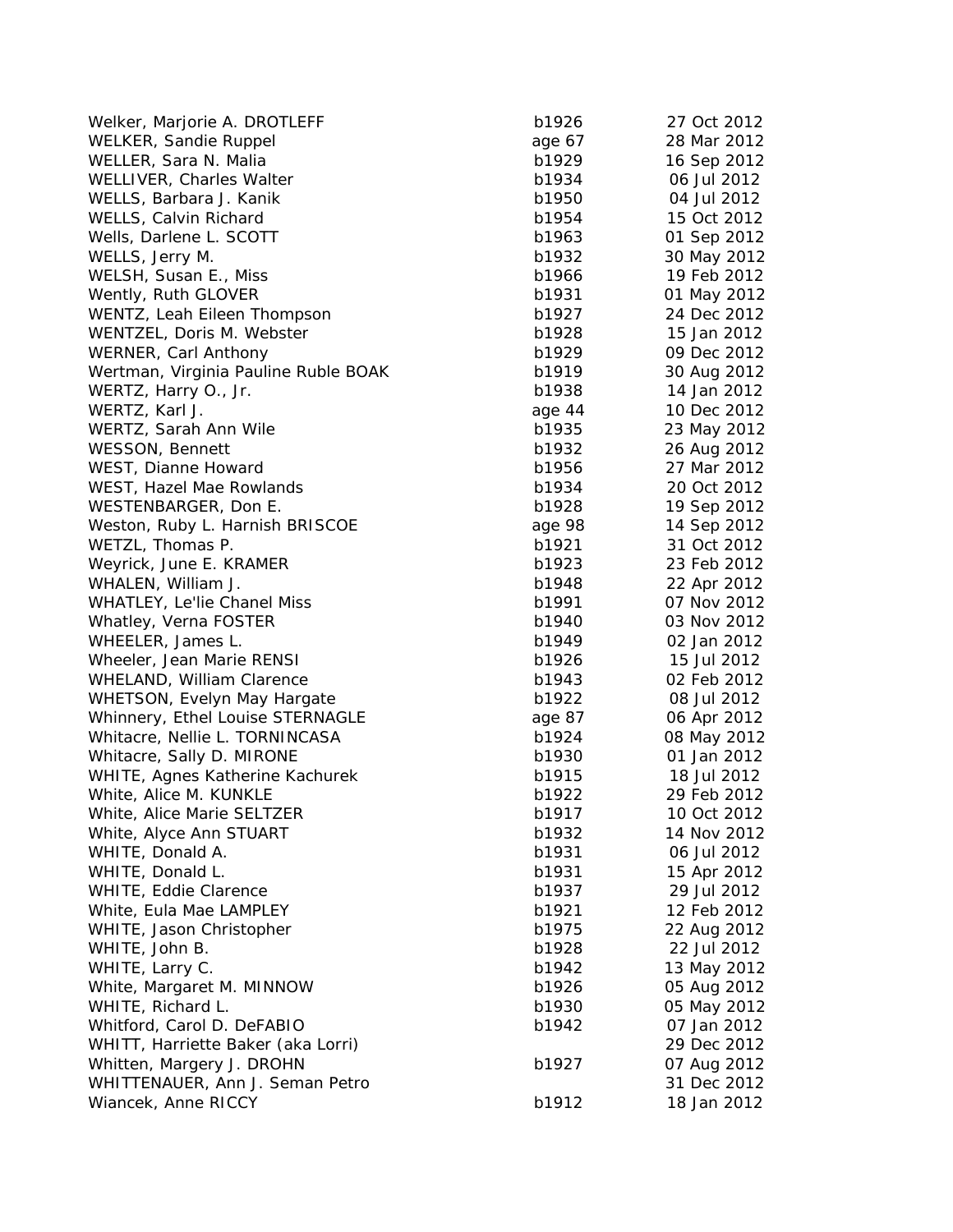| WIANT, Russell E.                                    | b1921  | 01 Dec 2012 |
|------------------------------------------------------|--------|-------------|
| WIBLY, William S.                                    | b1954  | 11 Jan 2012 |
| WICHERT, Michelle L. Antal                           | b1958  | 29 Jul 2012 |
| WICK, Richard Arlen                                  | b1933  | 23 Mar 2012 |
| Wicks, Catherine CARDWELL                            | b1921  | 11 Mar 2012 |
| Wiertola, Viola O. MACKEY                            | b1923  | 23 Dec 2012 |
| Wigal, Glenna L. DAVIES                              | b1923  | 04 Apr 2012 |
| Wilbert, Marguerite E. DEMART                        | b1918  | 11 Oct 2012 |
| WILBERT, Paul L.                                     | b1934  | 28 Oct 2012 |
| Wilcox, Alice Ruth JENNINGS                          | b1928  | 10 Dec 2012 |
| WILCOX, Helen McClure                                | b1923  | 11 Mar 2012 |
| WILCOX, Mary Bukoski                                 | b1917  | 23 Dec 2012 |
| Wilcox, Ruth A.                                      | b1921  | 30 Dec 2012 |
| WILDER-NEVES, John D.                                | b1954  | 27 May 2012 |
| Wildman, Edna V. JAMES                               | b1919  | 23 Dec 2012 |
| WILDS, Harold Marvin                                 | b1921  | 17 May 2012 |
| Wile, Sarah Ann WERTZ                                | b1935  | 23 May 2012 |
| WILFONG, Watler L.                                   | b1957  | 11 Oct 2012 |
| WILHELM, Howard Wilson                               | b1916  | 05 Dec 2012 |
| Wilhelm, Lynn Jones MAUCH                            | b1951  | 03 Apr 2012 |
| WILHELM, Nelson                                      | age 79 | 25 Mar 2012 |
| WILHIDE, Ella B. Stoneman                            | b1928  | 08 Nov 2012 |
| WILKENS, Joseph A.                                   |        | 08 Jul 2012 |
| WILKES, Elizabeth M. McFarland                       | b1931  | 10 Jul 2012 |
| WILKESON, Linda C. Kent                              | b1942  | 16 Jul 2012 |
| WILKESON, Winifred Ruth Joseph                       | b1917  | 07 Feb 2012 |
| WILKINS, Bruce A.                                    | b1935  | 05 Jun 2012 |
| WILKINSON, Charlotte K. Clutter (Mrs. John T. WOODS) | b1944  | 18 May 2012 |
| Wilkos, Virginia Mary CARISSIMI                      | b1925  | 13 Apr 2012 |
| WILL, Andrew                                         | b1959  | 10 Jun 2012 |
| WILL, David Eugene                                   | b1949  | 13 Mar 2012 |
| WILLIAMS, Alice Elizabeth Hyshaw                     | b1938  | 27 May 2012 |
| WILLIAMS, Ann M. Roman                               | b1927  | 23 Dec 2012 |
| Williams, Anthony Darrell                            | b1962  | 16 Jun 2012 |
| Williams, Avalon LAVIN                               | b1923  | 15 Sep 2012 |
| Williams, Betty J. FEORENE                           | b1933  | 20 Jun 2012 |
| WILLIAMS, Constance C. Guerriero                     | b1917  | 15 Apr 2012 |
| <b>WILLIAMS, Demetrius Seth</b>                      | b1966  | 09 Feb 2012 |
| <b>WILLIAMS, Dorothy Williams</b>                    | b1928  | 14 Mar 2012 |
| WILLIAMS, Edward J.                                  | b1937  | 12 Aug 2012 |
| WILLIAMS, Essique, Sr.                               | b1957  | 22 Mar 2012 |
| WILLIAMS, Harry M.                                   | b1926  | 25 Mar 2012 |
| Williams, Haydee STREET                              | b1922  | 08 Nov 2012 |
| WILLIAMS, James F.                                   | b1952  | 23 Oct 2012 |
| WILLIAMS, James R.                                   |        | 05 Jan 2012 |
|                                                      |        |             |
| WILLIAMS, James W.                                   | b1931  | 10 Jun 2012 |
| WILLIAMS, James, III                                 | b1960  | 01 Jun 2012 |
| WILLIAMS, Jane A. Muldoon                            | b1959  | 20 May 2012 |
| WILLIAMS, Joan Penwell                               | b1930  | 27 Apr 2012 |
| WILLIAMS, Juanita Pea Smith                          | b1948  | 11 Jan 2012 |
| Williams, June P. OSBORNE                            | b1918  | 10 Jun 2012 |
| Williams, K'Seana L. GILYARD                         | b1983  | 05 Dec 2012 |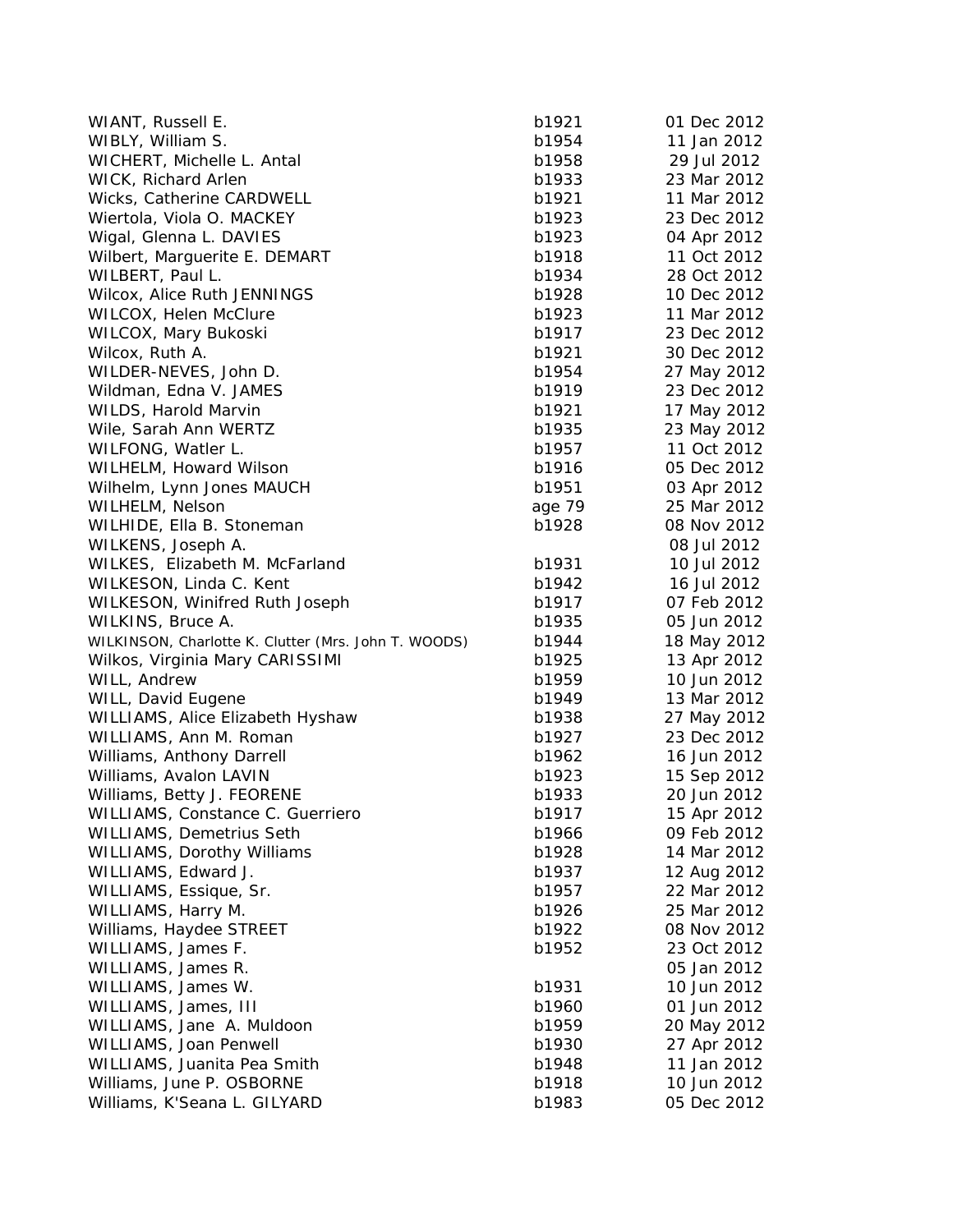WILLIAMS, Lee b1947 b1947 b1947 b1947 b1947 b1947 b1947 b1947 b1947 b1947 b1947 b1947 b1947 b1947 b1947 b1947 WILLIAMS, Lillian Mae MacBride b1919 1919 1919 b1918 b1919 b1918 b1918 b1918 b1918 b1918 b1918 b1918 b1918 b19 Williams, M. Luverne ELLIS b1936 b1926 b1936 b1936 b1936 b1936 b1936 b1936 b1936 b Williams, M. Luverne ELLIS b1936 b1936 b1936 b1936 b1936 b1936 b1936 b1936 b1936 b WILLIAMS, Mary E. Sanderson b1919 02 Mar 2012 02 Mar 2019 02 Mar 2019 02 Mar 2019 02 Mar 2019 02 Mar 2019 02 Mar 2013 02 Mar 2013 02 Mar 2012 02 Mar 2012 02 Mar 2019 02 Mar 2012 02 Mar 2019 02 Mar 2019 02 Mar 2019 02 Mar 2 Williams, Mary Jane LAY b1935 03 Jun 2012 03 Jun 2013 03 Jun 2013 03 Jun 2013 03 Jun 2013 03 Jun 2013 03 Jun 20 WILLIAMS, Maryann L. Olenick b1935 b1935 b1935 b1935 b1935 b1935 b1935 b1935 b1935 b1935 b1935 b1935 b1935 b19 Williams, Polly Ann ANDERSON b1955 b1955 b1955 b1955 b1955 b1955 b1955 b1955 b1955 b1955 b1955 b1955 b1955 b19 Williams, Rebecca Ann LEWIS 12 Feb 2012 12 Feb 2012 12 Feb 2014 12 Feb 2014 12 Feb 2014 12 Feb 2014 12 Feb 201 WILLIAMS, Robert B., Jr. b1921 06 May 2012 06 May 2014 06 May 2013 06 May 2014 07:30 May 2014 07:30 May 2014 0 WILLIAMS, Ronald E., Sr. b1946 01 Apr 2014 01 Apr 2014 01 Apr 2014 01 Apr 2014 01 Apr 2014 01 Apr 2014 01 Apr 2014 01 Apr 2014 01 Apr 2014 01 Apr 2014 01 Apr 2014 01 Apr 2014 01 Apr 2014 01 Apr 2014 01 Apr 2014 01 Apr 2014 WILLIAMS, Ruth A. Schuster b1950 25 Mar 2012 25 Mar 2013 Williams, Virginia SHORTEN b1921 26 Sep 2012 26 Sep 2012 26 Sep 2012 26 Sep 2012 26 Sep 2013 26 Sep 2013 26 Sep 2013 26 Sep 2012 26 Sep 2012 26 Sep 2012 26 Sep 2012 26 Sep 2012 26 Sep 2012 26 Sep 2012 26 Sep 2012 26 Sep 20 WILLIAMS, W. Thomas b1931 b1931 b1931 b1931 b1931 b1931 b1931 b1931 b1931 b1931 b WILLIAMS, Willard Harold b1932 06 Sep 2013 1932 06 Sep 2013 1932 06 Sep 2013 06 Sep 2013 06 Sep 2013 06 Sep 20 WILLIAMSON, Cheryl Klasic b1947 26 Nov 2012 26 Nov 2012 26 Nov 2012 26 Nov 2013 26 Nov 2013 26 Nov 2013 26 Nov WILLIAMSON, David T. b1919 01 Jun 2012 01 Jun 2013 01 Jun 2013 01 Jun 2013 01 Jun 2013 01 Jun 2013 01 Jun 2013 0 Williard, Myrle Audrey BROWN b1939 15 b1939 b1939 b1939 b1939 b1939 b1939 b1939 b WILLIFORD, Sharlane Perkins b1958 16 March 2013 16 March 2013 16 March 2013 16 March 2013 16 March 2013 16 Mar WILLIMAS, William I. b1919 30 Sep 2013 30 Sep 2013 30 Sep 2013 30 Sep 2013 31 Sep 2013 31 Sep 2013 31 Sep 2013 31 Sep 2013 31 Sep 2013 31 Sep 2013 31 Sep 2013 31 Sep 2013 31 Sep 2013 31 Sep 2013 31 Sep 2013 31 Sep 2013 31 WILLINGHAM, Orsby, Elder b1931 17 Feb 2013 WILLIS, James Lawrence b1938 21 Sep 2013 21 Sep 2013 21 B Willis, Jean L. PUGLIA b1937 19 March 2013 19 March 2013 19 March 2013 19 March 2013 19 March 2013 19 March 20 WILLIS, Watson, Jr. b1938 26 Jan 2013 26 Jan 2013 26 Jan 2013 26 Jan 2013 27 Jan 2013 27 Jan 2013 27 Jan 2013 27 Jan 2013 27 Jan 2013 27 Jan 2013 27 Jan 2013 27 Jan 2013 27 Jan 2013 27 Jan 2014 27 Jan 2014 27 Jan 2014 27 J Willison, Elsie Louise RENOUF b1932 b1932 b1932 b1932 b1932 b1932 b1932 b1932 b1932 b1932 b1932 b1932 b1932 b1932 b1932 b1932 b1932 b1932 b1932 b1932 b1932 b1932 b1932 b1932 b1932 b1932 b1932 b1932 b1932 b1932 b1932 b1932 WILLRICH, Russell W. b1928 06 Oct 2012 07:38 06 Oct 2013 07:38 06 Oct 2013 07:38 07:39 Oct 2013 07:38 07:39 Oct 2013 07:38 07:39 Oct 2013 07:38 07:39 Oct 2013 07:39 Oct 2013 07:39 Oct 2013 07:39 Oct 2013 07:39 Oct 2013 07: Wills, William C. b1948 17 Jun 2012 17 Jun 2012 17 Jun 2013 17 Jun 2012 17 Jun 2013 18:30 19:40 19:40 19:40 19:40 Wilson, Claudia M. ROBINSON b1942 23 Mar 2012 23 Mar 2012 23 Mar 2013 23 Mar 2013 23 Mar 2013 23 Mar 2013 23 Ma WILSON, Damian Dylan S/O Brad b/d2012 26 b/d2012 26 b/d2012 26 Aug 2012 26 Aug 2012 26 Aug 2012 26 Aug 2012 26 Aug 2012 26 Aug 2012 26 Aug 2012 26 Aug 2012 27 Aug 2012 27 Aug 2012 27 Aug 2012 27 Aug 2012 27 Aug 2012 27 Aug WILSON, Doris Mae, Miss b1932 28 Feb 2012 28 Feb 2012 28 Feb 2012 28 Feb 2013 28 Feb 2013 28 Feb 2013 28 Feb 20 WILSON, Gary b1955 of the USD and the USD b1954 of the USD and the USD b1954 of the USD b1954 of the USD b1954 WILSON, Gerald Donald b1934 29 Nov 2012 29 Nov 2012 2013 2014 2013 2012 2013 2014 2013 2014 2013 2014 2013 201 WILSON, Heather Serey b1974 30 Mar 2012 30 Mar 2012 30 Mar 2012 30 Mar 2013 30 Mar 2014 30 Mar 2013 30 Mar 201 Wilson, Janice BAILEY b1944 25 Nov 2012 Wilson, Mary Jane BENTFELD b1922 b1922 b1922 b1922 b1922 b1922 b1922 b1922 b1922 b1922 b1922 b1922 b WILSON, Morgan T. b1919 14 Apr 2012 14 Apr 2012 14 Apr 2012 14 Apr 2013 14 Apr 2014 14 Apr 2013 14 Apr 2014 14 Apr 2014 14 Apr 2012 14 Apr 2012 14 Apr 2012 14 Apr 2012 14 Apr 2012 14 Apr 2012 14 Apr 2014 14 Apr 2012 14 Apr WINDHORST, Todd E. b1950 b1950 2012 b1950 b1950 b1950 b1950 b1950 b1950 b1950 b1950 b1950 b1950 b1950 b1950 b19 WINE, John A. b1933 15 Jul 2013 15 Jul 2013 15 Jul 2013 15 Jul 2013 15 Jul 2013 15 Jul 2013 15 Jul 2013 15 Jul 2013 15 Jul 2013 15 Jul 2013 15 Jul 2013 15 Jul 2013 15 Jul 2013 15 Jul 2013 15 Jul 2013 15 Jul 2013 15 Jul 201 Winkleman, Doris M. KATZ b1940 13 Oct 2013 13 Oct 2014 13 Oct 2013 13 Oct 2014 13 Oct 2014 13 Oct 2014 13 Oct 2014 13 Oct 2014 13 Oct 2014 13 Oct 2014 13 Oct 2014 13 Oct 2014 13 Oct 2014 13 Oct 2014 13 Oct 2014 13 Oct 2014 WINN, Frank R. (aka Bob) b1936 16 Sep 2013 16 Sep 2013 16 Sep 2013 16 Sep 2013 16 Sep 2013 16 Sep 2013 16 Sep 2013 16 Sep 2013 16 Sep 2013 16 Sep 2013 16 Sep 2013 16 Sep 2013 16 Sep 2013 16 Sep 2013 16 Sep 2013 16 Sep 2013 WINN, Frank R. (aka Frank) b1936 16 Sep 2013 16 Sep 2013 16 Sep 2013 16 Sep 2013 16 Sep 2013 16 Sep 2013 16 Sep 2013 16 Sep 2013 16 Sep 2013 16 Sep 2013 16 Sep 2013 16 Sep 2013 16 Sep 2013 16 Sep 2013 16 Sep 2013 16 Sep 20 WINOVICH, Olga Kalinka b1919 05 Jan 2012 05 Jan 2013 05 Jan 2013 05 Jan 2013 05 Jan 2013 06 Jan 2013 05 Jan 20 Winters, Denise Grace TYMA bage 56 2021 Winters, Wanda Jane GRIGGS b1930 28 Feb 2012 Wireman, Inez M. BAILEY b1924 of the b1924 of b1924 of the b1924 of b1924 of b1924 of b1934 of b1934 of b1932 o WISE, Pearl Green b1916 14 Aug 2012 14 Aug 2013 14 Aug 2014 14 Aug 2014 14 Aug 2014 14 Aug 2014 14 Aug 2014 14 Aug 2014 14 Aug 2014 14 Aug 2014 14 Aug 2014 14 Aug 2014 14 Aug 2014 14 Aug 2014 14 Aug 2014 14 Aug 2014 14 Aug Wiseman, Alice Margaret STEWART b1949 b1949 b1949 b1949 b1949 b1949 b1949 b1949 b Wisniewski, Catherine FRANKEN b1939 b1939 b1939 b1939 b1939 b1939 b1939 b1939 b1939 b1939 b1939 b1939 b1939 b1939 b1939 b1939 b1939 b1939 b1939 b1939 b1939 b1939 b1939 b1939 b1939 b1939 b1939 b1939 b1939 b1939 b1939 b1939 WISSINGER, Dorothy Arlene Seymour b1930 22 Wittenauer, Kathryn A. FEATSENT b1920 b1920 b1930 b1930 b1930 b1930 b1930 b1930 b Wittenauer, Margaret Frances GOTERBA b1937 b WITTWAY, Lea Bella d/o Daniel b/d2012 05 May 2012 05 May 2012 05 May 2012 05 May 2012 05 May 2012 05 May 2012 05 May 2012 05 May 2012 05 May 2012 05 May 2012 05 May 2012 05 May 2012 05 May 2012 05 May 2012 05 May 2012 05 M

| 1947   | 08 Mar 2012 |
|--------|-------------|
| 1918   | 01 Apr 2012 |
| 1926   | 06 Apr 2012 |
| 1926   | 05 Apr 2012 |
| 1919   | 02 Mar 2012 |
| 1925   | 03 Jun 2012 |
| 1935   | 06 Dec 2012 |
| 1955   | 05 Oct 2012 |
| 1947   | 12 Feb 2012 |
| 1921   | 06 May 2012 |
| 1946   | 01 Apr 2012 |
| 1950   | 25 Mar 2012 |
| 1921   | 26 Sep 2012 |
| 1931   | 07 Aug 2012 |
| 1932   | 06 Sep 2012 |
| 1947   | 26 Nov 2012 |
| 1919   | 01 Jun 2012 |
| 1929   | 15 Apr 2012 |
| 1958   | 16 Mar 2012 |
| 1919   | 30 Sep 2012 |
| 1931   | 17 Feb 2012 |
| 1938   | 21 Sep 2012 |
| 1937   | 19 Mar 2012 |
| 1938   | 26 Jan 2012 |
| 1922   | 03 Jun 2012 |
| 1928   | 06 Oct 2012 |
| 1948   | 17 Jun 2012 |
| 1942   | 23 Mar 2012 |
| d2012  | 26 Aug 2012 |
| 1932   | 28 Feb 2012 |
| 1954   | 01 Apr 2012 |
| 1934   | 29 Nov 2012 |
| 1974   | 30 Mar 2012 |
| 1944   | 25 Nov 2012 |
| 1922   | 12 Mar 2012 |
| 1919   | 14 Apr 2012 |
| 1950   | 20 Dec 2012 |
| 1933   | 15 Jul 2012 |
| 1940   | 13 Oct 2012 |
| 1936   | 16 Sep 2012 |
| 1936   | 16 Sep 2012 |
| 1918   | 05 Jan 2012 |
| ige 56 | 20 May 2012 |
| 1930   | 28 Feb 2012 |
| 1924   | 07 Mar 2012 |
| 1916   | 14 Aug 2012 |
| 1949   | 04 Aug 2012 |
| 1929   | 28 Dec 2012 |
| 1930   | 22 Apr 2012 |
| 1920   | 04 Jan 2012 |
| 1927   | 08 Jun 2012 |
| d2012  | 05 May 2012 |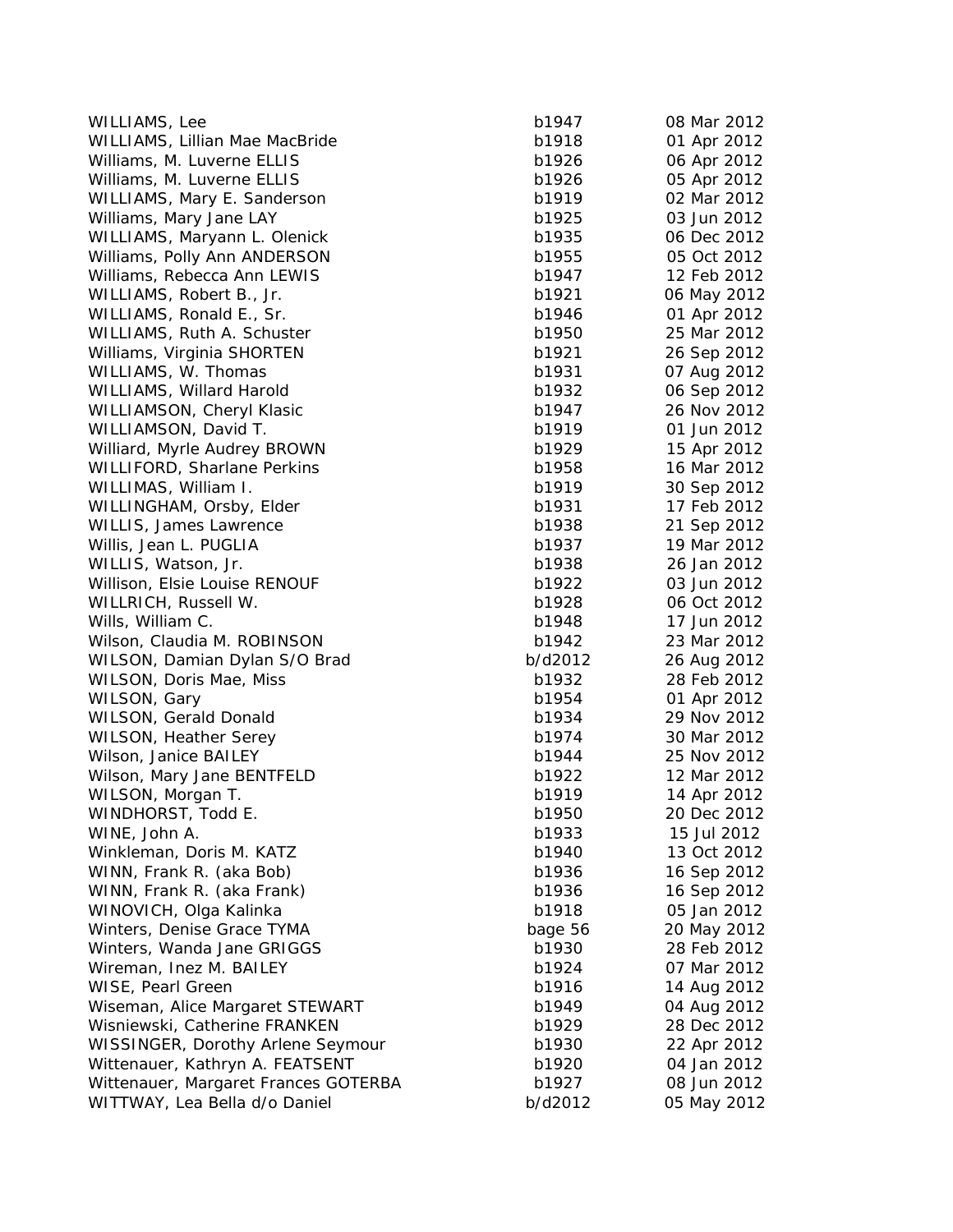| Witzeman, Clara Louise COLLA          | b1924  | 06 Aug 2012 |
|---------------------------------------|--------|-------------|
| Wojtowicz, Olga THURIK                | b1922  | 01 Feb 2012 |
| Wojtowicz, Stella TREWELLA            | b1926  | 25 Jul 2012 |
| WOLANIN, Helen B. Kusnierczyk         | b1922  | 06 May 2012 |
| WOLANZYK, Constance Fioramonti        | b1960  | 24 Aug 2012 |
| WOLF, Mary Jane Wallos                | b1924  | 08 Dec 2012 |
| WOLFE, Daniel P.                      | b1936  | 02 Aug 2012 |
| WOLFE, Harmon D.                      | b1929  | 19 Feb 2012 |
| Wolfe, Helen JAKUBEK                  | b1918  | 22 Mar 2012 |
| WOLFE, Jack A.                        | b1936  | 17 Jul 2012 |
| Wolfe, Judy HECK                      | b1948  | 11 Dec 2012 |
| WOLFE, Raymond H.                     | b1922  | 15 Sep 2012 |
| Wolfe, Rita E. WAIT                   | b1949  | 18 Aug 2012 |
| WOLFE, Robert O.                      | b1924  | 25 Mar 2012 |
| <b>WOLFE, Shirley Ann Menges</b>      | b1946  | 10 Dec 2012 |
| WOLFE, Victor R.                      | b1940  | 16 Sep 2012 |
| WOLFORD, Mary Ellen McAtee            | b1937  | 25 Apr 2012 |
| <b>WOLKOFF, Allen Louis</b>           | b1919  | 16 Nov 2012 |
| WOLLITZ, Harold, Sr.                  | age 69 | 08 Feb 2012 |
| Wonycot, Helen J. RAGER               | b1930  | 07 Jul 2012 |
| WOOD, Dorothy M. Harris               | b1921  | 04 Oct 2012 |
| Wood, Justin A.                       | b1985  | 29 Jun 2012 |
| WOOD, Leroy C.                        | b1939  | 17 Apr 2012 |
| WOODALL, Ruth Henderson               | b1925  | 06 Jul 2012 |
| <b>WOODFIN, Robert Barron</b>         | b1935  | 08 Sep 2012 |
| Woodford, Laverne Sands HEDLUND       | b1916  | 27 Nov 2012 |
| Woodman, Margaret LOEB                |        | 24 Jun 2012 |
| Woodring, Nancy Belle WRIGHT          | b1919  | 05 Oct 2012 |
| WOODRUFF, Carleton                    | b1953  | 07 Dec 2012 |
| WOODS, Bill (aka Wilson)              | b1919  | 14 Nov 2012 |
| WOODS, Charlotte K. Clutter Wilkinson | b1944  | 18 May 2012 |
| Woods, Gloria Jean RENDT              | age 71 | 23 Dec 2012 |
| Woods, Shawn L. SULLIVAN              | b1971  | 07 Jul 2012 |
| WOODS, Wilson (aka Bill)              | b1919  | 14 Nov 2012 |
| WOODS-SULLIVAN, Shawn L.              | b1971  | 07 Jul 2012 |
| Woodward, Daniel Joseph               | b1941  | 28 Jun 2012 |
| WOODWARD, Ilajean M. Bramer           | b1932  | 14 Feb 2012 |
| WOODWORTH, Lillian Dietterle          | b1917  | 09 Jun 2012 |
| WOOLFORD, Linda J., Miss              | b1948  | 20 May 2012 |
| WORKMAN, Marian R. Trevis             | b1933  | 06 Oct 2012 |
| WORONA, Steve, Sr.                    | b1924  | 24 Apr 2012 |
| WOROSZ, Patsy L. Lyons                | b1938  | 30 Mar 2012 |
| <b>WORSENCROFT, Charles Gary</b>      | age 69 | 11 Sep 2012 |
| WOSSEMBACH, Donald William            | b1942  | 30 Jul 2012 |
| WOZNIAK, Walter J.                    | b1928  | 07 Aug 2012 |
| Wright, Ann SMITH                     | b1922  | 12 Dec 2012 |
| WRIGHT, Charles W.                    | b1946  | 05 Dec 2012 |
| Wright, Doris Geraldine Wallace SHINN | b1910  | 13 Mar 2012 |
| Wright, Dorothy DAVIDSON              | age 98 | 08 Mar 2012 |
| WRIGHT, Emma Belle Robinson           | b1937  | 30 May 2012 |
| WRIGHT, George william                |        | 04 Aug 2012 |
| WRIGHT, James Edward                  | b1929  | 04 Jul 2012 |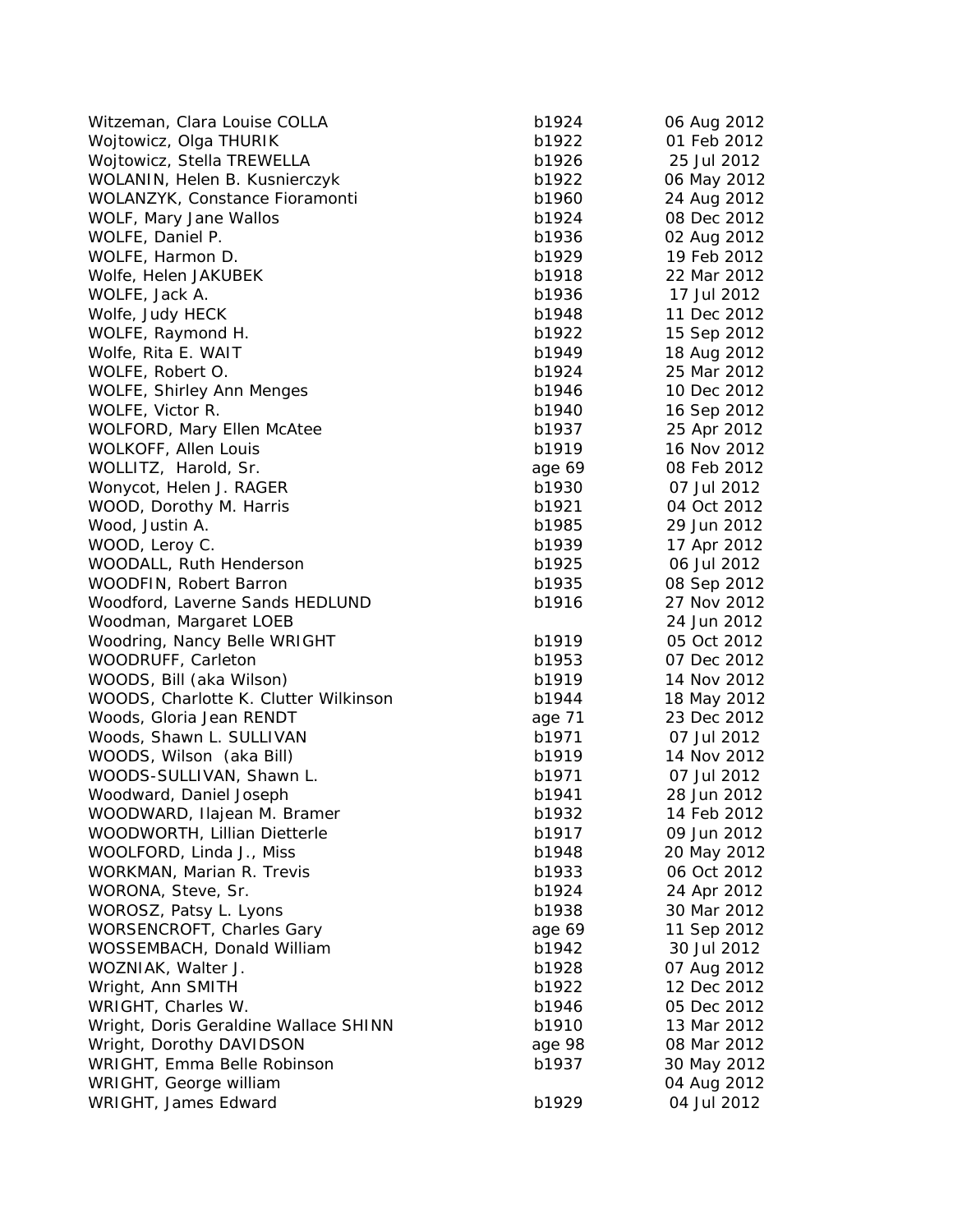| Wright, Jane W. HAYNAM          | b1918  | 07 Jan 2012                |
|---------------------------------|--------|----------------------------|
| Wright, Mary Elizabeth MANGIN   | b1925  | 16 Dec 2012                |
| WRIGHT, Mary Elizabeth Thomas   | b1927  | 02 Oct 2012                |
| WRIGHT, Nancy Belle Woodring    | b1919  | 05 Oct 2012                |
| Wright, Salvatore P.            | b1925  | 27 Jun 2012                |
| WRIGHT, Suadonte' Markell       | b1997  | 25 Mar 2012                |
| Wroblewski, Mary Maron KUDRICH  | b1921  | 04 Jan 2012                |
| WYCHE, Anton L.                 | b1970  | 07 Dec 2012                |
| WYLIE, Nina Mae Learn           | b1917  | 23 Feb 2012                |
| WYLIE, Patricia A., Miss        | b1940  | 17 Jan 2012                |
| Wyman, Joan P. KELLEY           | b1940  | 01 Feb 2012                |
| Wyndham, Norma J. MOODY         | b1927  | 29 Nov 2012                |
| WYNNE, Edward                   | b1918  | 12 Oct 2012                |
| WYNNE, Susan Hope Birch         | b1965  | 01 Jun 2012                |
| YABLONKAI, Phillip L.           | b1953  | 10 May 2012                |
| Yachym, Stella L. SFARA         | b1934  | 25 Sep 2012                |
| YAEGER, Virgil Eugene           | b1919  | 19 Sep 2012                |
| YAJICH, Ann Raseta              | b1924  | 04 Jan 2012                |
| YAKSIC, Steve Jackson           |        | 02 Oct 2012                |
| Yakubovic, David Edward         | b1939  | 28 Jun 2012                |
| YANCEY, Lorine Shelton          | b1920  | 03 Dec 2012                |
| Yancsurak, Helen SABO           | b1917  | 30 Aug 2012                |
| YANCSURAK, Nancy J. Caraffa     | b1924  | 29 Feb 2012                |
| Yane, Virginia C. FITORI        |        | 22 Feb 2012                |
| YANIGLOS, Joseph B.             | b1923  |                            |
|                                 | b1922  | 22 Apr 2012                |
| YANNUCCI, Carmela Tomasino      | b1969  | 05 Sep 2012                |
| Yannucci, Kimberly A. KOHLI     |        | 15 May 2012<br>17 Jan 2012 |
| Yanochko, Mary BARTOS           | b1925  |                            |
| YAUMAN, Ruth E. Koch            | b1922  | 05 Nov 2012                |
| YAVORSKY, John C.               | b1911  | 08 Mar 2012                |
| YAZVAC, Carl E.                 | age 93 | 10 Aug 2012                |
| YEAGER, Arlene Mae Pearce       | b1925  | 22 Apr 2012                |
| Yeckel, Delores M. FERGUSON     | b1924  | 27 May 2012                |
| Yeckel, Mildred Loretta KEMBLE  | b1922  | 19 Dec 2012                |
| YELIN, Cary F.                  | b1933  | 21 Nov 2012                |
| YERRACE, Frank                  | b1932  | 12 Apr 2012                |
| Yewchuck, Helen KOLIS           | b1927  | 15 Jul 2012                |
| Yezzo, Julia P. WEDDELL         | b1918  | 25 Dec 2012                |
| YODER, Elsie V. Miss            | b1921  | 29 Jul 2012                |
| Yohman, Betty J. Mitchell BURKE | b1931  | 11 Jun 2012                |
| YOHMAN, Thomas J.               | b1926  | 08 Jan 2012                |
| YOHO, Donald Lee                | b1936  | 20 Sep 2012                |
| Yoho, Sara Ethel KENNEDY        | b1914  | 18 Dec 2012                |
| YONNOTTI, Paul J.               | b1926  | 24 Apr 2012                |
| YOUNG, Anna Juanita Mitchell    | b1955  | 23 Mar 2012                |
| YOUNG, Audrey Marie Sweeney     | b1916  | 28 Jul 2012                |
| YOUNG, Donna Marie DePastino    | b1946  | 08 Jul 2012                |
| YOUNG, Harry E., II             | age 77 | 28 Mar 2012                |
| Young, Jacquelyn Madge LANDGRAF |        | 18 Jun 2012                |
| YOUNG, Lori L. Herman           | b1965  | 11 Apr 2012                |
| Young, Mary Elizabeth WALSH     | b1937  | 17 Aug 2012                |
| Young, Mary Marie SWEET         | b1945  | 17 Apr 2012                |
|                                 |        |                            |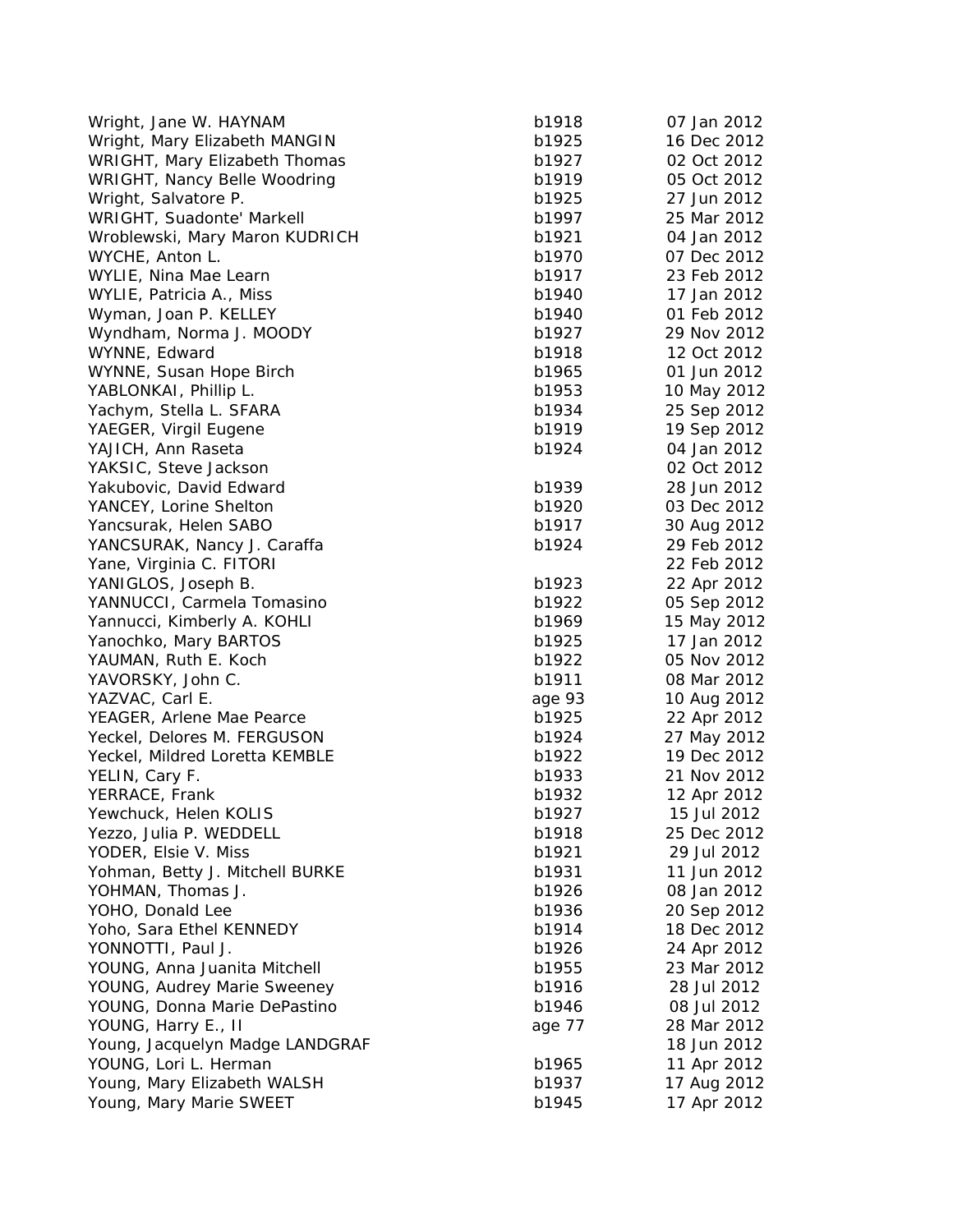Young, Minnie TROUTMAN b1 Younger, Inez MCGEE b1922 b1922 b1922 b1922 b1922 b1922 b1922 b1922 b1922 b1922 b1922 b1922 b1922 b1922 b1922 b1922 b1922 b1922 b1922 b1922 b1922 b1922 b1922 b1922 b1922 b1922 b1922 b1922 b1922 b1922 b1922 b1922 b1922 b192 YOUSSEF, Mary A. Girgis b1930 08 Nov 2012 08 Nov 2012 08 Nov 2012 08 Nov 2012 08 Nov 2012 08 Nov 201 Yuhas, Margaret M. ROSSI b1 YUHASZ, Frank b1 YUHASZ, Julius b1 YUNGBLUTH, Jean Marshall b1 YURCHISIN, Albert, Sr. b1 YURCICH, Lawrence W. b1 Yurcich, Olga Sebok MOORE b1 Yurich, Mary Y. OPSITNIK b1920 22 Dec 2012 22 Dec 2012 12:30 Dec 2012 12:30 Dec 2012 12:30 Dec 2012 12:30 Dec 20 Zabuski, Adrienne CZUBA b1 Zacharia, Mary Virginia GABEL b1 ZACKASEE, Josphine J. Poma b1 Zadravec, Donna Jean PALKO b1 ZAGORSKY, Pamela L., Miss b1 ZAJAC, Joseph N. b1949 b1949 and 2012 b1949 b1949 b1949 b1949 b1949 b1949 b1949 b1949 b1949 b1949 b1949 b1949 b1949 b1949 b1949 b1949 b1949 b1949 b1949 b1949 b1949 b1949 b1949 b1949 b1949 b1949 b1949 b1949 b1949 b1949 b194 ZALKA, Helen F. Kanik b1929 and 2012 29 Apr 2012 2013 2012 2013 2012 2013 2012 2013 2012 2013 2012 2013 2012 20 ZALOVCIK, Sally Rodriguez b1 Zamets, Mildred Amelia RAUZAN b1 ZANDERS, Helen V. Schroeder b1 ZARISKY, Lillian R. Koloff b1927 b1927 b1927 b1927 b1927 b1927 b1927 b1927 b1927 b1927 b1927 b1927 b1927 b1927 ZARLENGA, Nellie Rand b1 ZARLINGO, Beverly Jean Slaven b1 Zatchok, Helen LAMBERT b1 ZATVARNICKY, Minnie DiMuzio b1 ZAVARELLO, Sarah S. Fulton b1 Zavatsky, Rose SEVACHKO b1 ZBORAY, Betty A. Forner b1 ZEBEL, Helen Shirostan b1 ZEBOSKY, Mildred M. Smallwood b1 Zedaker, Darla J. HAWKINS b1 ZEH, Richard F. b1930 of 2013 of 2013 of 2013 of 2013 of 2013 of 2013 of 2013 of 2013 of 2013 of 2013 of 2013 of 2013 of 2013 of 2013 of 2013 of 2013 of 2013 of 2013 of 2013 of 2013 of 2013 of 2013 of 2013 of 2013 of 2013 ZEIGLER, Maxine Allen b1917 13 Nov 2012 13 Nov 2012 13 Nov 2012 13 Nov 2012 13 Nov 2012 13 Nov 2013 13 Nov 201 ZELENAK, Dorothy Marie Davis b1 ZELINA, John b1 Zeman, Josephine P. KRAYSETS b1 ZEMEN, Anna M. Miss b1916 14 Nov 2012 14 Nov 2014 14 Nov 2014 14 Nov 2014 14 Nov 2014 14 Nov 2014 14 Nov 2014 14 Nov 2014 14 Nov 2014 14 Nov 2014 14 Nov 2014 14 Nov 2014 14 Nov 2014 14 Nov 2014 14 Nov 2014 14 Nov 2014 14 N ZEMEN, William Robert b1 Zenchienko, Elizabeth DEVICCHIO b1 ZENIOS, Vasilios b1934 29 Nov 2012 12:34 Nov 2013 Zenn, Josephine GABRIEL b1 Zerbs, Edelgard Ada FRYE b1926 b1926 b1926 b1926 b1926 b1926 b1926 b1926 b1926 b1926 b1926 b1926 b19 Zets, Dolores Z. MARGIOTTA b1 Zetts, Andrew b1 **ZETTS, Rose Lazich b1924 01 Nov 2012 01 Nov 2014 01 Nov 2014 01 Nov 2014 01 Nov 2014 01 Nov 2014 01 Nov 2014 01** ZIAK, Eleanor Francis Mravich b1 ZIBREG, Jeanne F. Gulajski b1930 19 Feb 2012 Zibura, Blanche S. Begala CLARK age 92 18 Mar 2012 ZICCARDI, Marian Ruth DiLullo **b1** b1 Ziegler, Edna RUMMEL b1 ZIEGLER, Evelyn Miller b1922 83 May 2012 83 May 2012 83 May 2012 83 May 2012 83 May 2012 83 May 2013

| 920  | 11 May 2012    |
|------|----------------|
| 922  | 20 Dec 2012    |
| 930  | 08 Nov 2012    |
| 926  | 18 Jan 2012    |
| 917  | 13 Mar 2012    |
| 916  | 02 Mar 2012    |
| 921  |                |
|      | 17 Sep 2012    |
| 935  | 02 Apr 2012    |
| 926  | Sep 2012<br>29 |
| 927  | 26 Dec 2012    |
| 920  | 22 Dec 2012    |
| 934  | 09 Jan 2012    |
| 929  | 19 Mar 2012    |
| 961  | 05 Aug 2012    |
| 942  | 14 Oct 2012    |
| 971  | 02 May 2012    |
| 949  | 29 Nov 2012    |
| 929  | 29 Apr 2012    |
| 954  | 15 Aug 2012    |
| 920  | 19 Apr 2012    |
| 916  | 06 Feb 2012    |
| 927  | 21 Feb 2012    |
| 923  | 12 Mar 2012    |
|      |                |
| 933  | 24 May 2012    |
| 919  | 19 Feb 2012    |
| 924  | 22 Nov 2012    |
| 922  | 2012<br>20 Jun |
| 917  | 2012<br>02 Feb |
| 915  | 15 May 2012    |
| 926  | 28 Jun 2012    |
| 941  | 03 Jul 2012    |
| 949  | 29 Nov 2012    |
| 930  | 03 Oct 2012    |
| 917  | 13 Nov 2012    |
| 932  | 09 May 2012    |
| 922  | 12 Jan 2012    |
| 924  | 29 Mar 2012    |
| 916  | 14 Nov 2012    |
| 918  | 23 Apr 2012    |
| 919  | 05 Dec 2012    |
| 934  | 29 Nov 2012    |
| 919  | 17 Feb 2012    |
| 926  | 02 Feb 2012    |
| 932  | 24 Oct 2012    |
|      |                |
| 924  | 22 Jun 2012    |
| 924  | Nov 2012<br>01 |
| 927  | 20 Dec 2012    |
| 930  | 19 Feb 2012    |
| e 92 | 18 Mar 2012    |
| 924  | 31<br>Dec 2012 |
| 922  | 31 Jan 2012    |
| 922  | 23<br>May 2012 |
|      |                |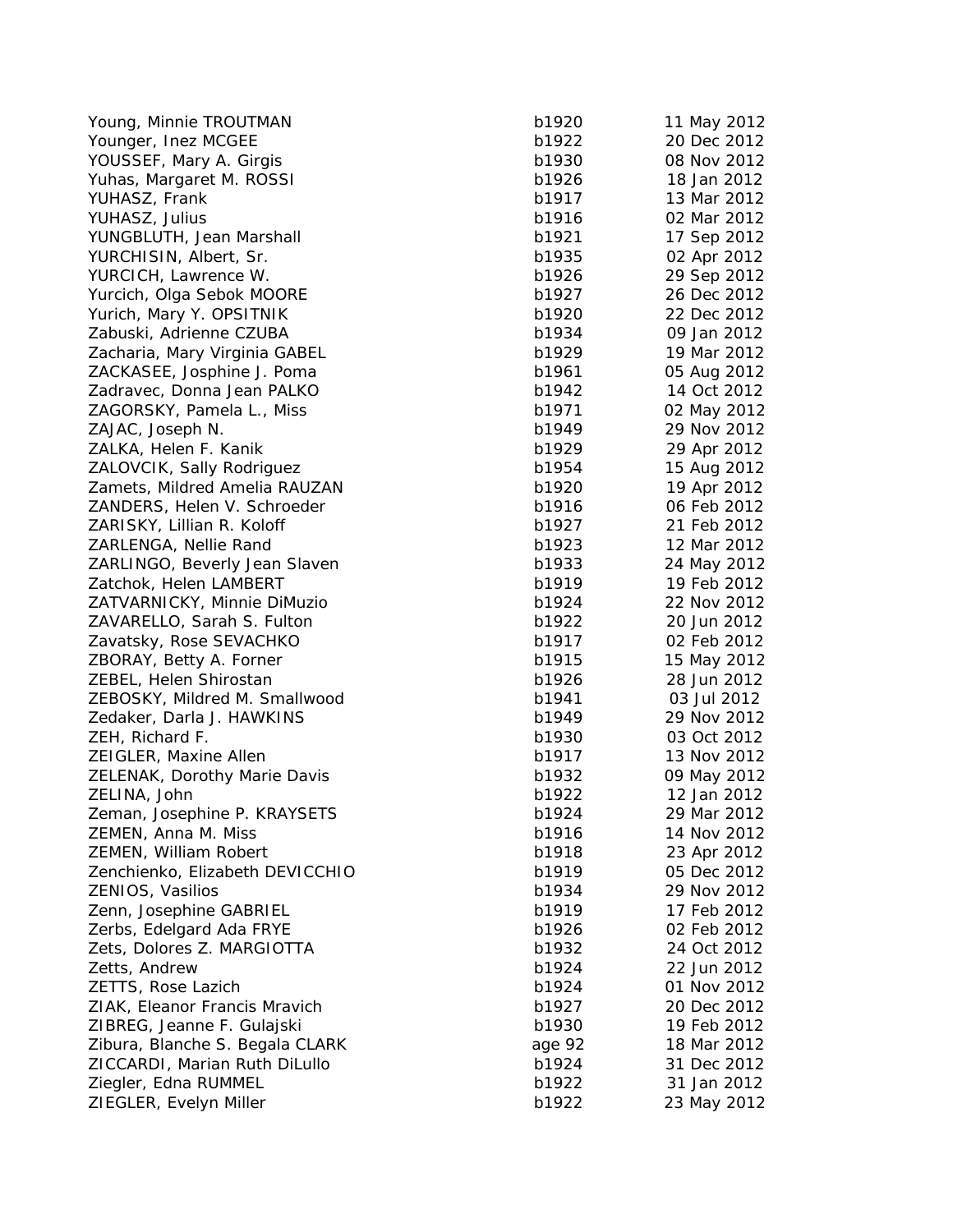| ZIGAREVICH, Margaret Mary Maurer    | b1929  | 05 Apr 2012 |
|-------------------------------------|--------|-------------|
| Zigo, Matilda BLACKFORD             | b1921  | 18 Nov 2012 |
| Zikovich, Mildred DePIETRO          | b1919  | 16 May 2012 |
| Zimmer, Velma THORNE                | b1917  | 18 Nov 2012 |
| ZIMMER, William Allen               | b1944  | 26 May 2012 |
| Zimmerman, Catherine G. GALSTER     | b1911  | 24 Jan 2012 |
| Zimmerman, Cora Jane STULL          | b1944  | 07 Oct 2012 |
| Zimmerman, Ferne I. BEIGHT          | b1920  | 09 May 2012 |
| ZIMMERMAN, Judith Faye Soos         | b 1962 | 22 Jun 2012 |
| ZIMMERMAN, Laurine Marie Freckleton | b1934  | 27 Aug 2012 |
| ZIMMERMAN, Mary J. Aaron            | b1932  | 25 Aug 2012 |
| ZIMMERMAN, Richard L.               | b1936  | 04 Jan 2012 |
| Zins, Betty A. UHER                 | b1929  | 04 Nov 2012 |
| ZINZ, Bruna Domini                  | b1936  | 27 Nov 2012 |
| ZIOBERT, Edward                     | b1928  | 05 Sep 2012 |
| ZITELLO, John                       | b1924  | 10 Jun 2012 |
| Zitnik, Ann L. MILLER               | b1935  | 24 Nov 2012 |
| Zitto, Amelia ROWLEY                | b1918  | 01 Jan 2012 |
| Zizes, Chrissie GLAROS              | age 87 | 31 Jan 2012 |
| ZIZZO, Emma S. Breckner             | b1920  | 19 Jun 2012 |
| ZLATICH, Joseph J.                  | b1930  | 06 Aug 2012 |
| Zoldak, Donna J. Szymanski MONK     | b1935  | 21 Nov 2012 |
| Zolovick, Margaret J. WAYDA         | b1928  | 18 Nov 2012 |
| ZOMBAR, Elizabeth Elick             | b1923  | 02 Mar 2012 |
| ZOPPELT, Ralph                      | b1940  | 09 Feb 2012 |
| ZORDICH, Frank E.                   | b1939  | 18 Oct 2012 |
| ZORINICH, Mary Novad                | b1923  | 02 Sep 2012 |
| ZUBYK, Mary Ellen Hovanec           | b1965  | 31 Jan 2012 |
| Zucco, Martha E. RELLA              | b1914  | 10 Feb 2012 |
| Zumrick, Elizabeth FROOM            | b1930  | 13 Jun 2012 |
| ZUNIC, Irene L. Fodor               | b1922  | 15 Mar 2012 |
| ZUPKO, Elizabeth A. Sanders         | b1920  | 22 Dec 2012 |
| ZUZOLO, Sarah A. Matash             | b1919  | 04 Nov 2012 |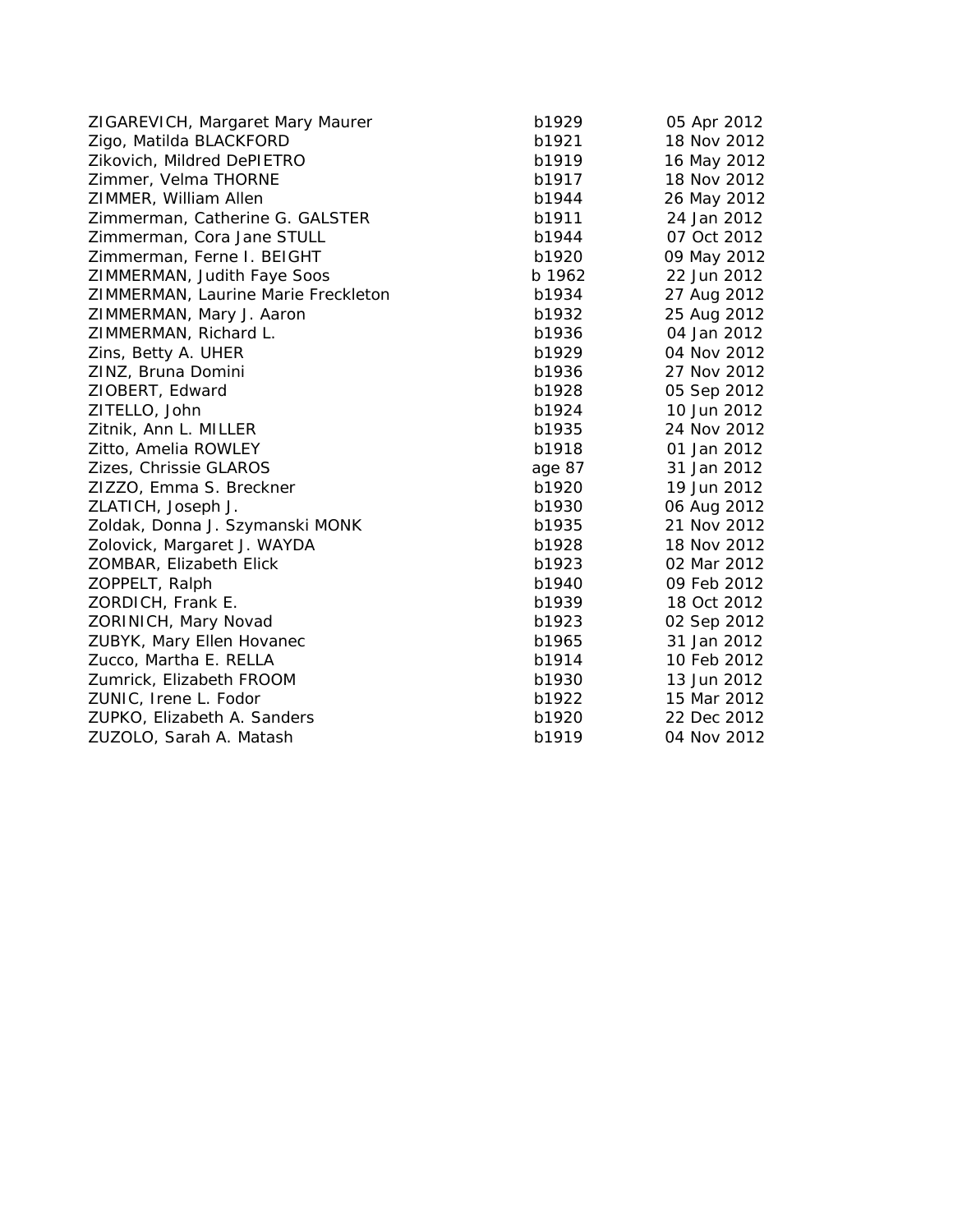| A10:<br>1                                              |
|--------------------------------------------------------|
| A7:                                                    |
| $\frac{3}{1}$                                          |
|                                                        |
| $\frac{5}{5}$<br>A13:<br>A7:                           |
| $\mathbf{3}$                                           |
| A9:1                                                   |
| A7:1                                                   |
| A10: 3<br>A10: 5                                       |
|                                                        |
| A7:3                                                   |
| A10:1                                                  |
| A7:3<br>A9:5<br>A6:5<br>A9:3<br>A7:3<br>A7:1           |
|                                                        |
|                                                        |
|                                                        |
|                                                        |
|                                                        |
| A9:3<br>A9:3<br>A7:3<br>A9:1<br>A7:5                   |
|                                                        |
| A9: 3<br>A6: 5                                         |
|                                                        |
| A9:1                                                   |
| A8:3                                                   |
| A8:5                                                   |
| A12:1                                                  |
| A14:3                                                  |
| A11:3                                                  |
| A7:1                                                   |
| A9:1                                                   |
| 1<br>A8:                                               |
|                                                        |
|                                                        |
|                                                        |
| A3: 1<br>A10: 1<br>A11: 5<br>A11: 5<br>A6: 1<br>A10: 1 |
|                                                        |
| A7:<br>5                                               |
| A9:<br>5                                               |
| A9:<br>1                                               |
| A9:<br>1                                               |
| A7:<br>5                                               |
| A8:1                                                   |
| A6:1<br>10:                                            |
| 3                                                      |
| A7:1                                                   |
| A8:<br>3<br>(11)                                       |
| 1                                                      |
| A6:<br>1<br>410:                                       |
| 1<br>A9:                                               |
| 5<br>A9:<br>3                                          |
|                                                        |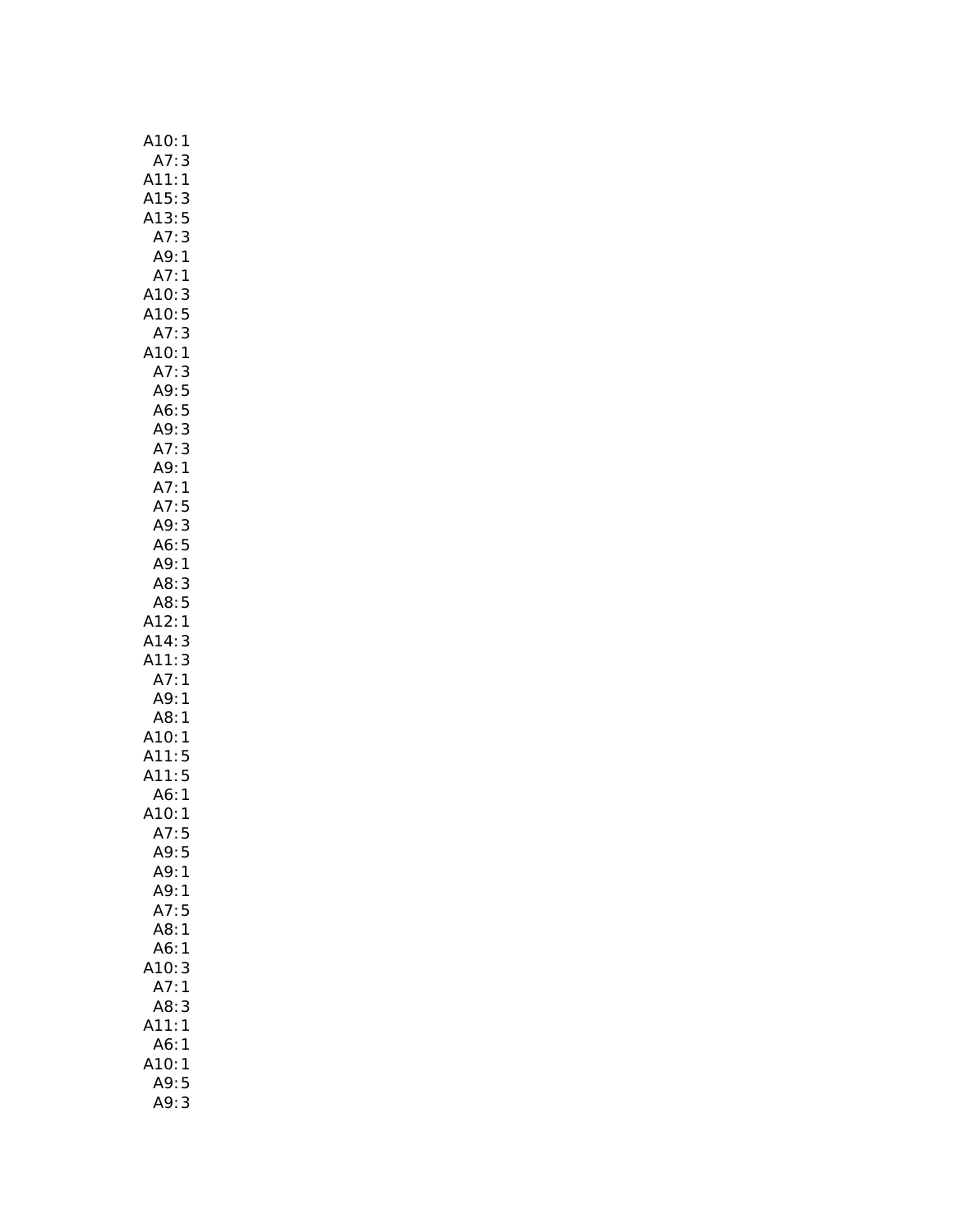| 1                                                                                                      |
|--------------------------------------------------------------------------------------------------------|
| A10:<br>A13:                                                                                           |
| $\begin{array}{c} 3 \\ 1 \end{array}$<br>A13:5<br>A7:1<br>A12:3<br>A7:3<br>A9:1<br>A11:5               |
|                                                                                                        |
|                                                                                                        |
|                                                                                                        |
|                                                                                                        |
|                                                                                                        |
| A11:5<br>A8:3<br>A11:1                                                                                 |
|                                                                                                        |
|                                                                                                        |
| A11:1<br>A7:3<br>A8:1<br>A8:3<br>A7:3<br>A7:3<br>A4:2<br>A11:5<br>A8:5<br>A8:1<br>A8:3<br>A8:3<br>A8:3 |
|                                                                                                        |
|                                                                                                        |
|                                                                                                        |
|                                                                                                        |
|                                                                                                        |
|                                                                                                        |
|                                                                                                        |
|                                                                                                        |
|                                                                                                        |
|                                                                                                        |
|                                                                                                        |
|                                                                                                        |
|                                                                                                        |
|                                                                                                        |
|                                                                                                        |
|                                                                                                        |
|                                                                                                        |
|                                                                                                        |
|                                                                                                        |
| A10:1<br>A6:5<br>A11:5<br>A11:5<br>A11:5<br>A7:5<br>A7:5<br>A7:5<br>A7:5<br>A10:1<br>A6:5<br>A6:5      |
|                                                                                                        |
|                                                                                                        |
|                                                                                                        |
|                                                                                                        |
|                                                                                                        |
|                                                                                                        |
|                                                                                                        |
|                                                                                                        |
| A9:3                                                                                                   |
| A7:1                                                                                                   |
| A9:5                                                                                                   |
| A8:3                                                                                                   |
| A10:5                                                                                                  |
| A10:5                                                                                                  |
|                                                                                                        |
| 3<br>A6:                                                                                               |
| A8:<br>3                                                                                               |
| A10:<br>1                                                                                              |
| A8:<br>3                                                                                               |
| A7:<br>1                                                                                               |
| A7:<br>5                                                                                               |
| A14:5                                                                                                  |
| 3<br>A9:                                                                                               |
| A6:5                                                                                                   |
|                                                                                                        |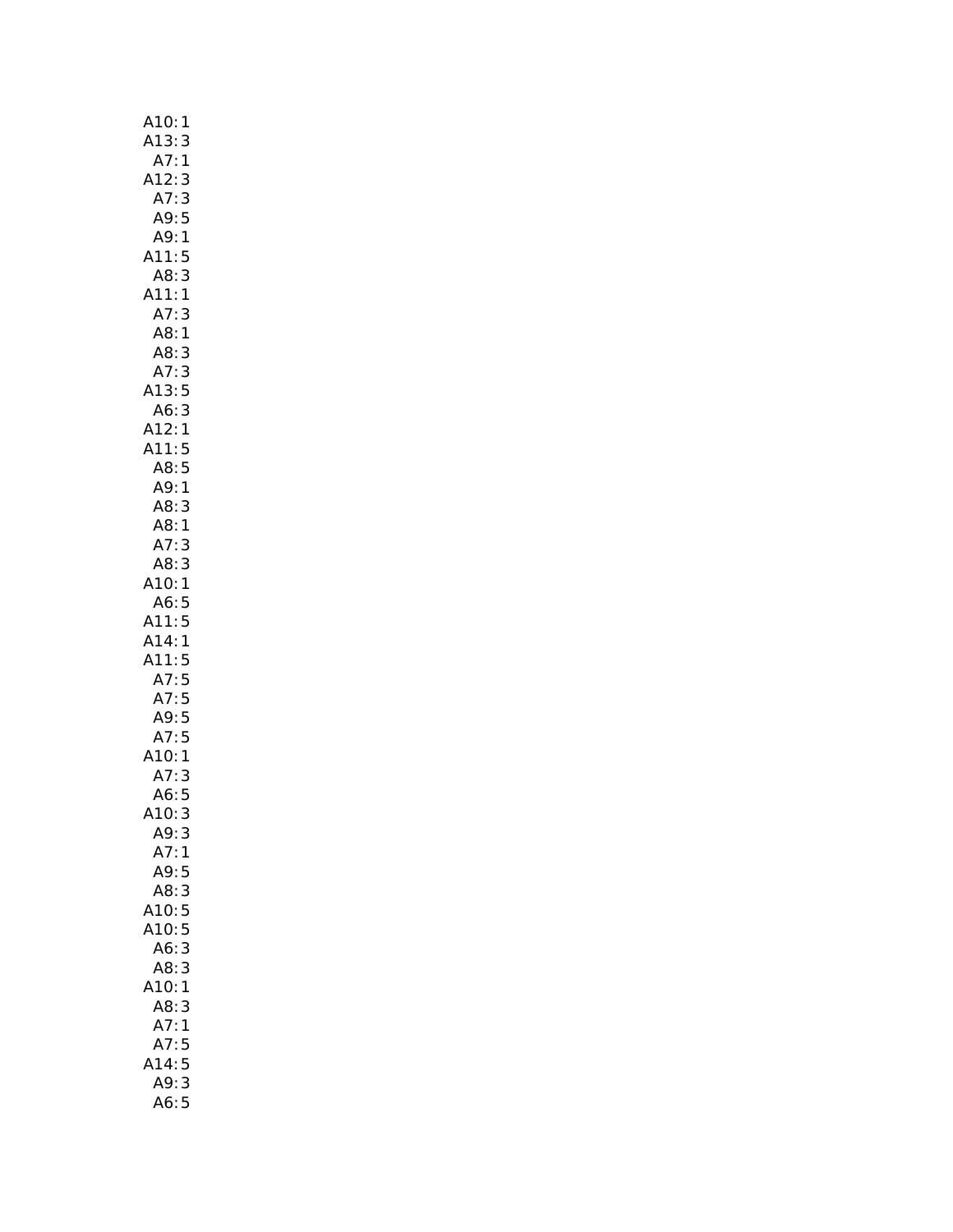| A10:<br>5                    |  |
|------------------------------|--|
| A7:<br>5                     |  |
| A9:1                         |  |
| A12:<br>3                    |  |
| A10:<br>3                    |  |
| 5<br>A11:                    |  |
| $\overline{1}$<br>A7:        |  |
| A13:<br>3                    |  |
| A7:<br>3                     |  |
| 5<br>A10:                    |  |
| A6:<br>5                     |  |
| 3<br>A14:<br>A10:            |  |
| $\frac{5}{3}$                |  |
| A7:                          |  |
| A10:<br>A13:<br>1            |  |
| 5                            |  |
| A8: 1<br>A8: 1               |  |
|                              |  |
| A10:<br>3                    |  |
| A11:3                        |  |
| A10:1                        |  |
| A8:1                         |  |
| A8:<br>3                     |  |
| A7:1                         |  |
| A11:<br>1<br>A10:<br>3       |  |
|                              |  |
| A9:5<br>A9:<br>1             |  |
| A10:<br>3                    |  |
| A7:<br>$\mathbf{1}$          |  |
| A6:<br>3                     |  |
| A15:5                        |  |
| A7:                          |  |
| $\frac{3}{5}$<br><b>A11:</b> |  |
| A9:<br>3                     |  |
| 414:<br>3                    |  |
| A7:<br>1                     |  |
| A9:5                         |  |
| A8:3                         |  |
| A9:5                         |  |
| A6:5                         |  |
| A8:1                         |  |
| A8:<br>5                     |  |
| A9:<br>3                     |  |
| A9:<br>1                     |  |
| A9:<br>1                     |  |
| A7:<br>3                     |  |
| 5<br>A8:                     |  |
| A7:<br>3                     |  |
| 5<br>A7:                     |  |
| A7:<br>1                     |  |
| A8:3                         |  |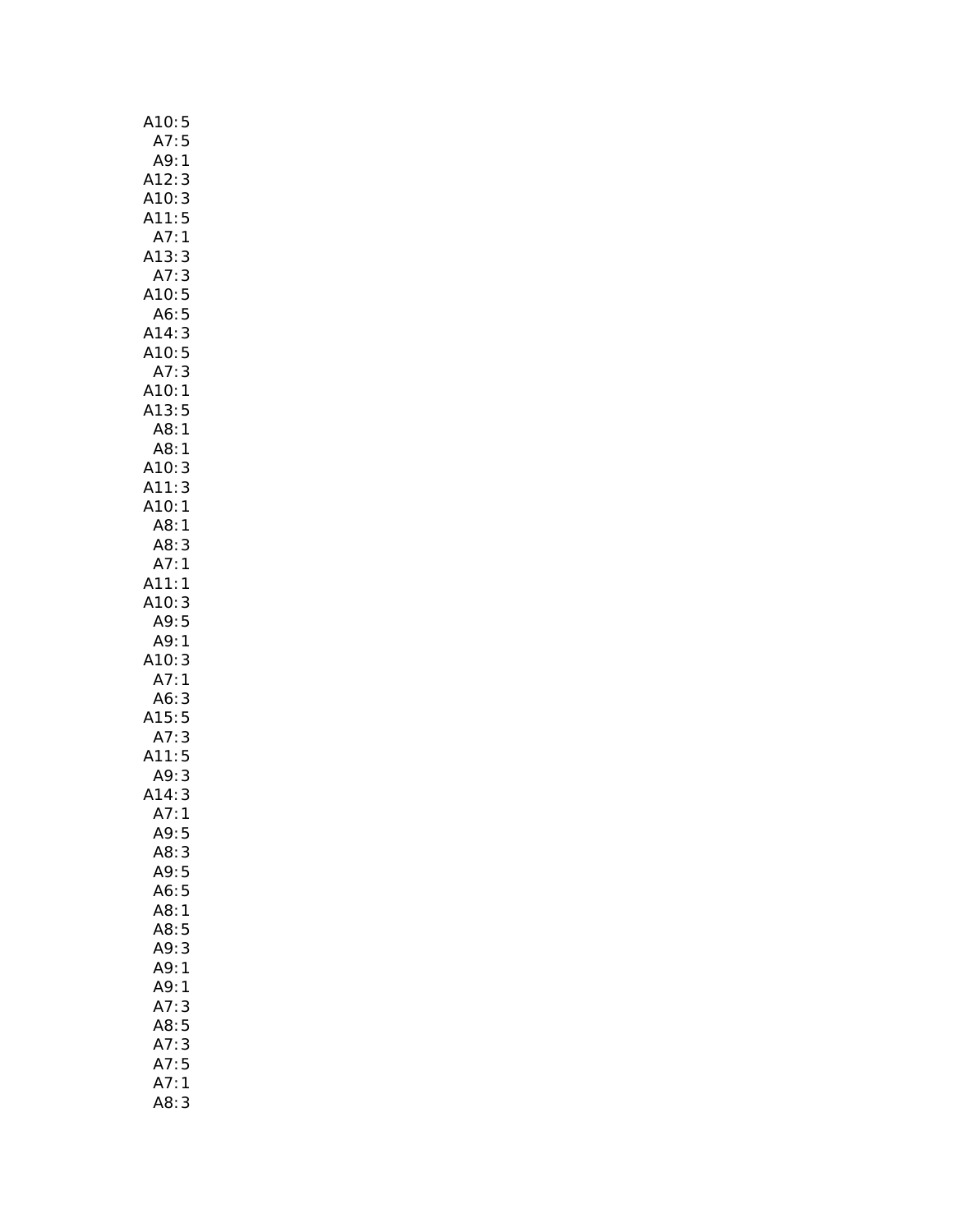| A9:                            | 5              |
|--------------------------------|----------------|
| A6:                            | 3              |
| A7:                            | 1              |
| A9:<br>A7:                     |                |
|                                | 5<br>3         |
| A7:                            |                |
| A9:                            | $\frac{3}{5}$  |
|                                |                |
| A6:3                           |                |
| A8:5                           |                |
| A7:1                           |                |
| A9:                            | 3              |
| A6:                            | 3              |
| A8:1                           |                |
| A9:1                           |                |
|                                |                |
| A8:5<br>A8:3                   |                |
| A6:5                           |                |
| A7:1                           |                |
|                                |                |
|                                |                |
| A13:3<br>A11:1<br>A7:1<br>A7:5 |                |
|                                |                |
|                                |                |
| A8: 3<br>10: 5                 |                |
| A                              |                |
| A6:1                           |                |
| A7:3                           |                |
| A9:5                           |                |
| A9:1                           |                |
| A6:5                           |                |
| A7:5                           |                |
|                                |                |
| A8: 3<br>A9: 5<br>A8: 5        |                |
|                                |                |
|                                |                |
| A8:5<br>A8:3                   |                |
|                                |                |
| A8:                            | $\mathbf{1}$   |
| A9:                            | 3              |
| A9:5                           |                |
| A9:                            | 3              |
| A9:3                           |                |
| A11:                           | $\overline{5}$ |
| A9:5                           |                |
| A13:5                          |                |
|                                |                |
| A8:5                           |                |
| A9:3                           |                |
| A11:1                          |                |
| A11:                           | 3              |
| A7:3                           |                |
| A8:1                           |                |
| A9:                            | 3              |
| A8:                            | 3              |
| A6:                            | 3              |
|                                |                |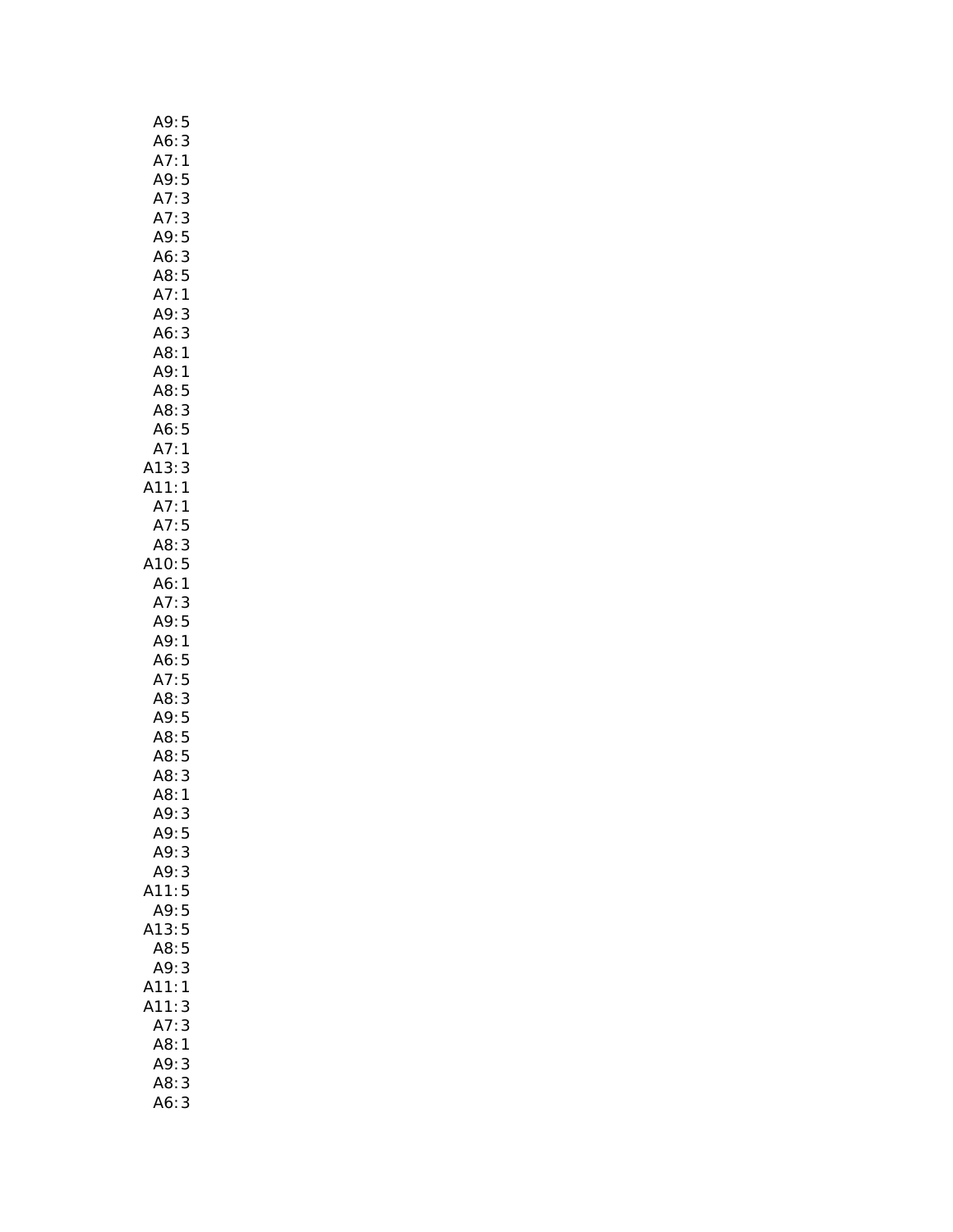| A8:          | 3              |
|--------------|----------------|
| A8:          | $\mathbf{S}$   |
| .<br>A8:     | 3              |
| A8:          | 5              |
| A12:         | 3              |
| A14:1        |                |
| A9: 3        |                |
| A13:         | 5              |
| A9:3         |                |
| A8:5         |                |
| A9:1         |                |
| A10:5        |                |
| A6:1         |                |
| A10:5        |                |
| A9:5         |                |
| A6:5         |                |
| A8:5         |                |
| A9:          | $\frac{5}{1}$  |
| A13:<br>A11: |                |
|              | 3              |
| A8:          | 3              |
| A7:1         |                |
| A9:          | 1              |
| A8:3         |                |
| A7:3         |                |
| A12:1        |                |
| A10:3        |                |
| A9:3         |                |
| A6:5         |                |
| A9:1         |                |
| A8:5         |                |
| A9:5         |                |
| A8:1         |                |
| A7:5         |                |
| A9:1         |                |
| A9:          | 5              |
| A8:          | 3              |
| A9:          | 1              |
| A6:          | 3              |
| A14:         | 5              |
| A10:         | 1              |
| A8:          | 3              |
| A10:         | 3              |
| A10:         | 3              |
| A8:          | 1              |
| A9:          | 5              |
| A<br>10:     | $\overline{1}$ |
| A7:          | 3              |
| A13:         | 3              |
| A9:          | 3              |
| A8:          | 1              |
| A9:          | 1              |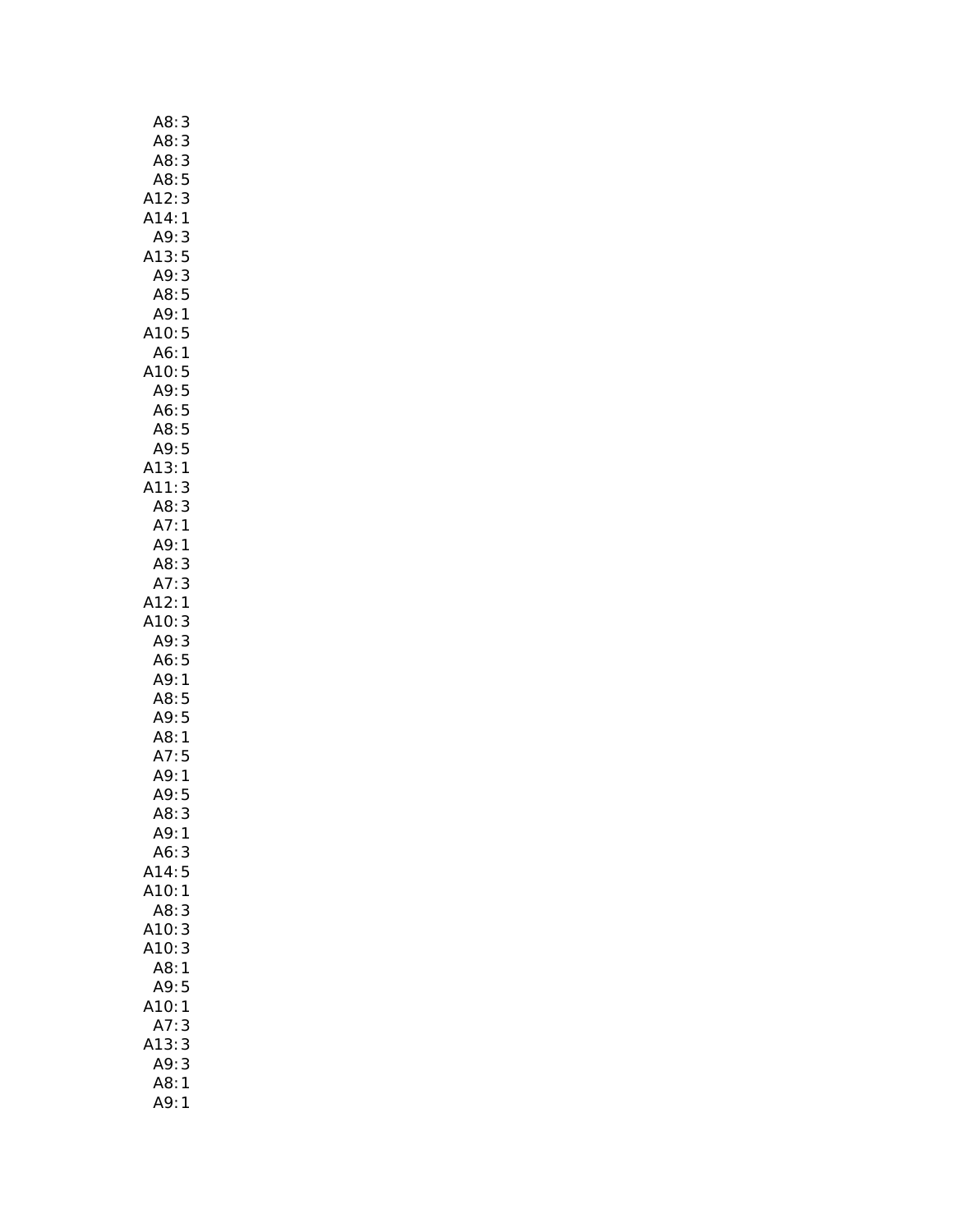| A10:                                                                                                     | 1 |
|----------------------------------------------------------------------------------------------------------|---|
|                                                                                                          |   |
|                                                                                                          |   |
|                                                                                                          |   |
|                                                                                                          |   |
| A6:11:5<br>A6:11:5<br>A7:3<br>A7:5<br>A7:5<br>A7:13<br>A13:12<br>A13:13<br>A13:3<br>A8:3<br>A8:5<br>A7:1 |   |
|                                                                                                          |   |
|                                                                                                          |   |
|                                                                                                          |   |
|                                                                                                          |   |
|                                                                                                          |   |
|                                                                                                          |   |
|                                                                                                          |   |
|                                                                                                          |   |
|                                                                                                          |   |
|                                                                                                          |   |
|                                                                                                          |   |
|                                                                                                          |   |
|                                                                                                          |   |
| A7:1                                                                                                     |   |
|                                                                                                          |   |
| A8:5<br>A6:3<br>A12:1                                                                                    |   |
|                                                                                                          |   |
|                                                                                                          |   |
|                                                                                                          |   |
|                                                                                                          |   |
| A7:3<br>A13:3<br>A9:5<br>A9:1<br>A7:3<br>A7:3<br>A8:1<br>A9:3<br>A7:5<br>A7:1<br>A7:1                    |   |
|                                                                                                          |   |
|                                                                                                          |   |
|                                                                                                          |   |
|                                                                                                          |   |
|                                                                                                          |   |
|                                                                                                          |   |
|                                                                                                          |   |
|                                                                                                          |   |
|                                                                                                          |   |
| A8:                                                                                                      | 1 |
| A8:                                                                                                      | 5 |
| A9:                                                                                                      | 1 |
| A9:1                                                                                                     |   |
| A9:                                                                                                      | 5 |
| A7:                                                                                                      | 5 |
| A8:                                                                                                      | 1 |
| A8:                                                                                                      | 1 |
| A8:                                                                                                      | 1 |
| A9:                                                                                                      | 5 |
| A7:                                                                                                      | 1 |
| A7:                                                                                                      | 5 |
| A8:                                                                                                      | 3 |
| A7:                                                                                                      | 3 |
| A9:                                                                                                      | 1 |
| <b>10:</b>                                                                                               | 3 |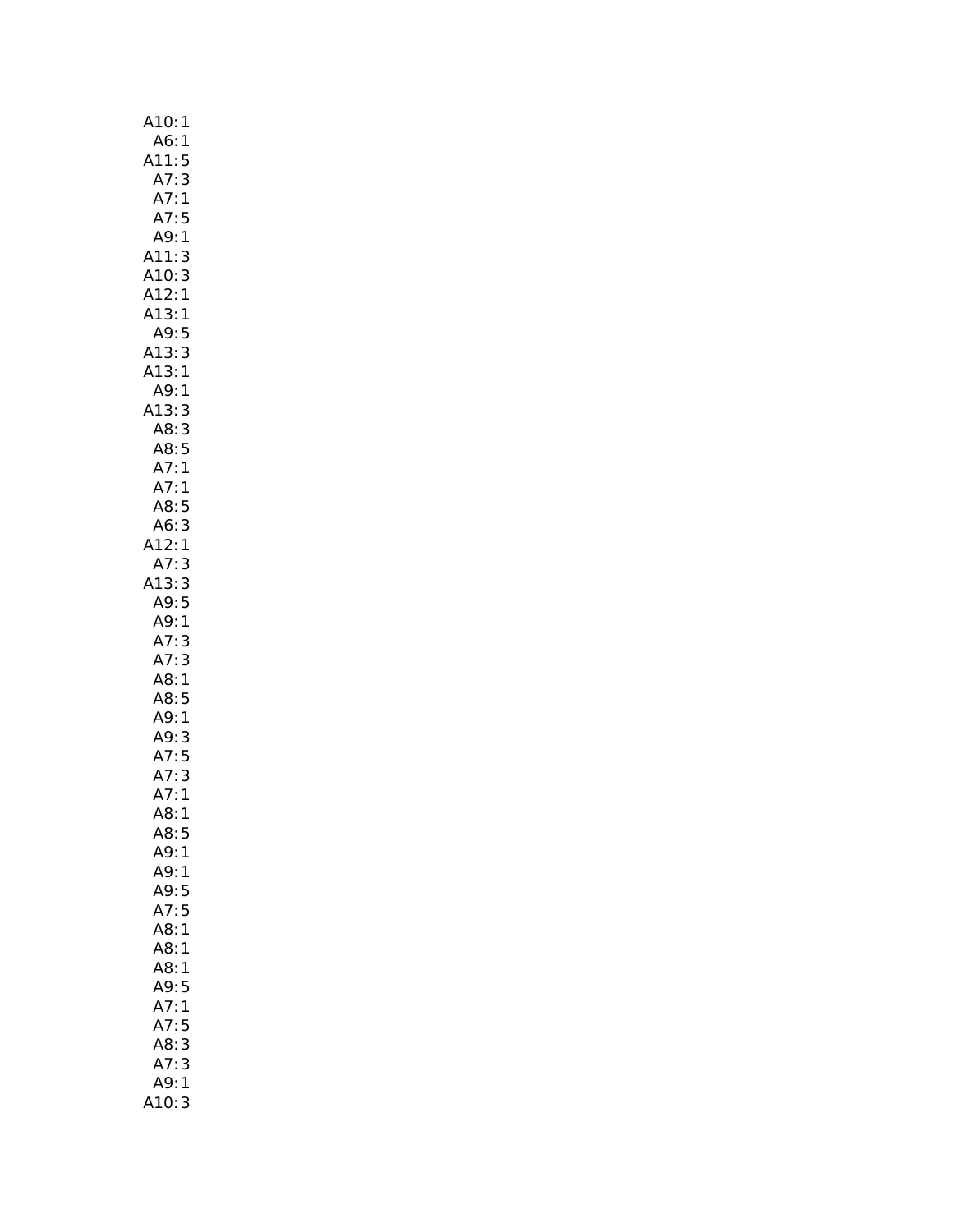| A10:<br>3                   |
|-----------------------------|
| A10: 3                      |
| A8:3                        |
| A7:5                        |
| A9:1                        |
| A13:5                       |
| 3<br>A8:                    |
| A8:5                        |
| A8:1                        |
| A10:1                       |
| A8:5                        |
| A9:5                        |
| A6:5                        |
| A9:1                        |
| A7:<br>5                    |
| A9:1                        |
| A11:<br>A11:<br>3           |
| 3<br>A8:                    |
| 3<br>A8:3                   |
| A9:3                        |
| A9:1                        |
| A11:5                       |
| A9:3                        |
| A6:5                        |
| A9:1                        |
| A10:1                       |
| A11:5                       |
| $A7:3$<br>$A9:5$<br>$A12:5$ |
|                             |
|                             |
| A7:<br>$\mathbf{1}$         |
| A8:<br>3                    |
| A8: 3<br>2A: 1              |
| 1                           |
| A7:<br>5                    |
| A9:<br>3                    |
| A14:5                       |
| A8:1                        |
| A8:5                        |
| A10:1                       |
| A7:<br>3<br>5<br>A8:        |
| 3<br>A7:                    |
| 5<br>A6:                    |
| 3<br>A7:                    |
| 3<br>A13:                   |
| A11:<br>3                   |
| A7:<br>3                    |
| A8:<br>$\mathbf{1}$         |
| 3<br>A11:                   |
| 3<br>411:                   |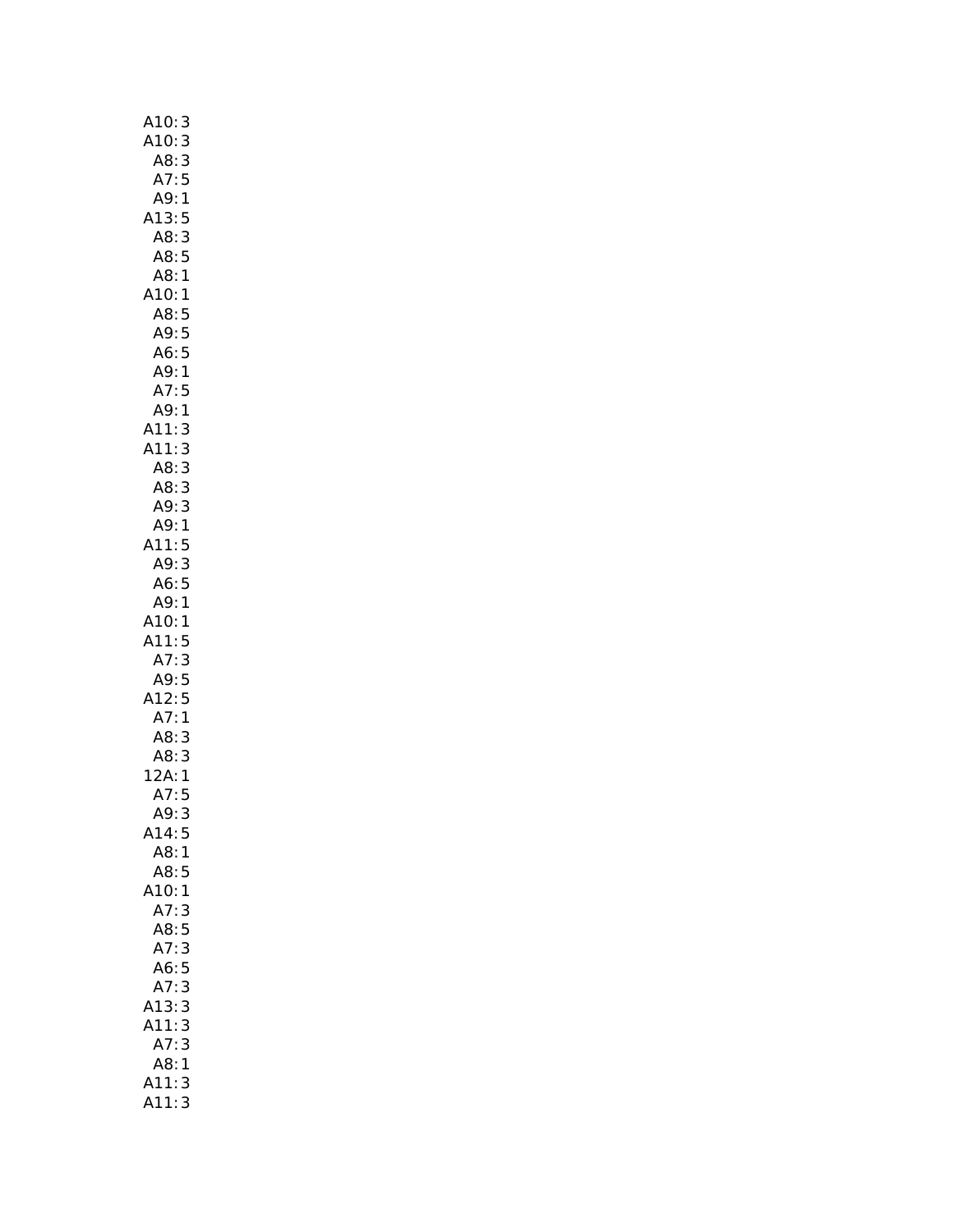| A9:                   | 1                       |
|-----------------------|-------------------------|
| A8:                   | $\mathbf{1}$            |
| 20.<br>A9:            | 3                       |
| A9:                   | $\mathsf{3}$            |
| A11:5                 |                         |
| A6:                   | 5                       |
| A9:                   | $\mathbf{1}$            |
| A11:                  | $\overline{\mathbf{1}}$ |
| A7:5                  |                         |
| A9:1                  |                         |
| A10:                  | 3                       |
| A8:1                  |                         |
| A6:                   | 3                       |
| A7:1                  |                         |
| A9:5                  |                         |
| A9:                   | 3                       |
| A7:                   | 3                       |
| A9:                   | 3                       |
| A9:1                  |                         |
|                       |                         |
| A8: 3<br>A7: 5        |                         |
| A8:3                  |                         |
| A9:3                  |                         |
| A13:3                 |                         |
| A13:3                 |                         |
| A6:3                  |                         |
| A8:1                  |                         |
| A6:                   | 3                       |
| A9:1                  |                         |
| A11:1                 |                         |
| A9:5                  |                         |
| A13:1                 |                         |
| $A13:3$<br>$A7:5$     |                         |
|                       |                         |
| .<br>A10: 3<br>A8: 1  | 3                       |
|                       |                         |
| A6:                   | 3                       |
| A13:                  | 5                       |
| A9:1                  |                         |
| A11:                  | 3                       |
| A11:                  | 3                       |
| A8:                   | 1                       |
| A12:                  | 1                       |
| A8:                   | 1                       |
| A10:                  | 3                       |
| A8:1                  |                         |
| A9:                   | 3                       |
| A8:5                  |                         |
|                       |                         |
| A7:1<br>A9:           | 3                       |
|                       |                         |
| A7:5<br>$\lambda$ 13: | $\mathbf{1}$            |
|                       |                         |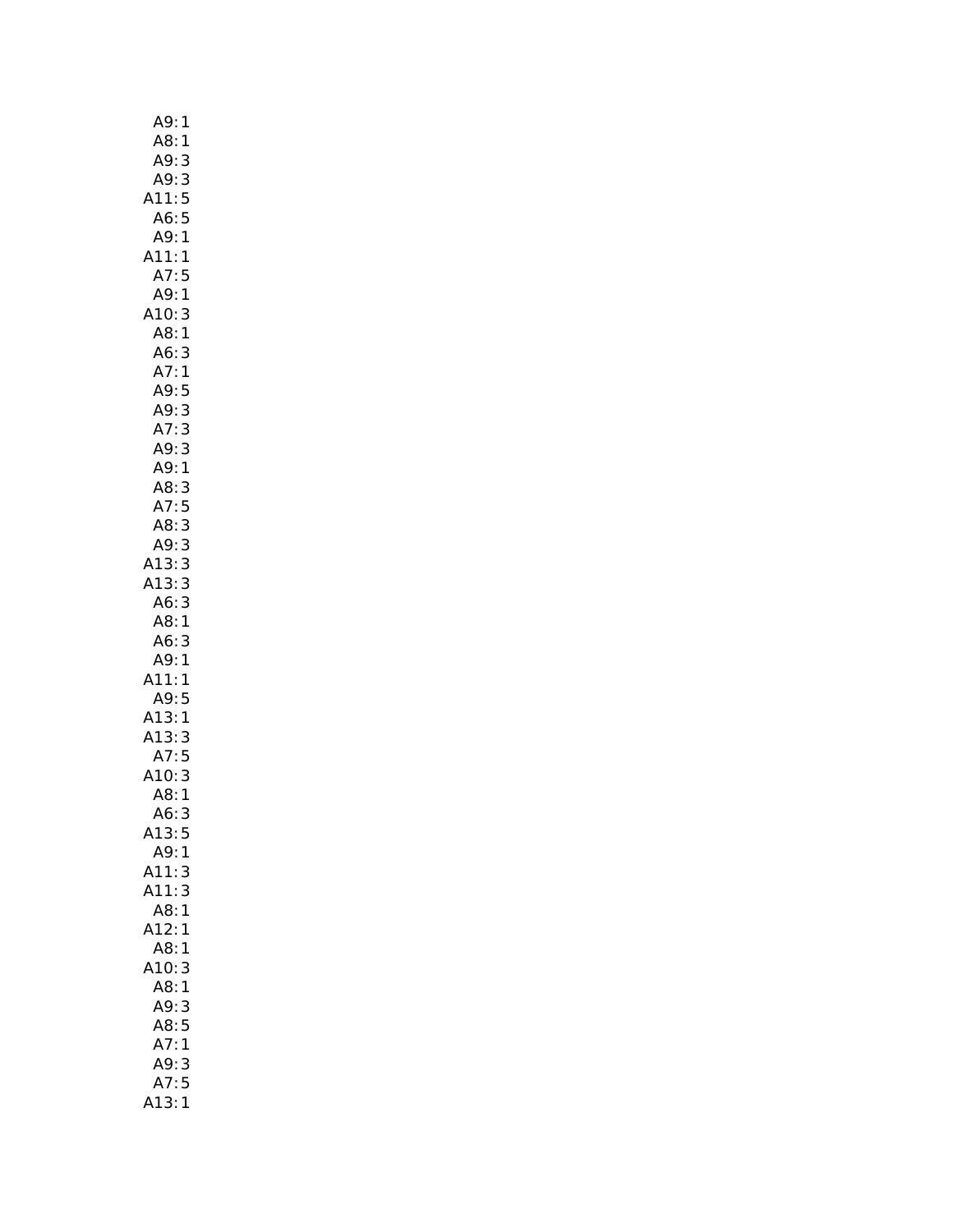| A10:<br>A7:                                                                                               |
|-----------------------------------------------------------------------------------------------------------|
| 3<br>5                                                                                                    |
|                                                                                                           |
| A7:3<br>A7:1<br>A8:3<br>A7:3<br>A7:3                                                                      |
|                                                                                                           |
| 3<br>1:3<br>A7:3<br>A9:5<br>A7:1<br>AF                                                                    |
|                                                                                                           |
|                                                                                                           |
|                                                                                                           |
|                                                                                                           |
| .<br>A8:5<br>A7:3<br>A7:3                                                                                 |
|                                                                                                           |
|                                                                                                           |
|                                                                                                           |
|                                                                                                           |
| A7: 3<br>A7: 3<br>A7: 5<br>A9: 1<br>A10: 5<br>A10: 3<br>A7: 3                                             |
| 5331                                                                                                      |
|                                                                                                           |
| A9:                                                                                                       |
|                                                                                                           |
| A9:<br>5                                                                                                  |
|                                                                                                           |
|                                                                                                           |
|                                                                                                           |
| A <sub>2</sub> : 3<br>A <sub>8</sub> : 3<br>A <sub>9</sub> : 3<br>A <sub>6</sub> : 5<br>A <sub>8: 1</sub> |
|                                                                                                           |
| A7:                                                                                                       |
| 3<br>1                                                                                                    |
| A9:<br>A9:<br>3                                                                                           |
|                                                                                                           |
| A8:<br>531331                                                                                             |
| A7:<br>A7:<br>A10:<br>A9:                                                                                 |
|                                                                                                           |
|                                                                                                           |
|                                                                                                           |
| $A13:1$<br>A10:3<br>A8:5<br>A9:5                                                                          |
|                                                                                                           |
|                                                                                                           |
|                                                                                                           |
| A10:<br>5                                                                                                 |
| A7:3                                                                                                      |
| A7:1                                                                                                      |
|                                                                                                           |
| A6:3                                                                                                      |
| A9:5                                                                                                      |
| A9: 1                                                                                                     |
| A8:1                                                                                                      |
| A10:<br>3                                                                                                 |
| A10:1                                                                                                     |
| A7:<br>3                                                                                                  |
| 3<br>A12:                                                                                                 |
| A9:1                                                                                                      |
| A10:<br>1                                                                                                 |
| A7:<br>3                                                                                                  |
|                                                                                                           |
| A13:3                                                                                                     |
| A8:3                                                                                                      |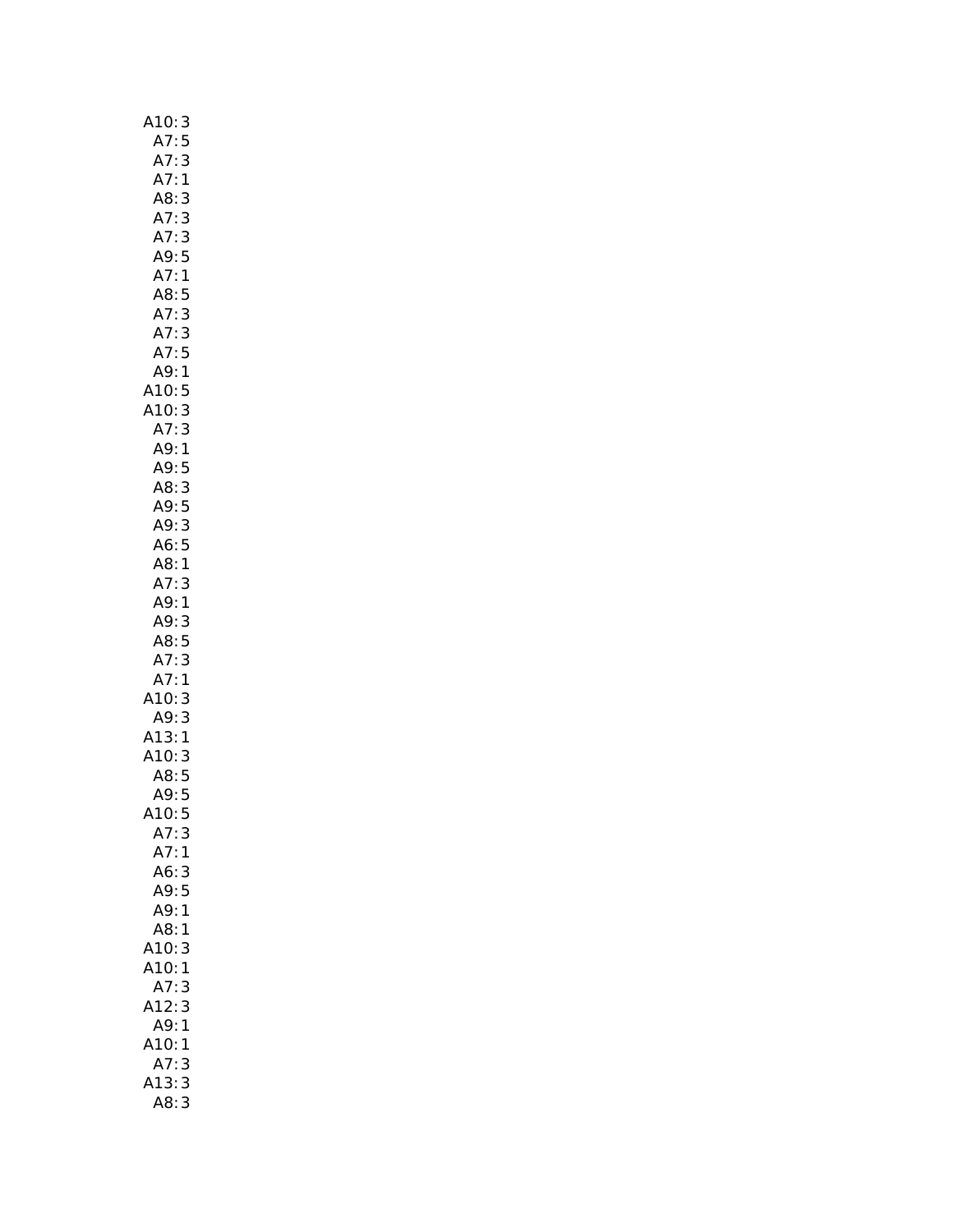| A9:3<br>A7:1<br>A7:1<br>A10:3<br>A7:5<br>A9:5<br>A7:1<br>A8:3                                                            |
|--------------------------------------------------------------------------------------------------------------------------|
|                                                                                                                          |
|                                                                                                                          |
|                                                                                                                          |
|                                                                                                                          |
| A8:<br>3                                                                                                                 |
|                                                                                                                          |
|                                                                                                                          |
|                                                                                                                          |
|                                                                                                                          |
|                                                                                                                          |
|                                                                                                                          |
|                                                                                                                          |
|                                                                                                                          |
|                                                                                                                          |
|                                                                                                                          |
|                                                                                                                          |
|                                                                                                                          |
|                                                                                                                          |
|                                                                                                                          |
| A10:3<br>A6:3<br>A10:5<br>A9:3<br>A6:5<br>A10:3<br>A6:3<br>A11:5<br>A7:5<br>A7:5<br>A9:1<br>A3:4<br>A9:1<br>A9:1<br>A9:1 |
| 13:1                                                                                                                     |
|                                                                                                                          |
| A8:5<br>A13:5<br>A11:3                                                                                                   |
|                                                                                                                          |
|                                                                                                                          |
|                                                                                                                          |
| A9: 3<br>A8: 1<br>A8: 3                                                                                                  |
| 3 1 3 3 1 3 1 3                                                                                                          |
| A6:<br>A7:<br>A12:<br>A8:<br>A9:<br>A7:                                                                                  |
|                                                                                                                          |
|                                                                                                                          |
|                                                                                                                          |
|                                                                                                                          |
|                                                                                                                          |
| .<br>A7:<br>3                                                                                                            |
| A9:<br>3                                                                                                                 |
| A7:<br>3                                                                                                                 |
| A6:<br>3                                                                                                                 |
| A8:<br>5                                                                                                                 |
| 3<br>A8:                                                                                                                 |
| 3<br>11:                                                                                                                 |
| A7:1                                                                                                                     |
| 11:<br>3                                                                                                                 |
| 3<br>A7:                                                                                                                 |
| 3<br>1<br>A8:                                                                                                            |
| A9:                                                                                                                      |
| 3<br>A11:                                                                                                                |
| A10:<br>1                                                                                                                |
| A12:<br>5                                                                                                                |
| A11:<br>1                                                                                                                |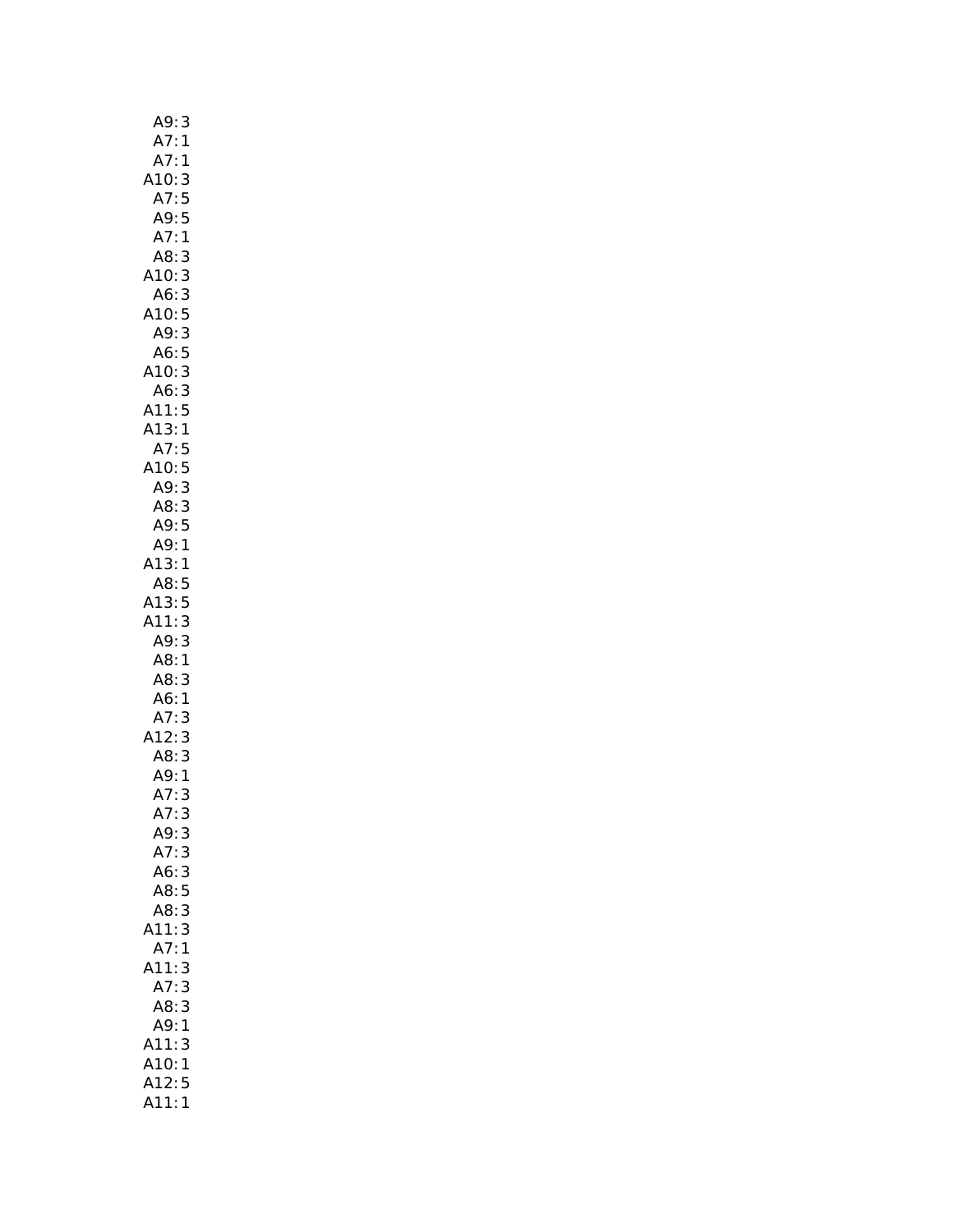| A10:3                                                                      |
|----------------------------------------------------------------------------|
| A8:1                                                                       |
| A7:1                                                                       |
| A14:<br>5                                                                  |
| A7:1                                                                       |
| A12:3                                                                      |
|                                                                            |
| A12:5<br>A8:5<br>A6:3<br>A7:1<br>A7:3<br>A11:1                             |
|                                                                            |
|                                                                            |
|                                                                            |
|                                                                            |
| A9:1<br>A12:5<br>A8:1<br>A9:3<br>A7:3<br>A7:5<br>A7:5                      |
|                                                                            |
|                                                                            |
|                                                                            |
|                                                                            |
|                                                                            |
|                                                                            |
| A14:3                                                                      |
|                                                                            |
| AB:3                                                                       |
| A8:1                                                                       |
| A11:1                                                                      |
| A8:3                                                                       |
| A6: 3<br>A12: 1                                                            |
|                                                                            |
| A8:5                                                                       |
| 10:3<br>A10:3<br>A13:5<br>A13:3<br>A11:3<br>A7:1<br>A7:1<br>A13:3<br>A15:1 |
|                                                                            |
|                                                                            |
|                                                                            |
|                                                                            |
|                                                                            |
|                                                                            |
|                                                                            |
|                                                                            |
|                                                                            |
| A6:5                                                                       |
| $\overline{1}$<br>A8:                                                      |
| A10:5                                                                      |
| A10:1                                                                      |
| A9:<br>1                                                                   |
| A9:<br>3                                                                   |
| A11:<br>3                                                                  |
| A8:<br>3                                                                   |
| A8:<br>3                                                                   |
| A12:<br>3                                                                  |
| 3<br>A8:                                                                   |
| A10:                                                                       |
| 1                                                                          |
| A8:<br>3                                                                   |
| A8:<br>3                                                                   |
| A8:<br>$\mathbf 1$                                                         |
| A9:<br>$\mathbf 1$                                                         |
| A6:1                                                                       |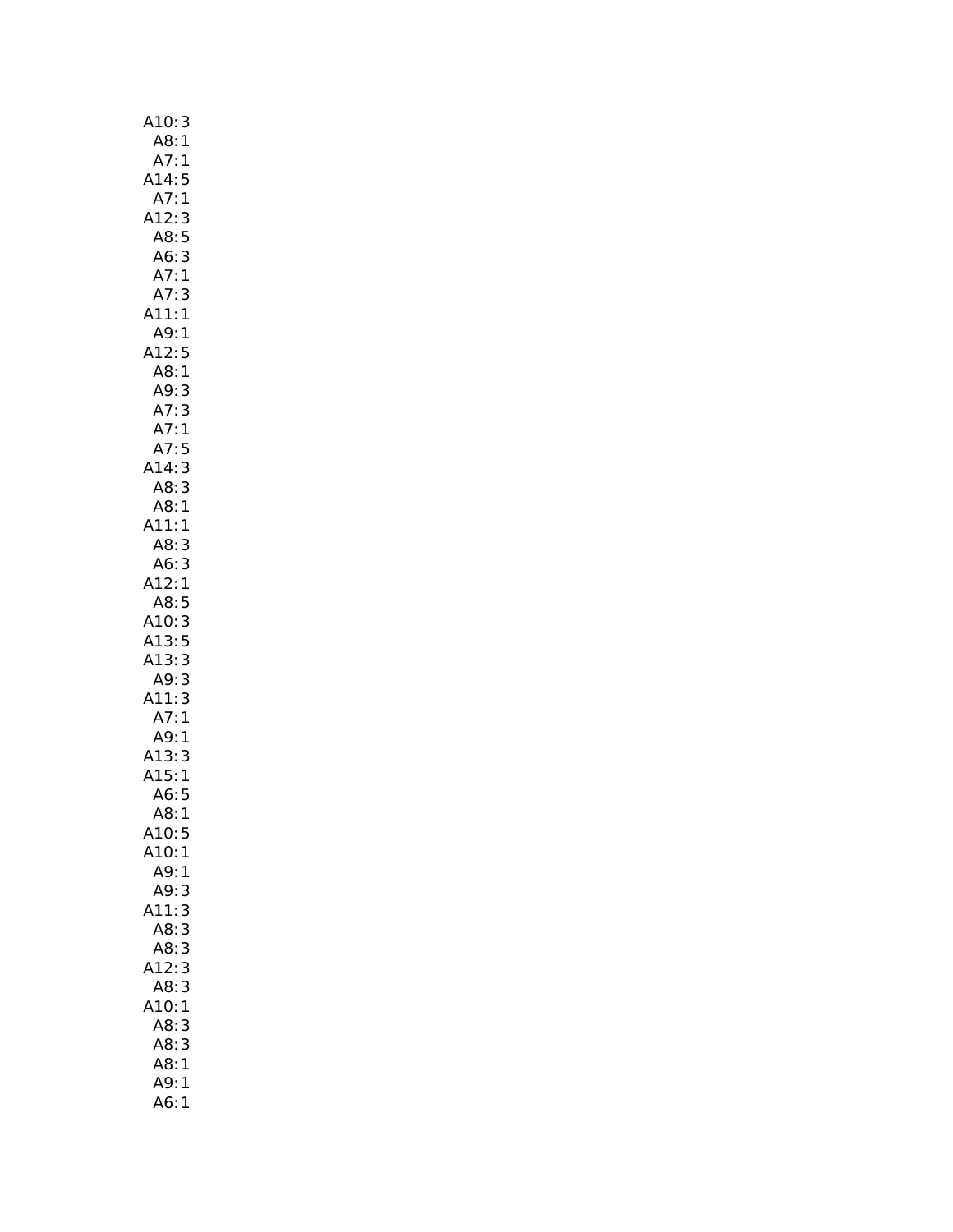| A12:<br>1                  |
|----------------------------|
| A8:1                       |
| A7:3                       |
| A6:1                       |
| A9:1                       |
|                            |
| A8:1                       |
| A8:5                       |
| A6:3                       |
| A8:1                       |
| A11:5<br>A13:5             |
|                            |
| A10:3<br>A7:1              |
|                            |
| A9:                        |
| $\frac{5}{3}$<br>A8:       |
| 3                          |
| A7:<br>A7:<br>$\mathbf{1}$ |
| A11:                       |
| .11:3<br>A9:5              |
|                            |
| A9:3                       |
| A8:5                       |
| A9:1                       |
| A9:3                       |
| A7:1                       |
| A8:5                       |
| A7:1                       |
|                            |
|                            |
| A9:5                       |
| A10:<br>1                  |
| A9:5                       |
| A8:<br>1                   |
| 3                          |
| $\mathbf{1}$               |
| A10: A13: A7:<br>3         |
| A10:<br>3                  |
| A6:<br>3                   |
| A8:<br>3                   |
| A9:<br>3                   |
| A10:1                      |
| A8:1                       |
| A6:<br>3                   |
|                            |
| A9:3                       |
| A13:3                      |
| A9:3                       |
| A7:<br>1                   |
| A7:<br>1                   |
| A8:<br>1                   |
| A14:<br>1                  |
| A7:<br>1                   |
| A8:<br>$\mathbf{1}$        |
|                            |
| A10: 5<br>A10: 3           |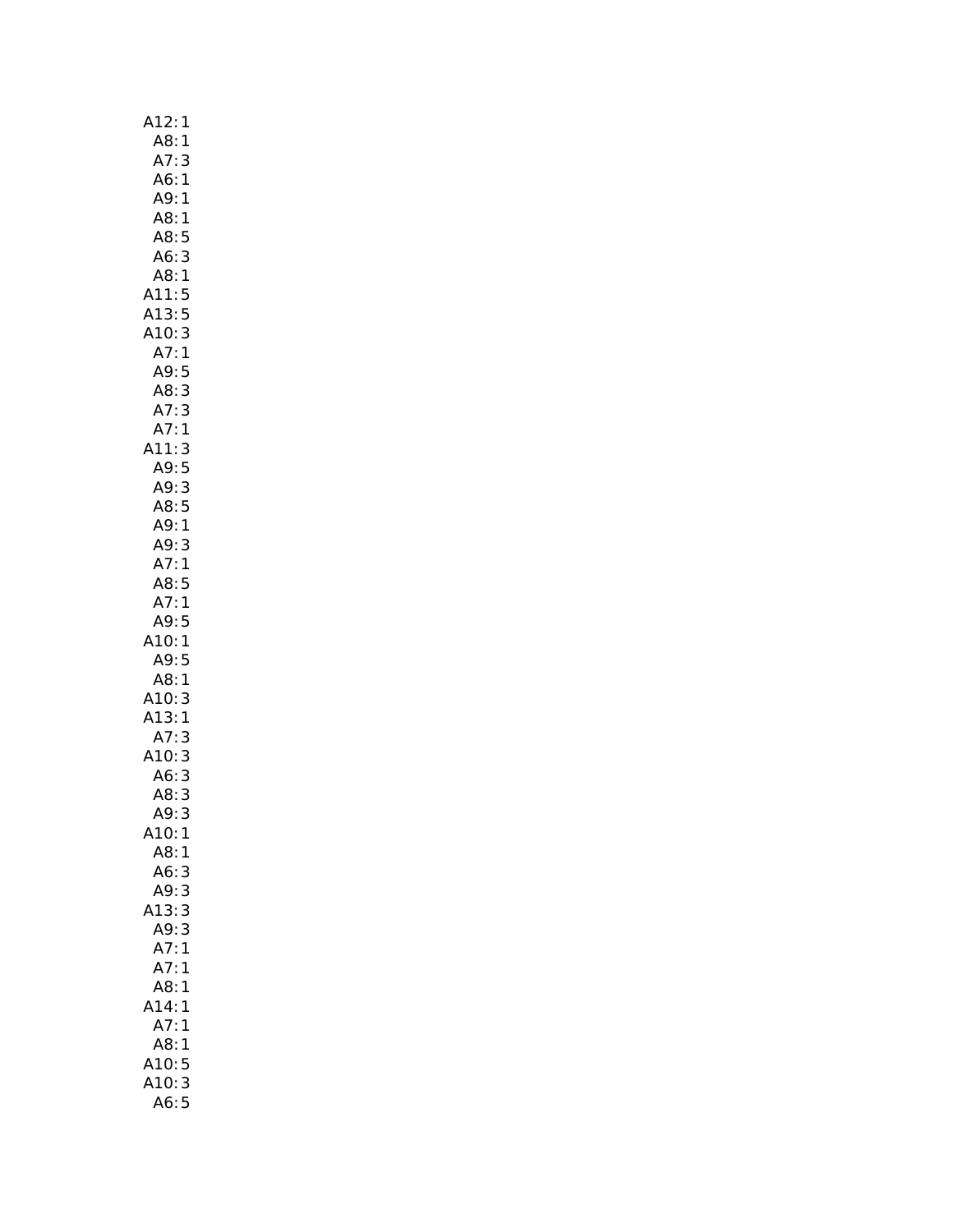| A10: 3                      |
|-----------------------------|
| A6:<br>$\mathbf{1}$         |
| A9:<br>3                    |
| A8:<br>5                    |
| A7:5                        |
| A9:5                        |
| 3<br>A7:                    |
| A6:1                        |
| A9:5                        |
| A6:5                        |
| A10:<br>$\mathbf{1}$        |
| A8:<br>3                    |
| A9:<br>1                    |
| A8:<br>1                    |
| A9:5                        |
| A8:5                        |
| A8:3                        |
| A9:1                        |
| A8:3                        |
| A6:3                        |
| A6:<br>3                    |
| A9:1                        |
| A7:1                        |
| A8:3                        |
| A11:1                       |
| A7:<br>3                    |
| A9:5                        |
| A7:5                        |
| A7:<br>3                    |
| .<br>11: 3<br>A9: 5<br>A11: |
|                             |
| A9:5                        |
| A9:5                        |
| A10:<br>3                   |
| A8:3                        |
| A12:3                       |
| A7:<br>5                    |
| A9: 3                       |
| A7:3                        |
| A9:5                        |
| A9:5                        |
| A13:<br>3                   |
| A9:<br>3                    |
| A7:<br>$\mathbf{1}$         |
| A14:<br>3                   |
| $\overline{5}$<br>A8:       |
| $\frac{1}{5}$<br>A8:        |
| A11:<br>1                   |
| A12:<br>3                   |
| A8:<br>3                    |
| A8:1                        |
| A13:<br>1                   |
|                             |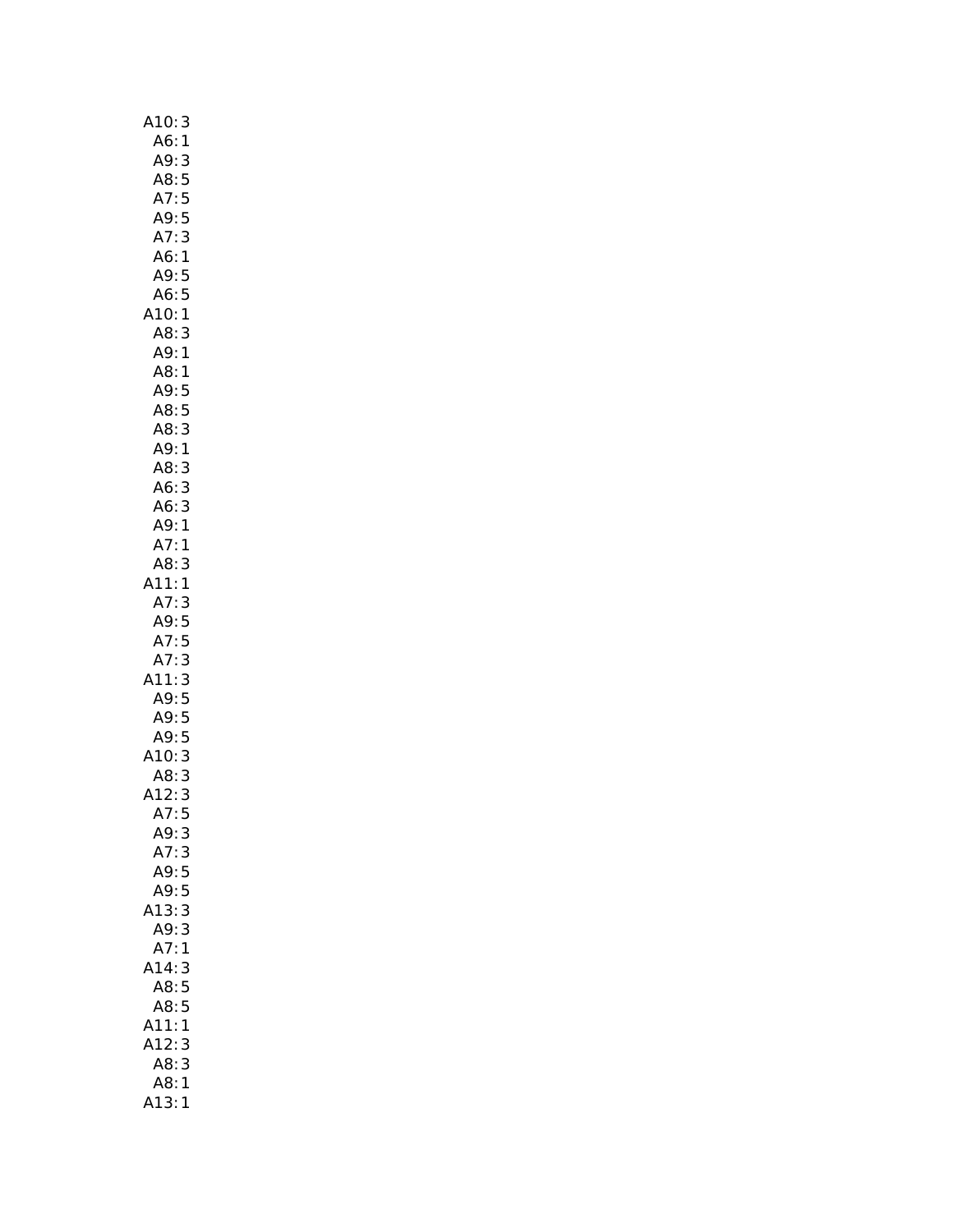| A9:                          |
|------------------------------|
| A10:                         |
| 5<br>3<br>1<br>A7:           |
| A10:<br>$\mathbf{1}$         |
| AB:3                         |
| A10:1<br>A9:3                |
|                              |
| 5<br>A11:                    |
| 3<br>A7:                     |
| 3<br>A9:                     |
| A11:1                        |
| A9:5                         |
| A9: 3<br>A7: 3               |
|                              |
| A7: 3<br>A9: 1               |
| A8:<br>3                     |
| A7:                          |
| 5<br>5<br>1<br>A8:           |
| A7:                          |
| A13:<br>3                    |
| A6:<br>3                     |
| A8:1                         |
| A8:<br>5                     |
| A8:1                         |
| A7:1                         |
| A9:5                         |
| A11:1                        |
| 3<br>A6:                     |
| A9:3<br>A6:3<br>A6:3<br>A6:1 |
|                              |
|                              |
| 3                            |
| A9:                          |
| A9:5<br>A7:1                 |
| $\frac{1}{3}$<br>A9:         |
| A9:<br>3                     |
| A8:5                         |
| A10:<br>1                    |
| A10:<br>1                    |
| A7:<br>3                     |
| 3<br>A8:                     |
| 3<br>A7:                     |
| 3<br>A6:                     |
| A8:5                         |
| 3<br>11:                     |
| A8:<br>3                     |
| A9:<br>3                     |
| A8:<br>3                     |
| 13:<br>3                     |
| A7:5                         |
| 3<br>10:                     |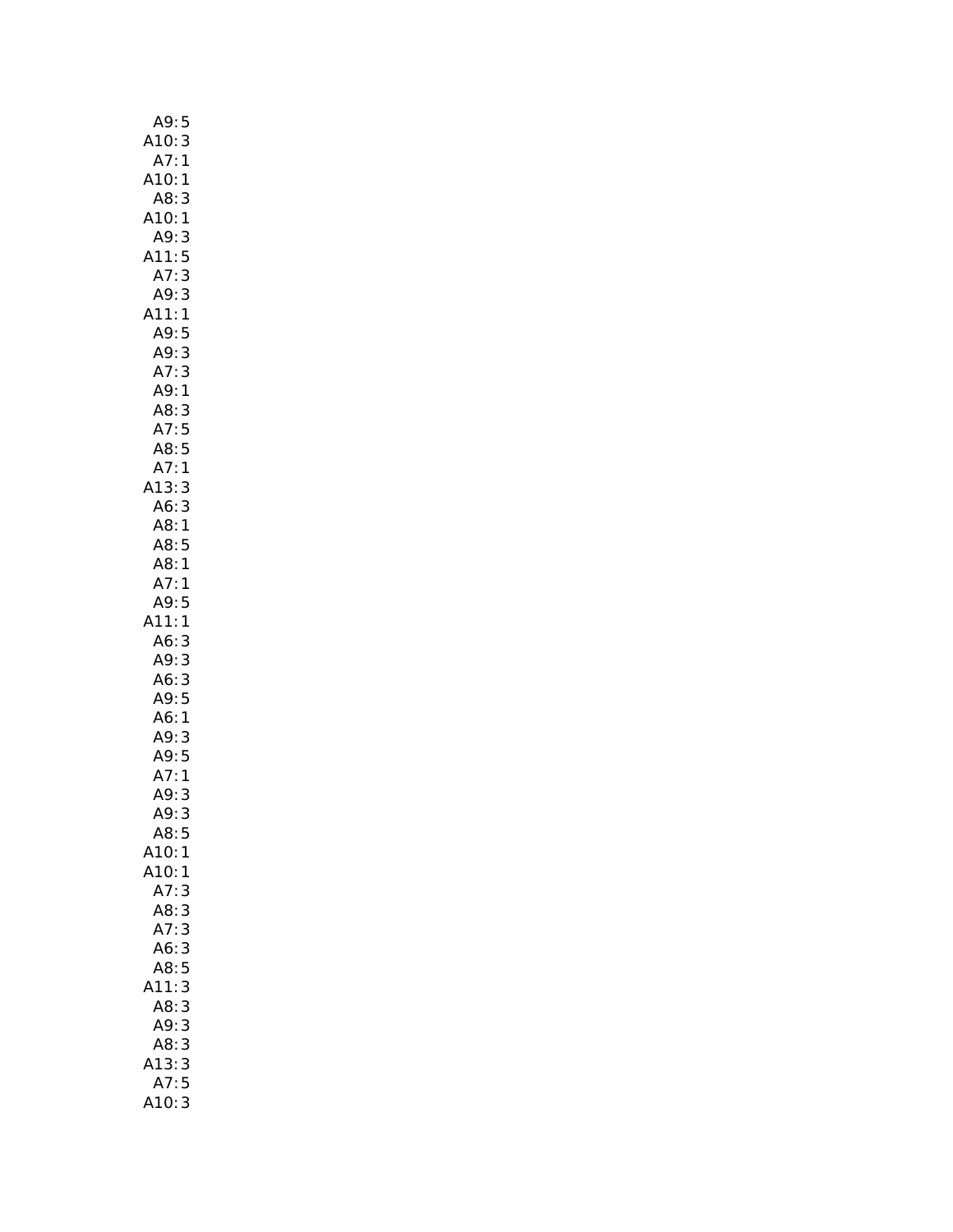| A7:<br>1                                           |
|----------------------------------------------------|
| A11:<br>3                                          |
| A9:<br>5                                           |
| A6:<br>5                                           |
| A8:<br>3                                           |
| A14:<br>$\mathbf{1}$                               |
| 5<br>A10:                                          |
| A6:<br>3<br>5                                      |
| A8:                                                |
| A7:1                                               |
| A10:1<br>A6:3                                      |
| 3                                                  |
| A10:<br>$\begin{array}{c} 5 \\ 3 \\ 1 \end{array}$ |
| A7:                                                |
| A9:<br>A7:                                         |
| $\mathbf{1}$<br>A8:                                |
| $\mathbf{1}$                                       |
| AT:<br>$\mathbf{1}$<br>A9:                         |
| $\frac{3}{5}$<br>A11:                              |
| A9:                                                |
| A7:3                                               |
| A9:1                                               |
| 10:5                                               |
| 3<br>A6:                                           |
| A9:5                                               |
| A8:5                                               |
| A6:<br>$\mathbf 1$                                 |
| A9:5<br>A7:1                                       |
|                                                    |
| A9:5                                               |
| 3<br>A8:                                           |
| A9:                                                |
| $\frac{5}{5}$<br>A6:                               |
| A13:<br>A11:<br>3                                  |
| 1                                                  |
| A8:<br>5                                           |
| A11:<br>5                                          |
| A7:<br>1                                           |
| A9:<br>1                                           |
| A11:<br>3                                          |
| 3<br>A9:                                           |
| A9:1                                               |
| 12:<br>5                                           |
| 5<br>A8:                                           |
| 3<br>A8:                                           |
| 13:<br>$\mathbf{1}$<br>Д                           |
| A7:<br>1<br>A6:                                    |
| 3<br>(10)                                          |
| 1<br>A8:<br>3                                      |
| A7:<br>5                                           |
|                                                    |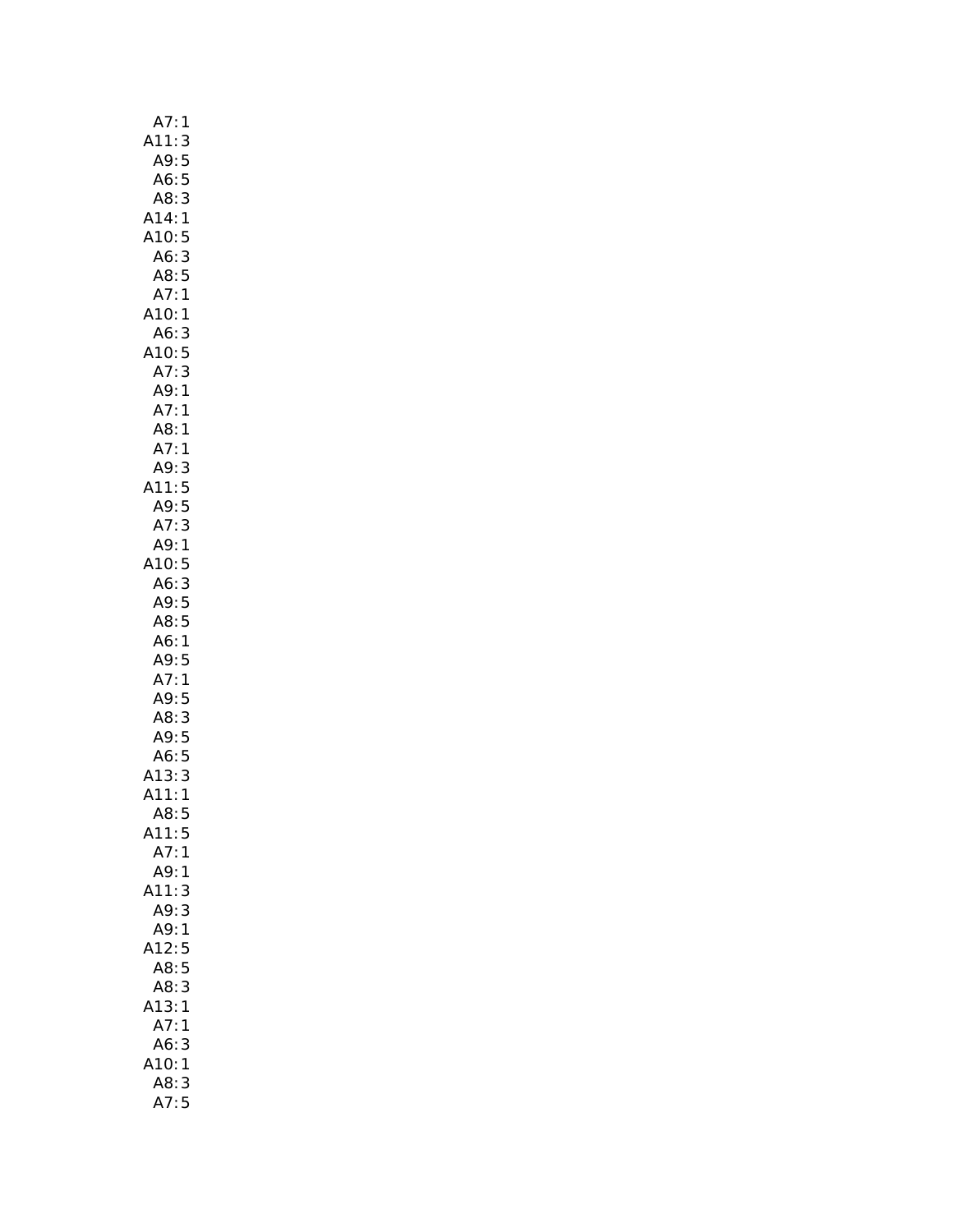| A8:<br>3                                                     |
|--------------------------------------------------------------|
|                                                              |
|                                                              |
|                                                              |
| A10:<br>A10:<br>A13:<br>A13:<br>A7:<br>5351                  |
| 3                                                            |
| 1                                                            |
| A10:<br>5                                                    |
|                                                              |
| A9:<br>$\overline{5}$                                        |
| $\mathbf{1}$<br>A11:                                         |
| A9:<br>1                                                     |
| A8:<br>1                                                     |
| A8:1                                                         |
| A9:<br>3                                                     |
| A9:<br>1                                                     |
| A10:<br>A10:<br>5                                            |
|                                                              |
| A8:                                                          |
| A11:                                                         |
| A6:                                                          |
| $\begin{array}{c}\n1 \\ 3 \\ 3 \\ 1\n\end{array}$<br>A8:     |
|                                                              |
| A6:<br>3                                                     |
| A6:<br>3                                                     |
| A9:<br>1                                                     |
| A6:1                                                         |
| 3<br>A8:                                                     |
| 3<br>11:                                                     |
| A6:<br>5                                                     |
|                                                              |
| 3:5<br>A10:5<br>A7:5<br>A7:5<br>A8:1<br>A8:1<br>A8:3<br>A6:5 |
|                                                              |
|                                                              |
|                                                              |
|                                                              |
|                                                              |
|                                                              |
|                                                              |
|                                                              |
| A10:<br>1                                                    |
| A9:<br>1                                                     |
| A8:<br>1                                                     |
| A7:<br>1                                                     |
| A12:<br>3                                                    |
| A9:<br>1                                                     |
| A6:<br>3                                                     |
| A10:<br>1                                                    |
| A9:<br>5                                                     |
| 5<br>A9:                                                     |
| 3<br>A9:                                                     |
| A7:                                                          |
| 5                                                            |
| A9:<br>1                                                     |
| 5<br>A9:                                                     |
| A7:3                                                         |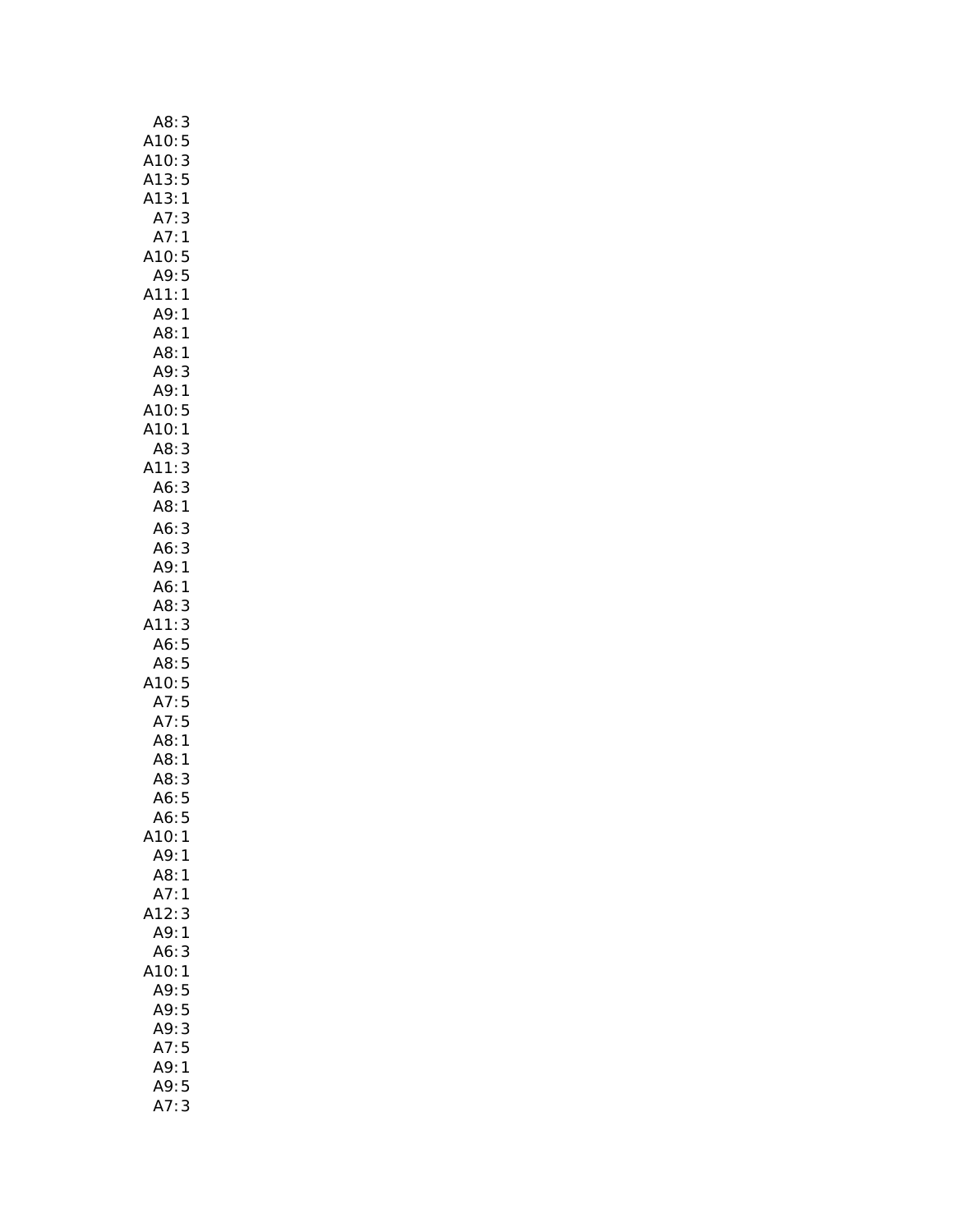| A7:3                                               |
|----------------------------------------------------|
| A10:<br>A8:<br>A7:<br>A7:                          |
|                                                    |
|                                                    |
| 5<br>5<br>5<br>5                                   |
| $\mathbf{1}$                                       |
| A9:<br>5                                           |
| 3<br>A12:                                          |
| 1<br>A8:                                           |
|                                                    |
| A6:<br>$\mathbf{1}$                                |
| A7:<br>3                                           |
| A11:<br>$\begin{array}{c} 3 \\ 3 \\ 1 \end{array}$ |
| A7:                                                |
| $\vdots$<br>A11                                    |
|                                                    |
|                                                    |
|                                                    |
|                                                    |
| A7:5<br>A9:5<br>A9:1<br>A7:1<br>A7:1               |
|                                                    |
|                                                    |
| $A6:3$<br>A10:1<br>A7:3                            |
|                                                    |
|                                                    |
| A9:1                                               |
| A10:1                                              |
|                                                    |
| A12:<br>3                                          |
| A10:<br>3                                          |
| A7:<br>1                                           |
| A11:<br>3                                          |
| A10:1<br>A10:1<br>A7:1<br>A9:5<br>A7:5<br>A7:3     |
|                                                    |
|                                                    |
|                                                    |
|                                                    |
|                                                    |
| $7:3$<br>A8:3<br>A10:5<br>A11:1<br>Af<br>Af        |
|                                                    |
|                                                    |
|                                                    |
|                                                    |
| A10:<br>1                                          |
| A11:<br>1                                          |
| A11:<br>1                                          |
|                                                    |
| A12:3                                              |
| A15:5                                              |
| A9:1                                               |
| A8:1                                               |
| A9:<br>3                                           |
|                                                    |
| A9:5                                               |
| A6:5                                               |
| A6:<br>1                                           |
| A8:<br>5                                           |
| A9:<br>3                                           |
|                                                    |
| A8:<br>$\mathbf{1}$                                |
| A8:<br>3                                           |
| 3<br>12:                                           |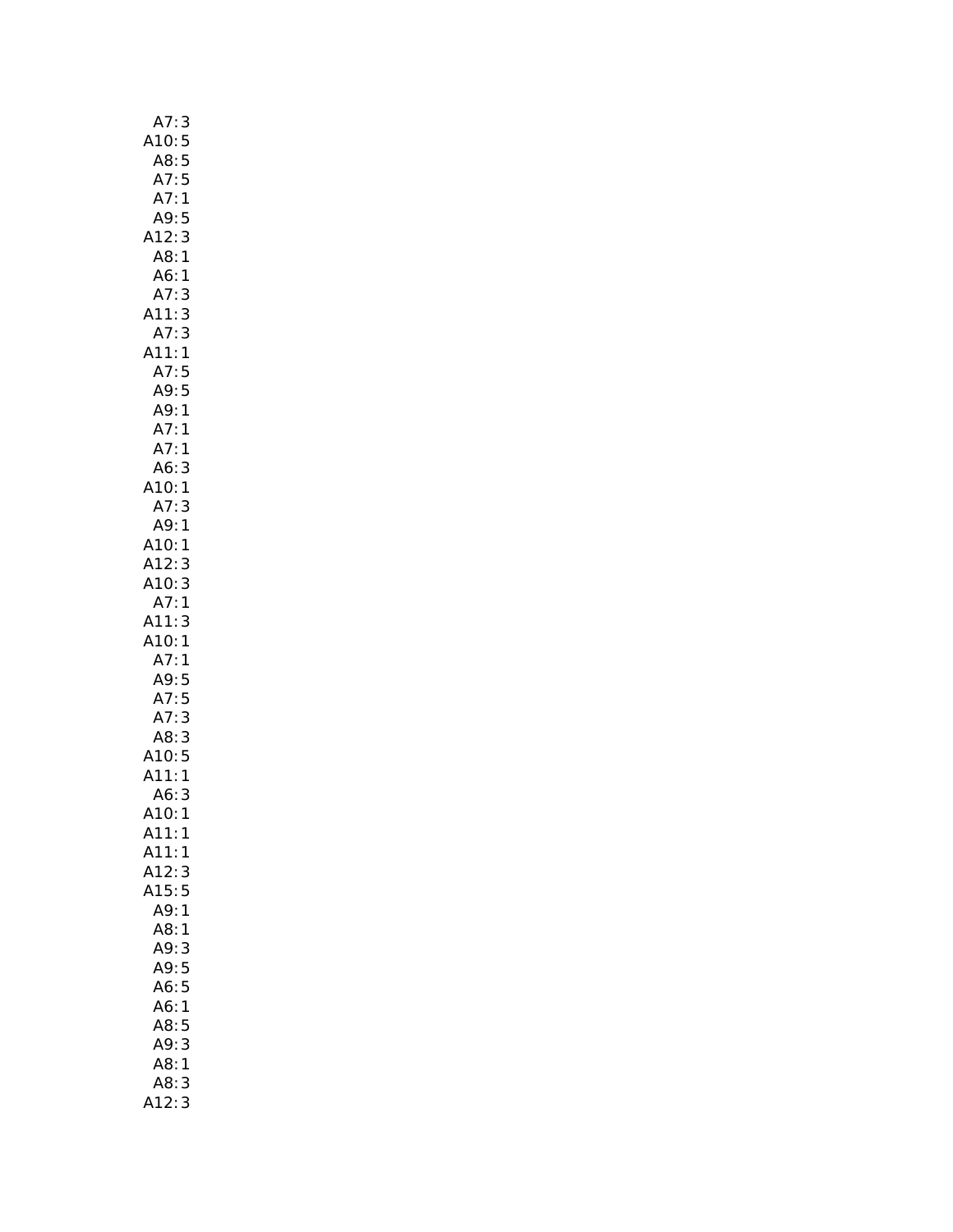| A8:<br>1                                                                       |
|--------------------------------------------------------------------------------|
| A10:5                                                                          |
| A7:<br>A12:<br>5                                                               |
|                                                                                |
| $\frac{3}{5}$<br>AB:                                                           |
| A9:<br>3                                                                       |
| A8:1                                                                           |
| A13:5                                                                          |
| 3<br>A9:                                                                       |
| A13:1                                                                          |
|                                                                                |
| A9:<br>A6:<br>3                                                                |
| 3                                                                              |
|                                                                                |
|                                                                                |
|                                                                                |
| 2:3<br>A9:5<br>A6:3<br>A7:1<br>A7:3<br>A7:3<br>A11:5<br>A10:1<br>A10:1<br>A9:3 |
|                                                                                |
|                                                                                |
|                                                                                |
|                                                                                |
|                                                                                |
|                                                                                |
| A8:1                                                                           |
| A9:1                                                                           |
| A8:<br>3                                                                       |
| 3<br>A8:                                                                       |
|                                                                                |
| A8:1                                                                           |
| A14:5                                                                          |
| A11:3                                                                          |
|                                                                                |
|                                                                                |
|                                                                                |
|                                                                                |
|                                                                                |
| A12:3<br>A8:5<br>A7:5<br>A13:1                                                 |
|                                                                                |
|                                                                                |
| J. .<br>  A9: 5<br>  A8: 1<br>  19: 3                                          |
| A12:<br>3                                                                      |
| A11:<br>3                                                                      |
| A8:<br>1                                                                       |
| A12:<br>1                                                                      |
| A7:<br>1                                                                       |
| A13:1                                                                          |
| A7:<br>3                                                                       |
| A10:5                                                                          |
| A9:1                                                                           |
| A8:<br>1                                                                       |
| 5<br>A7:                                                                       |
| 3<br>A8:                                                                       |
| A8:<br>$\mathbf{1}$                                                            |
| A7:                                                                            |
| 3<br>3<br>A9:<br>A7:<br>3                                                      |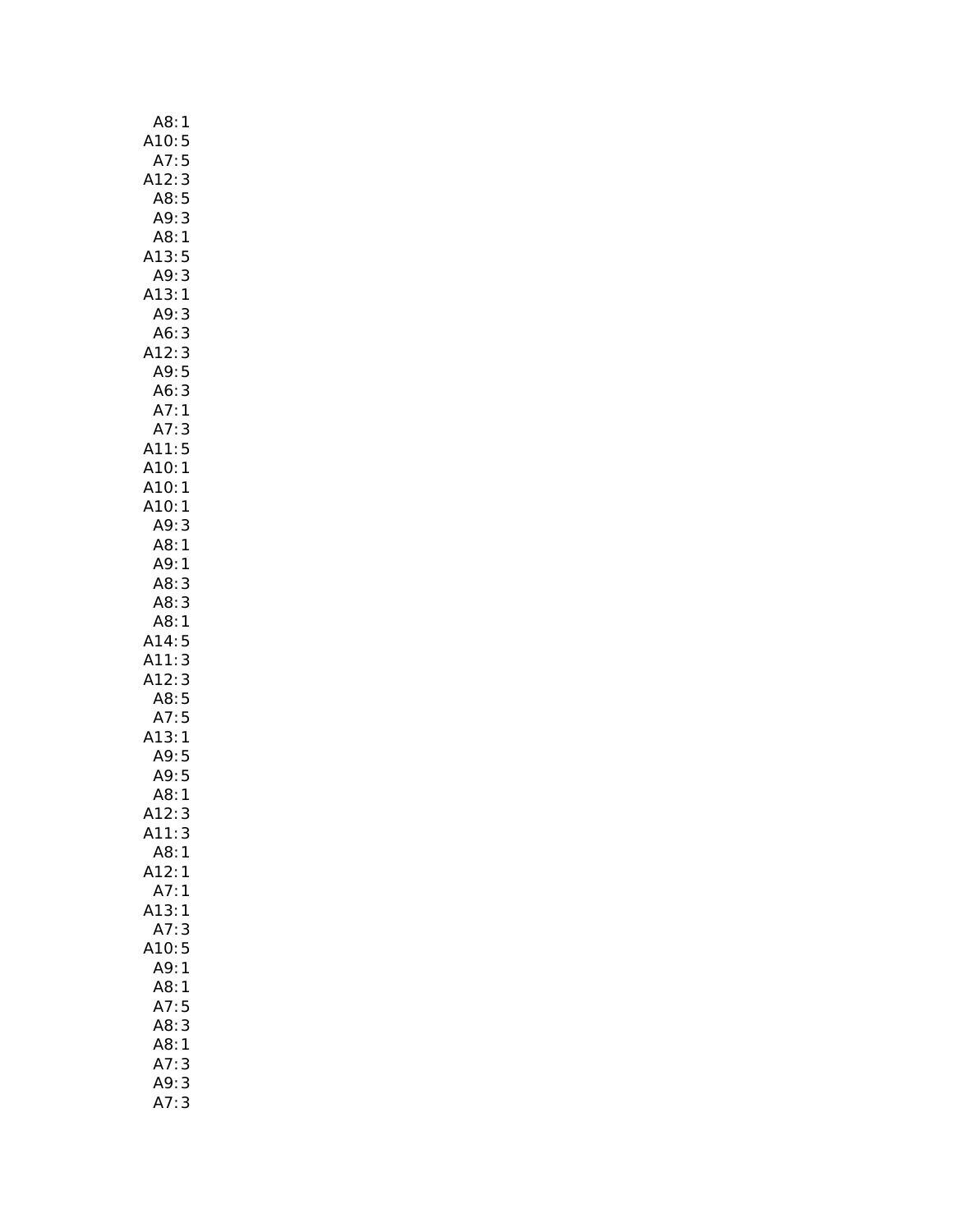| A9:<br>5                            |  |
|-------------------------------------|--|
| A8:<br>3                            |  |
| A10:<br>1                           |  |
| A9:<br>3                            |  |
| A8:<br>5                            |  |
| 3<br>A9:                            |  |
| A8:<br>3                            |  |
| 3<br>A9:                            |  |
| A13:5                               |  |
| 3<br>A8:                            |  |
| A9:<br>$\mathbf{1}$                 |  |
| 3<br>A8:                            |  |
| A7:<br>3                            |  |
| A6:5                                |  |
| A6:<br>A6: 5<br>A8: 5               |  |
|                                     |  |
| A8:<br>3                            |  |
| A14:<br>A10:<br>A9:<br>3            |  |
| 1                                   |  |
| 3                                   |  |
| A6:3                                |  |
| A10: 3                              |  |
| 3<br>A9:                            |  |
| A8:1                                |  |
| A8:5                                |  |
| A13:5                               |  |
| 5<br>A6:                            |  |
| A11:<br>1                           |  |
| A10:5                               |  |
| A6:<br>3                            |  |
| $A9:1$<br>$A13:1$<br>$A12:5$        |  |
|                                     |  |
|                                     |  |
| A10:5                               |  |
| 2:<br>$\mathsf{A}1$<br>$\mathbf{1}$ |  |
| A11:<br>1                           |  |
| A9:<br>5                            |  |
| A9:<br>5                            |  |
| A9:<br>5<br>3                       |  |
| .11:                                |  |
| A8:1<br>A7:5                        |  |
| A7:5                                |  |
| A6:5                                |  |
| 3<br>A8:                            |  |
| A8:<br>3                            |  |
| 3<br>A7:                            |  |
| 5<br>A11:                           |  |
| A9:<br>1                            |  |
| A7:<br>1                            |  |
| A6:<br>5                            |  |
| A8:<br>3                            |  |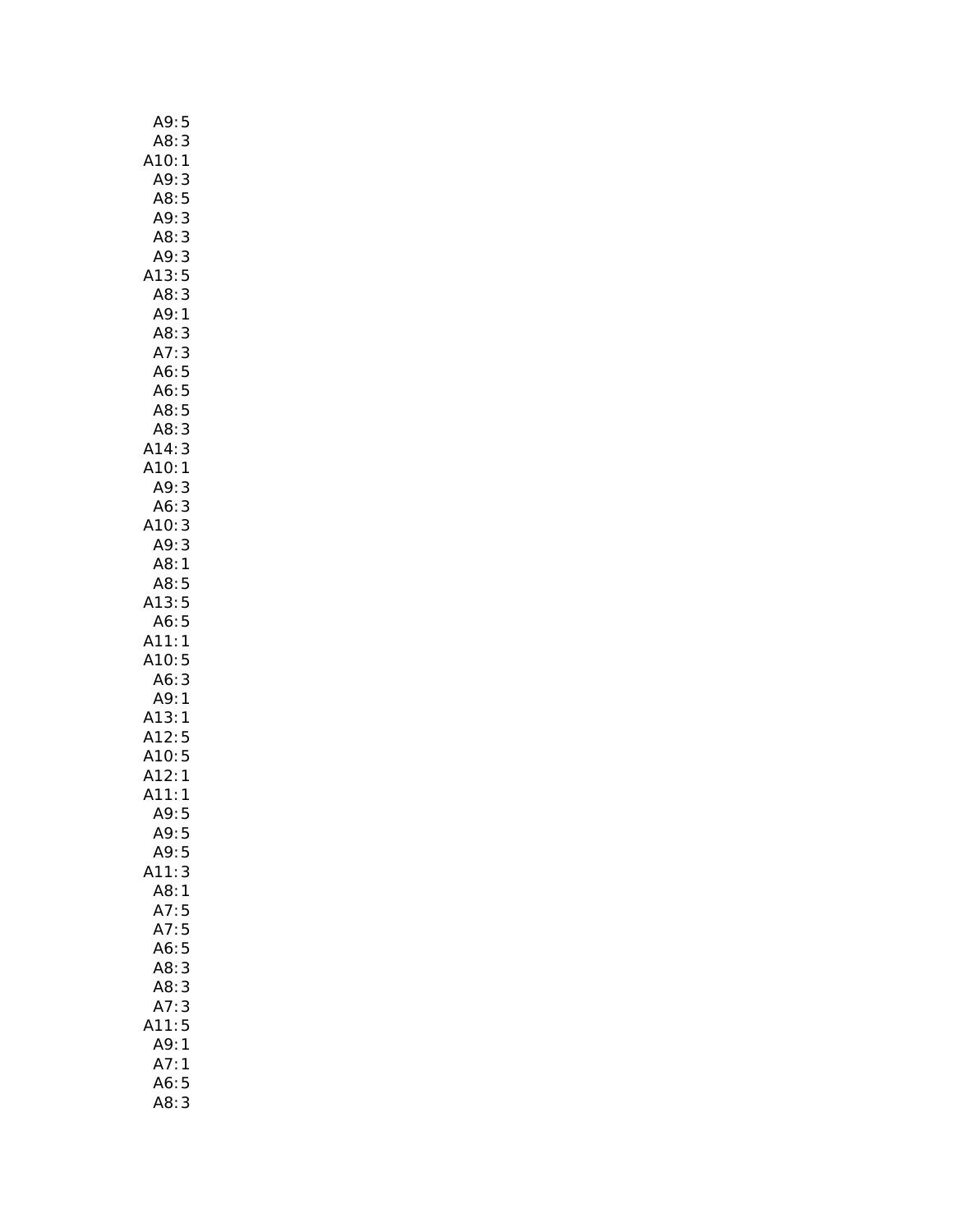| A11:3                       |
|-----------------------------|
| A7:1                        |
| A14:1                       |
| A9:<br>3                    |
| A8:1                        |
| A7:1                        |
| A11:5                       |
| A7:<br>3                    |
| A8:<br>3                    |
| A11:3<br>A11:5              |
|                             |
| A9:5                        |
|                             |
| $A11:3$<br>$A6:3$<br>$A9:5$ |
| .<br>A7:<br>$\mathbf{1}$    |
|                             |
| A10:1<br>A12:5              |
| A8:3                        |
| A10:1                       |
| A11:1                       |
| A7:1                        |
| A9:5                        |
| A9: 3                       |
| A7:3                        |
| 3<br>A9:                    |
| A8:<br>1                    |
| A6:<br>3                    |
| A11:<br>1                   |
| A9:<br>3<br>3               |
| .<br>A9: 3<br>A7: 1         |
|                             |
| 2A:1<br>1                   |
| A8: 3<br>A9: 5              |
| 3<br>A11:                   |
| $\mathbf{1}$<br>A7:         |
| A7:1                        |
| A13:3                       |
| A12:1                       |
| A8:1                        |
| A7:<br>3                    |
| A8:5                        |
| A10:<br>1                   |
| A7:<br>1                    |
| 5<br>A14:                   |
| 3<br>A7:                    |
| A9:5                        |
| A7:<br>3                    |
| A8:1                        |
| A6:<br>$\mathbf{1}$         |
| A8:1                        |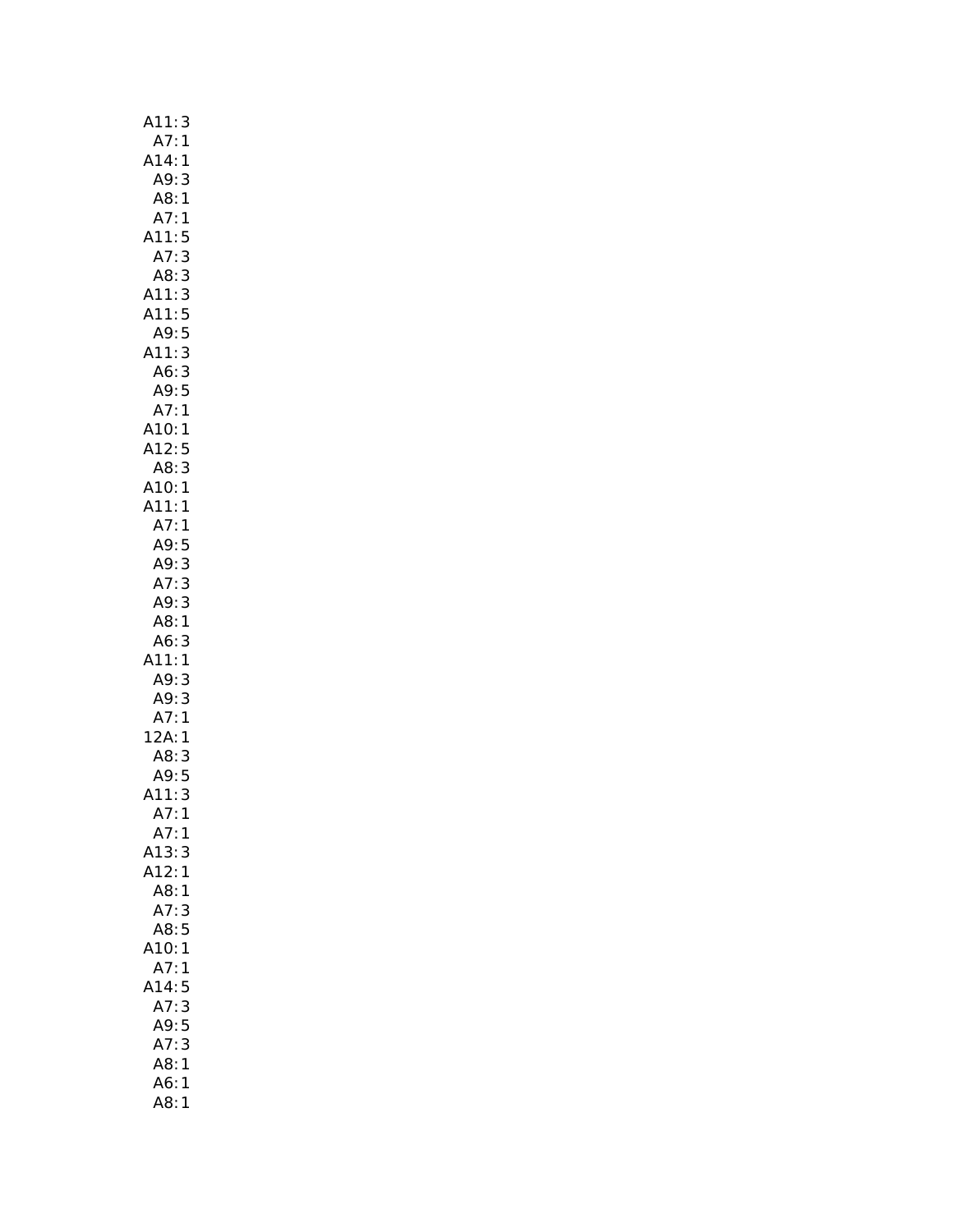| A8:5                         |  |
|------------------------------|--|
| A14:5                        |  |
| A8:<br>$\mathbf{1}$          |  |
| A9:1                         |  |
| A10:1                        |  |
| A7:<br>5                     |  |
| A8:1                         |  |
| 5                            |  |
| A7:                          |  |
| A8:<br>3                     |  |
| A7:1                         |  |
| A8:1                         |  |
| A12:1                        |  |
| A11:5                        |  |
| A10:1                        |  |
| A8:1                         |  |
| A9:<br>1                     |  |
| 3                            |  |
| A11:<br>A14:<br>$\mathbf{1}$ |  |
| A7:                          |  |
| 3                            |  |
| A9:5                         |  |
| A9:<br>3                     |  |
| A9:3                         |  |
| A6:3                         |  |
| A6:5                         |  |
| A9:3                         |  |
| A11:1                        |  |
| A13:5                        |  |
| A6:3                         |  |
| A8:3                         |  |
| A6:5                         |  |
| A13:5                        |  |
|                              |  |
| A6:1                         |  |
| A8:1                         |  |
| A7:<br>$\mathbf{1}$          |  |
| A9:<br>3                     |  |
| A7:<br>3                     |  |
| A10:<br>5                    |  |
| A12:1                        |  |
| A7:<br>5                     |  |
| A11:3                        |  |
| A11:<br>1                    |  |
| A8:1                         |  |
| A7:<br>3                     |  |
|                              |  |
| A8:1                         |  |
| A10:5                        |  |
| A13:<br>3                    |  |
| A8:<br>3                     |  |
| 3<br>A7:                     |  |
| A8:<br>1                     |  |
| A8:<br>1                     |  |
| 3                            |  |
| 11:3<br>A7:5                 |  |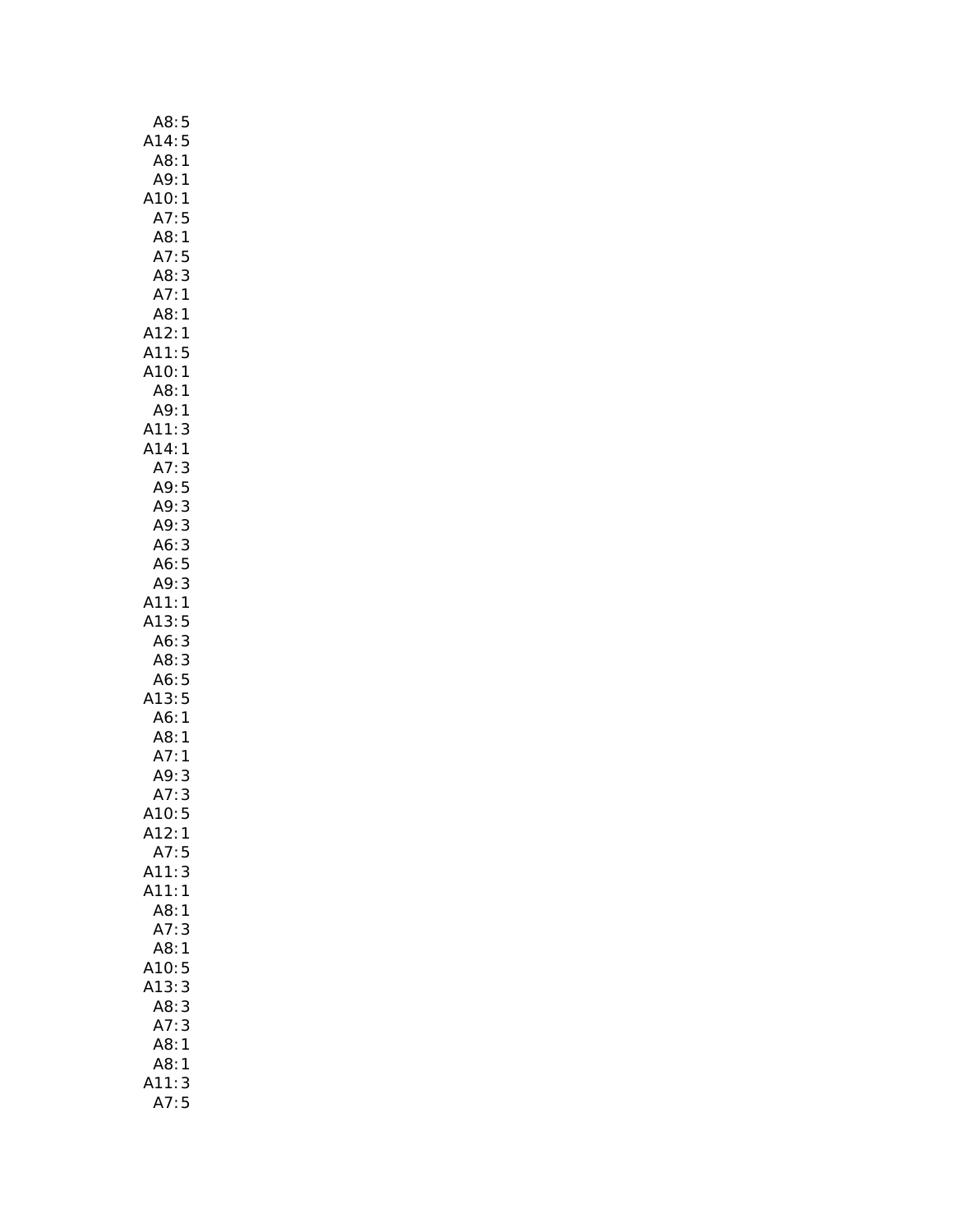| A12:5                                         |
|-----------------------------------------------|
| A8:<br>5                                      |
| 3<br>A8:                                      |
| 3<br>A11:                                     |
| 3<br>A10:                                     |
| A10:5                                         |
| A7:5                                          |
| A9:5                                          |
| A10:1                                         |
| A9:1                                          |
| A13:5                                         |
| $A7:5$<br>$A8:1$                              |
| A9:                                           |
| 3                                             |
| د<br>A9: 3<br>A7: 1                           |
| A7:                                           |
| 3<br>A9:1                                     |
| A11:<br>3                                     |
| A8:5                                          |
| 3<br>A11:                                     |
| A12:1                                         |
| A11:5                                         |
| A7:1                                          |
| A9:<br>1                                      |
| A11:<br>1                                     |
| A6:<br>1                                      |
|                                               |
| 5<br>3                                        |
| A8:<br>A8:<br>A8:<br>A10:<br>A11:<br>A7:<br>1 |
| 3                                             |
| $\mathbf{1}$                                  |
| A10:1<br>A7:3                                 |
| 3                                             |
| A9:1                                          |
| A10:<br>3                                     |
| A9: 5<br>A8:1                                 |
| A8:1                                          |
| A11:<br>1                                     |
| A8:<br>1                                      |
| A9:<br>1                                      |
| A9:<br>3                                      |
| A9:<br>3                                      |
| 3<br>A8:                                      |
| 5<br>A7:                                      |
| A12:<br>1                                     |
| A6:<br>5                                      |
| A10:<br>1                                     |
| A11:<br>$\mathbf{1}$                          |
| A8:<br>$\mathbf{1}$                           |
| A9:<br>$\mathbf{1}$                           |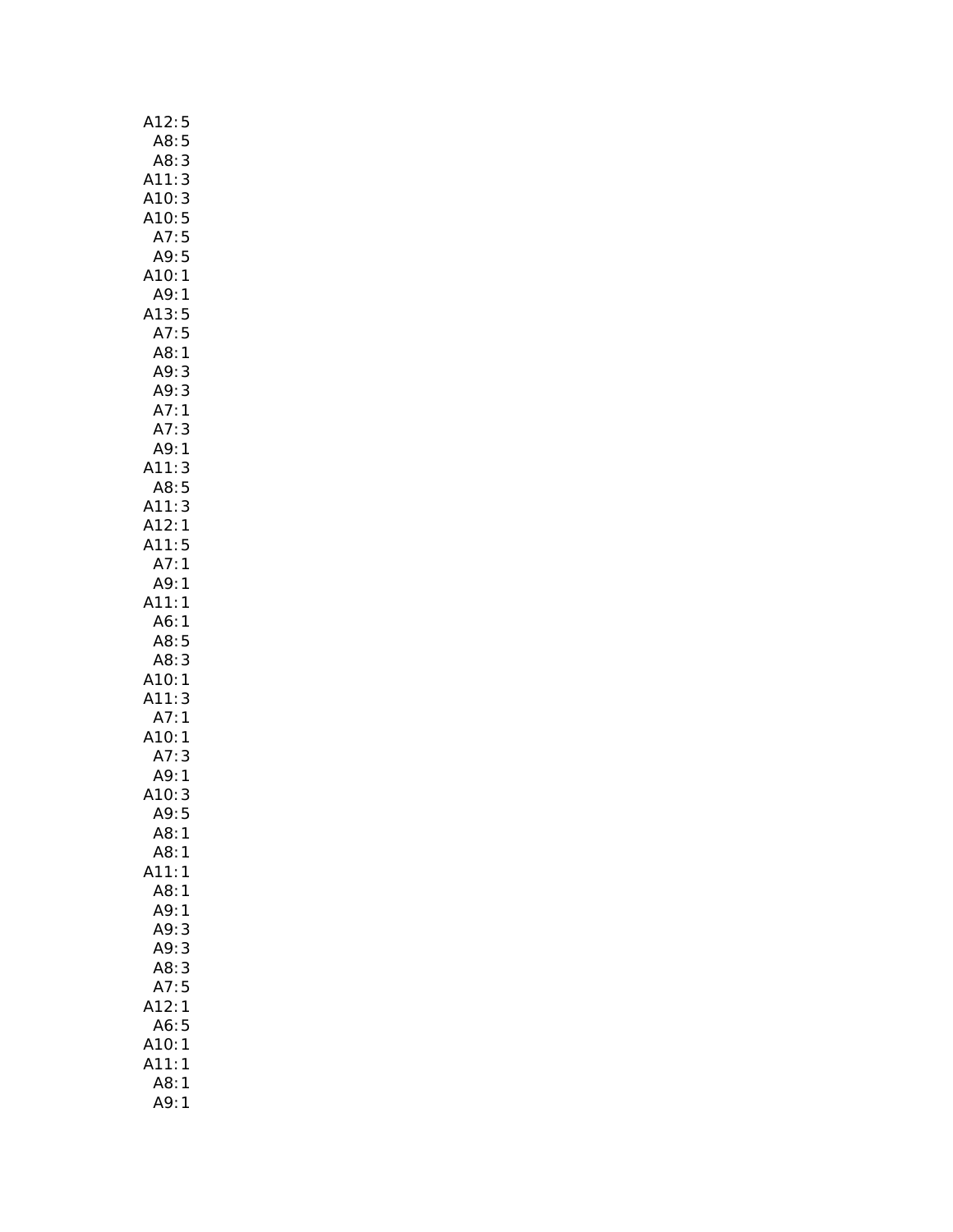| A7:<br>5                                                      |
|---------------------------------------------------------------|
| 3<br>A10:                                                     |
| $\mathbf{1}$                                                  |
| . Č.<br>: A6<br>: A6                                          |
| 5                                                             |
| A6:<br>5                                                      |
| 3535<br>A7:<br>:A11                                           |
|                                                               |
| A9:                                                           |
|                                                               |
| A8:<br>:A10<br>$\mathbf{1}$                                   |
|                                                               |
| A8:1                                                          |
| A13:<br>5                                                     |
| A7:1                                                          |
| A10:1                                                         |
| 411:<br>3                                                     |
| A7:1                                                          |
| A9:1                                                          |
| 5                                                             |
| :10<br>A7:                                                    |
| 3                                                             |
| 411:                                                          |
|                                                               |
| $\begin{array}{c} 3 \\ 5 \\ 5 \\ 1 \end{array}$<br>A9:<br>A9: |
| A11:<br>A11:<br>A13:                                          |
| 1                                                             |
| . د .<br>A7:<br>F<br>5                                        |
|                                                               |
| 5<br>5<br>5<br>5<br>A7:                                       |
| A9:                                                           |
|                                                               |
| 3<br>A7:<br>3                                                 |
| A8:                                                           |
|                                                               |
| A10:1                                                         |
| A9:<br>5                                                      |
|                                                               |
| 11:1                                                          |
|                                                               |
|                                                               |
| A8: 5<br>A8: 5<br>A7: 3                                       |
| A8:<br>1                                                      |
| A11:<br>5                                                     |
| A13:<br>3                                                     |
| A11<br>1                                                      |
| A8:<br>3                                                      |
| A9:<br>1                                                      |
| A6:<br>3                                                      |
| A7:                                                           |
| 5                                                             |
| 3<br>A8:                                                      |
| 3<br>A7:                                                      |
| A6:<br>1                                                      |
| A10:<br>1                                                     |
| A12:<br>1                                                     |
| A9:<br>5                                                      |
| 5<br>A6:<br>A6:<br>3                                          |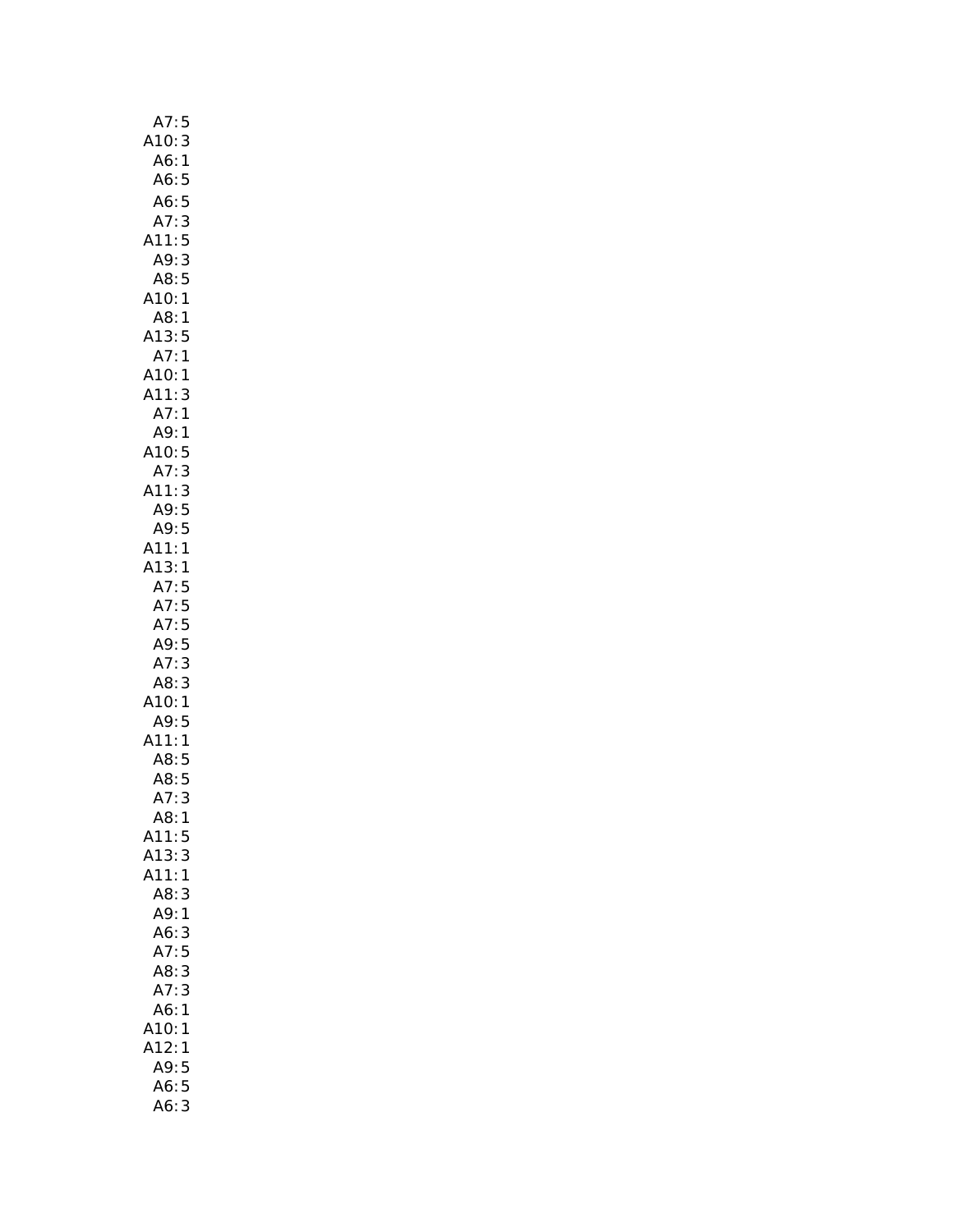| A9:<br>3                                                         |
|------------------------------------------------------------------|
| A<br>A11:1<br>A10:5<br>A12:1<br>A10:3<br>A7:5<br>^9:3            |
|                                                                  |
|                                                                  |
|                                                                  |
|                                                                  |
|                                                                  |
|                                                                  |
| A7:1                                                             |
| A7:1                                                             |
| A10:5                                                            |
| A8:1                                                             |
| A9:<br>3                                                         |
|                                                                  |
|                                                                  |
|                                                                  |
|                                                                  |
|                                                                  |
|                                                                  |
|                                                                  |
| A11:5<br>A7:5<br>A13:5<br>A6:5<br>A7:5<br>A3:3<br>A13:1<br>A13:1 |
| A8:3                                                             |
| A7:3                                                             |
|                                                                  |
| $A9:3$<br>$A7:5$<br>$A11:5$<br>$A7:3$                            |
|                                                                  |
|                                                                  |
| A11:<br>3                                                        |
|                                                                  |
| A6:1<br>A8:5<br>A12:3<br>A7:3<br>A9:5<br>A11:3<br>A9:3<br>A8:5   |
|                                                                  |
|                                                                  |
|                                                                  |
|                                                                  |
|                                                                  |
|                                                                  |
| .<br>A7:<br>1                                                    |
| A9:<br>3                                                         |
| A12:<br>5                                                        |
| 3<br>A10:                                                        |
| A10:<br>1                                                        |
| A10:                                                             |
| 1<br>A10:                                                        |
| 1                                                                |
| A11:<br>3                                                        |
| A8:<br>1                                                         |
| A8:<br>1                                                         |
| A10:<br>5                                                        |
| A12:<br>5                                                        |
| A7:<br>1                                                         |
| A7:<br>3                                                         |
| 10:<br>1<br>Δ                                                    |
| <br>A9:<br>3                                                     |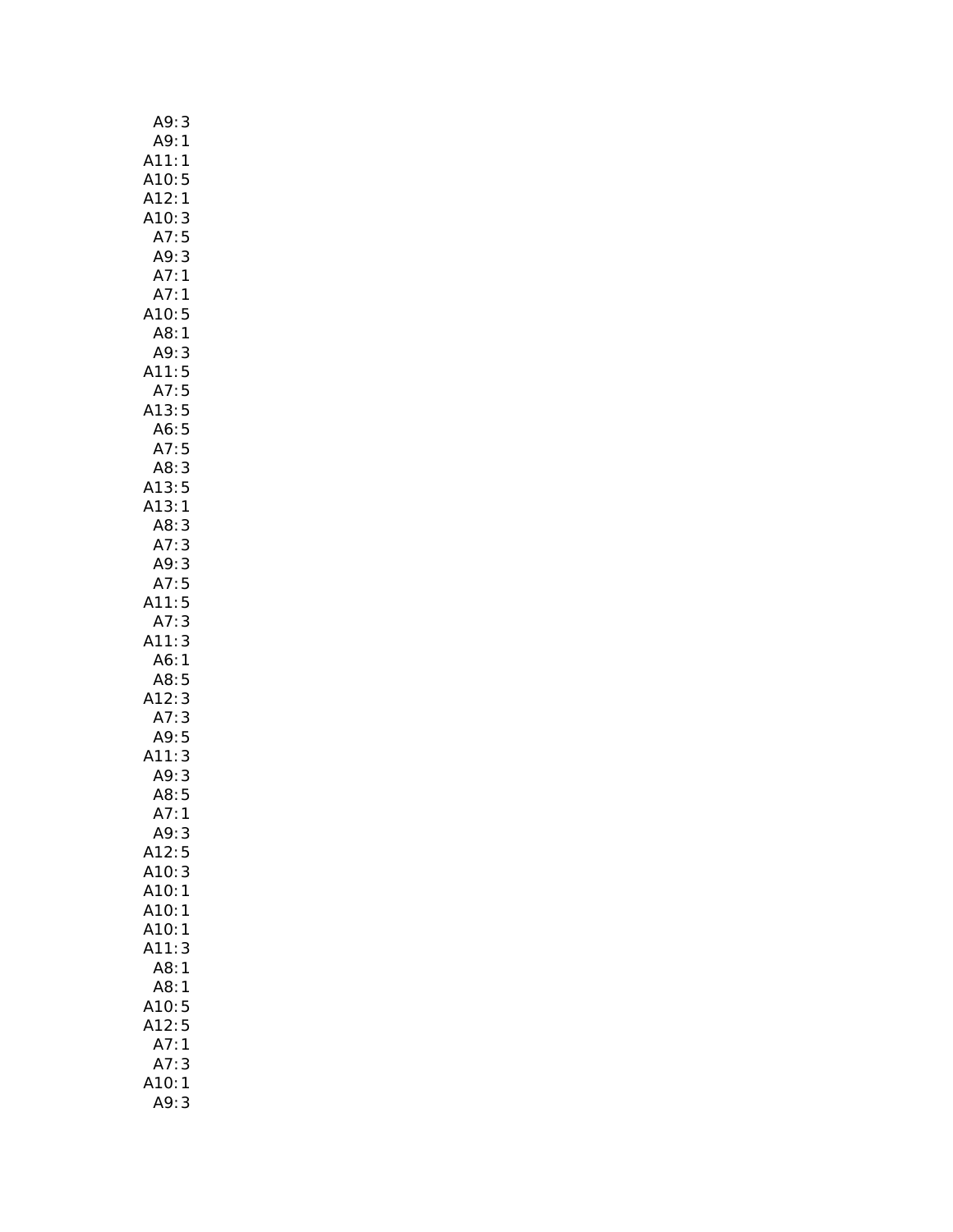| A6:<br>5                                        |
|-------------------------------------------------|
| A13:1                                           |
| A8:<br>5                                        |
| A9:<br>5                                        |
| 3<br>A11:                                       |
| 3<br>A12:                                       |
|                                                 |
| 3<br>A6:                                        |
| A10:<br>$\mathbf{1}$                            |
| A8:<br>1                                        |
| A7:<br>1                                        |
| 3<br>A7:                                        |
| A6:<br>3                                        |
| A9:<br>1                                        |
| A <sub>2</sub> : 1<br>A10: 5<br>A6: 5<br>A6: 1  |
|                                                 |
|                                                 |
|                                                 |
|                                                 |
| A8: 1<br>A9: 5<br>.11: 5                        |
| A11:                                            |
| A8:1                                            |
| A7:<br>3                                        |
| A11:                                            |
| A9:                                             |
| 3<br>3<br>3<br>A7:                              |
| 3<br>A11:                                       |
| A13:                                            |
| 3<br>5<br>A7:                                   |
| 5                                               |
| A11:<br>A12:<br>1                               |
| A11:5                                           |
| A11.5<br>A9:1<br>A15:1<br>A10:5<br>A8:5<br>A9:3 |
|                                                 |
|                                                 |
|                                                 |
|                                                 |
|                                                 |
|                                                 |
| A10:<br>1                                       |
| A11:<br>3                                       |
| A8:5                                            |
| A8:<br>$\mathbf{1}$                             |
| A7:<br>3                                        |
|                                                 |
| A6:5                                            |
| 3<br>A8:                                        |
| A9:<br>5                                        |
| A7:<br>1                                        |
| A10:<br>1                                       |
| A13:<br>3                                       |
| A8:<br>3                                        |
| A9:<br>1                                        |
| A11:<br>3                                       |
| A11:<br>3                                       |
| 415:<br>$\mathbf{1}$                            |
|                                                 |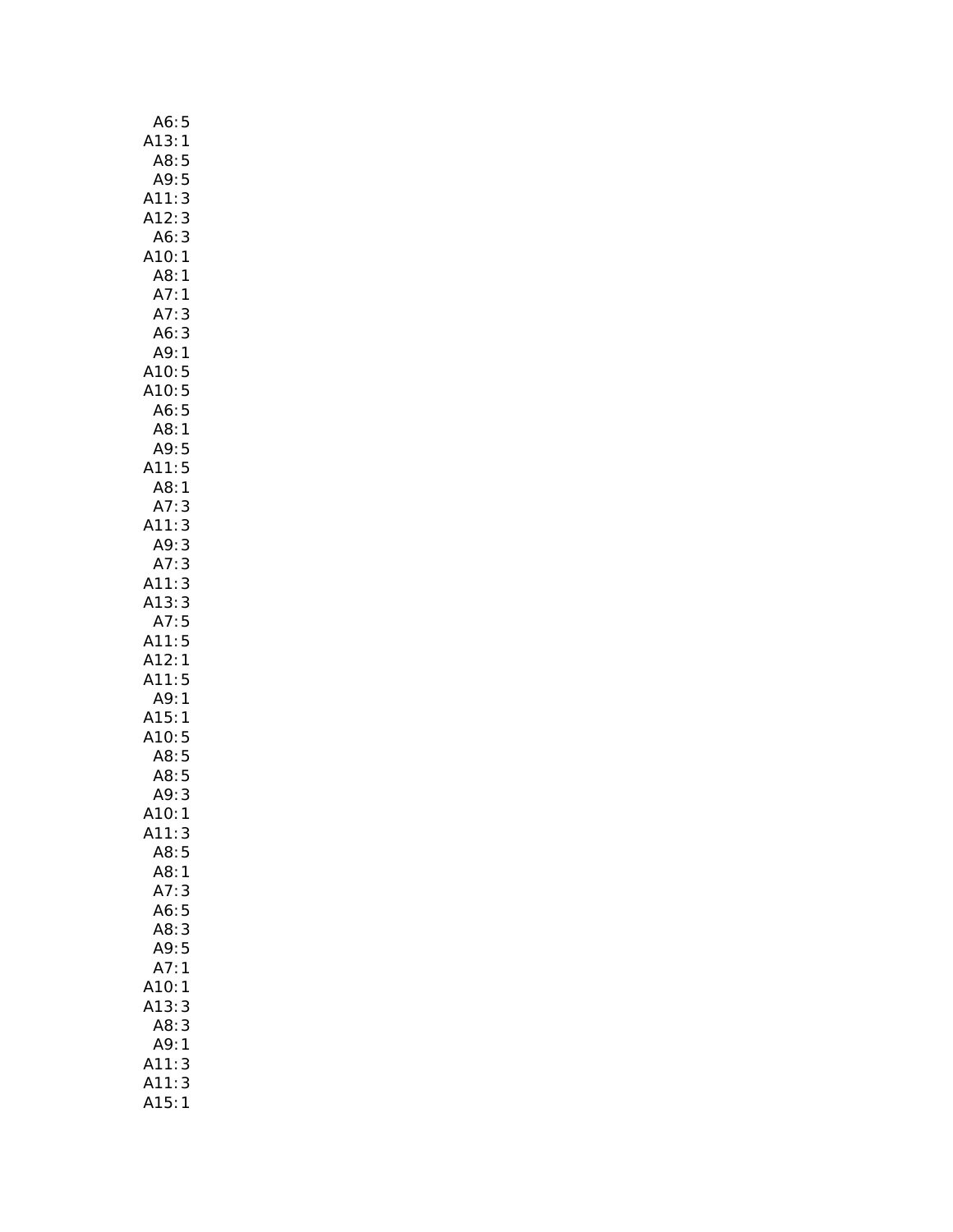| A8:5                        |
|-----------------------------|
| A9:<br>1                    |
| 5                           |
| A10:<br>A9:<br>$\mathbf{1}$ |
| A10:5                       |
| A9:<br>1                    |
| A9:<br>3                    |
| A8:5                        |
| A10:5                       |
| A11:5                       |
| A6:1                        |
| A10:1                       |
| A9:<br>3                    |
| A8:<br>3                    |
| A9:1                        |
| A8:<br>3                    |
| A7:5                        |
| A9:1                        |
| A6:<br>3                    |
| A8:1                        |
|                             |
| A7:5<br>A7:5                |
| A7:<br>3                    |
| A8:1                        |
| A9:1                        |
| A6:3                        |
| A8:3                        |
| A10:5                       |
| A14:3                       |
| A8:1                        |
| A6:1                        |
| A9:<br>3                    |
| A11:5                       |
| A8:5                        |
| A12:<br>3                   |
| .<br>A6: 5                  |
|                             |
| A8:1<br>A7:<br>5            |
| A8:<br>5                    |
| A8:                         |
| 3<br>A9:3                   |
| 5                           |
| A9:<br>3                    |
| A7:                         |
| A13:3                       |
| A13:<br>3                   |
| A9:1                        |
| A7:1                        |
| 3<br>A6:                    |
| A11:5                       |
| 3<br>A8:                    |
|                             |
| A8:5<br>A8:5                |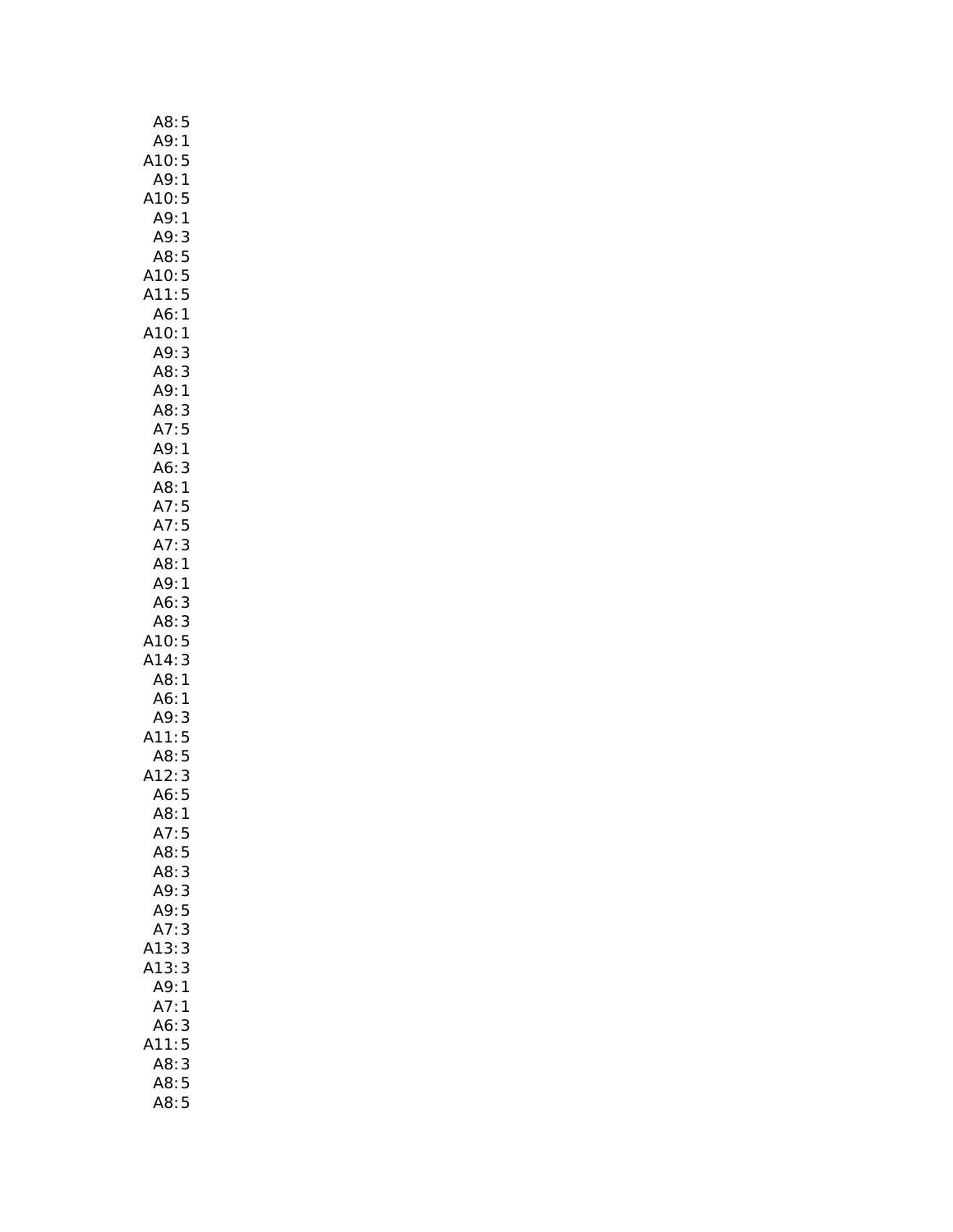| A10:<br>3              |
|------------------------|
| A10:1                  |
| A14:<br>3              |
| A9:1                   |
| A12:3                  |
| A9:5                   |
| A10:1                  |
| A8:3                   |
| A7:5                   |
| A10:5                  |
| A9:5                   |
| A8:5                   |
| A8:5                   |
| 3<br>A10:              |
| A8:1                   |
| A7:<br>3               |
| .<br>A9: 1             |
| A7:1                   |
| A6:3                   |
| A9:5                   |
| A9:1                   |
| A8:1                   |
| A8:3                   |
| A11:3                  |
| A8:3                   |
| 413:5                  |
| A7:3                   |
| A7:1<br>A10:1          |
| A9:5                   |
| A9:1                   |
|                        |
|                        |
| A13:3<br>A10:5<br>A7:5 |
|                        |
| A11:3<br>A11:1         |
| A9:<br>1               |
| A8:3                   |
| A9:3                   |
| A8:1                   |
| A9:<br>3               |
| A13:3                  |
| A10:<br>3              |
| A14:<br>1              |
| A7:<br>5               |
| A8:<br>3               |
| A10:<br>5              |
| A8:<br>1               |
| A6:<br>3               |
| 5<br>A11:              |
| 5<br>A10:              |
| A10:<br>3              |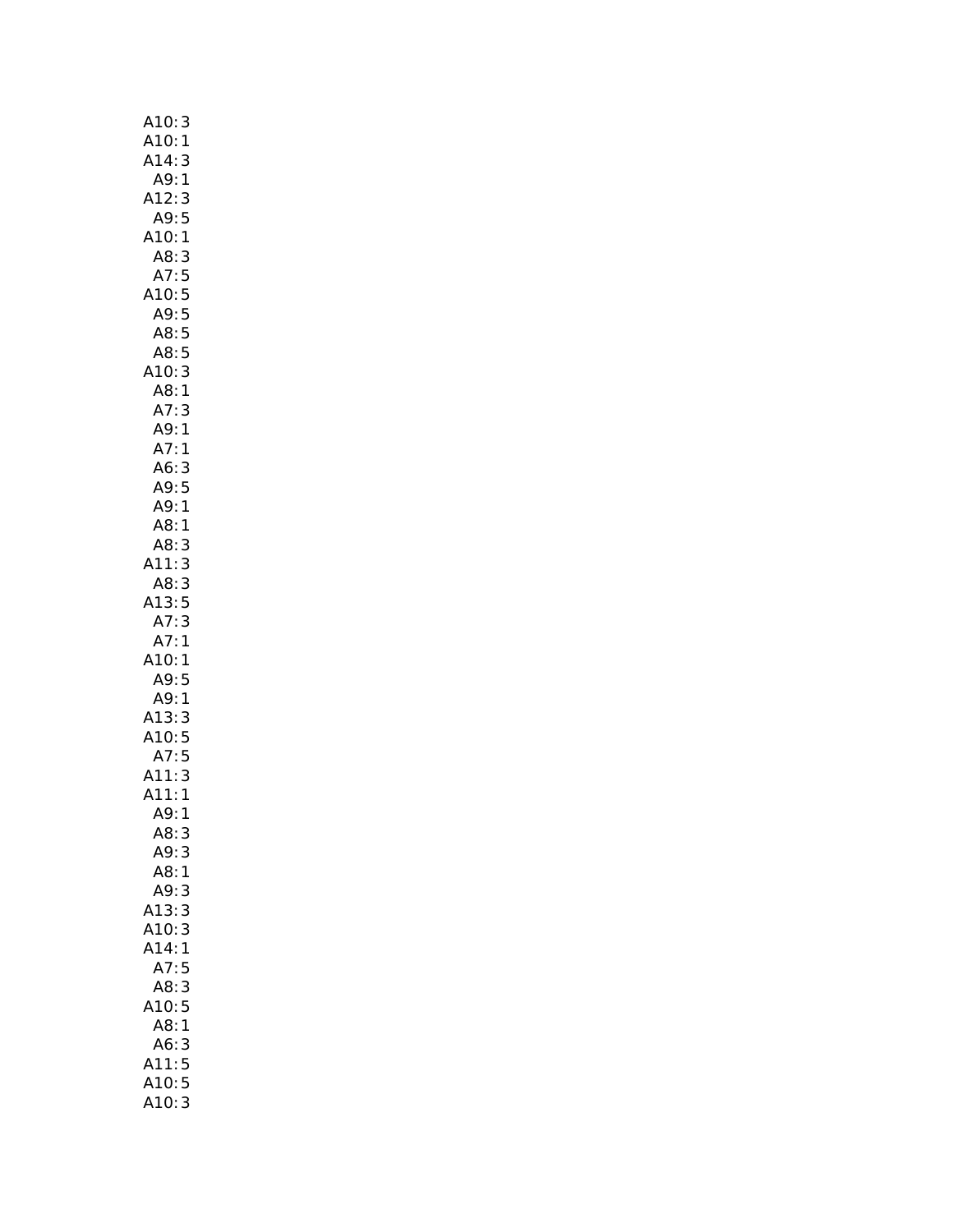| A10:5                                                                   |
|-------------------------------------------------------------------------|
| A11:3                                                                   |
| A9:1                                                                    |
| A11:1                                                                   |
| A8:<br>3                                                                |
|                                                                         |
| A12:1                                                                   |
| A9:<br>3                                                                |
| A8:<br>3                                                                |
| $A$ 10:3<br>$A$ 9:3<br>$A$ 13:1<br>$A$ 11:1<br>3                        |
| $\begin{array}{c} 3 \\ 1 \end{array}$                                   |
|                                                                         |
|                                                                         |
|                                                                         |
|                                                                         |
| A11:1<br>A6:5<br>A9:3<br>A7:5<br>A11:3<br>A14:1                         |
|                                                                         |
|                                                                         |
|                                                                         |
|                                                                         |
| A14:1<br>A11:3                                                          |
| A7:1                                                                    |
| A8:1                                                                    |
| A10:<br>3                                                               |
| A10:1                                                                   |
| A10:1                                                                   |
| A9:<br>3                                                                |
| A10:<br>1                                                               |
| A6:                                                                     |
| 5                                                                       |
| A13:<br>5                                                               |
| A10: 3<br>A8: 3<br>A10: 1<br>A10: 1<br>A8: 3<br>A6: 5<br>A9: 5<br>A9: 1 |
|                                                                         |
|                                                                         |
|                                                                         |
|                                                                         |
|                                                                         |
|                                                                         |
|                                                                         |
| A7:<br>1                                                                |
| A12:3                                                                   |
|                                                                         |
| A11:3                                                                   |
| A7:5                                                                    |
| 3<br>A8:                                                                |
| A7:5                                                                    |
| $\mathbf{1}$<br>A7:                                                     |
| 1<br>A9:                                                                |
| 3<br>A6:                                                                |
| 3<br>A7:                                                                |
| 3<br>A7:                                                                |
| A11:<br>1                                                               |
| A14:5                                                                   |
|                                                                         |
| A8:<br>$\mathbf{1}$                                                     |
| A8:1                                                                    |
| A8:5                                                                    |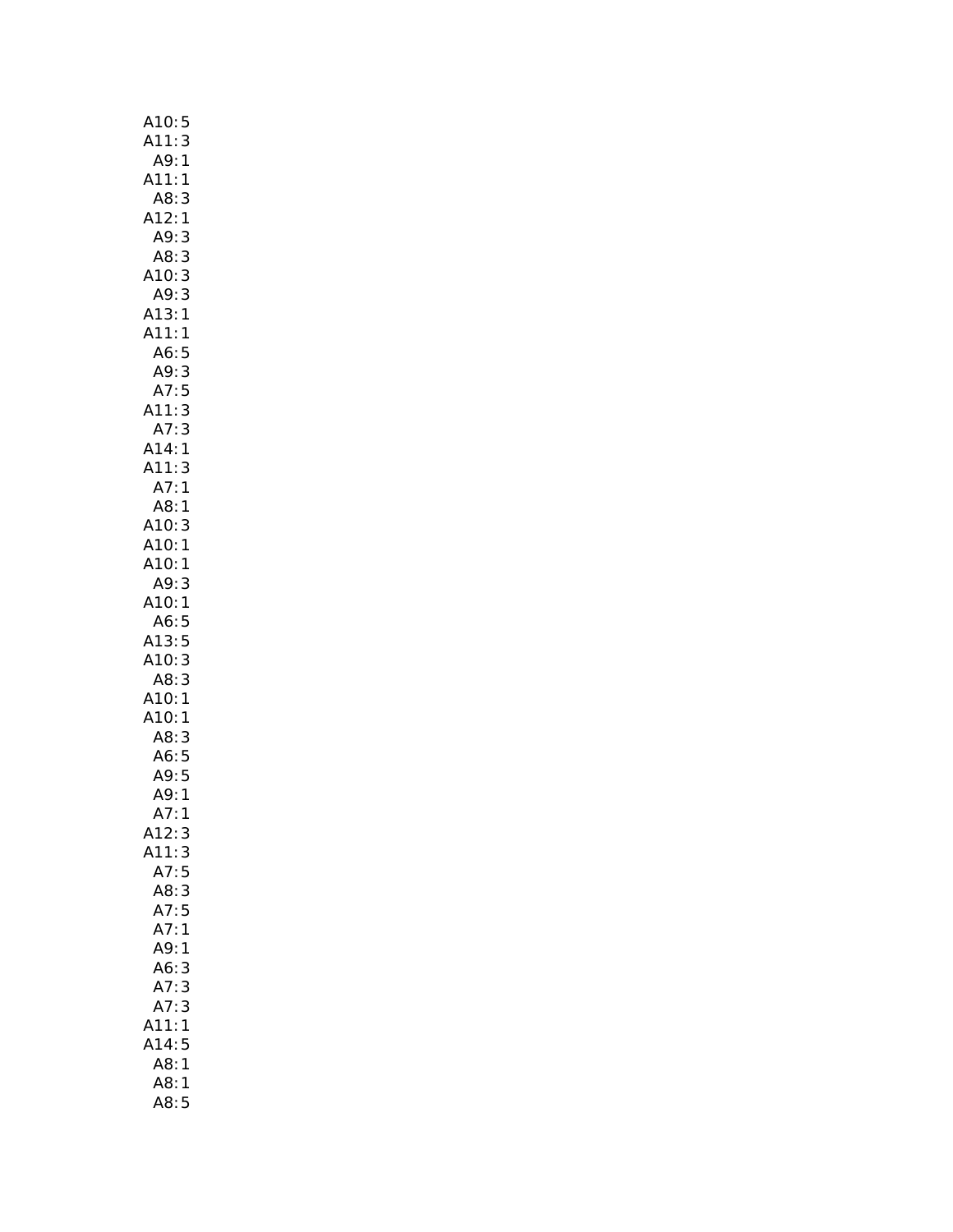| A8:<br>$\mathbf{1}$          |
|------------------------------|
| A13:3                        |
| 5<br>A7:                     |
| A11:<br>$\mathbf{1}$         |
| A10:3                        |
| A14:1                        |
| A8:<br>3                     |
| A7:1                         |
| A7:1                         |
| A9:5                         |
| A8:5                         |
| 3<br>A11:                    |
| A8:5                         |
| A11:5<br>A10:5<br>A6:3       |
|                              |
|                              |
| A8:<br>3                     |
| $AB:3$<br>$A10:3$            |
|                              |
| A11:<br>$\mathbf{1}$         |
| A8:5                         |
| A8:5                         |
| A6:1                         |
| A8:1                         |
| A9:1                         |
| A8:5                         |
| A10:1                        |
| A9:1                         |
| A9:<br>5                     |
| A8:<br>3                     |
| A13:<br>1                    |
| A9:<br>A9: 3<br>A8: 5        |
|                              |
| A15:<br>A10:<br>$\mathbf{1}$ |
| 3                            |
| A7:5                         |
| <b>\10:</b><br>3             |
| A6:<br>$\mathbf{1}$          |
| A8:<br>5                     |
| A7:<br>$\mathbf{1}$<br>A8:   |
| 3<br>A8:<br>3                |
| A8:<br>5                     |
| 1<br>A8:                     |
| A6:<br>3                     |
| A8:<br>3                     |
| A10:<br>1                    |
| A9:<br>3                     |
| A8:<br>3                     |
| A7:<br>1                     |
| A12:<br>3                    |
| 410:<br>1                    |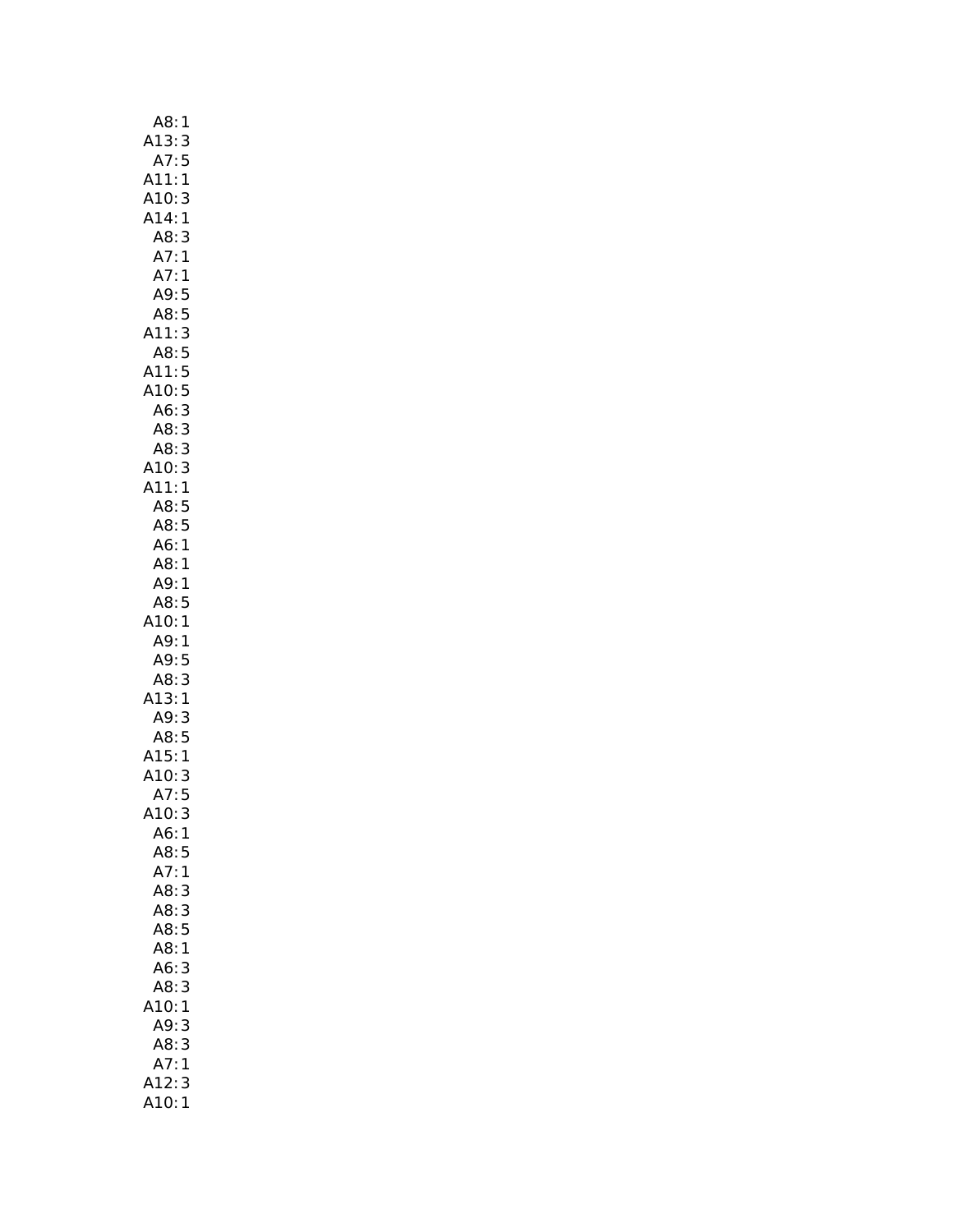| A10:1                      |
|----------------------------|
| A8:5                       |
| A9:<br>5                   |
| A9:5                       |
| A12:1                      |
| A7:1                       |
| A6:<br>3                   |
| A11:<br>5                  |
| A11:1                      |
| A6:<br>3                   |
| A13:<br>5                  |
| AB:<br>5                   |
| A7:<br>A7:<br>$\mathbf{1}$ |
| 5                          |
| A8:<br>3                   |
| A14:<br>$\mathbf{1}$       |
| A7:<br>5                   |
| A8:3                       |
| A9:<br>5                   |
| A9:1                       |
| A7:5<br>A9:5               |
|                            |
| A10:3                      |
| A9:5                       |
| 3<br>A8:                   |
| 3<br>A11:                  |
| A8:<br>3                   |
| 5<br>A7:<br>A10:<br>3      |
| A8:                        |
| 1                          |
| A7:5<br>A10:1<br>A12:3     |
|                            |
| A8:<br>3                   |
| A6:<br>3                   |
| A9:<br>1                   |
| A9:<br>3                   |
| A10:3                      |
| A9:1                       |
| A9:<br>3                   |
| A10:<br>3                  |
| A10:<br>1                  |
| A8:<br>3                   |
| A9:<br>3                   |
| 3<br>A7:                   |
| A7:<br>1                   |
| A13:<br>3                  |
| A7:5                       |
| A7:<br>$\mathbf{1}$        |
| 3<br>A9:                   |
| 5<br>A9:                   |
| A9:<br>$\mathbf{1}$        |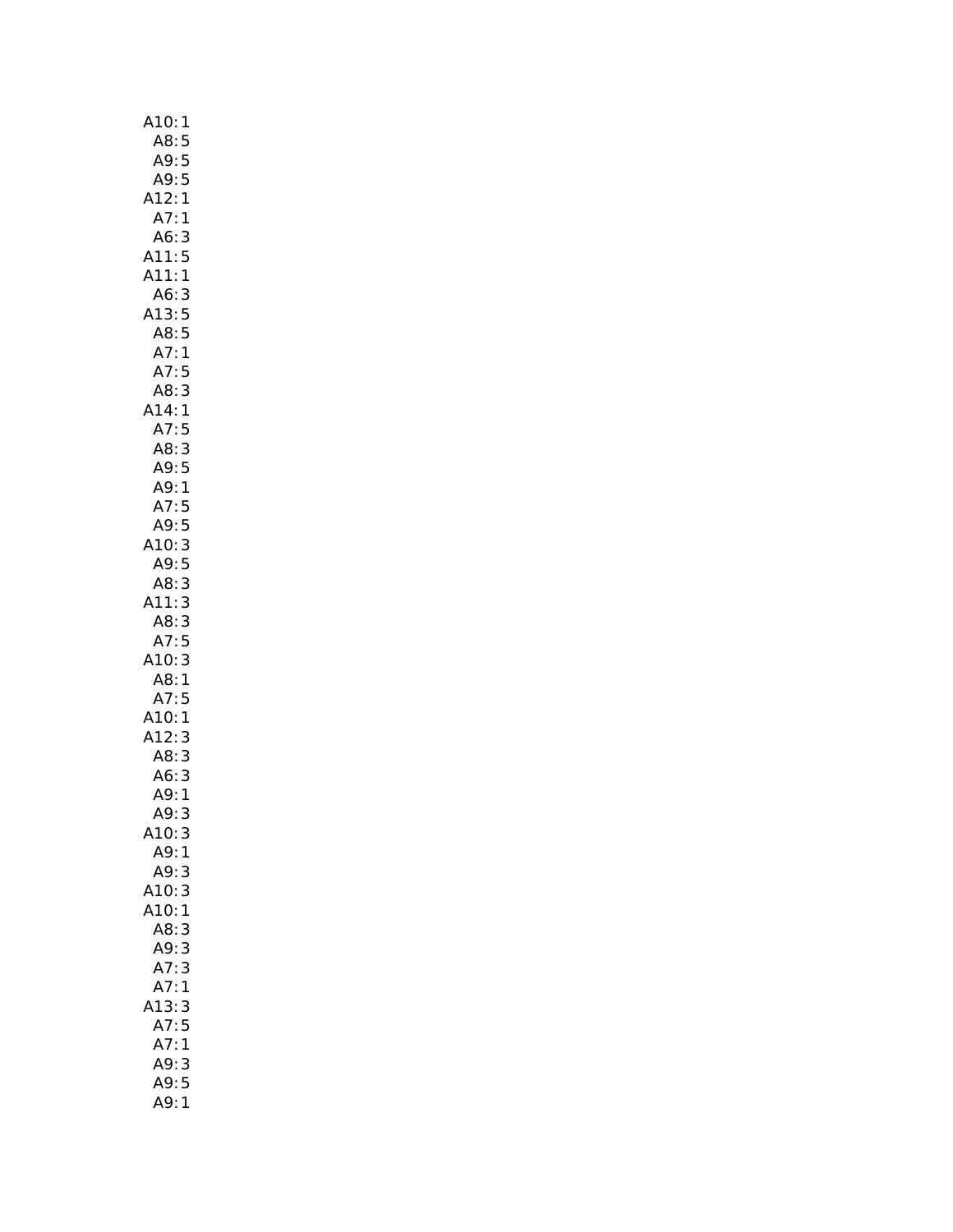| A8:                                        |
|--------------------------------------------|
|                                            |
| $\begin{array}{c} 3 \\ 5 \\ 1 \end{array}$ |
| <br>A7:5<br>A7:1<br>A7:1                   |
| A11:3                                      |
| A12:                                       |
| 12:3<br>A8:5                               |
| $\mathbf{1}$<br>A11:                       |
| A11:1                                      |
| A7:1                                       |
| A6:1                                       |
| A7:5<br>A11:3                              |
|                                            |
| $A7:5$<br>$A8:1$                           |
|                                            |
| A6:1                                       |
| $A11:1$<br>$A11:3$<br>$A7:3$<br>$A11:1$    |
|                                            |
|                                            |
|                                            |
| A8:1<br>A7:3                               |
| A11:<br>$\mathbf{1}$                       |
| A9:5                                       |
| A10:3                                      |
| A10:3                                      |
|                                            |
|                                            |
| A8:3                                       |
| A9:1                                       |
| A9:3                                       |
| A8:5                                       |
| A7:1                                       |
| A7:1                                       |
|                                            |
| A13:3<br>A15:1                             |
| .<br>A7:5<br>A8:1                          |
| A9:5                                       |
| A13:<br>1                                  |
| A12:1                                      |
| A6:3                                       |
| A9:1                                       |
| A9:1                                       |
| A8:5                                       |
| A8:3                                       |
| A8:1                                       |
| A9:1                                       |
| 3<br>A8:                                   |
| A7:5                                       |
| 1<br>A9:                                   |
| A8:3                                       |
| A9:3<br>A8:5                               |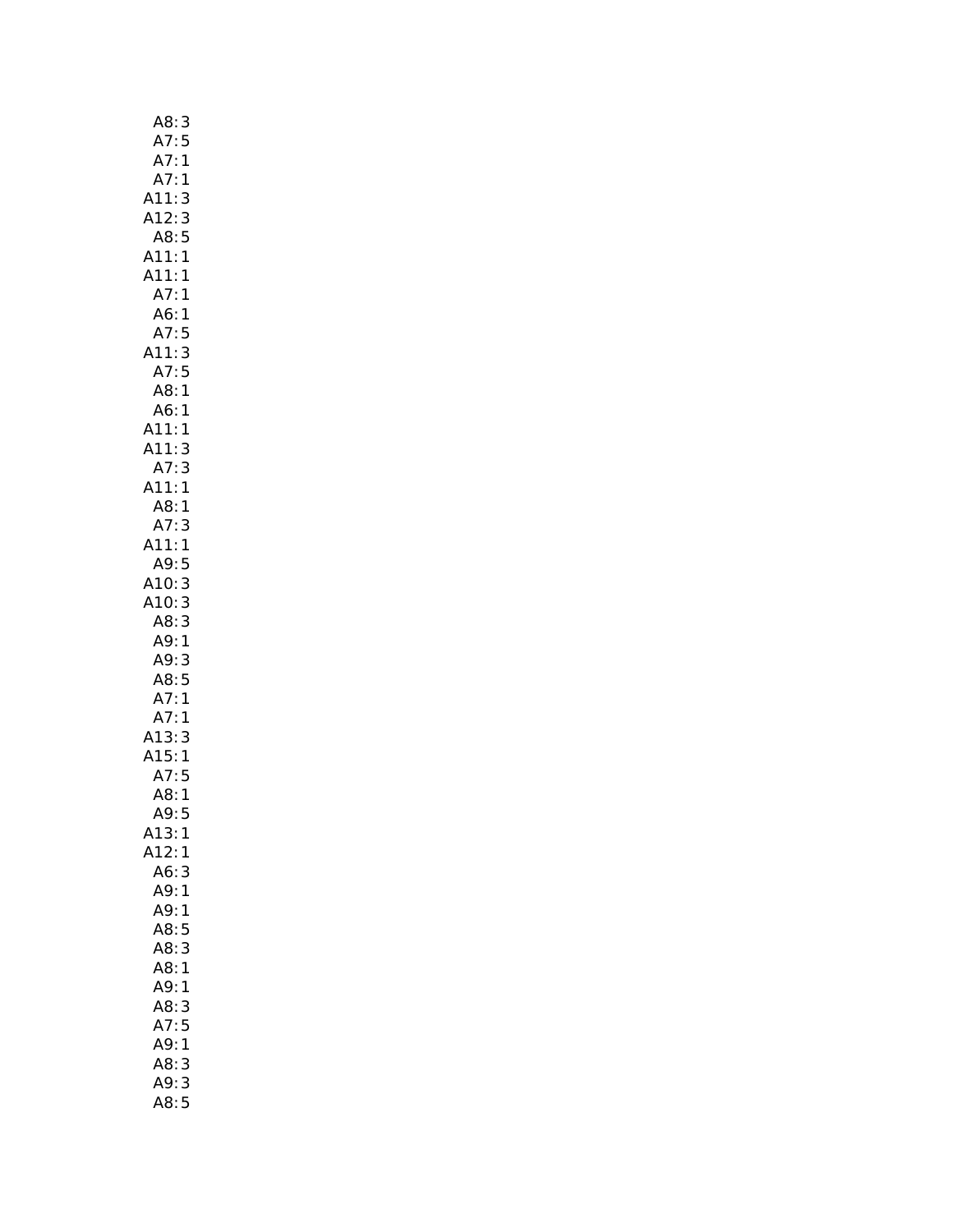| A7:<br>5             |
|----------------------|
| A11:<br>5            |
| A8:<br>$\mathbf{1}$  |
| A9:<br>3             |
| A6:<br>3             |
| 3<br>A14:            |
| 3<br>A9:             |
|                      |
| A8:1                 |
| A6:<br>3             |
| A9:5                 |
| A8:5                 |
| A6: 5<br>A8: 1       |
|                      |
| A10:1                |
| . .<br>A12:<br>1     |
| A7:                  |
| $\frac{3}{1}$<br>A7: |
| A7:<br>3             |
| A9:                  |
| 3                    |
| A8:<br>3             |
| A9:<br>$\mathsf{3}$  |
| A8:5                 |
| A8:5                 |
| 12:5                 |
| A8:5                 |
| A8:5                 |
| A9:<br>3             |
| A9:1                 |
| A9:1                 |
| 11:5                 |
| A9:1                 |
| A14:                 |
| $\mathbf{1}$         |
| A9:1                 |
| A8:<br>3             |
| A7:<br>3             |
| A8:<br>3             |
| A9:<br>5             |
| A10:<br>1            |
| A10:<br>3            |
| A12:<br>1            |
| A8:<br>5             |
| 5<br>A10:            |
| 3<br>A9:             |
| A11:<br>1            |
|                      |
| A10:<br>1            |
| A9:<br>5             |
| A7:<br>1             |
| 3<br>A6:             |
| 5<br>A9:             |
| 5<br>10:             |
| 5<br>A6:             |
| 410:<br>5            |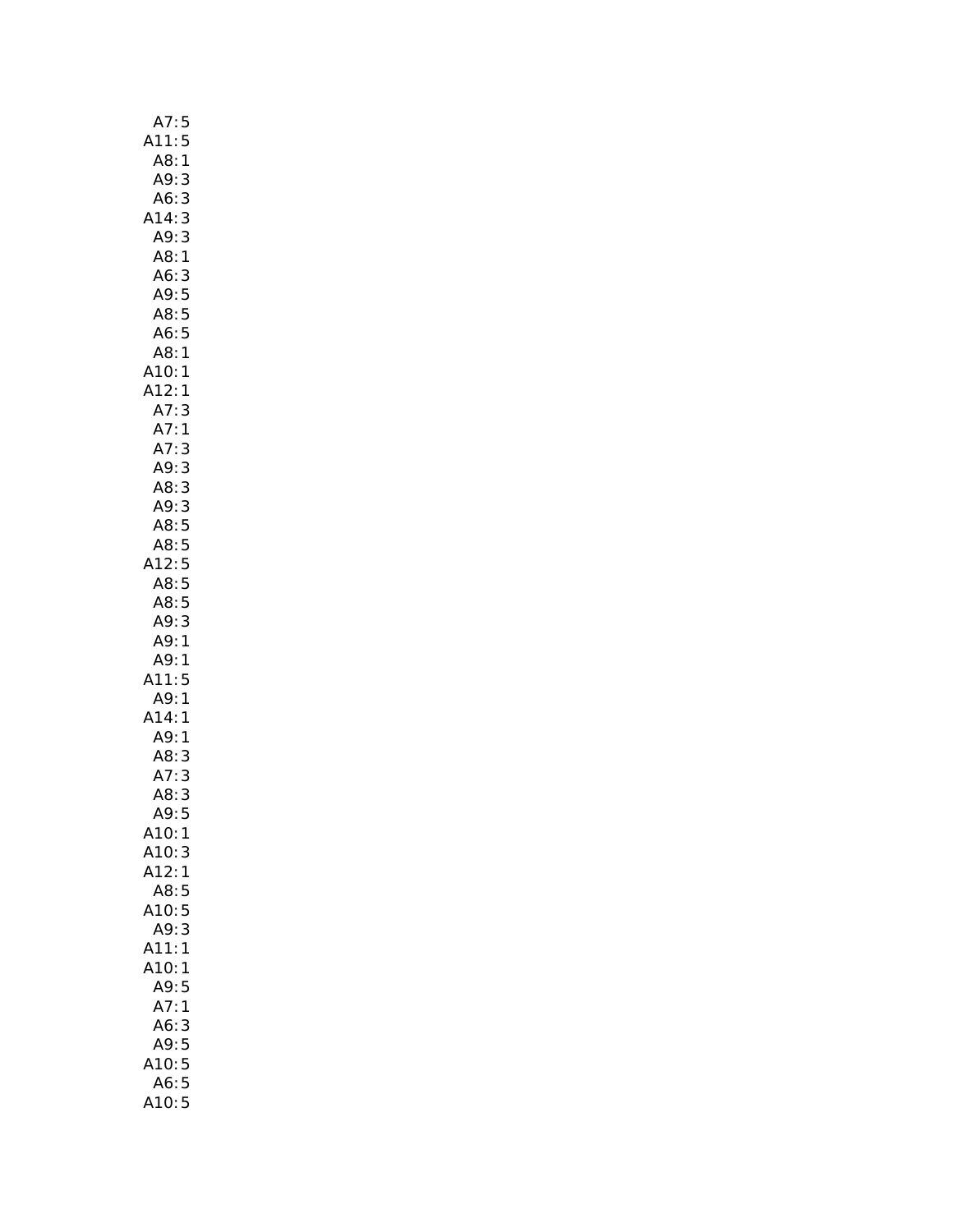| A8:<br>1                     |
|------------------------------|
| A12:<br>A15:<br>$\mathbf{1}$ |
| $\mathbf{1}$                 |
| A8:1                         |
| A7:3                         |
| A12:1                        |
| A9:1                         |
| 3<br>A10:                    |
| A8:1                         |
| A8:<br>3                     |
| A7:5                         |
| A6:5                         |
| A7:3                         |
| A8:1                         |
| A9:<br>3                     |
| A8:<br>1                     |
|                              |
| .<br>A9: 3<br>A7: 3          |
| A8:5                         |
| A9:                          |
| $\mathbf{1}$                 |
| A9:3                         |
| A9:3                         |
| A7:1                         |
| A7:<br>3                     |
| A7:3                         |
| A8:3                         |
| A8:3                         |
| .12:1                        |
| A9:5                         |
| A6:5                         |
| A10:1                        |
| A7:<br>3                     |
| A8:<br>1                     |
| A7:<br>A7:<br>3              |
| 3                            |
| A6:<br>3                     |
| A9:1                         |
| A7:<br>1                     |
| A8:<br>1                     |
| A9:3                         |
| A7:<br>5                     |
| A9:1                         |
| A8:3                         |
| A(:3)                        |
| A8:1                         |
| 13:<br>1                     |
| A7:<br>5                     |
| A11:<br>5                    |
| 3<br>A10:                    |
| A7:<br>1                     |
| A9:<br>5                     |
| A9:<br>3                     |
|                              |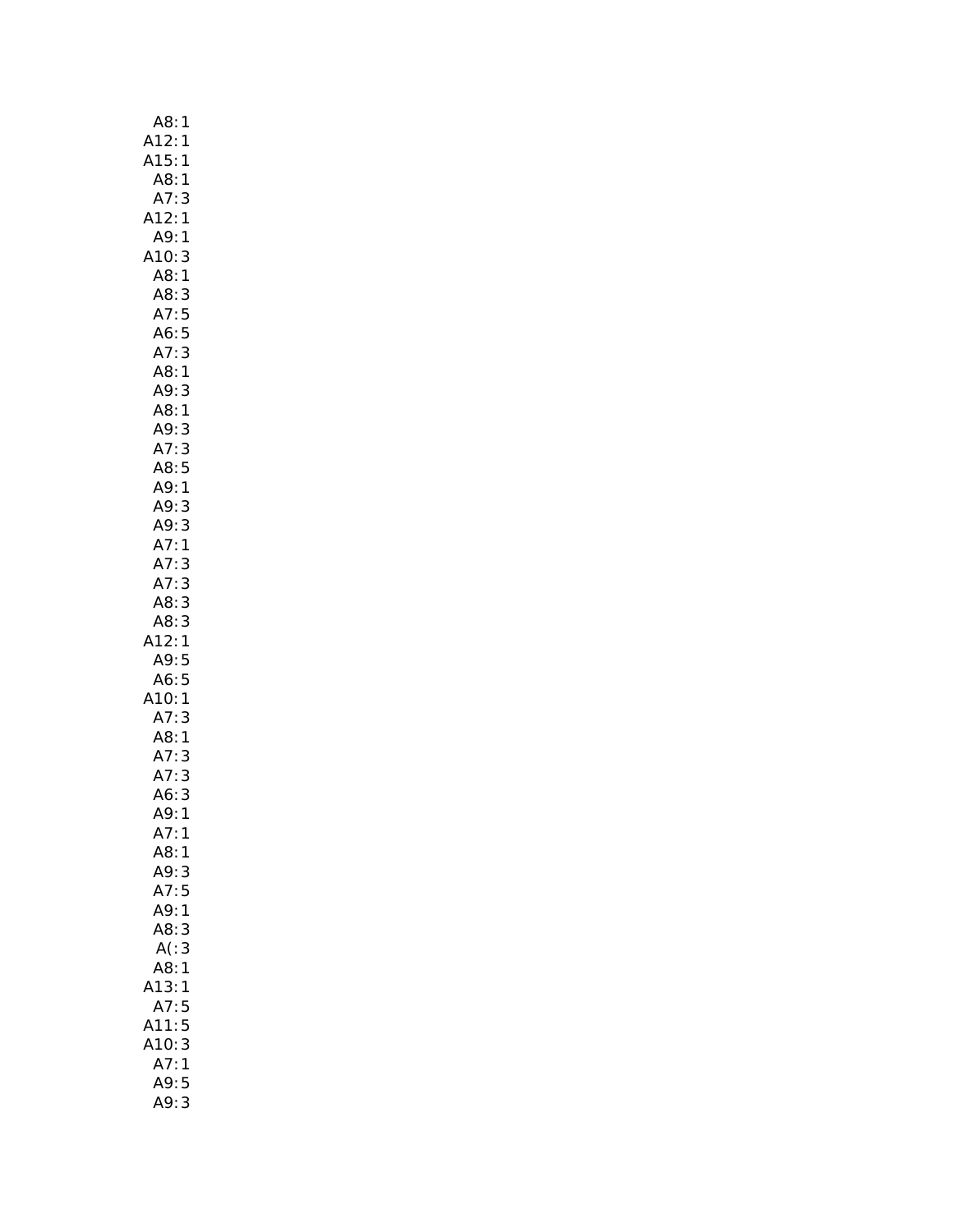| A9:<br>3                  |
|---------------------------|
| A11:<br>5                 |
| A10:<br>3                 |
| 3<br>A9:                  |
| A14:<br>3                 |
| 5<br>A7:                  |
| A8:1                      |
| A11:<br>$\mathbf{1}$      |
| A7:<br>3                  |
| A7:5                      |
| A14:<br>1                 |
| A8:<br>5                  |
| A8:<br>5                  |
| A10:<br>A10:<br>A13:<br>1 |
| 3                         |
| A8:<br>:A12<br>5          |
| $\frac{3}{5}$             |
| A9:                       |
| A11:<br>3                 |
| A8:<br>5                  |
| A6:5                      |
| A7:1                      |
| A10:<br>3                 |
| A7:5                      |
| A9:5                      |
| 3<br>A7:                  |
| A11:<br>5                 |
| A7:<br>5                  |
| A9:<br>1<br>3             |
| A9:<br>A8:                |
| $\mathbf{1}$<br>A7:<br>1  |
| A8:3                      |
| $A6: A =$                 |
| 5<br>A7:<br>3             |
| A9:<br>3                  |
| A9:<br>3                  |
| A11:3                     |
| A9:5                      |
| A8:5                      |
| A10:<br>3                 |
| A6:5                      |
| A6:<br>$\mathbf{1}$       |
| A12:<br>3                 |
| 5<br>A9:                  |
| A8:<br>5                  |
| 5<br>A8:                  |
| A7:<br>5                  |
| A8:<br>3                  |
| A7:<br>5                  |
| A9:<br>3                  |
| A10:<br>$\mathbf{1}$      |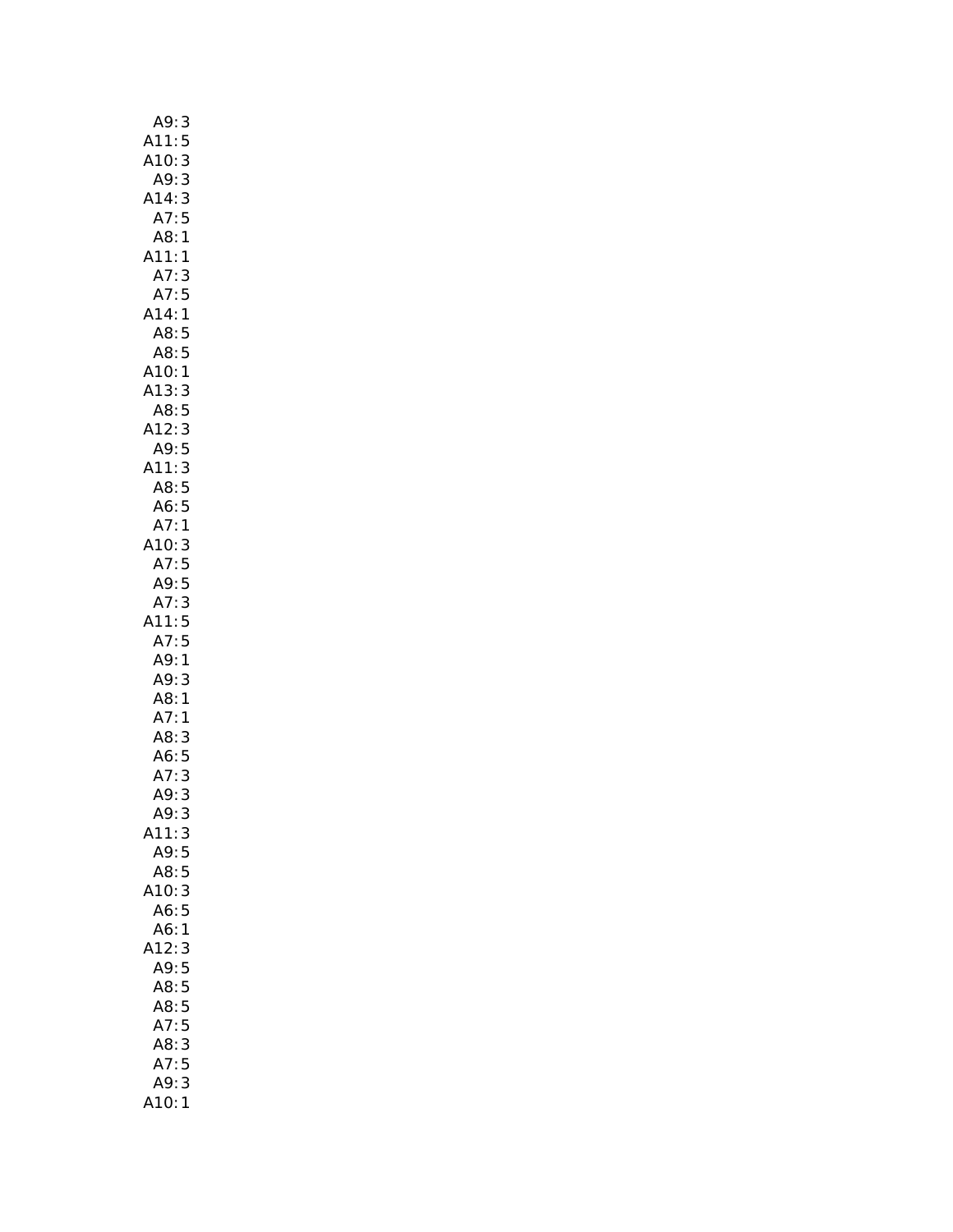| A12:3                                                                                               |
|-----------------------------------------------------------------------------------------------------|
| A7:                                                                                                 |
| 5<br>3<br>A7:                                                                                       |
| 3<br>A7:                                                                                            |
| 3<br>A12:                                                                                           |
| A11:1                                                                                               |
|                                                                                                     |
|                                                                                                     |
|                                                                                                     |
|                                                                                                     |
| A9: 3<br>A11: 3<br>A10: 1<br>A10: 1<br>A11: 5<br>A11: 5<br>A7: 5<br>A7: 5<br>A11: 1<br>A8: 1        |
|                                                                                                     |
|                                                                                                     |
|                                                                                                     |
|                                                                                                     |
|                                                                                                     |
| AB:1                                                                                                |
| A11:3<br>A7:5<br>A10:1                                                                              |
|                                                                                                     |
|                                                                                                     |
|                                                                                                     |
|                                                                                                     |
| A9: 5<br>A6: 3<br>A7: 5<br>A7: 5<br>A3: 1<br>A10: 3<br>A11: 3<br>A12: 3<br>A6: 1<br>A10: 1<br>A3: 3 |
|                                                                                                     |
|                                                                                                     |
|                                                                                                     |
|                                                                                                     |
|                                                                                                     |
|                                                                                                     |
|                                                                                                     |
|                                                                                                     |
| A11:3<br>A10:5<br>A7:1                                                                              |
|                                                                                                     |
| A12:<br>3                                                                                           |
| A7:3                                                                                                |
| A7:3                                                                                                |
| A6:<br>5                                                                                            |
| A7:<br>1                                                                                            |
| A7:<br>3                                                                                            |
| 3<br>A11:                                                                                           |
| A7<br>3<br>$\vdots$                                                                                 |
| $\mathbf{1}$<br>A11:                                                                                |
| A13:<br>5                                                                                           |
| A6:<br>A7:<br>^-<br>5                                                                               |
| 3<br>A7:<br>$\mathbf{1}$                                                                            |
| A8:3                                                                                                |
| A8:3                                                                                                |
| A9:5                                                                                                |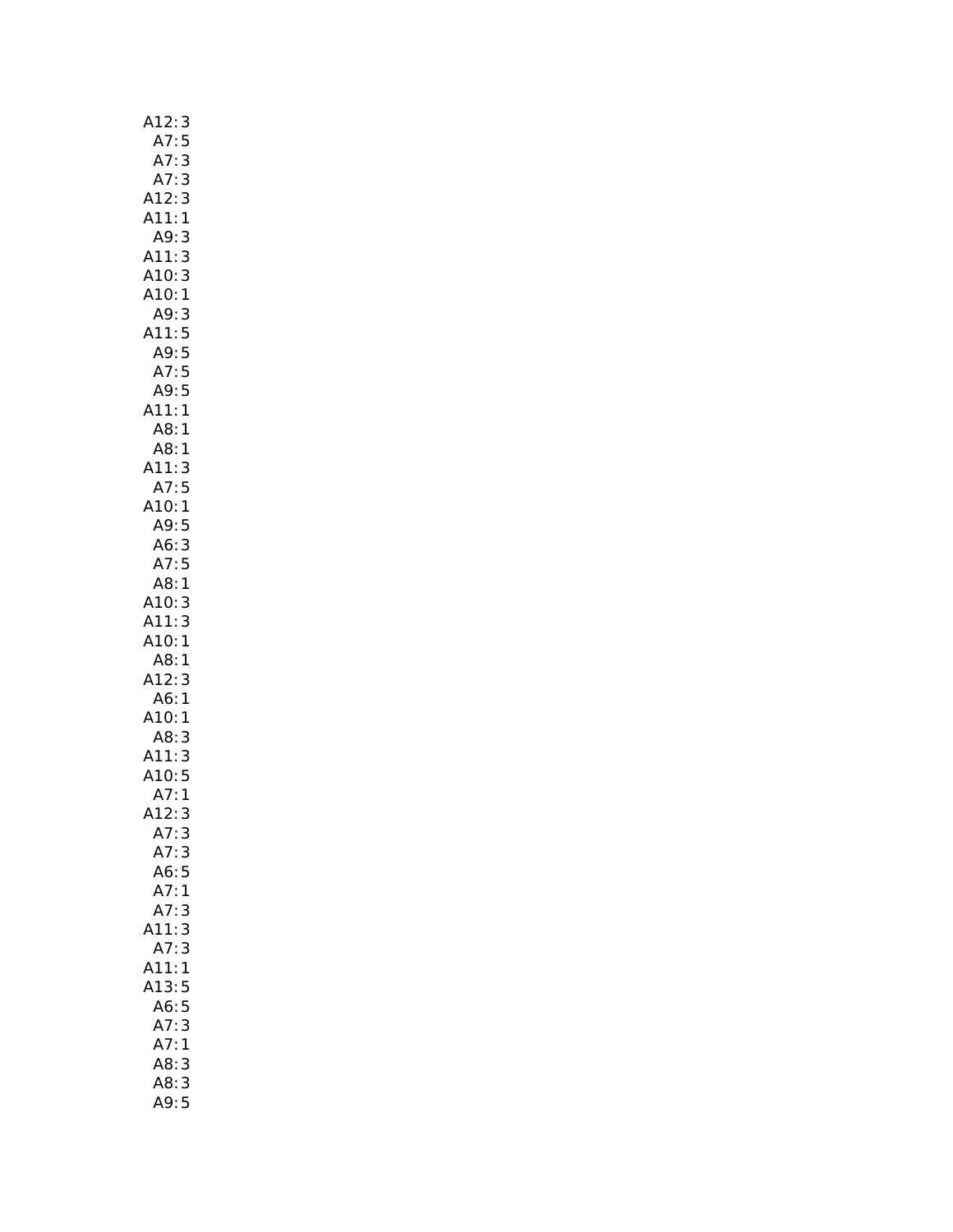| A9:          | 5            |
|--------------|--------------|
| A8:          | 1            |
| A9:          | 5            |
| A8:          | 5            |
| A9:          | $\mathbf{1}$ |
| A11:         | $\mathbf{1}$ |
| A11:         | 1            |
| A9:          | 3            |
| A13:1        |              |
| A9:          | 5            |
| A10:1        |              |
| A9:          | 3            |
| A10:<br>A8:  | 1            |
|              | 5<br>3       |
| A14:         | 3            |
| A7:<br>A12:  | 3            |
| A13:         | 1            |
| A7:          | 3            |
| A9:1         |              |
| A9:1         |              |
| A10:         | 3            |
| A9:          | 3            |
| A8:3         |              |
| A7:5         |              |
| A9:          | 3            |
| A9: 3        |              |
| A9:5         |              |
| A10:1        |              |
| A9:5         |              |
| A9:3         |              |
| A9:5         |              |
| A8:5         |              |
| A9:1         |              |
| A6:5         |              |
| A9:5         |              |
| A9:1<br>A9:5 |              |
| A13:         |              |
| A7:          | 3<br>5       |
| A10:         | $\mathbf{1}$ |
| A9:          | 5            |
| A9:1         |              |
| A11:3        |              |
| A9:          | 3            |
| A7:5         |              |
| A6:5         |              |
| A6:          | 3            |
| A8:1         |              |
| A7:          | 3            |
| A8:          | 3            |
| A8:          | 3            |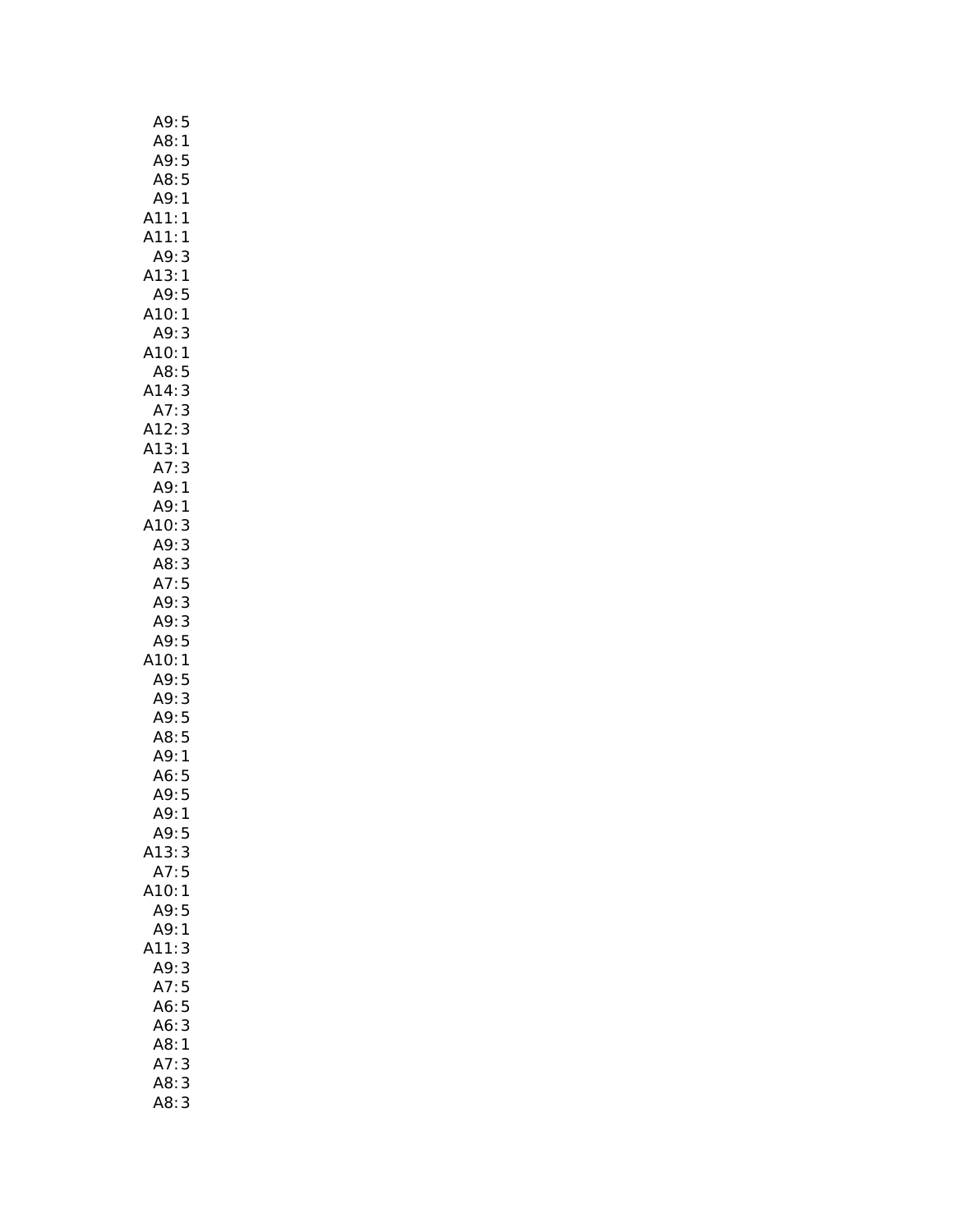| A10:<br>3                    |
|------------------------------|
| A9:<br>3                     |
| 411:<br>3                    |
| A8:<br>$\mathbf{1}$          |
| A7:<br>$\mathbf{1}$          |
| A9:5                         |
| A7:3                         |
| A6:5                         |
| A10:1                        |
| A8:<br>3                     |
| A7:<br>1                     |
| A9:<br>5                     |
| A10:<br>$\mathbf{1}$         |
| A6:<br>5                     |
| A8:<br>3                     |
|                              |
|                              |
| .<br>A6: 3<br>A6: 5<br>A7: 5 |
| A8:1                         |
| A8:<br>5                     |
| A8:<br>$\mathbf{1}$          |
| A9:<br>3                     |
| A10:<br>1                    |
| A10:<br>3                    |
| A7:<br>1                     |
| A13:<br>5                    |
| A10:<br>1<br>A8:             |
| 5<br>A8                      |
| 3<br>A12:                    |
| $\frac{5}{3}$<br>A9:         |
| 3                            |
| A10:<br>A7:<br>3             |
| 3                            |
| A13:<br>A8:<br>3             |
| A8:<br>1                     |
| A8:<br>3                     |
| A8:1                         |
| A7:<br>$\mathbf{1}$          |
| A7:<br>5                     |
| A8:<br>1                     |
| A10:<br>1                    |
| A9:<br>1                     |
| A10:<br>3                    |
| A13:<br>5                    |
| A7:<br>5                     |
| 3<br>A10:                    |
| A7:<br>1                     |
| A7:<br>3                     |
| A8:<br>3                     |
| A8:<br>1                     |
| A7:<br>3                     |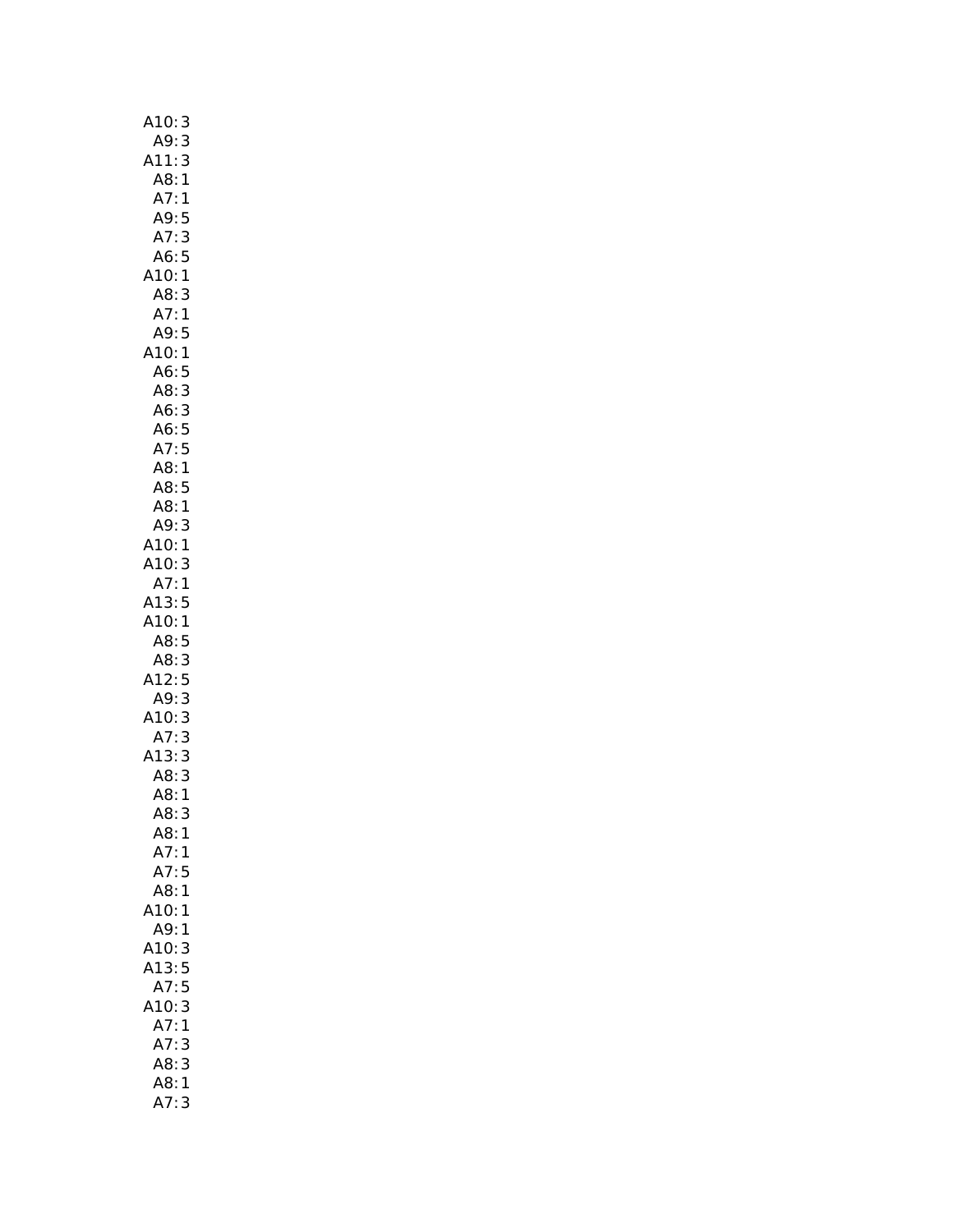| A8:<br>1                                                        |  |
|-----------------------------------------------------------------|--|
| A8:                                                             |  |
| .<br>A8:<br>A9:                                                 |  |
| 3<br>3<br>3                                                     |  |
|                                                                 |  |
| A10:1<br>A10:5                                                  |  |
| A13:<br>1                                                       |  |
| A8:<br>5                                                        |  |
| A8:5                                                            |  |
| A8:5                                                            |  |
| A8:<br>1                                                        |  |
| A9:<br>5                                                        |  |
| A8:<br>1                                                        |  |
| A6:<br>5                                                        |  |
| A8:<br>3                                                        |  |
| A13:5<br>A7:5                                                   |  |
| 5                                                               |  |
| A11:<br>A7:<br>$\mathbf{1}$                                     |  |
| A9:1                                                            |  |
| A6:                                                             |  |
| $A6:3$<br>A 10:1                                                |  |
|                                                                 |  |
| A6: 1<br>A11: 3<br>3                                            |  |
| A8:1                                                            |  |
| A7:<br>5                                                        |  |
| A8:1                                                            |  |
|                                                                 |  |
| A11:5<br>A7:5                                                   |  |
| 3<br>A14:                                                       |  |
| A6:5                                                            |  |
| A12:<br>3                                                       |  |
| A11:                                                            |  |
| $\begin{array}{c} 3 \\ 1 \\ 3 \end{array}$<br>A6:<br>A7:<br>A7: |  |
|                                                                 |  |
| 3                                                               |  |
| A8:1                                                            |  |
| A7:5                                                            |  |
| A6:<br>1                                                        |  |
| A13:<br>3                                                       |  |
| A8:<br>3                                                        |  |
| A9: 3<br>3<br>A6:                                               |  |
| A13:<br>3                                                       |  |
| A7:<br>$\mathbf{1}$                                             |  |
| A10:<br>1                                                       |  |
| A12:<br>$\mathbf 1$                                             |  |
| A11:<br>3                                                       |  |
| A9:1                                                            |  |
| A9:5                                                            |  |
| A8:<br>$\mathbf{1}$                                             |  |
| A9:5                                                            |  |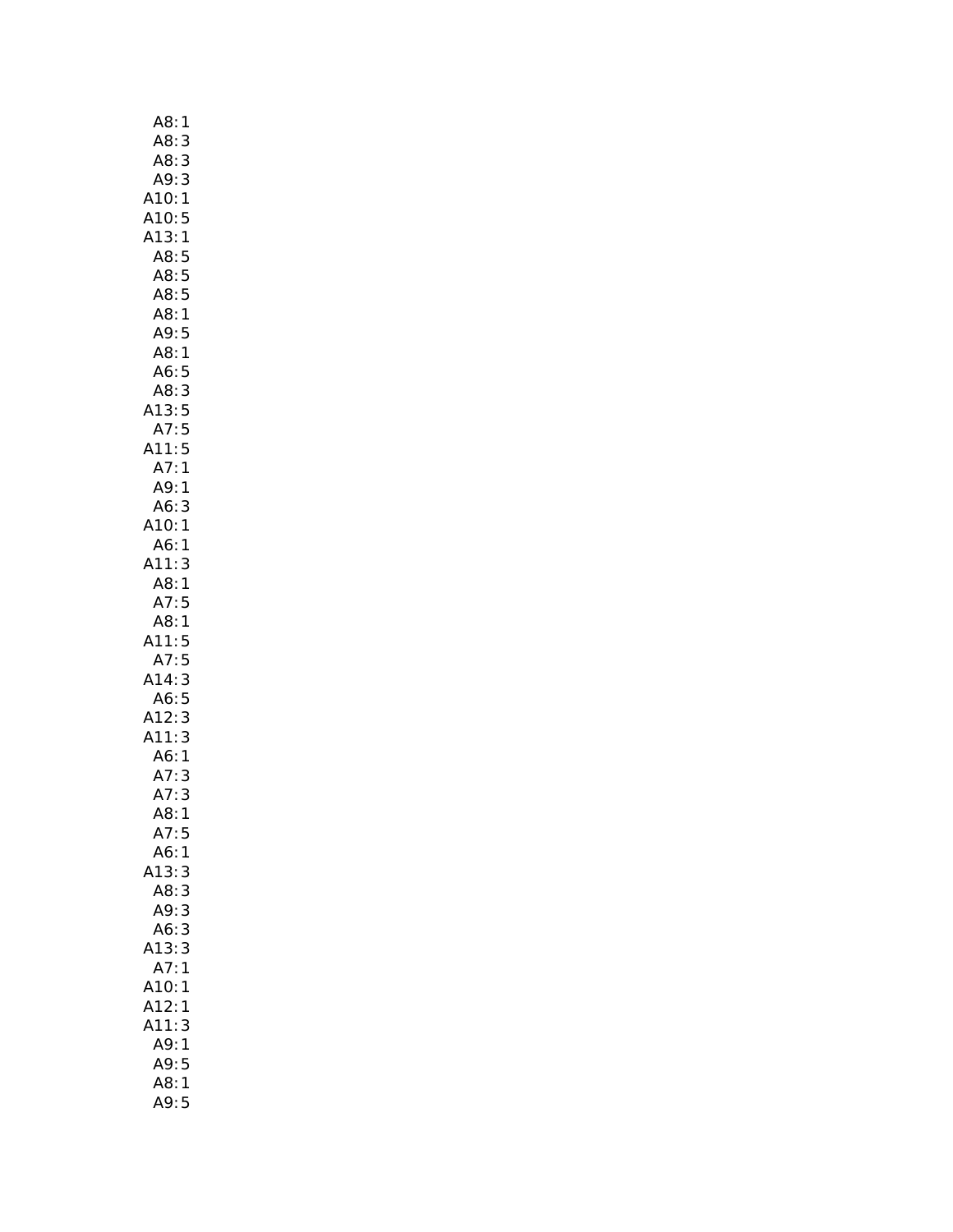| A7:<br>1                        |
|---------------------------------|
| A9:1                            |
| 14:<br>3                        |
| A8:<br>5                        |
| A8:<br>5                        |
| A8:<br>3                        |
| A9:<br>3                        |
| A11:<br>$\mathbf{3}$            |
| A7:5                            |
| A10:<br>$\mathbf{1}$            |
| A9:1                            |
| A8:5                            |
| A9: 1                           |
| A8:1                            |
| A7:<br>3                        |
| A9:<br>3<br>A8:<br>1            |
| A11:<br>$\mathbf{1}$            |
| A8:<br>3                        |
| .<br>A9: 3                      |
| 5                               |
| A8:<br>A10:<br>$\overline{5}$   |
| A9:1                            |
| A9:1                            |
| A6:<br>3                        |
| A9:<br>$\mathbf{1}$             |
| A12:1                           |
| A6:<br>3                        |
| A8: 3                           |
| A9:5                            |
| A6:5                            |
| A9:3                            |
| A11:5                           |
| A7:5<br>A7:5<br>A9:5            |
|                                 |
|                                 |
| A9:<br>1                        |
| A11:<br>3                       |
| A10:<br>1                       |
| A7:<br>3                        |
| 5<br>A7:                        |
| A8:<br>5<br>A8:<br>$\mathbf{1}$ |
| $\sqrt{11}$ :<br>1              |
| A7:<br>1                        |
| A12:<br>1                       |
| A11:<br>5                       |
| 3<br>A13:                       |
| A7:                             |
| 5<br>3<br>A10:                  |
| A9:<br>3                        |
| A10:<br>3                       |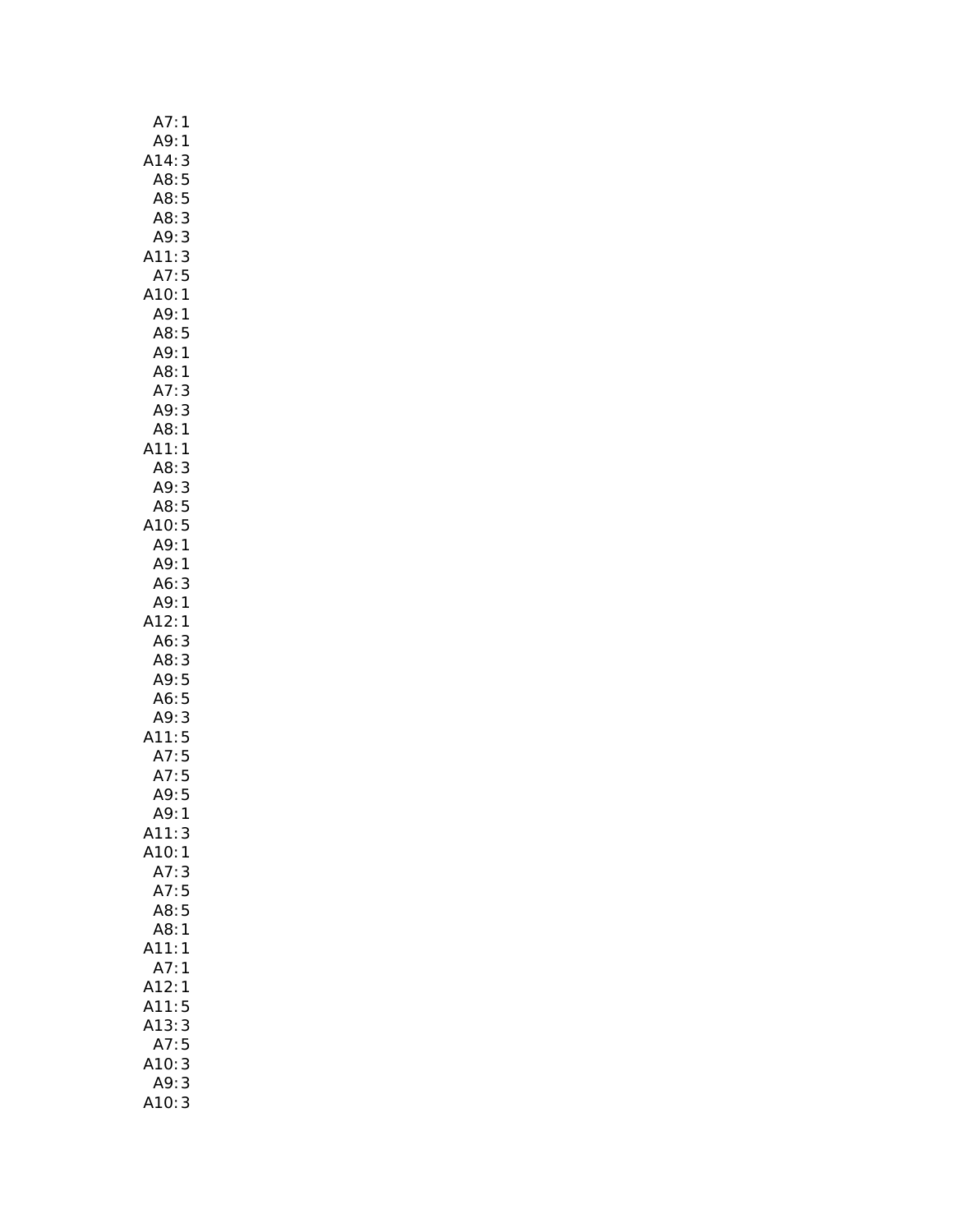| A9:<br>5                        |
|---------------------------------|
| A10:<br>3                       |
| 5<br>A11:                       |
| 3<br>A6:                        |
| A9:                             |
| 3<br>3<br>A9:                   |
| 3<br>A7:                        |
| 5<br>A8:                        |
| 1<br>A7:                        |
| A9:                             |
| 5<br>5<br>A13:                  |
| 3<br>A9:                        |
|                                 |
| A10:1<br>A10:1<br>A10:1<br>A7:5 |
|                                 |
|                                 |
|                                 |
| A10: 3<br>A7: 1                 |
| A9:1                            |
| A11:<br>3                       |
| A10:1                           |
|                                 |
| A9:5<br>A11:5                   |
|                                 |
| A7:<br>5<br>1                   |
| A7:                             |
| A7:<br>5                        |
| 5<br>A9:                        |
| A10:<br>3<br>1                  |
| A14:                            |
| A8:<br>5                        |
| A7:<br>$\mathbf{1}$             |
| A9:<br>3                        |
| A7:5                            |
| A8:5                            |
| A7:<br>$\mathbf{1}$             |
| A10:1                           |
| A10:<br>3                       |
| A10:<br>1                       |
| A8:<br>5                        |
| 5<br>A8:                        |
| 3<br>A10:                       |
| A10:<br>3                       |
| A7:<br>5                        |
| A13:<br>1                       |
| A10:<br>1                       |
| A7:<br>5                        |
| 3<br>A11:                       |
| 5<br>A10.                       |
| A10:<br>1                       |
| A10:<br>1                       |
|                                 |
| $\overline{AB}$<br>1<br>A9:     |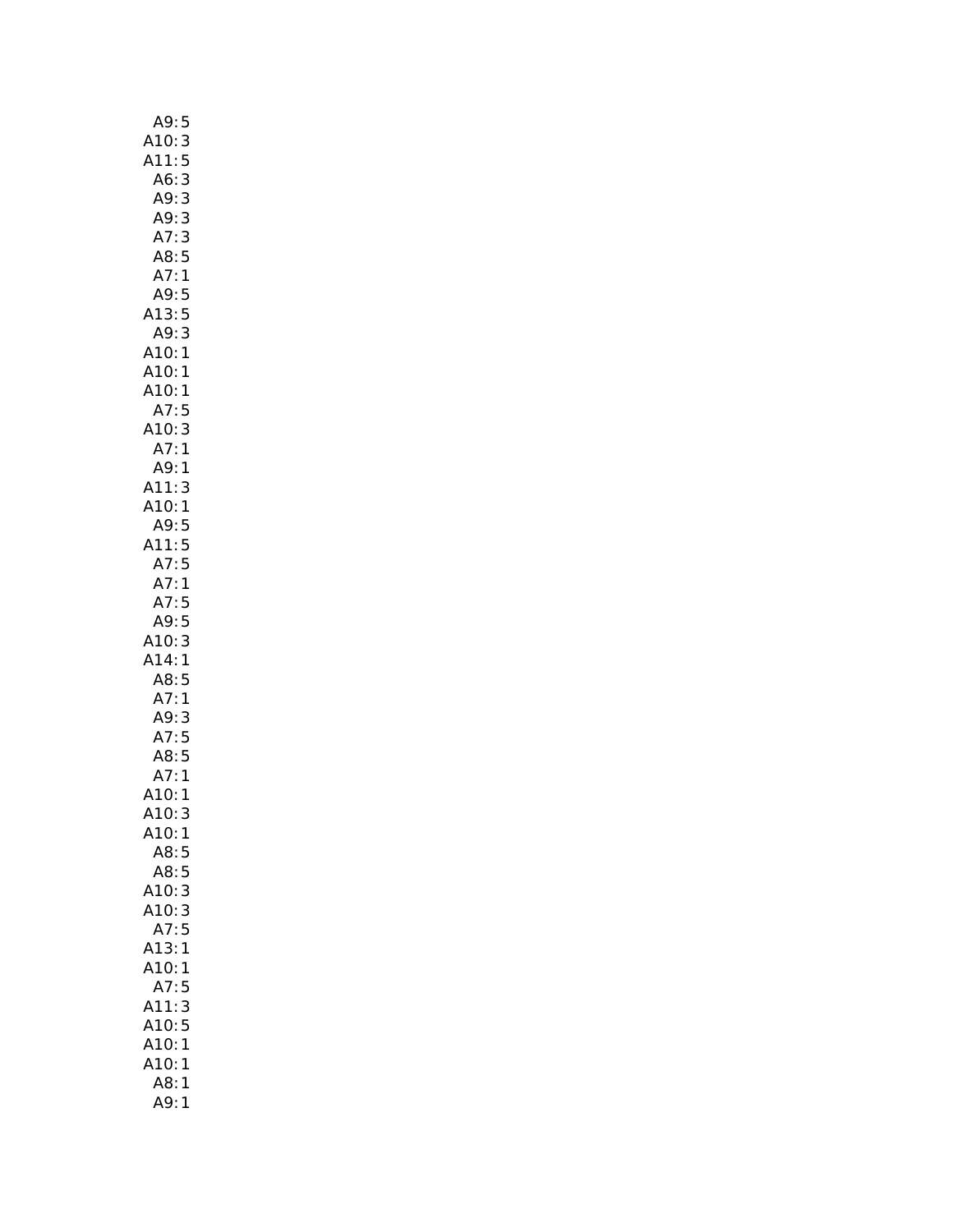| A8:                              | 5             |
|----------------------------------|---------------|
| A9:                              |               |
| A7:                              | 3<br>3        |
| A9:                              | 5             |
| A11:                             | 5             |
| A9:5                             |               |
| A10:3                            |               |
| A11:1                            |               |
| A7:                              | 3             |
| A6:                              | 3             |
| A9:                              | 3             |
| A11:1                            |               |
| A9:                              | 3             |
| A6:                              | 3             |
| A7:                              | $\frac{3}{3}$ |
| A9:                              |               |
| A9:                              | 3             |
|                                  |               |
| A10: 5<br>A7: 5                  |               |
|                                  |               |
| $A7.3$<br>A8:3<br>A14:5<br>A14:3 |               |
|                                  |               |
| A7:3                             |               |
| A9:5                             |               |
| A10: 3                           |               |
| A8:1                             |               |
| A6:5                             |               |
| A9: 3                            |               |
| A11:3                            |               |
| A6:3                             |               |
| A9:3                             |               |
| A7:1                             |               |
| A6:<br>:A12<br>:A8               | 3             |
|                                  | 3             |
|                                  | $\frac{1}{3}$ |
| A7:1                             |               |
| 414:                             | 3             |
| A7:                              | 1             |
| A9:1                             |               |
| A9:                              | 5             |
| A7:                              | $\mathbf{1}$  |
| A8:                              | 1             |
| A10:1                            |               |
| A6:                              | 3             |
| A10:5                            |               |
| A10:1                            |               |
| A9:                              | 3             |
| A13:                             | 5             |
| A9:                              | 1             |
| A9:                              | 3             |
|                                  | 3             |
| .<br>A7:<br>A7:                  | 3             |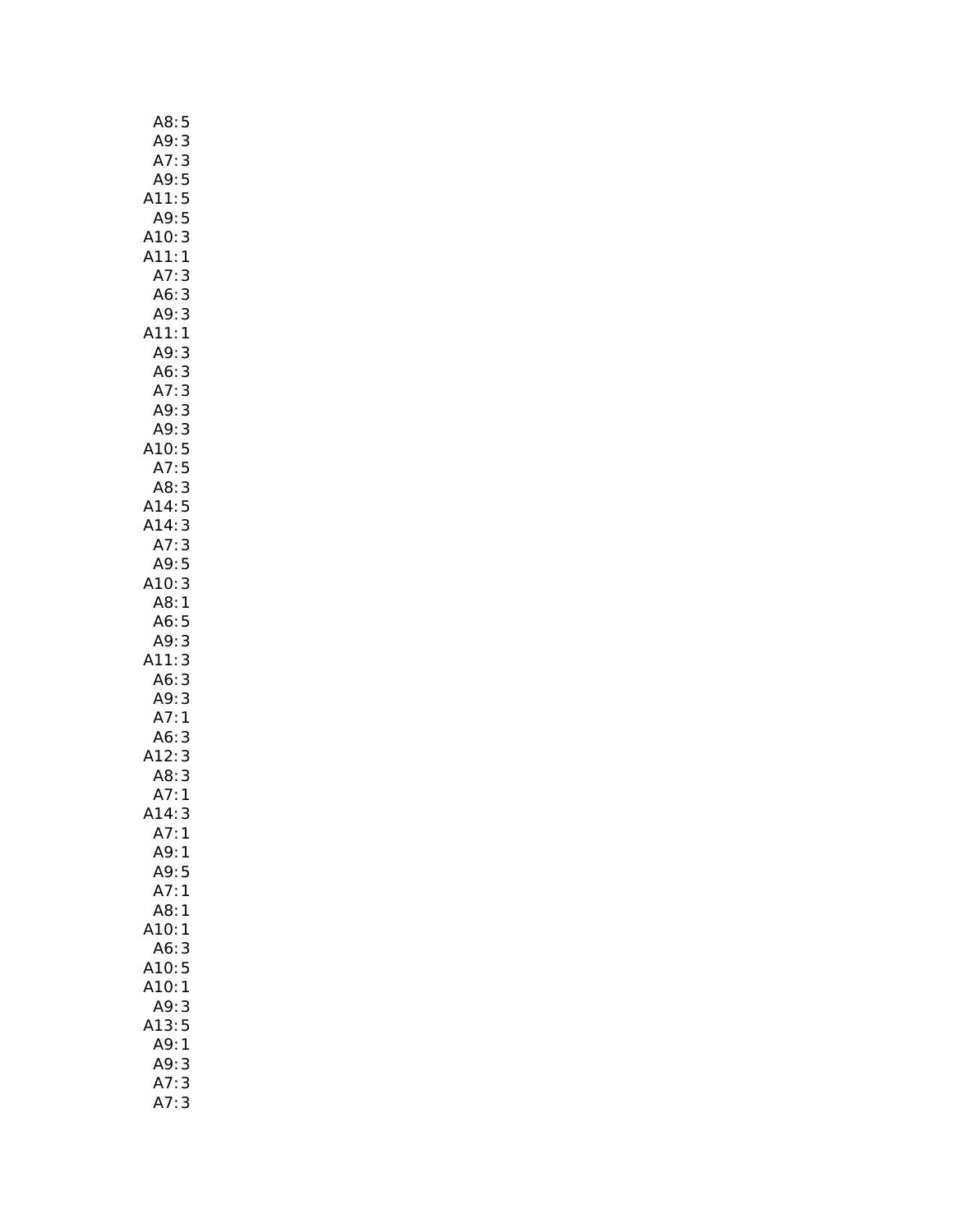| A11:5                                                                                                |
|------------------------------------------------------------------------------------------------------|
|                                                                                                      |
| A7: 3<br>A7: 1                                                                                       |
| A10:5                                                                                                |
| A9:1                                                                                                 |
| A14:1                                                                                                |
| A7:5<br>A7:3<br>A9:5                                                                                 |
|                                                                                                      |
|                                                                                                      |
| A7:1                                                                                                 |
| A10:<br>3                                                                                            |
|                                                                                                      |
| A12:5<br>A13:3<br>A8:1                                                                               |
|                                                                                                      |
| A12:1                                                                                                |
|                                                                                                      |
|                                                                                                      |
| A7:5<br>A7:3<br>A7:5<br>A7:5                                                                         |
| A8:1                                                                                                 |
|                                                                                                      |
| A6: 3<br>A7: 1                                                                                       |
| A12:<br>3                                                                                            |
| A8:1                                                                                                 |
|                                                                                                      |
| A6: 3<br>A14: 3                                                                                      |
| A13:1                                                                                                |
|                                                                                                      |
| A9:5<br>A9:3<br>A9:                                                                                  |
| 3<br>A11:<br>A11:                                                                                    |
| $\mathbf{1}$                                                                                         |
| A11:<br>3                                                                                            |
| A9:1                                                                                                 |
| $A$ <sub>2</sub> .1<br>A <sub>10:1</sub><br>A <sub>6:5</sub><br>A <sub>6:5</sub><br>A <sub>8:3</sub> |
|                                                                                                      |
|                                                                                                      |
|                                                                                                      |
| A8:1<br>A10:<br>3                                                                                    |
| A7:5                                                                                                 |
| A10:5                                                                                                |
| A9:3                                                                                                 |
| A7:3                                                                                                 |
| 5<br>A6:                                                                                             |
| A8:5                                                                                                 |
| A9:<br>1                                                                                             |
| A7:<br>3                                                                                             |
| A10:<br>$\mathbf 1$                                                                                  |
| A11:<br>5                                                                                            |
| A13:5                                                                                                |
| A13:<br>3                                                                                            |
| A9:<br>$\mathbf{1}$                                                                                  |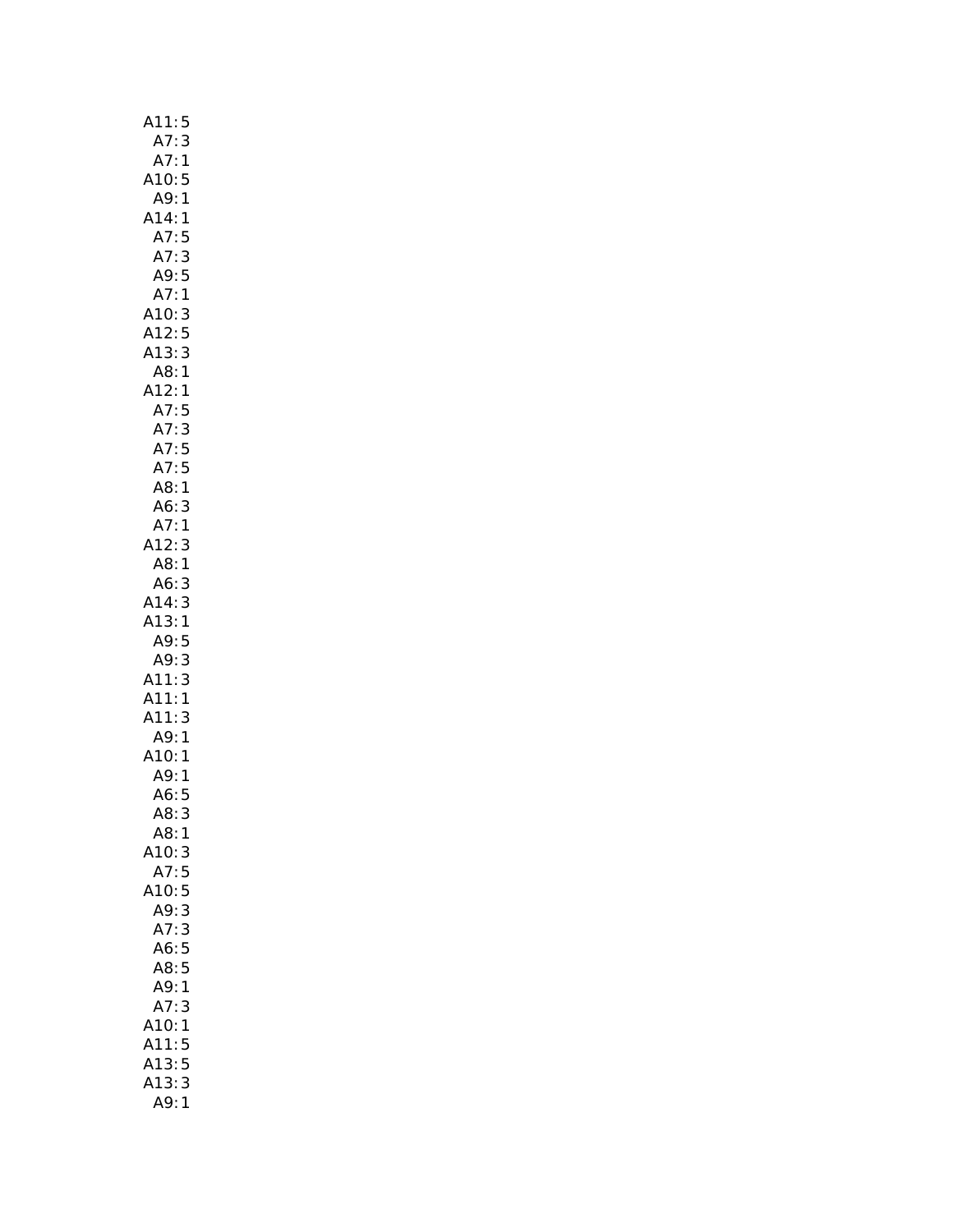| A8:<br>1                        |
|---------------------------------|
|                                 |
| A10: 3<br>A9: 5                 |
| A8:3                            |
| A7:3                            |
| A8:1                            |
| A8:<br>3                        |
| A8:1                            |
| A7:5                            |
| A11:5                           |
| A10:1                           |
| A10:5<br>A13:5<br>A7:3          |
|                                 |
|                                 |
| A11:1                           |
| A8:<br>$\mathbf{1}$             |
| $A9:1$<br>A11:3                 |
| 3                               |
| 5<br>A7:                        |
| A8:1                            |
| A7:5                            |
| A7:1                            |
| A12:<br>3                       |
| A8:1                            |
| A9:5                            |
| A13:5                           |
| A6:<br>3<br>A12:1               |
|                                 |
| $A9:3$<br>A7:3<br>A7:1<br>A12:1 |
|                                 |
|                                 |
|                                 |
| -----<br>49:1<br>412:1          |
|                                 |
| A9:5                            |
| 1<br>A7:                        |
| A9:3                            |
| A8:5                            |
| A9:3                            |
| A7:5                            |
| A9:1                            |
| 11:<br>1                        |
| 5<br>A7:                        |
| 10:<br>3                        |
| 3<br>A8:                        |
| A8:<br>3                        |
| A9:<br>1                        |
| A7:<br>3                        |
| A8:3                            |
| 410:5                           |
| A6:<br>$\mathbf{1}$             |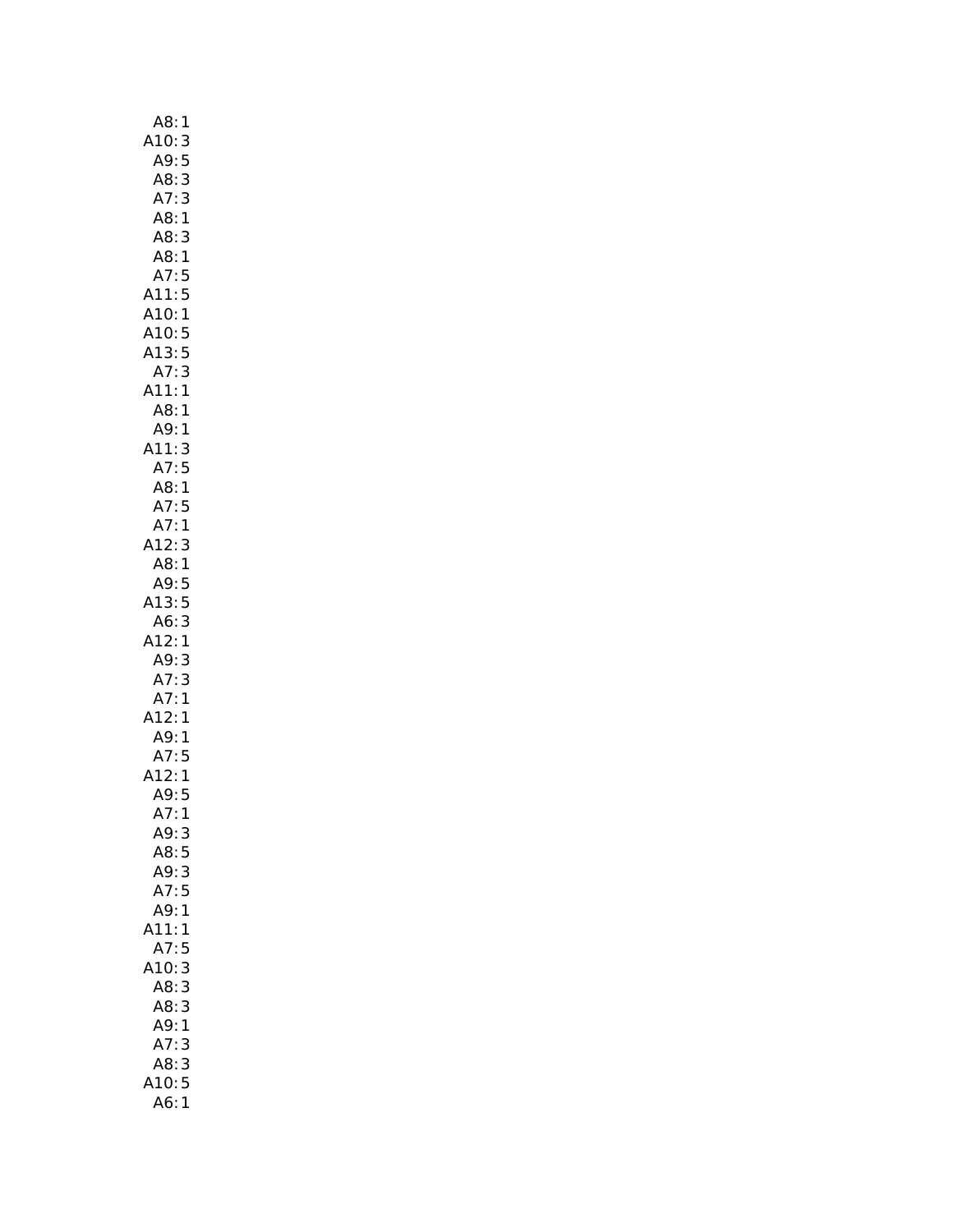| A9:                           | 5              |
|-------------------------------|----------------|
| A7:                           | $\frac{5}{5}$  |
| A8:                           |                |
| A7:                           | 3              |
| A11:5                         |                |
| A9:                           | 5              |
| A12:3                         |                |
| A12:3                         |                |
| A11:3                         |                |
| A9:1                          |                |
| A9:5                          |                |
| A10:3                         |                |
| AB:3                          |                |
|                               |                |
| A13:5<br>A9:5                 |                |
| A8:1                          |                |
|                               |                |
| A7:1<br>A7:5<br>A10:3<br>A9:5 |                |
|                               |                |
|                               |                |
| A10:1                         |                |
| A14:1                         |                |
| A8:1                          |                |
| A10:1                         |                |
| A14:5                         |                |
|                               |                |
| A6: 5<br>A7: 5                |                |
| A7:1                          |                |
| A9: 3                         |                |
| A7:5                          |                |
| A6:1                          |                |
| A11:                          | 3              |
| A12:                          | 3              |
|                               |                |
|                               |                |
| A10:5<br>A10:5<br>A9:3        |                |
| A6:1                          |                |
| A7:3                          |                |
| A9:                           | 5              |
| A9:                           | 1              |
| A6:5                          |                |
| A8:5                          |                |
| A11:                          | 3              |
| A12:                          | $\overline{1}$ |
| A7:1                          |                |
| A9:1                          |                |
| A9:5                          |                |
|                               |                |
| A6:<br>A10:                   | 1              |
|                               | 3<br>5         |
| A7:<br>A7:                    | 3              |
|                               |                |
| A8:                           | 1              |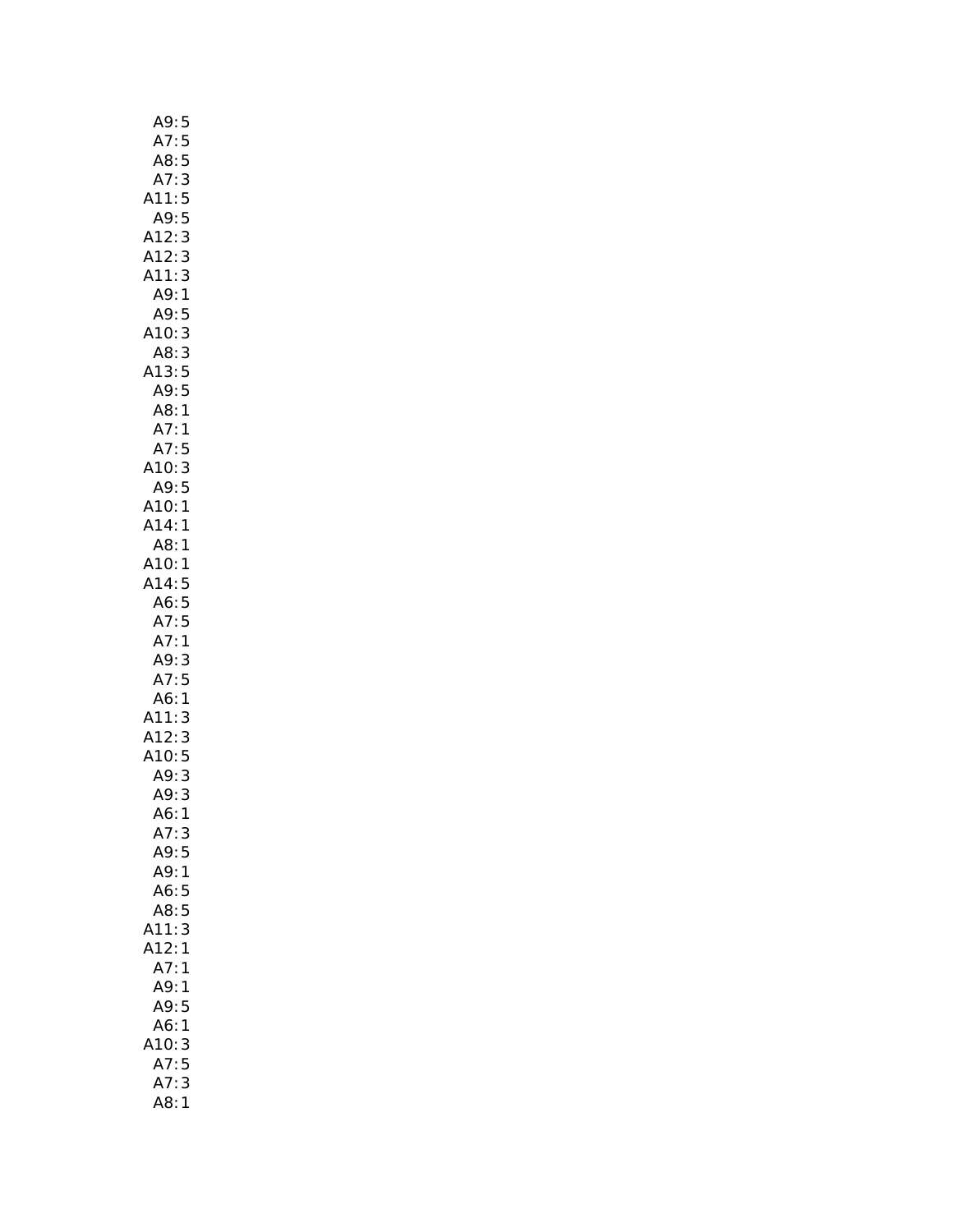| 410:5<br>49:3                |
|------------------------------|
|                              |
| A8:1                         |
| A9:1                         |
| A7:1                         |
| A7:5                         |
| A10:1                        |
|                              |
| A6:5                         |
| A8:5                         |
| A16:1                        |
| A12:3                        |
| A9:3                         |
| $\mathbf{1}$<br>A8:          |
| A8:1                         |
| A8:<br>A8: 3<br>A7: 1        |
|                              |
| A9:5                         |
|                              |
| A10:1<br>A7:1                |
| A9:3                         |
|                              |
| A7:1                         |
| A10:1                        |
| A7:3                         |
| A7:3                         |
| A10:1                        |
| A7:5                         |
| A10:1                        |
| A6:1                         |
| A9:5                         |
| A7:5                         |
| $A8:3$<br>$A12:5$<br>$A13:1$ |
|                              |
|                              |
| A14:1                        |
|                              |
| A8: 1<br>A9: 1               |
| A7:                          |
| 3<br>A6:5                    |
|                              |
| A14:3                        |
| A8:1                         |
| A7:<br>3                     |
| A8:3                         |
| A9:3                         |
| 3<br>A9:                     |
| 3<br>A10:                    |
| 3<br>A11:                    |
| 3<br>A9:                     |
| A8:<br>3                     |
| A9:<br>1                     |
| A7:<br>$\mathbf{1}$          |
| A8:1                         |
| A6:3                         |
|                              |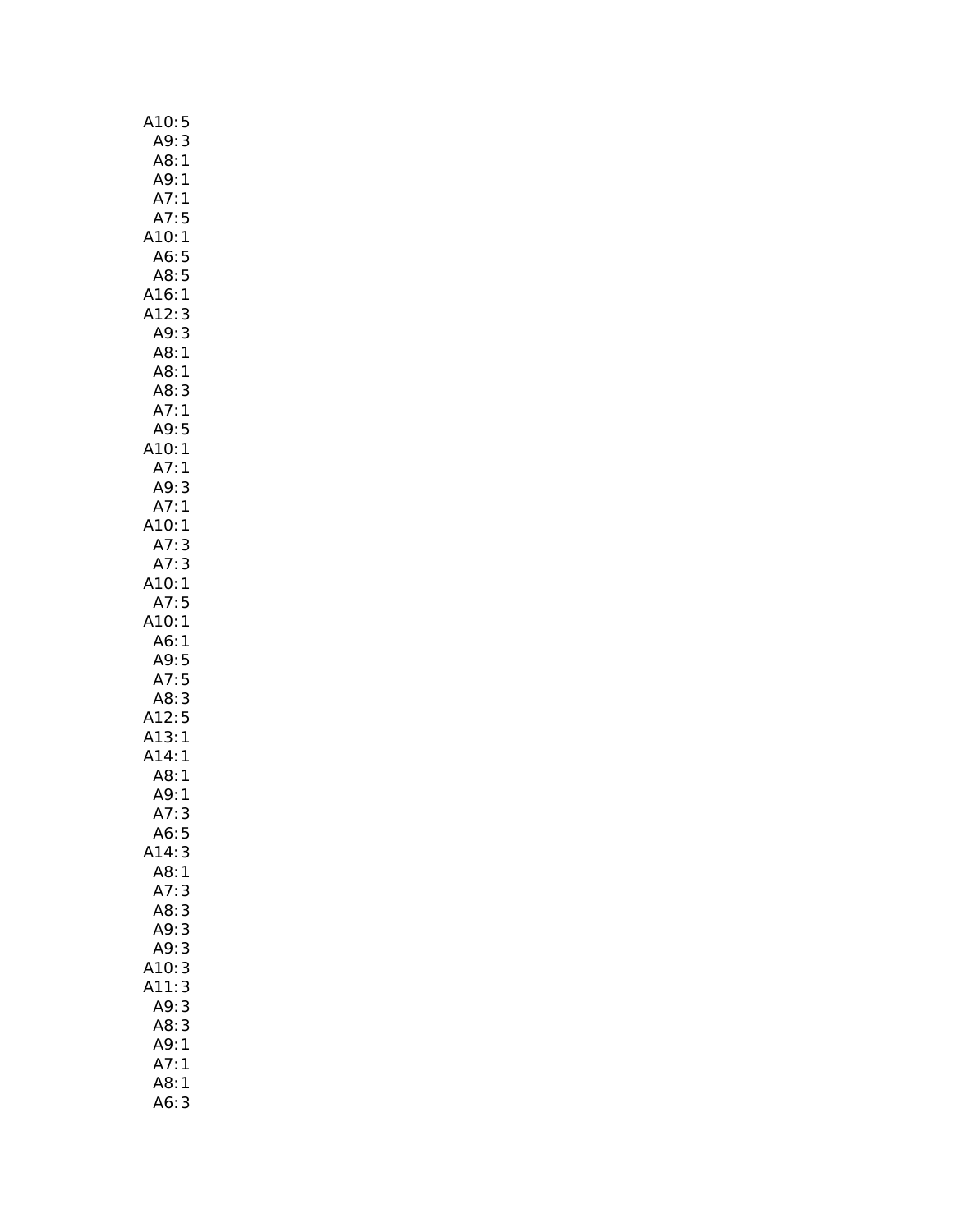| A9:<br>3                |  |
|-------------------------|--|
| A9:5                    |  |
| A12:<br>5<br>5          |  |
| A8:                     |  |
| $A10$ :<br>$\mathbf{1}$ |  |
| A6:<br>1                |  |
| A10:<br>3               |  |
| A10:                    |  |
| 3                       |  |
| A11:<br>3               |  |
| A10:<br>5               |  |
| A12:1                   |  |
| A9:<br>3                |  |
| A6:5                    |  |
| A7:<br>3                |  |
| A8:<br>5                |  |
| 1<br>A8:                |  |
| A7:<br>5                |  |
| A10:1                   |  |
| A9:1                    |  |
|                         |  |
| A7:5                    |  |
| A10:5<br>A12:3          |  |
|                         |  |
| A9:1                    |  |
| A12:<br>1               |  |
| A14:3                   |  |
| A6:<br>3                |  |
| A9:<br>$\mathbf{1}$     |  |
| A8:<br>3                |  |
| A10:<br>$\mathbf{1}$    |  |
| A9:5                    |  |
| A8:1                    |  |
|                         |  |
| A9:<br>3                |  |
| A8:3                    |  |
| $\frac{3}{3}$<br>A8:    |  |
| 10:                     |  |
| A9:5                    |  |
| A7:5                    |  |
| A10:<br>1               |  |
| A9:<br>3                |  |
| 5<br>A9:                |  |
| A9:<br>5                |  |
| A9:<br>$\mathbf{1}$     |  |
|                         |  |
| A9:<br>5                |  |
| 5<br>$\overline{11}$ :  |  |
| $\mathbf{1}$<br>A7:     |  |
| A7:<br>5                |  |
| 3<br>A10:               |  |
| A12:<br>1               |  |
| A7:<br>5                |  |
| A11:<br>3               |  |
| A7:5                    |  |
|                         |  |
| A10:5                   |  |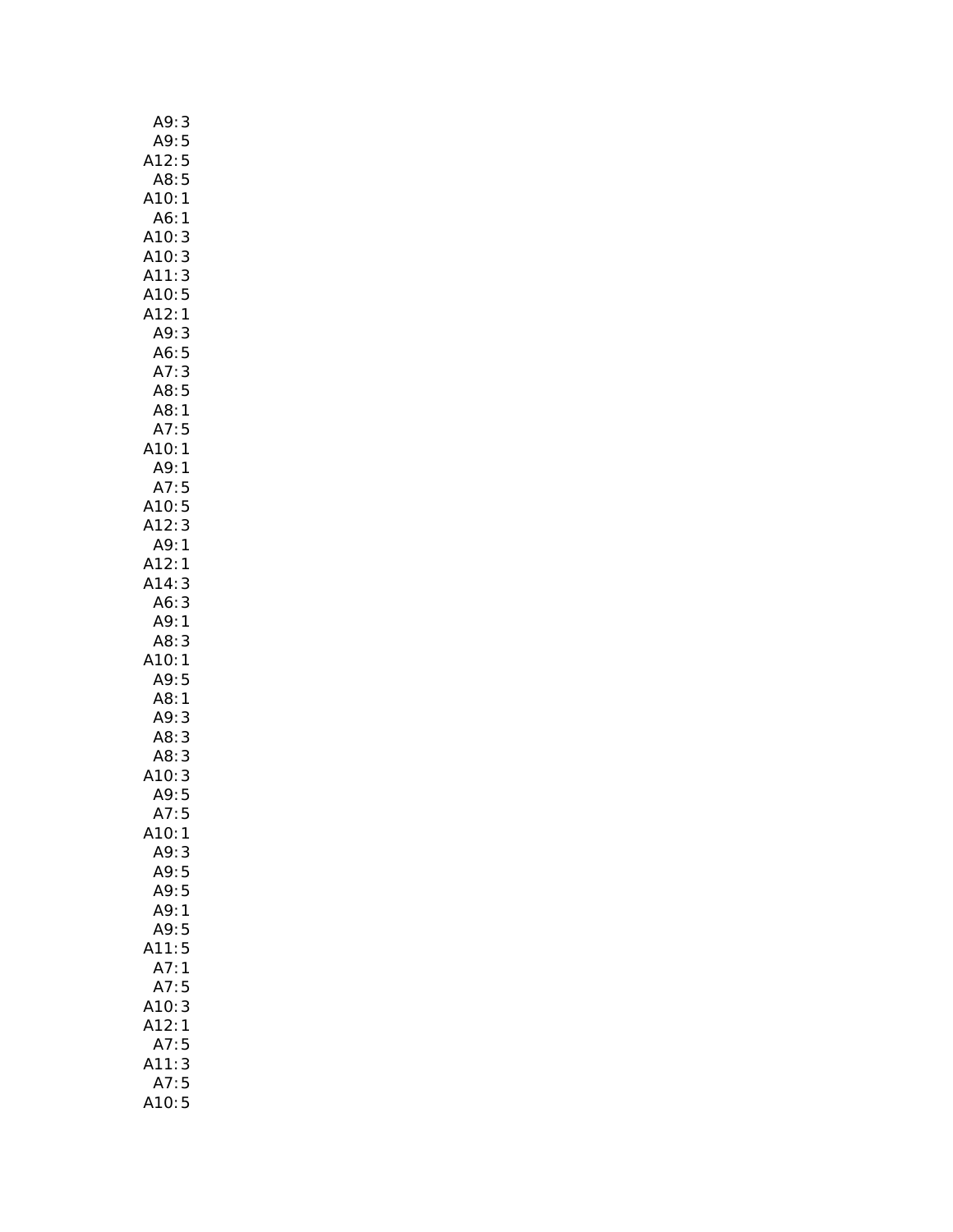| A7:<br>5                        |
|---------------------------------|
| A14:<br>5                       |
| A7:<br>3                        |
| A7:1                            |
| A7:3                            |
| A6:<br>3                        |
| A8:1                            |
| A14:5                           |
| A9:1                            |
| A8:1                            |
| A6:<br>1<br>A10:                |
| 1<br>A9:<br>3                   |
| 3<br>A14:                       |
| A8:3                            |
| A11:<br>5                       |
| A9:<br>3                        |
| A8:1                            |
| A6:3                            |
| A9:1                            |
| A9:1                            |
| A6:5                            |
| A8:5                            |
| A7:5                            |
| A11:5                           |
| A10:<br>$\overline{1}$          |
| A8:<br>3                        |
| A8:<br>1                        |
| A9:<br>1                        |
| A7:5                            |
| A7:<br>$\mathbf{1}$<br>A6:<br>3 |
| A14:<br>3                       |
| A8:1                            |
| A6:<br>5                        |
| A13:1                           |
| A8:<br>3                        |
| A6:5                            |
| A10:1                           |
| A10:<br>1                       |
| A12:<br>3                       |
| 5<br>A7:                        |
| A7:<br>3                        |
| A6:<br>5                        |
| A10:<br>3                       |
| A12:<br>3                       |
| A10:<br>1                       |
| A8:<br>3                        |
| A7:<br>5                        |
| A10:<br>3                       |
| A9:<br>3                        |
| A8:<br>$\mathbf{1}$             |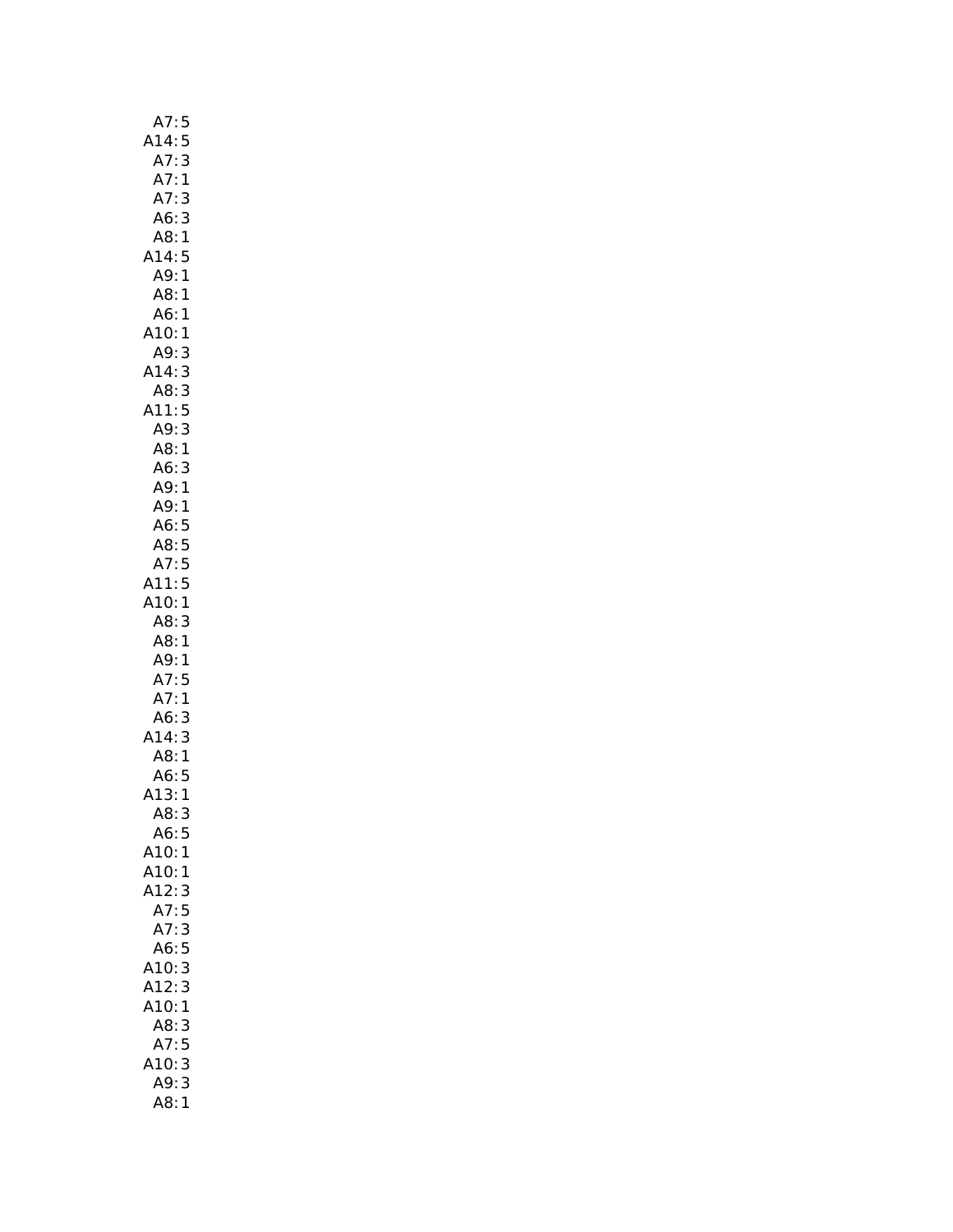| A8: 3<br>A9: 5<br>A10: 5<br>A8: 5<br>A6: 1                                             |
|----------------------------------------------------------------------------------------|
|                                                                                        |
|                                                                                        |
|                                                                                        |
|                                                                                        |
| no: :<br>A8: 3<br>A8: 3<br>2A: 3                                                       |
|                                                                                        |
| 1                                                                                      |
|                                                                                        |
| 1 :A8<br>1 :A11                                                                        |
|                                                                                        |
|                                                                                        |
|                                                                                        |
|                                                                                        |
|                                                                                        |
|                                                                                        |
|                                                                                        |
|                                                                                        |
| A7:3<br>A11:3<br>A9:5<br>A8:5<br>A7:1<br>A7:3<br>A8:1<br>A8:1<br>A7:5<br>A11:3<br>A7:3 |
|                                                                                        |
|                                                                                        |
|                                                                                        |
|                                                                                        |
|                                                                                        |
|                                                                                        |
|                                                                                        |
|                                                                                        |
|                                                                                        |
|                                                                                        |
| A7:1<br>A6:5<br>A12:5<br>A12:3<br>A7:3<br>A7:3<br>A8:5<br>A7:3<br>A9:1<br>A7:3         |
|                                                                                        |
|                                                                                        |
|                                                                                        |
|                                                                                        |
|                                                                                        |
|                                                                                        |
|                                                                                        |
| A8:<br>$\mathbf{1}$                                                                    |
| A6:<br>1                                                                               |
| A7:<br>3                                                                               |
| A8:<br>1                                                                               |
| A9:<br>3                                                                               |
| A9:<br>5                                                                               |
| A7:<br>5                                                                               |
| A13:<br>1                                                                              |
| A9:<br>5                                                                               |
| 3<br>A8:                                                                               |
| A10:<br>1                                                                              |
| A10:<br>3                                                                              |
| 3<br>A6:                                                                               |
| 3<br>A9:                                                                               |
| A9:<br>1                                                                               |
| A9:<br>1                                                                               |
|                                                                                        |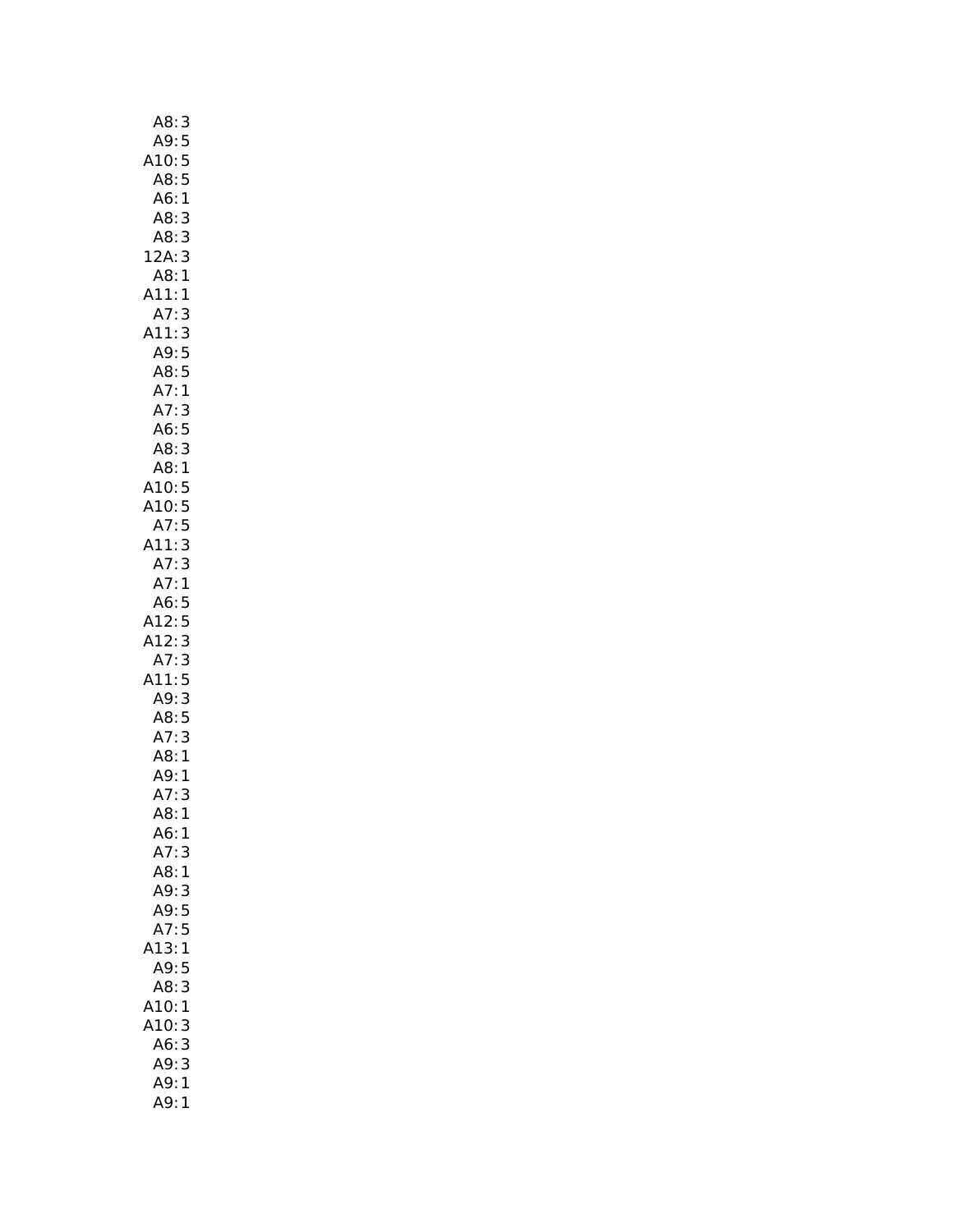| A13:<br>5                        |
|----------------------------------|
| A7:5                             |
| A7:<br>$\mathbf{1}$              |
| A8:<br>3                         |
| A9:<br>5                         |
| 3<br>A10:                        |
| A12:                             |
| 3<br>A8:                         |
| 3<br>A9:                         |
| A9:<br>3                         |
| 1<br>A10:                        |
| A9:<br>5<br>A9:                  |
| 3<br>A9:                         |
| $\mathbf{1}$                     |
| A10:3<br>A12:3<br>A9:3           |
|                                  |
| A8:5                             |
| A9:1                             |
| A7:1                             |
| A12:<br>3                        |
| A10:1                            |
| A9:1                             |
| A11:5                            |
| A6:5                             |
| A12:<br>5                        |
| A14:<br>1                        |
| A8:<br>5                         |
| AO. 3<br>A10:1<br>A10:1<br>A10:5 |
|                                  |
|                                  |
|                                  |
| A11:<br>11:3<br>A9:5             |
|                                  |
| A8: 1<br>A9: 3                   |
|                                  |
| A11:<br>5<br>A8:1                |
| A7:3                             |
| A7:3                             |
| A8:3                             |
| A6:1                             |
| A10:<br>3                        |
| 3<br>A8:                         |
| A8:<br>3                         |
| A8:<br>5                         |
| 5<br>A11:                        |
| A11:<br>5                        |
| A8:5                             |
| A11:<br>5                        |
| A9:<br>1                         |
| A12:5                            |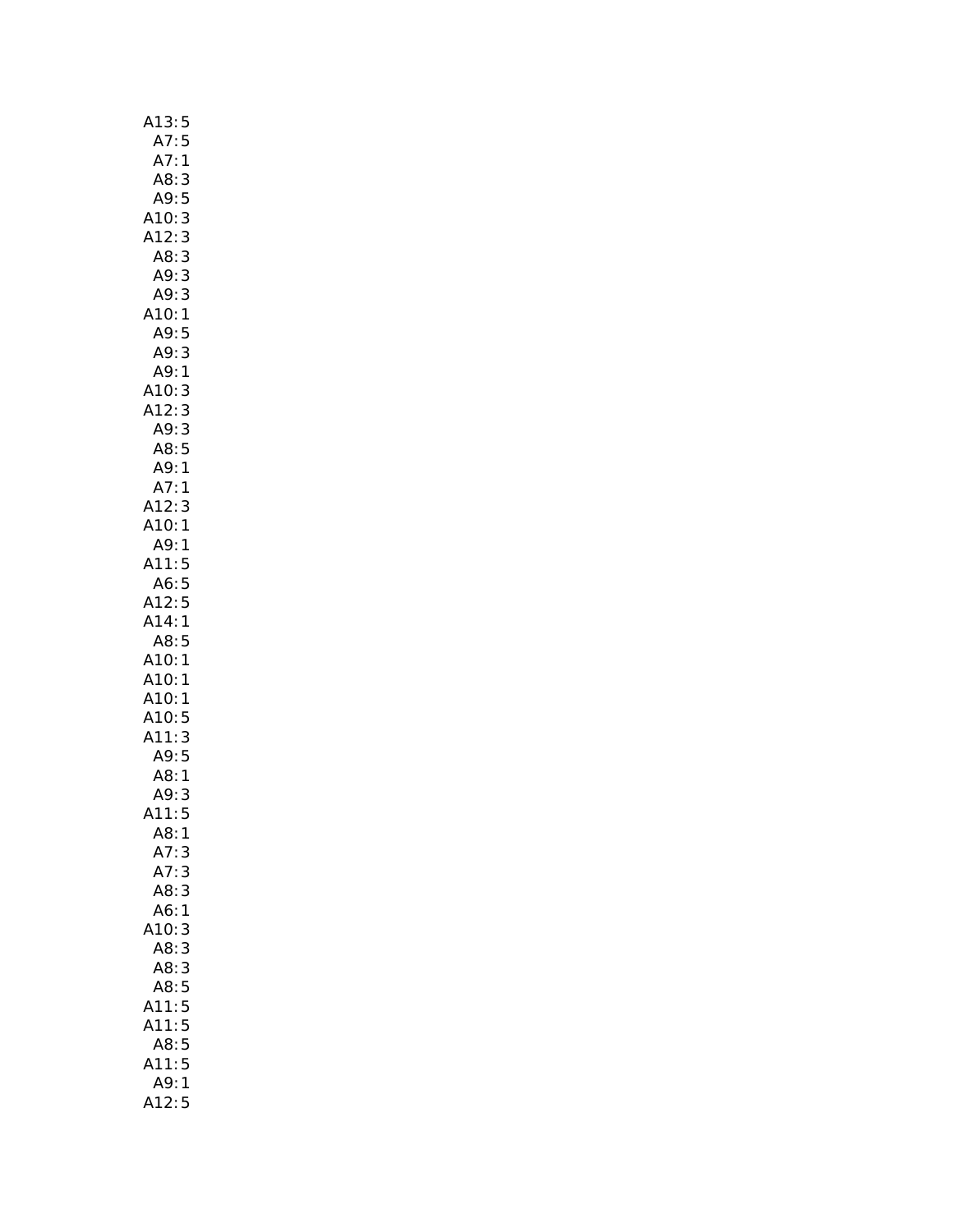| A12:3                           |
|---------------------------------|
|                                 |
| A8: 3<br>A9: 1                  |
| A11:<br>5                       |
| A9:<br>5                        |
| A9:3                            |
|                                 |
| 3<br>A11:                       |
| 3<br>3<br>A8:                   |
| A9:                             |
| A10:<br>3                       |
| A8:5                            |
| A7:3                            |
| A14:1                           |
| A9:5                            |
| A8:5                            |
| A8:1                            |
|                                 |
| . . <u>.</u><br>A6: 5<br>.11: 1 |
| A11:<br>A10:                    |
| 3                               |
|                                 |
| A6: 3<br>A7: 3                  |
| A7:3                            |
| A9:3                            |
| A11:5<br>A9:3                   |
|                                 |
| A11:5                           |
| A13:1                           |
|                                 |
| A9:1<br>A7:5                    |
|                                 |
| A6:<br>3                        |
| A7:5                            |
| A8:5                            |
| A9:<br>$\mathbf{1}$             |
| A8:5                            |
| A7:<br>$\mathbf{1}$             |
| A8:1                            |
| 12:<br>1                        |
| A6:3                            |
| A9:5                            |
| A7:3                            |
|                                 |
| A10:5                           |
| 3<br>A10:                       |
| A7:5                            |
| 3<br>A11:                       |
| A10:<br>1                       |
| A7:<br>3                        |
| A8:<br>3                        |
| A10:5                           |
| A8:<br>5                        |
| A9:<br>$\mathbf{1}$             |
| A9:<br>3                        |
| A8:1                            |
|                                 |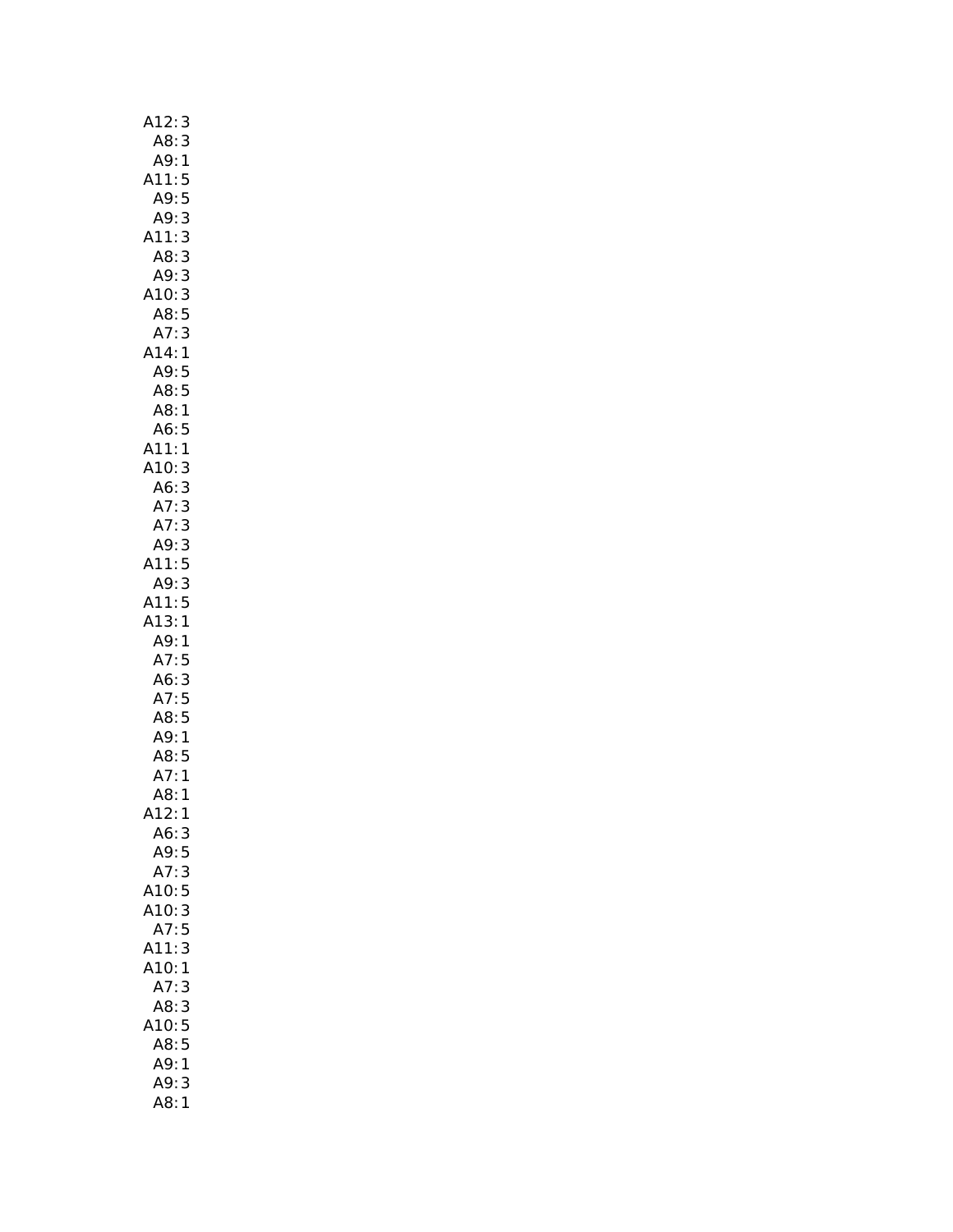| A12:<br>5                                                      |
|----------------------------------------------------------------|
|                                                                |
|                                                                |
|                                                                |
| A6:5<br>A7:5<br>A11:5<br>A8:3                                  |
| 3<br>A9:                                                       |
| A11:1                                                          |
| A9:1                                                           |
| A11:<br>3                                                      |
| A6:1                                                           |
|                                                                |
| A8:3<br>A7:1<br>A7:3<br>A13:5<br>A10:1<br>A9:5<br>A9:5<br>A9:1 |
|                                                                |
|                                                                |
|                                                                |
|                                                                |
|                                                                |
|                                                                |
|                                                                |
| A8:3                                                           |
| A8: 3<br>A9: 3                                                 |
|                                                                |
| A8:1                                                           |
| A9:<br>3                                                       |
| A11:3                                                          |
| 3<br>1<br>A9:                                                  |
| A8:1<br>A10:5<br>A10:1<br>A10:5                                |
|                                                                |
|                                                                |
| A6:<br>$\mathbf{1}$                                            |
| A11:<br>$\mathbf{1}$                                           |
| 3                                                              |
| .<br>A8:<br>A9:<br>A7:                                         |
| 3<br>1                                                         |
| 3                                                              |
| A10:<br>5                                                      |
| A8:<br>3                                                       |
| A9:<br>3                                                       |
| A8:<br>3                                                       |
| A8:<br>1                                                       |
| 10:<br>5                                                       |
| A8:<br>1                                                       |
| A6:<br>5                                                       |
| A8:<br>3                                                       |
| A8:<br>5                                                       |
| 13:<br>3                                                       |
| 5<br>A6:                                                       |
| A12:<br>3                                                      |
| A6:<br>1                                                       |
| A9:<br>1                                                       |
| A7:<br>1                                                       |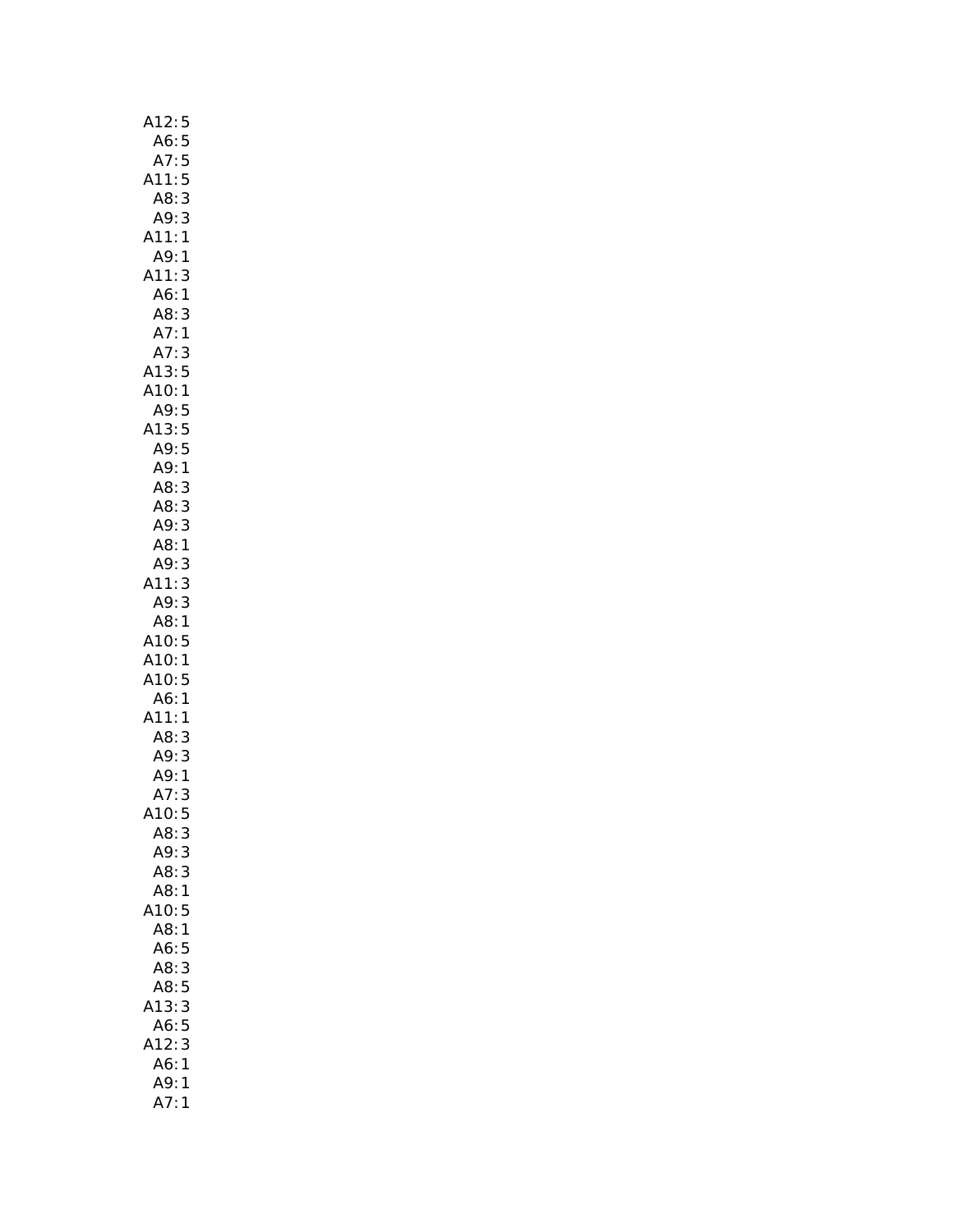| A9:<br>5                                                 |  |
|----------------------------------------------------------|--|
| A9:<br>5                                                 |  |
| A11:<br>A12:                                             |  |
|                                                          |  |
| $55$<br>$55$<br>A9:                                      |  |
| 3                                                        |  |
| A6:<br>A8:                                               |  |
| $\frac{3}{1}$                                            |  |
| A10:<br>A10:                                             |  |
| 5                                                        |  |
| $\mathbf{1}$<br>A7:                                      |  |
| A8:<br>A8:<br>3                                          |  |
| 3                                                        |  |
| A8:<br>$\mathbf{1}$                                      |  |
| A7:<br>1                                                 |  |
| A8:<br>1                                                 |  |
| 5                                                        |  |
| 1                                                        |  |
| 5                                                        |  |
|                                                          |  |
|                                                          |  |
| $\begin{array}{c} 5 \\ 3 \\ 1 \end{array}$               |  |
| A7:<br>A12:<br>A11:<br>A6:<br>A10:<br>A7:<br>A7:<br>A11: |  |
|                                                          |  |
|                                                          |  |
| 3<br>5<br>5<br>A7:                                       |  |
| 3<br>A11:                                                |  |
| A13:<br>3                                                |  |
| A10:1<br>A12:5<br>A9:3                                   |  |
|                                                          |  |
|                                                          |  |
| A11:                                                     |  |
| A11:                                                     |  |
| 11:3<br>11:3<br>A8:5<br>A8:3<br>A9:5<br>A9:1<br>A9:1     |  |
|                                                          |  |
|                                                          |  |
|                                                          |  |
|                                                          |  |
|                                                          |  |
| (13)<br>5<br>Λ                                           |  |
| A9:<br>3                                                 |  |
| A9:<br>3                                                 |  |
| A8:<br>5                                                 |  |
| A7:<br>3                                                 |  |
| A7:<br>5                                                 |  |
| A8:<br>3                                                 |  |
| A9:1                                                     |  |
|                                                          |  |
| A9:5                                                     |  |
| A7:5                                                     |  |
| A9:5                                                     |  |
| 3<br>14:                                                 |  |
| A9:<br>3                                                 |  |
| A10:<br>1                                                |  |
| A9:<br>5                                                 |  |
| A9:<br>3                                                 |  |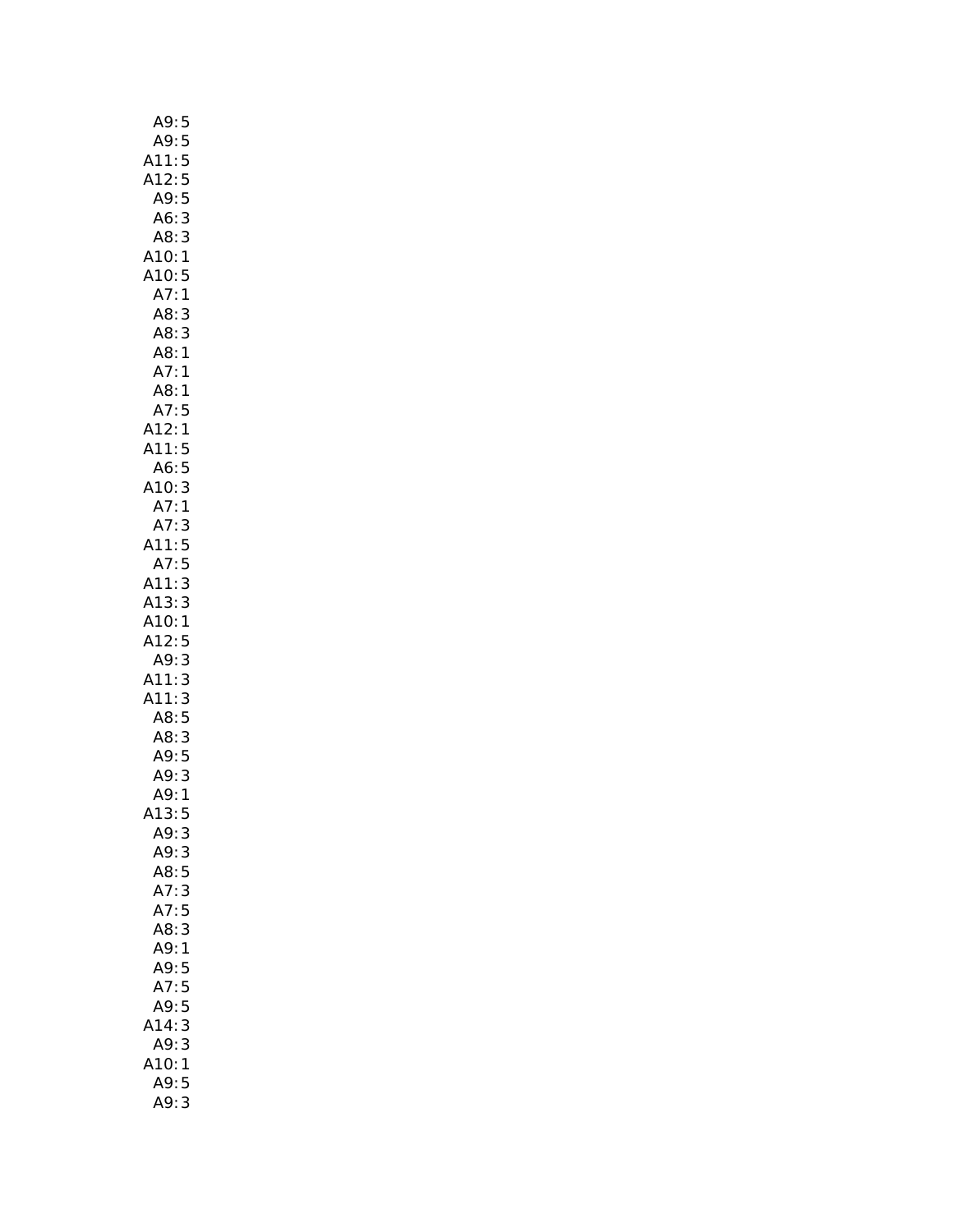| A7:                      | 5             |
|--------------------------|---------------|
| A8:                      | 5             |
| A9:                      | 3             |
| A12:                     | 3             |
| A10:<br>A7:              | 5             |
|                          | 5             |
| A7:                      | $\mathbf{1}$  |
| A9:1                     |               |
| A12:                     |               |
| .12: 3<br>A8: 5<br>A6: 5 |               |
|                          |               |
|                          |               |
| A11:                     | $\mathbf{1}$  |
| A12:                     | 1             |
| A12:                     | 1             |
| A9:                      | 5             |
| A9:                      | 5             |
| A6:                      |               |
| A8:                      | $\frac{5}{3}$ |
| A6: 3<br>A9: 5           |               |
|                          |               |
| A11:                     | $\mathbf{1}$  |
| A9:1                     |               |
|                          |               |
| A10:                     | 3             |
| A11:1                    |               |
| A10:                     | 3             |
| A8:1                     |               |
| A9:                      | 3             |
| A13:1                    |               |
| A6:5                     |               |
| A9:5                     |               |
| A8:                      | 3             |
| A13:                     | 1             |
| A9:                      | 3             |
| A8: 3<br>A13: 5          |               |
|                          |               |
| A8:                      | 3             |
| $\sqrt{11}$ :            | 1             |
| A8:                      | 1             |
|                          |               |
| A6:                      | 3             |
| A7:                      | 3             |
| A9:                      | 5             |
| A8:                      | 3             |
| (11)                     | $\mathbf{1}$  |
| A9:                      | 1             |
| A9:                      | 1             |
| A8:                      | 5             |
| A9:                      | 5             |
| A9:                      | 3             |
| A7:                      | 5             |
| A7:                      | 1             |
| 10:                      | 1             |
| A8:                      | 3             |
|                          |               |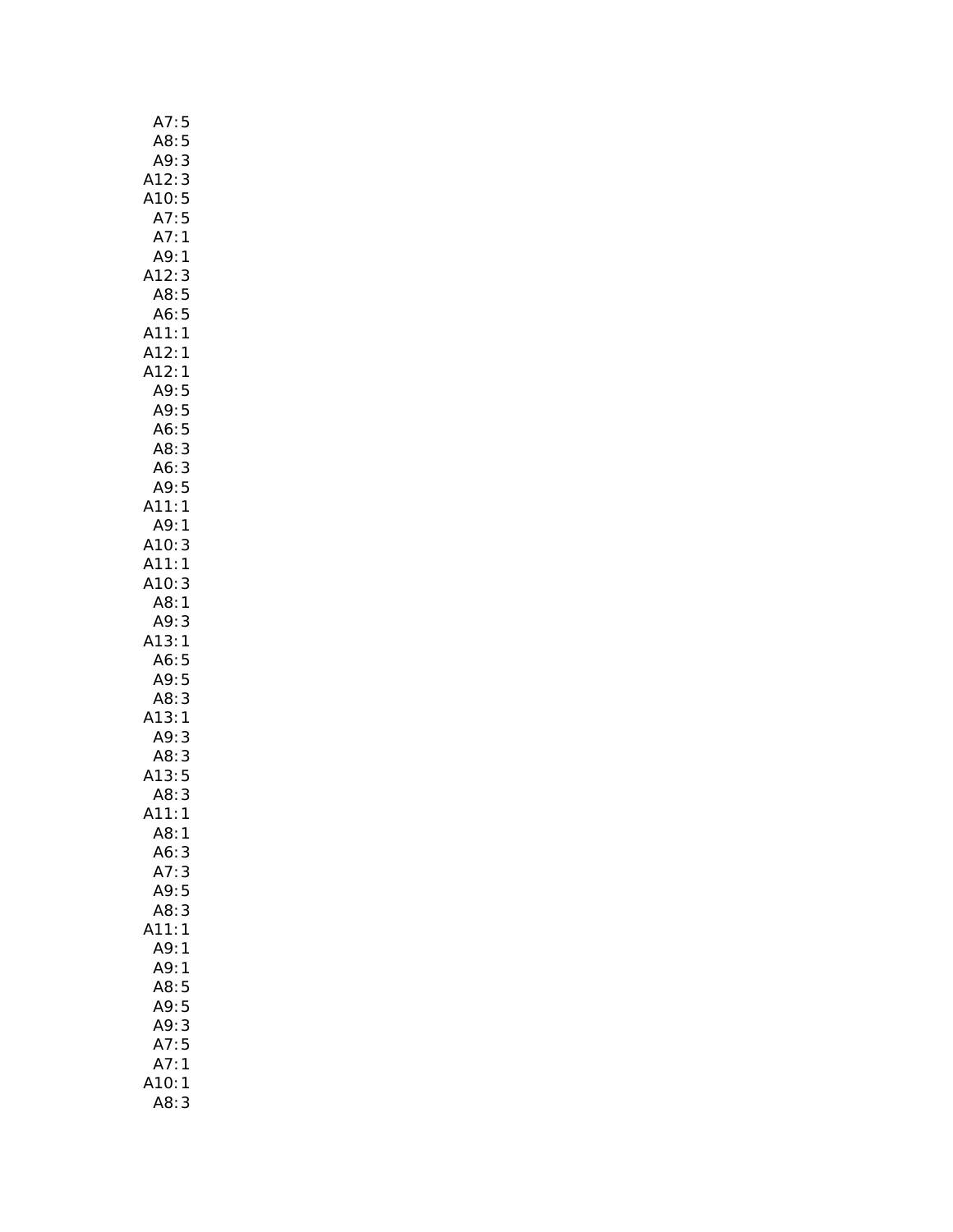| A7:<br>1                                      |
|-----------------------------------------------|
| 5<br>A8:                                      |
| 5                                             |
| 3                                             |
| Ao:<br>:A10<br>:A7<br>:A7<br>3<br>5           |
| A11:                                          |
| A6:<br>3                                      |
| A8: 3<br>A12: 5                               |
|                                               |
| 49:5<br>3 :A10                                |
|                                               |
| A10:1                                         |
| A9:<br>3                                      |
| A12:1                                         |
| A10:<br>$\begin{array}{c} 3 \\ 1 \end{array}$ |
| A11:                                          |
| 3<br>A6:                                      |
| A7:<br>A11:<br>$\mathbf{1}$                   |
| 1                                             |
| A9:5                                          |
| A7:<br>3                                      |
| A8: 1<br>A13: 3                               |
|                                               |
| A6:5                                          |
| A8:1                                          |
| A8:5<br>A10:1                                 |
| A10:<br>5                                     |
| 3<br>A11:                                     |
| A7:1                                          |
| A9:1                                          |
| A11:5                                         |
| A8:<br>3                                      |
| 1                                             |
| A7:<br>A9:<br>5                               |
| .<br>3<br>A10:                                |
| A8:5                                          |
| A7:<br>5                                      |
| 5<br>A12:                                     |
| A6:<br>5                                      |
| A8:<br>5                                      |
| 3<br>15:                                      |
| A9:<br>$\mathbf{1}$                           |
| A8:<br>5                                      |
| 5<br>A9:                                      |
| 5<br>A6:                                      |
| $\mathbf{1}$<br>A6:                           |
| 10:<br>3                                      |
| 3<br>A7:                                      |
| 10:<br>1                                      |
| A9:<br>3                                      |
| A6:<br>1                                      |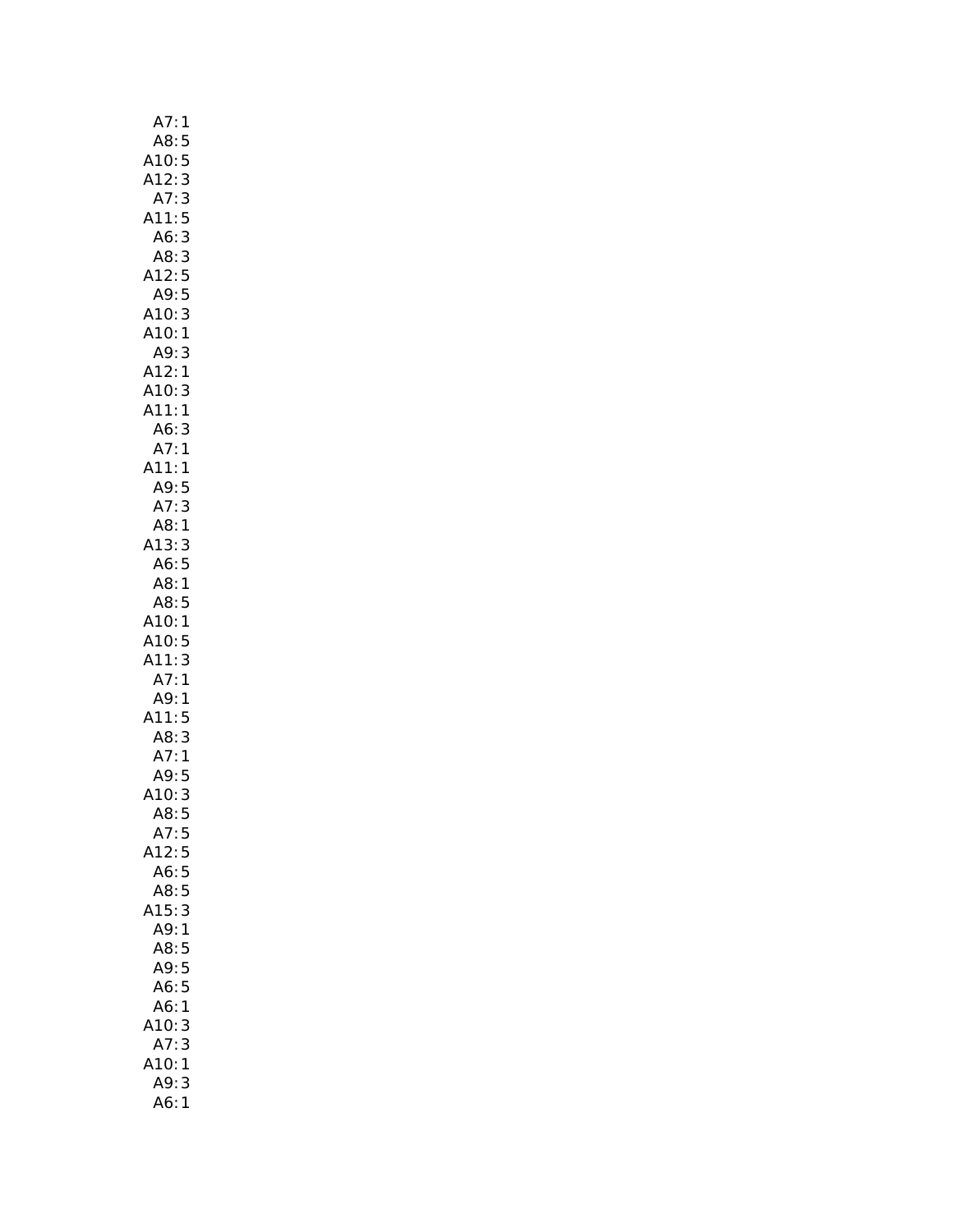| A11:3                       |
|-----------------------------|
| A7:<br>3                    |
| A7:<br>3                    |
| A8:5<br>A9:3                |
|                             |
| A12:<br>3                   |
| A11:5                       |
| A9:5                        |
| 47:1<br>A12:5               |
| A9:1                        |
| 3                           |
| A10:<br>A8:<br>3            |
| A7:1                        |
| A10: 3<br>A9: 3             |
|                             |
| A8:5                        |
| A10:1                       |
| A8:5<br>A9:5                |
|                             |
| A8:1                        |
| A9:<br>3                    |
| A8:<br>3                    |
| A10:5<br>A12:3              |
| 1                           |
| A7: A7: A7:<br>3            |
| $\frac{3}{2}$<br>A11:       |
| 3                           |
| A9:<br>A11:<br>$\mathbf{1}$ |
| A6:5                        |
| A12:5                       |
| A7:1                        |
| A7:1<br>A9:1<br>A9:5        |
|                             |
| A10:<br>-1                  |
| A7:3                        |
| A9:1                        |
| A10:5                       |
| A9:5                        |
| A8:<br>3                    |
| A10:<br>3                   |
| 3<br>A9:                    |
| A8:<br>3                    |
| A7:<br>3                    |
| A9:<br>$\mathbf{1}$         |
| A9:5                        |
| A9:5<br>A8:1                |
| A7:1                        |
| A11:3                       |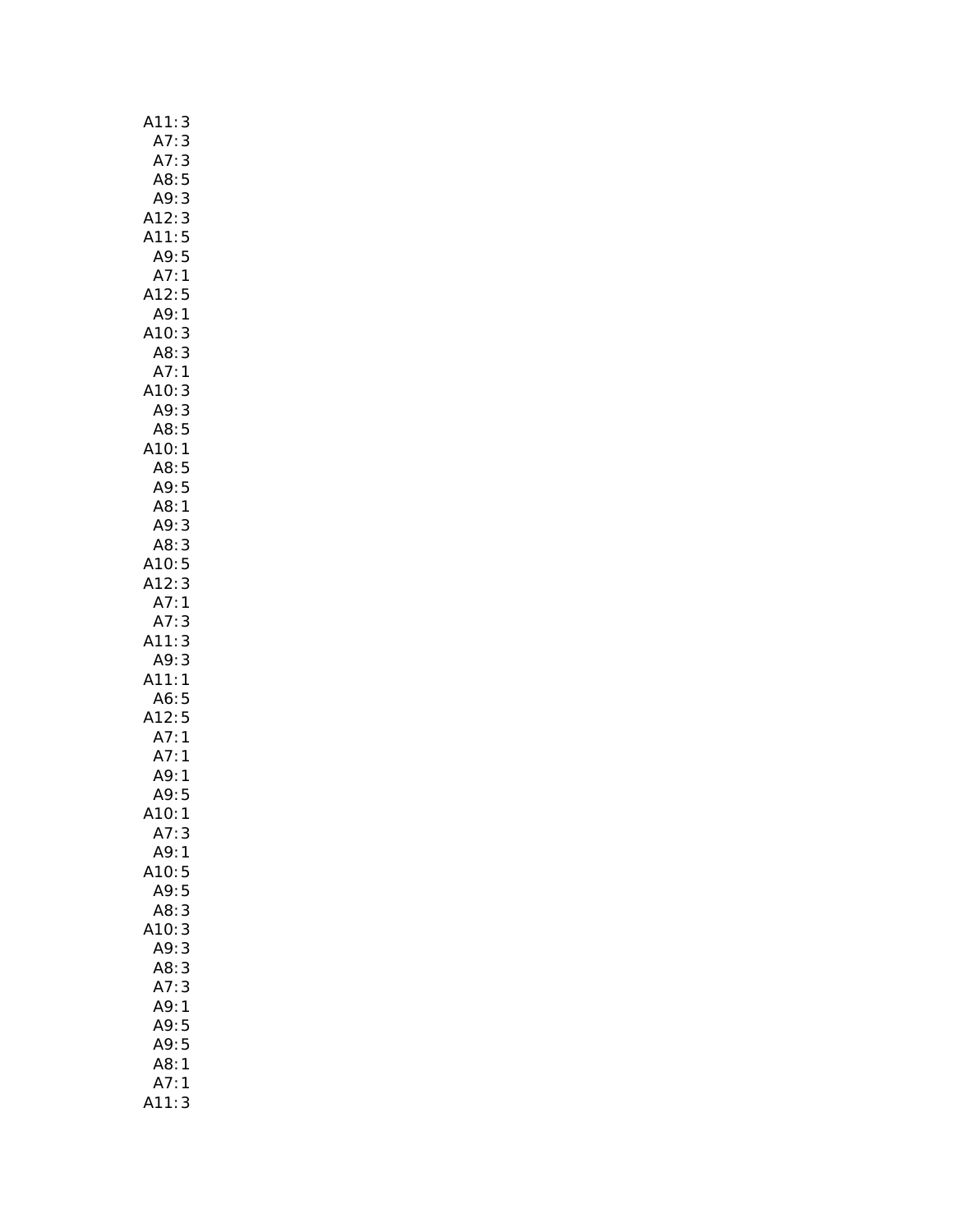| A10:<br>5                                             |
|-------------------------------------------------------|
| A7:<br>$\mathbf{1}$                                   |
| A9:<br>5                                              |
| A8:<br>3                                              |
| A6:1                                                  |
| A10:1                                                 |
| A11:5                                                 |
| 3<br>A9:                                              |
| A9:5                                                  |
| A10:1                                                 |
| A6:<br>3                                              |
| A9:3<br>A7:3<br>A6:5<br>A8:5<br>A8:5<br>A8:3<br>A10:1 |
|                                                       |
|                                                       |
|                                                       |
|                                                       |
|                                                       |
|                                                       |
| A15:3                                                 |
| A7:3                                                  |
| A8: 3<br>A10: 5<br>A13                                |
|                                                       |
|                                                       |
| A9:5<br>A10:                                          |
| 3                                                     |
| A10:5<br>A9:1<br>5                                    |
| A8:1                                                  |
| A7:5                                                  |
| A9:5                                                  |
| A11:1                                                 |
| A6:<br>3                                              |
|                                                       |
| 3                                                     |
|                                                       |
| A7:1<br>A10:3<br>A9:1<br>A9:3                         |
| A7:<br>5                                              |
| A9: 3                                                 |
| A10:1                                                 |
| A9:<br>5                                              |
| 5<br>A6:                                              |
| A11:<br>3                                             |
| A10:<br>3                                             |
| A8:<br>5                                              |
| 3<br>A7:                                              |
| 3                                                     |
| 1                                                     |
| A11:<br>A12:<br>A12:<br>1                             |
| A9:<br>1                                              |
| A11:<br>1                                             |
| A12:<br>1                                             |
| A7:                                                   |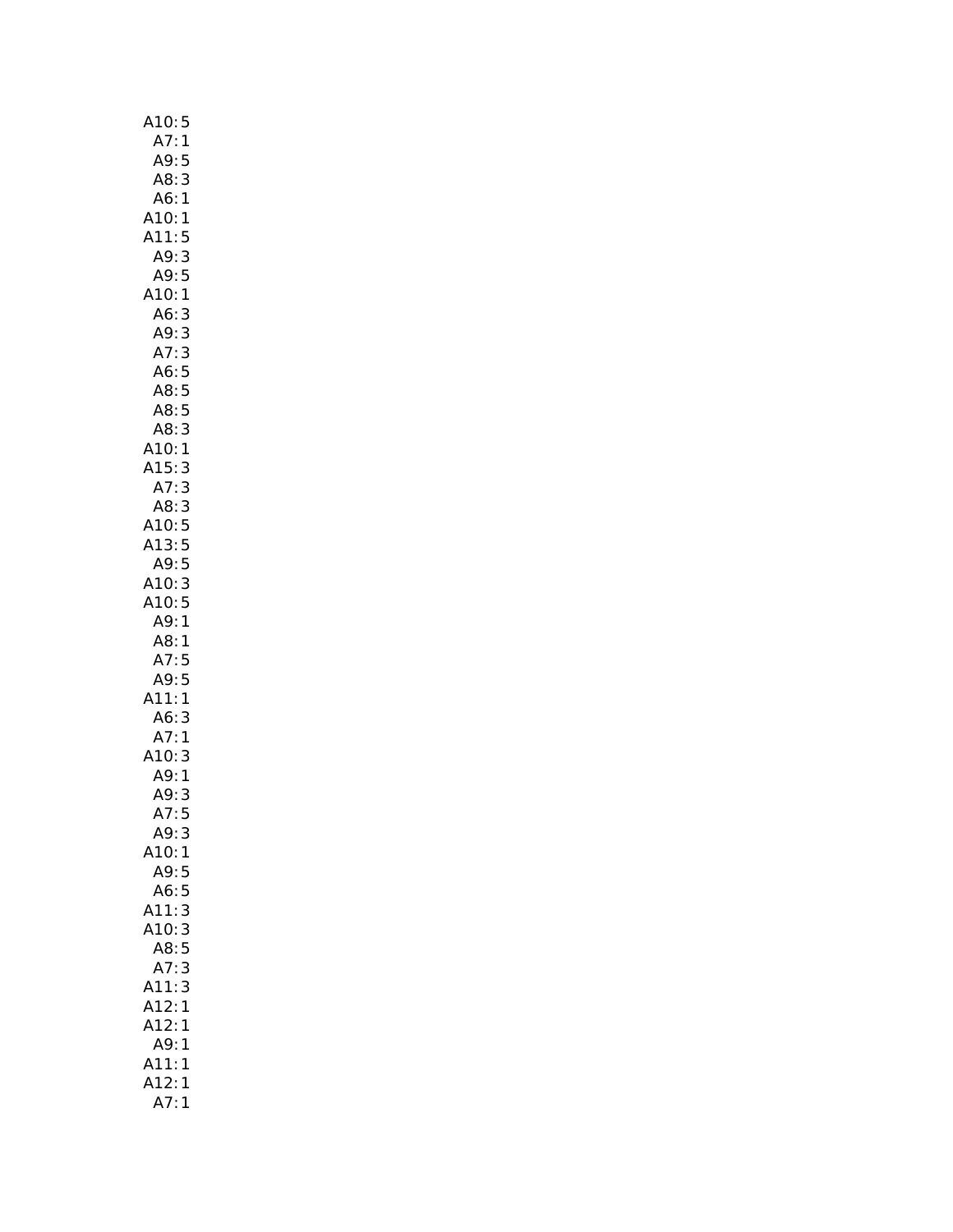| A8:<br>3                            |  |
|-------------------------------------|--|
| A6:<br>3                            |  |
| A7:<br>3                            |  |
| A9:<br>3                            |  |
| A8:3                                |  |
| A12:5                               |  |
| A8:1                                |  |
| A11:3                               |  |
| A7:1                                |  |
|                                     |  |
| A9:1<br>A9:5                        |  |
| A7:5                                |  |
| : 5<br>A11                          |  |
| A8:<br>3                            |  |
|                                     |  |
| A9:3<br>A12:5<br>A9:5<br>A9:5       |  |
|                                     |  |
|                                     |  |
|                                     |  |
| A9:1                                |  |
| A13:3                               |  |
| A7:<br>$\mathbf{1}$                 |  |
| A9:1                                |  |
| A7:<br>3                            |  |
| A8:<br>3                            |  |
| A8:1                                |  |
| A9:1                                |  |
| A9:3                                |  |
| A9:<br>3                            |  |
| 10:<br>1                            |  |
|                                     |  |
| A8:<br>1                            |  |
|                                     |  |
|                                     |  |
|                                     |  |
| A13:<br>A13:<br>A13:<br>3<br>3<br>3 |  |
| $\mathbf{1}$                        |  |
| A9:<br>A9:<br>4<br>3<br>3           |  |
| A11:                                |  |
| 411:<br>3<br>A9:1                   |  |
|                                     |  |
| A9:3                                |  |
| A7:<br>3<br>A8:<br>$\mathbf{1}$     |  |
| A8:1                                |  |
|                                     |  |
| A8:<br>3<br>A8:                     |  |
| 3                                   |  |
| 12:<br>$\mathbf{1}$                 |  |
| A6:<br>3                            |  |
| A7:<br>1                            |  |
| A8:<br>3                            |  |
| A7:<br>1                            |  |
| A11:5                               |  |
| A8:<br>$\mathbf{1}$<br>A6:5         |  |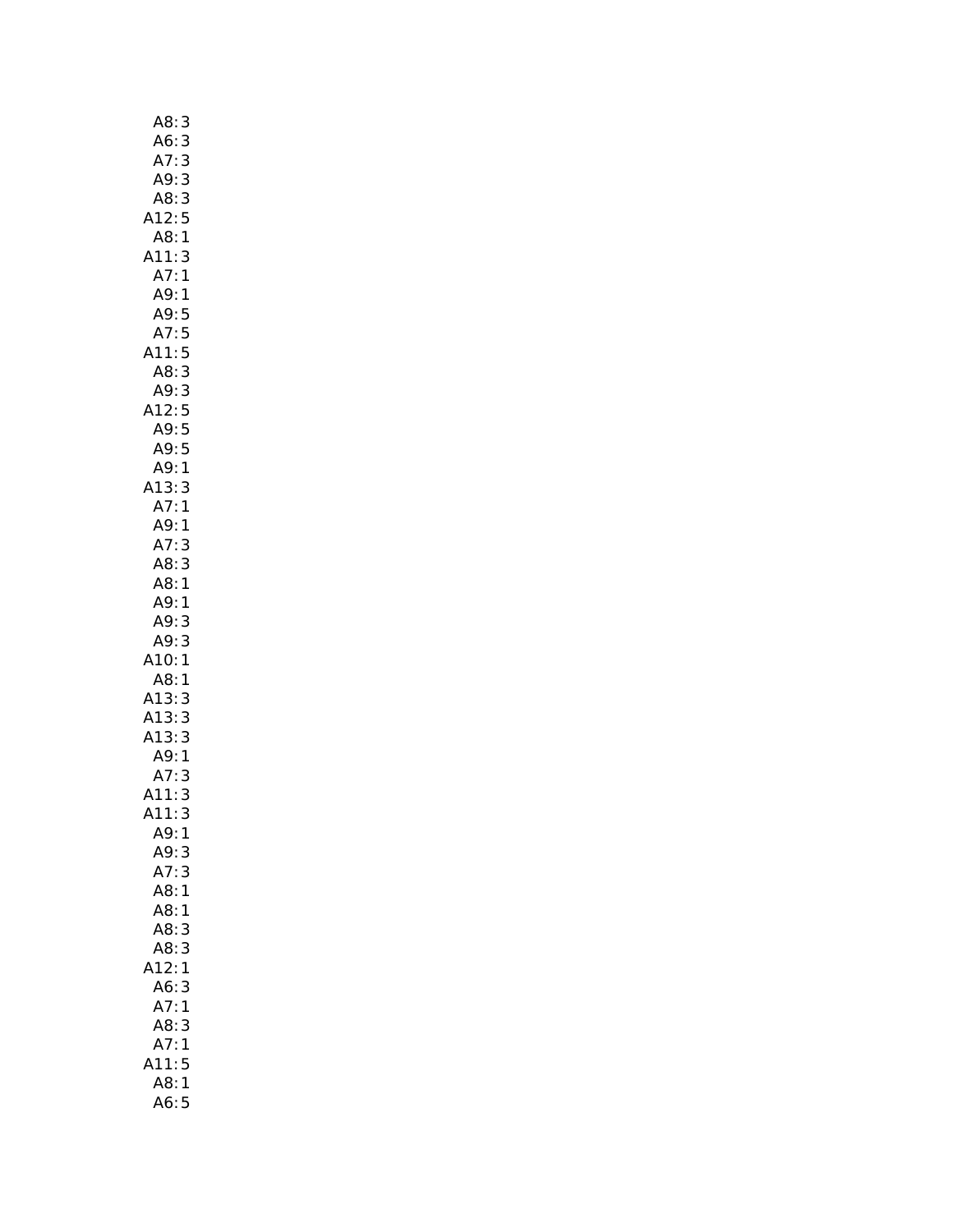| $\mathsf{3}$<br>A8: |
|---------------------|
| A9:<br>1            |
| 5                   |
| A11:<br>A10:<br>5   |
| A9:<br>$\mathbf{1}$ |
| A8:<br>$\mathbf{1}$ |
| A9:3                |
| A7:<br>5            |
| A8:5                |
| A6:5                |
| $\mathbf{1}$<br>A7: |
| A9:5                |
| A12:5               |
| $\mathbf{1}$<br>A6: |
| A8:<br>5            |
|                     |
| A9:5<br>A9:1        |
| A7:                 |
| 3                   |
| A9:<br>$\mathbf{1}$ |
| A9:<br>1            |
| A8:<br>$\mathbf{1}$ |
| A14:<br>5           |
| A10:1               |
| A6:1                |
| A8:<br>5            |
| A8:1                |
| A6:1                |
| A8:5                |
| A9:5                |
| 3<br>A10:           |
| 5<br>A7:            |
| A8:1                |
| A9:1                |
| A7: 3<br>A7: 5      |
|                     |
| 3<br>A10:           |
| A9:5                |
| A9:<br>1            |
| A10:<br>1           |
| A8:<br>1            |
| A7:<br>3            |
| 5<br>A8:            |
| 5<br>11:            |
| A9:<br>5            |
| A6:<br>1            |
| A6:<br>5            |
| 5<br>A8:            |
| A8:<br>3            |
| A8:<br>3            |
| A7:<br>1            |
| 11:<br>3            |
| A6:<br>1            |
|                     |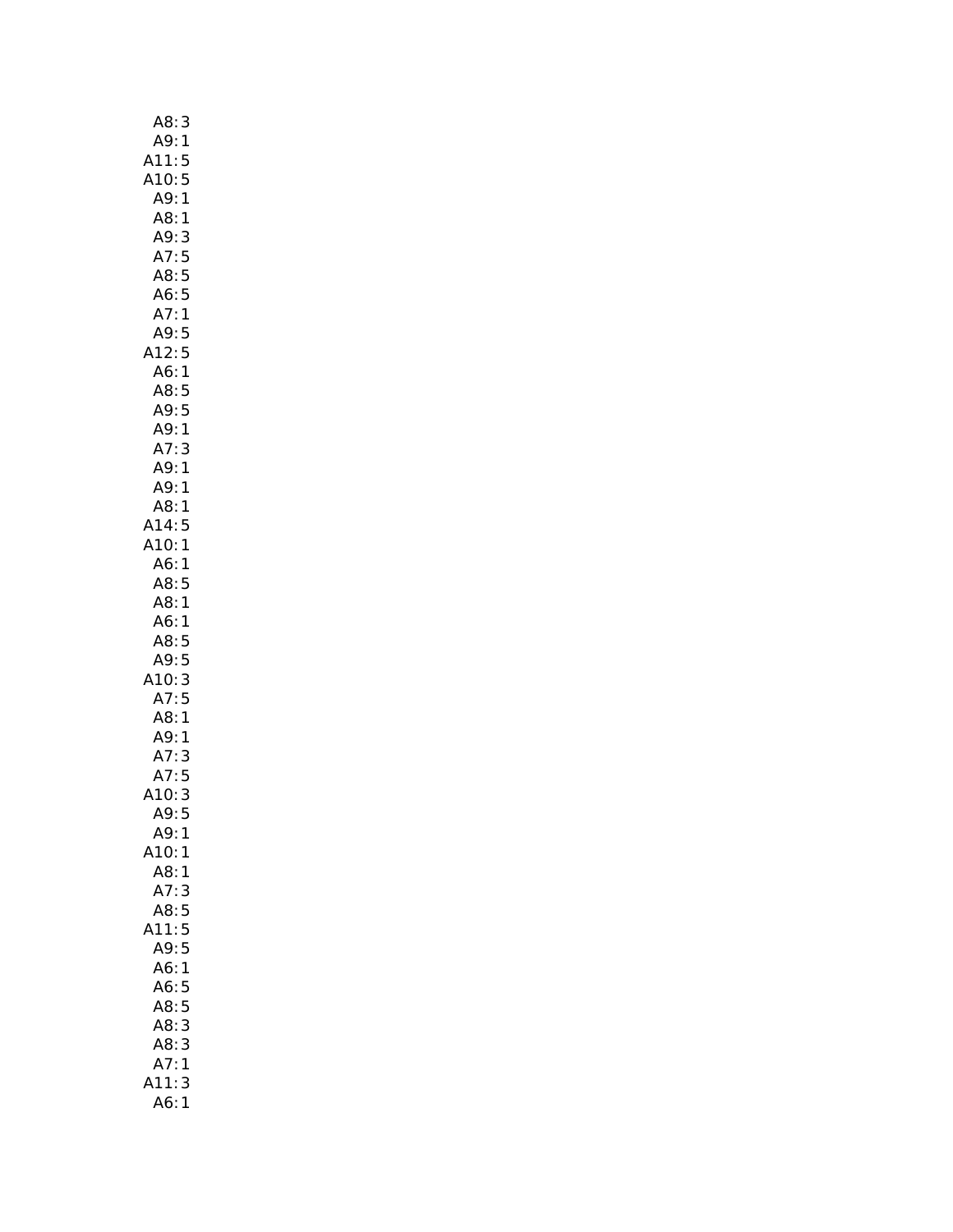| A12:3<br>A10: 3<br>A7: 5<br>A7:<br>$\mathbf{1}$<br>A12:1<br>A7:<br>3<br>3<br>A11:<br>A7:1<br>A7:5<br>A13:3<br>A9:<br>$\mathbf{1}$<br>A11:5<br>A14:1<br>A9:<br>3<br>A9:1<br>A11:1<br>A9:3<br>A9:1<br>A9:5<br>A10:1<br>A8:<br>3<br>A11:5<br>A11:5<br>A9:<br>5<br>A8:5<br>A8:<br>$\mathbf{1}$<br>A7:5<br>A7:5<br>A9:5<br>A10:<br>A10:<br>3<br>3<br>A14:1<br>A7:<br>1<br>A8:<br>5<br>A10:1<br>A8:3<br>A9:5<br>A11:<br>5<br>5<br>A8:<br>3<br>A7:<br>A8:<br>5<br>A8:<br>1<br>A12:<br>1<br>A9:<br>1<br>A7:<br>1<br>A10:5<br>A8:3 | 412.<br>5 | A11:<br>3 |
|---------------------------------------------------------------------------------------------------------------------------------------------------------------------------------------------------------------------------------------------------------------------------------------------------------------------------------------------------------------------------------------------------------------------------------------------------------------------------------------------------------------------------|-----------|-----------|
|                                                                                                                                                                                                                                                                                                                                                                                                                                                                                                                           |           |           |
|                                                                                                                                                                                                                                                                                                                                                                                                                                                                                                                           |           |           |
|                                                                                                                                                                                                                                                                                                                                                                                                                                                                                                                           |           |           |
|                                                                                                                                                                                                                                                                                                                                                                                                                                                                                                                           |           |           |
|                                                                                                                                                                                                                                                                                                                                                                                                                                                                                                                           |           |           |
|                                                                                                                                                                                                                                                                                                                                                                                                                                                                                                                           |           |           |
|                                                                                                                                                                                                                                                                                                                                                                                                                                                                                                                           |           |           |
|                                                                                                                                                                                                                                                                                                                                                                                                                                                                                                                           |           |           |
|                                                                                                                                                                                                                                                                                                                                                                                                                                                                                                                           |           |           |
|                                                                                                                                                                                                                                                                                                                                                                                                                                                                                                                           |           |           |
|                                                                                                                                                                                                                                                                                                                                                                                                                                                                                                                           |           |           |
|                                                                                                                                                                                                                                                                                                                                                                                                                                                                                                                           |           |           |
|                                                                                                                                                                                                                                                                                                                                                                                                                                                                                                                           |           |           |
|                                                                                                                                                                                                                                                                                                                                                                                                                                                                                                                           |           |           |
|                                                                                                                                                                                                                                                                                                                                                                                                                                                                                                                           |           |           |
|                                                                                                                                                                                                                                                                                                                                                                                                                                                                                                                           |           |           |
|                                                                                                                                                                                                                                                                                                                                                                                                                                                                                                                           |           |           |
|                                                                                                                                                                                                                                                                                                                                                                                                                                                                                                                           |           |           |
|                                                                                                                                                                                                                                                                                                                                                                                                                                                                                                                           |           |           |
|                                                                                                                                                                                                                                                                                                                                                                                                                                                                                                                           |           |           |
|                                                                                                                                                                                                                                                                                                                                                                                                                                                                                                                           |           |           |
|                                                                                                                                                                                                                                                                                                                                                                                                                                                                                                                           |           |           |
|                                                                                                                                                                                                                                                                                                                                                                                                                                                                                                                           |           |           |
|                                                                                                                                                                                                                                                                                                                                                                                                                                                                                                                           |           |           |
|                                                                                                                                                                                                                                                                                                                                                                                                                                                                                                                           |           |           |
|                                                                                                                                                                                                                                                                                                                                                                                                                                                                                                                           |           |           |
|                                                                                                                                                                                                                                                                                                                                                                                                                                                                                                                           |           |           |
|                                                                                                                                                                                                                                                                                                                                                                                                                                                                                                                           |           |           |
|                                                                                                                                                                                                                                                                                                                                                                                                                                                                                                                           |           |           |
|                                                                                                                                                                                                                                                                                                                                                                                                                                                                                                                           |           |           |
|                                                                                                                                                                                                                                                                                                                                                                                                                                                                                                                           |           |           |
|                                                                                                                                                                                                                                                                                                                                                                                                                                                                                                                           |           |           |
|                                                                                                                                                                                                                                                                                                                                                                                                                                                                                                                           |           |           |
|                                                                                                                                                                                                                                                                                                                                                                                                                                                                                                                           |           |           |
|                                                                                                                                                                                                                                                                                                                                                                                                                                                                                                                           |           |           |
|                                                                                                                                                                                                                                                                                                                                                                                                                                                                                                                           |           |           |
|                                                                                                                                                                                                                                                                                                                                                                                                                                                                                                                           |           |           |
|                                                                                                                                                                                                                                                                                                                                                                                                                                                                                                                           |           |           |
|                                                                                                                                                                                                                                                                                                                                                                                                                                                                                                                           |           |           |
|                                                                                                                                                                                                                                                                                                                                                                                                                                                                                                                           |           |           |
|                                                                                                                                                                                                                                                                                                                                                                                                                                                                                                                           |           |           |
|                                                                                                                                                                                                                                                                                                                                                                                                                                                                                                                           |           |           |
|                                                                                                                                                                                                                                                                                                                                                                                                                                                                                                                           |           |           |
|                                                                                                                                                                                                                                                                                                                                                                                                                                                                                                                           |           |           |
|                                                                                                                                                                                                                                                                                                                                                                                                                                                                                                                           |           |           |
|                                                                                                                                                                                                                                                                                                                                                                                                                                                                                                                           |           |           |
|                                                                                                                                                                                                                                                                                                                                                                                                                                                                                                                           |           |           |
|                                                                                                                                                                                                                                                                                                                                                                                                                                                                                                                           |           |           |
| A7:<br>3                                                                                                                                                                                                                                                                                                                                                                                                                                                                                                                  |           |           |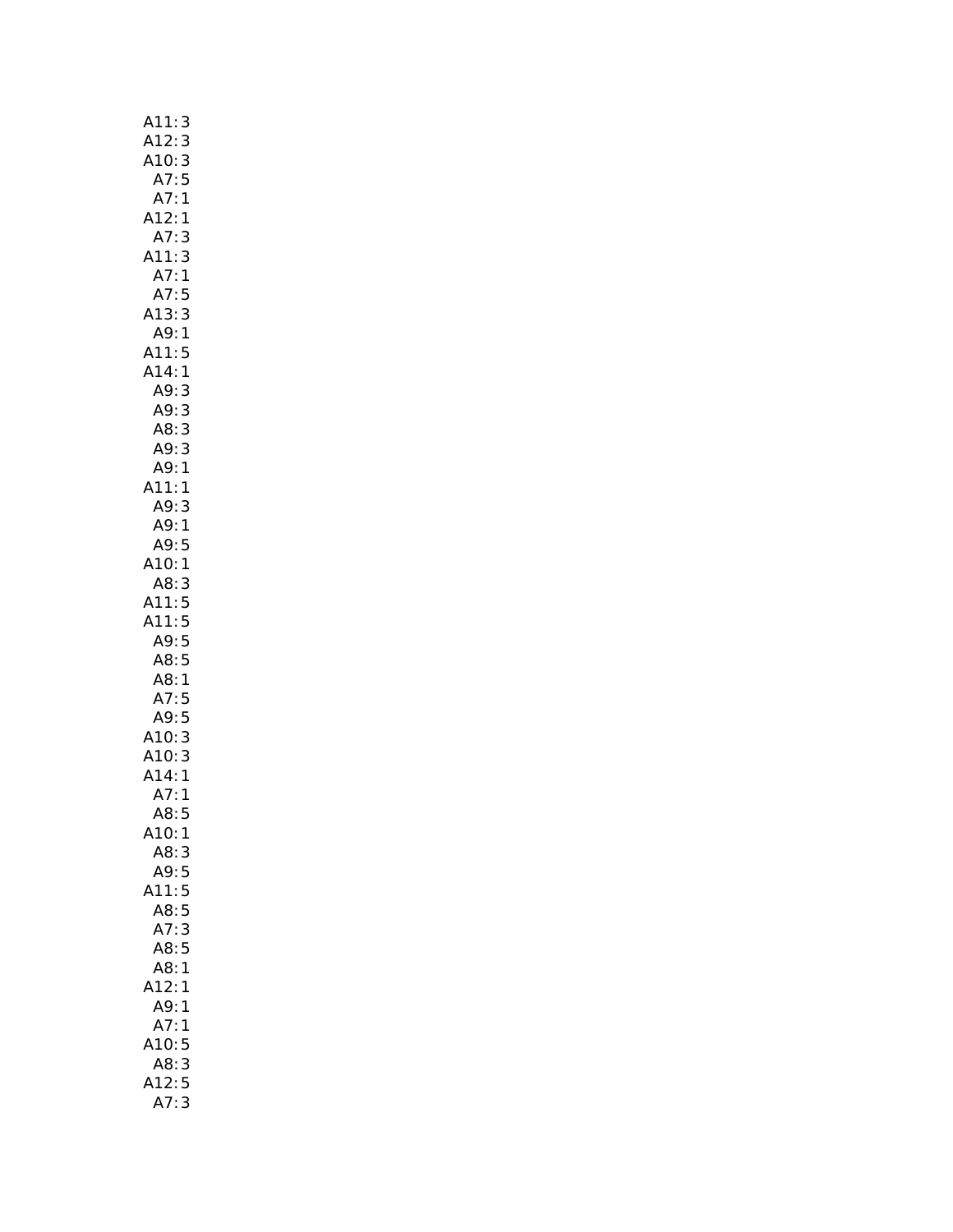| A8:5                                                   |
|--------------------------------------------------------|
|                                                        |
| A8: 1<br>A9: 1                                         |
| A8:1                                                   |
| A8:<br>$\mathbf{1}$                                    |
| A9:5                                                   |
| A7: 3<br>A9: 5                                         |
|                                                        |
| 3<br>A9:                                               |
| $\frac{3}{2}$<br>A10:                                  |
|                                                        |
| A8:3<br>A9:3<br>.13:1<br>.19:3<br>A7:5<br>A7:5<br>A6:1 |
| A13:                                                   |
|                                                        |
|                                                        |
|                                                        |
|                                                        |
| A7:5                                                   |
| A8: 1<br>A10: 5                                        |
|                                                        |
| A14:1                                                  |
| A10:1                                                  |
| A8:<br>3                                               |
| 3<br>A9:                                               |
| A10:<br>3                                              |
| A10:1                                                  |
| A9:5                                                   |
| A8:3                                                   |
| A10:5                                                  |
| A7:5                                                   |
| A6:1                                                   |
| A11:1<br>A6:1                                          |
|                                                        |
| A12:<br>A12:<br>3<br>3                                 |
| A10:<br>3                                              |
| A7:<br>5                                               |
| A9:<br>5                                               |
| A9:<br>1                                               |
| A13:<br>1                                              |
| A10:1                                                  |
| A11:<br>3                                              |
| 5<br>A7:                                               |
| 1<br>A8:                                               |
| A11:<br>1                                              |
| A16:<br>3                                              |
| 3<br>A7:                                               |
| A8:<br>1                                               |
| A9:<br>5                                               |
| A7:<br>1                                               |
| A14:1                                                  |
| 14:5                                                   |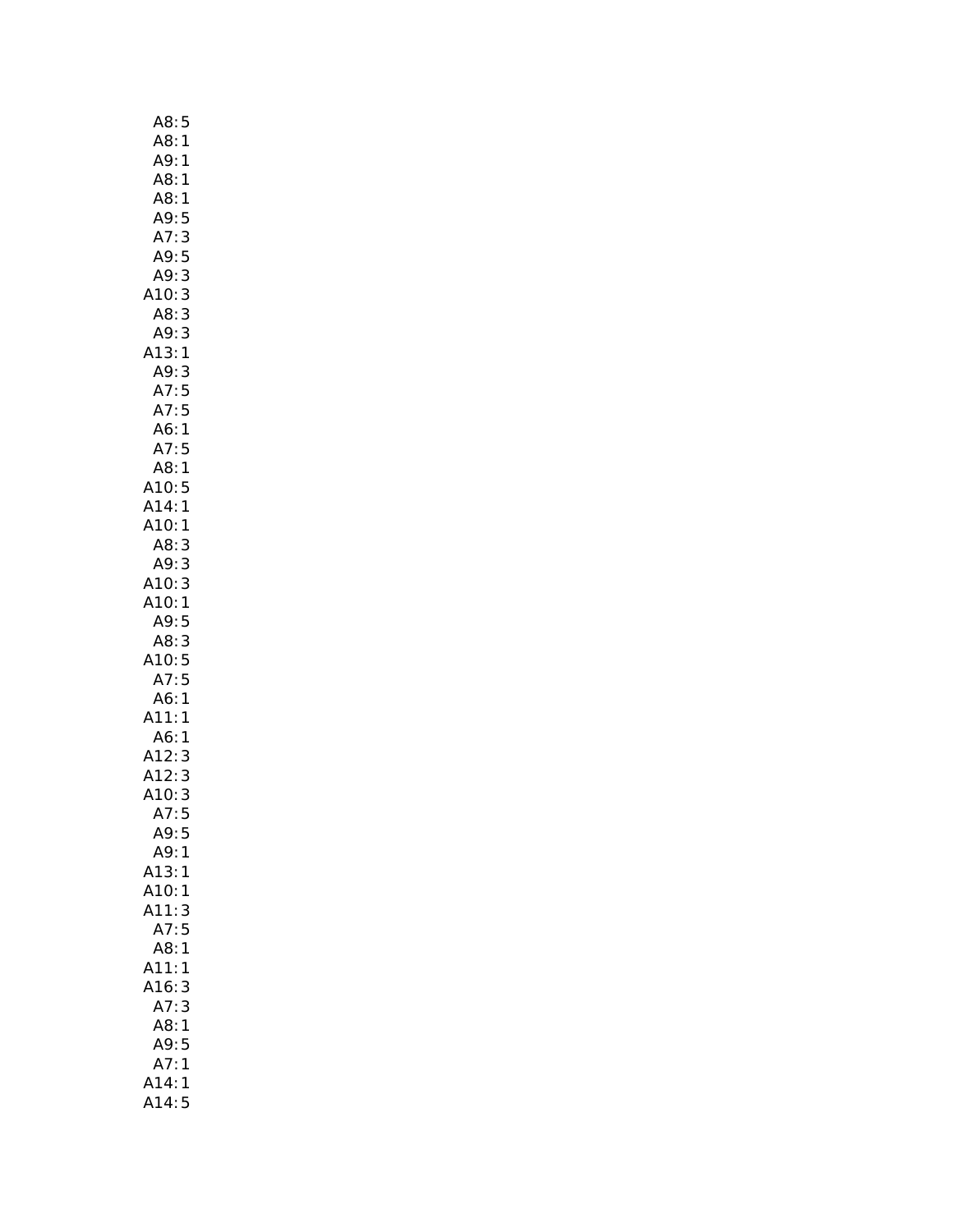| A7:<br>5                                     |
|----------------------------------------------|
| 3<br>A8:                                     |
| 1                                            |
| A13:<br>A13:<br>A10:                         |
| $\begin{array}{c} 5 \\ 1 \end{array}$<br>A7: |
| AB:<br>$\mathbf{1}$                          |
| 5                                            |
| A10:5<br>A10:1                               |
|                                              |
| A8:1                                         |
| A9:<br>3                                     |
| A9:1                                         |
| A8:5                                         |
| A7:3                                         |
| A10:5                                        |
| 3<br>1<br>A8:                                |
| A10:<br>A12:<br>A13:<br>A8:                  |
| 3                                            |
|                                              |
|                                              |
|                                              |
| A7:                                          |
| 12:5<br>13:5<br>A8:5<br>A7:3<br>A8:5<br>A9:5 |
| $A9$ :                                       |
| A11:<br>3                                    |
| A6: 3<br>A7: 3                               |
|                                              |
| A7:5                                         |
| A7:1                                         |
| A7:1                                         |
| A9:5                                         |
| A14:3                                        |
| A8:1                                         |
|                                              |
| A10:1                                        |
| <br>A8:3<br>A7:5<br>A8:3                     |
|                                              |
|                                              |
| A9:5                                         |
| 3<br>10:                                     |
| A7:<br>3                                     |
| A7:<br>3                                     |
| A8:<br>1                                     |
| A9:<br>$\mathbf{1}$                          |
| A9:5                                         |
|                                              |
| A10:1                                        |
| A7:1                                         |
| A11:5                                        |
| 410:5                                        |
| 3<br>A7:                                     |
| A6:<br>3                                     |
| A8:<br>3                                     |
| 10:<br>3<br>Р                                |
| A7:<br>1                                     |
| 411:<br>1                                    |
|                                              |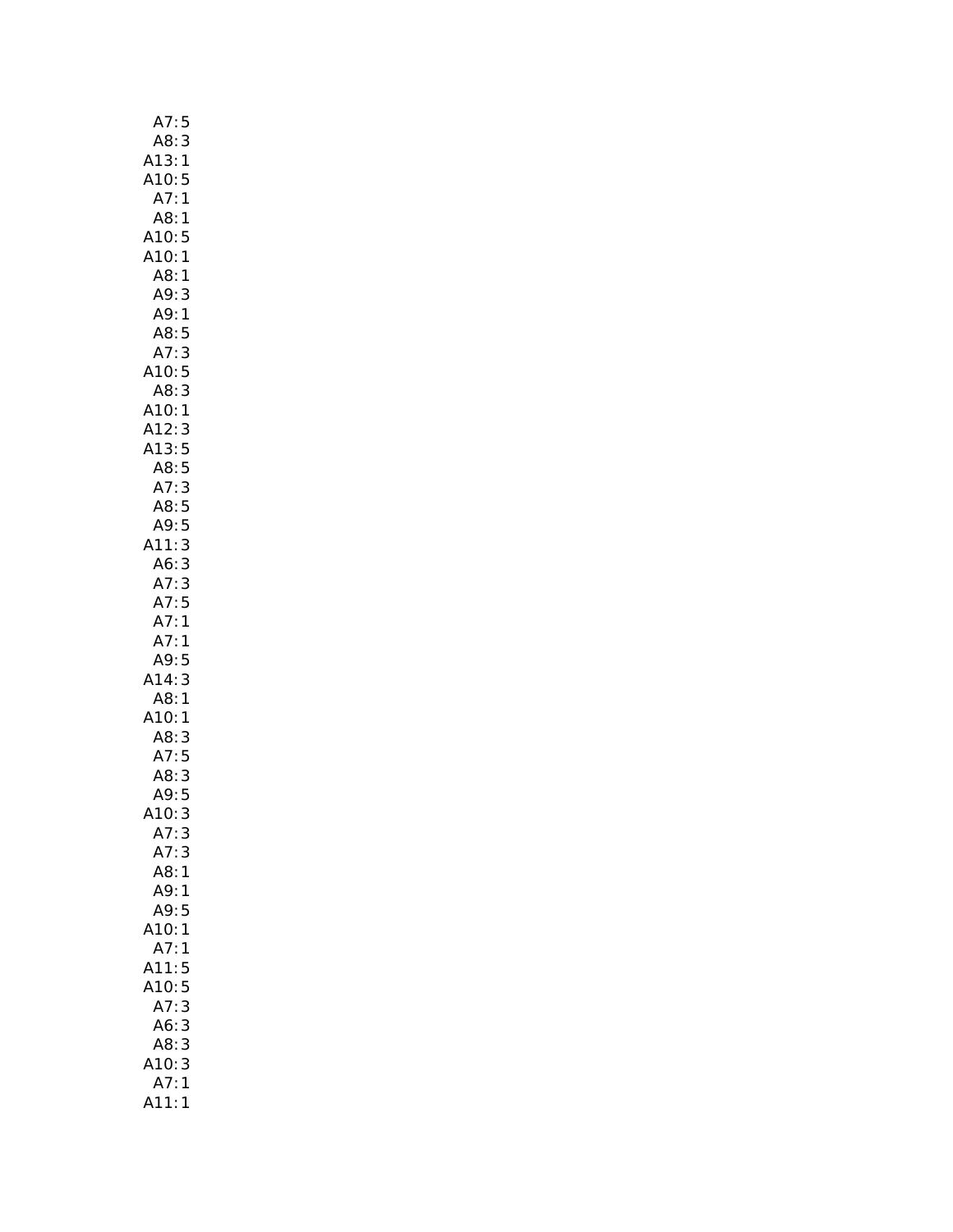| A9:<br>3                                                                           |  |
|------------------------------------------------------------------------------------|--|
| A9:<br>A9:<br>1                                                                    |  |
|                                                                                    |  |
| 5<br>1<br>A8:                                                                      |  |
| A13:<br>A10:<br>3                                                                  |  |
| A10: 3<br>A11: 5                                                                   |  |
|                                                                                    |  |
| A8:3                                                                               |  |
| A8:1                                                                               |  |
| A10:1                                                                              |  |
| A9:<br>3                                                                           |  |
| A11:5                                                                              |  |
|                                                                                    |  |
|                                                                                    |  |
|                                                                                    |  |
|                                                                                    |  |
| A12:5<br>A10:1<br>A9:1<br>A12:3<br>A13:3<br>A11:3<br>A11:5<br>A7:1<br>A7:3<br>A2:3 |  |
|                                                                                    |  |
|                                                                                    |  |
|                                                                                    |  |
|                                                                                    |  |
|                                                                                    |  |
|                                                                                    |  |
|                                                                                    |  |
| A7:1                                                                               |  |
|                                                                                    |  |
| A9:5<br>A8:3<br>A9:3<br>A11:3<br>A13:1                                             |  |
|                                                                                    |  |
|                                                                                    |  |
|                                                                                    |  |
| A8:3                                                                               |  |
| A8:1<br>A8:1<br>A15:1<br>A10:3                                                     |  |
|                                                                                    |  |
| 3                                                                                  |  |
|                                                                                    |  |
| $\frac{1}{3}$<br>.<br>A6:                                                          |  |
| 3<br>A6:                                                                           |  |
| A7:<br>5                                                                           |  |
| A8:<br>3                                                                           |  |
| A9:<br>$\mathbf{3}$                                                                |  |
| A6:<br>5                                                                           |  |
| A9:<br>5                                                                           |  |
| 5<br>A9:                                                                           |  |
| A7:<br>$\mathbf{1}$                                                                |  |
| A10:<br>1                                                                          |  |
| A9:<br>1                                                                           |  |
| 413:<br>1                                                                          |  |
| A8:<br>5                                                                           |  |
| A7:<br>3                                                                           |  |
| A7:5                                                                               |  |
| 3<br>A8:                                                                           |  |
| A7:<br>1                                                                           |  |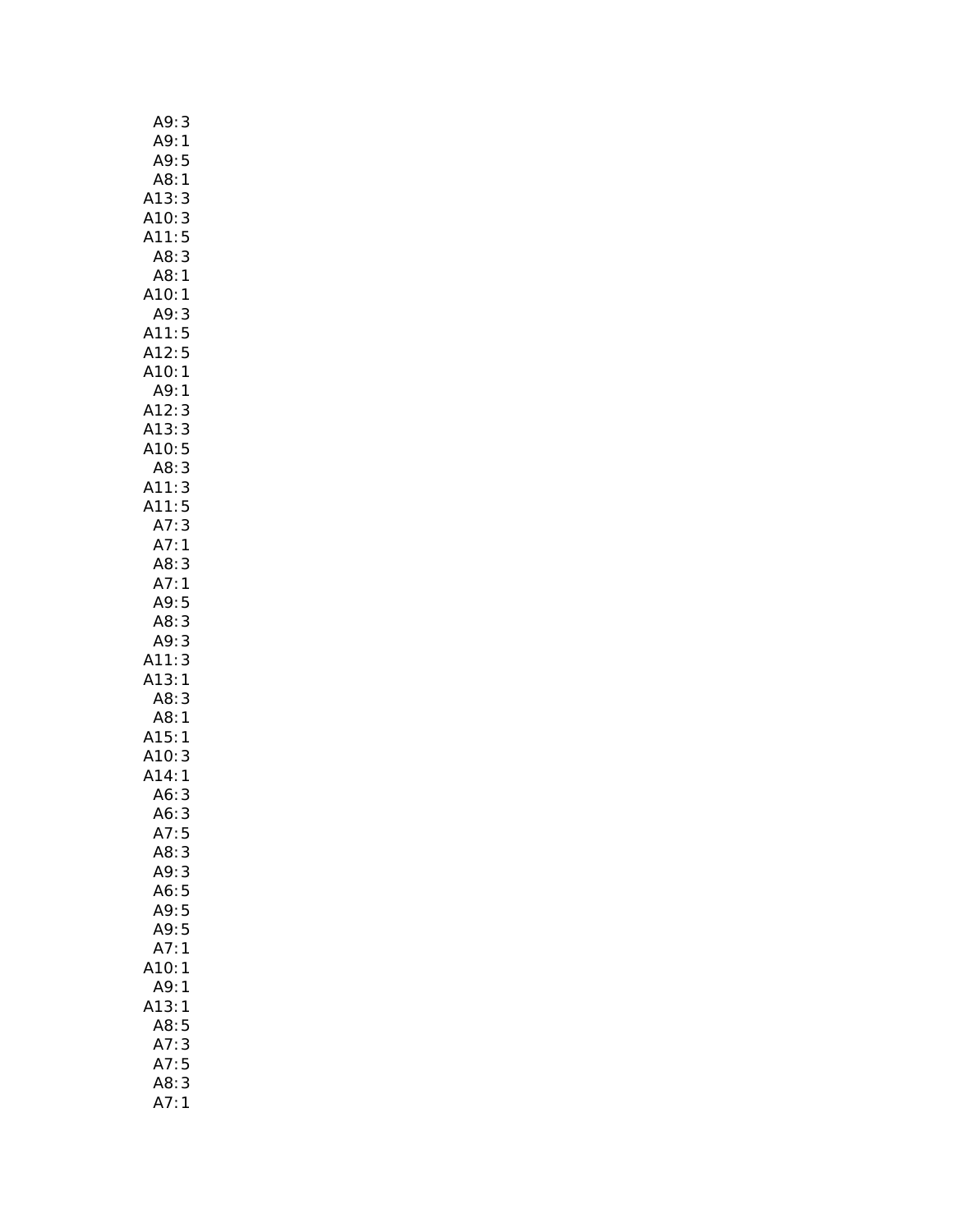| A10: 3                              |
|-------------------------------------|
| A8:5                                |
| A8:1                                |
| A6:1                                |
| A12:1                               |
| A7:5                                |
| A7:<br>3                            |
| A8:1                                |
| A9:1                                |
| A9:5                                |
| 12A:1                               |
| A9:<br>$\mathbf{1}$                 |
| A8:5                                |
| A11:<br>A12:<br>A7:<br>$\mathbf{1}$ |
| 5                                   |
| $\overline{3}$<br>A10:1             |
| A6:3                                |
|                                     |
| $\frac{\lambda}{12.5}$<br>A12:5     |
|                                     |
| A7:3                                |
|                                     |
| A6: 3<br>A9: 5                      |
| A13:1                               |
|                                     |
| 1                                   |
| A9:<br>A11:5                        |
| A8:1                                |
|                                     |
|                                     |
| A11:1                               |
| A7:5                                |
| A10:5                               |
|                                     |
| A13:3<br>A10:1                      |
| A7:<br>3                            |
| A9:<br>$\mathbf{1}$                 |
| A11:<br>3                           |
| A7:<br>1                            |
| A8:<br>3                            |
| 5<br>A8:                            |
| A7:<br>3<br>A13:                    |
| 5                                   |
| A13:<br>5<br>$\frac{1}{3}$<br>A11:  |
| A9:                                 |
| 5<br>A12:<br>1                      |
| 1                                   |
| A13:<br>A12:<br>1                   |
| A15:<br>3                           |
| 5<br>A7:<br>1<br>A12:               |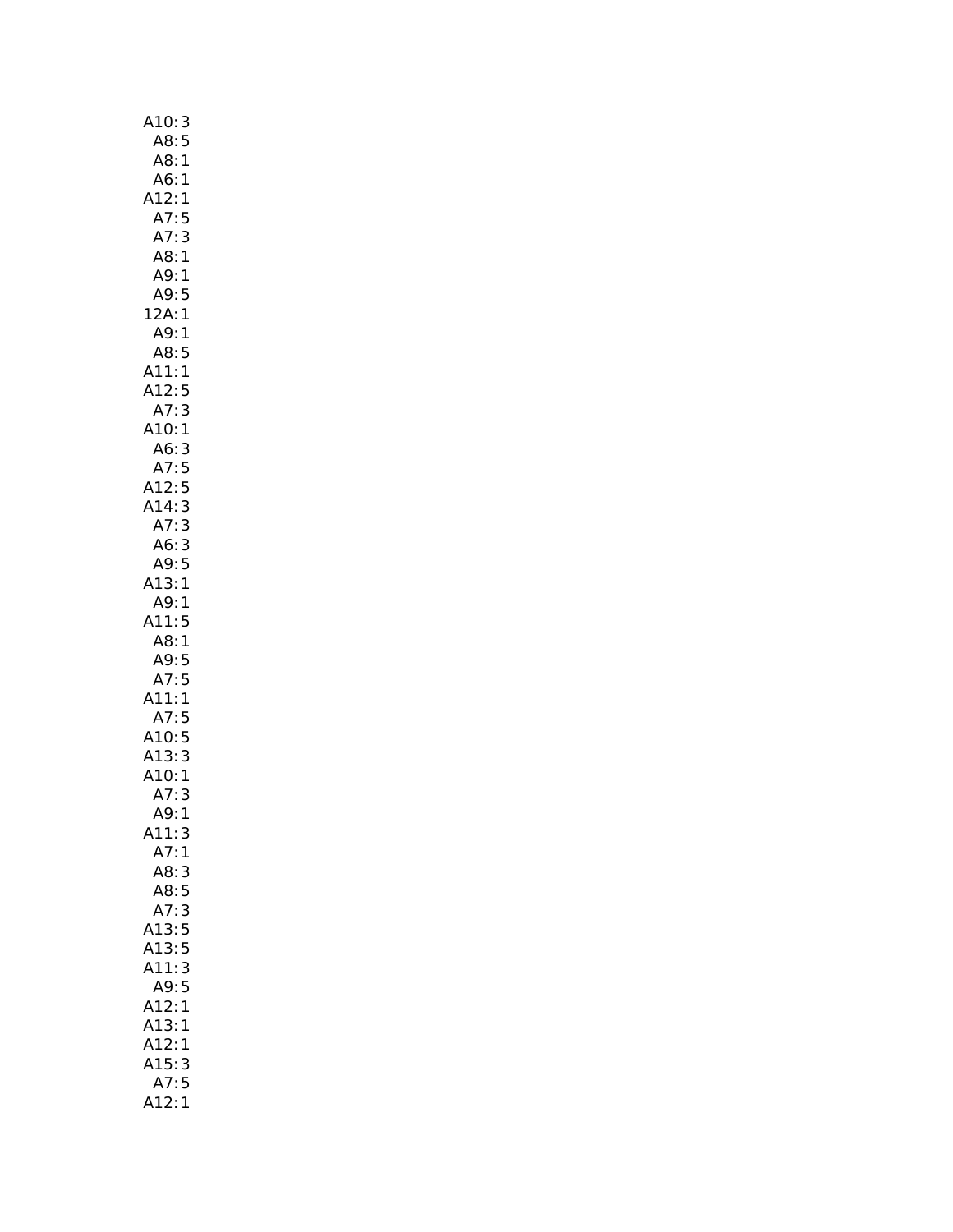| A8:<br>5               |
|------------------------|
|                        |
| 410:1<br>A7:1          |
| A9:<br>$\mathbf{1}$    |
| A9:<br>$\mathbf{1}$    |
| A7:<br>3               |
| 5<br>A8:               |
| 3<br>A13:              |
| A11:<br>3              |
| A9:1                   |
| A9:<br>1               |
| A12:<br>3<br>3         |
| A7:<br>A11:<br>1       |
| A7:<br>1               |
| A9:1                   |
| A10:5                  |
| -----<br>8:5<br>8:014  |
|                        |
| A8:5                   |
| A8:1                   |
| A6:1                   |
| A10:1                  |
| A9:<br>3               |
| A7:<br>3               |
| A11:<br>5              |
| A12:<br>3              |
| A8:<br>1               |
| 413:<br>A7:<br>5       |
| 3                      |
| 3<br>3<br>A7:          |
| A8:                    |
| A8:5<br>A10:           |
| 3                      |
| A7:3                   |
| A10:1<br>A7:           |
| 5<br>A9:5              |
| A7:1                   |
| A10:<br>3              |
| A8:1                   |
| A9:5                   |
| A11:<br>$\overline{1}$ |
| A8:<br>1               |
| A13:<br>5              |
| 3<br>A7:               |
| 3<br>A8:               |
| A10:<br>1              |
| A6:<br>3               |
| A7:<br>3               |
| A10:<br>3              |
| 410:<br>$\mathbf{1}$   |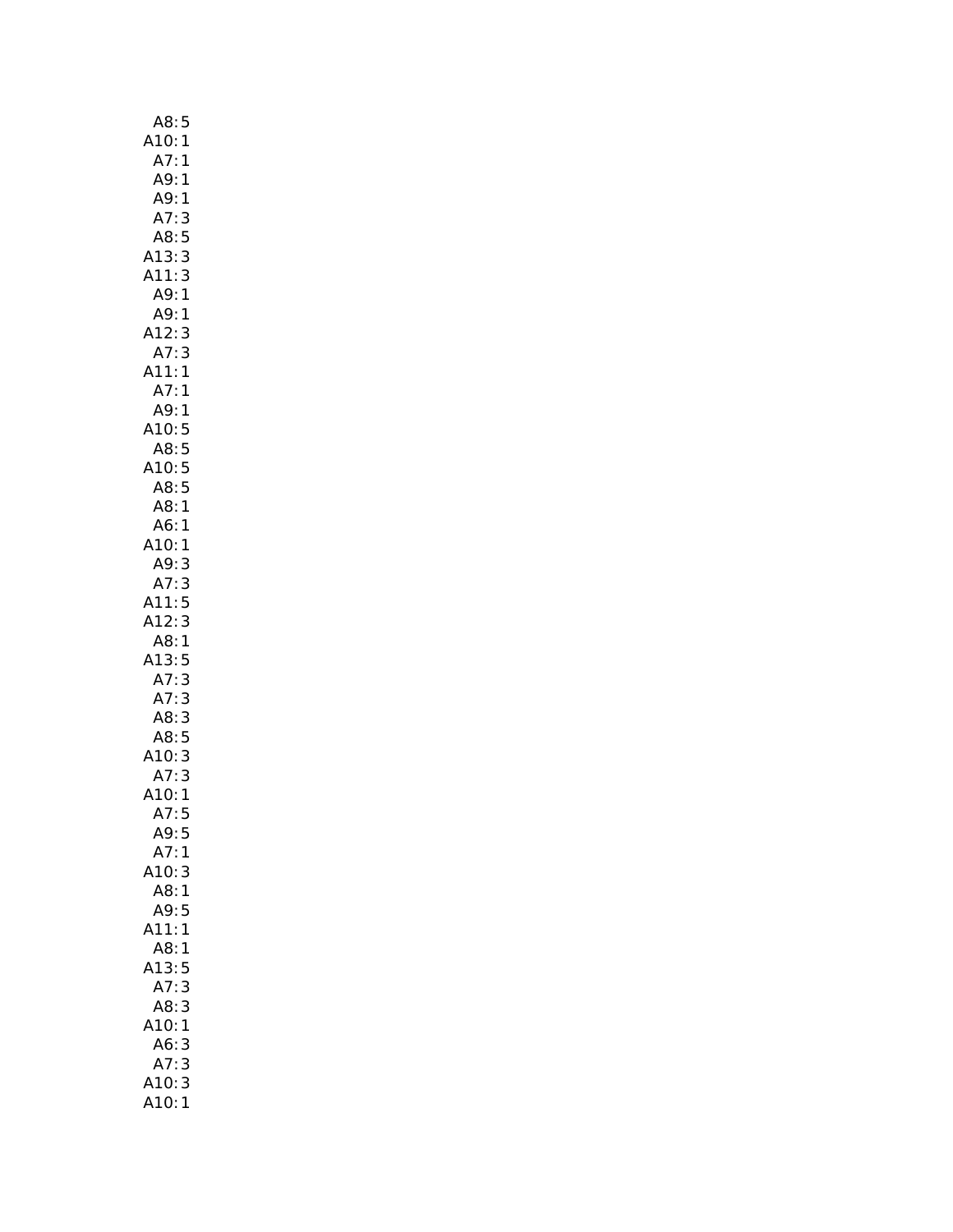| A8:<br>3                                                      |
|---------------------------------------------------------------|
| A13:1<br>A12:1<br>A11:3                                       |
|                                                               |
| 3                                                             |
| A14:<br>3                                                     |
| 3<br>A7:                                                      |
|                                                               |
| $\mathbf{1}$<br>A10:                                          |
| A6:<br>3                                                      |
| A9:1                                                          |
| A8:<br>5                                                      |
| 3<br>A11:                                                     |
| A9:<br>5                                                      |
| A10:1                                                         |
| A 10: 5<br>A 10: 5<br>A 10: 1<br>A 10: 5<br>A 10: 3<br>A 7: 1 |
|                                                               |
|                                                               |
|                                                               |
|                                                               |
|                                                               |
|                                                               |
| A8:<br>1                                                      |
| A11:<br>5                                                     |
| A7:1                                                          |
| A8:1                                                          |
| AB:3                                                          |
| A7:3                                                          |
| A8:3                                                          |
| A9:5                                                          |
|                                                               |
| 3<br>A7:<br>2A:                                               |
| $\mathbf{1}$<br>1                                             |
| A12:1                                                         |
| A8:3                                                          |
| A8:<br>3                                                      |
| A6:5<br>A10:5<br>A9:5<br>A9:3                                 |
|                                                               |
|                                                               |
|                                                               |
| A8:<br>1                                                      |
| A9:<br>3                                                      |
| A10:1                                                         |
|                                                               |
| A12:1                                                         |
| A8:1                                                          |
| A9:3                                                          |
| A7:5                                                          |
| A7:3                                                          |
| 10:3                                                          |
| A7:5                                                          |
| A8:1                                                          |
| A9:<br>3                                                      |
| 10:<br>3                                                      |
| A7:3                                                          |
|                                                               |
| A9:<br>3<br>412:<br>3                                         |
|                                                               |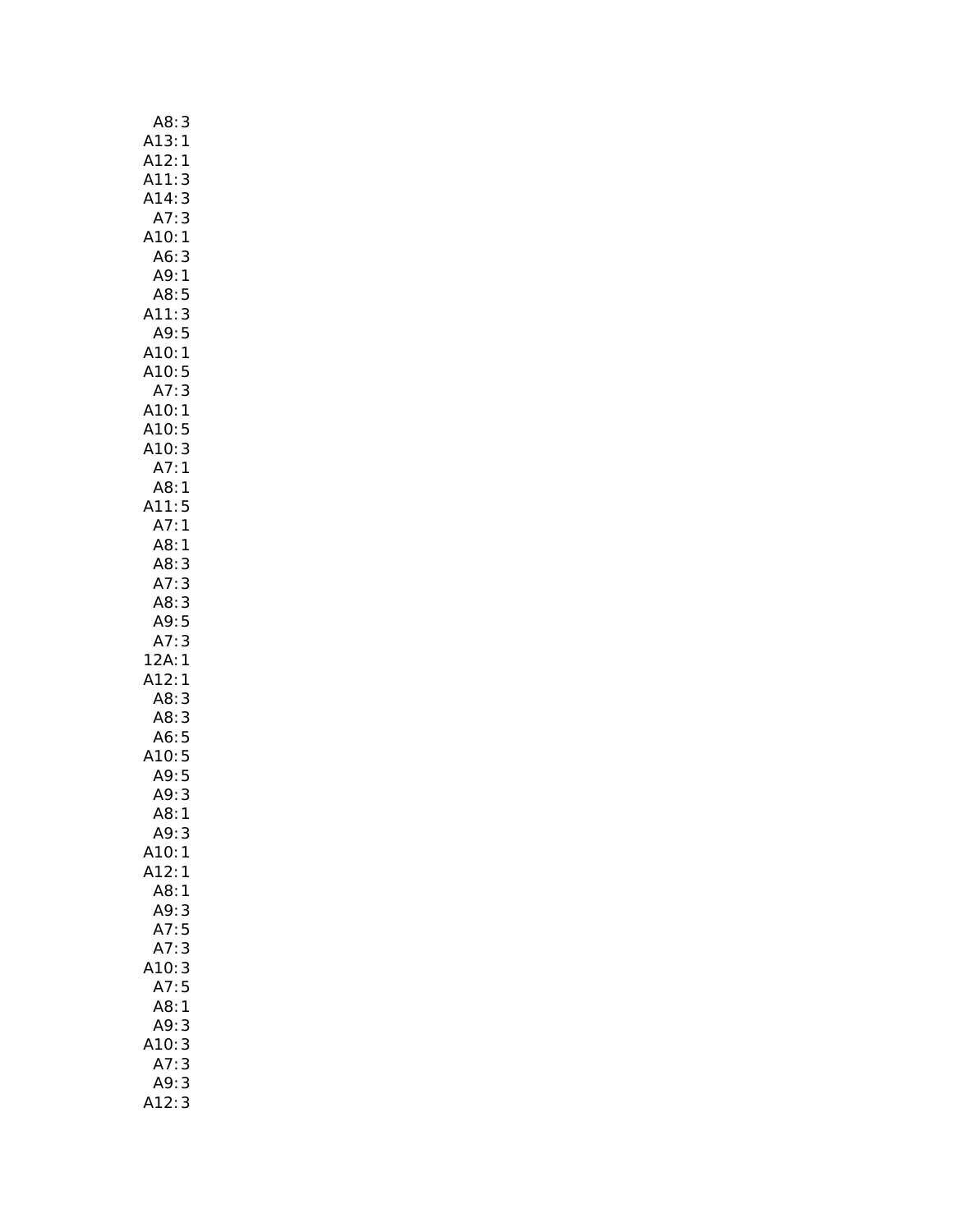| A12:<br>3                                    |
|----------------------------------------------|
| A9:<br>3                                     |
| A8:<br>$\mathbf{1}$                          |
| A9:<br>$\mathbf{1}$                          |
| A7:<br>3                                     |
| A10:<br>1                                    |
| A11:<br>5                                    |
| 3<br>A7:                                     |
| 3<br>A8:                                     |
| A11:<br>5                                    |
| A8:<br>$\mathbf{1}$                          |
| Ao:<br>A6:<br>A11:<br>A7:<br>A3:<br>A6:<br>5 |
| 3                                            |
| 3                                            |
| 1                                            |
| 3                                            |
| A8: 3<br>A12: 1                              |
|                                              |
| A9: 3<br>A14: 5<br>A8: 5                     |
|                                              |
|                                              |
| A12:3                                        |
| A10:1                                        |
| A8:<br>1                                     |
| A9:<br>1                                     |
|                                              |
| 3                                            |
|                                              |
| 5<br>$\mathbf{1}$                            |
| A8:<br>:47<br>:410<br>3                      |
| 3                                            |
| 3                                            |
| $\overline{A7}$ :<br>A10:<br>A9:<br>A10:1    |
| A14:1                                        |
| A7:5                                         |
| 3<br>A11:                                    |
| A7:<br>1                                     |
| A12:<br>1                                    |
| A8:<br>3                                     |
| A8:<br>1                                     |
| A12:<br>1                                    |
| A7:<br>3                                     |
| A6:<br>5                                     |
| 5<br>A14:                                    |
| A7:<br>1                                     |
| A9:<br>1                                     |
| A8:<br>5                                     |
| A9:<br>3                                     |
| 5<br>A11:                                    |
| A7:<br>5                                     |
| A7:<br>$\mathbf{1}$                          |
| A8:<br>3<br>A7:<br>5                         |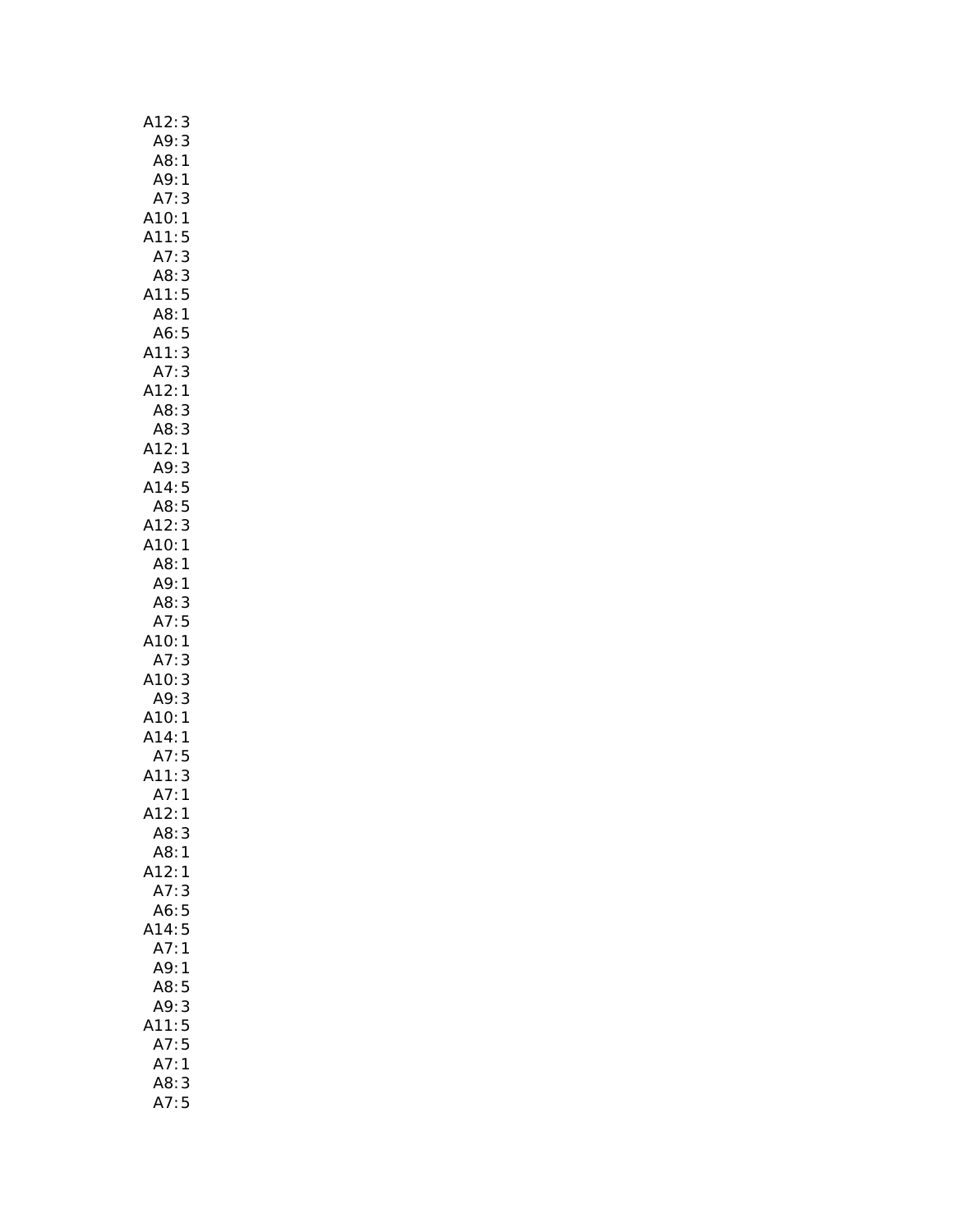| A9:<br>1                      |
|-------------------------------|
| 5                             |
| A7:<br>A7:<br>3               |
| A7:1                          |
| A11:<br>5                     |
| A9:<br>5                      |
| A8:<br>5                      |
| 3<br>A11:                     |
| 5<br>A11:                     |
| 3<br>A6:<br>A11:              |
| 5<br>5<br>A10:                |
| 5                             |
| .<br>:A9<br>:A10<br>:A10<br>3 |
|                               |
| A8                            |
| 12.3<br>.10:5<br>A8:5<br>A9:5 |
| .<br>A7:1                     |
| A10:1                         |
| A11:1                         |
| A10: 3                        |
| 5<br>A7:                      |
| A9:1                          |
| A10:<br>3                     |
| A10:<br>3                     |
| A7:<br>5                      |
| A8:<br>5                      |
| 5<br>A13:                     |
| A10:<br>3<br>3                |
| A6:                           |
| A13:<br>A9:<br>$\frac{5}{3}$  |
| A8:                           |
| $\mathbf{1}$<br>3             |
| A10:<br>!A10<br>!A9<br>3      |
| 1                             |
| A16:<br>1                     |
| A11:5                         |
| 3<br>A7:                      |
| A11:<br>$\mathbf{1}$          |
| A13:<br>5                     |
| A10:3                         |
| A9:<br>3                      |
| A8:<br>1                      |
| A7:5                          |
| A7:5                          |
| 10:5                          |
| A8:<br>1                      |
| 5<br>A7:                      |
| A11:5                         |
| A8:<br>$\mathbf{1}$           |
| A7:<br>3                      |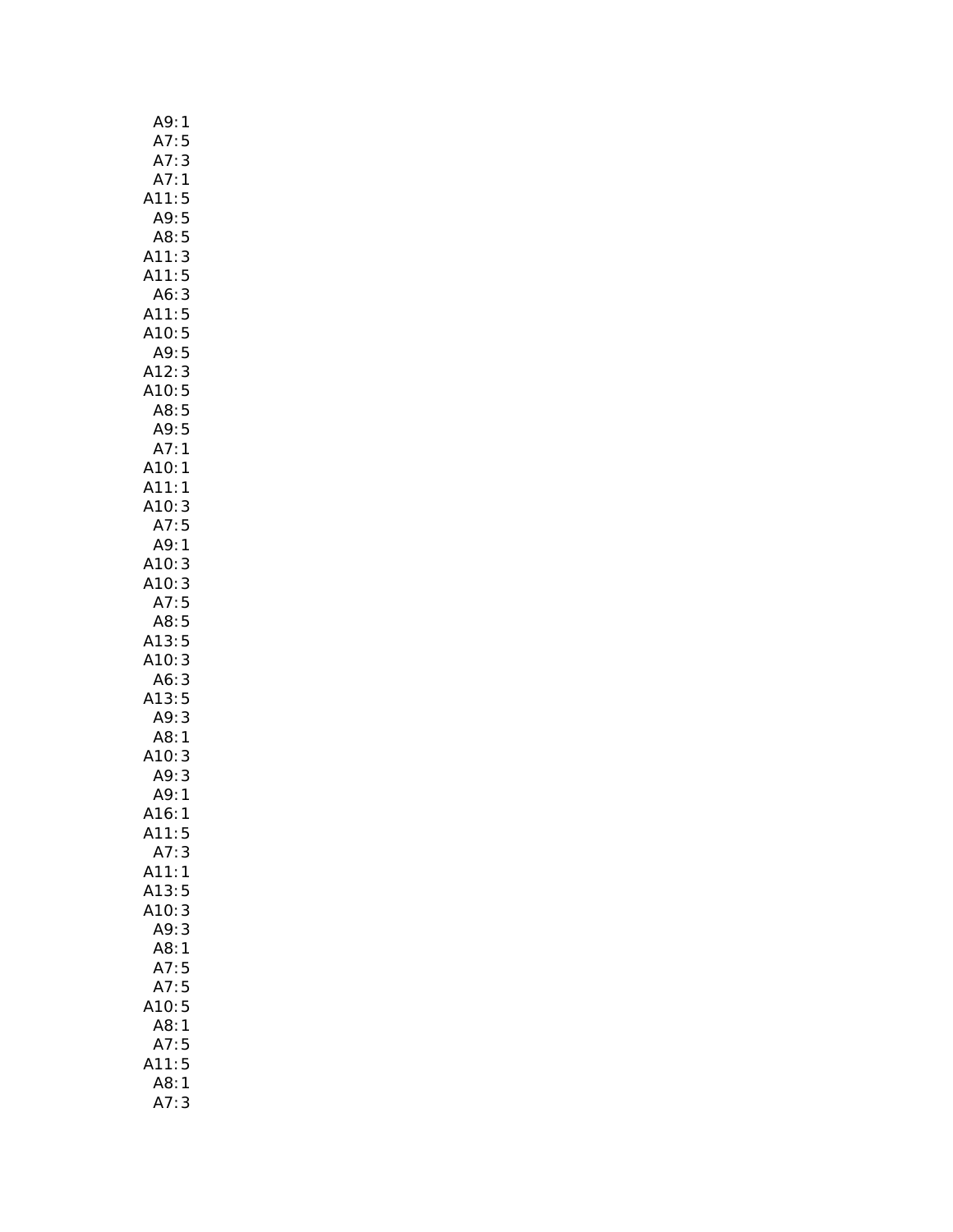| A13:5                                                                         |
|-------------------------------------------------------------------------------|
| A8:1                                                                          |
| A11:3                                                                         |
| 5                                                                             |
| .<br>A9:<br>A6:<br>A7:<br>5                                                   |
| 3                                                                             |
|                                                                               |
| A12:3                                                                         |
| A8:1                                                                          |
| 3<br>A11:                                                                     |
| A11:5<br>A7:5<br>A11:5<br>A7:1<br>A10:1                                       |
|                                                                               |
|                                                                               |
|                                                                               |
|                                                                               |
| A6:<br>A6:<br>A9:<br>A13:<br>A7:<br>5<br>3<br>1                               |
|                                                                               |
|                                                                               |
|                                                                               |
|                                                                               |
| $\frac{3}{5}$<br>A8:<br>A9:                                                   |
|                                                                               |
|                                                                               |
|                                                                               |
| A10:1<br>A7:3<br>A6:5<br>A7:5                                                 |
|                                                                               |
| A7:3                                                                          |
| A9:1                                                                          |
| A9: 5<br>A7: 1<br>A7: 5<br>A7: 5<br>A7: 5<br>A7: 5<br>A8: 3<br>A8: 3<br>A8: 3 |
|                                                                               |
|                                                                               |
|                                                                               |
|                                                                               |
|                                                                               |
|                                                                               |
|                                                                               |
|                                                                               |
|                                                                               |
|                                                                               |
| A13:<br>5                                                                     |
| A10:<br>5                                                                     |
| A14:1                                                                         |
| A13:<br>3                                                                     |
| A12:1                                                                         |
| A9:<br>5                                                                      |
| A7:<br>3                                                                      |
| A11:<br>3                                                                     |
| 3<br>A6:                                                                      |
| A8:<br>3                                                                      |
| A8:<br>1                                                                      |
| A9:<br>3                                                                      |
|                                                                               |
| A7:<br>1                                                                      |
| A9:<br>3                                                                      |
| 13:<br>3                                                                      |
| A7:5                                                                          |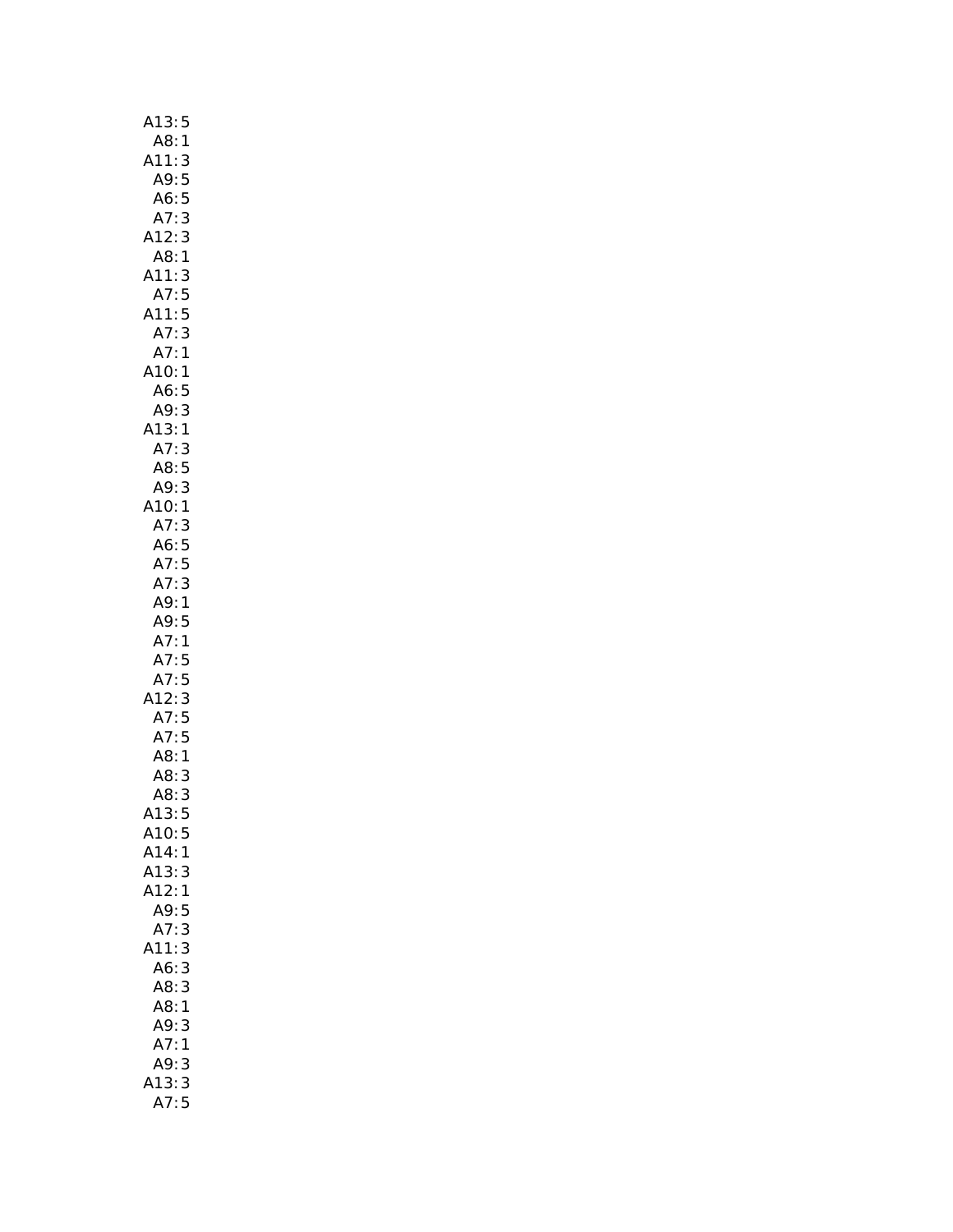| A7:5                                  |  |
|---------------------------------------|--|
| $\overline{\mathbf{3}}$<br>A9:        |  |
| 3<br>A7:                              |  |
| A10: 3<br>A10: 5                      |  |
|                                       |  |
|                                       |  |
| A6: 5<br>A6: 5                        |  |
| A11:5                                 |  |
| 3<br>A11:                             |  |
| 5<br>A9:                              |  |
| A12:<br>1                             |  |
| A9:<br>1                              |  |
| A11:<br>5                             |  |
| A11:<br>3                             |  |
| A7:5                                  |  |
|                                       |  |
|                                       |  |
| A8: 3<br>A9: 1<br>A9: 1               |  |
|                                       |  |
|                                       |  |
|                                       |  |
| A13:1<br>A13:1<br>A10:1<br>A7:1       |  |
| A14:3                                 |  |
| AB:3                                  |  |
| A10:3                                 |  |
| A9:1                                  |  |
| A7:5                                  |  |
| A9:5                                  |  |
| A7:3                                  |  |
| A8:3                                  |  |
| A9: 3<br>A12: 1                       |  |
|                                       |  |
| A8:<br>3                              |  |
| $\begin{array}{c} 3 \\ 3 \end{array}$ |  |
|                                       |  |
| A9:<br>A9:<br>A7:                     |  |
| A7:3                                  |  |
| A14:5                                 |  |
| A8:<br>3                              |  |
| A8:3                                  |  |
| A8:3                                  |  |
| .10:3                                 |  |
| A7:3                                  |  |
| A7:5                                  |  |
| A7:3                                  |  |
| A8:1                                  |  |
| A7:3                                  |  |
| A9:1                                  |  |
| 12:<br>1                              |  |
| A7:<br>3                              |  |
| A6:1                                  |  |
| A12:<br>3                             |  |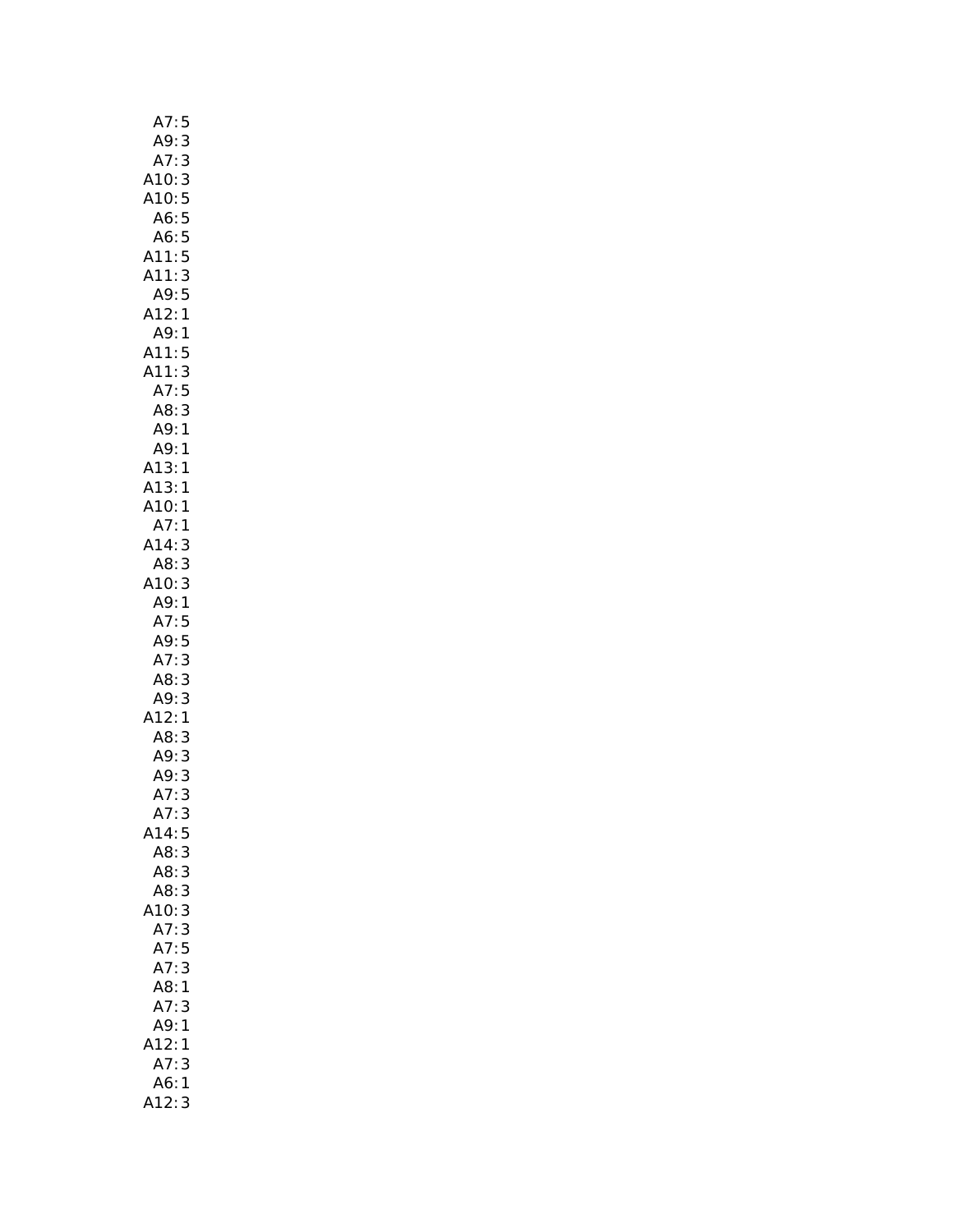| A7:<br>1                                                                        |
|---------------------------------------------------------------------------------|
| A7:<br>$\mathbf{1}$                                                             |
| A9: 3<br>A15: 3<br>A7: 1<br>3                                                   |
| 3                                                                               |
|                                                                                 |
| A10:1                                                                           |
| A9:5                                                                            |
| A11:3<br>A9:5<br>A6:5                                                           |
|                                                                                 |
|                                                                                 |
| A7:1                                                                            |
| A12:5                                                                           |
| A9: 1<br>A12: 1                                                                 |
|                                                                                 |
| A9:5                                                                            |
| 3<br>A9:                                                                        |
|                                                                                 |
|                                                                                 |
|                                                                                 |
|                                                                                 |
|                                                                                 |
|                                                                                 |
| . 3<br>A13: 3<br>A8: 3<br>A9: 1<br>A13: 1<br>A10: 3<br>A8: 3<br>A11: 1<br>A11:1 |
| A7:5                                                                            |
| A6:1                                                                            |
| A10:5                                                                           |
| A11:5                                                                           |
| A7:5                                                                            |
| A7:3                                                                            |
| A9:3                                                                            |
| A13:3                                                                           |
| A9:5                                                                            |
| A10:1                                                                           |
| - 3<br>- 46: 3<br>- 49: 5                                                       |
|                                                                                 |
|                                                                                 |
| A9:<br>3                                                                        |
| A7:<br>3                                                                        |
| A7:3                                                                            |
| A8:3                                                                            |
| A8:<br>$\mathbf{1}$                                                             |
| A11:<br>1                                                                       |
| A11:<br>5                                                                       |
| 3<br>A9:                                                                        |
| A9:3                                                                            |
| A7:<br>3                                                                        |
| A7:1                                                                            |
| A9:<br>5                                                                        |
| A14:5                                                                           |
| A11:<br>1                                                                       |
| A7:<br>3                                                                        |
| A7:<br>1                                                                        |
|                                                                                 |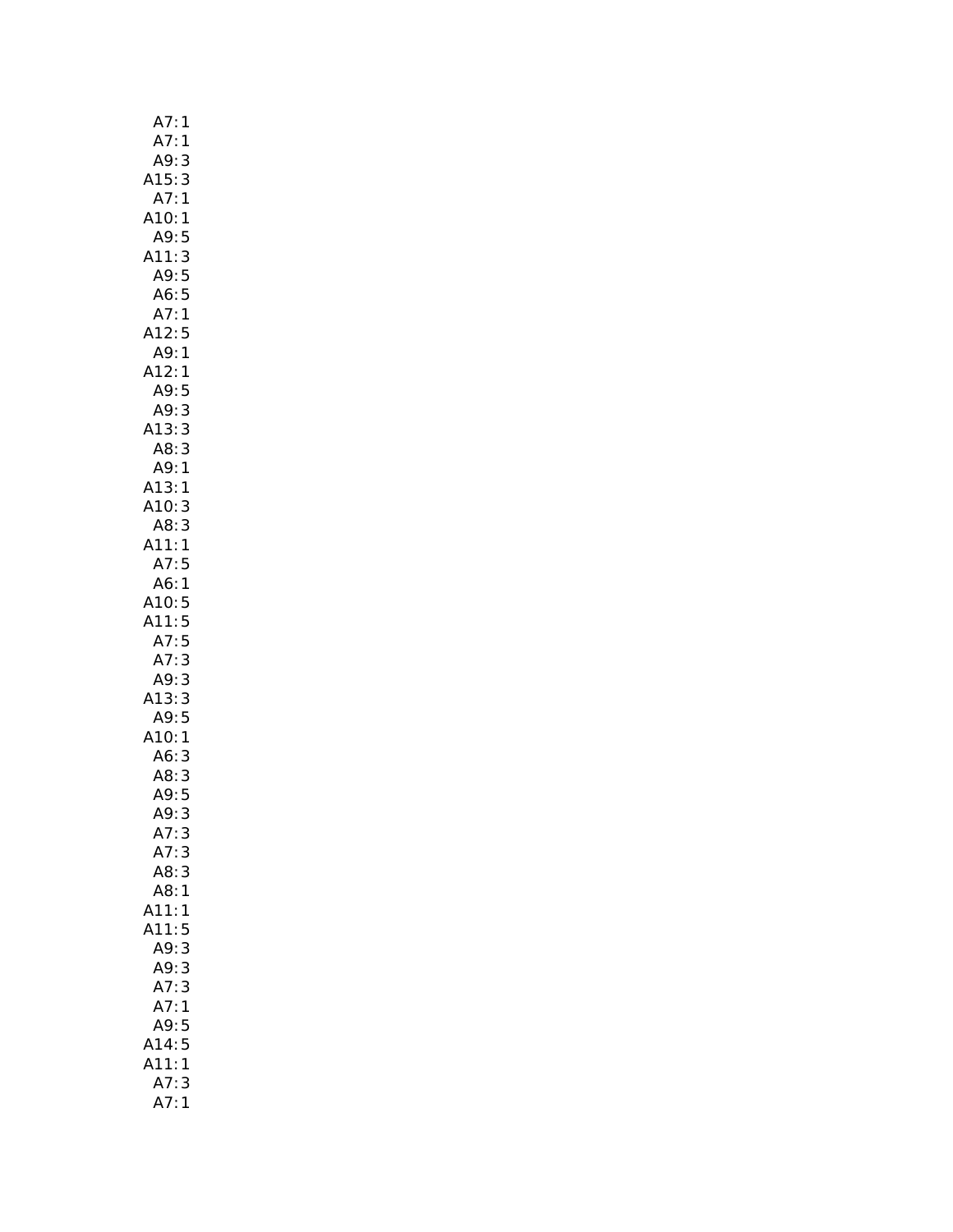| A8:<br>1                       |
|--------------------------------|
| A11:<br>$\mathbf{3}$           |
| $\overline{\mathbf{3}}$<br>A8: |
| A7:<br>$\mathbf{1}$            |
| A8:1                           |
| A9:<br>$\mathbf{1}$            |
| A6:5                           |
| A7:1                           |
| A9:1                           |
| A7:5                           |
| A7:3                           |
| A8:<br>$\mathbf{1}$            |
| A9:<br>$\mathbf{1}$            |
| A8: 3<br>A7: 1                 |
|                                |
| A8:1                           |
| A8:1                           |
| A7:<br>5                       |
| A7:3                           |
| A7:1                           |
| A10:5                          |
| A9:3                           |
| A7:5                           |
| A8:1                           |
| A7:1                           |
| $\mathbf{1}$<br>A7:            |
| A7:<br>1                       |
| A10:<br>$\mathbf{1}$           |
| A10:<br>$\frac{1}{2}$          |
| A8:<br>$\frac{1}{2}$           |
| A7:5                           |
| A9:3                           |
| A14:1                          |
| A9:1                           |
| A8:1                           |
| A8:5                           |
| A12:5                          |
| A11:5                          |
| A13:5<br>A10:3                 |
| A14:1                          |
| A9:<br>3                       |
| 3<br>A6:                       |
| A8:5                           |
| A7:<br>1                       |
| A12:<br>3                      |
| A12:<br>$\mathbf{1}$           |
| 5<br>A8:                       |
| A8:5                           |
| A8: 3                          |
| A13:3                          |
| A6:5                           |
|                                |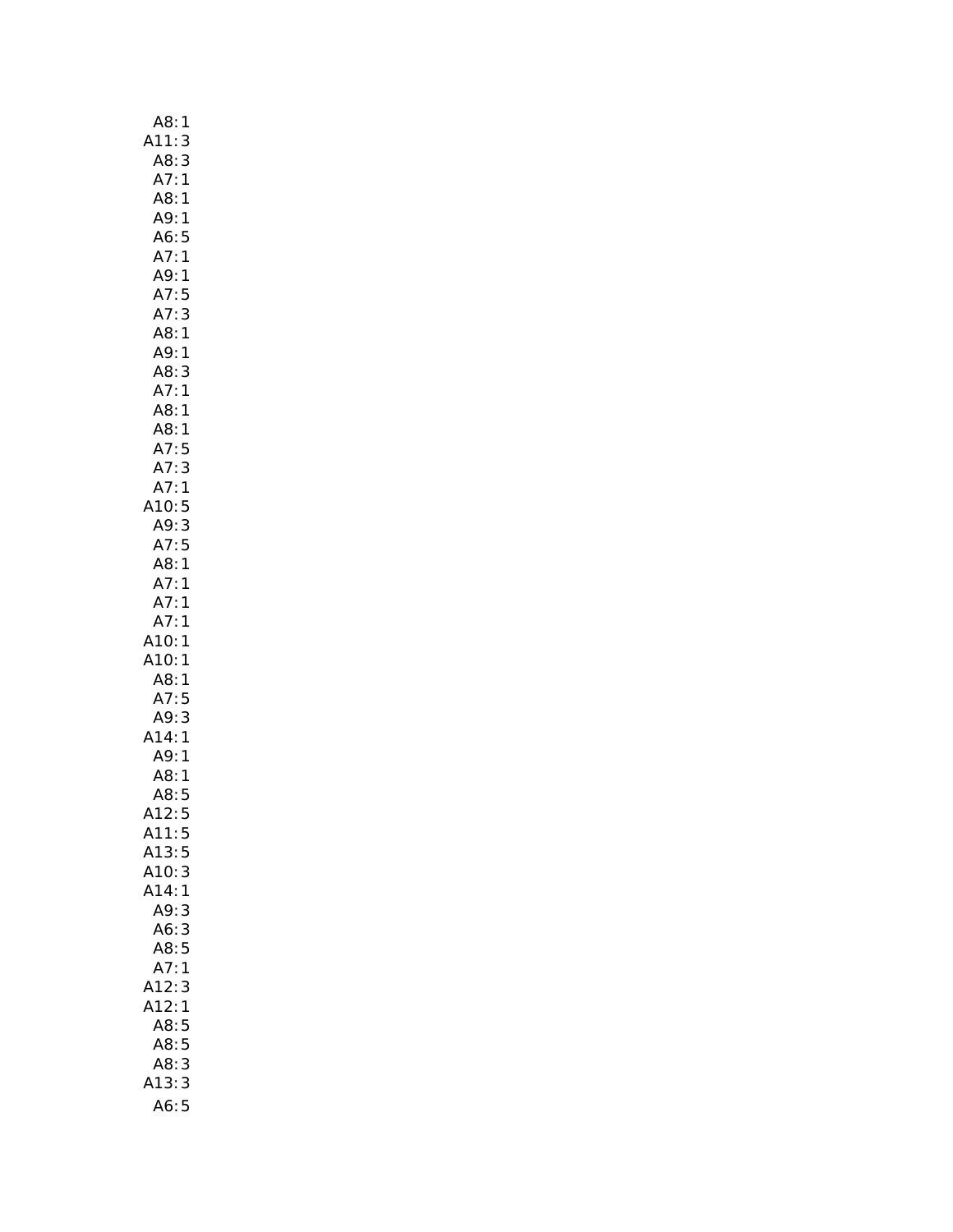| 5<br>A6:                                     |  |
|----------------------------------------------|--|
| A8:<br>5                                     |  |
| 13:<br>$\frac{1}{5}$                         |  |
| A8:<br>1                                     |  |
| A11:5                                        |  |
| A7:<br>$\mathbf{1}$                          |  |
| A8:1                                         |  |
| A7:                                          |  |
| $\mathbf{1}$                                 |  |
| A7:<br>$\mathbf{1}$                          |  |
| A8:5                                         |  |
| 3<br>A10:                                    |  |
| A8:1                                         |  |
| A9:5                                         |  |
| A8:5<br>A8:5<br>13:3<br>A9:5<br>A6:5<br>A9:1 |  |
| A13:                                         |  |
|                                              |  |
|                                              |  |
|                                              |  |
| A8:<br>3                                     |  |
| $\mathbf{1}$<br>A14:                         |  |
|                                              |  |
| A8:1<br>A8:5                                 |  |
|                                              |  |
| A10:<br>$\mathbf{1}$                         |  |
| A7:<br>3                                     |  |
| A10:1                                        |  |
|                                              |  |
|                                              |  |
|                                              |  |
| A6: 5<br>A9: 5                               |  |
| A11:5                                        |  |
| 3<br>A15:                                    |  |
| A9:1                                         |  |
| A6:5                                         |  |
| A11:<br>$\mathbf{1}$                         |  |
| A10:<br>3                                    |  |
| A6:5                                         |  |
| A8:<br>3                                     |  |
| 3<br>A7:                                     |  |
| A9:<br>3                                     |  |
| A9:<br>1                                     |  |
| A12:<br>1                                    |  |
| A8:<br>3                                     |  |
| A9:                                          |  |
| 3                                            |  |
| 3<br>A12:                                    |  |
| A10:<br>1                                    |  |
| A8:<br>1                                     |  |
| A10:<br>3                                    |  |
| A7:<br>3                                     |  |
| A8:<br>1                                     |  |
| A11:<br>1                                    |  |
| 12:<br>1                                     |  |
| A8:<br>1                                     |  |
| A14:<br>1<br>A7:<br>1                        |  |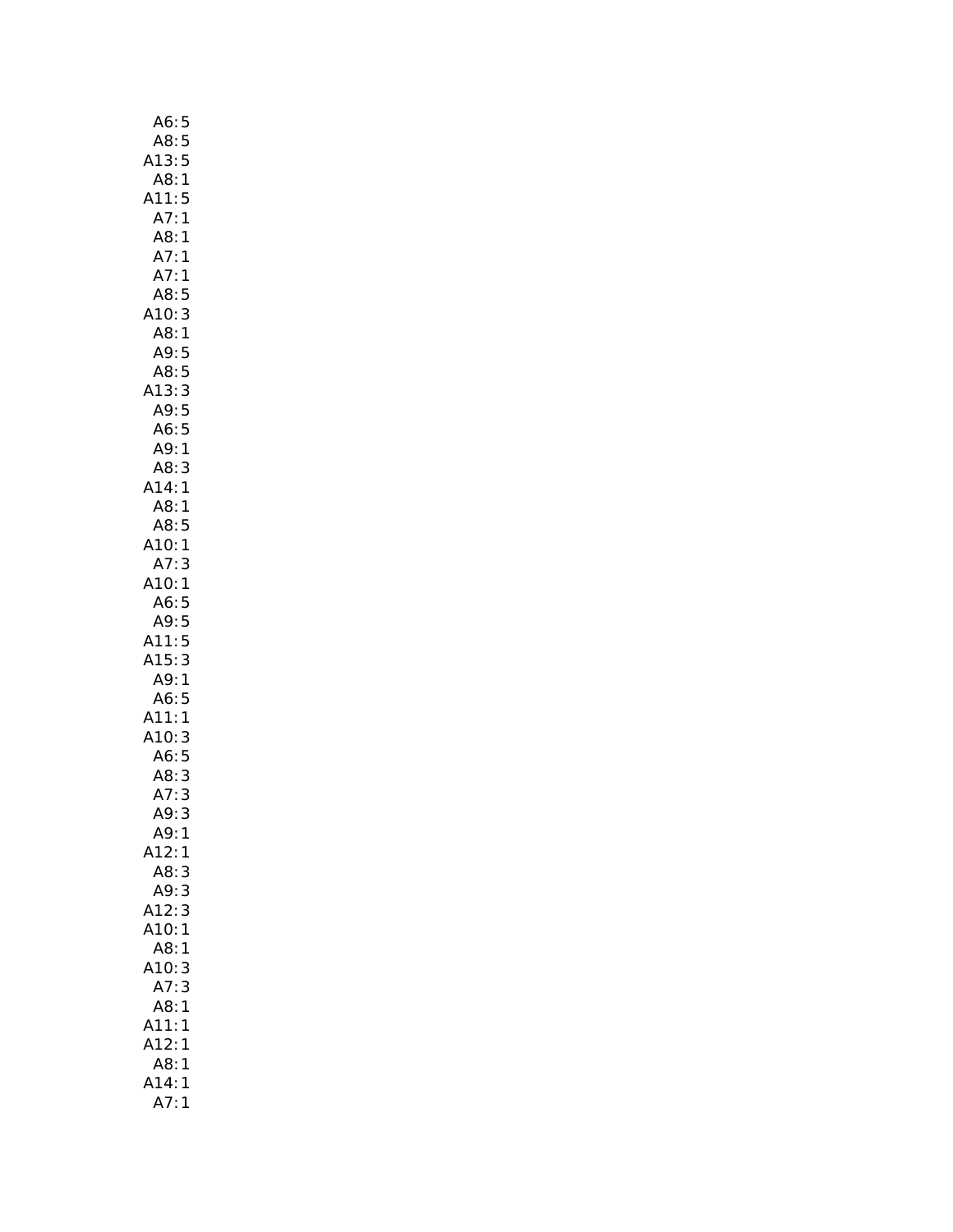| A10:1                     |
|---------------------------|
| A11:5                     |
| 5<br>A6:                  |
| A9: 3                     |
| A9:1                      |
| A6:<br>3                  |
| A9:1                      |
| A7:5                      |
| A7:1                      |
| A8:5                      |
| A9:1                      |
| A9:5                      |
| A12:5                     |
| A7:3                      |
| A6:1                      |
| $\frac{1}{2}$<br>A8:      |
| A8:<br>$\mathbf{1}$       |
| A7:1                      |
| A10:1                     |
| A10:1                     |
| A8:1                      |
| A9:5                      |
| A10: 3                    |
| A9:1                      |
| A6:5                      |
| A9:3                      |
| A10:3                     |
| A9:1                      |
| A9:<br>3                  |
| A9:5                      |
| A8:5                      |
|                           |
| A6: 5<br>A12: 3           |
| A9:3                      |
| A12:1                     |
| A8:1                      |
| A7:<br>5                  |
| A11:5                     |
| A9:3                      |
| A8:3                      |
| A8:3                      |
| A13:1                     |
| A10:<br>3                 |
| A11:<br>3                 |
| A7:5                      |
|                           |
| A7:<br>3<br>3<br>$\vdots$ |
| A7<br>A11:<br>3           |
|                           |
| A6:<br>$\mathbf{1}$       |
| A8:5                      |
| A7:5                      |
| A7:<br>3                  |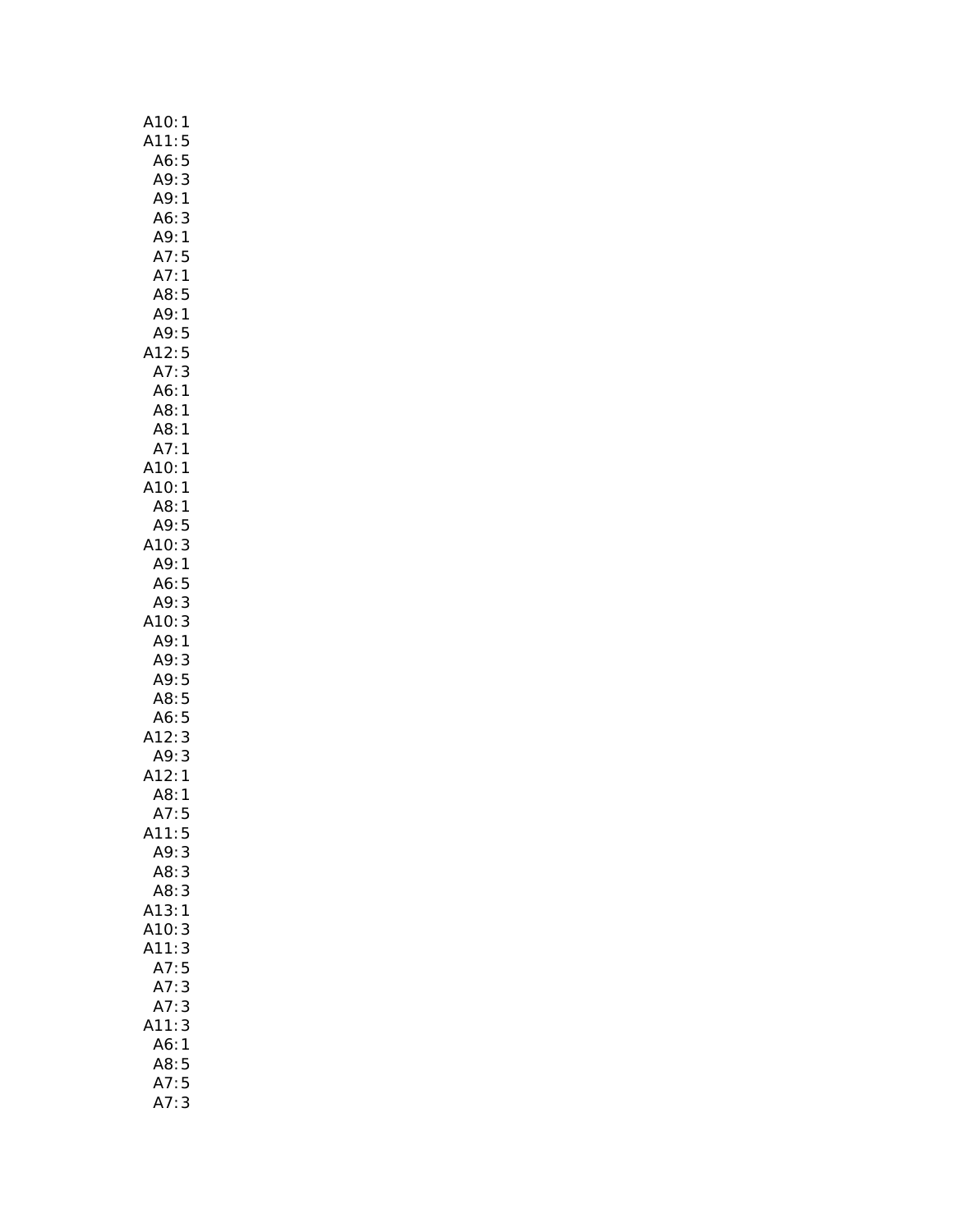| A6:<br>A9:<br>$\frac{3}{1}$                                                                                                                                                 |
|-----------------------------------------------------------------------------------------------------------------------------------------------------------------------------|
|                                                                                                                                                                             |
|                                                                                                                                                                             |
| A6:3<br>A8:3<br>A7:3<br>A9:3<br>A6:5<br>A6:5                                                                                                                                |
|                                                                                                                                                                             |
|                                                                                                                                                                             |
|                                                                                                                                                                             |
| A8:1                                                                                                                                                                        |
|                                                                                                                                                                             |
|                                                                                                                                                                             |
|                                                                                                                                                                             |
|                                                                                                                                                                             |
|                                                                                                                                                                             |
|                                                                                                                                                                             |
|                                                                                                                                                                             |
|                                                                                                                                                                             |
|                                                                                                                                                                             |
|                                                                                                                                                                             |
|                                                                                                                                                                             |
|                                                                                                                                                                             |
|                                                                                                                                                                             |
|                                                                                                                                                                             |
| A9: 3<br>A12: 3<br>A12: 3<br>A13: 5<br>A13: 5<br>A7: 5<br>A8: 5<br>A8: 5<br>A8: 4<br>A10: 3<br>A12: 3<br>A12: 3<br>A12: 3<br>A11: 5<br>A12: 4<br>A12: 4<br>A11: 5<br>A11: 5 |
|                                                                                                                                                                             |
|                                                                                                                                                                             |
|                                                                                                                                                                             |
|                                                                                                                                                                             |
| A7:3<br>A9:3<br>A8:1<br>A8:3<br>A8:1<br>A7:3<br>A7:5<br>A7:5<br>A8:5                                                                                                        |
|                                                                                                                                                                             |
|                                                                                                                                                                             |
|                                                                                                                                                                             |
|                                                                                                                                                                             |
|                                                                                                                                                                             |
|                                                                                                                                                                             |
| A12:<br>5                                                                                                                                                                   |
| A10:1                                                                                                                                                                       |
| A7:5                                                                                                                                                                        |
| 5<br>A8:                                                                                                                                                                    |
| A8:<br>$\mathbf{1}$                                                                                                                                                         |
| A9:<br>3                                                                                                                                                                    |
| A9:<br>1                                                                                                                                                                    |
| A9:<br>1                                                                                                                                                                    |
| 5<br>A10:                                                                                                                                                                   |
| A10:<br>3                                                                                                                                                                   |
| A7:<br>3                                                                                                                                                                    |
| A7:5                                                                                                                                                                        |
| A12:<br>5                                                                                                                                                                   |
| A9:<br>1                                                                                                                                                                    |
|                                                                                                                                                                             |
| A8:<br>1                                                                                                                                                                    |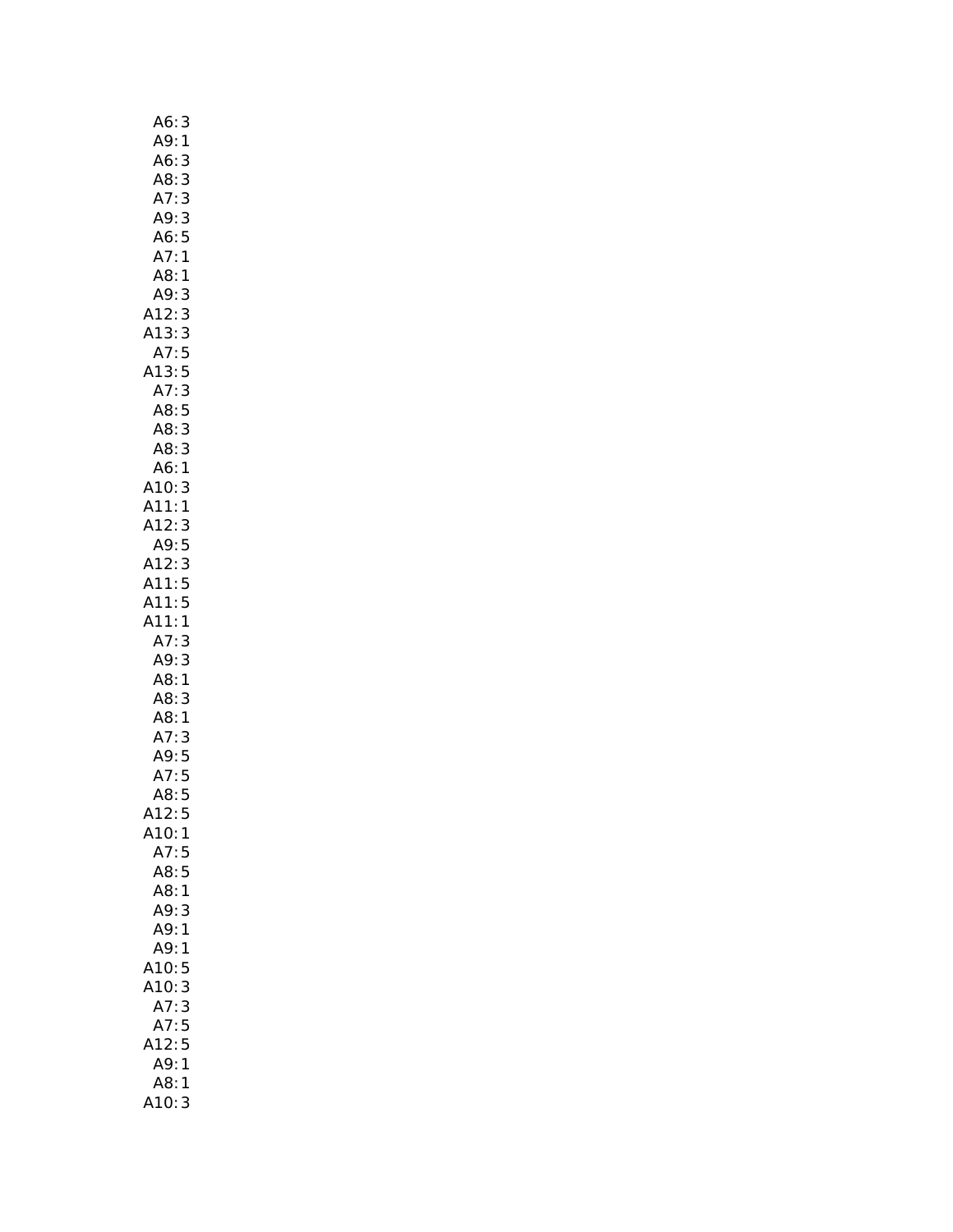| A8:                                                                                                      | $\mathbf{1}$  |
|----------------------------------------------------------------------------------------------------------|---------------|
| A6:3                                                                                                     |               |
| .<br>A8:                                                                                                 | $\frac{5}{5}$ |
|                                                                                                          |               |
|                                                                                                          | 3             |
| A6:3                                                                                                     |               |
| A7:1                                                                                                     |               |
| A7:3                                                                                                     |               |
| A11:5                                                                                                    |               |
| A9: 1                                                                                                    |               |
| A9: 3                                                                                                    |               |
| A10:5                                                                                                    |               |
| A8:3                                                                                                     |               |
|                                                                                                          |               |
| A7:5<br>A9:5<br>A8:5                                                                                     |               |
|                                                                                                          |               |
| A9:3                                                                                                     |               |
|                                                                                                          |               |
|                                                                                                          |               |
| A <sub>7: 3</sub><br>A <sub>10: 3</sub><br>A <sub>7: 3</sub><br>A <sub>14: 5</sub><br>A <sub>12: 1</sub> |               |
|                                                                                                          |               |
| A8:1                                                                                                     |               |
| A13:1                                                                                                    |               |
| A8:5                                                                                                     |               |
| A8:3                                                                                                     |               |
| A11:3                                                                                                    |               |
| A9:1                                                                                                     |               |
| A9:1                                                                                                     |               |
| A8:3                                                                                                     |               |
| A7:1                                                                                                     |               |
| A7:1                                                                                                     |               |
| A6:5                                                                                                     |               |
| A6:5                                                                                                     |               |
| A8: 3                                                                                                    |               |
| A7:1                                                                                                     |               |
| A7:5                                                                                                     |               |
| A6:5                                                                                                     |               |
| A13:                                                                                                     | $\mathbf{1}$  |
| A9:<br>A10:                                                                                              | 3             |
|                                                                                                          | 1             |
| A6:3<br>A7:1                                                                                             |               |
| A7:3                                                                                                     |               |
| A15:                                                                                                     | 3             |
| A6:1                                                                                                     |               |
| A8:                                                                                                      | 1             |
| A6:                                                                                                      | 1             |
| A8:                                                                                                      | 1             |
| A9:                                                                                                      | 1             |
| A9:                                                                                                      | 3             |
| A9:5                                                                                                     |               |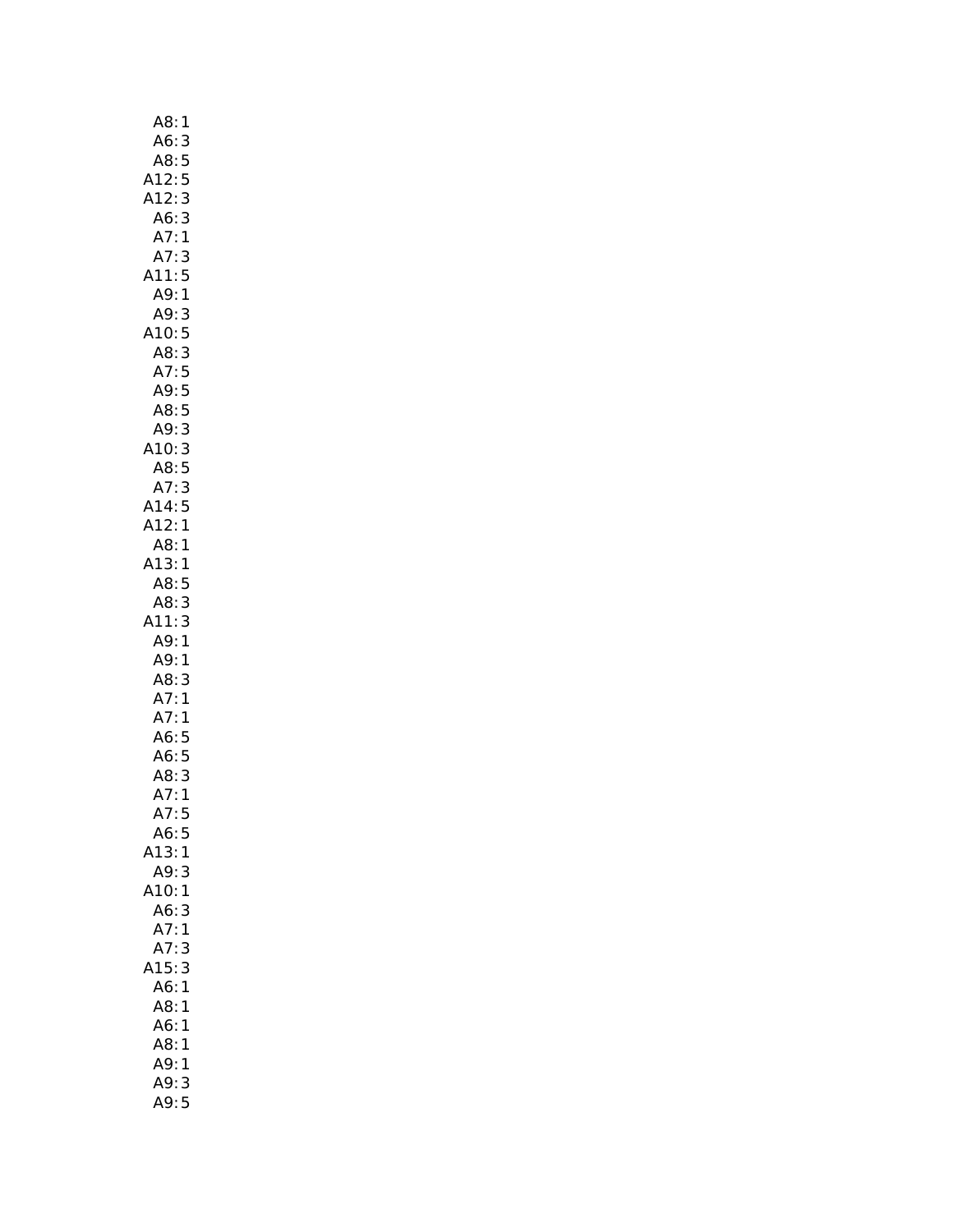| A10:<br>5                                                        |
|------------------------------------------------------------------|
| A9:<br>5                                                         |
| 3<br>$\mathsf{A11}$ :                                            |
|                                                                  |
| . .<br>A7: 3<br>A9: 5<br>A7: 3<br>A7: 3                          |
|                                                                  |
|                                                                  |
| A<br>A9:3<br>A10:5<br>A7:1                                       |
|                                                                  |
|                                                                  |
|                                                                  |
| ATU: 5<br>A7: 1<br>A7: 3<br>A12: 5<br>A10: 5<br>A15: 1<br>A15: 1 |
|                                                                  |
|                                                                  |
|                                                                  |
|                                                                  |
| A15:1                                                            |
| A8:3                                                             |
| A10:1                                                            |
|                                                                  |
| - - -<br>A6: 3<br>A7: 3<br>A7: 3                                 |
|                                                                  |
| A8: 3<br>A7: 3<br>A8: 1                                          |
|                                                                  |
|                                                                  |
|                                                                  |
|                                                                  |
|                                                                  |
| A8:1<br>A10:3<br>A7:5<br>A7:5<br>A7:1<br>A8:5<br>A13:3           |
|                                                                  |
| 3<br>3                                                           |
| A7:<br>A9:<br>3                                                  |
| A14:<br>3                                                        |
| A8:3                                                             |
| 3<br>410:                                                        |
| A8: 5                                                            |
| A7:5                                                             |
| A7:1                                                             |
| A9:<br>3                                                         |
| 12:<br>1                                                         |
| A8:<br>3                                                         |
| A9:                                                              |
| 3<br>1<br>A9:                                                    |
| 10:<br>3                                                         |
| A9.<br>3                                                         |
| A6:<br>3                                                         |
| A8:<br>3                                                         |
| A11:<br>1                                                        |
| A7:<br>5                                                         |
| A8:<br>$\mathbf{1}$                                              |
| .<br>A7:<br>5                                                    |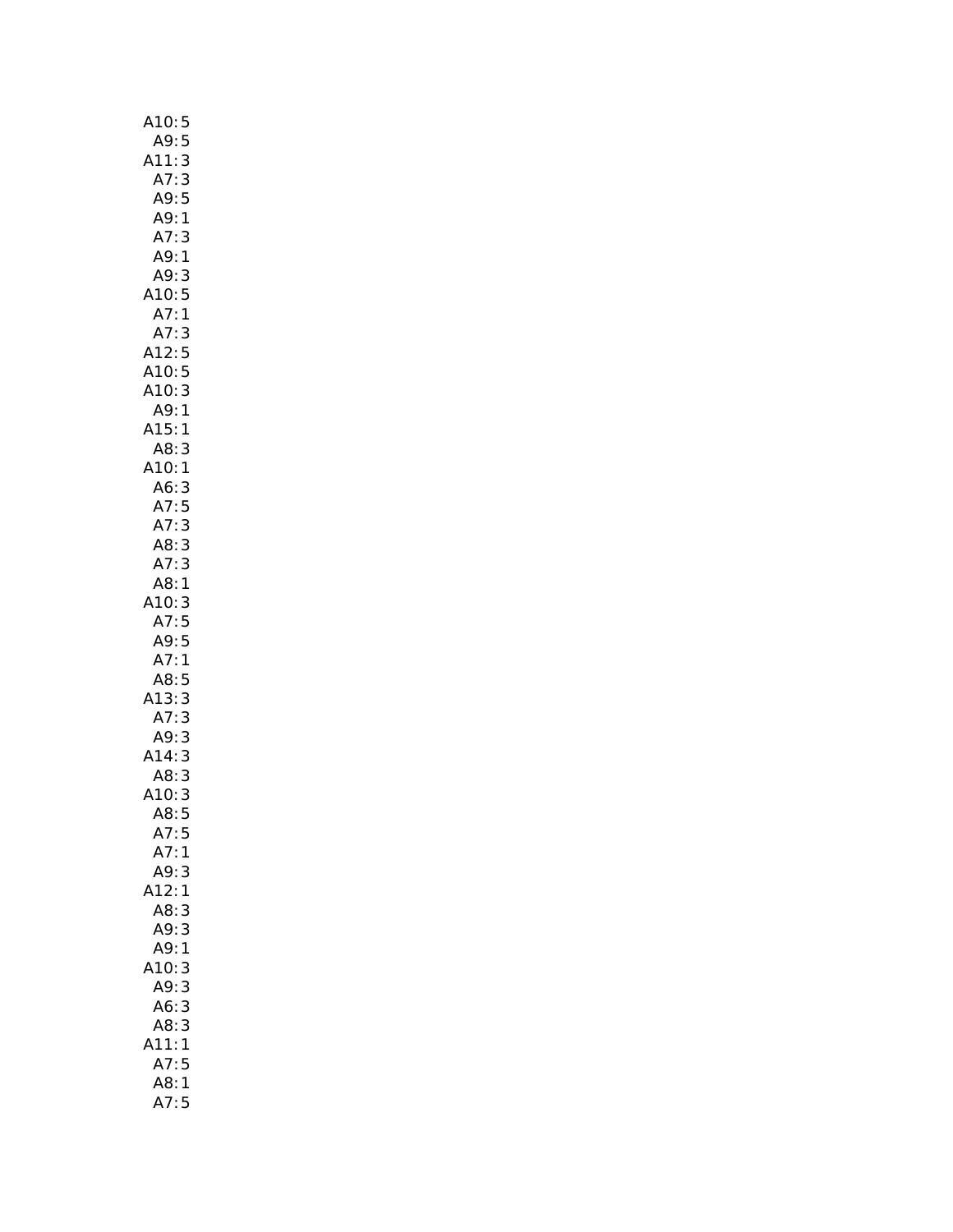| A8:1                                                                                                         |
|--------------------------------------------------------------------------------------------------------------|
| A7:<br>113331                                                                                                |
| A8:                                                                                                          |
| A9: 3<br>A12: 3<br>A10: 5<br>A8: 1<br>A3: 3<br>A9: 5<br>A9: 5<br>A9: 5<br>A11: 1                             |
|                                                                                                              |
|                                                                                                              |
|                                                                                                              |
|                                                                                                              |
|                                                                                                              |
|                                                                                                              |
|                                                                                                              |
|                                                                                                              |
|                                                                                                              |
|                                                                                                              |
|                                                                                                              |
|                                                                                                              |
|                                                                                                              |
|                                                                                                              |
|                                                                                                              |
|                                                                                                              |
|                                                                                                              |
|                                                                                                              |
|                                                                                                              |
|                                                                                                              |
|                                                                                                              |
|                                                                                                              |
|                                                                                                              |
|                                                                                                              |
| A7: 3<br>A9: 5<br>A7: 5<br>A7: 5<br>A3: 3<br>A10: 3<br>A10: 3<br>A10: 5<br>A8: 5<br>A10: 1<br>A7: 1<br>A3: 5 |
| 5<br>410:                                                                                                    |
| A8:3                                                                                                         |
| A13:<br>5                                                                                                    |
| 3<br>A11:                                                                                                    |
| A13:<br>$\mathbf{1}$                                                                                         |
| A7:<br>1                                                                                                     |
| A11:<br>5                                                                                                    |
| A12:<br>1                                                                                                    |
| A10:<br>3                                                                                                    |
| A8:<br>1                                                                                                     |
| A8:<br>3                                                                                                     |
| A9:<br>1                                                                                                     |
| 1<br>А                                                                                                       |
| 3                                                                                                            |
| $rac{12}{12}$<br>413:<br>3<br>A8:<br>1                                                                       |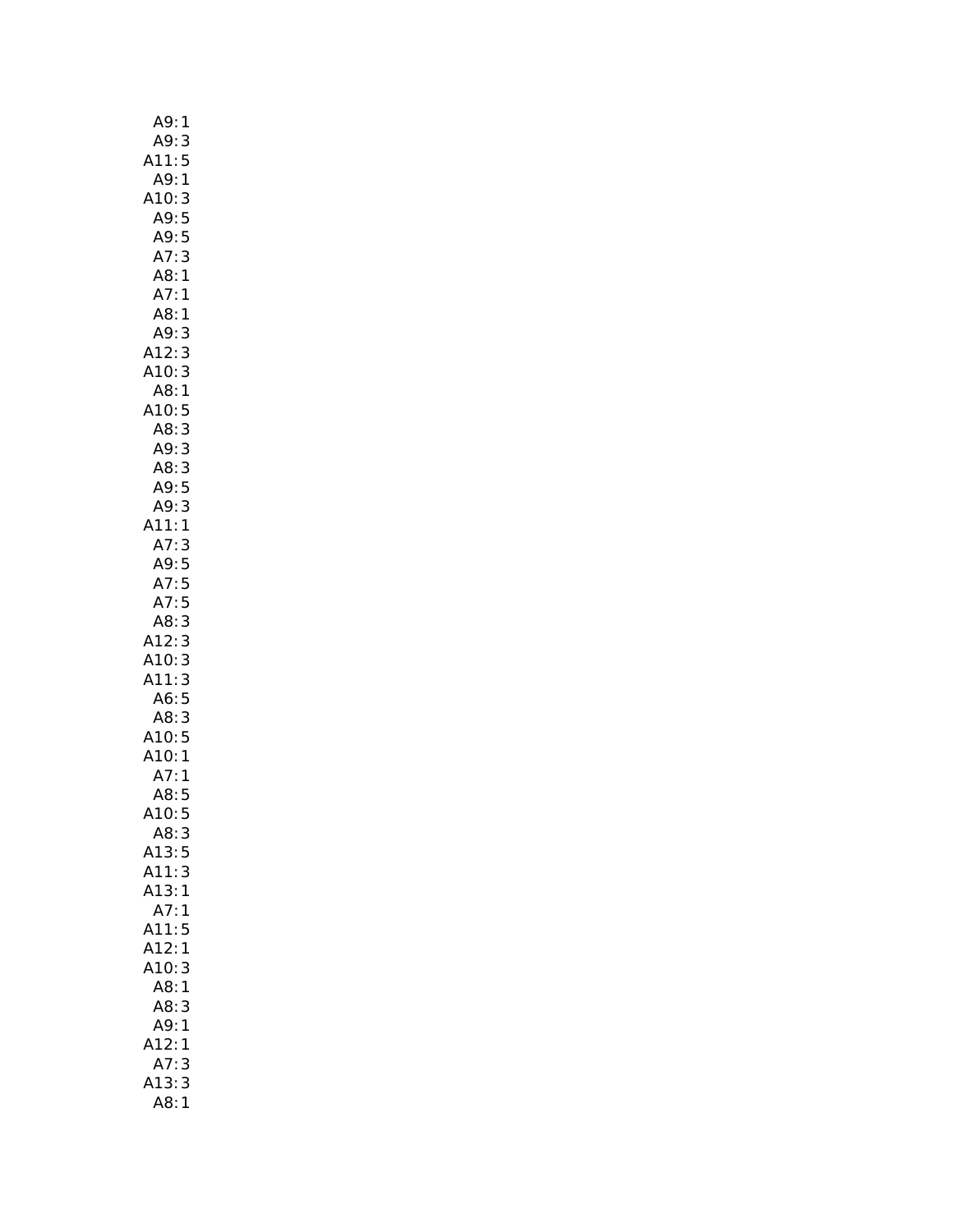| A8:                                                            |               |
|----------------------------------------------------------------|---------------|
| A8:                                                            | $\frac{5}{1}$ |
| $rac{1}{12}$ :                                                 | 5             |
| A8:                                                            | 3             |
|                                                                | 3<br>5        |
|                                                                |               |
| A7:<br>:A11<br>:A7                                             | 3             |
| A11:3                                                          |               |
|                                                                |               |
|                                                                |               |
|                                                                |               |
|                                                                |               |
|                                                                |               |
|                                                                |               |
|                                                                |               |
|                                                                |               |
|                                                                |               |
|                                                                |               |
| A8:                                                            |               |
|                                                                |               |
| но.<br>A8:5<br>A6:5<br>14:5                                    |               |
| A6:<br>A14:                                                    |               |
| A10:1                                                          |               |
| A9:                                                            | 5             |
| A8:                                                            |               |
| A9:                                                            | 3<br>3        |
| A8:                                                            | 3             |
| A12:                                                           |               |
| A12:3<br>A12:1                                                 |               |
|                                                                |               |
|                                                                |               |
|                                                                |               |
| A12.1<br>A8:5<br>A6:3<br>A12:3<br>A7:1<br>A7:1<br>A7:1<br>A8:3 |               |
|                                                                |               |
|                                                                |               |
|                                                                |               |
| A8:                                                            | 3             |
| A14:                                                           | 1             |
| A13:                                                           | 3             |
| A8:1                                                           |               |
| A10:                                                           | 3             |
| A13:1                                                          |               |
| A6:                                                            | 3             |
| A9:1                                                           |               |
| A9:1                                                           |               |
| A9:                                                            | 3             |
| A8:                                                            | 1             |
| A7:<br>A6:1                                                    | 3             |
| A7:                                                            | 3             |
| A7:                                                            | 3             |
|                                                                |               |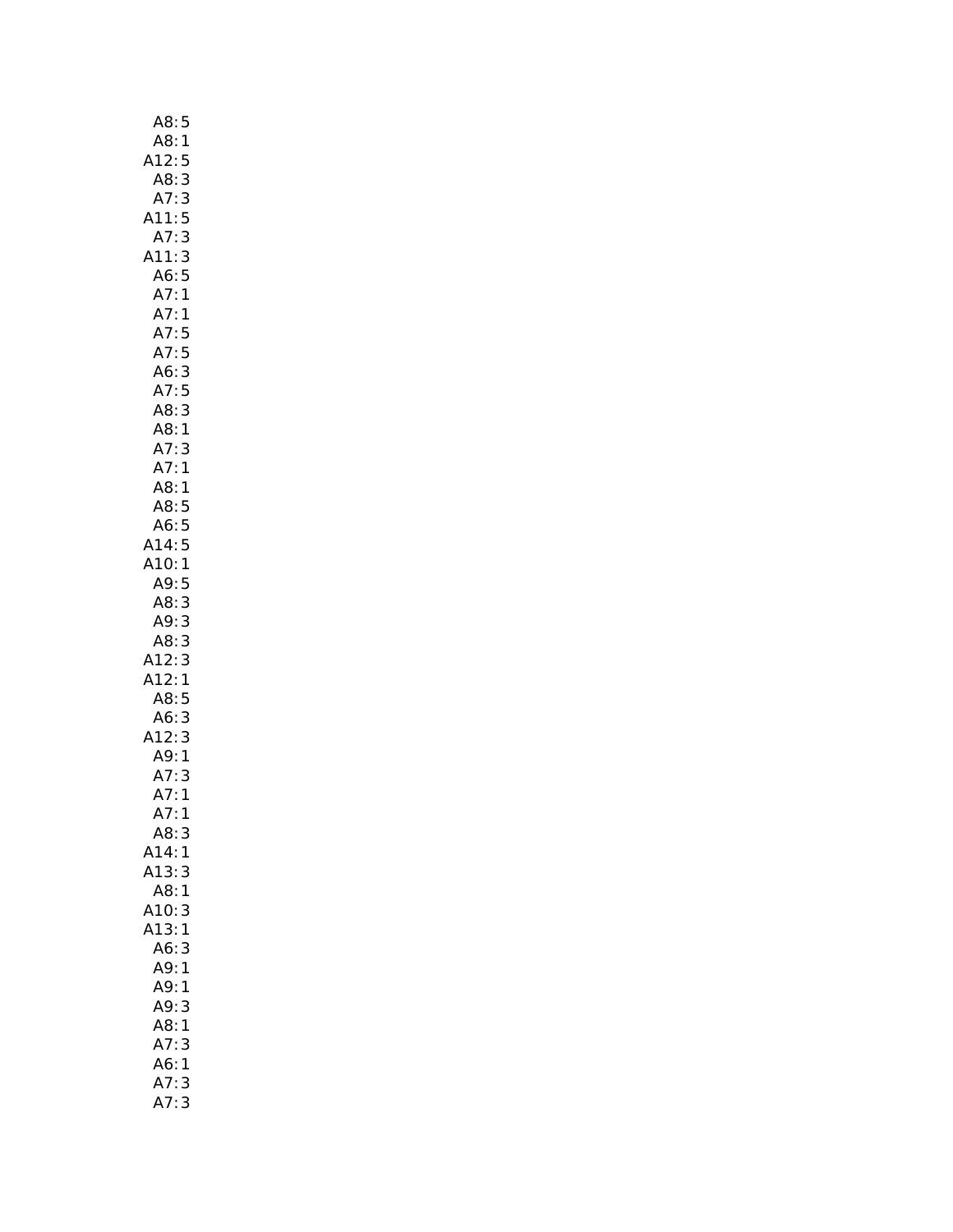| A8:<br>5                                    |
|---------------------------------------------|
| A8:<br>1                                    |
| 1                                           |
| A10:<br>:A10<br>:A9<br>3                    |
| 3                                           |
| A8:3                                        |
| A10:1                                       |
| A10:5                                       |
| A11:1                                       |
| A10:1                                       |
| A7:3                                        |
| A6:1                                        |
| A7:1                                        |
| A8:1                                        |
| A13:<br>1                                   |
| A8:<br>3                                    |
| A9:<br>$\mathbf{1}$                         |
| A10:<br>1                                   |
| A7: 3<br>A7: 3                              |
|                                             |
| A6: 3<br>A12: 1                             |
|                                             |
| A10:5                                       |
| A9:3                                        |
| A9: 3<br>A9: 5                              |
| A7:3                                        |
| A10:1                                       |
| A7:3                                        |
| A10:3                                       |
| A9:1                                        |
| A8:5                                        |
| A9: 3<br>A9: 5<br>A8: 1<br>A10: 1<br>A10: 5 |
|                                             |
|                                             |
|                                             |
|                                             |
| A8:1                                        |
| A10:<br>3                                   |
| A8:1                                        |
| A7:<br>3                                    |
| A13:<br>5                                   |
| 3<br>A7:                                    |
|                                             |
| A7:<br>3                                    |
| A8:<br>3                                    |
| A8:<br>3                                    |
| .11:<br>1                                   |
| 3                                           |
| A9:<br>A12:5                                |
| 3                                           |
| A13:<br>A8:<br>1                            |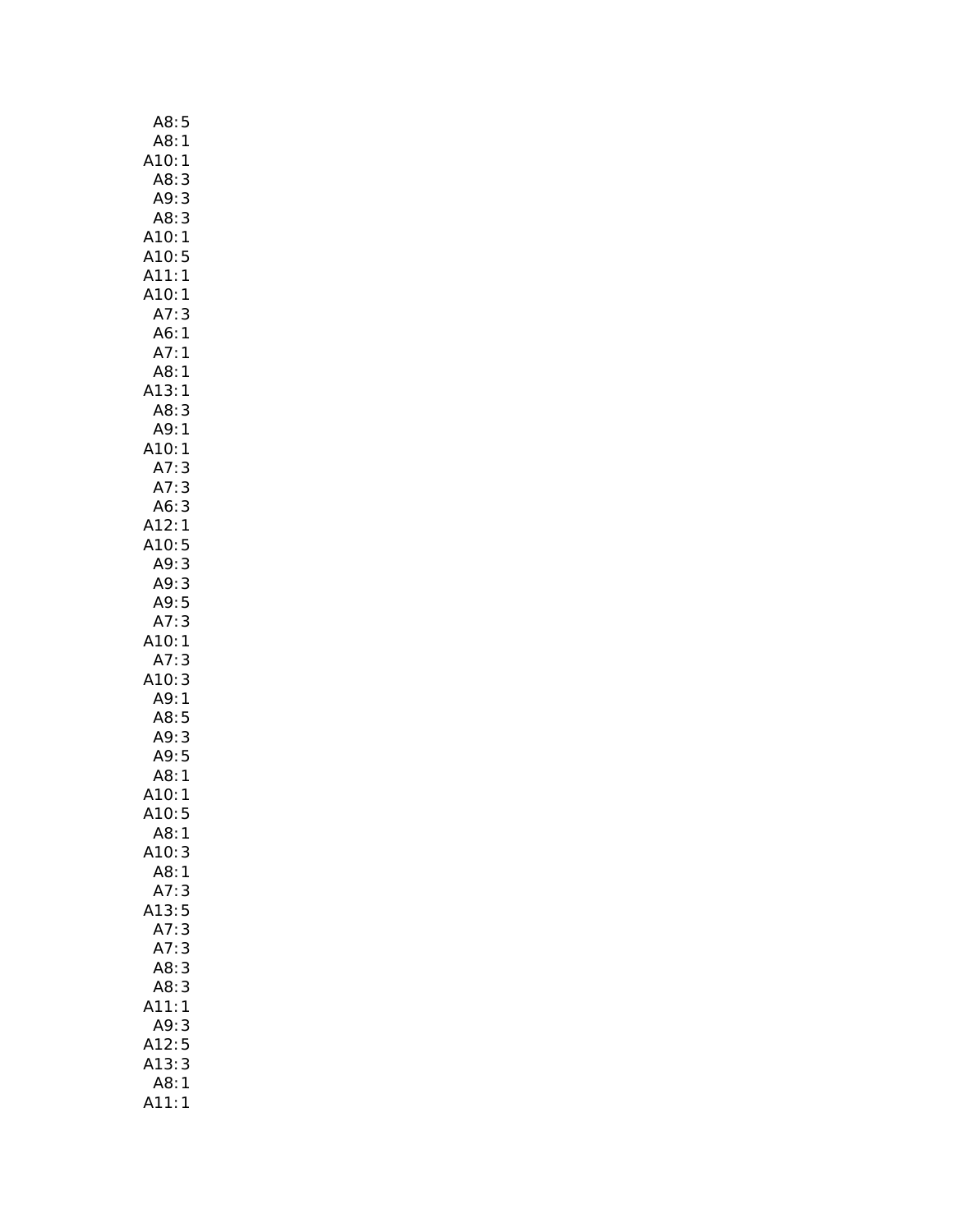| A7:<br>1                     |
|------------------------------|
| A10:<br>1                    |
| A14:1                        |
| A6:<br>3                     |
| A6:1                         |
| A14:1                        |
| A10:3                        |
| 3<br>A11:                    |
| A10:1                        |
| A10:1                        |
| 3<br>A8:                     |
| A12:<br>3                    |
| A8:5                         |
| A10:5                        |
| A8:5                         |
| $\mathbf{1}$                 |
| A9:<br>:A11<br>.11:5<br>A9:5 |
|                              |
| 3                            |
| A11:<br>A7:<br>1             |
| A6:<br>5                     |
| A8:1                         |
| A13:5                        |
| A13:3<br>A11:5<br>A8:5       |
|                              |
|                              |
| A8:3                         |
| A11:1                        |
| A9:1                         |
| A9:<br>3                     |
| A11:<br>$\mathbf{1}$         |
| A7:<br>3                     |
| 3<br>A6:                     |
| 3<br>A14:                    |
| A9:<br>3                     |
| A8:1                         |
| A8:<br>3                     |
| A12:<br>1                    |
| A9:<br>5                     |
| 5<br>A15:                    |
| A9:<br>$\mathbf{1}$          |
| A10:<br>5                    |
| A9:<br>1                     |
| A10:<br>1                    |
| A12:<br>1                    |
| A9:<br>5                     |
| A8:<br>1                     |
| A9:<br>5                     |
| A7:<br>5                     |
| 5<br>A7:                     |
| .<br>412:<br>^<br>3          |
| 12:<br>3                     |
|                              |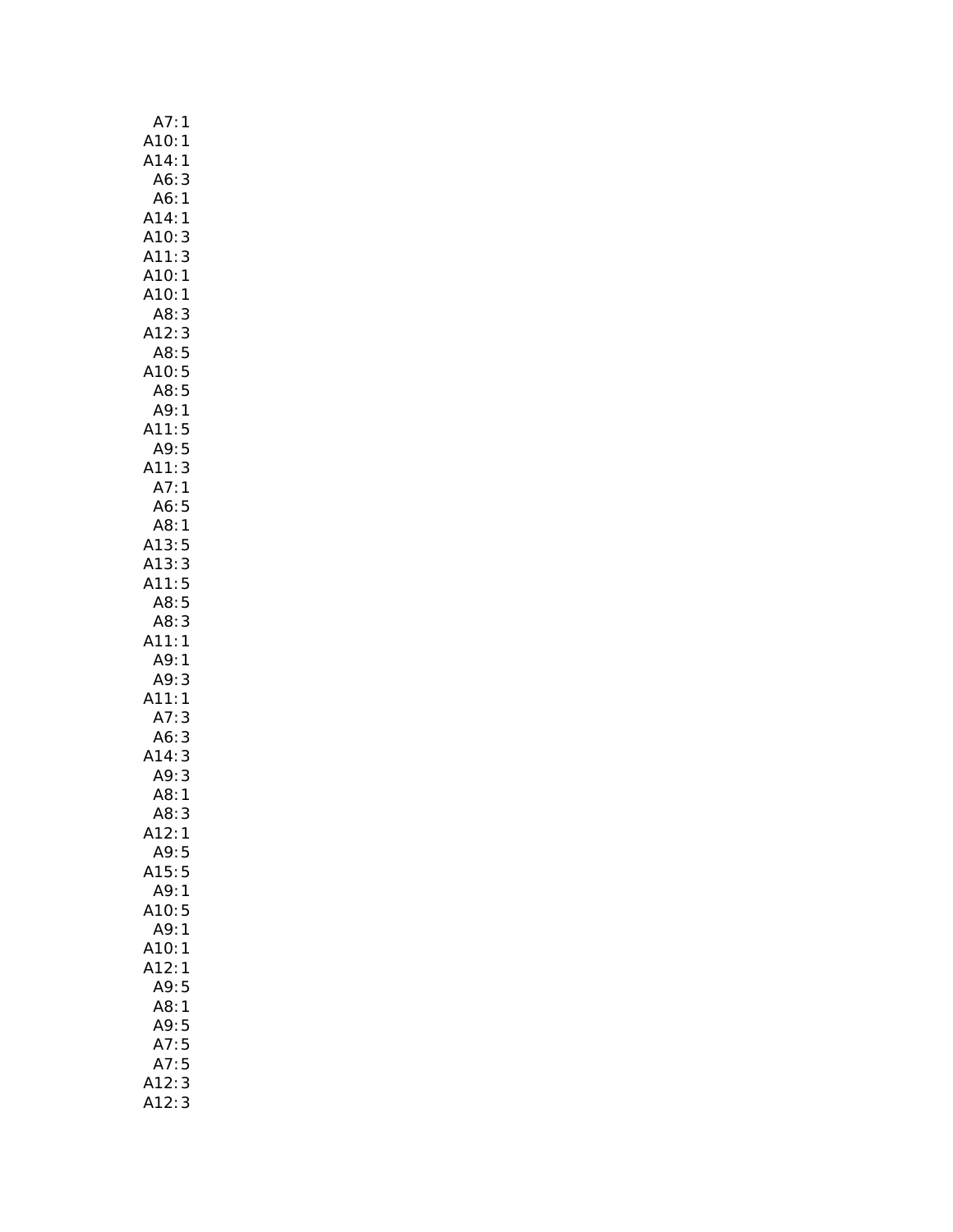| A9:<br>3               |
|------------------------|
| A10:<br>$\mathbf{1}$   |
| A8:<br>5               |
| A8:<br>$\mathbf{1}$    |
| A8:3                   |
| A11:5                  |
| A6:1                   |
| A8:1                   |
| A7:<br>1               |
| A8:<br>3               |
| A7:                    |
| A9:                    |
| 333535<br>A7:          |
| A9:                    |
| A8:                    |
| A9:                    |
|                        |
| A10:<br>A11:<br>3      |
| $\mathbf{1}$           |
| A7:<br>3               |
| A13:5                  |
| .<br>A12:1             |
| A9:3                   |
| A14:1                  |
| A9:5                   |
| A8:5                   |
| A8:1                   |
| A8:1                   |
| A9:<br>$\mathbf{1}$    |
| 3                      |
| .10:<br>A9:<br>1       |
| A11:<br>3              |
| A9:<br>3               |
| A7:<br>A9:<br>A7:<br>3 |
| 3                      |
| 3                      |
| A8:<br>1               |
| A7:<br>3               |
| A10:1                  |
| A12:3                  |
| A7:1                   |
| A10:1                  |
| A7:5                   |
| A8:5                   |
| A6:1                   |
| A10:<br>1              |
| A10:<br>3              |
| A8:<br>3               |
| A10:<br>1              |
| A9:<br>5               |
|                        |
| A9:<br>3               |
| A8:<br>3               |
| A8:3                   |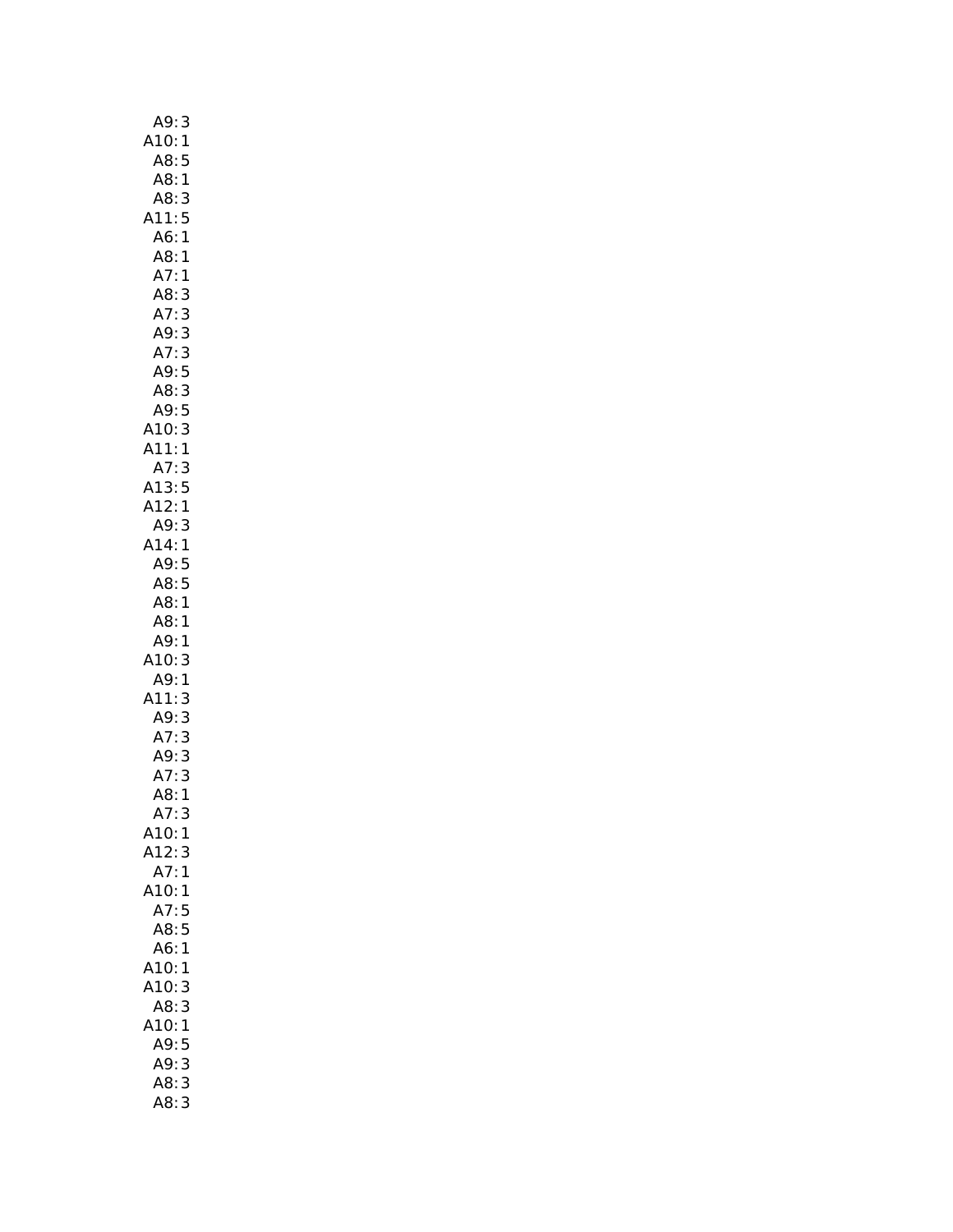| A9: 3                                                          |              |
|----------------------------------------------------------------|--------------|
|                                                                |              |
| A8: 3<br>A12: 1                                                |              |
| A8:1                                                           |              |
| A8: 3                                                          |              |
| A8:1                                                           |              |
| A9: 1                                                          |              |
| A7:3                                                           |              |
| A9:5                                                           |              |
| A13:5<br>A8:3<br>A8:5                                          |              |
|                                                                |              |
|                                                                |              |
|                                                                |              |
|                                                                |              |
| Ao: 5<br>A6: 5<br>Ao: 5<br>A10: 1<br>A11: 1<br>A11: 5<br>A6: 5 |              |
|                                                                |              |
|                                                                |              |
|                                                                |              |
|                                                                |              |
| A6:5                                                           |              |
| A8:1                                                           |              |
| A9:1                                                           |              |
| A8:3                                                           |              |
| A11:5<br>A10:5                                                 |              |
|                                                                |              |
| 2:1<br>$\mathsf{A}1$                                           |              |
| A11:5                                                          |              |
| A10:1                                                          |              |
| A13:5                                                          |              |
| A6:1                                                           |              |
| A8:                                                            | 1            |
| A8:                                                            | 1            |
| A7:                                                            | $\mathbf{1}$ |
| 9:3,<br>A11:1<br>A10:3<br>A11                                  |              |
|                                                                |              |
|                                                                |              |
| A11:                                                           |              |
| A12:                                                           | 1            |
| A12:1                                                          |              |
| A11:                                                           | 3            |
| A7:1                                                           |              |
| A6:1                                                           |              |
| A6:                                                            | 3            |
| A6:                                                            | 3            |
| A14:                                                           | 1            |
| A11:                                                           | 1            |
| A13:                                                           | 1            |
| A8:                                                            | 5            |
| A7:                                                            | 5            |
| A8:                                                            | 3            |
| A8:                                                            |              |
| A9:                                                            | 3<br>1       |
| A9:                                                            | 3            |
|                                                                |              |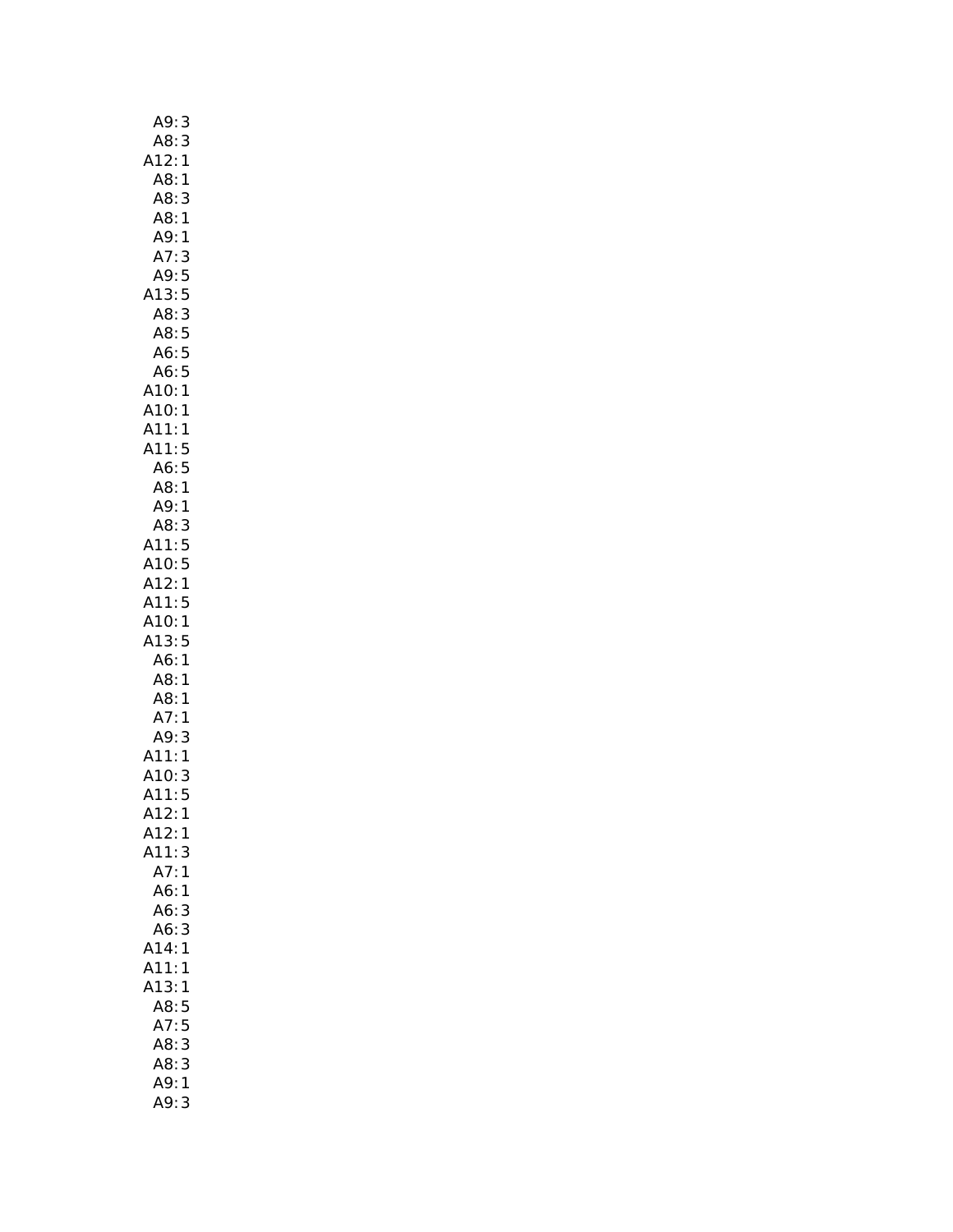| A6:<br>3                                     |
|----------------------------------------------|
| A11:<br>$\mathbf{1}$                         |
| 3                                            |
| A10:<br>A9:<br>$\mathbf{1}$                  |
| A9:<br>3                                     |
| A9:<br>$\mathbf{1}$                          |
| A6:<br>3                                     |
| А6:3<br>A7:5<br>A <sup>7</sup>               |
|                                              |
| A7:1                                         |
| A7:1                                         |
| 5                                            |
| A7:<br>A7:<br>A9:<br>A7:<br>A7:              |
|                                              |
|                                              |
|                                              |
| A7:3<br>A7:3<br>A9:3<br>A7:1<br>A7:3<br>A9:1 |
| A6:1                                         |
| A11:1                                        |
| A10:1                                        |
| A8:1                                         |
| A10:3                                        |
| A9:1                                         |
| A8:1                                         |
| A14:1                                        |
| A13:5                                        |
| A10:<br>3                                    |
| 5                                            |
| A9:<br>A7:<br>3                              |
| 3<br>A6:                                     |
| A10:<br>3                                    |
| A7:<br>$\mathbf{1}$                          |
| A8:<br>3                                     |
| A8:<br>3                                     |
| A10:1                                        |
| A11:<br>3                                    |
| A9:<br>3                                     |
| A8:<br>5                                     |
| A12:3                                        |
| A10:5                                        |
| A7:5                                         |
| 3<br>A7:                                     |
| A7:1                                         |
| A8:5                                         |
| A9:5                                         |
| A10:<br>5                                    |
| A13:<br>1                                    |
| A13:<br>5                                    |
| A7:<br>3                                     |
|                                              |
| A10:1<br>A10:5                               |
| A13:<br>3                                    |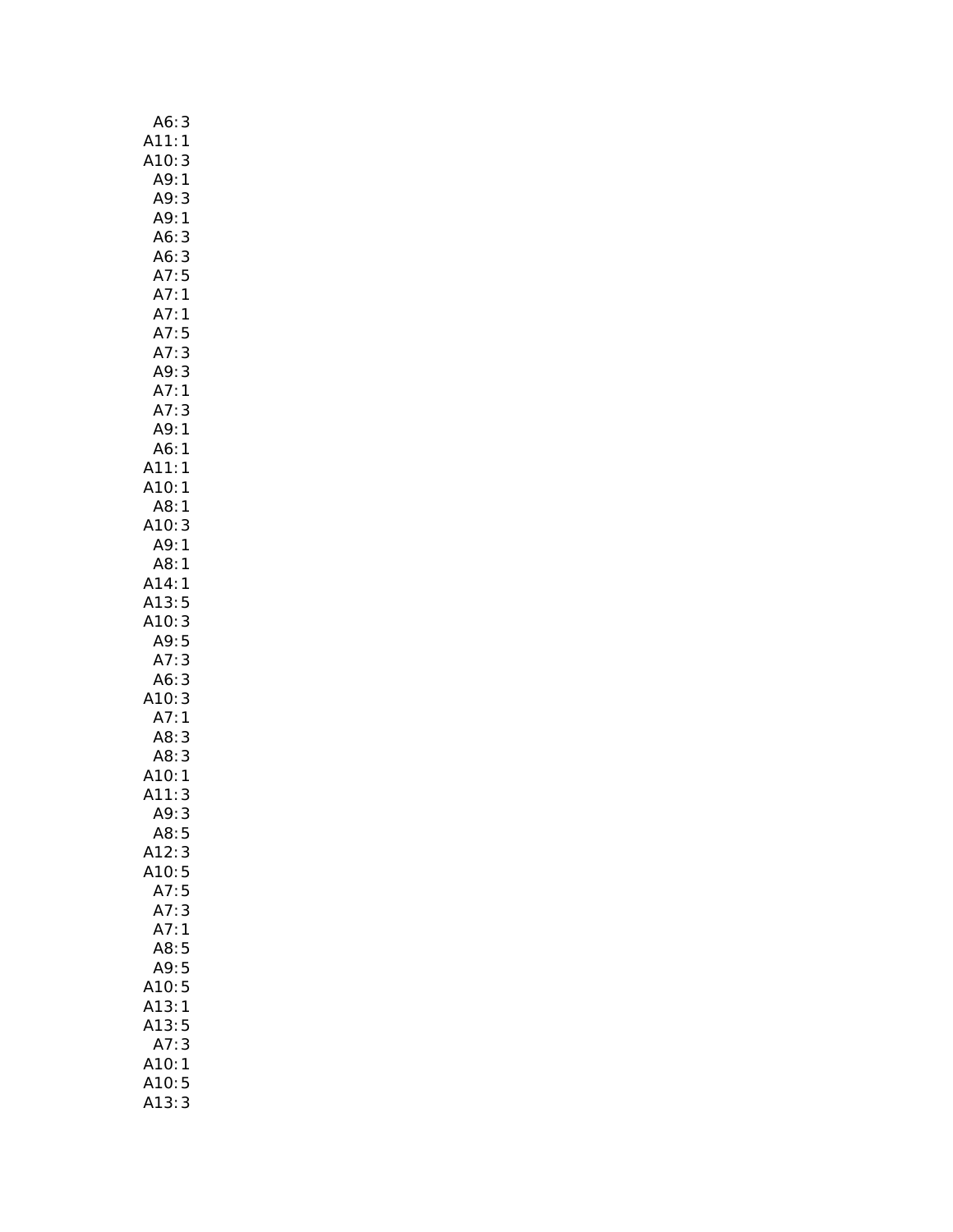| A9:                  | 3                 |
|----------------------|-------------------|
| A7:5                 |                   |
| A9:                  | 5                 |
| A6:3                 |                   |
| A7:                  | $\mathbf{1}$      |
| A6:1                 |                   |
| A8:1                 |                   |
| A6:3                 |                   |
| A9: 1                |                   |
| A7:5                 |                   |
| A13:1                |                   |
| A8:1                 |                   |
| A10:5                |                   |
| A12:1                |                   |
| A14:                 | 1                 |
| A10:1                |                   |
| A8:                  | 5                 |
| A8:1                 |                   |
| A8:3                 |                   |
|                      |                   |
| A14:5<br>A11:5       |                   |
|                      |                   |
| A8:1                 |                   |
| A9:5                 |                   |
| A8:5                 |                   |
| A12:1                |                   |
|                      | 3                 |
| A7:                  |                   |
| A6:                  | 3                 |
| A6:5                 |                   |
| A7:5                 |                   |
| A10:3                |                   |
|                      |                   |
| <br>A10: 3<br>A14: 1 |                   |
|                      | 3                 |
| A12:<br>A12:1        |                   |
| A8:5                 |                   |
| A7:1                 |                   |
|                      | 1                 |
| A11:<br>A11:         | 1                 |
|                      |                   |
| A7:3<br>A8:3         |                   |
| A9:1                 |                   |
| A9:                  |                   |
| A11:                 | 3                 |
|                      | 5<br>5            |
| A9:<br>A13:          |                   |
|                      | 3<br>5            |
| A8:                  |                   |
| A7:                  | 3                 |
| A6:                  | 3                 |
| A11:                 | 1                 |
| A8:                  | 3                 |
| A10:<br>^<br>412:    | $\mathbf{1}$<br>1 |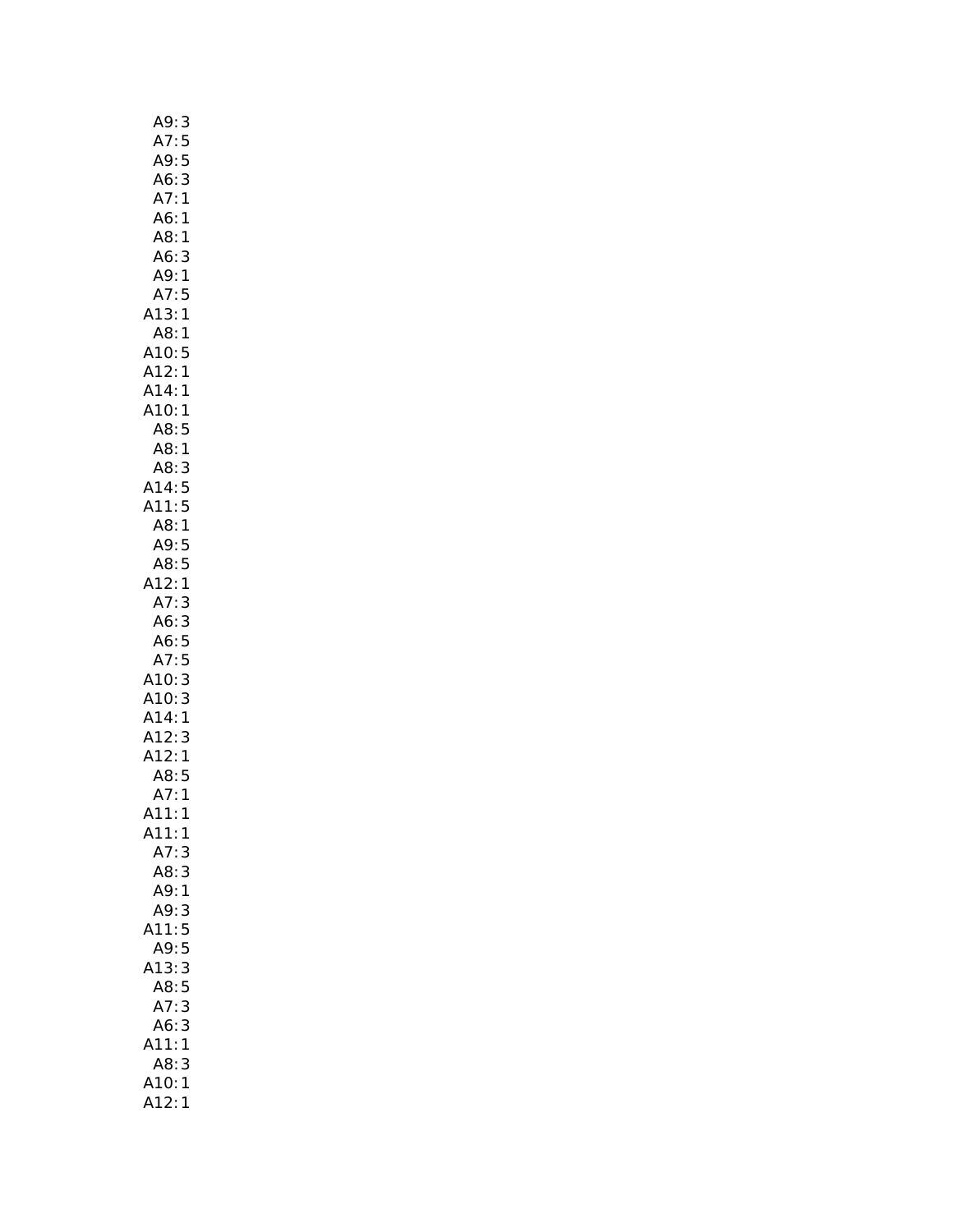| A10:<br>1                            |
|--------------------------------------|
| A9:3                                 |
| A6:<br>5                             |
| A8:<br>3                             |
| A8:<br>3                             |
| A7:<br>3                             |
| A8:<br>5                             |
| 3<br>A8:                             |
| A6:<br>3                             |
| A9:<br>5                             |
| A10:<br>5                            |
| A8:<br>3                             |
| A8:<br>5                             |
| A8:<br>$\mathbf{1}$                  |
| A9:<br>3                             |
| A10:<br>3                            |
| 3                                    |
| A18:<br>A12:<br>A15:<br>$\mathbf{1}$ |
|                                      |
| A6: 3<br>A7: 1                       |
| A9:<br>3                             |
| A9:5                                 |
| 3<br>A8:                             |
| A6:<br>3                             |
| 15:1                                 |
| A6:<br>3                             |
| A10:<br>5                            |
| 5                                    |
| ----<br>A9:<br>A7:                   |
| 3<br>3<br>3<br>A9:                   |
| A8:                                  |
| A10:<br>$\overline{1}$               |
| A9:<br>$\mathbf{1}$                  |
|                                      |
| A9: 5<br>A9: 5                       |
| A10:5                                |
| 3<br>A8:                             |
| A7:3                                 |
| A8:5                                 |
| A13:5                                |
| A8:1                                 |
| A9:1                                 |
| 3<br>A8:                             |
| A7:<br>3                             |
| A7:<br>1                             |
| A8:<br>3                             |
| A13:<br>3                            |
| A9:<br>3                             |
| A7:<br>3                             |
| A6:<br>5                             |
| A9:1                                 |
| 410: 3                               |
|                                      |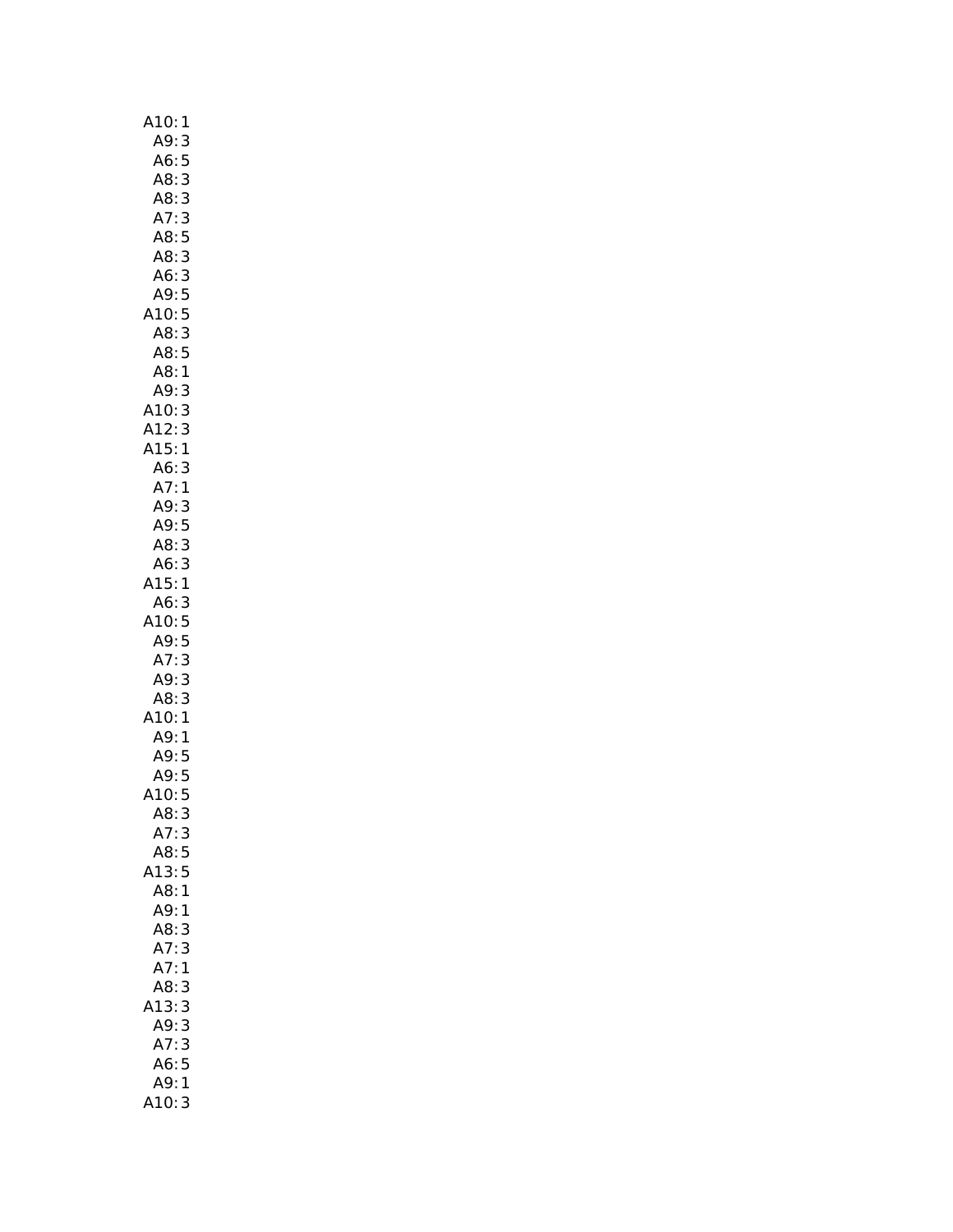| A12:<br>5                             |
|---------------------------------------|
| A10:<br>3                             |
| A6:<br>3                              |
| A9:<br>$\mathbf{1}$                   |
| A10:5                                 |
| A8:5                                  |
| A7:5                                  |
| A11:5                                 |
| A8:1                                  |
| A10:5                                 |
| A9:<br>3                              |
| A14:5                                 |
| A9:1                                  |
| A9:1                                  |
|                                       |
| A9:3<br>A8:5<br>A8:5<br>A7:5<br>A13:5 |
|                                       |
|                                       |
|                                       |
|                                       |
| A11:3                                 |
| A7:1                                  |
| A9:3                                  |
| A9:5                                  |
| A8:3                                  |
| A8:5                                  |
| A8:5                                  |
| A10:<br>3                             |
| A8:<br>1                              |
| A8:<br>3                              |
| A9:5                                  |
| A9:<br>1                              |
| A10:1                                 |
| A9:5                                  |
| A8:<br>$\mathbf{1}$                   |
| A9:5                                  |
| A9:<br>3                              |
| A7:<br>3                              |
| A10:1                                 |
| A7:<br>3                              |
| A8:<br>3                              |
| A8:<br>3                              |
| A10:<br>3                             |
| A9:<br>3                              |
| A8:<br>3                              |
| A8:<br>1                              |
| A12:<br>3                             |
| A13:<br>5                             |
| A10:<br>1                             |
| A10:<br>1                             |
| A8:                                   |
| 1<br>A7:                              |
| 1<br>A6:                              |
| 1                                     |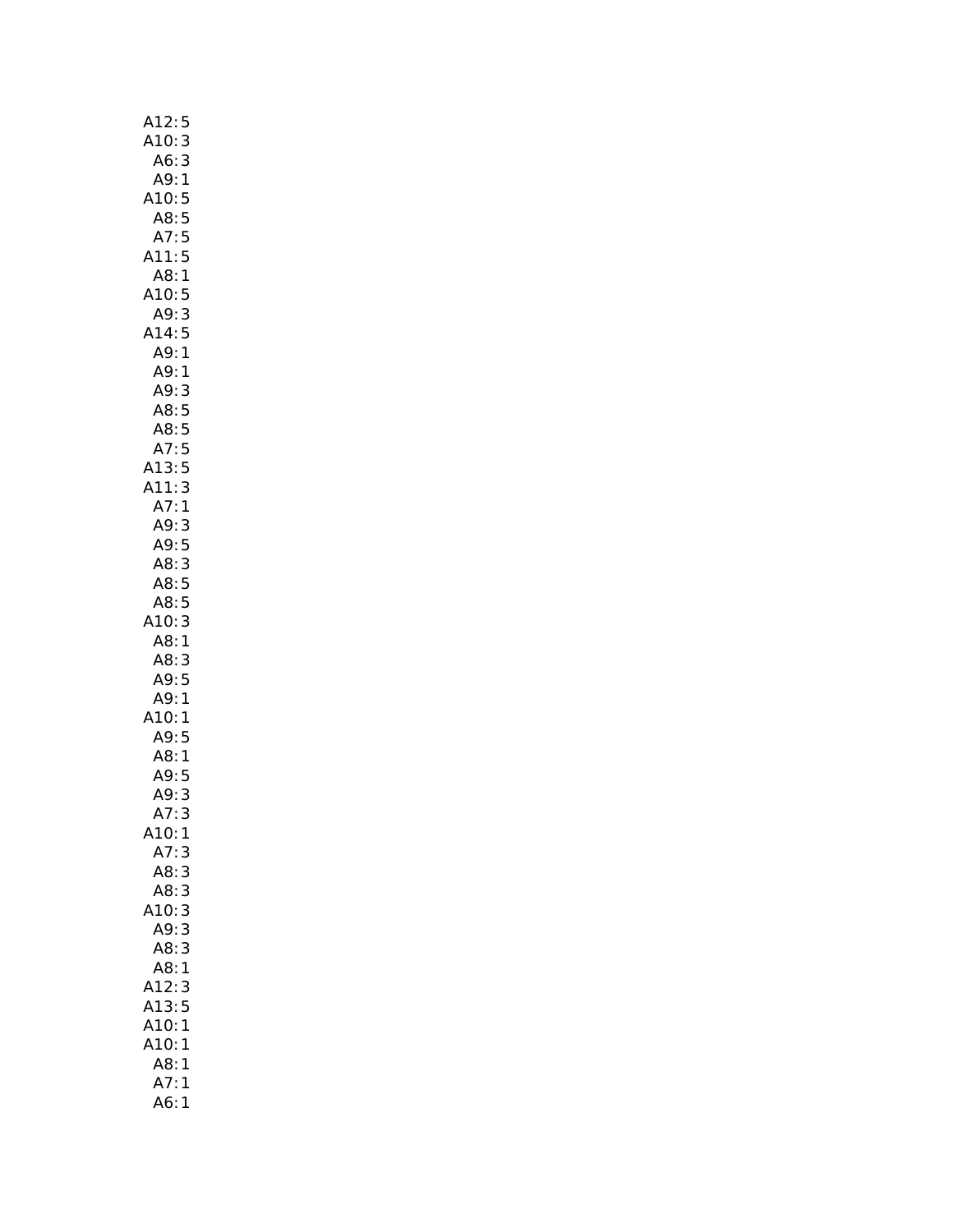| A6:3<br>A6:5<br>A7:3<br>A11:1<br>A12:3                    |  |
|-----------------------------------------------------------|--|
| A9:1                                                      |  |
| A11:<br>5                                                 |  |
| A8:5<br>A7:5                                              |  |
|                                                           |  |
| A7: 3<br>A7: 5                                            |  |
|                                                           |  |
| A9:1                                                      |  |
| A7:5                                                      |  |
| A7:5<br>A14:5<br>A10:1<br>A12:1<br>A12:1<br>A7:3<br>A11:1 |  |
|                                                           |  |
|                                                           |  |
|                                                           |  |
|                                                           |  |
| A9:                                                       |  |
| 3<br>A9:1                                                 |  |
| A9:5                                                      |  |
| A7:1                                                      |  |
| A8:5                                                      |  |
| A8:5<br>A8:5<br>A7:3<br>A8:5<br>A8:3<br>A7:3              |  |
|                                                           |  |
|                                                           |  |
|                                                           |  |
|                                                           |  |
| A10:3<br>A14:5                                            |  |
|                                                           |  |
|                                                           |  |
|                                                           |  |
| A10:1<br>A14:1<br>A14:5                                   |  |
| A8:1                                                      |  |
| A9:5                                                      |  |
| 3<br>A14:                                                 |  |
| 12A:3                                                     |  |
| A11:<br>$\mathsf{3}$                                      |  |
| A7:<br>5                                                  |  |
| A12:<br>$\mathbf{1}$                                      |  |
| A7:<br>1                                                  |  |
| A7:<br>1                                                  |  |
| A8:1                                                      |  |
| A6:5                                                      |  |
| A9:5                                                      |  |
| A8:5                                                      |  |
| A7:5                                                      |  |
| 3<br>A8:                                                  |  |
| A10:<br>1                                                 |  |
| A13:<br>3<br>A7:<br>3                                     |  |
|                                                           |  |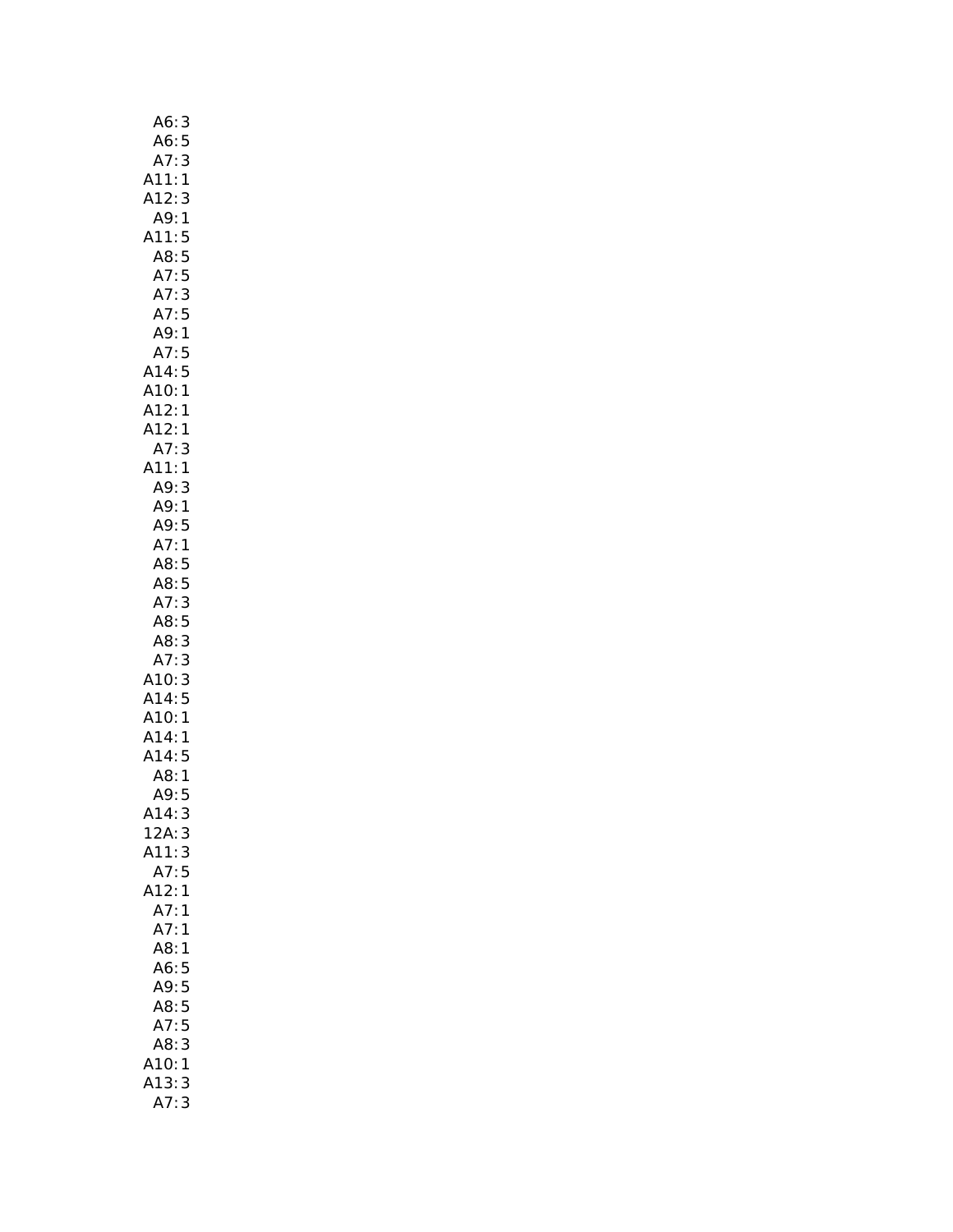| A8:<br>1                                                             |
|----------------------------------------------------------------------|
| A9:                                                                  |
| $\frac{5}{3}$                                                        |
| A9:<br>:A14                                                          |
| 3<br>3<br>A8:                                                        |
| $A6:3$<br>A10:1<br>A7:1                                              |
| $\begin{array}{c} 3 \\ 1 \end{array}$                                |
|                                                                      |
|                                                                      |
|                                                                      |
|                                                                      |
| A10:3<br>A9:5<br>A8:5<br>A8:3                                        |
| A11:1                                                                |
| 3<br>A8:                                                             |
| 3<br>A9:                                                             |
|                                                                      |
|                                                                      |
|                                                                      |
|                                                                      |
|                                                                      |
| A11:<br>A12:<br>A7:<br>A7:<br>A9:<br>A9:                             |
| 11:5<br>12:3<br>A7:3<br>A7:5<br>A9:3<br>A9:3<br>A8:1<br>14:5<br>A14: |
|                                                                      |
| A8:3                                                                 |
| A13:5                                                                |
| A9:1                                                                 |
| A7:3                                                                 |
|                                                                      |
| A9: 5<br>A9: 3<br>A7: 3<br>A7: 5<br>A8: 1<br>A8: 5<br>A6: 3          |
|                                                                      |
|                                                                      |
|                                                                      |
|                                                                      |
|                                                                      |
| A6: 3<br>A9: 3<br>A9: 5                                              |
|                                                                      |
| 3                                                                    |
| (11)<br>A7:                                                          |
| 3                                                                    |
| A6:<br>3<br>A9:                                                      |
| 5                                                                    |
| A10:<br>$\mathbf{1}$                                                 |
| A9:<br>5                                                             |
| 3<br>A7:                                                             |
| A9:5                                                                 |
| 1<br>A9:                                                             |
| A11:<br>1                                                            |
| A10:<br>3                                                            |
| A7:5                                                                 |
| 3<br>A6:                                                             |
| A6:<br>1                                                             |
| A7:<br>5                                                             |
| $\overline{5}$<br>A8:                                                |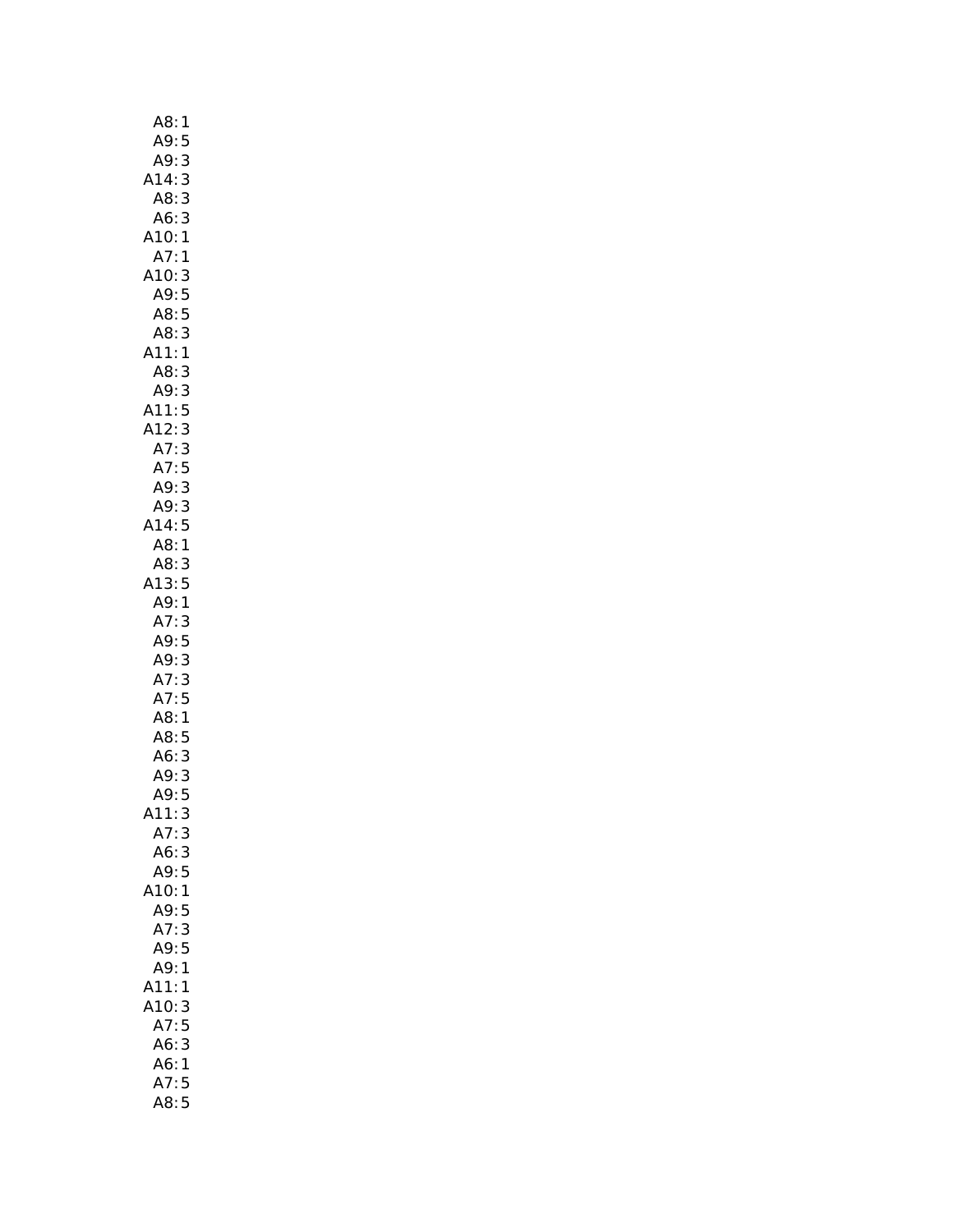| A8:<br>3             |  |
|----------------------|--|
| A6:<br>3             |  |
| A8:<br>1             |  |
| A7:<br>1             |  |
| A8:<br>3             |  |
| A9:<br>5             |  |
| A13:3                |  |
| A9:1                 |  |
| A7:1                 |  |
|                      |  |
| A12:5<br>A10:5       |  |
| A12:1                |  |
| A8:1                 |  |
| A9:<br>3             |  |
| A12:1                |  |
|                      |  |
| A9:<br>3             |  |
| A8:5                 |  |
| A7:<br>$\mathbf{1}$  |  |
| A10:<br>A11:<br>3    |  |
| 3                    |  |
| A6:<br>3             |  |
| A9:                  |  |
| $\frac{5}{5}$<br>A8: |  |
| A14:<br>3            |  |
| A7:1                 |  |
|                      |  |
| A6: 5<br>A10: 5      |  |
|                      |  |
|                      |  |
| A8:5                 |  |
| A9:3                 |  |
| A9:5                 |  |
| A7:5                 |  |
| 3<br>A8:             |  |
| A14:<br>1            |  |
| A13:<br>3            |  |
| A14:<br>1            |  |
| A14:<br>3            |  |
| A8:<br>3             |  |
| A8:<br>3             |  |
| A7:3                 |  |
| A7:<br>5             |  |
| A7:<br>$\mathbf{1}$  |  |
| A7:1                 |  |
| A9:3                 |  |
| 11:3                 |  |
| 3<br>A9:             |  |
| 412:1                |  |
| A8:1                 |  |
| 411:5                |  |
| A7:3                 |  |
| A9:3                 |  |
| 3<br>A8:<br>A7:<br>3 |  |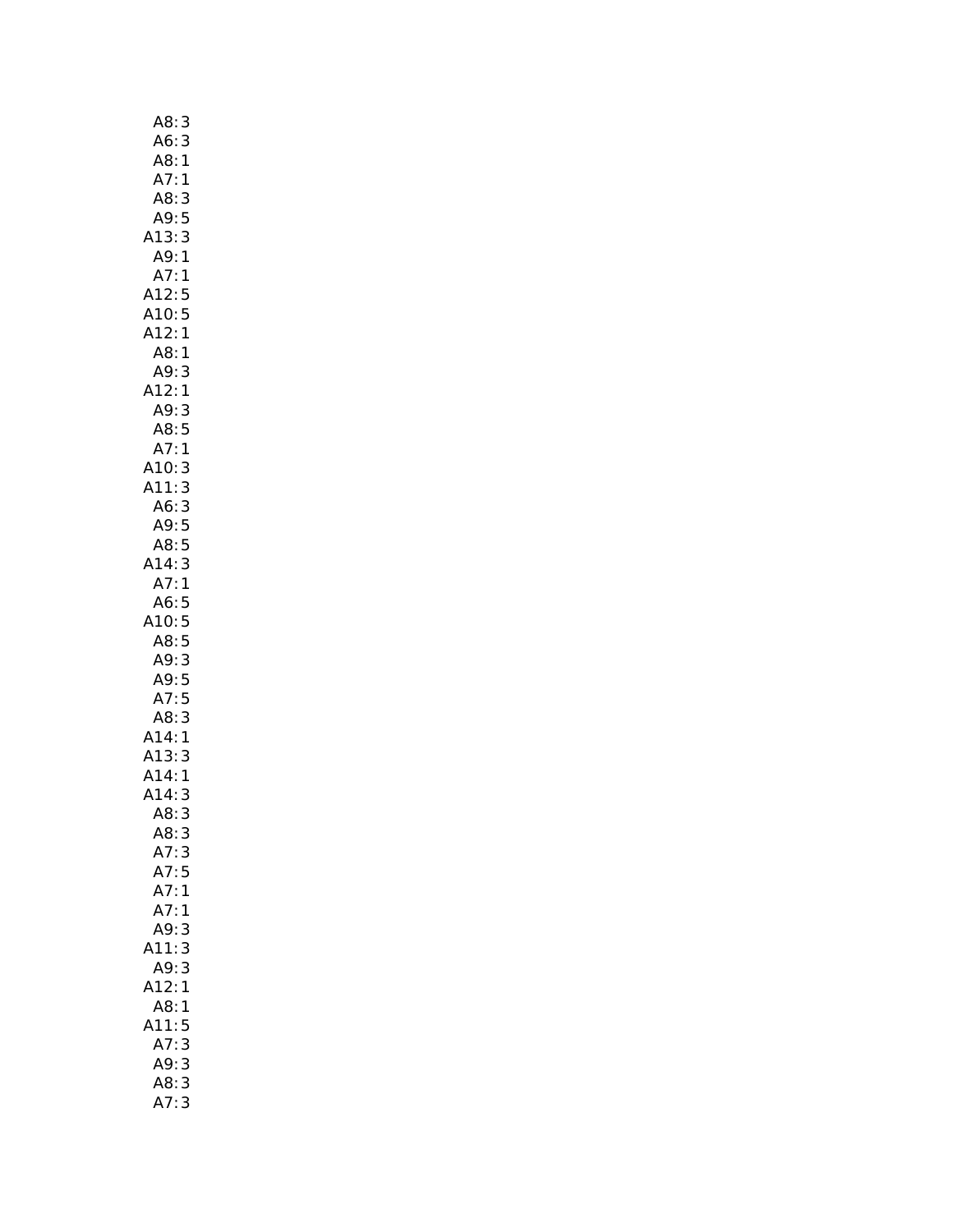| A10:<br>1                                                                        |
|----------------------------------------------------------------------------------|
| A9:1                                                                             |
| A8:<br>:A12                                                                      |
| $\frac{3}{3}$                                                                    |
| 3<br>A10:                                                                        |
| A8:1                                                                             |
| A10:3                                                                            |
| 3<br>A11:                                                                        |
| A13:1                                                                            |
| A13:5<br>A13:5<br>A10:5<br>A6:3<br>A9:1<br>A9:3<br>A8:1                          |
|                                                                                  |
|                                                                                  |
|                                                                                  |
|                                                                                  |
|                                                                                  |
|                                                                                  |
| $A9$ :                                                                           |
|                                                                                  |
| A9: 3<br>A10: 1<br>A8: 3<br>A11: 3<br>A8: 3<br>A3: 1<br>A8: 1                    |
|                                                                                  |
|                                                                                  |
|                                                                                  |
|                                                                                  |
|                                                                                  |
|                                                                                  |
| A13:<br>A10:<br>3                                                                |
| 3                                                                                |
| A8:1<br>A7:5<br>A8:5<br>A13:3<br>A10:1<br>A7:5<br>A13:5<br>A13:3<br>A9:1<br>A8:5 |
|                                                                                  |
|                                                                                  |
|                                                                                  |
|                                                                                  |
|                                                                                  |
|                                                                                  |
|                                                                                  |
|                                                                                  |
|                                                                                  |
| .<br>A7:<br>1                                                                    |
| A11:<br>$\mathbf{1}$                                                             |
| A8:5                                                                             |
| A7:5                                                                             |
| A11:5                                                                            |
| A11:<br>3                                                                        |
| A7:1                                                                             |
| A9:<br>3                                                                         |
| 14:5<br>A                                                                        |
| 5<br>A8:                                                                         |
| A13:<br>5                                                                        |
| A10:<br>1                                                                        |
| A6:<br>3                                                                         |
| A7:<br>3                                                                         |
| A9:<br>1                                                                         |
| A7:<br>1                                                                         |
|                                                                                  |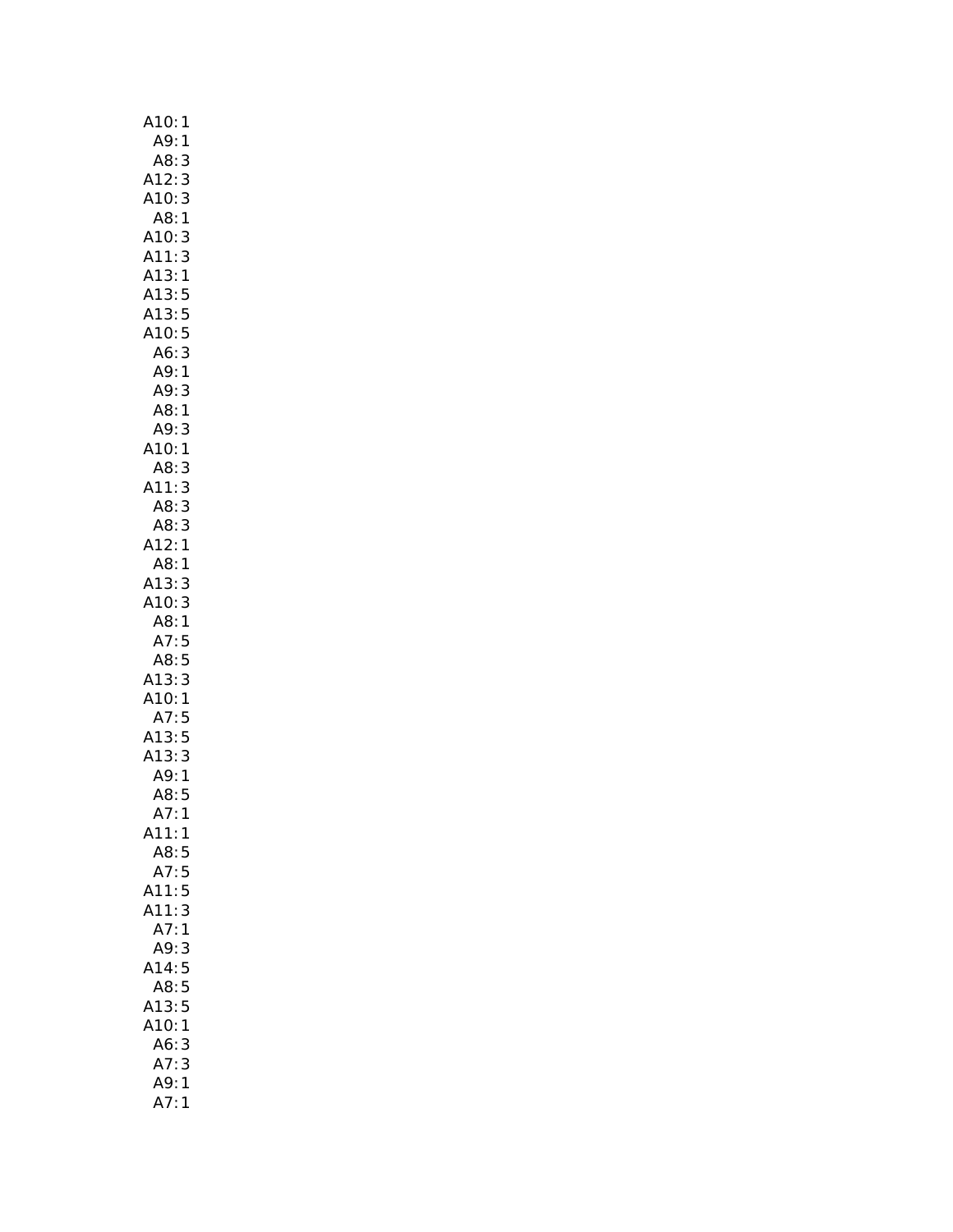| A7:<br>3                             |  |
|--------------------------------------|--|
| A8:<br>1                             |  |
| 5                                    |  |
| A10:<br>A10:<br>A12:<br>$\mathbf{1}$ |  |
| A8:<br>1                             |  |
| 48:1<br>410:5<br>5 -                 |  |
| 5                                    |  |
| 5<br>A7:                             |  |
| A7:1                                 |  |
| A9:<br>3                             |  |
| A9:1                                 |  |
| A13:1                                |  |
| A13:1                                |  |
| A7:5                                 |  |
| A10:1                                |  |
| A11:5                                |  |
| A6:5                                 |  |
| A9:3                                 |  |
| A8:1                                 |  |
|                                      |  |
| . . <u>.</u><br>A6: 3<br>A8: 3       |  |
| .<br>A9: 1                           |  |
|                                      |  |
| A6:3                                 |  |
| A8:3                                 |  |
| A11:1                                |  |
| AB:3                                 |  |
| A9:3                                 |  |
| A9:5                                 |  |
| A9:5                                 |  |
| A8:3                                 |  |
| .11:3                                |  |
| A8:1                                 |  |
| 3<br>A11:                            |  |
| A9:3                                 |  |
| A8:1                                 |  |
| A8: 1                                |  |
| 3<br>AB:                             |  |
| A11:<br>3                            |  |
| A7:<br>1                             |  |
| A9:<br>5                             |  |
| A7:<br>3                             |  |
| A7:3                                 |  |
| A8:3                                 |  |
| .10:3                                |  |
| A7:1                                 |  |
| A6:<br>3                             |  |
| A8:5                                 |  |
| A9:3                                 |  |
| 3<br>10:                             |  |
| A7:3                                 |  |
| 3                                    |  |
| A7:<br>5                             |  |
| A7:                                  |  |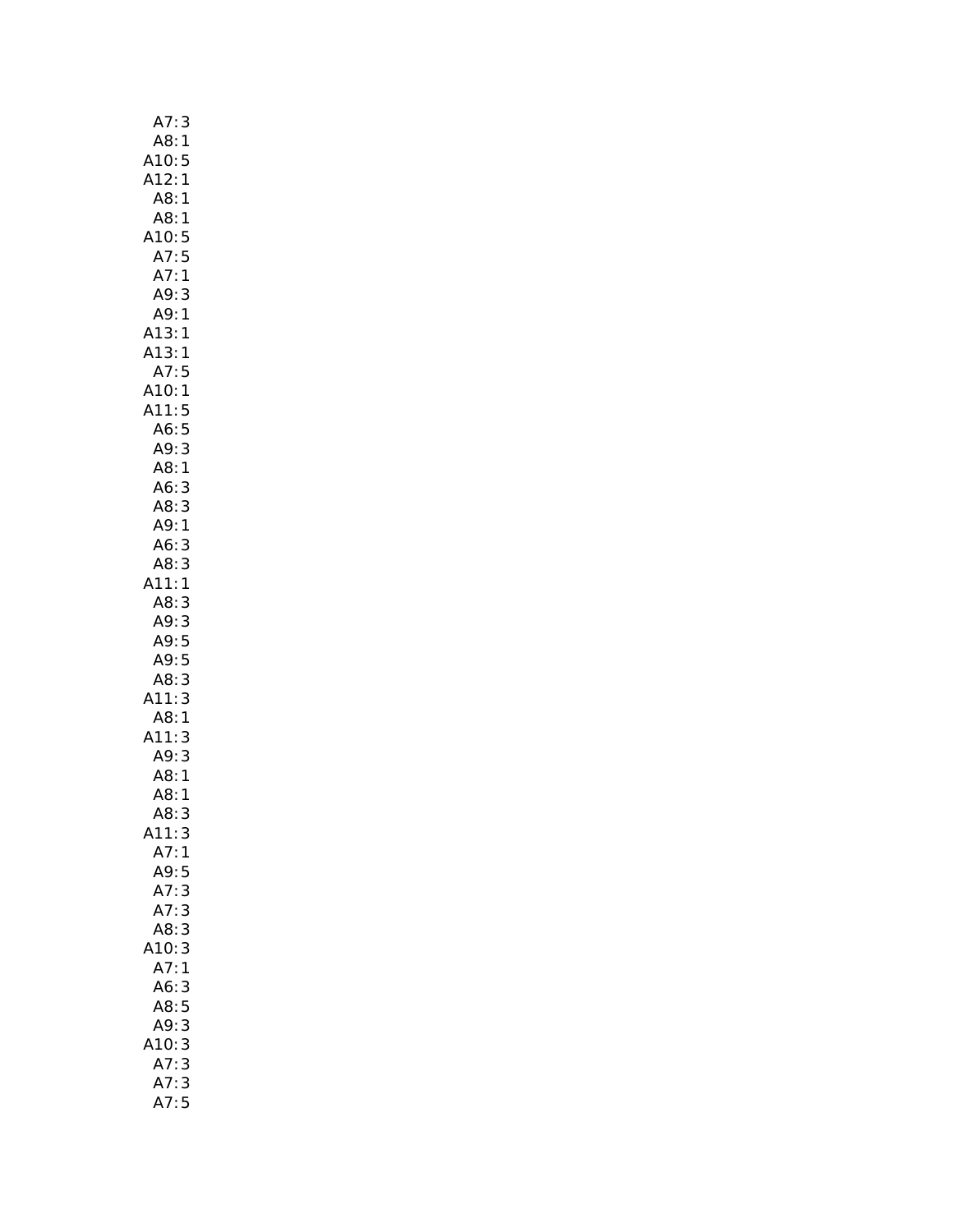| A14:3                       |
|-----------------------------|
| A6:1                        |
| A8:<br>3                    |
| A13:1                       |
| A8:1                        |
| A9:1                        |
| A11:1                       |
| AB:3                        |
| A6: 5<br>A9: 1              |
|                             |
| A9:1                        |
| A9:3                        |
| A8:1<br>A8:<br>$\mathbf{1}$ |
| A6:3                        |
|                             |
| A11:1<br>A10:1              |
| 12A:3                       |
| A9:3                        |
| A8:1                        |
| A7:3                        |
| A7:3                        |
| A10:5                       |
| A8:3                        |
| A6:5                        |
| A9: 3<br>A10: 1             |
|                             |
| A7:<br>3                    |
| A10:1                       |
| بین<br>A10: 3<br>A9: 5      |
| A9:<br>$\mathbf{1}$         |
| A9:1                        |
| A9:1                        |
| A9:1                        |
| A9:5                        |
| A6:<br>3                    |
| A7:5                        |
| A13:3                       |
| A9:1                        |
| A8:<br>3                    |
| A11:<br>1                   |
| A9:<br>1                    |
| A7:<br>1                    |
| A10:<br>1                   |
| A9:<br>3<br>A10:            |
| $\mathbf{1}$<br>A9:         |
| 1<br>A7:<br>1               |
| A7:3                        |
| A8:5                        |
| A9:1                        |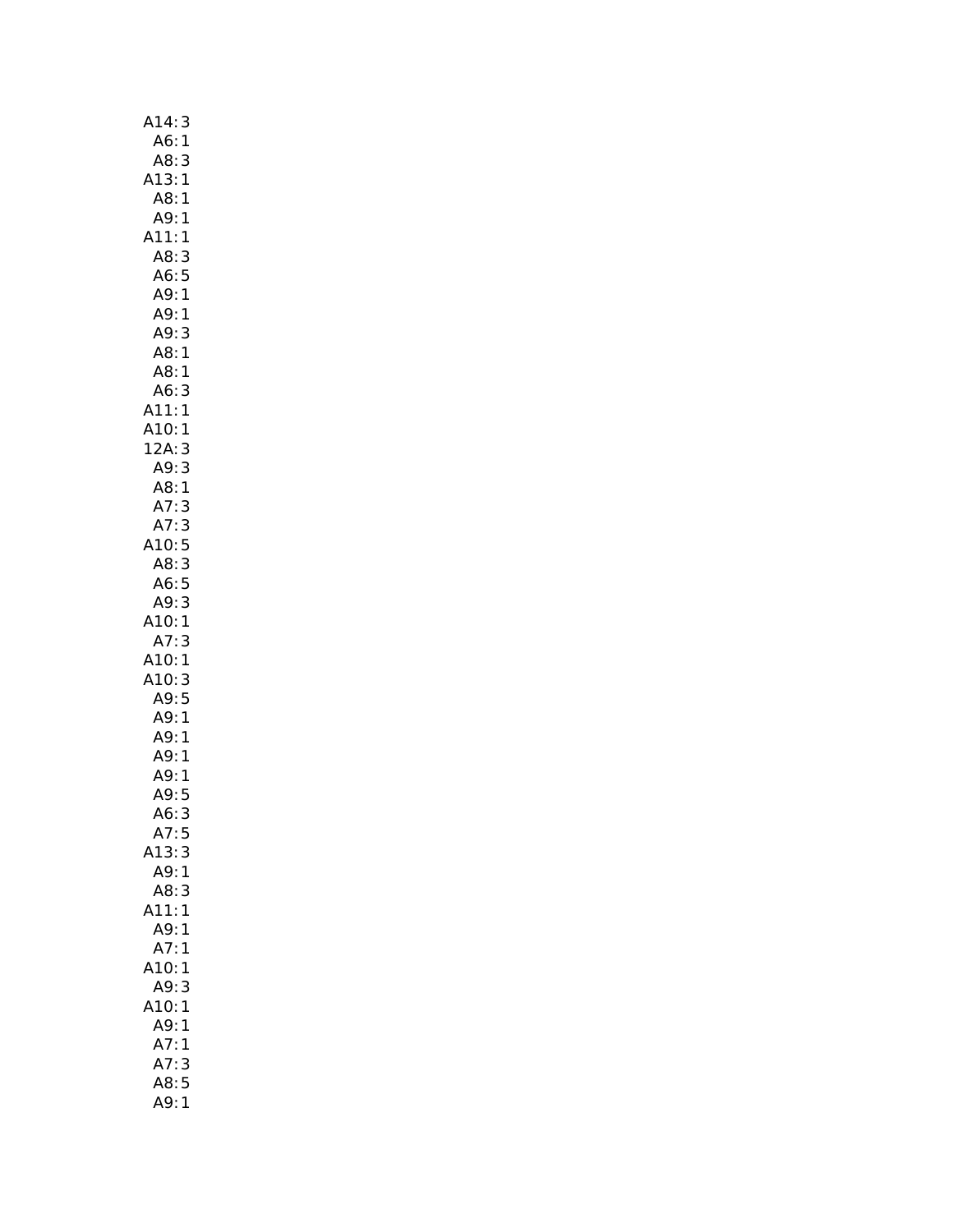| A8:<br>5                                                                                         |
|--------------------------------------------------------------------------------------------------|
| $\mathbf{1}$                                                                                     |
| A14:<br>A7:<br>3                                                                                 |
|                                                                                                  |
| A8:<br>:A12<br>$\frac{3}{3}$                                                                     |
| A13:<br>$\mathbf{1}$                                                                             |
| A8:<br>5                                                                                         |
| A13:1                                                                                            |
| A11:<br>3                                                                                        |
| A9:<br>3                                                                                         |
| A8: 1<br>A7: 1                                                                                   |
|                                                                                                  |
|                                                                                                  |
|                                                                                                  |
|                                                                                                  |
|                                                                                                  |
|                                                                                                  |
|                                                                                                  |
|                                                                                                  |
|                                                                                                  |
| A9:3<br>A7:5<br>A6:5<br>A10:5<br>A13:5<br>A12:1<br>A7:5<br>A7:3<br>A9:1                          |
| A7:<br>5                                                                                         |
| $\mathbf{1}$                                                                                     |
| A10:<br>A14:<br>5                                                                                |
| A11:<br>$\mathbf{1}$                                                                             |
| A12:<br>3                                                                                        |
| 3                                                                                                |
| A8: 3<br>A12: 1<br>A13: 1<br>A9: 3                                                               |
|                                                                                                  |
|                                                                                                  |
| $\begin{array}{c}\n3 \\ 3 \\ 1\n\end{array}$<br>A11:3<br>A11:3<br>A14:3<br>A6:1<br>A12:3<br>A9:5 |
|                                                                                                  |
|                                                                                                  |
|                                                                                                  |
|                                                                                                  |
|                                                                                                  |
| 3<br>.<br>A7:                                                                                    |
| A7:3                                                                                             |
| 14:5                                                                                             |
| A7:<br>$\mathbf{1}$                                                                              |
| A7:1                                                                                             |
| A8:<br>3                                                                                         |
| A7:5                                                                                             |
| A9:<br>3                                                                                         |
| 3<br>A8:                                                                                         |
| $\overline{11}$<br>3<br>Δ                                                                        |
| A7:<br>3                                                                                         |
| A9:1                                                                                             |
| 3                                                                                                |
| A7:<br>A11:5                                                                                     |
| A7:<br>3                                                                                         |
| A9:<br>3                                                                                         |
|                                                                                                  |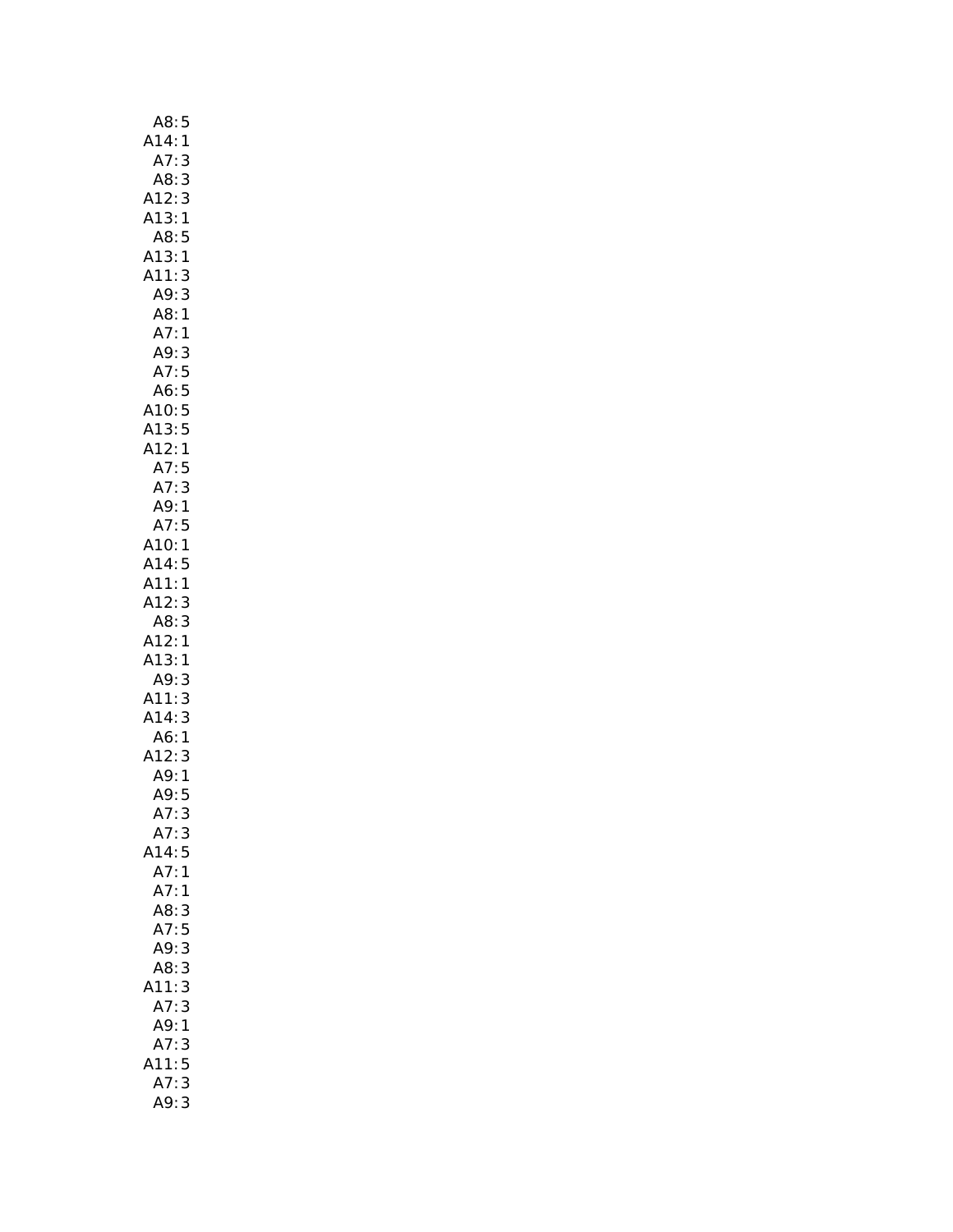| A6:<br>3                                              |  |
|-------------------------------------------------------|--|
| 3<br>A8:                                              |  |
| 1                                                     |  |
| A11:<br>A13:<br>$\begin{array}{c} 3 \\ 1 \end{array}$ |  |
| A8:                                                   |  |
| A7:<br>$\mathbf{1}$                                   |  |
| A9:1                                                  |  |
| A9:<br>$\mathbf{1}$                                   |  |
| A6:1                                                  |  |
| A9:<br>3<br>5<br>5                                    |  |
| A7:                                                   |  |
| A7:                                                   |  |
| A7:<br>1                                              |  |
| A13:<br>5                                             |  |
| A12:<br>3                                             |  |
| A10:<br>1                                             |  |
| A9:<br>3<br>A11:<br>1                                 |  |
| A7:                                                   |  |
| 5<br>3<br>A9:                                         |  |
| 1                                                     |  |
| A11:<br>A10:<br>1                                     |  |
|                                                       |  |
| A11:5<br>A10:5<br>A10:                                |  |
| A9:1                                                  |  |
| A8:<br>3                                              |  |
| A7:<br>1                                              |  |
| A9:<br>1                                              |  |
| A7:<br>1                                              |  |
| A12:<br>3                                             |  |
| A8:5                                                  |  |
| A7:<br>3                                              |  |
| A6:5                                                  |  |
| A8:1                                                  |  |
| A9:<br>1                                              |  |
| A10:<br>5                                             |  |
| A9:5                                                  |  |
| A8:<br>1                                              |  |
| A8:<br>1                                              |  |
| A8:<br>5                                              |  |
| A6:<br>$\mathbf{1}$                                   |  |
| A6:<br>3                                              |  |
| A8:<br>$\mathbf{1}$                                   |  |
| 5<br>.11:                                             |  |
| 3<br>A9:                                              |  |
| A7:5                                                  |  |
| A9:5                                                  |  |
| 10:<br>3<br>A9:5                                      |  |
| A9:<br>3                                              |  |
| 3<br>10:                                              |  |
| A6:<br>5                                              |  |
|                                                       |  |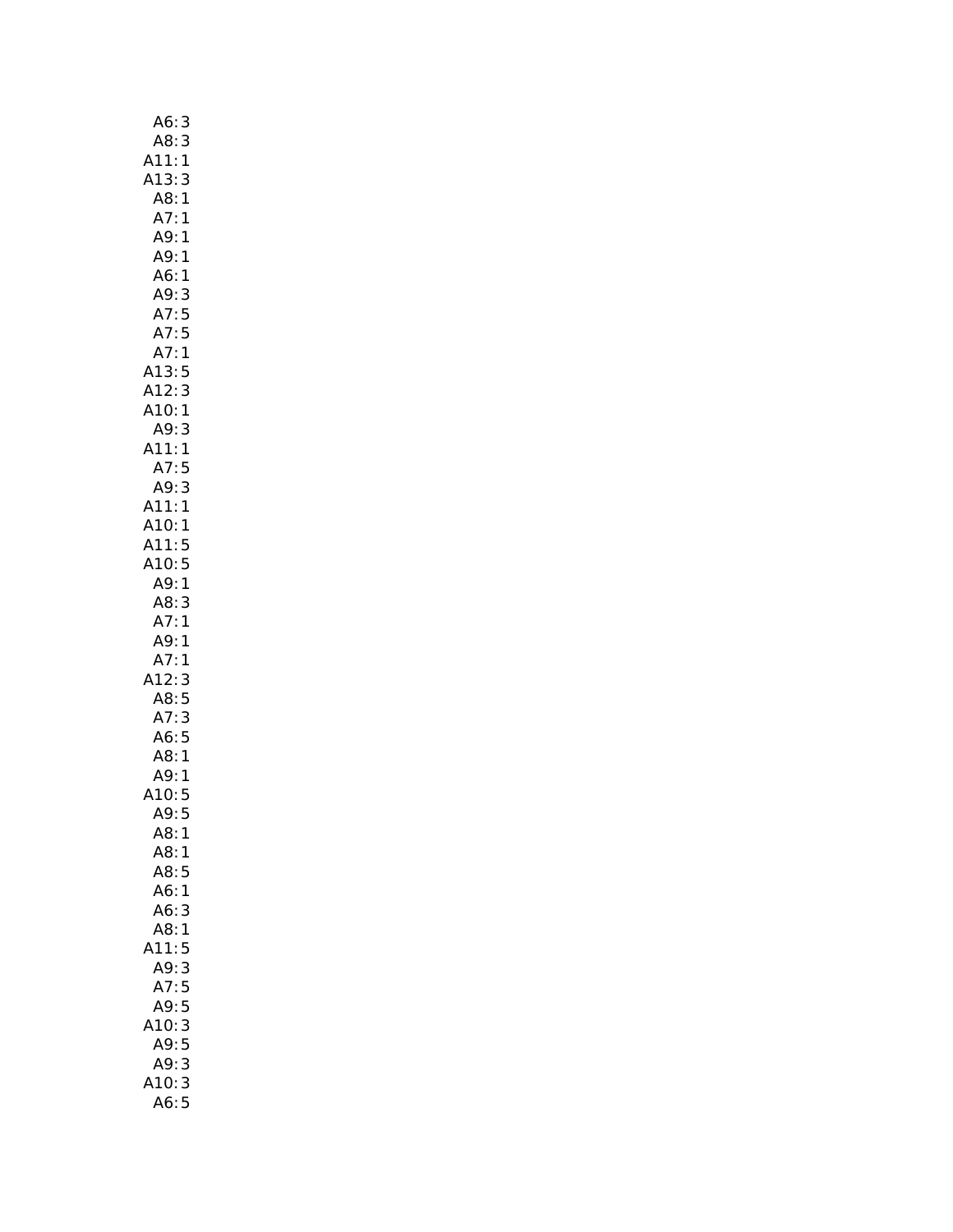| A12:<br>1                   |
|-----------------------------|
| 1                           |
| A10:<br>A9:<br>5            |
| A12:<br>$\mathbf{3}$        |
| A8:5                        |
| 5<br>A7:                    |
| 3<br>A7:                    |
| A12:1                       |
| A6:<br>1                    |
| A8:<br>1                    |
| A10:<br>3                   |
| A9:5                        |
| A9:1                        |
| A8:<br>3                    |
| A11:                        |
| A6:                         |
| .د.<br>:A10<br>:A9          |
|                             |
|                             |
| 5553555<br>A6:              |
| A8:1                        |
| A11:<br>3                   |
| 3<br>A7:                    |
| A7:1                        |
| A14:5                       |
| A10:5                       |
| A9: 1                       |
| A7:1                        |
| A8:<br>3<br>3<br>3          |
| A7:                         |
| A9:<br>$\mathbf{1}$<br>A11: |
| A8:1                        |
|                             |
| A9: 1<br>A9: 1              |
| A11:<br>1                   |
| A9:<br>1                    |
| A10:<br>1                   |
| A7:<br>1                    |
| A7:1                        |
| A6:<br>3                    |
| 10:<br>3                    |
| A7:<br>3                    |
| A9:<br>3                    |
| A7:1                        |
| A8:<br>3                    |
| A8:5                        |
| A7:<br>5                    |
| 12:<br>1                    |
| A9:<br>3                    |
| A9:<br>3                    |
| 410:<br>1                   |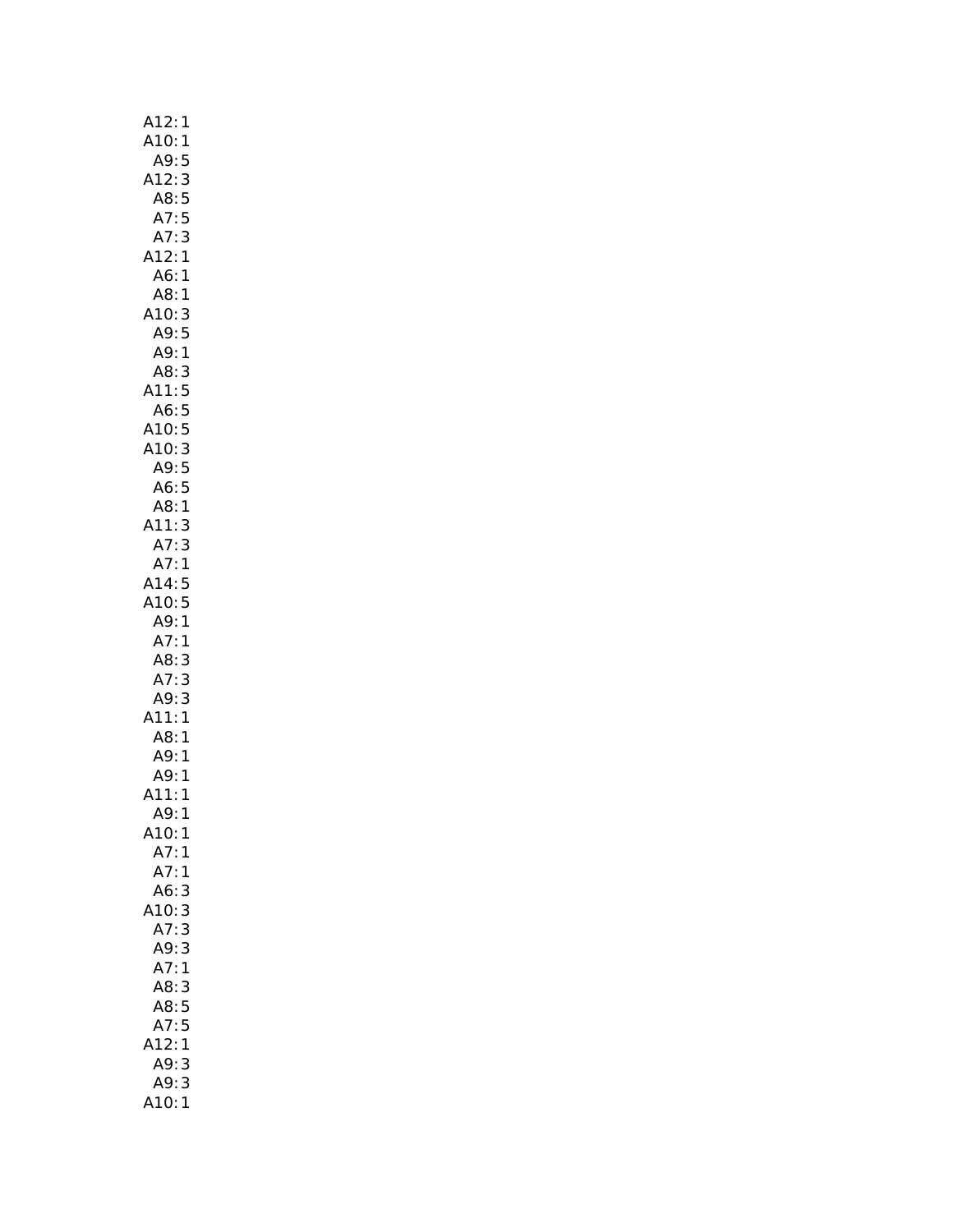| A10:<br>1                                                                                                      |
|----------------------------------------------------------------------------------------------------------------|
|                                                                                                                |
| A10:                                                                                                           |
| A6:5<br>10:5<br>A8:3<br>A9:5<br>A7:5                                                                           |
|                                                                                                                |
|                                                                                                                |
| A11:3<br>A10:1                                                                                                 |
|                                                                                                                |
| A13:<br>3                                                                                                      |
| $A6$ :<br>5                                                                                                    |
|                                                                                                                |
|                                                                                                                |
|                                                                                                                |
|                                                                                                                |
|                                                                                                                |
|                                                                                                                |
|                                                                                                                |
| o: 5<br>A6: 3<br>A7: 5<br>A7: 5<br>A1: 3<br>A1:<br>A1:<br>$\begin{array}{c} 3 \\ 5 \\ 5 \\ 1 \end{array}$      |
| A12:                                                                                                           |
| A8:                                                                                                            |
|                                                                                                                |
|                                                                                                                |
|                                                                                                                |
|                                                                                                                |
|                                                                                                                |
|                                                                                                                |
|                                                                                                                |
|                                                                                                                |
|                                                                                                                |
|                                                                                                                |
|                                                                                                                |
|                                                                                                                |
|                                                                                                                |
|                                                                                                                |
| A6:3<br>A1:5<br>A1:5<br>A5:5:5:5:3<br>A6:3<br>A7:5:5:3<br>A8:5:5:3<br>A8:5:5:4<br>A8:5<br>A8:1<br>A7:3<br>A8:3 |
|                                                                                                                |
|                                                                                                                |
| A10:<br>1                                                                                                      |
| A8:<br>3                                                                                                       |
| A9:<br>$\mathbf{1}$                                                                                            |
| A8:<br>1                                                                                                       |
| A12:<br>A10:<br>5                                                                                              |
| 3                                                                                                              |
| 5<br>A11:                                                                                                      |
| $\mathbf{1}$<br>A7:                                                                                            |
| A9:<br>3                                                                                                       |
| A10:<br>1                                                                                                      |
| 5<br>A11:                                                                                                      |
| $\mathbf{1}$<br>A8:                                                                                            |
| 5<br>A11:                                                                                                      |
| A10:1                                                                                                          |
| 5<br>A10:                                                                                                      |
| 3<br>A6:                                                                                                       |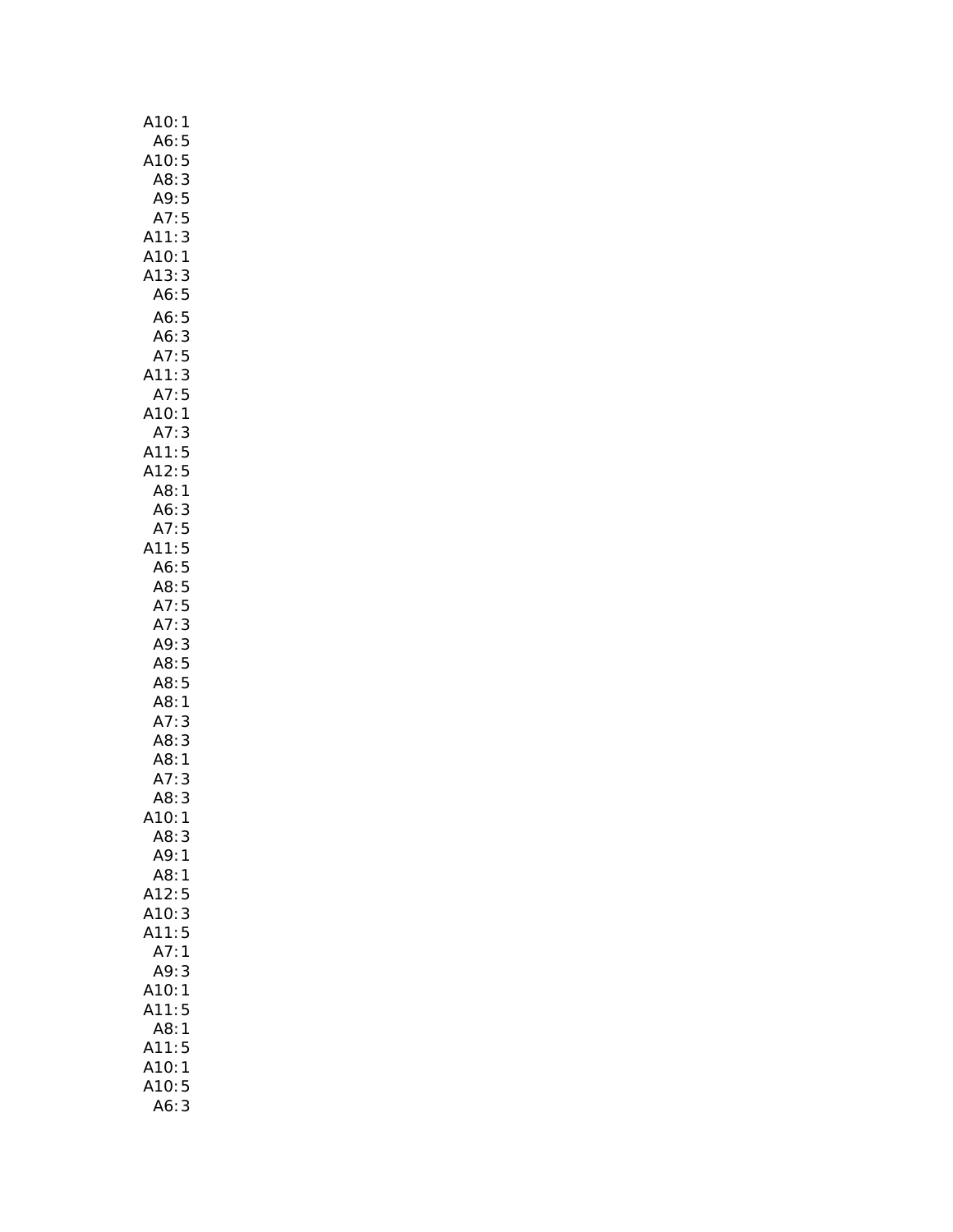| A8:<br>5                                                                                            |  |
|-----------------------------------------------------------------------------------------------------|--|
| A7:                                                                                                 |  |
| A9:                                                                                                 |  |
|                                                                                                     |  |
| 5331                                                                                                |  |
| $\begin{array}{c} 3 \\ 1 \end{array}$                                                               |  |
| A8:<br>A8:<br>A3:<br>A10:<br>A11:                                                                   |  |
| A9:<br>3                                                                                            |  |
| A9: 1<br>A12: 3                                                                                     |  |
|                                                                                                     |  |
| 3<br>A10:                                                                                           |  |
| A9:1                                                                                                |  |
| A10:3                                                                                               |  |
| A9:1                                                                                                |  |
| A10:<br>A11:<br>3<br>1                                                                              |  |
|                                                                                                     |  |
|                                                                                                     |  |
|                                                                                                     |  |
|                                                                                                     |  |
|                                                                                                     |  |
|                                                                                                     |  |
| A7:5<br>A7:1<br>A8:1<br>A7:3<br>A7:1<br>A7:3<br>A11:5<br>$\begin{array}{c} 3 \\ 5 \\ 1 \end{array}$ |  |
|                                                                                                     |  |
| A7:1<br>A9:5                                                                                        |  |
| 13:1                                                                                                |  |
| A9:<br>3                                                                                            |  |
|                                                                                                     |  |
| A10:1<br>A6:3<br>A6:3<br>A6:3<br>A8:3<br>A9:1<br>A7:1<br>A7:5<br>A9:1<br>A8:3                       |  |
|                                                                                                     |  |
|                                                                                                     |  |
|                                                                                                     |  |
|                                                                                                     |  |
|                                                                                                     |  |
|                                                                                                     |  |
|                                                                                                     |  |
| A8:                                                                                                 |  |
| A9:<br>3                                                                                            |  |
| A8:<br>5                                                                                            |  |
| A9:<br>3                                                                                            |  |
| A12:<br>1                                                                                           |  |
| A8:<br>1                                                                                            |  |
| A12:3                                                                                               |  |
| A10:5                                                                                               |  |
| A6:5                                                                                                |  |
| A9:1                                                                                                |  |
| A6:5                                                                                                |  |
| 5<br>A10:                                                                                           |  |
| A11:<br>3                                                                                           |  |
| A8:<br>3                                                                                            |  |
| 3<br>A6:                                                                                            |  |
| A9:<br>5                                                                                            |  |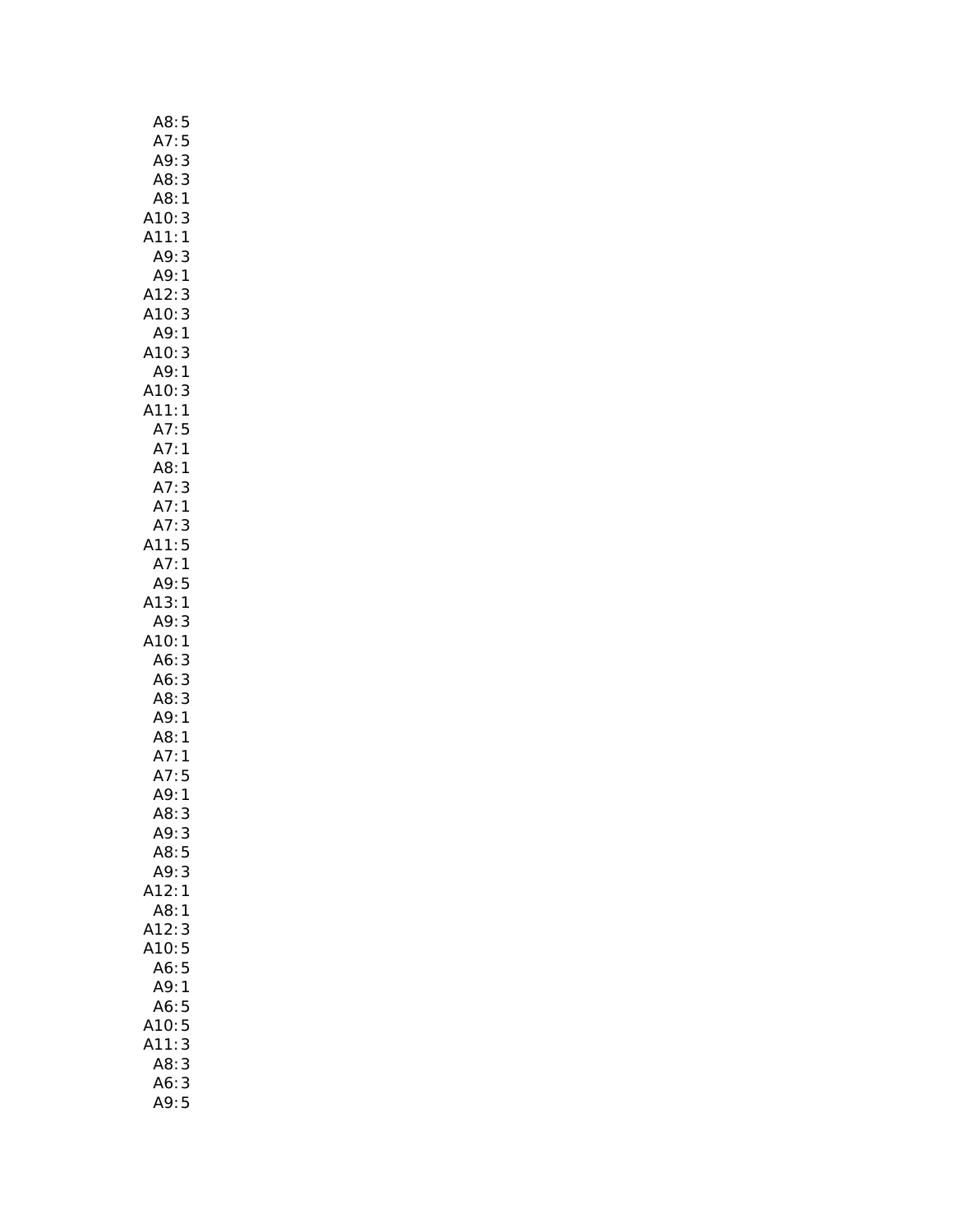| A6: 3                   |
|-------------------------|
| A7:5                    |
| $A6$ :<br>3             |
|                         |
| <br>A12:1<br>A11:1      |
| A9:1                    |
| A9:1                    |
| A8:1                    |
|                         |
| A9:<br>5                |
| A11:3                   |
| A8:3                    |
| A9:3                    |
| A10:1                   |
| A10:1                   |
| A9:1                    |
| A13:5                   |
| A10:<br>3               |
| A9:1                    |
| A6:5                    |
| .<br>A8: 1              |
|                         |
|                         |
|                         |
| A12:1<br>A12:1<br>A13:5 |
| A14:1                   |
| A7:3                    |
| A9:5                    |
| A8:1                    |
| A12:5                   |
| A9:1                    |
| A9:<br>3                |
|                         |
| A11:<br>3               |
| A8:5                    |
| A6:3                    |
| A10:3                   |
| A12:1                   |
| A7:5                    |
| A10:1                   |
| A10:1                   |
| A8:3                    |
| A8:3                    |
| A8:1                    |
| A9:<br>5                |
|                         |
| A11:5                   |
| 3<br>A7:                |
| A11:3                   |
| A10:5                   |
| A9:5                    |
| A14:<br>1               |
| A9:<br>5                |
| 3<br>A7:                |
| 3<br>10:                |
| A7:<br>3                |
|                         |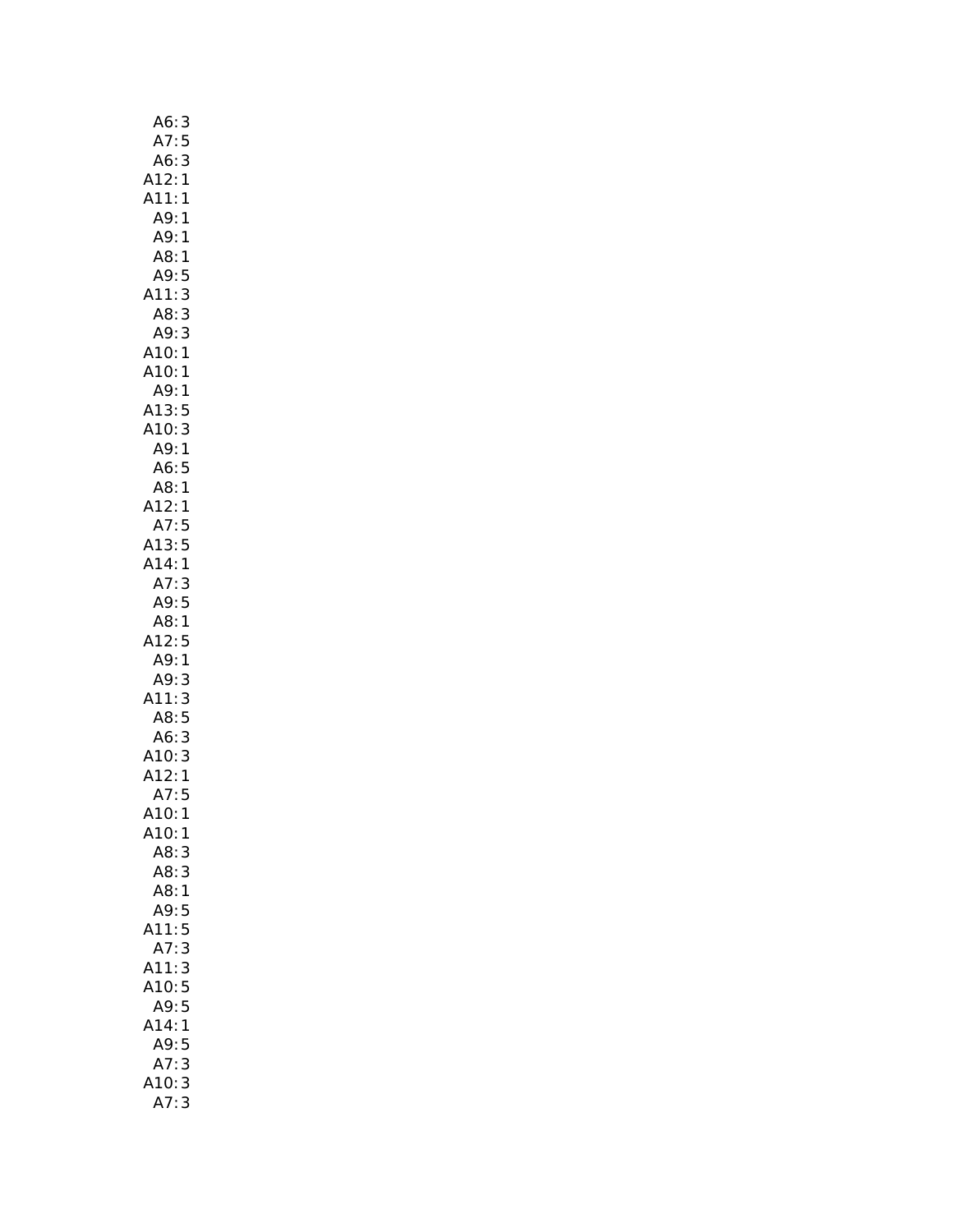| 3<br>A9:             |  |
|----------------------|--|
| A9:<br>3             |  |
| A9:<br>5             |  |
| A7:<br>$\mathbf{1}$  |  |
| A9:3                 |  |
| 5<br>A8:             |  |
| A7:<br>$\mathbf{1}$  |  |
|                      |  |
| A14:<br>5            |  |
| A8:<br>5             |  |
| 3<br>A9:             |  |
| A7:5                 |  |
| A12:1                |  |
| A12:<br>3            |  |
| A9:5                 |  |
| A8:                  |  |
| 3<br>3<br>A7:        |  |
| A8:                  |  |
| $\frac{3}{5}$<br>A7: |  |
| .<br>A9: 3           |  |
|                      |  |
| A11:1                |  |
| A8:1                 |  |
| A8:5                 |  |
| A8:5                 |  |
| A7:5                 |  |
| A12:5                |  |
| A10:1                |  |
| A9:<br>3             |  |
| A14:<br>1            |  |
| A12:1                |  |
| A7:5                 |  |
|                      |  |
| A9: 3<br>A9: 3       |  |
|                      |  |
| $\frac{3}{5}$<br>A6: |  |
| A9:                  |  |
| A8:<br>$\mathbf{1}$  |  |
| A14:<br>3            |  |
| A7:<br>3             |  |
| A9:<br>5             |  |
| A8:<br>1             |  |
| A7:<br>5             |  |
| 5<br>A6:             |  |
| A10:<br>$\mathbf{1}$ |  |
| 5<br>A9:             |  |
| 3<br>A10:            |  |
| A7:<br>5             |  |
|                      |  |
| A9:<br>1             |  |
| A7:<br>5             |  |
| 10:<br>1<br>A        |  |
| A7:<br>1             |  |
| A12:<br>1            |  |
| д13:<br>^<br>1       |  |
| A10:<br>1            |  |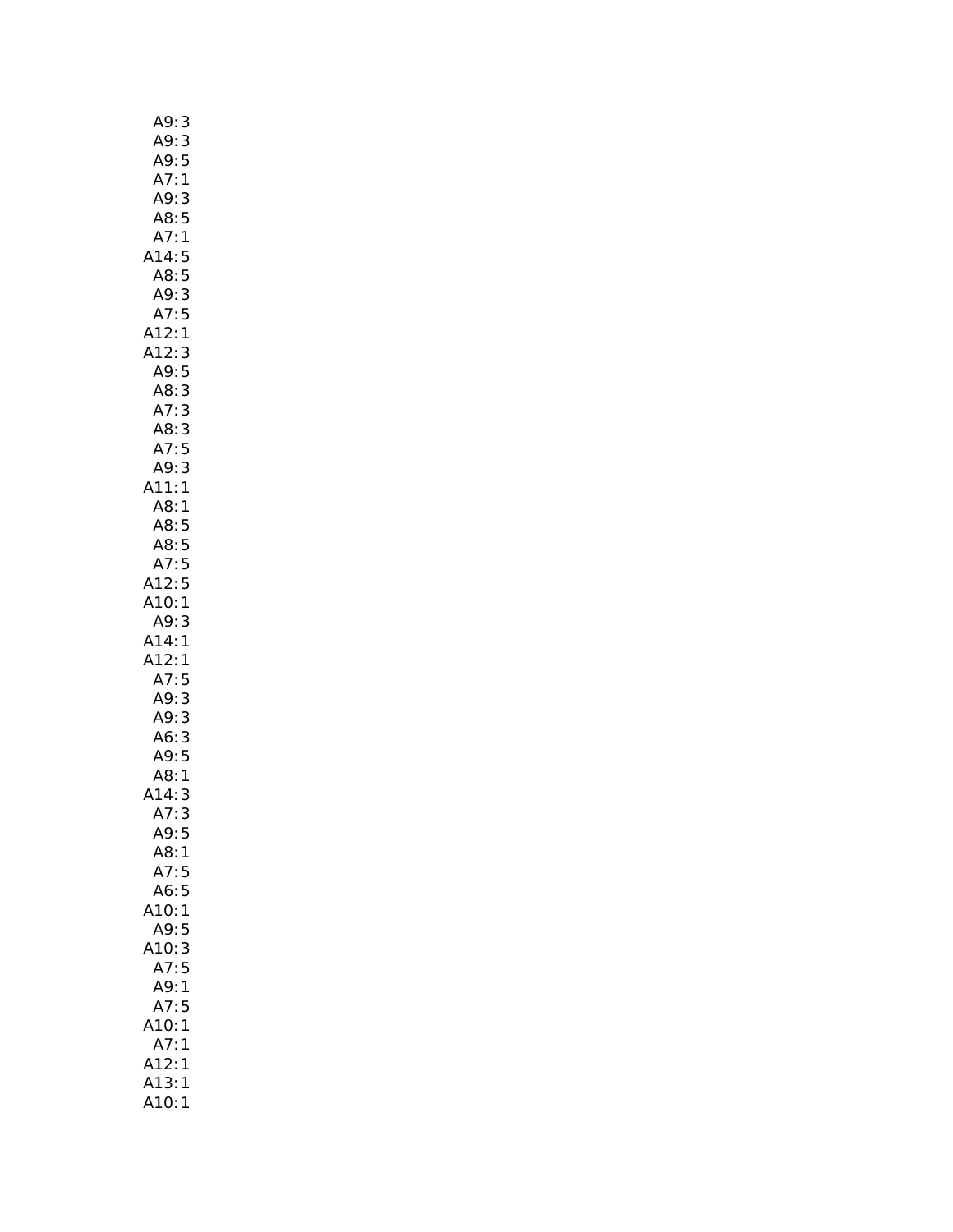| A8:<br>3                  |
|---------------------------|
| $\frac{5}{5}$<br>A11:     |
| A8:3                      |
| A8:5                      |
| A8:1                      |
| A10:1                     |
| A8:1                      |
| A11:<br>3                 |
| A11:5                     |
| A9:5                      |
| A9:5                      |
| A13:1                     |
| A9:5                      |
| A7:5                      |
| A14:1                     |
| A9:<br>$\mathbf{1}$       |
| .<br>A7: 5<br>A7: 3       |
| A9:1                      |
| A9:                       |
| 3                         |
| A12:3<br>A7:5             |
| A9:<br>3                  |
| A6:5                      |
| A9:1                      |
| A7:1                      |
| A13:<br>3                 |
| A6:5                      |
|                           |
| A7:5<br>A9:3              |
| A10: 3<br>A9: 5<br>A11: 5 |
|                           |
|                           |
| A6:<br>3                  |
| A8:1<br>A8:5              |
|                           |
| 3<br>A8:                  |
| A8:<br>3                  |
| A12:<br>1                 |
| A6:<br>5                  |
| A9:1                      |
| A6:<br>3                  |
| A10:<br>3                 |
| A7:<br>3                  |
| A7:<br>1                  |
| A8:<br>5                  |
| A7:<br>1                  |
| A12:<br>1<br>A14:         |
| 1<br>A9:<br>5             |
| A7:<br>5                  |
| A6:<br>3                  |
|                           |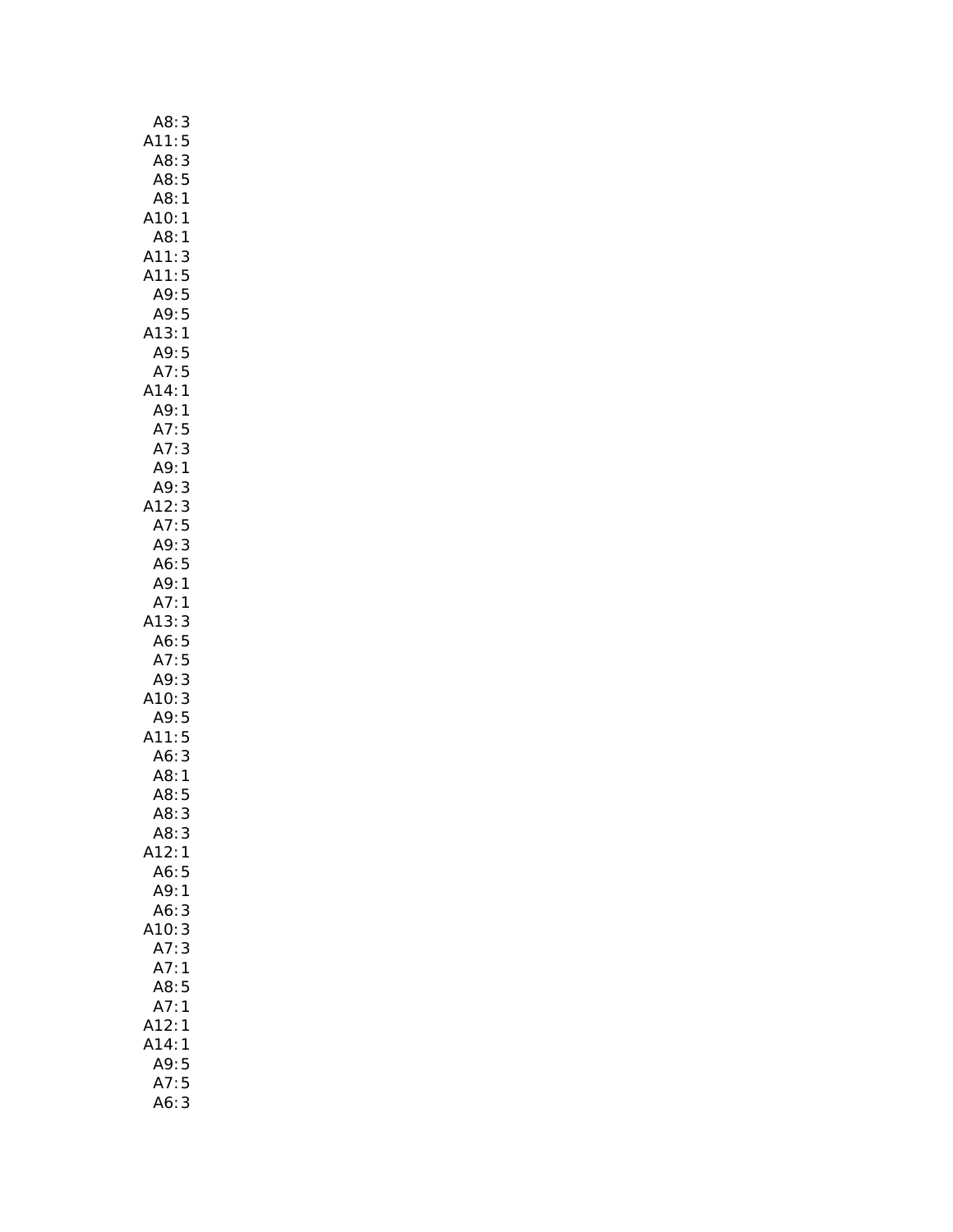| A10:<br>3             |
|-----------------------|
|                       |
| A8: 1<br>A9: 5        |
| A6:3                  |
| A12:5                 |
|                       |
| A6: 5<br>A8: 5        |
|                       |
| 3<br>A10:             |
| A8:<br>3              |
| A6:1                  |
| A14:5                 |
| A10:3                 |
| A13:1                 |
| A9:1                  |
| A6:<br>3              |
| .<br>A8: 5            |
| A10: 1<br>12A: 1      |
|                       |
|                       |
| A8:3                  |
| A7:5                  |
| A6:1                  |
| A7:3                  |
| A10:3                 |
| A9:3                  |
| A9:3                  |
| A7:<br>3              |
| A8:5                  |
| A8:3                  |
| 14:3                  |
| A6:1                  |
|                       |
| A11:5<br>A9:5         |
|                       |
| A9:1                  |
| A10:<br>3             |
| <br>A9:<br>5          |
| A9:1                  |
| A9:<br>5              |
| A10:3                 |
| A9:3                  |
| A9:5                  |
| A14:5                 |
| A9:<br>$\overline{1}$ |
| A8:                   |
| 1                     |
| A14:<br>1             |
| A11:<br>5             |
| A9:<br>3              |
| 3<br>A10:             |
| 5<br>A7:              |
| A9:<br>$\mathbf{1}$   |
| A6:5                  |
| A7:<br>5              |
| A9:<br>5              |
|                       |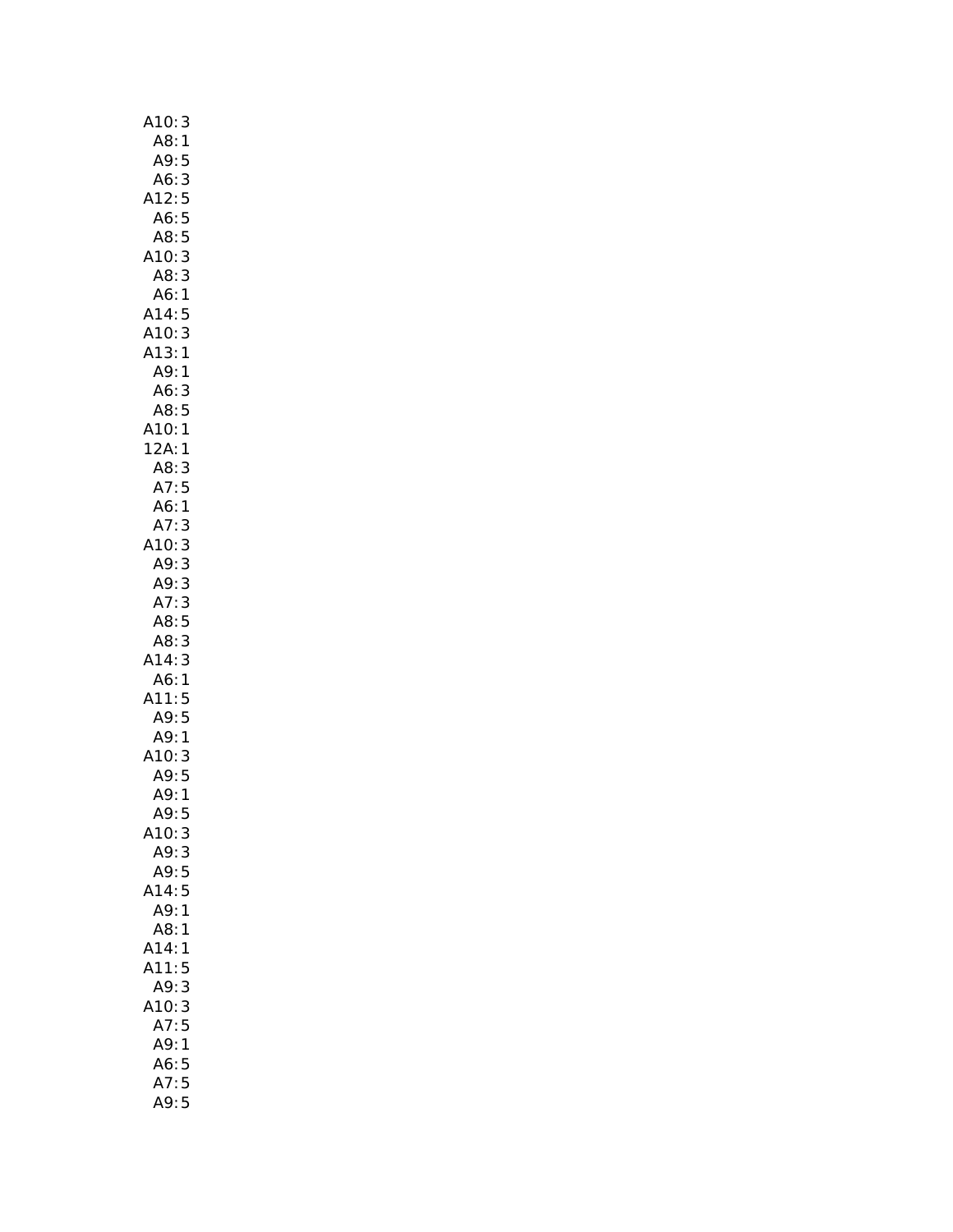| A9:             | 3            |
|-----------------|--------------|
| A7:5            |              |
| A9:             | 5            |
| A8:             | 3            |
| A7:             | 5            |
| A9:             | 3            |
| A6:1            |              |
| A12:            | 5            |
| A8:             | 3            |
| A9:1            |              |
| A9:             | 3            |
| A10:1           |              |
| A8:             | 3            |
| A6:1            |              |
| A8:             | $\mathbf{1}$ |
| A7:             | 1            |
| A9: 5<br>A8: 5  |              |
|                 |              |
| A11:            | 3            |
| A9:3            |              |
| A8:1            |              |
|                 |              |
| A6: 3<br>A12: 3 |              |
| A9:1            |              |
| A12:            | 3            |
| A8:5            |              |
| A9:             | 3            |
| A12:1           |              |
| A6:             | 3            |
| A9:5            |              |
| A7              | :5           |
| A7:             | 3            |
| A9:             | 3<br>3       |
| A9:             |              |
| A7:             | 1            |
| A10:            | 3            |
| A8:             | 3            |
| A6:             | 1            |
| A12:            | 3            |
| A8:3            |              |
| A9:5            |              |
| A7:             | 3            |
| A9:5            |              |
| A9:5            |              |
| A8:             | 3            |
| A7:             | 5            |
| A7:             | 3            |
| 12:<br>Δ        | 3            |
| A9:             | 3            |
| A9:             | 1            |
| A6:<br>A7:      | 5<br>5       |
|                 |              |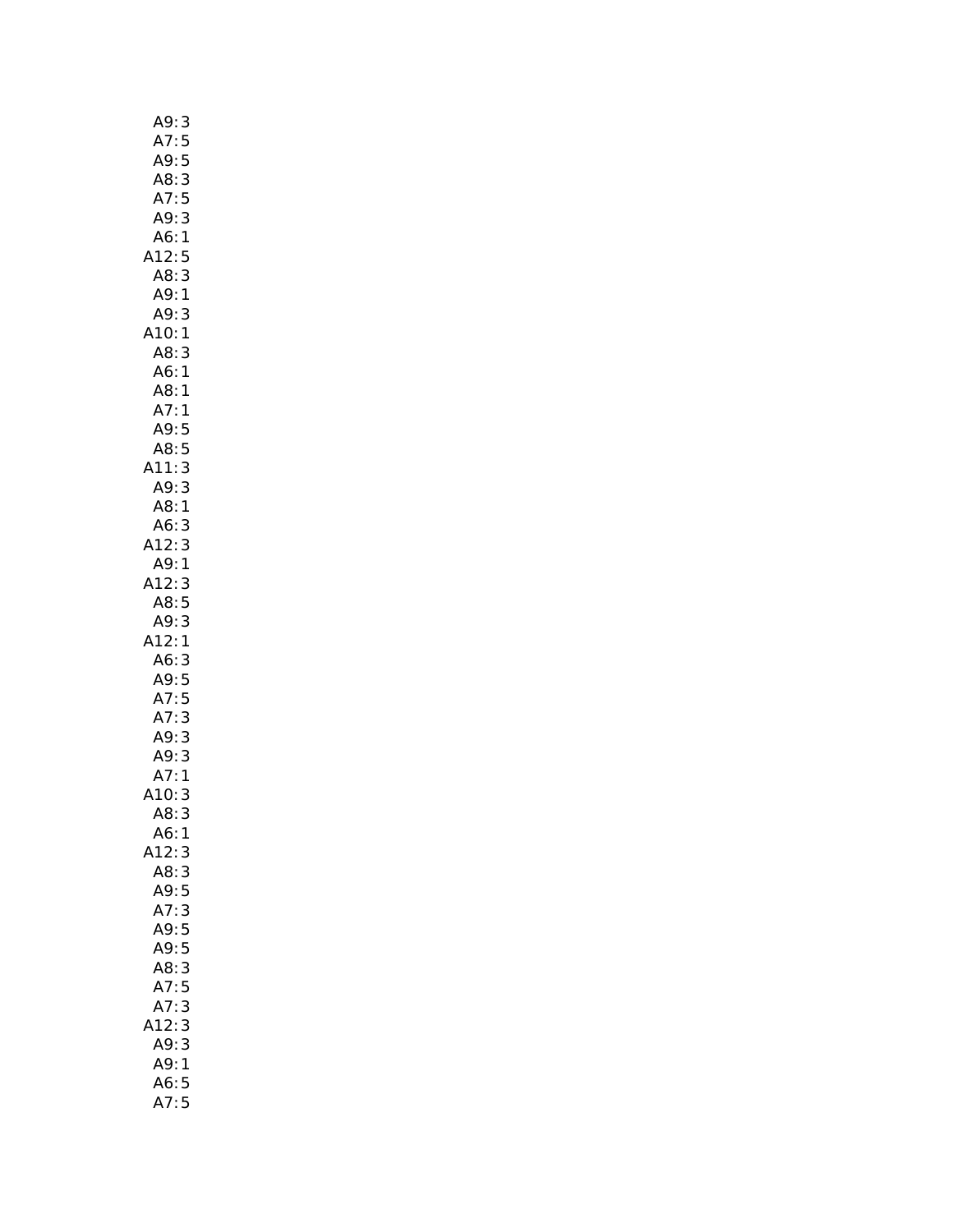| A9:                             | 3             |
|---------------------------------|---------------|
| A7:                             | 3             |
|                                 |               |
| A14:<br>A12:                    | $\frac{3}{3}$ |
|                                 |               |
| A8:5<br>A9:3                    |               |
| A11:5                           |               |
| A7:3                            |               |
| A11:1                           |               |
| A6:5                            |               |
|                                 |               |
| A6:                             | 3             |
| A9:1                            |               |
| A9:                             | 3             |
| A11:3                           |               |
| A7:5                            |               |
|                                 |               |
|                                 |               |
| A7: 3<br>A9: 3<br>13: 3<br>A13: |               |
| A6:1                            |               |
| A7:5                            |               |
| $\frac{AB:5}{1}$                |               |
| A9:1                            |               |
|                                 |               |
| A7: 3<br>A10: 5                 |               |
| A8:5                            |               |
| A8:1                            |               |
| A7:3                            |               |
|                                 |               |
| A7:1<br>A10:1                   |               |
|                                 |               |
| A8:5                            |               |
| A13:3                           |               |
| A6:5                            |               |
|                                 |               |
| A9: 3<br>A9: 5                  |               |
| A9: 3<br>A9: 1                  |               |
|                                 |               |
| A7:5                            |               |
| A6:                             | 1             |
| A7:                             | 3             |
| A8:                             | 5             |
| A9:                             | 3             |
| A10: 3                          |               |
| A8:1                            |               |
| A8:1                            |               |
| A7:3                            |               |
| A6:5                            |               |
| A9:1                            |               |
| 10:                             | 1             |
| A7:5                            |               |
|                                 | 3             |
| A9:                             |               |
| A8:                             | 3             |
| A10:                            | 1             |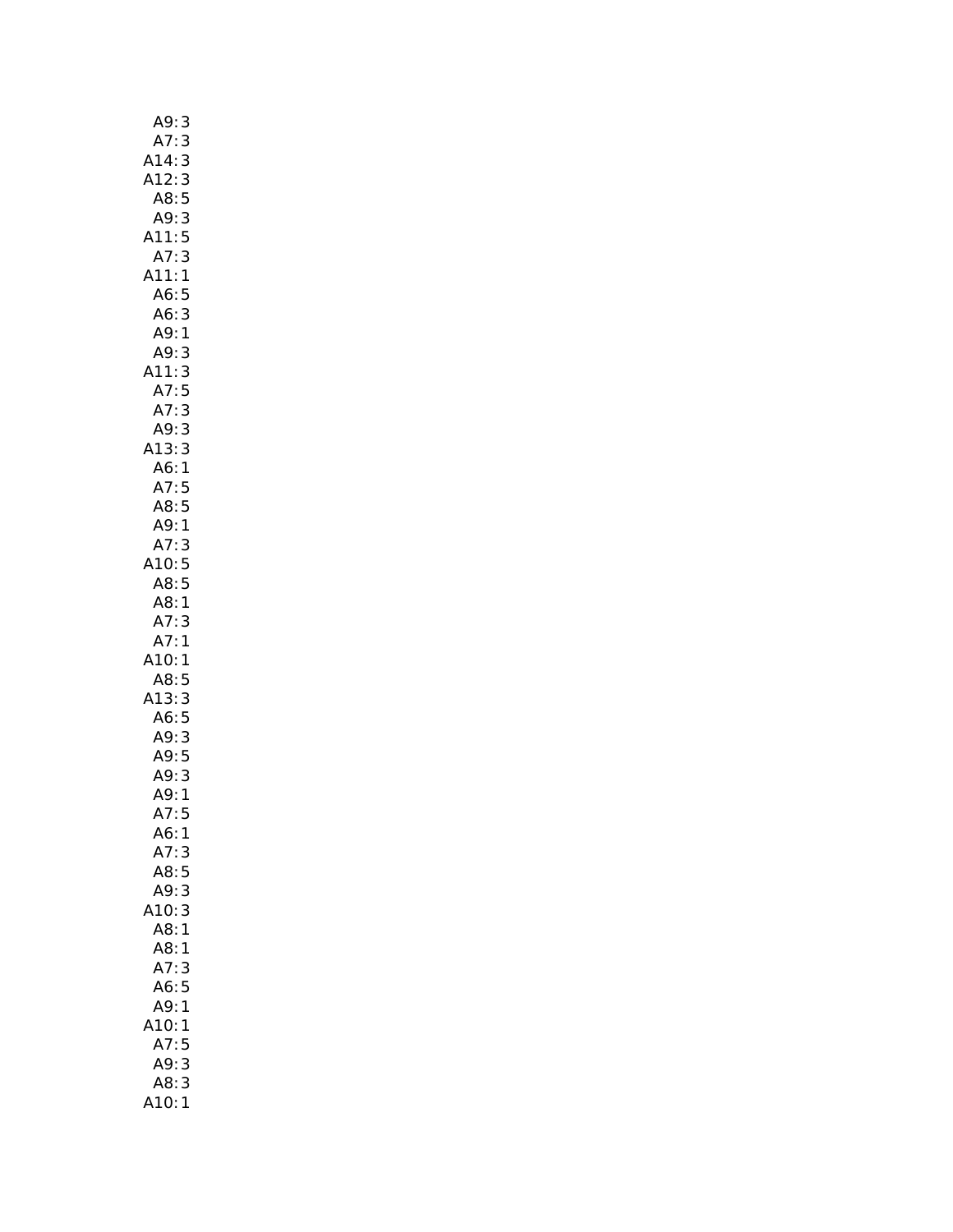| A6:<br>3                    |  |
|-----------------------------|--|
| 3<br>A6:                    |  |
| .ب.<br>:A12<br>:A11<br>1    |  |
| 1                           |  |
| $A6$ :<br>1                 |  |
| 3                           |  |
| A8:<br>:411<br>:49          |  |
| 3<br>5                      |  |
|                             |  |
| A9:5                        |  |
| A9:<br>3                    |  |
| A8:1                        |  |
| A12:<br>1                   |  |
| A11:1                       |  |
| A7:5                        |  |
| A8:5                        |  |
| A12:<br>1                   |  |
| A10:<br>3                   |  |
| 3<br>A7:                    |  |
| A9:                         |  |
| 3<br>3                      |  |
| A8:                         |  |
| A12:3<br>A9:5               |  |
|                             |  |
| A11:3                       |  |
| A10:5                       |  |
| A7:1                        |  |
| A9:1                        |  |
| A6:<br>3                    |  |
|                             |  |
|                             |  |
| $A12:5$<br>$A8:5$<br>$A8:3$ |  |
|                             |  |
| A8:5                        |  |
| A8:5<br>A7:5                |  |
|                             |  |
| A6:5<br>A7:3                |  |
|                             |  |
| 3<br>A6:                    |  |
| 410:<br>3<br>I              |  |
| A12:3                       |  |
| A8:<br>3                    |  |
| A8:<br>1                    |  |
| A9:<br>3                    |  |
| A9:1                        |  |
|                             |  |
| A6:<br>3                    |  |
| A7:5                        |  |
| A9:3                        |  |
| A7:3                        |  |
| A10:3                       |  |
| A10:3                       |  |
| 3<br>A7:                    |  |
| A9:5                        |  |
| 3<br>A7:                    |  |
| 5<br>A8:                    |  |
|                             |  |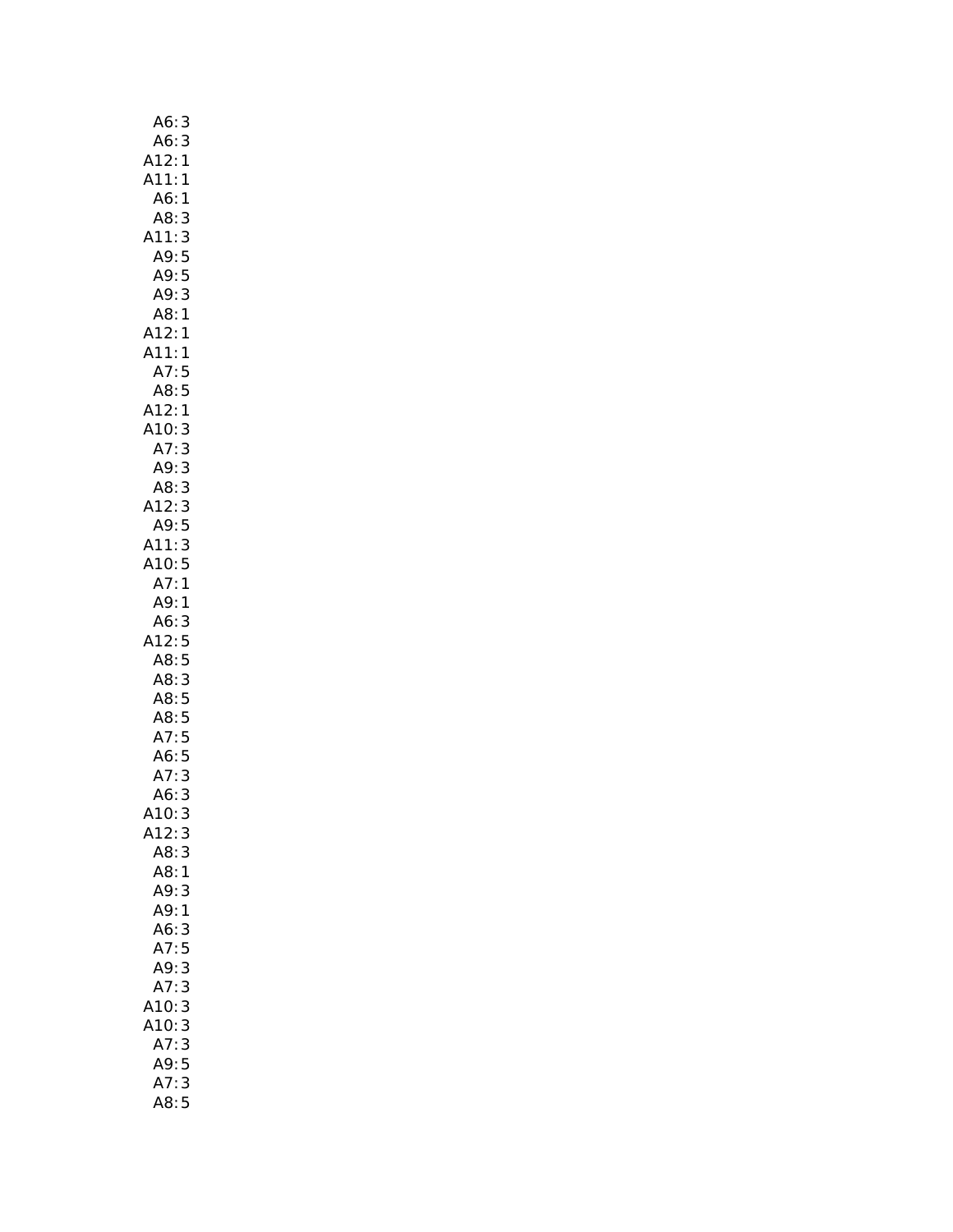| A13:3                        |
|------------------------------|
| A11:5                        |
| A7:5                         |
| A9:<br>$\mathbf{1}$          |
| A11:5                        |
| A8:3                         |
| A7:5                         |
| A8:1                         |
| A8:<br>3                     |
| A7:<br>3                     |
| A12:<br>$\mathbf{1}$         |
| A9:<br>:411<br>$\frac{5}{3}$ |
|                              |
| A9:<br>3                     |
| A6:3                         |
| .<br>A7: 3<br>--             |
| A13:1                        |
| A6:5                         |
| A9:5                         |
| A12:1                        |
| A7:5                         |
| A10:1                        |
| A14:1                        |
| A9:<br>3                     |
| A12:<br>3                    |
| A10:<br>1                    |
| A8:<br>5                     |
| A10: A7: A7:<br>3            |
| $\frac{1}{3}$                |
| A11:                         |
| A6:<br>$\mathbf{1}$<br>A11:1 |
|                              |
| A8:<br>5                     |
| A8: 3<br>A10: 3              |
| A9:3                         |
| A13:<br>1                    |
| A13:5                        |
| A12:1                        |
| A8:<br>3                     |
| A8:<br>3                     |
| A8:<br>1                     |
| A7:<br>3                     |
| 5<br>A6:                     |
| 5<br>A7:                     |
| A10:<br>1                    |
| A9:<br>3                     |
| A7:<br>$\mathbf{1}$          |
| 5<br>A8:                     |
| A14:<br>5                    |
| A10:<br>1                    |
| A11:<br>5                    |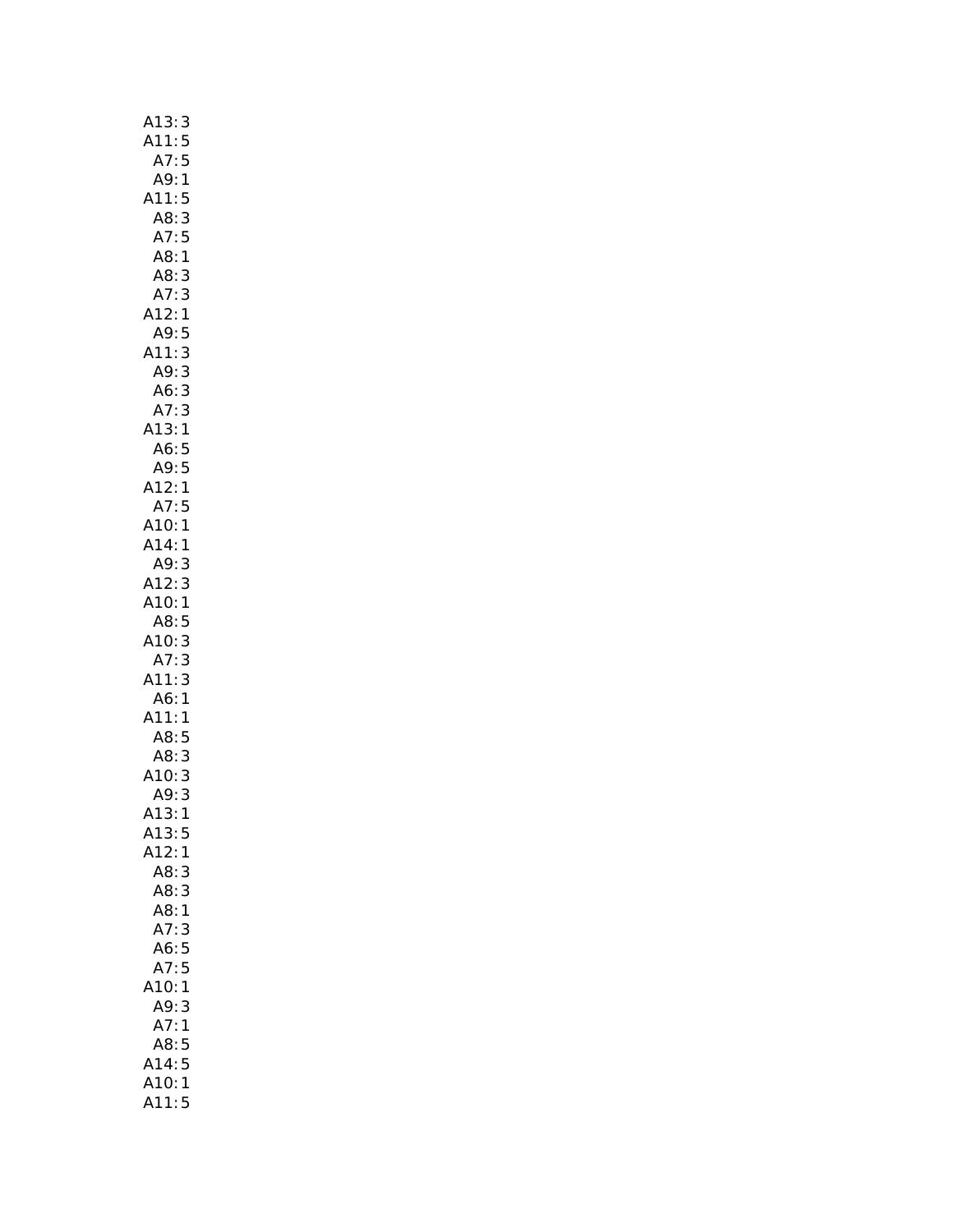| A9:<br>1                     |
|------------------------------|
| A14:1                        |
| A8:<br>3                     |
| A14:<br>3                    |
| A10:1                        |
| A9:<br>3                     |
| A13:<br>5                    |
| A8:1                         |
| A9:<br>3                     |
| A9:<br>1                     |
| A13:<br>5                    |
| A7:<br>3                     |
| A7:<br>5                     |
| A7:<br>5                     |
| $\frac{3}{5}$<br>A12:        |
| A9:                          |
| A9:<br>A7:<br>A7:            |
| $\mathbf{1}$                 |
| 5                            |
| A7: 3<br>A7: 3               |
|                              |
| A9:1                         |
| A6:3<br>A11:<br>$\mathbf{1}$ |
|                              |
| A7:1<br>A7:1                 |
|                              |
| A6:1<br>A7:5                 |
| A12:<br>3                    |
| A7:5                         |
| A6:<br>5                     |
| A6:<br>5                     |
| A7:<br>3                     |
| A13:<br>3                    |
| A6:<br>3                     |
| A6:<br>3                     |
| A8:<br>3                     |
| A11:5                        |
| A7:5                         |
| A9:<br>5                     |
| 5<br>A7:                     |
| 5<br>A9:                     |
| 3<br>A8:                     |
| A8:<br>$\mathbf{1}$          |
| A8:<br>1                     |
| 5<br>A11:                    |
| 5<br>A7:                     |
| 5<br>A11:                    |
| 3<br>A10:                    |
| A9:<br>$\mathbf{1}$          |
| A11:<br>$\mathbf{1}$         |
| A7:<br>5                     |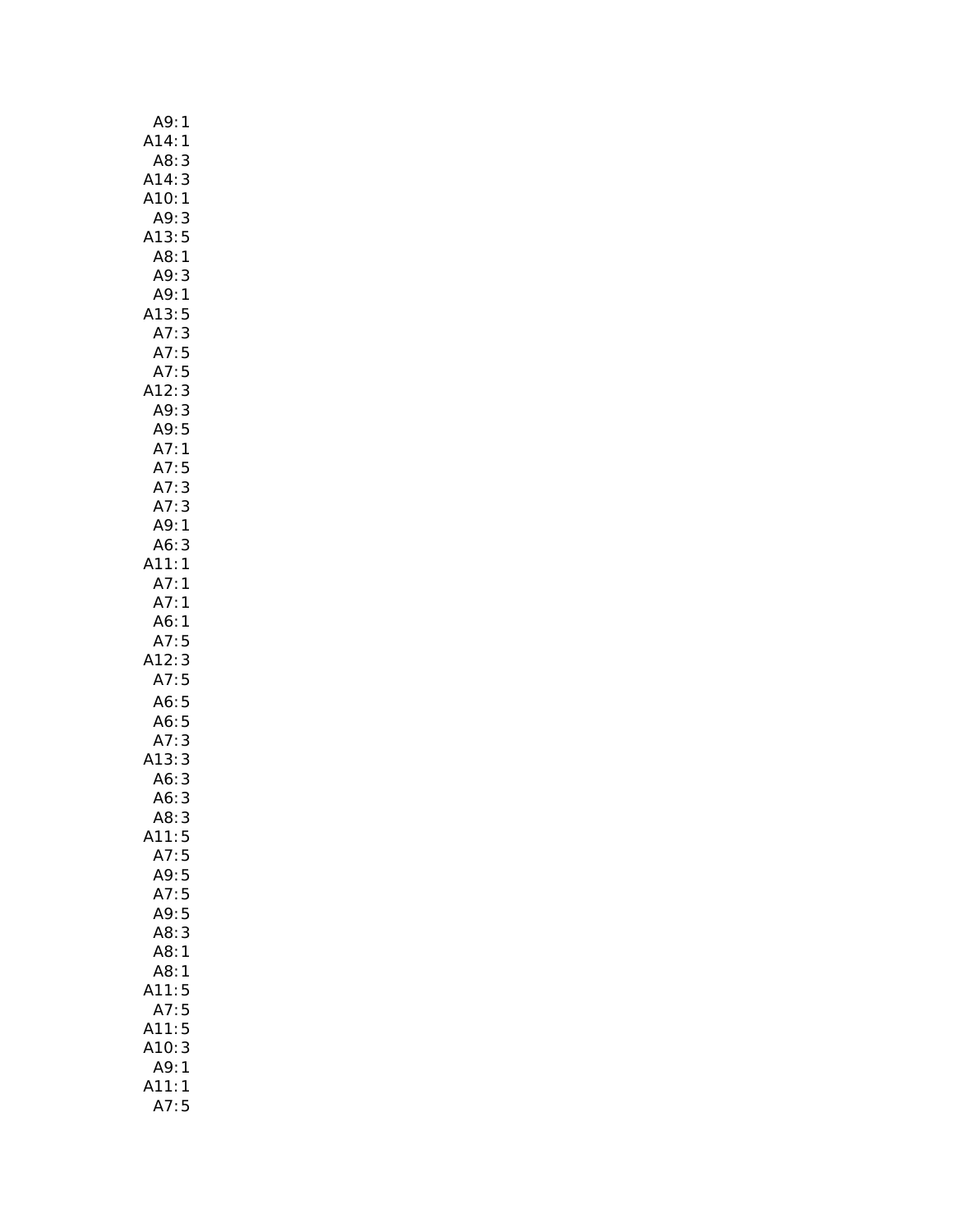| A8:<br>1                                                    |
|-------------------------------------------------------------|
| A8:<br>5                                                    |
| Д                                                           |
| $\frac{3}{1}$                                               |
| <br>.10:<br>A8:<br>A9:<br>5                                 |
| <br>A6:<br>$\mathbf{1}$                                     |
| A10:<br>$\mathbf{1}$                                        |
| A7:<br>3                                                    |
| A9:<br>1                                                    |
| A9:5                                                        |
| A8:1                                                        |
|                                                             |
| A12:                                                        |
| 12:3<br>A9:5<br>A7:5<br>A9:1                                |
|                                                             |
|                                                             |
|                                                             |
|                                                             |
|                                                             |
|                                                             |
|                                                             |
| A8: 5<br>A8: 3<br>A9: 5<br>A9: 5<br>A9: 5<br>A7: 3<br>A7: 3 |
|                                                             |
|                                                             |
| A8: 3<br>A7: 1                                              |
| A9: 3<br>A8: 3                                              |
|                                                             |
| A7:5                                                        |
| .10:1                                                       |
|                                                             |
| ATO. T<br>A7: 3<br>A10: 1<br>A9: 3<br>A12: 1                |
|                                                             |
| $\begin{array}{c} 3 \\ 1 \end{array}$                       |
|                                                             |
|                                                             |
| A9:5<br>A6:3                                                |
| 3                                                           |
| A7:                                                         |
| A9:<br>1                                                    |
| A6:<br>3                                                    |
| A8:<br>5                                                    |
| A9:<br>3                                                    |
| 3<br>A8:                                                    |
| 13:<br>3                                                    |
| A8:<br>3                                                    |
| A7:<br>1                                                    |
| 10:<br>1                                                    |
| A9:5                                                        |
| A9:5                                                        |
| A8:<br>5                                                    |
| 3<br>A11:                                                   |
| A10:<br>1                                                   |
| A9:<br>3                                                    |
| A6:<br>3                                                    |
|                                                             |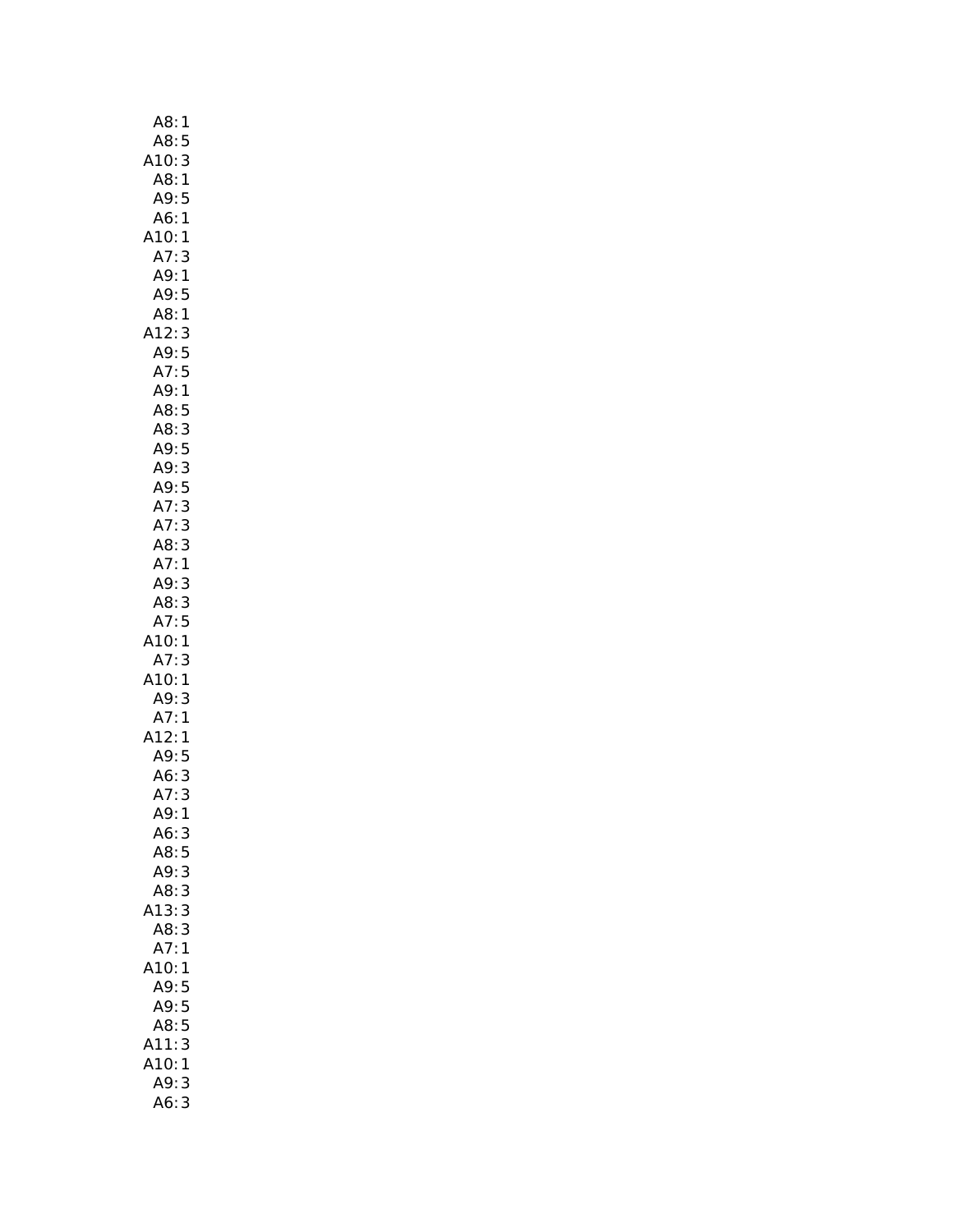| A10:1                                                                           |
|---------------------------------------------------------------------------------|
| A7:<br>5                                                                        |
| 3                                                                               |
| A12: 3<br>A12: 1<br>A11: 3                                                      |
| 3                                                                               |
| A8:5<br>A8:5<br>.11:1                                                           |
|                                                                                 |
|                                                                                 |
|                                                                                 |
|                                                                                 |
| A11:1<br>A9:3<br>A14:1<br>A7:1<br>A7:3<br>A9:3<br>A8:5<br>A9:1<br>A9:1<br>A11:5 |
|                                                                                 |
|                                                                                 |
|                                                                                 |
|                                                                                 |
| $A7:1$<br>$A9:3$<br>$A11:3$                                                     |
|                                                                                 |
|                                                                                 |
|                                                                                 |
|                                                                                 |
| A111<br>A7:1<br>A6:3<br>A6:5<br>A12:3<br>A11:1                                  |
|                                                                                 |
|                                                                                 |
|                                                                                 |
| A8:3<br>A9:3<br>A7:5<br>A14:1<br>A7:5<br>A10:3<br>A7:1<br>A13:1<br>A7:3         |
|                                                                                 |
|                                                                                 |
|                                                                                 |
|                                                                                 |
|                                                                                 |
|                                                                                 |
|                                                                                 |
| A12:                                                                            |
| 3<br>A8:                                                                        |
| 1<br>A7:<br>1                                                                   |
| A8:<br>1                                                                        |
| A7:<br>3                                                                        |
| A9:<br>3                                                                        |
| A12:<br>5                                                                       |
| A11:<br>5                                                                       |
| 3<br>A6:                                                                        |
| A9:<br>1                                                                        |
| A11:<br>1                                                                       |
| A9:<br>3                                                                        |
| AB:<br>3                                                                        |
| A8:<br>5                                                                        |
| A9:<br>3<br>3<br>A8:                                                            |
| 3<br>A14:                                                                       |
|                                                                                 |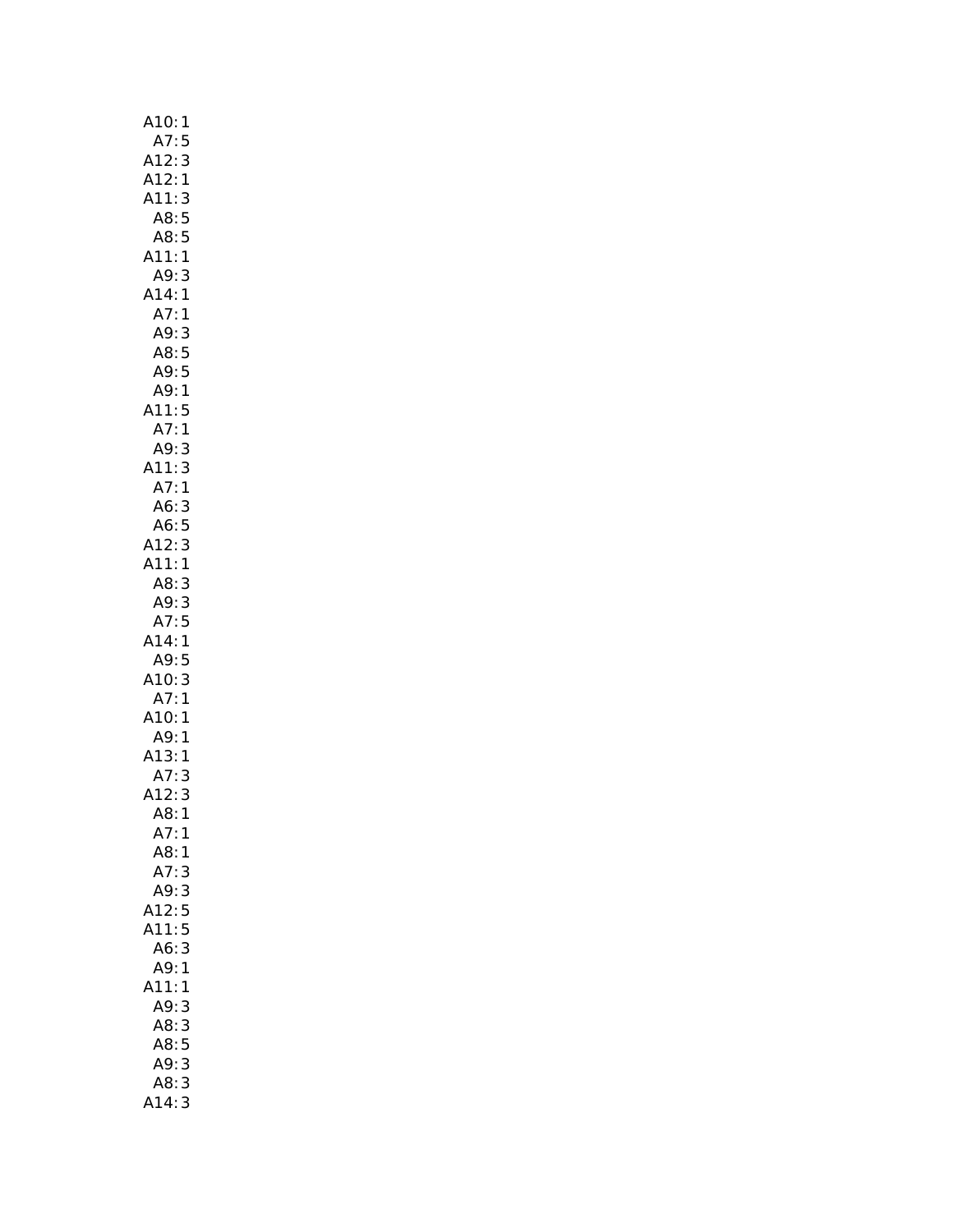| A12:5                                                 |
|-------------------------------------------------------|
| A9:1                                                  |
| A7:<br>5                                              |
| A10:1                                                 |
| A14:<br>3                                             |
| A13:5                                                 |
| A8:1                                                  |
| A8:5                                                  |
| A12:<br>3                                             |
| A8:1                                                  |
| .<br>A7: 3<br>A8: 5                                   |
|                                                       |
| $\frac{5}{3}$                                         |
| $\overline{A9}$ :<br>A11:<br>A7:                      |
| $\begin{array}{c} 3 \\ 1 \end{array}$                 |
|                                                       |
| A12:1<br>A14:5                                        |
| <br>A10: 3<br>A8: 5                                   |
|                                                       |
| A7:3                                                  |
| A8:1                                                  |
| A10:1                                                 |
| A10:1                                                 |
| ი6:5<br>A9:5<br>1Ր                                    |
|                                                       |
| A10:<br>A12:<br>$\begin{array}{c} 3 \\ 1 \end{array}$ |
|                                                       |
| 3<br>A6:                                              |
| $\begin{array}{c} 3 \\ 5 \\ 1 \end{array}$<br>A9:     |
| A14:<br>A8:                                           |
| 3                                                     |
| <br>A9: 3<br>A8: 1<br>A8: 3                           |
| 3                                                     |
| A7:<br>3                                              |
| A10:<br>3                                             |
| A8:5                                                  |
| 3<br>A7:                                              |
| A7:5                                                  |
| A14:1                                                 |
| A8:<br>3                                              |
| A9:<br>3                                              |
| 3<br>A6:                                              |
| A9:<br>5                                              |
| 3<br>A14:                                             |
| A12:<br>A11:<br>$\mathbf{1}$                          |
| 1                                                     |
| A14:<br>3                                             |
| A6:<br>A7:<br>3<br>$\mathbf{1}$                       |
| A11:5                                                 |
|                                                       |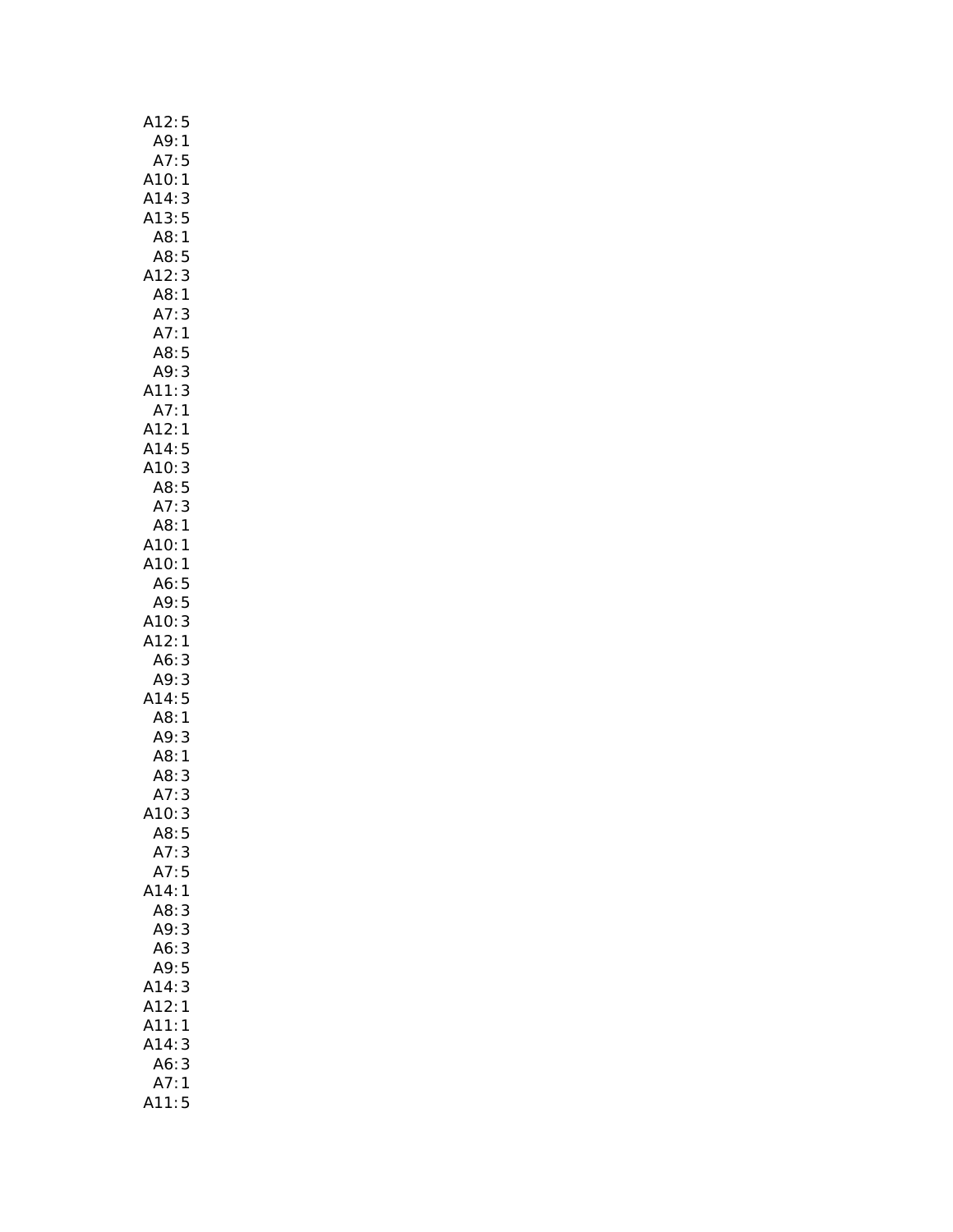| A8:5                  |
|-----------------------|
|                       |
| A10:3<br>A10:1        |
| A9:1                  |
| A9:1                  |
| A9:1                  |
| A6:1                  |
| A10:1                 |
| A10:<br>3             |
| A13:5<br>A10:1        |
| A9:<br>3              |
| A7:<br>1              |
| A11:<br>3             |
| A9:1                  |
| A9:<br>$\mathbf{1}$   |
| A9:<br>3              |
|                       |
| A6: 3<br>A10: 5       |
| A6:1                  |
| A9:1                  |
| A8:1                  |
| A10:5                 |
| A11:5                 |
| A9:5                  |
| A8:1                  |
| A14:1                 |
| A8:<br>3<br>A14:<br>1 |
| A9:<br>5              |
| $12A$ :<br>1          |
| A6:<br>3              |
| A6:<br>3              |
| A13:3                 |
| A12:3                 |
| A6:5                  |
| A9:<br>3              |
| A9:3                  |
| 13:5<br>Δ             |
| A8:<br>5              |
| 5<br>A14:             |
| A8:<br>1              |
| A9:<br>5              |
| A9:<br>5              |
| A9:<br>1              |
| A11:<br>3             |
| A9:<br>3<br>1         |
| A7:<br>A7:<br>3       |
| A7:<br>1              |
| A7:                   |
| A9:<br>3              |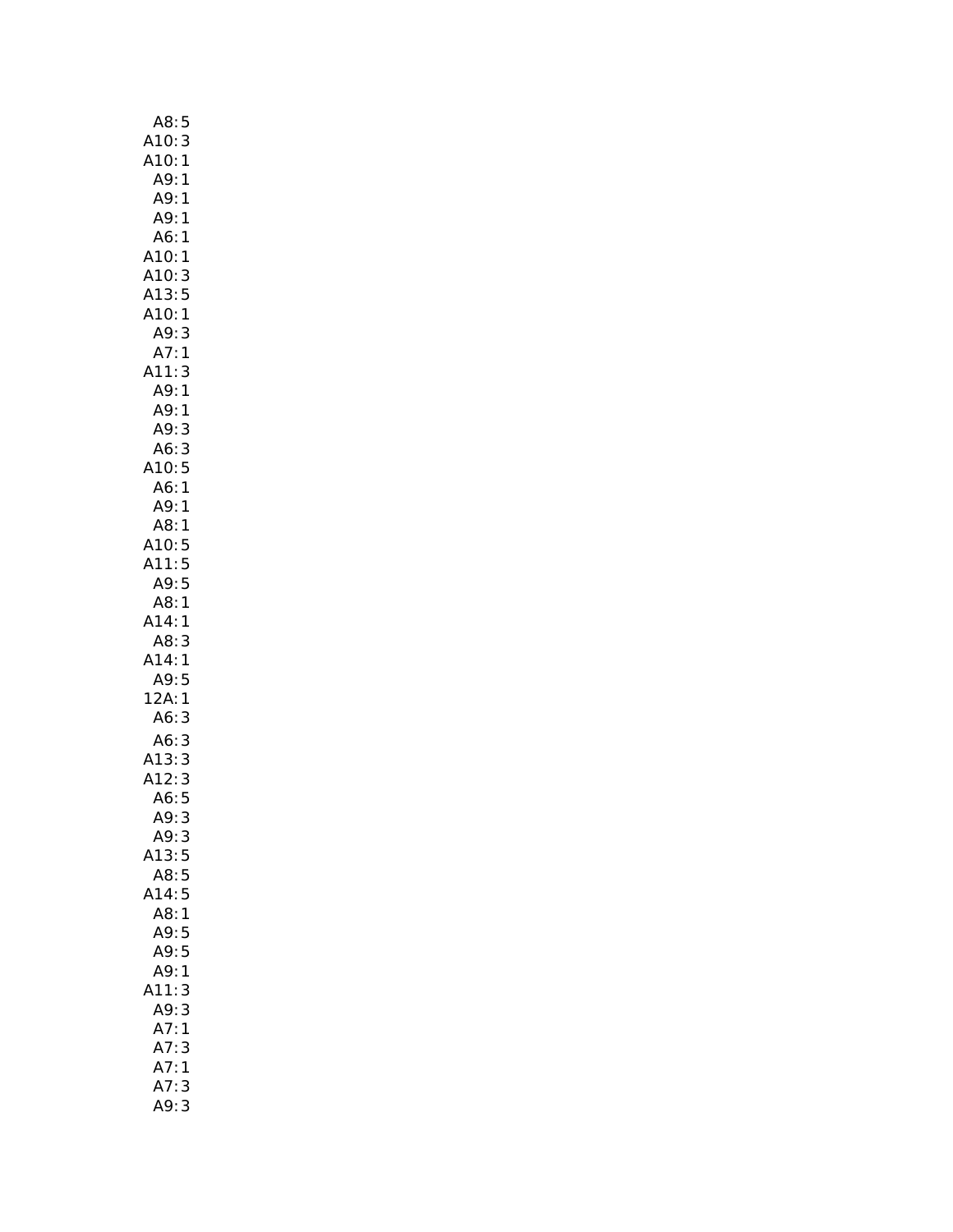| A12:<br>5                                       |
|-------------------------------------------------|
| A8:<br>5                                        |
| A9:<br>3                                        |
| A8:<br>5                                        |
| 3<br>A7:                                        |
| A9:<br>A13:<br>A7:<br>$\mathbf{1}$              |
| 3                                               |
|                                                 |
| 333513111<br>A8:                                |
| A9:<br>A13:<br>A14:                             |
|                                                 |
|                                                 |
| .<br>A10:<br>A11:                               |
|                                                 |
| A11.1<br>A9:1<br>A9:1<br>A7:3<br>A11:5<br>A11:5 |
|                                                 |
|                                                 |
|                                                 |
|                                                 |
|                                                 |
|                                                 |
|                                                 |
|                                                 |
|                                                 |
|                                                 |
|                                                 |
| A9:<br>A7:<br>A11:<br>A7:<br>A3:<br>A9:<br>A8:  |
|                                                 |
|                                                 |
|                                                 |
|                                                 |
|                                                 |
| A、<br>A8:1<br>A9:1<br>A7:5<br>A6:5<br>A6:5      |
|                                                 |
|                                                 |
| A11:                                            |
| A8:<br>3                                        |
| A11:1                                           |
| A6:<br>$\mathbf{1}$                             |
| A7:5                                            |
| A7:5                                            |
| A8:<br>3                                        |
| A8:<br>5                                        |
| A7:<br>3                                        |
| A8:<br>1                                        |
| A12:<br>1                                       |
| A7:<br>3                                        |
| A9:<br>5                                        |
| 5<br>A14:                                       |
| $\frac{5}{2}$<br>A8:                            |
| 5<br>A7:                                        |
| A8:3                                            |
|                                                 |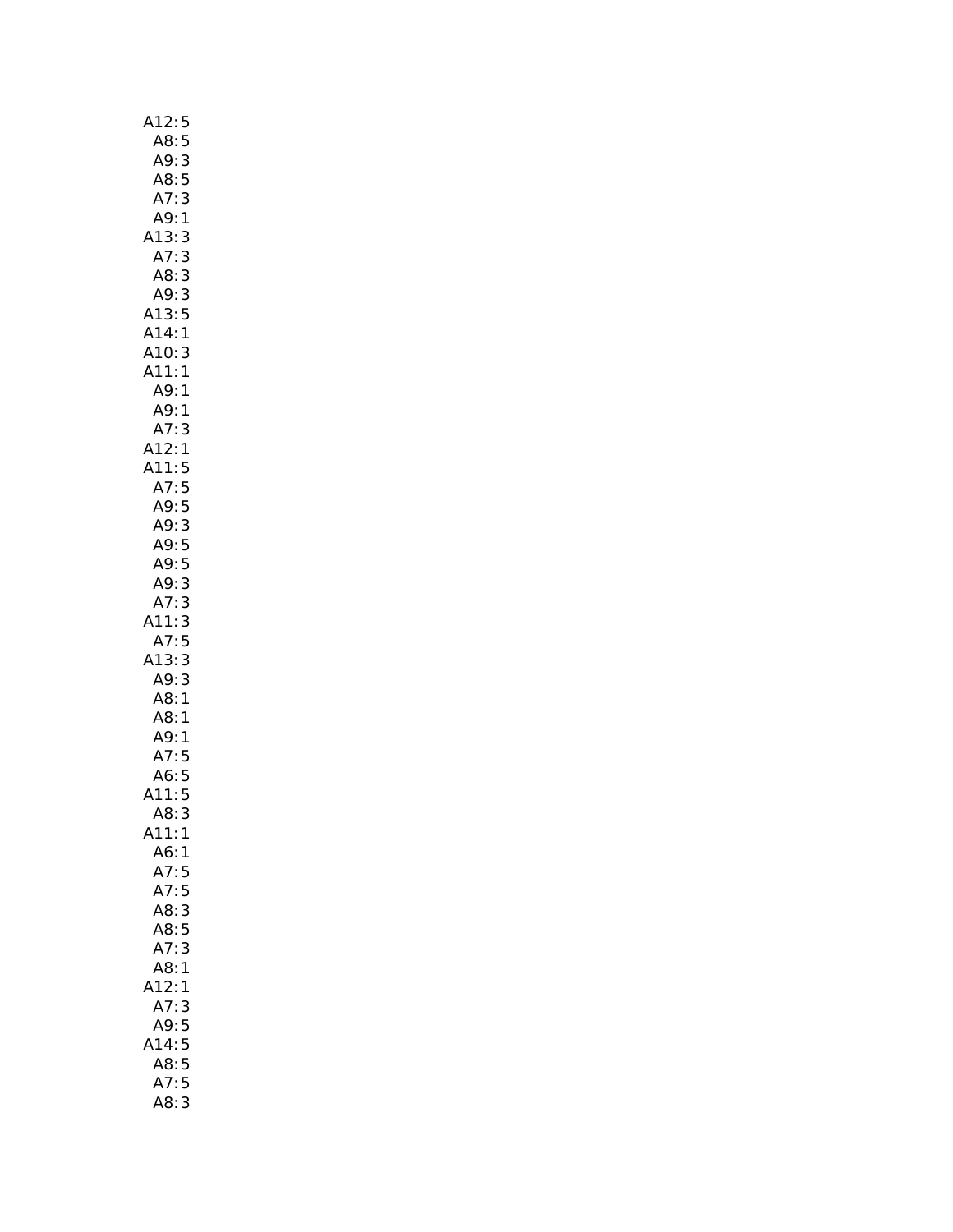| A9:<br>3                                 |
|------------------------------------------|
| A12:1<br>A15:5<br>A10:5<br>A10:3<br>A6:5 |
|                                          |
|                                          |
|                                          |
|                                          |
|                                          |
| A10:3                                    |
| A7:3                                     |
|                                          |
| A6:1                                     |
| A13:<br>3                                |
| A8:1                                     |
| A8:5                                     |
| A10:3                                    |
| A7:1                                     |
|                                          |
| A9: 3<br>A9: 1                           |
|                                          |
| .<br>A9: 3                               |
| A9:1                                     |
| A7:3                                     |
|                                          |
| A9:1                                     |
| A7:5                                     |
| A8:1                                     |
| A11:1                                    |
| A6:1                                     |
| A10:5                                    |
| A10:3                                    |
|                                          |
| A7:3                                     |
| A11:1                                    |
| A16:3                                    |
| A11:1                                    |
| A8:1                                     |
|                                          |
| A7:5                                     |
| A7:5                                     |
| <br>A9:1<br>A9:1                         |
|                                          |
|                                          |
| A9:<br>1                                 |
| A10:<br>3                                |
|                                          |
| A7:<br>3                                 |
| A7:3                                     |
| A8:<br>$\mathbf{1}$                      |
| A8:1                                     |
| A7:<br>3                                 |
| 11:1                                     |
| A8:5                                     |
|                                          |
| A8:1                                     |
| 13:<br>3                                 |
| A7:1                                     |
| A8:<br>1                                 |
| A10:<br>5                                |
| A8:5                                     |
| 3<br>413:                                |
|                                          |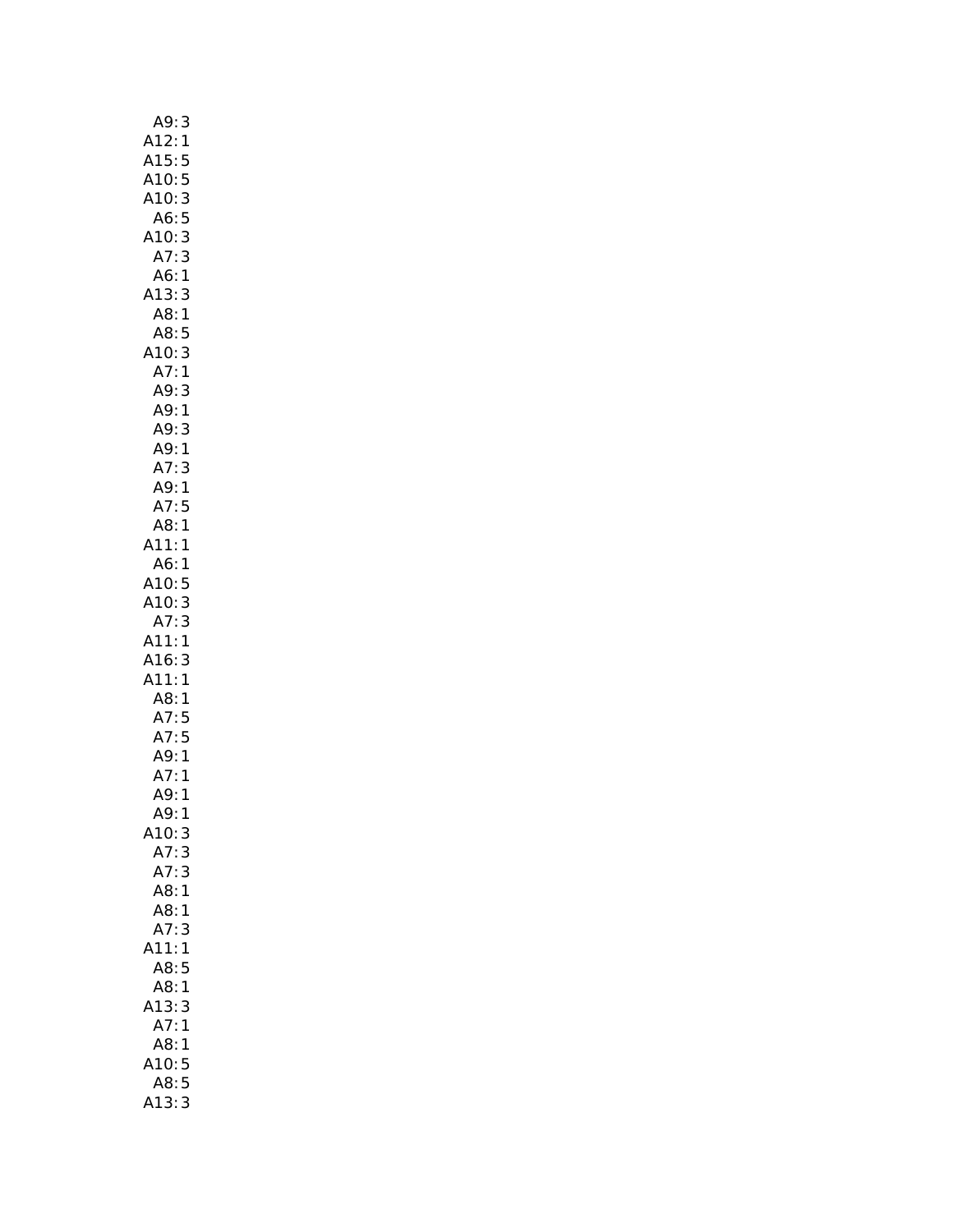| A10:<br>3                                                                       |  |
|---------------------------------------------------------------------------------|--|
| 5<br>A9:                                                                        |  |
| A6:<br>5                                                                        |  |
| A8:<br>5                                                                        |  |
| 1<br>A8:                                                                        |  |
| A6:<br>A7:<br>5                                                                 |  |
| 3                                                                               |  |
| 3<br>A9:                                                                        |  |
| A9:<br>1                                                                        |  |
| A8:<br>A9: 3<br>A8: 3<br>A11: 5<br>A7: 5<br>A13: 3<br>A10: 5<br>A6: 5<br>A13: 1 |  |
|                                                                                 |  |
|                                                                                 |  |
|                                                                                 |  |
|                                                                                 |  |
|                                                                                 |  |
| A13:1                                                                           |  |
| A11:<br>5                                                                       |  |
| A11:1                                                                           |  |
| A9:5                                                                            |  |
| A10:<br>3                                                                       |  |
| A8:<br>3                                                                        |  |
| A7:<br>5                                                                        |  |
| 5                                                                               |  |
| A13:<br>A10:<br>1                                                               |  |
| A8:                                                                             |  |
| 3<br>5<br>A7:                                                                   |  |
| A8:<br>3                                                                        |  |
| A7: A7<br>3                                                                     |  |
| A7: 3<br>A11: 5<br>A9: 3                                                        |  |
|                                                                                 |  |
| 3                                                                               |  |
| A9: 1<br>A14: 1                                                                 |  |
|                                                                                 |  |
| A9:3                                                                            |  |
| 3<br>A7:                                                                        |  |
| A9:<br>3                                                                        |  |
| A9:5<br>A10:                                                                    |  |
| 3<br>5<br>A11:                                                                  |  |
| 1                                                                               |  |
| A9:<br>5<br>A8:                                                                 |  |
|                                                                                 |  |
| A11:<br>A12:                                                                    |  |
| $\frac{3}{5}$                                                                   |  |
| A9:<br>A7:<br>3                                                                 |  |
| A10:<br>1                                                                       |  |
| A8:<br>3                                                                        |  |
| A10:<br>5                                                                       |  |
| A7:<br>$\mathbf{1}$                                                             |  |
| A7:<br>A7:<br>3                                                                 |  |
| 3                                                                               |  |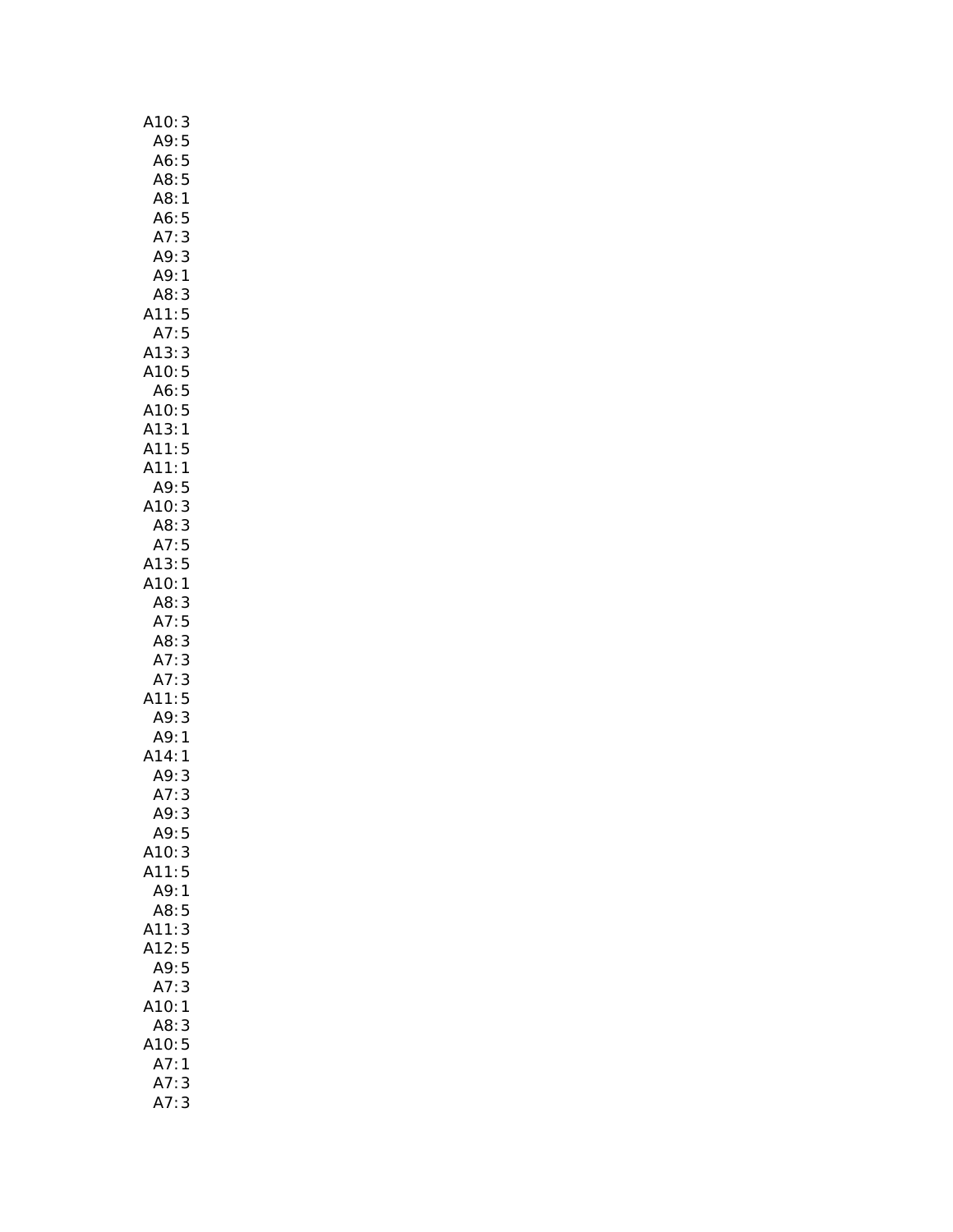| A9:5                        |              |
|-----------------------------|--------------|
| A9:5                        |              |
|                             |              |
|                             |              |
| ر<br>A8: 3<br>A12: 5<br>A10 |              |
| A10: 3<br>A9: 5             |              |
| A12:                        | 5            |
|                             |              |
| A8: 3                       |              |
| A9:3                        |              |
| A9:5                        |              |
| A13:1                       |              |
| A8:                         | 3            |
| A6:1                        |              |
| A8:                         | 3            |
| A7:1                        |              |
| A7:                         | 3            |
| A9:                         | 3            |
| A7:                         | 3            |
| A7:1                        |              |
| A8:                         | 3            |
| A14:3                       |              |
|                             |              |
|                             |              |
| A9: 3<br>A9: 5<br>A6: 5     |              |
|                             |              |
| A7:5                        |              |
| A8:5                        |              |
| A8:1                        |              |
| A9:5                        |              |
| A7:5                        |              |
| A6:1                        |              |
| A10:1                       |              |
| A12:1                       |              |
| A8:5                        |              |
| A7:                         | $\mathbf{1}$ |
| A                           |              |
| .<br>15:1<br>A7:1           |              |
|                             |              |
| 410:<br>I                   | 1            |
| A10:                        | 1            |
| A8:                         | 1            |
| A8:                         | 3            |
| A8:3                        |              |
| A10:5                       |              |
| A9:5                        |              |
| A9:                         | $\mathbf{1}$ |
| A9:1                        |              |
| A8:1                        |              |
| A9:5                        |              |
| A9:1                        |              |
| A8:                         | 5            |
| A7:5                        |              |
|                             |              |
| A6:                         | 1            |
| A7:                         | 3            |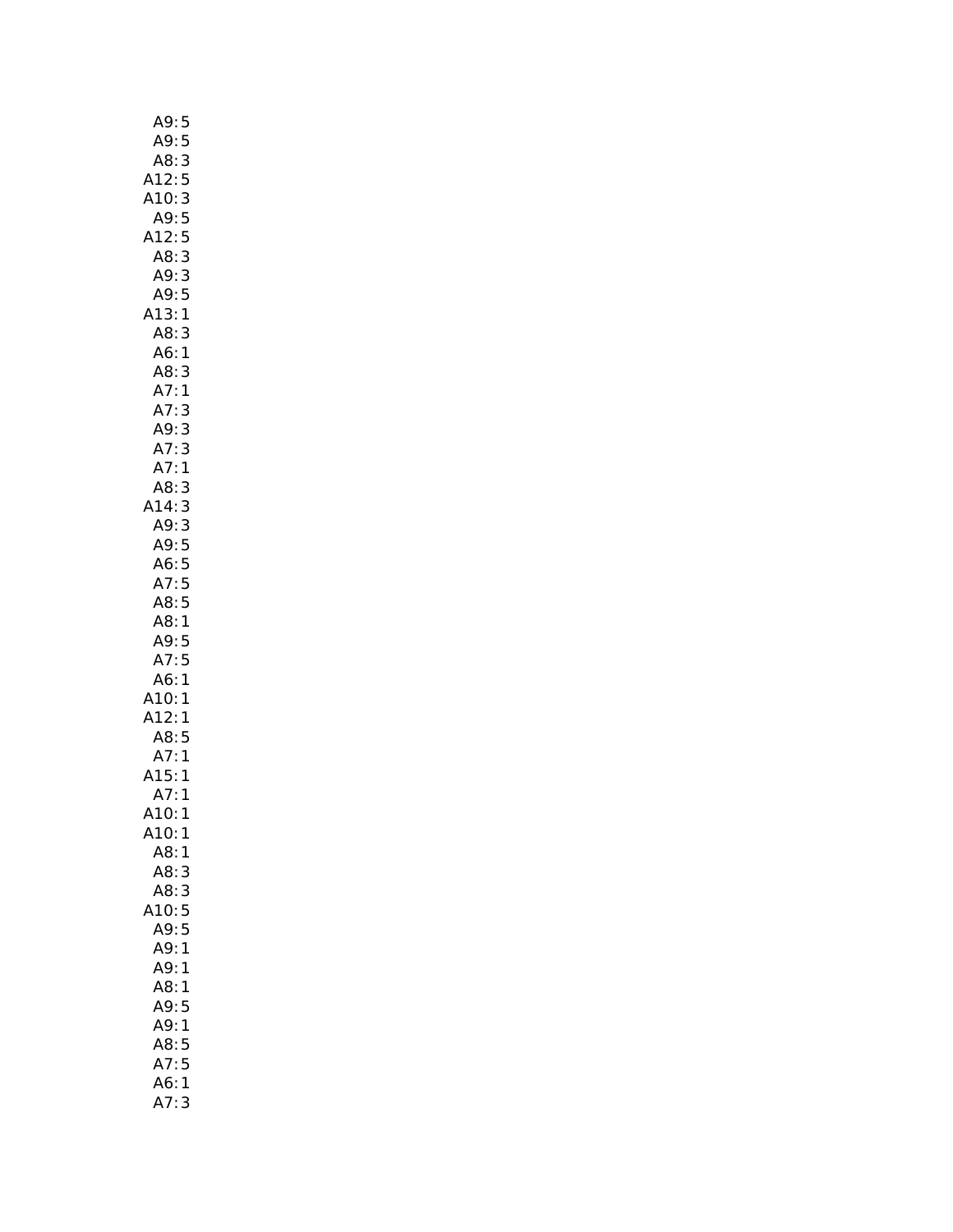| A6:3                                           |                |
|------------------------------------------------|----------------|
| A9:5                                           |                |
| A8:                                            | $\mathbf{1}$   |
| A8:1                                           |                |
| A7:                                            |                |
|                                                | 5              |
| A9: 3<br>A7: 5                                 |                |
|                                                |                |
|                                                |                |
| A8: 3<br>A9: 5<br>A9: 5                        |                |
|                                                |                |
| A8:1                                           |                |
| A9:5                                           |                |
| A8:                                            | 3              |
| A8:                                            | 3              |
|                                                |                |
|                                                |                |
|                                                |                |
|                                                |                |
|                                                |                |
| A7:5<br>A7:5<br>A6:5<br>A6:5<br>A9:3<br>A9:3   |                |
| A8:1                                           |                |
| A7:                                            | 3              |
| A11:3                                          |                |
| A10:1                                          |                |
| A7:5                                           |                |
|                                                |                |
| A10: 3<br>A7: 3                                |                |
| 2:5<br>A1                                      |                |
|                                                |                |
| A14:1                                          |                |
| A7:3                                           |                |
| A9:3                                           |                |
| A7:                                            | $\overline{3}$ |
| A7:5                                           |                |
|                                                |                |
|                                                |                |
| A9:3<br>A9:5<br>A9:5<br>A9:5<br>A11:5<br>A12:5 |                |
|                                                |                |
|                                                |                |
| A8:                                            | 5              |
|                                                |                |
| A8:3                                           |                |
| A12:3                                          |                |
| A10:3                                          |                |
| A9:1                                           |                |
| A7:                                            | 3              |
| A9:3                                           |                |
| A7:                                            | 3              |
| A8:                                            | 1              |
| A9:5                                           |                |
| A7:                                            | 3              |
| A6:5                                           |                |
| A7:                                            | 3              |
| A7:                                            | 1              |
| A9:                                            |                |
|                                                | 1              |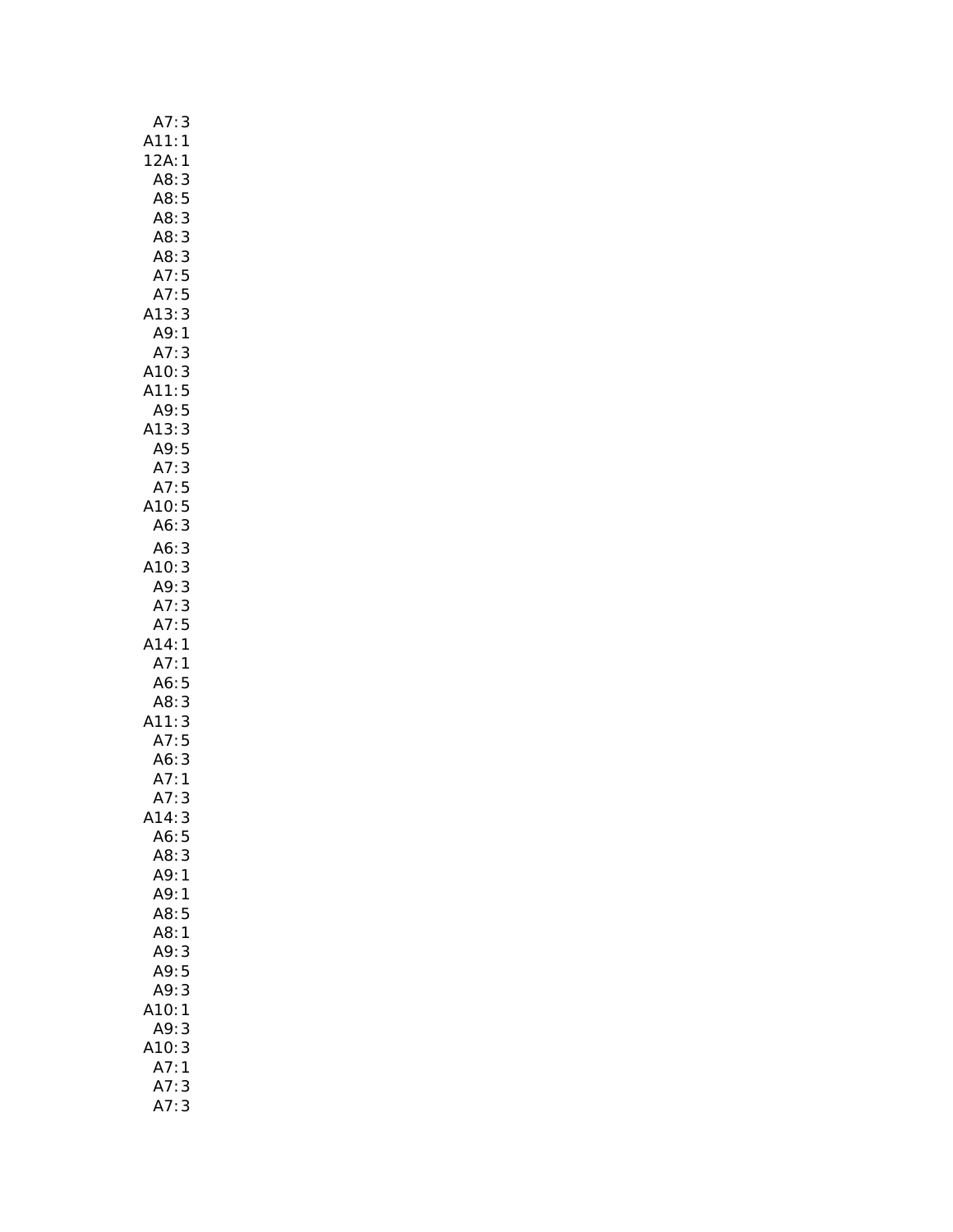| A9: 1                        |
|------------------------------|
| A8: 3                        |
| $\mathbf{1}$<br>A11:         |
| A8:5                         |
| A11:<br>A11:<br>$\mathbf{1}$ |
| $\mathbf{1}$                 |
| A10:<br>3                    |
| A11:3                        |
| 5<br>A8:                     |
| A9:<br>3                     |
| A12:1                        |
| A7:<br>3                     |
| A13:3                        |
| A7:5                         |
| A7:3                         |
| A8:<br>3                     |
| A11:<br>$\mathbf{1}$         |
| A12:1                        |
| A7:1                         |
| $A7:1$<br>$A9:3$             |
| 3                            |
| .<br>A9: 3                   |
| A9:3                         |
| A9:5                         |
| A8: 3                        |
| A8:1                         |
| A10:1                        |
| A8:<br>3                     |
| A9:1                         |
| A12:3                        |
| A10:3                        |
| A8:3                         |
| A7:1<br>A11:3                |
|                              |
| A8:1<br>A8:5                 |
|                              |
| A6:1<br>A11:5                |
| A14:5                        |
| 5<br>A9:                     |
| $\mathbf{3}$<br>A11:         |
| A7:5                         |
| A11:5                        |
| A11:3                        |
| A12:5                        |
| A11:3                        |
| A7:5                         |
| A7:1                         |
| A7:<br>1                     |
| A7:<br>3                     |
| 3<br>A6:                     |
| 3<br>A9:                     |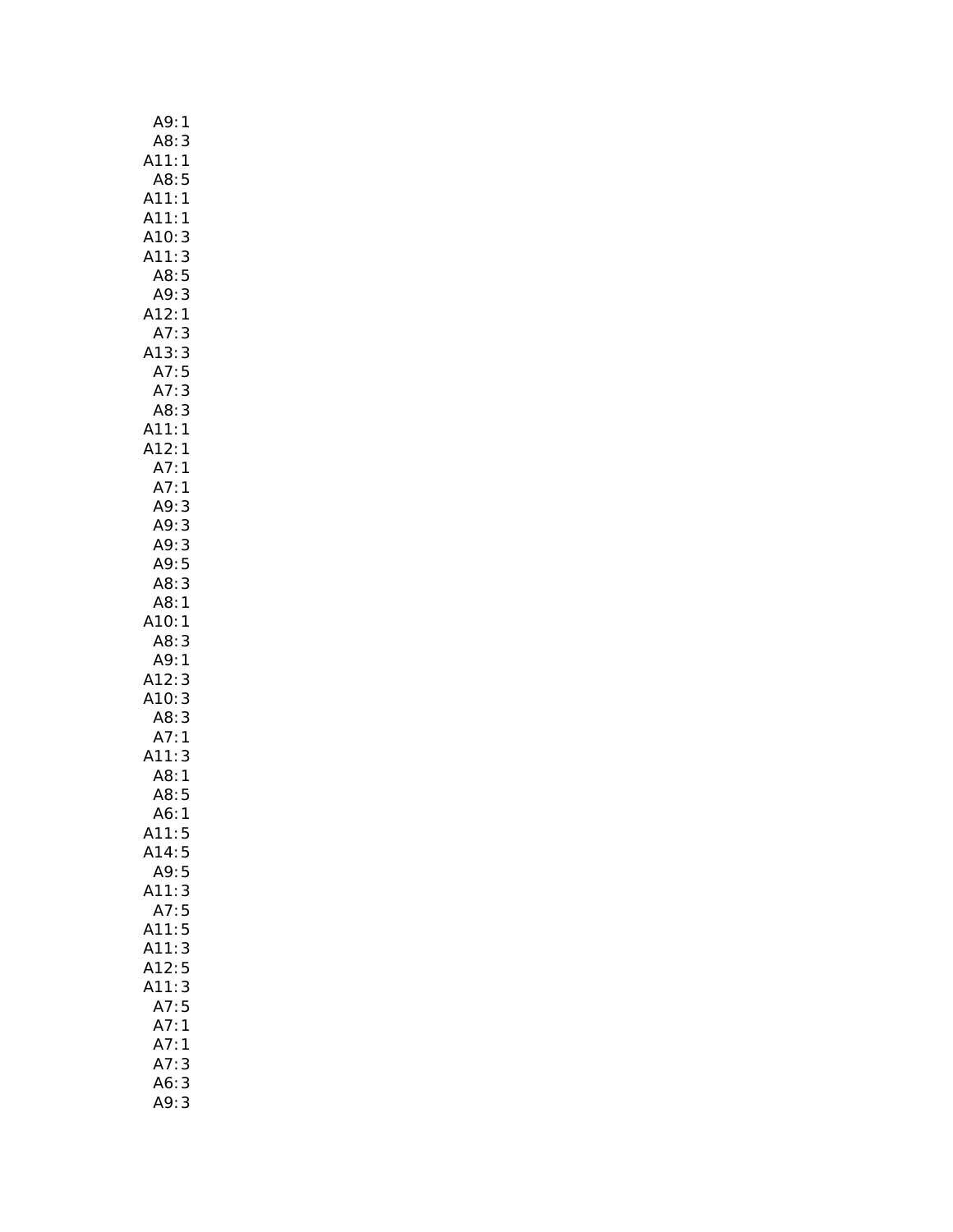| A7:5                                         |
|----------------------------------------------|
| A8:<br>5                                     |
| A11:<br>5                                    |
| A8:                                          |
| 3<br>5<br>5<br>A8:                           |
| A9:                                          |
| A10:<br>5                                    |
| 3<br>A10:                                    |
| A12:<br>1                                    |
| A10:<br>3                                    |
| A14:<br>1                                    |
| A8:<br>1                                     |
| A6:<br>3                                     |
| A8:<br>5                                     |
|                                              |
| A7:1                                         |
| A10:1                                        |
| .<br>A7:5<br>A6:5                            |
|                                              |
| A7:<br>3                                     |
|                                              |
| A14:1<br>A10:3<br>A9:1<br>3                  |
|                                              |
| A7:<br>5                                     |
| 3<br>A12:                                    |
| 3<br>A11:                                    |
| A9:1                                         |
| A10:5                                        |
| A9:<br>3                                     |
| A13:<br>3                                    |
| A10:<br>.10: 3<br>A9: 5                      |
|                                              |
| A8:<br>1                                     |
| A9:3                                         |
| A9:1                                         |
| A8:<br>$\begin{array}{c} 3 \\ 1 \end{array}$ |
| A11:                                         |
| A7:<br>3                                     |
| A7:5                                         |
| A9:<br>5                                     |
| A8:5                                         |
| A13:1                                        |
| A7:3                                         |
| A10:<br>$\mathbf{1}$                         |
| A9:5                                         |
| 3<br>A13:                                    |
| A6:<br>3                                     |
| A6:<br>3                                     |
| A9:<br>3                                     |
| A9:1                                         |
| A8:1                                         |
| A6:3                                         |
| A14:5                                        |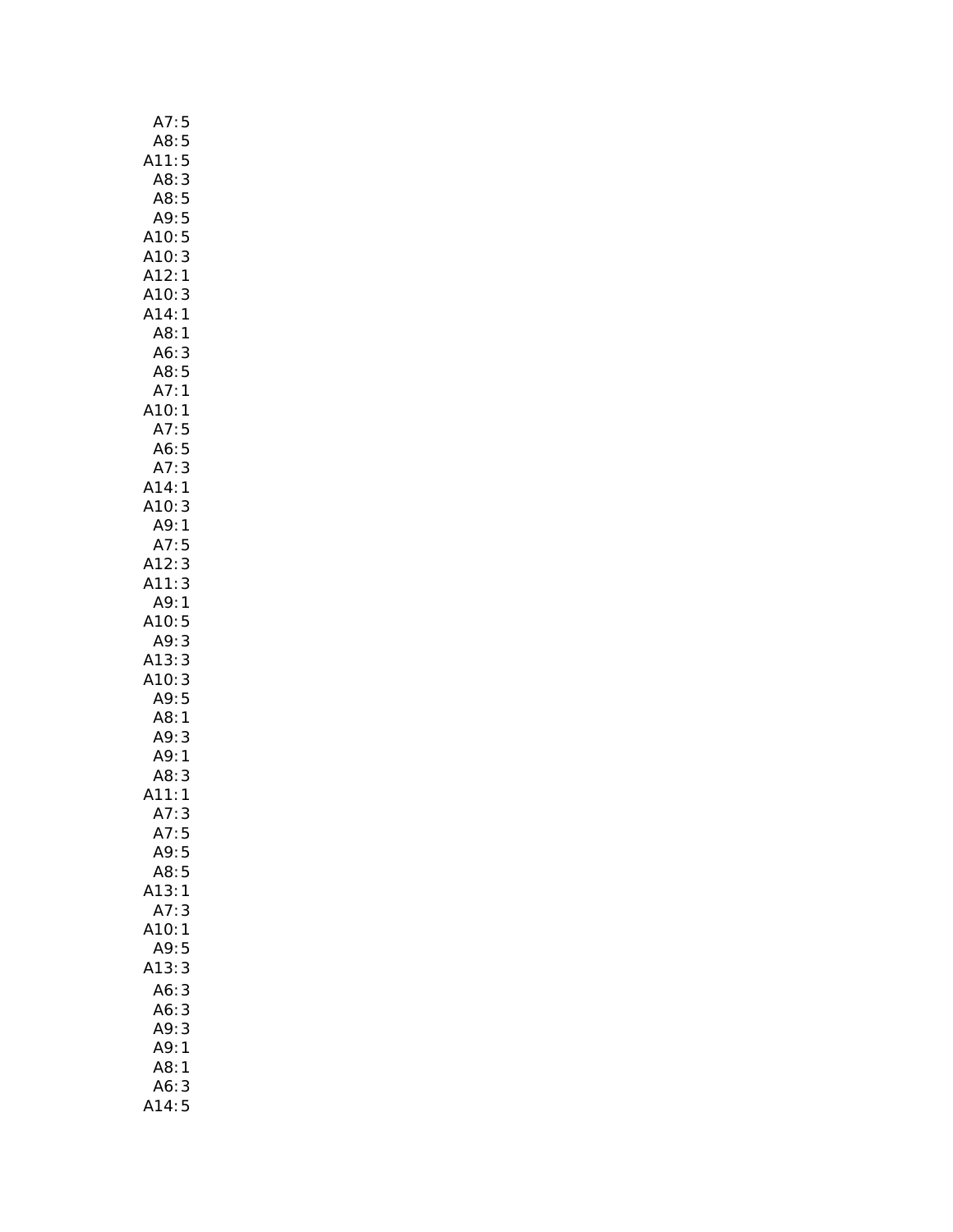| $\mathbf{1}$<br>A12:<br>A12:<br>A10:<br>A9:<br>1<br>5<br>1<br>A10: 3<br>A9: 5<br>5<br>3<br>A9: 3<br>A6: 1<br>A10:3<br>A7:5<br>A7: 1<br>A9: 3<br>A6: 1<br>A7:5<br>A12:1<br>A6:1<br>A7:5<br>A8:3<br>A9:1<br>A7:1<br>$A13:3$<br>$A8:5$<br>A9:3<br>A9:3<br>A13:5<br>A3:3<br>A7:3<br>A7: 3<br>A7: 1 |                                                                |
|------------------------------------------------------------------------------------------------------------------------------------------------------------------------------------------------------------------------------------------------------------------------------------------------|----------------------------------------------------------------|
|                                                                                                                                                                                                                                                                                                |                                                                |
|                                                                                                                                                                                                                                                                                                |                                                                |
|                                                                                                                                                                                                                                                                                                |                                                                |
|                                                                                                                                                                                                                                                                                                |                                                                |
|                                                                                                                                                                                                                                                                                                |                                                                |
|                                                                                                                                                                                                                                                                                                |                                                                |
|                                                                                                                                                                                                                                                                                                |                                                                |
|                                                                                                                                                                                                                                                                                                |                                                                |
|                                                                                                                                                                                                                                                                                                |                                                                |
|                                                                                                                                                                                                                                                                                                |                                                                |
|                                                                                                                                                                                                                                                                                                |                                                                |
|                                                                                                                                                                                                                                                                                                |                                                                |
|                                                                                                                                                                                                                                                                                                |                                                                |
|                                                                                                                                                                                                                                                                                                |                                                                |
|                                                                                                                                                                                                                                                                                                |                                                                |
|                                                                                                                                                                                                                                                                                                |                                                                |
|                                                                                                                                                                                                                                                                                                |                                                                |
|                                                                                                                                                                                                                                                                                                |                                                                |
|                                                                                                                                                                                                                                                                                                |                                                                |
|                                                                                                                                                                                                                                                                                                |                                                                |
|                                                                                                                                                                                                                                                                                                |                                                                |
|                                                                                                                                                                                                                                                                                                |                                                                |
|                                                                                                                                                                                                                                                                                                |                                                                |
|                                                                                                                                                                                                                                                                                                |                                                                |
|                                                                                                                                                                                                                                                                                                |                                                                |
|                                                                                                                                                                                                                                                                                                |                                                                |
|                                                                                                                                                                                                                                                                                                |                                                                |
|                                                                                                                                                                                                                                                                                                |                                                                |
|                                                                                                                                                                                                                                                                                                |                                                                |
|                                                                                                                                                                                                                                                                                                |                                                                |
|                                                                                                                                                                                                                                                                                                |                                                                |
|                                                                                                                                                                                                                                                                                                |                                                                |
|                                                                                                                                                                                                                                                                                                |                                                                |
|                                                                                                                                                                                                                                                                                                |                                                                |
|                                                                                                                                                                                                                                                                                                |                                                                |
|                                                                                                                                                                                                                                                                                                | A7: 3<br>A7: 1<br>A11: 5<br>12A: 3<br>A8: 5<br>A7: 3<br>A12: 3 |
|                                                                                                                                                                                                                                                                                                | A9:5                                                           |
|                                                                                                                                                                                                                                                                                                | A9:<br>3                                                       |
|                                                                                                                                                                                                                                                                                                | A13:<br>5                                                      |
| A8:<br>5                                                                                                                                                                                                                                                                                       |                                                                |
| A7:<br>1                                                                                                                                                                                                                                                                                       |                                                                |
| A10:<br>1                                                                                                                                                                                                                                                                                      |                                                                |
| A8:<br>1                                                                                                                                                                                                                                                                                       |                                                                |
| A8:<br>1                                                                                                                                                                                                                                                                                       |                                                                |
| A13:<br>1                                                                                                                                                                                                                                                                                      |                                                                |
| A9:<br>5                                                                                                                                                                                                                                                                                       |                                                                |
| 3<br>A8:                                                                                                                                                                                                                                                                                       |                                                                |
| A9:<br>3                                                                                                                                                                                                                                                                                       |                                                                |
| A8:<br>1                                                                                                                                                                                                                                                                                       |                                                                |
| A9:<br>3                                                                                                                                                                                                                                                                                       |                                                                |
| 5<br>11:<br>A9:<br>3                                                                                                                                                                                                                                                                           |                                                                |
|                                                                                                                                                                                                                                                                                                |                                                                |
|                                                                                                                                                                                                                                                                                                |                                                                |
|                                                                                                                                                                                                                                                                                                |                                                                |
|                                                                                                                                                                                                                                                                                                |                                                                |
|                                                                                                                                                                                                                                                                                                |                                                                |
|                                                                                                                                                                                                                                                                                                |                                                                |
|                                                                                                                                                                                                                                                                                                |                                                                |
|                                                                                                                                                                                                                                                                                                |                                                                |
|                                                                                                                                                                                                                                                                                                |                                                                |
|                                                                                                                                                                                                                                                                                                |                                                                |
|                                                                                                                                                                                                                                                                                                |                                                                |
|                                                                                                                                                                                                                                                                                                |                                                                |
|                                                                                                                                                                                                                                                                                                |                                                                |
|                                                                                                                                                                                                                                                                                                |                                                                |
|                                                                                                                                                                                                                                                                                                |                                                                |
|                                                                                                                                                                                                                                                                                                |                                                                |
|                                                                                                                                                                                                                                                                                                |                                                                |
|                                                                                                                                                                                                                                                                                                |                                                                |
|                                                                                                                                                                                                                                                                                                |                                                                |
|                                                                                                                                                                                                                                                                                                |                                                                |
|                                                                                                                                                                                                                                                                                                |                                                                |
|                                                                                                                                                                                                                                                                                                |                                                                |
|                                                                                                                                                                                                                                                                                                |                                                                |
|                                                                                                                                                                                                                                                                                                |                                                                |
|                                                                                                                                                                                                                                                                                                |                                                                |
|                                                                                                                                                                                                                                                                                                |                                                                |
|                                                                                                                                                                                                                                                                                                |                                                                |
|                                                                                                                                                                                                                                                                                                |                                                                |
|                                                                                                                                                                                                                                                                                                |                                                                |
|                                                                                                                                                                                                                                                                                                |                                                                |
|                                                                                                                                                                                                                                                                                                |                                                                |
|                                                                                                                                                                                                                                                                                                |                                                                |
|                                                                                                                                                                                                                                                                                                |                                                                |
|                                                                                                                                                                                                                                                                                                |                                                                |
|                                                                                                                                                                                                                                                                                                |                                                                |
|                                                                                                                                                                                                                                                                                                |                                                                |
|                                                                                                                                                                                                                                                                                                |                                                                |
|                                                                                                                                                                                                                                                                                                |                                                                |
|                                                                                                                                                                                                                                                                                                |                                                                |
|                                                                                                                                                                                                                                                                                                |                                                                |
|                                                                                                                                                                                                                                                                                                |                                                                |
|                                                                                                                                                                                                                                                                                                |                                                                |
|                                                                                                                                                                                                                                                                                                |                                                                |
|                                                                                                                                                                                                                                                                                                |                                                                |
|                                                                                                                                                                                                                                                                                                |                                                                |
|                                                                                                                                                                                                                                                                                                |                                                                |
|                                                                                                                                                                                                                                                                                                |                                                                |
|                                                                                                                                                                                                                                                                                                |                                                                |
|                                                                                                                                                                                                                                                                                                |                                                                |
|                                                                                                                                                                                                                                                                                                |                                                                |
|                                                                                                                                                                                                                                                                                                |                                                                |
|                                                                                                                                                                                                                                                                                                |                                                                |
|                                                                                                                                                                                                                                                                                                |                                                                |
|                                                                                                                                                                                                                                                                                                |                                                                |
|                                                                                                                                                                                                                                                                                                |                                                                |
|                                                                                                                                                                                                                                                                                                |                                                                |
|                                                                                                                                                                                                                                                                                                |                                                                |
|                                                                                                                                                                                                                                                                                                |                                                                |
|                                                                                                                                                                                                                                                                                                |                                                                |
|                                                                                                                                                                                                                                                                                                |                                                                |
|                                                                                                                                                                                                                                                                                                |                                                                |
|                                                                                                                                                                                                                                                                                                |                                                                |
|                                                                                                                                                                                                                                                                                                |                                                                |
|                                                                                                                                                                                                                                                                                                |                                                                |
|                                                                                                                                                                                                                                                                                                |                                                                |
|                                                                                                                                                                                                                                                                                                |                                                                |
|                                                                                                                                                                                                                                                                                                |                                                                |
|                                                                                                                                                                                                                                                                                                |                                                                |
|                                                                                                                                                                                                                                                                                                |                                                                |
|                                                                                                                                                                                                                                                                                                |                                                                |
|                                                                                                                                                                                                                                                                                                |                                                                |
|                                                                                                                                                                                                                                                                                                |                                                                |
|                                                                                                                                                                                                                                                                                                |                                                                |
|                                                                                                                                                                                                                                                                                                |                                                                |
|                                                                                                                                                                                                                                                                                                |                                                                |
|                                                                                                                                                                                                                                                                                                |                                                                |
|                                                                                                                                                                                                                                                                                                |                                                                |
|                                                                                                                                                                                                                                                                                                |                                                                |
|                                                                                                                                                                                                                                                                                                |                                                                |
|                                                                                                                                                                                                                                                                                                |                                                                |
|                                                                                                                                                                                                                                                                                                |                                                                |
|                                                                                                                                                                                                                                                                                                |                                                                |
|                                                                                                                                                                                                                                                                                                |                                                                |
|                                                                                                                                                                                                                                                                                                |                                                                |
|                                                                                                                                                                                                                                                                                                |                                                                |
|                                                                                                                                                                                                                                                                                                |                                                                |
|                                                                                                                                                                                                                                                                                                |                                                                |
|                                                                                                                                                                                                                                                                                                |                                                                |
|                                                                                                                                                                                                                                                                                                |                                                                |
|                                                                                                                                                                                                                                                                                                |                                                                |
|                                                                                                                                                                                                                                                                                                |                                                                |
|                                                                                                                                                                                                                                                                                                |                                                                |
|                                                                                                                                                                                                                                                                                                |                                                                |
|                                                                                                                                                                                                                                                                                                |                                                                |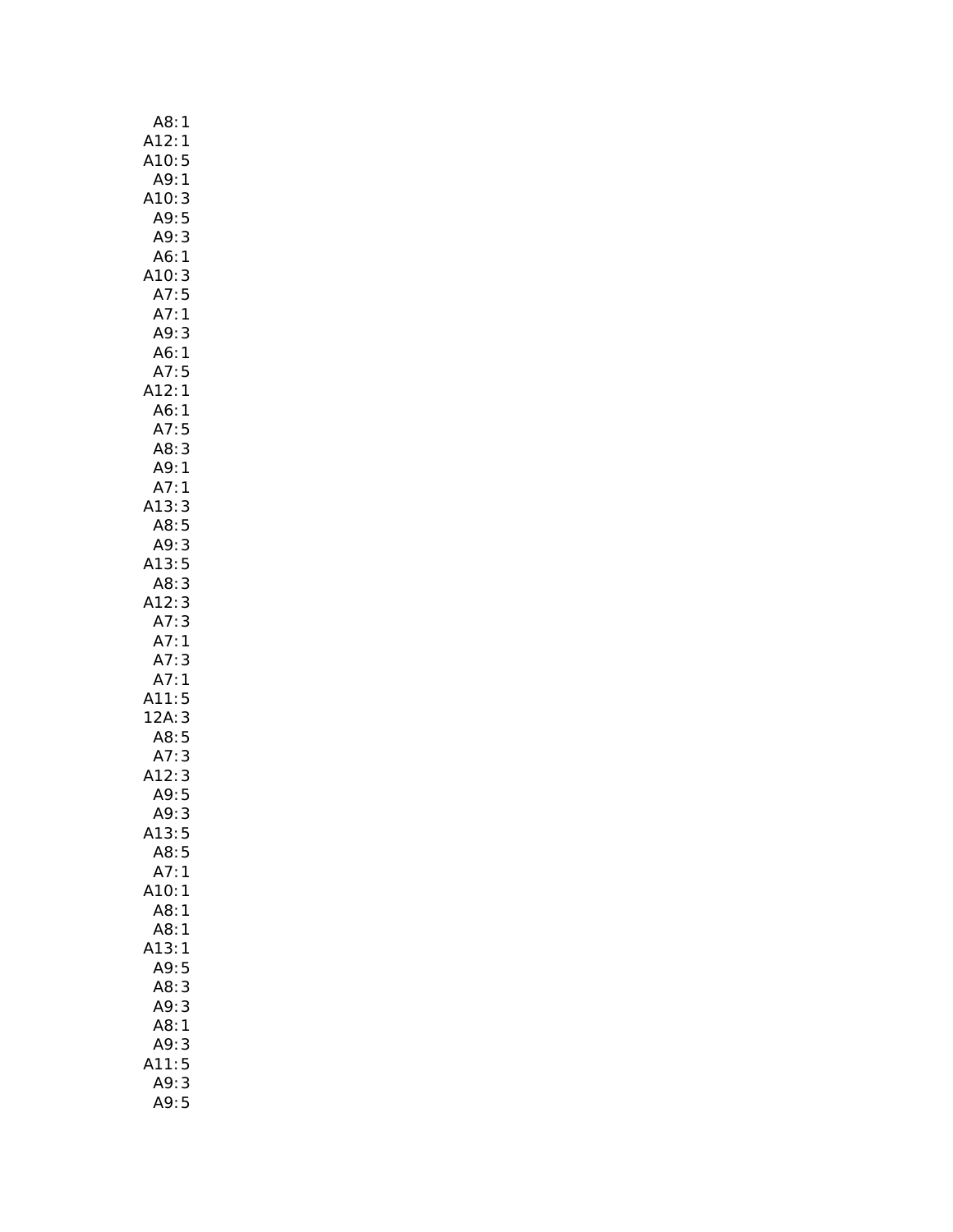| A13:<br>1                                         |
|---------------------------------------------------|
| A13:<br>5                                         |
| A6:<br>3                                          |
| A10:3                                             |
| A9:5                                              |
| A8:1                                              |
| A9:1                                              |
| A7:5                                              |
| A6:5                                              |
| A8:5<br>A8:3<br>A8:3                              |
|                                                   |
|                                                   |
| A11:                                              |
| $\begin{array}{c} 5 \\ 3 \\ 1 \end{array}$<br>A8: |
| $A13:1$<br>$A9:3$                                 |
|                                                   |
| A9:5                                              |
|                                                   |
| A8: 1<br>A8: 1                                    |
| A6:1                                              |
| A9:3                                              |
| A10:1                                             |
| A14:3                                             |
| A6:5                                              |
|                                                   |
| A10: 3<br>A7: 3                                   |
|                                                   |
| A8: 3<br>A9: 1                                    |
| A14:                                              |
| 3<br>1<br>A7:                                     |
| A10:<br>:A9<br>^<br>$\mathbf{1}$                  |
| $\mathbf{1}$                                      |
| $A10:3$<br>$A10:1$<br>$A10:1$<br>$A12:5$          |
|                                                   |
|                                                   |
|                                                   |
| A11:<br>3                                         |
| A8:3                                              |
| A10:5                                             |
| A7:3                                              |
| A7:3                                              |
| A10:5                                             |
| A9:1                                              |
| A15:<br>1                                         |
| A10:<br>3                                         |
| A11:<br>3                                         |
| A11:<br>3                                         |
| 5<br>A13:                                         |
| A9:<br>5                                          |
| A7:<br>$\mathbf{1}$                               |
| A7:<br>3                                          |
|                                                   |
| A7:<br>3                                          |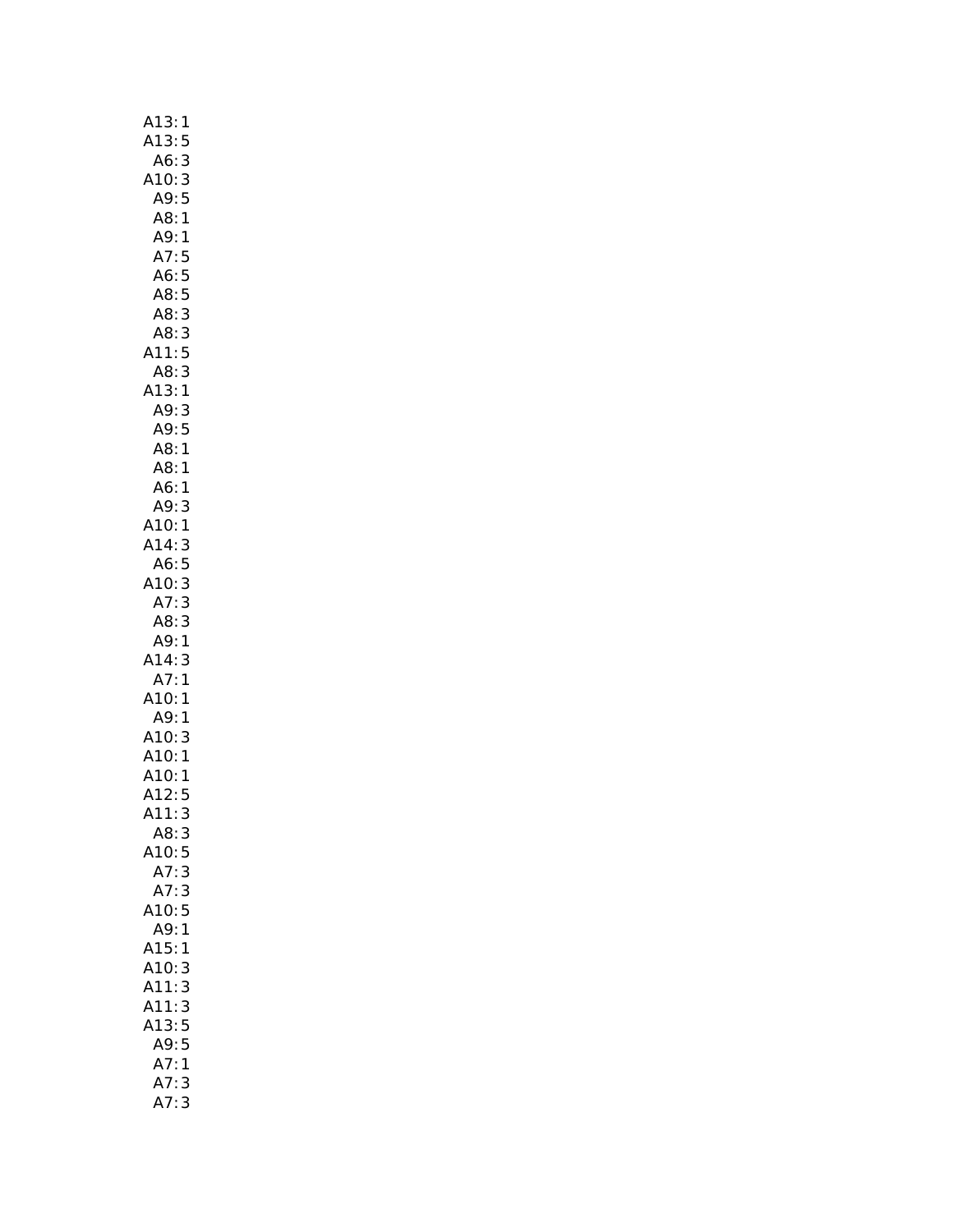| A10:3                                                                   |
|-------------------------------------------------------------------------|
| A7:3                                                                    |
| A6:5                                                                    |
| A9:1                                                                    |
| A7:5<br>A8:3                                                            |
|                                                                         |
| A12:5<br>A8:1                                                           |
|                                                                         |
|                                                                         |
|                                                                         |
| Ac.<br>A10:3<br>A9:5<br>10:1                                            |
| A10:<br>A7:                                                             |
|                                                                         |
| $A7:3$<br>$A6:1$<br>$A8:5$                                              |
|                                                                         |
| $A9:3$<br>A9:3<br>A11:3<br>A12:1                                        |
|                                                                         |
|                                                                         |
| A9:3                                                                    |
| A10:1                                                                   |
| A8:3                                                                    |
| A7:1                                                                    |
| A7:<br>3                                                                |
| 3<br>A7:                                                                |
|                                                                         |
| A11:<br>A11:                                                            |
|                                                                         |
|                                                                         |
|                                                                         |
|                                                                         |
| A7:3<br>A11:3<br>A11:3<br>A7:3<br>A12:3<br>A9:1<br>A9:1<br>A9:3<br>A9:1 |
|                                                                         |
|                                                                         |
| A6: 1<br>A6: 5<br>5                                                     |
| A7:<br>3                                                                |
| A9:<br>3                                                                |
| A12:3                                                                   |
| A9:1                                                                    |
| A8:1                                                                    |
| A11:<br>3                                                               |
| 5<br>A9:                                                                |
| A7:<br>3                                                                |
| A8:<br>1                                                                |
| A9:<br>3                                                                |
| 3<br>A6:                                                                |
| A7:<br>3                                                                |
| A10:<br>3                                                               |
| A7:<br>3                                                                |
| A7:<br>$\mathbf{1}$                                                     |
| A13:3                                                                   |
| 410: 5                                                                  |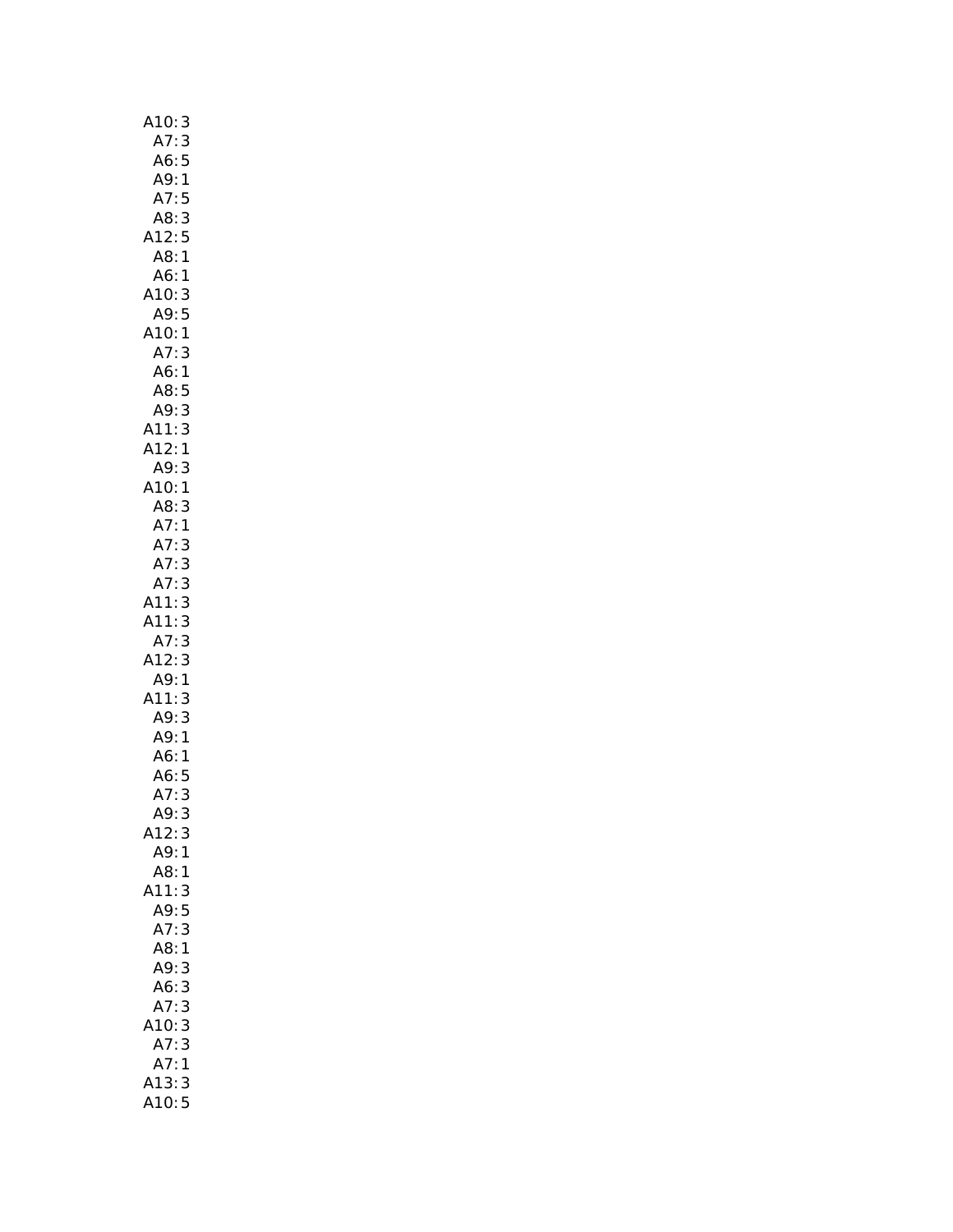| A9:<br>3                       |
|--------------------------------|
| A8:<br>:A12<br>$\mathbf{1}$    |
| $\mathbf{1}$                   |
| A6:1                           |
| 3                              |
| A9:<br>A7:<br>$\mathbf{1}$     |
| A9:                            |
| 3                              |
| A10:1                          |
| A11:<br>1                      |
| A8:1                           |
| A6:5                           |
|                                |
| A12: 3<br>A12: 1               |
|                                |
|                                |
| A9:5<br>A7:1<br>A7:3           |
|                                |
| A10:1<br>A11:5                 |
| 3                              |
| A8: 3<br>A9: 1                 |
|                                |
| A8:<br>5                       |
| A8:3                           |
| A8:1                           |
| A10:<br>5                      |
| A10:3                          |
| A13:<br>3                      |
| A7:1                           |
| A6:<br>3                       |
|                                |
| A13:1<br>A7:5                  |
| A14:<br>3                      |
| A6:<br>$\mathbf{1}$            |
|                                |
| A9:1<br>A12:5<br>A11:1<br>A7:5 |
|                                |
|                                |
|                                |
| 3<br>A9:                       |
| A9:<br>3                       |
| A6:3                           |
| A13:5                          |
| A14:5                          |
| A12:1                          |
| A9:<br>3                       |
| A12:<br>1                      |
| A12:<br>3                      |
| A13:<br>3                      |
| A7:<br>3                       |
|                                |
| A7:<br>1                       |
| A8:<br>3                       |
| A8:<br>3                       |
| A6:<br>3                       |
| A8:<br>1                       |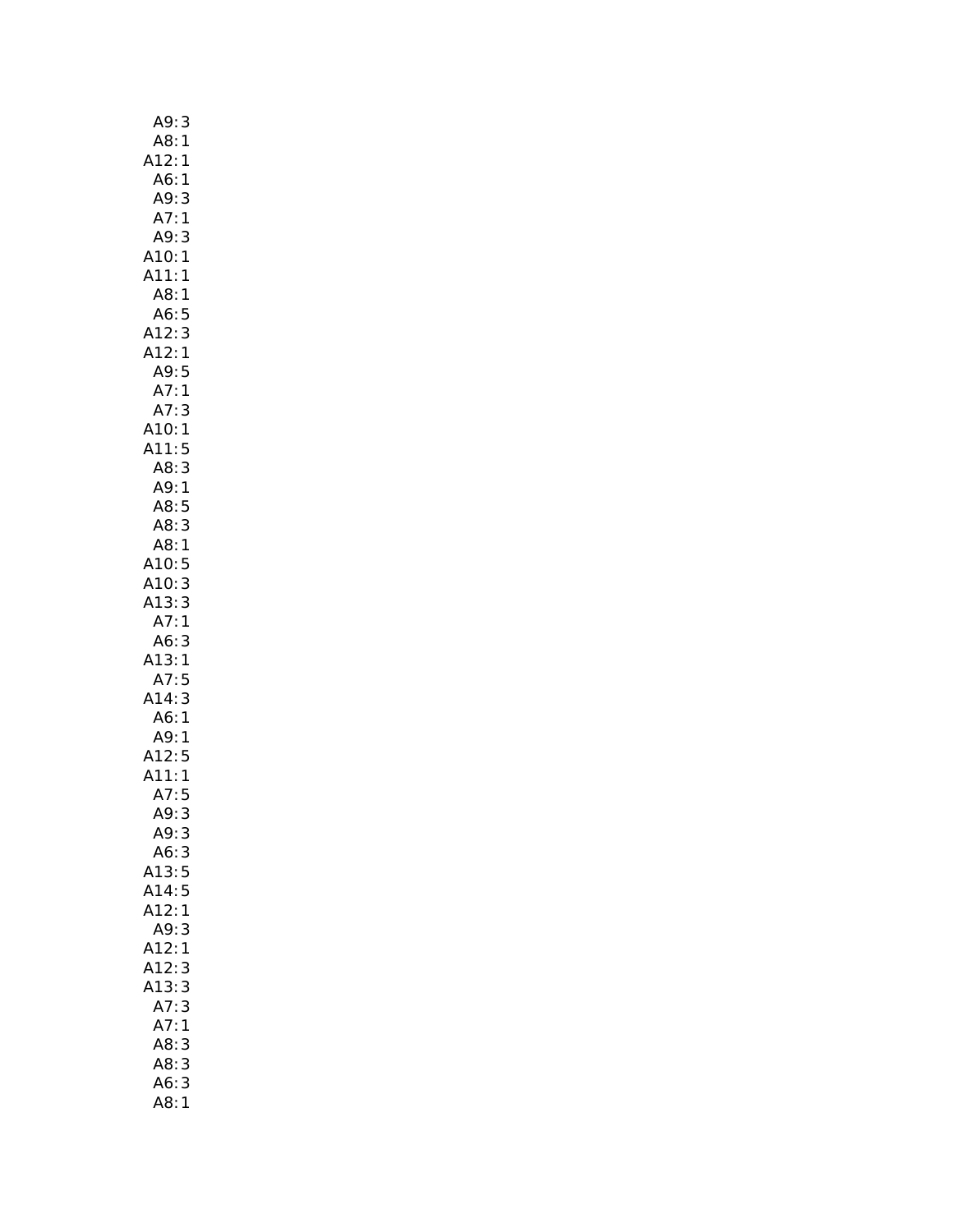| A8:<br>1                             |
|--------------------------------------|
|                                      |
| $A7:5$<br>$14:3$<br>A14:             |
| A6:5                                 |
| A11:<br>3                            |
| 5<br>A11:                            |
| A10:1                                |
| A10:<br>5                            |
| 3:<br>$\mathsf{A}1$<br>1             |
| A7:<br>5                             |
| 3<br>A12:                            |
| 3<br>A11:                            |
| 1<br>A11:                            |
| A13:5                                |
| A11:1                                |
| A7:5                                 |
| A10:1                                |
| A10: 1<br>A10: 5<br>A12: 1<br>A10: 1 |
|                                      |
|                                      |
| .<br>A13:<br>5                       |
| A9:                                  |
| 5<br>5<br>A13:                       |
| 3<br>A8:                             |
| A8:<br>3                             |
|                                      |
| A6:<br>3                             |
| A8:1                                 |
|                                      |
| A9:<br>3                             |
| A8:3                                 |
|                                      |
|                                      |
|                                      |
| A13:1<br>A7:5<br>A12:1<br>A11:3      |
| AB:<br>1                             |
| 3<br>A7:                             |
|                                      |
|                                      |
| .<br>A10: 1<br>A14: 1<br>A9:3        |
| A8:<br>1                             |
| A11:<br>3                            |
| A9:5                                 |
| A14:1                                |
| A9:3                                 |
| A9:1                                 |
| A7:1                                 |
| A14:1                                |
| A7:5                                 |
| A12:3                                |
| A9:5                                 |
| A7:5                                 |
| A14:1                                |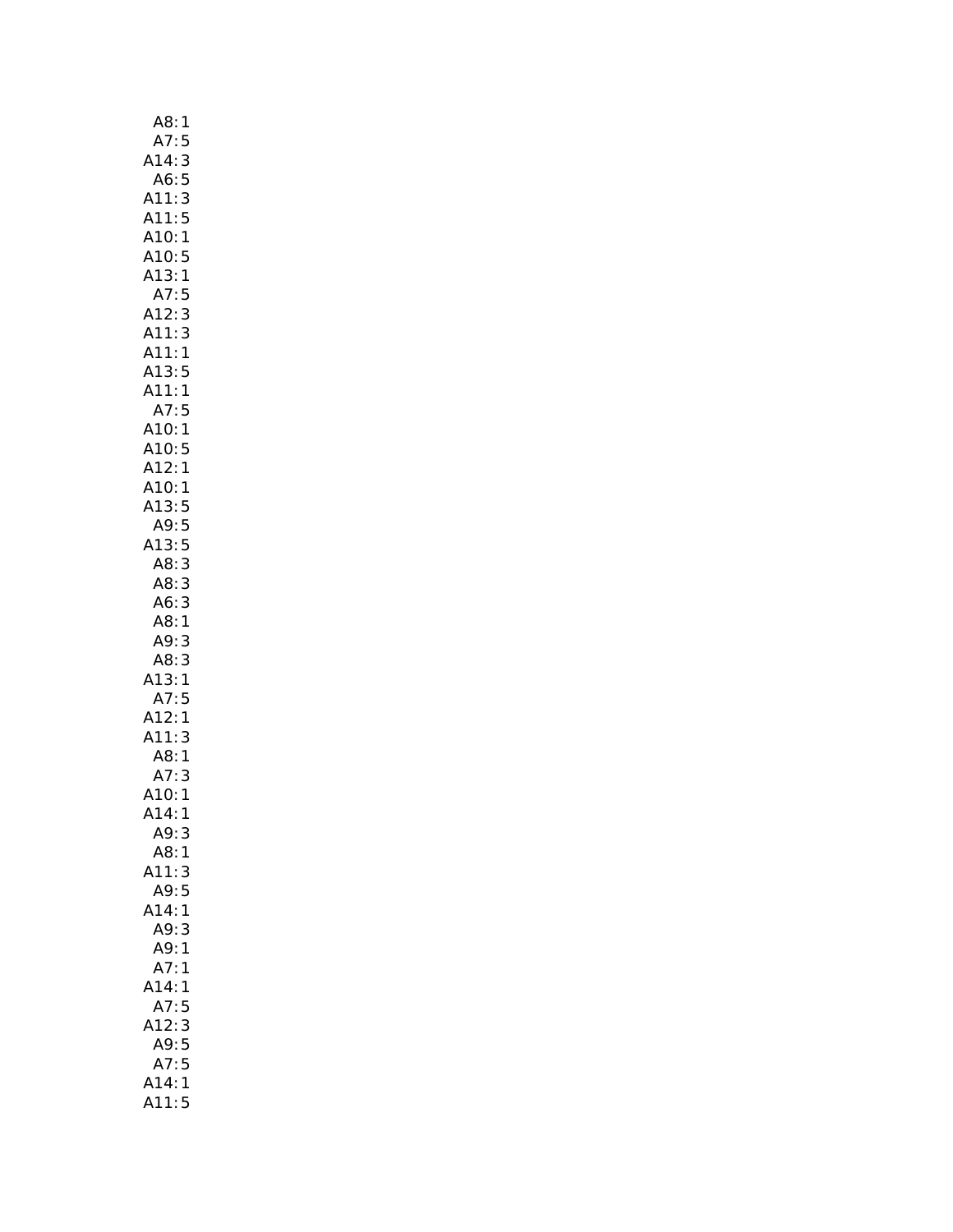| A9:5                              |
|-----------------------------------|
| A13:<br>3                         |
| A6:<br>5                          |
| A7:<br>3                          |
| A8:3                              |
| $\mathbf{1}$<br>A11:              |
| 3<br>A10:                         |
|                                   |
| A8: 3<br>A11: 5<br>A12: 5         |
|                                   |
|                                   |
| A13:1                             |
| A13:1                             |
| A6:<br>$\frac{3}{3}$              |
| A8:                               |
| A8:<br>5                          |
|                                   |
|                                   |
| AS: 1<br>A8: 1<br>A7: 1<br>A13: 1 |
| A7:3                              |
|                                   |
| 5<br>A9:                          |
| A6:1                              |
| A8:3                              |
| A7:1                              |
| A8:<br>3                          |
| A12:1                             |
| A8:5                              |
|                                   |
| A9:5<br>A7:1                      |
| A11:5                             |
|                                   |
| A7: 3<br>A12: 5                   |
|                                   |
| A8:1                              |
| A8:                               |
| A8: 3<br>A11: 5                   |
| $\overline{3}$                    |
| A6: 3<br>A6: 5                    |
| A10:<br>3                         |
| A13:<br>5                         |
| A11:<br>5                         |
| 3<br>A12:                         |
| A12:<br>$\mathbf{3}$              |
| A7:<br>5                          |
|                                   |
| A11:<br>$\mathbf{1}$              |
| A8:<br>3                          |
| A9:<br>3                          |
| A8:<br>1                          |
| A7:<br>1                          |
| A8:<br>1                          |
| A9: 3                             |
| A7:5                              |
| .11:<br>3                         |
|                                   |
| 5<br>A7:                          |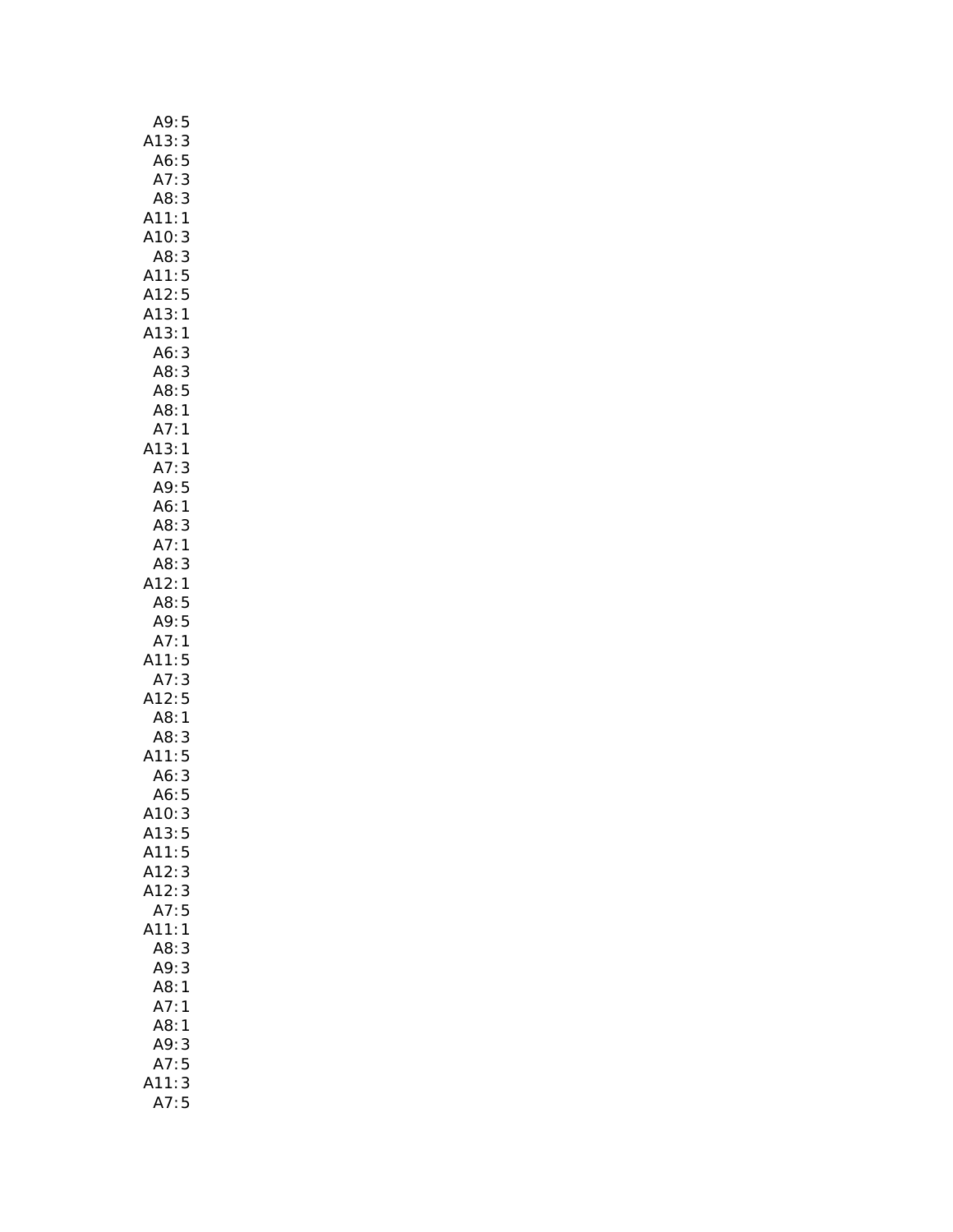| A7:                                | 3                       |
|------------------------------------|-------------------------|
| A8:                                | $\overline{\mathbf{3}}$ |
| A7:                                | 3                       |
| A12:5                              |                         |
| A8:5                               |                         |
| A8: 3<br>A7: 5                     |                         |
|                                    |                         |
| A11:5                              |                         |
| A9:                                | 3                       |
| A7:                                | 3                       |
| A7:5                               |                         |
| A7:                                | 3                       |
| A7:1                               |                         |
| A14:1                              |                         |
| A7:                                | 3                       |
| A12: 3<br>A9: 1                    |                         |
| A7:                                |                         |
| A7: 3<br>A8: 5                     |                         |
| A8:5                               |                         |
|                                    |                         |
| AU. 3<br>A10: 1<br>A10: 3<br>A7: 3 |                         |
|                                    |                         |
| A6:5                               |                         |
| A9:1                               |                         |
| A8:3                               |                         |
| A10:5                              |                         |
| A9:1                               |                         |
| A9:1                               |                         |
| A9:5                               |                         |
|                                    |                         |
| A9: 3<br>A12: 3                    | 3                       |
| A8:1                               |                         |
| A9:5                               |                         |
| A8:1                               |                         |
| A10:                               | 3                       |
| A7:                                | 1                       |
| A9:1                               |                         |
| A12:                               | 5                       |
| A9:<br>$\mathbf{1}$                |                         |
| A7:                                | 3                       |
| A8:1                               |                         |
| A9:                                | 5                       |
| A7:3                               |                         |
| A8:3                               |                         |
| A7:3                               |                         |
| 12:5                               |                         |
| A8:1                               |                         |
| A9:                                | 3                       |
| A9:                                | 3                       |
| A7:                                | 3                       |
| A9:                                | 3                       |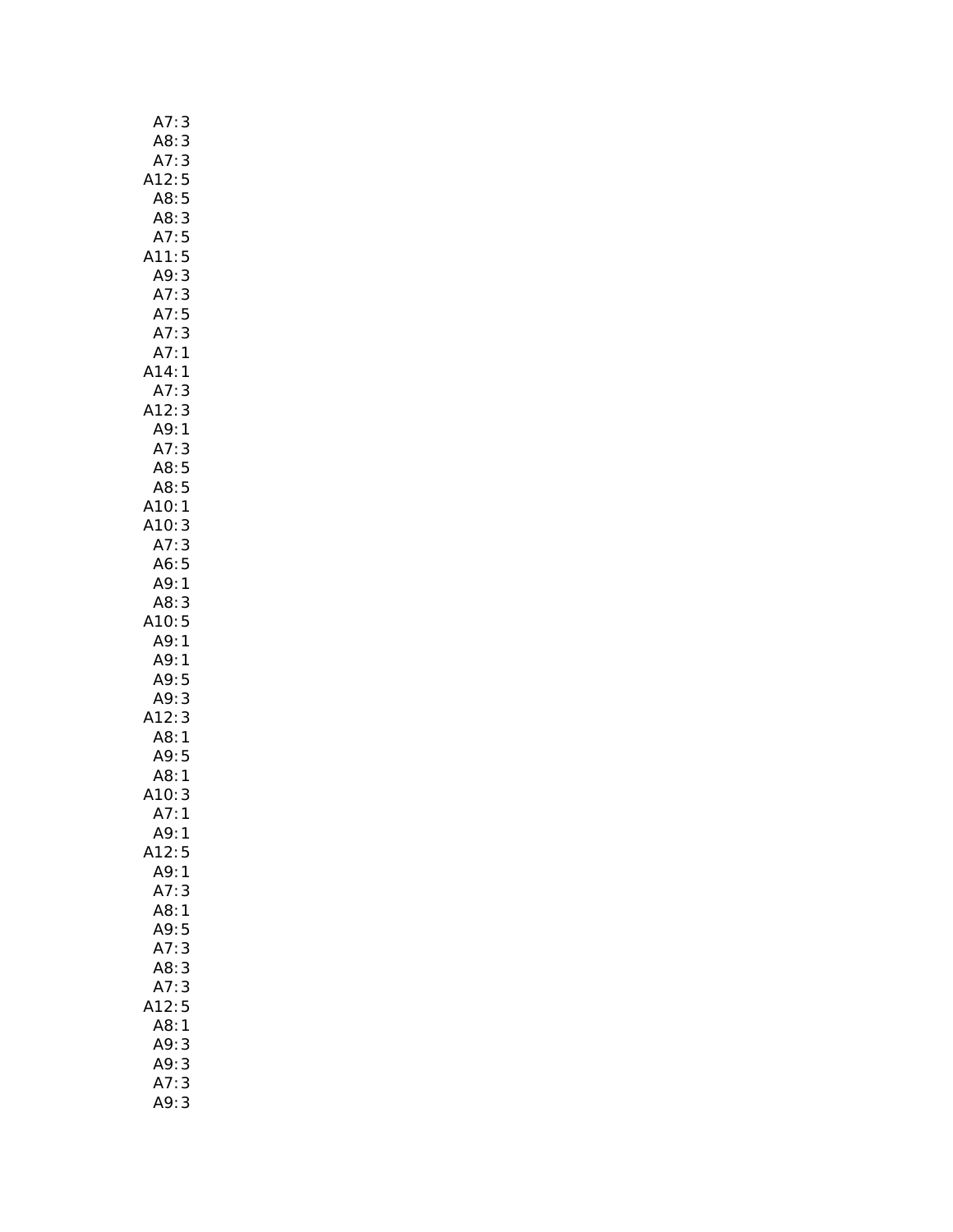| A6:5                                     |
|------------------------------------------|
| A13:1                                    |
| A8:3                                     |
| A9:1                                     |
| A10:1                                    |
| A12:<br>3                                |
|                                          |
| A8:3                                     |
| AB:3                                     |
| A10:<br>3                                |
| A9:1                                     |
| A8:5                                     |
| A7:1                                     |
| A8:<br>3                                 |
| A7: 3<br>A10: 5                          |
|                                          |
| A9:<br>$\mathbf{1}$                      |
|                                          |
| A9:<br>3                                 |
| A7:3                                     |
| A8:1                                     |
| A10:<br>3                                |
| A7:3                                     |
| A9:1                                     |
| A7:3                                     |
| A9:3                                     |
| A10:1                                    |
| A11:<br>3                                |
| A6:1                                     |
|                                          |
| A9:1                                     |
| A10:<br>1                                |
| A10:<br>A8:<br>3                         |
| 1                                        |
|                                          |
| 1.5.1<br>A10:1<br>A11:3<br>A10:3<br>A9:5 |
|                                          |
| $\overline{5}$                           |
| A9:<br>3                                 |
| A14:<br>5                                |
| A11:3                                    |
|                                          |
| A13:<br>1                                |
| A7:1                                     |
| A9:<br>3                                 |
| A8:1                                     |
| 5<br>A8:                                 |
| 3<br>A7:                                 |
| A6:5                                     |
| 3<br>A9:                                 |
| 5<br>A13:                                |
| 5<br>A8:                                 |
| A7:<br>1                                 |
|                                          |
| A9:<br>3                                 |
| A8:<br>$\mathbf{1}$                      |
| A6:5                                     |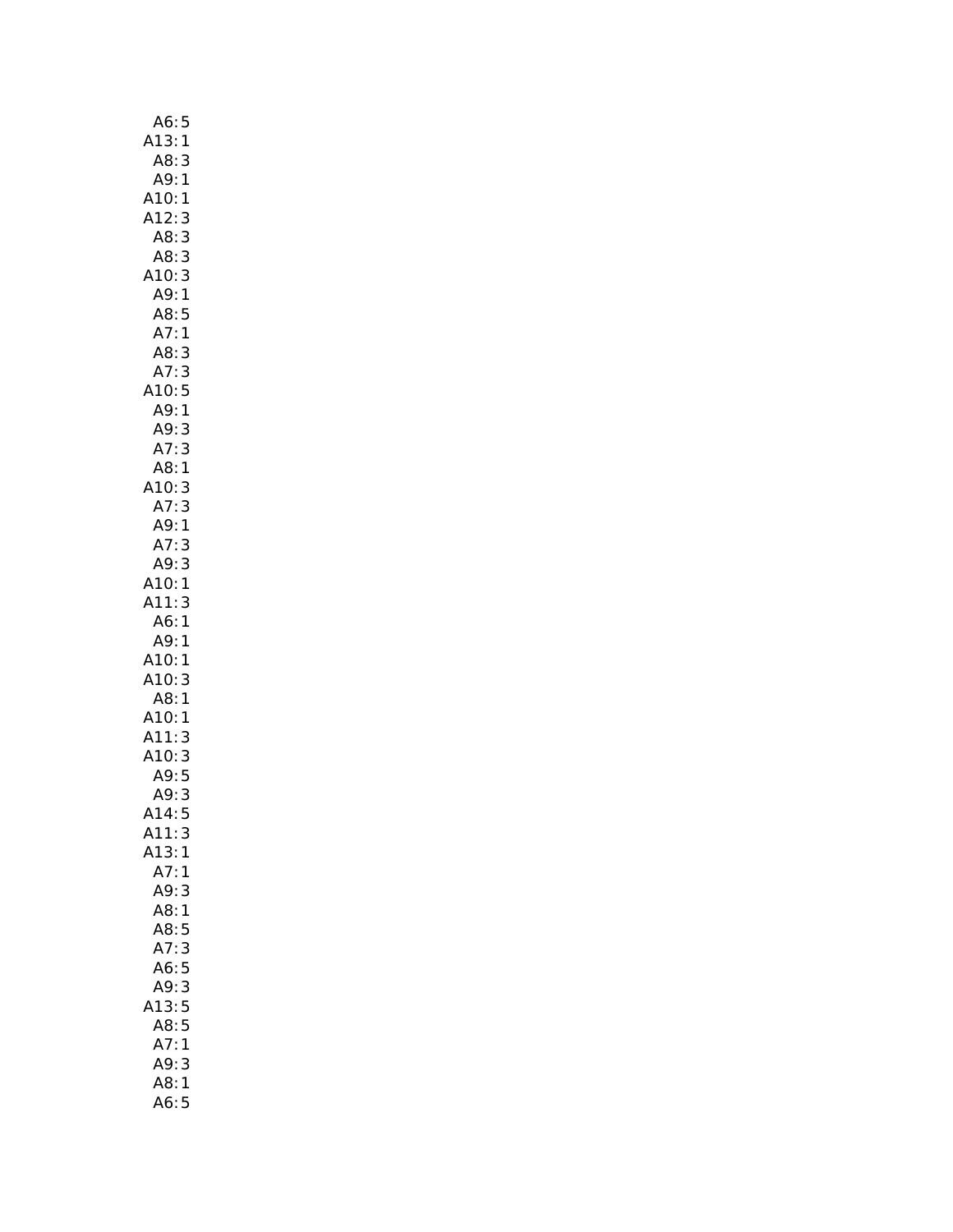| A10:<br>A9:<br>3         |
|--------------------------|
| 5                        |
|                          |
| A9: 3<br>A8: 1           |
| A7:1                     |
| A7:1                     |
|                          |
| A7:1                     |
| A6:5                     |
| A6:3                     |
| A9: 1                    |
| A9:5                     |
| 3<br>A6:                 |
| 3<br>A7:                 |
| A14:<br>A12:<br>1        |
| 1                        |
| A9:<br>3                 |
|                          |
| A8: 3<br>A10: 1<br>A9: 3 |
|                          |
|                          |
| A9:5                     |
| A8:1                     |
| A7:1                     |
| A6: 3                    |
| A7:5                     |
| A12:1                    |
| A6:<br>3                 |
| A10:1                    |
| A8:<br>3                 |
| A7:5                     |
| A10:                     |
| 3<br>3                   |
| A9:                      |
| A8:1                     |
| A11:<br>3                |
| A6: 3<br>A8: 3           |
|                          |
| A7:5                     |
| A9:<br>3                 |
| A10:1                    |
| A6:<br>5                 |
| A13:<br>3                |
| A7:1                     |
| A6:                      |
| 1                        |
| A7:<br>1                 |
| A9:<br>3                 |
| A7:<br>5                 |
| 3<br>A8:                 |
| A10:<br>1                |
| A11:<br>3                |
| $12A$ :<br>1             |
| A6:<br>1                 |
| A9:<br>3                 |
| A10:3                    |
|                          |